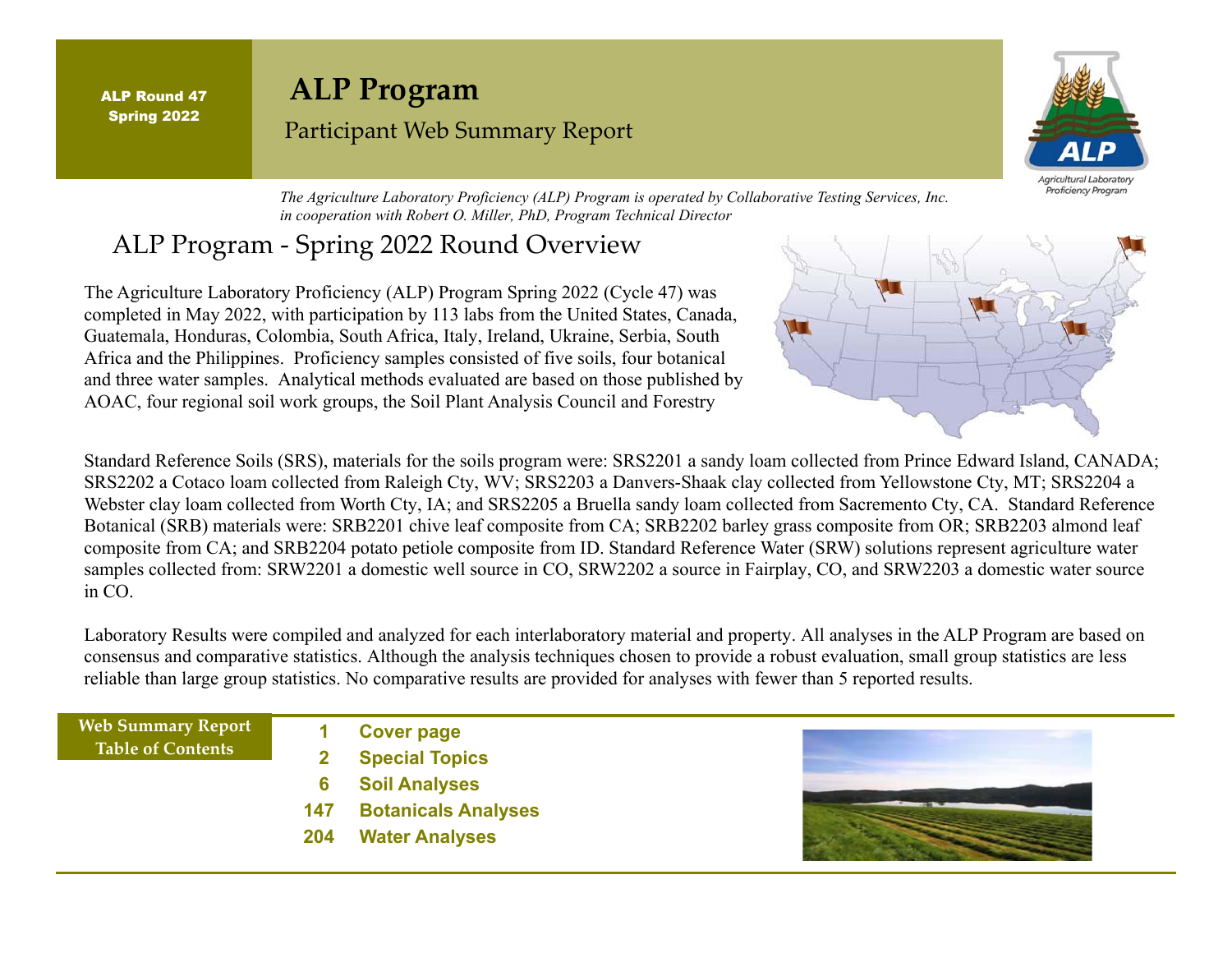<span id="page-1-0"></span>

#### **Discussion of Statistics in ALP Reports**

Reports in the ALP Program contain a variety of statistical terms and measures, such as: mean, median, median absolute deviation (M.A.D.), average standard deviation, z-score, etc. that must be understood to accurately interpret your laboratory's results. The following sections describe the statistics used in the Participant Web Summary Report and the Individual Performance Analysis Report.

#### **Laboratory Statistics:**

For each property three replicate determinations were collected for each sample. From these determinations, we calculated your laboratory results as the arithmetic mean and standard deviation of the three determinations. These results form the basis for all other statistics used in the reports.

Arithmetic Mean 
$$
\bar{x} = \frac{1}{n} \cdot \sum_{i=1}^{n} x_i
$$
 Standard Deviation  $\sigma = \sqrt{\frac{1}{N} \sum_{i=1}^{N} (x_i - \overline{x})^2}$ 

#### **Consensus Statistics:**

From the laboratory means a Grand Median is determined. The dispersion around this consensus value is calculated by the Median Absolute Deviation (M.A.D.). The M.A.D. is the median of the absolute values of the differences between the Laboratory Means and the Grand Median. Finally, the standard deviations between the triplicate determinations for each sample-property within each lab are averaged (by the sum of squares method) to determine the Within Lab Average Standard Deviation. These three consensus values, Grand Median, M.A.D. and Within Lab Avg STD form the basic estimates of value, dispersion, and within laboratory consistency.

$$
MAD = \mathrm{med}_{i} \left( |x_i - \mathrm{med}_{j} \left( x_j \right)| \right)
$$

Please note that the calculation of the M.A.D. as detailed above differs from conventional usage.

continured on the following page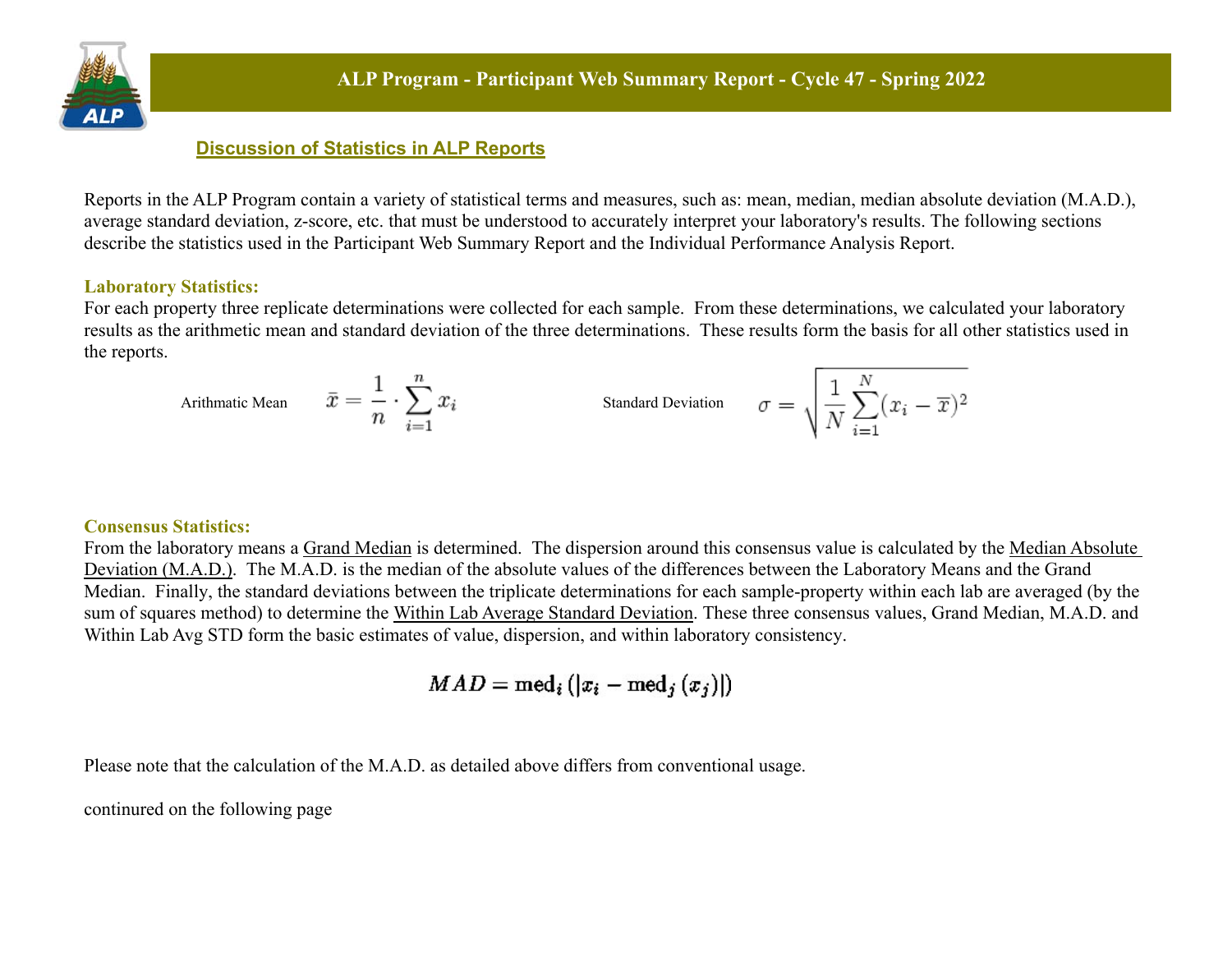

#### **Discussion of Statistics in ALP Reports**

#### **Performance Statistics:**

Performance Statistics are generated by combinations of the two Laboratory Statistics (arithmetic mean and standard deviation) and the Consensus Statistics (Grand Median, M.A.D. and Within Lab Avg STD).

The Individual Performance Analysis Report, contains two Performance Statistics and an associated range. The WithinLab Performance is the laboratory standard deviation divided by the Within Lab Average Standard Deviation. A value greater than 1 for this ratio would indicate that the variation of the three replicate determinations for this sample-property from your laboratory was greater than the other participants; a ratio less than 1 indicates less variation than other participants. The Laboratory - Sample Bias results on the Laboratory Summary Performance page are z-scores calculated by dividing the difference between your laboratory mean and the Grand Median by the M.A.D. A value closer to zero for this performance statistic indicates that your laboratory mean agreed with the other participants. Positive values indicate that your laboratory mean was greater than the Grand Median; negative values indicate that your laboratory mean was less than the Grand Median. The larger this value is, whether positive or negative, the less agreement between your laboratory mean and the Grand Median. The confidence interval is calculated from the Grand Median and the M.A.D.

| Withinl ab Performance $=$ | laboratory standard deviation         | _aboratorv-Sample Bias = | (laboratory mean - Grand Median) |
|----------------------------|---------------------------------------|--------------------------|----------------------------------|
|                            | Within Lab Average Standard Deviation |                          | - IVI                            |

In the Participant Web Summary Report the k Score is the same as the WithinLab Performance; it is simply a common technical term. The Z Score does differ from the Laboratory-Sample Bias, however these two performance measures share the same purpose - to judge the bias between your laboratory mean and the consensus results. The Z Score is calculated by dividing the difference between your laboratory mean and the Grand Median by the product of the M.A.D. and a factor of 1.48 (rounded). This denominator is used to give a rough estimate of the between laboratory standard deviation, if a normal distribution is assumed. The Z Score then gives us something that approximates a traditional z-score, so that on average 68% of values fall in the range of +1.00 to -1.00.

|         | laboratory standard deviation         |          | (laboratory mean - Grand Median) |
|---------|---------------------------------------|----------|----------------------------------|
| Score = |                                       | :Score = |                                  |
|         | Within Lab Average Standard Deviation |          | .48(M.A.D.`                      |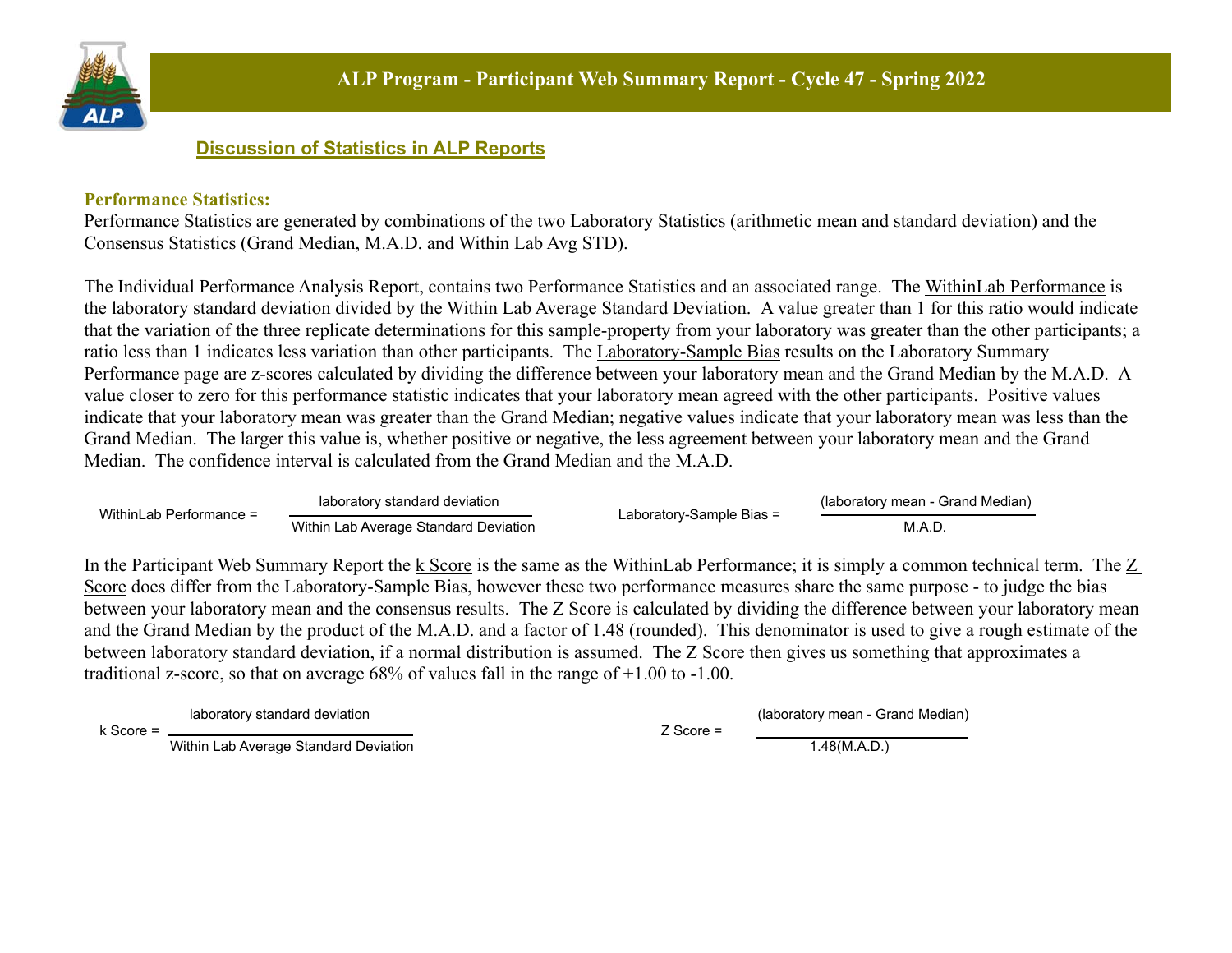

#### **Key to Data Tables**

#### **Laboratory Results**

| Sample Mean | arithmetic mean of the three determinations for the sample-property |
|-------------|---------------------------------------------------------------------|
| Z Score     | difference divided by the product of the M.A.D. and 1.48 (rounded)  |
| k Score     | laboratory standard deviation divided by the Within Lab Average STD |

#### **Consensus Results**

| <b>Grand Median</b>      | median of all included sample means                                                             |
|--------------------------|-------------------------------------------------------------------------------------------------|
| <b>Median Abs Dev</b>    | median of all included absolute differences between the sample means and the grand median       |
| <b>Avg Within Lab SD</b> | average of all included laboratory standard deviations                                          |
| <b>Labs Included</b>     | number of laboratories included in calculation of consensus statistics for this sample-property |
| <b>Labs Reporting</b>    | number of laboratories submitting data for this sample-property                                 |

Consensus results were reported only for analyses with five or more included laboratories. Analyses with fewer than five included laboratories are missing both consensus and performance statistics.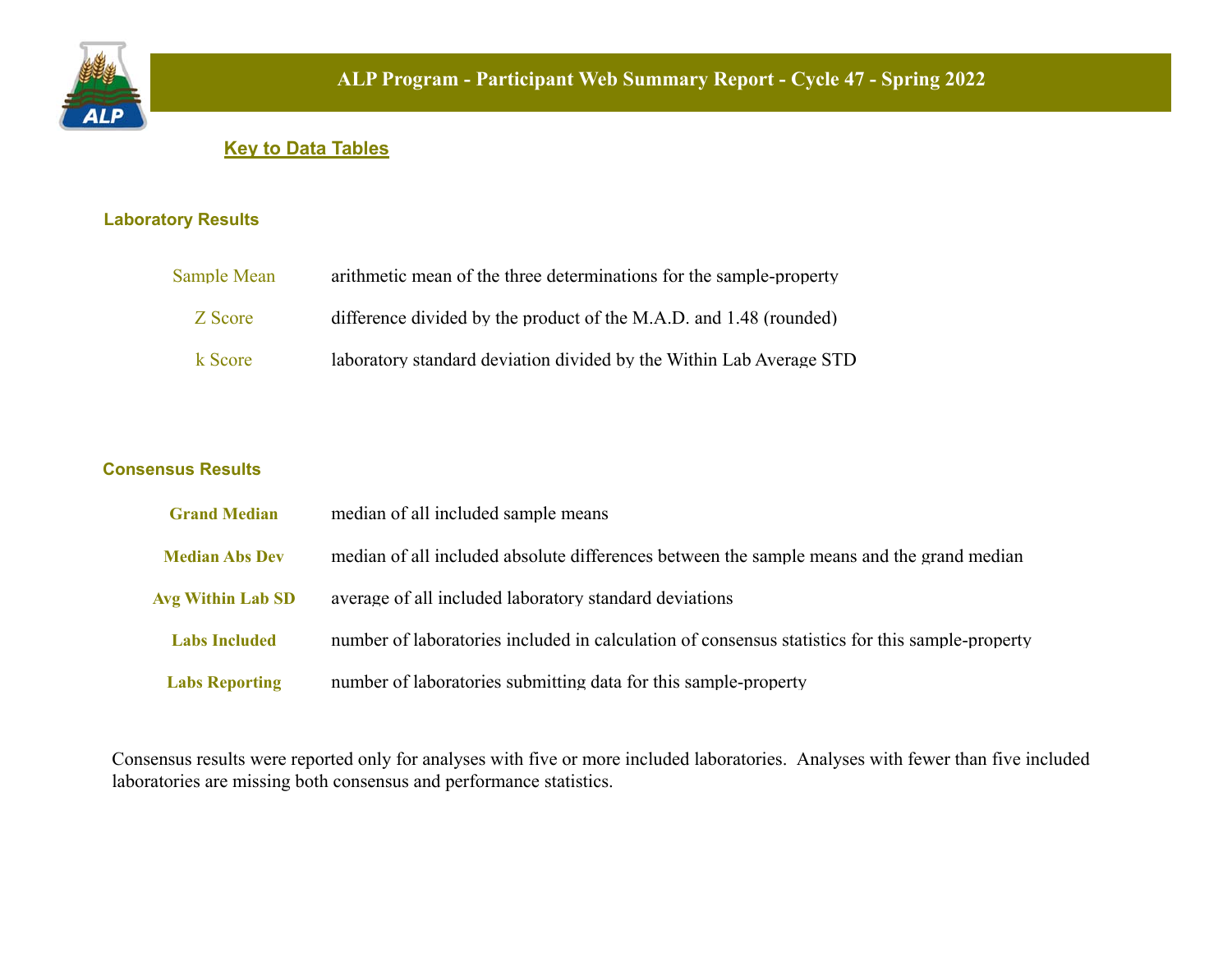

#### **Choosing the Statistics Used**

In this report and the Individual Performance Analysis Report, ALP participants should note that CTS has used means and medians to calculate averages, as well as standard deviations and Median Absolute Deviation (M.A.D.) to estimate dispersion about these averages. The use of multiple averages and multiple measures of dispersion has the potential to lead to confusion. This note is intended to explain the rationale behind the choice of statistics used. **As a guideline, we have chosen means and standard deviations to describe within laboratory measures and the median and M.A.D. to describe between laboratory measures.** 

#### **Why did we decide this?**

This decision is based upon the assumption that within each laboratory there measurement process is "in-control." If one of the triplicate determinations was very different from the other results, it would likely be discarded as an outlier and the sample tested again. Additionally, laboratories use training, maintenance, calibration and check samples to produce reliable results based on a historical perspective. Because of these two factors, absence of outliers and relative consistency, the assumption is made that the results will be normally distributed. Although in reality this is often not true, it is the conventional practice. Mean and standard deviations provide good estimates of value and dispersion in this case.

On the other hand, we have not made this same "in-control" assumption about the between laboratory comparisons. As a result, we have chosen more robust estimators of value and dispersion. In many cases, the median will be less affected by outliers than the mean when dealing with a small number of measurements. Similarly, the average difference and the M.A.D. will often yield more accurate estimates of dispersion than the standard deviation when dealing with a "flawed sample." Here the term flawed sample refers to a group of measurements that differs from the idealized normal distribution. Moreover, the M.A.D. will also make the dispersion estimate less susceptible to outliers than the use of standard deviations. Unlike the M.A.D., a standard deviation emphasizes larger deviations by the squaring of the difference.



The choice of statistics used is not the only choice that may be made, nor were the presented statistics the only ones calculated for the Demonstration Round. CTS, in conjunction with Dr. Miller, chose the measures used in the report based on the utility the measures provide to the participants. We will continue to evaluate our statistical choices and make changes to provide the best tools for evaluating your laboratory's measurement performance. However we will balance this need with our ongoing commitment to simplicity of interpretation.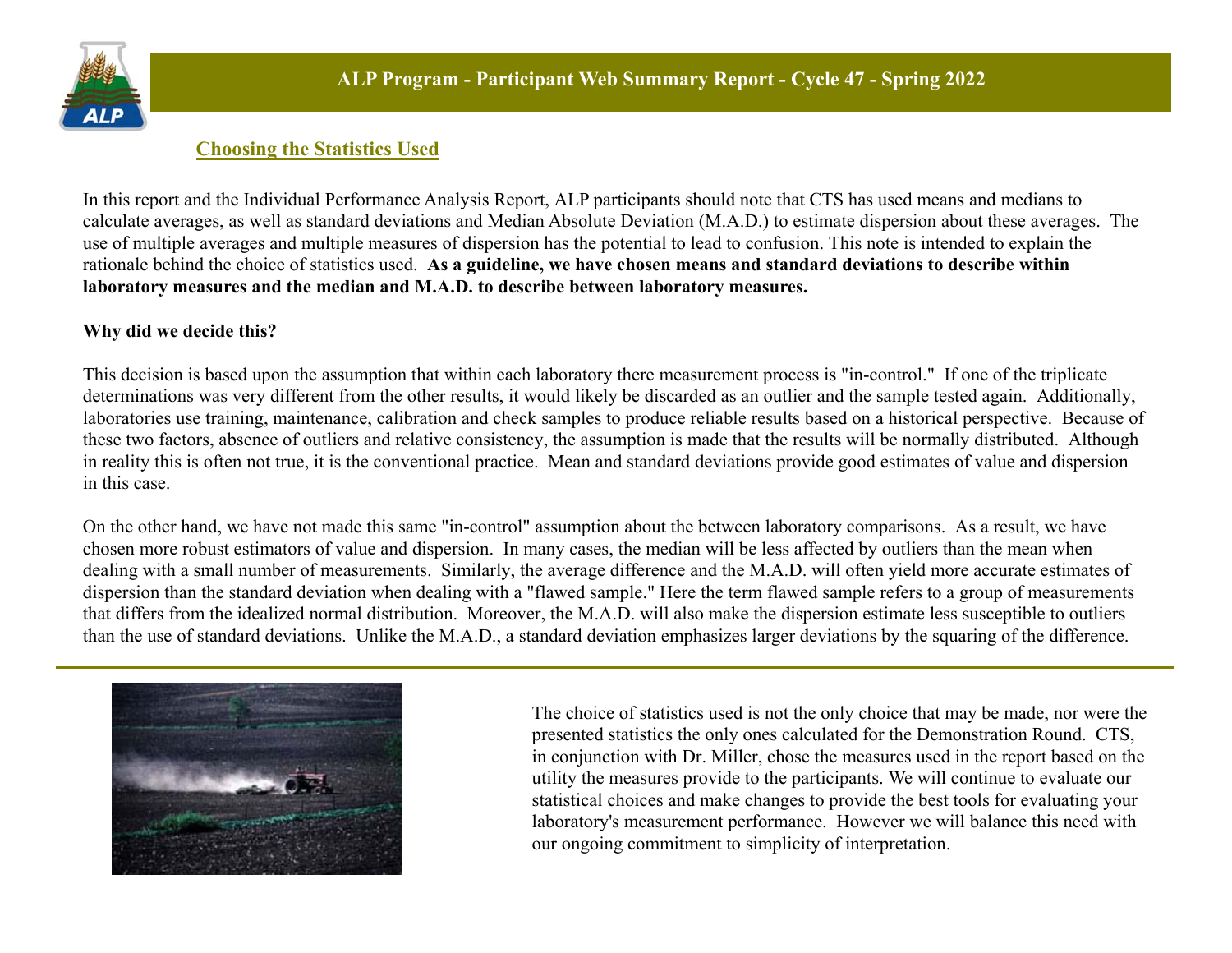<span id="page-5-0"></span>

| Saturated Paste Moisture (SubTestCode 101) in the Salinity Property Groups<br><b>Data units: Percent</b> |                             |                |      |                                                                            |                |      |                             |                |      |                             |                |      |                             |                            |      |
|----------------------------------------------------------------------------------------------------------|-----------------------------|----------------|------|----------------------------------------------------------------------------|----------------|------|-----------------------------|----------------|------|-----------------------------|----------------|------|-----------------------------|----------------------------|------|
|                                                                                                          |                             | <b>SRS2201</b> |      |                                                                            | <b>SRS2202</b> |      |                             | <b>SRS2203</b> |      |                             | <b>SRS2204</b> |      |                             |                            |      |
| WebCode                                                                                                  | Sample Mean Z Score k Score |                |      | Sample Mean Z Score k Score                                                |                |      | Sample Mean Z Score k Score |                |      | Sample Mean Z Score k Score |                |      | Sample Mean Z Score k Score |                            |      |
| <b>6RHUVL</b>                                                                                            | 42.5                        | 0.38           | 0.11 | 42.3                                                                       | 0.37           | 0.05 | 61.1                        | 0.98           | 0.09 | 60.4                        | 0.40           | 0.13 | 33.8                        | $-0.22$                    | 0.00 |
| <b>A2BQTW</b>                                                                                            | 43.8                        | 0.58           | 0.16 | 41.9                                                                       | 0.29           | 0.09 | 61.6                        | 1.04           | 0.60 | 65.4                        | 1.14           | 0.34 | 37.4                        | 0.38                       | 0.09 |
| <b>ADKB8H</b>                                                                                            | 34.4                        | $-0.81$        |      | 35.2                                                                       | $-0.76$        |      | 45.8                        | $-0.78$        |      | 52.5                        | $-0.76$        |      | 32.8                        | $-0.38$                    |      |
| <b>AYEFNG</b>                                                                                            | 39.0                        | $-0.13$        |      | 39.3                                                                       | $-0.11$        | 0.27 | 52.0                        | $-0.07$        |      | 56.7                        | $-0.15$        | 0.38 | 35.0                        | $-0.02$                    |      |
| <b>C4NC99</b>                                                                                            | 39.0                        | $-0.13$        | 0.41 | 40.3                                                                       | 0.05           | 0.71 | 54.3                        | 0.20           | 1.62 | 58.7                        | 0.15           | 0.38 | 40.3                        | 0.86                       | 0.16 |
| <b>CBQEHF</b>                                                                                            | 40.8                        | 0.13           | 2.25 | 42.9                                                                       | 0.47           | 3.03 | 56.3                        | 0.42           | 1.51 | 62.7                        | 0.74           | 2.53 | 49.2                        | 2.32                       | 3.47 |
| E72W78                                                                                                   | 35.3                        | $-0.68$        | 0.02 | 35.3                                                                       | $-0.75$        | 0.03 | 48.9                        | $-0.43$        | 0.34 | 52.5                        | $-0.76$        |      | 31.1                        | $-0.66$                    | 0.02 |
| <b>EXBBZA</b>                                                                                            | 47.1                        | 1.06           |      | 45.2                                                                       | 0.83           |      | 67.7                        | 1.74           |      | 65.1                        | 1.09           |      | 38.1                        | 0.49                       |      |
| <b>GDGCVM</b>                                                                                            | 37.3                        | $-0.38$        | 0.24 | 34.7                                                                       | $-0.85$        | 0.27 | 47.7                        | $-0.57$        | 0.90 | 53.7                        | $-0.59$        | 0.77 | 33.3                        | $-0.30$                    | 0.16 |
| <b>J4ZF4L</b>                                                                                            | 35.9                        | $-0.59$        | 0.20 | 36.5                                                                       | $-0.55$        | 0.19 | 52.2                        | $-0.05$        | 0.49 | 52.9                        | $-0.70$        | 0.10 | 33.3                        | $-0.30$                    | 0.06 |
| <b>JR9NJG</b>                                                                                            | 36.0                        | $-0.57$        |      | 34.0                                                                       | $-0.95$        |      | 48.0                        | $-0.53$        |      | 50.0                        | $-1.12$        |      | 31.0                        | $-0.68$                    |      |
| MC <sub>2</sub> YV <sub>7</sub>                                                                          | 34.7                        | $-0.75$        | 0.26 | 34.9                                                                       | $-0.80$        | 0.10 | 47.9                        | $-0.54$        | 0.56 | 52.4                        | $-0.77$        | 0.15 | 30.9                        | $-0.71$                    | 0.10 |
| <b>NL2V89</b>                                                                                            | 41.3                        | 0.21           | 0.63 | 39.7                                                                       | $-0.05$        | 0.54 | 53.7                        | 0.12           | 1.62 | 60.0                        | 0.34           |      | 40.7                        | 0.91                       | 0.71 |
| <b>QPEHWX</b>                                                                                            | 49.3                        | 1.38           | 1.19 | 47.0                                                                       | 1.11           | 1.08 | 69.0                        | 1.89           | 1.48 | 66.3                        | 1.26           | 1.62 | 37.7                        | 0.42                       | 0.43 |
| UPML67                                                                                                   | 48.1                        | 1.20           | 1.00 | 50.3                                                                       | 1.64           | 1.52 | 53.0                        | 0.05           | 0.18 | 62.1                        | 0.65           | 1.22 | 46.8                        | 1.92                       | 0.30 |
| WTZ9M4                                                                                                   | 45.4                        | 0.80           | 2.19 | 42.6                                                                       | 0.42           | 0.55 | 51.8                        | $-0.09$        | 1.01 | 55.0                        | $-0.40$        | 0.37 | 35.3                        | 0.02                       | 0.26 |
| <b>XQ7LRR</b>                                                                                            | 44.8                        | 0.71           | 0.12 | 44.6                                                                       | 0.74           | 0.18 | 69.7                        | 1.97           | 0.63 | 63.8                        | 0.90           | 0.53 | 37.5                        | 0.39                       | 0.08 |
| <b>YAJLEZ</b>                                                                                            | 28.6                        | $-1.66$        |      | 31.1                                                                       | $-1.41$        |      | 46.7                        | $-0.68$        |      | 55.9                        | $-0.26$        |      | 28.1                        | $-1.16$                    |      |
|                                                                                                          |                             |                |      | Saturated Paste Moisture (SubTestCode 101) in the Salinity Property Groups |                |      |                             |                |      |                             |                |      |                             | <b>Data units: Percent</b> |      |
|                                                                                                          |                             | <b>SRS2201</b> |      |                                                                            | <b>SRS2202</b> |      |                             | <b>SRS2203</b> |      |                             | <b>SRS2204</b> |      |                             | <b>SRS2205</b>             |      |
| <b>Grand Median</b>                                                                                      |                             | 39.9           |      |                                                                            | 40.0           |      |                             | 52.6           |      |                             | 57.7           |      |                             | 35.1                       |      |
| <b>Median Abs Dev</b>                                                                                    |                             | 4.3            |      |                                                                            | 4.7            |      |                             | 4.6            |      |                             | 4.9            |      |                             | 2.8                        |      |
| <b>Avg Within Lab SD</b>                                                                                 |                             | 2.4            |      |                                                                            | 2.2            |      |                             | 1.3            |      |                             | 1.5            |      |                             | 3.6                        |      |
| <b>Labs Included</b><br><b>Labs Reporting</b>                                                            |                             | 18<br>18       |      |                                                                            | 18<br>18       |      |                             | 18<br>18       |      |                             | 18<br>18       |      |                             | 18<br>18                   |      |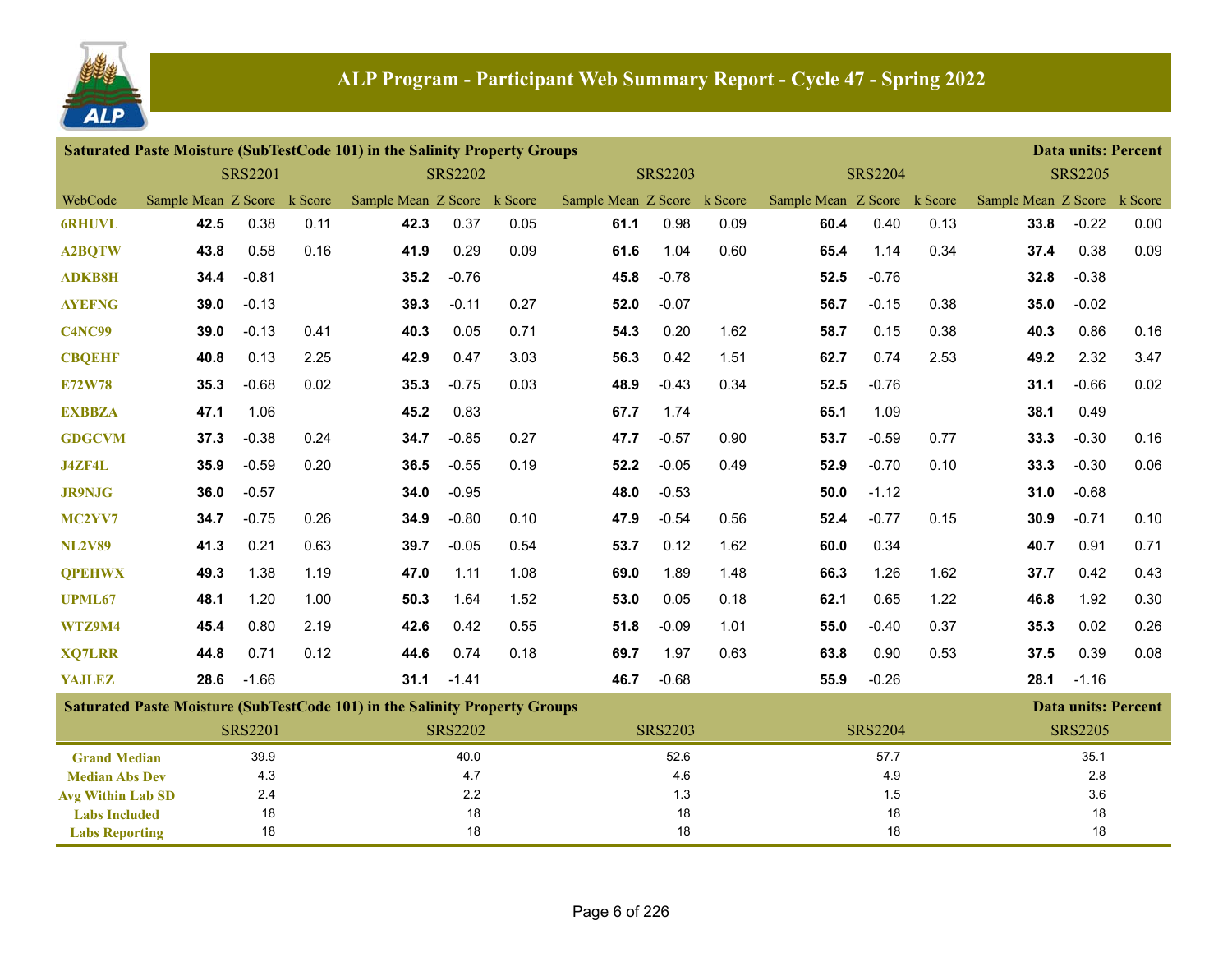

|               |                             |                | pH - sp (SubTestCode 102) in the Salinity Property Groups |                             |                |      |                             |                |      |                             |                | Data units: Unit |                             |                  |      |
|---------------|-----------------------------|----------------|-----------------------------------------------------------|-----------------------------|----------------|------|-----------------------------|----------------|------|-----------------------------|----------------|------------------|-----------------------------|------------------|------|
|               |                             | <b>SRS2201</b> |                                                           |                             | <b>SRS2202</b> |      |                             | <b>SRS2203</b> |      |                             | <b>SRS2204</b> |                  |                             | <b>SRS2205</b>   |      |
| WebCode       | Sample Mean Z Score k Score |                |                                                           | Sample Mean Z Score k Score |                |      | Sample Mean Z Score k Score |                |      | Sample Mean Z Score k Score |                |                  | Sample Mean Z Score k Score |                  |      |
| <b>6RHUVL</b> | 4.43                        | 0.89           | 0.23                                                      | 5.44                        | 1.15           | 0.23 | 7.68                        | 0.51           | 0.15 | 6.05                        | 0.56           | 0.23             | 7.08                        | 0.74             | 0.30 |
| <b>7RA69Z</b> | 4.30                        | 0.17           | 0.48                                                      | 5.24                        | $-0.25$        | 0.23 | 7.59                        | 0.02           | 0.41 | 5.93                        | $-0.43$        | 0.11             | 6.74                        | $-1.57$          | 0.00 |
| <b>A2BOTW</b> | 4.25                        | $-0.11$        | 0.27                                                      | 5.24                        | $-0.23$        | 0.20 | 7.36                        | $-1.22$        | 0.98 | 5.96                        | $-0.20$        | 0.23             | 6.90                        | $-0.49$          | 0.15 |
| A76LRH        | 4.32                        | 0.25           | 0.75                                                      | 5.34                        | 0.43           | 0.74 | 7.74                        | 0.84           | 1.48 | 6.05                        | 0.54           | 1.72             | 6.99                        | 0.11             | 0.89 |
| <b>ADKB8H</b> | 4.00                        | $-1.55$        |                                                           | 5.10                        | $-1.17$        |      | 6.70                        | $-4.85X$       |      | 5.50                        | $-3.80X$       |                  | 6.40                        | $-3.85$ <b>X</b> |      |
| <b>AHUREL</b> | 4.24                        | $-0.17$        | 0.94                                                      | 5.40                        | 0.86           | 3.79 | 7.21                        | $-2.04$        | 1.53 | 5.97                        | $-0.07$        | 0.60             | 7.10                        | 0.87             | 2.28 |
| <b>AYEFNG</b> | 4.16                        | $-0.66$        | 0.58                                                      | 5.16                        | $-0.75$        | 0.23 | 7.62                        | 0.20           | 0.32 | 5.84                        | $-1.12$        | 0.39             | 6.83                        | $-0.96$          | 0.15 |
| <b>C4NC99</b> | 4.18                        | $-0.51$        | 1.05                                                      | 5.11                        | $-1.08$        | 0.49 | 7.38                        | $-1.13$        | 2.87 | 6.13                        | 1.17           | 1.81             | 6.97                        | 0.00             | 0.51 |
| <b>CBQEHF</b> | 4.52                        | 1.40           | 0.61                                                      | 5.48                        | 1.40           | 0.20 | 7.80                        | 1.15           | 0.78 | 6.12                        | 1.06           | 0.80             | 7.18                        | 1.39             | 0.58 |
| D8M7NP        | 7.44                        | 17.98X         |                                                           | 6.30                        | 6.96X          |      | 6.92                        | $-3.65X$       |      | 6.59                        | 4.79X          |                  | 7.08                        | 0.72             |      |
| E72W78        | 4.22                        | $-0.32$        | 0.48                                                      | 5.23                        | $-0.32$        | 0.11 | 7.58                        | $-0.02$        | 0.09 | 5.88                        | $-0.80$        | 0.20             | 6.82                        | $-1.05$          | 0.30 |
| <b>EXBBZA</b> | 4.38                        | 0.61           |                                                           | 5.39                        | 0.79           |      | 7.43                        | $-0.86$        |      | 6.02                        | 0.30           |                  | 7.12                        | 0.99             |      |
| <b>GDGCVM</b> | 4.05                        | $-1.29$        | 2.16                                                      | 4.99                        | $-1.92$        | 0.71 | 7.43                        | $-0.84$        | 0.32 | 5.97                        | $-0.09$        | 1.04             | 7.00                        | 0.18             | 1.02 |
| <b>HPK369</b> | 4.26                        | $-0.07$        | 0.15                                                      | 5.24                        | $-0.20$        | 0.11 | 7.58                        | $-0.06$        | 0.15 | 5.87                        | $-0.90$        | 0.28             | 6.89                        | $-0.55$          | 0.13 |
| <b>J4ZF4L</b> | 4.25                        | $-0.11$        | 0.58                                                      | 5.27                        | 0.00           | 0.11 | 7.53                        | $-0.31$        | 0.71 | 6.05                        | 0.51           | 1.89             | 7.07                        | 0.63             | 0.80 |
| <b>JR9NJG</b> | 4.14                        | $-0.76$        | 1.06                                                      | 5.15                        | $-0.81$        | 0.63 | 7.47                        | $-0.66$        | 0.18 | 6.07                        | 0.67           | 1.38             | 6.84                        | $-0.90$          | 0.00 |
| <b>M8W3B7</b> | 4.43                        | 0.89           | 1.39                                                      | 5.38                        | 0.75           | 0.63 | 7.65                        | 0.36           | 0.63 | 5.98                        | $-0.01$        | 0.71             | 6.95                        | $-0.13$          | 2.08 |
| <b>NL2V89</b> | 4.21                        | $-0.38$        | 0.94                                                      | 5.17                        | $-0.68$        | 0.60 | 7.61                        | 0.13           | 0.54 | 6.12                        | 1.09           | 0.99             | 6.80                        | $-1.19$          | 1.76 |
| <b>QPEHWX</b> | 4.35                        | 0.45           | 0.81                                                      | 5.34                        | 0.43           | 0.74 | 7.63                        | 0.22           | 0.72 | 5.98                        | 0.01           | 1.38             | 7.01                        | 0.25             | 1.69 |
| <b>TMZPYZ</b> | 4.27                        | 0.00           | 0.13                                                      | 5.29                        | 0.14           | 0.30 | 7.66                        | 0.40           | 0.27 | 5.95                        | $-0.25$        | 0.68             | 6.96                        | $-0.11$          | 0.08 |
| UPML67        | 4.37                        | 0.53           | 1.34                                                      | 5.27                        | $-0.05$        | 1.14 | 7.67                        | 0.44           | 0.89 | 5.93                        | $-0.38$        | 1.14             | 6.97                        | $-0.04$          | 0.84 |
| WTZ9M4        | 4.51                        | 1.32           | 2.16                                                      | 5.38                        | 0.75           | 0.89 | 7.52                        | $-0.38$        | 1.61 | 6.11                        | 0.99           | 0.50             | 7.06                        | 0.60             | 0.45 |
| <b>XO7LRR</b> | 4.33                        | 0.30           | 0.27                                                      | 5.35                        | 0.52           | 0.39 | 7.61                        | 0.11           | 0.24 | 5.97                        | $-0.07$        | 0.63             | 6.93                        | $-0.31$          | 0.51 |
| <b>YAJLEZ</b> | 4.76                        | 2.76           |                                                           | 5.40                        | 0.86           |      | 7.05                        | $-2.94$        |      | 6.44                        | 3.61           |                  | 7.23                        | 1.72             |      |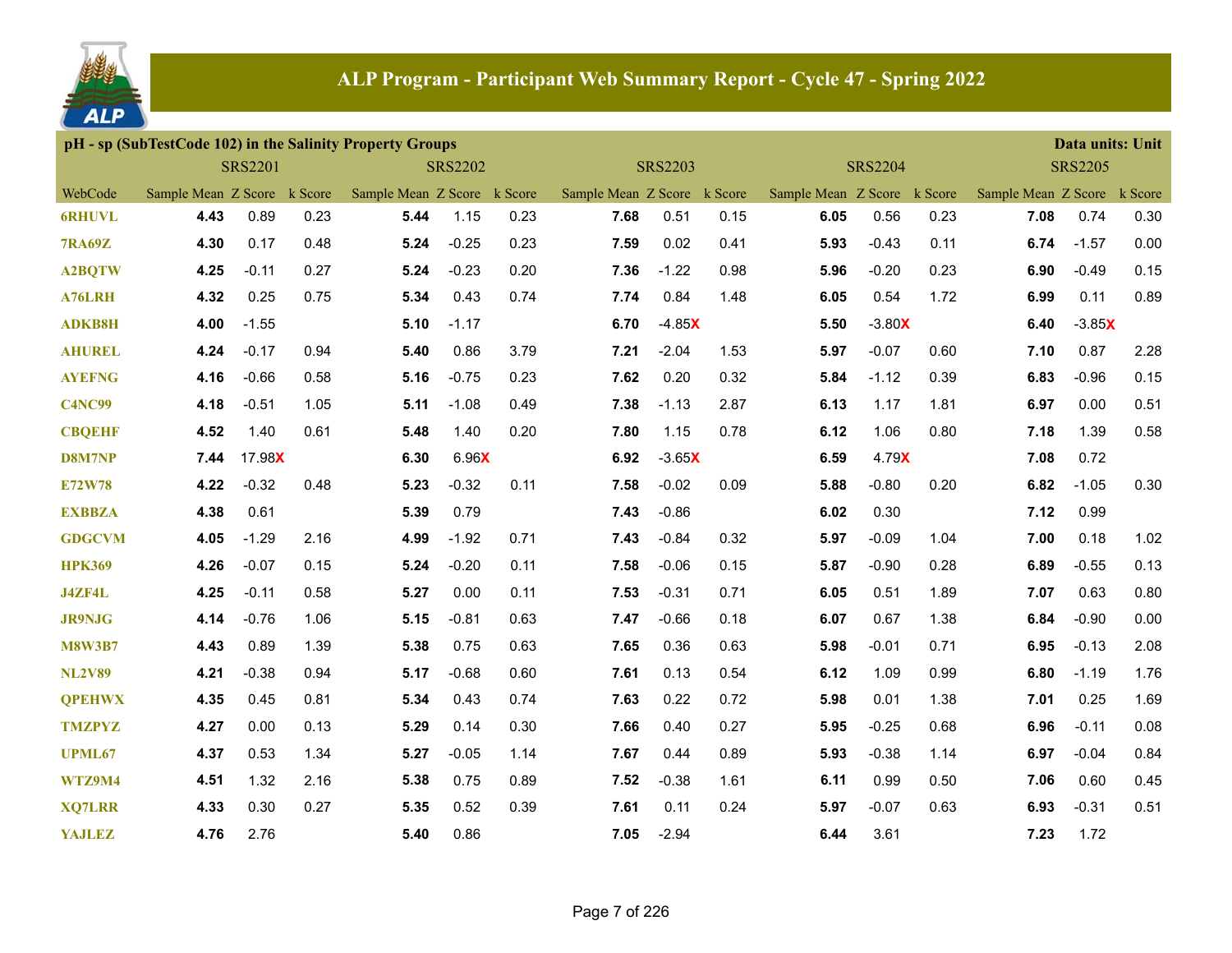

| pH - sp (SubTestCode 102) in the Salinity Property Groups<br>Data units: Unit |         |         |         |         |         |  |  |  |  |  |  |  |  |
|-------------------------------------------------------------------------------|---------|---------|---------|---------|---------|--|--|--|--|--|--|--|--|
|                                                                               | SRS2201 | SRS2202 | SRS2203 | SRS2204 | SRS2205 |  |  |  |  |  |  |  |  |
| <b>Grand Median</b>                                                           | 4.27    | 5.27    | 7.59    | 5.98    | 6.97    |  |  |  |  |  |  |  |  |
| <b>Median Abs Dev</b>                                                         | 0.09    | 0.11    | 0.08    | 0.07    | 0.09    |  |  |  |  |  |  |  |  |
| <b>Avg Within Lab SD</b>                                                      | 0.04    | 0.05    | 0.06    | 0.05    | 0.07    |  |  |  |  |  |  |  |  |
| <b>Labs Included</b>                                                          | 23      | 23      | 22      | 22      | 23      |  |  |  |  |  |  |  |  |
| <b>Labs Reporting</b>                                                         | 24      | 24      | 24      | 24      | 24      |  |  |  |  |  |  |  |  |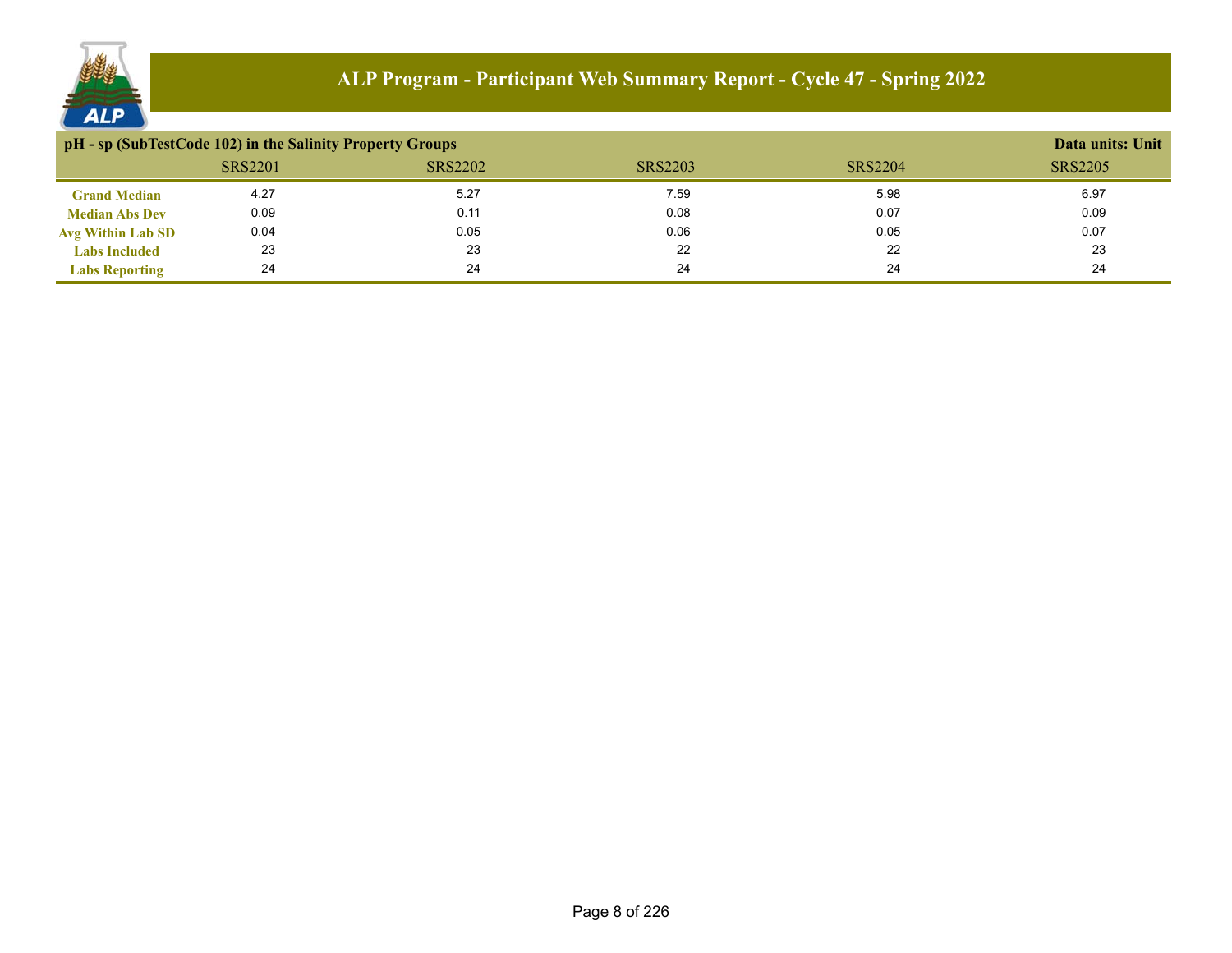

| ECe - sp (SubTestCode 103) in the Salinity Property Groups |                             |                |      |                             |                |      |                             |                |      |                             |                |      |                             | Data units: dS/m |      |
|------------------------------------------------------------|-----------------------------|----------------|------|-----------------------------|----------------|------|-----------------------------|----------------|------|-----------------------------|----------------|------|-----------------------------|------------------|------|
|                                                            |                             | <b>SRS2201</b> |      |                             | <b>SRS2202</b> |      |                             | <b>SRS2203</b> |      |                             | <b>SRS2204</b> |      |                             | <b>SRS2205</b>   |      |
| WebCode                                                    | Sample Mean Z Score k Score |                |      | Sample Mean Z Score k Score |                |      | Sample Mean Z Score k Score |                |      | Sample Mean Z Score k Score |                |      | Sample Mean Z Score k Score |                  |      |
| <b>6RHUVL</b>                                              | 2.42                        | 1.07           | 0.32 | 2.81                        | 0.96           | 0.06 | 1.33                        | 1.69           | 0.29 | 0.21                        | $-0.82$        | 0.02 | 0.61                        | 0.44             | 0.06 |
| <b>7RA69Z</b>                                              | 1.83                        | $-0.77$        | 0.08 | 2.21                        | $-0.90$        | 0.74 | 1.00                        | $-0.91$        | 0.28 | 0.24                        | $-0.41$        | 0.36 | 0.40                        | $-1.21$          | 0.57 |
| <b>A2BQTW</b>                                              | 1.69                        | $-1.21$        | 0.50 | 2.00                        | $-1.53$        | 0.06 | 1.05                        | $-0.52$        | 0.52 | 0.18                        | $-1.30$        | 0.23 | 0.52                        | $-0.21$          | 0.35 |
| <b>AHUREL</b>                                              | 2.37                        | 0.91           | 1.59 | 2.87                        | 1.15           | 1.13 | 1.27                        | 1.22           | 1.43 | 0.22                        | $-0.66$        | 1.00 | 0.69                        | 1.12             | 1.99 |
| <b>AYEFNG</b>                                              | 2.06                        | $-0.04$        | 0.14 | 2.56                        | 0.20           | 0.19 | 1.11                        | 0.00           | 0.13 | 0.32                        | 0.90           | 0.09 | 0.55                        | 0.03             | 1.19 |
| <b>C4NC99</b>                                              | 2.08                        | 0.00           | 0.16 | 2.50                        | 0.00           | 0.85 | 1.13                        | 0.16           | 1.79 | 0.34                        | 1.16           | 1.15 | 0.47                        | $-0.63$          | 0.31 |
| <b>CBQEHF</b>                                              | 1.84                        | $-0.74$        | 2.25 | 2.22                        | $-0.85$        | 1.62 | 1.01                        | $-0.80$        | 0.76 | 0.23                        | $-0.56$        | 1.68 | 0.45                        | $-0.80$          | 1.78 |
| D8M7NP                                                     | 1.90                        | $-0.55$        |      | 2.40                        | $-0.30$        |      | 1.21                        | 0.77           |      | 0.39                        | 2.01           |      | 0.55                        | 0.00             |      |
| E72W78                                                     | 2.33                        | 0.79           | 0.28 | 2.86                        | 1.13           | 0.59 | 1.17                        | 0.45           | 0.43 | 0.21                        | $-0.82$        | 0.23 | 0.65                        | 0.81             | 0.18 |
| <b>EXBBZA</b>                                              | 2.13                        | 0.17           |      | 2.64                        | 0.44           |      | 1.15                        | 0.28           |      | 0.27                        | 0.04           |      | 0.69                        | 1.13             |      |
| <b>GDGCVM</b>                                              | 2.17                        | 0.29           | 0.48 | 2.67                        | 0.55           | 0.62 | 1.27                        | 1.22           | 1.03 | 0.27                        | 0.04           | 0.61 | 0.68                        | 0.99             | 0.35 |
| <b>HPK369</b>                                              | 1.76                        | $-1.00$        | 0.13 | 2.22                        | $-0.85$        | 0.16 | 0.99                        | $-1.01$        | 0.06 | 0.25                        | $-0.31$        | 0.03 | 0.46                        | $-0.74$          | 0.13 |
| J4ZF4L                                                     | 1.92                        | $-0.49$        | 0.24 | 2.37                        | $-0.39$        | 0.80 | 0.94                        | $-1.39$        | 0.76 | 0.11                        | $-2.47$        | 0.40 | 0.48                        | $-0.52$          | 0.47 |
| <b>JR9NJG</b>                                              | 2.23                        | 0.47           | 0.48 | 2.77                        | 0.84           | 0.41 | 1.16                        | 0.35           | 0.57 | 0.35                        | 1.32           | 0.46 | 0.56                        | 0.08             | 0.31 |
| <b>M8W3B7</b>                                              | 2.09                        | 0.05           | 1.17 | 2.57                        | 0.22           | 0.25 | 1.03                        | $-0.68$        | 1.89 | 0.29                        | 0.46           | 1.00 | 0.48                        | $-0.58$          | 1.45 |
| MC <sub>2</sub> YV <sub>7</sub>                            | 2.42                        | 1.06           | 1.03 | 2.89                        | 1.22           | 0.19 | 1.31                        | 1.53           | 0.61 | 0.26                        | $-0.02$        | 0.60 | 0.70                        | 1.17             | 0.14 |
| <b>NL2V89</b>                                              | 1.88                        | $-0.62$        | 0.41 | 2.44                        | $-0.19$        | 0.28 | 1.07                        | $-0.34$        | 0.25 | 0.31                        | 0.73           | 0.00 | 0.44                        | $-0.84$          | 0.18 |
| <b>QPEHWX</b>                                              | 2.02                        | $-0.19$        | 1.31 | 2.47                        | $-0.07$        | 0.82 | 1.11                        | 0.00           | 1.37 | 0.27                        | 0.11           | 2.33 | 0.58                        | 0.27             | 2.05 |
| <b>TMZPYZ</b>                                              | 2.17                        | 0.31           | 1.14 | 2.70                        | 0.63           | 0.16 | 1.12                        | 0.04           | 1.32 | 0.25                        | $-0.20$        | 0.18 | 0.39                        | $-1.23$          | 0.62 |
| UPML67                                                     | 1.70                        | $-1.19$        | 1.21 | 1.93                        | $-1.77$        | 1.59 | 1.07                        | $-0.37$        | 0.72 | 0.28                        | 0.25           | 0.40 | 0.34                        | $-1.62$          | 0.93 |
| WTZ9M4                                                     | 1.49                        | $-1.85$        | 2.03 | 2.20                        | $-0.91$        | 3.13 | 0.95                        | $-1.28$        | 1.81 | 0.26                        | 0.00           | 2.60 | 0.56                        | 0.06             | 1.55 |
| XO7LRR                                                     | 2.20                        | 0.38           | 0.42 | 2.60                        | 0.31           | 0.25 | 1.05                        | $-0.47$        | 0.38 | 0.28                        | 0.23           | 0.32 | 0.50                        | $-0.37$          | 0.63 |
| <b>YAJLEZ</b>                                              | 2.51                        | 1.36           |      | 2.46                        | $-0.11$        |      | 1.11                        | $-0.05$        |      | 0.22                        | $-0.71$        |      | 0.64                        | 0.67             |      |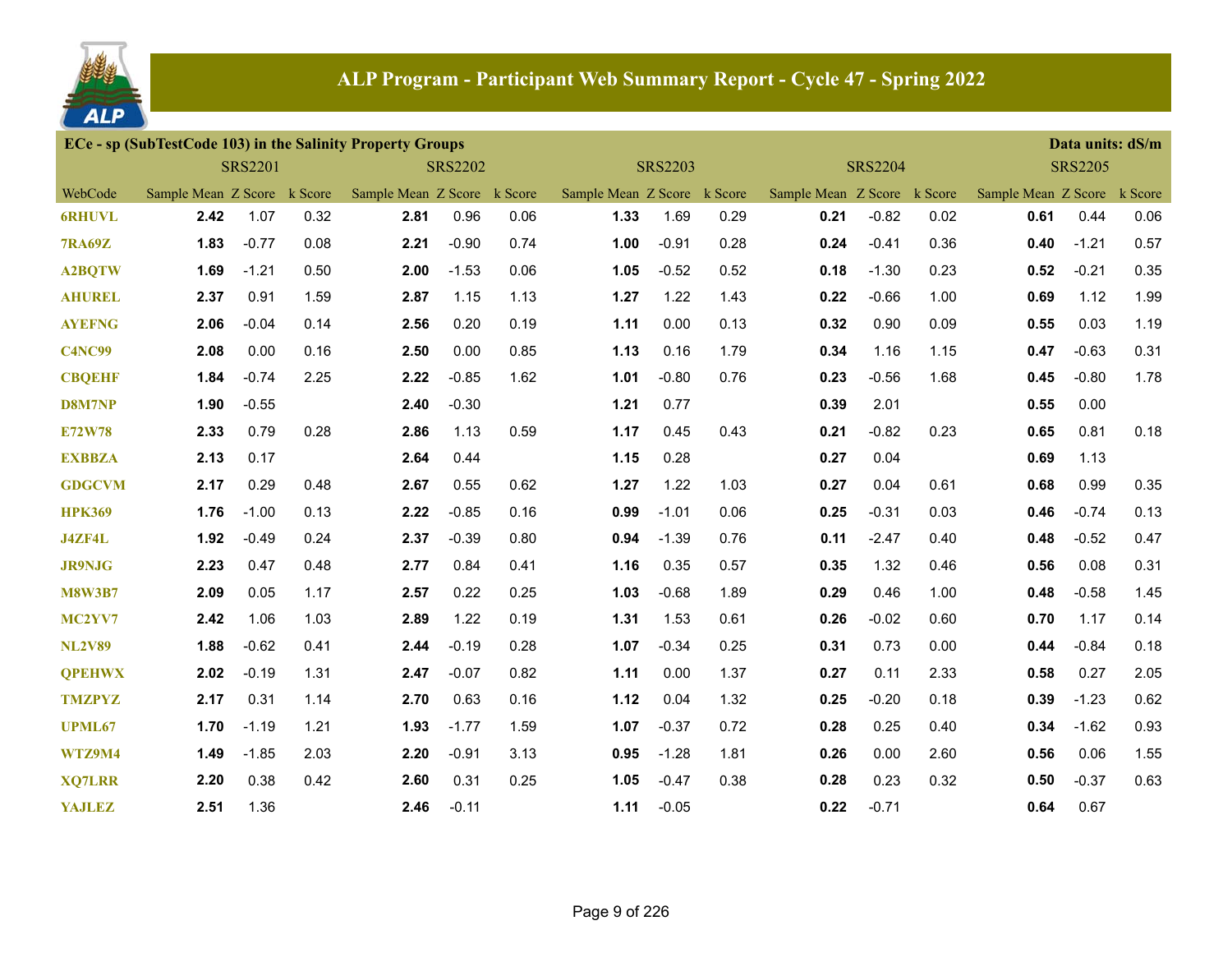

| <b>ECe - sp (SubTestCode 103) in the Salinity Property Groups</b><br>Data units: dS/m |         |         |         |         |         |  |  |  |  |  |  |  |  |
|---------------------------------------------------------------------------------------|---------|---------|---------|---------|---------|--|--|--|--|--|--|--|--|
|                                                                                       | SRS2201 | SRS2202 | SRS2203 | SRS2204 | SRS2205 |  |  |  |  |  |  |  |  |
| <b>Grand Median</b>                                                                   | 2.08    | 2.50    | 1.11    | 0.26    | 0.55    |  |  |  |  |  |  |  |  |
| <b>Median Abs Dev</b>                                                                 | 0.20    | 0.20    | 0.07    | 0.04    | 0.08    |  |  |  |  |  |  |  |  |
| Avg Within Lab SD                                                                     | 0.07    | 0.10    | 0.04    | 0.03    | 0.03    |  |  |  |  |  |  |  |  |
| <b>Labs Included</b>                                                                  | 23      | 23      | 23      | 23      | 23      |  |  |  |  |  |  |  |  |
| <b>Labs Reporting</b>                                                                 | 23      | 23      | 23      | 23      | 23      |  |  |  |  |  |  |  |  |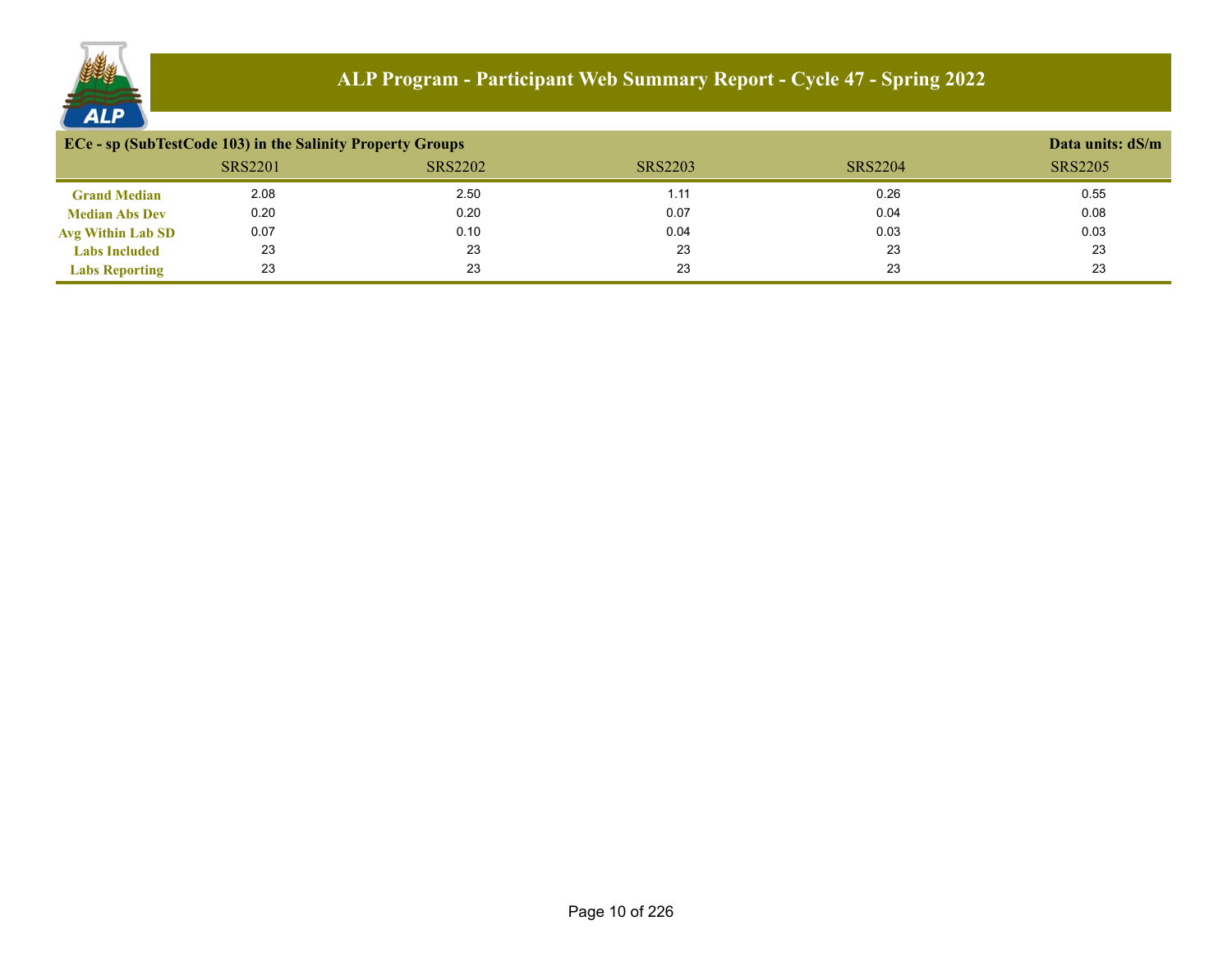

| Data units: mmolc/L<br>HCO3 -sp (SubTestCode 104) in the Salinity Property Groups |                             |                |      |                                                            |                |      |                             |                |      |                             |                |      |                     |                     |         |
|-----------------------------------------------------------------------------------|-----------------------------|----------------|------|------------------------------------------------------------|----------------|------|-----------------------------|----------------|------|-----------------------------|----------------|------|---------------------|---------------------|---------|
|                                                                                   |                             | <b>SRS2201</b> |      |                                                            | <b>SRS2202</b> |      |                             | <b>SRS2203</b> |      |                             | <b>SRS2204</b> |      |                     | <b>SRS2205</b>      |         |
| WebCode                                                                           | Sample Mean Z Score k Score |                |      | Sample Mean Z Score k Score                                |                |      | Sample Mean Z Score k Score |                |      | Sample Mean Z Score k Score |                |      | Sample Mean Z Score |                     | k Score |
| <b>AHUREL</b>                                                                     |                             |                |      | 0.51                                                       | 0.00           | 1.11 | 1.54                        | 0.18           | 1.43 | 0.98                        | $-1.08$        | 1.01 | 5.04                | 0.63                | 0.85    |
| <b>CBQEHF</b>                                                                     | $-0.05$                     | $-1.19$        | 0.00 | 0.28                                                       | $-0.94$        | 0.57 | 1.19                        | $-0.70$        | 1.13 | 0.93                        | $-1.19$        | 2.00 | 2.73                | $-1.16$             | 1.70    |
| D8M7NP                                                                            |                             |                |      | 0.66                                                       | 0.59           |      | 1.72                        | 0.65           |      | 1.44                        | 0.00           |      | 2.80                | $-1.11$             |         |
| E72W78                                                                            | 0.20                        | 0.00           | 0.00 | 0.60                                                       | 0.35           | 0.00 | 1.40                        | $-0.17$        | 0.00 | 1.60                        | 0.38           | 0.00 | 4.80                | 0.44                | 0.00    |
| <b>GDGCVM</b>                                                                     | 0.27                        | 0.32           | 1.18 | 0.47                                                       | $-0.19$        | 1.90 | 1.47                        | 0.00           | 0.81 | 1.47                        | 0.06           | 0.64 | 4.67                | 0.34                | 1.64    |
| <b>JR9NJG</b>                                                                     | 0.11                        | $-0.41$        | 0.49 | 0.66                                                       | 0.59           | 0.41 | 1.98                        | 1.31           | 0.61 | 1.39                        | $-0.13$        | 1.17 | 4.22                | $-0.01$             | 0.59    |
| MC <sub>2</sub> YV <sub>7</sub>                                                   | 0.12                        | $-0.40$        | 0.01 | 0.42                                                       | $-0.37$        | 0.03 | 1.12                        | $-0.88$        | 0.37 | 1.62                        | 0.42           | 0.31 | 4.35                | 0.10                | 0.28    |
| UPML67                                                                            | 0.24                        | 0.18           | 0.41 | 0.39                                                       | $-0.51$        | 0.45 | 1.19                        | $-0.72$        | 0.11 | 0.66                        | $-1.83$        | 0.24 | 1.28                | $-2.28$             | 0.34    |
| WTZ9M4                                                                            | 0.66                        | 2.22           | 2.28 | 1.14                                                       | 2.53           | 1.57 | 2.04                        | 1.46           | 1.87 | 1.86                        | 0.98           | 1.03 | 4.23                | 0.00                | 1.08    |
|                                                                                   |                             |                |      | HCO3 -sp (SubTestCode 104) in the Salinity Property Groups |                |      |                             |                |      |                             |                |      |                     | Data units: mmolc/L |         |
|                                                                                   |                             | <b>SRS2201</b> |      |                                                            | <b>SRS2202</b> |      |                             | <b>SRS2203</b> |      |                             | <b>SRS2204</b> |      |                     | <b>SRS2205</b>      |         |
| <b>Grand Median</b>                                                               |                             | 0.20           |      |                                                            | 0.51           |      |                             | 1.47           |      |                             | 1.44           |      |                     | 4.23                |         |
| <b>Median Abs Dev</b>                                                             |                             | 0.08           |      |                                                            | 0.13           |      |                             | 0.27           |      |                             | 0.18           |      |                     | 0.57                |         |
| <b>Avg Within Lab SD</b>                                                          |                             | 0.10           |      |                                                            | 0.12           |      |                             | 0.14           |      |                             | 0.18<br>9      |      |                     | 0.25                |         |
| <b>Labs Included</b>                                                              |                             | 7              |      | 9                                                          |                |      | 9                           |                |      |                             |                | 9    |                     |                     |         |
| <b>Labs Reporting</b>                                                             |                             | $\overline{7}$ |      |                                                            | 9              |      | 9                           |                |      |                             | 9              |      | 9                   |                     |         |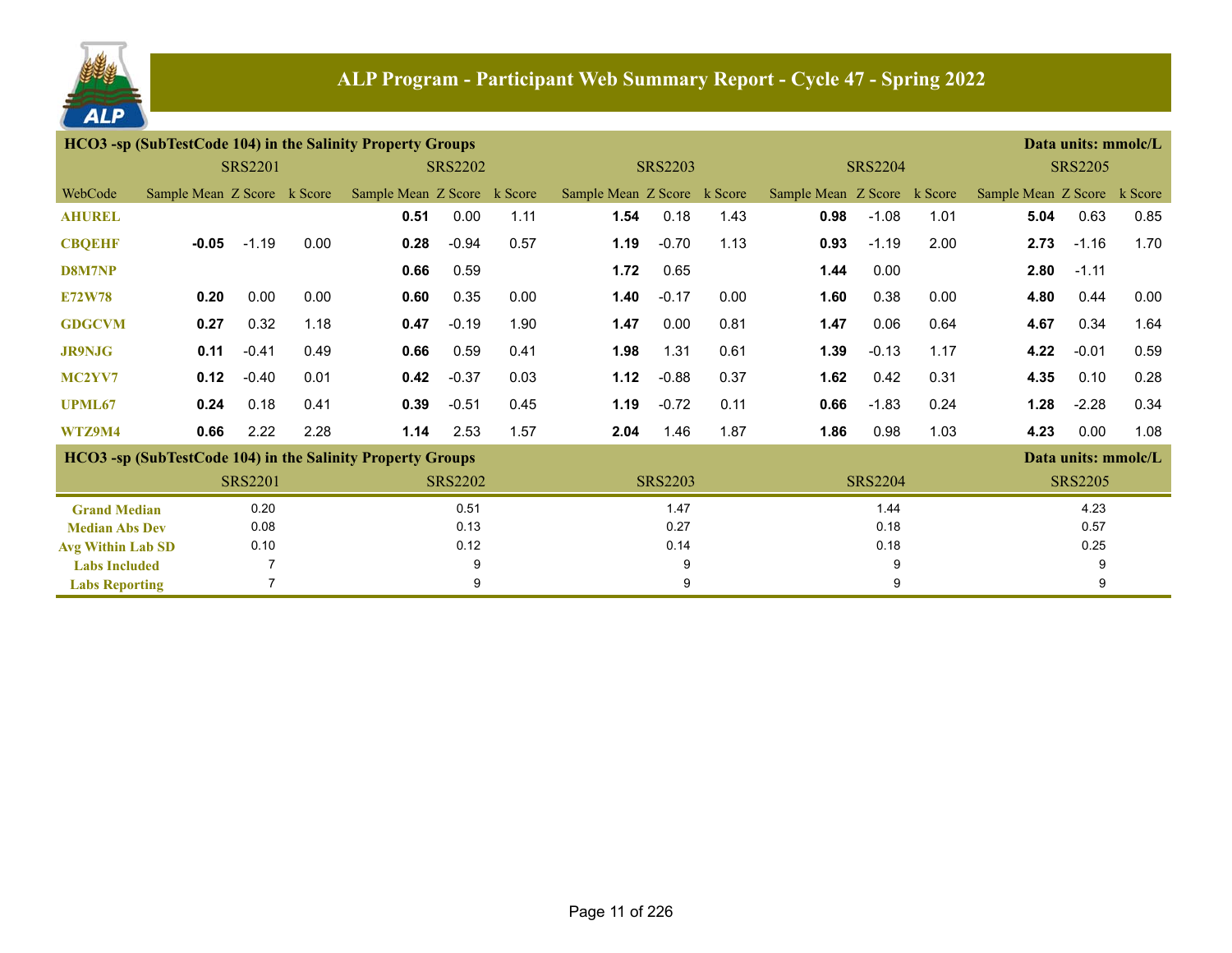

|                                                  |                             |                |      | K - sp (SubTestCode 105) in the Salinity Property Groups |                |      |                             |                |      |                             |                |      |                             | Data units: mmolc/L |                     |  |
|--------------------------------------------------|-----------------------------|----------------|------|----------------------------------------------------------|----------------|------|-----------------------------|----------------|------|-----------------------------|----------------|------|-----------------------------|---------------------|---------------------|--|
|                                                  |                             | <b>SRS2201</b> |      |                                                          | <b>SRS2202</b> |      |                             | <b>SRS2203</b> |      |                             | <b>SRS2204</b> |      |                             | <b>SRS2205</b>      |                     |  |
| WebCode                                          | Sample Mean Z Score k Score |                |      | Sample Mean Z Score k Score                              |                |      | Sample Mean Z Score k Score |                |      | Sample Mean Z Score k Score |                |      | Sample Mean Z Score k Score |                     |                     |  |
| <b>6RHUVL</b>                                    | 1.51                        | 1.03           | 0.46 | 1.50                                                     | 0.44           | 0.26 | 0.16                        | 0.09           | 0.60 |                             |                |      | 0.50                        | 0.67                | 0.87                |  |
| <b>7RA69Z</b>                                    | 1.18                        | $-0.72$        | 0.43 | 1.17                                                     | $-1.51$        | 0.70 |                             |                |      |                             |                |      | 0.60                        | 1.72                | 1.30                |  |
| <b>A2BQTW</b>                                    | 1.32                        | 0.02           | 0.51 | 1.46                                                     | 0.21           | 0.31 | 0.15                        | $-0.19$        | 0.28 | 0.06                        | $-1.38$        | 0.03 | 0.42                        | $-0.16$             | 0.40                |  |
| <b>AHUREL</b>                                    | 1.43                        | 0.62           | 0.60 | 1.61                                                     | 1.09           | 1.43 | 0.16                        | 0.18           | 0.92 | 0.10                        | 0.14           | 1.51 | 0.50                        | 0.74                | 1.69                |  |
| <b>AYEFNG</b>                                    | 1.24                        | $-0.41$        | 0.27 | 1.38                                                     | $-0.26$        | 0.31 | 0.14                        | $-0.44$        | 0.19 | 0.08                        | $-0.72$        | 0.09 | 0.42                        | $-0.17$             | 0.04                |  |
| <b>C4NC99</b>                                    | 1.23                        | $-0.44$        | 0.74 | 1.33                                                     | $-0.55$        | 0.86 | 0.20                        | 1.15           | 0.00 | 0.10                        | 0.14           |      | 0.40                        | $-0.33$             | 0.00                |  |
| D8M7NP                                           | 1.30                        | $-0.09$        |      | 1.37                                                     | $-0.33$        |      | 0.15                        | $-0.18$        |      | 0.06                        | $-1.55$        |      | 0.37                        | $-0.63$             |                     |  |
| E72W78                                           | 1.35                        | 0.18           | 0.13 | 1.46                                                     | 0.18           | 0.23 | 0.15                        | $-0.31$        | 0.12 | 0.07                        | $-1.13$        | 0.00 | 0.45                        | 0.22                | 0.87                |  |
| <b>EXBBZA</b>                                    | 1.42                        | 0.55           |      | 1.58                                                     | 0.91           |      | 0.15                        | $-0.18$        |      |                             |                |      | 0.58                        | 1.53                |                     |  |
| <b>GDGCVM</b>                                    | 1.46                        | 0.77           | 0.26 | 1.72                                                     | 1.72           | 0.76 | 0.23                        | 2.03           | 1.39 | 0.12                        | 1.13           | 1.75 | 0.52                        | 0.94                | 1.59                |  |
| <b>HPK369</b>                                    | 0.96                        | $-1.91$        | 0.71 | 1.27                                                     | $-0.93$        | 0.76 | 0.11                        | $-1.15$        | 0.65 | 0.08                        | $-0.79$        | 0.33 | 0.31                        | $-1.23$             | 0.46                |  |
| <b>JR9NJG</b>                                    | 1.51                        | 1.02           | 0.29 | 1.75                                                     | 1.92           | 0.32 | 0.17                        | 0.22           | 0.58 | 0.11                        | 0.50           | 0.35 | 0.54                        | 1.11                | 0.32                |  |
| <b>M8W3B7</b>                                    | 1.24                        | $-0.41$        | 0.77 | 1.44                                                     | 0.10           | 2.15 | 0.16                        | 0.00           | 1.83 | 0.08                        | $-0.57$        | 0.66 | 0.35                        | $-0.84$             | 1.83                |  |
| MC <sub>2</sub> YV <sub>7</sub>                  | 1.59                        | 1.46           | 0.26 | 1.57                                                     | 0.84           | 0.05 | 0.31                        | 4.07X          | 2.61 | 0.11                        | 0.52           | 0.95 | 0.54                        | 1.07                | 0.05                |  |
| <b>QPEHWX</b>                                    | 1.10                        | $-1.14$        | 1.21 | 1.37                                                     | $-0.35$        | 2.09 | 0.16                        | 0.09           |      |                             |                |      | 0.44                        | 0.05                | 0.24                |  |
| <b>TMZPYZ</b>                                    | 1.31                        | $-0.02$        | 0.23 | 1.43                                                     | 0.02           | 0.10 |                             |                |      |                             |                |      | 0.39                        | $-0.43$             | 1.19                |  |
| UPML67                                           | 1.34                        | 0.14           | 3.29 | 1.24                                                     | $-1.10$        | 0.59 | 0.29                        | 3.45           | 2.11 | 0.18                        | 3.53X          | 2.06 | 0.38                        | $-0.57$             | 1.05                |  |
| WTZ9M4                                           | 1.04                        | $-1.47$        | 1.26 | 1.28                                                     | $-0.88$        | 1.58 | 0.13                        | $-0.71$        | 1.04 | 0.10                        | 0.00           | 1.75 | 0.43                        | $-0.05$             | 1.35                |  |
| <b>XQ7LRR</b>                                    | 1.29                        | $-0.14$        | 0.34 | 1.42                                                     | $-0.02$        | 0.56 | 0.13                        | $-0.62$        | 0.35 |                             |                |      | 0.41                        | $-0.22$             | 0.42                |  |
| <b>YAJLEZ</b>                                    | 1.49                        | 0.94           |      | 1.40                                                     | $-0.14$        |      | 0.18                        | 0.49           |      | 0.10                        | 0.21           |      | 0.51                        | 0.81                |                     |  |
|                                                  |                             |                |      | K - sp (SubTestCode 105) in the Salinity Property Groups |                |      |                             |                |      |                             |                |      |                             |                     | Data units: mmolc/L |  |
|                                                  |                             | <b>SRS2201</b> |      |                                                          | <b>SRS2202</b> |      |                             | <b>SRS2203</b> |      |                             | <b>SRS2204</b> |      |                             | <b>SRS2205</b>      |                     |  |
| <b>Grand Median</b>                              |                             | 1.32           |      |                                                          | 1.43           |      |                             | 0.16           |      |                             | 0.10           |      |                             | 0.43                |                     |  |
| <b>Median Abs Dev</b>                            |                             | 0.11<br>0.08   |      |                                                          | 0.08<br>0.07   |      |                             | 0.01<br>0.02   |      |                             | 0.01<br>0.02   |      |                             | 0.06<br>0.02        |                     |  |
| <b>Avg Within Lab SD</b><br><b>Labs Included</b> |                             | 20             |      |                                                          | 20             |      |                             | 17             |      |                             | 13             |      |                             | 20                  |                     |  |
| <b>Labs Reporting</b>                            |                             | $20\,$         |      |                                                          | 20             |      |                             | 18             |      |                             | 14             |      |                             | 20                  |                     |  |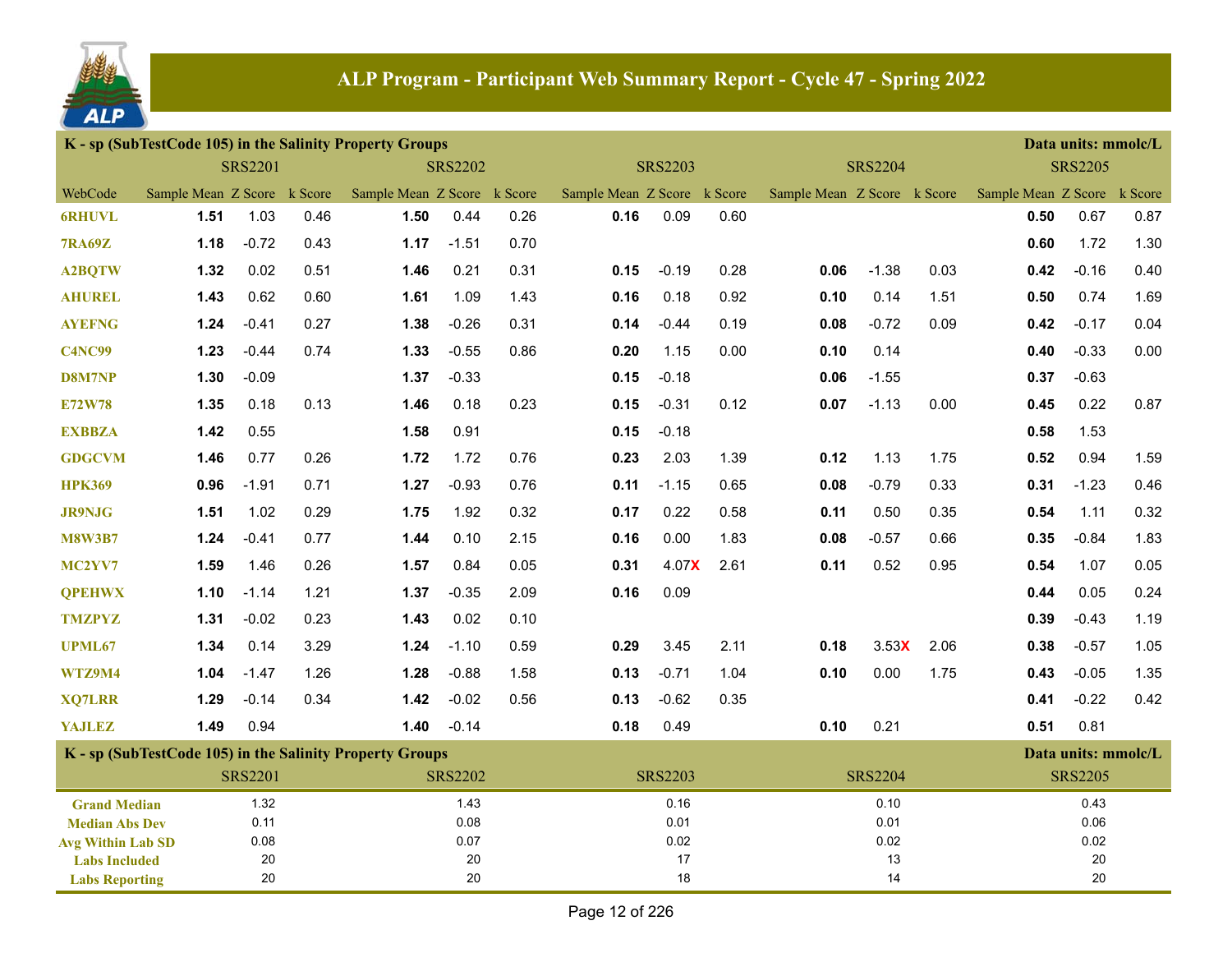

|               |                             |                | Ca - sp (SubTestCode 106) in the Salinity Property Groups |                             |                |       |                             |                |      |                             |                | Data units: mmolc/L |                             |         |      |  |  |
|---------------|-----------------------------|----------------|-----------------------------------------------------------|-----------------------------|----------------|-------|-----------------------------|----------------|------|-----------------------------|----------------|---------------------|-----------------------------|---------|------|--|--|
|               |                             | <b>SRS2201</b> |                                                           |                             | <b>SRS2202</b> |       |                             | <b>SRS2203</b> |      |                             | <b>SRS2204</b> |                     | <b>SRS2205</b>              |         |      |  |  |
| WebCode       | Sample Mean Z Score k Score |                |                                                           | Sample Mean Z Score k Score |                |       | Sample Mean Z Score k Score |                |      | Sample Mean Z Score k Score |                |                     | Sample Mean Z Score k Score |         |      |  |  |
| <b>6RHUVL</b> | 15.3                        | 1.04           | 0.49                                                      | 14.6                        | 0.81           | 0.13  | 8.3                         | 1.61           | 0.52 | 2.0                         | 0.58           | 0.37                | 4.0                         | 0.58    | 0.10 |  |  |
| <b>7RA69Z</b> | 10.6                        | $-0.91$        | 0.29                                                      | 10.1                        | $-1.30$        | 0.69  | 6.1                         | $-0.58$        | 0.22 | 1.6                         | $-0.48$        | 0.55                | 2.2                         | $-0.93$ | 0.55 |  |  |
| <b>A2BQTW</b> | 11.7                        | $-0.44$        | 0.07                                                      | 11.9                        | $-0.46$        | 0.33  | 7.0                         | 0.27           | 0.72 | $1.2$                       | $-1.77$        | 0.36                | 3.1                         | $-0.17$ | 0.61 |  |  |
| <b>AHUREL</b> | 15.1                        | 0.98           | 0.50                                                      | 15.1                        | 1.07           | 1.70  | 8.5                         | 1.85           | 1.48 | 1.9                         | 0.36           | 0.06                | 4.5                         | 1.00    | 1.43 |  |  |
| <b>AYEFNG</b> | 12.8                        | 0.00           | 0.38                                                      | 12.8                        | $-0.02$        | 0.10  | 6.8                         | 0.12           | 0.09 | 2.1                         | 1.10           | 0.15                | 3.3                         | 0.00    | 0.23 |  |  |
| <b>B9N67L</b> | 176.2                       | 67.61X         | 3.58                                                      | 168.9                       | 74.03X         | 10.48 |                             | 197.4 198.29X  | 8.23 |                             | 42.4 128.74X   | 0.84                | 28.7                        | 21.19X  | 0.32 |  |  |
| <b>C4NC99</b> | 12.1                        | $-0.29$        | 0.41                                                      | 12.3                        | $-0.28$        | 0.30  | 6.5                         | $-0.19$        | 0.30 | 1.7                         | $-0.21$        | 0.16                | 2.4                         | $-0.74$ | 0.28 |  |  |
| <b>CBQEHF</b> | 10.5                        | $-0.91$        | 2.67                                                      | 9.8                         | $-1.46$        | 2.14  | 6.0                         | $-0.71$        | 1.53 | 1.7                         | $-0.25$        | 1.39                | 2.8                         | $-0.45$ | 1.40 |  |  |
| D8M7NP        | 7.2                         | $-2.30$        |                                                           | 6.9                         | $-2.84X$       |       | 3.9                         | $-2.93X$       |      | $1.2$                       | $-1.99$        |                     | 1.8                         | $-1.27$ |      |  |  |
| E72W78        | 14.7                        | 0.82           | 0.41                                                      | 14.6                        | 0.81           | 0.66  | 7.5                         | 0.82           | 0.34 | 1.7                         | $-0.19$        | 0.22                | 4.6                         | 1.11    | 0.37 |  |  |
| <b>EXBBZA</b> | 13.5                        | 0.31           |                                                           | 13.6                        | 0.34           |       | 7.7                         | 1.02           |      | 2.2                         | 1.27           |                     | 4.8                         | 1.26    |      |  |  |
| <b>GDGCVM</b> | 12.9                        | 0.06           | 0.43                                                      | 13.9                        | 0.47           | 0.75  | 7.8                         | 1.14           | 0.29 | 1.9                         | 0.32           | 1.47                | 4.1                         | 0.66    | 0.97 |  |  |
| <b>HPK369</b> | 11.1                        | $-0.68$        | 0.17                                                      | 11.7                        | $-0.56$        | 0.52  | 6.0                         | $-0.72$        | 0.61 | 2.1                         | 1.08           | 0.70                | 3.2                         | $-0.08$ | 0.88 |  |  |
| <b>J4ZF4L</b> | 14.3                        | 0.62           | 1.36                                                      | 14.0                        | 0.55           | 1.44  | 7.4                         | 0.74           | 1.21 | 1.4                         | $-1.24$        | 0.61                | 4.1                         | 0.63    | 0.71 |  |  |
| <b>JR9NJG</b> | 15.0                        | 0.91           | 0.43                                                      | 15.9                        | 1.43           | 0.34  | 7.9                         | 1.25           | 1.54 | 2.8                         | 3.08X          | 0.59                | 4.1                         | 0.66    | 0.42 |  |  |
| <b>LHWBEJ</b> | 12.8                        | 0.02           |                                                           | 14.8                        | 0.91           |       | 6.6                         | $-0.14$        |      | 1.8                         | $-0.06$        |                     | 2.2                         | $-0.91$ |      |  |  |
| <b>M8W3B7</b> | 12.7                        | $-0.02$        | 1.42                                                      | 12.9                        | 0.02           | 0.61  | 6.3                         | $-0.38$        | 1.44 | 1.9                         | 0.32           | 0.96                | 2.8                         | $-0.45$ | 1.40 |  |  |
| MC2YV7        | 14.4                        | 0.68           | 0.65                                                      | 14.3                        | 0.69           | 0.01  | 7.8                         | 1.19           | 0.73 | 1.8                         | 0.04           | 0.35                | 4.3                         | 0.79    | 0.29 |  |  |
| <b>QPEHWX</b> | 11.2                        | $-0.63$        | 0.52                                                      | 11.9                        | $-0.45$        | 0.70  | 6.5                         | $-0.17$        | 0.90 | 1.9                         | 0.41           | 1.15                | 3.4                         | 0.08    | 1.97 |  |  |
| <b>TMZPYZ</b> | 13.5                        | 0.32           | 0.54                                                      | 13.2                        | 0.13           | 0.20  | 6.6                         | $-0.12$        | 1.04 | 1.5                         | $-0.81$        | 0.03                | 2.2                         | $-0.92$ | 0.85 |  |  |
| UPML67        | 10.2                        | $-1.04$        | 1.52                                                      | 9.9                         | $-1.44$        | 0.41  | 6.3                         | $-0.38$        | 1.22 | 2.0                         | 0.70           | 2.19                | 1.6                         | $-1.38$ | 0.66 |  |  |
| WTZ9M4        | 9.2                         | $-1.48$        | 1.25                                                      | 11.0                        | $-0.90$        | 2.49  | 6.5                         | $-0.25$        | 1.77 | 2.2                         | 1.35           | 2.24                | 3.8                         | 0.39    | 2.11 |  |  |
| <b>XO7LRR</b> | 12.3                        | $-0.17$        | 1.29                                                      | 12.1                        | $-0.39$        | 0.31  | 6.0                         | $-0.78$        | 0.20 | 1.7                         | $-0.25$        | 0.44                | 2.9                         | $-0.38$ | 0.32 |  |  |
| <b>YAJLEZ</b> | 14.9                        | 0.89           |                                                           | 12.1                        | $-0.35$        |       | 7.1                         | 0.41           |      | 1.8                         | $-0.04$        |                     | 4.1                         | 0.66    |      |  |  |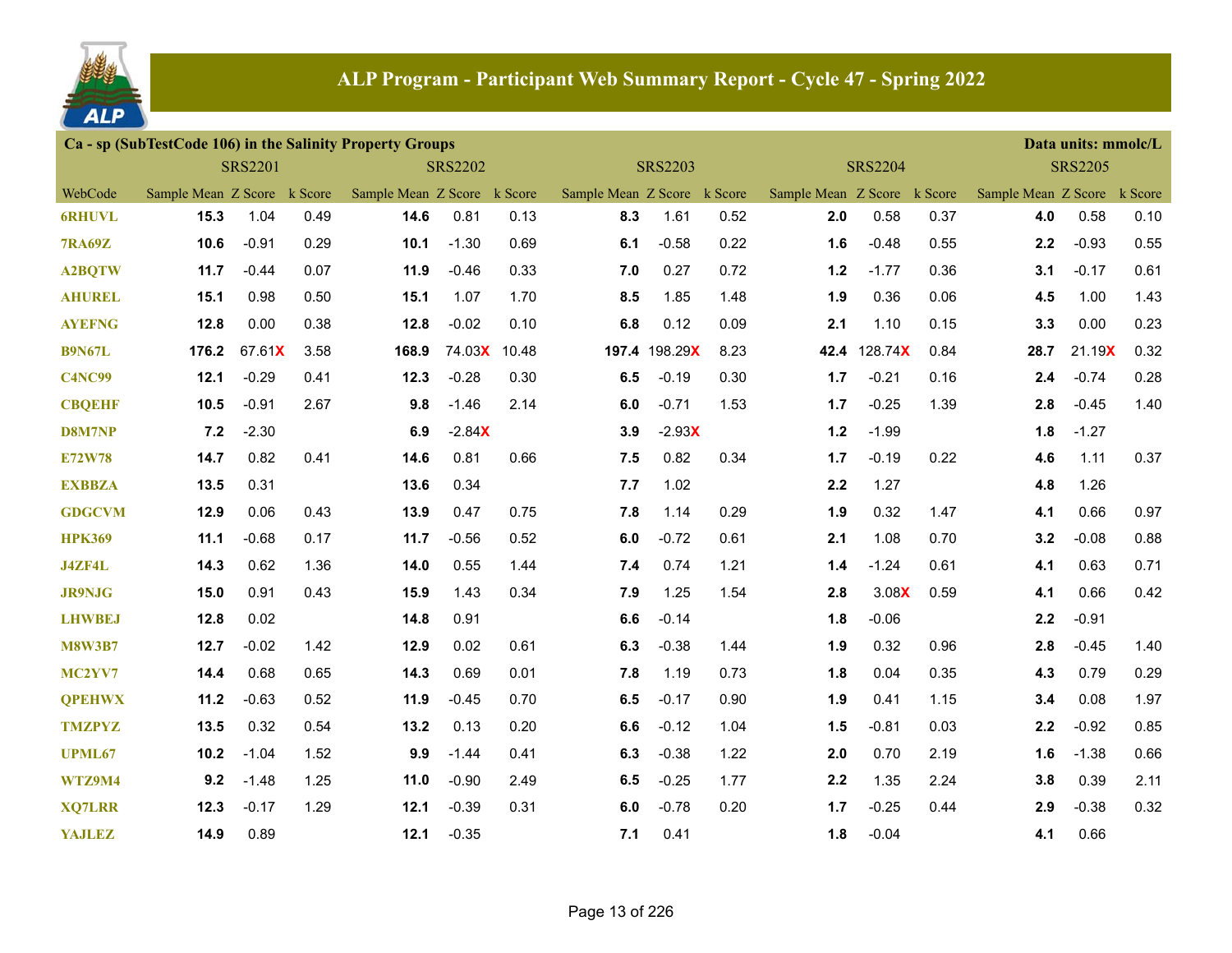

|                          | Ca - sp (SubTestCode 106) in the Salinity Property Groups |         |         |         | Data units: mmole/L |
|--------------------------|-----------------------------------------------------------|---------|---------|---------|---------------------|
|                          | SRS2201                                                   | SRS2202 | SRS2203 | SRS2204 | <b>SRS2205</b>      |
| <b>Grand Median</b>      | 12.8                                                      | 12.9    | 6.70    | 1.80    | 3.31                |
| <b>Median Abs Dev</b>    | 1.6                                                       | .2      | 0.62    | 0.14    | 0.79                |
| <b>Avg Within Lab SD</b> | 0.6                                                       | 0.7     | 0.35    | 0.18    | 0.21                |
| <b>Labs Included</b>     | 23                                                        | 22      | 22      | 22      | 23                  |
| <b>Labs Reporting</b>    | 24                                                        | 24      | 24      | 24      | 24                  |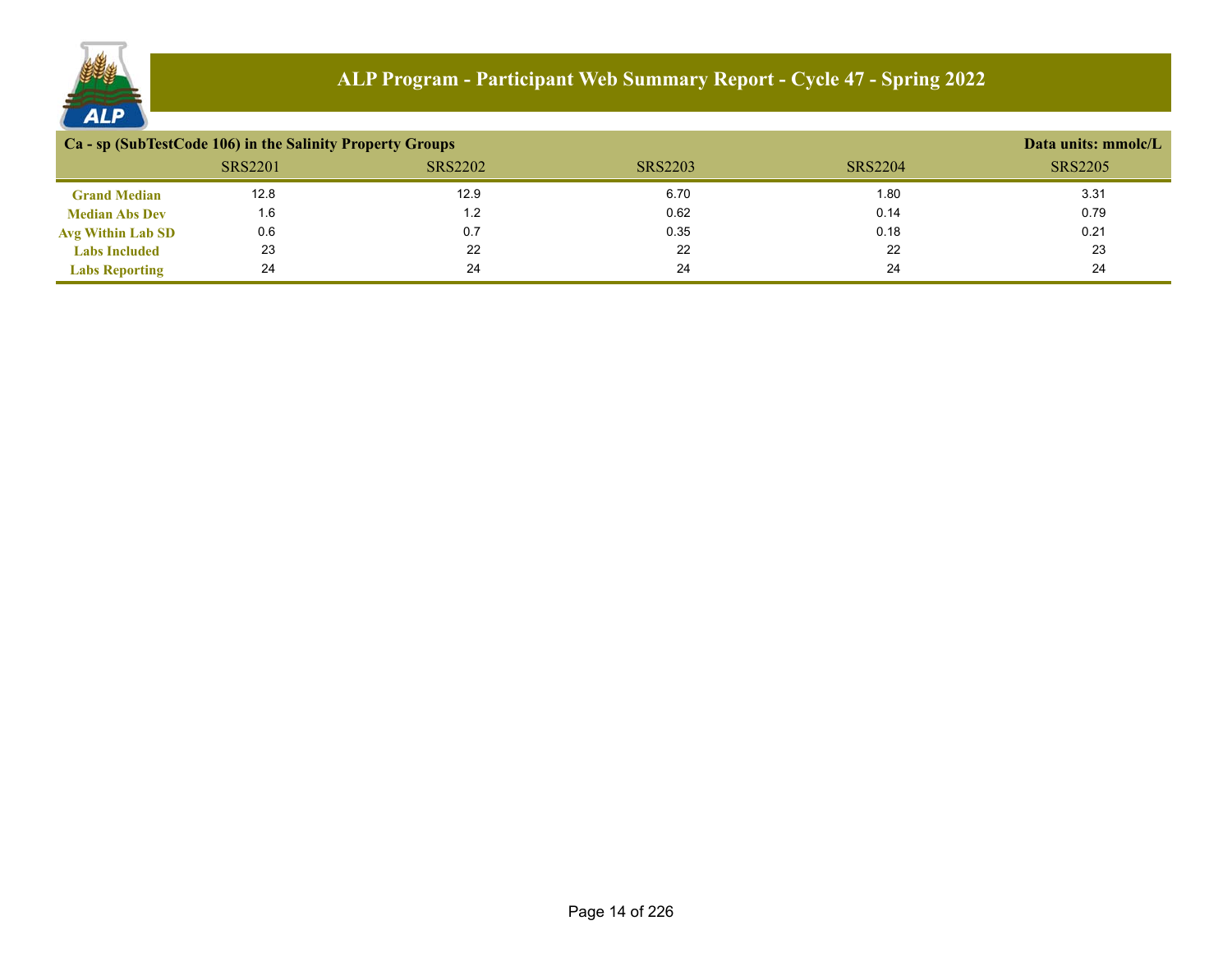

|                                 |                             |                |      | Mg - sp (SubTestCode 107) in the Salinity Property Groups |                |      |                             |                |       |                             |                 |       |                             | Data units: mmolc/L |      |
|---------------------------------|-----------------------------|----------------|------|-----------------------------------------------------------|----------------|------|-----------------------------|----------------|-------|-----------------------------|-----------------|-------|-----------------------------|---------------------|------|
|                                 |                             | <b>SRS2201</b> |      |                                                           | <b>SRS2202</b> |      |                             | <b>SRS2203</b> |       |                             | <b>SRS2204</b>  |       |                             | <b>SRS2205</b>      |      |
| WebCode                         | Sample Mean Z Score k Score |                |      | Sample Mean Z Score k Score                               |                |      | Sample Mean Z Score k Score |                |       | Sample Mean Z Score k Score |                 |       | Sample Mean Z Score k Score |                     |      |
| <b>6RHUVL</b>                   | 2.88                        | 0.91           | 0.35 | 8.19                                                      | 0.98           | 0.11 | 3.82                        | 1.59           | 0.59  | 0.77                        | 0.17            | 0.27  | 2.09                        | 0.76                | 0.05 |
| <b>7RA69Z</b>                   | 1.97                        | $-1.25$        | 0.17 | 5.79                                                      | $-1.17$        | 0.61 | 2.80                        | $-0.83$        | 0.19  | 0.73                        | $-0.23$         | 1.00  | 1.56                        | $-0.23$             | 1.20 |
| <b>A2BQTW</b>                   | 2.12                        | $-0.90$        | 0.17 | 6.40                                                      | $-0.62$        | 0.42 | 2.98                        | $-0.40$        | 0.70  | 0.45                        | $-3.14X$        | 0.38  | 1.51                        | $-0.32$             | 0.54 |
| <b>AHUREL</b>                   | 2.66                        | 0.38           | 0.51 | 8.56                                                      | 1.31           | 1.61 | 3.73                        | 1.38           | 1.23  | 0.75                        | $-0.03$         | 1.69  | 2.13                        | 0.83                | 0.93 |
| <b>AYEFNG</b>                   | 2.41                        | $-0.22$        | 0.33 | 7.04                                                      | $-0.05$        | 0.28 | 3.05                        | $-0.24$        | 0.07  | 0.84                        | 0.88            | 0.04  | 1.69                        | 0.01                | 0.92 |
| <b>B9N67L</b>                   | 12.22                       | 23.03X         | 0.70 | 28.94                                                     | 19.54X         | 3.45 | 30.04                       | 64.17 <b>X</b> | 10.34 | 15.59                       | 150.48 <b>X</b> | 20.94 | 14.69                       | 24.02X              | 5.03 |
| <b>C4NC99</b>                   | 2.60                        | 0.24           | 0.77 | 7.10                                                      | 0.01           | 0.42 | 3.07                        | $-0.20$        | 0.66  | 0.77                        | 0.10            | 0.75  | 1.40                        | $-0.52$             | 0.00 |
| <b>CBQEHF</b>                   | 2.03                        | $-1.10$        | 2.26 | 5.73                                                      | $-1.22$        | 2.05 | 2.85                        | $-0.71$        | 1.28  | 0.67                        | $-0.85$         | 1.44  | 1.45                        | $-0.43$             | 1.43 |
| D8M7NP                          | 1.29                        | $-2.86X$       |      | 3.74                                                      | $-3.00X$       |      | 1.70                        | $-3.46X$       |       | 0.42                        | $-3.42X$        |       | 0.82                        | $-1.59$             |      |
| E72W78                          | 3.04                        | 1.29           | 0.73 | 8.48                                                      | 1.24           | 0.41 | 3.58                        | 1.02           | 0.36  | 0.75                        | $-0.03$         | 0.30  | 2.42                        | 1.37                | 0.39 |
| <b>EXBBZA</b>                   | 2.42                        | $-0.18$        |      | 7.42                                                      | 0.29           |      | 3.33                        | 0.43           |       | 0.86                        | 1.05            |       | 2.34                        | 1.21                |      |
| <b>GDGCVM</b>                   | 2.50                        | 0.01           |      | 7.43                                                      | 0.30           | 0.28 | 3.53                        | 0.91           | 0.33  | 0.73                        | $-0.24$         | 0.75  | 2.10                        | 0.77                | 0.00 |
| <b>HPK369</b>                   | 2.07                        | $-1.01$        | 0.38 | 6.30                                                      | $-0.71$        | 0.21 | 3.16                        | 0.02           | 0.66  | 0.77                        | 0.09            | 0.37  | 1.60                        | $-0.16$             | 0.59 |
| <b>J4ZF4L</b>                   | 2.80                        | 0.73           | 0.76 | 8.04                                                      | 0.85           | 0.96 | 3.50                        | 0.84           | 0.89  | 0.63                        | $-1.28$         | 1.06  | 2.10                        | 0.78                | 0.24 |
| <b>JR9NJG</b>                   | 2.62                        | 0.29           | 0.25 | 8.61                                                      | 1.36           | 0.37 | 3.47                        | 0.75           | 1.00  | 1.00                        | 2.50            | 0.27  | 1.92                        | 0.44                | 0.35 |
| <b>LHWBEJ</b>                   | 2.54                        | 0.10           |      | 8.88                                                      | 1.60           |      | 3.12                        | $-0.07$        |       | 0.75                        | $-0.07$         |       | 1.18                        | $-0.93$             |      |
| <b>M8W3B7</b>                   | 2.24                        | $-0.62$        | 1.06 | 6.92                                                      | $-0.15$        | 0.81 | 2.75                        | $-0.97$        | 1.54  | 0.78                        | 0.27            | 0.40  | 1.37                        | $-0.58$             | 1.16 |
| MC <sub>2</sub> YV <sub>7</sub> | 2.75                        | 0.59           | 0.11 | 8.24                                                      | 1.03           | 0.05 | 3.80                        | 1.55           | 0.76  | 0.77                        | 0.09            | 0.31  | 2.29                        | 1.12                | 0.30 |
| <b>QPEHWX</b>                   | 2.00                        | $-1.18$        | 1.75 | 6.90                                                      | $-0.18$        | 1.17 | 3.06                        | $-0.22$        | 1.26  | 0.76                        | 0.00            | 0.82  | 1.68                        | 0.00                | 1.78 |
| <b>TMZPYZ</b>                   | 2.80                        | 0.72           | 1.76 | 7.71                                                      | 0.55           | 0.55 | 3.14                        | $-0.02$        | 1.29  | 0.63                        | $-1.31$         | 0.14  | 1.20                        | $-0.90$             | 0.72 |
| UPML67                          | 2.49                        | $-0.01$        | 0.76 | 6.77                                                      | $-0.29$        | 1.63 | 3.61                        | 1.11           | 1.72  | 1.01                        | 2.60            | 2.32  | 1.10                        | $-1.07$             | 0.93 |
| WTZ9M4                          | 1.68                        | $-1.94$        | 1.27 | 6.24                                                      | $-0.76$        | 2.25 | 2.80                        | $-0.84$        | 1.60  | 0.85                        | 0.98            | 1.76  | 1.90                        | 0.41                | 2.60 |
| <b>XO7LRR</b>                   | 2.35                        | $-0.34$        | 0.96 | 7.09                                                      | $-0.01$        | 0.14 | 2.92                        | $-0.55$        | 0.60  | 0.69                        | $-0.71$         | 0.27  | 1.45                        | $-0.44$             | 0.20 |
| <b>YAJLEZ</b>                   | 2.85                        | 0.84           |      | 6.89                                                      | $-0.18$        |      | 3.23                        | 0.19           |       | 0.69                        | $-0.68$         |       | 2.05                        | 0.67                |      |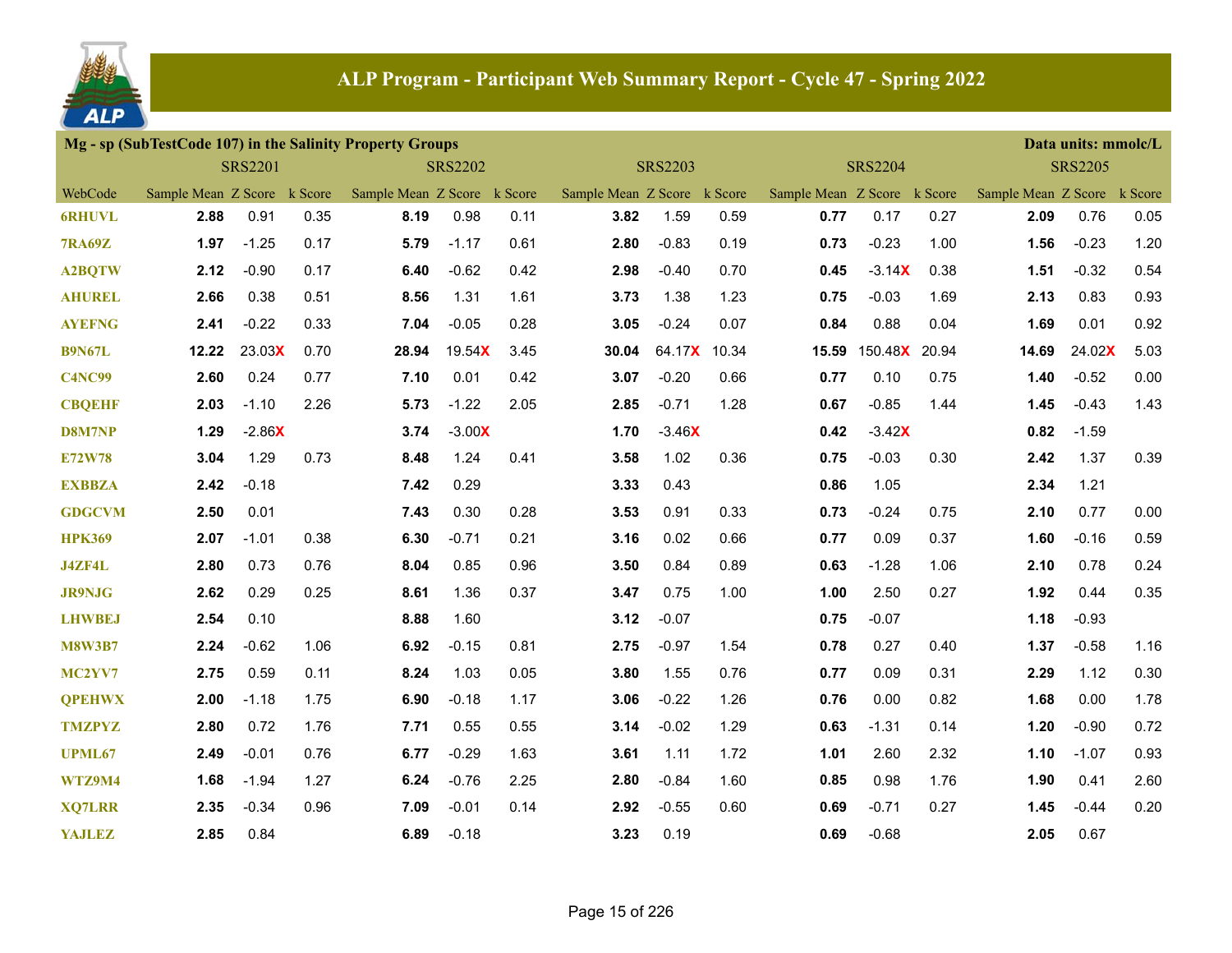

|                       | Mg - sp (SubTestCode 107) in the Salinity Property Groups |         |         |         | Data units: mmolc/L |
|-----------------------|-----------------------------------------------------------|---------|---------|---------|---------------------|
|                       | SRS2201                                                   | SRS2202 | SRS2203 | SRS2204 | <b>SRS2205</b>      |
| <b>Grand Median</b>   | 2.50                                                      | 7.09    | 3.15    | 0.76    | 1.68                |
| <b>Median Abs Dev</b> | 0.28                                                      | 0.74    | 0.31    | 0.03    | 0.37                |
| Avg Within Lab SD     | 0.13                                                      | 0.41    | 0.18    | 0.08    | 0.11                |
| <b>Labs Included</b>  | 22                                                        | 22      | 22      | 21      | 23                  |
| <b>Labs Reporting</b> | 24                                                        | 24      | 24      | 24      | 24                  |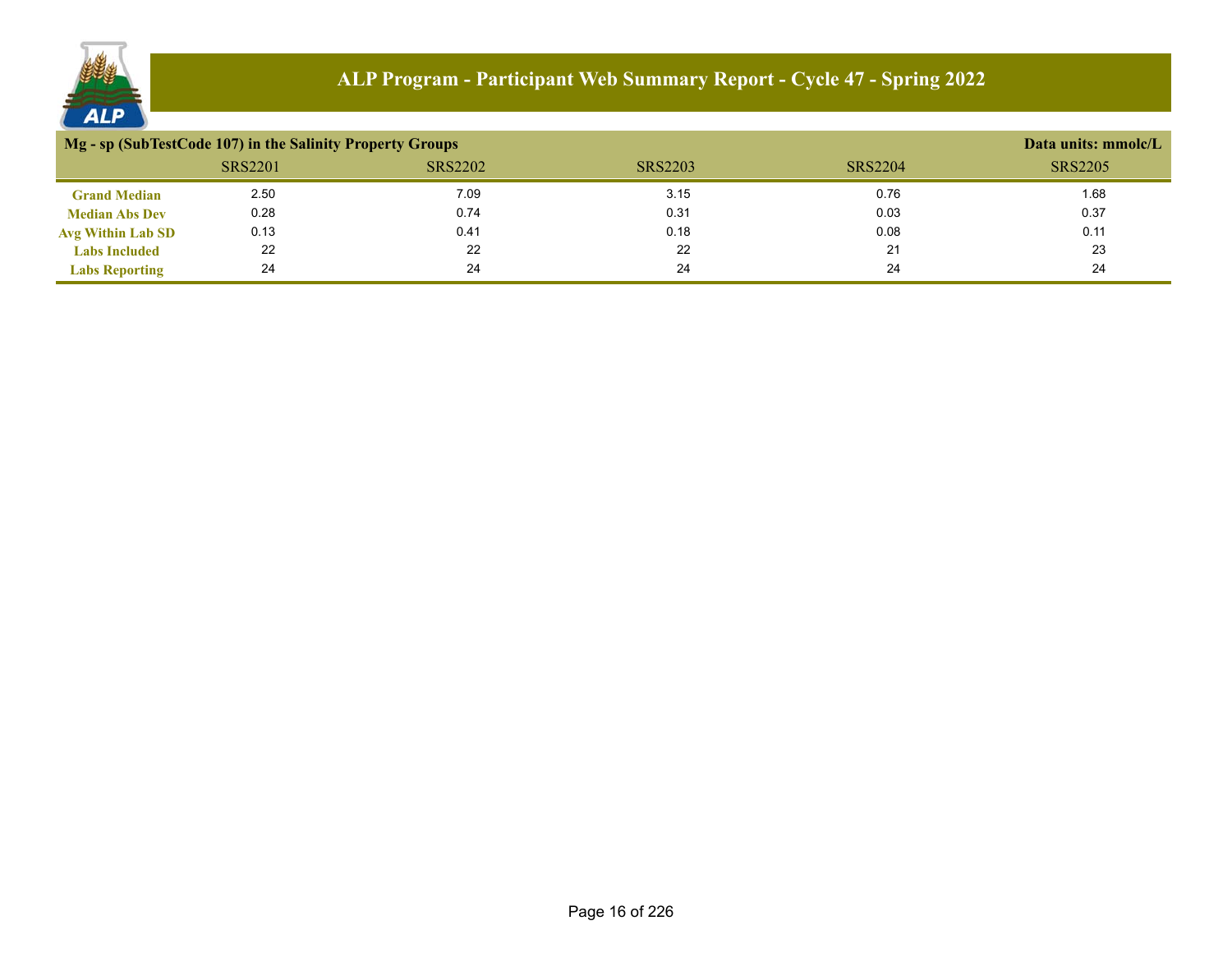

|                                 |                     |                |         | Na - sp (SubTestCode 108) in the Salinity Property Groups |                   |      |                             |                |       |                             |                |       |                     | Data units: mmolc/L |         |
|---------------------------------|---------------------|----------------|---------|-----------------------------------------------------------|-------------------|------|-----------------------------|----------------|-------|-----------------------------|----------------|-------|---------------------|---------------------|---------|
|                                 |                     | <b>SRS2201</b> |         |                                                           | <b>SRS2202</b>    |      |                             | <b>SRS2203</b> |       |                             | <b>SRS2204</b> |       |                     | <b>SRS2205</b>      |         |
| WebCode                         | Sample Mean Z Score |                | k Score | Sample Mean Z Score k Score                               |                   |      | Sample Mean Z Score k Score |                |       | Sample Mean Z Score k Score |                |       | Sample Mean Z Score |                     | k Score |
| <b>6RHUVL</b>                   | 0.70                | 0.60           | 0.16    | 0.33                                                      | $-0.32$           | 0.00 |                             |                |       |                             |                |       | 0.51                | $-0.06$             | 0.00    |
| <b>7RA69Z</b>                   | 0.58                | $-0.42$        | 0.42    | 0.36                                                      | $-0.01$           | 0.38 | 0.23                        | 0.09           | 0.12  |                             |                |       | 0.43                | $-0.74$             | 0.54    |
| <b>A2BQTW</b>                   | 0.57                | $-0.55$        | 0.19    | 0.32                                                      | $-0.41$           | 0.22 | 0.17                        | $-0.76$        | 0.28  | 0.07                        | $-1.12$        | 0.15  | 0.42                | $-0.82$             | 0.19    |
| <b>AHUREL</b>                   | 0.78                | 1.32           | 1.64    | 0.56                                                      | 2.42              | 3.21 | 0.23                        | 0.04           | 1.80  | 0.13                        | $-0.29$        |       | 0.75                | 2.01                | 3.24    |
| <b>AYEFNG</b>                   | 0.63                | $-0.03$        | 0.76    | 0.38                                                      | 0.30              | 0.58 | 0.20                        | $-0.38$        | 0.08  | 0.13                        | $-0.35$        | 0.18  | 0.46                | $-0.51$             | 0.51    |
| <b>B9N67L</b>                   |                     | 13.85 114.42X  | 16.67   |                                                           | 9.78 113.89X      | 3.72 |                             | 10.18 143.36X  | 17.32 | 4.96                        | 62.13X         | 14.21 |                     | 12.49 101.66X       | 4.84    |
| <b>C4NC99</b>                   | 0.62                | $-0.06$        | 2.17    | 0.49                                                      | 1.64              | 1.34 | 0.71                        | 6.95X          | 6.79  | 0.32                        | 2.16           | 1.29  | 0.54                | 0.16                | 1.79    |
| <b>CBQEHF</b>                   | 0.51                | $-1.05$        | 1.63    | 0.26                                                      | $-1.13$           | 0.77 | 0.16                        | $-0.91$        | 0.45  | 0.09                        | $-0.77$        | 0.36  | 0.36                | $-1.31$             | 0.52    |
| D8M7NP                          | 0.72                | 0.78           |         | 0.46                                                      | 1.25              |      | 0.37                        | 2.05           |       | 0.27                        | 1.52           |       | 0.66                | 1.22                |         |
| E72W78                          | 0.63                | $-0.03$        | 0.09    | 0.34                                                      | $-0.24$           | 0.12 | 0.18                        | $-0.73$        | 0.20  | 0.08                        | $-0.89$        | 0.25  | 0.52                | 0.06                | 0.21    |
| <b>EXBBZA</b>                   | 0.69                | 0.52           |         | 0.35                                                      | $-0.08$           |      |                             |                |       |                             |                |       | 0.56                | 0.37                |         |
| <b>GDGCVM</b>                   | 0.63                | 0.03           | 0.94    | 0.40                                                      | 0.52              | 0.00 | 0.37                        | 2.00           | 2.00  | 0.20                        | 0.62           | 0.00  | 0.60                | 0.71                | 0.00    |
| <b>HPK369</b>                   | 0.55                | $-0.66$        | 0.05    | 0.33                                                      | $-0.29$           | 0.20 | 0.17                        | $-0.86$        | 0.27  | 0.08                        | $-0.90$        | 0.01  | 0.49                | $-0.24$             | 0.56    |
| J4ZF4L                          | 0.72                | 0.78           | 1.77    | 0.37                                                      | 0.20              | 0.65 | 0.24                        | 0.16           | 1.18  | 0.16                        | 0.15           | 1.51  | 0.55                | 0.28                | 0.82    |
| <b>JR9NJG</b>                   | 0.67                | 0.36           | 0.30    | 0.42                                                      | 0.76              | 0.18 | 0.22                        | $-0.04$        | 0.58  | 0.13                        | $-0.30$        | 0.21  | 0.57                | 0.44                | 0.05    |
| <b>LHWBEJ</b>                   | 0.79                | 1.38           |         | 0.61                                                      | 3.06              |      | 0.32                        | 1.33           |       | 0.25                        | 1.27           |       | 0.66                | 1.22                |         |
| <b>M8W3B7</b>                   | 0.64                | 0.05           | 1.16    | 0.39                                                      | 0.36              | 0.96 | 0.23                        | 0.04           | 0.69  | 0.16                        | 0.10           | 0.45  | 0.45                | $-0.57$             | 0.47    |
| MC <sub>2</sub> YV <sub>7</sub> | 0.80                | 1.50           | 0.12    | 0.36                                                      | 0.01              | 0.06 | 0.23                        | 0.07           | 0.30  | 0.15                        | 0.00           | 0.69  | 0.58                | 0.58                | 0.05    |
| <b>QPEHWX</b>                   | 0.49                | $-1.19$        | 0.50    | 0.32                                                      | $-0.44$           | 0.35 |                             |                |       |                             |                |       | 0.45                | $-0.57$             | 0.18    |
| <b>TMZPYZ</b>                   | 1.06                | 3.72X          | 1.29    | 0.69                                                      | 4.08 <sub>X</sub> | 1.24 | 0.65                        | 6.05X          | 3.16  | 0.56                        | 5.31X          | 1.48  | 0.94                | 3.62X               | 0.87    |
| UPML67                          | 0.57                | $-0.55$        | 0.94    | 0.33                                                      | $-0.28$           | 1.17 | 0.27                        | 0.56           | 2.00  | 0.17                        | 0.19           | 1.48  | 0.37                | $-1.27$             | 1.03    |
| WTZ9M4                          | 0.46                | $-1.47$        | 0.59    | 0.35                                                      | $-0.04$           | 1.35 | 0.17                        | $-0.88$        | 1.00  | 0.21                        | 0.71           | 2.63  | 0.46                | $-0.45$             | 1.02    |
| <b>XO7LRR</b>                   | 0.59                | $-0.35$        | 0.43    | 0.30                                                      | $-0.65$           | 0.12 | 0.17                        | $-0.88$        | 0.20  | 0.09                        | $-0.80$        | 0.00  | 0.43                | $-0.71$             | 0.21    |
| <b>YAJLEZ</b>                   | 0.76                | 1.16           |         | 0.39                                                      | 0.42              |      | 0.20                        | $-0.37$        |       | 0.15                        | 0.00           |       | 0.58                | 0.56                |         |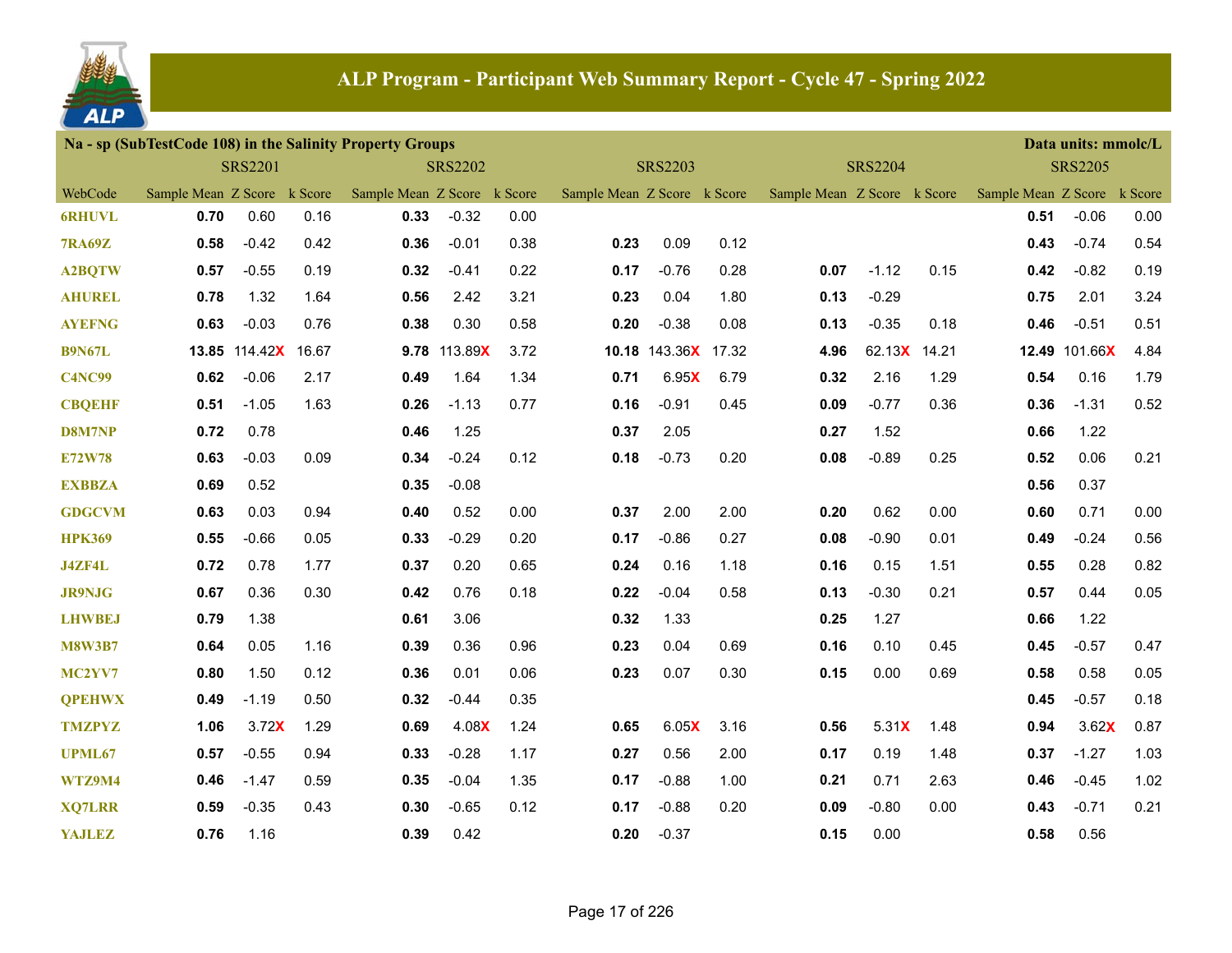

|                          | Na - sp (SubTestCode 108) in the Salinity Property Groups |                |         |         | Data units: mmolc/L |
|--------------------------|-----------------------------------------------------------|----------------|---------|---------|---------------------|
|                          | <b>SRS2201</b>                                            | <b>SRS2202</b> | SRS2203 | SRS2204 | <b>SRS2205</b>      |
| <b>Grand Median</b>      | 0.63                                                      | 0.36           | 0.23    | 0.15    | 0.52                |
| <b>Median Abs Dev</b>    | 0.07                                                      | 0.03           | 0.05    | 0.05    | 0.07                |
| <b>Avg Within Lab SD</b> | 0.06                                                      | 0.05           | 0.03    | 0.04    | 0.06                |
| <b>Labs Included</b>     | 22                                                        | 22             | 18      | 18      | 22                  |
| <b>Labs Reporting</b>    | 24                                                        | 24             | 21      | 20      | 24                  |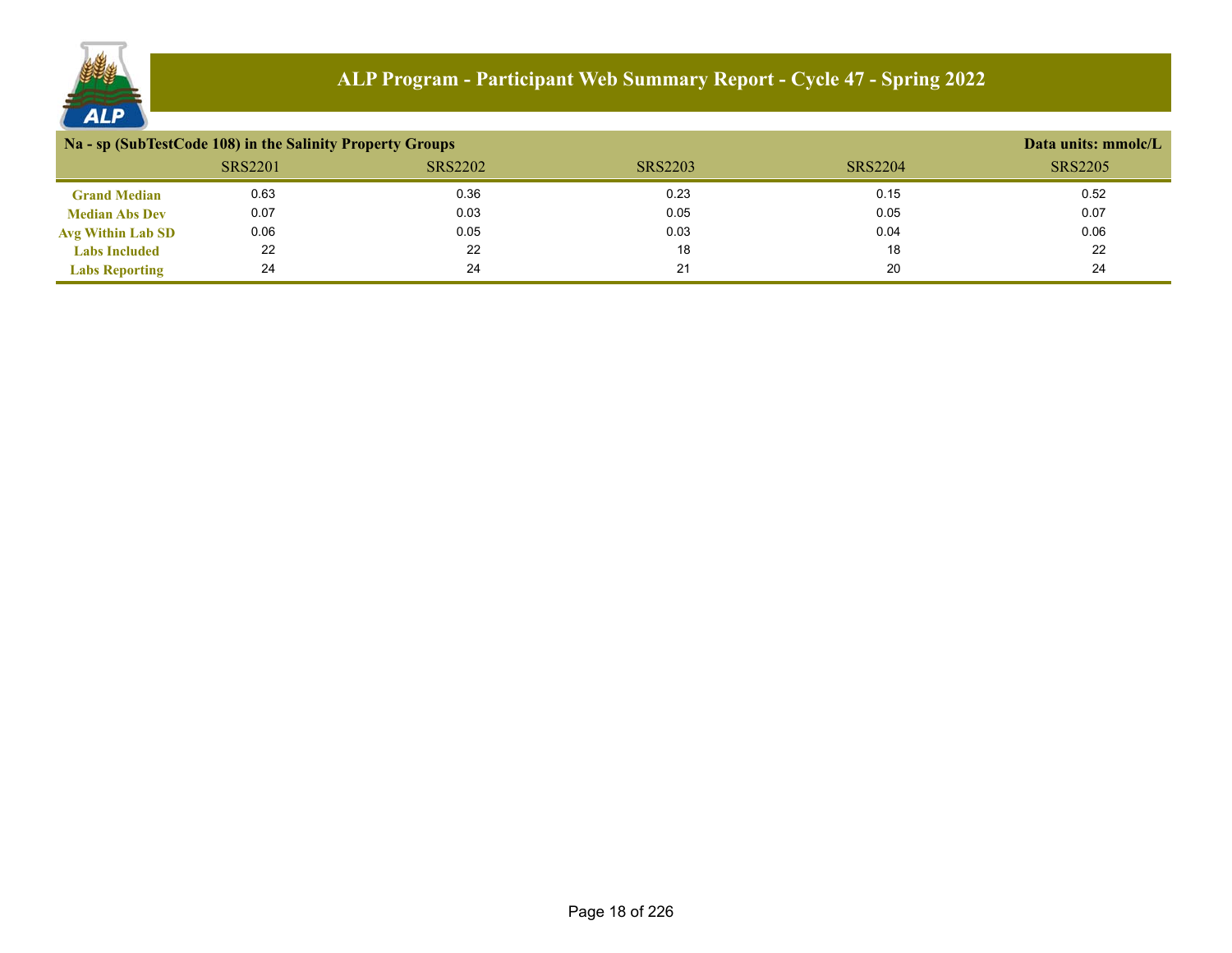

|                                 |                             |                |      | SAR - sp (SubTestCode 109) in the Salinity Property Groups |                |      |                             |                |      |                             |                |      |                             | Data units: value |      |
|---------------------------------|-----------------------------|----------------|------|------------------------------------------------------------|----------------|------|-----------------------------|----------------|------|-----------------------------|----------------|------|-----------------------------|-------------------|------|
|                                 |                             | <b>SRS2201</b> |      |                                                            | <b>SRS2202</b> |      |                             | <b>SRS2203</b> |      |                             | <b>SRS2204</b> |      |                             | <b>SRS2205</b>    |      |
| WebCode                         | Sample Mean Z Score k Score |                |      | Sample Mean Z Score k Score                                |                |      | Sample Mean Z Score k Score |                |      | Sample Mean Z Score k Score |                |      | Sample Mean Z Score k Score |                   |      |
| <b>A2BQTW</b>                   | 0.22                        | $-0.33$        | 0.17 | 0.11                                                       | 0.00           | 0.31 | 0.08                        | $-0.39$        | 0.11 | 0.07                        | $-0.63$        | 0.16 | 0.28                        | $-0.65$           | 0.10 |
| <b>AYEFNG</b>                   | 0.23                        | 0.00           | 0.83 | 0.12                                                       | 0.74           | 1.03 | 0.09                        | 0.00           | 0.00 | 0.10                        | $-0.20$        | 0.20 | 0.29                        | $-0.37$           | 0.88 |
| <b>C4NC99</b>                   | 0.23                        | 0.10           | 1.82 | 0.16                                                       | 2.80           | 2.15 | 0.33                        | 7.90X          | 4.51 | 0.28                        | 2.20           | 1.60 | 0.39                        | 2.59              | 2.85 |
| <b>CBOEHF</b>                   | 0.20                        | $-0.75$        | 0.98 | 0.09                                                       | $-0.71$        | 0.70 | 0.08                        | $-0.40$        | 0.24 | 0.08                        | $-0.45$        | 0.35 | 0.25                        | $-1.40$           | 0.41 |
| E72W78                          | 0.20                        | $-0.81$        | 0.00 | 0.10                                                       | $-0.38$        | 0.00 | 0.07                        | $-0.67$        | 0.00 | 0.07                        | $-0.60$        | 0.20 | 0.30                        | 0.00              | 0.00 |
| <b>EXBBZA</b>                   | 0.24                        | 0.41           |      | 0.11                                                       | 0.18           |      |                             |                |      |                             |                |      | 0.30                        | 0.00              |      |
| <b>GDGCVM</b>                   | 0.23                        | 0.20           | 2.29 | 0.10                                                       | $-0.38$        | 0.00 | 0.17                        | 2.56           | 2.89 | 0.20                        | 1.09           | 0.00 | 0.30                        | 0.00              | 0.00 |
| <b>JR9NJG</b>                   | 0.23                        | 0.00           | 0.18 | 0.12                                                       | 0.73           | 0.33 | 0.09                        | 0.15           | 0.34 | 0.09                        | $-0.33$        | 0.23 | 0.33                        | 0.76              | 0.12 |
| <b>LHWBEJ</b>                   | 0.29                        | 1.92           |      | 0.18                                                       | 4.11X          |      | 0.15                        | 2.00           |      | 0.22                        | 1.35           |      | 0.51                        | 5.82X             |      |
| MC <sub>2</sub> YV <sub>7</sub> | 0.27                        | 1.45           | 0.23 | 0.11                                                       | $-0.02$        | 0.08 | 0.10                        | 0.21           | 0.26 | 0.13                        | 0.20           | 0.74 | 0.32                        | 0.64              | 0.15 |
| <b>OPEHWX</b>                   | 0.17                        | $-1.72$        | 1.05 | 0.10                                                       | $-0.38$        | 0.00 |                             |                |      |                             |                |      | 0.25                        | $-1.29$           | 1.44 |
| UPML67                          | 0.21                        | $-0.40$        | 0.23 | 0.10                                                       | $-0.57$        | 0.60 | 0.11                        | 0.56           | 0.29 | 0.10                        | $-0.20$        | 0.20 | 0.30                        | 0.00              | 0.38 |
| WTZ9M4                          | 0.20                        | $-0.81$        | 0.40 | 0.12                                                       | 0.74           | 2.06 | 0.08                        | $-0.45$        | 0.58 | 0.16                        | 0.60           | 2.56 | 0.27                        | $-0.74$           | 0.79 |
| XQ7LRR                          | 0.22                        | $-0.30$        | 0.61 |                                                            |                |      |                             |                |      |                             |                |      | 0.30                        | $-0.09$           | 0.22 |
| <b>YAJLEZ</b>                   | 0.26                        | 0.91           |      | 0.13                                                       | 1.13           |      | 0.09                        | $-0.04$        |      | 0.14                        | 0.24           |      | 0.33                        | 0.91              |      |
|                                 |                             |                |      | SAR - sp (SubTestCode 109) in the Salinity Property Groups |                |      |                             |                |      |                             |                |      |                             | Data units: value |      |
|                                 |                             | <b>SRS2201</b> |      |                                                            | <b>SRS2202</b> |      |                             | <b>SRS2203</b> |      |                             | <b>SRS2204</b> |      |                             | <b>SRS2205</b>    |      |
| <b>Grand Median</b>             |                             | 0.23           |      |                                                            | 0.11           |      |                             | 0.09           |      |                             | 0.12           |      |                             | 0.30              |      |
| <b>Median Abs Dev</b>           |                             | 0.01           |      |                                                            | 0.01           |      |                             | 0.01           |      |                             | 0.04           |      |                             | 0.02              |      |
| <b>Avg Within Lab SD</b>        |                             | 0.03           |      |                                                            | 0.01           |      |                             | 0.02           |      |                             | 0.03           |      |                             | 0.03              |      |
| <b>Labs Included</b>            |                             | 15             |      |                                                            | 13             |      |                             | 11             |      |                             | 12             |      |                             | 14                |      |
| <b>Labs Reporting</b>           |                             | 15             |      |                                                            | 14             |      |                             | 12             |      |                             | 12             |      |                             | 15                |      |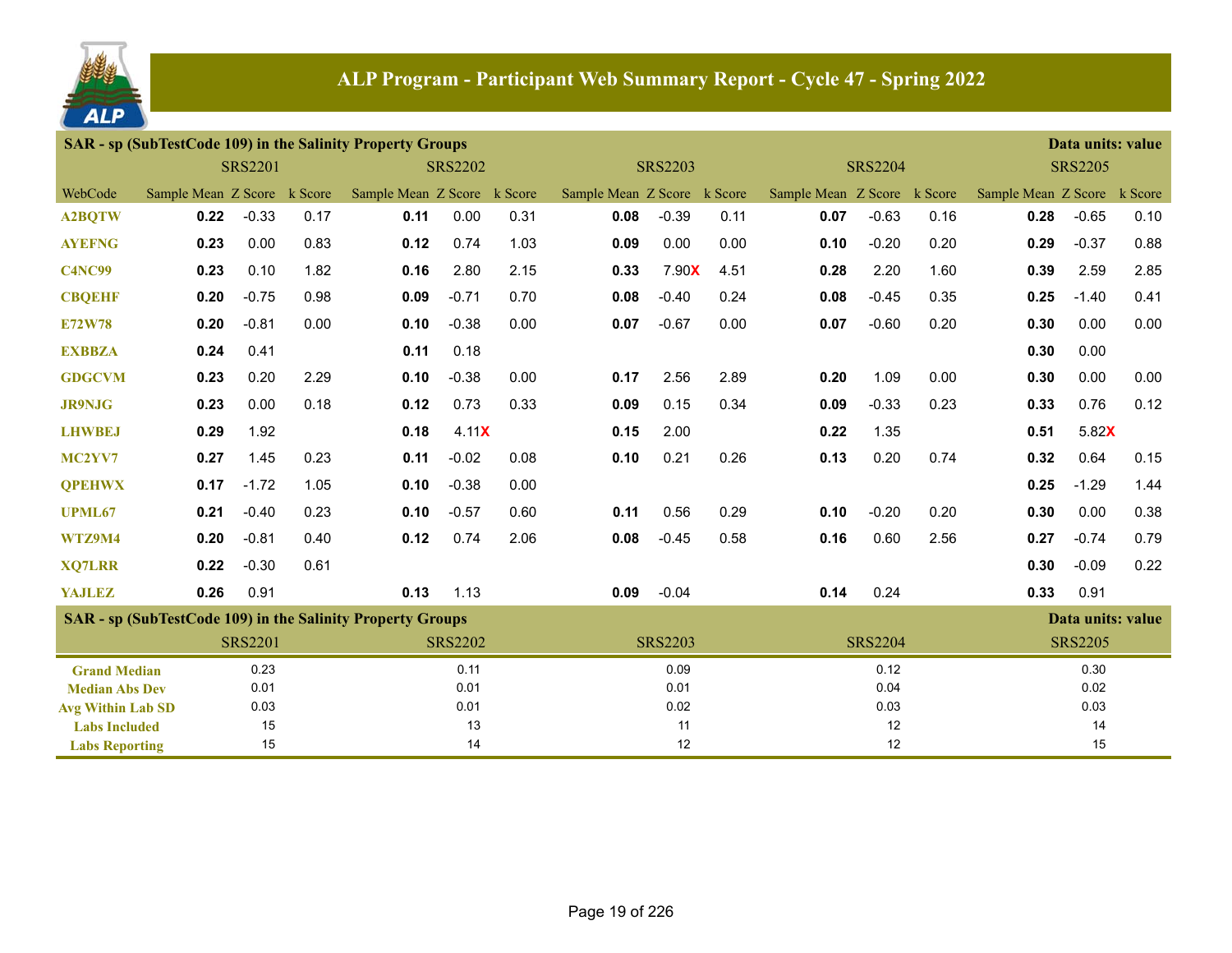

|                                 |                             |                     |      | Cl - sp (SubTestCode 110) in the Salinity Property Groups |                     |      |                             |                     |      |                             |                |               |                             | Data units: mmolc/L |       |
|---------------------------------|-----------------------------|---------------------|------|-----------------------------------------------------------|---------------------|------|-----------------------------|---------------------|------|-----------------------------|----------------|---------------|-----------------------------|---------------------|-------|
|                                 |                             | <b>SRS2201</b>      |      |                                                           | <b>SRS2202</b>      |      |                             | <b>SRS2203</b>      |      |                             | <b>SRS2204</b> |               |                             | <b>SRS2205</b>      |       |
| WebCode                         | Sample Mean Z Score k Score |                     |      | Sample Mean Z Score k Score                               |                     |      | Sample Mean Z Score k Score |                     |      | Sample Mean Z Score k Score |                |               | Sample Mean Z Score k Score |                     |       |
| <b>8T66RW</b>                   |                             | 13.72 112.69X 51.84 |      |                                                           | 22.88 142.07X 69.75 |      |                             | 9.94 111.81X 109.74 |      | 6.89                        |                | 48.22X 106.09 |                             | 21.88 115.82X       | 52.14 |
| <b>A2BQTW</b>                   | 0.44                        | $-0.67$             | 0.11 | 0.79                                                      | $-0.20$             | 0.45 | 0.08                        | $-0.62$             | 0.07 | 0.16                        | $-0.37$        | 0.43          | 0.82                        | $-0.98$             | 0.02  |
| A76LRH                          | 0.75                        | 1.91                | 2.98 | 1.18                                                      | 2.35                | 3.06 | 0.49                        | 4.05                | 2.13 | 0.63                        | 3.06           | 1.14          | 1.32                        | 1.76                | 1.54  |
| <b>ADKB8H</b>                   | 1.75                        | 10.47X              |      | 2.10                                                      | 8.26X               |      | 0.70                        | 6.49X               |      | 0.65                        | 3.18           |               | 2.45                        | 8.04 <sub>X</sub>   |       |
| <b>AHUREL</b>                   | 0.40                        | $-1.10$             | 0.76 | 0.79                                                      | $-0.16$             | 2.12 |                             |                     |      |                             |                |               | 1.07                        | 0.41                | 2.66  |
| <b>AYEFNG</b>                   | 0.54                        | 0.13                | 0.58 | 0.84                                                      | 0.17                | 0.23 | 0.10                        | $-0.37$             | 0.11 | 0.18                        | $-0.21$        | 0.30          | 1.01                        | 0.07                | 0.20  |
| <b>C4NC99</b>                   | 0.53                        | 0.09                | 0.88 | 0.77                                                      | $-0.33$             | 0.94 |                             |                     |      | 0.20                        | $-0.06$        | 0.00          | 0.97                        | $-0.18$             | 0.71  |
| <b>CBQEHF</b>                   | 0.32                        | $-1.74$             | 1.09 | 0.54                                                      | $-1.76$             | 1.08 | 0.09                        | $-0.52$             | 0.37 | 0.13                        | $-0.57$        | 0.56          | 0.63                        | $-2.04$             | 1.80  |
| E72W78                          | 0.53                        | 0.03                | 0.35 | 1.06                                                      | 1.56                | 0.00 | 0.15                        | 0.18                | 0.43 | 0.20                        | $-0.06$        | 0.00          | 1.16                        | 0.89                | 0.24  |
| <b>EXBBZA</b>                   |                             |                     |      | 0.90                                                      | 0.53                |      |                             |                     |      |                             |                |               | 1.04                        | 0.22                |       |
| <b>GDGCVM</b>                   | 0.60                        | 0.65                | 1.99 | 0.94                                                      | 0.77                | 0.68 | 0.20                        | 0.83                | 2.16 | 0.26                        | 0.40           | 1.76          | 1.13                        | 0.70                | 0.70  |
| <b>HPK369</b>                   | 0.50                        | $-0.17$             | 0.33 | 0.74                                                      | $-0.51$             | 0.37 | 0.12                        | $-0.12$             | 1.27 | 0.08                        | $-0.96$        | 0.24          | 0.86                        | $-0.80$             | 0.68  |
| J4ZF4L                          | 0.38                        | $-1.22$             | 0.15 | 0.68                                                      | $-0.89$             | 0.28 | 0.10                        | $-0.35$             | 0.65 | 0.17                        | $-0.25$        | 0.17          | 0.86                        | $-0.76$             | 0.39  |
| <b>JR9NJG</b>                   | 0.46                        | $-0.53$             | 0.10 | 0.82                                                      | 0.00                | 0.13 | 0.08                        | $-0.61$             | 0.11 | 0.18                        | $-0.22$        | 0.00          | 0.98                        | $-0.10$             | 0.15  |
| <b>M8W3B7</b>                   | 0.52                        | 0.00                | 0.49 | 0.81                                                      | $-0.07$             | 0.34 | 0.16                        | 0.29                | 0.43 | 0.23                        | 0.13           | 0.46          | 0.91                        | $-0.50$             | 0.73  |
| MC <sub>2</sub> YV <sub>7</sub> | 0.50                        | $-0.20$             | 0.21 | 0.73                                                      | $-0.56$             | 0.22 | 0.18                        | 0.55                | 1.39 | 0.20                        | $-0.03$        | 1.51          | 0.98                        | $-0.11$             | 0.13  |
| <b>MZC6HD</b>                   | 0.57                        | 0.41                | 0.48 | 1.02                                                      | 1.32                | 0.40 | 0.11                        | $-0.28$             | 0.47 | 0.21                        | 0.03           | 0.39          | 1.30                        | 1.67                | 0.58  |
| <b>NL2V89</b>                   | 0.58                        | 0.51                | 0.25 | 0.76                                                      | $-0.36$             | 0.00 | 0.14                        | 0.12                | 0.00 | 0.28                        | 0.53           | 0.00          | 0.99                        | $-0.07$             | 0.34  |
| <b>QPEHWX</b>                   | 0.62                        | 0.83                |      | 0.90                                                      | 0.53                | 0.85 |                             |                     |      |                             |                |               | 1.11                        | 0.61                | 1.77  |
| UPML67                          | 0.41                        | $-0.98$             | 0.13 | 0.52                                                      | $-1.93$             | 0.14 | 0.21                        | 0.90                | 0.97 | 0.33                        | 0.87           | 1.84          | 0.63                        | $-2.04$             | 0.33  |
| WTZ9M4                          | 0.37                        | $-1.31$             | 0.67 | 0.83                                                      | 0.10                | 0.99 | 0.08                        | $-0.58$             | 0.37 | 0.22                        | 0.06           | 2.21          | 1.00                        | 0.00                | 0.53  |
| <b>XO7LRR</b>                   |                             |                     |      | 0.83                                                      | 0.08                | 0.28 |                             |                     |      |                             |                |               | 1.00                        | 0.00                | 0.21  |
| <b>YAJLEZ</b>                   | 0.56                        | 0.35                |      | 0.82                                                      | 0.00                |      | 0.17                        | 0.44                |      | 0.37                        | 1.14           |               | 1.04                        | 0.24                |       |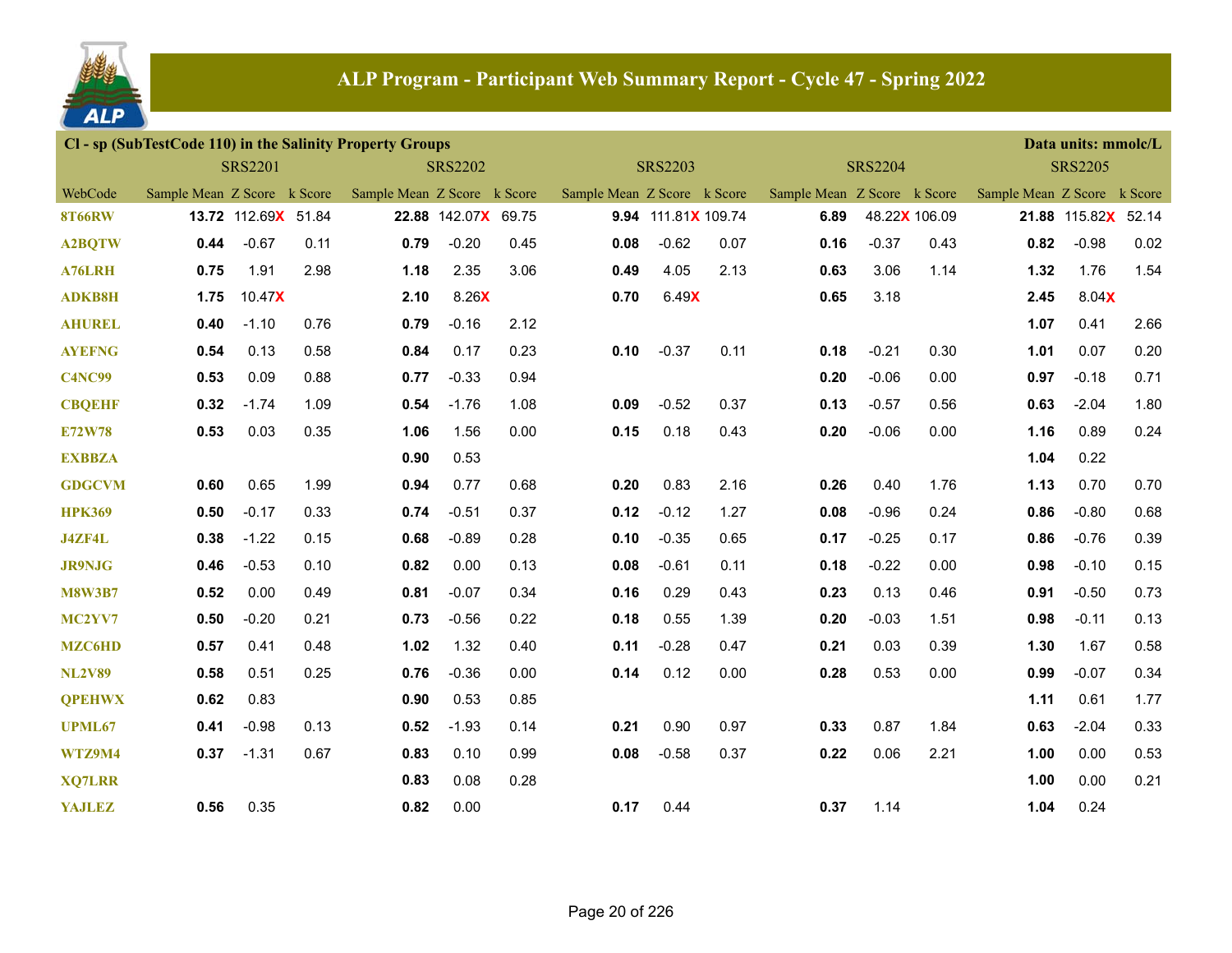

|                          | Cl - sp (SubTestCode 110) in the Salinity Property Groups |         |         |         | Data units: mmolc/L |
|--------------------------|-----------------------------------------------------------|---------|---------|---------|---------------------|
|                          | SRS2201                                                   | SRS2202 | SRS2203 | SRS2204 | <b>SRS2205</b>      |
| <b>Grand Median</b>      | 0.52                                                      | 0.82    | 0.13    | 0.21    | 1.00                |
| <b>Median Abs Dev</b>    | 0.06                                                      | 0.08    | 0.04    | 0.04    | 0.09                |
| <b>Avg Within Lab SD</b> | 0.07                                                      | 0.06    | 0.03    | 0.03    | 0.08                |
| <b>Labs Included</b>     | 19                                                        | 21      | 16      | 18      | 21                  |
| <b>Labs Reporting</b>    | 21                                                        | 23      | 18      | 19      | 23                  |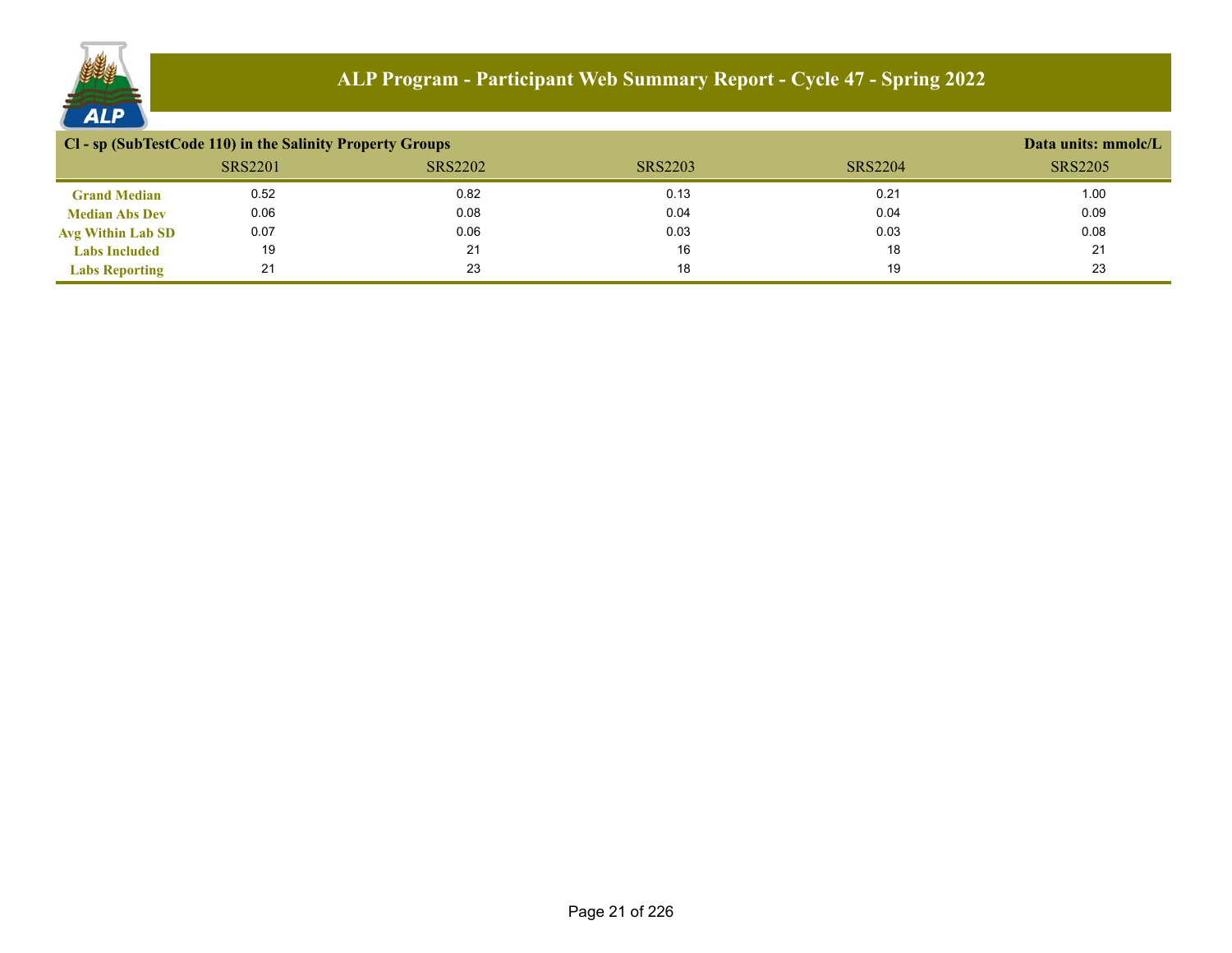

|                                                                           |                             |                          |      | SO4 - sp (SubTestCode 111) in the Salinity Property Groups |                          |      |                             |                          |      |                             |                  |      |                             | Data units: mmolc/L      |                     |
|---------------------------------------------------------------------------|-----------------------------|--------------------------|------|------------------------------------------------------------|--------------------------|------|-----------------------------|--------------------------|------|-----------------------------|------------------|------|-----------------------------|--------------------------|---------------------|
|                                                                           |                             | <b>SRS2201</b>           |      |                                                            | <b>SRS2202</b>           |      |                             | <b>SRS2203</b>           |      |                             | <b>SRS2204</b>   |      |                             | <b>SRS2205</b>           |                     |
| WebCode                                                                   | Sample Mean Z Score k Score |                          |      | Sample Mean Z Score k Score                                |                          |      | Sample Mean Z Score k Score |                          |      | Sample Mean Z Score k Score |                  |      | Sample Mean Z Score k Score |                          |                     |
| <b>A2BQTW</b>                                                             | 0.03                        | $-1.45$                  | 0.09 | 0.47                                                       | $-1.53$                  | 0.13 | 0.49                        | $-1.25$                  | 0.33 | 0.33                        | $-1.35$          | 0.09 | 0.80                        | $-0.77$                  | 0.28                |
| <b>AHUREL</b>                                                             |                             |                          |      | 0.92                                                       | 0.98                     | 2.26 | 0.70                        | 0.91                     | 1.15 | 0.76                        | 1.50             | 2.25 | 1.55                        | 1.82                     | 2.05                |
| <b>AYEFNG</b>                                                             | 0.12                        | 0.01                     | 0.31 | 0.58                                                       | $-0.93$                  | 0.07 | 0.62                        | 0.08                     | 0.12 | 0.43                        | $-0.66$          | 0.10 | 1.01                        | $-0.05$                  | 0.91                |
| <b>C4NC99</b>                                                             | 0.13                        | 0.15                     | 2.32 | 0.67                                                       | $-0.43$                  | 1.97 | 0.43                        | $-1.83$                  | 2.42 | 0.20                        | $-2.18$          | 0.00 | 0.43                        | $-2.06$                  | 0.76                |
| <b>CBQEHF</b>                                                             | 0.17                        | 0.77                     | 1.19 | 0.70                                                       | $-0.24$                  | 0.75 | 0.57                        | $-0.48$                  | 1.16 | 0.50                        | $-0.22$          | 0.50 | 0.82                        | $-0.70$                  | 1.88                |
| D8M7NP                                                                    | 0.11                        | $-0.20$                  |      | 0.49                                                       | $-1.43$                  |      | 0.37                        | $-2.47$                  |      | 0.44                        | $-0.61$          |      | 0.61                        | $-1.44$                  |                     |
| E72W78                                                                    | 0.08                        | $-0.64$                  | 0.00 | 0.81                                                       | 0.36                     | 0.39 | 0.63                        | 0.14                     | 0.24 | 0.62                        | 0.56             | 0.25 | 1.34                        | 1.08                     | 0.15                |
| <b>EXBBZA</b>                                                             |                             |                          |      | 0.82                                                       | 0.43                     |      | 0.62                        | 0.07                     |      | 0.66                        | 0.83             |      | 1.22                        | 0.67                     |                     |
| <b>GDGCVM</b>                                                             | 0.17                        | 0.75                     | 1.23 | 0.81                                                       | 0.36                     | 0.20 | 0.67                        | 0.61                     | 0.48 | 0.68                        | 0.94             | 0.14 | 1.23                        | 0.71                     | 0.23                |
| J4ZF4L                                                                    | 0.23                        | 1.64                     | 1.90 | 0.87                                                       | 0.72                     | 1.24 | 0.65                        | 0.37                     | 0.96 | 0.61                        | 0.52             | 0.80 | 1.19                        | 0.56                     | 1.18                |
| <b>JR9NJG</b>                                                             | 0.14                        | 0.27                     | 0.38 | 0.75                                                       | 0.03                     | 0.51 | 0.62                        | 0.05                     | 1.14 | 0.54                        | 0.01             | 1.11 | 1.13                        | 0.37                     | 0.52                |
| <b>M8W3B7</b>                                                             | 0.26                        | 2.04                     | 0.00 | 0.77                                                       | 0.17                     | 0.84 | 0.58                        | $-0.34$                  | 0.91 | 0.49                        | $-0.31$          | 0.62 | 0.98                        | $-0.15$                  | 1.06                |
| MC <sub>2</sub> YV <sub>7</sub>                                           | 0.10                        | $-0.33$                  | 0.25 | 0.76                                                       | 0.08                     | 0.07 | 0.64                        | 0.23                     | 0.46 | 0.56                        | 0.20             | 0.03 | 1.23                        | 0.69                     | 0.28                |
| <b>MZC6HD</b>                                                             | 0.12                        | $-0.01$                  | 0.18 | 0.57                                                       | $-0.98$                  | 0.33 | 0.60                        | $-0.13$                  | 0.10 | 0.46                        | $-0.50$          | 0.60 | 1.03                        | 0.00                     | 0.20                |
| <b>QPEHWX</b>                                                             |                             |                          |      | 0.70                                                       | $-0.24$                  | 1.80 | 0.61                        | 0.00                     | 0.95 | 0.56                        | 0.17             | 2.20 | 1.06                        | 0.12                     | 0.66                |
| UPML67                                                                    | 0.10                        | $-0.34$                  | 0.80 | 0.50                                                       | $-1.35$                  | 0.10 | 0.58                        | $-0.30$                  | 0.44 | 0.45                        | $-0.53$          | 0.62 | 0.88                        | $-0.49$                  | 0.40                |
| WTZ9M4                                                                    | 0.07                        | $-0.84$                  | 0.23 | 0.74                                                       | 0.00                     | 0.60 | 0.46                        | $-1.56$                  | 1.64 | 0.57                        | 0.24             | 1.63 | 0.99                        | $-0.12$                  | 1.77                |
| <b>XQ7LRR</b>                                                             |                             |                          |      | 0.46                                                       | $-1.58$                  | 0.10 | 0.47                        | $-1.46$                  | 0.00 | 0.31                        | $-1.48$          | 0.29 | 0.84                        | $-0.66$                  | 0.27                |
| <b>YAJLEZ</b>                                                             | 0.51                        | 5.81X                    |      | 0.92                                                       | 0.98                     |      | 0.67                        | 0.54                     |      | 0.53                        | 0.00             |      | 1.13                        | 0.35                     |                     |
|                                                                           |                             |                          |      | SO4 - sp (SubTestCode 111) in the Salinity Property Groups |                          |      |                             |                          |      |                             |                  |      |                             |                          | Data units: mmolc/L |
|                                                                           |                             | <b>SRS2201</b>           |      |                                                            | <b>SRS2202</b>           |      |                             | <b>SRS2203</b>           |      |                             | <b>SRS2204</b>   |      |                             | <b>SRS2205</b>           |                     |
| <b>Grand Median</b>                                                       |                             | 0.12                     |      |                                                            | 0.74                     |      |                             | 0.61                     |      |                             | 0.53             |      |                             | 1.03                     |                     |
| <b>Median Abs Dev</b>                                                     |                             |                          |      |                                                            |                          |      |                             |                          |      |                             | 0.08             |      |                             |                          |                     |
|                                                                           |                             |                          |      |                                                            |                          |      |                             |                          |      |                             |                  |      |                             |                          |                     |
|                                                                           |                             |                          |      |                                                            |                          |      |                             |                          |      |                             |                  |      |                             |                          |                     |
| <b>Avg Within Lab SD</b><br><b>Labs Included</b><br><b>Labs Reporting</b> |                             | 0.03<br>0.02<br>14<br>15 |      |                                                            | 0.08<br>0.06<br>19<br>19 |      |                             | 0.04<br>0.05<br>19<br>19 |      |                             | 0.04<br>19<br>19 |      |                             | 0.19<br>0.08<br>19<br>19 |                     |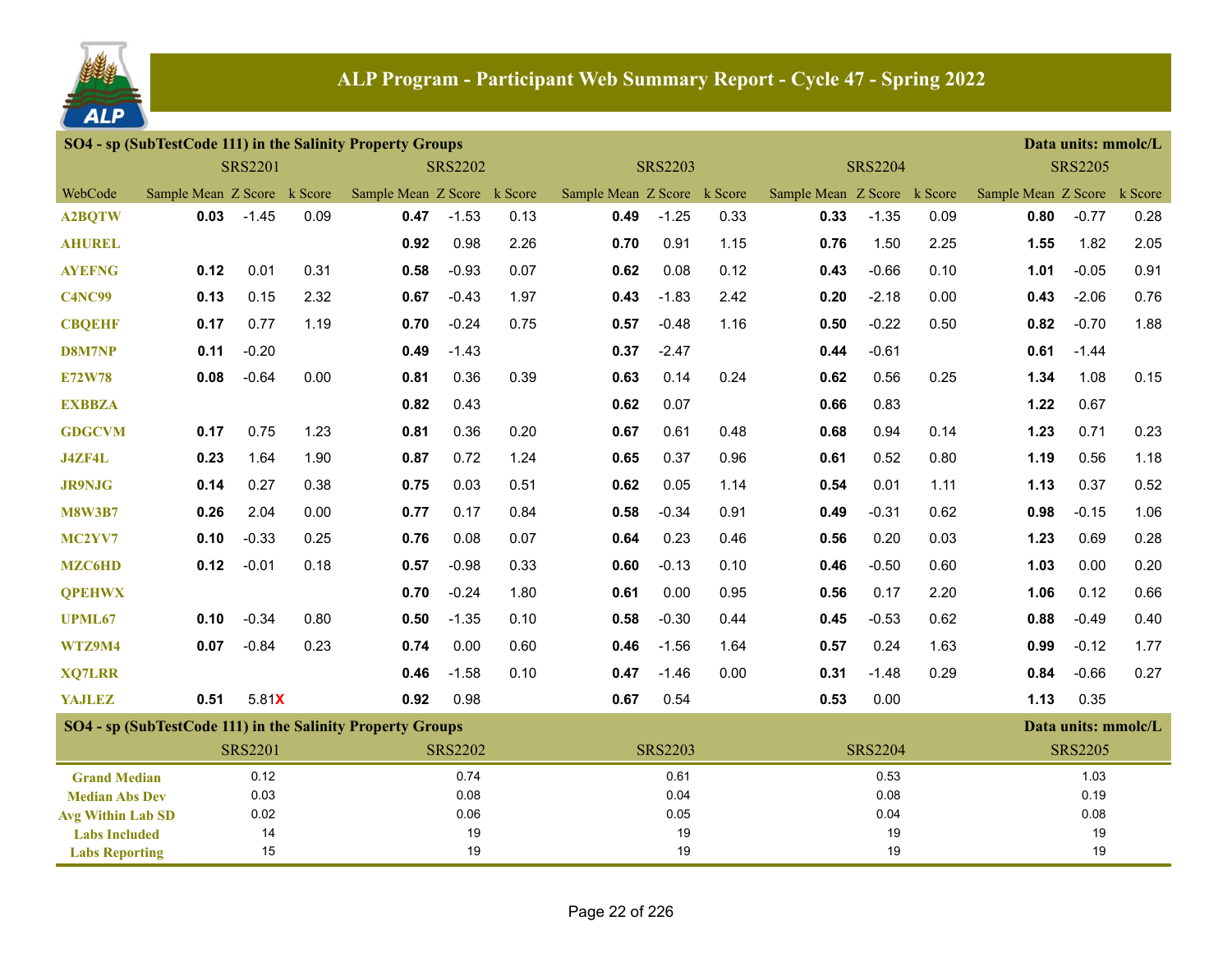

**Median Abs Dev Avg Within Lab SD Labs Included**

0.7

#### **ALP Program - Participant Web Summary Report - Cycle 47 - Spring 2022**

|                     |                                                            |                |      | NO3 - sp (SubTestCode 112) in the Salinity Property Groups |                |      |                             |                |      |                             |                |      |                             |                     | Data units: mmolc/L |
|---------------------|------------------------------------------------------------|----------------|------|------------------------------------------------------------|----------------|------|-----------------------------|----------------|------|-----------------------------|----------------|------|-----------------------------|---------------------|---------------------|
|                     |                                                            | <b>SRS2201</b> |      |                                                            | <b>SRS2202</b> |      |                             | <b>SRS2203</b> |      |                             | <b>SRS2204</b> |      |                             | <b>SRS2205</b>      |                     |
| WebCode             | Sample Mean Z Score k Score                                |                |      | Sample Mean Z Score k Score                                |                |      | Sample Mean Z Score k Score |                |      | Sample Mean Z Score k Score |                |      | Sample Mean Z Score k Score |                     |                     |
| <b>A2BQTW</b>       | 7.8                                                        | $-1.45$        | 0.29 | 8.5                                                        | $-1.47$        | 0.90 | 3.8                         | $-1.59$        | 0.30 | 0.0                         | $-1.45$        | 0.03 | 0.0                         | $-0.49$             | 0.90                |
| <b>AHUREL</b>       | 20.8                                                       | 0.65           | 2.19 | 25.2                                                       | 0.60           | 1.85 | 9.7                         | 0.67           | 2.03 | 0.3                         | $-1.05$        |      |                             |                     |                     |
| <b>AYEFNG</b>       | 22.8                                                       | 0.97           | 0.35 | 27.2                                                       | 0.84           | 0.03 | 6.9                         | $-0.43$        | 0.08 | 1.3                         | 0.65           | 0.06 | 0.2                         | 0.36                | 1.87                |
| <b>C4NC99</b>       | 18.8                                                       | 0.32           | 1.14 | 25.1                                                       | 0.59           | 0.77 | 8.1                         | 0.07           | 1.00 | $1.2$                       | 0.54           | 0.50 | 0.4                         | 1.10                | 0.60                |
| D8M7NP              | 15.6                                                       | $-0.18$        |      | 16.7                                                       | $-0.45$        |      | 9.4                         | 0.54           |      | 0.9                         | 0.00           |      | 0.3                         | 0.82                |                     |
| <b>HPK369</b>       | 15.5                                                       | $-0.21$        | 0.73 | 19.1                                                       | $-0.16$        | 0.64 | 6.5                         | $-0.57$        | 0.30 | 1.1                         | 0.41           | 0.07 | 0.3                         | 0.72                | 0.44                |
| <b>JR9NJG</b>       | 17.9                                                       | 0.18           | 0.17 | 21.6                                                       | 0.16           | 0.42 | 7.8                         | $-0.07$        | 0.27 | 1.1                         | 0.39           | 0.17 | 0.0                         | $-0.54$             | 0.06                |
| MC2YV7              | 18.9                                                       | 0.35           | 0.54 | 22.5                                                       | 0.26           | 0.48 | 9.5                         | 0.57           | 1.05 | 0.1                         | $-1.28$        | 0.14 | 0.1                         | $-0.43$             | 0.46                |
| <b>QPEHWX</b>       | 4.1                                                        | $-2.05$        | 0.39 | 5.2                                                        | $-1.87$        | 0.06 | 1.8                         | $-2.36$        | 0.34 | 0.2                         | $-1.21$        | 0.87 | 0.1                         | $-0.36$             | 1.58                |
| UPML67              | 12.9                                                       | $-0.63$        | 0.83 | 14.4                                                       | $-0.74$        | 1.00 | 8.2                         | 0.09           | 0.34 | 1.4                         | 0.93           | 0.44 | 0.4                         | 1.27                | 1.19                |
| WTZ9M4              | 12.5                                                       | $-0.69$        | 1.62 | 17.3                                                       | $-0.38$        | 1.84 | 6.6                         | $-0.53$        | 1.19 | 0.8                         | $-0.18$        | 2.95 | 0.0                         | $-0.65$             | 0.10                |
| <b>XQ7LRR</b>       | 19.3                                                       | 0.41           | 0.61 | 25.1                                                       | 0.58           | 0.99 | 9.5                         | 0.60           | 1.69 | 0.9                         | 0.00           | 0.22 |                             |                     |                     |
|                     | NO3 - sp (SubTestCode 112) in the Salinity Property Groups |                |      |                                                            |                |      |                             |                |      |                             |                |      |                             | Data units: mmolc/L |                     |
|                     | <b>SRS2201</b><br><b>SRS2202</b>                           |                |      |                                                            |                |      |                             | <b>SRS2203</b> |      |                             | <b>SRS2204</b> |      |                             | <b>SRS2205</b>      |                     |
| <b>Grand Median</b> |                                                            | 16.8           |      |                                                            | 20.4           |      |                             | 7.97           |      |                             | 0.88           |      |                             | 0.15                |                     |

1.1

**d** 12 12 12 12 12 12 12 12

**Labs Reporting** <sup>12</sup> <sup>12</sup> <sup>12</sup> <sup>10</sup>

0.54

 $3.2$  and  $4.7$  and  $1.44$  and  $0.36$  and  $0.13$ 

0.16

12

0.03

10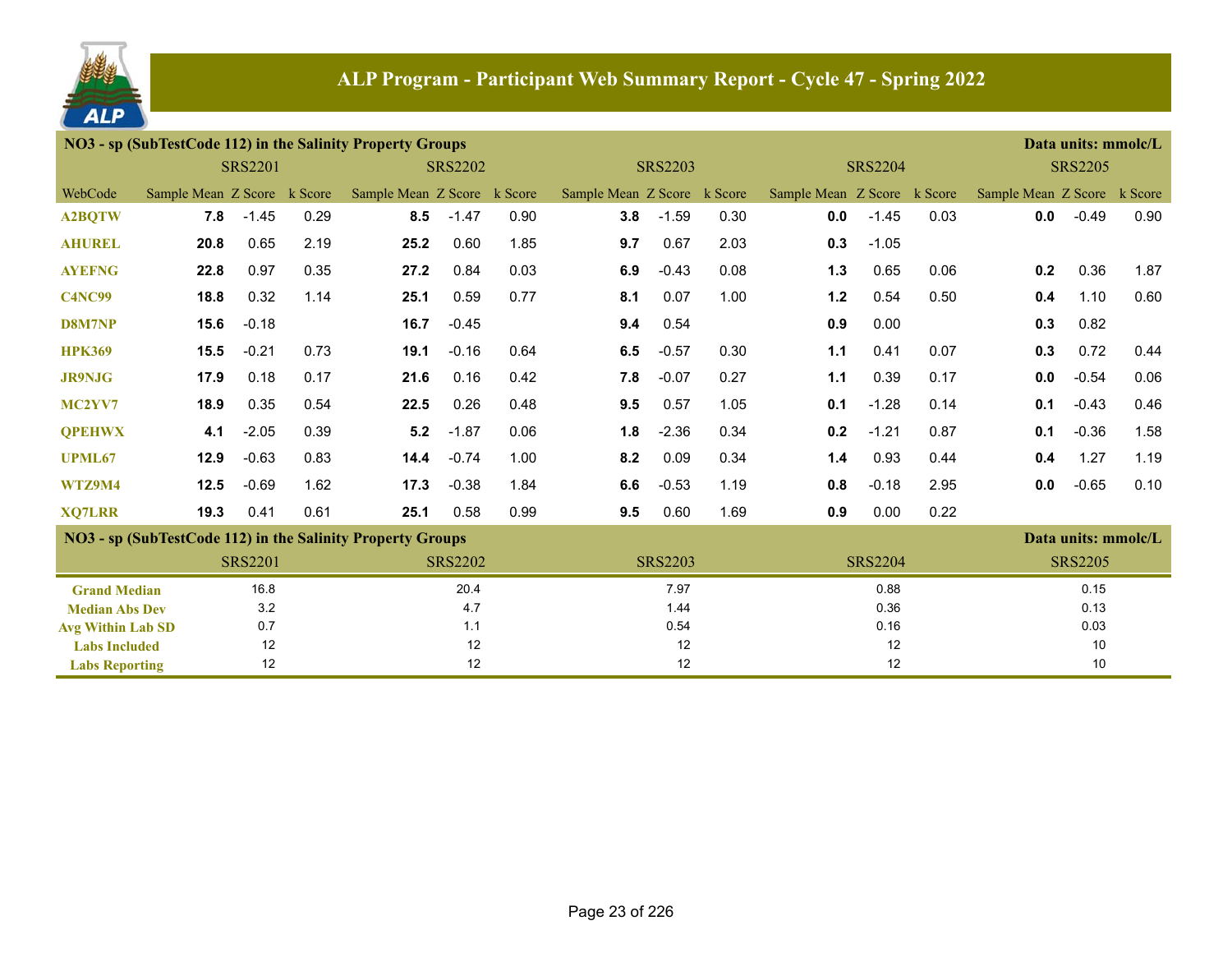

|                                 |                             |                |      | B - sp (SubTestCode 113) in the Salinity Property Groups |                |      |                             |                |      |                             |                |      |                             |                | Data units: mg/L |
|---------------------------------|-----------------------------|----------------|------|----------------------------------------------------------|----------------|------|-----------------------------|----------------|------|-----------------------------|----------------|------|-----------------------------|----------------|------------------|
|                                 |                             | <b>SRS2201</b> |      |                                                          | <b>SRS2202</b> |      |                             | <b>SRS2203</b> |      |                             | <b>SRS2204</b> |      |                             | <b>SRS2205</b> |                  |
| WebCode                         | Sample Mean Z Score k Score |                |      | Sample Mean Z Score k Score                              |                |      | Sample Mean Z Score k Score |                |      | Sample Mean Z Score k Score |                |      | Sample Mean Z Score k Score |                |                  |
| <b>7RA69Z</b>                   |                             |                |      |                                                          |                |      |                             |                |      |                             |                |      | 0.221                       | 1.99           |                  |
| <b>AHUREL</b>                   | 0.065                       | 0.04           | 0.43 | 0.060                                                    | $-0.43$        | 0.99 | 0.055                       | 0.00           | 0.78 | 0.083                       | $-0.18$        | 1.08 | 0.117                       | $-0.07$        | 0.95             |
| <b>AYEFNG</b>                   | 0.156                       | 4.95X          | 0.67 | 0.150                                                    | 3.61X          | 0.56 | 0.093                       | 1.70           | 0.19 | 0.152                       | 1.71           | 1.18 | 0.217                       | 1.92           | 0.74             |
| D8M7NP                          | 0.050                       | $-0.76$        |      | 0.070                                                    | 0.02           |      | 0.040                       | $-0.67$        |      | 0.070                       | $-0.55$        |      | 0.100                       | $-0.40$        |                  |
| E72W78                          | 0.047                       | $-0.94$        | 0.35 | 0.050                                                    | $-0.86$        | 0.58 | 0.040                       | $-0.67$        | 0.00 | 0.072                       | $-0.50$        | 0.15 | 0.117                       | $-0.07$        | 0.21             |
| <b>GDGCVM</b>                   | 0.077                       | 0.67           | 0.35 | 0.093                                                    | 1.07           | 0.40 | 0.083                       | 1.27           | 0.63 | 0.137                       | 1.28           | 0.41 | 0.173                       | 1.06           | 0.48             |
| <b>HPK369</b>                   | 0.076                       | 0.66           | 0.69 | 0.089                                                    | 0.90           | 0.18 | 0.044                       | $-0.49$        | 1.37 | 0.104                       | 0.37           | 0.38 | 0.085                       | $-0.70$        | 0.47             |
| J4ZF4L                          | 0.091                       | 1.42           | 1.09 | 0.072                                                    | 0.10           | 0.73 | 0.061                       | 0.25           | 1.21 | 0.100                       | 0.28           | 1.42 | 0.120                       | 0.00           | 2.18             |
| <b>JR9NJG</b>                   | 0.060                       | $-0.25$        | 0.30 | 0.069                                                    | $-0.02$        | 0.19 | 0.056                       | 0.06           | 0.33 | 0.111                       | 0.57           | 0.79 | 0.175                       | 1.08           | 0.09             |
| <b>M8W3B7</b>                   | 0.063                       | $-0.04$        | 1.41 | 0.073                                                    | 0.17           | 1.61 | 0.063                       | 0.37           | 1.68 | 0.090                       | 0.00           | 1.88 | 0.137                       | 0.33           | 1.71             |
| MC <sub>2</sub> YV <sub>7</sub> | 0.055                       | $-0.49$        | 0.30 | 0.048                                                    | $-0.97$        | 0.07 | 0.043                       | $-0.56$        | 0.05 | 0.071                       | $-0.52$        | 0.21 | 0.120                       | $-0.01$        | 0.21             |
| <b>TMZPYZ</b>                   |                             |                |      |                                                          |                |      |                             |                |      |                             |                |      | 0.153                       | 0.66           | 0.64             |
| UPML67                          | 0.077                       | 0.67           | 0.35 | 0.060                                                    | $-0.43$        | 0.00 | 0.040                       | $-0.67$        | 0.00 | 0.070                       | $-0.55$        | 1.23 | 0.120                       | 0.00           | 0.82             |
| WTZ9M4                          | 0.090                       | 1.39           | 2.37 | 0.119                                                    | 2.21           | 2.31 | 0.088                       | 1.48           | 1.92 | 0.158                       | 1.86           | 0.60 | 0.204                       | 1.67           | 1.12             |
| <b>YAJLEZ</b>                   | 0.050                       | $-0.75$        |      | 0.049                                                    | $-0.91$        |      | 0.042                       | $-0.57$        |      | 0.076                       | $-0.38$        |      | 0.111                       | $-0.17$        |                  |
|                                 |                             |                |      | B - sp (SubTestCode 113) in the Salinity Property Groups |                |      |                             |                |      |                             |                |      |                             |                | Data units: mg/L |
|                                 |                             | <b>SRS2201</b> |      |                                                          | <b>SRS2202</b> |      |                             | <b>SRS2203</b> |      |                             | <b>SRS2204</b> |      |                             | <b>SRS2205</b> |                  |
| <b>Grand Median</b>             |                             | 0.064          |      |                                                          | 0.070          |      |                             | 0.055          |      |                             | 0.09           |      |                             | 0.12           |                  |
| <b>Median Abs Dev</b>           |                             | 0.013          |      |                                                          | 0.014          |      |                             | 0.013          |      |                             | 0.02           |      |                             | 0.02           |                  |
| <b>Avg Within Lab SD</b>        |                             | 0.016          |      |                                                          | 0.014          |      |                             | 0.009          |      |                             | 0.01           |      |                             | 0.01           |                  |
| <b>Labs Included</b>            |                             | 12             |      |                                                          | 12             |      |                             | 13             |      |                             | 13             |      |                             | 15             |                  |
| <b>Labs Reporting</b>           |                             | 13             |      |                                                          | 13             |      |                             | 13             |      |                             | 13             |      |                             | 15             |                  |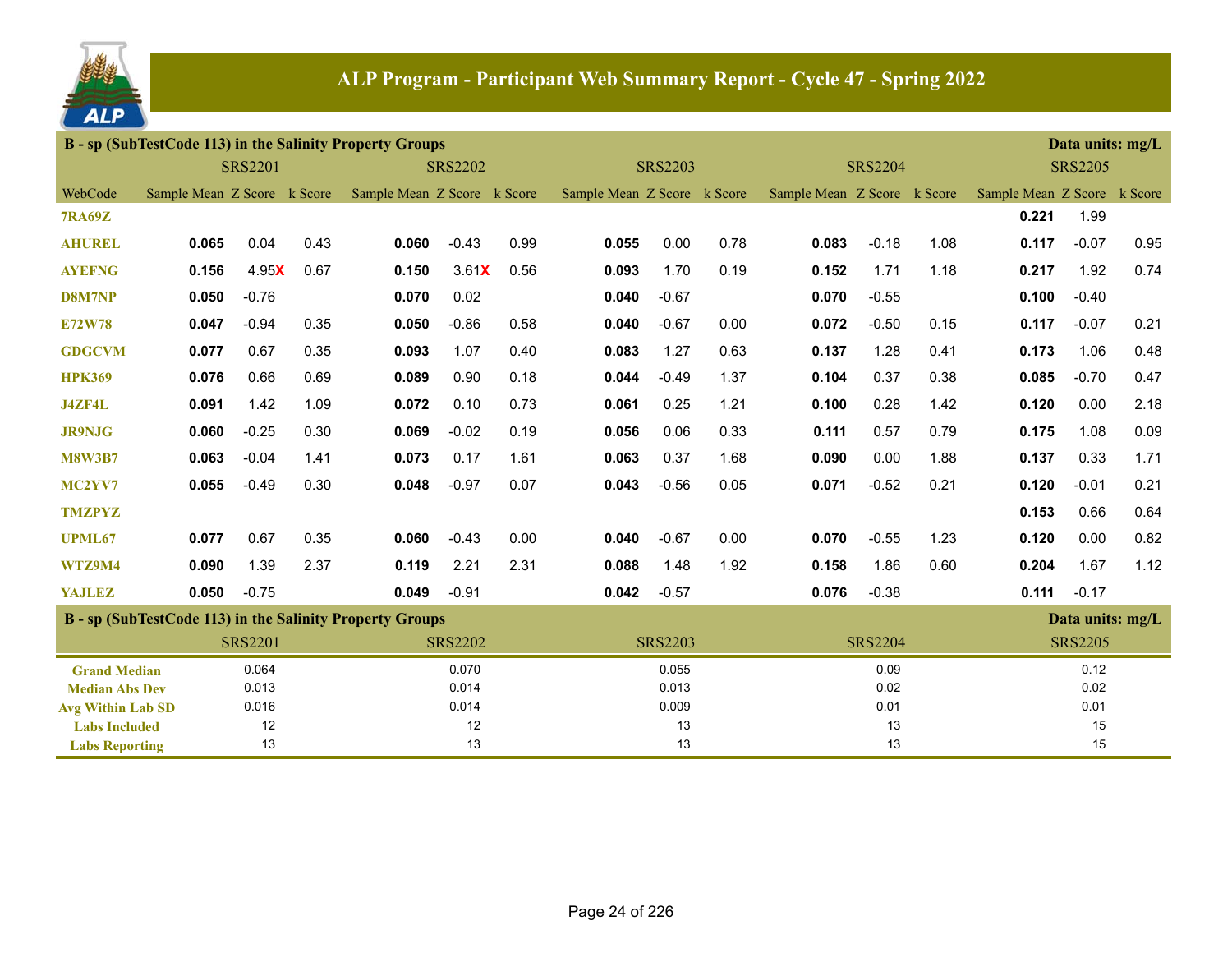

|               | Soil EC (1:1) (SubTestCode 114) in the Soil pH & EC Property Groups |                |      |                             |                |      |                             |                |      |                             |                |      |                             | Data units: dS/m |      |
|---------------|---------------------------------------------------------------------|----------------|------|-----------------------------|----------------|------|-----------------------------|----------------|------|-----------------------------|----------------|------|-----------------------------|------------------|------|
|               |                                                                     | <b>SRS2201</b> |      |                             | <b>SRS2202</b> |      |                             | <b>SRS2203</b> |      |                             | <b>SRS2204</b> |      |                             | <b>SRS2205</b>   |      |
| WebCode       | Sample Mean Z Score k Score                                         |                |      | Sample Mean Z Score k Score |                |      | Sample Mean Z Score k Score |                |      | Sample Mean Z Score k Score |                |      | Sample Mean Z Score k Score |                  |      |
| 4QR9RB        | 0.57                                                                | $-0.47$        | 0.26 | 0.69                        | $-0.17$        | 0.16 | 0.78                        | $-0.23$        | 0.30 | 0.29                        | 0.69           | 0.44 | 0.18                        | 0.08             | 0.53 |
| 7TM4ZN        | 0.74                                                                | 0.33           | 0.09 | 0.81                        | 0.36           | 0.08 | 0.76                        | $-0.42$        | 0.11 | 0.27                        | 0.44           | 0.08 | 0.20                        | 0.51             | 0.18 |
| <b>7VADEV</b> | 0.67                                                                | 0.01           | 0.82 | 0.66                        | $-0.29$        | 1.28 | 0.65                        | $-1.20$        | 1.19 | 0.13                        | $-1.63$        | 1.16 | 0.14                        | $-0.92$          | 1.83 |
| <b>84XV4N</b> | 0.87                                                                | 0.92           | 1.92 | 0.86                        | 0.57           | 1.56 | 0.73                        | $-0.58$        | 3.73 | 0.21                        | $-0.54$        | 1.26 | 0.25                        | 1.54             | 2.13 |
| <b>8R74JK</b> | 0.67                                                                | $-0.02$        | 1.51 | 0.60                        | $-0.54$        | 0.00 | 0.77                        | $-0.33$        | 1.72 | 0.27                        | 0.35           | 2.51 | 0.20                        | 0.46             | 0.00 |
| 9EFP3N        | 0.56                                                                | $-0.53$        | 0.66 | 0.65                        | $-0.34$        | 0.16 | 0.73                        | $-0.58$        | 0.46 | 0.24                        | 0.00           | 0.50 | 0.15                        | $-0.77$          | 0.53 |
| AJ99HR        | 0.49                                                                | $-0.86$        | 0.17 | 0.71                        | $-0.07$        | 0.65 | 0.86                        | 0.38           | 0.14 | 0.35                        | 1.59           | 0.25 | 0.23                        | 1.24             | 0.18 |
| <b>AQB6JC</b> | 0.68                                                                | 0.04           | 0.26 | 0.78                        | 0.23           | 0.28 | 0.72                        | $-0.69$        | 0.30 | 0.22                        | $-0.30$        | 0.25 | 0.15                        | $-0.69$          | 0.92 |
| <b>AYEFNG</b> | 0.76                                                                | 0.42           | 0.40 | 0.88                        | 0.67           | 0.75 | 0.84                        | 0.24           | 0.34 | 0.27                        | 0.43           | 0.56 | 0.22                        | 0.95             | 0.09 |
| <b>AZBTC9</b> | 0.63                                                                | $-0.17$        | 0.80 | 0.73                        | 0.01           | 1.01 | 0.87                        | 0.46           | 0.00 | 0.23                        | $-0.20$        | 0.44 | 0.17                        | $-0.31$          | 1.41 |
| <b>B3WWLR</b> | 0.85                                                                | 0.86           | 0.27 | 0.92                        | 0.82           | 0.27 | 0.87                        | 0.45           | 0.44 | 0.32                        | 1.07           | 0.15 | 0.22                        | 0.92             | 0.96 |
| <b>B9N67L</b> | 0.77                                                                | 0.46           | 0.22 | 0.53                        | $-0.84$        | 0.12 | 0.90                        | 0.66           | 0.16 | 0.16                        | $-1.22$        | 0.02 | 0.18                        | 0.00             | 0.05 |
| <b>BEODBT</b> | 0.86                                                                | 0.90           | 0.66 | 0.49                        | $-1.00$        | 0.28 | 0.91                        | 0.76           | 0.52 | 0.24                        | 0.00           | 0.25 | 0.14                        | $-1.00$          | 0.53 |
| <b>C4MDGL</b> | 0.49                                                                | $-0.86$        | 0.25 | 0.56                        | $-0.70$        | 0.33 | 0.90                        | 0.69           | 0.30 | 0.30                        | 0.79           | 0.18 | 0.20                        | 0.53             | 0.53 |
| <b>C4NC99</b> | 0.90                                                                | 1.09           | 1.48 | 1.07                        | 1.44           | 1.97 | 0.63                        | $-1.40$        | 0.17 | 0.20                        | $-0.69$        | 0.66 | 0.18                        | 0.08             | 0.53 |
| <b>CBQEHF</b> | 0.66                                                                | $-0.06$        | 1.15 | 0.71                        | $-0.08$        | 0.55 | 0.84                        | 0.22           | 0.99 | 0.27                        | 0.45           | 1.02 | 0.17                        | $-0.33$          | 0.21 |
| <b>ENMKF3</b> | 0.67                                                                | $-0.01$        | 0.00 | 0.77                        | 0.17           | 0.00 | 0.74                        | $-0.57$        | 0.00 | 0.24                        | $-0.08$        | 0.00 | 0.14                        | $-1.02$          | 0.00 |
| EWWM24        | 0.40                                                                | $-1.28$        | 0.30 | 0.41                        | $-1.33$        | 0.43 | 0.49                        | $-2.46$        | 0.34 | 0.18                        | $-0.99$        | 0.66 | 0.11                        | $-1.62$          | 0.00 |
| <b>GH7WTB</b> | 0.53                                                                | $-0.66$        | 2.82 | 0.63                        | $-0.42$        | 1.44 | 0.85                        | 0.28           | 0.91 | 0.27                        | 0.39           | 1.31 | 0.18                        | $-0.07$          | 1.41 |
| <b>JR9NJG</b> | 0.94                                                                | 1.24           | 0.15 | 1.08                        | 1.49           | 0.58 | 0.60                        | $-1.57$        | 0.17 | 0.18                        | $-0.89$        | 0.66 | 0.22                        | 0.85             | 0.53 |
| <b>KLXV4C</b> | 0.91                                                                | 1.13           | 1.31 | 1.04                        | 1.34           | 0.99 | 0.60                        | $-1.60$        | 1.58 | 0.15                        | $-1.33$        | 1.33 | 0.14                        | $-0.85$          | 3.24 |
| <b>LHWBEJ</b> | 0.52                                                                | $-0.70$        | 1.20 | 0.72                        | $-0.01$        | 2.76 | 0.85                        | 0.28           | 1.64 | 0.18                        | $-0.99$        | 2.01 | 0.18                        | 0.00             | 0.92 |
| <b>M7X23U</b> | 0.80                                                                | 0.62           | 2.22 | 1.08                        | 1.49           | 0.43 | 0.80                        | $-0.05$        | 1.38 | 0.27                        | 0.35           | 1.40 | 0.20                        | 0.46             | 0.92 |
| <b>M8W3B7</b> | 0.50                                                                | $-0.81$        | 0.15 | 0.62                        | $-0.45$        | 0.28 | 0.82                        | 0.05           | 0.17 | 0.26                        | 0.30           | 0.25 | 0.16                        | $-0.38$          | 0.53 |
| <b>MZC6HD</b> | 0.92                                                                | 1.17           | 0.00 | 1.06                        | 1.43           | 0.16 | 0.60                        | $-1.63$        | 0.17 | 0.17                        | $-1.04$        | 0.66 | 0.20                        | 0.54             | 0.53 |
| QQF7K3        | 0.92                                                                | 1.18           | 0.30 | 0.95                        | 0.93           | 2.11 | 0.82                        | 0.10           | 0.17 | 0.30                        | 0.84           | 0.44 | 0.21                        | 0.70             | 0.00 |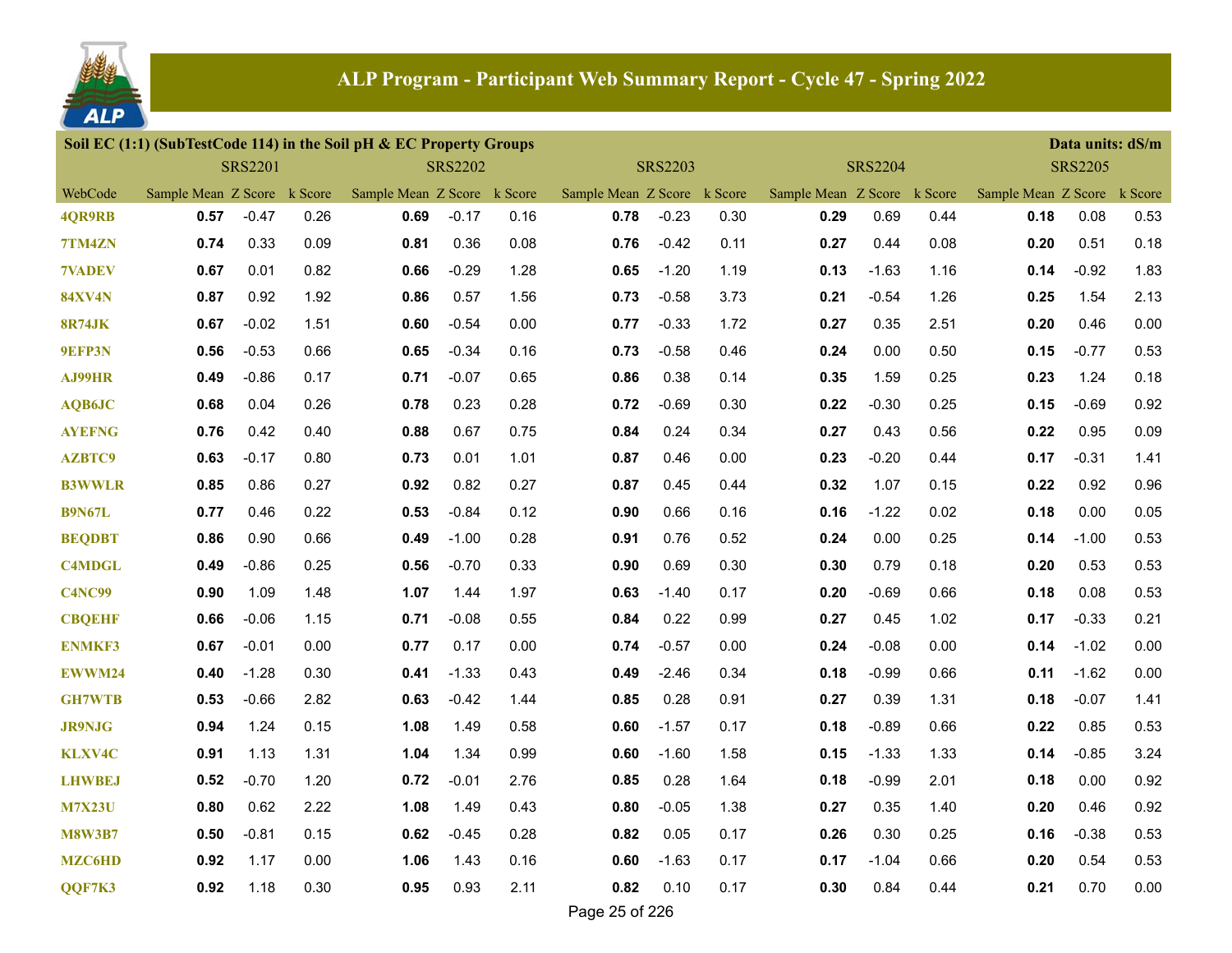

|                       |                             |                |      | Soil EC $(1:1)$ (SubTestCode 114) in the Soil pH & EC Property Groups |                |      |                             |                |      |                             |                |      |                             |                | Data units: dS/m |
|-----------------------|-----------------------------|----------------|------|-----------------------------------------------------------------------|----------------|------|-----------------------------|----------------|------|-----------------------------|----------------|------|-----------------------------|----------------|------------------|
|                       |                             | <b>SRS2201</b> |      |                                                                       | <b>SRS2202</b> |      |                             | SRS2203        |      |                             | <b>SRS2204</b> |      |                             | SRS2205        |                  |
| WebCode               | Sample Mean Z Score k Score |                |      | Sample Mean Z Score k Score                                           |                |      | Sample Mean Z Score k Score |                |      | Sample Mean Z Score k Score |                |      | Sample Mean Z Score k Score |                |                  |
| UPML67                | 0.43                        | $-1.11$        | 0.78 | 0.50                                                                  | $-0.98$        | 0.90 | 0.93                        | 0.90           | 0.28 | 0.33                        | .25            | 0.12 | 0.19                        | 0.20           | 0.35             |
| UTA9V9                | 0.50                        | $-0.80$        | 0.13 | 0.92                                                                  | 0.82           | 0.06 | 0.75                        | $-0.43$        | 0.34 | 0.26                        | 0.19           | 0.30 | 0.12                        | $-1.43$        | 1.15             |
| <b>VELMNJ</b>         | 0.74                        | 0.33           | 0.11 | 0.82                                                                  | 0.38           | 0.46 | 0.92                        | 0.83           | 0.40 | 0.19                        | $-0.85$        | 2.23 | 0.16                        | $-0.53$        | 0.09             |
| WTZ9M4                | 0.41                        | $-1.20$        | 0.95 | 0.52                                                                  | $-0.86$        | 1.54 | 0.84                        | 0.20           | 1.00 | 0.22                        | $-0.37$        | 1.40 | 0.13                        | $-1.25$        | 0.59             |
|                       |                             |                |      | Soil EC $(1:1)$ (SubTestCode 114) in the Soil pH & EC Property Groups |                |      |                             |                |      |                             |                |      |                             |                | Data units: dS/m |
|                       |                             | <b>SRS2201</b> |      |                                                                       | <b>SRS2202</b> |      |                             | <b>SRS2203</b> |      |                             | <b>SRS2204</b> |      |                             | <b>SRS2205</b> |                  |
| <b>Grand Median</b>   |                             | 0.67           |      |                                                                       | 0.73           |      |                             | 0.81           |      |                             | 0.24           |      |                             | 0.18           |                  |
| <b>Median Abs Dev</b> |                             | 0.16           |      |                                                                       | 0.15           |      |                             | 0.07           |      |                             | 0.04           |      |                             | 0.03           |                  |
| Avg Within Lab SD     |                             | 0.04           |      |                                                                       | 0.04           |      |                             | 0.03           |      |                             | 0.02           |      |                             | 0.01           |                  |
| <b>Labs Included</b>  |                             | 30             |      |                                                                       | 30             |      |                             | 30             |      |                             | 30             |      |                             | 30             |                  |
| <b>Labs Reporting</b> |                             | 30             |      |                                                                       | 30             |      |                             | 30             |      |                             | 30             |      |                             | 30             |                  |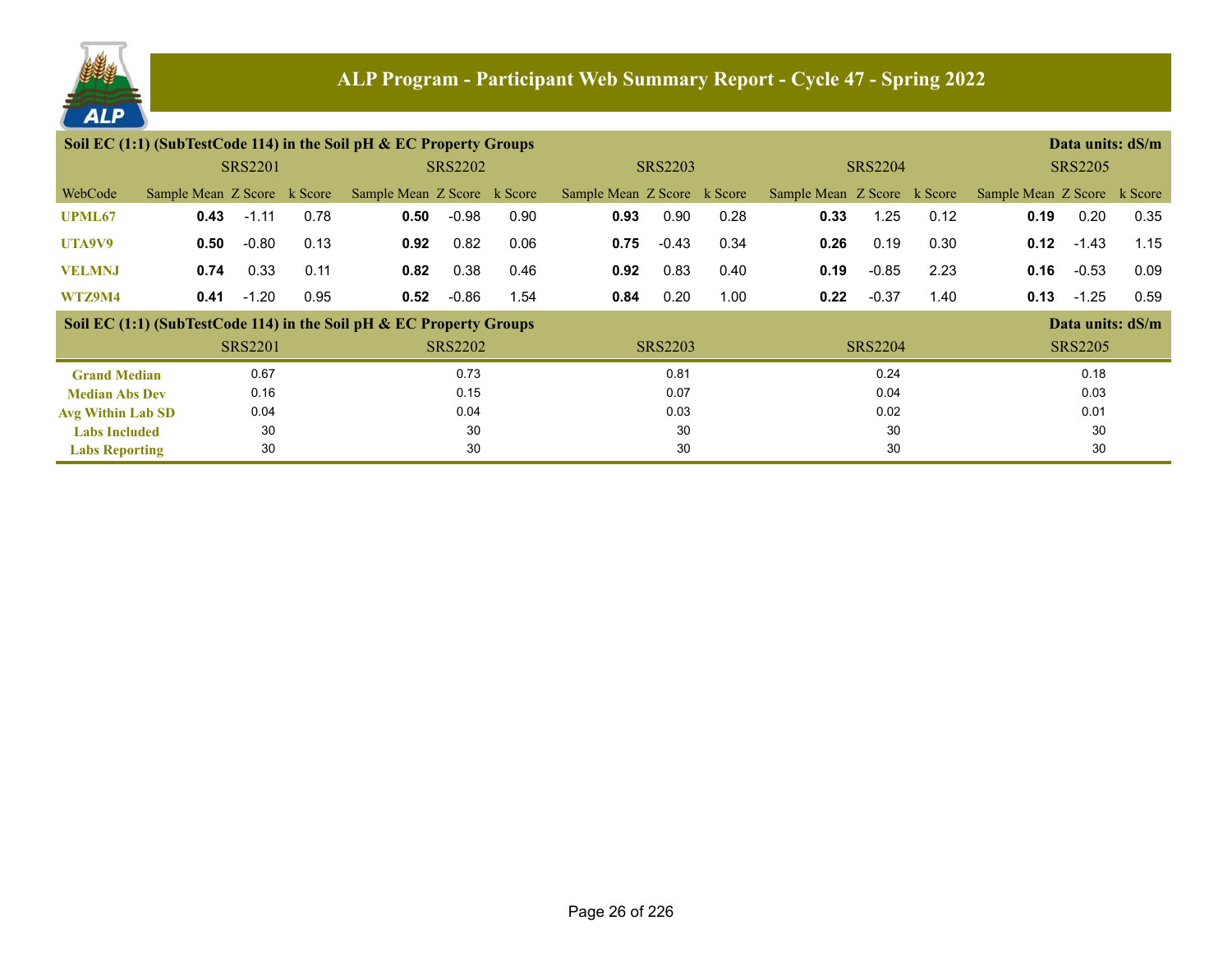

|               | Soil EC (1:2) (SubTestCode 115) in the Soil pH & EC Property Groups |                |      |                             |                |      |                             |                |      |                             |                |      |                             | Data units: dS/m |      |
|---------------|---------------------------------------------------------------------|----------------|------|-----------------------------|----------------|------|-----------------------------|----------------|------|-----------------------------|----------------|------|-----------------------------|------------------|------|
|               |                                                                     | <b>SRS2201</b> |      |                             | <b>SRS2202</b> |      |                             | <b>SRS2203</b> |      |                             | <b>SRS2204</b> |      |                             | <b>SRS2205</b>   |      |
| WebCode       | Sample Mean Z Score k Score                                         |                |      | Sample Mean Z Score k Score |                |      | Sample Mean Z Score k Score |                |      | Sample Mean Z Score k Score |                |      | Sample Mean Z Score k Score |                  |      |
| 2YMP6V        | 0.51                                                                | $-0.08$        | 0.15 | 0.58                        | $-0.08$        | 0.31 | 0.34                        | $-0.39$        | 0.33 | 0.10                        | $-0.25$        | 0.08 | 0.08                        | $-1.86$          | 0.03 |
| <b>6DERVP</b> | 0.56                                                                | 0.47           | 0.56 | 0.64                        | 0.61           | 0.61 | 0.38                        | 0.00           | 0.35 | 0.11                        | 0.09           | 1.72 | 0.12                        | 0.04             | 0.00 |
| <b>6RHUVL</b> | 0.70                                                                | 1.87           | 0.45 | 0.77                        | 2.01           | 0.29 | 0.46                        | 0.76           | 0.51 | 0.64                        | 12.92X         | 0.98 | 0.66                        | 27.06X           | 1.02 |
| 6YJ2J2        | 0.50                                                                | $-0.14$        |      | 0.56                        | $-0.26$        | 0.57 | 0.42                        | 0.33           | 0.09 | 0.09                        | $-0.44$        | 0.72 | 0.11                        | $-0.41$          | 0.31 |
| 7L9XPQ        | 0.56                                                                | 0.43           | 0.65 | 0.63                        | 0.54           | 0.94 | 0.41                        | 0.28           | 0.70 | 0.12                        | 0.33           | 0.00 | 0.12                        | 0.21             | 0.90 |
| AR2G3H        | 0.32                                                                | $-1.95$        | 1.48 | 0.41                        | $-1.91$        | 0.94 | 0.53                        | 1.41           | 4.05 | 0.18                        | 1.80           | 1.72 | 0.13                        | 0.55             | 3.13 |
| <b>AYEFNG</b> | 0.48                                                                | $-0.31$        | 0.39 | 0.55                        | $-0.39$        | 0.39 | 0.49                        | 1.01           | 0.74 | 0.13                        | 0.66           | 0.36 | 0.15                        | 1.33             | 0.45 |
| <b>B3WWLR</b> | 0.54                                                                | 0.26           | 0.56 | 0.60                        | 0.17           | 0.68 | 0.47                        | 0.80           | 0.71 | 0.14                        | 0.84           | 0.75 | 0.14                        | 0.97             | 0.09 |
| <b>B7UHBA</b> | 0.40                                                                | $-1.11$        | 2.26 | 0.45                        | $-1.44$        | 2.81 | 0.31                        | $-0.73$        | 0.70 | 0.11                        | 0.17           | 0.99 | 0.12                        | $-0.13$          | 0.90 |
| <b>CBQEHF</b> | 0.34                                                                | $-1.74$        | 0.87 | 0.43                        | $-1.62$        | 0.77 | 0.58                        | 1.83           | 1.02 | 0.19                        | 2.10           | 1.85 | 0.11                        | $-0.65$          | 1.11 |
| <b>EXBBZA</b> | 0.52                                                                | 0.08           | 1.16 | 0.61                        | 0.24           | 1.65 | 0.36                        | $-0.23$        | 1.05 | 0.11                        | $-0.03$        | 1.38 | 0.12                        | 0.01             | 0.39 |
| <b>EY6WWL</b> | 0.55                                                                | 0.39           | 0.12 | 0.62                        | 0.38           | 0.15 | 0.36                        | $-0.21$        | 0.12 | 0.10                        | $-0.11$        | 0.17 | 0.12                        | $-0.18$          | 0.33 |
| <b>F6MUXE</b> | 0.54                                                                | 0.30           | 0.32 | 0.60                        | 0.14           | 0.35 | 0.54                        | 1.47           | 0.00 | 0.18                        | 1.88           | 0.99 | 0.12                        | 0.04             | 0.00 |
| <b>JEJRHJ</b> | 0.61                                                                | 0.97           | 0.56 | 0.57                        | $-0.18$        | 0.94 | 0.51                        | 1.22           | 0.70 | 0.16                        | 1.31           | 0.00 | 0.15                        | 1.55             | 0.00 |
| <b>JJDV6W</b> | 0.51                                                                | $-0.04$        | 0.00 | 0.58                        | $-0.04$        | 0.00 | 0.35                        | $-0.29$        | 0.70 | 0.09                        | $-0.52$        | 0.60 | 0.10                        | $-0.97$          | 0.00 |
| <b>JR9NJG</b> | 0.52                                                                | 0.10           | 0.65 | 0.60                        | 0.22           | 0.35 | 0.34                        | $-0.41$        | 0.00 | 0.09                        | $-0.32$        | 0.99 | 0.12                        | 0.04             | 0.00 |
| JY7K3D        | 0.55                                                                | 0.38           | 0.21 | 0.63                        | 0.46           | 0.22 | 0.37                        | $-0.16$        | 1.01 | 0.10                        | $-0.11$        | 0.68 | 0.12                        | 0.00             | 0.74 |
| <b>MZC6HD</b> | 0.50                                                                | $-0.17$        | 0.32 | 0.57                        | $-0.11$        | 0.35 | 0.33                        | $-0.51$        | 0.61 | 0.09                        | $-0.48$        | 0.99 | 0.11                        | $-0.46$          | 0.00 |
| <b>R6PEXC</b> | 0.51                                                                | $-0.03$        | 0.00 | 0.57                        | $-0.15$        | 0.00 | 0.32                        | $-0.57$        | 0.00 | 0.09                        | $-0.48$        | 0.00 | 0.09                        | $-1.67$          | 0.00 |
| TB94QK        | 0.31                                                                | $-2.01$        | 2.89 | 0.65                        | 0.73           | 2.30 | 0.58                        | 1.85           | 0.91 | 0.12                        | 0.35           | 2.19 | 0.13                        | 0.66             | 3.21 |
| TF7K6Y        | 0.43                                                                | $-0.85$        | 0.54 | 0.45                        | $-1.43$        | 1.62 | 0.35                        | $-0.31$        | 1.55 | 0.12                        | 0.21           | 1.41 | 0.09                        | $-1.30$          | 1.42 |
| <b>TMZPYZ</b> | 0.43                                                                | $-0.85$        | 0.69 | 0.52                        | $-0.70$        | 0.36 | 0.28                        | $-0.99$        | 0.20 | 0.08                        | $-0.61$        | 0.22 | 0.09                        | $-1.58$          | 0.58 |
| UTA9V9        | 0.52                                                                | 0.03           | 0.17 | 0.59                        | 0.04           | 0.19 | 0.38                        | 0.01           | 0.25 | 0.10                        | $-0.22$        | 0.03 | 0.12                        | $-0.18$          | 0.15 |
| <b>V7PNDX</b> | 0.35                                                                | $-1.68$        | 0.32 | 0.36                        | $-2.41$        | 0.61 | 0.58                        | 1.88           | 0.35 | 0.22                        | 2.69           | 0.99 | 0.12                        | 0.04             | 0.00 |
| <b>VT3KRY</b> | 0.54                                                                | 0.24           | 0.11 | 0.61                        | 0.31           | 0.18 | 0.38                        | $-0.08$        | 0.13 | 0.11                        | 0.00           | 0.32 | 0.15                        | 1.46             | 0.35 |
| <b>WWFHYL</b> | 0.53                                                                | 0.11           | 0.17 | 0.60                        | 0.17           | 0.26 | 0.35                        | $-0.35$        | 0.07 | 0.10                        | $-0.12$        | 0.55 | 0.11                        | $-0.43$          | 0.09 |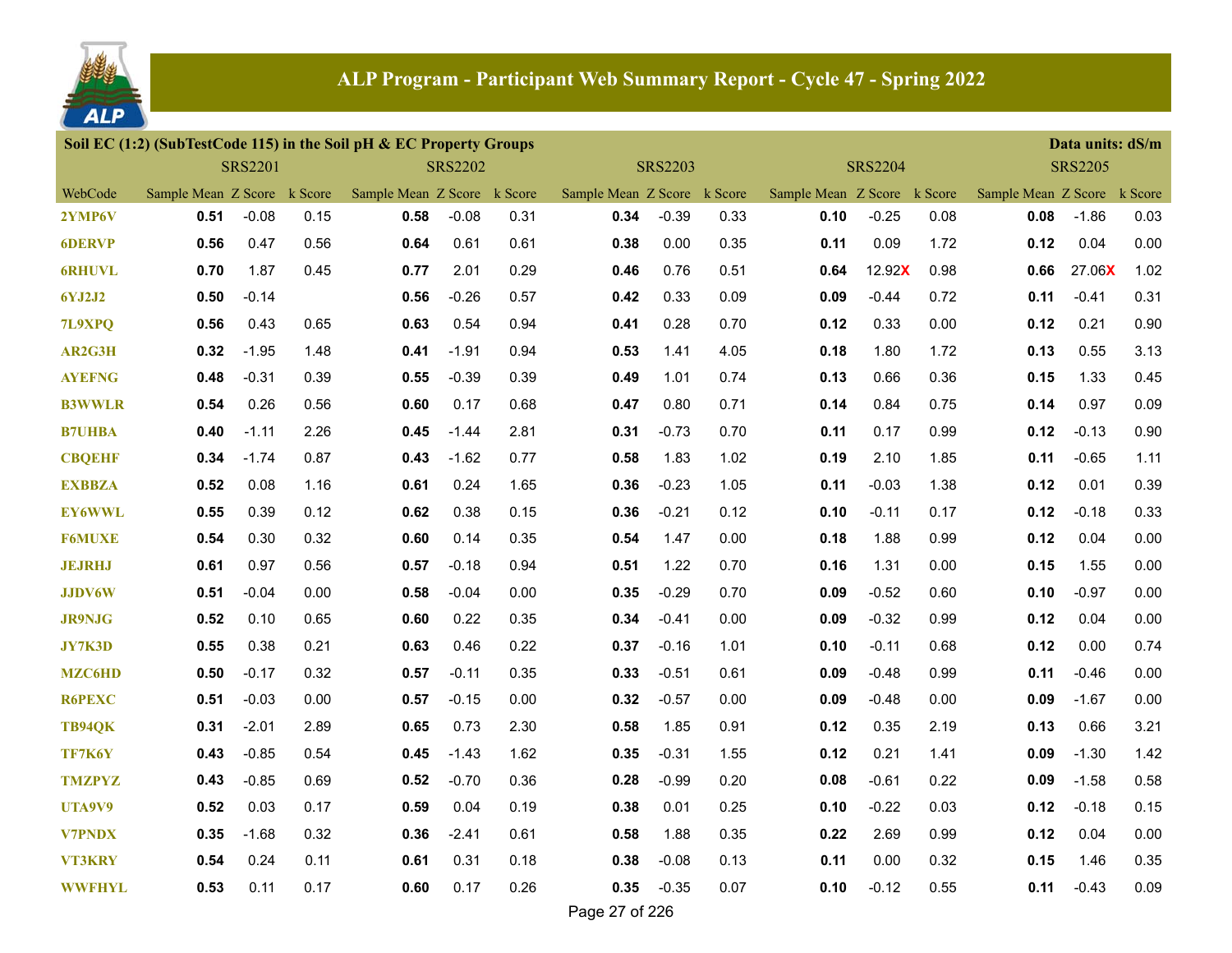

|                       |                             |                |      | Soil EC $(1:2)$ (SubTestCode 115) in the Soil pH & EC Property Groups |                |      |                             |                |      |                             |                |      |                             | Data units: dS/m |      |
|-----------------------|-----------------------------|----------------|------|-----------------------------------------------------------------------|----------------|------|-----------------------------|----------------|------|-----------------------------|----------------|------|-----------------------------|------------------|------|
|                       |                             | <b>SRS2201</b> |      |                                                                       | <b>SRS2202</b> |      |                             | <b>SRS2203</b> |      |                             | <b>SRS2204</b> |      |                             | SRS2205          |      |
| WebCode               | Sample Mean Z Score k Score |                |      | Sample Mean Z Score k Score                                           |                |      | Sample Mean Z Score k Score |                |      | Sample Mean Z Score k Score |                |      | Sample Mean Z Score k Score |                  |      |
| <b>YYBDAK</b>         | 0.56                        | 0.51           | 1.99 | 0.66                                                                  | 0.78           | 0.87 | 0.38                        | 0.00           | 0.81 | 0.10                        | $-0.12$        | 0.80 | 0.13                        | 0.66             | 0.55 |
| <b>ZBNVHH</b>         | 0.34                        | $-1.79$        | 1.39 | 0.46                                                                  | $-1.38$        | 1.71 | 0.47                        | 0.81           | 0.65 | 0.19                        | 1.97           | 0.95 | 0.10                        | $-0.83$          | 0.24 |
|                       |                             |                |      | Soil EC $(1:2)$ (SubTestCode 115) in the Soil pH & EC Property Groups |                |      |                             |                |      |                             |                |      |                             | Data units: dS/m |      |
|                       |                             | <b>SRS2201</b> |      |                                                                       | <b>SRS2202</b> |      |                             | <b>SRS2203</b> |      |                             | <b>SRS2204</b> |      |                             | <b>SRS2205</b>   |      |
| <b>Grand Median</b>   |                             | 0.51           |      |                                                                       | 0.58           |      |                             | 0.38           |      |                             | 0.11           |      |                             | 0.12             |      |
| <b>Median Abs Dev</b> |                             | 0.04           |      |                                                                       | 0.04           |      |                             | 0.05           |      |                             | 0.01           |      |                             | 0.01             |      |
| Avg Within Lab SD     |                             | 0.02           |      |                                                                       | 0.02           |      |                             | 0.02           |      |                             | 0.01           |      |                             | 0.01             |      |
| <b>Labs Included</b>  |                             | 28             |      |                                                                       | 28             |      |                             | 28             |      |                             | 27             |      |                             | 27               |      |
| <b>Labs Reporting</b> |                             | 28             |      |                                                                       | 28             |      |                             | 28             |      |                             | 28             |      |                             | 28               |      |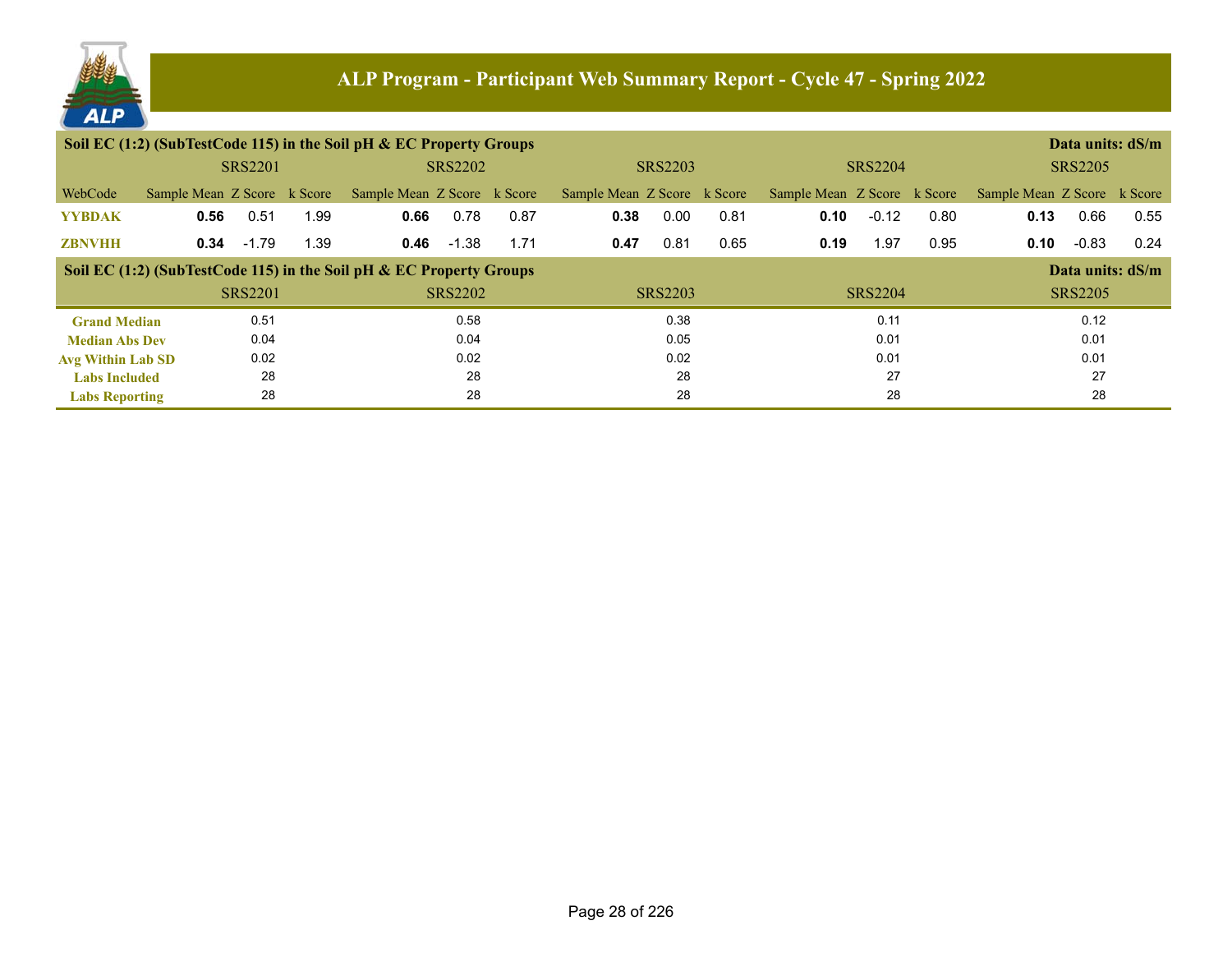

|               | pH (1:1) Water (SubTestCode 116) in the Soil pH & EC Property Groups |                |      |                             |                |      |                             |                |      |                             |                |      |                             | Data units: Unit |      |
|---------------|----------------------------------------------------------------------|----------------|------|-----------------------------|----------------|------|-----------------------------|----------------|------|-----------------------------|----------------|------|-----------------------------|------------------|------|
|               |                                                                      | <b>SRS2201</b> |      |                             | <b>SRS2202</b> |      |                             | <b>SRS2203</b> |      |                             | <b>SRS2204</b> |      |                             | <b>SRS2205</b>   |      |
| WebCode       | Sample Mean Z Score k Score                                          |                |      | Sample Mean Z Score k Score |                |      | Sample Mean Z Score k Score |                |      | Sample Mean Z Score k Score |                |      | Sample Mean Z Score k Score |                  |      |
| 382Q7P        | 4.61                                                                 | 0.95           | 0.34 | 5.68                        | 1.39           | 0.91 | 7.85                        | $-0.10$        | 0.16 | 6.43                        | 1.14           | 0.17 | 7.26                        | 0.53             | 0.41 |
| <b>38KLNR</b> | 4.50                                                                 | 0.00           |      | 5.60                        | 0.67           | 0.00 | 7.87                        | 0.00           | 0.90 | 6.27                        | $-0.07$        | 1.01 | 7.17                        | $-0.08$          | 1.55 |
| 4QR9RB        | 4.60                                                                 | 0.84           | 0.00 | 5.60                        | 0.67           | 0.00 | 8.03                        | 1.02           | 0.90 | 6.40                        | 0.91           | 0.00 | 7.30                        | 0.76             | 0.00 |
| <b>6DERVP</b> | 4.52                                                                 | 0.14           | 1.70 | 5.55                        | 0.25           | 0.80 | 7.81                        | $-0.37$        | 0.63 | 6.44                        | 1.21           | 0.97 | 7.17                        | $-0.04$          | 1.24 |
| <b>6RHUVL</b> | 4.49                                                                 | $-0.06$        | 0.26 | 5.51                        | $-0.18$        | 0.73 | 7.99                        | 0.77           | 0.78 | 6.32                        | 0.30           | 0.20 | 7.26                        | 0.49             | 0.41 |
| 6YJ2J2        | 4.50                                                                 | $-0.03$        | 0.13 | 5.56                        | 0.34           | 0.57 | 7.90                        | 0.22           | 1.01 | 6.22                        | $-0.42$        | 1.05 | 7.19                        | 0.08             | 2.44 |
| 7TM4ZN        | 4.49                                                                 | $-0.06$        | 0.72 | 5.50                        | $-0.24$        | 0.60 | 7.84                        | $-0.18$        | 0.55 | 6.46                        | 1.38           | 0.66 | 7.27                        | 0.55             | 1.02 |
| <b>7VADEV</b> | 4.44                                                                 | $-0.53$        | 0.34 | 5.47                        | $-0.54$        | 1.15 | 7.82                        | $-0.26$        | 0.36 | 6.23                        | $-0.35$        | 0.91 | 7.09                        | $-0.57$          | 0.71 |
| <b>84XV4N</b> | 4.47                                                                 | $-0.28$        | 1.29 | 5.47                        | $-0.54$        | 1.32 | 7.60                        | $-1.63$        | 1.56 | 6.40                        | 0.91           | 0.00 | 7.17                        | $-0.08$          | 1.55 |
| <b>84ZKA7</b> | 4.44                                                                 | $-0.53$        | 0.13 | 5.50                        | $-0.27$        | 0.35 | 7.92                        | 0.33           | 0.41 | 6.18                        | $-0.69$        | 0.27 | 7.28                        | 0.64             | 0.27 |
| <b>8L3X9N</b> | 4.51                                                                 | 0.11           | 0.13 | 5.38                        | $-1.35$        | 0.13 | 7.89                        | 0.12           | 0.09 | 6.28                        | 0.00           | 0.10 | 7.17                        | $-0.08$          | 0.16 |
| <b>8R74JK</b> | 4.70                                                                 | 1.67           | 0.00 | 5.70                        | 1.57           | 0.00 | 8.00                        | 0.81           |      | 6.60                        | 2.40           | 0.00 | 7.40                        | 1.40             | 0.00 |
| <b>9EFP3N</b> | 4.37                                                                 | $-1.06$        | 0.26 | 5.41                        | $-1.05$        | 0.40 | 7.86                        | $-0.06$        | 0.32 | 6.07                        | $-1.56$        | 0.27 | 7.03                        | $-0.98$          | 0.41 |
| AJ99HR        | 4.48                                                                 | $-0.18$        | 0.36 | 5.53                        | 0.00           | 0.37 | 8.00                        | 0.84           | 0.03 | 6.28                        | 0.00           | 0.18 | 7.13                        | $-0.31$          | 0.36 |
| <b>AQB6JC</b> | 4.70                                                                 | 1.67           | 0.00 | 5.70                        | 1.57           | 0.00 | 7.77                        | $-0.61$        | 0.90 | 6.27                        | $-0.07$        | 1.01 | 7.17                        | $-0.08$          | 1.55 |
| <b>AYEFNG</b> | 4.02                                                                 | $-4.05X$       | 0.34 | 5.17                        | $-3.24X$       | 0.48 | 7.63                        | $-1.42$        | 0.65 | 6.06                        | $-1.63$        | 0.20 | 6.96                        | $-1.42$          | 0.16 |
| <b>AZBTC9</b> | 4.74                                                                 | 2.04           | 1.15 | 5.54                        | 0.13           | 1.21 | 7.83                        | $-0.20$        | 0.90 | 6.21                        | $-0.49$        | 0.17 | 7.12                        | $-0.36$          | 1.09 |
| <b>B3WWLR</b> | 4.41                                                                 | $-0.75$        | 0.22 | 5.45                        | $-0.66$        | 0.73 | 7.59                        | $-1.67$        | 0.48 | 6.22                        | $-0.44$        | 0.66 | 7.22                        | 0.23             | 0.68 |
| <b>B7UHBA</b> | 4.40                                                                 | $-0.84$        | 0.00 | 5.40                        | $-1.14$        | 0.00 | 7.53                        | $-2.03$        | 3.25 | 6.13                        | $-1.06$        | 1.01 | 7.10                        | $-0.51$          | 0.00 |
| <b>BEQDBT</b> | 4.43                                                                 | $-0.61$        | 0.26 | 5.45                        | $-0.66$        | 0.53 | 8.15                        | 1.75           | 0.32 | 6.30                        | 0.17           | 0.17 | 7.25                        | 0.42             | 0.56 |
| <b>C3RYLF</b> | 4.58                                                                 | 0.70           | 0.68 | 5.54                        | 0.16           | 0.35 | 7.74                        | $-0.79$        | 1.01 | 6.31                        | 0.22           | 0.71 | 7.29                        | 0.72             | 0.68 |
| <b>C4MDGL</b> | 4.43                                                                 | $-0.61$        | 0.85 | 5.54                        | 0.10           | 0.80 | 7.77                        | $-0.59$        | 0.41 | 6.18                        | $-0.69$        | 0.82 | 7.11                        | $-0.42$          | 0.41 |
| <b>C4NC99</b> | 4.54                                                                 | 0.36           | 4.40 | 5.35                        | $-1.62$        | 1.32 | 7.15                        | $-4.37X$       | 2.45 | 6.38                        | 0.77           | 4.24 | 6.91                        | $-1.74$          | 0.82 |
| <b>CBQEHF</b> | 4.54                                                                 | 0.33           | 1.03 | 5.57                        | 0.43           | 0.92 | 7.99                        | 0.73           | 0.70 | 6.33                        | 0.40           | 0.17 | 7.32                        | 0.87             | 0.78 |
| <b>CKTJNA</b> | 4.57                                                                 | 0.61           | 1.77 | 5.50                        | $-0.24$        | 0.91 | 7.76                        | $-0.65$        | 0.44 | 6.15                        | $-0.95$        | 1.36 | 7.00                        | $-1.14$          | 1.01 |
| DL28KF        | 4.60                                                                 | 0.81           | 0.79 | 5.54                        | 0.13           | 0.23 | 7.83                        | $-0.24$        | 0.74 | 6.29                        | 0.10           | 0.30 | 7.10                        | $-0.49$          | 0.16 |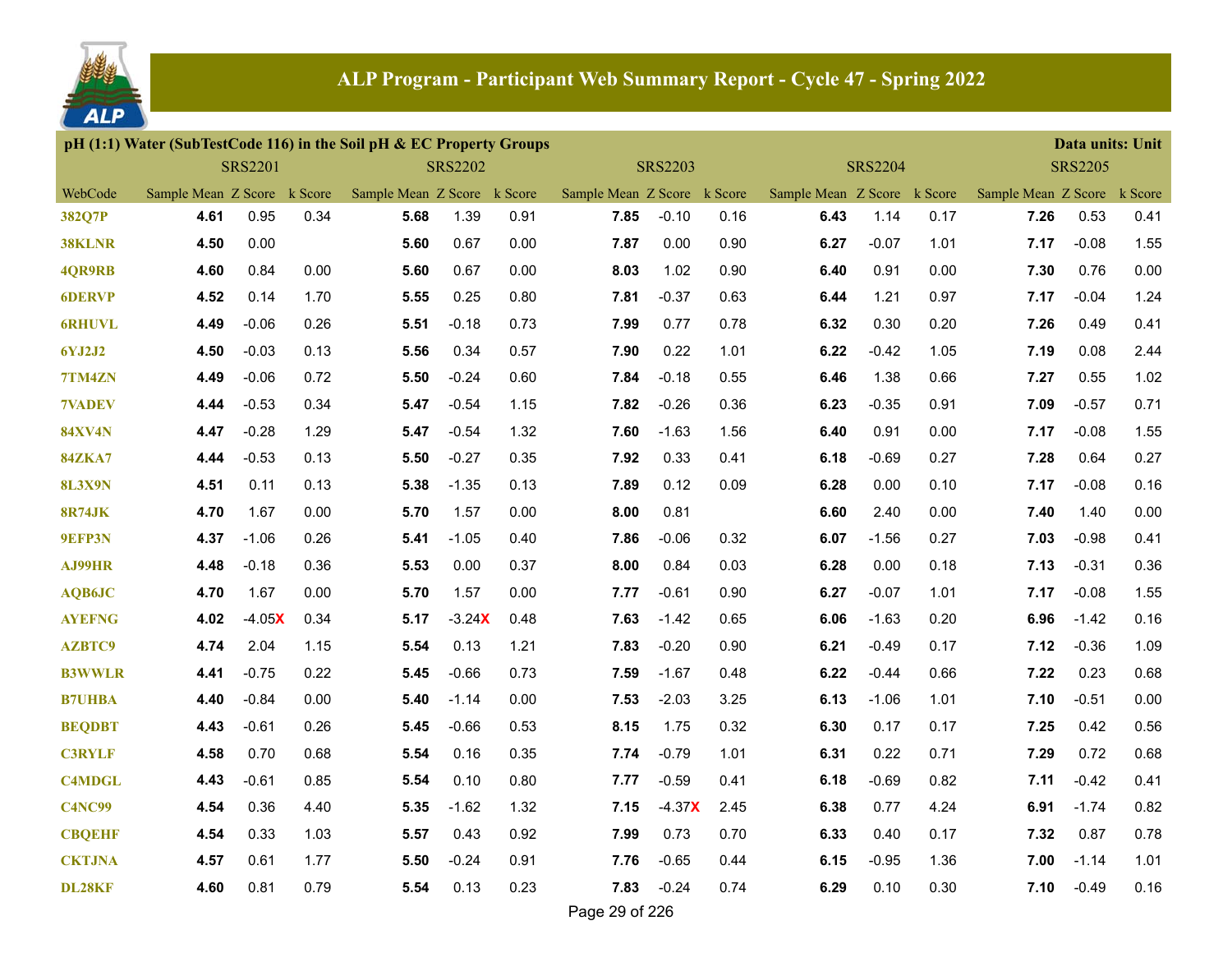

|                                 |                             |                |      | pH (1:1) Water (SubTestCode 116) in the Soil pH & EC Property Groups |                  |      |                             |                |      |                             |                |      |                             | Data units: Unit |      |
|---------------------------------|-----------------------------|----------------|------|----------------------------------------------------------------------|------------------|------|-----------------------------|----------------|------|-----------------------------|----------------|------|-----------------------------|------------------|------|
|                                 |                             | <b>SRS2201</b> |      |                                                                      | <b>SRS2202</b>   |      |                             | <b>SRS2203</b> |      |                             | <b>SRS2204</b> |      |                             | <b>SRS2205</b>   |      |
| WebCode                         | Sample Mean Z Score k Score |                |      | Sample Mean Z Score k Score                                          |                  |      | Sample Mean Z Score k Score |                |      | Sample Mean Z Score k Score |                |      | Sample Mean Z Score k Score |                  |      |
| <b>ELGX3X</b>                   | 4.66                        | 1.34           | 0.22 | 5.53                                                                 | 0.06             | 0.13 | 7.94                        | 0.45           | 0.31 | 6.14                        | $-0.99$        | 0.27 | 7.09                        | $-0.59$          | 1.09 |
| <b>ENMKF3</b>                   | 4.50                        | 0.00           |      | 5.58                                                                 | 0.49             | 0.00 | 7.97                        | 0.63           | 0.00 | 6.29                        | 0.10           | 0.00 | 7.24                        | 0.38             | 0.00 |
| EWWM24                          | 4.48                        | $-0.20$        | 0.34 | 5.53                                                                 | 0.03             | 0.23 | 7.98                        | 0.69           | 0.27 | 6.27                        | $-0.02$        | 0.10 | 7.24                        | 0.38             | 0.27 |
| <b>EXBBZA</b>                   | 4.46                        | $-0.36$        | 0.34 | 5.47                                                                 | $-0.48$          | 1.77 | 7.58                        | $-1.75$        | 1.84 | 6.19                        | $-0.62$        | 1.12 | 7.15                        | $-0.21$          | 1.64 |
| <b>EY6WWL</b>                   | 5.17                        | 5.58X          | 0.52 | 5.85                                                                 | 2.92X            | 0.60 | 7.59                        | $-1.69$        | 0.41 | 6.15                        | $-0.96$        | 0.73 | 6.89                        | $-1.87$          | 0.16 |
| F6PGC8                          | 4.53                        | 0.22           | 0.26 | 5.59                                                                 | 0.61             | 0.13 | 7.90                        | 0.18           | 0.32 | 6.28                        | 0.00           | 0.27 | 7.23                        | 0.30             | 0.68 |
| <b>GH7WTB</b>                   | 4.64                        | 1.14           | 0.72 | 5.80                                                                 | 2.50             | 2.19 | 7.85                        | $-0.10$        | 0.47 | 6.35                        | 0.57           | 2.97 | 7.14                        | $-0.25$          | 1.23 |
| <b>HTPNZL</b>                   | 4.49                        | $-0.06$        | 1.90 | 5.48                                                                 | $-0.39$          | 3.17 | 7.93                        | 0.41           | 0.63 | 6.29                        | 0.10           | 0.63 | 7.23                        | 0.34             | 1.62 |
| <b>JEJRHJ</b>                   | 4.20                        | $-2.51$        | 0.00 | 5.40                                                                 | $-1.14$          | 0.00 | 7.80                        | $-0.41$        | 0.00 | 6.10                        | $-1.31$        | 0.00 | 7.10                        | $-0.51$          | 0.00 |
| <b>JR9NJG</b>                   | 4.23                        | $-2.23$        | 0.68 | 5.22                                                                 | $-2.76$          | 1.60 | 7.28                        | $-3.60X$       | 0.48 | 6.13                        | $-1.11$        | 1.42 | 6.81                        | $-2.33$          | 1.48 |
| <b>L3ZY39</b>                   | 4.39                        | $-0.95$        | 0.56 | 5.42                                                                 | $-0.93$          | 0.53 | 7.83                        | $-0.24$        | 0.63 | 6.26                        | $-0.12$        | 1.14 | 7.08                        | $-0.62$          | 2.76 |
| <b>LHWBEJ</b>                   | 4.62                        | 0.98           | 1.44 | 5.63                                                                 | 0.97             | 0.57 | 8.05                        | 1.12           | 0.56 | 6.50                        | 1.68           | 1.87 | 7.30                        | 0.76             | 1.50 |
| <b>LUPY7C</b>                   | 4.48                        | $-0.14$        | 0.26 | 5.51                                                                 | $-0.18$          | 0.73 | 7.87                        | 0.00           | 0.39 | 6.35                        | 0.54           | 0.17 | 7.32                        | 0.89             | 0.93 |
| <b>LYGYPD</b>                   | 4.29                        | $-1.73$        | 0.34 | 5.42                                                                 | $-0.96$          | 0.60 | 7.67                        | $-1.22$        | 1.06 | 6.40                        | 0.91           | 0.35 | 7.17                        | $-0.04$          | 1.27 |
| <b>M2ZFDC</b>                   | 4.51                        | 0.08           | 0.22 | 5.67                                                                 | 1.30             | 0.23 | 7.90                        | 0.20           | 0.16 | 6.28                        | 0.02           | 0.63 | 7.32                        | 0.89             | 0.27 |
| <b>M7X23U</b>                   | 4.49                        | $-0.11$        | 1.70 | 5.49                                                                 | $-0.36$          | 1.77 | 7.90                        | 0.18           | 1.31 | 6.33                        | 0.37           | 1.01 | 7.33                        | 0.98             | 1.62 |
| <b>M8W3B7</b>                   | 4.50                        | 0.03           | 0.90 | 5.53                                                                 | 0.03             | 1.21 | 7.89                        | 0.12           | 0.48 | 6.26                        | $-0.15$        | 0.44 | 7.25                        | 0.42             | 1.79 |
| MC <sub>2</sub> YV <sub>7</sub> | 4.57                        | 0.56           | 1.29 | 5.67                                                                 | 1.27             | 1.32 | 7.87                        | 0.00           | 0.90 | 6.33                        | 0.42           | 1.01 | 7.30                        | 0.76             | 0.00 |
| <b>MZC6HD</b>                   | 4.08                        | $-3.49X$       | 0.56 | 5.03                                                                 | $-4.50X$         | 1.71 | 7.38                        | $-2.97$        | 3.01 | 6.13                        | $-1.11$        | 2.50 | 6.82                        | $-2.29$          | 1.17 |
| <b>QPEHWX</b>                   | 4.43                        | $-0.59$        | 0.78 | 5.41                                                                 | $-1.08$          | 0.86 | 7.74                        | $-0.75$        | 0.94 | 6.17                        | $-0.77$        | 1.33 | 7.20                        | 0.15             | 0.68 |
| QQF7K3                          | 4.48                        | $-0.14$        | 0.26 | 5.47                                                                 | $-0.51$          | 0.23 | 7.80                        | $-0.43$        | 0.39 | 6.15                        | $-0.96$        | 0.20 | 7.09                        | $-0.57$          | 0.54 |
| <b>R6PEXC</b>                   | 4.51                        | 0.08           | 0.22 | 5.52                                                                 | $-0.06$          | 0.40 | 7.97                        | 0.63           | 0.47 | 6.21                        | $-0.52$        | 0.88 | 7.14                        | $-0.25$          | 0.27 |
| TB94QK                          | 4.59                        | 0.75           | 0.81 | 5.62                                                                 | 0.88             | 0.57 | 8.01                        | 0.85           | 0.55 | 6.40                        | 0.94           | 0.36 | 7.26                        | 0.49             | 0.82 |
| <b>TH9FT9</b>                   | 4.49                        | $-0.06$        | 0.26 | 5.58                                                                 | 0.52             | 0.35 | 7.88                        | 0.08           | 0.31 | 6.29                        | 0.07           | 0.27 | 7.11                        | $-0.47$          | 0.16 |
| <b>TMZPYZ</b>                   | 4.41                        | $-0.75$        | 0.45 | 5.46                                                                 | $-0.60$          | 0.46 | 7.91                        | 0.26           | 0.16 | 6.26                        | $-0.12$        | 0.63 | 7.16                        | $-0.13$          | 0.54 |
| <b>TULNP9</b>                   | 4.28                        | $-1.87$        | 0.13 | 5.02                                                                 | $-4.59$ <b>X</b> | 0.13 | 7.09                        | $-4.76X$       | 0.09 | 5.52                        | $-5.61X$       | 0.00 | 6.39                        | $-5.05X$         | 0.16 |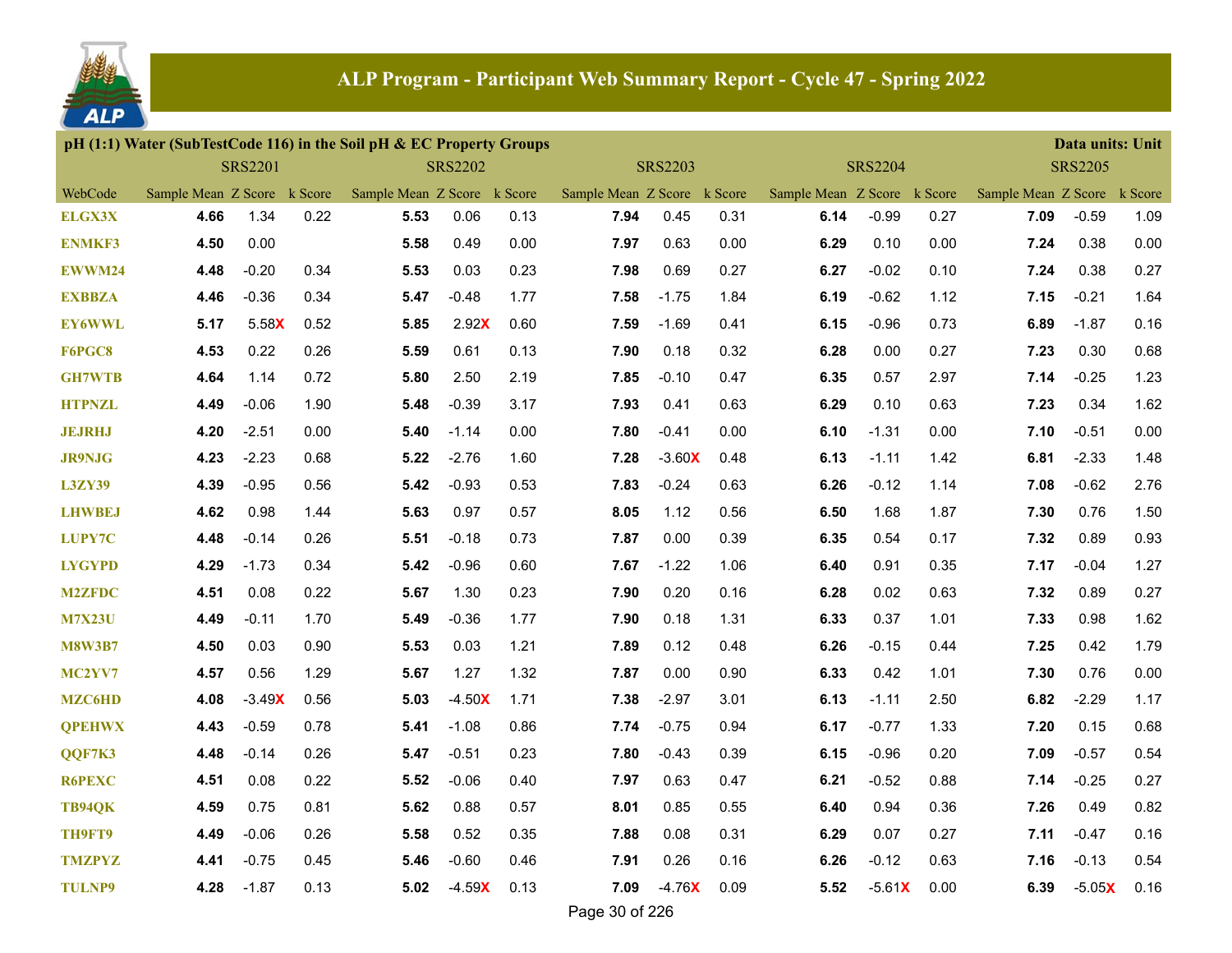

|                          |                             |                |      | pH (1:1) Water (SubTestCode 116) in the Soil pH & EC Property Groups |                |      |                             |                |      |                             |                |      |                             |                | Data units: Unit |
|--------------------------|-----------------------------|----------------|------|----------------------------------------------------------------------|----------------|------|-----------------------------|----------------|------|-----------------------------|----------------|------|-----------------------------|----------------|------------------|
|                          |                             | <b>SRS2201</b> |      |                                                                      | <b>SRS2202</b> |      |                             | <b>SRS2203</b> |      |                             | <b>SRS2204</b> |      |                             | <b>SRS2205</b> |                  |
| WebCode                  | Sample Mean Z Score k Score |                |      | Sample Mean Z Score k Score                                          |                |      | Sample Mean Z Score k Score |                |      | Sample Mean Z Score k Score |                |      | Sample Mean Z Score k Score |                |                  |
| UPML67                   | 4.41                        | $-0.78$        | 0.47 | 5.52                                                                 | $-0.09$        | 0.48 | 7.89                        | 0.12           | 0.50 | 6.21                        | $-0.47$        | 0.27 | 7.13                        | $-0.30$        | 0.78             |
| UTA9V9                   | 4.25                        | $-2.12$        | 0.72 | 5.27                                                                 | $-2.34$        | 1.32 | 7.82                        | $-0.28$        | 0.16 | 6.08                        | $-1.46$        | 0.30 | 6.79                        | $-2.46$        | 0.78             |
| <b>VELMNJ</b>            | 4.50                        | 0.03           | 0.13 | 5.53                                                                 | 0.06           | 0.13 | 7.74                        | $-0.75$        | 0.50 | 6.36                        | 0.59           | 0.44 | 7.24                        | 0.40           | 1.71             |
| <b>VJDRGN</b>            | 4.54                        | 0.36           | 0.65 | 5.68                                                                 | 1.36           | 0.35 | 8.32                        | 2.74X          | 0.95 | 6.56                        | 2.13           | 0.66 | 7.54                        | 2.31           | 0.41             |
| <b>VUW7MC</b>            | 4.73                        | 1.93           | 1.34 | 5.57                                                                 | 0.43           | 0.70 | 7.62                        | $-1.52$        | 0.24 | 6.51                        | 1.71           | 0.56 | 7.34                        | 1.04           | 0.82             |
| <b>WFADBA</b>            | 4.56                        | 0.50           | 0.00 | 5.48                                                                 | $-0.42$        | 0.00 | 7.98                        | 0.69           | 0.16 | 6.32                        | 0.35           | 0.36 | 7.27                        | 0.55           | 0.16             |
| WTZ9M4                   | 4.37                        | $-1.06$        | 2.59 | 5.51                                                                 | $-0.15$        | 3.41 | 7.71                        | $-0.98$        | 3.76 | 6.28                        | 0.02           | 0.17 | 7.18                        | 0.00           | 0.47             |
| <b>WWFHYL</b>            | 4.54                        | 0.33           | 0.45 | 5.53                                                                 | 0.00           | 0.86 | 8.04                        | 1.08           | 0.09 | 6.33                        | 0.40           | 0.30 | 7.30                        | 0.79           | 0.68             |
| <b>YMJMR2</b>            | 4.50                        | 0.00           | 0.22 | 5.55                                                                 | 0.19           | 0.35 | 7.94                        | 0.47           | 0.39 | 6.21                        | $-0.49$        | 0.46 | 7.18                        | 0.02           | 1.12             |
| <b>Z6H2P8</b>            | 4.50                        | 0.00           | 0.22 | 5.55                                                                 | 0.22           | 0.23 | 7.94                        | 0.45           | 0.16 | 6.67                        | 2.94X          | 0.36 | 7.39                        | 1.34           | 0.27             |
|                          |                             |                |      | pH (1:1) Water (SubTestCode 116) in the Soil pH & EC Property Groups |                |      |                             |                |      |                             |                |      |                             |                | Data units: Unit |
|                          |                             | <b>SRS2201</b> |      |                                                                      | <b>SRS2202</b> |      |                             | <b>SRS2203</b> |      |                             | <b>SRS2204</b> |      |                             | <b>SRS2205</b> |                  |
| <b>Grand Median</b>      |                             | 4.50           |      |                                                                      | 5.53           |      |                             | 7.87           |      |                             | 6.28           |      |                             | 7.18           |                  |
| <b>Median Abs Dev</b>    |                             | 0.06           |      |                                                                      | 0.06           |      |                             | 0.09           |      |                             | 0.07           |      |                             | 0.08           |                  |
| <b>Avg Within Lab SD</b> |                             | 0.04           |      |                                                                      | 0.04           |      |                             | 0.06           |      |                             | 0.06           |      |                             | 0.04           |                  |
| <b>Labs Included</b>     |                             | 59             |      |                                                                      | 58             |      |                             | 58             |      |                             | 60             |      |                             | 61             |                  |
| <b>Labs Reporting</b>    |                             | 62             |      |                                                                      | 62             |      |                             | 62             |      |                             | 62             |      |                             | 62             |                  |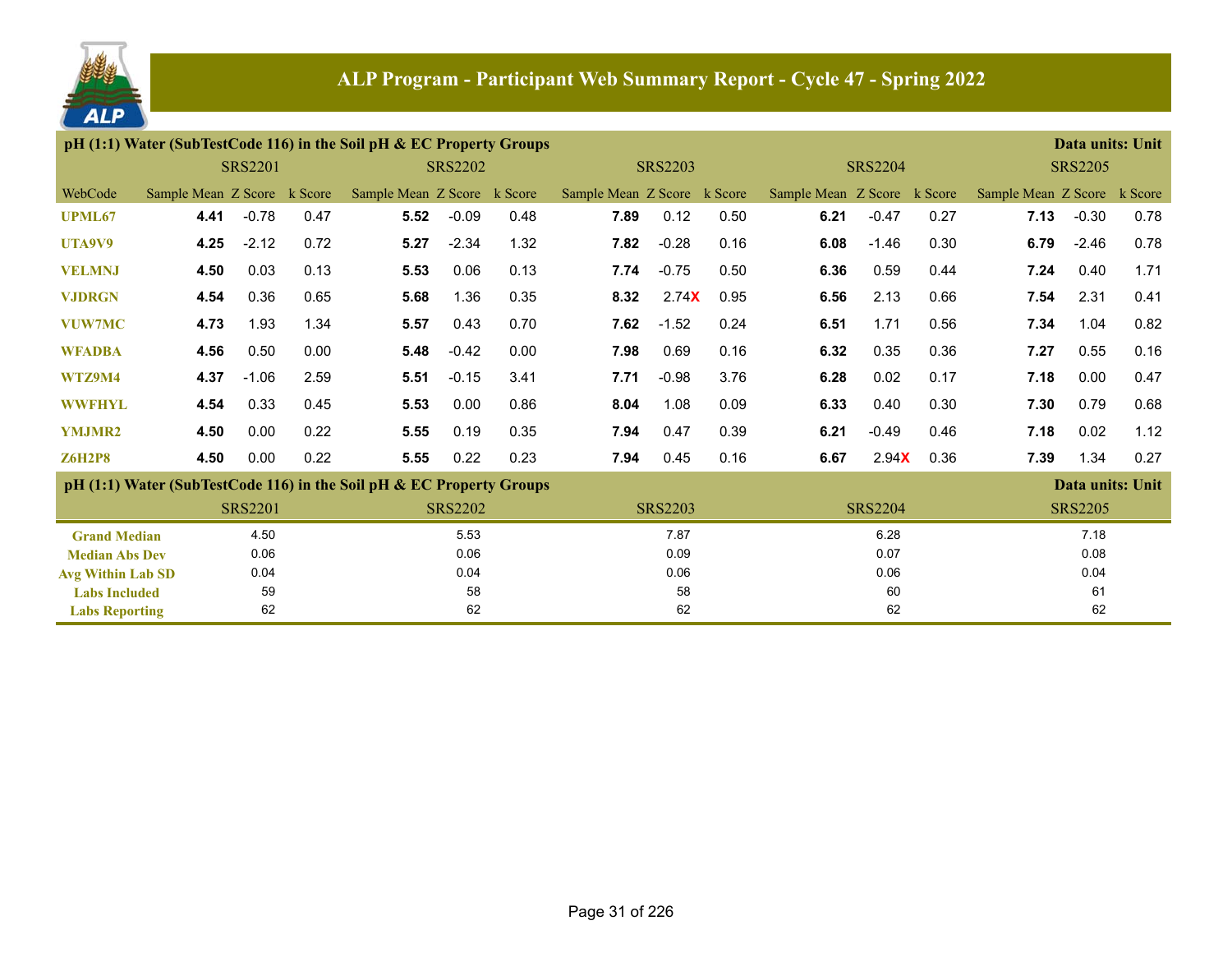

|               |                             |                 |       | pH (1:2) Water (SubTestCode 117) in the Soil pH & EC Property Groups |          |      |                             |                |      |                             |                |      |                             | Data units: Unit |      |
|---------------|-----------------------------|-----------------|-------|----------------------------------------------------------------------|----------|------|-----------------------------|----------------|------|-----------------------------|----------------|------|-----------------------------|------------------|------|
|               |                             | <b>SRS2201</b>  |       |                                                                      | SRS2202  |      |                             | <b>SRS2203</b> |      |                             | <b>SRS2204</b> |      |                             | <b>SRS2205</b>   |      |
| WebCode       | Sample Mean Z Score k Score |                 |       | Sample Mean Z Score k Score                                          |          |      | Sample Mean Z Score k Score |                |      | Sample Mean Z Score k Score |                |      | Sample Mean Z Score k Score |                  |      |
| <b>6RHUVL</b> | 4.60                        | 0.00            | 0.19  | 5.59                                                                 | $-0.35$  | 0.07 | 8.10                        | 0.47           | 0.08 | 6.16                        | $-1.17$        | 0.04 | 7.29                        | 0.09             | 0.13 |
| <b>7KBMVA</b> | 4.65                        | 0.24            | 0.22  | 5.68                                                                 | 0.17     | 0.08 | 8.27                        | 0.95           | 0.07 | 6.54                        | 0.64           | 0.07 | 7.48                        | 0.89             | 0.09 |
| <b>7RA69Z</b> | 4.60                        | 0.02            | 0.39  | 5.71                                                                 | 0.39     | 0.04 | 8.20                        | 0.76           | 0.02 | 6.53                        | 0.61           | 0.02 | 7.42                        | 0.64             | 0.10 |
| AR2G3H        | 4.70                        | 0.45            | 1.32  | 5.82                                                                 | 1.03     | 0.15 | 7.87                        | $-0.19$        | 0.02 | 6.45                        | 0.19           | 0.20 | 7.07                        | $-0.89$          | 0.12 |
| <b>AYEFNG</b> | 4.14                        | $-2.07$         | 0.29  | 5.34                                                                 | $-1.83$  | 0.13 | 7.87                        | $-0.19$        | 0.02 | 6.10                        | $-1.46$        | 0.08 | 7.01                        | $-1.14$          | 0.07 |
| <b>B3WWLR</b> | 4.43                        | $-0.76$         | 1.25  | 5.60                                                                 | $-0.31$  | 0.09 | 7.90                        | $-0.11$        | 0.15 | 6.37                        | $-0.16$        | 0.09 | 7.27                        | 0.00             | 0.39 |
| <b>BDXF3L</b> | 4.75                        | 0.68            |       | 5.70                                                                 | 0.31     |      | 8.05                        | 0.32           |      | 6.52                        | 0.55           |      | 7.41                        | 0.60             |      |
| <b>CBQEHF</b> | 4.70                        | 0.44            | 0.66  | 5.69                                                                 | 0.27     | 0.06 | 8.11                        | 0.48           | 0.12 | 6.45                        | 0.19           | 0.08 | 7.41                        | 0.61             | 0.03 |
| <b>EAP9AJ</b> | 4.42                        | $-0.80$         | 0.11  | 5.36                                                                 | $-1.71$  | 0.15 | 7.65                        | $-0.84$        | 0.16 | 6.27                        | $-0.66$        | 0.06 | 7.18                        | $-0.39$          | 0.19 |
| <b>EXBBZA</b> | 4.55                        | $-0.24$         | 0.71  | 5.57                                                                 | $-0.45$  | 0.30 | 7.77                        | $-0.48$        | 0.97 | 6.49                        | 0.39           | 0.06 | 7.24                        | $-0.16$          | 0.32 |
| <b>F6MUXE</b> | 4.47                        | $-0.60$         | 0.22  | 5.55                                                                 | $-0.57$  | 0.02 | 8.03                        | 0.27           | 0.02 | 6.20                        | $-0.98$        | 0.02 | 7.28                        | 0.01             | 0.03 |
| <b>F8V6RW</b> | 6.17                        | $7.11$ <b>X</b> | 33.80 | 6.11                                                                 | 2.79     | 5.04 | 6.80                        | $-3.27$        | 4.99 | 5.90                        | $-2.47$        | 5.02 | 7.34                        | 0.30             | 5.03 |
| <b>JR9NJG</b> | 4.50                        | $-0.47$         | 1.03  | 5.56                                                                 | $-0.55$  | 0.09 | 7.61                        | $-0.96$        | 0.06 | 6.36                        | $-0.21$        | 0.02 | 6.98                        | $-1.27$          | 0.03 |
| <b>JY7K3D</b> | 4.66                        | 0.29            | 0.76  | 5.69                                                                 | 0.23     | 0.09 | 8.12                        | 0.52           | 0.37 | 6.59                        | 0.87           | 0.08 | 7.45                        | 0.76             | 0.09 |
| <b>KLXV4C</b> | 5.50                        | 4.08            | 1.88  | 5.70                                                                 | 0.31     | 0.37 | 6.50                        | $-4.14X$       | 0.39 | 6.30                        | $-0.51$        | 0.36 | 7.20                        | $-0.32$          | 0.58 |
| <b>LUPY7C</b> | 4.65                        | 0.23            | 0.00  | 5.66                                                                 | 0.05     | 0.15 | 8.08                        | 0.41           | 0.16 | 6.50                        | 0.43           | 0.14 | 7.37                        | 0.42             | 0.12 |
| <b>MZC6HD</b> | 4.75                        | 0.67            | 3.13  | 5.34                                                                 | $-1.85$  | 0.36 | 7.64                        | $-0.86$        | 0.37 | 6.12                        | $-1.40$        | 0.51 | 6.81                        | $-2.03$          | 0.76 |
| <b>OPEHWX</b> | 4.58                        | $-0.08$         | 0.78  | 5.57                                                                 | $-0.47$  | 0.06 | 7.98                        | 0.11           | 0.07 | 6.43                        | 0.10           | 0.30 | 7.36                        | 0.38             | 0.38 |
| TF7K6Y        | 4.70                        | 0.45            | 1.88  | 5.80                                                                 | 0.91     | 0.00 | 8.07                        | 0.36           | 0.59 | 6.43                        | 0.13           | 0.21 | 7.27                        | $-0.03$          | 0.34 |
| <b>TH9FT9</b> | 4.61                        | 0.06            | 0.22  | 5.70                                                                 | 0.33     | 0.06 | 8.00                        | 0.17           | 0.08 | 6.41                        | 0.00           | 0.06 | 7.22                        | $-0.25$          | 0.03 |
| <b>TMZPYZ</b> | 4.57                        | $-0.15$         | 0.22  | 5.66                                                                 | 0.05     | 0.04 | 8.04                        | 0.29           | 0.04 | 6.38                        | $-0.11$        | 0.04 | 7.28                        | 0.04             | 0.03 |
| <b>TULNP9</b> | 3.98                        | $-2.83$         | 0.11  | 4.73                                                                 | $-5.50X$ | 0.04 | 7.24                        | $-2.01$        | 0.00 | 5.44                        | $-4.68X$       | 0.02 | 6.02                        | $-5.49X$         | 0.06 |
| UTA9V9        | 4.28                        | $-1.44$         | 0.47  | 5.30                                                                 | $-2.09$  | 0.13 | 7.76                        | $-0.52$        | 0.15 | 5.99                        | $-1.99$        | 0.09 | 6.78                        | $-2.16$          | 0.17 |
| <b>V7PNDX</b> | 4.71                        | 0.51            | 0.29  | 5.66                                                                 | 0.09     | 0.02 | 7.61                        | $-0.94$        | 0.10 | 6.86                        | 2.17           | 0.24 | 7.20                        | $-0.32$          | 0.12 |
| <b>VT3KRY</b> | 4.63                        | 0.15            | 0.11  | 5.62                                                                 | $-0.17$  | 0.13 | 7.67                        | $-0.77$        | 0.06 | 6.38                        | $-0.13$        | 0.04 | 7.08                        | $-0.85$          | 0.10 |
| <b>XQ7LRR</b> | 4.57                        | $-0.15$         | 0.66  | 5.57                                                                 | $-0.47$  | 0.07 | 7.86                        | $-0.22$        | 0.23 | 6.40                        | $-0.02$        | 0.08 | 7.25                        | $-0.10$          | 0.10 |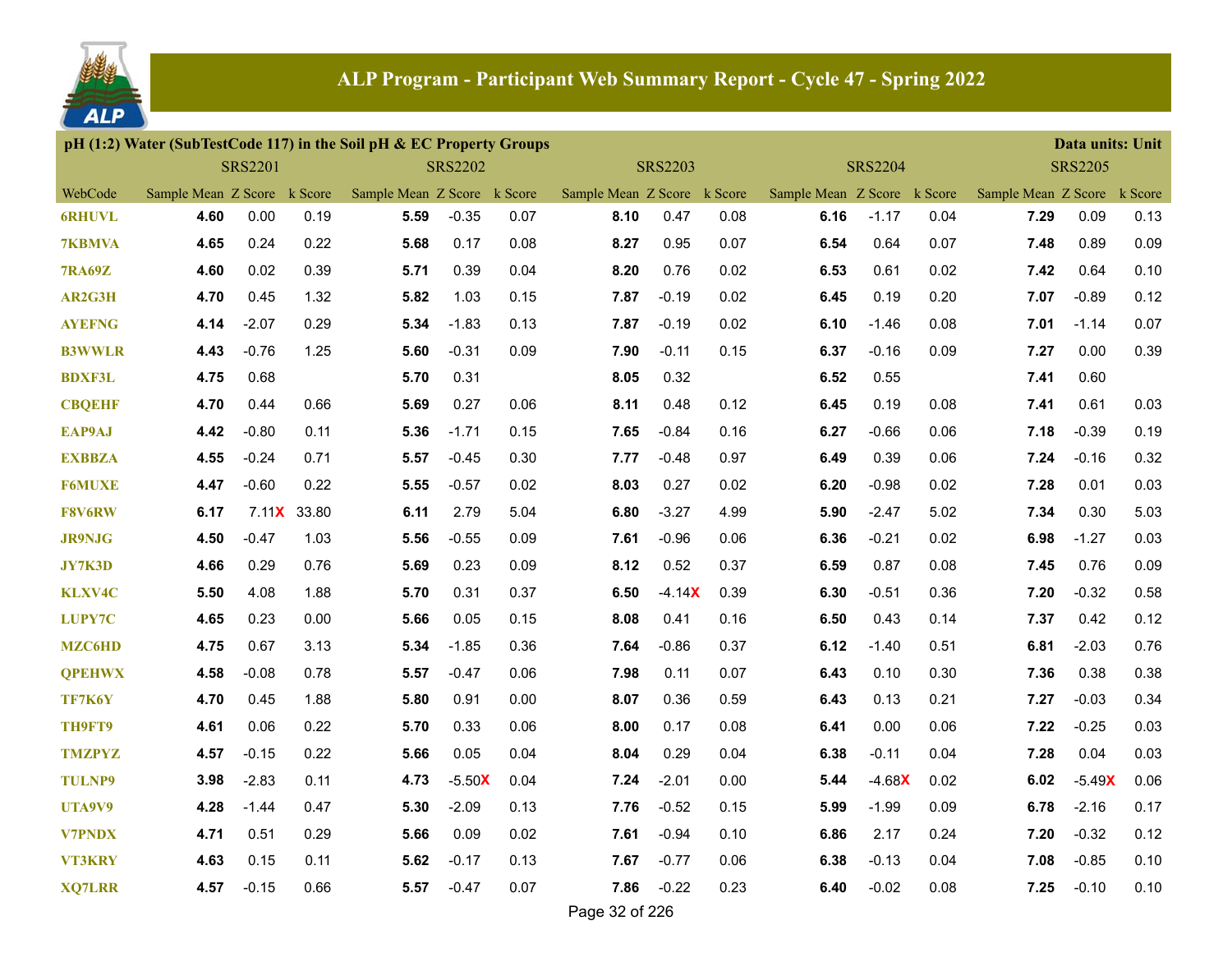

| $pH(1:2)$ Water (SubTestCode 117) in the Soil $pH \& EC$ Property Groups |                                                                                                  |      |                |      |  |      |                |                             |                             |                |      |                             |                |      |                             | Data units: Unit |      |
|--------------------------------------------------------------------------|--------------------------------------------------------------------------------------------------|------|----------------|------|--|------|----------------|-----------------------------|-----------------------------|----------------|------|-----------------------------|----------------|------|-----------------------------|------------------|------|
|                                                                          |                                                                                                  |      | <b>SRS2201</b> |      |  |      | <b>SRS2202</b> |                             |                             | <b>SRS2203</b> |      |                             | SRS2204        |      |                             | <b>SRS2205</b>   |      |
| WebCode                                                                  | Sample Mean Z Score k Score                                                                      |      |                |      |  |      |                | Sample Mean Z Score k Score | Sample Mean Z Score k Score |                |      | Sample Mean Z Score k Score |                |      | Sample Mean Z Score k Score |                  |      |
| YRYW3K                                                                   |                                                                                                  | 4.58 | $-0.11$        | 0.44 |  | 5.65 | 0.00           | 0.10                        | 8.22                        | 0.81           | 0.07 | 6.44                        | 0.15           | 0.06 | 7.44                        | 0.74             | 0.05 |
| <b>YYBDAK</b>                                                            |                                                                                                  | 4.55 | $-0.24$        | 1.10 |  | 5.57 | $-0.47$        | 0.17                        | 7.87                        | $-0.19$        | 0.12 | 6.51                        | 0.51           | 0.25 | 7.27                        | 0.00             | 0.15 |
| <b>ZBNVHH</b>                                                            |                                                                                                  |      |                | 1.88 |  | 6.63 |                | 0.56                        | 8.43                        | 1.42           | 0.59 | 7.37                        | 4.63X          | 0.21 | 8.07                        | 3.48             | 0.34 |
|                                                                          | 5.90X<br>5.91X<br>5.90<br>pH $(1:2)$ Water (SubTestCode 117) in the Soil pH & EC Property Groups |      |                |      |  |      |                |                             |                             |                |      |                             |                |      |                             | Data units: Unit |      |
|                                                                          |                                                                                                  |      | <b>SRS2201</b> |      |  |      | <b>SRS2202</b> |                             |                             | <b>SRS2203</b> |      |                             | <b>SRS2204</b> |      |                             | <b>SRS2205</b>   |      |
| <b>Grand Median</b>                                                      |                                                                                                  |      | 4.60           |      |  |      | 5.65           |                             |                             | 7.94           |      |                             | 6.41           |      |                             | 7.27             |      |
| <b>Median Abs Dev</b>                                                    |                                                                                                  |      | 0.10           |      |  |      | 0.07           |                             |                             | 0.17           |      |                             | 0.11           |      |                             | 0.09             |      |
| Avg Within Lab SD                                                        |                                                                                                  |      | 0.05           |      |  |      | 0.27           |                             |                             | 0.26           |      |                             | 0.27           |      |                             | 0.17             |      |
| <b>Labs Included</b>                                                     |                                                                                                  |      | 27             |      |  |      | 27             |                             |                             | 28             |      |                             | 27             |      |                             | 28               |      |
| <b>Labs Reporting</b>                                                    |                                                                                                  |      | 29             |      |  |      | 29             |                             |                             | 29             |      |                             | 29             |      |                             | 29               |      |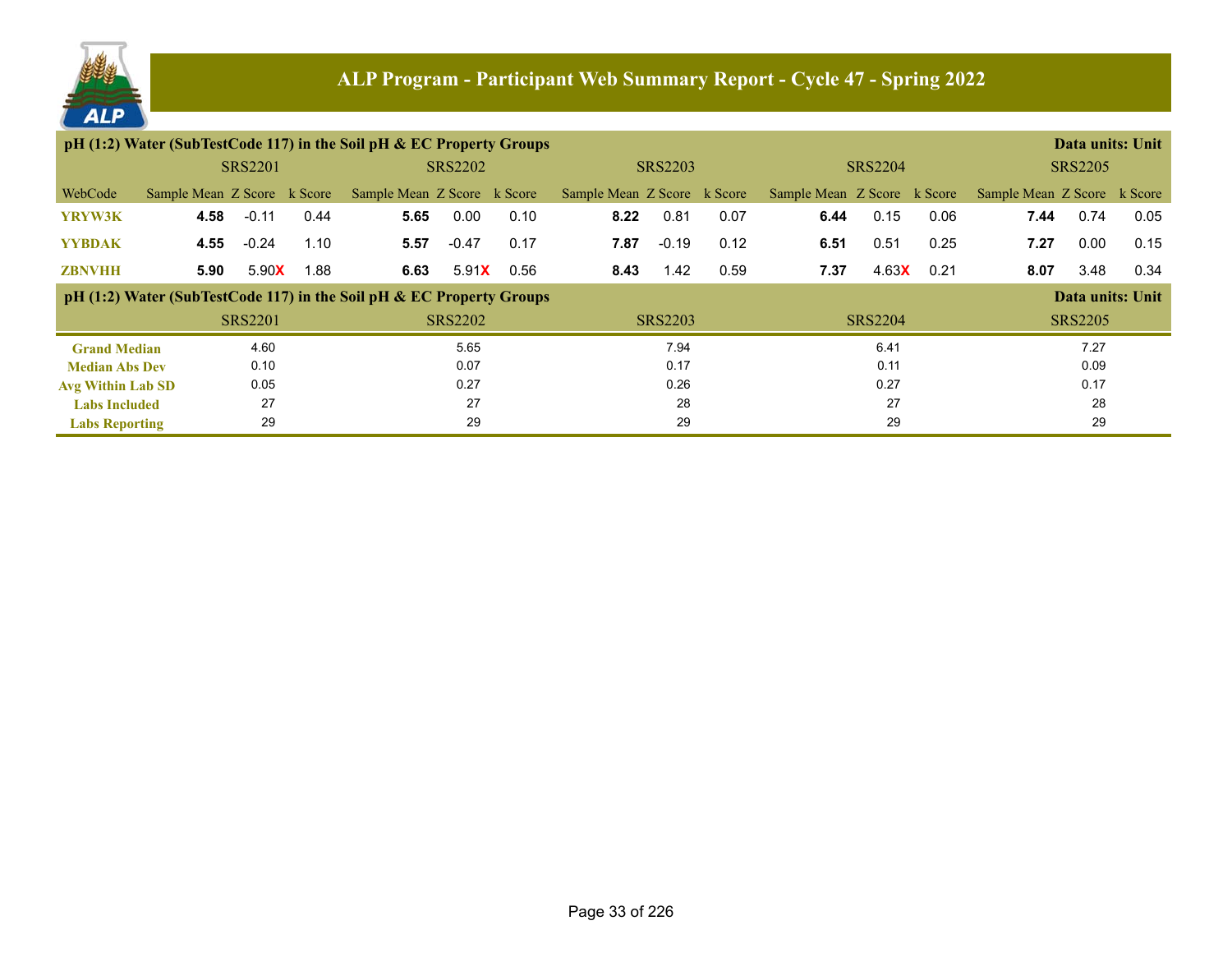

|                          |                             |                |      | pH (1:1) 0.01MCaCl2 (SubTestCode 118) in the Soil pH & EC Property Groups |                |      |                             |                |      |                             |                |      |                             | Data units: Unit |      |
|--------------------------|-----------------------------|----------------|------|---------------------------------------------------------------------------|----------------|------|-----------------------------|----------------|------|-----------------------------|----------------|------|-----------------------------|------------------|------|
|                          |                             | <b>SRS2201</b> |      |                                                                           | <b>SRS2202</b> |      |                             | <b>SRS2203</b> |      |                             | <b>SRS2204</b> |      |                             | <b>SRS2205</b>   |      |
| WebCode                  | Sample Mean Z Score k Score |                |      | Sample Mean Z Score k Score                                               |                |      | Sample Mean Z Score k Score |                |      | Sample Mean Z Score k Score |                |      | Sample Mean Z Score k Score |                  |      |
| <b>38KLNR</b>            | 4.37                        | 0.32           | 1.89 | 5.27                                                                      | 0.07           | 1.38 | 7.57                        | $-0.25$        | 1.65 | 5.67                        | $-0.47$        | 0.95 | 6.60                        | 0.15             | 0.00 |
| <b>6YJ2J2</b>            | 4.34                        | 0.06           | 0.33 | 5.26                                                                      | 0.00           | 0.95 | 7.61                        | $-0.06$        | 0.57 | 5.69                        | $-0.27$        | 0.49 | 6.60                        | 0.13             | 0.23 |
| 7L9XPQ                   | 4.34                        | 0.06           | 1.42 | 5.31                                                                      | 0.54           | 0.77 | 7.62                        | 0.00           | 1.32 | 5.79                        | 0.58           | 0.41 | 6.66                        | 0.59             | 0.94 |
| <b>84ZKA7</b>            | 4.32                        | $-0.16$        | 0.38 | 5.30                                                                      | 0.40           | 0.00 | 7.66                        | 0.16           | 0.29 | 5.79                        | 0.52           | 0.19 | 6.69                        | 0.76             | 0.62 |
| <b>8L3X9N</b>            | 4.34                        | 0.03           | 0.19 | 5.20                                                                      | $-0.57$        | 0.14 | 7.68                        | 0.24           | 0.16 | 5.63                        | $-0.74$        | 0.09 | 6.53                        | $-0.36$          | 0.23 |
| <b>AYEFNG</b>            | 4.12                        | $-2.06$        | 0.38 | 5.16                                                                      | $-0.98$        | 0.28 | 7.46                        | $-0.73$        | 0.76 | 5.60                        | $-1.04$        | 0.34 | 6.56                        | $-0.15$          | 0.47 |
| <b>CBQEHF</b>            | 4.40                        | 0.60           | 1.00 | 5.33                                                                      | 0.67           | 0.50 | 7.64                        | 0.06           | 1.15 | 5.77                        | 0.41           | 0.41 | 6.66                        | 0.59             | 1.02 |
| DL28KF                   | 4.39                        | 0.57           | 0.82 | 5.26                                                                      | 0.00           | 0.24 | 7.34                        | $-1.27$        | 0.76 | 5.61                        | $-0.93$        | 0.28 | 6.44                        | $-0.97$          | 0.41 |
| <b>ELGX3X</b>            | 4.44                        | 1.01           | 0.33 | 5.26                                                                      | $-0.03$        | 0.73 | 7.74                        | 0.54           | 1.00 | 5.77                        | 0.38           | 0.33 | 6.56                        | $-0.13$          | 0.70 |
| EWWM24                   | 4.33                        | $-0.03$        | 0.33 | 5.30                                                                      | 0.40           | 0.24 | 7.66                        | 0.18           | 0.44 | 5.73                        | 0.05           | 0.16 | 6.64                        | 0.43             | 0.70 |
| <b>HTPNZL</b>            | 4.32                        | $-0.09$        | 2.17 | 5.26                                                                      | 0.03           | 1.31 | 7.62                        | 0.00           | 1.19 | 5.69                        | $-0.27$        | 1.67 | 6.66                        | 0.55             | 2.24 |
| <b>JJDV6W</b>            | 4.26                        | $-0.70$        | 1.42 | 5.14                                                                      | $-1.18$        | 0.77 | 7.30                        | $-1.46$        | 1.00 | 5.59                        | $-1.07$        | 0.41 | 6.48                        | $-0.66$          | 1.43 |
| <b>JR9NJG</b>            | 4.19                        | $-1.36$        | 0.86 | 5.08                                                                      | $-1.85$        | 1.69 | 7.06                        | $-2.50$        | 1.29 | 5.96                        | 1.97           | 2.63 | 6.44                        | $-0.99$          | 1.83 |
| <b>MZC6HD</b>            | 4.04                        | $-2.82$        | 0.68 | 5.01                                                                      | $-2.53$        | 2.49 | 7.10                        | $-2.35$        | 1.41 | 5.89                        | 1.40           | 2.05 | 6.25                        | $-2.27$          | 1.24 |
| <b>TH9FT9</b>            | 4.36                        | 0.22           | 0.19 | 5.31                                                                      | 0.51           | 0.41 | 7.69                        | 0.31           | 0.59 | 5.80                        | 0.63           | 0.16 | 6.69                        | 0.76             | 0.23 |
| XGZU84                   | 4.26                        | $-0.70$        | 0.33 | 5.16                                                                      | $-1.01$        | 0.24 |                             |                |      | 5.72                        | $-0.05$        | 0.09 | 6.39                        | $-1.29$          | 0.47 |
|                          |                             |                |      | pH (1:1) 0.01MCaCl2 (SubTestCode 118) in the Soil pH & EC Property Groups |                |      |                             |                |      |                             |                |      |                             | Data units: Unit |      |
|                          |                             | <b>SRS2201</b> |      |                                                                           | <b>SRS2202</b> |      |                             | <b>SRS2203</b> |      |                             | <b>SRS2204</b> |      |                             | <b>SRS2205</b>   |      |
| <b>Grand Median</b>      |                             | 4.33           |      |                                                                           | 5.26           |      |                             | 7.62           |      |                             | 5.72           |      |                             | 6.58             |      |
| <b>Median Abs Dev</b>    |                             | 0.05           |      |                                                                           | 0.05           |      |                             | 0.06           |      |                             | 0.07           |      |                             | 0.09             |      |
| <b>Avg Within Lab SD</b> |                             | 0.03           |      |                                                                           | 0.04           |      |                             | 0.03           |      |                             | 0.06           |      |                             | 0.02             |      |
| <b>Labs Included</b>     |                             | 16             |      |                                                                           | 16             |      |                             | 15             |      |                             | 16             |      |                             | 16               |      |
| <b>Labs Reporting</b>    |                             | 16             |      |                                                                           | 16             |      |                             | 15             |      |                             | 16             |      |                             | 16               |      |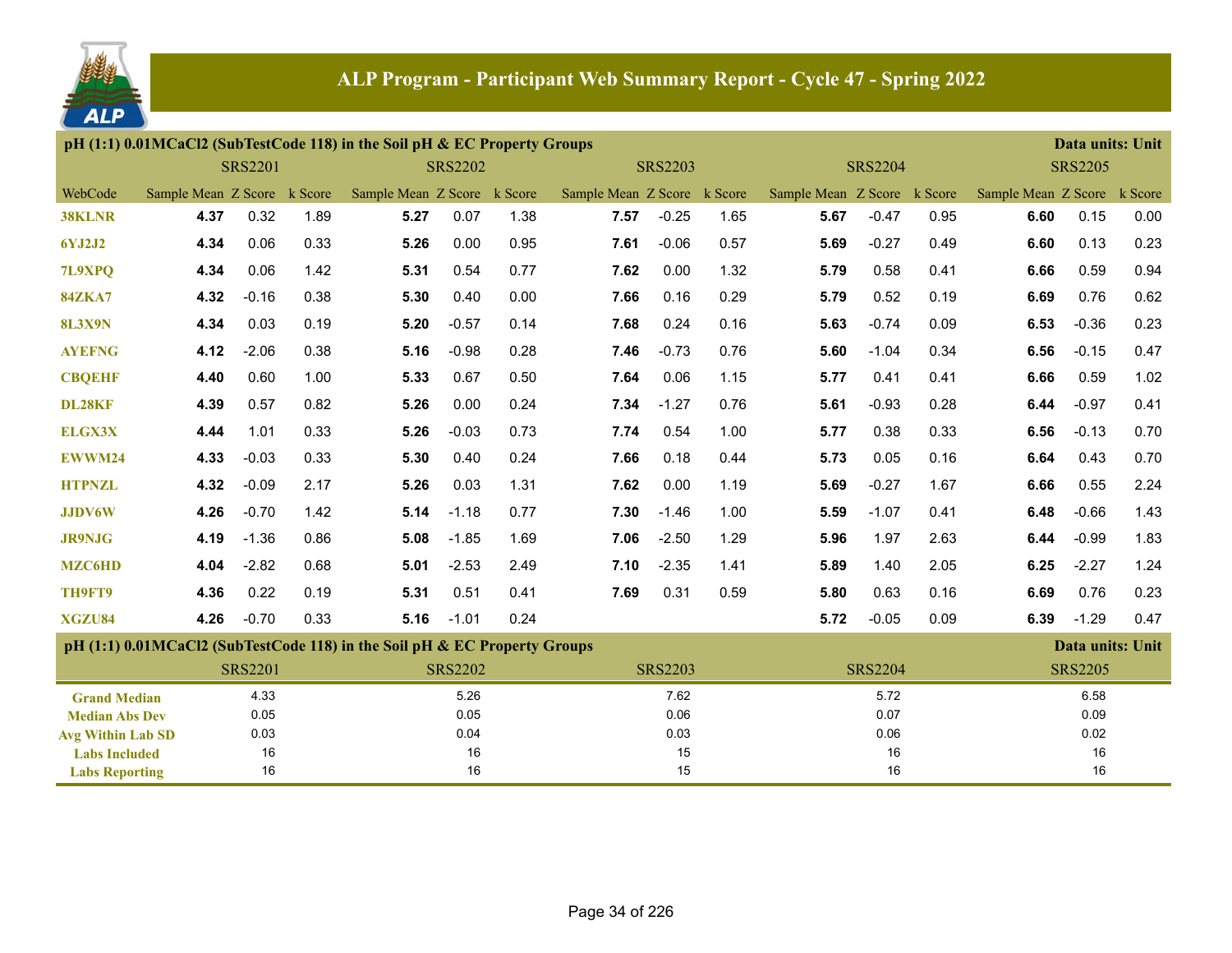

**Median Abs Dev Avg Within Lab SD Labs Included**

0.05

#### **ALP Program - Participant Web Summary Report - Cycle 47 - Spring 2022**

|                     |                             |                |      | pH (1:2) 0.01M CaCl2 (SubTestCode 119) in the Soil pH & EC Property Groups   |                  |      |                             |                  |      |                             |                |      |                             | Data units: Unit |      |
|---------------------|-----------------------------|----------------|------|------------------------------------------------------------------------------|------------------|------|-----------------------------|------------------|------|-----------------------------|----------------|------|-----------------------------|------------------|------|
|                     |                             | <b>SRS2201</b> |      |                                                                              | <b>SRS2202</b>   |      |                             | <b>SRS2203</b>   |      |                             | <b>SRS2204</b> |      |                             | <b>SRS2205</b>   |      |
| WebCode             | Sample Mean Z Score k Score |                |      | Sample Mean Z Score k Score                                                  |                  |      | Sample Mean Z Score k Score |                  |      | Sample Mean Z Score k Score |                |      | Sample Mean Z Score k Score |                  |      |
| <b>6RHUVL</b>       | 4.35                        | 0.33           | 0.32 | 5.31                                                                         | 0.71             | 0.62 | 7.64                        | 0.34             | 0.28 | 5.72                        | 0.22           | 0.28 | 6.63                        | 0.33             | 0.22 |
| <b>84XV4N</b>       | 4.43                        | 1.07           | 1.21 | 5.30                                                                         | 0.64             | 0.00 | 7.40                        | $-0.41$          | 1.41 | 5.70                        | $-0.06$        | 0.00 | 6.43                        | $-0.77$          | 1.69 |
| <b>AYEFNG</b>       | 4.17                        | $-1.38$        | 0.63 | 5.18                                                                         | $-0.61$          | 0.45 | 7.53                        | 0.00             | 0.14 | 5.60                        | $-1.20$        | 0.21 | 6.62                        | 0.28             | 0.30 |
| <b>C4NC99</b>       | 4.32                        | 0.05           | 1.62 | 5.16                                                                         | $-0.74$          | 0.45 | 6.86                        | $-2.08$          | 2.50 | 5.86                        | 1.84           | 3.12 | 6.17                        | $-2.23$          | 1.02 |
| <b>EXBBZA</b>       | 4.25                        | $-0.67$        | 1.78 | 5.21                                                                         | $-0.24$          | 2.55 | 7.42                        | $-0.33$          | 1.06 | 5.72                        | 0.18           | 0.49 | 6.57                        | 0.00             | 1.36 |
| <b>F6MUXE</b>       | 4.24                        | $-0.70$        | 0.12 | 5.21                                                                         | $-0.27$          | 0.00 | 7.59                        | 0.20             | 0.08 | 5.65                        | $-0.69$        | 0.08 | 6.59                        | 0.07             | 0.08 |
| <b>JR9NJG</b>       | 4.31                        | $-0.05$        | 0.12 | 5.07                                                                         | $-1.69$          | 1.03 | 6.65                        | $-2.74$          | 0.86 | 5.76                        | 0.69           | 0.61 | 6.22                        | $-1.97$          | 1.08 |
| <b>LYGYPD</b>       | 4.36                        | 0.39           | 0.75 | 5.30                                                                         | 0.64             | 0.78 | 7.54                        | 0.04             | 0.57 | 5.59                        | $-1.32$        | 0.93 | 6.52                        | $-0.31$          | 1.91 |
| <b>MZC6HD</b>       | 4.05                        | $-2.47$        | 1.03 | 4.92                                                                         | $-3.24$ <b>X</b> | 2.38 | 6.03                        | $-4.68$ <b>X</b> | 0.14 | 5.65                        | $-0.69$        | 0.64 | 5.82                        | $-4.18X$         | 0.47 |
| <b>QPEHWX</b>       | 4.31                        | $-0.11$        | 1.58 | 5.24                                                                         | 0.00             | 1.40 | 7.51                        | $-0.06$          | 0.61 | 5.65                        | $-0.61$        | 0.44 | 6.54                        | $-0.17$          | 0.47 |
| <b>TMZPYZ</b>       | 4.34                        | 0.23           | 0.32 | 5.34                                                                         | 1.01             | 0.17 | 7.74                        | 0.66             | 0.28 | 5.75                        | 0.53           | 0.24 | 6.72                        | 0.79             | 0.22 |
| <b>WWFHYL</b>       | 4.39                        | 0.67           | 0.00 | 5.32                                                                         | 0.88             | 0.17 | 7.71                        | 0.56             | 0.14 | 5.71                        | 0.06           | 0.14 | 6.66                        | 0.50             | 0.08 |
|                     |                             |                |      | pH $(1:2)$ 0.01M CaCl2 (SubTestCode 119) in the Soil pH & EC Property Groups |                  |      |                             |                  |      |                             |                |      |                             | Data units: Unit |      |
|                     |                             | <b>SRS2201</b> |      |                                                                              | <b>SRS2202</b>   |      |                             | <b>SRS2203</b>   |      |                             | <b>SRS2204</b> |      |                             | <b>SRS2205</b>   |      |
| <b>Grand Median</b> |                             | 4.32           |      |                                                                              | 5.24             |      |                             | 7.53             |      |                             | 5.71           |      |                             | 6.57             |      |

0.03

**d** 12 12 11 11 11 12 12

**Labs Reporting** <sup>12</sup> <sup>12</sup> <sup>12</sup> <sup>12</sup>

0.07

0.06 0.06 0.11 0.05 0.06

0.07

12

0.07

11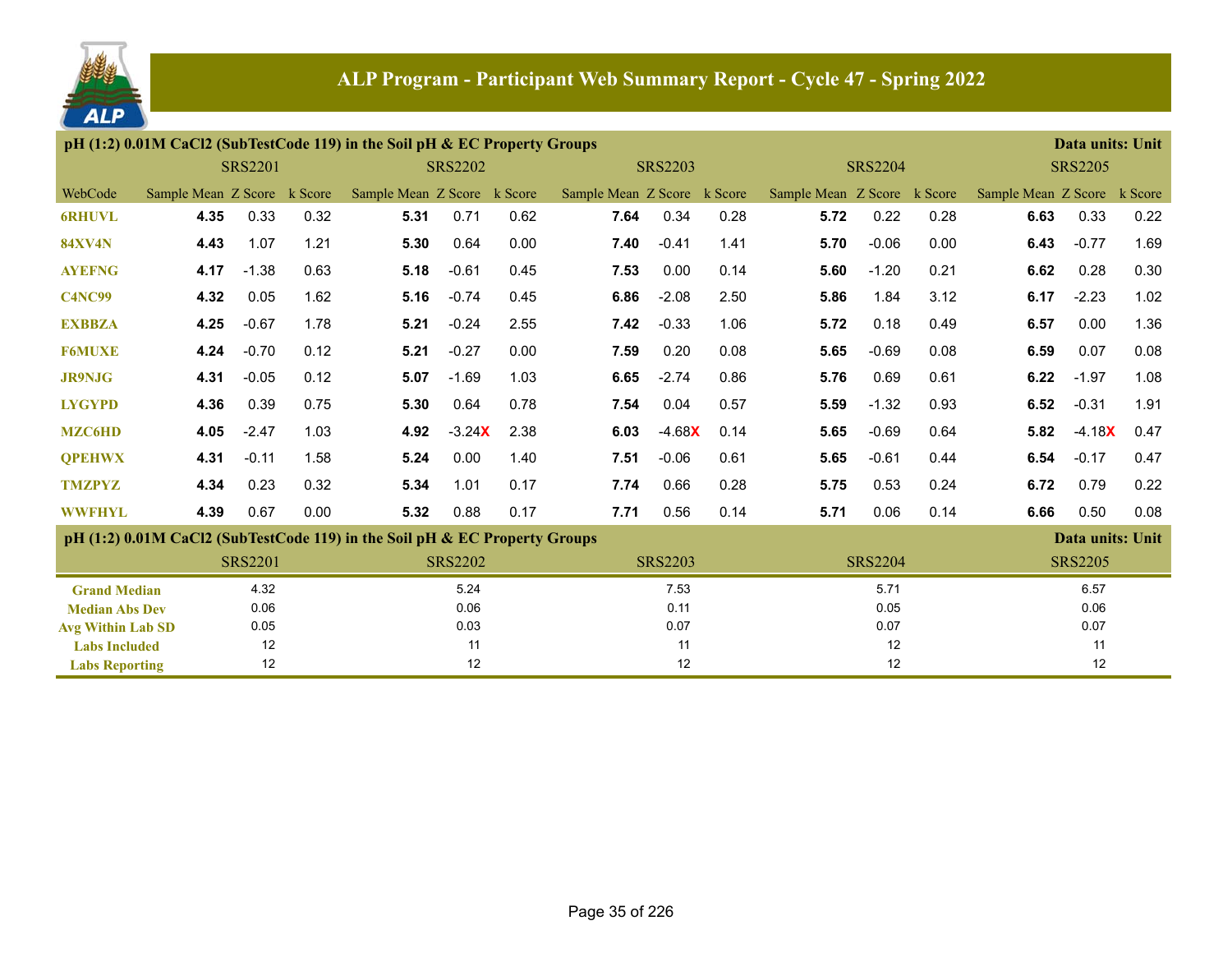

|                       |                             |      | $pH$ (1:1) 1.0MKCl (SubTestCode 1192) in the Soil $pH \& EC$ Property Groups |      |                             |      |                             |      | Data units: Unit            |      |
|-----------------------|-----------------------------|------|------------------------------------------------------------------------------|------|-----------------------------|------|-----------------------------|------|-----------------------------|------|
|                       | <b>SRS2201</b>              |      | <b>SRS2202</b>                                                               |      | <b>SRS2203</b>              |      | <b>SRS2204</b>              |      | SRS2205                     |      |
| WebCode               | Sample Mean Z Score k Score |      | Sample Mean Z Score k Score                                                  |      | Sample Mean Z Score k Score |      | Sample Mean Z Score k Score |      | Sample Mean Z Score k Score |      |
| <b>D8M7NP</b>         | 4.26                        |      | 4.99                                                                         |      | 7.18                        |      | 5.46                        |      | 6.34                        |      |
| <b>EY6WWL</b>         | 4.21                        | 1.05 | 4.96                                                                         | 0.69 | 6.87                        | 1.15 | 5.28                        | 0.87 | 6.10                        | 0.63 |
| WTZ9M4                | 4.28                        | 0.95 | 5.08                                                                         | 1.24 | 6.96                        | 0.83 | 5.36                        | 1.11 | 6.15                        | 1.26 |
|                       |                             |      | $pH$ (1:1) 1.0MKCl (SubTestCode 1192) in the Soil $pH \& EC$ Property Groups |      |                             |      |                             |      | Data units: Unit            |      |
|                       | <b>SRS2201</b>              |      | <b>SRS2202</b>                                                               |      | <b>SRS2203</b>              |      | <b>SRS2204</b>              |      | SRS2205                     |      |
| <b>Grand Median</b>   | 4.26                        |      | 4.99                                                                         |      | 6.96                        |      |                             | 5.36 | 6.15                        |      |
| <b>Median Abs Dev</b> |                             |      |                                                                              |      |                             |      |                             |      |                             |      |
| Avg Within Lab SD     | 0.02                        |      | 0.04                                                                         |      | 0.03                        |      |                             | 0.05 | 0.01                        |      |
| <b>Labs Included</b>  | 3                           |      | 3                                                                            |      | 3                           |      |                             | 3    | 3                           |      |
| <b>Labs Reporting</b> | 3                           |      | 3                                                                            |      | 3                           |      |                             | 3    | 3                           |      |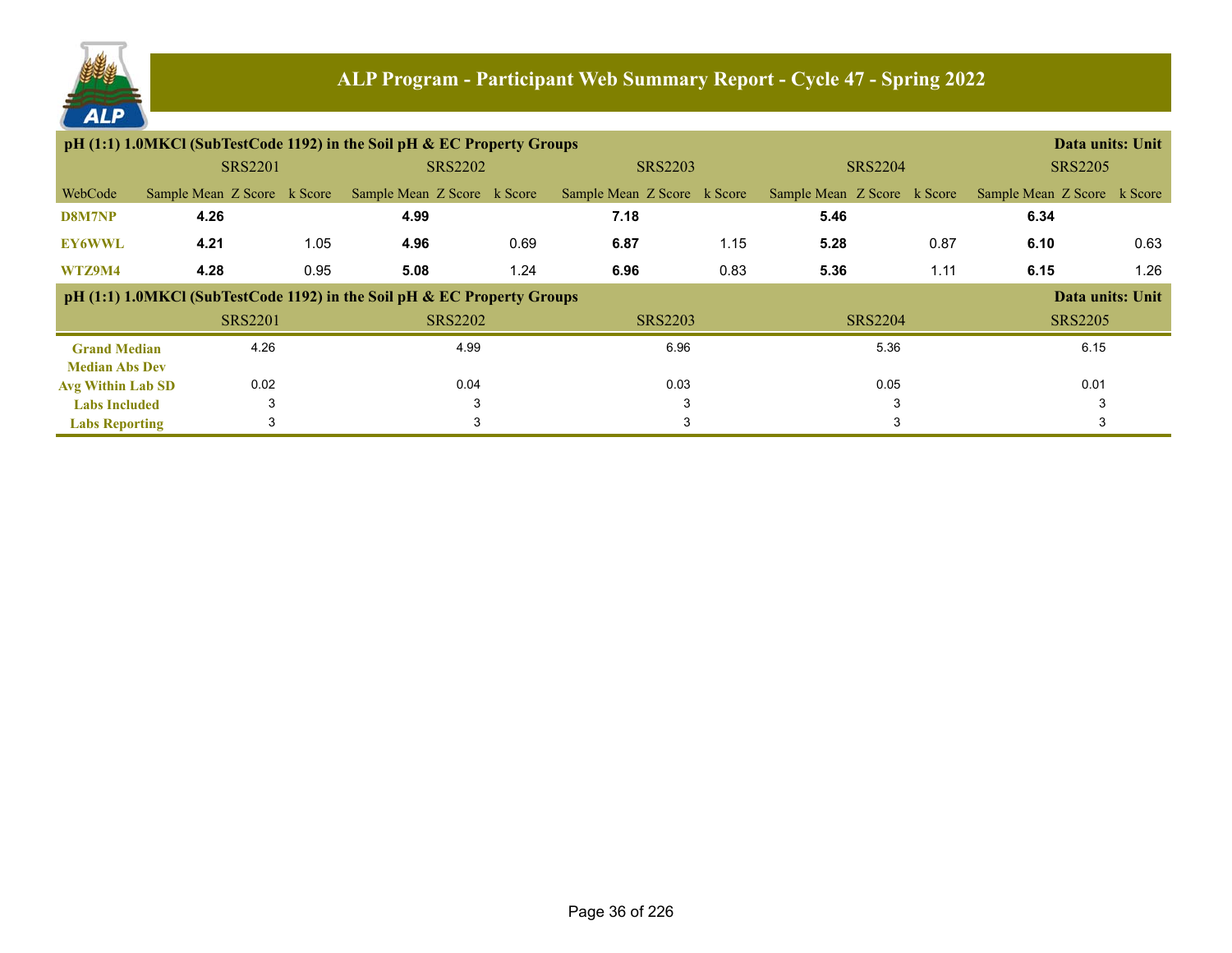

| Soil EC $(1:5)$ H2O (SubTestCode 120) in the Soil pH & EC Property Groups<br>Data units: dS/m |                             |      |                                                                           |      |                             |      |                             |      |                             |      |  |  |  |
|-----------------------------------------------------------------------------------------------|-----------------------------|------|---------------------------------------------------------------------------|------|-----------------------------|------|-----------------------------|------|-----------------------------|------|--|--|--|
|                                                                                               | <b>SRS2201</b>              |      | <b>SRS2202</b>                                                            |      | SRS2203                     |      | SRS2204                     |      | <b>SRS2205</b>              |      |  |  |  |
| WebCode                                                                                       | Sample Mean Z Score k Score |      | Sample Mean Z Score k Score                                               |      | Sample Mean Z Score k Score |      | Sample Mean Z Score k Score |      | Sample Mean Z Score k Score |      |  |  |  |
| <b>F8V6RW</b>                                                                                 | 0.24                        | 1.64 | 0.13                                                                      | 2.00 | 0.17                        | 1.99 | 0.19                        | 1.73 | 0.11                        | 1.73 |  |  |  |
| UTA9V9                                                                                        | 0.22                        | 0.07 | 0.25                                                                      | 0.06 | 0.17                        | 0.02 | 0.05                        | 0.03 | 0.06                        | 0.05 |  |  |  |
| <b>YYBDAK</b>                                                                                 | 0.24                        | 0.55 | 0.29                                                                      | 0.06 | 0.20                        | 0.17 | 0.05                        | 0.10 | 0.07                        | 0.04 |  |  |  |
| <b>Z6H2P8</b>                                                                                 |                             |      | 0.26                                                                      | 0.00 | 0.17                        | 0.00 |                             |      |                             |      |  |  |  |
|                                                                                               |                             |      | Soil EC $(1:5)$ H2O (SubTestCode 120) in the Soil pH & EC Property Groups |      |                             |      |                             |      | Data units: dS/m            |      |  |  |  |
|                                                                                               | <b>SRS2201</b>              |      | <b>SRS2202</b>                                                            |      | <b>SRS2203</b>              |      | <b>SRS2204</b>              |      | <b>SRS2205</b>              |      |  |  |  |
| <b>Grand Median</b>                                                                           | 0.24<br>0.25                |      |                                                                           |      | 0.17                        |      | 0.055                       |      | 0.065                       |      |  |  |  |
| <b>Median Abs Dev</b>                                                                         |                             |      |                                                                           |      |                             |      |                             |      |                             |      |  |  |  |
| Avg Within Lab SD                                                                             | 0.03                        |      | 0.05                                                                      |      | 0.05                        |      | 0.062                       |      | 0.044                       |      |  |  |  |
| <b>Labs Included</b>                                                                          | 3                           |      | 4                                                                         |      | 4                           |      | 3                           |      | 3                           |      |  |  |  |
| <b>Labs Reporting</b>                                                                         | 3                           | 4    |                                                                           | 4    |                             | 3    |                             | 3    |                             |      |  |  |  |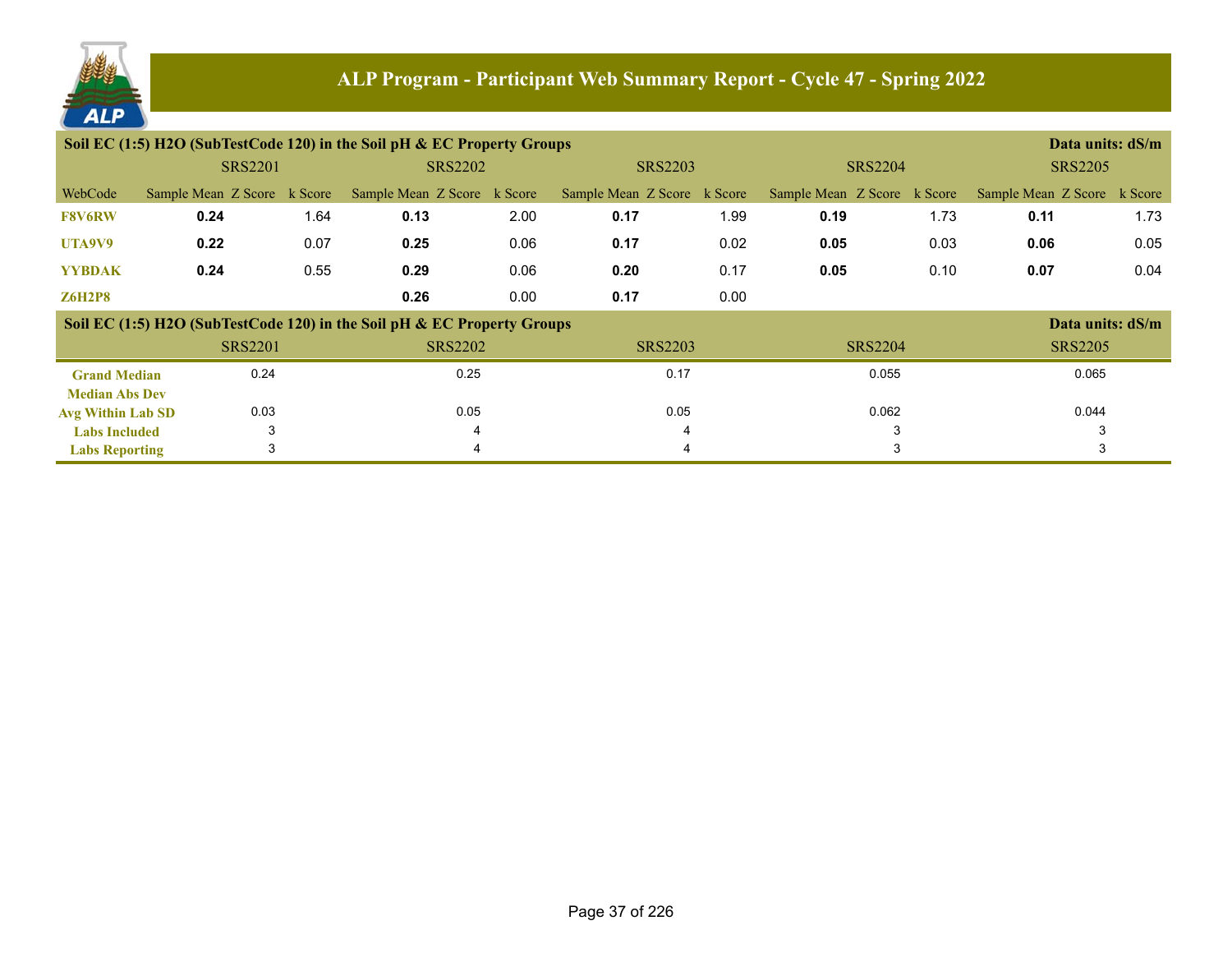

| <b>SMP Buffer pH (SubTestCode 122) in the Buffer pH, Lime Requirement Property Groups</b><br>Data units: Unit |                             |                                  |      |                             |                |                |                                                                                           |                |                |                             |                |                |                             |                |                  |
|---------------------------------------------------------------------------------------------------------------|-----------------------------|----------------------------------|------|-----------------------------|----------------|----------------|-------------------------------------------------------------------------------------------|----------------|----------------|-----------------------------|----------------|----------------|-----------------------------|----------------|------------------|
|                                                                                                               |                             | <b>SRS2201</b>                   |      |                             | <b>SRS2202</b> |                |                                                                                           | <b>SRS2203</b> |                |                             | <b>SRS2204</b> |                |                             | <b>SRS2205</b> |                  |
| WebCode                                                                                                       | Sample Mean Z Score k Score |                                  |      | Sample Mean Z Score k Score |                |                | Sample Mean Z Score k Score                                                               |                |                | Sample Mean Z Score k Score |                |                | Sample Mean Z Score k Score |                |                  |
| 382Q7P                                                                                                        | 6.38                        | 0.66                             | 0.22 | 6.78                        | 0.30           | 0.05           | 7.41                                                                                      | $-0.42$        | 1.18           | 6.62                        | 0.36           | 0.52           | 7.20                        | $-0.25$        | 1.16             |
| <b>6YJ2J2</b>                                                                                                 | 5.93                        | $-0.89$                          | 0.81 | 6.49                        | $-0.71$        | 1.20           | 7.49                                                                                      | 0.06           | 1.08           | 6.28                        | $-1.94$        | 1.74           | 7.21                        | $-0.22$        | 0.83             |
| <b>84XV4N</b>                                                                                                 | 6.20                        | 0.05                             | 0.00 | 6.87                        | 0.59           | 2.66           | 7.40                                                                                      | $-0.46$        | 0.00           | 6.70                        | 0.88           | 2.07           | 7.23                        | 0.07           | 1.91             |
| <b>BDXF3L</b>                                                                                                 | 6.23                        | 0.16                             |      | 6.79                        | 0.33           |                | 7.70                                                                                      | 1.34           |                | 6.52                        | $-0.34$        |                | 7.34                        | 1.24           |                  |
| E72W78                                                                                                        | 6.02                        | $-0.58$                          | 0.16 | 6.43                        | $-0.93$        | 0.23           |                                                                                           |                |                | 6.43                        | $-0.97$        | 0.24           |                             |                |                  |
| EWWM24                                                                                                        | 6.49                        | 1.06                             | 0.22 | 6.87                        | 0.62           | 0.19           | 7.56                                                                                      | 0.50           | 0.94           | 6.64                        | 0.47           | 0.21           | 7.37                        | 1.53           | 0.51             |
| <b>JR9NJG</b>                                                                                                 | 5.88                        | $-1.06$                          | 0.16 | 6.37                        | $-1.13$        | 0.14           | 7.29                                                                                      | $-1.10$        | 1.18           | 6.43                        | $-0.95$        | 0.41           | 7.11                        | $-1.31$        | 1.01             |
| <b>M8W3B7</b>                                                                                                 | 6.16                        | $-0.07$                          | 0.53 | 6.61                        | $-0.30$        | 0.61           | 7.48                                                                                      | 0.00           | 1.65           | 6.57                        | 0.00           | 0.36           | 7.23                        | 0.00           | 0.69             |
| <b>WWFHYL</b>                                                                                                 | 6.17                        | $-0.05$                          | 0.00 | 6.60                        | $-0.32$        | 0.05           | 7.51                                                                                      | 0.20           | 0.00           | 6.59                        | 0.16           | 0.12           | 7.28                        | 0.62           | 0.19             |
| <b>YAJLEZ</b>                                                                                                 | 6.81                        | 2.15                             | 2.81 | 7.14                        | 1.52           | 0.11           | 7.15                                                                                      | $-1.98$        | 0.68           | 7.16                        | 3.99X          | 0.22           | 7.15                        | $-0.84$        | 0.73             |
|                                                                                                               |                             |                                  |      |                             |                |                | <b>SMP Buffer pH (SubTestCode 122) in the Buffer pH, Lime Requirement Property Groups</b> |                |                |                             |                |                |                             |                | Data units: Unit |
|                                                                                                               |                             | <b>SRS2202</b><br><b>SRS2201</b> |      |                             |                | <b>SRS2203</b> |                                                                                           |                | <b>SRS2204</b> |                             |                | <b>SRS2205</b> |                             |                |                  |
| <b>Grand Median</b>                                                                                           |                             | 6.19                             |      |                             | 6.70           |                |                                                                                           | 7.48           |                |                             | 6.57           |                |                             | 7.23           |                  |
| <b>Median Abs Dev</b>                                                                                         |                             | 0.18                             |      |                             | 0.18           |                |                                                                                           | 0.08           |                |                             | 0.07           |                |                             | 0.06           |                  |
| <b>Avg Within Lab SD</b>                                                                                      |                             | 0.09                             |      |                             | 0.11           |                |                                                                                           | 0.02           |                |                             | 0.05           |                |                             | 0.03           |                  |
| <b>Labs Included</b>                                                                                          |                             | 10                               |      |                             | 10             |                |                                                                                           | 9              |                |                             | 9              |                |                             | 9              |                  |
| <b>Labs Reporting</b>                                                                                         |                             | 10                               |      |                             | 10             |                |                                                                                           | 9              |                |                             | 10             |                |                             | 9              |                  |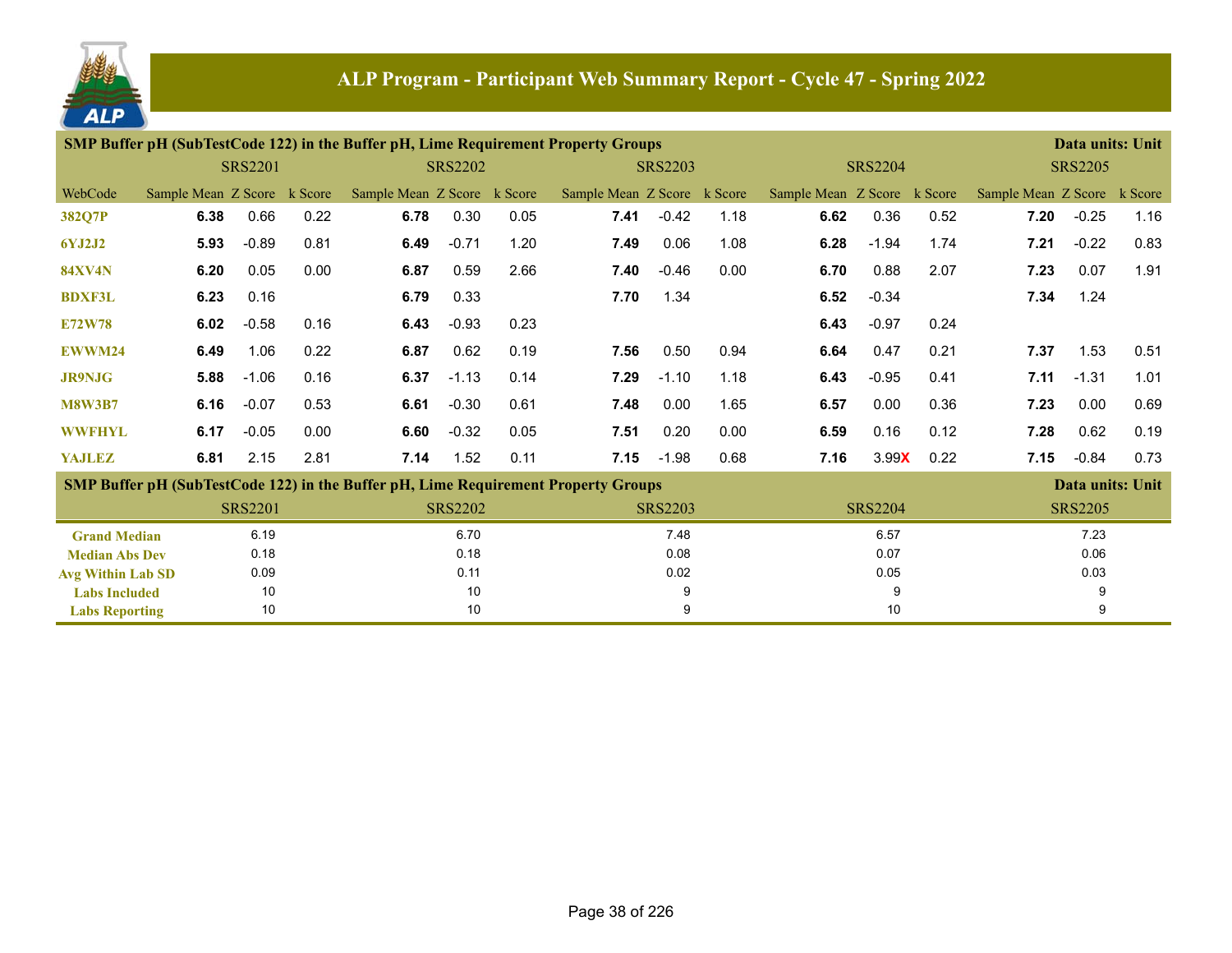

|                                 | Sikora Buffer pH (SubTestCode 123) in the Buffer pH, Lime Requirement Property Groups<br>Data units: Unit |                |      |                             |                       |      |                             |                |      |                             |                |      |                             |                |      |
|---------------------------------|-----------------------------------------------------------------------------------------------------------|----------------|------|-----------------------------|-----------------------|------|-----------------------------|----------------|------|-----------------------------|----------------|------|-----------------------------|----------------|------|
|                                 |                                                                                                           | <b>SRS2201</b> |      |                             | <b>SRS2202</b>        |      |                             | <b>SRS2203</b> |      |                             | <b>SRS2204</b> |      |                             | <b>SRS2205</b> |      |
| WebCode                         | Sample Mean Z Score k Score                                                                               |                |      | Sample Mean Z Score k Score |                       |      | Sample Mean Z Score k Score |                |      | Sample Mean Z Score k Score |                |      | Sample Mean Z Score k Score |                |      |
| <b>7VADEV</b>                   | 6.44                                                                                                      | 0.31           | 0.32 | 6.81                        | 0.00                  | 0.22 | 7.41                        | $-0.99$        | 0.30 | 6.69                        | 0.30           | 0.52 | 7.28                        | $-0.53$        | 1.30 |
| <b>84ZKA7</b>                   | 6.53                                                                                                      | 1.08           | 0.19 | 6.86                        | 0.40                  | 0.25 | 7.48                        | 0.09           | 0.60 | 6.72                        | 0.50           | 0.72 | 7.34                        | 0.08           | 0.75 |
| <b>8R74JK</b>                   | 6.50                                                                                                      | 0.82           |      | 6.83                        | 0.18                  | 1.24 | 7.50                        | 0.33           |      | 6.70                        | 0.36           | 0.00 | 7.40                        | 0.70           | 0.00 |
| 9EFP3N                          | 6.40                                                                                                      | 0.00           | 0.11 | 6.74                        | $-0.55$               | 0.25 | 7.45                        | $-0.33$        | 0.30 | 6.62                        | $-0.33$        | 0.25 | 7.33                        | $-0.05$        | 0.25 |
| <b>AZBTC9</b>                   | 6.38                                                                                                      | $-0.20$        | 0.65 | 6.70                        | $-0.83$               | 0.00 | 7.50                        | 0.33           |      | 6.65                        | $-0.07$        | 1.24 | 7.33                        | 0.02           | 2.49 |
| <b>C4MDGL</b>                   | 6.38                                                                                                      | $-0.17$        | 0.22 | 6.74                        | $-0.55$               | 0.54 | 7.46                        | $-0.23$        | 0.52 | 6.65                        | $-0.10$        | 0.38 | 7.33                        | $-0.02$        | 0.00 |
| <b>CBOEHF</b>                   | 6.41                                                                                                      | 0.09           | 0.65 | 6.81                        | $-0.03$               | 0.87 | 7.48                        | 0.00           | 1.30 | 6.72                        | 0.53           | 0.86 | 7.35                        | 0.15           | 0.66 |
| <b>CKTJNA</b>                   | 6.34                                                                                                      | $-0.51$        | 0.50 | 6.72                        | $-0.71$               | 0.40 | 7.48                        | 0.02           | 0.68 | 6.59                        | $-0.61$        | 0.61 | 7.30                        | $-0.29$        | 0.55 |
| <b>EAP9AJ</b>                   | 7.61                                                                                                      | 10.28X         | 1.94 |                             | 257.72 890.74X 337.50 |      | 7.95                        | 6.66X          | 0.00 | 7.84                        | 10.16X         | 0.00 | 7.95                        | 6.32X          | 0.50 |
| EWWM24                          | 6.47                                                                                                      | 0.60           | 0.60 | 6.91                        | 0.73                  | 0.33 | 7.46                        | $-0.28$        | 0.79 | 6.70                        | 0.36           | 0.74 | 7.34                        | 0.08           | 0.43 |
| <b>GH7WTB</b>                   | 6.51                                                                                                      | 0.91           | 1.41 | 6.94                        | 0.98                  | 1.51 | 7.50                        | 0.28           | 1.58 | 6.77                        | 0.93           | 1.17 | 7.40                        | 0.66           | 0.90 |
| <b>HPK369</b>                   | 6.19                                                                                                      | $-1.81$        | 0.05 | 6.52                        | $-2.15$               | 0.03 | 7.37                        | $-1.44$        | 0.60 | 6.52                        | $-1.18$        | 0.13 | 7.22                        | $-1.13$        | 0.22 |
| <b>JEJRHJ</b>                   | 6.40                                                                                                      | $-0.03$        | 0.00 | 7.00                        | 1.43                  |      | 7.37                        | $-1.55$        | 2.98 | 6.47                        | $-1.65$        | 1.43 | 7.20                        | $-1.34$        | 0.00 |
| <b>LYGYPD</b>                   | 6.42                                                                                                      | 0.11           | 0.22 | 6.82                        | 0.08                  | 0.00 | 7.54                        | 0.84           | 0.30 | 6.68                        | 0.16           | 0.57 | 7.39                        | 0.56           | 0.25 |
| <b>M2ZFDC</b>                   | 6.38                                                                                                      | $-0.23$        | 0.28 | 6.70                        | $-0.80$               | 0.33 | 7.00                        | $-6.71X$       |      | 6.57                        | $-0.76$        | 0.25 | 7.00                        | $-3.37$        |      |
| MC <sub>2</sub> YV <sub>7</sub> | 6.60                                                                                                      | 1.68           | 0.00 | 7.00                        | 1.43                  |      | 7.40                        | $-1.08$        | 0.00 | 6.93                        | 2.37           | 1.43 | 7.30                        | $-0.32$        | 0.00 |
| OOF7K3                          | 6.24                                                                                                      | $-1.39$        | 0.00 | 6.57                        | $-1.81$               | 0.00 | 7.39                        | $-1.22$        | 0.00 | 6.55                        | $-0.96$        | 0.14 | 7.22                        | $-1.14$        | 0.00 |
| <b>R6PEXC</b>                   | 6.35                                                                                                      | $-0.48$        | 2.05 | 6.78                        | $-0.20$               | 0.33 | 7.41                        | $-0.99$        | 0.79 | 6.62                        | $-0.36$        | 0.14 | 7.26                        | $-0.70$        | 0.66 |
| <b>TH9FT9</b>                   | 6.38                                                                                                      | $-0.17$        | 0.11 | 6.76                        | $-0.35$               | 0.25 | 7.55                        | 1.03           | 0.52 | 6.67                        | 0.07           | 0.38 | 7.38                        | 0.46           | 0.25 |
| UPML67                          | 6.27                                                                                                      | $-1.16$        | 0.92 | 6.81                        | 0.00                  | 1.41 | 7.50                        | 0.38           | 0.30 | 6.61                        | $-0.44$        | 0.52 | 7.37                        | 0.42           | 1.39 |
| <b>VELMNJ</b>                   | 6.61                                                                                                      | 1.73           | 1.41 | 6.87                        | 0.48                  | 2.55 | 7.58                        | 1.41           | 0.79 | 6.83                        | 1.45           | 3.08 | 7.48                        | 1.48           | 2.49 |
| WTZ9M4                          | 6.48                                                                                                      | 0.68           | 3.03 | 6.87                        | 0.48                  | 2.21 |                             |                |      |                             |                |      |                             |                |      |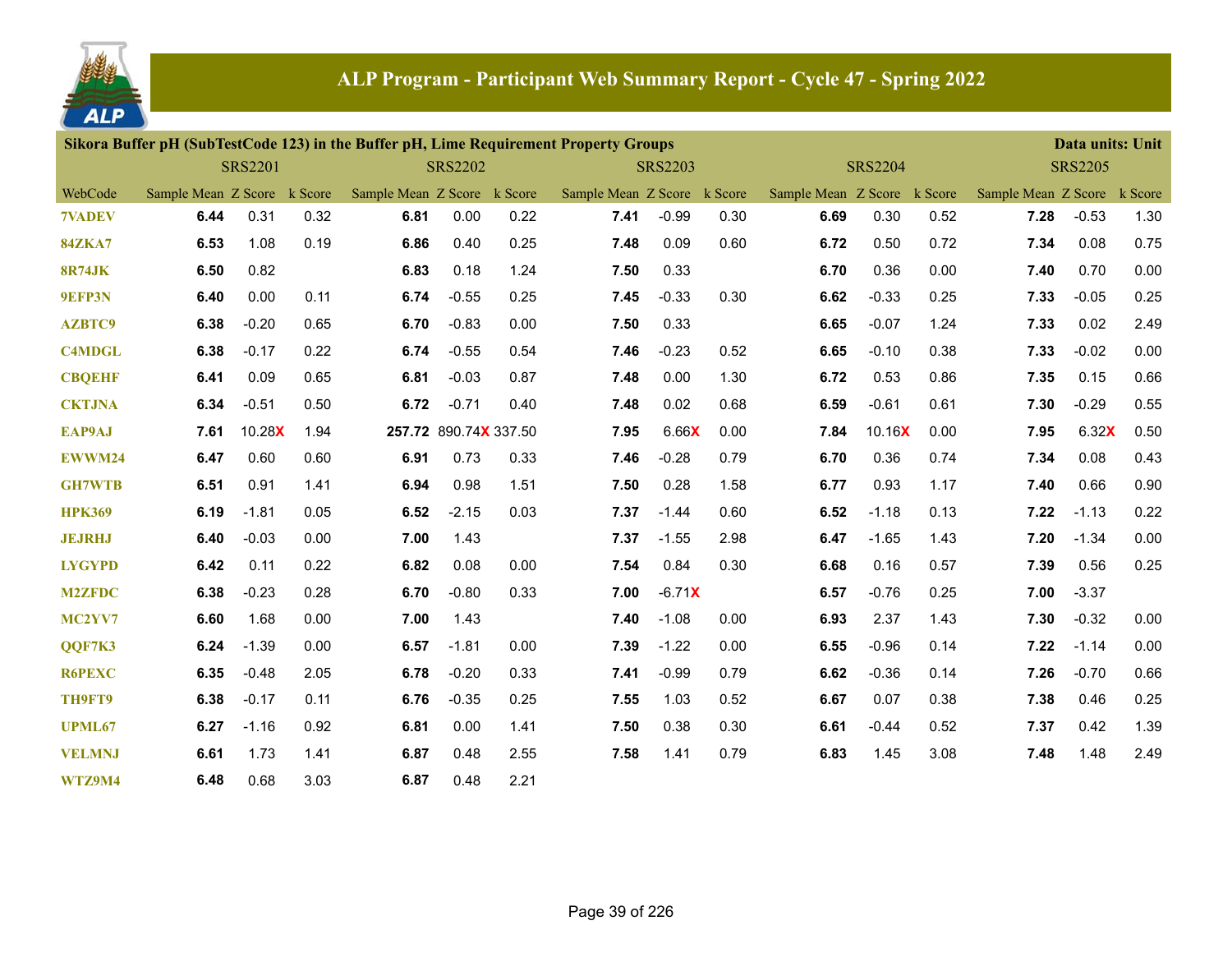

| Sikora Buffer pH (SubTestCode 123) in the Buffer pH, Lime Requirement Property Groups<br>Data units: Unit |         |                |         |         |         |  |  |  |  |  |  |  |  |
|-----------------------------------------------------------------------------------------------------------|---------|----------------|---------|---------|---------|--|--|--|--|--|--|--|--|
|                                                                                                           | SRS2201 | <b>SRS2202</b> | SRS2203 | SRS2204 | SRS2205 |  |  |  |  |  |  |  |  |
| <b>Grand Median</b>                                                                                       | 6.40    | 6.81           | 7.48    | 6.66    | 7.33    |  |  |  |  |  |  |  |  |
| <b>Median Abs Dev</b>                                                                                     | 0.06    | 0.07           | 0.03    | 0.05    | 0.05    |  |  |  |  |  |  |  |  |
| <b>Avg Within Lab SD</b>                                                                                  | 0.05    | 0.05           | 0.02    | 0.04    | 0.02    |  |  |  |  |  |  |  |  |
| <b>Labs Included</b>                                                                                      | 21      | 21             | 19      | 20      | 20      |  |  |  |  |  |  |  |  |
| <b>Labs Reporting</b>                                                                                     | 22      | 22             | 21      | 21      | 21      |  |  |  |  |  |  |  |  |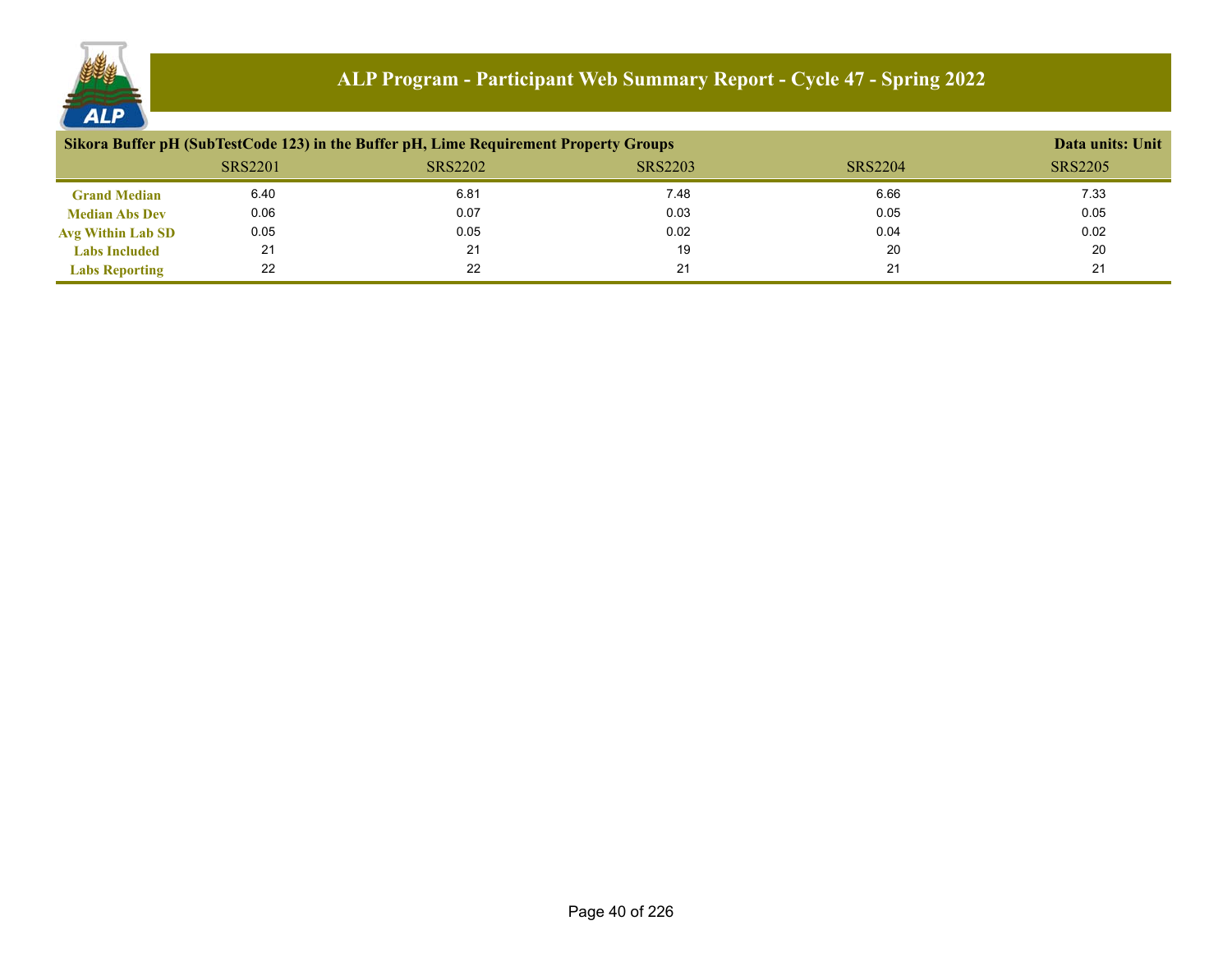

| Sikora Buffer 2 pH (SubTestCode 1232) in the Buffer pH, Lime Requirement Property Groups<br>Data units: Unit |                             |      |                             |      |                             |      |                             |      |                             |      |  |  |  |
|--------------------------------------------------------------------------------------------------------------|-----------------------------|------|-----------------------------|------|-----------------------------|------|-----------------------------|------|-----------------------------|------|--|--|--|
|                                                                                                              | SRS2201                     |      | SRS2202                     |      | SRS2203                     |      | SRS2204                     |      | SRS2205                     |      |  |  |  |
| WebCode                                                                                                      | Sample Mean Z Score k Score |      | Sample Mean Z Score k Score |      | Sample Mean Z Score k Score |      | Sample Mean Z Score k Score |      | Sample Mean Z Score k Score |      |  |  |  |
| <b>EY6WWL</b>                                                                                                | 6.23                        | 0.76 | 6.59                        | 1.22 | 7.44                        | 1.00 | 6.54                        | 0.87 | 7.24                        | 1.00 |  |  |  |
| WTZ9M4                                                                                                       | 6.68                        | 1.19 | 6.96                        |      |                             | 6.91 | 1.11                        |      |                             |      |  |  |  |
| Sikora Buffer 2 pH (SubTestCode 1232) in the Buffer pH, Lime Requirement Property Groups<br>Data units: Unit |                             |      |                             |      |                             |      |                             |      |                             |      |  |  |  |
|                                                                                                              | <b>SRS2201</b>              |      | <b>SRS2202</b>              |      | <b>SRS2203</b>              |      | <b>SRS2204</b>              |      | SRS2205                     |      |  |  |  |
|                                                                                                              | 6.46<br><b>Grand Median</b> |      |                             |      | 7.44                        |      | 6.73                        |      | 7.24                        |      |  |  |  |
| <b>Median Abs Dev</b>                                                                                        |                             |      |                             |      |                             |      |                             |      |                             |      |  |  |  |
| 0.02<br>0.10<br><b>Avg Within Lab SD</b>                                                                     |                             |      |                             |      | 0.03                        |      | 0.03                        |      | 0.04                        |      |  |  |  |
| <b>Labs Included</b>                                                                                         | 2                           | 2    |                             |      |                             |      | 2                           |      |                             |      |  |  |  |
| <b>Labs Reporting</b>                                                                                        | 2                           |      |                             |      |                             |      |                             |      |                             |      |  |  |  |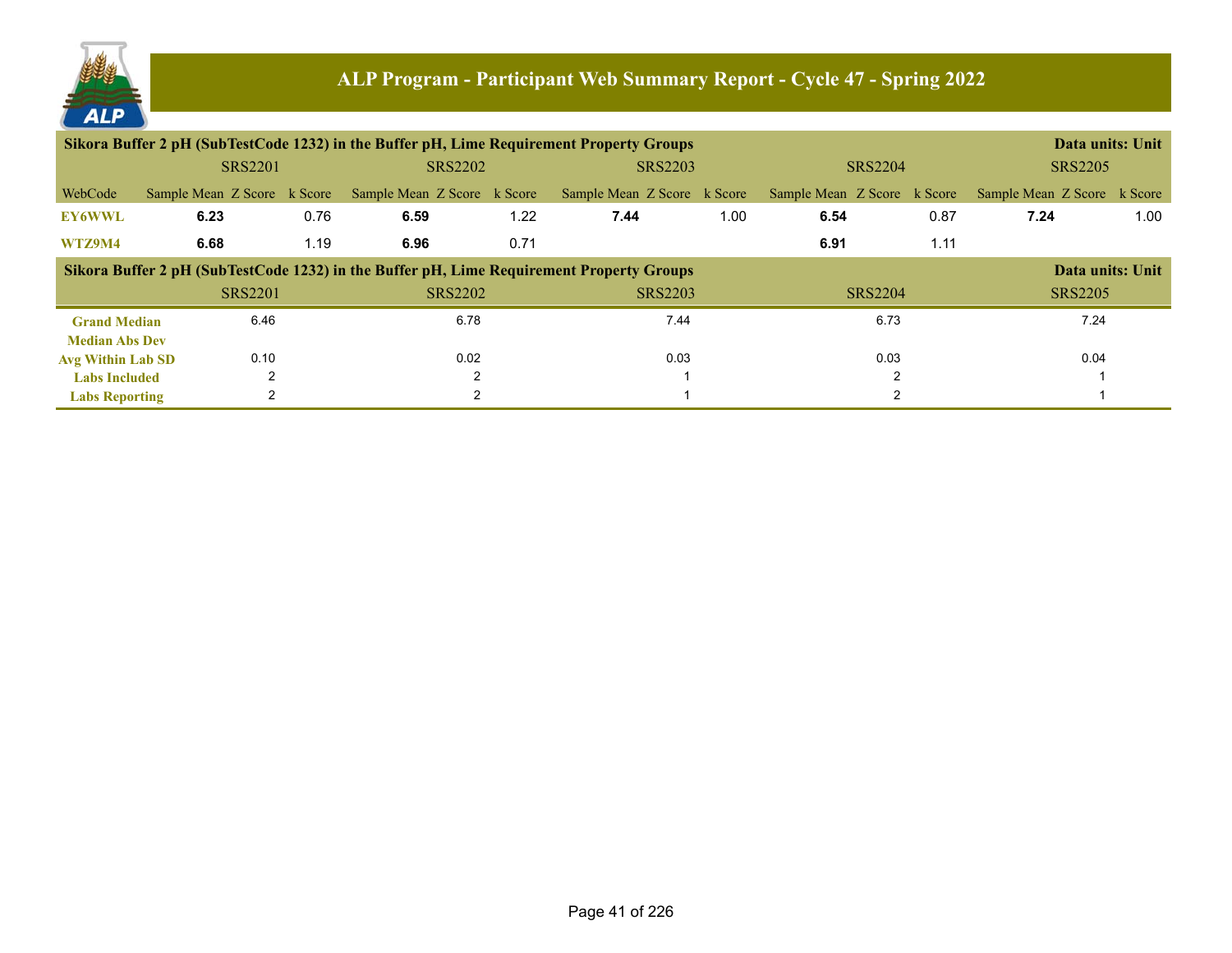

| Adams-Evans Buffer pH (SubTestCode 124) in the Buffer pH, Lime Requirement Property Groups<br>Data units: Unit |                             |         |      |                             |         |      |                             |                |      |                             |         |      |                             |         |      |
|----------------------------------------------------------------------------------------------------------------|-----------------------------|---------|------|-----------------------------|---------|------|-----------------------------|----------------|------|-----------------------------|---------|------|-----------------------------|---------|------|
|                                                                                                                |                             | SRS2201 |      |                             | SRS2202 |      |                             | <b>SRS2203</b> |      |                             | SRS2204 |      |                             | SRS2205 |      |
| WebCode                                                                                                        | Sample Mean Z Score k Score |         |      | Sample Mean Z Score k Score |         |      | Sample Mean Z Score k Score |                |      | Sample Mean Z Score k Score |         |      | Sample Mean Z Score k Score |         |      |
| 6YJ2J2                                                                                                         | 7.33                        | 0.40    | 1.37 | 7.52                        | 0.84    | 1.61 | 7.67                        | 0.18           | 1.22 | 7.34                        | $-0.60$ | 0.76 | 7.79                        | 0.30    | 0.88 |
| <b>9EFP3N</b>                                                                                                  | 7.19                        | $-1.18$ | 0.30 | 7.41                        | $-0.35$ | 0.77 | 7.62                        | $-0.83$        | 0.34 | 7.38                        | $-0.16$ | 0.22 | 7.74                        | $-0.52$ | 0.44 |
| <b>JY7K3D</b>                                                                                                  | 7.28                        | $-0.18$ | 0.30 | 7.47                        | 0.35    | 0.45 | 7.70                        | 0.65           | 0.59 | 7.49                        | 1.24    | 0.58 | 7.80                        | 0.57    | 0.44 |
| OOF7K3                                                                                                         | 7.22                        | $-0.77$ | 0.60 | 7.40                        | $-0.46$ | 0.77 | 7.62                        | $-0.77$        | 1.02 | 7.40                        | 0.16    | 0.44 | 7.75                        | $-0.30$ | 1.32 |
| <b>R6PEXC</b>                                                                                                  | 7.31                        | 0.18    | 0.90 | 7.41                        | $-0.39$ | 1.18 | 7.65                        | $-0.18$        | 1.22 | 7.31                        | $-0.92$ | 1.59 | 7.73                        | $-0.68$ | 0.88 |
| <b>TB94OK</b>                                                                                                  | 7.41                        | 1.32    | 1.67 | 7.59                        | 1.65    | 0.77 | 7.74                        | 1.43           | 1.22 | 7.47                        | 0.96    | 1.52 | 7.87                        | 1.67    | 1.52 |

|                          | Adams-Evans Buffer pH (SubTestCode 124) in the Buffer pH, Lime Requirement Property Groups |                |         |         |         |  |  |  |  |  |  |  |  |
|--------------------------|--------------------------------------------------------------------------------------------|----------------|---------|---------|---------|--|--|--|--|--|--|--|--|
|                          | SRS2201                                                                                    | <b>SRS2202</b> | SRS2203 | SRS2204 | SRS2205 |  |  |  |  |  |  |  |  |
| <b>Grand Median</b>      | 7.29                                                                                       | 7.44           | 7.66    | 7.39    | 7.77    |  |  |  |  |  |  |  |  |
| <b>Median Abs Dev</b>    | 0.05                                                                                       | 0.04           | 0.04    | 0.06    | 0.03    |  |  |  |  |  |  |  |  |
| <b>Avg Within Lab SD</b> | 0.02                                                                                       | 0.01           | 0.02    | 0.03    | 0.01    |  |  |  |  |  |  |  |  |
| <b>Labs Included</b>     |                                                                                            |                |         | о       |         |  |  |  |  |  |  |  |  |
| <b>Labs Reporting</b>    |                                                                                            |                |         |         |         |  |  |  |  |  |  |  |  |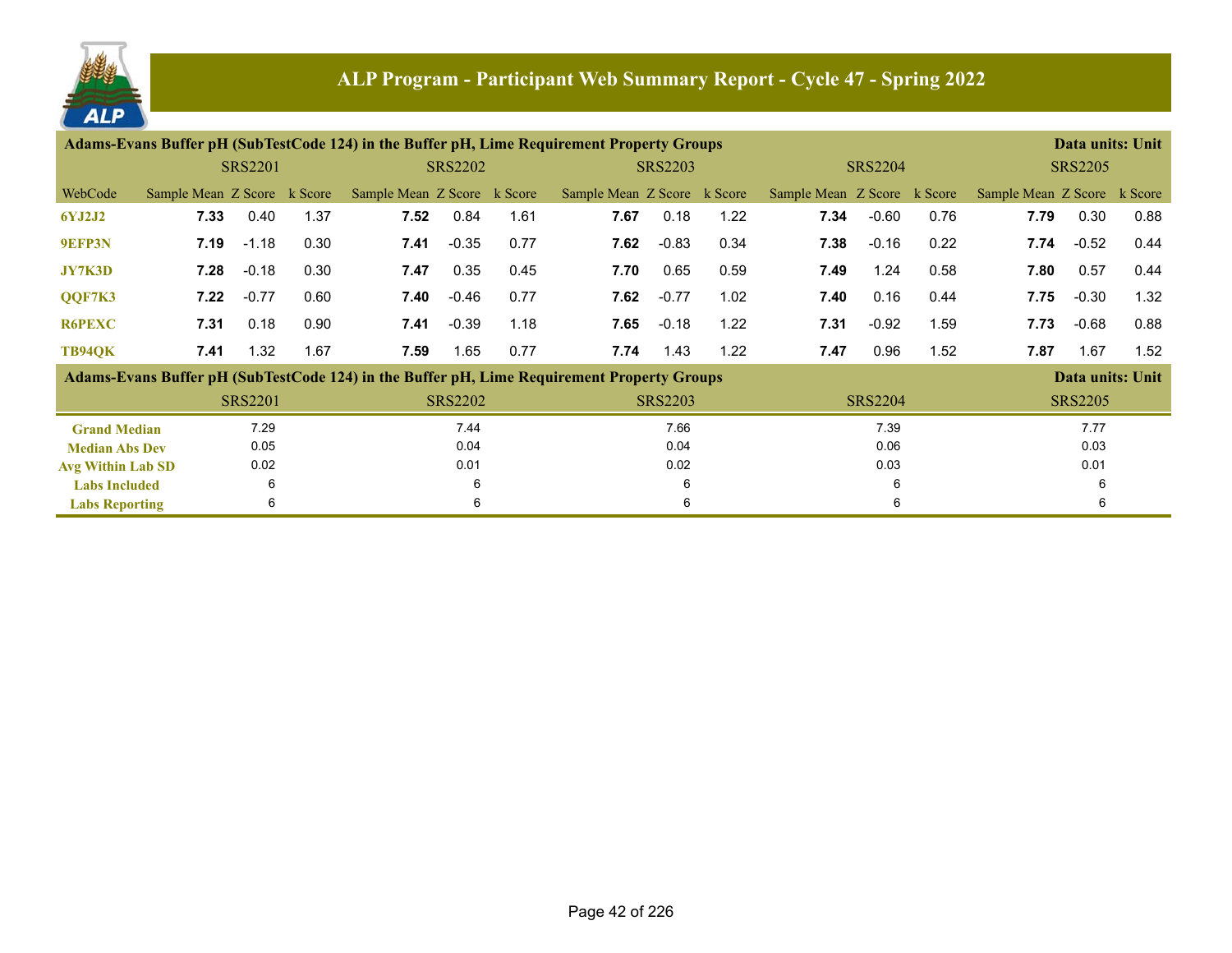

|                          | Woodruff Buffer pH (SubTestCode 125) in the Buffer pH, Lime Requirement Property Groups<br>Data units: Unit |                |      |                                                                                         |                |      |                             |                |      |                             |                |      |                             |                  |      |
|--------------------------|-------------------------------------------------------------------------------------------------------------|----------------|------|-----------------------------------------------------------------------------------------|----------------|------|-----------------------------|----------------|------|-----------------------------|----------------|------|-----------------------------|------------------|------|
|                          |                                                                                                             | <b>SRS2201</b> |      |                                                                                         | <b>SRS2202</b> |      |                             | <b>SRS2203</b> |      |                             | <b>SRS2204</b> |      |                             | <b>SRS2205</b>   |      |
| WebCode                  | Sample Mean Z Score k Score                                                                                 |                |      | Sample Mean Z Score k Score                                                             |                |      | Sample Mean Z Score k Score |                |      | Sample Mean Z Score k Score |                |      | Sample Mean Z Score k Score |                  |      |
| 6YJ2J2                   | 6.29                                                                                                        | $-0.71$        | 0.44 | 6.66                                                                                    | $-0.58$        | 0.91 | 7.18                        | $-0.75$        | 1.05 | 6.55                        | 0.09           | 1.16 | 7.00                        | 0.00             | 0.90 |
| <b>CBQEHF</b>            | 6.01                                                                                                        | $-2.53$        | 0.59 | 6.49                                                                                    | $-2.36$        | 1.49 | 7.33                        | 0.79           | 1.46 | 6.50                        | $-0.62$        | 0.28 | 6.97                        | $-0.38$          | 1.56 |
| <b>LHWBEJ</b>            | 6.41                                                                                                        | 0.11           | 1.94 | 6.74                                                                                    | 0.33           | 1.36 | 7.12                        | $-1.31$        | 1.20 | 6.46                        | $-1.15$        | 1.87 | 6.97                        | $-0.42$          | 0.90 |
| <b>ТН9FТ9</b>            | 6.40                                                                                                        | 0.02           | 0.51 | 6.72                                                                                    | 0.11           | 0.22 | 7.31                        | 0.52           | 0.26 | 6.66                        | 1.51           | 0.21 | 7.12                        | 1.29             | 0.90 |
| UPML67                   | 6.40                                                                                                        | 0.00           | 0.65 | 6.71                                                                                    | 0.00           | 0.22 | 7.25                        | 0.00           | 0.52 | 6.54                        | 0.00           | 0.21 | 7.12                        | 1.29             | 0.34 |
|                          |                                                                                                             |                |      | Woodruff Buffer pH (SubTestCode 125) in the Buffer pH, Lime Requirement Property Groups |                |      |                             |                |      |                             |                |      |                             | Data units: Unit |      |
|                          |                                                                                                             | <b>SRS2201</b> |      |                                                                                         | <b>SRS2202</b> |      |                             | <b>SRS2203</b> |      |                             | <b>SRS2204</b> |      |                             | <b>SRS2205</b>   |      |
| <b>Grand Median</b>      |                                                                                                             | 6.40           |      |                                                                                         | 6.71           |      |                             | 7.25           |      |                             | 6.54           |      |                             | 7.00             |      |
| <b>Median Abs Dev</b>    |                                                                                                             | 0.02           |      |                                                                                         | 0.03           |      |                             | 0.08           |      |                             | 0.05           |      |                             | 0.04             |      |
| <b>Avg Within Lab SD</b> |                                                                                                             | 0.04           |      |                                                                                         | 0.04           |      |                             | 0.02           |      |                             | 0.05           |      |                             | 0.02             |      |
| <b>Labs Included</b>     |                                                                                                             | 5              |      |                                                                                         | 5              |      |                             | 5              |      |                             | 5              |      |                             | 5                |      |
| <b>Labs Reporting</b>    |                                                                                                             | 5              |      |                                                                                         | 5              |      |                             | 5              |      |                             | 5              |      |                             | 5                |      |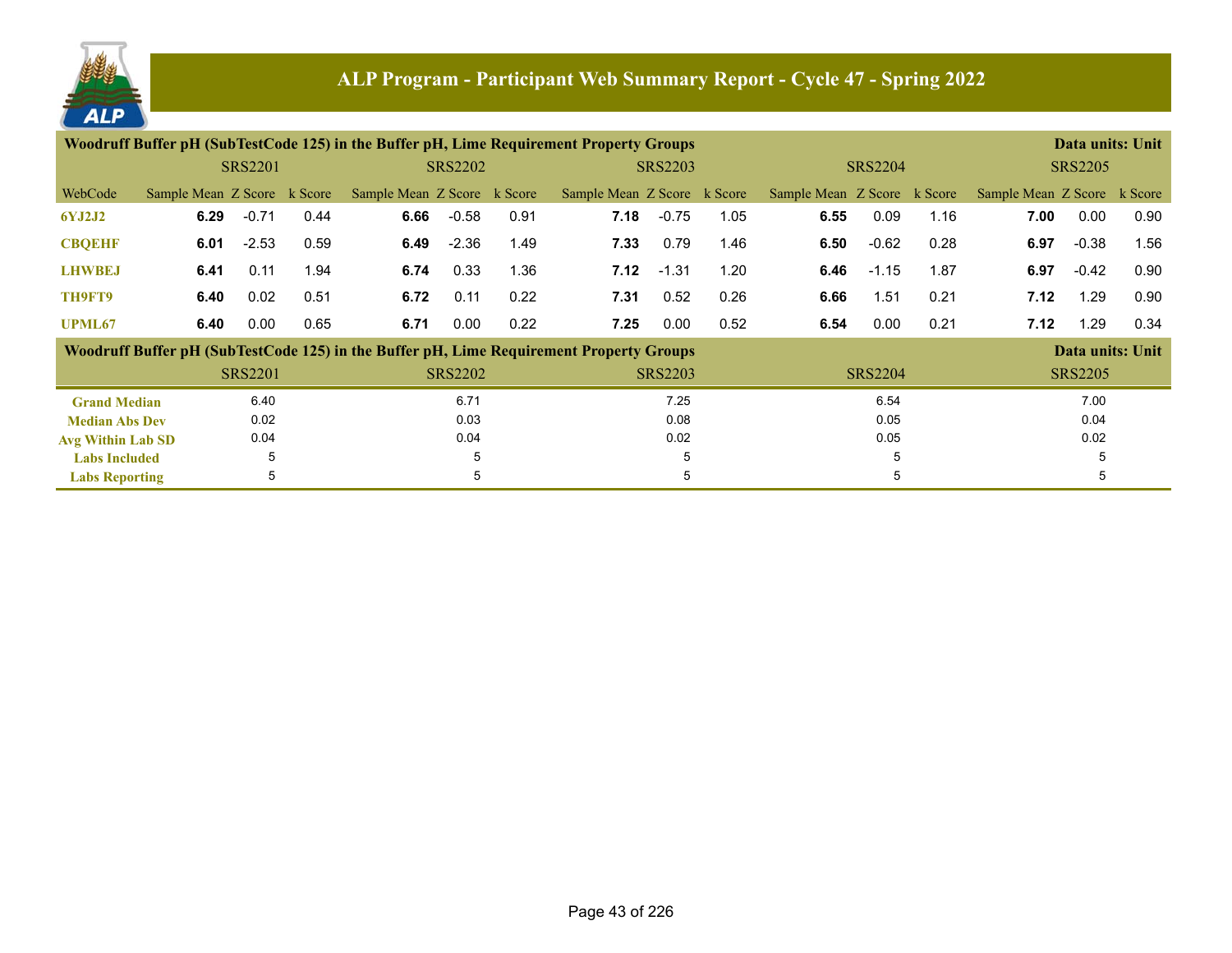

| Mehlich Buffer pH (SubTestCode 126) in the Buffer pH, Lime Requirement Property Groups<br>Data units: Unit |                             |                                                                                                                |                             |                |                             |                |                             |         |                             |      |  |  |  |
|------------------------------------------------------------------------------------------------------------|-----------------------------|----------------------------------------------------------------------------------------------------------------|-----------------------------|----------------|-----------------------------|----------------|-----------------------------|---------|-----------------------------|------|--|--|--|
|                                                                                                            | <b>SRS2201</b>              |                                                                                                                | <b>SRS2202</b>              |                | <b>SRS2203</b>              |                | SRS2204                     |         | SRS2205                     |      |  |  |  |
| WebCode                                                                                                    | Sample Mean Z Score k Score |                                                                                                                | Sample Mean Z Score k Score |                | Sample Mean Z Score k Score |                | Sample Mean Z Score k Score |         | Sample Mean Z Score k Score |      |  |  |  |
| <b>6DERVP</b>                                                                                              | 5.91                        | 0.44                                                                                                           | 6.16                        | 0.74           |                             |                | 6.02                        | 1.71    |                             |      |  |  |  |
| 7L9XPO                                                                                                     | 5.99                        | 0.38                                                                                                           | 6.21                        | 1.56           | 6.74                        | 1.41           | 6.09                        | 0.26    | 6.49                        | 0.48 |  |  |  |
| <b>B7UHBA</b>                                                                                              | 6.03                        | 1.63<br>6.20<br>0.00<br>Mehlich Buffer pH (SubTestCode 126) in the Buffer pH, Lime Requirement Property Groups |                             |                | 6.80                        | 0.00           | 6.10                        | 0.00    | 6.57                        | 1.33 |  |  |  |
|                                                                                                            | Data units: Unit            |                                                                                                                |                             |                |                             |                |                             |         |                             |      |  |  |  |
|                                                                                                            | <b>SRS2201</b>              | <b>SRS2202</b>                                                                                                 |                             | <b>SRS2203</b> |                             | <b>SRS2204</b> |                             | SRS2205 |                             |      |  |  |  |
| <b>Grand Median</b>                                                                                        | 5.99                        | 6.20                                                                                                           |                             |                |                             |                | 6.09                        |         | 6.53                        |      |  |  |  |
| <b>Median Abs Dev</b>                                                                                      |                             |                                                                                                                |                             |                |                             |                |                             |         |                             |      |  |  |  |
| Avg Within Lab SD                                                                                          | 0.09                        | 0.02                                                                                                           |                             |                | 0.02                        |                | 0.04                        |         | 0.04                        |      |  |  |  |
| <b>Labs Included</b>                                                                                       | 3                           |                                                                                                                |                             |                | 2                           |                | 3                           |         | 2                           |      |  |  |  |
| <b>Labs Reporting</b>                                                                                      | 3                           |                                                                                                                | 3                           |                | 2                           |                | 3                           |         | 2                           |      |  |  |  |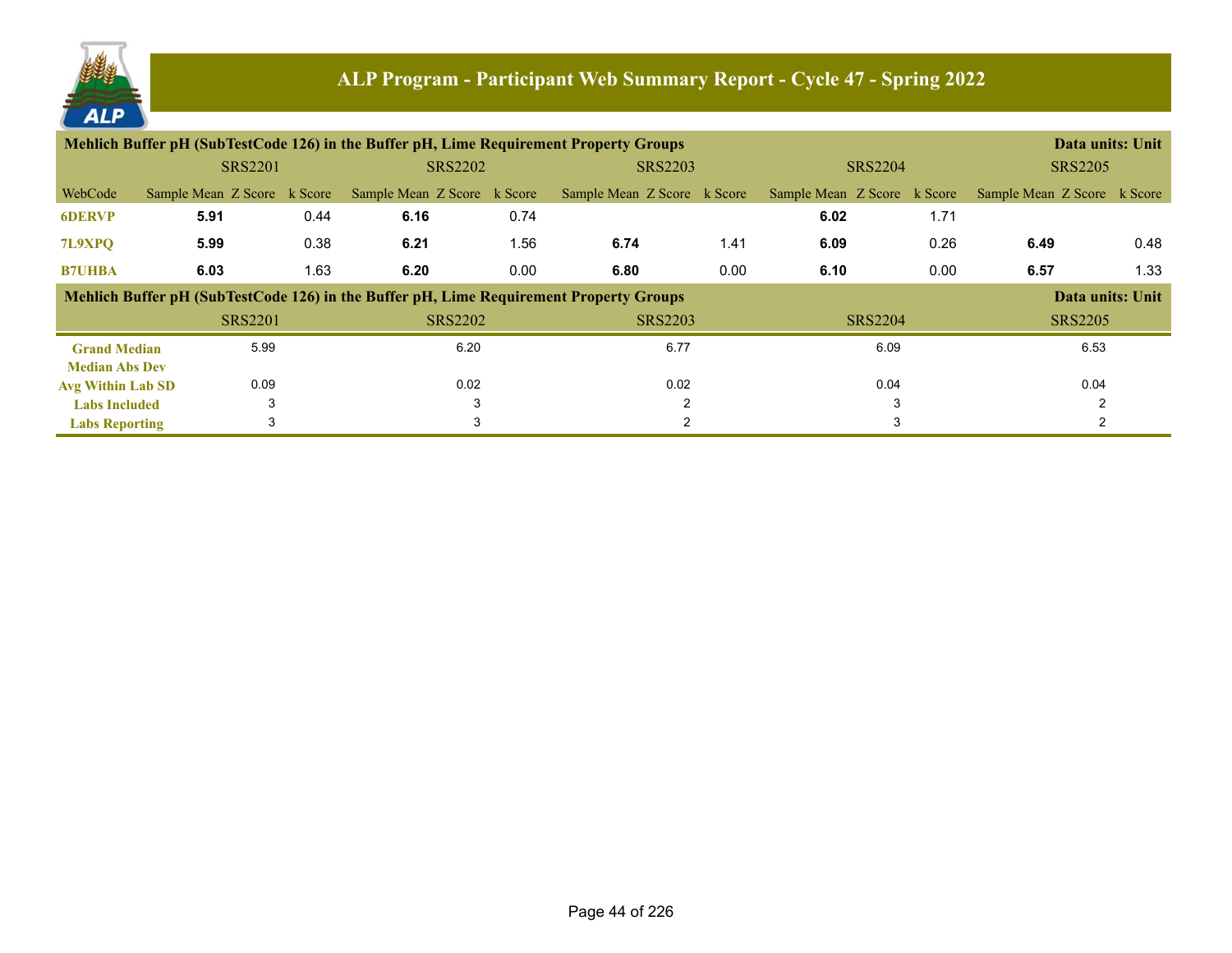

|               | NO3-N Cd. Rd. (SubTestCode 127) in the Inorganic Nitrogen (NO3-N & NH4-N) Property Groups |                |      |                             |                |      |                             |                |      |                             |                |      |                             | Data units: mg/kg |      |
|---------------|-------------------------------------------------------------------------------------------|----------------|------|-----------------------------|----------------|------|-----------------------------|----------------|------|-----------------------------|----------------|------|-----------------------------|-------------------|------|
|               |                                                                                           | <b>SRS2201</b> |      |                             | <b>SRS2202</b> |      |                             | <b>SRS2203</b> |      |                             | <b>SRS2204</b> |      |                             | <b>SRS2205</b>    |      |
| WebCode       | Sample Mean Z Score k Score                                                               |                |      | Sample Mean Z Score k Score |                |      | Sample Mean Z Score k Score |                |      | Sample Mean Z Score k Score |                |      | Sample Mean Z Score k Score |                   |      |
| <b>4QR9RB</b> | 98.3                                                                                      | $-0.91$        | 0.13 | 100.7                       | $-0.82$        | 0.13 | 59.7                        | 0.39           | 0.33 | 11.0                        | 0.50           |      | 3.0                         | 0.77              | 0.42 |
| <b>6DERVP</b> | 127.3                                                                                     | 1.03           | 0.71 | 132.9                       | 1.01           | 0.56 | 57.2                        | $-0.08$        | 0.30 | 9.5                         | $-0.62$        | 0.05 | 2.6                         | 0.15              | 0.30 |
| 6YJ2J2        | 99.8                                                                                      | $-0.82$        | 0.02 | 90.7                        | $-1.39$        | 0.18 | 51.7                        | $-1.16$        | 0.64 | 8.7                         | $-1.25$        | 0.18 | 2.0                         | $-0.82$           | 0.53 |
| <b>7VADEV</b> | 93.1                                                                                      | $-1.26$        | 0.50 | 95.5                        | $-1.12$        | 1.37 | 61.7                        | 0.78           | 0.71 | 10.8                        | 0.33           | 0.50 | 2.8                         | 0.41              | 0.81 |
| <b>84XV4N</b> | 112.3                                                                                     | 0.03           | 0.70 | 112.3                       | $-0.16$        | 1.87 | 53.0                        | $-0.90$        | 0.95 | 9.0                         | $-1.02$        | 0.53 | $2.3\phantom{0}$            | $-0.26$           | 0.25 |
| 9EFP3N        | 94.3                                                                                      | $-1.18$        | 0.27 | 88.0                        | $-1.54$        | 0.46 | 55.3                        | $-0.45$        | 0.65 | 10.3                        | 0.00           | 0.65 | 2.8                         | 0.51              | 1.23 |
| <b>A2BQTW</b> | 164.7                                                                                     | 3.55X          | 2.05 | 167.1                       | 2.94X          | 0.75 | 61.7                        | 0.79           | 1.27 | 10.0                        | $-0.23$        | 5.73 | 7.8                         | 8.04X             | 2.09 |
| A76LRH        | 104.2                                                                                     | $-0.52$        | 0.42 | 101.9                       | $-0.75$        | 1.16 | 57.9                        | 0.05           | 0.37 | 9.5                         | $-0.60$        | 0.35 | 2.0                         | $-0.71$           | 1.30 |
| <b>ADKB8H</b> | 133.6                                                                                     | 1.46           |      | 141.1                       | 1.47           |      | 65.3                        | 1.49           |      | 11.0                        | 0.50           |      | 2.0                         | $-0.77$           |      |
| AJ99HR        | 116.9                                                                                     | 0.33           | 0.47 | 120.4                       | 0.30           | 0.42 | 57.4                        | $-0.04$        | 0.58 | 11.4                        | 0.84           | 0.15 | 3.8                         | 1.93              | 0.46 |
| <b>AQB6JC</b> | 127.0                                                                                     | 1.01           | 0.23 | 130.7                       | 0.88           | 0.13 | 60.6                        | 0.57           | 0.00 | 10.6                        | 0.17           | 0.17 | 2.5                         | 0.00              | 0.42 |
| AR2G3H        | 93.2                                                                                      | $-1.26$        | 0.63 | 91.4                        | $-1.35$        | 0.32 | 48.4                        | $-1.79$        | 0.86 | 12.1                        | 1.32           | 0.34 | 1.1                         | $-2.09$           | 0.25 |
| <b>AZBTC9</b> | 102.7                                                                                     | $-0.62$        | 1.24 | 106.5                       | $-0.49$        | 0.66 | 61.0                        | 0.66           | 0.57 | 10.7                        | 0.27           | 0.41 | 2.4                         | $-0.15$           | 0.42 |
| <b>BDXF3L</b> | 107.1                                                                                     | $-0.32$        |      | 112.2                       | $-0.17$        |      | 60.0                        | 0.46           |      | 5.5                         | $-3.62X$       |      | 1.5                         | $-1.53$           |      |
| <b>C4MDGL</b> | 105.0                                                                                     | $-0.47$        | 0.18 | 106.1                       | $-0.52$        | 0.03 | 48.2                        | $-1.83$        | 0.64 | 8.6                         | $-1.28$        | 0.18 | 2.6                         | 0.17              | 0.69 |
| <b>CBQEHF</b> | 104.5                                                                                     | $-0.50$        | 1.69 | 102.2                       | $-0.74$        | 2.30 | 54.3                        | $-0.64$        | 2.13 | 9.8                         | $-0.38$        | 0.17 | 2.8                         | 0.50              | 3.43 |
| D8M7NP        | 78.4                                                                                      | $-2.26$        |      | 94.6                        | $-1.17$        |      | 43.1                        | $-2.81X$       |      | 7.0                         | $-2.49$        |      | 2.5                         | $-0.05$           |      |
| E72W78        | 123.3                                                                                     | 0.77           | 0.27 | 125.3                       | 0.58           | 0.13 | 58.4                        | 0.14           | 0.23 | 10.3                        | 0.00           | 0.65 | 3.0                         | 0.72              | 0.43 |
| <b>EAP9AJ</b> | 114.4                                                                                     | 0.17           | 0.52 | 122.0                       | 0.39           | 1.58 | 59.0                        | 0.26           | 0.38 | 19.6                        | 6.93X          | 7.08 | 11.6                        | 13.87X            | 4.88 |
| <b>ENMKF3</b> | 118.5                                                                                     | 0.44           |      | 118.8                       | 0.21           | 0.00 | 55.5                        | $-0.41$        |      | 10.5                        | 0.09           | 0.00 | 2.5                         | 0.00              |      |
| EWWM24        | 112.4                                                                                     | 0.03           | 0.11 | 117.1                       | 0.11           | 0.22 | 62.4                        | 0.93           | 0.29 | 10.2                        | $-0.12$        | 0.91 | 2.3                         | $-0.26$           | 0.49 |
| <b>EXBBZA</b> | 111.7                                                                                     | $-0.02$        | 0.58 | 115.3                       | 0.01           | 1.07 | 56.1                        | $-0.30$        | 1.08 | 10.0                        | $-0.22$        | 0.28 | 2.4                         | $-0.10$           | 0.25 |
| F8V6RW        | 101.0                                                                                     | $-0.73$        | 0.22 | 106.8                       | $-0.48$        | 1.68 | 56.8                        | $-0.15$        | 0.19 | 9.9                         | $-0.33$        | 0.93 | 1.7                         | $-1.26$           | 0.38 |
| <b>GH7WTB</b> | 88.3                                                                                      | $-1.59$        | 0.09 | 84.6                        | $-1.73$        | 0.15 | 48.8                        | $-1.72$        | 0.60 | 7.5                         | $-2.11$        | 0.21 | 0.9                         | $-2.46$           | 1.49 |
| <b>J4ZF4L</b> | 104.9                                                                                     | $-0.47$        | 1.22 | 105.3                       | $-0.56$        | 0.27 | 60.2                        | 0.49           | 1.04 | 12.5                        | 1.60           | 0.76 | 3.5                         | 1.54              | 1.76 |
| <b>JEJRHJ</b> | 99.5                                                                                      | $-0.84$        | 0.11 | 103.7                       | $-0.65$        | 0.14 | 55.2                        | $-0.47$        | 1.20 | 8.6                         | $-1.30$        | 0.00 | 2.2                         | $-0.51$           | 0.25 |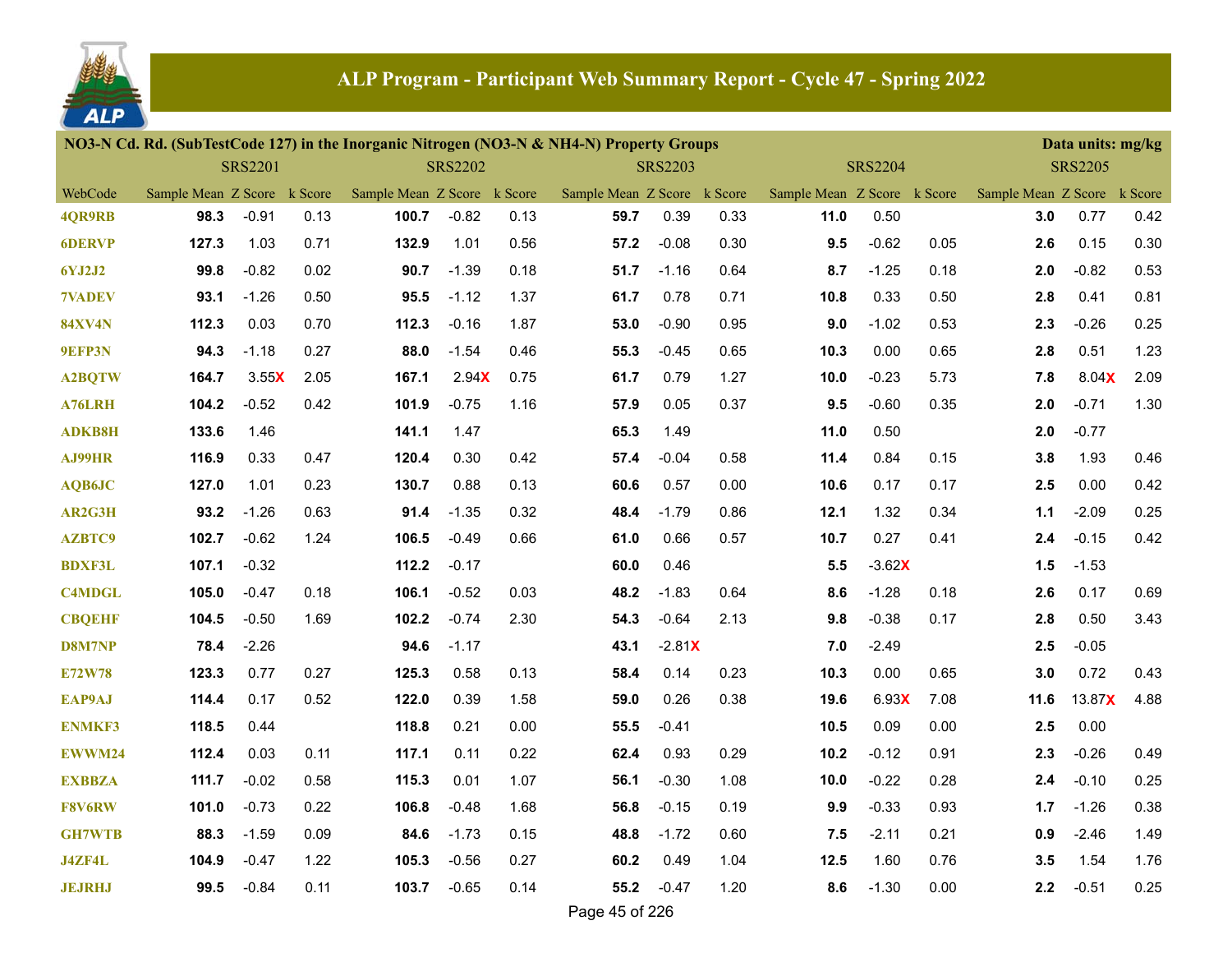

| NO3-N Cd. Rd. (SubTestCode 127) in the Inorganic Nitrogen (NO3-N & NH4-N) Property Groups |                             |                |      |                             |                |      |                             |                |             |                             |                |      |                             | Data units: mg/kg |      |
|-------------------------------------------------------------------------------------------|-----------------------------|----------------|------|-----------------------------|----------------|------|-----------------------------|----------------|-------------|-----------------------------|----------------|------|-----------------------------|-------------------|------|
|                                                                                           |                             | <b>SRS2201</b> |      |                             | <b>SRS2202</b> |      |                             | <b>SRS2203</b> |             |                             | <b>SRS2204</b> |      |                             | <b>SRS2205</b>    |      |
| WebCode                                                                                   | Sample Mean Z Score k Score |                |      | Sample Mean Z Score k Score |                |      | Sample Mean Z Score k Score |                |             | Sample Mean Z Score k Score |                |      | Sample Mean Z Score k Score |                   |      |
| <b>JJDV6W</b>                                                                             | 121.2                       | 0.62           | 0.22 | 124.5                       | 0.53           | 0.25 | 57.2                        | $-0.09$        | 0.44        | 10.2                        | $-0.09$        | 0.17 | 2.5                         | 0.05              | 0.26 |
| <b>JR9NJG</b>                                                                             | 112.2                       | 0.02           | 0.58 | 115.5                       | 0.02           | 0.37 | 52.2                        | $-1.05$        | 0.20        | 8.7                         | $-1.20$        | 0.39 | 2.1                         | $-0.67$           | 0.39 |
| JY7K3D                                                                                    | 117.8                       | 0.40           | 0.66 | 125.5                       | 0.59           | 0.89 | 62.5                        | 0.94           | 0.81        | 11.9                        | 1.14           | 0.35 | 9.1                         | $10.10$ <b>X</b>  | 0.69 |
| <b>KLXV4C</b>                                                                             | 112.3                       | 0.03           | 0.48 | 115.0                       | $-0.01$        | 0.46 | 52.3                        | $-1.03$        | 0.74        | 9.1                         | $-0.95$        | 0.73 | 2.8                         | 0.41              | 1.30 |
| <b>LHWBEJ</b>                                                                             | 103.5                       | $-0.57$        | 0.31 | 95.1                        | $-1.14$        | 0.05 | 59.1                        | 0.29           | 0.51        | 10.5                        | 0.10           | 0.17 | 2.2                         | $-0.40$           | 0.30 |
| <b>LYGYPD</b>                                                                             | 125.5                       | 0.91           | 2.11 | 125.0                       | 0.56           | 2.73 | 51.5                        | $-1.19$        | 4.47        | 9.4                         | $-0.69$        | 1.51 | 2.9                         | 0.68              | 0.99 |
| <b>M7X23U</b>                                                                             | 125.3                       | 0.90           | 3.22 | 129.3                       | 0.80           | 1.28 | 58.0                        | 0.07           | 0.98        | 12.3                        | 1.50           | 0.65 | 3.2                         | 1.04              | 2.99 |
| <b>M8W3B7</b>                                                                             | 120.2                       | 0.55           | 0.47 | 126.4                       | 0.63           | 0.15 | 58.8                        | 0.22           | 0.36        | 10.7                        | 0.30           | 0.36 | 3.8                         | 1.94              | 0.65 |
| MC <sub>2</sub> YV <sub>7</sub>                                                           | 121.7                       | 0.66           | 0.44 | 125.8                       | 0.60           | 0.40 | 54.3                        | $-0.64$        | 1.18        | 10.3                        | 0.00           | 0.33 | 2.8                         | 0.51              | 1.23 |
| <b>MZC6HD</b>                                                                             | 112.2                       | 0.02           | 0.60 | 115.5                       | 0.02           | 0.37 | 52.2                        | $-1.04$        | 0.20        | 8.7                         | $-1.20$        | 0.35 | 2.1                         | $-0.66$           | 0.37 |
| QQF7K3                                                                                    | 135.8                       | 1.61           | 0.38 | 141.2                       | 1.47           | 0.14 | 63.7                        | 1.18           | 0.35        | 10.8                        | 0.35           | 0.11 | 2.5                         | 0.00              |      |
| <b>R6PEXC</b>                                                                             | 98.2                        | $-0.92$        | 0.43 | 90.2                        | $-1.41$        | 0.36 | 52.7                        | $-0.95$        | 1.16        | 7.5                         | $-2.12$        | 0.15 | 1.9                         | $-0.89$           | 0.96 |
| TB94QK                                                                                    | 94.7                        | $-1.16$        | 0.13 | 94.8                        | $-1.15$        | 0.65 | 53.6                        | $-0.78$        | 0.38        | 8.3                         | $-1.49$        | 0.08 | 1.6                         | $-1.36$           | 0.20 |
| TH9FT9                                                                                    | 105.0                       | $-0.47$        | 0.05 | 101.4                       | $-0.78$        | 0.07 | 53.9                        | $-0.73$        | 0.12        | 10.3                        | 0.00           | 0.19 | 3.1                         | 0.98              | 0.19 |
| UPML67                                                                                    | 108.3                       | $-0.24$        | 1.50 | 112.7                       | $-0.14$        | 0.94 | 61.8                        | 0.80           | 1.08        | 10.6                        | 0.20           | 0.39 | 2.9                         | 0.56              | 0.65 |
| <b>V7PNDX</b>                                                                             | 109.3                       | $-0.17$        | 0.48 | 116.3                       | 0.07           | 0.27 | 54.2                        | $-0.66$        | 0.29        | 10.8                        | 0.35           | 1.08 | 2.7                         | 0.31              | 0.74 |
| <b>VELMNJ</b>                                                                             | 99.8                        | $-0.82$        | 0.40 | 97.5                        | $-1.00$        | 0.85 | 59.7                        | 0.41           | 0.82        | 10.6                        | 0.19           | 0.08 | 2.6                         | 0.13              | 0.27 |
| <b>VJDRGN</b>                                                                             | 129.0                       | 1.15           | 0.20 | 135.4                       | 1.14           | 0.21 | 60.8                        | 0.61           | 0.43        | 10.8                        | 0.31           | 0.03 | 2.4                         | $-0.13$           | 0.14 |
| <b>VT3KRY</b>                                                                             | 108.4                       | $-0.23$        | 0.32 | 112.8                       | $-0.14$        | 1.66 | 63.3                        | 1.09           | 0.31        | 10.3                        | $-0.01$        | 0.20 | 2.3                         | $-0.24$           | 0.45 |
| WTZ9M4                                                                                    | 120.3                       | 0.57           | 3.67 | 118.3                       | 0.18           | 0.94 | 61.6                        | 0.77           | 0.80        | 11.0                        | 0.50           | 0.34 | 2.5                         | 0.05              | 0.25 |
| <b>WWFHYL</b>                                                                             | 122.7                       | 0.72           | 0.13 | 127.7                       | 0.71           | 0.27 | 57.6                        | 0.00           | 0.09        | 10.1                        | $-0.17$        | 0.11 | 2.4                         | $-0.19$           | 0.02 |
| <b>YAJLEZ</b>                                                                             | 119.6                       | 0.52           | 0.24 | 123.6                       | 0.47           | 1.75 | 77.3                        |                | 3.81X 21.43 | 10.3                        | 0.00           | 0.06 | 2.4                         | $-0.17$           | 0.24 |
| <b>ZBNVHH</b>                                                                             | 113.3                       | 0.09           | 1.33 | 120.0                       | 0.27           | 2.32 | 58.7                        | 0.20           | 0.65        | 12.0                        | 1.25           | 1.13 | 3.8                         | 1.99              | 1.12 |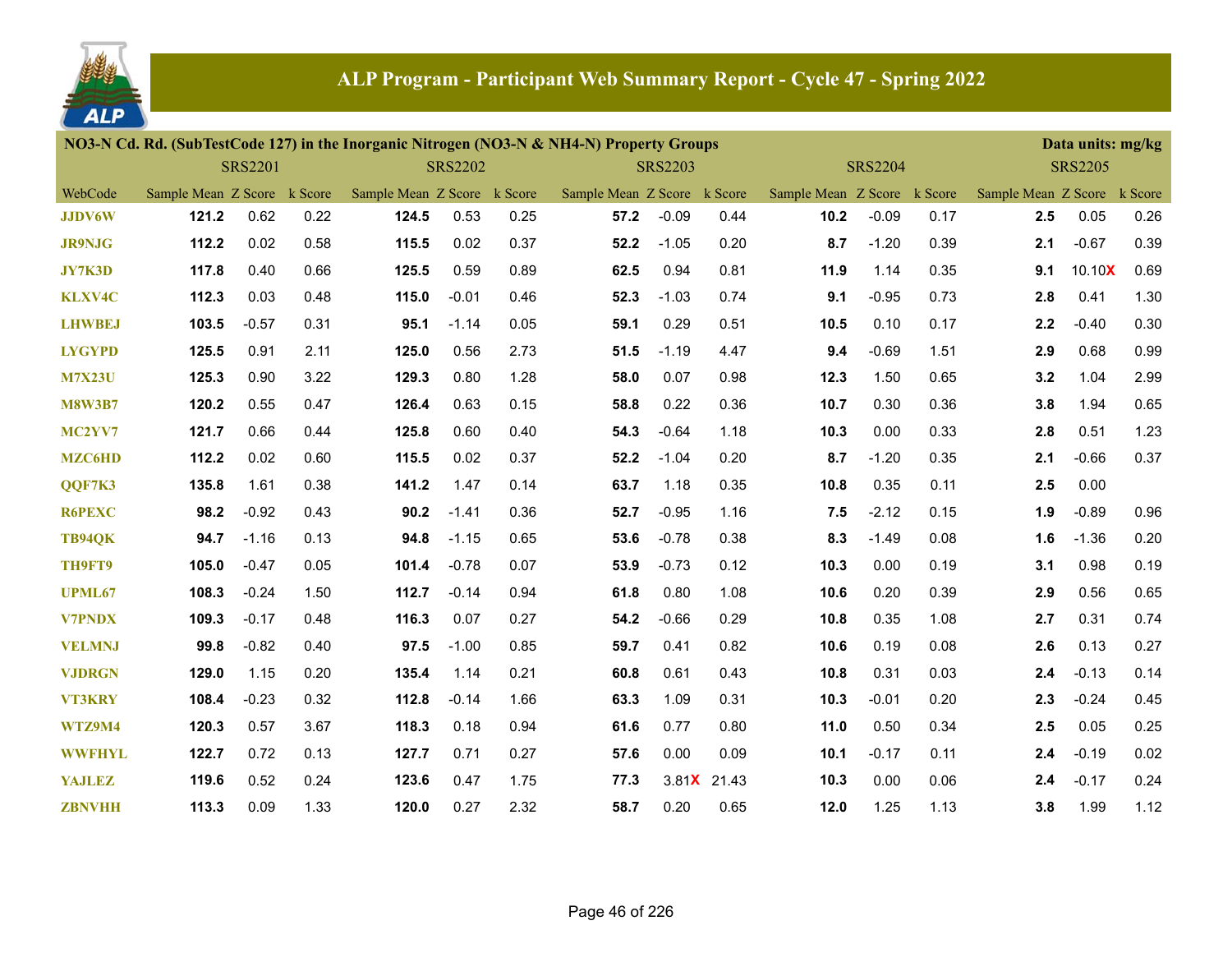

| NO3-N Cd. Rd. (SubTestCode 127) in the Inorganic Nitrogen (NO3-N & NH4-N) Property Groups<br>Data units: mg/kg |         |                |         |         |                |  |  |  |  |  |  |  |
|----------------------------------------------------------------------------------------------------------------|---------|----------------|---------|---------|----------------|--|--|--|--|--|--|--|
|                                                                                                                | SRS2201 | <b>SRS2202</b> | SRS2203 | SRS2204 | <b>SRS2205</b> |  |  |  |  |  |  |  |
| <b>Grand Median</b>                                                                                            | 111.9   | 115.2          | 57.6    | 10.3    | 2.50           |  |  |  |  |  |  |  |
| <b>Median Abs Dev</b>                                                                                          | 8.8     | 10.5           | 3.3     | 0.5     | 0.33           |  |  |  |  |  |  |  |
| Avg Within Lab SD                                                                                              | 4.4     | 4.3            | 8. ا    | 0.9     | 0.24           |  |  |  |  |  |  |  |
| <b>Labs Included</b>                                                                                           | 48      | 48             | 47      | 47      | 46             |  |  |  |  |  |  |  |
| <b>Labs Reporting</b>                                                                                          | 49      | 49             | 49      | 49      | 49             |  |  |  |  |  |  |  |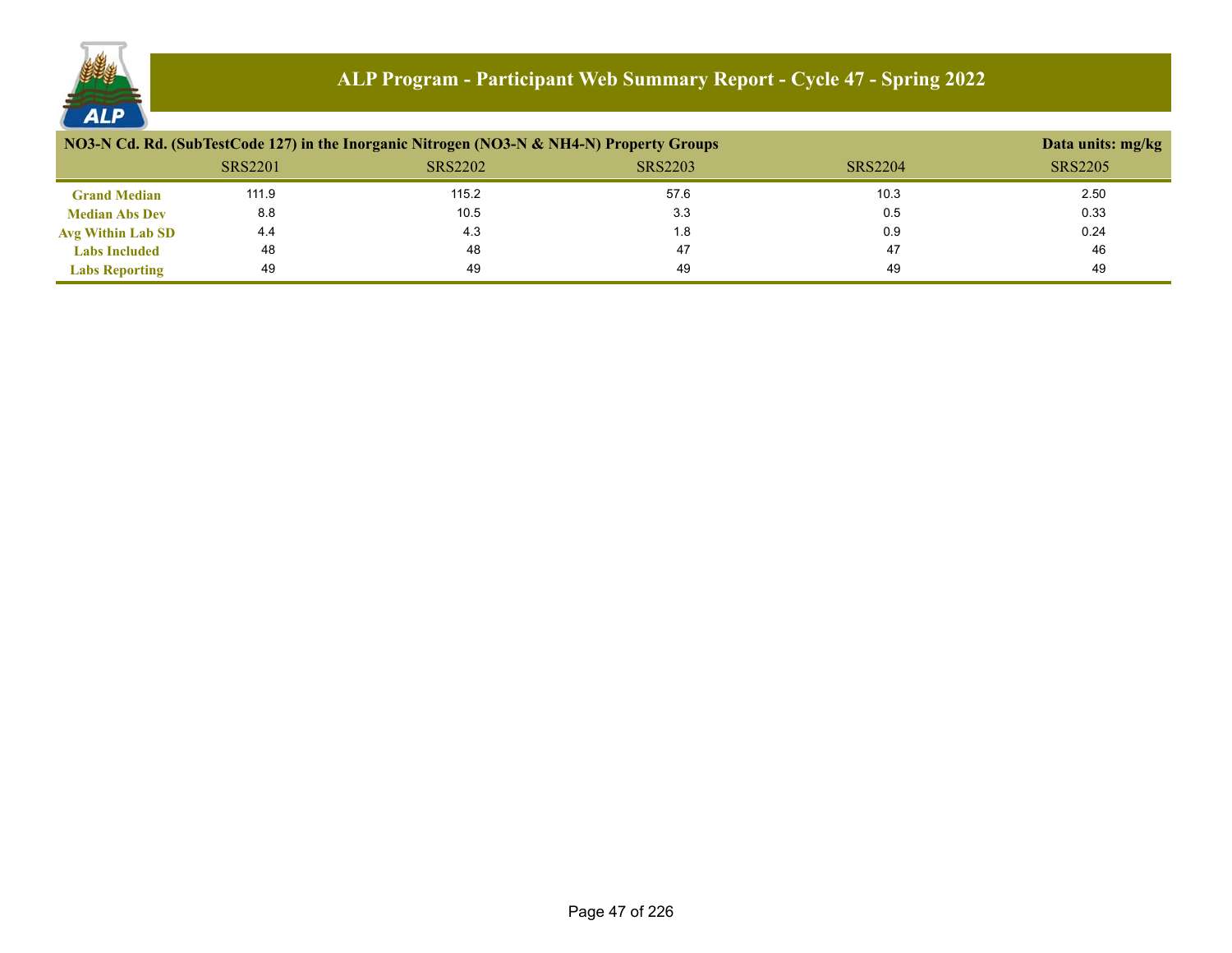

|                       |                                                                                       |      |                             |      | NO3-N ISE (SubTestCode 128) in the Inorganic Nitrogen (NO3-N & NH4-N) Property Groups |      |                             |      | Data units: mg/kg           |      |
|-----------------------|---------------------------------------------------------------------------------------|------|-----------------------------|------|---------------------------------------------------------------------------------------|------|-----------------------------|------|-----------------------------|------|
|                       | <b>SRS2201</b>                                                                        |      | <b>SRS2202</b>              |      | <b>SRS2203</b>                                                                        |      | <b>SRS2204</b>              |      | <b>SRS2205</b>              |      |
| WebCode               | Sample Mean Z Score k Score                                                           |      | Sample Mean Z Score k Score |      | Sample Mean Z Score k Score                                                           |      | Sample Mean Z Score k Score |      | Sample Mean Z Score k Score |      |
| <b>8R74JK</b>         | 37.0                                                                                  |      | 41.0                        | 0.40 | 56.3                                                                                  | 0.75 | 16.0                        |      | 15.0                        |      |
| <b>8T66RW</b>         | 136.4                                                                                 | 1.64 | 125.6                       | 1.71 | 56.5                                                                                  | 0.34 | 15.1                        | 1.34 | 8.3                         | 0.28 |
| <b>GDGCVM</b>         | 97.5                                                                                  | 0.27 | 107.8                       | 0.17 | 61.3                                                                                  | 1.62 | 9.0                         | 0.93 | 3.7                         | 1.46 |
| TF7K6Y                | 89.3                                                                                  | 0.49 | 89.3                        | 0.93 | 54.0                                                                                  | 0.85 | 11.3                        | 0.59 | 2.3                         | 0.89 |
|                       | NO3-N ISE (SubTestCode 128) in the Inorganic Nitrogen (NO3-N & NH4-N) Property Groups |      |                             |      |                                                                                       |      |                             |      | Data units: mg/kg           |      |
|                       | SRS2201                                                                               |      | <b>SRS2202</b>              |      | <b>SRS2203</b>                                                                        |      | <b>SRS2204</b>              |      | SRS2205                     |      |
| <b>Grand Median</b>   | 93.4                                                                                  |      | 98.5                        |      | 56.4                                                                                  |      | 13.2                        |      | 5.98                        |      |
| <b>Median Abs Dev</b> |                                                                                       |      |                             |      |                                                                                       |      |                             |      |                             |      |
| Avg Within Lab SD     | 4.7                                                                                   |      | 2.5                         |      | 2.0                                                                                   |      | 1.0                         |      | 0.65                        |      |
| <b>Labs Included</b>  | 4                                                                                     |      | 4                           |      | 4                                                                                     |      | 4                           |      | 4                           |      |
| <b>Labs Reporting</b> | 4                                                                                     |      | 4                           |      | 4                                                                                     |      | 4                           |      | 4                           |      |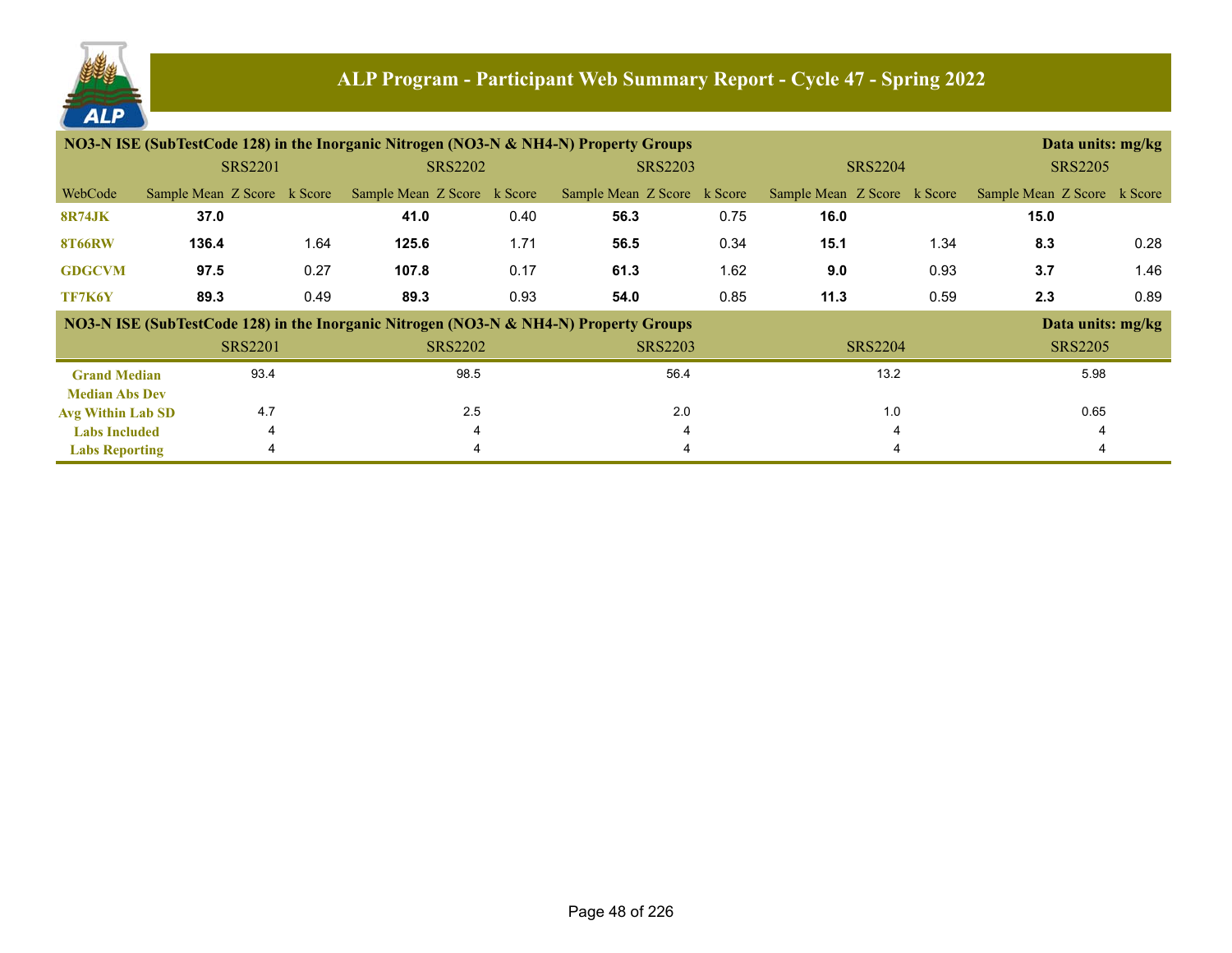

|                              |                                                                                       |  |                             |      | NO3-N CTA (SubTestCode 129) in the Inorganic Nitrogen (NO3-N & NH4-N) Property Groups |      |                             |                   | Data units: mg/kg           |      |  |  |  |
|------------------------------|---------------------------------------------------------------------------------------|--|-----------------------------|------|---------------------------------------------------------------------------------------|------|-----------------------------|-------------------|-----------------------------|------|--|--|--|
|                              | SRS2201                                                                               |  | SRS2202                     |      | <b>SRS2203</b>                                                                        |      | SRS2204                     |                   | SRS2205                     |      |  |  |  |
| WebCode                      | Sample Mean Z Score k Score                                                           |  | Sample Mean Z Score k Score |      | Sample Mean Z Score k Score                                                           |      | Sample Mean Z Score k Score |                   | Sample Mean Z Score k Score |      |  |  |  |
| <b>HPK369</b>                | 141.8                                                                                 |  | 130.8                       | 1.00 | 62.8                                                                                  | 1.00 | 14.5                        | 1.00 <sub>1</sub> | 6.1                         | 1.00 |  |  |  |
|                              | NO3-N CTA (SubTestCode 129) in the Inorganic Nitrogen (NO3-N & NH4-N) Property Groups |  |                             |      |                                                                                       |      |                             |                   |                             |      |  |  |  |
|                              | <b>SRS2201</b>                                                                        |  | <b>SRS2202</b>              |      | <b>SRS2203</b>                                                                        |      | SRS2204                     |                   | SRS2205                     |      |  |  |  |
| 141.8<br><b>Grand Median</b> |                                                                                       |  | 130.8                       |      | 62.8                                                                                  |      | 14.5                        |                   | 6.14                        |      |  |  |  |
| <b>Median Abs Dev</b>        |                                                                                       |  |                             |      |                                                                                       |      |                             |                   |                             |      |  |  |  |
| Avg Within Lab SD            | 0.5                                                                                   |  | 2.1                         |      | 0.6                                                                                   |      | 0.6                         |                   | 0.90                        |      |  |  |  |
| <b>Labs Included</b>         |                                                                                       |  |                             |      |                                                                                       |      |                             |                   |                             |      |  |  |  |
| <b>Labs Reporting</b>        |                                                                                       |  |                             |      |                                                                                       |      |                             |                   |                             |      |  |  |  |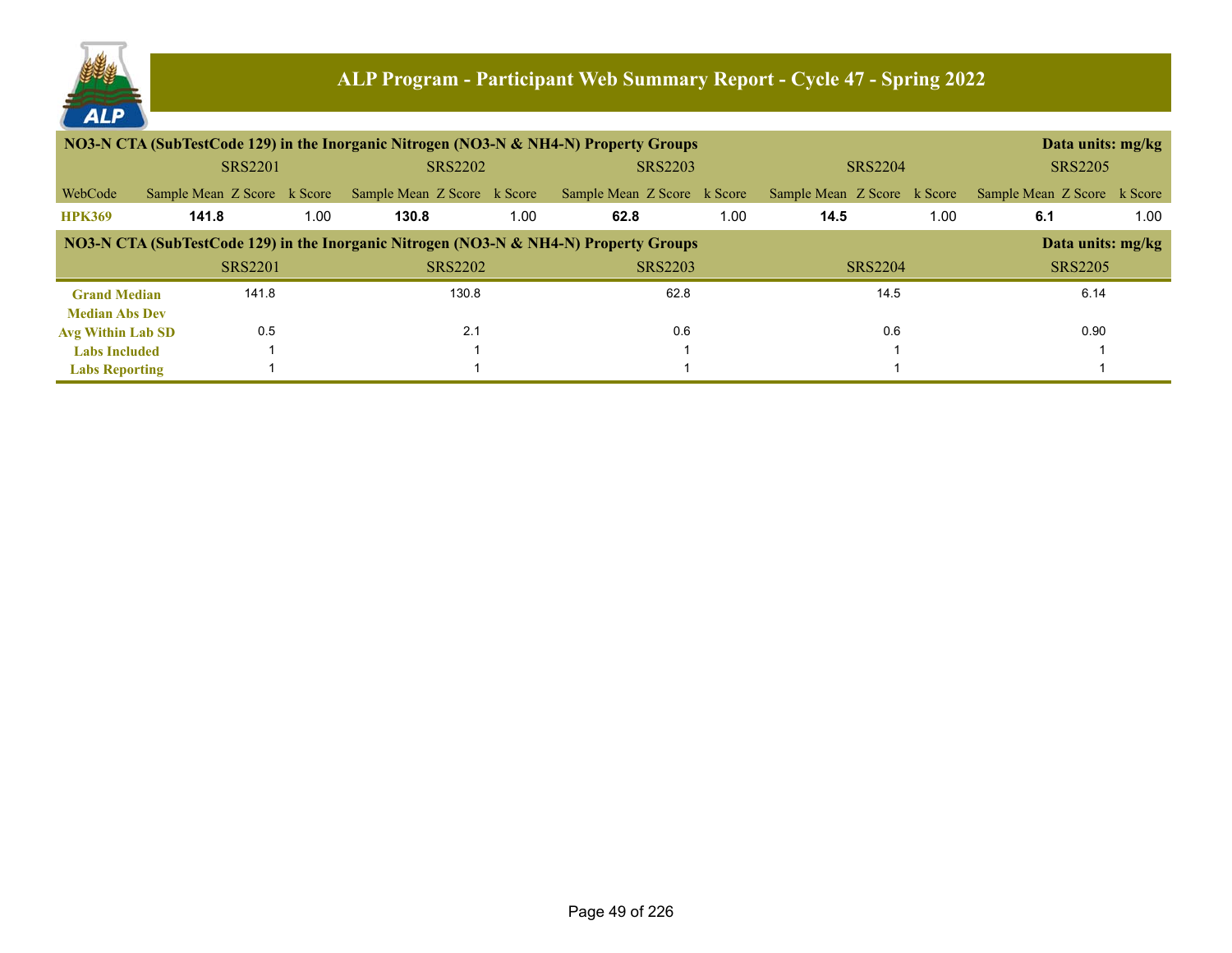

|                                 | NH4 - N (KCl Extr.) (SubTestCode 131) in the Inorganic Nitrogen (NO3-N & NH4-N) Property Groups |                |      |                             |                |      |                             |                |      |                             |                |             |                             | Data units: mg/kg |      |
|---------------------------------|-------------------------------------------------------------------------------------------------|----------------|------|-----------------------------|----------------|------|-----------------------------|----------------|------|-----------------------------|----------------|-------------|-----------------------------|-------------------|------|
|                                 |                                                                                                 | <b>SRS2201</b> |      |                             | <b>SRS2202</b> |      |                             | <b>SRS2203</b> |      |                             | <b>SRS2204</b> |             |                             | <b>SRS2205</b>    |      |
| WebCode                         | Sample Mean Z Score k Score                                                                     |                |      | Sample Mean Z Score k Score |                |      | Sample Mean Z Score k Score |                |      | Sample Mean Z Score k Score |                |             | Sample Mean Z Score k Score |                   |      |
| 4QR9RB                          | 8.0                                                                                             | 0.08           | 0.09 | 47.7                        | $-1.00$        | 0.36 | 3.9                         | 0.89           | 0.34 | 6.2                         | 0.80           | 0.44        | 6.0                         | 1.41              |      |
| <b>6DERVP</b>                   | 7.9                                                                                             | 0.04           | 0.72 | 62.5                        | 0.57           | 0.97 | 2.8                         | 0.09           | 1.33 | 4.9                         | $-0.05$        | 2.19        | 3.8                         | $-0.44$           | 0.33 |
| 6YJ2J2                          | 5.7                                                                                             | $-0.98$        | 0.17 | 50.4                        | $-0.71$        | 1.27 | 3.9                         | 0.86           | 1.10 | 5.5                         | 0.35           | 0.82        | 4.4                         | 0.08              | 0.34 |
| <b>84XV4N</b>                   | 8.0                                                                                             | 0.10           | 1.38 | 60.4                        | 0.35           | 1.30 | 3.3                         | 0.44           | 1.62 | 4.8                         | $-0.11$        | 0.73        | 4.0                         | $-0.27$           | 1.32 |
| <b>8T66RW</b>                   | 11.7                                                                                            | 1.88           | 1.17 | 62.5                        | 0.57           | 2.07 | 3.6                         | 0.64           | 0.29 | 7.2                         | 1.48           | 3.07        | 6.6                         | 1.87              | 2.42 |
| 9EFP3N                          | 9.0                                                                                             | 0.59           | 0.33 | 54.0                        | $-0.33$        | 0.93 | 4.1                         | 1.01           | 0.29 | 7.1                         | 1.44           | 0.84        | 5.6                         | 1.07              | 0.66 |
| <b>A2BQTW</b>                   | 8.0                                                                                             | 0.12           | 0.47 | 56.8                        | $-0.03$        | 0.59 | 3.7                         | 0.77           | 0.33 | 6.9                         | 1.27           | 0.13        | 4.0                         | $-0.28$           | 0.15 |
| AJ99HR                          | 6.7                                                                                             | $-0.51$        | 1.13 | 62.6                        | 0.59           | 0.67 | 0.8                         | $-1.28$        | 0.53 | 4.0                         | $-0.60$        | 1.60        | 3.4                         | $-0.80$           | 1.49 |
| <b>AQB6JC</b>                   | 8.0                                                                                             | 0.10           | 0.42 | 61.7                        | 0.49           | 0.95 | 2.7                         | 0.04           | 0.29 | 4.6                         | $-0.24$        | 0.44        | 4.0                         | $-0.30$           | 0.50 |
| <b>C4MDGL</b>                   | 4.7                                                                                             | $-1.48$        | 0.12 | 45.7                        | $-1.21$        | 0.37 | $1.2$                       | $-0.99$        | 1.10 | 2.9                         | $-1.35$        | 0.04        | 2.5                         | $-1.51$           | 0.43 |
| <b>CBQEHF</b>                   | 6.7                                                                                             | $-0.50$        | 1.35 | 52.0                        | $-0.54$        | 1.10 | 2.3                         | $-0.24$        | 1.16 | 4.8                         | $-0.07$        | 0.99        | 4.3                         | 0.00              | 2.76 |
| <b>D8M7NP</b>                   | 9.1                                                                                             | 0.64           |      | 38.9                        | $-1.94$        |      | 6.1                         | 2.40           |      | 6.5                         | 0.99           |             | 6.2                         | 1.55              |      |
| EAP9AJ                          | 12.9                                                                                            | 2.45           | 4.44 | 54.1                        | $-0.32$        | 1.87 | 8.9                         | 4.32X          | 2.50 | 10.9                        |                | 3.89X 21.26 | 9.4                         | 4.29X             | 5.12 |
| <b>ENMKF3</b>                   | 7.8                                                                                             | 0.00           | 0.00 | 57.4                        | 0.03           | 0.00 | 2.4                         | $-0.18$        | 0.00 | 5.0                         | 0.05           | 0.00        | 4.8                         | 0.38              | 0.00 |
| EWWM24                          | 8.7                                                                                             | 0.45           | 0.46 | 62.0                        | 0.52           | 0.38 | 3.5                         | 0.57           | 2.45 | 5.5                         | 0.36           | 1.49        | 4.3                         | 0.01              | 0.68 |
| <b>GH7WTB</b>                   | 7.4                                                                                             | $-0.18$        | 0.93 | 48.9                        | $-0.87$        | 1.28 | 3.7                         | 0.70           | 2.47 | 5.2                         | 0.20           | 0.95        | 4.3                         | 0.00              | 0.37 |
| <b>JEJRHJ</b>                   | 14.5                                                                                            | 3.21X          | 0.64 | 65.4                        | 0.88           | 0.35 | 8.1                         | 3.79X          | 3.63 | 12.5                        | 4.97X          | 3.11        | 10.6                        | 5.25X             | 0.83 |
| <b>JJDV6W</b>                   | 7.2                                                                                             | $-0.28$        | 0.24 | 51.0                        | $-0.65$        | 0.10 | 1.5                         | $-0.78$        | 0.13 | 2.9                         | $-1.36$        | 0.33        | 3.4                         | $-0.76$           | 0.31 |
| <b>JR9NJG</b>                   | 8.7                                                                                             | 0.43           | 0.21 | 63.0                        | 0.63           | 0.54 | 2.4                         | $-0.15$        | 0.06 | 5.2                         | 0.17           | 0.48        | 4.7                         | 0.28              | 0.24 |
| JY7K3D                          | 8.5                                                                                             | 0.34           | 0.25 | 60.7                        | 0.38           | 0.46 | 2.5                         | $-0.08$        | 0.35 | 4.4                         | $-0.33$        | 0.55        | 4.4                         | 0.09              | 0.22 |
| <b>KLXV4C</b>                   | 7.5                                                                                             | $-0.12$        | 0.93 | 51.0                        | $-0.65$        | 1.25 | 3.6                         | 0.66           | 1.84 | 5.8                         | 0.54           | 1.02        | 4.7                         | 0.32              | 0.66 |
| <b>LHWBEJ</b>                   | 6.9                                                                                             | $-0.41$        | 0.14 | 44.5                        | $-1.34$        | 0.08 | 2.6                         | $-0.04$        | 0.13 | 5.3                         | 0.23           | 0.17        | 4.7                         | 0.30              | 0.12 |
| <b>LYGYPD</b>                   | 9.4                                                                                             | 0.78           | 0.48 | 62.7                        | 0.60           | 2.34 | 3.3                         | 0.49           | 1.20 | 6.2                         | 0.81           | 0.98        | 5.7                         | 1.17              | 1.80 |
| <b>MAF3MF</b>                   | 12.1                                                                                            | 2.05           | 0.09 | 70.6                        | 1.45           | 0.26 | 4.9                         | 1.57           | 0.13 | 7.3                         | 1.58           | 0.44        | 7.3                         | 2.49              | 0.13 |
| MC <sub>2</sub> YV <sub>7</sub> | 6.8                                                                                             | $-0.46$        | 0.32 | 54.9                        | $-0.23$        | 0.26 | 2.4                         | $-0.14$        | 0.20 | 4.2                         | $-0.50$        | 0.08        | 3.7                         | $-0.50$           | 0.21 |
| QQF7K3                          | 7.6                                                                                             | $-0.11$        | 0.09 | 59.5                        | 0.25           | 0.10 | 2.5                         | $-0.09$        | 0.29 | 4.1                         | $-0.55$        | 0.00        | 3.8                         | $-0.44$           | 0.00 |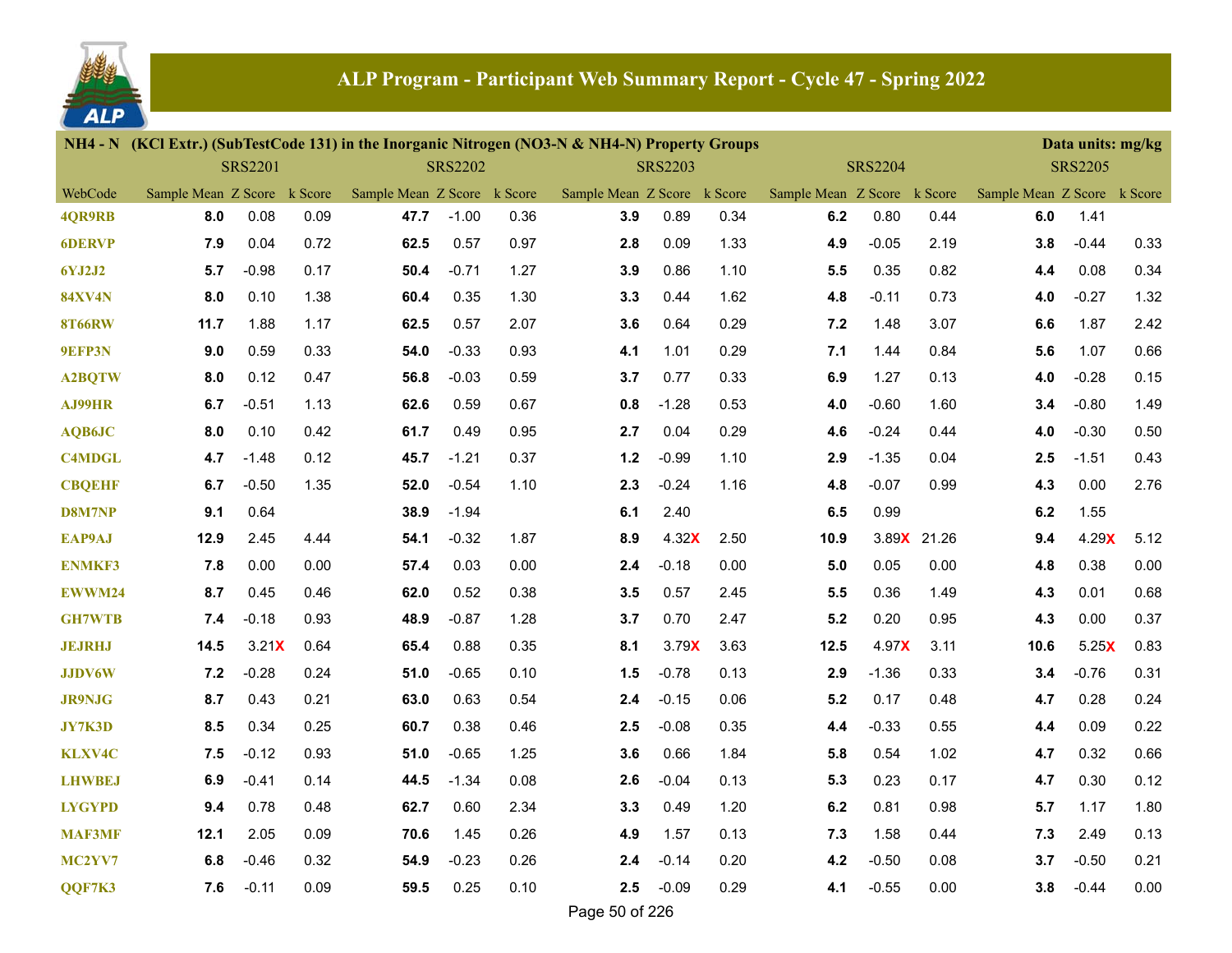

|                          |                             |                |      |                             |                |      | NH4 - N (KCl Extr.) (SubTestCode 131) in the Inorganic Nitrogen (NO3-N & NH4-N) Property Groups |                |      |                             |                |      |                             |                | Data units: mg/kg |
|--------------------------|-----------------------------|----------------|------|-----------------------------|----------------|------|-------------------------------------------------------------------------------------------------|----------------|------|-----------------------------|----------------|------|-----------------------------|----------------|-------------------|
|                          |                             | <b>SRS2201</b> |      |                             | <b>SRS2202</b> |      |                                                                                                 | <b>SRS2203</b> |      |                             | <b>SRS2204</b> |      |                             | <b>SRS2205</b> |                   |
| WebCode                  | Sample Mean Z Score k Score |                |      | Sample Mean Z Score k Score |                |      | Sample Mean Z Score k Score                                                                     |                |      | Sample Mean Z Score k Score |                |      | Sample Mean Z Score k Score |                |                   |
| <b>R6PEXC</b>            | 5.7                         | $-0.98$        | 0.49 | 50.1                        | $-0.74$        | 1.23 | 3.8                                                                                             | 0.78           | 1.29 | 5.7                         | 0.48           | 1.16 | 4.4                         | 0.10           | 0.88              |
| <b>ТН9FТ9</b>            | 4.7                         | $-1.47$        | 0.03 | 45.8                        | $-1.20$        | 0.04 | 0.9                                                                                             | $-1.20$        | 0.07 | 2.8                         | $-1.41$        | 0.22 | 2.5                         | $-1.51$        | 0.15              |
| UPML67                   | 5.3                         | $-1.21$        | 0.64 | 45.7                        | $-1.21$        | 0.66 | 1.0                                                                                             | $-1.09$        | 0.40 | 3.3                         | $-1.05$        | 1.18 | 4.1                         | $-0.16$        | 1.00              |
| <b>V7PNDX</b>            | 10.4                        | 1.23           | 1.15 | 74.0                        | 1.80           | 1.25 | 5.7                                                                                             | 2.13           | 1.36 | 7.7                         | 1.81           | 1.05 | 7.5                         | 2.70           | 1.33              |
| <b>VJDRGN</b>            | 7.2                         | $-0.26$        | 0.04 | 57.7                        | 0.06           | 0.33 | 2.1                                                                                             | $-0.39$        | 0.09 | 3.9                         | $-0.71$        | 0.16 | 4.0                         | $-0.26$        | 0.20              |
| <b>VT3KRY</b>            | 11.0                        | 1.55           | 0.40 | 58.3                        | 0.12           | 0.96 | 1.8                                                                                             | $-0.54$        | 0.90 | 4.7                         | $-0.16$        | 0.71 | 4.1                         | $-0.20$        | 0.97              |
| WTZ9M4                   | 7.2                         | $-0.27$        | 0.40 | 51.8                        | $-0.56$        | 1.65 | 2.6                                                                                             | $-0.05$        | 0.61 | 4.4                         | $-0.37$        | 0.61 | 4.1                         | $-0.19$        | 1.51              |
| <b>WWFHYL</b>            | 7.4                         | $-0.18$        | 0.05 | 57.7                        | 0.07           | 0.17 | 2.2                                                                                             | $-0.30$        | 0.15 | 4.7                         | $-0.16$        | 0.39 | 4.2                         | $-0.12$        | 0.22              |
|                          |                             |                |      |                             |                |      | NH4 - N (KCl Extr.) (SubTestCode 131) in the Inorganic Nitrogen (NO3-N & NH4-N) Property Groups |                |      |                             |                |      |                             |                | Data units: mg/kg |
|                          |                             | <b>SRS2201</b> |      |                             | <b>SRS2202</b> |      |                                                                                                 | <b>SRS2203</b> |      |                             | <b>SRS2204</b> |      |                             | <b>SRS2205</b> |                   |
| <b>Grand Median</b>      |                             | 7.79           |      |                             | 57.1           |      |                                                                                                 | 2.64           |      |                             | 4.94           |      |                             | 4.32           |                   |
| <b>Median Abs Dev</b>    |                             | 0.94           |      |                             | 5.5            |      |                                                                                                 | 0.88           |      |                             | 0.80           |      |                             | 0.37           |                   |
| <b>Avg Within Lab SD</b> |                             | 0.63           |      |                             | 1.6            |      |                                                                                                 | 0.34           |      |                             | 0.34           |      |                             | 0.30           |                   |
| <b>Labs Included</b>     |                             | 33             |      |                             | 34             |      |                                                                                                 | 32             |      |                             | 32             |      |                             | 32             |                   |
| <b>Labs Reporting</b>    |                             | 34             |      |                             | 34             |      |                                                                                                 | 34             |      |                             | 34             |      |                             | 34             |                   |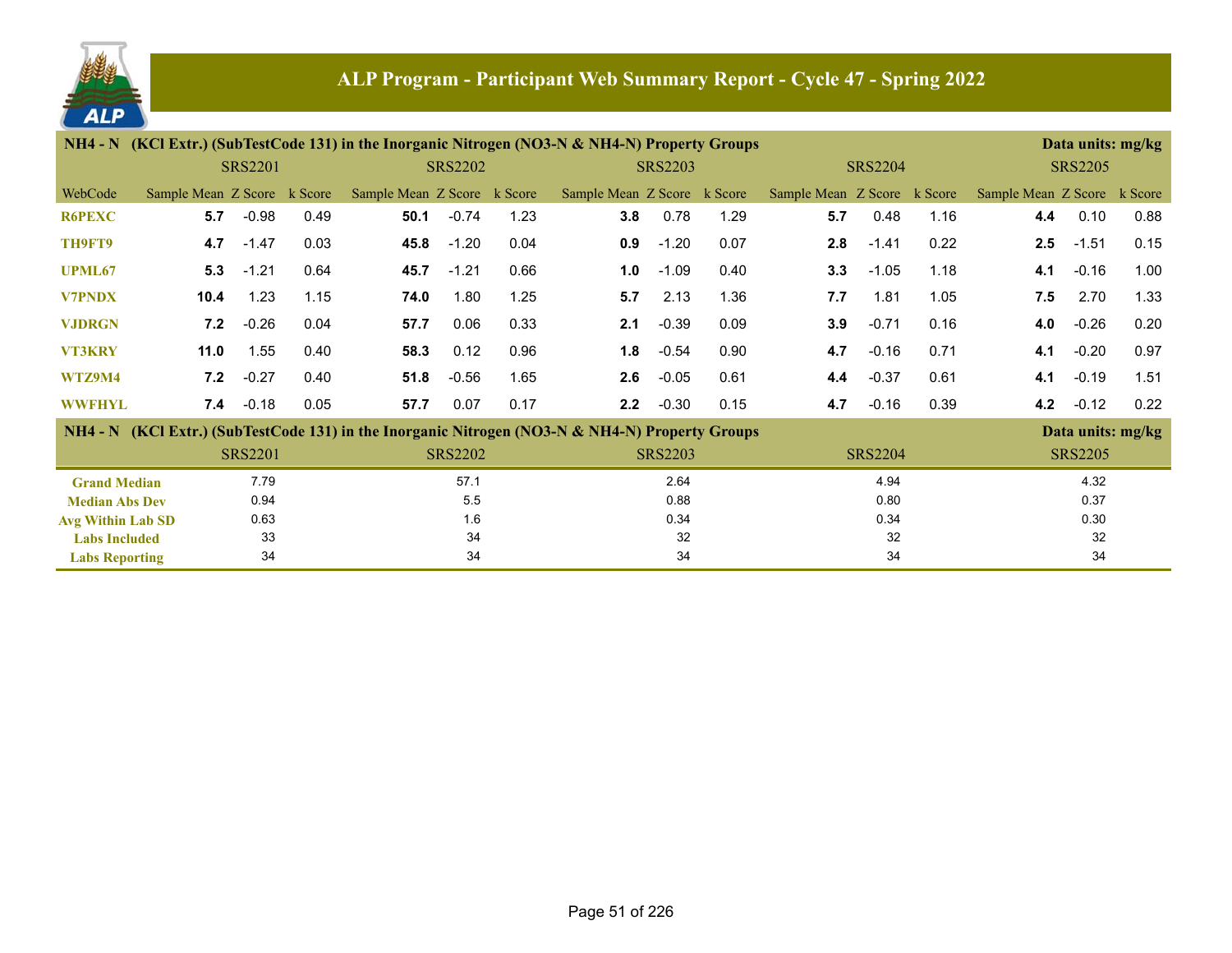

|               | PO4-P Bray P1 (1:10) (SubTestCode 133) in the Phosphorus and Sulfur Property Groups |                |      |                             |                |      |                             |                |      |                             |                |      |                             | Data units: mg/kg |      |
|---------------|-------------------------------------------------------------------------------------|----------------|------|-----------------------------|----------------|------|-----------------------------|----------------|------|-----------------------------|----------------|------|-----------------------------|-------------------|------|
|               |                                                                                     | <b>SRS2201</b> |      |                             | <b>SRS2202</b> |      |                             | <b>SRS2203</b> |      |                             | <b>SRS2204</b> |      |                             | <b>SRS2205</b>    |      |
| WebCode       | Sample Mean Z Score k Score                                                         |                |      | Sample Mean Z Score k Score |                |      | Sample Mean Z Score k Score |                |      | Sample Mean Z Score k Score |                |      | Sample Mean Z Score k Score |                   |      |
| 382Q7P        | 87.4                                                                                | $-0.26$        | 0.07 | 48.7                        | $-0.34$        | 0.18 | 8.4                         | $-1.10$        | 0.46 | 7.9                         | $-0.72$        | 1.00 | 27.4                        | $-0.50$           | 0.78 |
| <b>38KLNR</b> | 86.5                                                                                | $-0.33$        | 0.50 | 52.0                        | 0.03           | 0.21 | 7.8                         | $-1.30$        | 0.29 | 10.4                        | 0.04           | 0.58 | 27.0                        | $-0.57$           | 0.57 |
| <b>7VADEV</b> | 104.9                                                                               | 1.14           | 1.39 | 59.6                        | 0.86           | 1.29 | 12.9                        | 0.48           | 1.16 | 9.1                         | $-0.37$        | 1.05 | 30.6                        | 0.13              | 1.09 |
| <b>84ZKA7</b> | 82.8                                                                                | $-0.63$        | 0.09 | 49.9                        | $-0.21$        | 0.05 | 11.4                        | $-0.07$        | 0.11 | 13.8                        | 1.08           | 0.34 | 29.6                        | $-0.07$           | 0.06 |
| <b>8L3X9N</b> | 89.2                                                                                | $-0.12$        | 0.00 | 49.7                        | $-0.23$        | 0.00 | 10.6                        | $-0.32$        | 0.01 | 8.8                         | $-0.46$        | 0.01 | 31.7                        | 0.34              | 0.01 |
| <b>8R74JK</b> | 92.0                                                                                | 0.11           |      | 52.0                        | 0.02           |      | 12.0                        | 0.15           |      | 8.7                         | $-0.49$        | 1.28 | 28.3                        | $-0.31$           | 1.11 |
| 9EFP3N        | 106.3                                                                               | 1.26           | 0.66 | 55.7                        | 0.43           | 0.30 | 9.7                         | $-0.67$        | 1.06 | 10.7                        | 0.12           | 1.28 | 31.3                        | 0.28              | 1.47 |
| <b>ADKB8H</b> | 31.9                                                                                | $-4.71X$       |      | 18.9                        | $-3.60X$       |      | 4.2                         | $-2.57$        |      | 3.8                         | $-2.00$        |      | 22.3                        | $-1.50$           |      |
| <b>AZBTC9</b> | 87.0                                                                                | $-0.29$        | 1.29 | 50.0                        | $-0.19$        | 0.52 | 12.3                        | 0.27           | 1.06 | 10.3                        | 0.02           | 1.28 | 30.0                        | 0.02              |      |
| <b>BDXF3L</b> | 132.0                                                                               | 3.31           |      | 66.0                        | 1.56           |      | 13.0                        | 0.50           |      | 16.0                        | 1.77           |      | 36.0                        | 1.20              |      |
| <b>C4MDGL</b> | 91.2                                                                                | 0.04           | 0.29 | 61.9                        | 1.10           | 0.08 | 10.5                        | $-0.37$        | 0.49 | 13.9                        | 1.12           | 1.74 | 32.4                        | 0.49              | 0.48 |
| <b>CBQEHF</b> | 86.0                                                                                | $-0.38$        | 0.81 | 46.1                        | $-0.62$        | 1.77 | 8.6                         | $-1.04$        | 2.21 | 5.2                         | $-1.57$        | 0.97 | 21.4                        | $-1.69$           | 2.10 |
| DL28KF        | 78.3                                                                                | $-0.99$        | 0.66 | 49.0                        | $-0.30$        | 1.36 | 12.3                        | 0.27           | 2.12 | 13.0                        | 0.85           | 2.22 | 29.0                        | $-0.19$           | 0.79 |
| <b>ELGX3X</b> | 84.2                                                                                | $-0.51$        | 0.50 | 47.8                        | $-0.44$        | 0.33 | 7.8                         | $-1.31$        | 0.21 | 10.7                        | 0.14           | 0.31 | 27.1                        | $-0.55$           | 0.72 |
| EWWM24        | 83.0                                                                                | $-0.61$        | 0.43 | 50.0                        | $-0.19$        | 0.52 | 13.0                        | 0.50           |      | 12.0                        | 0.54           |      | 29.7                        | $-0.05$           | 0.55 |
| F6PGC8        | 86.3                                                                                | $-0.35$        | 1.74 | 51.2                        | $-0.07$        | 0.90 | 11.8                        | 0.09           | 1.40 | 10.2                        | $-0.03$        | 0.64 | 29.8                        | $-0.02$           | 0.73 |
| <b>GH7WTB</b> | 92.6                                                                                | 0.15           | 0.40 | 43.9                        | $-0.86$        | 0.89 | 10.6                        | $-0.33$        | 0.23 | 8.8                         | $-0.46$        | 0.16 | 27.2                        | $-0.54$           | 0.41 |
| <b>HTPNZL</b> | 96.2                                                                                | 0.44           | 2.84 | 57.4                        | 0.62           | 1.47 | 11.8                        | 0.07           | 0.66 | 10.2                        | $-0.02$        | 1.73 | 31.4                        | 0.29              | 1.19 |
| <b>JR9NJG</b> | 132.1                                                                               | 3.32           | 0.21 | 76.4                        | 2.70           | 0.09 | 17.1                        | 1.92           | 0.55 | 15.4                        | 1.60           | 0.50 | 43.1                        | 2.60              | 0.18 |
| <b>LHWBEJ</b> | 89.7                                                                                | $-0.08$        | 1.38 | 44.3                        | $-0.81$        | 1.81 | 10.0                        | $-0.55$        |      | 8.0                         | $-0.70$        |      | 27.7                        | $-0.44$           | 1.11 |
| QQF7K3        | 97.7                                                                                | 0.56           | 0.54 | 59.0                        | 0.79           | 0.18 | 10.6                        | $-0.35$        | 0.74 | 9.4                         | $-0.28$        | 0.13 | 30.3                        | 0.07              | 0.96 |
| <b>R6PEXC</b> | 111.7                                                                               | 1.69           | 1.55 | 71.4                        | 2.15           | 2.24 | 14.9                        | 1.17           | 0.46 | 15.1                        | 1.48           | 0.10 | 43.7                        | 2.71              | 0.41 |
| <b>TH9FT9</b> | 92.0                                                                                | 0.10           | 0.14 | 51.8                        | 0.00           | 0.72 | 10.6                        | $-0.35$        | 0.32 | 9.2                         | $-0.32$        | 0.25 | 28.7                        | $-0.23$           | 0.47 |
| UPML67        | 92.7                                                                                | 0.16           | 0.57 | 58.5                        | 0.74           | 1.18 | 12.5                        | 0.34           | 1.54 | 11.8                        | 0.49           | 0.46 | 35.1                        | 1.01              | 1.39 |
| <b>VELMNJ</b> | 90.7                                                                                | 0.00           | 0.66 | 50.3                        | $-0.16$        | 0.30 | 12.0                        | 0.15           |      | 10.0                        | $-0.08$        |      | 32.0                        | 0.41              | 0.96 |
| WTZ9M4        | 90.5                                                                                | $-0.01$        | 0.67 | 65.2                        | 1.46           | 1.19 | 15.3                        | 1.30           | 0.66 | 12.7                        | 0.76           | 0.71 | 36.6                        | 1.31              | 1.96 |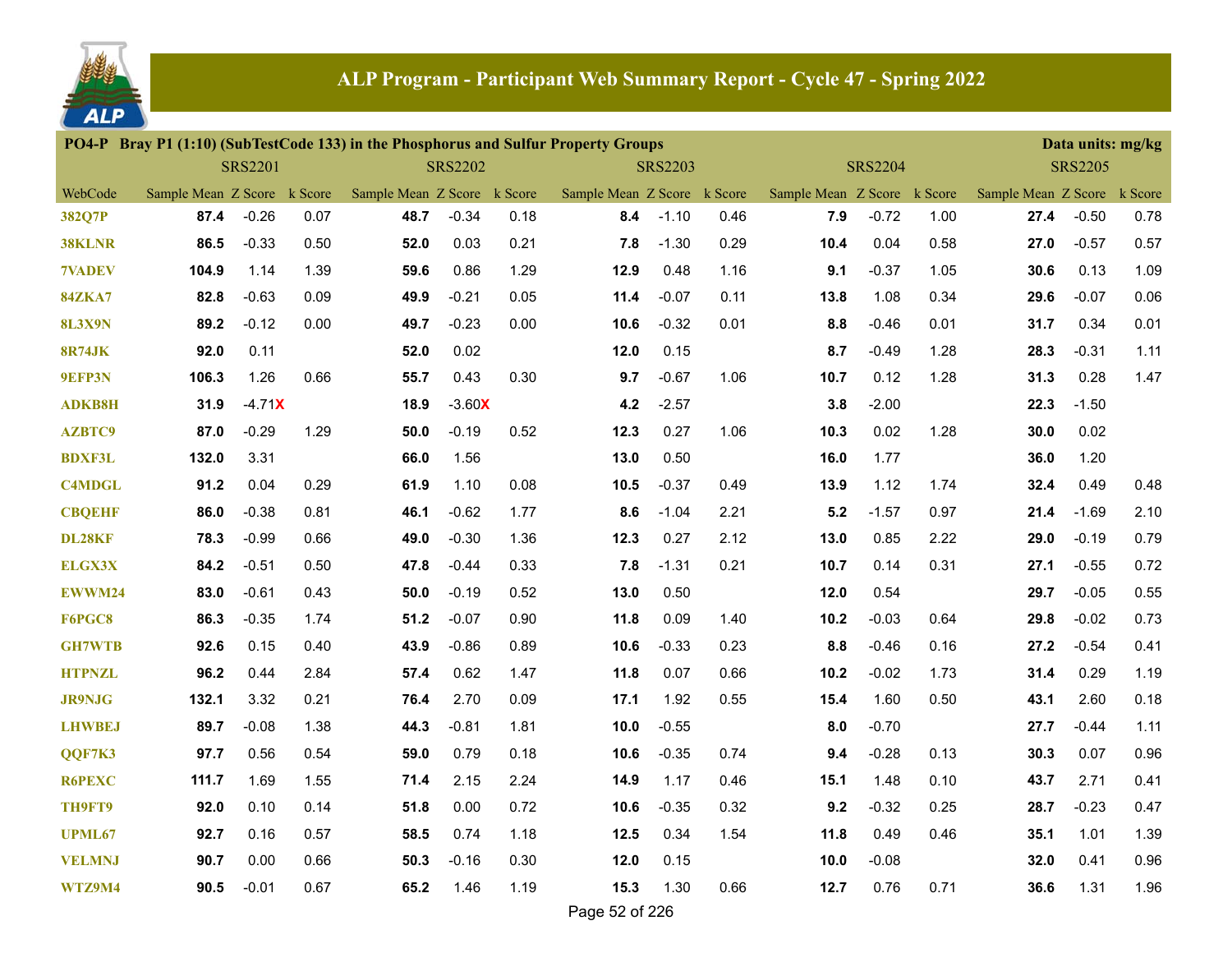

|                       |                                                                                     | PO4-P Bray P1 (1:10) (SubTestCode 133) in the Phosphorus and Sulfur Property Groups |                             |                             | Data units: mg/kg           |
|-----------------------|-------------------------------------------------------------------------------------|-------------------------------------------------------------------------------------|-----------------------------|-----------------------------|-----------------------------|
|                       | SRS2201                                                                             | SRS2202                                                                             | SRS2203                     | SRS2204                     | SRS2205                     |
| WebCode               |                                                                                     | Sample Mean Z Score k Score Sample Mean Z Score k Score                             | Sample Mean Z Score k Score | Sample Mean Z Score k Score | Sample Mean Z Score k Score |
| <b>Z6H2P8</b>         |                                                                                     |                                                                                     | 92.5 28.26X                 |                             |                             |
|                       | PO4-P Bray P1 (1:10) (SubTestCode 133) in the Phosphorus and Sulfur Property Groups | Data units: mg/kg                                                                   |                             |                             |                             |
|                       | <b>SRS2201</b>                                                                      | <b>SRS2202</b>                                                                      | <b>SRS2203</b>              | SRS2204                     | SRS2205                     |
| <b>Grand Median</b>   | 90.7                                                                                | 51.8                                                                                | 11.6                        | 10.3                        | 29.9                        |
| <b>Median Abs Dev</b> | 4.3                                                                                 | 4.0                                                                                 | 1.2                         | 1.6                         | 2.2                         |
| Avg Within Lab SD     | 2.3                                                                                 | 1.9                                                                                 | 0.5                         | 0.4                         | 1.0                         |
| <b>Labs Included</b>  | 25                                                                                  | 25                                                                                  | 26                          | 26                          | 26                          |
| <b>Labs Reporting</b> | 26                                                                                  | 26                                                                                  | 27                          | 26                          | 26                          |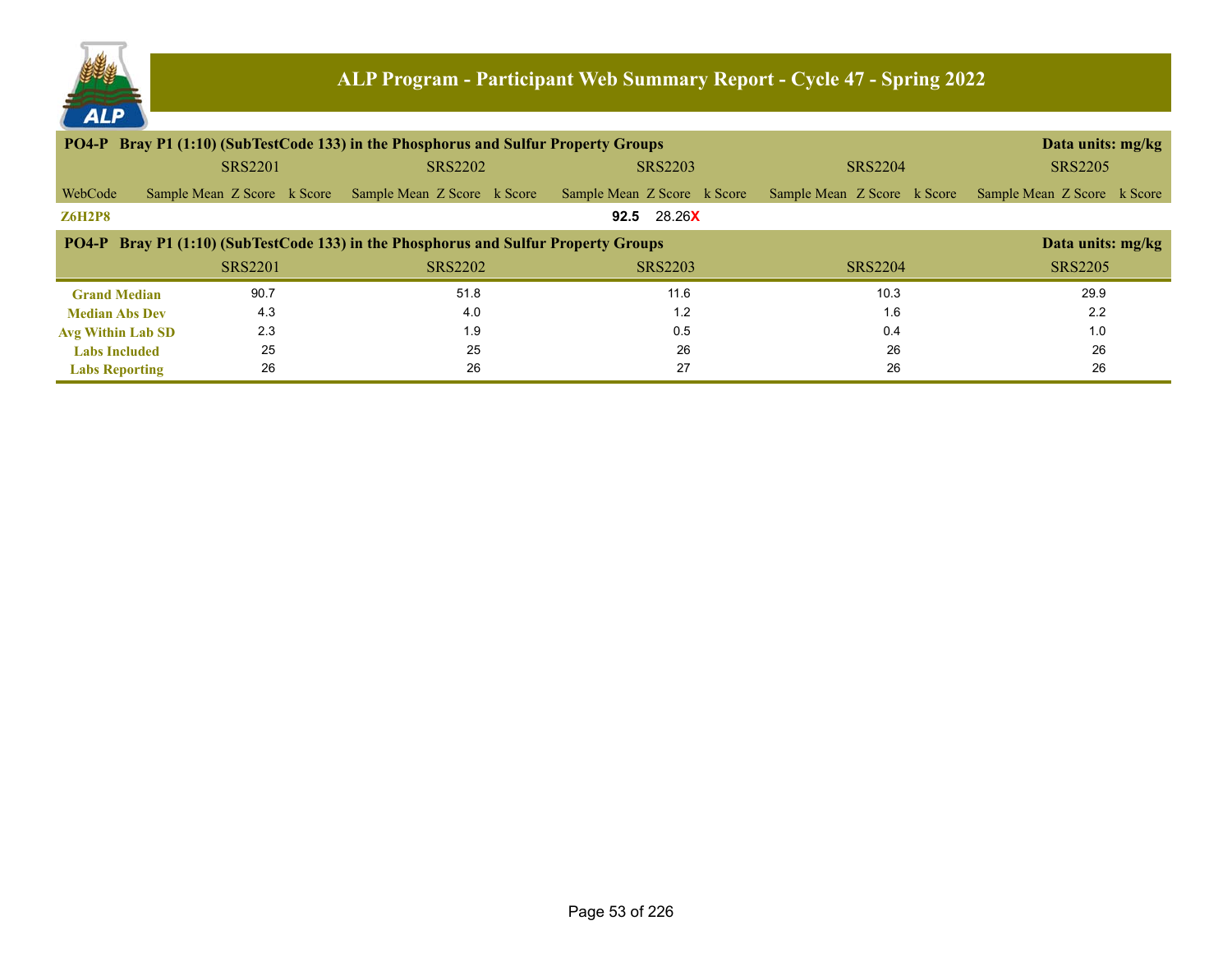

| $PO4-P$               |                             |                |      |                             |                |      | <b>Bray P (1:7) (SubTestCode 134) in the Phosphorus and Sulfur Property Groups</b> |                |      |                             |                  |      |                             |                   | Data units: mg/kg |
|-----------------------|-----------------------------|----------------|------|-----------------------------|----------------|------|------------------------------------------------------------------------------------|----------------|------|-----------------------------|------------------|------|-----------------------------|-------------------|-------------------|
|                       |                             | <b>SRS2201</b> |      |                             | <b>SRS2202</b> |      |                                                                                    | <b>SRS2203</b> |      |                             | <b>SRS2204</b>   |      |                             | <b>SRS2205</b>    |                   |
| WebCode               | Sample Mean Z Score k Score |                |      | Sample Mean Z Score k Score |                |      | Sample Mean Z Score k Score                                                        |                |      | Sample Mean Z Score k Score |                  |      | Sample Mean Z Score k Score |                   |                   |
| 7TM4ZN                | 72.5                        | 0.41           | 0.12 | 44.6                        | 0.41           | 0.08 | 7.6                                                                                | 0.06           | 0.23 | 8.1                         | $-1.72$          | 0.04 | 27.9                        | 0.62              | 0.33              |
| <b>84XV4N</b>         | 89.0                        | 2.90           | 0.13 | 55.1                        | 3.02           | 0.43 | 11.7                                                                               | 1.56           | 1.90 | 9.1                         | 0.79             | 0.42 | 28.4                        | 0.78              | 1.59              |
| <b>B3WWLR</b>         | 69.9                        | 0.00           | 0.11 | 43.4                        | 0.09           | 0.06 | 7.2                                                                                | $-0.09$        | 0.25 | 8.5                         | $-0.76$          | 0.15 | 27.7                        | 0.55              | 0.01              |
| <b>BEQDBT</b>         | 14.6                        | $-8.37X$       | 0.20 | 15.9                        | $-6.76X$       | 0.06 | 1.5                                                                                | $-2.15$        | 0.11 | 9.0                         | 0.55             | 0.31 | 24.7                        | $-0.43$           | 0.59              |
| <b>D8M7NP</b>         | 67.4                        | $-0.38$        | 2.38 | 41.6                        | $-0.34$        | 2.18 | 8.4                                                                                | 0.34           | 1.25 | 8.9                         | 0.37             | 2.35 | 23.9                        | $-0.70$           | 1.11              |
| <b>KLXV4C</b>         | 69.0                        | $-0.13$        | 0.74 | 43.0                        | 0.00           | 1.34 | 10.2                                                                               | 1.00           | 1.28 | 8.8                         | 0.00             | 1.07 | 27.3                        | 0.43              | 1.30              |
| <b>M8W3B7</b>         | 70.4                        | 0.08           | 0.85 | 42.7                        | $-0.08$        | 0.36 | 7.1                                                                                | $-0.13$        | 1.01 | 8.6                         | $-0.53$          | 0.22 | 23.9                        | $-0.70$           | 1.22              |
| <b>YMJMR2</b>         | 64.4                        | $-0.83$        | 0.16 | 39.9                        | $-0.78$        | 0.36 | 7.3                                                                                | $-0.06$        | 0.18 | 5.6                         | $-8.26$ <b>X</b> | 0.19 | 22.5                        | $-1.18$           | 0.79              |
|                       |                             |                |      |                             |                |      | PO4-P Bray P(1:7) (SubTestCode 134) in the Phosphorus and Sulfur Property Groups   |                |      |                             |                  |      |                             | Data units: mg/kg |                   |
|                       |                             | <b>SRS2201</b> |      |                             | <b>SRS2202</b> |      |                                                                                    | <b>SRS2203</b> |      |                             | <b>SRS2204</b>   |      |                             | <b>SRS2205</b>    |                   |
| <b>Grand Median</b>   |                             | 69.9           |      |                             | 43.0           |      |                                                                                    | 7.44           |      |                             | 8.77             |      |                             | 26.0              |                   |
| <b>Median Abs Dev</b> |                             | 2.5<br>1.4     |      |                             |                | 0.65 |                                                                                    |                | 0.21 |                             |                  | 2.0  |                             |                   |                   |
| Avg Within Lab SD     | 4.9                         |                |      | 3.3                         |                |      | 0.56                                                                               |                |      | 0.95                        |                  |      | 1.2                         |                   |                   |
| <b>Labs Included</b>  |                             |                |      |                             |                |      |                                                                                    | 8              |      |                             |                  |      |                             | 8                 |                   |
| <b>Labs Reporting</b> |                             | 8              |      |                             | 8              |      |                                                                                    | 8              |      |                             | 8                |      |                             | 8                 |                   |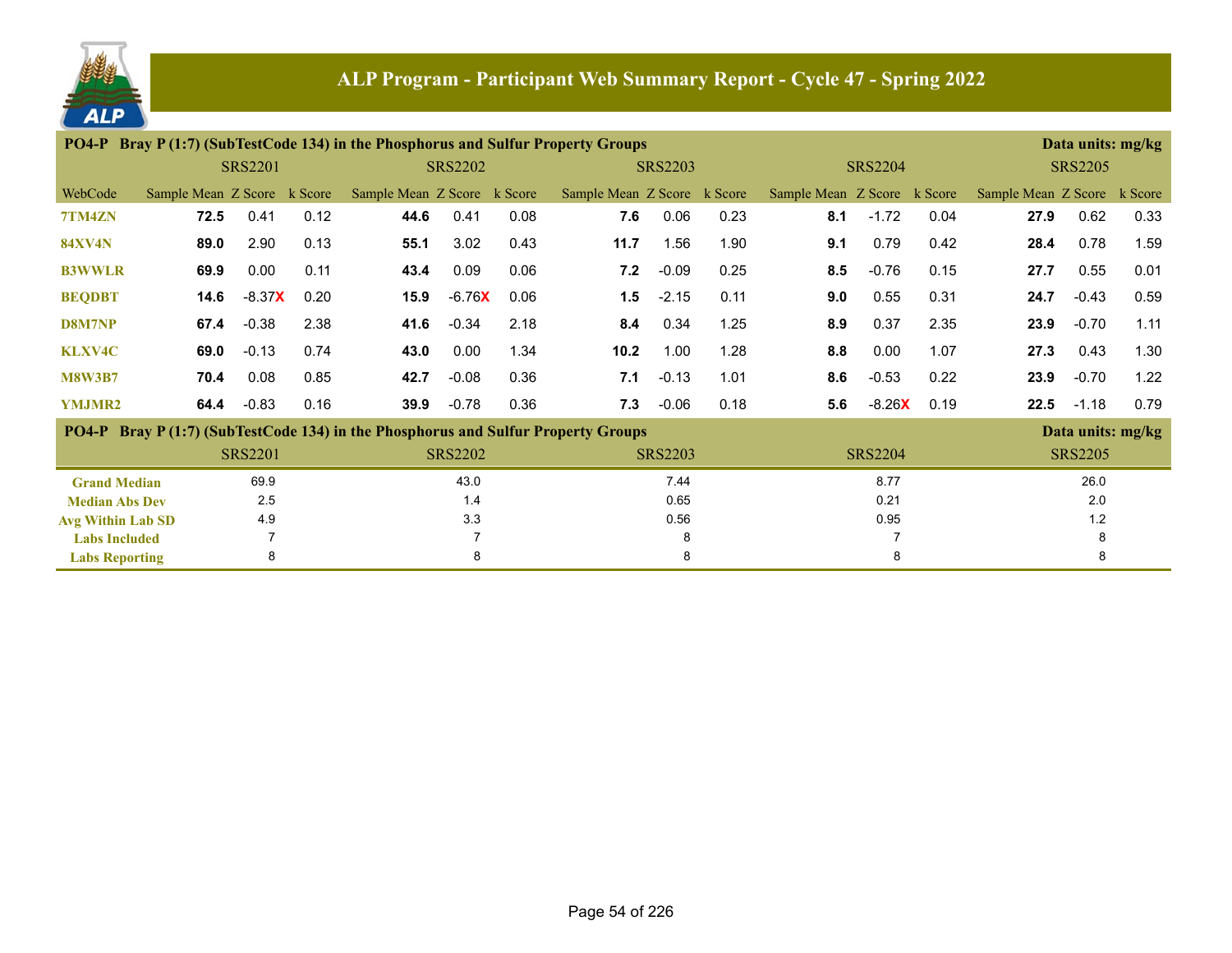

|               |                             |                |      | PO4-P Olsen/Bicarb (1:20) (SubTestCode 135) in the Phosphorus and Sulfur Property Groups |                |      |                             |                |      |                             |                |      |                             | Data units: mg/kg |      |
|---------------|-----------------------------|----------------|------|------------------------------------------------------------------------------------------|----------------|------|-----------------------------|----------------|------|-----------------------------|----------------|------|-----------------------------|-------------------|------|
|               |                             | <b>SRS2201</b> |      |                                                                                          | <b>SRS2202</b> |      |                             | <b>SRS2203</b> |      |                             | <b>SRS2204</b> |      |                             | <b>SRS2205</b>    |      |
| WebCode       | Sample Mean Z Score k Score |                |      | Sample Mean Z Score k Score                                                              |                |      | Sample Mean Z Score k Score |                |      | Sample Mean Z Score k Score |                |      | Sample Mean Z Score k Score |                   |      |
| 7TM4ZN        | 35.4                        | 0.20           | 0.08 | 19.1                                                                                     | 0.13           | 0.47 | 4.7                         | $-0.06$        | 0.03 | 6.0                         | 0.27           | 0.20 | 21.9                        | 0.67              | 0.37 |
| <b>7VADEV</b> | 36.7                        | 0.46           | 0.34 | 17.9                                                                                     | $-0.23$        | 1.29 | 3.5                         | $-0.61$        | 0.13 | 4.0                         | $-0.73$        | 0.80 | 14.5                        | $-1.59$           | 0.52 |
| <b>84XV4N</b> | 29.7                        | $-0.96$        | 2.64 | 14.7                                                                                     | $-1.13$        | 2.54 | 3.0                         | $-0.83$        | 0.50 | 4.0                         | $-0.73$        | 3.25 | 17.0                        | $-0.82$           | 2.25 |
| <b>8R74JK</b> | 32.7                        | $-0.35$        | 0.85 | 18.0                                                                                     | $-0.19$        |      | 5.7                         | 0.40           | 0.29 | 6.0                         | 0.27           |      | 19.0                        | $-0.21$           | 0.85 |
| <b>8T66RW</b> | 38.4                        | 0.79           | 1.22 | 23.3                                                                                     | 1.32           | 0.60 | 11.4                        | 3.04           | 0.60 | 10.9                        | 2.72           | 1.77 | 22.1                        | 0.72              | 0.46 |
| 9EFP3N        | 32.0                        | $-0.49$        | 0.56 | 16.3                                                                                     | $-0.66$        | 0.51 | 4.7                         | $-0.06$        | 0.29 | 5.3                         | $-0.06$        | 1.08 | 20.0                        | 0.09              |      |
| <b>A2BQTW</b> | 65.2                        | 6.18X          | 0.92 | 43.1                                                                                     | 6.92X          | 0.15 | 9.4                         | 2.11           | 0.16 | 20.6                        | 7.57X          | 1.65 | 31.4                        | 3.56 <sub>X</sub> | 0.43 |
| <b>A76LRH</b> | 30.9                        | $-0.70$        | 0.42 | 14.7                                                                                     | $-1.13$        | 0.36 | 3.7                         | $-0.51$        | 0.05 | 4.7                         | $-0.40$        | 0.22 | 19.1                        | $-0.19$           | 0.90 |
| AJ99HR        | 37.0                        | 0.51           | 1.28 | 18.7                                                                                     | 0.01           | 0.80 | 3.5                         | $-0.59$        | 0.09 | 4.4                         | $-0.52$        | 0.41 | 20.5                        | 0.24              | 0.67 |
| <b>AQB6JC</b> | 37.0                        | 0.51           | 0.56 | 19.7                                                                                     | 0.28           | 0.51 | 4.0                         | $-0.37$        |      | 5.0                         | $-0.23$        |      | 18.3                        | $-0.41$           | 0.49 |
| AR2G3H        | 33.6                        | $-0.17$        | 0.98 | 21.8                                                                                     | 0.88           | 0.89 | 4.8                         | 0.00           | 0.17 | 7.2                         | 0.87           | 0.33 | 17.1                        | $-0.79$           | 0.43 |
| <b>AZBTC9</b> | 32.0                        | $-0.49$        | 0.56 | 18.7                                                                                     | 0.00           | 0.51 | 5.0                         | 0.09           |      | 6.0                         | 0.27           |      | 19.3                        | $-0.11$           | 0.98 |
| <b>B3WWLR</b> | 39.1                        | 0.94           | 0.27 | 23.3                                                                                     | 1.32           | 0.32 | 8.2                         | 1.57           | 0.02 | 9.0                         | 1.77           | 0.34 | 26.8                        | 2.15              | 0.18 |
| <b>BEQDBT</b> | 29.0                        | $-1.10$        | 0.15 | 16.1                                                                                     | $-0.74$        | 0.19 | 4.5                         | $-0.16$        | 0.03 | 6.1                         | 0.34           | 0.81 | 21.6                        | 0.58              | 0.55 |
| <b>C4MDGL</b> | 34.4                        | 0.00           | 0.09 | 19.3                                                                                     | 0.18           | 0.46 | 4.7                         | $-0.07$        | 0.09 | 7.1                         | 0.83           | 0.44 | 19.7                        | 0.00              | 0.52 |
| <b>CBQEHF</b> | 35.8                        | 0.28           | 2.10 | 16.7                                                                                     | $-0.56$        | 3.07 | 6.3                         | 0.70           | 0.62 | 7.9                         | 1.25           | 1.57 | 18.9                        | $-0.24$           | 0.86 |
| E72W78        | 37.7                        | 0.65           | 0.32 | 19.7                                                                                     | 0.28           | 0.51 | 7.3                         | 1.17           | 0.29 | 5.0                         | $-0.23$        |      | 22.7                        | 0.90              | 0.49 |
| EWWM24        | 35.7                        | 0.25           | 0.32 | 19.3                                                                                     | 0.19           | 0.51 | 6.0                         | 0.55           |      | 7.3                         | 0.94           | 1.08 | 22.0                        | 0.70              |      |
| <b>EXBBZA</b> | 35.2                        | 0.16           | 0.89 | 18.8                                                                                     | 0.04           | 0.38 | 4.3                         | $-0.25$        | 0.10 | 5.2                         | $-0.11$        | 0.39 | 21.0                        | 0.39              | 0.68 |
| <b>GDGCVM</b> | 29.3                        | $-1.04$        | 0.21 | 15.9                                                                                     | $-0.77$        | 0.40 | 4.8                         | 0.00           | 0.15 | 4.1                         | $-0.66$        | 0.22 | 19.5                        | $-0.06$           | 0.51 |
| <b>GH7WTB</b> | 31.4                        | $-0.62$        | 0.11 | 14.8                                                                                     | $-1.08$        | 0.05 | 5.0                         | 0.08           | 0.07 | 4.5                         | $-0.47$        | 0.75 | 16.4                        | $-1.02$           | 0.46 |
| <b>HPK369</b> | 40.0                        | 1.11           | 0.40 | 21.6                                                                                     | 0.83           | 0.79 | 6.1                         | 0.59           | 0.21 | 7.4                         | 0.97           | 1.40 | 21.2                        | 0.46              | 0.53 |
| <b>J4ZF4L</b> | 35.0                        | 0.12           | 1.07 | 18.2                                                                                     | $-0.12$        | 0.61 | 3.9                         | $-0.40$        | 0.02 | 4.6                         | $-0.43$        | 0.25 | 19.7                        | 0.01              | 0.30 |
| <b>JEJRHJ</b> | 38.3                        | 0.78           | 0.65 | 23.7                                                                                     | 1.41           | 0.51 | 9.7                         | 2.25           | 0.29 | 11.7                        | 3.11           | 1.08 | 25.3                        | 1.71              | 0.49 |
| <b>KLXV4C</b> | 31.0                        | $-0.69$        | 0.56 | 18.0                                                                                     | $-0.19$        | 0.88 | 5.3                         | 0.23           | 0.38 | 6.3                         | 0.42           | 0.99 | 18.0                        | $-0.52$           | 0.85 |
| <b>LHWBEJ</b> | 22.0                        | $-2.49$        | 0.56 | 11.0                                                                                     | $-2.17$        |      | 3.0                         | $-0.83$        |      | 3.0                         | $-1.23$        |      | 15.0                        | $-1.43$           | 0.85 |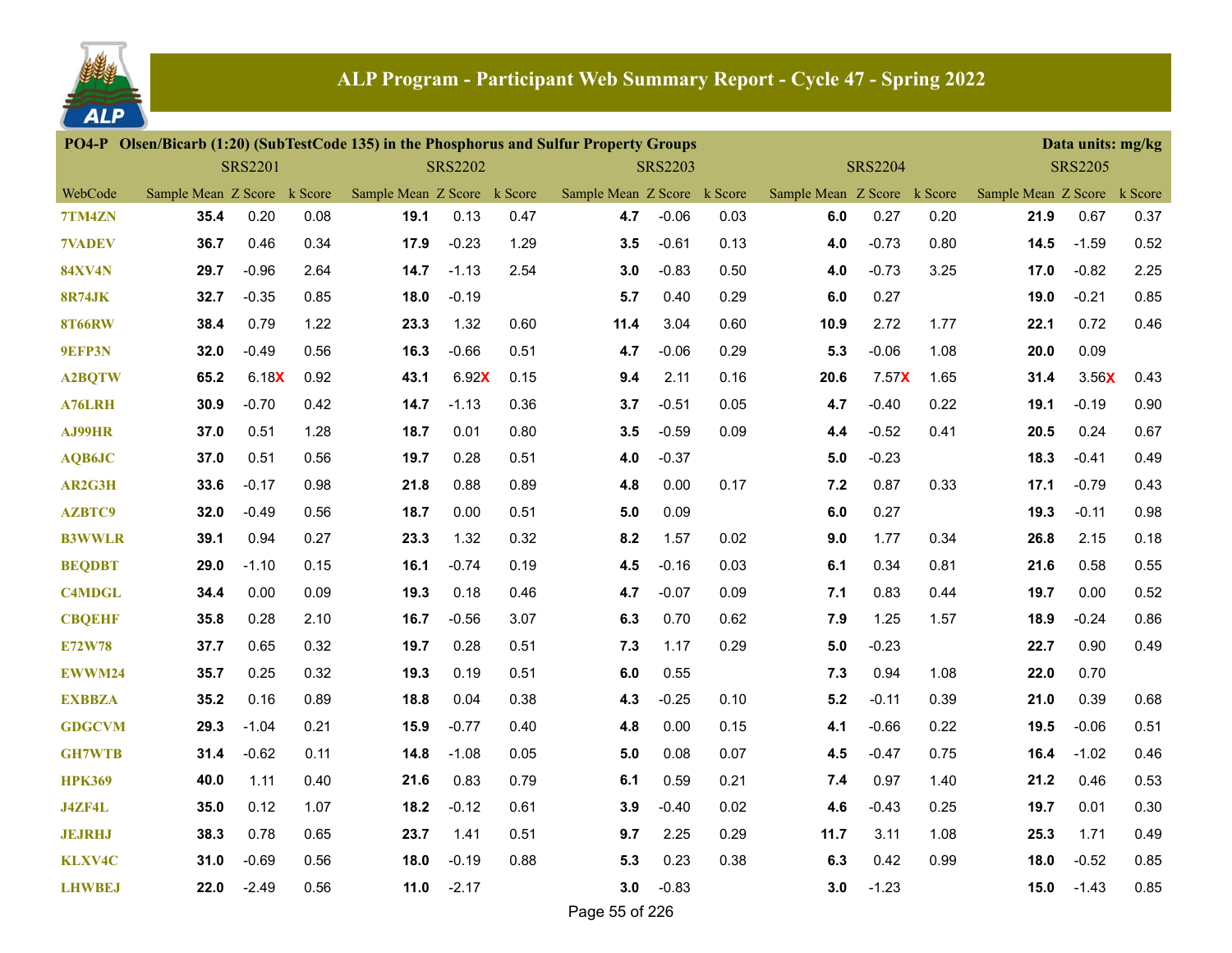

|                          |                             |                |      |                             |                |      | PO4-P Olsen/Bicarb (1:20) (SubTestCode 135) in the Phosphorus and Sulfur Property Groups |                |      |                             |                |      |                             | Data units: mg/kg |      |
|--------------------------|-----------------------------|----------------|------|-----------------------------|----------------|------|------------------------------------------------------------------------------------------|----------------|------|-----------------------------|----------------|------|-----------------------------|-------------------|------|
|                          |                             | <b>SRS2201</b> |      |                             | <b>SRS2202</b> |      |                                                                                          | <b>SRS2203</b> |      |                             | <b>SRS2204</b> |      |                             | <b>SRS2205</b>    |      |
| WebCode                  | Sample Mean Z Score k Score |                |      | Sample Mean Z Score k Score |                |      | Sample Mean Z Score k Score                                                              |                |      | Sample Mean Z Score k Score |                |      | Sample Mean Z Score k Score |                   |      |
| <b>M7X23U</b>            | 36.5                        | 0.42           | 1.93 | 20.7                        | 0.56           | 1.42 | 4.4                                                                                      | $-0.18$        | 0.36 | 5.4                         | $-0.04$        | 0.60 | 21.2                        | 0.45              | 1.70 |
| <b>M8W3B7</b>            | 32.5                        | $-0.39$        | 0.28 | 16.9                        | $-0.51$        | 0.60 | 3.9                                                                                      | $-0.40$        | 0.10 | 5.2                         | $-0.11$        | 0.60 | 17.9                        | $-0.54$           | 0.32 |
| QQF7K3                   | 33.4                        | $-0.20$        | 1.16 | 17.3                        | $-0.40$        | 1.17 | 3.6                                                                                      | $-0.54$        | 0.03 | 4.7                         | $-0.40$        | 0.54 | 18.1                        | $-0.49$           | 0.09 |
| TH9FT9                   | 29.6                        | $-0.96$        | 0.26 | 14.8                        | $-1.09$        | 0.44 | 5.5                                                                                      | 0.34           | 0.11 | 6.3                         | 0.44           | 0.32 | 19.2                        | $-0.14$           | 0.42 |
| <b>TULNP9</b>            | 79.0                        | 8.94X          |      | 63.1                        | 12.56X         | 1.76 | 15.3                                                                                     | 4.85X          | 0.05 | 26.3                        | 10.42X         | 0.28 | 44.8                        | 7.62X             | 0.85 |
| UPML67                   | 33.8                        | $-0.13$        | 0.12 | 16.4                        | $-0.63$        | 1.20 | 4.6                                                                                      | $-0.08$        | 0.12 | 5.9                         | 0.23           | 0.97 | 19.5                        | $-0.07$           | 0.77 |
| UTA9V9                   | 33.8                        | $-0.12$        | 0.38 | 18.9                        | 0.07           | 0.42 | 5.6                                                                                      | 0.37           | 0.01 | 6.8                         | 0.65           | 0.17 | 25.0                        | 1.60              | 0.85 |
| <b>VELMNJ</b>            | 28.9                        | $-1.12$        | 0.90 | 17.0                        | $-0.48$        | 0.85 | 4.4                                                                                      | $-0.18$        | 0.00 | 6.1                         | 0.34           | 0.43 | 17.3                        | $-0.74$           | 0.90 |
| <b>VT3KRY</b>            | 39.1                        | 0.93           | 0.02 | 21.3                        | 0.75           | 0.28 | 5.0                                                                                      | 0.10           | 0.15 | 5.5                         | 0.04           | 0.21 | 22.2                        | 0.76              | 0.07 |
| <b>VUW7MC</b>            | 31.2                        | $-0.66$        | 0.81 | 15.2                        | $-0.99$        | 0.25 | 2.6                                                                                      | $-1.01$        | 0.12 | 3.7                         | $-0.89$        | 1.44 | 17.7                        | $-0.61$           | 0.53 |
| <b>WFADBA</b>            | 38.4                        | 0.79           | 0.73 | 26.5                        | 2.22           | 0.55 | 10.3                                                                                     | 2.53           | 0.13 | 30.8                        | 12.69X         | 0.52 | 11.6                        | $-2.46$           | 0.54 |
| WTZ9M4                   | 50.5                        | 3.22           | 2.91 | 24.7                        | 1.71           | 1.80 | 5.8                                                                                      | 0.45           | 0.51 | 8.0                         | 1.26           | 1.64 | 25.0                        | 1.61              | 1.71 |
| <b>YAJLEZ</b>            | 35.0                        | 0.12           | 0.42 | 19.2                        | 0.15           | 1.21 | 10.8                                                                                     | 2.79           | 5.90 | 5.1                         | $-0.20$        | 0.07 | 21.7                        | 0.59              | 3.48 |
| <b>YMJMR2</b>            | 33.5                        | $-0.18$        | 0.84 | 18.5                        | $-0.05$        | 0.33 | 3.7                                                                                      | $-0.51$        | 0.10 | 4.5                         | $-0.49$        | 0.52 | 20.2                        | 0.14              | 0.58 |
| <b>Z6H2P8</b>            |                             |                |      |                             |                |      | 5.7                                                                                      | 0.43           | 0.00 |                             |                |      |                             |                   |      |
| <b>ZBNVHH</b>            | 40.3                        | 1.18           | 1.16 | 21.7                        | 0.85           | 1.34 | 5.3                                                                                      | 0.22           | 0.10 | 4.0                         | $-0.71$        | 0.43 | 20.0                        | 0.09              | 1.47 |
|                          |                             |                |      |                             |                |      | PO4-P Olsen/Bicarb (1:20) (SubTestCode 135) in the Phosphorus and Sulfur Property Groups |                |      |                             |                |      |                             | Data units: mg/kg |      |
|                          |                             | <b>SRS2201</b> |      |                             | <b>SRS2202</b> |      |                                                                                          | <b>SRS2203</b> |      |                             | <b>SRS2204</b> |      |                             | <b>SRS2205</b>    |      |
| <b>Grand Median</b>      |                             | 34.4           |      |                             | 18.7           |      |                                                                                          | 4.80           |      |                             | 5.46           |      |                             | 19.7              |      |
| <b>Median Abs Dev</b>    |                             | 2.6            |      |                             | 2.0            |      |                                                                                          | 0.87           |      |                             | 0.91           |      |                             | 1.8               |      |
| <b>Avg Within Lab SD</b> |                             | 1.8            |      |                             | 1.1            |      |                                                                                          | 1.98           |      |                             | 0.53           |      |                             | 1.2               |      |
| <b>Labs Included</b>     |                             | 39             |      |                             | 39             |      |                                                                                          | 41             |      |                             | 38             |      |                             | 39                |      |
| <b>Labs Reporting</b>    |                             | 41             |      |                             | 41             |      |                                                                                          | 42             |      |                             | 41             |      |                             | 41                |      |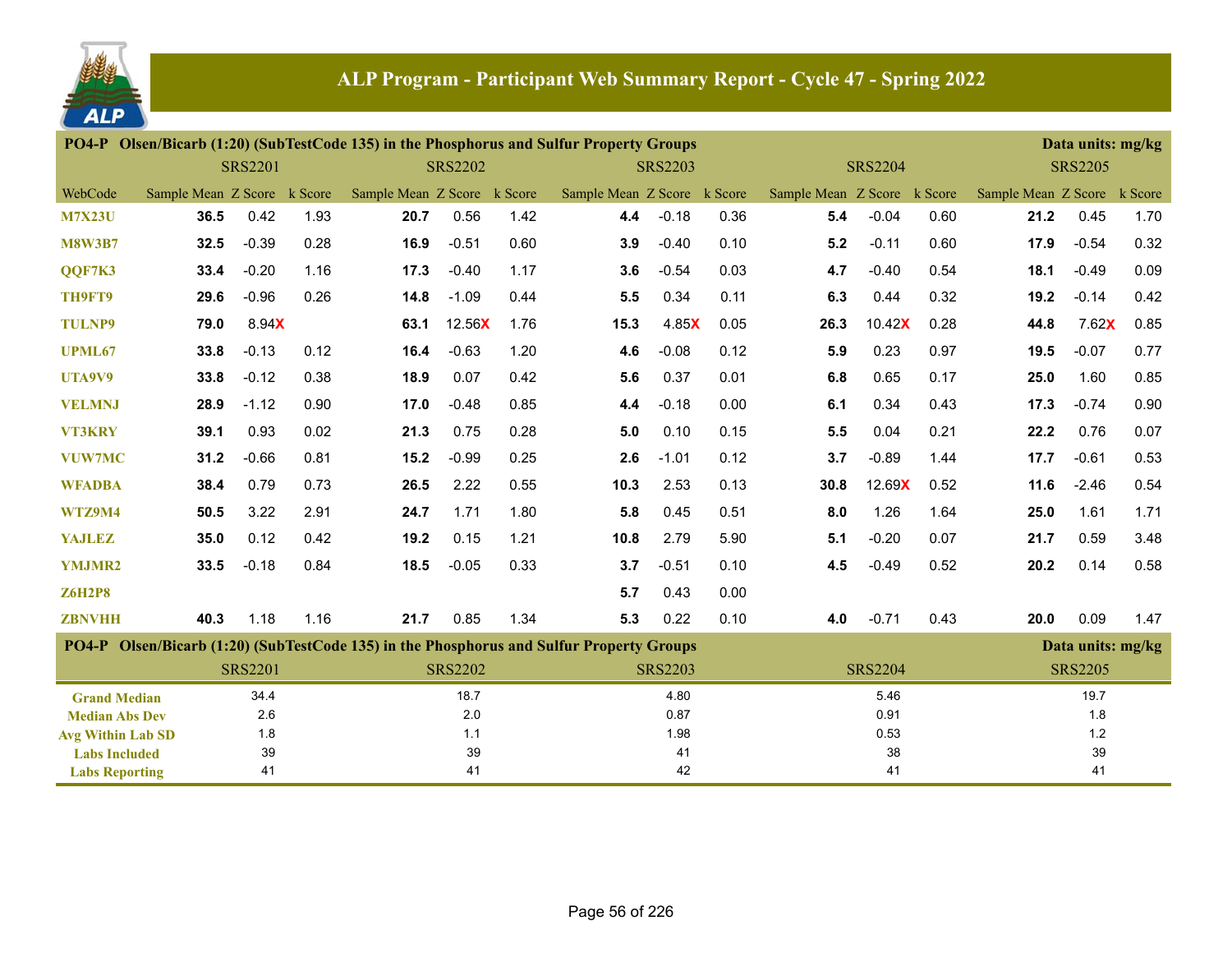

|                       |                                                                                                                    |      | PO4-P M. Morgan (SubTestCode 136) in the Phosphorus and Sulfur Property Groups |      |                             |      |                             |      | Data units: mg/kg           |      |
|-----------------------|--------------------------------------------------------------------------------------------------------------------|------|--------------------------------------------------------------------------------|------|-----------------------------|------|-----------------------------|------|-----------------------------|------|
|                       | <b>SRS2201</b>                                                                                                     |      | <b>SRS2202</b>                                                                 |      | <b>SRS2203</b>              |      | SRS2204                     |      | SRS2205                     |      |
| WebCode               | Sample Mean Z Score k Score                                                                                        |      | Sample Mean Z Score k Score                                                    |      | Sample Mean Z Score k Score |      | Sample Mean Z Score k Score |      | Sample Mean Z Score k Score |      |
| <b>84XV4N</b>         | 3.87                                                                                                               | 1.41 | 2.87                                                                           | 1.35 | 8.00                        | 1.66 | 4.23                        | 1.41 | 14.00                       | 1.34 |
| <b>B7UHBA</b>         | 2.50<br>1.33<br>0.00<br>2.20<br>1.50                                                                               |      |                                                                                | 0.42 | 6.67                        | 0.41 | 1.50                        |      | 11.50                       |      |
| OOF7K3                |                                                                                                                    |      |                                                                                |      | 5.80                        | 0.28 | 1.73                        | 0.12 | 12.73                       | 0.45 |
|                       |                                                                                                                    |      |                                                                                |      |                             |      |                             |      | Data units: mg/kg           |      |
|                       | PO4-P M. Morgan (SubTestCode 136) in the Phosphorus and Sulfur Property Groups<br><b>SRS2202</b><br><b>SRS2201</b> |      |                                                                                |      | <b>SRS2203</b>              |      | <b>SRS2204</b>              |      | SRS2205                     |      |
|                       | 2.50                                                                                                               |      | 1.50                                                                           |      | 6.67                        |      | 1.73                        |      | 12.7                        |      |
|                       | <b>Grand Median</b><br><b>Median Abs Dev</b>                                                                       |      |                                                                                |      |                             |      |                             |      |                             |      |
| Avg Within Lab SD     | 1.11                                                                                                               |      | 0.69                                                                           |      | 0.71                        |      | 0.50                        |      | 0.3                         |      |
| <b>Labs Included</b>  | 3                                                                                                                  |      |                                                                                |      | 3                           |      | 3                           |      | 3                           |      |
| <b>Labs Reporting</b> | 3                                                                                                                  |      |                                                                                |      | 3                           |      | 3                           |      | 3                           |      |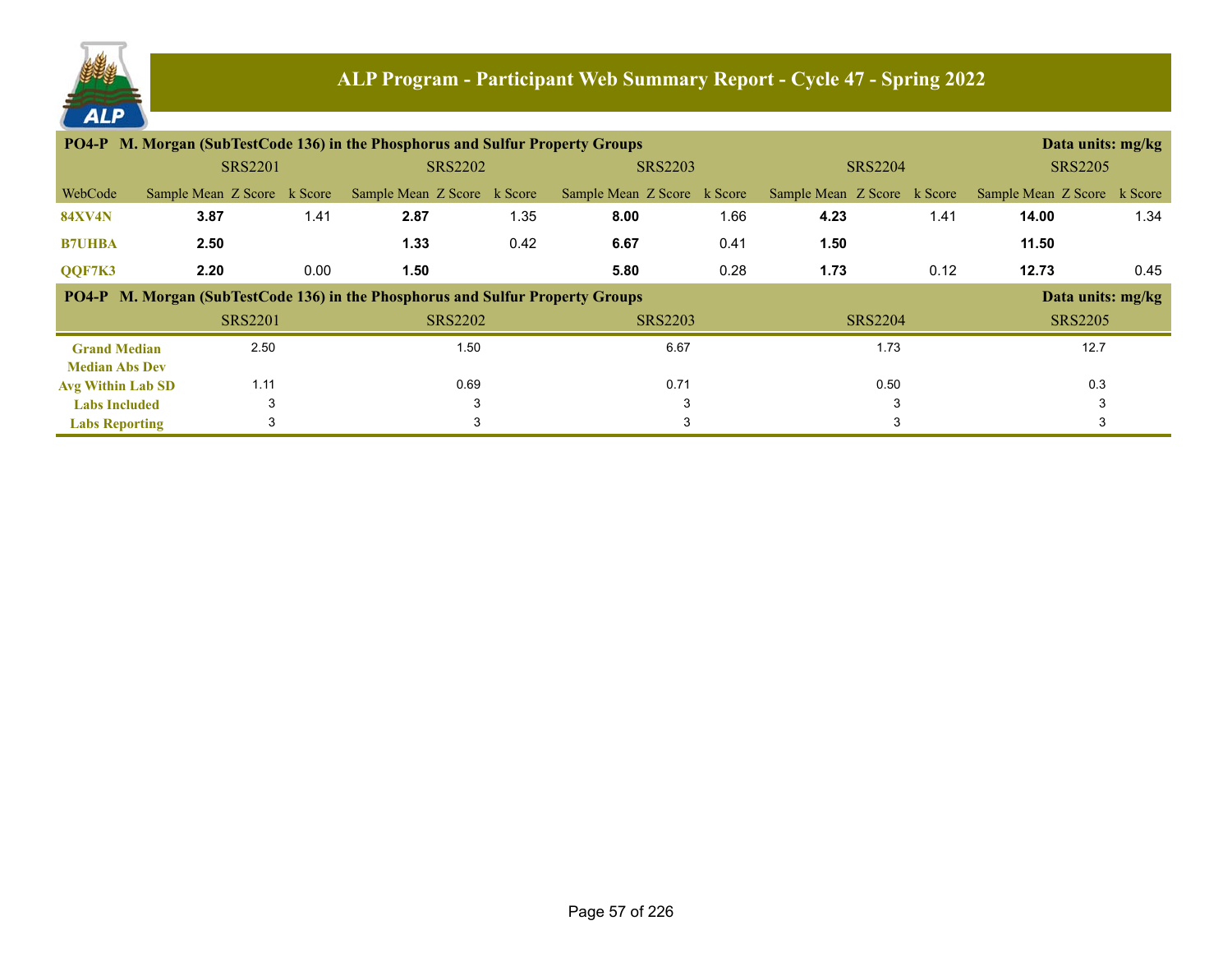

|                       |                                                                                   |                   | PO4-P Mod. Kelowna (SubTestCode 137) in the Phosphorus and Sulfur Property Groups |      |                             |      |                             |      | Data units: mg/kg           |      |
|-----------------------|-----------------------------------------------------------------------------------|-------------------|-----------------------------------------------------------------------------------|------|-----------------------------|------|-----------------------------|------|-----------------------------|------|
|                       | SRS2201                                                                           |                   | SRS2202                                                                           |      | SRS2203                     |      | SRS2204                     |      | SRS2205                     |      |
| WebCode               | Sample Mean Z Score k Score                                                       |                   | Sample Mean Z Score k Score                                                       |      | Sample Mean Z Score k Score |      | Sample Mean Z Score k Score |      | Sample Mean Z Score k Score |      |
| <b>EXBBZA</b>         | 50.7                                                                              | 0.91              | 41.3                                                                              | 0.75 | 8.9                         | 0.63 | 7.4                         | 1.23 | 26.1                        | 1.00 |
| <b>ZBNVHH</b>         | 68.7                                                                              | 51.0              | 1.20                                                                              | 9.6  | 1.26                        | 7.8  | 0.69                        | 27.0 |                             |      |
|                       | PO4-P Mod. Kelowna (SubTestCode 137) in the Phosphorus and Sulfur Property Groups | Data units: mg/kg |                                                                                   |      |                             |      |                             |      |                             |      |
|                       | <b>SRS2201</b>                                                                    |                   | SRS2202                                                                           |      | <b>SRS2203</b>              |      | SRS2204                     |      | SRS2205                     |      |
| <b>Grand Median</b>   | 59.7                                                                              |                   |                                                                                   |      | 9.28                        |      | 7.60                        |      | 26.5                        |      |
| <b>Median Abs Dev</b> |                                                                                   |                   |                                                                                   |      |                             |      |                             |      |                             |      |
| Avg Within Lab SD     | 2.8                                                                               | 2.2               |                                                                                   | 0.24 |                             | 0.37 |                             | 0.5  |                             |      |
| <b>Labs Included</b>  | 2                                                                                 |                   |                                                                                   |      | 2                           |      |                             |      | າ                           |      |
| <b>Labs Reporting</b> | 2                                                                                 |                   |                                                                                   |      |                             |      | 2                           |      |                             |      |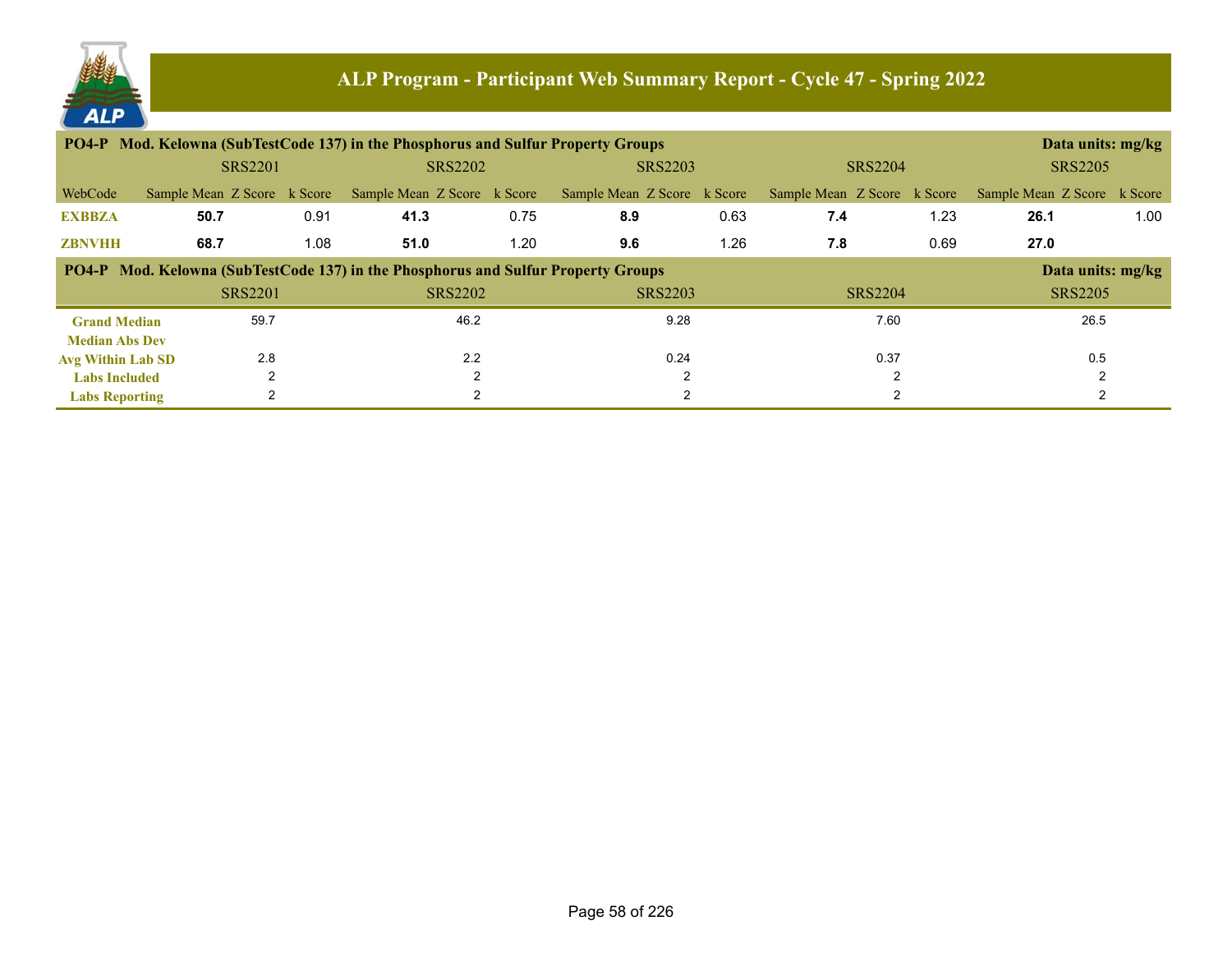

| $PO4-P$                  |                             |                                                                                                                       |      |                             |                |      | Strong Bray (1:10) (SubTestCode 138) in the Phosphorus and Sulfur Property Groups |                |      |                             |                |      |                             | Data units: mg/kg |      |
|--------------------------|-----------------------------|-----------------------------------------------------------------------------------------------------------------------|------|-----------------------------|----------------|------|-----------------------------------------------------------------------------------|----------------|------|-----------------------------|----------------|------|-----------------------------|-------------------|------|
|                          |                             | <b>SRS2201</b>                                                                                                        |      |                             | <b>SRS2202</b> |      |                                                                                   | <b>SRS2203</b> |      |                             | <b>SRS2204</b> |      |                             | <b>SRS2205</b>    |      |
| WebCode                  | Sample Mean Z Score k Score |                                                                                                                       |      | Sample Mean Z Score k Score |                |      | Sample Mean Z Score k Score                                                       |                |      | Sample Mean Z Score k Score |                |      | Sample Mean Z Score k Score |                   |      |
| <b>AZBTC9</b>            | 123.0                       | 0.26                                                                                                                  | 0.53 | 70.3                        | 0.00           | 0.18 | 109.0                                                                             | 0.05           | 0.53 | 44.7                        | 0.00           | 0.08 | 55.0                        | 0.00              | 0.51 |
| <b>C4MDGL</b>            | 122.5                       | 0.23                                                                                                                  | 0.39 | 71.2                        | 0.08           | 0.29 | 110.7                                                                             | 0.13           | 1.78 | 48.7                        | 0.36           | 0.14 | 60.5                        | 0.80              | 0.22 |
| <b>CBQEHF</b>            | 88.8                        | $-1.89$                                                                                                               | 2.00 | 54.6                        | $-1.42$        | 1.86 | 89.5                                                                              | $-0.89$        | 0.99 | 24.5                        | $-1.78$        | 2.94 | 49.5                        | $-0.80$           | 2.63 |
| EWWM24                   | 109.7                       | $-0.58$                                                                                                               | 0.47 | 69.7                        | $-0.06$        | 0.64 | 64.0                                                                              | $-2.11$        | 1.07 | 39.0                        | $-0.50$        | 0.14 | 56.7                        | 0.24              | 0.22 |
| <b>LHWBEJ</b>            | 105.7                       | $-0.83$                                                                                                               | 0.18 | 57.3                        | $-1.18$        | 0.64 | 108.0                                                                             | 0.00           | 1.07 | 37.0                        | $-0.68$        | 0.14 | 53.0                        | $-0.29$           | 0.19 |
| QQF7K3                   | 100.1                       | $-1.18$                                                                                                               | 0.35 | 66.8                        | $-0.32$        | 0.14 | 90.2                                                                              | $-0.86$        | 0.74 | 47.6                        | 0.26           | 0.05 | 47.6                        | $-1.07$           | 0.03 |
| <b>RU8WYD</b>            | 118.9                       | 0.00                                                                                                                  | 0.75 | 87.1                        | 1.52           | 0.92 | 137.5                                                                             | 1.42           | 0.48 | 56.5                        | 1.05           | 0.30 | 52.9                        | $-0.30$           | 0.11 |
| TH9FT9                   | 127.1                       | 0.52                                                                                                                  | 0.29 | 70.7                        | 0.03           | 0.17 | 103.8                                                                             | $-0.20$        | 1.19 | 40.3                        | $-0.39$        | 0.18 | 56.9                        | 0.28              | 0.31 |
| WTZ9M4                   | 128.3                       | 0.59                                                                                                                  | 1.88 | 86.5                        | 1.46           | 1.93 | 116.7                                                                             | 0.42           | 0.31 | 56.6                        | 1.06           | 0.42 | 70.7                        | 2.29              | 1.25 |
| $PO4-P$                  |                             |                                                                                                                       |      |                             |                |      |                                                                                   |                |      |                             |                |      |                             | Data units: mg/kg |      |
|                          |                             | Strong Bray (1:10) (SubTestCode 138) in the Phosphorus and Sulfur Property Groups<br><b>SRS2201</b><br><b>SRS2202</b> |      |                             |                |      |                                                                                   | <b>SRS2203</b> |      |                             | <b>SRS2204</b> |      |                             | <b>SRS2205</b>    |      |
| <b>Grand Median</b>      |                             | 118.9<br>70.3                                                                                                         |      |                             |                |      | 108.0                                                                             |                |      | 44.7                        |                |      | 55.0                        |                   |      |
| <b>Median Abs Dev</b>    |                             | 9.2                                                                                                                   |      | 3.6                         |                |      | 8.7                                                                               |                |      | 5.7                         |                |      | 2.1                         |                   |      |
| <b>Avg Within Lab SD</b> |                             | 3.2                                                                                                                   |      | 3.2                         |                |      | 1.9                                                                               |                |      | 7.2                         |                |      | 5.2                         |                   |      |
| <b>Labs Included</b>     |                             | 9                                                                                                                     |      |                             | 9              |      |                                                                                   | 9              |      |                             | 9              |      |                             | 9                 |      |
| <b>Labs Reporting</b>    |                             | 9                                                                                                                     |      |                             | 9              |      |                                                                                   | 9              |      |                             | 9              |      |                             | 9                 |      |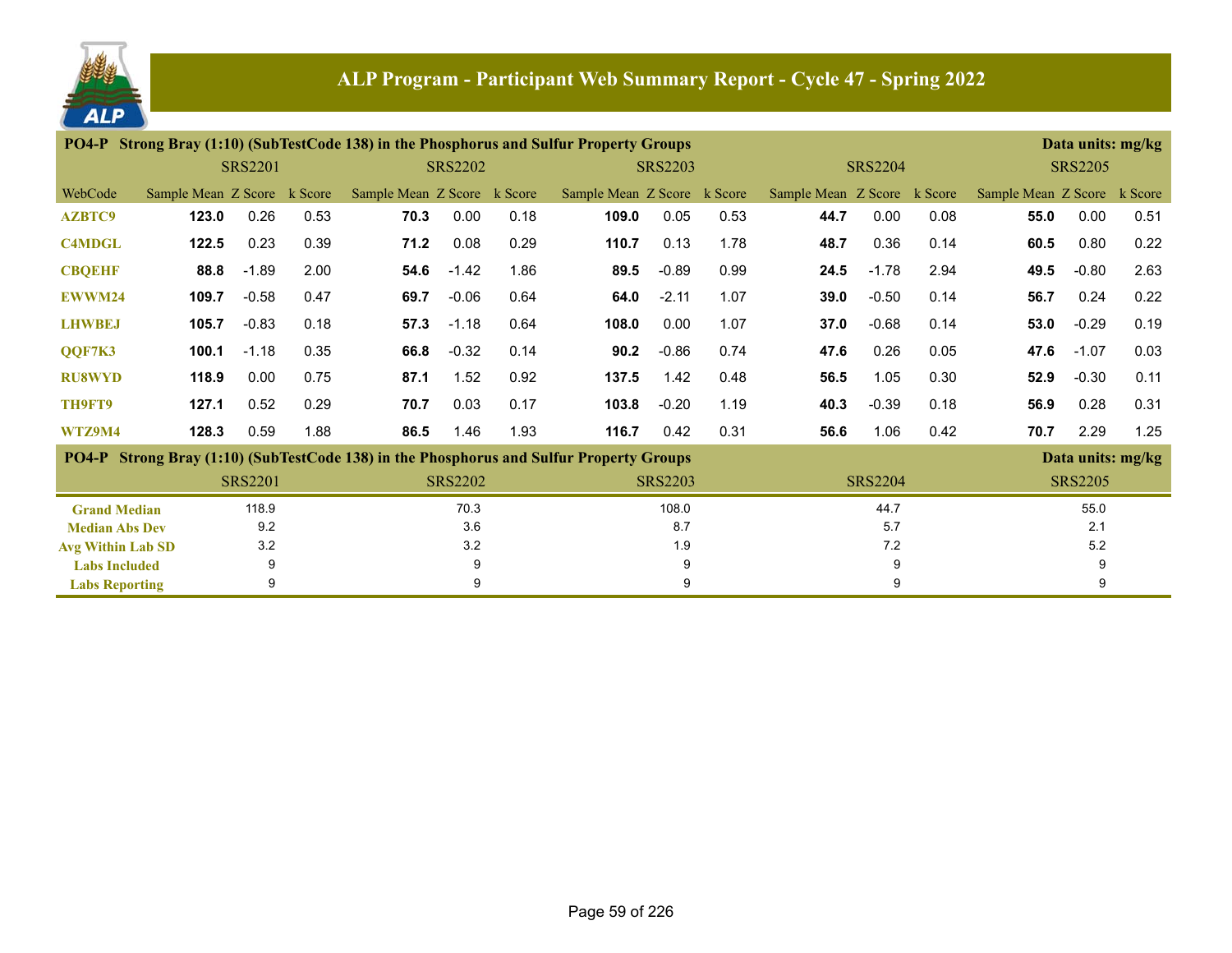

|                                                  |                             |                |      |                             |                |      | SO4 - S (PO4 Extr.) (SubTestCode 140) in the Phosphorus and Sulfur Property Groups |                |      |                             |                |      |                             | Data units: mg/kg |      |
|--------------------------------------------------|-----------------------------|----------------|------|-----------------------------|----------------|------|------------------------------------------------------------------------------------|----------------|------|-----------------------------|----------------|------|-----------------------------|-------------------|------|
|                                                  |                             | <b>SRS2201</b> |      |                             | <b>SRS2202</b> |      |                                                                                    | <b>SRS2203</b> |      |                             | <b>SRS2204</b> |      |                             | <b>SRS2205</b>    |      |
| WebCode                                          | Sample Mean Z Score k Score |                |      | Sample Mean Z Score k Score |                |      | Sample Mean Z Score k Score                                                        |                |      | Sample Mean Z Score k Score |                |      | Sample Mean Z Score k Score |                   |      |
| <b>7VADEV</b>                                    | 0.96                        | $-1.12$        | 0.04 | 4.73                        | $-0.80$        | 0.28 | 5.27                                                                               | 0.00           | 0.18 | 3.35                        | $-0.26$        | 0.04 | 5.72                        | $-0.39$           | 0.41 |
| <b>84XV4N</b>                                    | 19.00                       | 1.28           | 3.55 | 14.00                       | 1.68           | 3.42 | 5.00                                                                               | $-0.15$        | 3.67 | 4.67                        | 0.04           | 2.31 | 7.33                        | 0.36              | 2.93 |
| <b>8R74JK</b>                                    | 30.33                       | 2.78X          | 0.57 | 28.67                       | 5.62X          | 2.69 | 14.00                                                                              | 4.83X          |      | 13.67                       | 2.06           | 3.15 | 15.33                       | 4.10 <sub>X</sub> | 1.47 |
| 9EFP3N                                           | 5.33                        | $-0.54$        | 0.57 | 8.00                        | 0.08           |      | 5.33                                                                               | 0.04           | 0.80 | 5.33                        | 0.19           | 0.87 | 8.00                        | 0.67              |      |
| AJ99HR                                           | 14.31                       | 0.65           | 0.07 | 10.54                       | 0.76           | 0.29 | 2.19                                                                               | $-1.71$        | 0.16 | 0.33                        | $-0.93$        | 0.16 | 3.43                        | $-1.46$           | 0.17 |
| <b>AQB6JC</b>                                    | 4.00                        | $-0.72$        |      | 4.00                        | $-0.99$        |      | 4.00                                                                               | $-0.70$        |      | 3.00                        | $-0.34$        |      | 4.00                        | $-1.19$           |      |
| AR2G3H                                           | 6.17                        | $-0.43$        | 0.30 | 7.53                        | $-0.05$        | 0.15 | 24.23                                                                              | 10.49X         | 0.49 | 16.17                       | 2.62           | 0.38 | 6.63                        | 0.04              | 0.39 |
| <b>AZBTC9</b>                                    | 1.92                        | $-1.00$        | 0.07 | 6.81                        | $-0.24$        | 0.25 | 6.86                                                                               | 0.88           | 0.49 | 4.50                        | 0.00           | 0.36 | 6.48                        | $-0.04$           | 1.63 |
| <b>C4MDGL</b>                                    | 16.90                       | 1.00           | 0.00 | 13.70                       | 1.60           | 0.39 | 6.80                                                                               | 0.85           | 0.36 | 7.54                        | 0.68           | 0.19 | 7.41                        | 0.40              | 0.40 |
| <b>EXBBZA</b>                                    |                             |                |      | 5.90                        | $-0.49$        | 0.39 | 5.20                                                                               | $-0.04$        | 0.37 | 3.20                        | $-0.29$        | 0.00 | 6.13                        | $-0.20$           | 0.59 |
| <b>JR9NJG</b>                                    | 1.28                        | $-1.08$        | 0.04 | 6.86                        | $-0.23$        | 0.28 | 5.77                                                                               | 0.27           | 0.13 | 4.07                        | $-0.10$        | 0.21 | 6.79                        | 0.11              | 0.30 |
| <b>LHWBEJ</b>                                    | 6.77                        | $-0.35$        | 0.06 | 5.83                        | $-0.50$        | 0.20 | 3.53                                                                               | $-0.96$        | 0.08 | 3.13                        | $-0.31$        | 0.09 | 3.53                        | $-1.41$           | 0.15 |
| <b>M8W3B7</b>                                    | 9.40                        | 0.00           | 0.71 | 7.43                        | $-0.07$        | 0.73 | 2.02                                                                               | $-1.80$        | 0.97 | 1.63                        | $-0.64$        | 0.23 | 4.27                        | $-1.07$           | 1.20 |
| MC <sub>2</sub> YV <sub>7</sub>                  | 10.68                       | 0.17           | 0.05 | 8.11                        | 0.11           | 0.14 | 3.91                                                                               | $-0.75$        | 0.28 | 1.70                        | $-0.63$        | 0.25 | 3.65                        | $-1.36$           | 0.37 |
| <b>TB94QK</b>                                    | 10.54                       | 0.15           | 0.29 | 7.89                        | 0.05           | 0.26 | 6.66                                                                               | 0.77           | 0.05 | 6.13                        | 0.37           | 0.32 | 6.94                        | 0.18              | 0.38 |
| <b>TH9FT9</b>                                    | 13.20                       | 0.51           | 0.59 | 10.60                       | 0.77           | 0.52 | 6.93                                                                               | 0.92           | 0.09 | 6.74                        | 0.50           | 0.34 | 7.46                        | 0.42              | 0.67 |
| UPML67                                           | 15.00                       | 0.74           | 0.20 | 11.27                       | 0.95           | 0.15 | 7.13                                                                               | 1.03           | 0.16 | 7.03                        | 0.57           | 0.23 | 8.27                        | 0.80              | 0.64 |
| <b>VELMNJ</b>                                    | 14.03                       | 0.62           | 1.41 | 17.21                       | 2.54           | 1.62 | 6.27                                                                               | 0.56           | 0.51 | 13.71                       | 2.07           | 1.01 | 10.38                       | 1.79              | 1.01 |
| <b>ZBNVHH</b>                                    | 1.03                        | $-1.11$        | 0.06 | 6.90                        | $-0.22$        | 0.34 | 5.20                                                                               | $-0.04$        | 0.14 | 3.40                        | $-0.25$        | 0.40 | 6.00                        | $-0.26$           | 0.44 |
|                                                  |                             |                |      |                             |                |      | SO4 - S (PO4 Extr.) (SubTestCode 140) in the Phosphorus and Sulfur Property Groups |                |      |                             |                |      |                             | Data units: mg/kg |      |
|                                                  |                             | <b>SRS2201</b> |      |                             | <b>SRS2202</b> |      |                                                                                    | <b>SRS2203</b> |      |                             | <b>SRS2204</b> |      |                             | <b>SRS2205</b>    |      |
| <b>Grand Median</b>                              |                             | 9.40           |      |                             | 7.71           |      |                                                                                    | 5.27           |      |                             | 4.50           |      |                             | 6.56              |      |
| <b>Median Abs Dev</b>                            |                             | 4.91           |      |                             | 1.85           |      |                                                                                    | 1.36<br>0.72   |      |                             | 1.63           |      |                             | 0.88              |      |
| <b>Avg Within Lab SD</b><br><b>Labs Included</b> |                             | 1.02<br>17     |      |                             | 0.77<br>18     |      |                                                                                    | 17             |      |                             | 0.66<br>19     |      |                             | 0.39<br>18        |      |
| <b>Labs Reporting</b>                            |                             | 18             |      |                             | 19             |      |                                                                                    | 19             |      |                             | 19             |      |                             | 19                |      |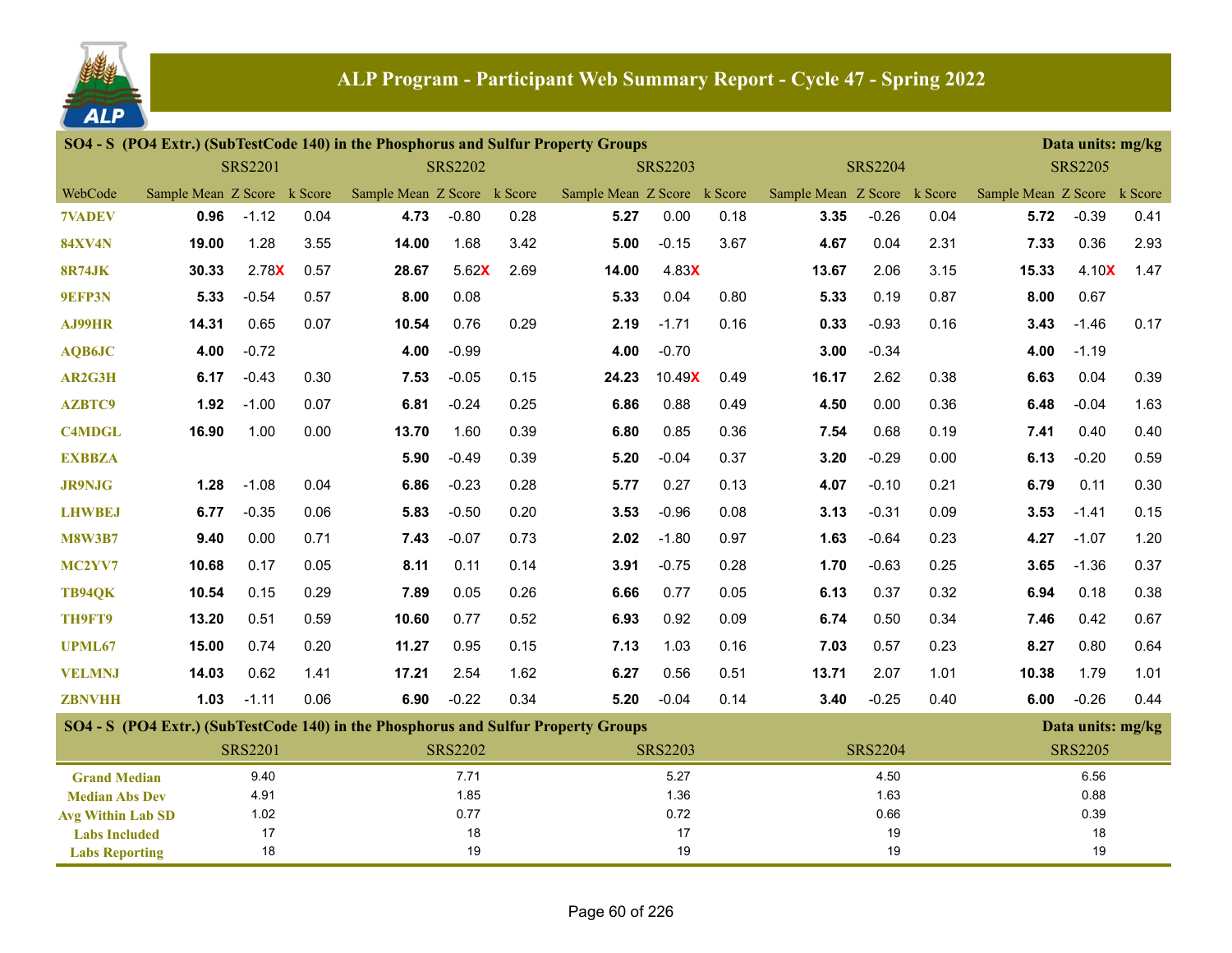

|               | K Ammonium Acetate (SubTestCode 141) in the Bases (1:10) Property Groups |                  |      |                             |                |      |                             |                |      |                             |                |      |                             | Data units: mg/kg |      |
|---------------|--------------------------------------------------------------------------|------------------|------|-----------------------------|----------------|------|-----------------------------|----------------|------|-----------------------------|----------------|------|-----------------------------|-------------------|------|
|               |                                                                          | <b>SRS2201</b>   |      |                             | <b>SRS2202</b> |      |                             | <b>SRS2203</b> |      |                             | <b>SRS2204</b> |      |                             | <b>SRS2205</b>    |      |
| WebCode       | Sample Mean Z Score k Score                                              |                  |      | Sample Mean Z Score k Score |                |      | Sample Mean Z Score k Score |                |      | Sample Mean Z Score k Score |                |      | Sample Mean Z Score k Score |                   |      |
| 38KLNR        | 99.8                                                                     | $-0.03$          | 0.42 | 192.6                       | $-0.35$        | 0.36 | 289.0                       | $-0.23$        | 0.41 | 129.3                       | 0.24           | 0.51 | 184.6                       | $-0.22$           | 0.46 |
| 7TM4ZN        | 109.6                                                                    | 0.62             | 0.35 | 216.4                       | 0.38           | 0.45 | 326.4                       | 1.05           | 1.04 | 130.9                       | 0.37           | 0.44 | 191.5                       | 0.22              | 0.62 |
| <b>7VADEV</b> | 91.8                                                                     | $-0.56$          | 0.37 | 188.7                       | $-0.47$        | 0.32 | 297.2                       | 0.05           | 0.35 | 126.4                       | 0.02           | 1.06 | 178.0                       | $-0.64$           | 1.03 |
| <b>84XV4N</b> | 120.7                                                                    | 1.34             | 3.01 | 220.7                       | 0.51           | 1.46 | 284.7                       | $-0.38$        | 1.99 | 124.3                       | $-0.15$        | 1.33 | 179.0                       | $-0.57$           | 1.75 |
| <b>84ZKA7</b> | 70.6                                                                     | $-1.95$          | 0.06 | 159.7                       | $-1.36$        | 0.22 | 284.7                       | $-0.38$        | 0.24 | 115.3                       | $-0.86$        | 0.30 | 170.0                       | $-1.14$           | 0.30 |
| <b>8L3X9N</b> | 93.6                                                                     | $-0.44$          | 0.00 | 178.2                       | $-0.79$        | 0.00 | 305.5                       | 0.34           | 0.00 | 126.4                       | 0.02           | 0.00 | 186.6                       | $-0.09$           | 0.00 |
| <b>8R74JK</b> | 92.0                                                                     | $-0.54$          | 0.35 | 154.0                       | $-1.53$        | 0.21 | 268.7                       | $-0.92$        | 0.06 | 127.0                       | 0.06           | 0.34 | 172.0                       | $-1.01$           | 0.30 |
| <b>8T66RW</b> | 95.4                                                                     | $-0.32$          | 1.47 | 196.5                       | $-0.23$        | 1.76 | 246.4                       | $-1.68$        | 1.65 | 102.6                       | $-1.87$        | 1.57 | 165.4                       | $-1.43$           | 0.64 |
| 9EFP3N        | 113.7                                                                    | 0.88             | 0.27 | 212.0                       | 0.24           | 0.19 | 326.3                       | 1.05           | 0.36 | 134.0                       | 0.62           | 0.39 | 195.7                       | 0.48              | 0.35 |
| <b>A2BOTW</b> | 84.6                                                                     | $-1.03$          | 2.56 | 228.9                       | 0.76           | 0.83 | 297.1                       | 0.05           | 0.56 | 122.7                       | $-0.28$        | 0.76 | 176.5                       | $-0.73$           | 1.16 |
| A76LRH        | 43.4                                                                     | $-3.74$ <b>X</b> | 0.04 | 135.6                       | $-2.09$        | 0.32 | 274.6                       | $-0.72$        | 0.12 | 95.0                        | $-2.47$        | 0.31 | 153.4                       | $-2.19$           | 0.67 |
| <b>ADKB8H</b> | 149.0                                                                    | 3.21X            |      | 294.0                       | 2.75X          |      | 386.0                       | 3.08X          |      | 183.0                       | 4.50X          |      | 238.0                       | 3.16X             |      |
| AJ99HR        | 101.3                                                                    | 0.07             | 0.46 | 229.6                       | 0.78           | 0.14 | 285.3                       | $-0.35$        | 0.30 | 125.8                       | $-0.04$        | 0.59 | 191.4                       | 0.21              | 0.37 |
| AR2G3H        | 78.3                                                                     | $-1.44$          | 0.14 | 172.3                       | $-0.97$        | 0.34 | 267.9                       | $-0.95$        | 0.34 | 110.4                       | $-1.25$        | 0.27 | 150.8                       | $-2.35$           | 0.39 |
| <b>AZBTC9</b> | 103.7                                                                    | 0.22             | 1.02 | 181.3                       | $-0.69$        | 0.43 | 304.3                       | 0.30           | 1.22 | 134.3                       | 0.64           | 1.77 | 181.3                       | $-0.42$           | 2.46 |
| <b>B3WWLR</b> | 105.1                                                                    | 0.32             | 0.22 | 222.8                       | 0.57           | 1.07 | 278.6                       | $-0.58$        | 0.20 | 114.8                       | $-0.91$        | 0.27 | 227.4                       | 2.49              | 1.53 |
| <b>BDXF3L</b> | 74.0                                                                     | $-1.73$          |      | 169.0                       | $-1.07$        |      | 352.0                       | 1.92           |      | 136.0                       | 0.78           |      | 178.0                       | $-0.63$           |      |
| <b>BEQDBT</b> | 78.5                                                                     | $-1.43$          | 0.04 | 214.8                       | 0.33           | 0.02 | 318.8                       | 0.79           | 0.17 | 111.5                       | $-1.17$        | 0.11 | 166.9                       | $-1.33$           | 0.08 |
| <b>C4MDGL</b> | 101.9                                                                    | 0.11             | 0.31 | 190.5                       | $-0.41$        | 0.11 | 309.1                       | 0.46           | 0.27 | 134.8                       | 0.68           | 0.45 | 193.5                       | 0.35              | 0.40 |
| <b>CBQEHF</b> | 102.2                                                                    | 0.13             | 2.80 | 192.1                       | $-0.36$        | 3.52 | 295.7                       | 0.00           | 3.60 | 137.8                       | 0.92           | 3.48 | 191.9                       | 0.25              | 1.78 |
| D8M7NP        | 104.3                                                                    | 0.27             | 0.38 | 222.3                       | 0.56           | 2.39 | 311.7                       | 0.55           | 1.89 | 118.0                       | $-0.65$        | 2.38 | 193.0                       | 0.32              | 1.58 |
| DL28KF        | 111.9                                                                    | 0.77             | 1.18 | 200.4                       | $-0.11$        | 0.73 | 283.5                       | $-0.42$        | 0.60 | 131.2                       | 0.39           | 0.61 | 203.4                       | 0.97              | 0.91 |
| E72W78        | 100.3                                                                    | 0.00             | 0.06 | 224.0                       | 0.61           | 0.11 | 305.7                       | 0.34           | 0.31 | 121.7                       | $-0.36$        | 0.11 | 188.0                       | 0.00              | 0.26 |
| <b>ELGX3X</b> | 115.3                                                                    | 0.99             | 0.44 | 213.7                       | 0.30           | 0.22 | 289.0                       | $-0.23$        | 0.63 | 139.4                       | 1.04           | 0.83 | 208.4                       | 1.29              | 0.97 |
| EWWM24        | 90.1                                                                     | $-0.67$          | 0.07 | 190.3                       | $-0.42$        | 0.33 | 319.0                       | 0.80           | 0.37 | 127.9                       | 0.13           | 0.38 | 198.5                       | 0.67              | 0.39 |
| <b>EXBBZA</b> |                                                                          |                  |      | 250.0                       | 1.41           | 1.07 | 320.0                       | 0.83           | 1.02 | 220.0                       | 7.43X          |      | 210.0                       | 1.39              |      |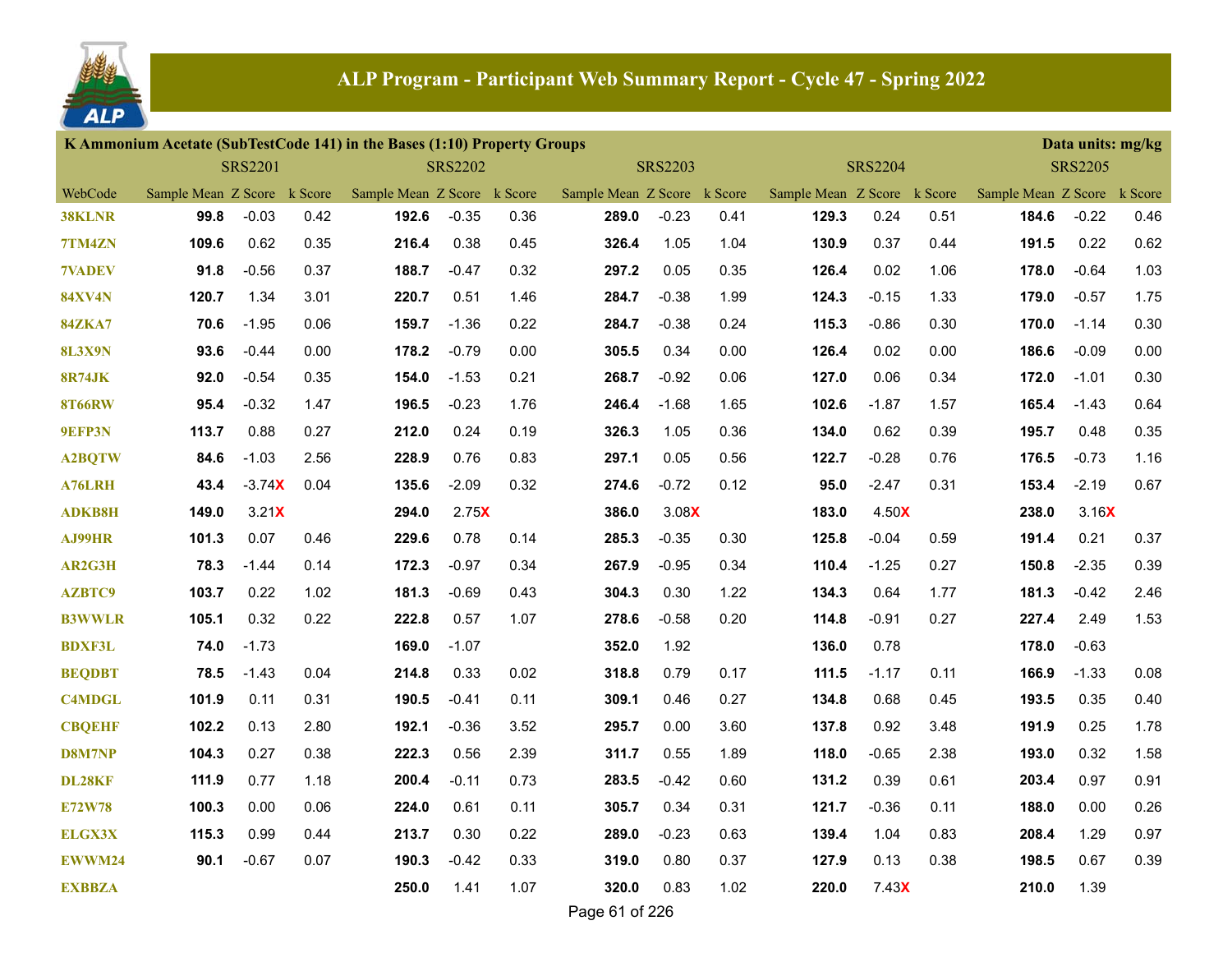

|                    | K Ammonium Acetate (SubTestCode 141) in the Bases (1:10) Property Groups |                |      |                             |                       |      |                             |                 |       |                             |                 |       |                             | Data units: mg/kg |      |
|--------------------|--------------------------------------------------------------------------|----------------|------|-----------------------------|-----------------------|------|-----------------------------|-----------------|-------|-----------------------------|-----------------|-------|-----------------------------|-------------------|------|
|                    |                                                                          | <b>SRS2201</b> |      |                             | <b>SRS2202</b>        |      |                             | <b>SRS2203</b>  |       |                             | <b>SRS2204</b>  |       |                             | <b>SRS2205</b>    |      |
| WebCode            | Sample Mean Z Score k Score                                              |                |      | Sample Mean Z Score k Score |                       |      | Sample Mean Z Score k Score |                 |       | Sample Mean Z Score k Score |                 |       | Sample Mean Z Score k Score |                   |      |
| <b>EY6WWL</b>      | 119.6                                                                    | 1.27           | 2.38 | 237.9                       | 1.04                  | 0.00 | 334.1                       | 1.31            | 0.92  | 141.7                       | 1.23            | 0.44  | 196.3                       | 0.53              | 0.68 |
| <b>GDGCVM</b>      | 105.3                                                                    | 0.33           | 0.46 | 225.0                       | 0.64                  | 0.19 | 328.7                       | 1.13            | 0.24  | 146.7                       | 1.62            | 0.41  | 198.3                       | 0.65              | 0.63 |
| <b>GH7WTB</b>      | 93.2                                                                     | $-0.46$        | 0.23 | 182.9                       | $-0.65$               | 0.93 | 295.9                       | 0.01            | 0.48  | 125.6                       | $-0.05$         | 0.13  | 188.4                       | 0.03              | 0.31 |
| <b>HPK369</b>      | 109.4                                                                    | 0.60           | 0.35 | 209.8                       | 0.18                  | 0.57 | 270.1                       | $-0.87$         | 0.64  | 119.3                       | $-0.54$         | 0.07  | 170.2                       | $-1.13$           | 0.87 |
| <b>HTPNZL</b>      | 81.0                                                                     | $-1.27$        | 1.00 | 175.4                       | $-0.88$               | 0.72 | 266.2                       | $-1.01$         | 0.73  | 117.5                       | $-0.69$         | 1.01  | 186.5                       | $-0.10$           | 1.40 |
| J4ZF4L             | 85.7                                                                     | $-0.96$        | 0.56 | 204.0                       | 0.00                  | 1.67 | 289.7                       | $-0.20$         | 1.19  | 126.0                       | $-0.02$         | 1.37  | 192.0                       | 0.25              | 0.80 |
| <b>JR9NJG</b>      | 91.8                                                                     | $-0.55$        | 0.59 | 211.8                       | 0.24                  | 0.34 | 280.0                       | $-0.53$         | 0.24  | 110.0                       | $-1.28$         | 1.03  | 182.3                       | $-0.36$           | 0.17 |
| <b>KLXV4C</b>      | 108.0                                                                    | 0.51           | 0.13 | 217.7                       | 0.42                  | 0.54 | 282.7                       | $-0.44$         | 0.66  | 123.7                       | $-0.20$         | 1.18  | 178.7                       | $-0.59$           | 0.61 |
| <b>LHWBEJ</b>      | 81.7                                                                     | $-1.22$        | 0.40 | 156.3                       | $-1.46$               | 0.22 | 249.3                       | $-1.58$         | 0.24  | 117.7                       | $-0.68$         | 0.69  | 176.3                       | $-0.74$           | 0.46 |
| <b>M7X23U</b>      | 110.0                                                                    | 0.64           | 1.32 | 223.3                       | 0.59                  | 1.64 | 330.0                       | 1.17            | 1.76  | 140.0                       | 1.09            | 1.96  | 196.7                       | 0.55              | 1.75 |
| <b>M8W3B7</b>      | 109.0                                                                    | 0.57           | 0.23 | 227.0                       | 0.70                  | 0.11 | 303.7                       | 0.27            | 0.79  | 137.7                       | 0.91            | 0.81  | 189.3                       | 0.08              | 0.23 |
| <b>MAF3MF</b>      | 2,775.0 176.00X                                                          |                | 6.59 |                             | 5.925.0 175.10X 21.44 |      |                             | 7,891.7 259.21X | 19.12 |                             | 3.508.3 267.93X | 14.11 |                             | 5.000.0 304.38X   | 6.56 |
| <b>TH9FT9</b>      | 96.5                                                                     | $-0.25$        | 0.13 | 176.6                       | $-0.84$               | 0.30 | 291.1                       | $-0.16$         | 0.10  | 129.5                       | 0.26            | 0.12  | 178.8                       | $-0.58$           | 0.31 |
| <b>TULNP9</b>      | 109.8                                                                    | 0.63           | 0.09 | 241.8                       | 1.16                  | 0.36 | 341.5                       | 1.56            | 0.15  | 114.7                       | $-0.91$         | 0.00  | 193.9                       | 0.37              | 0.13 |
| UPML <sub>67</sub> | 98.3                                                                     | $-0.13$        | 0.73 | 194.7                       | $-0.29$               | 0.43 | 283.3                       | $-0.42$         | 0.97  | 130.0                       | 0.30            | 0.90  | 189.0                       | 0.06              | 1.18 |
| <b>VELMNJ</b>      | 84.0                                                                     | $-1.07$        |      | 170.0                       | $-1.04$               | 0.28 | 276.7                       | $-0.65$         | 0.29  | 120.7                       | $-0.44$         | 0.30  | 183.7                       | $-0.27$           | 0.38 |
| <b>VT3KRY</b>      | 114.0                                                                    | 0.90           | 0.11 | 236.4                       | 0.99                  | 0.15 | 304.3                       | 0.29            | 0.10  | 130.5                       | 0.34            | 0.14  | 195.5                       | 0.48              | 0.41 |
| WTZ9M4             | 103.3                                                                    | 0.20           | 0.40 | 200.7                       | $-0.10$               | 2.67 | 331.3                       | 1.22            | 1.33  | 135.7                       | 0.75            | 0.41  | 189.3                       | 0.08              | 2.65 |
| <b>YAJLEZ</b>      | 114.2                                                                    | 0.92           | 0.78 | 246.4                       | 1.30                  | 0.49 | 325.0                       | 1.00            | 0.56  | 140.0                       | 1.10            | 0.44  | 202.7                       | 0.93              | 0.25 |
| YMJMR2             | 96.2                                                                     | $-0.27$        | 0.33 | 220.4                       | 0.50                  | 0.06 | 286.8                       | $-0.30$         | 1.02  | 121.9                       | $-0.34$         | 0.27  | 187.3                       | $-0.05$           | 0.10 |
| <b>ZBNVHH</b>      | 94.3                                                                     | $-0.39$        | 0.68 | 203.3                       | $-0.02$               | 0.62 | 270.0                       | $-0.88$         | 1.76  | 113.3                       | $-1.02$         | 1.13  | 170.0                       | $-1.14$           | 1.52 |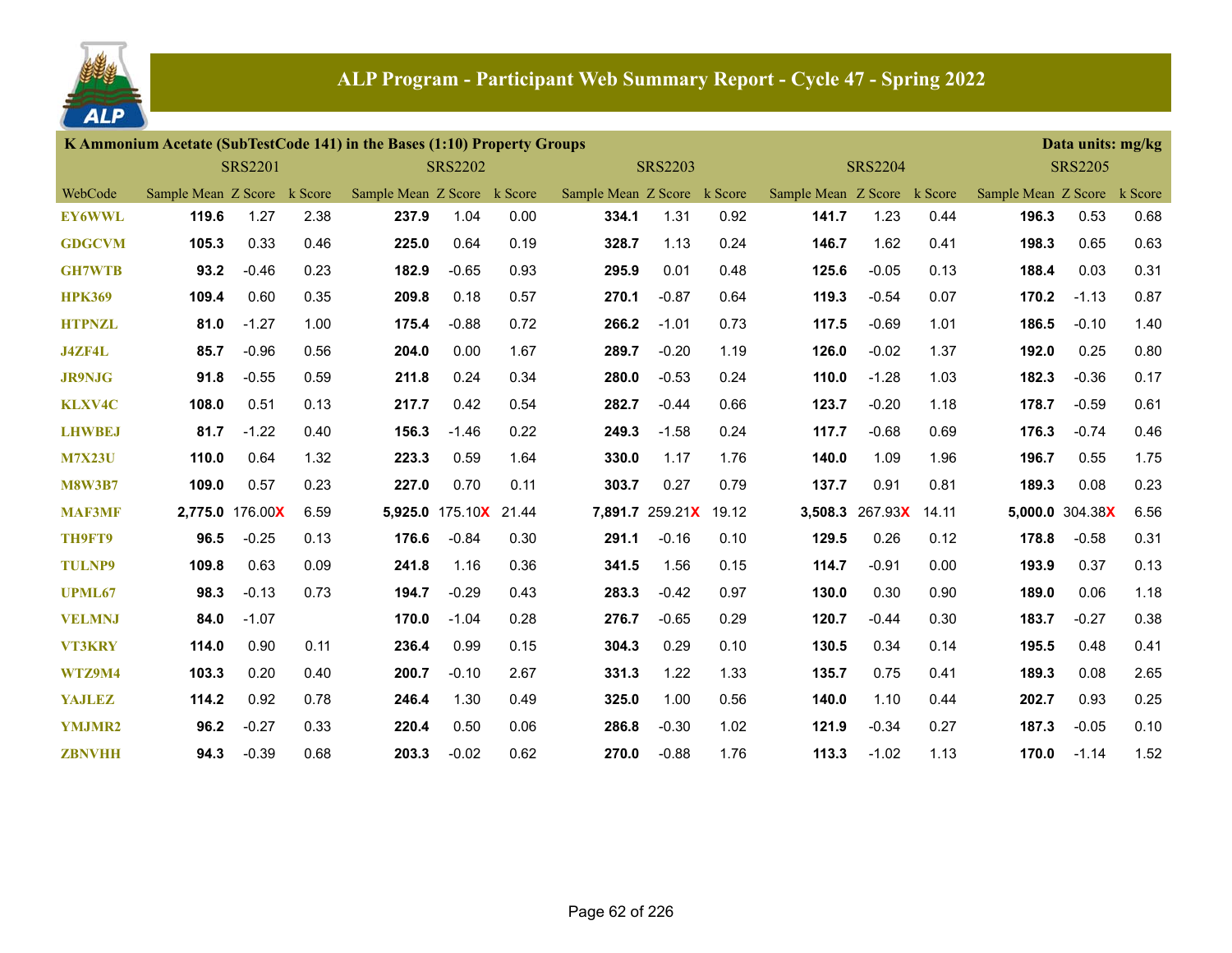

|                       |         | K Ammonium Acetate (SubTestCode 141) in the Bases (1:10) Property Groups |                |                | Data units: mg/kg |
|-----------------------|---------|--------------------------------------------------------------------------|----------------|----------------|-------------------|
|                       | SRS2201 | <b>SRS2202</b>                                                           | <b>SRS2203</b> | <b>SRS2204</b> | <b>SRS2205</b>    |
| <b>Grand Median</b>   | 100.3   | 204.0                                                                    | 295.7          | 126.2          | 188.0             |
| <b>Median Abs Dev</b> | 8.7     | 19.3                                                                     | 16.0           | 8.2            | 8.7               |
| Avg Within Lab SD     | 7.6     | 9.3                                                                      | 9.8            | 5.1            | 6.6               |
| <b>Labs Included</b>  | 43      | 45                                                                       | 45             | 44             | 45                |
| <b>Labs Reporting</b> | 46      | 47                                                                       | 47             | 47             | 47                |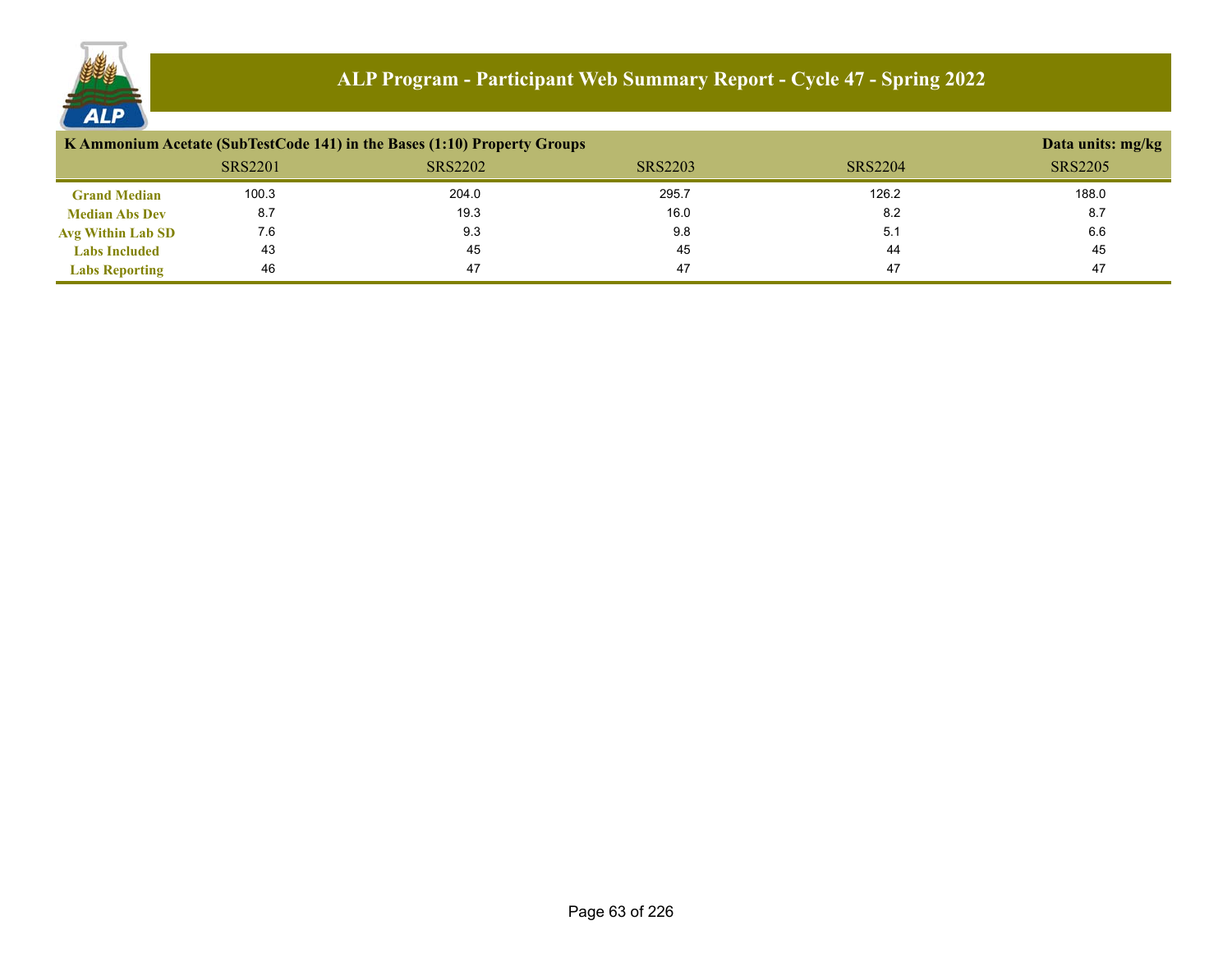

|               | Ca Ammonium Acetate (SubTestCode 142) in the Bases (1:10) Property Groups |                   |       |                             |                |      |                             |                |      |                             |                |      |                             |                | Data units: mg/kg |
|---------------|---------------------------------------------------------------------------|-------------------|-------|-----------------------------|----------------|------|-----------------------------|----------------|------|-----------------------------|----------------|------|-----------------------------|----------------|-------------------|
|               |                                                                           | <b>SRS2201</b>    |       |                             | <b>SRS2202</b> |      |                             | <b>SRS2203</b> |      |                             | <b>SRS2204</b> |      |                             | <b>SRS2205</b> |                   |
| WebCode       | Sample Mean Z Score k Score                                               |                   |       | Sample Mean Z Score k Score |                |      | Sample Mean Z Score k Score |                |      | Sample Mean Z Score k Score |                |      | Sample Mean Z Score k Score |                |                   |
| 38KLNR        | 275.3                                                                     | $-0.53$           | 0.24  | 885.1                       | $-0.73$        | 0.21 | 4,878.9                     | $-1.14$        | 0.42 | 4,142.4                     | $-0.49$        | 0.31 | 1,356.4                     | 0.00           | 0.42              |
| 7TM4ZN        | 313.1                                                                     | 0.03              | 0.23  | 719.6                       | $-1.94$        | 0.11 | 5,578.5                     | $-0.31$        | 0.80 | 4,278.4                     | $-0.18$        | 0.14 | 1,068.4                     | $-2.00$        | 0.49              |
| <b>7VADEV</b> | 282.0                                                                     | $-0.43$           | 0.25  | 907.0                       | $-0.57$        | 0.43 | 5,834.1                     | 0.00           | 0.96 | 4,086.9                     | $-0.61$        | 1.16 | 1,376.3                     | 0.14           | 1.55              |
| <b>84XV4N</b> | 346.7                                                                     | 0.53              | 1.28  | 1,053.3                     | 0.49           | 0.84 | 5,993.3                     | 0.19           | 1.49 | 4,346.7                     | $-0.03$        | 0.96 | 1,326.7                     | $-0.21$        | 1.44              |
| <b>84ZKA7</b> | 257.3                                                                     | $-0.80$           | 0.02  | 831.3                       | $-1.13$        | 0.03 | 5,197.0                     | $-0.76$        | 0.02 | 4,222.7                     | $-0.31$        | 0.01 | 1,272.0                     | $-0.59$        | 0.06              |
| <b>8R74JK</b> | 443.3                                                                     | 1.96              | 0.32  | 962.3                       | $-0.17$        | 0.30 | 5,981.0                     | 0.18           | 0.38 | 4,994.0                     | 1.43           | 0.23 | 1,481.7                     | 0.87           | 0.82              |
| <b>8T66RW</b> | 423.7                                                                     | 1.67              | 3.06  | 1,032.6                     | 0.34           | 1.66 | 4,584.0                     | $-1.49$        | 1.09 | 3,963.7                     | $-0.89$        | 1.22 | 1,331.7                     | $-0.17$        | 1.75              |
| 9EFP3N        | 404.0                                                                     | 1.38              | 0.18  | 1,037.7                     | 0.38           | 0.33 | 6,504.0                     | 0.80           | 0.88 | 4,574.7                     | 0.48           | 0.83 | 1,446.3                     | 0.63           | 0.93              |
| <b>A2BQTW</b> | 801.5                                                                     | 7.26 <sub>X</sub> | 34.95 | 1,157.9                     | 1.26           | 0.82 | 6,252.8                     | 0.50           | 0.28 | 4,670.9                     | 0.70           | 0.24 | 1,369.7                     | 0.09           | 0.56              |
| A76LRH        | 230.1                                                                     | $-1.20$           | 0.19  | 889.7                       | $-0.70$        | 0.15 | 6,133.7                     | 0.36           | 0.29 | 4,898.0                     | 1.21           | 0.34 | 1,404.0                     | 0.33           | 0.23              |
| AJ99HR        | 352.1                                                                     | 0.61              | 0.23  | 1,274.3                     | 2.11           | 0.24 | 5,653.9                     | $-0.22$        | 0.57 | 5,102.3                     | 1.67           | 0.42 | 1,744.3                     | 2.70           | 0.45              |
| <b>AQB6JC</b> | 346.7                                                                     | 0.53              | 0.49  | 1,060.0                     | 0.54           |      | 5,426.7                     | $-0.49$        | 0.16 | 4,153.3                     | $-0.46$        | 0.17 | 1,366.7                     | 0.07           | 0.26              |
| AR2G3H        | 260.7                                                                     | $-0.75$           | 0.26  | 805.3                       | $-1.32$        | 0.07 | 5,879.4                     | 0.05           | 0.65 | 3,936.3                     | $-0.95$        | 0.74 | 1,093.7                     | $-1.83$        | 0.37              |
| <b>AZBTC9</b> | 622.0                                                                     | 4.60X             | 0.95  | 1,037.0                     | 0.37           | 3.82 | 6,047.7                     | 0.26           | 1.46 | 4,458.0                     | 0.22           | 0.54 | 1,400.3                     | 0.31           | 0.92              |
| <b>B3WWLR</b> | 252.4                                                                     | $-0.87$           | 0.06  | 1,001.0                     | 0.11           | 0.17 | 5,908.2                     | 0.09           | 0.46 | 3,860.8                     | $-1.12$        | 0.97 | 1,138.7                     | $-1.51$        | 0.26              |
| <b>BDXF3L</b> | 452.0                                                                     | 2.09              |       | 893.0                       | $-0.68$        |      | 6,062.0                     | 0.27           |      | 4,698.0                     | 0.76           |      | 1,236.0                     | $-0.84$        |                   |
| <b>BEQDBT</b> | 282.4                                                                     | $-0.43$           | 0.40  | 829.9                       | $-1.14$        | 0.50 | 6,169.1                     | 0.40           | 0.21 | 4,359.5                     | 0.00           | 0.27 | 1,129.4                     | $-1.58$        | 0.63              |
| <b>C4MDGL</b> | 343.0                                                                     | 0.47              | 0.33  | 1,072.0                     | 0.63           | 0.23 | 6,633.0                     | 0.95           | 0.86 | 4,651.7                     | 0.66           | 0.13 | 1,474.7                     | 0.82           | 0.47              |
| <b>CBQEHF</b> | 344.5                                                                     | 0.49              | 2.23  | 925.3                       | $-0.44$        | 2.86 | 5,554.7                     | $-0.33$        | 2.96 | 4,445.7                     | 0.19           | 2.22 | 1,344.0                     | $-0.09$        | 2.00              |
| D8M7NP        | 307.0                                                                     | $-0.06$           | 0.62  | 985.7                       | 0.00           | 1.90 | 6,232.7                     | 0.48           | 2.12 | 4,096.7                     | $-0.59$        | 3.71 | 1,272.0                     | $-0.59$        | 1.94              |
| DL28KF        | 286.9                                                                     | $-0.36$           | 0.17  | 911.8                       | $-0.54$        | 0.29 | 5,448.1                     | $-0.46$        | 0.45 | 4,298.4                     | $-0.14$        | 0.15 | 1,392.2                     | 0.25           | 0.46              |
| E72W78        | 309.3                                                                     | $-0.03$           | 0.02  | 1,062.0                     | 0.56           | 0.13 | 6,064.7                     | 0.28           | 0.16 | 4,314.3                     | $-0.10$        | 0.09 | 1,362.7                     | 0.04           | 1.03              |
| <b>ELGX3X</b> | 273.8                                                                     | $-0.55$           | 0.31  | 857.3                       | $-0.94$        | 0.21 | 4,838.1                     | $-1.19$        | 0.62 | 3,936.7                     | $-0.95$        | 0.30 | 1,409.3                     | 0.37           | 0.87              |
| EWWM24        | 324.1                                                                     | 0.19              | 0.53  | 915.3                       | $-0.51$        | 0.21 | 5,751.0                     | $-0.10$        | 0.46 | 4,605.7                     | 0.55           | 0.75 | 1,361.7                     | 0.04           | 0.54              |
| <b>EXBBZA</b> | 323.3                                                                     | 0.18              | 0.64  | 1,093.3                     | 0.79           | 1.03 | 6,560.0                     | 0.87           | 1.77 | 5,070.0                     | 1.60           | 1.92 | 1,500.0                     | 1.00           | 1.24              |
| <b>EY6WWL</b> | 394.7                                                                     | 1.24              | 2.67  | 1,250.7                     | 1.93           | 0.02 | 7,493.3                     | 1.98           | 0.92 | 5,520.0                     | 2.61           |      | 1,538.0                     | 1.26           | 0.28              |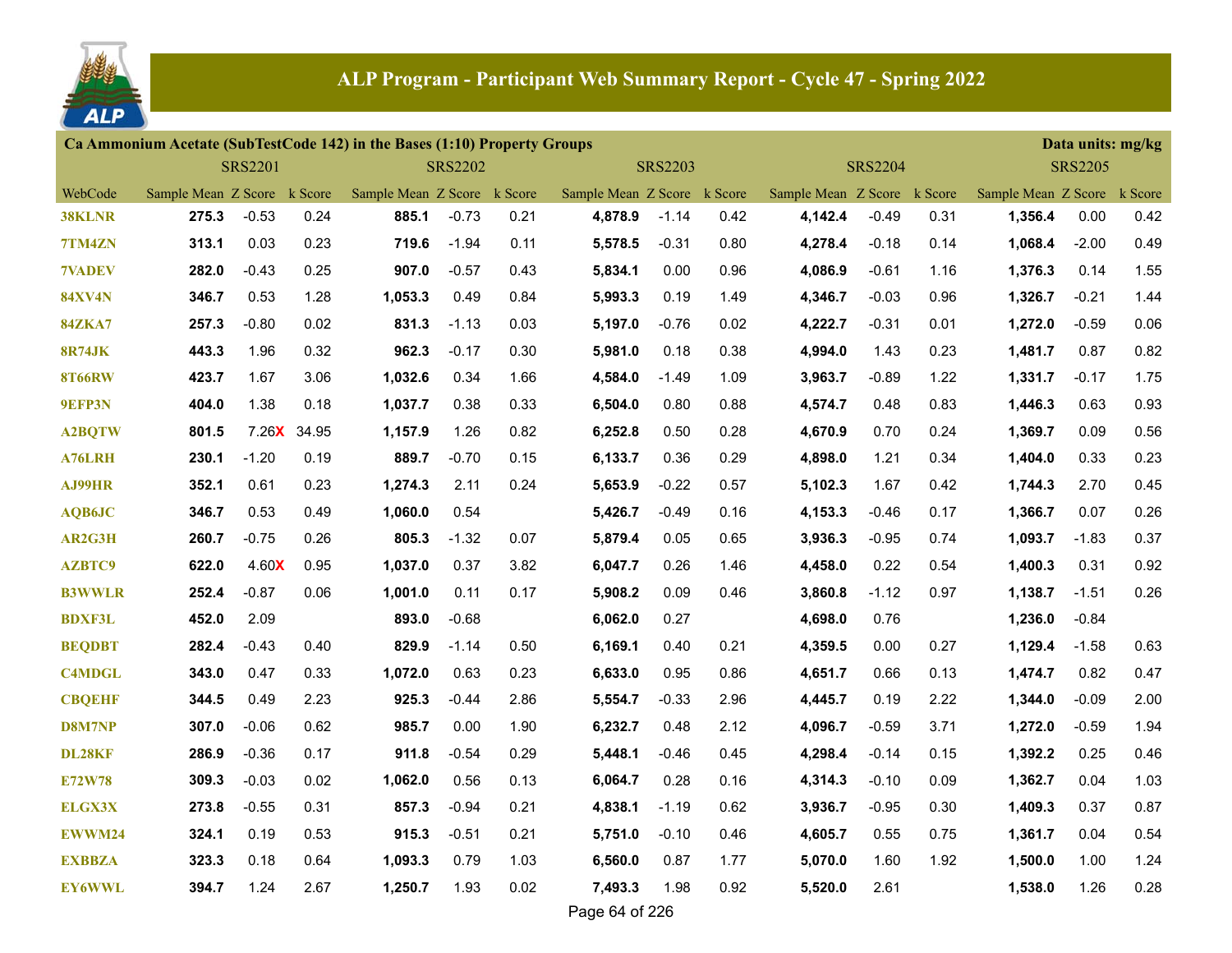

|                                               |                             |                 |      | Ca Ammonium Acetate (SubTestCode 142) in the Bases (1:10) Property Groups |                |      |                             |                |      |                             |                |      |                             | Data units: mg/kg |      |
|-----------------------------------------------|-----------------------------|-----------------|------|---------------------------------------------------------------------------|----------------|------|-----------------------------|----------------|------|-----------------------------|----------------|------|-----------------------------|-------------------|------|
|                                               |                             | <b>SRS2201</b>  |      |                                                                           | <b>SRS2202</b> |      |                             | <b>SRS2203</b> |      |                             | <b>SRS2204</b> |      |                             | <b>SRS2205</b>    |      |
| WebCode                                       | Sample Mean Z Score k Score |                 |      | Sample Mean Z Score k Score                                               |                |      | Sample Mean Z Score k Score |                |      | Sample Mean Z Score k Score |                |      | Sample Mean Z Score k Score |                   |      |
| <b>GDGCVM</b>                                 | 242.3                       | $-1.02$         | 0.61 | 956.0                                                                     | $-0.22$        | 0.52 | 4,694.7                     | $-1.36$        | 0.43 | 4,411.0                     | 0.12           | 0.23 | 1,322.3                     | $-0.24$           | 0.39 |
| <b>GH7WTB</b>                                 | 296.4                       | $-0.22$         | 0.80 | 928.8                                                                     | $-0.42$        | 1.15 | 6,158.4                     | 0.39           | 0.07 | 4,244.0                     | $-0.26$        | 0.17 | 1,297.2                     | $-0.41$           | 0.10 |
| <b>HPK369</b>                                 | 317.8                       | 0.10            | 0.09 | 970.8                                                                     | $-0.11$        | 0.08 | 4,923.0                     | $-1.09$        | 0.20 | 4,066.8                     | $-0.66$        | 0.12 | 1,295.9                     | $-0.42$           | 0.17 |
| <b>HTPNZL</b>                                 | 287.3                       | $-0.35$         | 0.27 | 865.6                                                                     | $-0.88$        | 0.33 | 4,643.7                     | $-1.42$        | 0.32 | 4,060.5                     | $-0.67$        | 0.94 | 1,316.2                     | $-0.28$           | 1.01 |
| J4ZF4L                                        | 311.0                       | 0.00            | 0.43 | 1,063.0                                                                   | 0.56           | 0.55 | 6,453.0                     | 0.74           | 0.90 | 4,813.0                     | 1.02           | 0.57 | 1,536.3                     | 1.25              | 1.39 |
| <b>JR9NJG</b>                                 | 311.1                       | 0.00            | 0.94 | 1,095.0                                                                   | 0.80           | 0.37 | 5,124.8                     | $-0.85$        | 0.14 | 4,480.7                     | 0.27           | 0.59 | 1,443.4                     | 0.61              | 0.07 |
| <b>KLXV4C</b>                                 | 329.0                       | 0.27            | 0.39 | 989.3                                                                     | 0.03           | 0.08 | 4,586.0                     | $-1.49$        | 0.34 | 3,823.0                     | $-1.21$        | 1.11 | 1,229.3                     | $-0.88$           | 0.85 |
| <b>LHWBEJ</b>                                 | 176.7                       | $-1.99$         | 0.64 | 726.7                                                                     | $-1.89$        | 0.23 | 3,793.3                     | $-2.44$        | 0.08 | 3,726.7                     | $-1.42$        | 0.09 | 1,170.0                     | $-1.30$           | 0.22 |
| <b>M7X23U</b>                                 | 293.3                       | $-0.26$         | 0.87 | 1,020.0                                                                   | 0.25           | 1.45 | 4,433.3                     | $-1.67$        | 1.60 | 4,233.3                     | $-0.28$        | 1.72 | 1,266.7                     | $-0.62$           | 2.58 |
| <b>M8W3B7</b>                                 | 260.3                       | $-0.75$         | 0.09 | 978.3                                                                     | $-0.05$        | 0.46 | 4,336.7                     | $-1.79$        | 0.68 | 4,060.0                     | $-0.67$        | 0.44 | 1,210.0                     | $-1.02$           | 0.89 |
| <b>MAF3MF</b>                                 |                             | 7,858.3 111.70X | 2.64 | 25,833.3 181.42X                                                          |                | 7.66 | 187,416.7 216.93X           |                | 8.74 | 113,916.7 246.23X           |                | 8.62 | 36,000.0 241.00X            |                   | 5.59 |
| TH9FT9                                        | 343.3                       | 0.48            | 0.64 | 982.8                                                                     | $-0.02$        | 0.76 | 5,735.0                     | $-0.12$        | 0.38 | 4,585.0                     | 0.51           | 0.64 | 1,444.7                     | 0.61              | 0.48 |
| <b>TULNP9</b>                                 | 82.7                        | $-3.38$         | 0.18 | 892.0                                                                     | $-0.68$        | 0.84 | 10,552.8                    | 5.64X          | 0.32 | 5,877.1                     | 3.41X          | 1.02 | 1,215.0                     | $-0.98$           | 1.14 |
| UPML67                                        | 371.0                       | 0.89            | 0.76 | 991.0                                                                     | 0.04           | 0.21 | 5,964.3                     | 0.16           | 0.44 | 4,904.3                     | 1.22           | 0.98 | 1,463.0                     | 0.74              | 0.57 |
| <b>VELMNJ</b>                                 | 304.4                       | $-0.10$         | 0.41 | 870.5                                                                     | $-0.84$        | 0.39 | 5,829.8                     | $-0.01$        | 0.03 | 4,388.8                     | 0.07           | 0.16 | 1,334.0                     | $-0.16$           | 0.52 |
| VT3KRY                                        | 361.5                       | 0.75            | 0.14 | 1,241.7                                                                   | 1.87           | 0.38 | 9,706.5                     | 4.63X          | 0.81 | 5,788.3                     | 3.21X          | 0.75 | 1,565.1                     | 1.45              | 0.19 |
| WTZ9M4                                        | 373.7                       | 0.93            | 3.28 | 1,005.0                                                                   | 0.14           | 1.98 | 6,119.0                     | 0.34           | 2.12 | 4,496.3                     | 0.31           | 1.63 | 1,366.3                     | 0.07              | 2.22 |
| <b>YAJLEZ</b>                                 | 315.4                       | 0.06            | 0.56 | 1,057.0                                                                   | 0.52           | 0.40 | 5,773.2                     | $-0.07$        | 1.51 | 4,451.1                     | 0.21           | 0.52 | 1,321.6                     | $-0.24$           | 0.56 |
| <b>YMJMR2</b>                                 | 308.1                       | $-0.04$         | 0.42 | 1,074.4                                                                   | 0.65           | 0.24 | 6,385.2                     | 0.66           | 0.30 | 4,603.8                     | 0.55           | 0.04 | 1,374.1                     | 0.12              | 0.19 |
| <b>ZBNVHH</b>                                 | 316.7                       | 0.08            | 0.87 | 993.3                                                                     | 0.06           | 0.23 | 6,066.7                     | 0.28           | 1.52 | 4,066.7                     | $-0.66$        | 0.86 | 1,266.7                     | $-0.62$           | 1.29 |
|                                               |                             |                 |      | Ca Ammonium Acetate (SubTestCode 142) in the Bases (1:10) Property Groups |                |      |                             |                |      |                             |                |      |                             | Data units: mg/kg |      |
|                                               |                             | <b>SRS2201</b>  |      |                                                                           | <b>SRS2202</b> |      |                             | <b>SRS2203</b> |      |                             | <b>SRS2204</b> |      |                             | <b>SRS2205</b>    |      |
| <b>Grand Median</b>                           |                             | 311.1           |      |                                                                           | 985.7          |      |                             | 5,834.1        |      |                             | 4,359.5        |      |                             | 1,356.4           |      |
| <b>Median Abs Dev</b>                         |                             | 33.4            |      |                                                                           | 76.3           |      |                             | 386.0          |      |                             | 262.8          |      |                             | 84.4              |      |
| <b>Avg Within Lab SD</b>                      |                             | 23.8<br>43      |      |                                                                           | 49.8<br>45     |      |                             | 190.4<br>43    |      |                             | 177.3<br>43    |      |                             | 44.7<br>45        |      |
| <b>Labs Included</b><br><b>Labs Reporting</b> |                             | 46              |      |                                                                           | 46             |      |                             | 46             |      |                             | 46             |      |                             | 46                |      |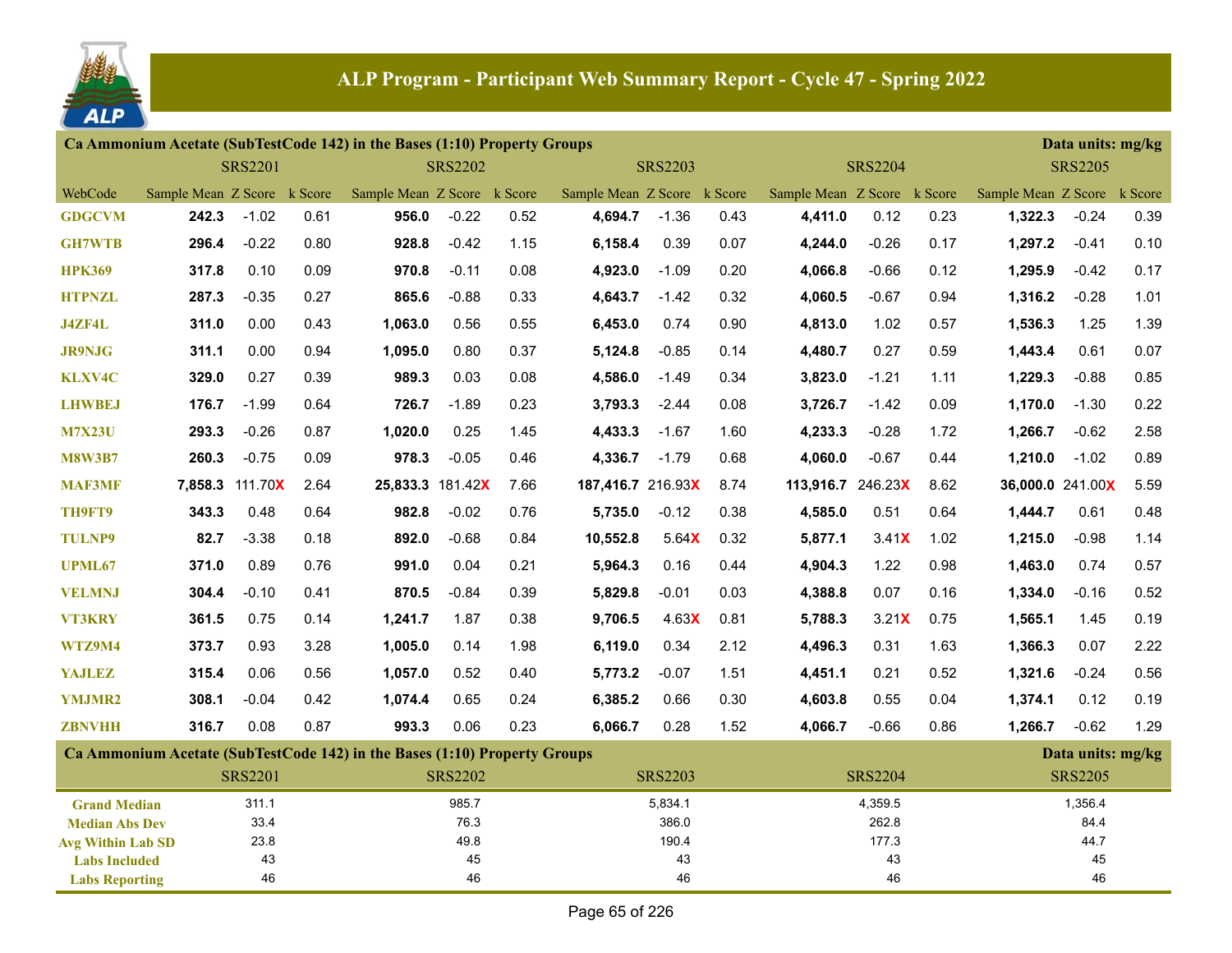

|               |                             |                |      | Mg Ammonium Acetate (SubTestCode 143) in the Bases (1:10) Property Groups |                |      |                             |                |      |                             |                |      |                             | Data units: mg/kg |      |
|---------------|-----------------------------|----------------|------|---------------------------------------------------------------------------|----------------|------|-----------------------------|----------------|------|-----------------------------|----------------|------|-----------------------------|-------------------|------|
|               |                             | <b>SRS2201</b> |      |                                                                           | <b>SRS2202</b> |      |                             | <b>SRS2203</b> |      |                             | <b>SRS2204</b> |      |                             | <b>SRS2205</b>    |      |
| WebCode       | Sample Mean Z Score k Score |                |      | Sample Mean Z Score k Score                                               |                |      | Sample Mean Z Score k Score |                |      | Sample Mean Z Score k Score |                |      | Sample Mean Z Score k Score |                   |      |
| 38KLNR        | 23.7                        | $-0.34$        | 0.11 | 166.2                                                                     | $-0.83$        | 0.61 | 1,000.8                     | $-0.21$        | 0.37 | 582.6                       | $-0.61$        | 0.57 | 214.1                       | $-1.50$           | 0.56 |
| 7TM4ZN        | 26.1                        | $-0.10$        | 0.11 | 204.9                                                                     | 0.44           | 0.43 | 984.5                       | $-0.43$        | 0.25 | 611.4                       | 0.00           | 0.46 | 212.4                       | $-1.58$           | 0.94 |
| <b>7VADEV</b> | 26.8                        | $-0.03$        | 0.13 | 173.0                                                                     | $-0.60$        | 0.46 | 1,038.7                     | 0.28           | 0.20 | 600.0                       | $-0.24$        | 1.38 | 234.2                       | $-0.53$           | 0.89 |
| <b>84XV4N</b> | 36.3                        | 0.92           | 0.00 | 226.0                                                                     | 1.14           | 1.62 | 1,052.3                     | 0.45           | 1.80 | 637.3                       | 0.55           | 1.66 | 258.0                       | 0.62              | 2.11 |
| <b>84ZKA7</b> | 23.8                        | $-0.33$        | 0.09 | 166.3                                                                     | $-0.82$        | 0.27 | 987.3                       | $-0.39$        | 0.06 | 572.3                       | $-0.83$        | 0.09 | 284.0                       | 1.87              | 0.20 |
| <b>8R74JK</b> | 88.7                        | 6.18X          | 0.18 | 202.7                                                                     | 0.37           | 0.07 | 986.0                       | $-0.41$        | 0.18 | 533.7                       | $-1.65$        | 0.20 | 252.0                       | 0.33              | 0.98 |
| <b>8T66RW</b> | 65.7                        | 3.87           | 2.61 | 243.5                                                                     | 1.71           | 2.54 | 967.0                       | $-0.65$        | 1.96 | 635.3                       | 0.51           | 1.86 | 251.7                       | 0.31              | 2.02 |
| 9EFP3N        | 44.7                        | 1.76           | 0.36 | 205.7                                                                     | 0.47           | 0.47 | 1,094.7                     | 1.00           | 0.83 | 638.0                       | 0.56           | 0.72 | 265.0                       | 0.95              | 0.58 |
| <b>A2BQTW</b> | 22.7                        | $-0.44$        | 0.21 | 228.2                                                                     | 1.21           | 0.91 | 1,075.7                     | 0.76           | 0.35 | 656.8                       | 0.96           | 0.08 | 247.8                       | 0.12              | 0.56 |
| A76LRH        | 16.7                        | $-1.04$        | 0.30 | 173.9                                                                     | $-0.57$        | 0.55 | 1,080.9                     | 0.83           | 0.32 | 656.3                       | 0.95           | 0.63 | 253.9                       | 0.42              | 0.47 |
| AJ99HR        | 42.3                        | 1.53           | 0.14 | 216.7                                                                     | 0.83           | 0.19 | 1,003.5                     | $-0.18$        | 0.57 | 619.2                       | 0.16           | 0.32 | 261.6                       | 0.79              | 0.32 |
| <b>AQB6JC</b> | 39.3                        | 1.23           | 0.48 | 220.3                                                                     | 0.95           | 0.41 | 996.3                       | $-0.27$        | 0.05 | 619.7                       | 0.17           | 0.30 | 249.3                       | 0.20              | 0.27 |
| AR2G3H        | 30.4                        | 0.33           | 0.26 | 163.8                                                                     | $-0.91$        | 0.50 | 915.9                       | $-1.32$        | 0.18 | 559.8                       | $-1.10$        | 0.16 | 203.6                       | $-2.01$           | 0.27 |
| <b>AZBTC9</b> | 60.0                        | 3.30           | 0.62 | 177.3                                                                     | $-0.46$        | 0.71 | 990.0                       | $-0.36$        | 1.25 | 628.7                       | 0.37           | 1.07 | 249.3                       | 0.20              | 0.24 |
| <b>B3WWLR</b> | 23.1                        | $-0.40$        | 0.19 | 205.4                                                                     | 0.46           | 0.47 | 938.6                       | $-1.02$        | 1.18 | 816.3                       | 4.35X          | 1.10 | 253.8                       | 0.41              | 1.17 |
| <b>BDXF3L</b> | 22.0                        | $-0.51$        |      | 156.0                                                                     | $-1.16$        |      | 1,075.0                     | 0.75           |      | 657.0                       | 0.97           |      | 228.0                       | $-0.83$           |      |
| <b>BEQDBT</b> | 24.4                        | $-0.27$        | 0.06 | 215.6                                                                     | 0.79           | 0.10 | 1,137.6                     | 1.56           | 0.04 | 678.9                       | 1.43           | 0.25 | 236.2                       | $-0.43$           | 0.13 |
| <b>C4MDGL</b> | 31.9                        | 0.48           | 0.05 | 166.1                                                                     | $-0.83$        | 0.35 | 925.3                       | $-1.20$        | 0.36 | 549.9                       | $-1.31$        | 0.08 | 230.3                       | $-0.72$           | 0.16 |
| <b>CBQEHF</b> | 35.3                        | 0.82           | 0.82 | 188.2                                                                     | $-0.11$        | 2.74 | 1,016.8                     | $-0.01$        | 2.32 | 619.5                       | 0.17           | 0.93 | 249.3                       | 0.20              | 0.80 |
| D8M7NP        | 29.3                        | 0.22           | 2.01 | 200.3                                                                     | 0.29           | 2.43 | 1,032.0                     | 0.19           | 2.88 | 574.0                       | $-0.80$        | 4.32 | 238.3                       | $-0.33$           | 2.42 |
| DL28KF        | 24.4                        | $-0.27$        | 0.18 | 164.2                                                                     | $-0.89$        | 0.68 | 1,086.1                     | 0.89           | 1.00 | 596.6                       | $-0.32$        | 0.58 | 225.7                       | $-0.94$           | 0.86 |
| E72W78        | 23.0                        | $-0.41$        | 0.04 | 208.3                                                                     | 0.56           | 0.13 | 1,033.3                     | 0.21           | 0.15 | 609.0                       | $-0.05$        | 0.04 | 254.7                       | 0.46              | 0.29 |
| <b>ELGX3X</b> | 23.9                        | $-0.32$        | 0.18 | 164.9                                                                     | $-0.87$        | 0.55 | 1,018.0                     | 0.01           | 0.93 | 573.1                       | $-0.81$        | 0.30 | 226.9                       | $-0.88$           | 0.45 |
| EWWM24        | 30.7                        | 0.36           | 0.42 | 191.4                                                                     | 0.00           | 0.09 | 1,076.0                     | 0.76           | 0.21 | 643.0                       | 0.67           | 0.20 | 253.2                       | 0.38              | 0.08 |
| <b>EXBBZA</b> |                             |                |      | 207.7                                                                     | 0.53           | 0.94 | 1,046.7                     | 0.38           | 0.62 | 628.3                       | 0.36           | 1.35 | 246.0                       | 0.04              | 0.70 |
| <b>EY6WWL</b> | 31.2                        | 0.41           | 4.22 | 221.6                                                                     | 0.99           | 0.16 | 1,104.4                     | 1.13           | 0.09 | 670.8                       | 1.26           | 0.14 | 261.2                       | 0.77              | 0.16 |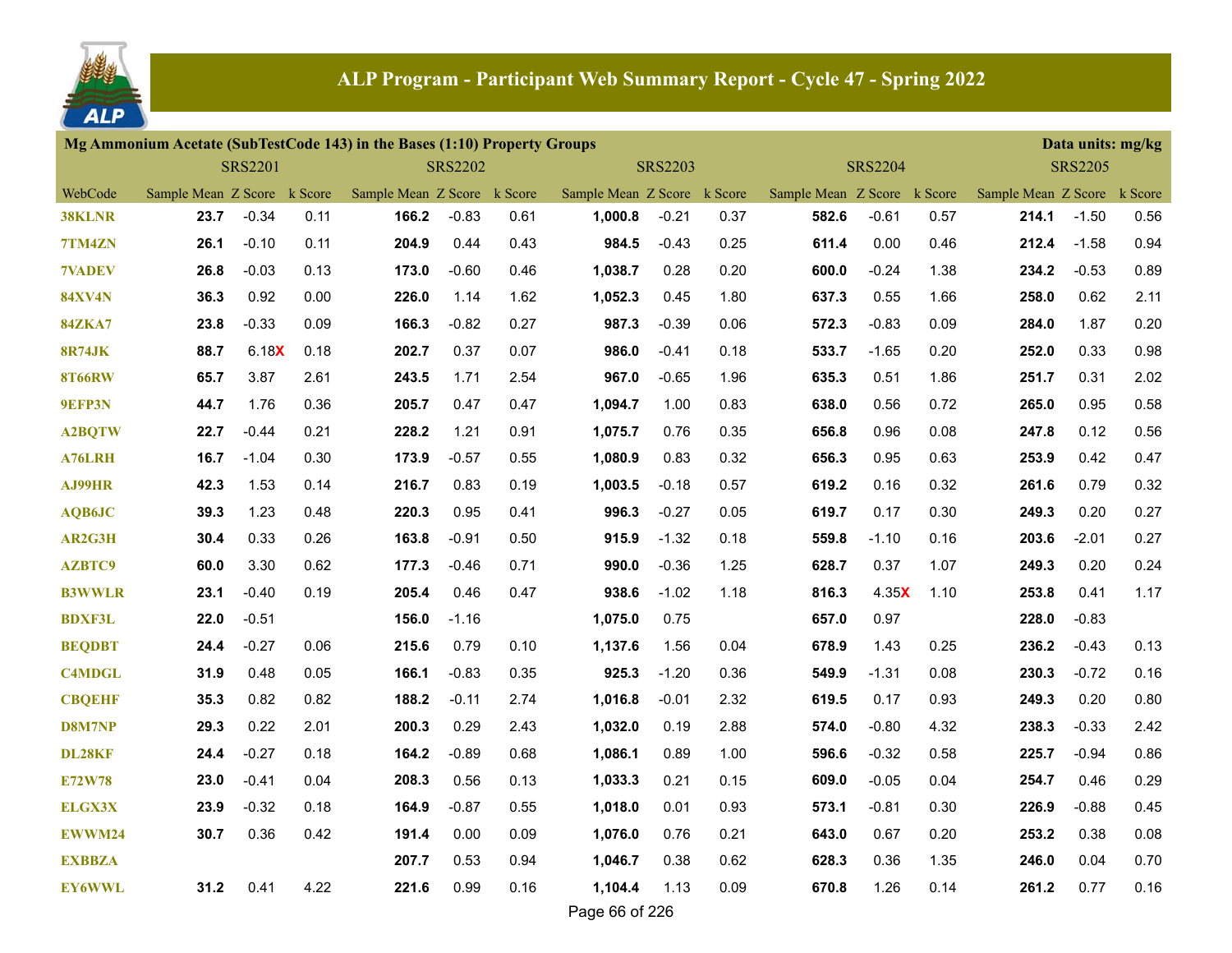

| 21.3  | $-0.58$ | 0.36                                                | 162.3                       | $-0.95$ | 0.36                                                        | 961.7                                          | $-0.72$                                                                                                                                                | 0.43                                                                             | 565.7                       | $-0.97$ | 0.27                                                                     | 220.0                                           | $-1.22$ | 0.20                                                                                                                                                   |
|-------|---------|-----------------------------------------------------|-----------------------------|---------|-------------------------------------------------------------|------------------------------------------------|--------------------------------------------------------------------------------------------------------------------------------------------------------|----------------------------------------------------------------------------------|-----------------------------|---------|--------------------------------------------------------------------------|-------------------------------------------------|---------|--------------------------------------------------------------------------------------------------------------------------------------------------------|
| 27.4  | 0.03    | 0.41                                                | 177.4                       | $-0.46$ | 0.88                                                        | 1,084.1                                        | 0.87                                                                                                                                                   | 0.09                                                                             | 630.2                       | 0.40    | 0.22                                                                     | 245.2                                           | 0.00    | 0.11                                                                                                                                                   |
| 25.2  | $-0.19$ | 0.76                                                | 197.7                       | 0.21    | 0.34                                                        | 969.6                                          | $-0.62$                                                                                                                                                | 0.17                                                                             | 594.4                       | $-0.36$ | 0.15                                                                     | 243.9                                           | $-0.06$ | 0.20                                                                                                                                                   |
| 27.8  | 0.07    | 0.39                                                | 173.5                       | $-0.59$ | 0.55                                                        | 988.3                                          | $-0.38$                                                                                                                                                | 0.40                                                                             | 609.1                       | $-0.05$ | 1.29                                                                     | 248.1                                           | 0.14    | 1.00                                                                                                                                                   |
| 22.2  | $-0.49$ | 0.39                                                | 210.3                       | 0.62    | 1.61                                                        | 1,091.0                                        | 0.96                                                                                                                                                   | 1.19                                                                             | 674.7                       | 1.34    | 0.49                                                                     | 279.0                                           | 1.63    | 2.10                                                                                                                                                   |
| 21.8  | $-0.53$ | 0.53                                                | 202.5                       | 0.36    | 0.26                                                        | 995.1                                          | $-0.29$                                                                                                                                                | 0.16                                                                             | 615.6                       | 0.09    | 0.77                                                                     | 240.7                                           | $-0.22$ | 0.35                                                                                                                                                   |
| 34.6  | 0.75    | 0.47                                                | 188.3                       | $-0.10$ | 0.47                                                        | 936.0                                          | $-1.06$                                                                                                                                                | 0.55                                                                             | 536.3                       | $-1.60$ | 0.43                                                                     | 222.0                                           | $-1.12$ | 1.10                                                                                                                                                   |
| 14.7  | $-1.25$ | 0.65                                                | 136.3                       | $-1.81$ | 0.18                                                        | 880.0                                          | $-1.79$                                                                                                                                                | 0.13                                                                             | 546.3                       | $-1.38$ | 1.08                                                                     | 221.3                                           | $-1.15$ | 0.44                                                                                                                                                   |
| 33.3  | 0.63    | 1.26                                                | 193.3                       | 0.06    | 1.78                                                        | 1,000.0                                        | $-0.23$                                                                                                                                                | 2.64                                                                             | 606.7                       | $-0.10$ | 1.57                                                                     | 243.3                                           | $-0.09$ | 1.76                                                                                                                                                   |
| 23.7  | $-0.35$ | 0.65                                                | 190.0                       | $-0.05$ | 0.54                                                        | 967.3                                          | $-0.65$                                                                                                                                                | 1.10                                                                             | 589.3                       | $-0.47$ | 0.49                                                                     | 229.7                                           | $-0.75$ | 1.27                                                                                                                                                   |
| 690.7 | 66.61X  | 1.60                                                |                             |         | 10.53                                                       |                                                |                                                                                                                                                        | 8.57                                                                             |                             |         | 2.96                                                                     |                                                 |         | 5.76                                                                                                                                                   |
| 37.3  | 1.03    | 0.65                                                | 177.7                       | $-0.45$ | 1.17                                                        | 1,085.4                                        | 0.88                                                                                                                                                   | 1.09                                                                             | 583.7                       | $-0.59$ | 0.83                                                                     | 232.0                                           | $-0.64$ | 0.81                                                                                                                                                   |
| 41.9  | 1.49    | 0.02                                                | 244.2                       | 1.73    | 0.33                                                        | 1,337.6                                        | 4.16X                                                                                                                                                  | 0.17                                                                             | 769.3                       |         | 0.42                                                                     | 285.7                                           | 1.95    | 0.45                                                                                                                                                   |
| 30.0  | 0.29    | 0.31                                                | 175.3                       | $-0.53$ | 0.49                                                        | 1,008.3                                        | $-0.12$                                                                                                                                                | 0.47                                                                             | 593.7                       | $-0.38$ | 0.55                                                                     | 235.3                                           | $-0.48$ | 0.75                                                                                                                                                   |
| 27.1  | 0.00    | 0.06                                                | 171.7                       | $-0.64$ | 0.41                                                        | 1,054.6                                        | 0.48                                                                                                                                                   | 0.47                                                                             | 603.9                       | $-0.16$ | 0.28                                                                     | 242.4                                           | $-0.14$ | 0.43                                                                                                                                                   |
| 32.4  | 0.53    | 0.20                                                | 234.3                       | 1.41    | 0.21                                                        | 1,233.4                                        | 2.81                                                                                                                                                   | 0.32                                                                             | 681.7                       | 1.49    | 0.20                                                                     | 271.0                                           | 1.24    | 0.44                                                                                                                                                   |
| 32.7  | 0.56    | 2.54                                                | 186.7                       | $-0.15$ | 2.32                                                        | 1,029.3                                        | 0.16                                                                                                                                                   | 0.62                                                                             | 633.7                       | 0.47    | 0.79                                                                     | 246.7                                           | 0.07    | 2.24                                                                                                                                                   |
| 26.7  | $-0.04$ | 0.28                                                | 218.9                       | 0.90    | 0.45                                                        | 1,072.6                                        | 0.72                                                                                                                                                   | 1.20                                                                             | 663.9                       | 1.12    | 0.43                                                                     | 250.8                                           | 0.27    | 0.39                                                                                                                                                   |
| 23.1  | $-0.40$ | 0.06                                                | 205.7                       | 0.47    | 0.28                                                        | 1,053.0                                        | 0.46                                                                                                                                                   | 0.15                                                                             | 623.7                       | 0.26    | 0.16                                                                     | 239.0                                           | $-0.30$ | 0.19                                                                                                                                                   |
| 26.0  | $-0.11$ | 0.31                                                | 190.0                       | $-0.05$ |                                                             | 953.3                                          | $-0.83$                                                                                                                                                | 1.20                                                                             | 566.7                       | $-0.95$ | 0.68                                                                     | 223.3                                           | $-1.06$ | 1.76                                                                                                                                                   |
|       |         |                                                     |                             |         |                                                             |                                                |                                                                                                                                                        |                                                                                  |                             |         |                                                                          |                                                 |         |                                                                                                                                                        |
|       |         |                                                     |                             |         |                                                             |                                                |                                                                                                                                                        |                                                                                  |                             |         |                                                                          |                                                 |         |                                                                                                                                                        |
|       | 27.1    |                                                     |                             | 191.4   |                                                             |                                                | 1,017.4                                                                                                                                                |                                                                                  |                             | 611.4   |                                                                          |                                                 | 245.2   |                                                                                                                                                        |
|       | 4.1     |                                                     |                             |         |                                                             |                                                |                                                                                                                                                        |                                                                                  |                             |         |                                                                          |                                                 |         |                                                                                                                                                        |
|       |         |                                                     |                             |         |                                                             |                                                |                                                                                                                                                        |                                                                                  |                             |         |                                                                          |                                                 |         |                                                                                                                                                        |
|       |         |                                                     |                             |         |                                                             |                                                |                                                                                                                                                        |                                                                                  |                             |         |                                                                          |                                                 |         |                                                                                                                                                        |
|       |         | <b>SRS2201</b><br><b>SRS2201</b><br>3.2<br>43<br>45 | Sample Mean Z Score k Score |         | <b>SRS2202</b><br><b>SRS2202</b><br>17.9<br>8.6<br>45<br>46 | Sample Mean Z Score k Score<br>5,300.0 167.70X | Mg Ammonium Acetate (SubTestCode 143) in the Bases (1:10) Property Groups<br>Mg Ammonium Acetate (SubTestCode 143) in the Bases (1:10) Property Groups | <b>SRS2203</b><br>29,166.7 365.91X<br><b>SRS2203</b><br>48.9<br>33.7<br>44<br>46 | Sample Mean Z Score k Score |         | <b>SRS2204</b><br>16,550.0<br><b>SRS2204</b><br>26.6<br>22.4<br>43<br>46 | Sample Mean Z Score k Score<br>338.51X<br>3.35X |         | Data units: mg/kg<br><b>SRS2205</b><br>Sample Mean Z Score k Score<br>6,575.0 305.32X<br>Data units: mg/kg<br><b>SRS2205</b><br>9.9<br>8.7<br>45<br>46 |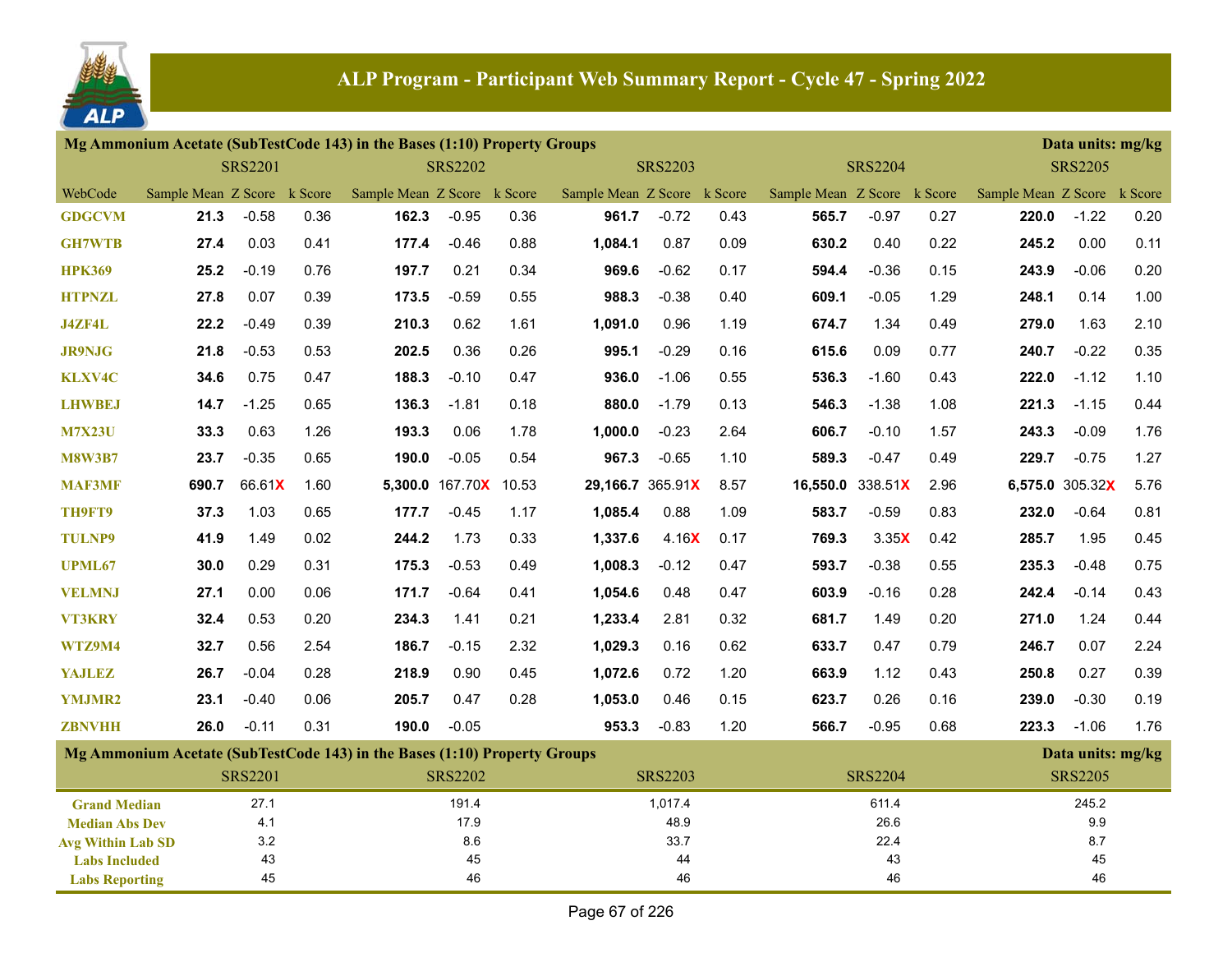

|               |                             |                |      | Na Ammonium Acetate (SubTestCode 144) in the Bases (1:10) Property Groups |                |      |                             |                       |      |                             |                |      |                             | Data units: mg/kg |      |
|---------------|-----------------------------|----------------|------|---------------------------------------------------------------------------|----------------|------|-----------------------------|-----------------------|------|-----------------------------|----------------|------|-----------------------------|-------------------|------|
|               |                             | <b>SRS2201</b> |      |                                                                           | <b>SRS2202</b> |      |                             | <b>SRS2203</b>        |      |                             | <b>SRS2204</b> |      |                             | <b>SRS2205</b>    |      |
| WebCode       | Sample Mean Z Score k Score |                |      | Sample Mean Z Score k Score                                               |                |      | Sample Mean Z Score k Score |                       |      | Sample Mean Z Score k Score |                |      | Sample Mean Z Score k Score |                   |      |
| 38KLNR        | 12.9                        | $-0.09$        | 0.10 | 11.2                                                                      | $-0.10$        | 0.40 | 14.7                        | 0.01                  | 0.25 | 12.5                        | $-0.01$        | 0.09 | 16.4                        | 0.02              | 0.31 |
| 7TM4ZN        | 6.8                         | $-1.36$        | 0.24 | 6.3                                                                       | $-1.02$        | 0.35 | 13.5                        | $-0.25$               | 0.46 | 11.9                        | $-0.16$        | 0.62 | 14.0                        | $-0.50$           | 0.12 |
| <b>7VADEV</b> | 16.4                        | 0.64           | 0.20 | 13.8                                                                      | 0.38           | 0.43 | 16.9                        | 0.49                  | 0.27 | 13.4                        | 0.23           | 0.47 | 19.3                        | 0.66              | 0.02 |
| <b>84XV4N</b> | 21.5                        | 1.68           | 0.81 | 16.9                                                                      | 0.95           | 1.62 | 20.7                        | 1.32                  | 2.75 | 16.1                        | 0.93           | 1.82 | 20.7                        | 0.96              | 1.51 |
| <b>8T66RW</b> | 14.0                        | 0.14           | 1.83 | 14.3                                                                      | 0.48           | 1.86 | 13.0                        | $-0.36$               | 0.69 | 14.3                        | 0.48           | 1.65 | 16.7                        | 0.07              | 1.00 |
| 9EFP3N        | 17.7                        | 0.90           | 0.71 | 14.0                                                                      | 0.42           | 1.22 | 17.3                        | 0.58                  | 0.40 | 13.3                        | 0.22           | 0.46 | 17.7                        | 0.29              | 1.00 |
| <b>A2BOTW</b> | 10.7                        | $-0.55$        |      | 0.7                                                                       | $-2.06$        | 1.04 | 2.4                         | $-2.69$               | 1.33 |                             |                |      | 2.8                         | $-2.97$           | 0.60 |
| A76LRH        | 16.8                        | 0.73           | 1.09 | 12.4                                                                      | 0.12           | 2.39 | 19.0                        | 0.94                  | 1.06 | 15.3                        | 0.71           | 0.23 | 19.4                        | 0.67              | 1.29 |
| AJ99HR        | 13.2                        | $-0.02$        | 0.15 | 11.9                                                                      | 0.03           | 0.42 | 15.3                        | 0.13                  | 0.32 | 12.9                        | 0.10           | 0.09 | 18.2                        | 0.41              | 0.32 |
| <b>AQB6JC</b> | 18.0                        | 0.97           |      | 21.0                                                                      | 1.72           | 1.22 | 22.7                        | 1.75                  | 0.40 | 16.3                        | 0.99           | 0.46 | 25.3                        | 1.98              | 3.84 |
| AR2G3H        | 12.8                        | $-0.11$        | 0.18 | 14.9                                                                      | 0.58           | 0.37 | 13.0                        | $-0.36$               | 0.17 | 9.3                         | $-0.83$        | 0.21 | 14.2                        | $-0.47$           | 0.17 |
| <b>AZBTC9</b> | 14.3                        | 0.19           | 0.30 | 10.8                                                                      | $-0.18$        | 1.57 | 14.3                        | $-0.07$               | 0.42 | 12.4                        | $-0.02$        | 0.66 | 15.7                        | $-0.13$           | 0.16 |
| <b>B3WWLR</b> | 34.0                        | 4.28           | 0.52 | 33.3                                                                      | 4.00           | 0.38 |                             | 8,208.7 791.00X 28.69 |      | 32.4                        | 5.15           | 0.34 | 40.3                        | 5.28X             | 0.18 |
| <b>BDXF3L</b> | 23.0                        | 2.00           |      | 16.0                                                                      | 0.79           |      | 21.0                        | 1.38                  |      | 13.0                        | 0.13           |      | 16.0                        | $-0.07$           |      |
| <b>BEQDBT</b> | 72.2                        | 12.18X         | 1.17 | 57.1                                                                      | 8.43X          | 1.51 | 119.0                       | 22.79X                | 0.46 | 88.3                        | 19.64X         | 0.64 | 71.6                        | 12.16X            | 0.92 |
| <b>C4MDGL</b> | 19.2                        | 1.21           | 0.40 | 16.6                                                                      | 0.89           | 0.49 | 19.8                        | 1.12                  | 0.12 | 15.7                        | 0.84           | 0.33 | 22.8                        | 1.43              | 0.15 |
| <b>CBQEHF</b> | 11.4                        | $-0.40$        | 0.19 | 8.8                                                                       | $-0.54$        | 1.17 | 11.3                        | $-0.74$               | 0.49 | 9.8                         | $-0.71$        | 1.35 | 14.7                        | $-0.36$           | 0.63 |
| D8M7NP        | 15.7                        | 0.48           | 0.93 | 14.3                                                                      | 0.48           | 0.70 | 18.0                        | 0.73                  | 1.38 | 13.3                        | 0.22           | 1.21 | 20.0                        | 0.81              | 1.31 |
| DL28KF        | 12.8                        | $-0.11$        | 0.35 | 12.0                                                                      | 0.04           | 0.37 | 15.5                        | 0.18                  | 0.10 | 13.8                        | 0.33           | 0.24 | 18.4                        | 0.45              | 0.17 |
| E72W78        | 7.9                         | $-1.12$        | 0.28 | 5.8                                                                       | $-1.11$        | 0.67 | 12.6                        | $-0.44$               | 0.28 | 9.0                         | $-0.92$        | 0.30 | 12.0                        | $-0.96$           | 0.46 |
| <b>ELGX3X</b> | 12.2                        | $-0.24$        | 0.11 | 10.4                                                                      | $-0.24$        | 0.02 | 14.0                        | $-0.16$               | 0.15 | 12.3                        | $-0.05$        | 0.31 | 16.3                        | $-0.01$           | 0.28 |
| EWWM24        | 14.0                        | 0.13           | 0.94 | 11.0                                                                      | $-0.14$        | 0.42 | 15.0                        | 0.07                  | 0.12 | 12.5                        | 0.00           | 0.34 | 17.8                        | 0.32              | 0.23 |
| <b>EY6WWL</b> | 11.5                        | $-0.38$        | 2.43 | 6.9                                                                       | $-0.90$        | 0.00 | 11.5                        | $-0.69$               |      | 6.9                         | $-1.45$        | 0.00 | 13.8                        | $-0.56$           | 0.00 |
| <b>GDGCVM</b> | 13.3                        | 0.00           | 0.71 | $11.0$                                                                    | $-0.14$        | 1.22 | 15.3                        | 0.15                  | 0.40 | 12.0                        | $-0.13$        |      | 16.3                        | 0.00              | 0.76 |
| <b>GH7WTB</b> | 13.3                        | $-0.02$        | 0.36 | 11.6                                                                      | $-0.03$        | 0.61 | 14.7                        | 0.02                  | 0.34 | 12.1                        | $-0.11$        | 0.37 | 17.5                        | 0.25              | 0.61 |
| <b>HPK369</b> | 14.4                        | 0.23           | 0.40 | 12.0                                                                      | 0.04           | 0.29 | 14.7                        | 0.00                  | 0.17 | 11.2                        | $-0.34$        | 0.53 | 16.0                        | $-0.07$           | 0.50 |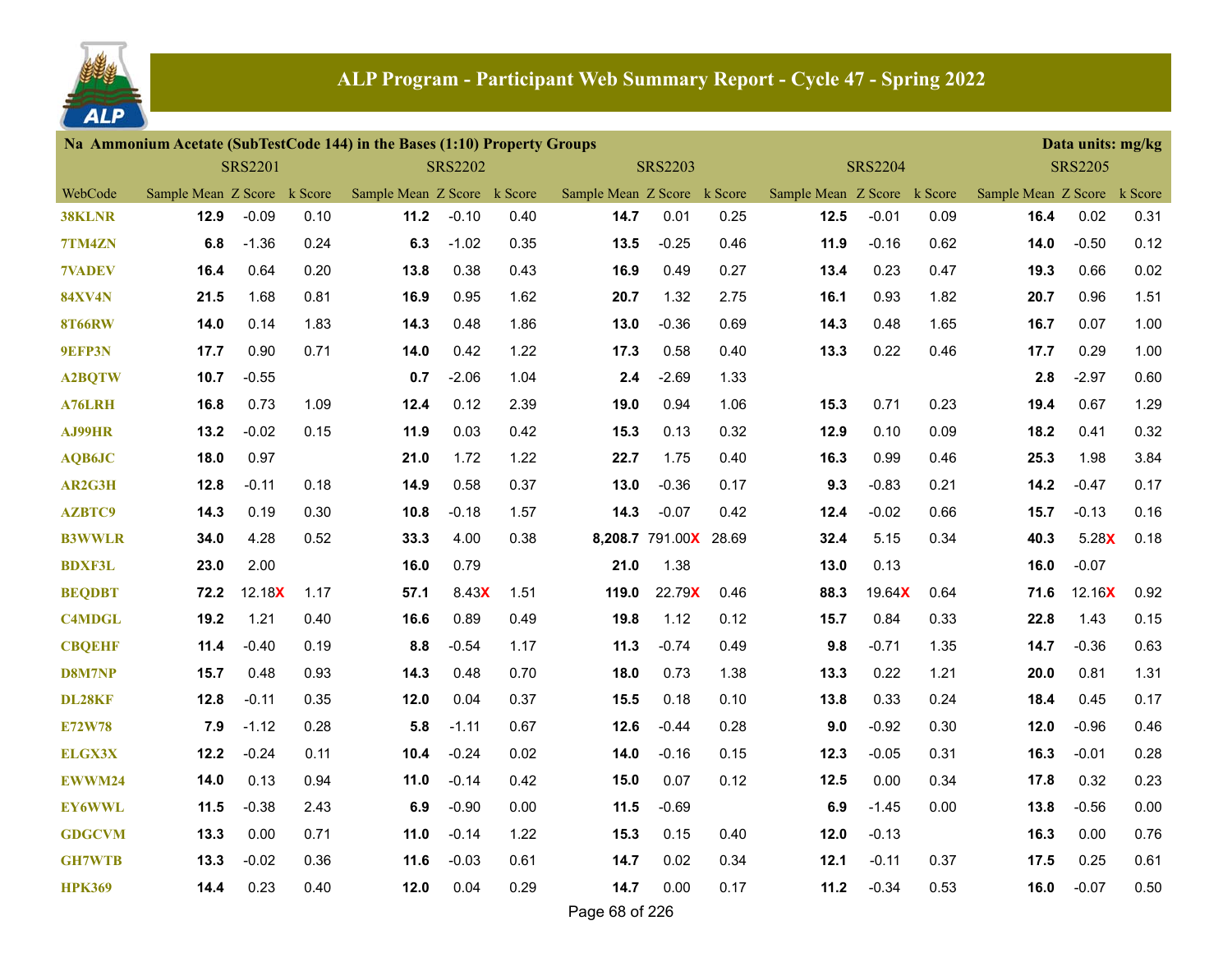

|                          |                             |                |      | Na Ammonium Acetate (SubTestCode 144) in the Bases (1:10) Property Groups |                 |       |                             |                |       |                             |                |      |                             | Data units: mg/kg |      |
|--------------------------|-----------------------------|----------------|------|---------------------------------------------------------------------------|-----------------|-------|-----------------------------|----------------|-------|-----------------------------|----------------|------|-----------------------------|-------------------|------|
|                          |                             | <b>SRS2201</b> |      |                                                                           | <b>SRS2202</b>  |       |                             | <b>SRS2203</b> |       |                             | <b>SRS2204</b> |      |                             | <b>SRS2205</b>    |      |
| WebCode                  | Sample Mean Z Score k Score |                |      | Sample Mean Z Score k Score                                               |                 |       | Sample Mean Z Score k Score |                |       | Sample Mean Z Score k Score |                |      | Sample Mean Z Score k Score |                   |      |
| <b>J4ZF4L</b>            | 10.7                        | $-0.55$        | 0.75 | 7.8                                                                       | $-0.73$         | 0.59  | 10.3                        | $-0.96$        | 1.36  | 11.1                        | $-0.35$        | 2.35 | 15.6                        | $-0.17$           | 0.74 |
| <b>JR9NJG</b>            | 8.2                         | $-1.07$        | 0.21 | 7.0                                                                       | $-0.88$         | 0.23  | 11.1                        | $-0.78$        | 0.14  | 6.9                         | $-1.46$        | 0.45 | 13.6                        | $-0.61$           | 0.50 |
| <b>KLXV4C</b>            | 11.7                        | $-0.34$        | 0.86 | 11.3                                                                      | $-0.09$         | 1.20  | 10.3                        | $-0.96$        | 0.42  | 11.6                        | $-0.24$        | 1.10 | 14.3                        | $-0.45$           | 0.54 |
| <b>LHWBEJ</b>            | 13.3                        | 0.00           | 0.93 | 20.3                                                                      | 1.59            | 1.41  | 10.3                        | $-0.95$        | 0.80  | 13.7                        | 0.30           | 0.46 | 25.0                        | 1.91              | 1.31 |
| <b>M7X23U</b>            | 44.3                        | 6.42X          | 3.93 | 39.3                                                                      | $5.12$ <b>X</b> | 10.37 | 48.3                        | 7.36 <b>X</b>  | 10.91 | 37.7                        | 6.52X          | 6.91 | 43.7                        | 6.01X             | 4.16 |
| <b>M8W3B7</b>            | 16.0                        | 0.55           | 3.18 | 10.0                                                                      | $-0.33$         | 2.11  | 13.3                        | $-0.29$        | 1.05  | 12.7                        | 0.04           | 1.65 | 16.3                        | 0.00              | 2.11 |
| <b>TH9FT9</b>            | 21.4                        | 1.68           | 0.37 | 15.3                                                                      | 0.66            | 0.07  | 22.9                        | 1.79           | 0.96  | 16.4                        | 1.00           | 0.82 | 25.1                        | 1.94              | 1.04 |
| <b>TULNP9</b>            | 36.8                        | 4.85X          | 0.73 | 32.6                                                                      | 3.88X           | 0.96  | 48.1                        | 7.31X          | 1.04  | 40.9                        | 7.37X          | 3.44 | 39.4                        | 5.08X             | 0.83 |
| UPML67                   | 16.5                        | 0.66           | 0.40 | 13.6                                                                      | 0.34            | 0.79  | 20.2                        | 1.21           | 0.12  | 15.4                        | 0.74           | 0.53 | 24.5                        | 1.79              | 1.04 |
| <b>VELMNJ</b>            | 10.8                        | $-0.51$        | 0.98 | 6.6                                                                       | $-0.95$         | 0.11  | 11.5                        | $-0.70$        | 0.39  | 6.6                         | $-1.53$        | 0.45 | 12.7                        | $-0.79$           | 0.41 |
| <b>VT3KRY</b>            | 11.2                        | $-0.44$        | 0.16 | 14.6                                                                      | 0.53            | 0.55  | 12.2                        | $-0.55$        | 0.36  | 14.7                        | 0.56           | 1.19 | 10.7                        | $-1.25$           | 0.24 |
| WTZ9M4                   | 11.2                        | $-0.43$        | 0.09 | 8.5                                                                       | $-0.60$         | 1.15  | 11.8                        | $-0.63$        | 0.52  | 8.7                         | $-0.99$        | 0.82 | 13.1                        | $-0.70$           | 0.47 |
| <b>YAJLEZ</b>            | 16.2                        | 0.59           | 2.32 | 9.5                                                                       | $-0.42$         | 1.26  | 18.0                        | 0.73           | 3.84  | 17.8                        | 1.36           | 3.13 | 15.7                        | $-0.13$           | 0.60 |
| YMJMR2                   | 11.3                        | $-0.42$        | 0.17 | 8.3                                                                       | $-0.65$         | 0.49  | 12.6                        | $-0.46$        | 0.10  | 8.3                         | $-1.10$        | 0.12 | 15.3                        | $-0.22$           | 0.58 |
| <b>ZBNVHH</b>            | 15.3                        | 0.41           | 0.93 | 14.3                                                                      | 0.48            | 0.70  | 16.0                        | 0.29           | 0.69  | 11.7                        | $-0.22$        | 0.46 | 19.0                        | 0.59              | 0.66 |
|                          |                             |                |      | Na Ammonium Acetate (SubTestCode 144) in the Bases (1:10) Property Groups |                 |       |                             |                |       |                             |                |      |                             | Data units: mg/kg |      |
|                          |                             | <b>SRS2201</b> |      |                                                                           | <b>SRS2202</b>  |       |                             | <b>SRS2203</b> |       |                             | <b>SRS2204</b> |      |                             | <b>SRS2205</b>    |      |
| <b>Grand Median</b>      |                             | 13.3           |      |                                                                           | 11.8            |       |                             | 14.7           |       |                             | 12.5           |      |                             | 16.3              |      |
| <b>Median Abs Dev</b>    |                             | 2.2            |      |                                                                           | 2.7             |       |                             | 2.7            |       |                             | 1.4            |      |                             | 2.1               |      |
| <b>Avg Within Lab SD</b> |                             | 1.6            |      |                                                                           | 0.8             |       |                             | 1.5            |       |                             | 1.3            |      |                             | 1.5               |      |
| <b>Labs Included</b>     |                             | 38             |      |                                                                           | 38              |       |                             | 37             |       |                             | 37             |      |                             | 37                |      |
| <b>Labs Reporting</b>    |                             | 41             |      |                                                                           | 41              |       |                             | 41             |       |                             | 40             |      |                             | 41                |      |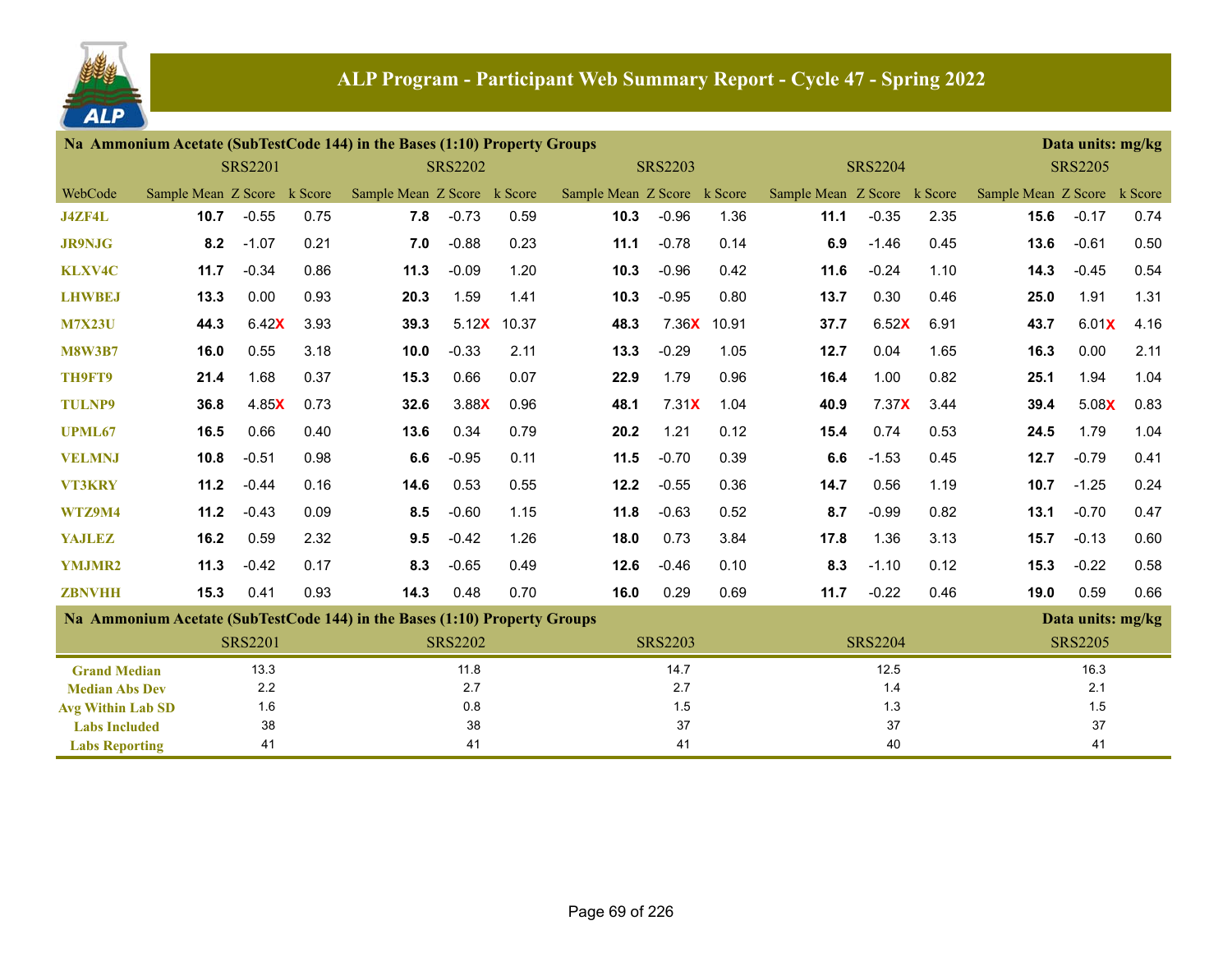

|                          |                             |      | <b>Bray Extractable K (SubTestCode 145) in the Bases (1:10) Property Groups</b> |      |                             |      |                             |      | Data units: mg/kg           |      |
|--------------------------|-----------------------------|------|---------------------------------------------------------------------------------|------|-----------------------------|------|-----------------------------|------|-----------------------------|------|
|                          | <b>SRS2201</b>              |      | SRS2202                                                                         |      | <b>SRS2203</b>              |      | SRS2204                     |      | SRS2205                     |      |
| WebCode                  | Sample Mean Z Score k Score |      | Sample Mean Z Score k Score                                                     |      | Sample Mean Z Score k Score |      | Sample Mean Z Score k Score |      | Sample Mean Z Score k Score |      |
| <b>TH9FT9</b>            | 99.3                        | 1.00 | 167.0                                                                           | 1.00 | 173.7                       | 1.00 | 94.7                        | 1.00 | 172.7                       | 1.00 |
|                          |                             |      | <b>Bray Extractable K (SubTestCode 145) in the Bases (1:10) Property Groups</b> |      |                             |      |                             |      | Data units: mg/kg           |      |
|                          | <b>SRS2201</b>              |      | <b>SRS2202</b>                                                                  |      | <b>SRS2203</b>              |      | <b>SRS2204</b>              |      | SRS2205                     |      |
| <b>Grand Median</b>      | 99.3                        |      | 167.0                                                                           |      | 173.7                       |      | 94.7                        |      | 172.7                       |      |
| <b>Median Abs Dev</b>    |                             |      |                                                                                 |      |                             |      |                             |      |                             |      |
| <b>Avg Within Lab SD</b> | 0.6                         |      | 2.0                                                                             |      | 4.0                         |      | 0.6                         |      | 2.5                         |      |
| <b>Labs Included</b>     |                             |      |                                                                                 |      |                             |      |                             |      |                             |      |
| <b>Labs Reporting</b>    |                             |      |                                                                                 |      |                             |      |                             |      |                             |      |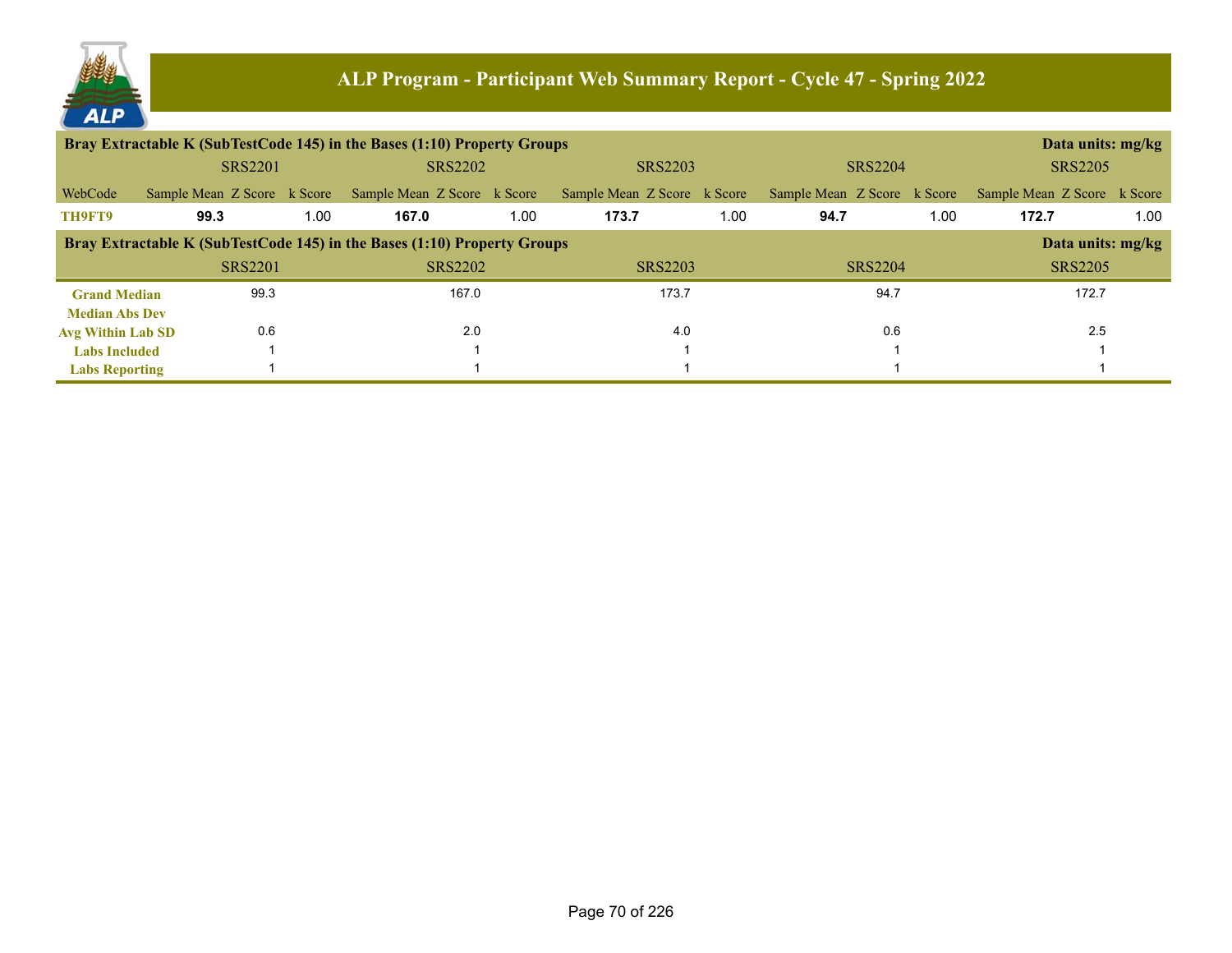

|                       |                             |      | K- Bicarb. (SubTestCode 146) in the Bases (1:10) Property Groups |      |                             |      |                             |      | Data units: mg/kg           |      |
|-----------------------|-----------------------------|------|------------------------------------------------------------------|------|-----------------------------|------|-----------------------------|------|-----------------------------|------|
|                       | SRS2201                     |      | <b>SRS2202</b>                                                   |      | SRS2203                     |      | SRS2204                     |      | SRS2205                     |      |
| WebCode               | Sample Mean Z Score k Score |      | Sample Mean Z Score k Score                                      |      | Sample Mean Z Score k Score |      | Sample Mean Z Score k Score |      | Sample Mean Z Score k Score |      |
| OOF7K3                | 104.7                       | 1.00 | 208.0                                                            | 1.00 | 130.7                       | 1.00 | 94.0                        | 1.00 | 201.3                       | 1.00 |
|                       |                             |      | K- Bicarb. (SubTestCode 146) in the Bases (1:10) Property Groups |      |                             |      |                             |      | Data units: mg/kg           |      |
|                       | <b>SRS2201</b>              |      | <b>SRS2202</b>                                                   |      | <b>SRS2203</b>              |      | <b>SRS2204</b>              |      | SRS2205                     |      |
| <b>Grand Median</b>   | 104.7                       |      | 208.0                                                            |      | 130.7                       |      | 94.0                        |      | 201.3                       |      |
| <b>Median Abs Dev</b> |                             |      |                                                                  |      |                             |      |                             |      |                             |      |
| Avg Within Lab SD     | 9.3                         |      | 8.7                                                              |      | 8.1                         |      | 7.0                         |      | 4.9                         |      |
| <b>Labs Included</b>  |                             |      |                                                                  |      |                             |      |                             |      |                             |      |
| <b>Labs Reporting</b> |                             |      |                                                                  |      |                             |      |                             |      |                             |      |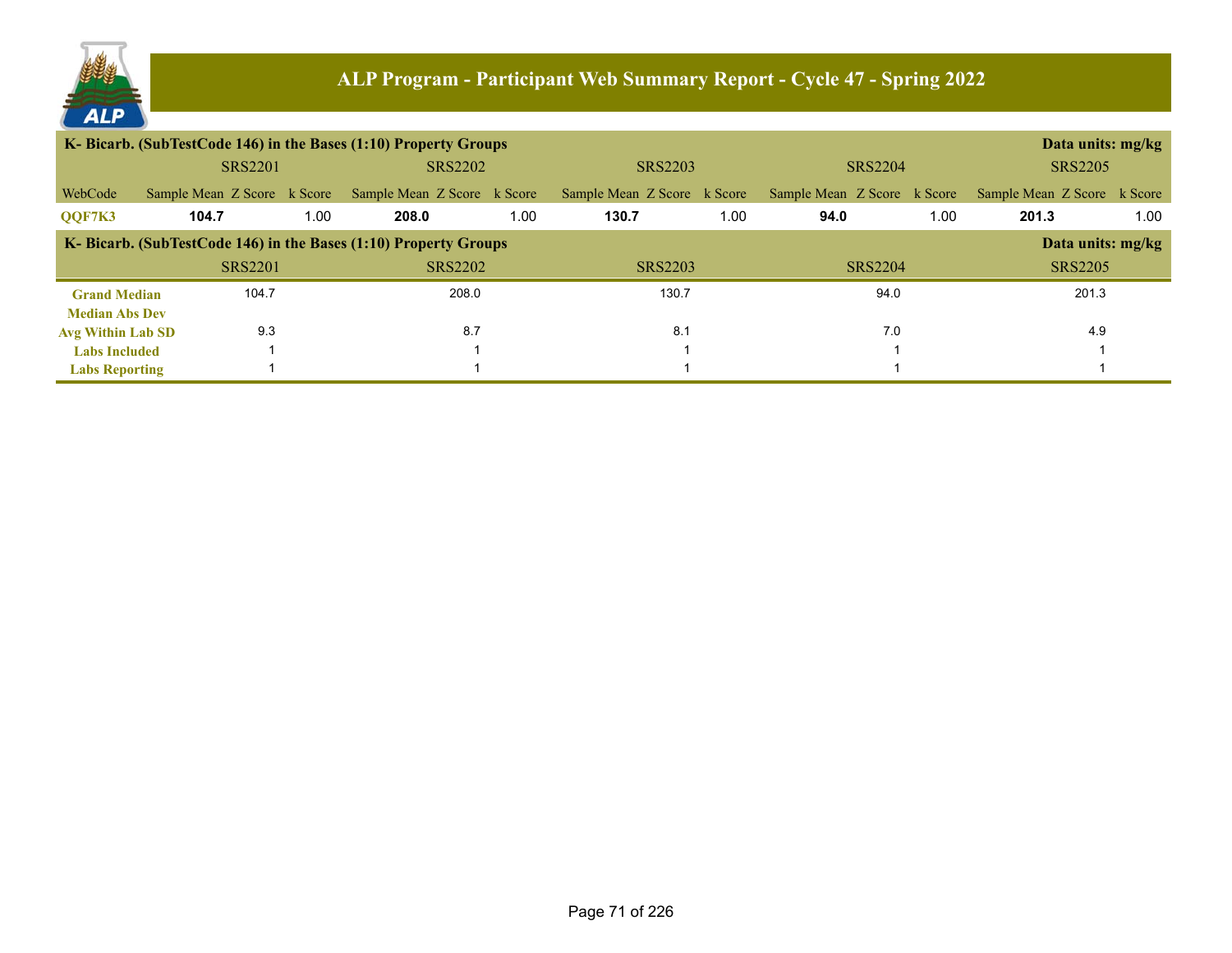

| K Modified Morgan (SubTestCode 147) in the Bases (1:10) Property Groups<br>Data units: mg/kg |                             |      |                             |      |                             |      |                             |      |                             |                   |
|----------------------------------------------------------------------------------------------|-----------------------------|------|-----------------------------|------|-----------------------------|------|-----------------------------|------|-----------------------------|-------------------|
|                                                                                              | SRS2201                     |      | SRS2202                     |      | SRS2203                     |      | SRS2204                     |      | SRS2205                     |                   |
| WebCode                                                                                      | Sample Mean Z Score k Score |      | Sample Mean Z Score k Score |      | Sample Mean Z Score k Score |      | Sample Mean Z Score k Score |      | Sample Mean Z Score k Score |                   |
| <b>B7UHBA</b>                                                                                | 92.5                        | 1.00 | 195.5                       | 1.00 | 256.3                       | 1.00 | 113.3                       | 1.00 | 173.7                       | 1.00 <sub>1</sub> |
| K Modified Morgan (SubTestCode 147) in the Bases (1:10) Property Groups<br>Data units: mg/kg |                             |      |                             |      |                             |      |                             |      |                             |                   |
|                                                                                              | <b>SRS2201</b>              |      | <b>SRS2202</b>              |      | <b>SRS2203</b>              |      | SRS2204                     |      | SRS2205                     |                   |
| <b>Grand Median</b>                                                                          | 92.5                        |      | 195.5                       |      | 256.3                       |      | 113.3                       |      | 173.7                       |                   |
| <b>Median Abs Dev</b>                                                                        |                             |      |                             |      |                             |      |                             |      |                             |                   |
| Avg Within Lab SD                                                                            | 1.0                         |      | 1.0                         |      | 0.3                         |      | 1.2                         |      | 1.0                         |                   |
| <b>Labs Included</b>                                                                         |                             |      |                             |      |                             |      |                             |      |                             |                   |
| <b>Labs Reporting</b>                                                                        |                             |      |                             |      |                             |      |                             |      |                             |                   |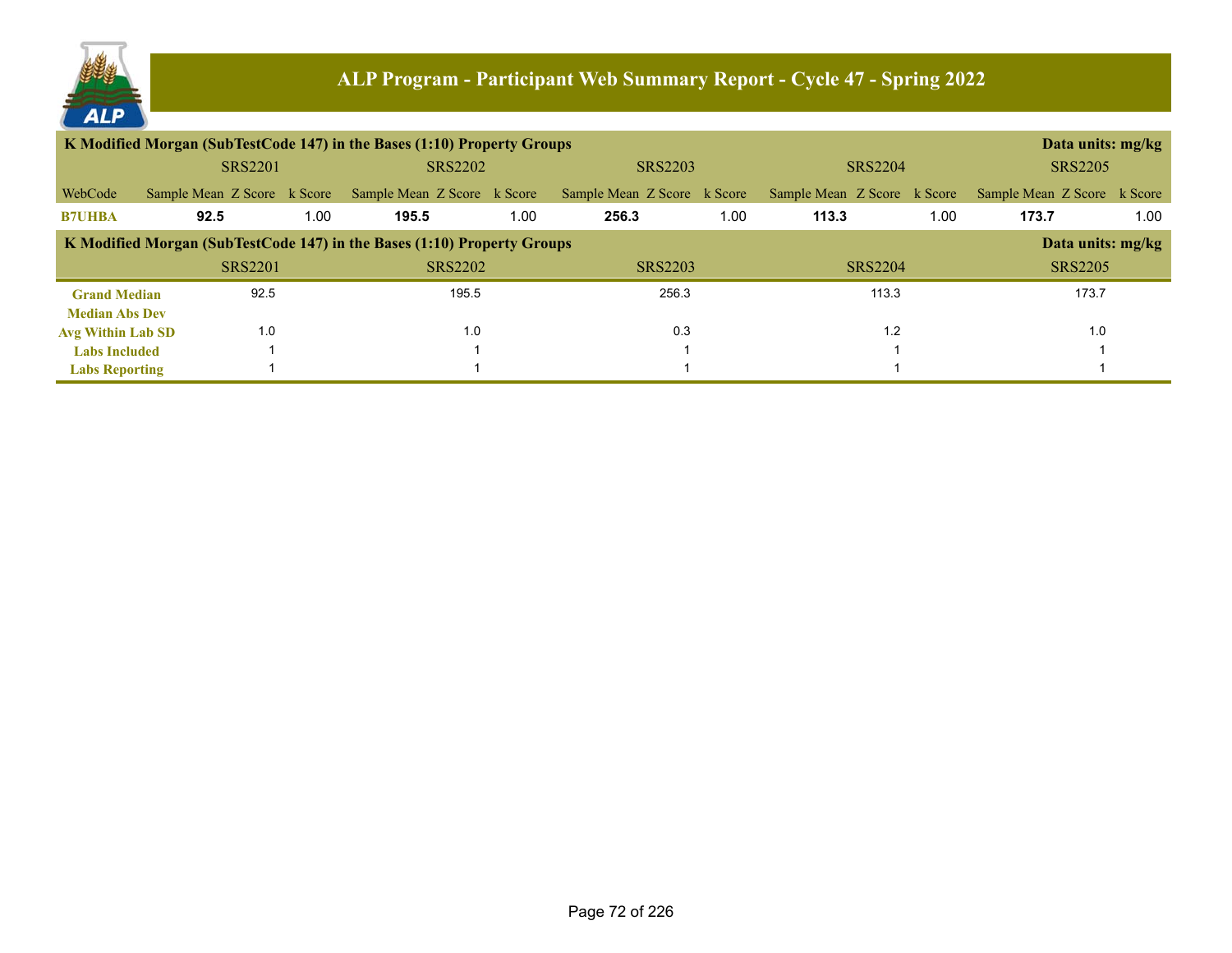

|                       |                                                                          |      | Ca Modified Morgan (SubTestCode 148) in the Bases (1:10) Property Groups |      |                             |      |                             |      | Data units: mg/kg           |                   |  |
|-----------------------|--------------------------------------------------------------------------|------|--------------------------------------------------------------------------|------|-----------------------------|------|-----------------------------|------|-----------------------------|-------------------|--|
|                       | SRS2201                                                                  |      | SRS2202                                                                  |      | SRS2203                     |      | SRS2204                     |      | SRS2205                     |                   |  |
| WebCode               | Sample Mean Z Score k Score                                              |      | Sample Mean Z Score k Score                                              |      | Sample Mean Z Score k Score |      | Sample Mean Z Score k Score |      | Sample Mean Z Score k Score |                   |  |
| <b>B7UHBA</b>         | 267.3                                                                    | 1.00 | 860.3                                                                    | 1.00 | 7.492.3                     | 1.00 | 3.559.0                     | 1.00 | 1.171.0                     | 1.00 <sub>1</sub> |  |
|                       | Ca Modified Morgan (SubTestCode 148) in the Bases (1:10) Property Groups |      |                                                                          |      |                             |      |                             |      | Data units: mg/kg           |                   |  |
|                       | <b>SRS2201</b>                                                           |      | <b>SRS2202</b>                                                           |      | <b>SRS2203</b>              |      | SRS2204                     |      | SRS2205                     |                   |  |
| <b>Grand Median</b>   | 267.3                                                                    |      | 860.3                                                                    |      | 7.492.3                     |      | 3,559.0                     |      | 1,171.0                     |                   |  |
| <b>Median Abs Dev</b> |                                                                          |      |                                                                          |      |                             |      |                             |      |                             |                   |  |
| Avg Within Lab SD     | 10.1                                                                     |      | 10.3                                                                     |      | 26.6                        |      | 3.5                         |      | 8.9                         |                   |  |
| <b>Labs Included</b>  |                                                                          |      |                                                                          |      |                             |      |                             |      |                             |                   |  |
| <b>Labs Reporting</b> |                                                                          |      |                                                                          |      |                             |      |                             |      |                             |                   |  |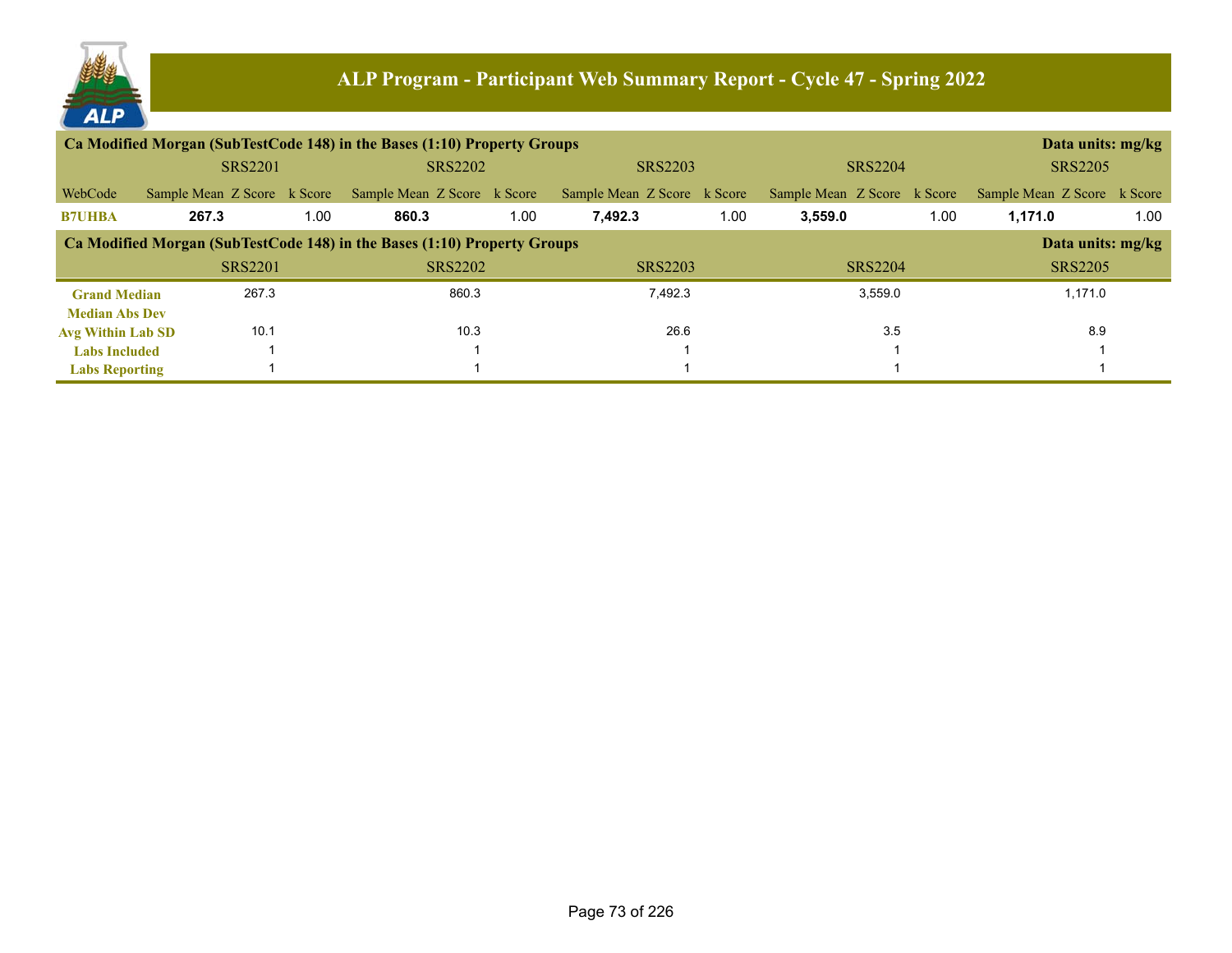

|                       |                             |                |      | Aluminum KCL Extr. (SubTestCode 149) in the Bases (1:10) Property Groups |                |      |                             |                |      |                             |                |      |                             | Data units: mg/kg |      |
|-----------------------|-----------------------------|----------------|------|--------------------------------------------------------------------------|----------------|------|-----------------------------|----------------|------|-----------------------------|----------------|------|-----------------------------|-------------------|------|
|                       |                             | <b>SRS2201</b> |      |                                                                          | <b>SRS2202</b> |      |                             | <b>SRS2203</b> |      |                             | <b>SRS2204</b> |      |                             | <b>SRS2205</b>    |      |
| WebCode               | Sample Mean Z Score k Score |                |      | Sample Mean Z Score k Score                                              |                |      | Sample Mean Z Score k Score |                |      | Sample Mean Z Score k Score |                |      | Sample Mean Z Score k Score |                   |      |
| 7KBMVA                | 53.96                       | 0.00           | 0.46 | 8.75                                                                     | 1.75           | 0.41 | 7.31                        | 1.65           | 1.34 | 3.78                        | 1.08           | 2.12 | 3.84                        | 1.77              | 0.73 |
| <b>CBQEHF</b>         | 58.40                       | 0.20           | 1.64 | 4.01                                                                     | 0.32           | 2.19 | 3.50                        | 0.24           | 1.27 | 3.11                        | 0.66           | 0.47 | 1.18                        | 0.00              | 1.15 |
| <b>F6MUXE</b>         | 1.30                        | $-2.40$        | 0.00 | 0.15                                                                     | $-0.84$        | 0.00 | 0.13                        | $-1.02$        | 0.00 | 0.04                        | $-1.28$        | 0.02 | 0.04                        | $-0.76$           | 0.00 |
| <b>JJDV6W</b>         | 48.06                       | $-0.27$        | 0.30 | 1.39                                                                     | $-0.46$        | 0.12 | 1.60                        | $-0.47$        | 0.31 | 1.52                        | $-0.35$        | 0.09 | 0.69                        | $-0.32$           | 0.19 |
| QQF7K3                | 65.10                       | 0.51           | 1.42 | 2.93                                                                     | 0.00           | 0.11 | 2.87                        | 0.00           | 1.22 | 2.07                        | 0.00           | 0.52 | 1.97                        | 0.53              | 1.76 |
|                       |                             |                |      | Aluminum KCL Extr. (SubTestCode 149) in the Bases (1:10) Property Groups |                |      |                             |                |      |                             |                |      |                             | Data units: mg/kg |      |
|                       |                             | <b>SRS2201</b> |      |                                                                          | <b>SRS2202</b> |      |                             | <b>SRS2203</b> |      |                             | <b>SRS2204</b> |      |                             | <b>SRS2205</b>    |      |
| <b>Grand Median</b>   |                             | 54.0           |      |                                                                          | 2.93           |      |                             | 2.87           |      |                             | 2.07           |      |                             | 1.18              |      |
| <b>Median Abs Dev</b> |                             | 5.9            |      |                                                                          | 1.54           |      |                             | 1.26           |      |                             | 1.04           |      |                             | 0.79              |      |
| Avg Within Lab SD     |                             | 1.7            |      |                                                                          | 1.40           |      |                             | 0.21           |      |                             | 0.29           |      |                             | 0.14              |      |
| <b>Labs Included</b>  |                             | 5              |      |                                                                          | 5              |      |                             | 5              |      |                             | 5              |      |                             | 5                 |      |
| <b>Labs Reporting</b> |                             | 5              |      |                                                                          | 5              |      |                             | 5              |      |                             | 5              |      |                             | 5                 |      |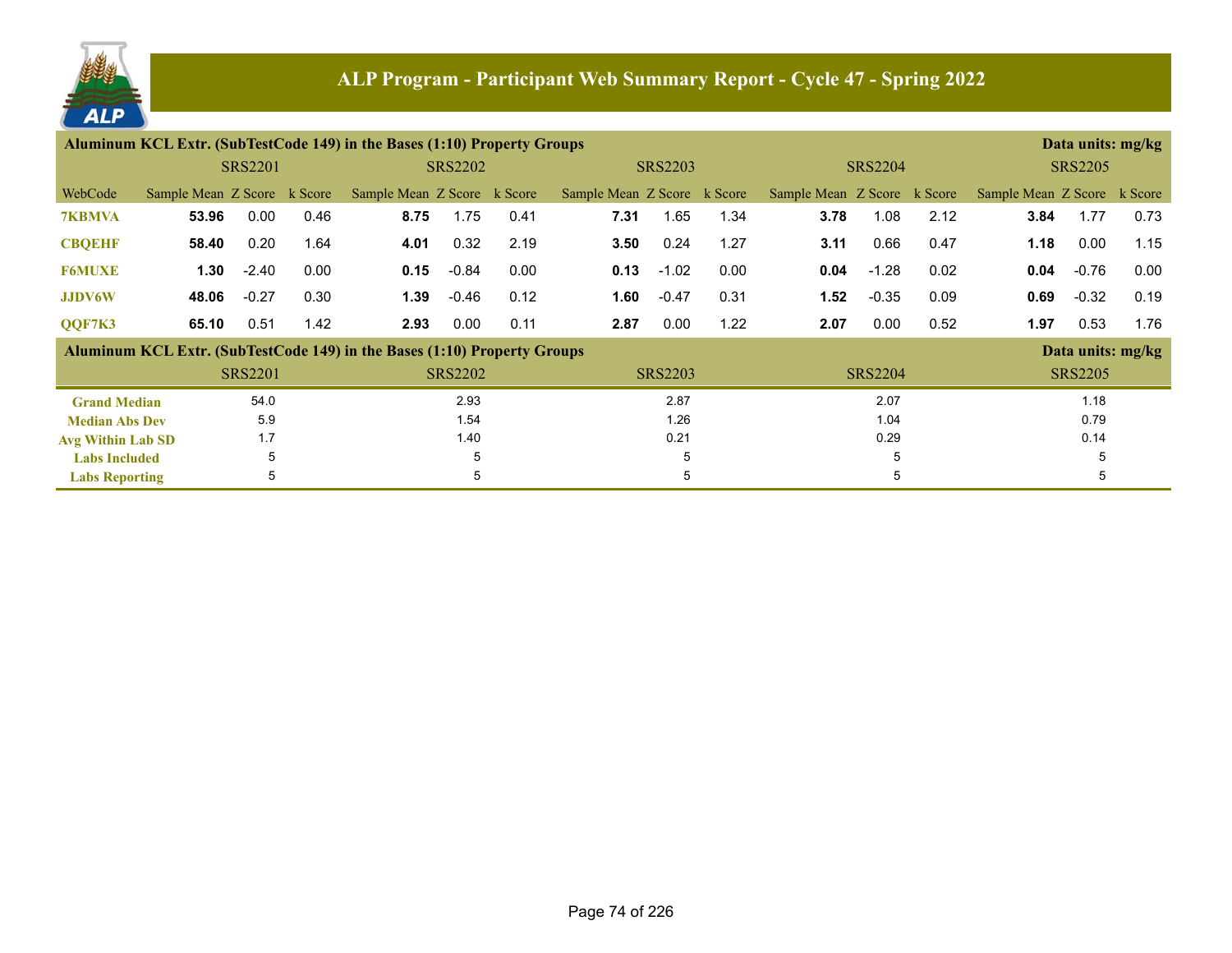

|               |                             |         |      | Mehlich-1, P (SubTestCode 150) in the Mehlich-1 Multi Element (scoop) Property Groups |         |      |                             |                  |      |                             |         |      |                             |         | Data units: mg/kg |
|---------------|-----------------------------|---------|------|---------------------------------------------------------------------------------------|---------|------|-----------------------------|------------------|------|-----------------------------|---------|------|-----------------------------|---------|-------------------|
|               |                             | SRS2201 |      |                                                                                       | SRS2202 |      |                             | SRS2203          |      |                             | SRS2204 |      |                             | SRS2205 |                   |
| WebCode       | Sample Mean Z Score k Score |         |      | Sample Mean Z Score k Score                                                           |         |      | Sample Mean Z Score k Score |                  |      | Sample Mean Z Score k Score |         |      | Sample Mean Z Score k Score |         |                   |
| 6YJ2J2        | 23.6                        | $-0.52$ | 1.00 | 20.8                                                                                  | $-0.68$ | 1.97 | 5.8                         | 2.91             | 2.15 | 25.2                        | 0.09    | 1.84 | 41.0                        | $-0.16$ | 0.97              |
| <b>EAP9AJ</b> | 31.5                        | 0.39    |      | 25.5                                                                                  | 0.33    |      | 2.7                         | 0.00             | 0.31 | 24.2                        | $-0.09$ | 0.26 | 42.5                        | 0.13    | 1.19              |
| <b>JJDV6W</b> | 33.9                        | 0.67    | 0.70 | 26.9                                                                                  | 0.63    | 0.30 | 2.4                         | $-0.21$          | 0.38 | 26.2                        | 0.27    | 1.16 | 47.2                        | 1.06    | 0.40              |
| JY7K3D        | 24.7                        | $-0.39$ | 0.23 | 22.4                                                                                  | $-0.33$ | 0.41 | 2.7                         | 0.08             | 0.11 | 22.6                        | $-0.37$ | 0.19 | 41.2                        | $-0.13$ | 0.53              |
| <b>R6PEXC</b> | 20.5                        | $-0.88$ | 1.59 | 19.2                                                                                  | $-1.03$ | 0.40 | 2.5                         | $-0.18$          | 0.33 | 18.3                        | $-1.15$ | 0.27 | 40.1                        | $-0.34$ | 0.76              |
| <b>TB94OK</b> | 38.3                        | 1.18    | 0.95 | 28.7                                                                                  | 1.04    | 0.83 |                             | $25.8$ 21.72 $X$ | 4.52 | 36.2                        | 2.07    | 1.05 | 53.3                        | 2.24    | 1.63              |

|                          | Mehlich-1, P (SubTestCode 150) in the Mehlich-1 Multi Element (scoop) Property Groups |                |         |         |                |  |  |  |  |  |  |
|--------------------------|---------------------------------------------------------------------------------------|----------------|---------|---------|----------------|--|--|--|--|--|--|
|                          | SRS2201                                                                               | <b>SRS2202</b> | SRS2203 | SRS2204 | <b>SRS2205</b> |  |  |  |  |  |  |
| <b>Grand Median</b>      | 28.1                                                                                  | 24.0           | 2.67    | 24.7    | 41.8           |  |  |  |  |  |  |
| <b>Median Abs Dev</b>    | 5.2                                                                                   | 3.0            | 0.19    | 1.8     | 1.3            |  |  |  |  |  |  |
| <b>Avg Within Lab SD</b> | 0.9                                                                                   | 0.7            | 0.93    | Ί.      | 1.3            |  |  |  |  |  |  |
| <b>Labs Included</b>     |                                                                                       |                |         |         |                |  |  |  |  |  |  |
| <b>Labs Reporting</b>    |                                                                                       |                |         |         |                |  |  |  |  |  |  |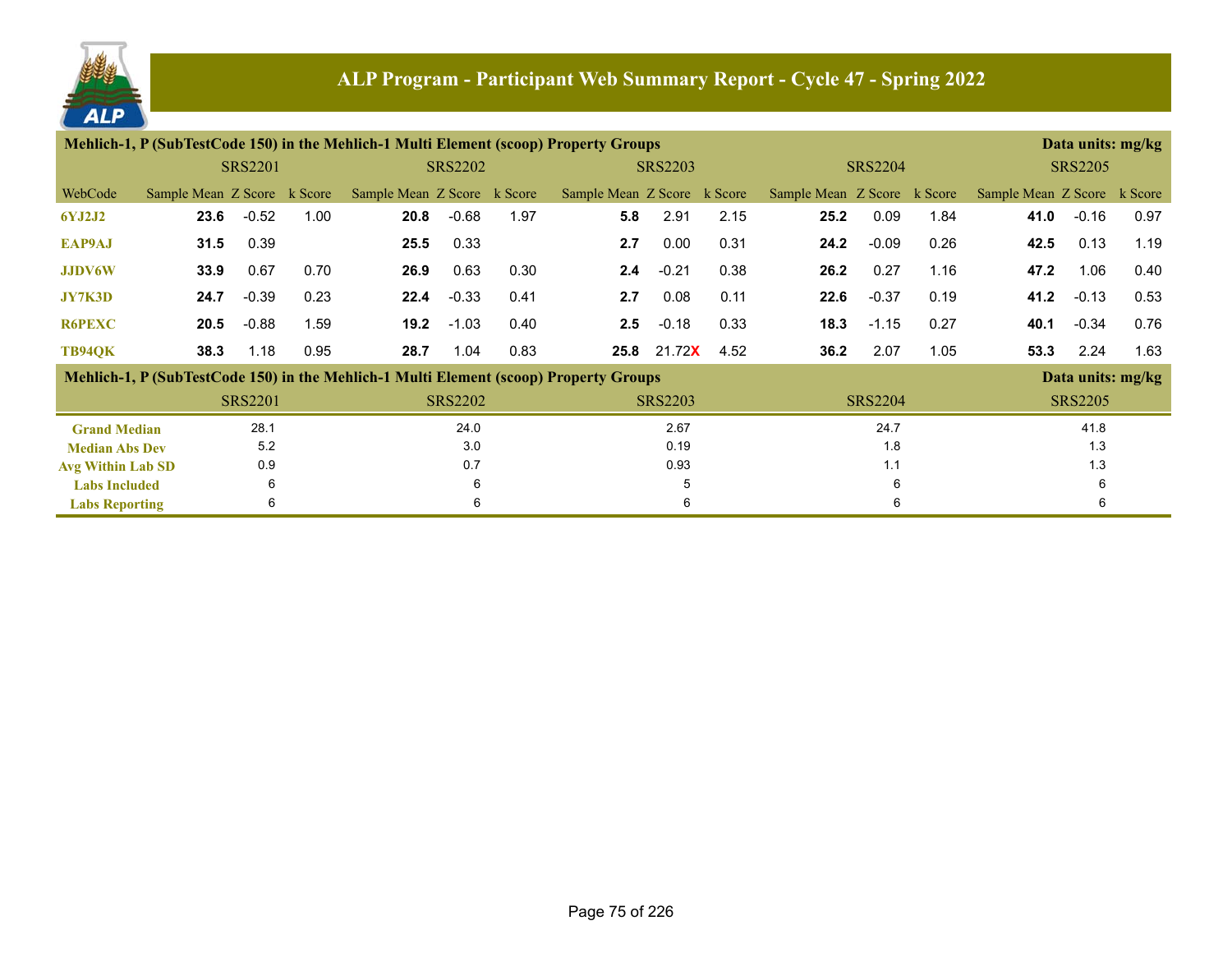

|               |                             |         |      | Mehlich-1, K (SubTestCode 151) in the Mehlich-1 Multi Element (scoop) Property Groups |         |      |                             |         |      |                             |         |      |                             |         | Data units: mg/kg |
|---------------|-----------------------------|---------|------|---------------------------------------------------------------------------------------|---------|------|-----------------------------|---------|------|-----------------------------|---------|------|-----------------------------|---------|-------------------|
|               |                             | SRS2201 |      |                                                                                       | SRS2202 |      |                             | SRS2203 |      |                             | SRS2204 |      |                             | SRS2205 |                   |
| WebCode       | Sample Mean Z Score k Score |         |      | Sample Mean Z Score k Score                                                           |         |      | Sample Mean Z Score k Score |         |      | Sample Mean Z Score k Score |         |      | Sample Mean Z Score k Score |         |                   |
| <b>6YJ2J2</b> | 73.9                        | $-0.39$ | 0.99 | 138.8                                                                                 | $-0.46$ | 1.35 | 57.1                        | $-0.20$ | 1.84 | 57.1                        | $-0.86$ | 0.32 | 135.4                       | $-0.21$ | 1.03              |
| EAP9AJ        | 90.2                        | 1.13    | 0.21 | 172.5                                                                                 | 1.16    | 0.26 | 75.3                        | 1.12    | 1.22 | 67.8                        | 0.47    | 0.53 | 144.2                       | 0.52    | 0.10              |
| <b>JJDV6W</b> | 89.0                        | .02     | 1.78 | 168.8                                                                                 | 0.99    | 0.79 | 62.7                        | 0.20    | 0.30 | 74.7                        | 1.32    | 2.13 | 166.0                       | 2.31    | 0.44              |
| <b>JY7K3D</b> | 82.3                        | 0.39    | 0.10 | 157.7                                                                                 | 0.45    | 0.24 | 51.8                        | $-0.59$ | 0.18 | 61.3                        | $-0.33$ | 0.18 | 135.1                       | $-0.23$ | 0.09              |
| <b>R6PEXC</b> | 72.9                        | $-0.49$ | 1.00 | 137.3                                                                                 | $-0.53$ | 1.83 | 49.1                        | $-0.79$ | 0.75 | 58.0                        | $-0.74$ | 0.47 | 130.9                       | $-0.58$ | 2.01              |
| <b>TB94OK</b> | 71.3                        | $-0.63$ | 0.88 | 139.0                                                                                 | $-0.45$ | 0.22 | 75.6                        | 1.14    | 0.65 | 66.7                        | 0.33    | 0.91 | 140.4                       | 0.21    | 0.83              |

|                          | Mehlich-1, K (SubTestCode 151) in the Mehlich-1 Multi Element (scoop) Property Groups |                |         |         |         |  |  |  |  |  |  |
|--------------------------|---------------------------------------------------------------------------------------|----------------|---------|---------|---------|--|--|--|--|--|--|
|                          | SRS2201                                                                               | <b>SRS2202</b> | SRS2203 | SRS2204 | SRS2205 |  |  |  |  |  |  |
| <b>Grand Median</b>      | 78.1                                                                                  | 148.4          | 59.9    | 64.0    | 137.9   |  |  |  |  |  |  |
| <b>Median Abs Dev</b>    | 6.0                                                                                   | 10.3           | 9.5     | 4.9     | 4.6     |  |  |  |  |  |  |
| <b>Avg Within Lab SD</b> | 2.7                                                                                   | 5.7            | 1.9     | 2.2     | 3.0     |  |  |  |  |  |  |
| <b>Labs Included</b>     |                                                                                       |                |         |         |         |  |  |  |  |  |  |
| <b>Labs Reporting</b>    |                                                                                       |                |         |         |         |  |  |  |  |  |  |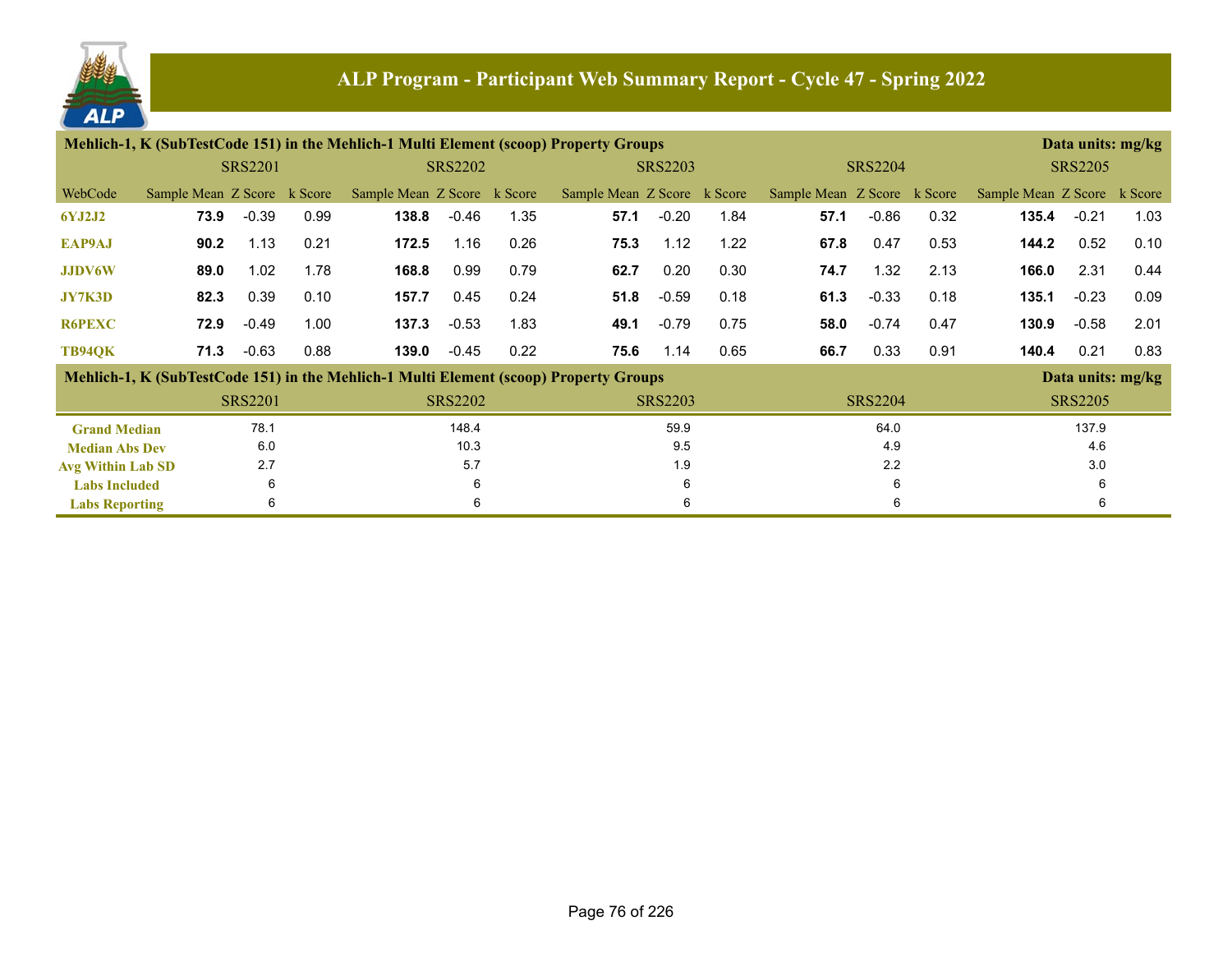

|               | Mehlich-1, Ca (SubTestCode 152) in the Mehlich-1 Multi Element (scoop) Property Groups |         |      |                             |         |      |                             |         |      |                             |         |      | Data units: mg/kg           |         |      |
|---------------|----------------------------------------------------------------------------------------|---------|------|-----------------------------|---------|------|-----------------------------|---------|------|-----------------------------|---------|------|-----------------------------|---------|------|
|               |                                                                                        | SRS2201 |      |                             | SRS2202 |      |                             | SRS2203 |      |                             | SRS2204 |      |                             | SRS2205 |      |
| WebCode       | Sample Mean Z Score k Score                                                            |         |      | Sample Mean Z Score k Score |         |      | Sample Mean Z Score k Score |         |      | Sample Mean Z Score k Score |         |      | Sample Mean Z Score k Score |         |      |
| 6YJ2J2        | 331.0                                                                                  | $-0.73$ | 1.60 | 1.030.0                     | $-0.69$ | 2.09 | 4.374.3                     | $-0.22$ | 1.84 | 3.410.0                     | $-0.84$ | 2.14 | 1.297.7                     | $-0.58$ | 1.02 |
| EAP9AJ        | 363.2                                                                                  | 0.85    | 0.33 | 1,230.3                     | 2.13    | 0.19 | 4.795.5                     | 0.33    | 0.77 | 3.846.0                     | 0.21    | 0.79 | 1.374.8                     | 0.11    | 0.22 |
| <b>JJDV6W</b> | 357.0                                                                                  | 0.55    | 1.65 | 1.083.8                     | 0.07    | 0.04 | 4.708.2                     | 0.22    | 1.01 | 3.903.5                     | 0.35    | 0.44 | 1.466.0                     | 0.92    | 0.63 |
| JY7K3D        | 331.8                                                                                  | $-0.69$ | 0.12 | 1.126.0                     | 0.66    | 0.30 | 4.252.2                     | $-0.38$ | 0.37 | 3.672.4                     | $-0.21$ | 0.37 | 1.286.1                     | $-0.68$ | 0.79 |
| <b>R6PEXC</b> | 334.7                                                                                  | $-0.55$ | 0.61 | 1,047.8                     | $-0.44$ | 1.19 | 3.846.3                     | $-0.91$ | 0.36 | 3,360.0                     | $-0.96$ | 0.39 | 1.350.2                     | $-0.11$ | 1.96 |
| <b>TB94OK</b> | 359.7                                                                                  | 0.68    | 0.47 | 1.074.3                     | $-0.07$ | 0.29 | 6.052.9                     | 1.98    | 0.85 | 4,378.6                     | 1.49    | 0.57 | 1.548.6                     | 1.65    | 0.26 |

| Mehlich-1, Ca (SubTestCode 152) in the Mehlich-1 Multi Element (scoop) Property Groups |         |                |         |                |                |  |  |  |  |  |
|----------------------------------------------------------------------------------------|---------|----------------|---------|----------------|----------------|--|--|--|--|--|
|                                                                                        | SRS2201 | <b>SRS2202</b> | SRS2203 | <b>SRS2204</b> | <b>SRS2205</b> |  |  |  |  |  |
| <b>Grand Median</b>                                                                    | 345.9   | 1.079.0        | 4.541.3 | 3.759.2        | .362.5         |  |  |  |  |  |
| <b>Median Abs Dev</b>                                                                  | 14.0    | 39.1           | 271.6   | 246.8          | 70.6           |  |  |  |  |  |
| Avg Within Lab SD                                                                      | 13.6    | 40.6           | 49.1    | 66.8           | 28.2           |  |  |  |  |  |
| <b>Labs Included</b>                                                                   |         |                |         | O              |                |  |  |  |  |  |
| <b>Labs Reporting</b>                                                                  |         |                |         |                |                |  |  |  |  |  |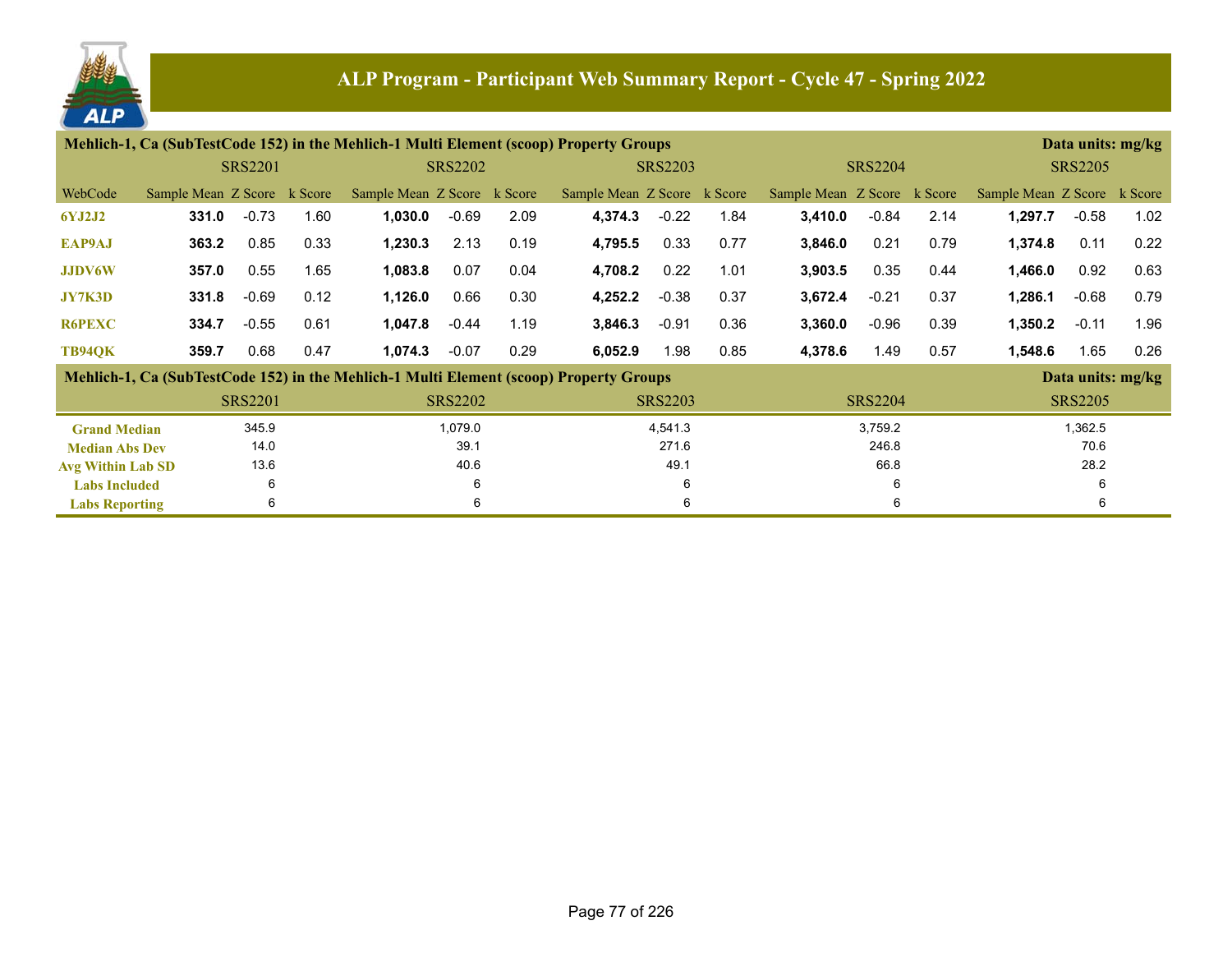

|               |                             |         |      | Mehlich-1, Mg (SubTestCode 153) in the Mehlich-1 Multi Element (scoop) Property Groups |         |      |                             |         |      |                             |         |      |                             |         | Data units: mg/kg |
|---------------|-----------------------------|---------|------|----------------------------------------------------------------------------------------|---------|------|-----------------------------|---------|------|-----------------------------|---------|------|-----------------------------|---------|-------------------|
|               |                             | SRS2201 |      |                                                                                        | SRS2202 |      |                             | SRS2203 |      |                             | SRS2204 |      |                             | SRS2205 |                   |
| WebCode       | Sample Mean Z Score k Score |         |      | Sample Mean Z Score k Score                                                            |         |      | Sample Mean Z Score k Score |         |      | Sample Mean Z Score k Score |         |      | Sample Mean Z Score k Score |         |                   |
| <b>6YJ2J2</b> | 27.2                        | 0.26    | 2.36 | 177.5                                                                                  | $-0.58$ | 1.33 | 652.9                       | 0.07    | 2.32 | 448.2                       | $-0.42$ | 0.10 | 231.0                       | $-0.83$ | 1.58              |
| EAP9AJ        | 26.7                        | $-0.03$ | 0.30 | 224.0                                                                                  | 1.95    | 0.27 | 700.2                       | 0.58    | 0.22 | 685.5                       | 2.20    | 2.44 | 247.0                       | 0.41    | 0.24              |
| <b>JJDV6W</b> | 26.8                        | 0.03    | 0.57 | 189.2                                                                                  | 0.06    | 0.69 | 569.2                       | $-0.82$ | 0.30 | 452.6                       | $-0.37$ | 0.06 | 249.0                       | 0.57    | 0.66              |
| <b>JY7K3D</b> | 24.8                        | $-1.00$ | 0.02 | 208.4                                                                                  | 1.10    | 0.34 | 639.4                       | $-0.07$ | 0.06 | 499.3                       | 0.14    | 0.01 | 233.3                       | $-0.65$ | 0.21              |
| <b>R6PEXC</b> | 25.3                        | $-0.72$ | 0.03 | 187.0                                                                                  | $-0.06$ | 1.88 | 588.5                       | $-0.62$ | 0.19 | 473.2                       | $-0.14$ | 0.10 | 236.4                       | $-0.41$ | 1.71              |
| <b>TB94OK</b> | 30.6                        | 2.02    | 0.09 | 182.8                                                                                  | $-0.29$ | 0.20 | 821.5                       | .88     | 0.68 | 555.7                       | 0.77    | 0.04 | 256.7                       | 1.17    | 0.24              |

|                          | Mehlich-1, Mg (SubTestCode 153) in the Mehlich-1 Multi Element (scoop) Property Groups |                |         |         |                |  |  |  |  |  |  |
|--------------------------|----------------------------------------------------------------------------------------|----------------|---------|---------|----------------|--|--|--|--|--|--|
|                          | SRS2201                                                                                | <b>SRS2202</b> | SRS2203 | SRS2204 | <b>SRS2205</b> |  |  |  |  |  |  |
| <b>Grand Median</b>      | 26.7                                                                                   | 188.1          | 646.1   | 486.2   | 241.7          |  |  |  |  |  |  |
| <b>Median Abs Dev</b>    | 0.9                                                                                    | 8.0            | 55.8    | 35.8    | 7.8            |  |  |  |  |  |  |
| <b>Avg Within Lab SD</b> | 2.6                                                                                    | 6.8            | 14.2    | 119.6   | 5.4            |  |  |  |  |  |  |
| <b>Labs Included</b>     |                                                                                        |                |         |         |                |  |  |  |  |  |  |
| <b>Labs Reporting</b>    |                                                                                        |                |         |         |                |  |  |  |  |  |  |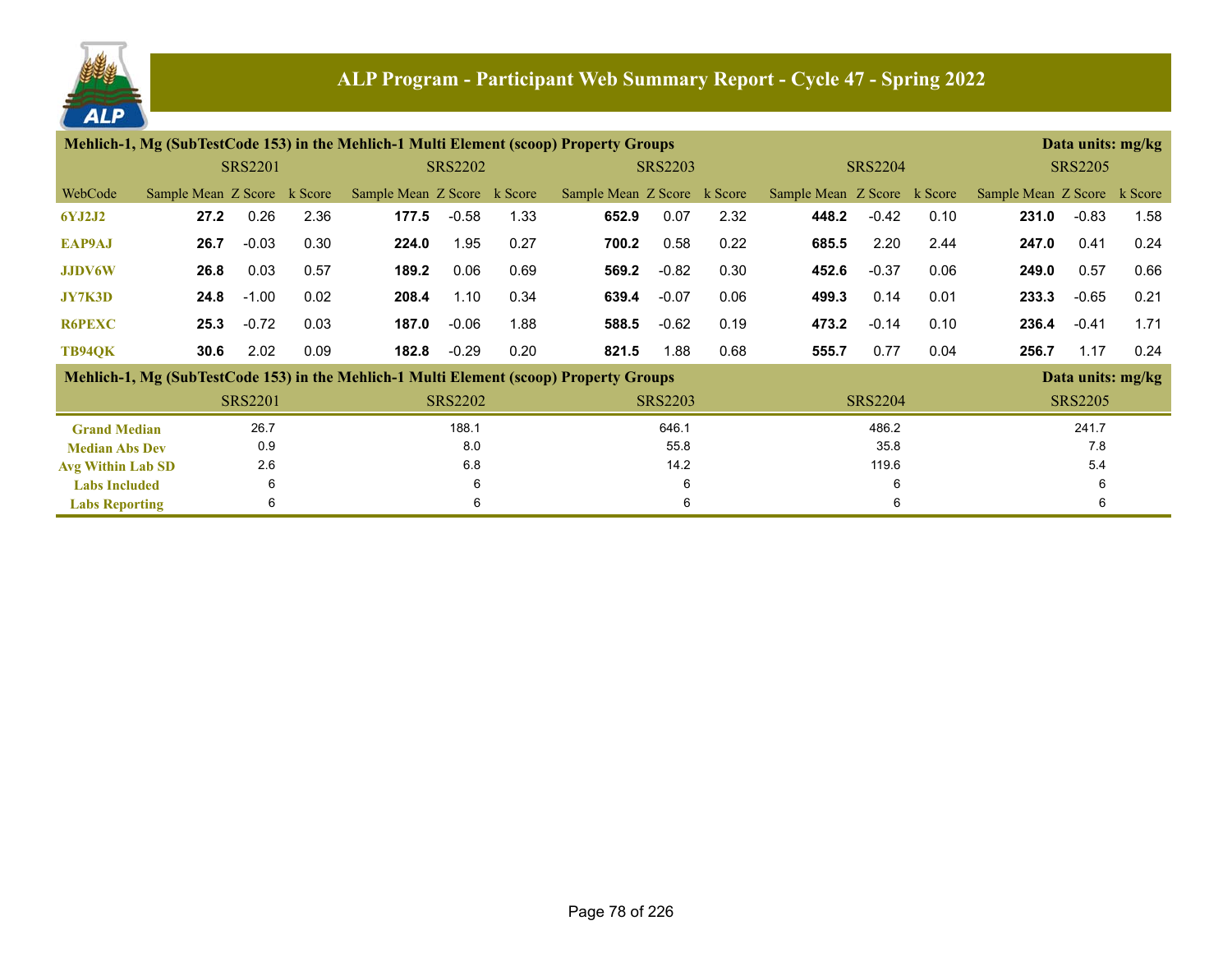

|               | Mehlich-1, Mn (SubTestCode 154) in the Mehlich-1 Multi Element (scoop) Property Groups |         |      |                             |         |      |                             |         |      |                             |         |      |                             |         | Data units: mg/kg |
|---------------|----------------------------------------------------------------------------------------|---------|------|-----------------------------|---------|------|-----------------------------|---------|------|-----------------------------|---------|------|-----------------------------|---------|-------------------|
|               |                                                                                        | SRS2201 |      |                             | SRS2202 |      |                             | SRS2203 |      |                             | SRS2204 |      |                             | SRS2205 |                   |
| WebCode       | Sample Mean Z Score k Score                                                            |         |      | Sample Mean Z Score k Score |         |      | Sample Mean Z Score k Score |         |      | Sample Mean Z Score k Score |         |      | Sample Mean Z Score k Score |         |                   |
| <b>6YJ2J2</b> | 29.5                                                                                   | $-0.95$ | 0.15 | 10.7                        | $-0.79$ | 0.52 | $1.5^{\circ}$               | 0.30    | 2.06 | 14.6                        | $-0.40$ | 1.71 | 72.7                        | $-0.69$ | 1.40              |
| EAP9AJ        | 36.7                                                                                   | 0.76    | 0.31 | 21.5                        | 1.57    |      | 2.3                         | 1.64    | 0.80 | 15.7                        | $-0.12$ | 0.98 | 84.2                        | 0.08    | 1.03              |
| <b>JJDV6W</b> | 32.9                                                                                   | $-0.14$ | 1.92 | 14.6                        | 0.06    | 0.24 | 1.3                         | 0.00    | 0.08 | 16.6                        | 0.12    | 0.77 | 101.1                       | 1.22    | 0.77              |
| <b>JY7K3D</b> | 34.1                                                                                   | 0.14    | 0.04 | 14.0                        | $-0.06$ | 0.67 | 0.9                         | $-0.75$ | 0.08 | 18.5                        | 0.62    | 0.30 | 81.9                        | $-0.08$ | 0.38              |
| <b>R6PEXC</b> | 28.9                                                                                   | $-1.08$ | 1.10 | 10.4                        | $-0.85$ | 1.47 | 0.9                         | $-0.68$ | 0.34 | 13.1                        | $-0.81$ | 1.17 | 66.4                        | $-1.12$ | 0.84              |
| <b>TB94OK</b> | 37.6                                                                                   | 0.98    | 0.99 | 17.6                        | 0.72    | 1.43 | 5.7                         | 7.15X   | 1.30 | 23.6                        | 1.98    | 0.23 | 95.8                        | 0.86    | 1.24              |

|                       | Mehlich-1, Mn (SubTestCode 154) in the Mehlich-1 Multi Element (scoop) Property Groups |                |                |         |                |  |  |  |  |  |  |
|-----------------------|----------------------------------------------------------------------------------------|----------------|----------------|---------|----------------|--|--|--|--|--|--|
|                       | SRS2201                                                                                | <b>SRS2202</b> | <b>SRS2203</b> | SRS2204 | <b>SRS2205</b> |  |  |  |  |  |  |
| <b>Grand Median</b>   | 33.5                                                                                   | 14.3           | 1.32           | 16.1    | 83.0           |  |  |  |  |  |  |
| <b>Median Abs Dev</b> | 3.6                                                                                    | 3.5            | 0.42           | 1.9     | 11.6           |  |  |  |  |  |  |
| Avg Within Lab SD     | 0.9                                                                                    | 0.7            | 0.36           | 0.3     | 3.9            |  |  |  |  |  |  |
| <b>Labs Included</b>  |                                                                                        |                |                |         |                |  |  |  |  |  |  |
| <b>Labs Reporting</b> |                                                                                        |                |                |         |                |  |  |  |  |  |  |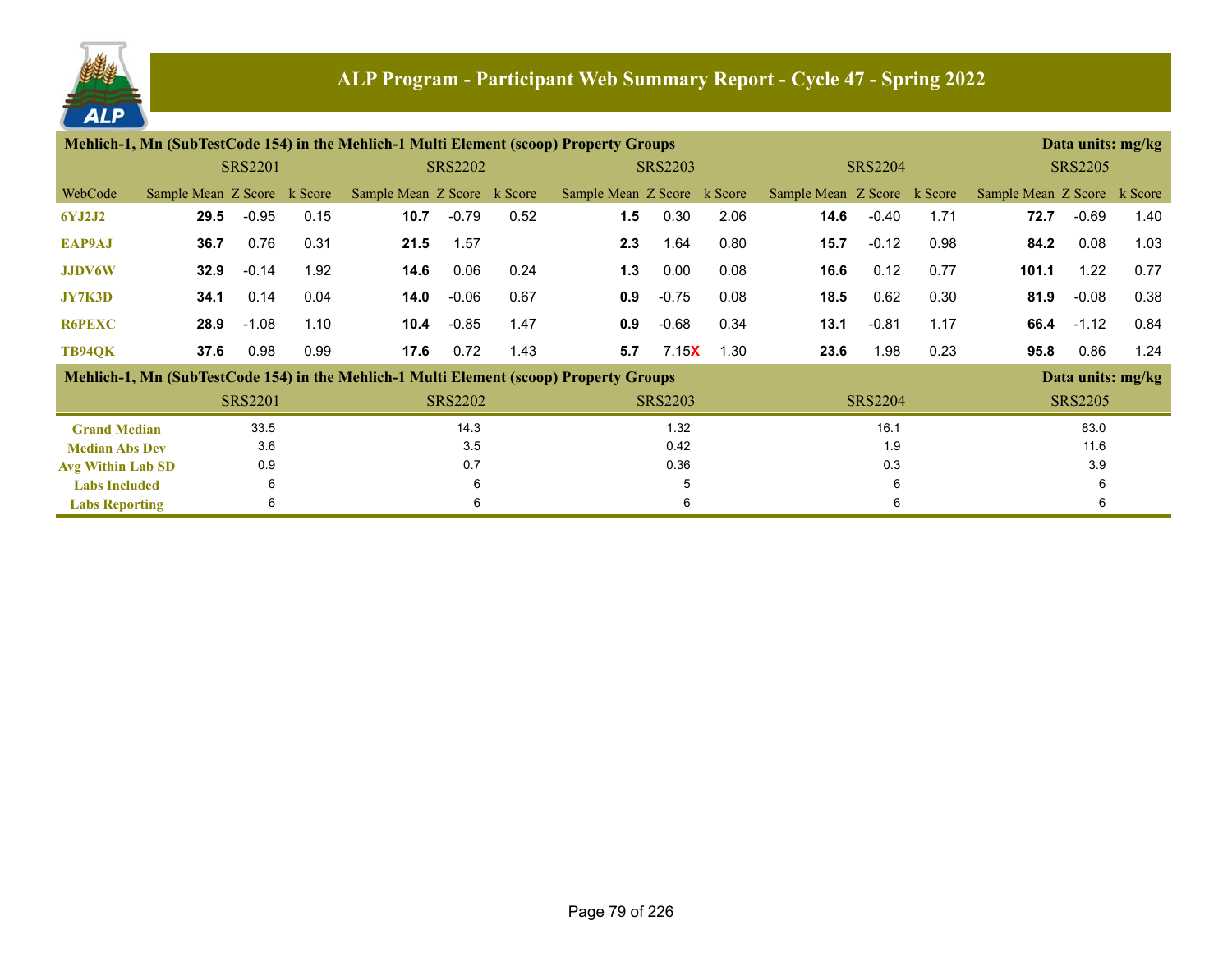

|               |                             |                |      |                             |                |      | Mehlich-1, Zn (SubTestCode 155) in the Mehlich-1 Multi Element (scoop) Property Groups |      |                             |                |      |                             | Data units: mg/kg |      |
|---------------|-----------------------------|----------------|------|-----------------------------|----------------|------|----------------------------------------------------------------------------------------|------|-----------------------------|----------------|------|-----------------------------|-------------------|------|
|               |                             | SRS2201        |      |                             | SRS2202        |      | <b>SRS2203</b>                                                                         |      |                             | SRS2204        |      |                             | <b>SRS2205</b>    |      |
| WebCode       | Sample Mean Z Score k Score |                |      | Sample Mean Z Score k Score |                |      | Sample Mean Z Score k Score                                                            |      | Sample Mean Z Score k Score |                |      | Sample Mean Z Score k Score |                   |      |
| 6YJ2J2        | 1.00 <sub>1</sub>           | $-0.50$        | 0.09 | 1.70                        | $-0.66$        | 0.84 | 0.08                                                                                   | 0.03 | 1.45                        | $-0.10$        | 1.90 | 5.79                        | $-0.96$           | 0.98 |
| EAP9AJ        | 1.50                        | 0.76           |      | 2.50                        | 1.64           |      |                                                                                        |      | 1.50                        | 0.10           |      | 6.17                        | $-0.15$           | 1.53 |
| <b>JJDV6W</b> | 1.30                        | 0.25           | 0.28 | 2.16                        | 0.64           | 0.55 |                                                                                        |      | 1.58                        | 0.40           | 0.77 | 6.98                        | 1.65              | 0.67 |
| <b>JY7K3D</b> | 1.10                        | $-0.25$        | 0.04 | 1.91                        | $-0.06$        | 0.47 | 0.00                                                                                   | 0.04 | 1.36                        | $-0.46$        | 0.24 | 6.30                        | 0.15              | 0.35 |
| <b>R6PEXC</b> | 0.70                        | $-1.28$        | 2.18 | 1.59                        | $-0.98$        | 1.40 | 0.03                                                                                   | 0.20 | 1.19                        | $-1.14$        | 0.82 | 5.80                        | $-0.94$           | 0.72 |
| <b>TB94OK</b> | 1.59                        | 1.00           | 0.37 | 1.95                        | 0.06           | 1.34 | 0.31                                                                                   | 1.99 | 1.94                        | 1.84           | 0.23 | 6.33                        | 0.20              | 1.26 |
|               |                             |                |      |                             |                |      | Mehlich-1, Zn (SubTestCode 155) in the Mehlich-1 Multi Element (scoop) Property Groups |      |                             |                |      |                             | Data units: mg/kg |      |
|               |                             | <b>SRS2201</b> |      |                             | <b>SRS2202</b> |      | <b>SRS2203</b>                                                                         |      |                             | <b>SRS2204</b> |      |                             | <b>SRS2205</b>    |      |

|                          | SRS2201 | <b>SRS2202</b> | <b>SRS2203</b> | SRS2204 | SRS2205 |
|--------------------------|---------|----------------|----------------|---------|---------|
| <b>Grand Median</b>      | 1.20    | 1.93           | 0.056          | 1.47    | 6.23    |
| <b>Median Abs Dev</b>    | 0.25    | 0.23           |                | 0.11    | 0.26    |
| <b>Avg Within Lab SD</b> | 0.24    | 0.08           | 0.029          | 0.08    | 0.19    |
| <b>Labs Included</b>     |         |                |                |         |         |
| <b>Labs Reporting</b>    |         |                |                |         |         |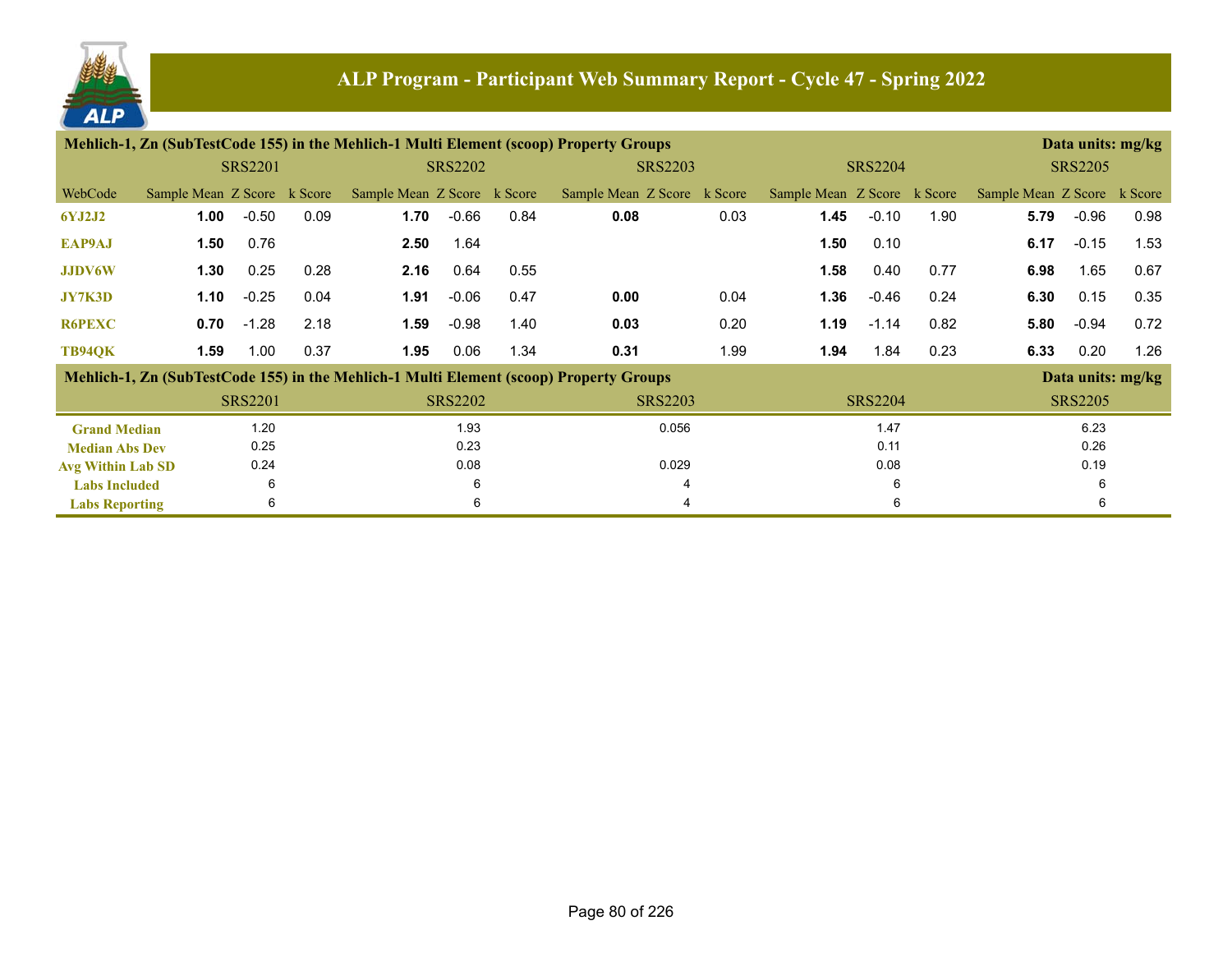

|                          |                             |                |      |                             |                |      | Mehlich-3, Scoop Density (SubTestCode 156) in the Mehlich-3 Mult-Element Property Groups |                |      |                             |                |      |                             | Data units: g/cm3 |      |
|--------------------------|-----------------------------|----------------|------|-----------------------------|----------------|------|------------------------------------------------------------------------------------------|----------------|------|-----------------------------|----------------|------|-----------------------------|-------------------|------|
|                          |                             | <b>SRS2201</b> |      |                             | <b>SRS2202</b> |      |                                                                                          | <b>SRS2203</b> |      |                             | <b>SRS2204</b> |      |                             | <b>SRS2205</b>    |      |
| WebCode                  | Sample Mean Z Score k Score |                |      | Sample Mean Z Score k Score |                |      | Sample Mean Z Score k Score                                                              |                |      | Sample Mean Z Score k Score |                |      | Sample Mean Z Score k Score |                   |      |
| <b>6DERVP</b>            | 1.17                        | 0.89           | 0.67 | 1.14                        | 0.80           | 1.21 | 1.27                                                                                     | 0.40           | 0.59 | 1.26                        | 0.35           | 1.93 | 1.22                        | 0.30              | 1.45 |
| <b>C4MDGL</b>            | 1.01                        | 0.07           | 0.27 | 0.98                        | 0.00           | 0.21 | 1.13                                                                                     | $-0.25$        | 0.06 | 1.18                        | 0.00           | 0.33 | 1.20                        | 0.22              | 0.28 |
| D8M7NP                   | 0.96                        | $-0.18$        | 2.60 | 0.92                        | $-0.29$        | 0.84 | 1.19                                                                                     | 0.00           | 1.12 | 1.15                        | $-0.13$        | 1.74 | 1.11                        | $-0.18$           | 1.27 |
| <b>EAP9AJ</b>            | 2.50                        | 7.61X          |      | 2.50                        | 7.45X          |      | 2.50                                                                                     | 5.92X          |      | 2.50                        | 5.84X          |      | 2.50                        | 6.11X             |      |
| EWWM24                   | 1.77                        | 3.92           | 0.00 | 1.67                        | 3.39           | 0.40 | 2.13                                                                                     | 4.25           | 1.02 | 2.01                        | 3.67           | 0.00 | 1.97                        | 3.72              | 0.67 |
| <b>JEJRHJ</b>            | 1.02                        | 0.15           | 1.02 | 1.04                        | 0.31           | 1.84 | 1.27                                                                                     | 0.38           | 1.02 | 1.27                        | 0.39           | 0.00 | 1.25                        | 0.45              | 0.58 |
| <b>L3ZY39</b>            | 0.81                        | $-0.92$        | 0.24 | 0.76                        | $-1.05$        | 1.46 | 1.01                                                                                     | $-0.78$        | 1.47 | 0.97                        | $-0.96$        | 0.93 | 0.95                        | $-0.89$           | 1.23 |
| TB94QK                   | 1.02                        | 0.16           | 0.53 | 1.04                        | 0.30           | 0.65 | 1.19                                                                                     | 0.03           | 0.76 | 1.23                        | 0.22           | 0.65 | 1.27                        | 0.56              | 0.54 |
| TF7K6Y                   | 0.93                        | $-0.32$        | 0.00 | 0.90                        | $-0.36$        | 0.23 | 1.05                                                                                     | $-0.61$        | 0.00 | 1.03                        | $-0.66$        | 0.56 | 1.07                        | $-0.36$           | 0.00 |
| <b>V7PNDX</b>            | 0.91                        | $-0.44$        | 0.39 | 0.90                        | $-0.38$        | 0.40 | 1.07                                                                                     | $-0.52$        | 1.02 | 1.06                        | $-0.56$        | 0.56 | 1.06                        | $-0.42$           | 0.33 |
| WTZ9M4                   | 0.99                        | 0.00           | 0.97 | 1.00                        | 0.10           | 1.29 | 1.20                                                                                     | 0.08           | 1.55 | 1.20                        | 0.07           | 1.11 | 1.15                        | 0.00              | 1.73 |
| <b>WWFHYL</b>            | 0.92                        | $-0.37$        | 1.13 | 0.89                        | $-0.45$        | 0.90 | 1.16                                                                                     | $-0.12$        | 1.07 | 1.08                        | $-0.43$        | 0.99 | 1.08                        | $-0.31$           | 1.23 |
|                          |                             |                |      |                             |                |      | Mehlich-3, Scoop Density (SubTestCode 156) in the Mehlich-3 Mult-Element Property Groups |                |      |                             |                |      |                             | Data units: g/cm3 |      |
|                          |                             | <b>SRS2201</b> |      |                             | <b>SRS2202</b> |      |                                                                                          | <b>SRS2203</b> |      |                             | <b>SRS2204</b> |      |                             | <b>SRS2205</b>    |      |
| <b>Grand Median</b>      |                             | 0.99           |      |                             | 0.98           |      |                                                                                          | 1.19           |      |                             | 1.18           |      |                             | 1.15              |      |
| <b>Median Abs Dev</b>    |                             | 0.06           |      |                             | 0.07           |      |                                                                                          | 0.08           |      |                             | 0.09           |      |                             | 0.08              |      |
| <b>Avg Within Lab SD</b> |                             | 0.03           |      |                             | 0.02           |      |                                                                                          | 0.01           |      |                             | 0.01           |      |                             | 0.02              |      |
| <b>Labs Included</b>     |                             | 11             |      |                             | 11             |      |                                                                                          | 11             |      |                             | 11             |      |                             | 11                |      |
| <b>Labs Reporting</b>    |                             | 12             |      |                             | 12             |      |                                                                                          | 12             |      |                             | 12             |      |                             | 12                |      |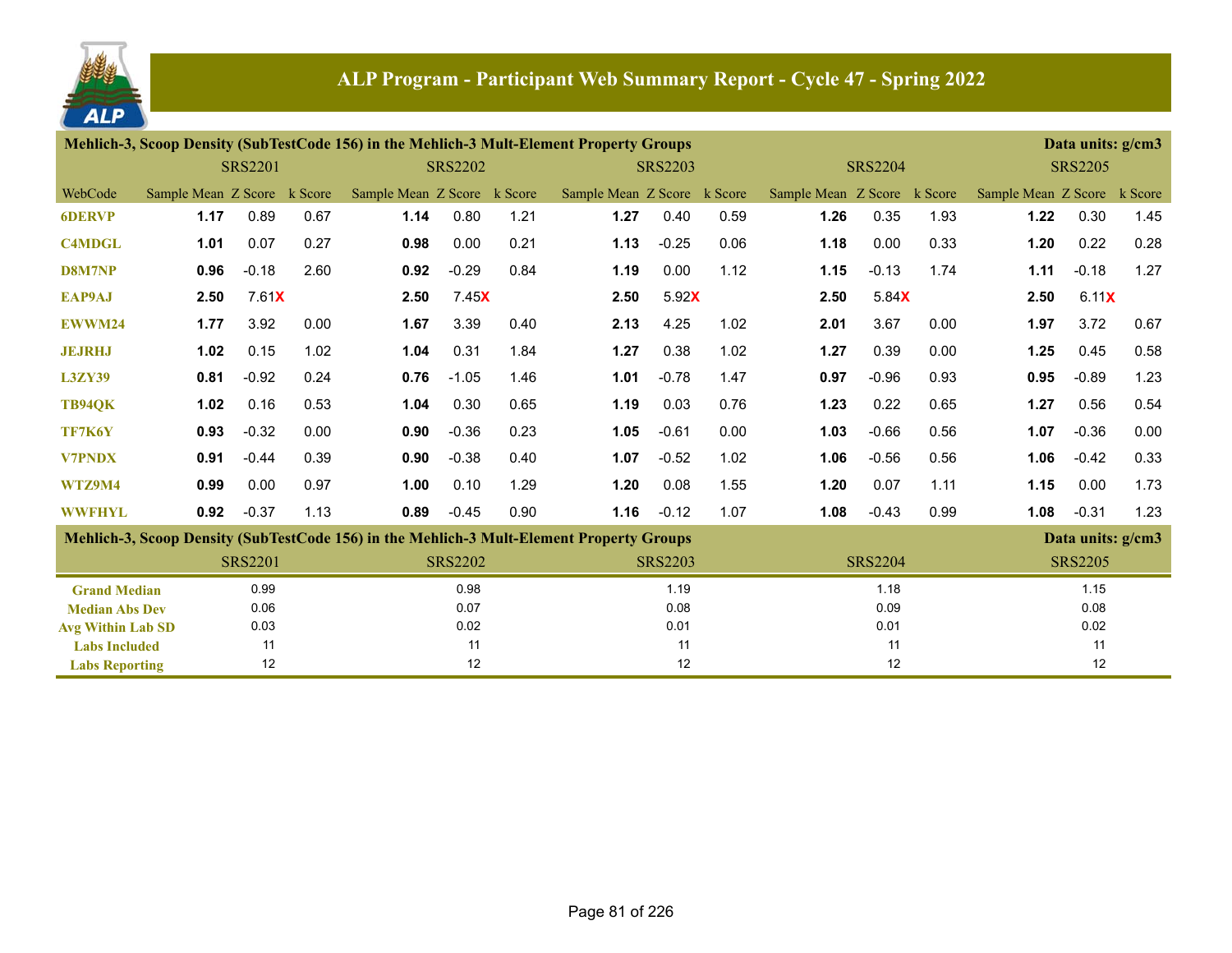

|                       |              |                                                                                          |      | Mehlich-3, P Colorimetric (SubTestCode 157) in the Mehlich-3 Mult-Element Property Groups |                |      |                             |                |      |                             |                |      |                             | Data units: mg/kg |      |
|-----------------------|--------------|------------------------------------------------------------------------------------------|------|-------------------------------------------------------------------------------------------|----------------|------|-----------------------------|----------------|------|-----------------------------|----------------|------|-----------------------------|-------------------|------|
|                       |              | <b>SRS2201</b>                                                                           |      |                                                                                           | <b>SRS2202</b> |      |                             | SRS2203        |      |                             | <b>SRS2204</b> |      |                             | SRS2205           |      |
| WebCode               |              | Sample Mean Z Score k Score                                                              |      | Sample Mean Z Score k Score                                                               |                |      | Sample Mean Z Score k Score |                |      | Sample Mean Z Score k Score |                |      | Sample Mean Z Score k Score |                   |      |
| <b>AZBTC9</b>         |              | 86.0<br>0.65                                                                             | 1.73 | 49.3                                                                                      | 0.47           | 1.28 | 14.3                        | 0.00           | 1.24 | 10.0                        | 0.00           |      | 35.0                        | $-0.10$           | 1.03 |
| <b>C4MDGL</b>         |              | 1.64<br>96.8                                                                             | 0.82 | 59.8                                                                                      | 2.12           | 0.40 | 12.5                        | $-1.50$        | 1.40 | 19.3                        | 2.72           | 1.50 | 41.3                        | 1.74              | 0.27 |
| <b>CKTJNA</b>         |              | $-0.56$<br>0.52<br>$-0.14$<br>72.9<br>45.4<br>0.28<br>$-0.52$<br>$-0.63$<br>73.3<br>42.3 |      |                                                                                           |                |      | 14.8                        | 0.35           | 0.35 | 9.3                         | $-0.21$        | 0.30 | 33.7                        | $-0.47$           | 0.54 |
| F6PGC8                |              |                                                                                          |      |                                                                                           |                | 1.39 | 14.2                        | $-0.14$        | 0.62 | 9.2                         | $-0.24$        | 0.57 | 35.3                        | 0.00              | 0.60 |
| <b>LHWBEJ</b>         | 0.00<br>79.0 |                                                                                          |      | 46.3                                                                                      | 0.00           | 0.64 | 16.0                        | 1.39           |      | 10.7                        | 0.19           | 1.15 | 39.0                        | 1.07              | 1.79 |
| Mehlich-3, P          |              |                                                                                          |      | Colorimetric (SubTestCode 157) in the Mehlich-3 Mult-Element Property Groups              |                |      |                             |                |      |                             |                |      |                             | Data units: mg/kg |      |
|                       |              | <b>SRS2201</b>                                                                           |      |                                                                                           | <b>SRS2202</b> |      |                             | <b>SRS2203</b> |      |                             | <b>SRS2204</b> |      |                             | <b>SRS2205</b>    |      |
| <b>Grand Median</b>   |              | 79.0                                                                                     |      |                                                                                           | 46.3           |      |                             | 14.3           |      |                             | 10.00          |      |                             | 35.3              |      |
| <b>Median Abs Dev</b> |              | 6.1                                                                                      |      |                                                                                           | 3.0            |      |                             | 0.4            |      |                             | 0.73           |      |                             | 1.6               |      |
| Avg Within Lab SD     |              | 2.1                                                                                      |      |                                                                                           | 0.9            |      |                             | 0.5            |      |                             | 0.50           |      |                             | 1.0               |      |
| <b>Labs Included</b>  |              | 5                                                                                        |      |                                                                                           | 5              |      |                             | 5              |      |                             | 5              |      |                             | 5                 |      |
| <b>Labs Reporting</b> |              | 5                                                                                        |      |                                                                                           | 5              |      |                             | 5              |      |                             | 5              |      |                             | 5                 |      |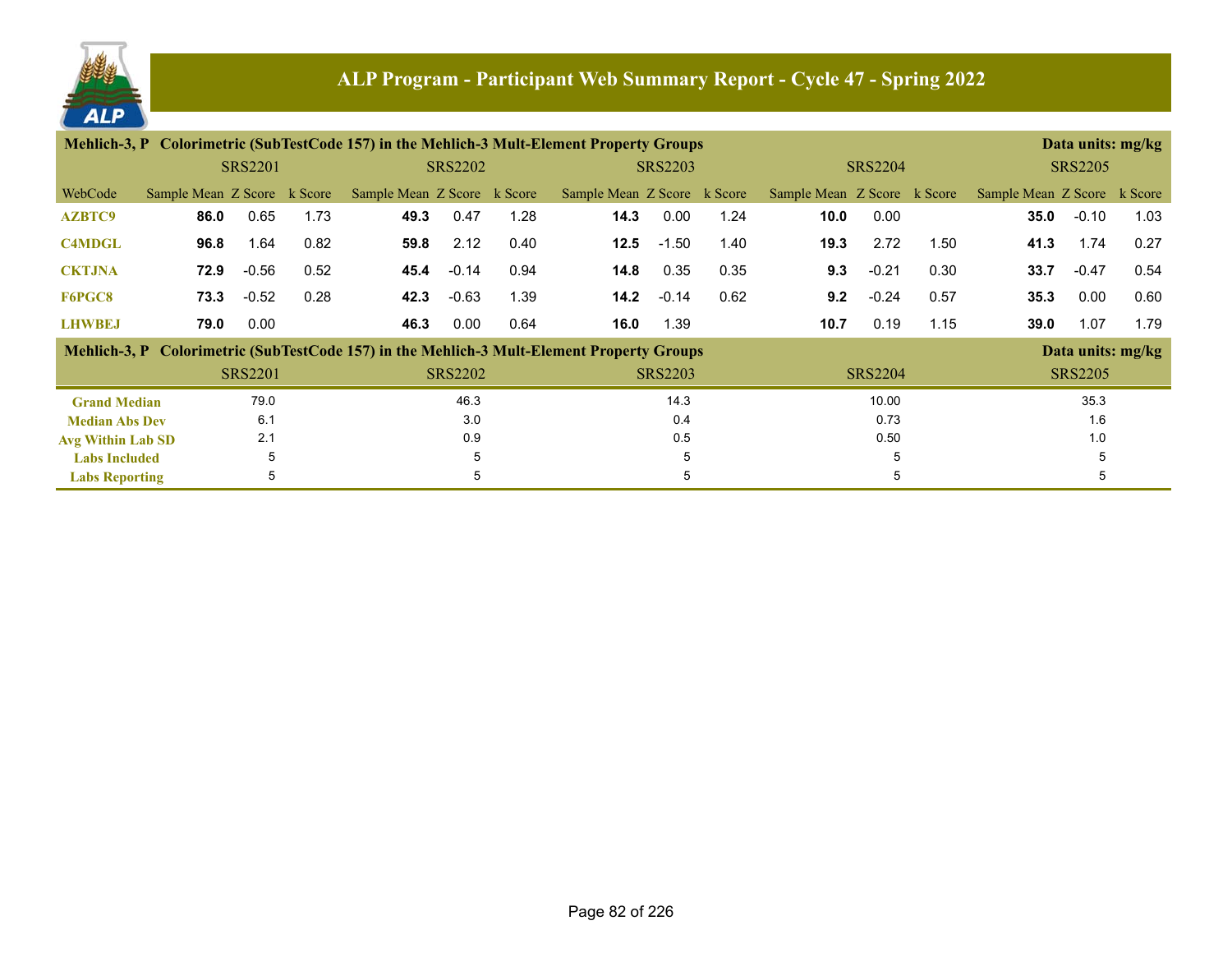

|               | Mehlich-3, P ICP-AES (SubTestCode 158) in the Mehlich-3 Mult-Element Property Groups |                  |      |                             |                |      |                             |                |      |                             |                |      |                             | Data units: mg/kg |      |
|---------------|--------------------------------------------------------------------------------------|------------------|------|-----------------------------|----------------|------|-----------------------------|----------------|------|-----------------------------|----------------|------|-----------------------------|-------------------|------|
|               |                                                                                      | <b>SRS2201</b>   |      |                             | <b>SRS2202</b> |      |                             | <b>SRS2203</b> |      |                             | <b>SRS2204</b> |      |                             | <b>SRS2205</b>    |      |
| WebCode       | Sample Mean Z Score k Score                                                          |                  |      | Sample Mean Z Score k Score |                |      | Sample Mean Z Score k Score |                |      | Sample Mean Z Score k Score |                |      | Sample Mean Z Score k Score |                   |      |
| 382Q7P        | 99.5                                                                                 | 0.80             | 0.30 | 63.2                        | 0.76           | 0.33 | 15.8                        | 0.16           | 0.30 | 26.4                        | 2.06           | 0.15 | 42.6                        | 0.68              | 0.51 |
| <b>38KLNR</b> | 95.5                                                                                 | 0.47             | 0.11 | 57.6                        | $-0.04$        | 0.88 | 13.7                        | $-0.75$        | 0.24 | 17.8                        | $-0.69$        | 0.28 | 36.0                        | $-0.60$           | 0.37 |
| 4QR9RB        | 84.0                                                                                 | $-0.51$          | 0.33 | 48.7                        | $-1.30$        | 0.60 | 14.7                        | $-0.32$        | 0.32 | 20.0                        | 0.01           |      | 34.0                        | $-0.98$           | 0.41 |
| <b>6DERVP</b> | 98.8                                                                                 | 0.75             | 2.24 | 68.4                        | 1.50           | 0.06 | 19.1                        | 1.60           | 0.09 | 22.8                        | 0.92           | 0.50 | 44.0                        | 0.96              | 0.83 |
| 6YJ2J2        | 79.8                                                                                 | $-0.86$          | 0.48 | 50.0                        | $-1.11$        | 0.45 | 15.4                        | 0.00           | 0.94 | 16.1                        | $-1.24$        | 0.69 | 37.1                        | $-0.38$           | 0.48 |
| <b>7KBMVA</b> | 76.8                                                                                 | $-1.12$          | 0.71 | 54.3                        | $-0.50$        | 0.08 | 8.5                         | $-3.00$        | 0.11 | 16.6                        | $-1.08$        | 0.43 | 31.3                        | $-1.51$           | 0.04 |
| 7L9XPQ        | 89.3                                                                                 | $-0.06$          | 0.51 | 58.0                        | 0.02           | 1.04 | 15.7                        | 0.11           | 0.32 | 20.7                        | 0.23           | 0.35 | 41.7                        | 0.50              | 0.48 |
| <b>84ZKA7</b> | 84.2                                                                                 | $-0.49$          | 0.05 | 55.5                        | $-0.33$        | 0.10 | 14.8                        | $-0.28$        | 0.13 | 18.8                        | $-0.37$        | 0.06 | 37.0                        | $-0.41$           | 0.16 |
| <b>8L3X9N</b> | 86.6                                                                                 | $-0.29$          | 0.00 | 59.9                        | 0.29           | 0.00 | 15.9                        | 0.21           | 0.00 | 19.1                        | $-0.26$        | 0.00 | 40.0                        | 0.18              | 0.00 |
| <b>AZBTC9</b> | 99.7                                                                                 | 0.82             | 1.01 | 59.5                        | 0.23           | 0.20 | 16.7                        | 0.54           | 0.33 | 21.3                        | 0.44           | 0.91 | 39.0                        | $-0.01$           | 0.41 |
| <b>BDXF3L</b> | 67.0                                                                                 | $-1.95$          |      | 43.0                        | $-2.10$        |      | 16.0                        | 0.26           |      | 19.0                        | $-0.31$        |      | 33.0                        | $-1.18$           |      |
| <b>C3RYLF</b> | 81.7                                                                                 | $-0.70$          | 1.35 | 52.8                        | $-0.71$        | 0.49 | 14.5                        | $-0.39$        | 0.48 | 18.4                        | $-0.50$        | 0.42 | 32.6                        | $-1.25$           | 0.70 |
| <b>C4MDGL</b> | 110.0                                                                                | 1.69             | 0.66 | 68.0                        | 1.43           | 0.16 | 14.3                        | $-0.49$        | 0.41 | 21.9                        | 0.63           | 0.51 | 41.4                        | 0.45              | 1.05 |
| <b>CBOEHF</b> | 100.4                                                                                | 0.88             | 0.89 | 62.0                        | 0.58           | 0.76 | 14.7                        | $-0.29$        | 0.75 | 21.4                        | 0.47           | 0.19 | 42.9                        | 0.73              | 1.04 |
| <b>CKTJNA</b> | 72.7                                                                                 | $-1.47$          | 1.79 | 45.4                        | $-1.75$        | 0.88 | 14.3                        | $-0.46$        | 0.40 | 16.4                        | $-1.12$        | 0.66 | 29.4                        | $-1.88$           | 0.67 |
| D8M7NP        | 79.6                                                                                 | $-0.88$          | 3.32 | 56.8                        | $-0.14$        | 4.92 | 16.0                        | 0.26           | 5.49 | 18.0                        | $-0.61$        | 5.39 | 27.5                        | $-2.24$           | 4.86 |
| DL28KF        | 89.1                                                                                 | $-0.07$          | 0.20 | 57.8                        | 0.00           | 0.29 | 14.1                        | $-0.54$        | 0.16 | 19.7                        | $-0.09$        | 0.52 | 38.8                        | $-0.06$           | 0.18 |
| <b>EAP9AJ</b> | 59.1                                                                                 | $-2.62$ <b>X</b> | 0.92 | 47.5                        | $-1.46$        | 0.20 | 13.7                        | $-0.75$        | 0.32 | 15.8                        | $-1.32$        | 0.35 | 38.3                        | $-0.14$           | 1.06 |
| <b>ELGX3X</b> | 85.3                                                                                 | $-0.40$          | 0.24 | 58.4                        | 0.09           | 0.23 | 13.9                        | $-0.65$        | 0.24 | 20.0                        | 0.00           | 0.22 | 35.6                        | $-0.67$           | 0.12 |
| <b>ENMKF3</b> | 91.6                                                                                 | 0.14             | 0.00 | 56.3                        | $-0.22$        | 0.00 | 16.7                        | 0.56           | 0.00 | 20.7                        | 0.24           | 0.00 | 40.2                        | 0.22              | 0.00 |
| EWWM24        | 93.9                                                                                 | 0.33             | 0.27 | 61.6                        | 0.54           | 0.33 | 16.5                        | 0.47           | 0.22 | 22.9                        | 0.94           | 0.42 | 41.2                        | 0.41              | 0.62 |
| <b>EY6WWL</b> | 92.5                                                                                 | 0.21             | 1.85 | 60.5                        | 0.38           | 1.57 | 14.7                        | $-0.32$        | 1.40 | 19.3                        | $-0.20$        | 0.76 | 41.8                        | 0.54              | 0.83 |
| <b>F6MUXE</b> | 102.9                                                                                | 1.09             | 0.48 | 82.8                        | 3.53X          | 0.26 | 53.2                        | 16.38X         | 0.89 | 55.4                        | 11.29X         | 0.89 | 68.3                        | 5.67X             | 1.23 |
| <b>F8V6RW</b> | 92.9                                                                                 | 0.24             | 1.24 | 56.0                        | $-0.26$        | 0.28 | 10.0                        | $-2.33$        | 0.66 | 17.8                        | $-0.68$        | 0.83 | 32.7                        | $-1.23$           | 1.03 |
| <b>GH7WTB</b> | 95.3                                                                                 | 0.45             | 0.10 | 59.5                        | 0.24           | 0.33 | 16.9                        | 0.65           | 0.04 | 20.9                        | 0.29           | 0.07 | 42.4                        | 0.65              | 0.05 |
| <b>JEJRHJ</b> | 85.1                                                                                 | $-0.41$          | 0.55 | 54.7                        | $-0.45$        | 0.90 | 15.6                        | 0.07           | 0.28 | 18.9                        | $-0.35$        | 0.55 | 37.6                        | $-0.29$           | 0.26 |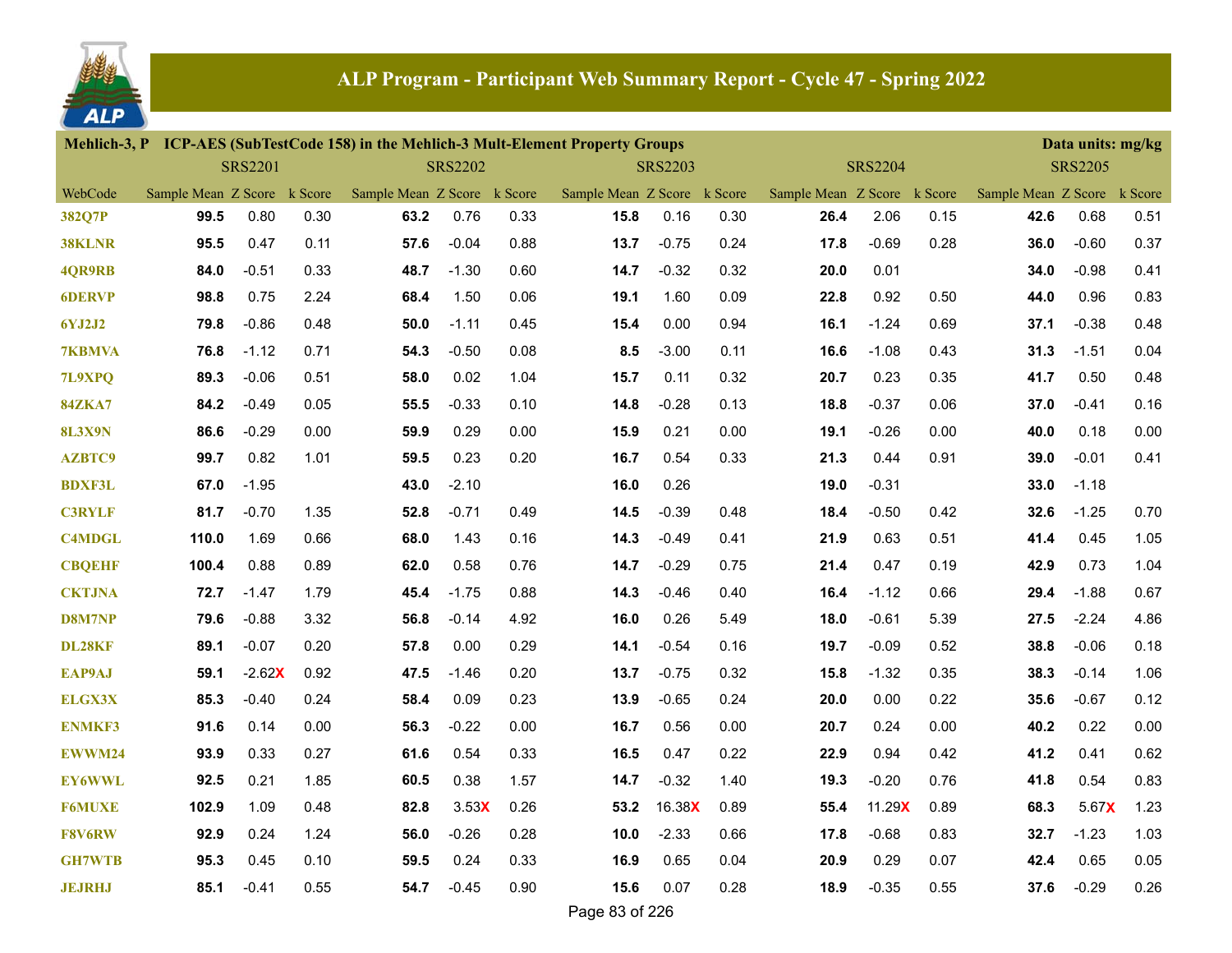

|                                                  |                             |                   |      |                             |                |      | Mehlich-3, P ICP-AES (SubTestCode 158) in the Mehlich-3 Mult-Element Property Groups |                |      |                             |                |      |                             | Data units: mg/kg |      |
|--------------------------------------------------|-----------------------------|-------------------|------|-----------------------------|----------------|------|--------------------------------------------------------------------------------------|----------------|------|-----------------------------|----------------|------|-----------------------------|-------------------|------|
|                                                  |                             | <b>SRS2201</b>    |      |                             | <b>SRS2202</b> |      |                                                                                      | <b>SRS2203</b> |      |                             | <b>SRS2204</b> |      |                             | <b>SRS2205</b>    |      |
| WebCode                                          | Sample Mean Z Score k Score |                   |      | Sample Mean Z Score k Score |                |      | Sample Mean Z Score k Score                                                          |                |      | Sample Mean Z Score k Score |                |      | Sample Mean Z Score k Score |                   |      |
| <b>JY7K3D</b>                                    | 93.9                        | 0.33              | 0.20 | 62.9                        | 0.72           | 0.17 | 17.0                                                                                 | 0.70           | 0.31 | 23.2                        | 1.04           | 0.47 | 42.8                        | 0.73              | 0.26 |
| <b>L3ZY39</b>                                    | 172.9                       | 7.03 <sub>X</sub> | 0.47 | 103.2                       | 6.42X          | 0.73 | 25.1                                                                                 | 4.22X          | 0.73 | 35.0                        | 4.78X          | 1.01 | 72.0                        | 6.38X             | 1.03 |
| <b>LYGYPD</b>                                    | 90.0                        | 0.00              | 0.95 | 55.0                        | $-0.40$        | 0.18 | 17.3                                                                                 | 0.81           | 0.14 | 20.1                        | 0.06           | 0.33 | 38.4                        | $-0.12$           | 0.13 |
| <b>M2ZFDC</b>                                    | 102.2                       | 1.03              | 0.05 | 68.8                        | 1.55           | 0.07 | 18.4                                                                                 | 1.30           | 0.05 | 25.5                        | 1.76           | 0.03 | 44.5                        | 1.05              | 0.03 |
| MC <sub>2</sub> YV <sub>7</sub>                  | 100.3                       | 0.87              | 0.31 | 60.3                        | 0.35           | 0.63 | 8.9                                                                                  | $-2.80$        | 0.06 | 16.1                        | $-1.24$        | 0.82 | 28.3                        | $-2.09$           | 0.46 |
| <b>R6PEXC</b>                                    | 73.2                        | $-1.42$           | 0.74 | 52.5                        | $-0.75$        | 0.25 | 14.7                                                                                 | $-0.31$        | 0.19 | 16.2                        | $-1.18$        | 0.27 | 40.6                        | 0.29              | 0.45 |
| TF7K6Y                                           | 86.3                        | $-0.31$           | 0.51 | 56.7                        | $-0.16$        | 0.45 | 16.0                                                                                 | 0.26           |      | 19.7                        | $-0.09$        | 0.35 | 40.0                        | 0.18              | 0.41 |
| <b>TH9FT9</b>                                    | 103.7                       | 1.16              | 0.69 | 58.9                        | 0.16           | 0.73 | 17.2                                                                                 | 0.77           | 0.49 | 23.0                        | 0.98           | 0.83 | 43.1                        | 0.79              | 0.58 |
| UPML67                                           | 97.9                        | 0.67              | 0.24 | 64.6                        | 0.96           | 0.60 | 18.2                                                                                 | 1.22           | 0.11 | 27.3                        | 2.34           | 0.26 | 45.5                        | 1.24              | 0.41 |
| <b>V7PNDX</b>                                    | 87.6                        | $-0.20$           | 0.34 | 57.2                        | $-0.09$        | 0.10 | 15.1                                                                                 | $-0.12$        | 0.17 | 18.4                        | $-0.50$        | 0.07 | 38.6                        | $-0.09$           | 0.24 |
| <b>VELMNJ</b>                                    | 79.6                        | $-0.88$           | 0.11 | 57.6                        | $-0.03$        | 0.23 | 16.0                                                                                 | 0.28           | 0.10 | 20.9                        | 0.30           | 0.27 | 40.4                        | 0.26              | 0.24 |
| <b>VJDRGN</b>                                    | 85.1                        | $-0.42$           | 0.23 | 53.0                        | $-0.68$        | 1.70 | 15.2                                                                                 | $-0.09$        | 0.15 | 20.4                        | 0.14           | 0.23 | 38.2                        | $-0.18$           | 0.19 |
| WTZ9M4                                           | 84.6                        | $-0.46$           | 1.80 | 62.1                        | 0.61           | 0.39 | 15.2                                                                                 | $-0.10$        | 0.70 | 21.5                        | 0.49           | 0.64 | 42.0                        | 0.56              | 1.56 |
| <b>WWFHYL</b>                                    | 96.3                        | 0.54              | 1.08 | 67.1                        | 1.32           | 0.37 | 13.9                                                                                 | $-0.65$        | 0.05 | 19.4                        | $-0.18$        | 0.12 | 39.1                        | 0.00              | 0.34 |
| XGZU84                                           | 101.0                       | 0.93              | 0.88 | 72.7                        | 2.10           | 0.99 | 18.7                                                                                 | 1.41           | 0.84 | 23.0                        | 0.97           | 0.60 | 42.0                        | 0.57              | 1.43 |
|                                                  |                             |                   |      |                             |                |      | Mehlich-3, P ICP-AES (SubTestCode 158) in the Mehlich-3 Mult-Element Property Groups |                |      |                             |                |      |                             | Data units: mg/kg |      |
|                                                  |                             | <b>SRS2201</b>    |      |                             | <b>SRS2202</b> |      |                                                                                      | <b>SRS2203</b> |      |                             | <b>SRS2204</b> |      |                             | <b>SRS2205</b>    |      |
| <b>Grand Median</b>                              |                             | 90.0              |      |                             | 57.8           |      |                                                                                      | 15.4           |      |                             | 20.0           |      |                             | 39.1              |      |
| <b>Median Abs Dev</b>                            |                             | 6.3               |      |                             | 3.5            |      |                                                                                      | 1.1            |      |                             | 1.6            |      |                             | 2.9               |      |
| <b>Avg Within Lab SD</b><br><b>Labs Included</b> |                             | 3.0<br>39         |      |                             | 2.5<br>39      |      |                                                                                      | 1.8<br>39      |      |                             | 1.7<br>39      |      |                             | 2.4<br>39         |      |
| <b>Labs Reporting</b>                            |                             | 41                |      |                             | 41             |      |                                                                                      | 41             |      |                             | 41             |      |                             | 41                |      |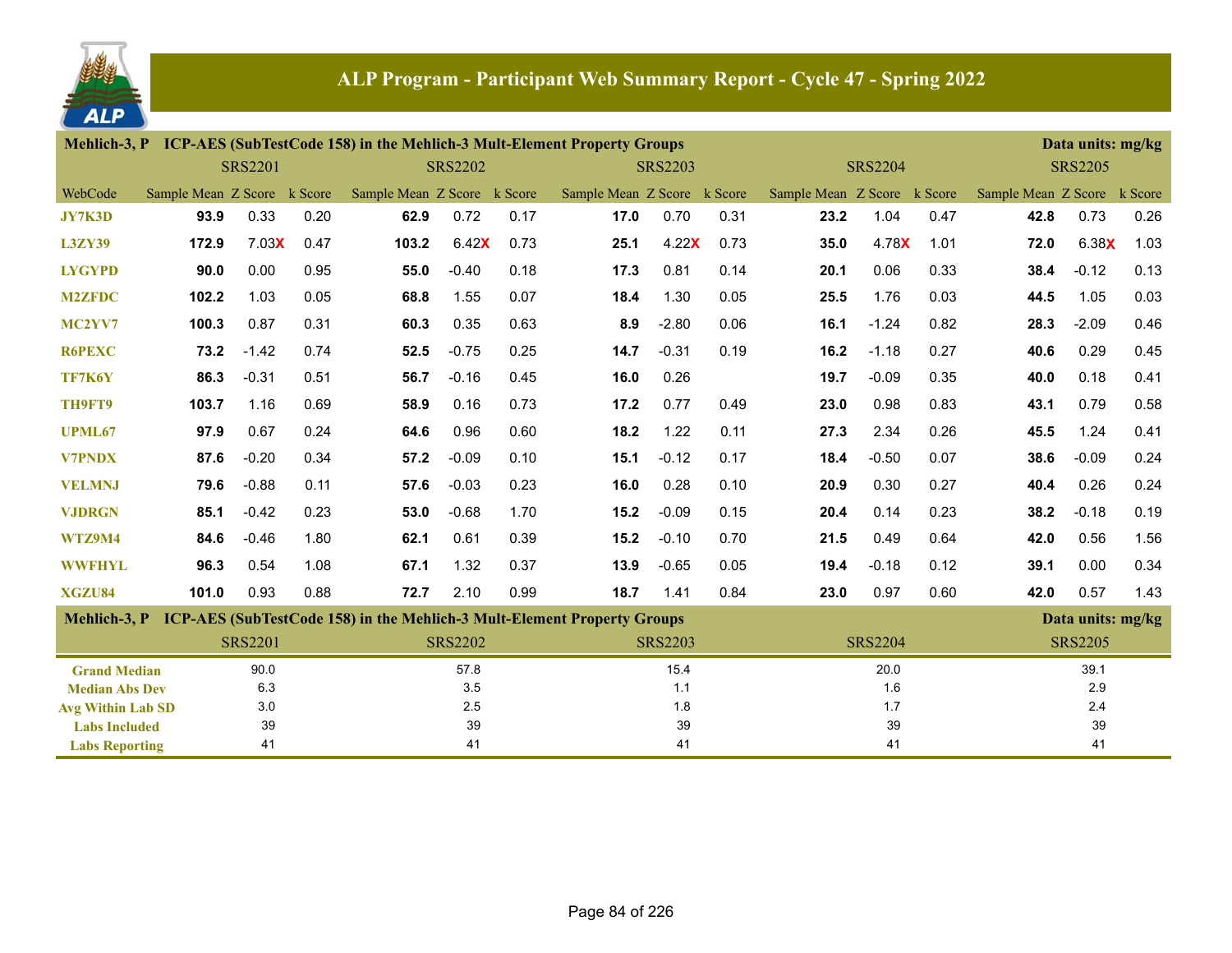

|               |                             |                |      | Mehlich-3, K (SubTestCode 159) in the Mehlich-3 Mult-Element Property Groups |                |      |                             |                |      |                             |                |      |                             |                | Data units: mg/kg |
|---------------|-----------------------------|----------------|------|------------------------------------------------------------------------------|----------------|------|-----------------------------|----------------|------|-----------------------------|----------------|------|-----------------------------|----------------|-------------------|
|               |                             | <b>SRS2201</b> |      |                                                                              | <b>SRS2202</b> |      |                             | <b>SRS2203</b> |      |                             | <b>SRS2204</b> |      |                             | <b>SRS2205</b> |                   |
| WebCode       | Sample Mean Z Score k Score |                |      | Sample Mean Z Score k Score                                                  |                |      | Sample Mean Z Score k Score |                |      | Sample Mean Z Score k Score |                |      | Sample Mean Z Score k Score |                |                   |
| 382Q7P        | 86.5                        | $-0.45$        | 0.22 | 160.4                                                                        | $-0.67$        | 0.08 | 270.9                       | $-0.61$        | 0.28 | 113.1                       | $-0.80$        | 0.18 | 174.2                       | $-0.89$        | 0.22              |
| 38KLNR        | 91.5                        | $-0.17$        | 0.18 | 172.3                                                                        | $-0.37$        | 0.15 | 282.5                       | $-0.29$        | 0.57 | 122.6                       | $-0.10$        | 0.26 | 181.9                       | $-0.41$        | 0.81              |
| 4OR9RB        | 74.3                        | $-1.15$        | 0.18 | 147.3                                                                        | $-1.01$        | 0.44 | 257.7                       | $-0.98$        | 0.41 | 106.3                       | $-1.29$        | 0.49 | 158.7                       | $-1.85$        | 0.61              |
| <b>6DERVP</b> | 122.0                       | 1.57           | 1.65 | 255.1                                                                        | 1.75           | 2.93 | 396.4                       | 2.85           | 2.55 | 154.4                       | 2.25           | 2.98 | 218.1                       | 1.83           | 2.25              |
| 6YJ2J2        | 112.0                       | 1.00           | 0.25 | 202.8                                                                        | 0.41           | 0.19 | 313.5                       | 0.56           | 0.24 | 135.5                       | 0.86           | 0.33 | 195.6                       | 0.43           | 0.29              |
| <b>7KBMVA</b> | 121.0                       | 1.52           | 0.15 | 229.8                                                                        | 1.10           | 0.18 | 342.8                       | 1.37           | 0.90 | 147.1                       | 1.71           | 0.59 | 203.9                       | 0.95           | 0.48              |
| 7L9XPQ        | 105.3                       | 0.62           | 0.55 | 228.3                                                                        | 1.07           | 0.71 | 323.0                       | 0.82           | 0.88 | 141.0                       | 1.26           | 0.85 | 225.7                       | 2.30           | 1.61              |
| <b>84ZKA7</b> | 83.6                        | $-0.62$        | 0.19 | 174.3                                                                        | $-0.32$        | 0.30 | 277.3                       | $-0.43$        | 0.39 | 123.0                       | $-0.07$        | 0.34 | 176.0                       | $-0.78$        | 0.64              |
| <b>8L3X9N</b> | 81.9                        | $-0.72$        | 0.00 | 159.0                                                                        | $-0.71$        | 0.00 | 276.4                       | $-0.46$        | 0.00 | 111.5                       | $-0.91$        | 0.00 | 179.5                       | $-0.56$        | 0.00              |
| <b>AZBTC9</b> | 97.0                        | 0.15           | 0.56 | 176.7                                                                        | $-0.26$        | 1.66 | 303.3                       | 0.28           | 1.40 | 127.0                       | 0.23           | 1.40 | 183.7                       | $-0.30$        | 1.34              |
| <b>BDXF3L</b> | 86.0                        | $-0.48$        |      | 160.0                                                                        | $-0.68$        |      | 360.0                       | 1.85           |      | 146.0                       | 1.63           |      | 180.0                       | $-0.53$        |                   |
| <b>C3RYLF</b> | 90.5                        | $-0.22$        | 0.44 | 153.7                                                                        | $-0.84$        | 0.93 | 255.8                       | $-1.03$        | 1.20 | 104.8                       | $-1.41$        | 0.51 | 157.9                       | $-1.90$        | 0.57              |
| <b>C4MDGL</b> | 100.7                       | 0.36           | 0.16 | 193.5                                                                        | 0.17           | 0.05 | 316.4                       | 0.64           | 0.18 | 137.4                       | 0.99           | 0.32 | 195.8                       | 0.45           | 0.11              |
| <b>CKTJNA</b> | 85.2                        | $-0.53$        | 0.78 | 167.7                                                                        | $-0.49$        | 1.59 | 293.1                       | 0.00           | 2.67 | 121.2                       | $-0.20$        | 1.31 | 167.8                       | $-1.29$        | 0.93              |
| D8M7NP        | 114.1                       | 1.12           | 0.26 | 246.4                                                                        | 1.53           | 0.08 | 333.3                       | 1.11           | 0.74 | 111.3                       | $-0.93$        | 2.47 | 188.6                       | 0.00           | 0.52              |
| DL28KF        | 89.2                        | $-0.30$        | 0.09 | 183.5                                                                        | $-0.08$        | 0.04 | 290.1                       | $-0.08$        | 0.56 | 120.5                       | $-0.25$        | 0.29 | 186.4                       | $-0.13$        | 0.60              |
| EAP9AJ        | 117.3                       | 1.31           | 2.00 | 241.0                                                                        | 1.39           | 2.98 | 340.7                       | 1.31           | 0.64 | 130.7                       | 0.50           | 2.17 | 199.3                       | 0.67           | 2.67              |
| <b>ELGX3X</b> | 86.3                        | $-0.47$        | 0.04 | 178.1                                                                        | $-0.22$        | 0.40 | 278.4                       | $-0.41$        | 0.95 | 115.8                       | $-0.60$        | 0.13 | 176.6                       | $-0.74$        | 0.90              |
| <b>ENMKF3</b> | 85.6                        | $-0.50$        | 0.00 | 173.9                                                                        | $-0.33$        | 0.00 | 291.3                       | $-0.05$        | 0.00 | 123.9                       | 0.00           | 0.00 | 194.3                       | 0.36           | 0.00              |
| EWWM24        | 88.0                        | $-0.37$        | 0.22 | 175.4                                                                        | $-0.29$        | 0.29 | 293.0                       | 0.00           | 0.26 | 124.0                       | 0.00           | 0.25 | 186.7                       | $-0.12$        | 0.45              |
| <b>EY6WWL</b> | 92.2                        | $-0.13$        | 1.17 | 189.5                                                                        | 0.07           | 1.06 | 321.8                       | 0.79           | 1.14 | 125.0                       | 0.08           | 0.45 | 192.3                       | 0.23           | 1.33              |
| <b>F6MUXE</b> | 111.2                       | 0.96           | 0.36 | 236.7                                                                        | 1.28           | 0.94 | 305.7                       | 0.35           | 1.17 | 125.1                       | 0.09           | 0.42 | 200.7                       | 0.75           | 0.59              |
| F6PGC8        | 84.0                        | $-0.59$        | 0.31 | 167.3                                                                        | $-0.49$        | 0.60 | 274.7                       | $-0.51$        | 0.82 | 116.7                       | $-0.53$        | 0.81 | 188.7                       | 0.01           | 0.98              |
| F8V6RW        | 101.2                       | 0.38           | 0.18 | 234.6                                                                        | 1.23           | 0.12 | 312.0                       | 0.52           | 0.10 | 121.3                       | $-0.19$        | 0.87 | 193.2                       | 0.28           | 2.35              |
| <b>GH7WTB</b> | 86.9                        | $-0.43$        | 0.07 | 177.5                                                                        | $-0.24$        | 0.84 | 289.1                       | $-0.11$        | 0.09 | 121.0                       | $-0.21$        | 0.21 | 190.4                       | 0.11           | 0.21              |
| <b>JEJRHJ</b> | 77.5                        | $-0.96$        | 1.06 | 155.2                                                                        | $-0.81$        | 1.97 | 380.3                       | 2.41           | 0.96 | 153.2                       | 2.16           | 2.25 | 176.4                       | $-0.75$        | 1.26              |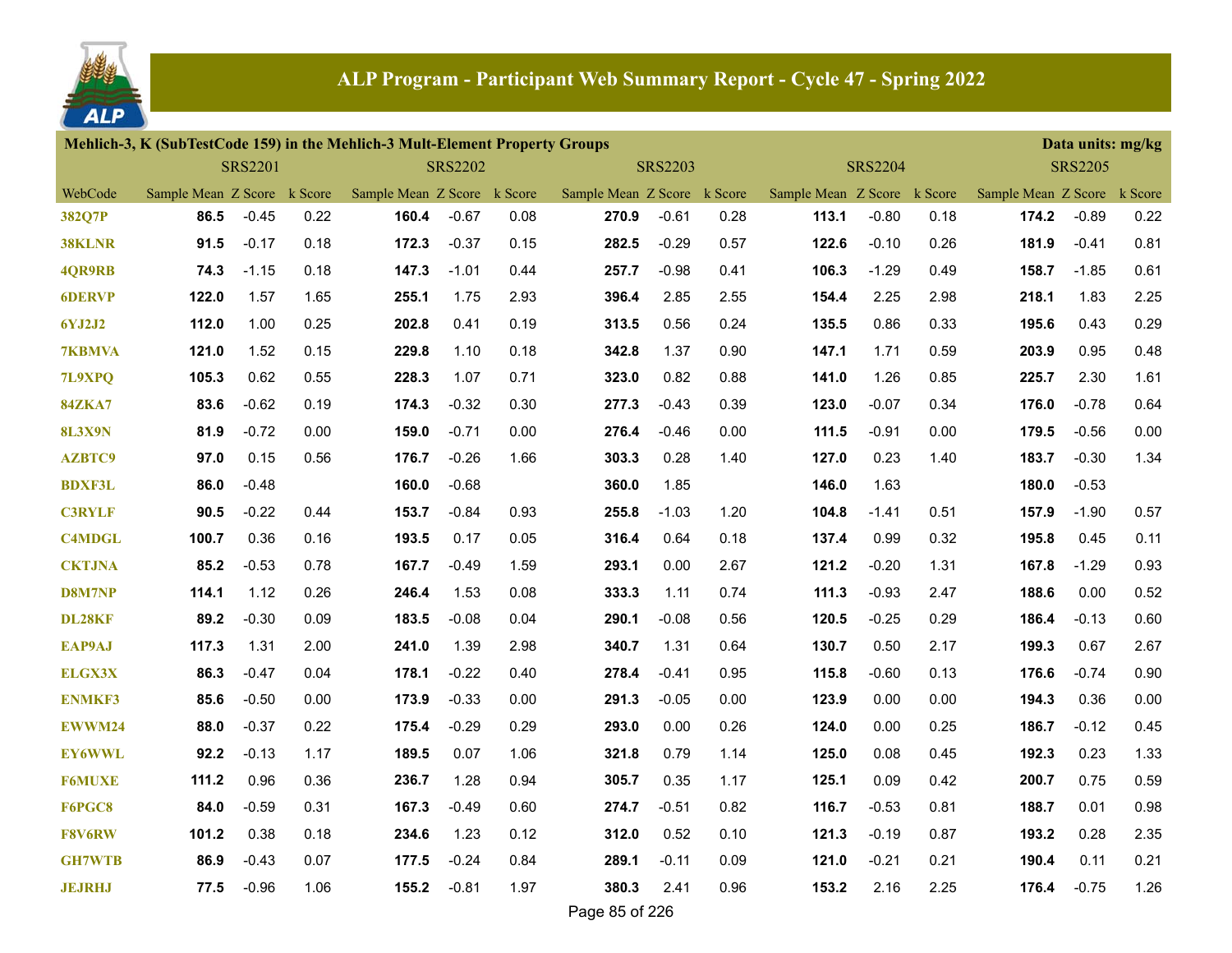

|                                 |                             |                |      | Mehlich-3, K (SubTestCode 159) in the Mehlich-3 Mult-Element Property Groups |                |      |                             |                |      |                             |                |      |                             | Data units: mg/kg |      |
|---------------------------------|-----------------------------|----------------|------|------------------------------------------------------------------------------|----------------|------|-----------------------------|----------------|------|-----------------------------|----------------|------|-----------------------------|-------------------|------|
|                                 |                             | <b>SRS2201</b> |      |                                                                              | <b>SRS2202</b> |      |                             | <b>SRS2203</b> |      |                             | <b>SRS2204</b> |      |                             | <b>SRS2205</b>    |      |
| WebCode                         | Sample Mean Z Score k Score |                |      | Sample Mean Z Score k Score                                                  |                |      | Sample Mean Z Score k Score |                |      | Sample Mean Z Score k Score |                |      | Sample Mean Z Score k Score |                   |      |
| JY7K3D                          | 94.4                        | 0.00           | 0.27 | 195.7                                                                        | 0.23           | 0.30 | 260.8                       | $-0.89$        | 0.37 | 113.6                       | $-0.76$        | 0.25 | 179.2                       | $-0.58$           | 0.64 |
| <b>L3ZY39</b>                   | 197.9                       | 5.90X          | 0.98 | 341.3                                                                        | 3.96X          | 1.87 | 603.8                       | 8.57X          | 4.73 | 240.1                       | 8.56X          | 0.93 | 370.5                       | 11.28X            | 0.61 |
| <b>LYGYPD</b>                   | 86.8                        | $-0.44$        | 0.60 | 162.7                                                                        | $-0.61$        | 1.03 | 307.3                       | 0.39           | 0.88 | 113.7                       | $-0.75$        | 1.66 | 173.3                       | $-0.94$           | 1.22 |
| <b>M2ZFDC</b>                   | 125.7                       | 1.78           | 0.11 | 226.7                                                                        | 1.03           | 0.19 | 283.1                       | $-0.27$        | 0.10 | 126.2                       | 0.17           | 0.07 | 200.0                       | 0.71              | 0.61 |
| MC <sub>2</sub> YV <sub>7</sub> | 86.8                        | $-0.43$        | 0.31 | 170.5                                                                        | $-0.41$        | 0.89 | 266.5                       | $-0.73$        | 0.31 | 109.8                       | $-1.04$        | 0.36 | 169.3                       | $-1.19$           | 0.44 |
| <b>R6PEXC</b>                   | 107.7                       | 0.76           | 0.82 | 203.2                                                                        | 0.42           | 0.62 | 281.2                       | $-0.33$        | 1.78 | 127.1                       | 0.23           | 1.21 | 204.1                       | 0.96              | 0.83 |
| TF7K6Y                          | 89.3                        | $-0.29$        | 0.24 | 186.7                                                                        | 0.00           | 0.58 | 281.3                       | $-0.32$        | 0.08 | 119.3                       | $-0.34$        | 0.22 | 192.7                       | 0.25              | 0.52 |
| TH9FT9                          | 100.2                       | 0.33           | 0.52 | 173.0                                                                        | $-0.35$        | 0.50 | 263.0                       | $-0.83$        | 0.62 | 122.0                       | $-0.14$        | 0.19 | 186.7                       | $-0.12$           | 0.24 |
| <b>V7PNDX</b>                   | 103.8                       | 0.54           | 0.14 | 218.0                                                                        | 0.80           | 0.13 | 300.4                       | 0.20           | 0.90 | 132.9                       | 0.67           | 0.10 | 198.7                       | 0.63              | 0.50 |
| <b>VELMNJ</b>                   | 105.4                       | 0.62           | 0.19 | 232.1                                                                        | 1.16           | 0.46 | 302.3                       | 0.25           | 0.38 | 126.8                       | 0.21           | 0.16 | 199.8                       | 0.70              | 0.10 |
| <b>VJDRGN</b>                   | 112.1                       | 1.01           | 0.78 | 215.4                                                                        | 0.74           | 1.18 | 304.3                       | 0.31           | 1.54 | 126.0                       | 0.16           | 0.84 | 193.8                       | 0.32              | 0.70 |
| WTZ9M4                          | 128.3                       | 1.93           | 4.94 | 235.3                                                                        | 1.25           | 1.23 | 316.7                       | 0.65           | 1.97 | 136.0                       | 0.89           | 0.19 | 193.7                       | 0.32              | 1.36 |
| <b>WWFHYL</b>                   | 98.1                        | 0.21           | 0.05 | 214.3                                                                        | 0.71           | 0.22 | 281.3                       | $-0.32$        | 0.08 | 117.0                       | $-0.51$        | 0.19 | 183.3                       | $-0.32$           | 0.65 |
| XGZU84                          | 110.0                       | 0.89           | 0.31 | 218.0                                                                        | 0.80           | 0.38 | 328.3                       | 0.97           | 0.47 | 140.0                       | 1.19           | 0.51 | 179.0                       | $-0.59$           | 0.16 |
|                                 |                             |                |      | Mehlich-3, K (SubTestCode 159) in the Mehlich-3 Mult-Element Property Groups |                |      |                             |                |      |                             |                |      |                             | Data units: mg/kg |      |
|                                 |                             | <b>SRS2201</b> |      |                                                                              | <b>SRS2202</b> |      |                             | <b>SRS2203</b> |      |                             | <b>SRS2204</b> |      |                             | <b>SRS2205</b>    |      |
| <b>Grand Median</b>             |                             | 94.4           |      |                                                                              | 186.7          |      |                             | 293.1          |      |                             | 123.9          |      |                             | 188.6             |      |
| <b>Median Abs Dev</b>           |                             | 9.2            |      |                                                                              | 26.3           |      |                             | 18.4           |      |                             | 7.2            |      |                             | 9.4               |      |
| <b>Avg Within Lab SD</b>        |                             | 6.4            |      |                                                                              | 7.0            |      |                             | 7.4            |      |                             | 5.1            |      |                             | 6.2               |      |
| <b>Labs Included</b>            |                             | 39             |      |                                                                              | 39             |      |                             | 39             |      |                             | 39             |      |                             | 39                |      |
| <b>Labs Reporting</b>           |                             | 40             |      |                                                                              | 40             |      |                             | 40             |      |                             | 40             |      |                             | 40                |      |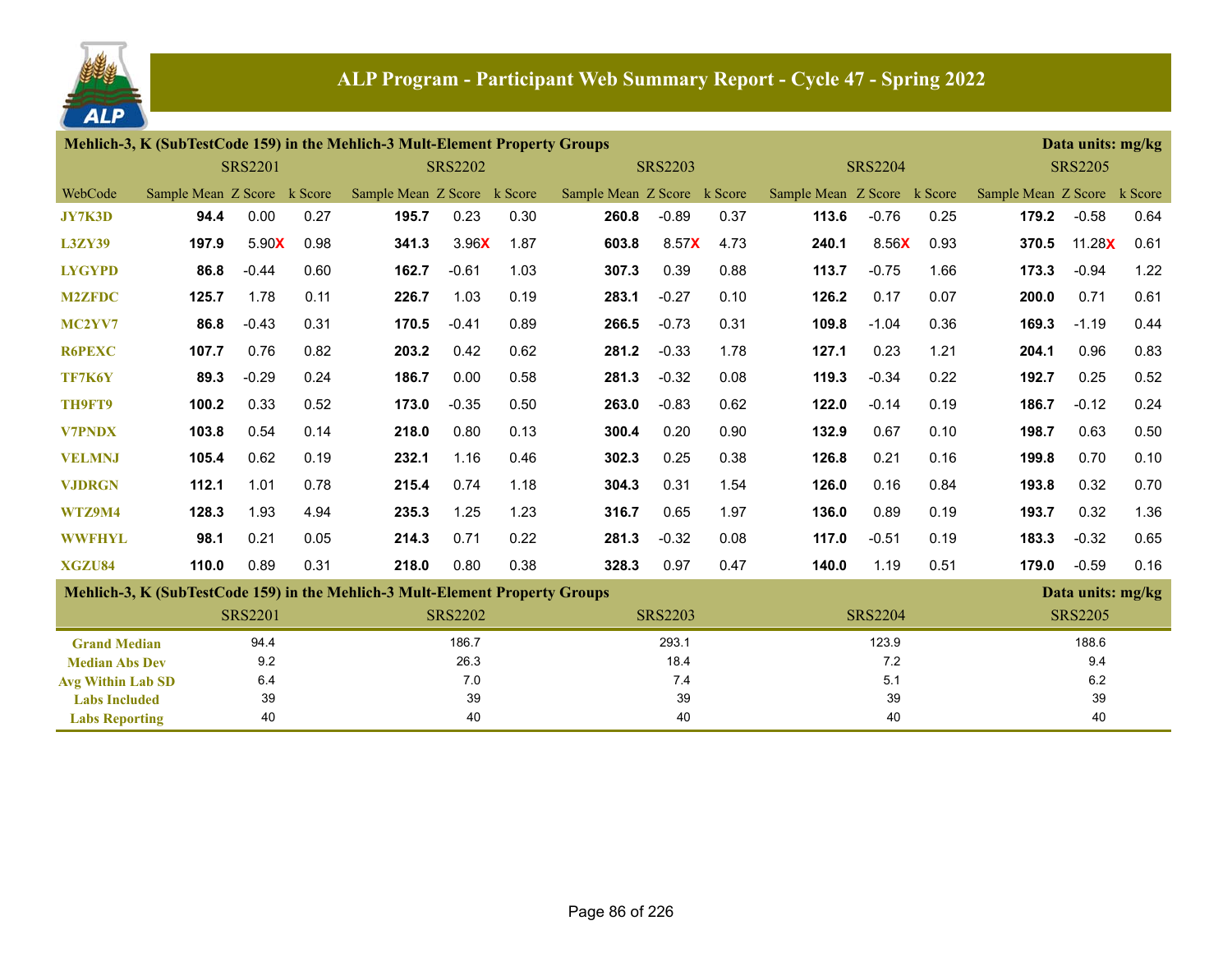

|               | Mehlich-3, Ca (SubTestCode 160) in the Mehlich-3 Mult-Element Property Groups |                |      |                             |                   |      |                             |                |      |                             |                |      |                             | Data units: mg/kg |      |
|---------------|-------------------------------------------------------------------------------|----------------|------|-----------------------------|-------------------|------|-----------------------------|----------------|------|-----------------------------|----------------|------|-----------------------------|-------------------|------|
|               |                                                                               | <b>SRS2201</b> |      |                             | <b>SRS2202</b>    |      |                             | <b>SRS2203</b> |      |                             | <b>SRS2204</b> |      |                             | <b>SRS2205</b>    |      |
| WebCode       | Sample Mean Z Score k Score                                                   |                |      | Sample Mean Z Score k Score |                   |      | Sample Mean Z Score k Score |                |      | Sample Mean Z Score k Score |                |      | Sample Mean Z Score k Score |                   |      |
| 382Q7P        | 312.7                                                                         | $-0.49$        | 0.22 | 859.1                       | $-0.68$           | 0.04 | 4,573.0                     | $-2.70$        | 0.11 | 3,901.3                     | $-1.70$        | 0.10 | 1,337.3                     | $-0.56$           | 0.24 |
| <b>38KLNR</b> | 318.2                                                                         | $-0.37$        | 0.16 | 921.4                       | $-0.29$           | 0.45 | 7,801.0                     | 0.70           | 0.67 | 4,552.8                     | $-0.02$        | 1.25 | 1,379.1                     | $-0.28$           | 0.13 |
| 4QR9RB        | 301.0                                                                         | $-0.76$        | 0.96 | 848.0                       | $-0.75$           | 0.36 | 6,547.7                     | $-0.62$        | 1.37 | 4,085.3                     | $-1.23$        | 0.25 | 1,242.3                     | $-1.19$           | 0.30 |
| <b>6DERVP</b> | 390.1                                                                         | 1.28           | 0.43 | 1,362.5                     | 2.48              | 1.15 | 8,940.3                     | 1.90           | 1.39 | 5,881.1                     | 3.41X          | 0.24 | 1,730.2                     | 2.04              | 1.57 |
| 6YJ2J2        | 388.0                                                                         | 1.24           | 0.05 | 1,052.3                     | 0.53              | 0.06 | 7,412.7                     | 0.29           | 0.02 | 4,838.0                     | 0.72           | 0.01 | 1,524.0                     | 0.68              | 0.11 |
| <b>7KBMVA</b> | 343.2                                                                         | 0.21           | 0.59 | 1,136.9                     | 1.07              | 0.31 | 7,942.9                     | 0.85           | 0.15 | 4,586.6                     | 0.07           | 0.60 | 1,421.6                     | 0.00              | 0.64 |
| <b>7L9XPO</b> | 364.3                                                                         | 0.69           | 0.40 | 1,162.7                     | 1.23              | 0.54 | 7,798.3                     | 0.70           | 1.20 | 4,953.0                     | 1.01           | 0.84 | 1,703.7                     | 1.87              | 0.80 |
| <b>84ZKA7</b> | 307.0                                                                         | $-0.62$        | 0.15 | 969.7                       | 0.02              | 0.04 | 6,973.0                     | $-0.17$        | 0.31 | 4,696.7                     | 0.35           | 0.13 | 1,338.3                     | $-0.55$           | 0.19 |
| <b>AZBTC9</b> | 380.0                                                                         | 1.05           | 1.42 | 944.7                       | $-0.14$           | 2.10 | 6,465.7                     | $-0.71$        | 1.91 | 4,673.0                     | 0.29           | 2.11 | 1,479.0                     | 0.38              | 0.88 |
| <b>BDXF3L</b> | 255.0                                                                         | $-1.82$        |      | 847.0                       | $-0.75$           |      | 7,980.0                     | 0.89           |      | 4,822.0                     | 0.68           |      | 1,234.0                     | $-1.24$           |      |
| <b>C3RYLF</b> | 370.0                                                                         | 0.82           | 1.49 | 826.3                       | $-0.88$           | 1.54 | 6,000.0                     | $-1.20$        | 1.12 | 3,907.3                     | $-1.69$        | 0.93 | 1,236.7                     | $-1.22$           | 1.94 |
| <b>CKTJNA</b> | 322.7                                                                         | $-0.26$        | 1.36 | 925.1                       | $-0.26$           | 1.53 | 7,129.0                     | $-0.01$        | 1.57 | 4,721.8                     | 0.42           | 1.36 | 1,303.4                     | $-0.78$           | 1.01 |
| D8M7NP        | 495.5                                                                         | 3.70 <b>X</b>  | 1.18 | 1,569.6                     | 3.78X             | 3.05 | 11,266.6                    | 4.35X          | 2.35 | 5,832.9                     | 3.29X          | 6.29 | 1,590.7                     | 1.12              | 1.82 |
| DL28KF        | 338.1                                                                         | 0.09           | 0.14 | 932.0                       | $-0.22$           | 0.36 | 7,854.3                     | 0.75           | 1.29 | 4,589.8                     | 0.08           | 0.22 | 1,503.6                     | 0.54              | 0.38 |
| EAP9AJ        | 375.3                                                                         | 0.94           | 1.73 | 1,218.0                     | 1.58              | 3.04 | 8,896.5                     | 1.85           | 0.11 | 4,483.8                     | $-0.20$        | 2.73 | 1,461.5                     | 0.26              | 2.54 |
| <b>ELGX3X</b> | 354.6                                                                         | 0.47           | 0.30 | 964.7                       | $-0.02$           | 0.42 | 7,766.8                     | 0.66           | 0.78 | 4,240.7                     | $-0.83$        | 0.46 | 1,384.3                     | $-0.25$           | 0.82 |
| <b>ENMKF3</b> | 333.6                                                                         | $-0.01$        | 0.00 | 940.6                       | $-0.17$           | 0.00 | 7,102.2                     | $-0.04$        | 0.00 | 4,845.0                     | 0.73           |      | 1,438.8                     | 0.11              | 0.00 |
| EWWM24        | 335.8                                                                         | 0.04           | 0.21 | 934.3                       | $-0.21$           | 0.31 | 7,134.3                     | 0.00           | 0.17 | 4,441.3                     | $-0.31$        | 0.90 | 1,342.0                     | $-0.53$           | 0.51 |
| <b>EY6WWL</b> | 334.2                                                                         | 0.00           | 0.56 | 1,095.3                     | 0.80              | 2.15 | 7,546.5                     | 0.43           | 1.43 | 4,944.0                     | 0.99           | 0.09 | 1,568.2                     | 0.97              | 0.49 |
| <b>F6MUXE</b> | 363.4                                                                         | 0.67           | 0.39 | 1,233.1                     | 1.67              | 0.87 | 7,839.3                     | 0.74           | 0.34 | 4,999.0                     | 1.13           | 0.35 | 1,570.5                     | 0.99              | 0.42 |
| F6PGC8        | 320.3                                                                         | $-0.32$        | 0.22 | 931.3                       | $-0.23$           | 0.63 | 7,377.7                     | 0.25           | 0.24 | 4,560.7                     | 0.00           | 0.19 | 1,410.7                     | $-0.07$           | 0.12 |
| F8V6RW        | 277.6                                                                         | $-1.30$        | 1.20 | 1,148.0                     | 1.14              | 0.28 | 6,919.3                     | $-0.23$        | 0.44 | 4,826.7                     | 0.69           | 1.33 | 1,429.8                     | 0.05              | 1.81 |
| <b>GH7WTB</b> | 288.3                                                                         | $-1.05$        | 0.25 | 896.8                       | $-0.44$           | 0.71 | 6,964.4                     | $-0.18$        | 0.40 | 4,365.2                     | $-0.50$        | 0.29 | 1,356.0                     | $-0.43$           | 0.04 |
| <b>JEJRHJ</b> | 381.4                                                                         | 1.08           | 1.13 | 930.1                       | $-0.23$           | 0.57 | 6,567.9                     | $-0.60$        | 1.59 | 4,407.2                     | $-0.40$        | 2.50 | 1,433.0                     | 0.08              | 0.43 |
| <b>JY7K3D</b> | 302.6                                                                         | $-0.72$        | 0.54 | 957.4                       | $-0.06$           | 0.34 | 5,753.8                     | $-1.46$        | 1.01 | 4,110.6                     | $-1.16$        | 0.24 | 1,243.6                     | $-1.18$           | 0.37 |
| <b>L3ZY39</b> | 636.7                                                                         | 6.94X          | 0.75 | 1,931.7                     | 6.06 <sub>X</sub> | 3.54 | 14,288.3                    | 7.53X          | 1.00 | 9,557.9                     | 12.91X         | 2.27 | 3,060.7                     | 10.85X            | 1.97 |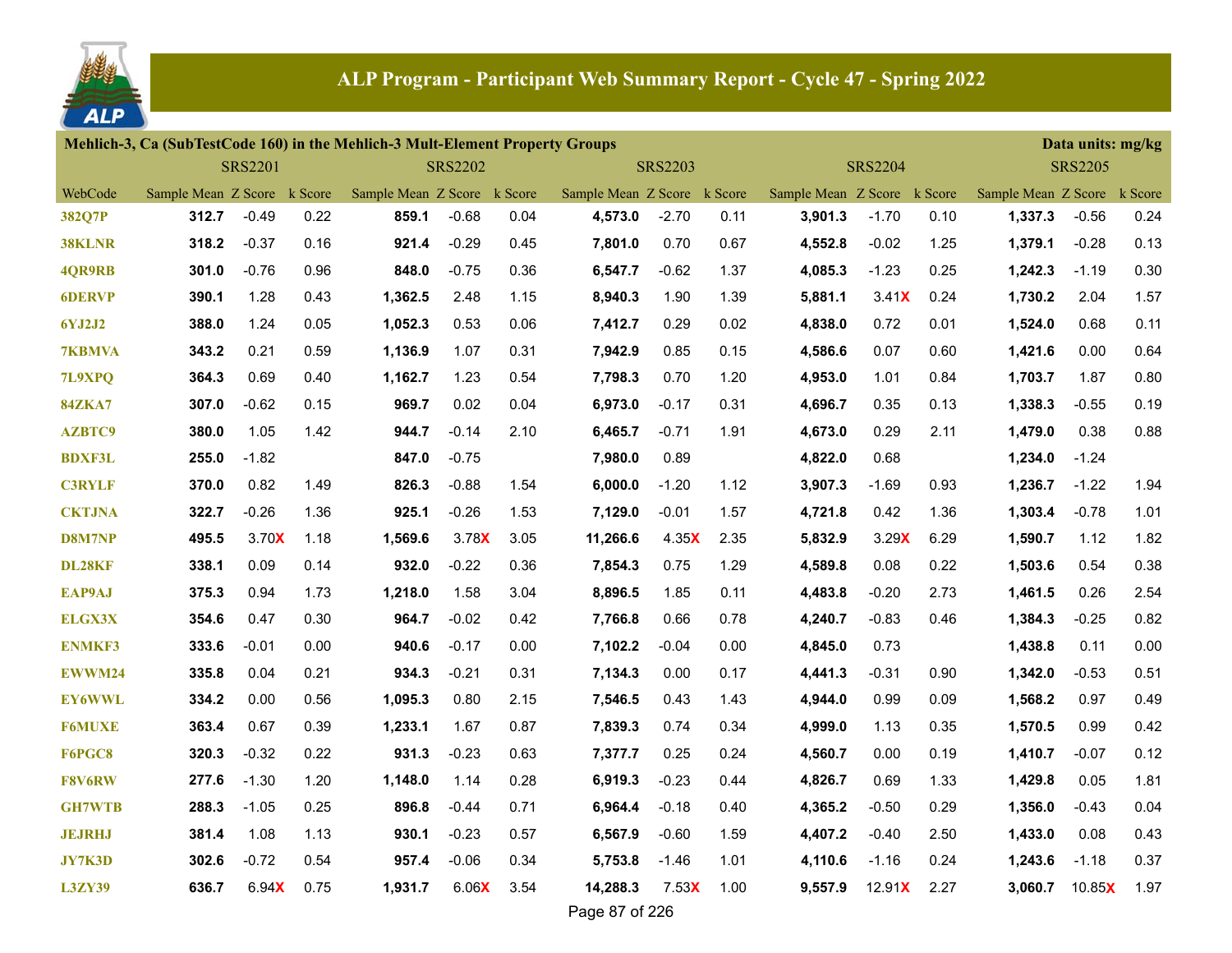

|               |                             |                |      | Mehlich-3, Ca (SubTestCode 160) in the Mehlich-3 Mult-Element Property Groups |                |      |                             |                |      |                             |                |      |                             |                | Data units: mg/kg |
|---------------|-----------------------------|----------------|------|-------------------------------------------------------------------------------|----------------|------|-----------------------------|----------------|------|-----------------------------|----------------|------|-----------------------------|----------------|-------------------|
|               |                             | <b>SRS2201</b> |      |                                                                               | <b>SRS2202</b> |      |                             | <b>SRS2203</b> |      |                             | <b>SRS2204</b> |      |                             | <b>SRS2205</b> |                   |
| WebCode       | Sample Mean Z Score k Score |                |      | Sample Mean Z Score k Score                                                   |                |      | Sample Mean Z Score k Score |                |      | Sample Mean Z Score k Score |                |      | Sample Mean Z Score k Score |                |                   |
| <b>LYGYPD</b> | 341.0                       | 0.16           | 0.55 | 906.3                                                                         | $-0.38$        | 0.35 | 7,141.3                     | 0.00           | 2.05 | 4,199.3                     | $-0.93$        | 1.45 | 1,374.3                     | $-0.31$        | 0.52              |
| <b>M2ZFDC</b> | 322.4                       | $-0.27$        | 0.10 | 1,105.1                                                                       | 0.87           | 0.24 | 7,343.7                     | 0.22           | 0.14 | 4,616.7                     | 0.14           | 0.12 | 1,441.4                     | 0.13           | 0.60              |
| MC2YV7        | 334.2                       | 0.00           | 0.62 | 908.3                                                                         | $-0.37$        | 0.88 | 7,049.8                     | $-0.09$        | 2.39 | 4,261.7                     | $-0.77$        | 0.43 | 1,296.2                     | $-0.83$        | 0.37              |
| <b>R6PEXC</b> | 374.7                       | 0.93           | 0.43 | 1,126.5                                                                       | 1.00           | 0.32 | 7,261.7                     | 0.13           | 0.44 | 4,779.8                     | 0.57           | 0.41 | 1,687.5                     | 1.76           | 1.29              |
| TF7K6Y        | 301.7                       | $-0.75$        | 0.05 | 984.3                                                                         | 0.11           | 0.15 | 6,939.7                     | $-0.21$        | 1.15 | 4,421.0                     | $-0.36$        | 0.13 | 1,436.3                     | 0.10           | 0.20              |
| <b>TH9FT9</b> | 363.7                       | 0.68           | 0.15 | 960.0                                                                         | $-0.05$        | 0.24 | 6,651.3                     | $-0.51$        | 0.48 | 4,354.0                     | $-0.53$        | 0.87 | 1,335.7                     | $-0.57$        | 0.89              |
| <b>V7PNDX</b> | 306.1                       | $-0.64$        | 0.06 | 1,064.6                                                                       | 0.61           | 0.05 | 6,498.5                     | $-0.67$        | 0.72 | 4,362.1                     | $-0.51$        | 0.26 | 1,398.7                     | $-0.15$        | 0.18              |
| <b>VELMNJ</b> | 328.8                       | $-0.12$        | 0.04 | 1,174.1                                                                       | 1.30           | 0.25 | 8,414.9                     | 1.34           | 0.56 | 4,668.4                     | 0.28           | 0.05 | 1,464.5                     | 0.28           | 0.11              |
| <b>VJDRGN</b> | 301.3                       | $-0.75$        | 0.06 | 1,035.0                                                                       | 0.43           | 0.48 | 6,348.3                     | $-0.83$        | 0.68 | 4,163.3                     | $-1.03$        | 0.45 | 1,328.0                     | $-0.62$        | 0.13              |
| WTZ9M4        | 424.3                       | 2.07           | 4.40 | 1,211.3                                                                       | 1.53           | 2.41 | 8,066.0                     | 0.98           | 0.60 | 5,057.7                     | 1.28           | 1.48 | 1,618.0                     | 1.30           | 2.85              |
| <b>WWFHYL</b> | 305.0                       | $-0.67$        | 0.14 | 1,052.3                                                                       | 0.53           | 0.19 | 6,199.3                     | $-0.99$        | 0.16 | 4,146.7                     | $-1.07$        | 0.32 | 1,318.0                     | $-0.69$        | 0.38              |
| XGZU84        | 374.7                       | 0.93           | 0.39 | 1,167.3                                                                       | 1.26           | 0.37 | 7,495.0                     | 0.38           | 0.20 | 4,923.0                     | 0.94           | 0.67 | 1,549.0                     | 0.84           | 0.40              |
|               |                             |                |      | Mehlich-3, Ca (SubTestCode 160) in the Mehlich-3 Mult-Element Property Groups |                |      |                             |                |      |                             |                |      |                             |                | Data units: mg/kg |

|                          |                | Mennen-5, Ca (Sub restCode Too) in the Mennen-5 Mult-Element Property Groups |                |                | Data units: mg/kg |
|--------------------------|----------------|------------------------------------------------------------------------------|----------------|----------------|-------------------|
|                          | <b>SRS2201</b> | <b>SRS2202</b>                                                               | <b>SRS2203</b> | <b>SRS2204</b> | SRS2205           |
| <b>Grand Median</b>      | 334.2          | 967.2                                                                        | 7,137.8        | 4,560.7        | 1,421.6           |
| <b>Median Abs Dev</b>    | 29.4           | 85.2                                                                         | 609.5          | 261.3          | 84.2              |
| <b>Avg Within Lab SD</b> | 24.7           | 34.8                                                                         | 153.9          | 140.0          | 52.8              |
| <b>Labs Included</b>     | 36             | 36                                                                           | 36             | 35             | -37               |
| <b>Labs Reporting</b>    | 38             | 38                                                                           | 38             | 38             | 38                |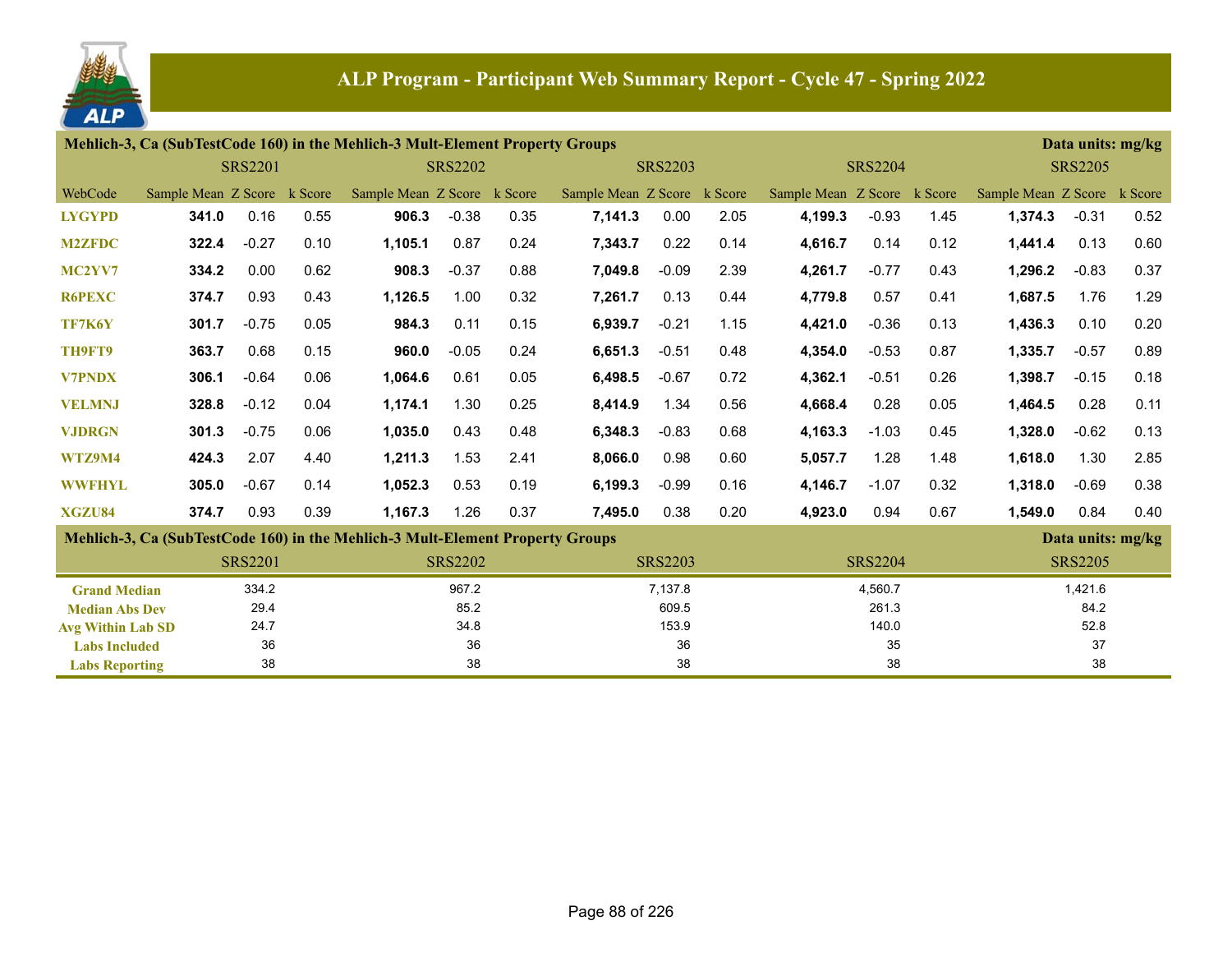

|               |                             | Mehlich-3, Mg (SubTestCode 161) in the Mehlich-3 Mult-Element Property Groups |      |                             |                |      |                             |                |      |                             |                | Data units: mg/kg |                             |                |      |
|---------------|-----------------------------|-------------------------------------------------------------------------------|------|-----------------------------|----------------|------|-----------------------------|----------------|------|-----------------------------|----------------|-------------------|-----------------------------|----------------|------|
|               |                             | <b>SRS2201</b>                                                                |      |                             | <b>SRS2202</b> |      |                             | <b>SRS2203</b> |      |                             | <b>SRS2204</b> |                   |                             | <b>SRS2205</b> |      |
| WebCode       | Sample Mean Z Score k Score |                                                                               |      | Sample Mean Z Score k Score |                |      | Sample Mean Z Score k Score |                |      | Sample Mean Z Score k Score |                |                   | Sample Mean Z Score k Score |                |      |
| 382Q7P        | 37.1                        | 0.78                                                                          | 0.14 | 176.4                       | $-0.54$        | 0.56 | 1,016.7                     | $-0.91$        | 0.33 | 612.3                       | $-0.63$        | 0.19              | 261.6                       | $-0.19$        | 0.13 |
| 38KLNR        | 35.6                        | 0.56                                                                          | 0.19 | 175.1                       | $-0.58$        | 0.24 | 1,095.2                     | $-0.24$        | 0.52 | 643.9                       | $-0.08$        | 0.23              | 251.8                       | $-0.57$        | 0.49 |
| 4QR9RB        | 30.0                        | $-0.24$                                                                       | 0.46 | 152.7                       | $-1.19$        | 0.98 | 1,009.0                     | $-0.98$        | 0.34 | 559.7                       | $-1.55$        | 0.38              | 218.3                       | $-1.89$        | 0.16 |
| <b>6DERVP</b> | 32.5                        | 0.12                                                                          | 0.56 | 253.4                       | 1.58           | 0.21 | 1,351.2                     | 1.96           | 2.31 | 738.3                       | 1.57           | 1.28              | 307.6                       | 1.62           | 2.06 |
| 6YJ2J2        | 32.2                        | 0.07                                                                          | 0.58 | 195.9                       | 0.00           | 0.31 | 1,201.0                     | 0.67           | 0.15 | 696.3                       | 0.84           | 0.06              | 268.1                       | 0.07           | 0.26 |
| <b>7KBMVA</b> | 31.1                        | $-0.09$                                                                       | 0.83 | 258.4                       | 1.72           | 0.09 | 1,287.4                     | 1.41           | 0.20 | 720.2                       | 1.25           | 0.54              | 309.8                       | 1.71           | 0.71 |
| 7L9XPQ        | 30.7                        | $-0.15$                                                                       | 0.95 | 216.0                       | 0.55           | 0.40 | 1,221.3                     | 0.85           | 1.03 | 697.3                       | 0.86           | 0.30              | 311.7                       | 1.78           | 0.63 |
| <b>84ZKA7</b> | 34.8                        | 0.44                                                                          | 0.05 | 193.3                       | $-0.07$        | 0.57 | 1,068.7                     | $-0.47$        | 0.23 | 648.3                       | 0.00           | 0.15              | 255.0                       | $-0.45$        | 0.28 |
| <b>AZBTC9</b> | 37.7                        | 0.85                                                                          | 0.26 | 177.0                       | $-0.52$        | 0.26 | 1,105.7                     | $-0.15$        | 1.91 | 666.3                       | 0.31           | 1.29              | 266.0                       | $-0.01$        | 1.72 |
| <b>BDXF3L</b> | 23.0                        | $-1.24$                                                                       |      | 160.0                       | $-0.99$        |      | 1,052.0                     | $-0.61$        |      | 632.0                       | $-0.29$        |                   | 231.0                       | $-1.39$        |      |
| <b>C3RYLF</b> | 45.7                        | 2.00                                                                          | 3.89 | 156.7                       | $-1.08$        | 1.53 | 814.0                       | $-2.66$        | 0.35 | 484.3                       | $-2.86$        | 0.68              | 215.7                       | $-1.99$        | 1.77 |
| <b>CKTJNA</b> | 37.5                        | 0.84                                                                          | 1.79 | 181.0                       | $-0.41$        | 1.49 | 1,081.2                     | $-0.36$        | 1.12 | 625.6                       | $-0.40$        | 0.90              | 241.1                       | $-0.99$        | 1.08 |
| D8M7NP        | 31.7                        | 0.00                                                                          | 0.46 | 271.6                       | 2.08           | 2.47 | 1,376.7                     | 2.18           | 1.50 | 677.8                       | 0.51           | 4.02              | 268.3                       | 0.08           | 1.59 |
| DL28KF        | 37.8                        | 0.88                                                                          | 0.16 | 195.1                       | $-0.02$        | 0.87 | 1,156.3                     | 0.29           | 0.16 | 648.4                       | 0.00           | 0.32              | 271.5                       | 0.20           | 0.35 |
| <b>EAP9AJ</b> | 31.2                        | $-0.08$                                                                       | 2.30 | 238.7                       | 1.17           | 3.26 | 1,267.8                     | 1.25           | 0.25 | 662.7                       | 0.25           | 2.25              | 278.7                       | 0.48           | 2.63 |
| <b>ELGX3X</b> | 40.4                        | 1.25                                                                          | 0.46 | 195.0                       | $-0.03$        | 0.66 | 1,089.8                     | $-0.29$        | 0.05 | 621.6                       | $-0.47$        | 0.29              | 253.4                       | $-0.51$        | 0.67 |
| <b>ENMKF3</b> | 35.0                        | 0.47                                                                          |      | 184.3                       | $-0.32$        | 0.00 | 1,118.0                     | $-0.04$        |      | 646.0                       | $-0.04$        |                   | 267.6                       | 0.05           | 0.00 |
| EWWM24        | 35.1                        | 0.49                                                                          | 0.02 | 181.3                       | $-0.40$        | 0.82 | 1,123.3                     | 0.00           | 0.43 | 628.9                       | $-0.34$        | 0.04              | 257.0                       | $-0.37$        | 0.42 |
| <b>EY6WWL</b> | 31.3                        | $-0.05$                                                                       | 0.58 | 211.2                       | 0.42           | 1.54 | 1,291.5                     | 1.45           | 0.86 | 715.8                       | 1.18           | 0.23              | 292.7                       | 1.03           | 0.39 |
| <b>F6MUXE</b> | 29.0                        | $-0.39$                                                                       | 0.25 | 248.4                       | 1.44           | 0.30 | 1,211.4                     | 0.76           | 0.39 | 697.9                       | 0.87           | 0.53              | 293.4                       | 1.06           | 0.41 |
| F6PGC8        | 28.4                        | $-0.48$                                                                       | 0.48 | 175.7                       | $-0.56$        | 0.63 | 1,050.3                     | $-0.63$        | 0.43 | 648.0                       | $-0.01$        | 0.49              | 273.3                       | 0.27           | 1.09 |
| F8V6RW        | 13.5                        | $-2.60$                                                                       | 0.65 | 238.4                       | 1.17           | 0.46 | 1,113.1                     | $-0.09$        | 0.44 | 672.7                       | 0.43           | 0.97              | 271.7                       | 0.21           | 2.16 |
| <b>GH7WTB</b> | 24.8                        | $-0.99$                                                                       | 0.11 | 176.9                       | $-0.53$        | 0.65 | 1,135.2                     | 0.11           | 0.38 | 616.7                       | $-0.55$        | 0.26              | 253.2                       | $-0.52$        | 0.37 |
| <b>JEJRHJ</b> | 30.6                        | $-0.16$                                                                       | 1.21 | 175.9                       | $-0.55$        | 1.30 | 1,123.0                     | 0.00           | 1.48 | 678.6                       | 0.53           | 1.92              | 264.8                       | $-0.06$        | 1.05 |
| <b>JY7K3D</b> | 28.1                        | $-0.51$                                                                       | 1.17 | 197.4                       | 0.04           | 0.44 | 1,015.6                     | $-0.92$        | 0.46 | 580.7                       | $-1.18$        | 0.15              | 238.1                       | $-1.11$        | 0.49 |
| <b>L3ZY39</b> | 58.4                        | 3.82X                                                                         | 1.13 | 346.3                       | 4.14X          | 3.45 | 2,246.9                     | 9.66X          | 2.75 | 1,210.7                     | 9.82X          | 1.02              | 507.8                       | 9.48X          | 1.74 |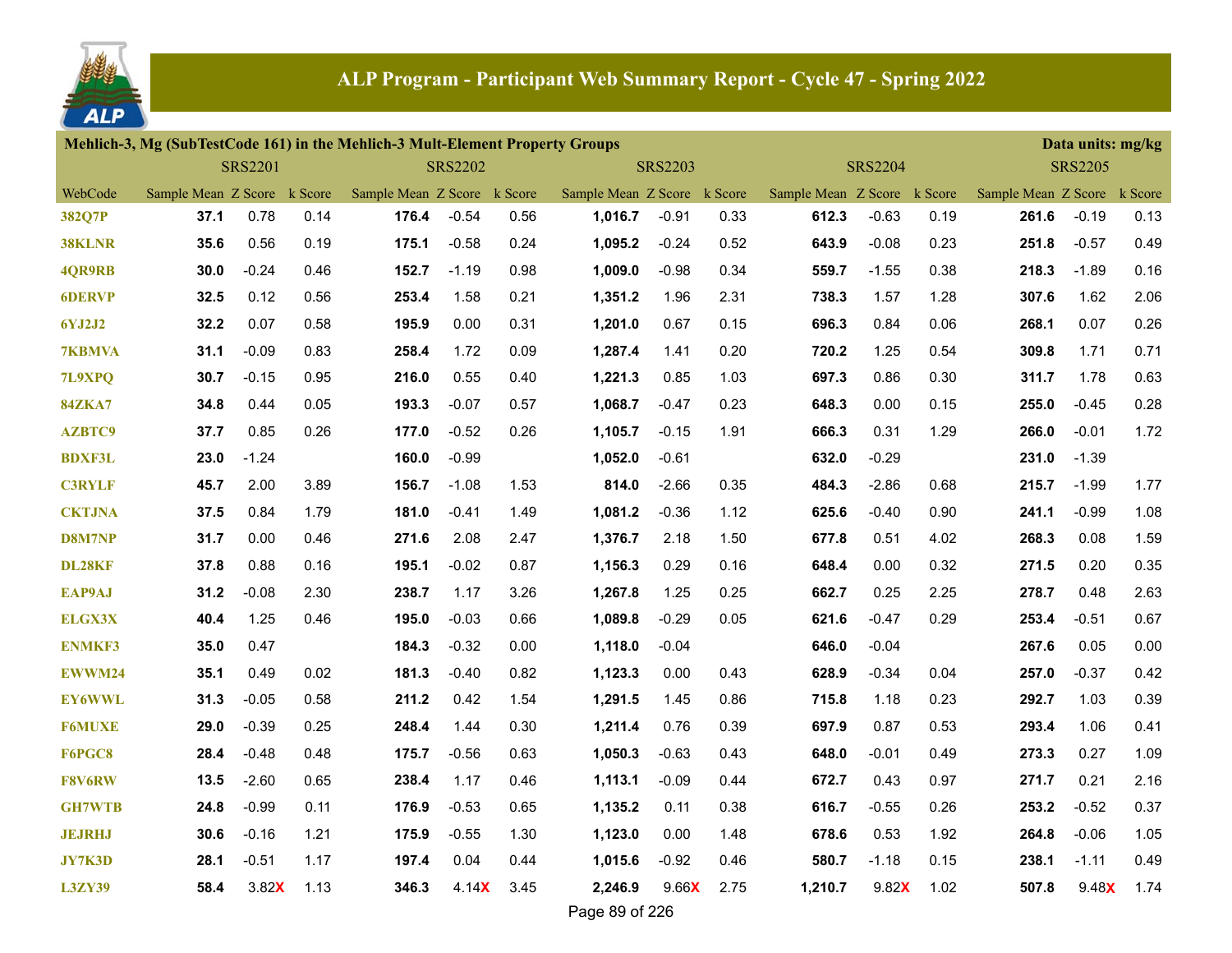

|                                 |                             |                |      | Mehlich-3, Mg (SubTestCode 161) in the Mehlich-3 Mult-Element Property Groups |                |      |                             |                |      |                             |                 |      |                             |                | Data units: mg/kg |
|---------------------------------|-----------------------------|----------------|------|-------------------------------------------------------------------------------|----------------|------|-----------------------------|----------------|------|-----------------------------|-----------------|------|-----------------------------|----------------|-------------------|
|                                 |                             | <b>SRS2201</b> |      |                                                                               | <b>SRS2202</b> |      |                             | <b>SRS2203</b> |      |                             | <b>SRS2204</b>  |      |                             | <b>SRS2205</b> |                   |
| WebCode                         | Sample Mean Z Score k Score |                |      | Sample Mean Z Score k Score                                                   |                |      | Sample Mean Z Score k Score |                |      | Sample Mean Z Score k Score |                 |      | Sample Mean Z Score k Score |                |                   |
| <b>LYGYPD</b>                   | 33.0                        | 0.19           | 0.45 | 170.3                                                                         | $-0.71$        | 0.57 | 1,131.0                     | 0.07           | 2.77 | 570.3                       | $-1.36$         | 1.04 | 247.3                       | $-0.75$        | 0.51              |
| <b>M2ZFDC</b>                   | 32.8                        | 0.16           | 0.40 | 235.4                                                                         | 1.09           | 0.16 | 1,146.2                     | 0.20           | 0.17 | 660.3                       | 0.21            | 0.13 | 282.6                       | 0.64           | 0.57              |
| MC <sub>2</sub> YV <sub>7</sub> | 21.5                        | $-1.46$        | 0.46 | 181.3                                                                         | $-0.40$        | 1.28 | 1,090.4                     | $-0.28$        | 0.39 | 611.8                       | $-0.64$         | 0.44 | 249.7                       | $-0.65$        | 0.45              |
| <b>R6PEXC</b>                   | 33.9                        | 0.32           | 0.43 | 220.2                                                                         | 0.67           | 0.87 | 1,197.3                     | 0.64           | 0.49 | 685.0                       | 0.64            | 1.07 | 287.4                       | 0.83           | 0.19              |
| TF7K6Y                          | 26.3                        | $-0.77$        | 0.26 | 196.0                                                                         | 0.00           | 0.40 | 1,102.3                     | $-0.18$        | 0.21 | 623.3                       | $-0.44$         | 0.38 | 262.0                       | $-0.17$        | 0.36              |
| TH9FT9                          | 43.0                        | 1.62           | 1.21 | 208.3                                                                         | 0.34           | 0.68 | 1,138.3                     | 0.13           | 1.48 | 655.3                       | 0.12            | 0.29 | 285.7                       | 0.76           | 0.94              |
| <b>V7PNDX</b>                   | 24.8                        | $-0.99$        | 0.07 | 215.0                                                                         | 0.52           | 0.11 | 1,044.7                     | $-0.67$        | 0.87 | 621.3                       | $-0.47$         | 0.29 | 266.4                       | 0.00           | 0.27              |
| <b>VELMNJ</b>                   | 24.1                        | $-1.08$        | 0.05 | 227.6                                                                         | 0.87           | 0.46 | 1,162.1                     | 0.34           | 0.80 | 701.9                       | 0.94            | 0.23 | 278.5                       | 0.48           | 0.77              |
| <b>VJDRGN</b>                   | 25.6                        | $-0.88$        | 0.55 | 206.0                                                                         | 0.28           | 0.69 | 1,039.0                     | $-0.72$        | 1.05 | 584.6                       | $-1.11$         | 0.21 | 245.8                       | $-0.81$        | 0.32              |
| WTZ9M4                          | 33.3                        | 0.23           | 1.15 | 225.0                                                                         | 0.80           | 1.06 | 1,196.3                     | 0.63           | 1.92 | 681.0                       | 0.57            | 0.40 | 272.0                       | 0.22           | 1.62              |
| <b>WWFHYL</b>                   | 22.5                        | $-1.32$        | 0.12 | 209.0                                                                         | 0.36           | 0.15 | 1,048.3                     | $-0.64$        | 0.14 | 603.0                       | $-0.79$         | 0.19 | 246.3                       | $-0.79$        | 0.26              |
| <b>XGZU84</b>                   | 33.3                        | 0.23           | 0.70 | 230.3                                                                         | 0.95           | 0.46 | 1,261.7                     | 1.19           | 0.35 | 687.0                       | 0.68            | 0.18 | 273.0                       | 0.26           | 0.10              |
|                                 |                             |                |      | Mehlich-3, Mg (SubTestCode 161) in the Mehlich-3 Mult-Element Property Groups |                |      |                             |                |      |                             |                 |      |                             |                | Data units: mg/kg |
|                                 |                             | CPC2201        |      |                                                                               | $RP$ $2200$    |      |                             | SPC2202        |      |                             | $CP$ $C$ ? $20$ |      |                             | RRO2205        |                   |

| $\sim$                   |                |                |                |                | - -            |
|--------------------------|----------------|----------------|----------------|----------------|----------------|
|                          | <b>SRS2201</b> | <b>SRS2202</b> | <b>SRS2203</b> | <b>SRS2204</b> | <b>SRS2205</b> |
| <b>Grand Median</b>      | 31.7           | 196.0          | 1,123.0        | 648.3          | 266.4          |
| <b>Median Abs Dev</b>    | 3.4            | 20.0           | 72.7           | 31.6           | 13.1           |
| <b>Avg Within Lab SD</b> | 2.2            | 6.6            | 24.4           | 24.8           | 9.6            |
| <b>Labs Included</b>     | 37             | 37             | 37             | 37             | 37             |
| <b>Labs Reporting</b>    | 38             | 38             | 38             | 38             | 38             |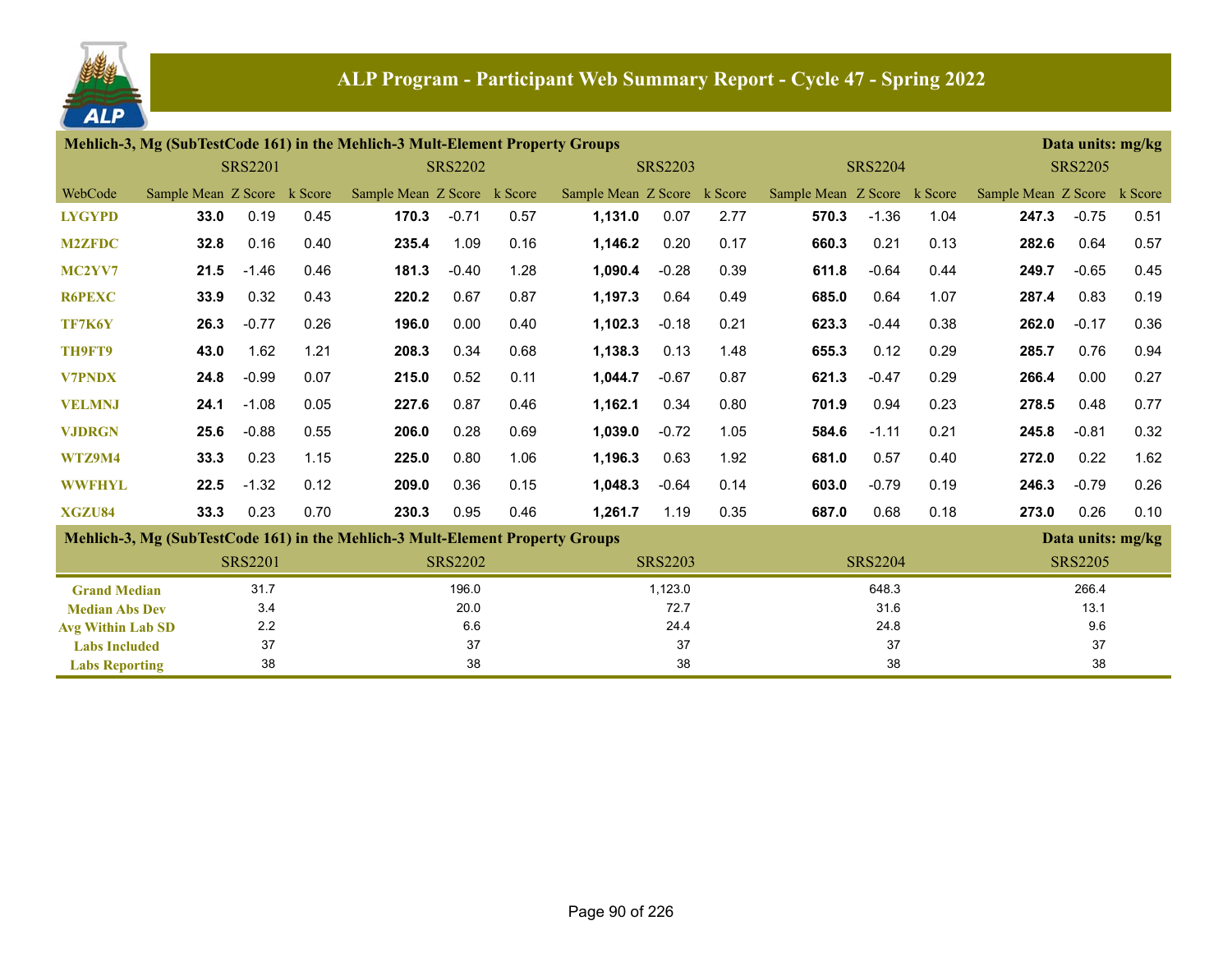

|               |                             |                |      | Mehlich-3, Na (SubTestCode 162) in the Mehlich-3 Mult-Element Property Groups |                |      |                             |                |      |                             |                   |       |                             | Data units: mg/kg |      |
|---------------|-----------------------------|----------------|------|-------------------------------------------------------------------------------|----------------|------|-----------------------------|----------------|------|-----------------------------|-------------------|-------|-----------------------------|-------------------|------|
|               |                             | <b>SRS2201</b> |      |                                                                               | <b>SRS2202</b> |      |                             | <b>SRS2203</b> |      |                             | <b>SRS2204</b>    |       |                             | <b>SRS2205</b>    |      |
| WebCode       | Sample Mean Z Score k Score |                |      | Sample Mean Z Score k Score                                                   |                |      | Sample Mean Z Score k Score |                |      | Sample Mean Z Score k Score |                   |       | Sample Mean Z Score k Score |                   |      |
| 382Q7P        | 16.2                        | 0.38           | 0.25 | 14.3                                                                          | 0.85           | 0.14 | 17.6                        | 0.24           | 0.06 | 14.0                        | 0.17              | 0.29  | 20.7                        | 0.44              | 0.21 |
| <b>38KLNR</b> | 14.4                        | 0.05           | 0.12 | 10.8                                                                          | $-0.18$        | 0.23 | 16.1                        | $-0.03$        | 0.24 | 13.5                        | 0.04              | 0.24  | 19.0                        | 0.18              | 0.54 |
| 4QR9RB        | 14.3                        | 0.04           | 0.34 | 13.0                                                                          | 0.46           |      | 14.7                        | $-0.30$        | 0.36 | 11.7                        | $-0.36$           | 0.43  | 16.0                        | $-0.29$           |      |
| <b>6DERVP</b> | 22.8                        | 1.54           | 1.13 | 17.9                                                                          | 1.90           | 0.11 | 20.2                        | 0.73           | 0.19 | 18.4                        | 1.13              | 0.30  | 25.3                        | 1.17              | 0.09 |
| 6YJ2J2        | 12.3                        | $-0.33$        | 0.47 | 9.5                                                                           | $-0.58$        | 0.12 | 15.0                        | $-0.24$        | 0.08 | 10.9                        | $-0.53$           | 0.21  | 16.0                        | $-0.29$           | 0.96 |
| <b>7KBMVA</b> | 13.9                        | $-0.04$        | 0.05 | 13.0                                                                          | 0.45           | 0.72 | 20.7                        | 0.83           | 1.56 | 17.8                        | 1.01              | 1.55  | 18.0                        | 0.03              | 2.07 |
| 7L9XPQ        | 10.6                        | $-0.63$        | 0.31 | 11.6                                                                          | 0.06           | 0.37 | 13.8                        | $-0.46$        | 0.22 | 9.6                         | $-0.81$           | 0.20  | 17.6                        | $-0.04$           | 0.34 |
| <b>AZBTC9</b> | 13.6                        | $-0.10$        | 0.45 | 11.4                                                                          | 0.00           | 0.39 | 15.8                        | $-0.09$        | 0.36 | 11.0                        | $-0.50$           | 0.97  | 17.8                        | 0.00              | 0.79 |
| <b>BDXF3L</b> | 10.0                        | $-0.74$        |      | 11.0                                                                          | $-0.12$        |      | 14.0                        | $-0.43$        |      | 14.0                        | 0.16              |       | 12.0                        | $-0.92$           |      |
| <b>C3RYLF</b> | 49.3                        | 6.29X          | 1.82 | 12.3                                                                          | 0.27           | 1.10 | 13.3                        | $-0.55$        | 2.35 | 14.0                        | 0.16              | 0.74  | 0.7                         | $-2.70$           | 0.18 |
| <b>CKTJNA</b> | 15.8                        | 0.30           | 1.16 | 12.6                                                                          | 0.33           | 0.60 | 16.5                        | 0.03           | 0.86 | 13.7                        | 0.09              | 0.94  | 17.3                        | $-0.09$           | 0.76 |
| D8M7NP        | 30.7                        | 2.96           | 0.66 | 28.5                                                                          | 5.04X          | 1.18 | 39.9                        | 4.40X          | 0.42 | 27.4                        | 3.12X             | 0.90  | 33.5                        | 2.47              | 0.72 |
| DL28KF        | 15.0                        | 0.15           | 1.08 | 11.1                                                                          | $-0.10$        | 0.40 | 17.4                        | 0.21           | 0.31 | 16.3                        | 0.66              | 0.34  | 21.3                        | 0.54              | 0.38 |
| EAP9AJ        | 14.7                        | 0.10           | 1.05 | 11.3                                                                          | $-0.03$        | 0.55 | 17.3                        | 0.19           | 0.65 | 12.7                        | $-0.14$           | 0.93  | 18.7                        | 0.13              | 0.65 |
| <b>ELGX3X</b> | 13.9                        | $-0.04$        | 0.01 | 11.2                                                                          | $-0.07$        | 0.13 | 16.6                        | 0.06           | 0.22 | 14.4                        | 0.24              | 0.23  | 18.7                        | 0.13              | 0.60 |
| <b>ENMKF3</b> | 13.0                        | $-0.20$        |      | 10.8                                                                          | $-0.18$        | 0.00 | 14.9                        | $-0.26$        | 0.00 | 10.9                        | $-0.52$           | 0.00  | 16.9                        | $-0.15$           | 0.00 |
| EWWM24        | 12.4                        | $-0.31$        | 0.54 | 11.8                                                                          | 0.10           | 0.27 | 14.5                        | $-0.33$        | 0.14 | 11.2                        | $-0.47$           | 0.35  | 17.2                        | $-0.11$           | 0.66 |
| <b>F6MUXE</b> | 11.4                        | $-0.48$        | 0.17 | 10.4                                                                          | $-0.31$        | 0.03 | 10.5                        | $-1.08$        | 0.17 | 10.5                        | $-0.61$           | 0.20  | 16.7                        | $-0.19$           | 0.02 |
| F8V6RW        | 44.6                        | 5.45X          | 4.97 | 45.4                                                                          | 10.00X         | 4.99 | 34.8                        | 3.44X          | 3.34 | 40.3                        | 5.96 <sup>X</sup> | 11.10 | 49.1                        | 4.92X             | 5.97 |
| <b>GH7WTB</b> | 14.5                        | 0.07           | 0.84 | 12.4                                                                          | 0.28           | 0.84 | 21.0                        | 0.88           | 0.71 | 15.0                        | 0.38              | 0.44  | 21.2                        | 0.52              | 1.48 |
| <b>JEJRHJ</b> | 15.8                        | 0.31           | 0.56 | 12.7                                                                          | 0.38           | 0.44 | 22.7                        | 1.20           | 0.64 | 19.1                        | 1.28              | 0.75  | 21.2                        | 0.53              | 1.07 |
| <b>JY7K3D</b> | 19.3                        | 0.93           | 2.40 | 15.3                                                                          | 1.14           | 2.22 | 18.5                        | 0.41           | 1.66 | 16.8                        | 0.77              | 1.58  | 19.1                        | 0.19              | 0.27 |
| <b>L3ZY39</b> | 30.8                        | 2.97           | 3.57 | 14.9                                                                          | 1.02           | 3.88 | 27.5                        | 2.09           | 3.80 | 17.0                        | 0.81              | 2.96  | 26.4                        | 1.34              | 2.90 |
| <b>LYGYPD</b> | 13.4                        | $-0.14$        | 0.71 | 10.7                                                                          | $-0.22$        | 1.16 | 17.2                        | 0.17           | 0.59 | 10.5                        | $-0.61$           | 0.66  | 16.2                        | $-0.25$           | 1.02 |
| <b>M2ZFDC</b> | 22.2                        | 1.44           | 0.92 | 28.0                                                                          | 4.88X          | 0.91 | 29.7                        | 2.50           | 0.51 | 36.0                        | 5.01X             | 1.37  | 35.8                        | 2.82              | 1.20 |
| <b>R6PEXC</b> | 16.2                        | 0.37           | 0.13 | 13.3                                                                          | 0.55           | 0.42 | 17.2                        | 0.18           | 0.22 | 13.3                        | 0.00              | 0.12  | 20.2                        | 0.37              | 0.47 |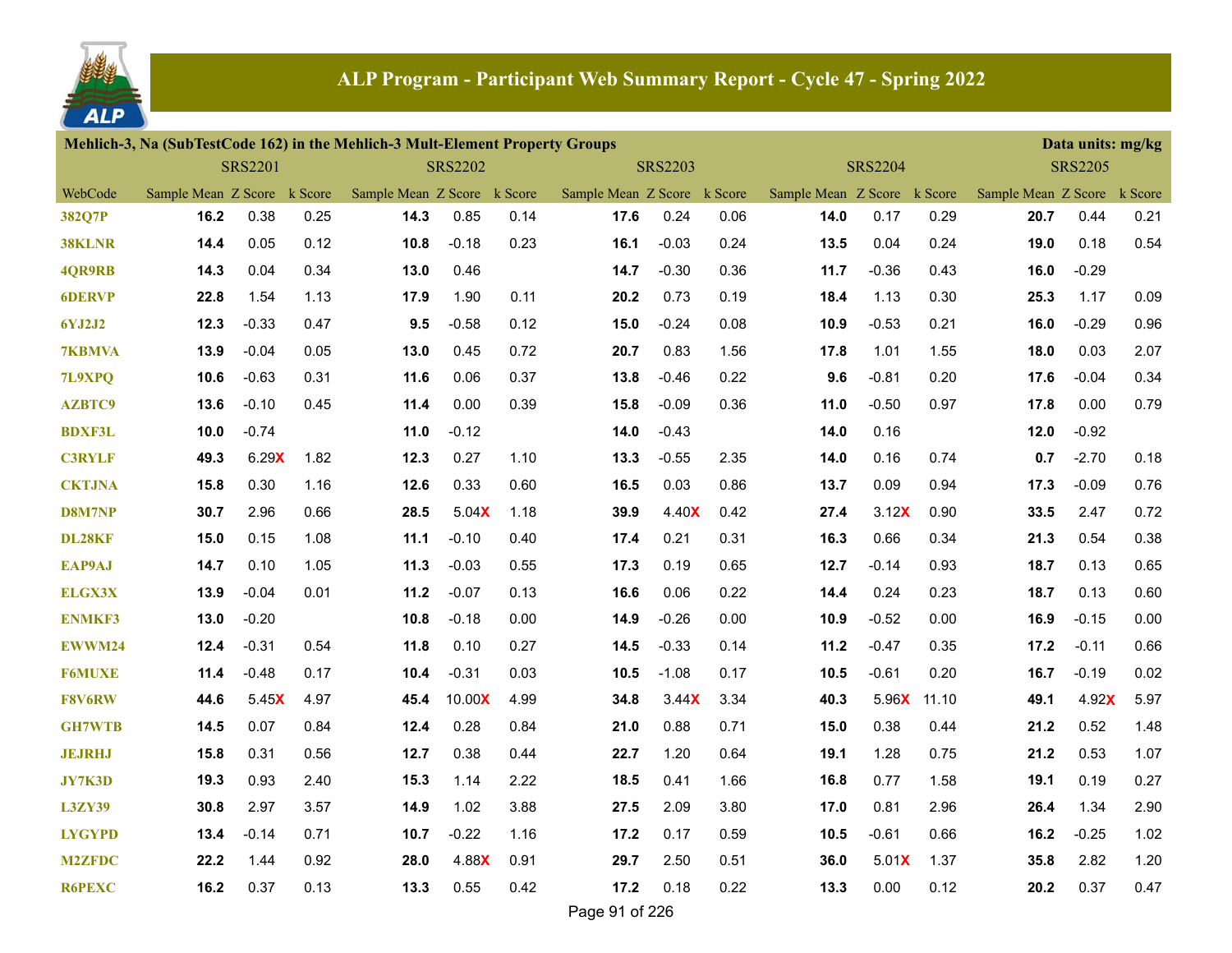

|                          |                             |                |      | Mehlich-3, Na (SubTestCode 162) in the Mehlich-3 Mult-Element Property Groups |                |      |                             |                |      |                             |                |      |                             |                | Data units: mg/kg |
|--------------------------|-----------------------------|----------------|------|-------------------------------------------------------------------------------|----------------|------|-----------------------------|----------------|------|-----------------------------|----------------|------|-----------------------------|----------------|-------------------|
|                          |                             | <b>SRS2201</b> |      |                                                                               | <b>SRS2202</b> |      |                             | <b>SRS2203</b> |      |                             | <b>SRS2204</b> |      |                             | <b>SRS2205</b> |                   |
| WebCode                  | Sample Mean Z Score k Score |                |      | Sample Mean Z Score k Score                                                   |                |      | Sample Mean Z Score k Score |                |      | Sample Mean Z Score k Score |                |      | Sample Mean Z Score k Score |                |                   |
| TF7K6Y                   | 9.0                         | $-0.92$        |      | 7.0                                                                           | $-1.30$        |      | 11.3                        | $-0.93$        | 0.36 | 10.0                        | $-0.72$        | 2.57 | 14.0                        | $-0.61$        |                   |
| TH9FT9                   | 21.3                        | 1.29           | 0.55 | 17.3                                                                          | 1.74           | 0.49 | 23.3                        | 1.30           | 0.60 | 19.2                        | 1.30           | 0.56 | 23.4                        | 0.88           | 0.72              |
| <b>V7PNDX</b>            | 9.6                         | $-0.81$        | 0.27 | 7.3                                                                           | $-1.20$        | 0.12 | 11.7                        | $-0.86$        | 0.23 | 8.9                         | $-0.98$        | 0.20 | 14.7                        | $-0.50$        | 0.28              |
| <b>VELMNJ</b>            | 7.2                         | $-1.23$        | 0.13 | 5.3                                                                           | $-1.80$        | 0.12 | 10.0                        | $-1.18$        | 0.10 | 5.9                         | $-1.63$        | 0.06 | 11.7                        | $-0.97$        | 0.06              |
| <b>VJDRGN</b>            | 13.3                        | $-0.16$        | 0.39 | 9.7                                                                           | $-0.52$        | 0.33 | 13.7                        | $-0.49$        | 0.62 | 10.3                        | $-0.65$        | 1.39 | 14.3                        | $-0.56$        | 0.46              |
| WTZ9M4                   | 12.6                        | $-0.27$        | 0.60 | 8.3                                                                           | $-0.93$        | 1.28 | 11.9                        | $-0.81$        | 1.03 | 8.4                         | $-1.08$        | 0.93 | 14.4                        | $-0.54$        | 2.04              |
| <b>WWFHYL</b>            | 6.7                         | $-1.32$        | 0.03 | 5.0                                                                           | $-1.90$        | 0.01 | 9.1                         | $-1.34$        | 0.02 | 5.6                         | $-1.70$        | 0.05 | 10.9                        | $-1.10$        | 0.25              |
| <b>XGZU84</b>            | 19.7                        | 0.99           | 0.91 | 18.0                                                                          | 1.94           | 0.72 | 22.7                        | 1.19           | 0.72 | 19.7                        | 1.41           | 1.13 | 25.3                        | 1.18           | 1.30              |
|                          |                             |                |      | Mehlich-3, Na (SubTestCode 162) in the Mehlich-3 Mult-Element Property Groups |                |      |                             |                |      |                             |                |      |                             |                | Data units: mg/kg |
|                          |                             | <b>SRS2201</b> |      |                                                                               | <b>SRS2202</b> |      |                             | <b>SRS2203</b> |      |                             | <b>SRS2204</b> |      |                             | <b>SRS2205</b> |                   |
| <b>Grand Median</b>      |                             | 14.1           |      |                                                                               | 11.4           |      |                             | 16.3           |      |                             | 13.3           |      |                             | 17.8           |                   |
| <b>Median Abs Dev</b>    |                             | 2.0            |      |                                                                               | 1.5            |      |                             | 2.5            |      |                             | 2.8            |      |                             | 3.2            |                   |
| <b>Avg Within Lab SD</b> |                             | 1.7            |      |                                                                               | 1.4            |      |                             | 1.6            |      |                             | 1.3            |      |                             | 1.2            |                   |
| <b>Labs Included</b>     |                             | 32             |      |                                                                               | 31             |      |                             | 32             |      |                             | 31             |      |                             | 33             |                   |
| <b>Labs Reporting</b>    |                             | 34             |      |                                                                               | 34             |      |                             | 34             |      |                             | 34             |      |                             | 34             |                   |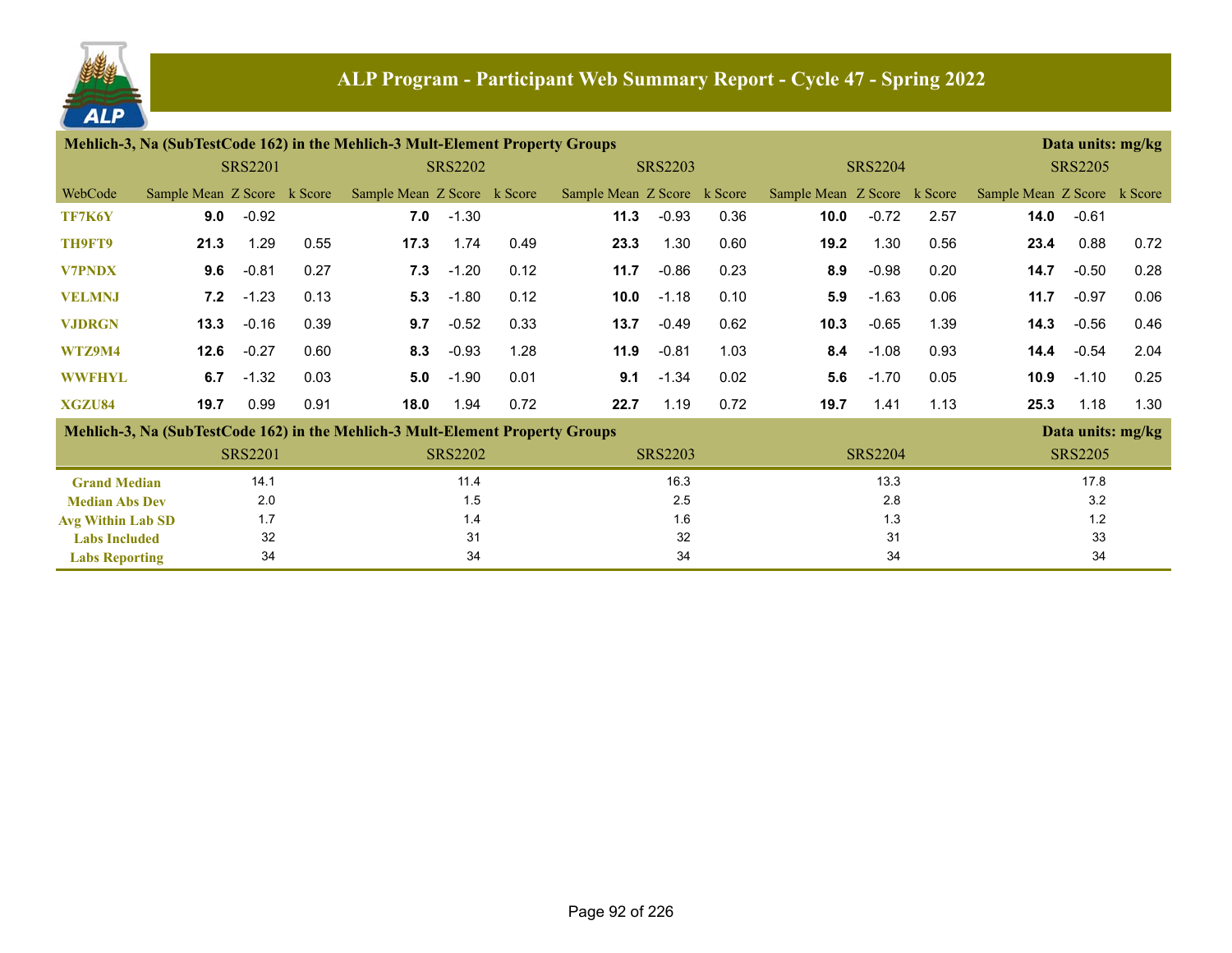

|               | Mehlich-3, S (SubTestCode 163) in the Mehlich-3 Mult-Element Property Groups |                   |      |                             |                |      |                             |                |      |                             |                |      |                             | Data units: mg/kg |      |
|---------------|------------------------------------------------------------------------------|-------------------|------|-----------------------------|----------------|------|-----------------------------|----------------|------|-----------------------------|----------------|------|-----------------------------|-------------------|------|
|               |                                                                              | <b>SRS2201</b>    |      |                             | <b>SRS2202</b> |      |                             | <b>SRS2203</b> |      |                             | <b>SRS2204</b> |      |                             | <b>SRS2205</b>    |      |
| WebCode       | Sample Mean Z Score k Score                                                  |                   |      | Sample Mean Z Score k Score |                |      | Sample Mean Z Score k Score |                |      | Sample Mean Z Score k Score |                |      | Sample Mean Z Score k Score |                   |      |
| 382Q7P        | 25.1                                                                         | 0.26              | 0.45 | 18.6                        | $-0.19$        | 0.18 | 8.6                         | $-0.66$        | 0.47 | 11.5                        | 0.26           | 0.80 | 7.2                         | $-1.53$           | 0.41 |
| 38KLNR        | 21.5                                                                         | $-0.76$           | 0.55 | 19.0                        | $-0.09$        | 0.33 | 11.1                        | 0.16           | 0.09 | 11.3                        | 0.18           | 0.65 | 10.0                        | $-0.10$           | 0.98 |
| 4QR9RB        | 20.7                                                                         | $-0.98$           | 0.66 | 16.3                        | $-0.83$        | 0.45 | 9.0                         | $-0.52$        |      | 10.0                        | $-0.30$        |      | 7.7                         | $-1.29$           | 1.02 |
| <b>6DERVP</b> | 31.2                                                                         | 1.95              | 1.58 | 26.7                        | 2.09           | 0.70 | 13.1                        | 0.79           | 0.35 | 13.3                        | 0.91           | 0.79 | 11.9                        | 0.89              | 0.89 |
| 6YJ2J2        | 22.3                                                                         | $-0.52$           | 0.72 | 19.7                        | 0.13           | 0.93 | 10.8                        | 0.05           | 0.33 | 10.7                        | $-0.05$        | 0.78 | 11.8                        | 0.83              | 1.57 |
| 7KBMVA        | 21.3                                                                         | $-0.81$           | 0.43 | 24.4                        | 1.43           | 0.33 | 25.5                        | 4.77           | 0.43 | 23.9                        | 4.78           | 0.81 | 14.6                        | 2.31              | 1.42 |
| 7L9XPQ        | 24.7                                                                         | 0.13              | 1.32 | 23.0                        | 1.05           | 0.77 | 11.5                        | 0.27           | 0.53 | 11.9                        | 0.40           | 0.20 | 12.4                        | 1.15              | 0.98 |
| <b>84ZKA7</b> | 22.0                                                                         | $-0.60$           | 0.37 | 18.2                        | $-0.29$        | 0.29 | 8.3                         | $-0.76$        | 0.15 | 9.1                         | $-0.62$        | 0.11 | 9.1                         | $-0.57$           | 0.27 |
| <b>AZBTC9</b> | 24.3                                                                         | 0.02              | 1.43 | 18.9                        | $-0.10$        | 0.28 | 9.6                         | $-0.34$        | 0.38 | 10.5                        | $-0.13$        | 1.37 | 10.3                        | 0.07              | 0.91 |
| <b>BDXF3L</b> | 18.0                                                                         | $-1.72$           |      | 17.0                        | $-0.64$        |      | 13.0                        | 0.76           |      | 15.0                        | 1.53           |      | 11.0                        | 0.44              |      |
| <b>C3RYLF</b> | 19.7                                                                         | $-1.26$           | 1.74 | 16.3                        | $-0.83$        | 0.45 | 9.3                         | $-0.42$        | 1.47 | 9.0                         | $-0.67$        | 1.97 | 7.3                         | $-1.47$           | 1.02 |
| <b>CBQEHF</b> | 26.2                                                                         | 0.56              | 0.94 | 20.3                        | 0.29           | 0.75 | 9.0                         | $-0.52$        | 0.78 | 10.3                        | $-0.19$        | 1.40 | 10.0                        | $-0.06$           | 1.11 |
| <b>CKTJNA</b> | 23.7                                                                         | $-0.14$           | 1.89 | 19.0                        | $-0.06$        | 0.83 | 12.2                        | 0.51           | 0.66 | 12.5                        | 0.60           | 1.00 | 10.1                        | $-0.05$           | 1.14 |
| D8M7NP        | 15.3                                                                         | $-2.48$           | 0.66 | 17.6                        | $-0.48$        | 1.36 | 12.6                        | 0.62           | 0.39 | 9.7                         | $-0.42$        | 1.63 | 8.6                         | $-0.83$           | 0.06 |
| DL28KF        | 25.1                                                                         | 0.25              | 0.46 | 20.1                        | 0.22           | 0.30 | 11.4                        | 0.23           | 0.19 | 10.8                        | 0.01           | 0.68 | 10.8                        | 0.31              | 1.04 |
| <b>EAP9AJ</b> | 24.3                                                                         | 0.04              | 1.19 | 24.0                        | 1.33           | 1.40 | 15.7                        | 1.62           | 4.04 | 11.7                        | 0.31           | 1.14 | 11.8                        | 0.87              | 2.05 |
| <b>ELGX3X</b> | 23.3                                                                         | $-0.25$           | 0.91 | 19.0                        | $-0.08$        | 0.61 | 10.4                        | $-0.07$        | 0.26 | 10.5                        | $-0.10$        | 0.45 | 10.5                        | 0.17              | 0.63 |
| <b>ENMKF3</b> | 21.9                                                                         | $-0.64$           | 0.00 | 17.0                        | $-0.64$        |      | 9.8                         | $-0.28$        |      | 9.3                         | $-0.55$        | 0.00 | 9.5                         | $-0.34$           |      |
| EWWM24        | 25.1                                                                         | 0.26              | 0.43 | 19.3                        | 0.00           | 0.44 | 10.3                        | $-0.12$        | 0.13 | 11.2                        | 0.14           | 1.42 | 9.4                         | $-0.38$           | 0.57 |
| <b>F6MUXE</b> | 26.4                                                                         | 0.61              | 0.90 | 29.5                        | 2.88           | 0.17 | 136.3                       | 40.37X         | 2.36 | 97.2                        | 31.63X         | 5.54 | 28.7                        | 9.65X             | 0.72 |
| <b>F8V6RW</b> | 29.9                                                                         | 1.59              | 2.26 | 32.7                        | 3.77X          | 1.08 | 56.5                        | 14.75X         | 1.15 | 45.9                        | 12.84X         | 1.25 | 24.8                        | 7.60X             | 4.27 |
| <b>GH7WTB</b> | 24.1                                                                         | $-0.02$           | 0.14 | 18.6                        | $-0.20$        | 0.24 | 11.0                        | 0.11           | 0.32 | 10.8                        | $-0.01$        | 0.22 | 10.0                        | $-0.07$           | 0.58 |
| <b>JEJRHJ</b> | 24.0                                                                         | $-0.04$           | 0.92 | 19.1                        | $-0.04$        | 0.85 | 10.6                        | $-0.02$        | 0.53 | 11.8                        | 0.37           | 0.80 | 10.5                        | 0.16              | 0.89 |
| JY7K3D        | 24.7                                                                         | 0.13              | 0.64 | 20.5                        | 0.34           | 0.36 | 10.2                        | $-0.13$        | 0.34 | 11.7                        | 0.32           | 0.60 | 10.1                        | $-0.02$           | 0.29 |
| <b>L3ZY39</b> | 47.5                                                                         | 6.50 <sub>X</sub> | 6.10 | 46.7                        | 7.72 <b>X</b>  | 2.67 | 92.2                        | 26.22X         | 6.90 | 68.2                        | 20.99X         | 8.78 | 27.9                        | 9.22X             | 3.59 |
| <b>LYGYPD</b> | 22.6                                                                         | $-0.45$           | 0.65 | 18.8                        | $-0.14$        | 1.12 | 10.0                        | $-0.20$        | 1.36 | 10.5                        | $-0.10$        | 1.09 | 10.2                        | 0.02              | 0.99 |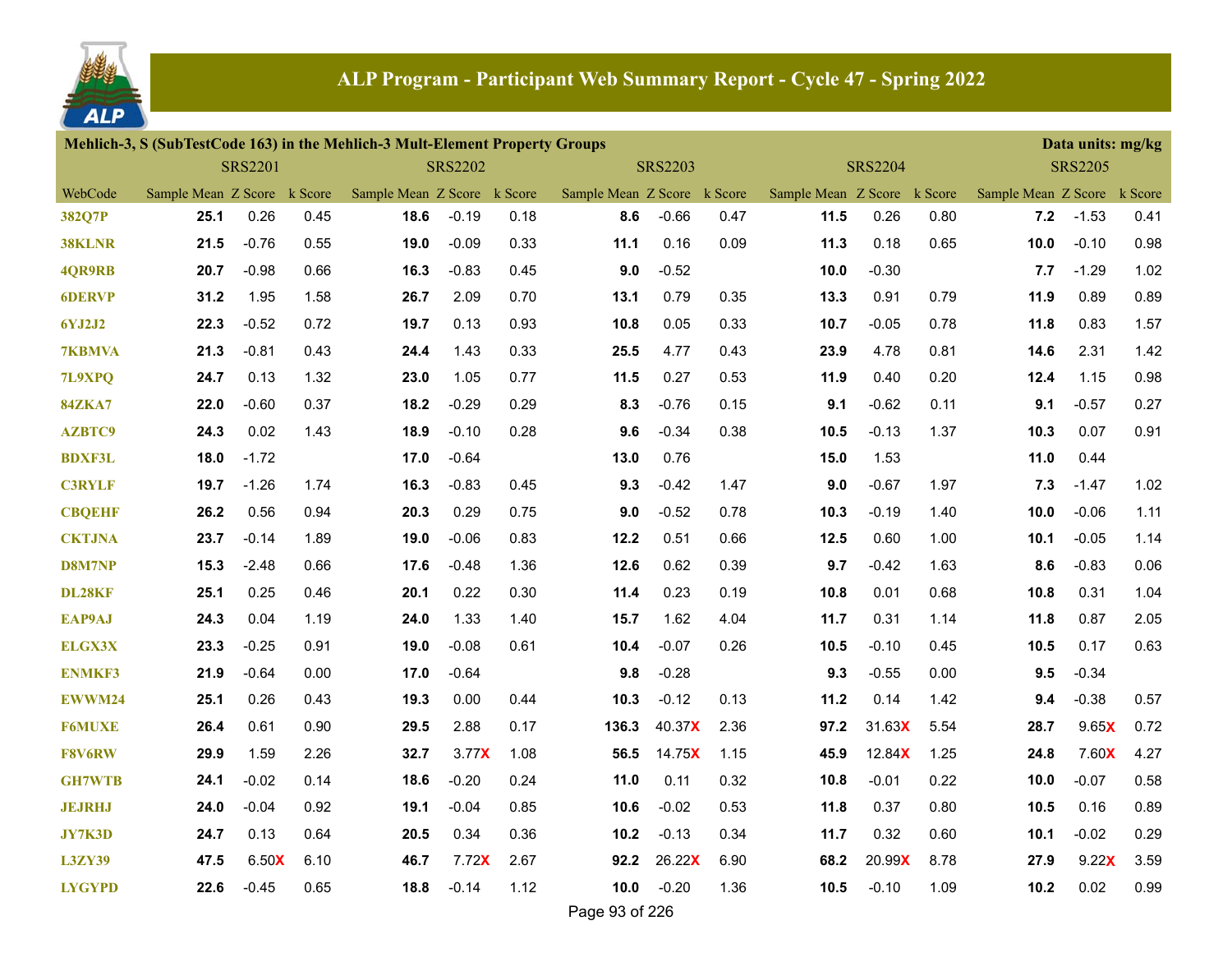

|                          |                             |                |      | Mehlich-3, S (SubTestCode 163) in the Mehlich-3 Mult-Element Property Groups |                |      |                             |                |      |                             |                |      |                             |                | Data units: mg/kg |
|--------------------------|-----------------------------|----------------|------|------------------------------------------------------------------------------|----------------|------|-----------------------------|----------------|------|-----------------------------|----------------|------|-----------------------------|----------------|-------------------|
|                          |                             | <b>SRS2201</b> |      |                                                                              | <b>SRS2202</b> |      |                             | <b>SRS2203</b> |      |                             | <b>SRS2204</b> |      |                             | <b>SRS2205</b> |                   |
| WebCode                  | Sample Mean Z Score k Score |                |      | Sample Mean Z Score k Score                                                  |                |      | Sample Mean Z Score k Score |                |      | Sample Mean Z Score k Score |                |      | Sample Mean Z Score k Score |                |                   |
| <b>M2ZFDC</b>            | 28.3                        | 1.14           | 0.30 | 25.0                                                                         | 1.62           | 0.11 | 10.7                        | 0.02           | 0.06 | 14.1                        | 1.19           | 0.04 | 10.8                        | 0.32           | 0.08              |
| <b>R6PEXC</b>            | 24.1                        | $-0.02$        | 0.46 | 21.0                                                                         | 0.48           | 0.28 | 11.1                        | 0.16           | 0.76 | 10.5                        | $-0.10$        | 0.95 | 10.7                        | 0.27           | 0.30              |
| TF7K6Y                   | 22.3                        | $-0.52$        | 0.66 | 19.0                                                                         | $-0.08$        |      | 9.3                         | $-0.42$        | 0.56 | 10.0                        | $-0.30$        |      | 8.7                         | $-0.77$        | 1.02              |
| <b>TH9FT9</b>            | 24.4                        | 0.06           | 0.82 | 20.3                                                                         | 0.30           | 0.66 | 11.5                        | 0.28           | 0.25 | 12.0                        | 0.43           | 0.13 | 8.5                         | $-0.88$        | 0.27              |
| <b>V7PNDX</b>            | 21.7                        | $-0.70$        | 0.12 | 18.9                                                                         | $-0.10$        | 0.39 | 8.2                         | $-0.80$        | 0.15 | 8.1                         | $-0.99$        | 0.10 | 8.2                         | $-1.01$        | 0.19              |
| <b>VJDRGN</b>            | 31.3                        | 1.97           | 0.95 | 24.1                                                                         | 1.36           | 0.94 | 0.7                         | $-3.18$        | 0.08 | 3.0                         | $-2.86$        | 1.07 | 11.3                        | 0.57           | 1.91              |
| WTZ9M4                   | 25.9                        | 0.47           | 1.69 | 24.8                                                                         | 1.56           | 4.04 | 12.2                        | 0.51           | 1.93 | 11.0                        | 0.07           | 2.22 | 10.5                        | 0.18           | 0.77              |
| <b>WWFHYL</b>            | 25.0                        | 0.23           | 0.51 | 20.7                                                                         | 0.41           | 0.22 | 4.9                         | $-1.84$        | 0.32 | 5.9                         | $-1.79$        | 0.34 | 5.0                         | $-2.69$        | 0.52              |
| <b>XGZU84</b>            | 29.0                        | 1.34           | 1.14 | 26.3                                                                         | 1.99           | 1.18 | 12.0                        | 0.44           | 0.96 | 13.3                        | 0.92           | 1.14 | 12.0                        | 0.96           | 1.77              |
|                          |                             |                |      | Mehlich-3, S (SubTestCode 163) in the Mehlich-3 Mult-Element Property Groups |                |      |                             |                |      |                             |                |      |                             |                | Data units: mg/kg |
|                          |                             | <b>SRS2201</b> |      |                                                                              | <b>SRS2202</b> |      |                             | <b>SRS2203</b> |      |                             | <b>SRS2204</b> |      |                             | <b>SRS2205</b> |                   |
| <b>Grand Median</b>      |                             | 24.2           |      |                                                                              | 19.3           |      |                             | 10.6           |      |                             | 10.8           |      |                             | 10.2           |                   |
| <b>Median Abs Dev</b>    |                             | 1.9            |      |                                                                              | 1.2            |      |                             | 1.3            |      |                             | 0.9            |      |                             | 1.0            |                   |
| <b>Avg Within Lab SD</b> |                             | 0.9            |      |                                                                              | 1.3            |      |                             | 1.0            |      |                             | 0.5            |      |                             | 0.6            |                   |
| <b>Labs Included</b>     |                             | 34             |      |                                                                              | 33             |      |                             | 32             |      |                             | 32             |      |                             | 32             |                   |
| <b>Labs Reporting</b>    |                             | 35             |      |                                                                              | 35             |      |                             | 35             |      |                             | 35             |      |                             | 35             |                   |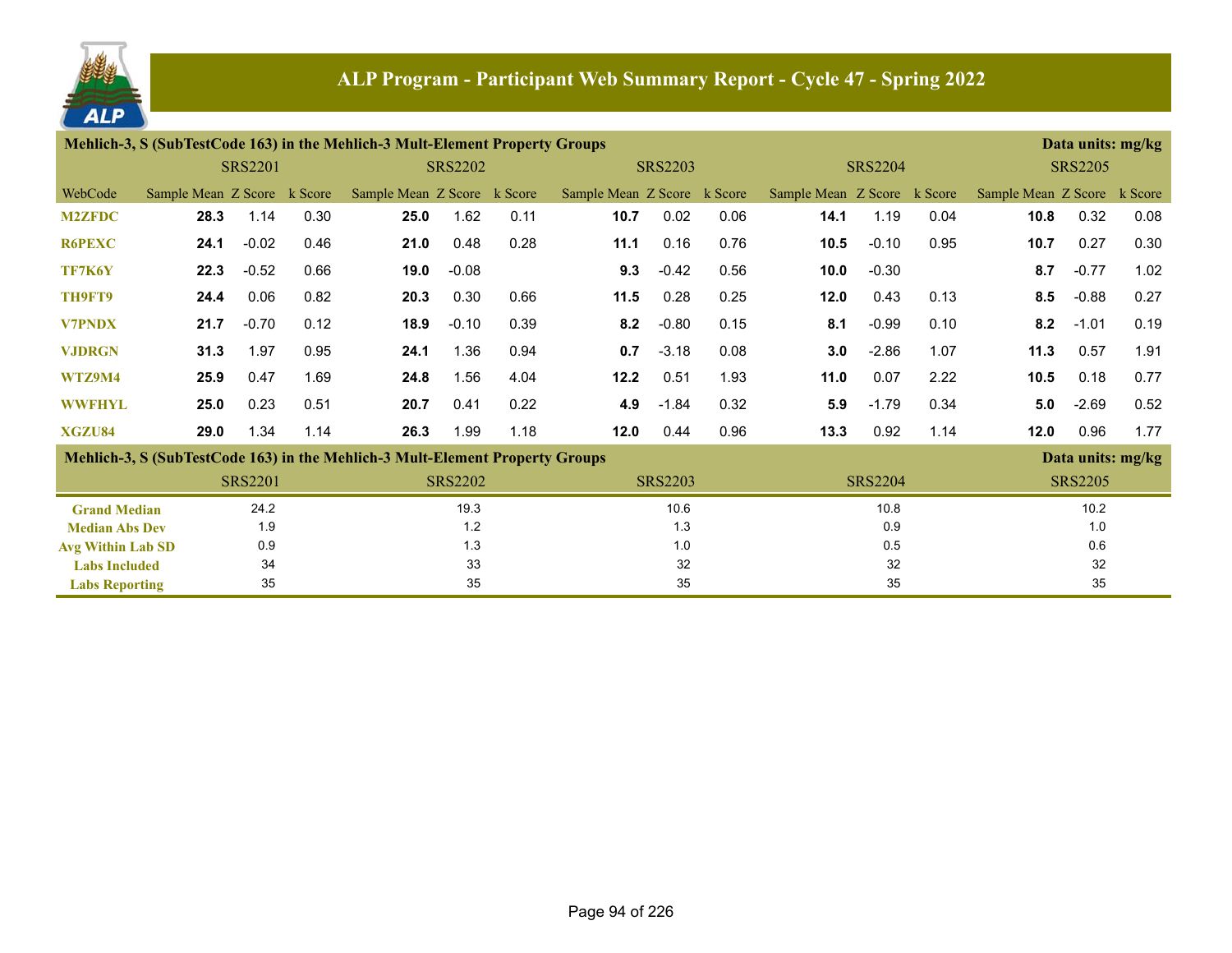

|               |                             |                |      | Mehlich-3, Al (SubTestCode 164) in the Mehlich-3 Mult-Element Property Groups |                |      |                             |                |      |                             |                |      |                             | Data units: mg/kg |      |
|---------------|-----------------------------|----------------|------|-------------------------------------------------------------------------------|----------------|------|-----------------------------|----------------|------|-----------------------------|----------------|------|-----------------------------|-------------------|------|
|               |                             | <b>SRS2201</b> |      |                                                                               | <b>SRS2202</b> |      |                             | <b>SRS2203</b> |      |                             | <b>SRS2204</b> |      |                             | <b>SRS2205</b>    |      |
| WebCode       | Sample Mean Z Score k Score |                |      | Sample Mean Z Score k Score                                                   |                |      | Sample Mean Z Score k Score |                |      | Sample Mean Z Score k Score |                |      | Sample Mean Z Score k Score |                   |      |
| 382Q7P        | 1.531.7                     | 0.64           | 0.38 | 1.145.0                                                                       | 0.56           | 0.50 | 632.6                       | 1.17           | 0.67 | 670.6                       | 1.31           | 0.33 | 565.8                       | 2.00              | 0.62 |
| 38KLNR        | 1,381.4                     | $-0.29$        | 0.36 | 1,051.9                                                                       | $-0.06$        | 0.57 | 536.7                       | $-0.78$        | 0.96 | 548.1                       | $-0.40$        | 1.28 | 436.6                       | $-0.53$           | 0.49 |
| <b>4OR9RB</b> | 1,366.7                     | $-0.38$        | 1.44 | 966.7                                                                         | $-0.61$        | 0.70 | 536.7                       | $-0.78$        | 0.43 | 576.7                       | 0.00           | 0.40 | 420.0                       | $-0.86$           |      |
| <b>6DERVP</b> | 1,600.6                     | 1.06           | 2.09 | 1,172.2                                                                       | 0.73           | 1.90 | 635.8                       | 1.24           | 1.86 | 596.4                       | 0.28           | 1.40 | 454.0                       | $-0.19$           | 0.95 |
| 6YJ2J2        | 1,407.7                     | $-0.13$        | 0.05 | 1,001.0                                                                       | $-0.39$        | 0.07 | 566.3                       | $-0.18$        | 0.28 | 565.8                       | $-0.15$        | 0.12 | 465.8                       | 0.04              | 0.16 |
| 7KBMVA        | 1,525.1                     | 0.60           | 0.24 | 1,119.5                                                                       | 0.39           | 0.75 | 576.7                       | 0.03           | 0.60 | 620.9                       | 0.62           | 0.65 | 496.7                       | 0.65              | 1.11 |
| 7L9XPQ        | 1,426.3                     | $-0.01$        | 1.73 | 1,113.0                                                                       | 0.35           | 1.18 | 570.0                       | $-0.10$        | 0.33 | 604.3                       | 0.39           | 1.40 | 512.7                       | 0.96              | 1.76 |
| <b>BDXF3L</b> | 1,302.0                     | $-0.78$        |      | 988.0                                                                         | $-0.47$        |      | 657.0                       | 1.67           |      | 747.0                       | 2.37           |      | 499.0                       | 0.69              |      |
| D8M7NP        | 1,708.5                     | 1.73           | 2.06 | 1,353.9                                                                       | 1.93           | 2.39 | 607.5                       | 0.66           | 1.35 | 598.6                       | 0.31           | 1.46 | 435.4                       | $-0.55$           | 0.49 |
| <b>DL28KF</b> | 1,428.3                     | 0.00           | 0.60 | 1,059.7                                                                       | 0.00           | 0.36 | 578.0                       | 0.06           | 0.62 | 572.4                       | $-0.06$        | 0.39 | 464.8                       | 0.02              | 0.48 |
| <b>ELGX3X</b> | 1,418.1                     | $-0.06$        | 0.33 | 1,131.7                                                                       | 0.47           | 0.91 | 580.9                       | 0.12           | 1.06 | 567.3                       | $-0.13$        | 0.60 | 471.7                       | 0.16              | 0.26 |
| EWWM24        | 1,451.3                     | 0.14           | 0.34 | 1,060.3                                                                       | 0.00           | 0.54 | 585.1                       | 0.20           | 0.34 | 579.8                       | 0.04           | 0.53 | 463.7                       | 0.00              | 0.08 |
| <b>F8V6RW</b> | 1,729.7                     | 1.86           | 0.21 | 1,358.4                                                                       | 1.96           | 0.13 | 589.8                       | 0.30           | 2.57 | 679.7                       | 1.43           | 1.46 | 517.2                       | 1.05              | 2.25 |
| <b>GH7WTB</b> | 1,320.8                     | $-0.66$        | 0.13 | 954.9                                                                         | $-0.69$        | 0.54 | 544.6                       | $-0.62$        | 0.08 | 525.0                       | $-0.72$        | 0.32 | 423.7                       | $-0.78$           | 0.18 |
| <b>JEJRHJ</b> | 1,307.3                     | $-0.75$        | 0.85 | 950.8                                                                         | $-0.72$        | 1.19 | 568.1                       | $-0.14$        | 1.40 | 545.5                       | $-0.43$        | 2.12 | 433.5                       | $-0.59$           | 1.15 |
| JY7K3D        | 1,332.0                     | $-0.59$        | 0.23 | 972.1                                                                         | $-0.58$        | 0.35 | 333.2                       | $-4.92X$       | 3.88 | 509.5                       | $-0.94$        | 0.14 | 416.1                       | $-0.93$           | 0.83 |
| <b>LYGYPD</b> | 1,367.7                     | $-0.37$        | 0.41 | 977.7                                                                         | $-0.54$        | 1.12 | 573.3                       | $-0.03$        | 1.32 | 518.0                       | $-0.82$        | 1.71 | 425.7                       | $-0.74$           | 1.10 |
| <b>M2ZFDC</b> | 1,774.9                     | 2.14           | 0.17 | 1,354.6                                                                       | 1.93           | 0.09 | 670.1                       | 1.93           | 0.16 | 722.2                       | 2.03           | 0.33 | 588.0                       | 2.43              | 0.53 |
| <b>V7PNDX</b> | 1,306.6                     | $-0.75$        | 0.32 | 976.0                                                                         | $-0.55$        | 0.20 | 475.2                       | $-2.03$        | 0.29 | 481.5                       | $-1.33$        | 0.32 | 428.9                       | $-0.68$           | 0.46 |
| <b>VELMNJ</b> | 1,472.8                     | 0.27           | 0.96 | 1,034.2                                                                       | $-0.17$        | 0.70 | 570.5                       | $-0.09$        | 0.59 | 620.9                       | 0.62           | 0.60 | 494.7                       | 0.61              | 0.24 |
| <b>VJDRGN</b> | 1,468.3                     | 0.25           | 0.59 | 1,110.0                                                                       | 0.33           | 1.45 | 513.1                       | $-1.26$        | 0.48 | 561.8                       | $-0.21$        | 1.20 | 460.1                       | $-0.07$           | 0.99 |
| WTZ9M4        | 1,620.3                     | 1.19           | 2.07 | 1,217.3                                                                       | 1.03           | 1.50 | 587.0                       | 0.24           | 0.99 | 613.7                       | 0.52           | 1.01 | 494.3                       | 0.60              | 2.13 |
| <b>WWFHYL</b> | 1,567.0                     | 0.86           | 0.84 | 1,220.3                                                                       | 1.05           | 0.69 | 516.0                       | $-1.20$        | 0.15 | 545.7                       | $-0.43$        | 0.36 | 444.7                       | $-0.37$           | 0.43 |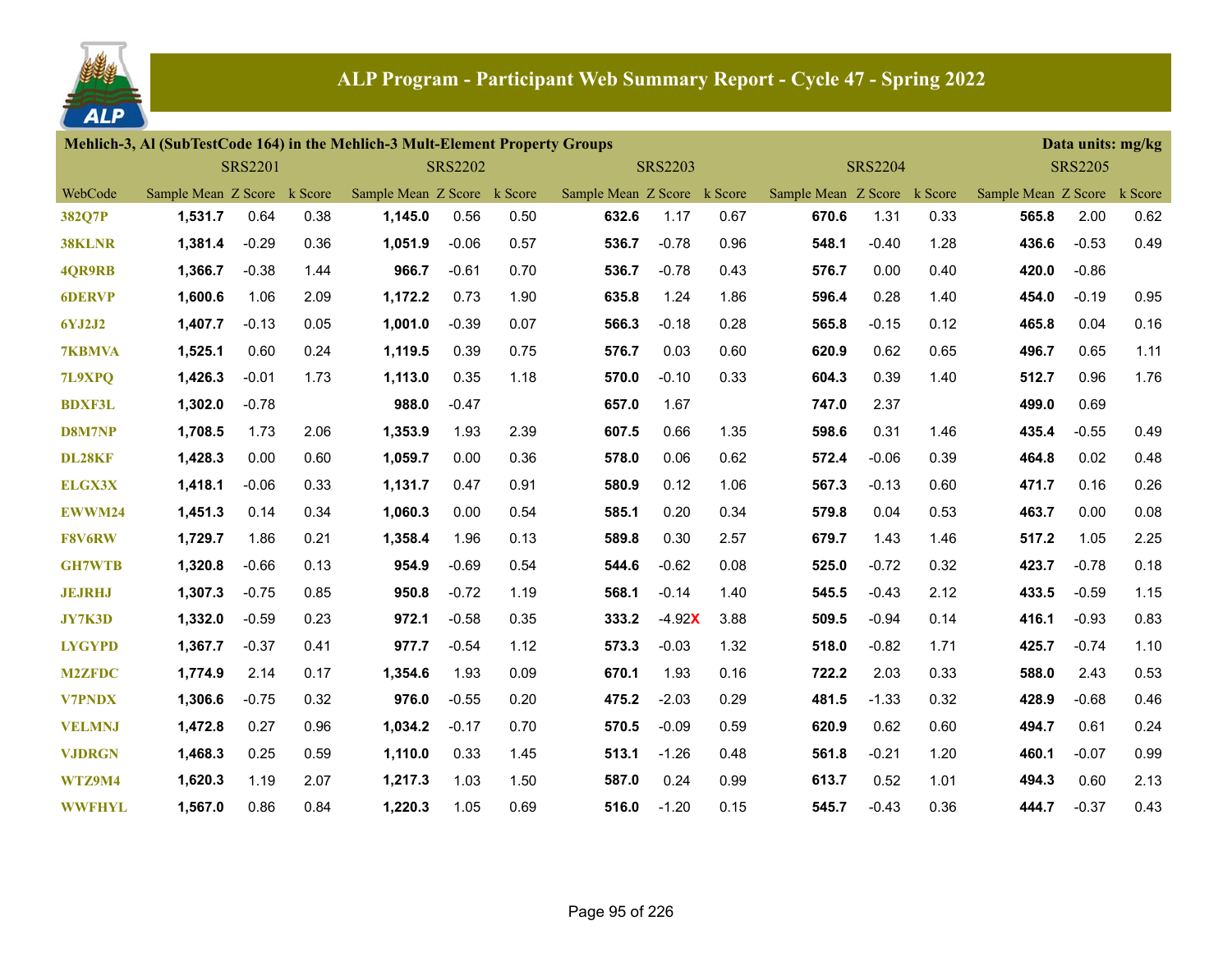

|                          |         | Mehlich-3, Al (SubTestCode 164) in the Mehlich-3 Mult-Element Property Groups |                |                | Data units: mg/kg |
|--------------------------|---------|-------------------------------------------------------------------------------|----------------|----------------|-------------------|
|                          | SRS2201 | <b>SRS2202</b>                                                                | <b>SRS2203</b> | <b>SRS2204</b> | <b>SRS2205</b>    |
| <b>Grand Median</b>      | 1,428.3 | 1,060.3                                                                       | 575.0          | 576.7          | 463.7             |
| <b>Median Abs Dev</b>    | 96.8    | 84.4                                                                          | 22.6           | 31.2           | 31.0              |
| <b>Avg Within Lab SD</b> | 40.0    | 29.9                                                                          | 13.3           | 14.3           | 14.1              |
| <b>Labs Included</b>     | 23      | 23                                                                            | 22             | 23             | 23                |
| <b>Labs Reporting</b>    | 23      | 23                                                                            | 23             | 23             | 23                |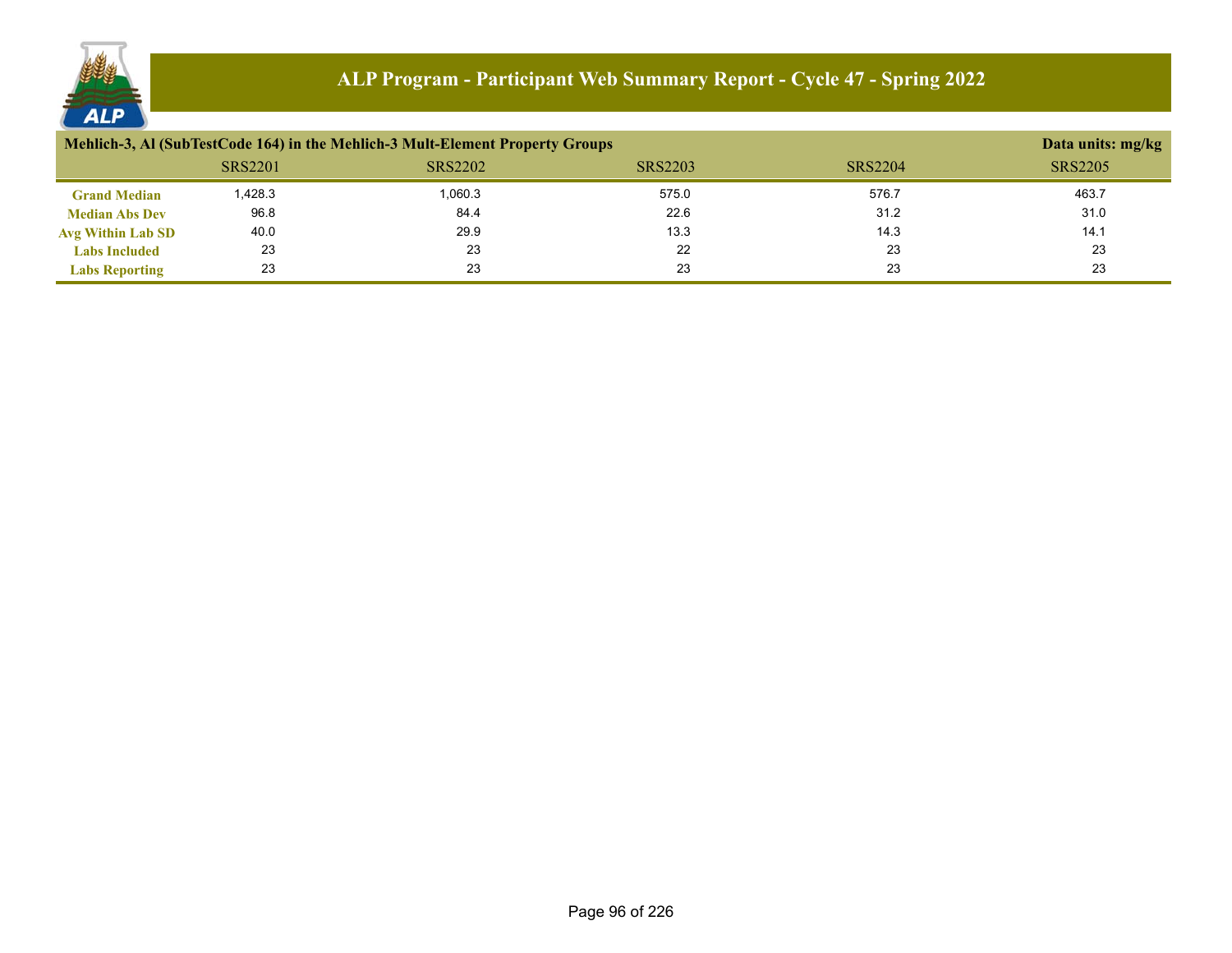

|               | Mehlich-3, Zn (SubTestCode 165) in the Mehlich-3 Mult-Element Property Groups<br><b>SRS2201</b><br>Sample Mean Z Score k Score |         |      |                             |                |      |                             |                |      |                             |                |      |                             | Data units: mg/kg |      |
|---------------|--------------------------------------------------------------------------------------------------------------------------------|---------|------|-----------------------------|----------------|------|-----------------------------|----------------|------|-----------------------------|----------------|------|-----------------------------|-------------------|------|
|               |                                                                                                                                |         |      |                             | <b>SRS2202</b> |      |                             | <b>SRS2203</b> |      |                             | <b>SRS2204</b> |      |                             | <b>SRS2205</b>    |      |
| WebCode       |                                                                                                                                |         |      | Sample Mean Z Score k Score |                |      | Sample Mean Z Score k Score |                |      | Sample Mean Z Score k Score |                |      | Sample Mean Z Score k Score |                   |      |
| 382Q7P        | 1.55                                                                                                                           | $-0.09$ | 0.22 | 2.88                        | $-0.20$        | 0.35 | 0.56                        | $-0.28$        | 0.02 | 2.81                        | $-0.06$        | 0.29 | 7.11                        | 0.15              | 0.08 |
| 38KLNR        | 1.45                                                                                                                           | $-0.40$ | 0.20 | 3.04                        | 0.00           | 0.34 | 0.97                        | 1.32           | 0.13 | 2.97                        | 0.38           | 0.24 | 6.96                        | 0.00              | 0.18 |
| 4QR9RB        | 1.33                                                                                                                           | $-0.76$ | 0.24 | 2.40                        | $-0.82$        | 0.00 | 0.50                        | $-0.53$        |      | 2.43                        | $-1.06$        | 0.40 | 5.93                        | $-1.09$           | 0.14 |
| <b>6DERVP</b> | 1.73                                                                                                                           | 0.47    | 0.68 | 3.43                        | 0.51           | 0.47 | 0.66                        | 0.11           | 0.40 | 2.98                        | 0.41           | 0.88 | 7.33                        | 0.38              | 0.07 |
| 6YJ2J2        | 1.62                                                                                                                           | 0.12    | 0.60 | 2.89                        | $-0.19$        | 0.44 | 0.71                        | 0.30           | 0.12 | 2.91                        | 0.21           | 0.78 | 7.66                        | 0.74              | 0.34 |
| 7KBMVA        | 2.25                                                                                                                           | 2.10    | 0.12 | 4.37                        | 1.72           | 0.59 | 0.93                        | 1.19           | 0.69 | 3.45                        | 1.67           | 0.35 | 8.44                        | 1.55              | 0.16 |
| 7L9XPQ        | 1.59                                                                                                                           | 0.04    | 0.14 | 3.42                        | 0.49           | 0.44 | 0.61                        | $-0.11$        | 0.28 | 3.12                        | 0.78           | 0.54 | 8.46                        | 1.57              | 0.75 |
| <b>84ZKA7</b> | 1.38                                                                                                                           | $-0.63$ | 0.25 | 2.71                        | $-0.42$        | 0.14 | 0.48                        | $-0.59$        | 0.06 | 2.65                        | $-0.49$        | 0.04 | 6.63                        | $-0.35$           | 0.04 |
| <b>AZBTC9</b> | 1.70                                                                                                                           | 0.39    | 0.03 | 2.92                        | $-0.15$        | 0.17 | 1.08                        | 1.77           | 1.13 | 3.21                        | 1.01           | 0.39 | 7.18                        | 0.23              | 0.91 |
| <b>BDXF3L</b> | 1.78                                                                                                                           | 0.63    |      | 3.00                        | $-0.05$        |      | 0.76                        | 0.50           |      | 2.90                        | 0.19           |      | 6.70                        | $-0.28$           |      |
| <b>C3RYLF</b> | 1.57                                                                                                                           | $-0.04$ | 0.83 | 2.77                        | $-0.35$        | 0.61 | 0.77                        | 0.53           | 1.29 | 2.37                        | $-1.24$        | 0.40 | 5.87                        | $-1.16$           | 1.19 |
| <b>CKTJNA</b> | 1.33                                                                                                                           | $-0.79$ | 0.75 | 2.30                        | $-0.95$        | 0.38 | 0.88                        | 0.96           | 0.35 | 2.58                        | $-0.67$        | 0.36 | 5.35                        | $-1.70$           | 0.69 |
| D8M7NP        | 2.01                                                                                                                           | 1.34    | 1.46 | 3.53                        | 0.63           | 0.45 | 0.76                        | 0.50           | 0.63 | 2.54                        | $-0.79$        | 1.61 | 6.41                        | $-0.59$           | 0.93 |
| DL28KF        | 1.49                                                                                                                           | $-0.26$ | 0.03 | 3.07                        | 0.04           | 0.25 | 0.95                        | 1.25           | 0.25 | 3.11                        | 0.74           | 0.08 | 7.21                        | 0.26              | 0.15 |
| <b>EAP9AJ</b> | 1.67                                                                                                                           | 0.28    | 1.57 | 3.50                        | 0.60           |      | 1.00                        | 1.45           |      | 2.83                        | 0.01           | 1.99 | 7.67                        | 0.74              | 1.36 |
| <b>ELGX3X</b> | 1.53                                                                                                                           | $-0.15$ | 0.09 | 3.01                        | $-0.03$        | 0.39 | 1.02                        | 1.51           | 0.28 | 2.94                        | 0.28           | 0.41 | 6.78                        | $-0.20$           | 0.04 |
| <b>ENMKF3</b> | 1.24                                                                                                                           | $-1.04$ | 0.00 | 2.41                        | $-0.82$        | 0.00 | 0.46                        | $-0.69$        | 0.00 | 2.52                        | $-0.84$        | 0.00 | 6.69                        | $-0.29$           | 0.00 |
| EWWM24        | 1.63                                                                                                                           | 0.16    | 0.44 | 3.13                        | 0.11           | 0.08 | 0.55                        | $-0.34$        | 0.23 | 2.74                        | $-0.23$        | 0.66 | 7.63                        | 0.70              | 0.14 |
| <b>EY6WWL</b> | 1.23                                                                                                                           | $-1.07$ | 0.16 | 2.63                        | $-0.52$        | 0.46 | 0.43                        | $-0.79$        | 0.32 | 2.38                        | $-1.20$        | 0.20 | 6.85                        | $-0.12$           | 0.31 |
| <b>F6MUXE</b> | 2.12                                                                                                                           | 1.70    | 0.11 | 3.97                        | 1.20           | 0.38 | 2.89                        | 8.93X          | 0.48 | 3.33                        | 1.35           | 1.05 | 7.52                        | 0.59              | 0.07 |
| <b>F8V6RW</b> | 3.04                                                                                                                           | 4.56X   | 1.49 | 7.55                        | 5.83X          | 0.70 | 0.44                        | $-0.78$        | 3.16 | 6.39                        | 9.53X          | 3.36 | 14.31                       | 7.74 <b>X</b>     | 1.36 |
| <b>GH7WTB</b> | 1.31                                                                                                                           | $-0.83$ | 0.09 | 2.34                        | $-0.90$        | 0.16 | 0.50                        | $-0.51$        | 0.24 | 2.42                        | $-1.10$        | 0.08 | 6.43                        | $-0.56$           | 0.17 |
| <b>JEJRHJ</b> | 1.67                                                                                                                           | 0.28    | 0.31 | 2.80                        | $-0.31$        | 0.40 | 0.73                        | 0.40           | 0.64 | 3.03                        | 0.54           | 1.05 | 6.97                        | 0.00              | 0.14 |
| <b>JY7K3D</b> | 1.35                                                                                                                           | $-0.71$ | 0.21 | 2.57                        | $-0.61$        | 0.16 | 0.44                        | $-0.77$        | 0.73 | 2.43                        | $-1.08$        | 0.08 | 6.58                        | $-0.41$           | 0.39 |
| <b>L3ZY39</b> | 3.04                                                                                                                           | 4.54X   | 4.10 | 5.38                        | 3.03           | 0.85 | 2.50                        | 7.39X          | 2.99 | 6.26                        | 9.19X          | 1.05 | 14.35                       | 7.78X             | 0.41 |
| <b>LYGYPD</b> | 2.18                                                                                                                           | 1.86    | 4.80 | 4.69                        | 2.13           | 5.36 |                             |                |      | 3.41                        | 1.54           | 4.30 | 10.04                       | 3.24              | 4.90 |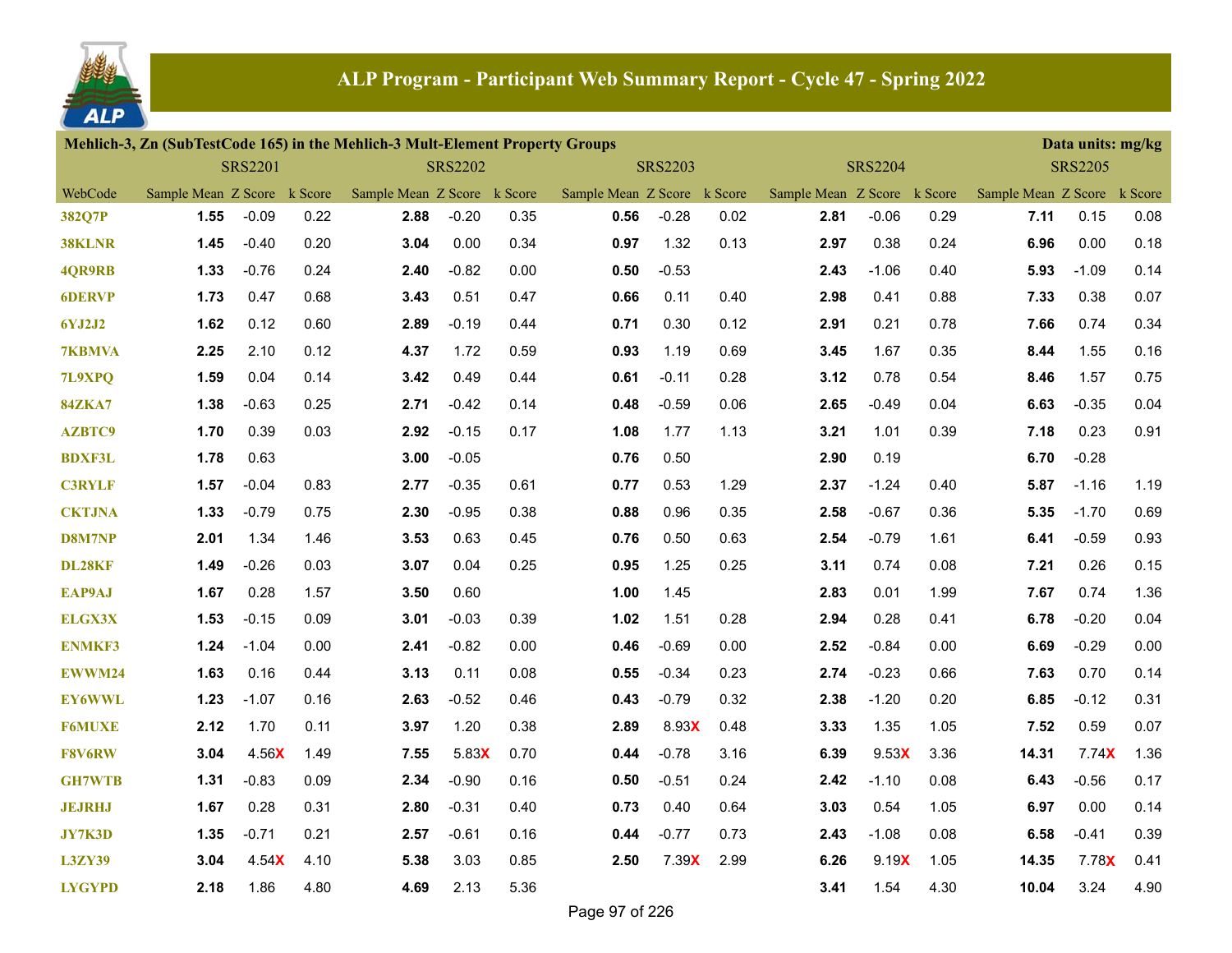

|                          |                             |                |      | Mehlich-3, Zn (SubTestCode 165) in the Mehlich-3 Mult-Element Property Groups |                |      |                             |                |      |                             |                |      |                             | Data units: mg/kg |                   |
|--------------------------|-----------------------------|----------------|------|-------------------------------------------------------------------------------|----------------|------|-----------------------------|----------------|------|-----------------------------|----------------|------|-----------------------------|-------------------|-------------------|
|                          |                             | <b>SRS2201</b> |      |                                                                               | <b>SRS2202</b> |      |                             | <b>SRS2203</b> |      |                             | <b>SRS2204</b> |      |                             | <b>SRS2205</b>    |                   |
| WebCode                  | Sample Mean Z Score k Score |                |      | Sample Mean Z Score k Score                                                   |                |      | Sample Mean Z Score k Score |                |      | Sample Mean Z Score k Score |                |      | Sample Mean Z Score k Score |                   |                   |
| <b>M2ZFDC</b>            | 2.62                        | 3.25           | 0.12 | 5.25                                                                          | 2.86           | 0.20 | 2.12                        | 5.88X          | 0.61 | 5.51                        | $7.18$ $X$     | 1.42 | 9.63                        | 2.81              | 0.08              |
| <b>R6PEXC</b>            | 1.41                        | $-0.51$        | 0.34 | 2.82                                                                          | $-0.28$        | 0.22 | 0.59                        | $-0.18$        | 0.93 | 2.83                        | 0.00           | 0.48 | 7.81                        | 0.89              | 0.53              |
| TF7K6Y                   | 1.47                        | $-0.35$        | 0.31 | 2.83                                                                          | $-0.26$        | 0.23 | 0.77                        | 0.53           | 3.21 | 2.63                        | $-0.53$        | 0.40 | 7.03                        | 0.07              | 0.14              |
| TH9FT9                   | 1.62                        | 0.14           | 0.24 | 3.58                                                                          | 0.70           | 0.46 | 0.54                        | $-0.37$        | 0.49 | 2.99                        | 0.44           | 0.56 | 6.81                        | $-0.16$           | 0.61              |
| <b>V7PNDX</b>            | 1.45                        | $-0.41$        | 0.08 | 2.77                                                                          | $-0.34$        | 0.05 | 0.48                        | $-0.59$        | 0.26 | 2.59                        | $-0.65$        | 0.24 | 6.74                        | $-0.24$           | 0.14              |
| <b>VELMNJ</b>            | 1.56                        | $-0.06$        | 0.07 | 3.26                                                                          | 0.29           | 0.39 | 0.45                        | $-0.71$        | 0.03 | 2.72                        | $-0.29$        | 0.42 | 7.36                        | 0.41              | 0.11              |
| <b>VJDRGN</b>            | 1.83                        | 0.78           | 0.16 | 3.36                                                                          | 0.42           | 0.30 | 0.83                        | 0.77           | 0.74 | 2.67                        | $-0.42$        | 0.22 | 6.91                        | $-0.05$           | 0.27              |
| WTZ9M4                   | 1.63                        | 0.17           | 1.43 | 3.24                                                                          | 0.26           | 0.16 | 0.57                        | $-0.24$        | 0.39 | 2.85                        | 0.06           | 0.35 | 6.91                        | $-0.05$           | 1.24              |
| <b>WWFHYL</b>            | 1.55                        | $-0.10$        | 0.16 | 3.35                                                                          | 0.41           | 0.12 | 0.44                        | $-0.76$        | 0.29 | 2.46                        | $-1.00$        | 0.17 | 6.83                        | $-0.14$           | 0.18              |
| <b>XGZU84</b>            | 1.90                        | 1.00           | 0.54 | 3.80                                                                          | 0.98           | 0.40 | 0.70                        | 0.26           | 1.11 | 3.20                        | 0.99           | 0.69 | 8.10                        | 1.20              | 0.24              |
|                          |                             |                |      | Mehlich-3, Zn (SubTestCode 165) in the Mehlich-3 Mult-Element Property Groups |                |      |                             |                |      |                             |                |      |                             |                   | Data units: mg/kg |
|                          |                             | <b>SRS2201</b> |      |                                                                               | <b>SRS2202</b> |      |                             | <b>SRS2203</b> |      |                             | <b>SRS2204</b> |      |                             | <b>SRS2205</b>    |                   |
| <b>Grand Median</b>      |                             | 1.58           |      |                                                                               | 3.04           |      |                             | 0.63           |      |                             | 2.83           |      |                             | 6.97              |                   |
| <b>Median Abs Dev</b>    |                             | 0.14           |      |                                                                               | 0.33           |      |                             | 0.14           |      |                             | 0.24           |      |                             | 0.38              |                   |
| <b>Avg Within Lab SD</b> |                             | 0.18           |      |                                                                               | 0.25           |      |                             | 0.09           |      |                             | 0.15           |      |                             | 0.42              |                   |
| <b>Labs Included</b>     |                             | 34             |      |                                                                               | 35             |      |                             | 32             |      |                             | 33             |      |                             | 34                |                   |
| <b>Labs Reporting</b>    |                             | 36             |      |                                                                               | 36             |      |                             | 35             |      |                             | 36             |      |                             | 36                |                   |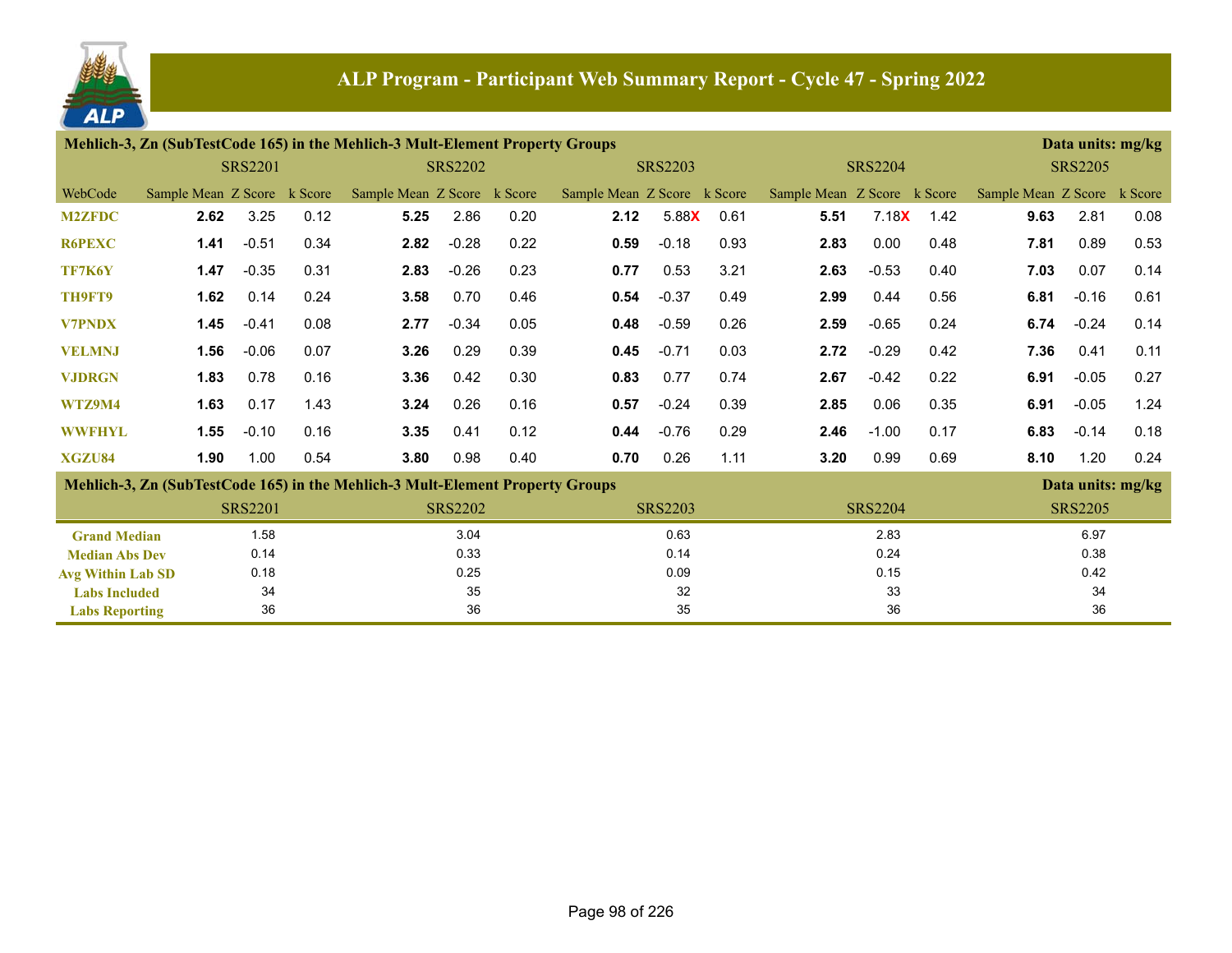

|               |                             |                |      | Mehlich-3, Mn (SubTestCode 166) in the Mehlich-3 Mult-Element Property Groups |                |      |                             |                |      |                             |                |      |                             | Data units: mg/kg |      |
|---------------|-----------------------------|----------------|------|-------------------------------------------------------------------------------|----------------|------|-----------------------------|----------------|------|-----------------------------|----------------|------|-----------------------------|-------------------|------|
|               |                             | <b>SRS2201</b> |      |                                                                               | <b>SRS2202</b> |      |                             | <b>SRS2203</b> |      |                             | <b>SRS2204</b> |      |                             | <b>SRS2205</b>    |      |
| WebCode       | Sample Mean Z Score k Score |                |      | Sample Mean Z Score k Score                                                   |                |      | Sample Mean Z Score k Score |                |      | Sample Mean Z Score k Score |                |      | Sample Mean Z Score k Score |                   |      |
| 382Q7P        | 40.1                        | 0.73           | 0.32 | 76.6                                                                          | 1.03           | 0.35 | 130.5                       | 0.87           | 0.42 | 77.2                        | 1.63           | 0.22 | 299.4                       | 1.03              | 0.28 |
| <b>38KLNR</b> | 33.3                        | $-0.59$        | 0.19 | 64.5                                                                          | 0.18           | 0.41 | 93.9                        | $-0.52$        | 0.44 | 55.5                        | 0.00           | 0.63 | 255.9                       | $-0.02$           | 0.50 |
| <b>4QR9RB</b> | 31.3                        | $-0.97$        | 0.31 | 49.7                                                                          | $-0.86$        | 0.60 | 96.7                        | $-0.42$        | 0.48 | 44.3                        | $-0.84$        | 0.25 | 226.7                       | $-0.73$           | 0.60 |
| <b>6DERVP</b> | 36.7                        | 0.06           | 0.72 | 64.4                                                                          | 0.18           | 2.24 | 121.4                       | 0.52           | 1.47 | 53.6                        | $-0.15$        | 1.03 | 273.6                       | 0.41              | 0.81 |
| <b>6YJ2J2</b> | 36.9                        | 0.12           | 0.61 | 60.4                                                                          | $-0.10$        | 0.26 | 115.8                       | 0.31           | 0.67 | 60.4                        | 0.37           | 0.29 | 270.0                       | 0.32              | 0.21 |
| <b>7KBMVA</b> | 42.0                        | 1.10           | 1.27 | 89.9                                                                          | 1.96           | 1.36 | 172.0                       | 2.44           | 0.55 | 89.7                        | 2.58           | 1.19 | 352.9                       | 2.32              | 0.34 |
| 7L9XPQ        | 37.0                        | 0.13           | 0.54 | 68.0                                                                          | 0.43           | 0.78 | 115.0                       | 0.28           | 1.05 | 59.3                        | 0.29           | 0.65 | 270.0                       | 0.32              | 0.52 |
| <b>84ZKA7</b> | 32.7                        | $-0.70$        | 0.08 | 50.7                                                                          | $-0.78$        | 0.45 | 112.7                       | 0.19           | 0.53 | 55.5                        | 0.00           | 0.19 | 217.0                       | $-0.96$           | 0.18 |
| <b>BDXF3L</b> | 35.0                        | $-0.26$        |      | 52.0                                                                          | $-0.69$        |      | 108.0                       | 0.01           |      | 50.0                        | $-0.41$        |      | 208.0                       | $-1.18$           |      |
| <b>C3RYLF</b> | 30.6                        | $-1.11$        | 0.52 | 51.8                                                                          | $-0.71$        | 0.06 | 85.6                        | $-0.84$        | 1.22 | 38.5                        | $-1.28$        | 1.11 | 194.1                       | $-1.51$           | 1.41 |
| <b>CKTJNA</b> | 38.8                        | 0.48           | 1.79 | 57.2                                                                          | $-0.33$        | 1.35 | 109.9                       | 0.08           | 1.49 | 47.2                        | $-0.62$        | 1.30 | 229.0                       | $-0.67$           | 1.51 |
| D8M7NP        | 49.8                        | 2.62           | 0.64 | 68.5                                                                          | 0.46           | 0.43 | 81.6                        | $-0.99$        | 0.01 | 46.7                        | $-0.66$        | 0.48 | 198.3                       | $-1.41$           | 1.31 |
| DL28KF        | 34.1                        | $-0.43$        | 0.20 | 68.0                                                                          | 0.43           | 0.21 | 105.6                       | $-0.08$        | 0.29 | 55.7                        | 0.01           | 0.43 | 286.1                       | 0.71              | 0.09 |
| <b>EAP9AJ</b> | 38.8                        | 0.49           | 1.34 | 60.0                                                                          | $-0.13$        | 0.20 | 100.2                       | $-0.29$        | 1.17 | 52.7                        | $-0.21$        | 1.01 | 260.0                       | 0.08              | 1.80 |
| <b>ELGX3X</b> | 35.0                        | $-0.25$        | 0.15 | 65.6                                                                          | 0.26           | 0.64 | 88.2                        | $-0.74$        | 0.62 | 58.7                        | 0.24           | 1.12 | 244.3                       | $-0.30$           | 0.40 |
| <b>ENMKF3</b> | 31.6                        | $-0.92$        | 0.00 | 49.5                                                                          | $-0.87$        |      | 82.0                        | $-0.98$        |      | 48.9                        | $-0.50$        | 0.00 | 256.7                       | 0.00              | 0.00 |
| EWWM24        | 36.1                        | $-0.05$        | 0.38 | 61.9                                                                          | 0.00           | 0.43 | 113.8                       | 0.23           | 0.41 | 62.6                        | 0.54           | 0.29 | 283.6                       | 0.65              | 0.32 |
| <b>EY6WWL</b> | 36.3                        | 0.00           | 0.63 | 66.0                                                                          | 0.29           | 3.11 | 118.3                       | 0.41           | 2.26 | 59.0                        | 0.26           | 3.71 | 279.7                       | 0.55              | 2.85 |
| <b>F6MUXE</b> | 42.0                        | 1.10           | 0.28 | 77.8                                                                          | 1.11           | 0.83 | 133.1                       | 0.97           | 0.23 | 73.4                        | 1.35           | 0.55 | 287.1                       | 0.73              | 0.68 |
| F8V6RW        | 39.5                        | 0.61           | 0.68 | 89.1                                                                          | 1.90           | 0.19 | 162.5                       | 2.08           | 0.44 | 83.9                        | 2.15           | 1.00 | 329.8                       | 1.76              | 2.13 |
| <b>GH7WTB</b> | 31.3                        | $-0.97$        | 0.21 | 47.5                                                                          | $-1.01$        | 0.22 | 86.2                        | $-0.82$        | 0.11 | 43.7                        | $-0.89$        | 0.08 | 216.5                       | $-0.97$           | 0.32 |
| <b>JEJRHJ</b> | 32.4                        | $-0.76$        | 1.00 | 57.1                                                                          | $-0.34$        | 0.59 | 98.8                        | $-0.34$        | 0.73 | 54.0                        | $-0.11$        | 1.75 | 287.6                       | 0.75              | 1.22 |
| JY7K3D        | 34.3                        | $-0.39$        | 0.13 | 55.3                                                                          | $-0.46$        | 0.30 | 91.2                        | $-0.62$        | 1.12 | 56.3                        | 0.06           | 0.58 | 245.3                       | $-0.27$           | 0.52 |
| <b>L3ZY39</b> | 65.8                        | 5.72X          | 0.97 | 124.8                                                                         | 4.40X          | 1.55 | 259.6                       | 5.77 <b>X</b>  | 4.41 | 123.0                       | 5.09X          | 0.92 | 596.5                       | 8.21X             | 0.97 |
| <b>LYGYPD</b> | 36.0                        | $-0.07$        | 0.38 | 57.1                                                                          | $-0.34$        | 0.65 | 107.7                       | 0.00           | 1.18 | 48.1                        | $-0.56$        | 0.15 | 244.7                       | $-0.29$           | 0.61 |
| <b>M2ZFDC</b> | 41.1                        | 0.93           | 0.09 | 67.9                                                                          | 0.42           | 0.01 | 118.1                       | 0.40           | 0.03 | 49.4                        | $-0.46$        | 0.13 | 255.5                       | $-0.03$           | 0.25 |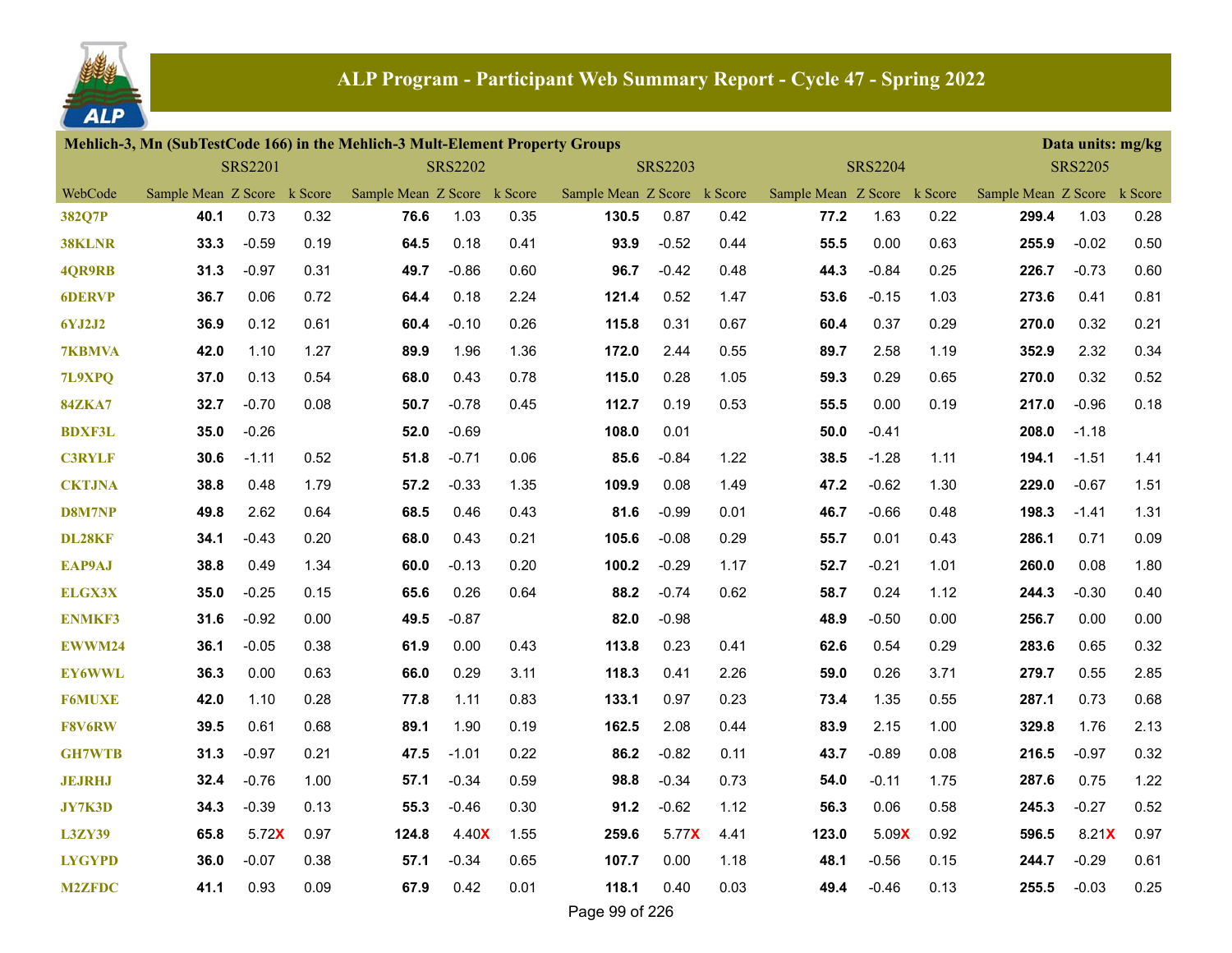

|                       |                             |                |      | Mehlich-3, Mn (SubTestCode 166) in the Mehlich-3 Mult-Element Property Groups |                |      |                             |                |      |                             |                |      |                             |                | Data units: mg/kg |
|-----------------------|-----------------------------|----------------|------|-------------------------------------------------------------------------------|----------------|------|-----------------------------|----------------|------|-----------------------------|----------------|------|-----------------------------|----------------|-------------------|
|                       |                             | <b>SRS2201</b> |      |                                                                               | <b>SRS2202</b> |      |                             | <b>SRS2203</b> |      |                             | <b>SRS2204</b> |      |                             | <b>SRS2205</b> |                   |
| WebCode               | Sample Mean Z Score k Score |                |      | Sample Mean Z Score k Score                                                   |                |      | Sample Mean Z Score k Score |                |      | Sample Mean Z Score k Score |                |      | Sample Mean Z Score k Score |                |                   |
| <b>R6PEXC</b>         | 34.6                        | $-0.34$        | 0.86 | 53.1                                                                          | $-0.62$        | 0.92 | 86.5                        | $-0.80$        | 1.35 | 50.5                        | $-0.38$        | 0.43 | 260.5                       | 0.09           | 0.83              |
| TF7K6Y                | 34.7                        | $-0.32$        | 0.31 | 53.7                                                                          | $-0.58$        | 0.99 | 91.3                        | $-0.62$        | 1.86 | 44.7                        | $-0.82$        | 0.65 | 242.0                       | $-0.36$        | 0.27              |
| <b>V7PNDX</b>         | 33.8                        | $-0.50$        | 0.05 | 44.5                                                                          | $-1.22$        | 0.03 | 71.5                        | $-1.37$        | 0.07 | 38.9                        | $-1.25$        | 0.05 | 214.2                       | $-1.03$        | 0.23              |
| <b>VELMNJ</b>         | 40.6                        | 0.83           | 0.37 | 48.2                                                                          | $-0.96$        | 0.36 | 87.0                        | $-0.79$        | 0.13 | 35.4                        | $-1.52$        | 0.68 | 233.9                       | $-0.55$        | 0.67              |
| <b>VJDRGN</b>         | 39.1                        | 0.54           | 0.16 | 67.2                                                                          | 0.37           | 0.54 | 122.7                       | 0.57           | 2.09 | 59.5                        | 0.30           | 0.37 | 256.3                       | $-0.01$        | 0.18              |
| WTZ9M4                | 45.7                        | 1.83           | 4.40 | 74.8                                                                          | 0.90           | 2.17 | 132.7                       | 0.95           | 1.18 | 70.5                        | 1.13           | 1.24 | 310.3                       | 1.30           | 1.88              |
| <b>WWFHYL</b>         | 40.3                        | 0.76           | 0.50 | 76.0                                                                          | 0.99           | 0.42 | 104.3                       | $-0.13$        | 0.35 | 57.9                        | 0.18           | 0.44 | 258.0                       | 0.03           | 0.62              |
| <b>XGZU84</b>         | 43.0                        | 1.29           | 0.54 | 81.3                                                                          | 1.36           | 1.20 | 150.0                       | 1.61           | 0.83 | 62.0                        | 0.49           | 1.13 | 294.7                       | 0.92           | 0.16              |
|                       |                             |                |      | Mehlich-3, Mn (SubTestCode 166) in the Mehlich-3 Mult-Element Property Groups |                |      |                             |                |      |                             |                |      |                             |                | Data units: mg/kg |
|                       |                             | <b>SRS2201</b> |      |                                                                               | <b>SRS2202</b> |      |                             | <b>SRS2203</b> |      |                             | <b>SRS2204</b> |      |                             | <b>SRS2205</b> |                   |
| <b>Grand Median</b>   |                             | 36.3           |      |                                                                               | 61.9           |      |                             | 107.7          |      |                             | 55.5           |      |                             | 256.7          |                   |
| <b>Median Abs Dev</b> |                             | 3.1            |      |                                                                               | 8.2            |      |                             | 15.0           |      |                             | 6.5            |      |                             | 26.9           |                   |
| Avg Within Lab SD     |                             | 1.8            |      |                                                                               | 2.5            |      |                             | 4.4            |      |                             | 2.3            |      |                             | 9.7            |                   |
| <b>Labs Included</b>  |                             | 33             |      |                                                                               | 33             |      |                             | 33             |      |                             | 33             |      |                             | 33             |                   |
| <b>Labs Reporting</b> |                             | 34             |      |                                                                               | 34             |      |                             | 34             |      |                             | 34             |      |                             | 34             |                   |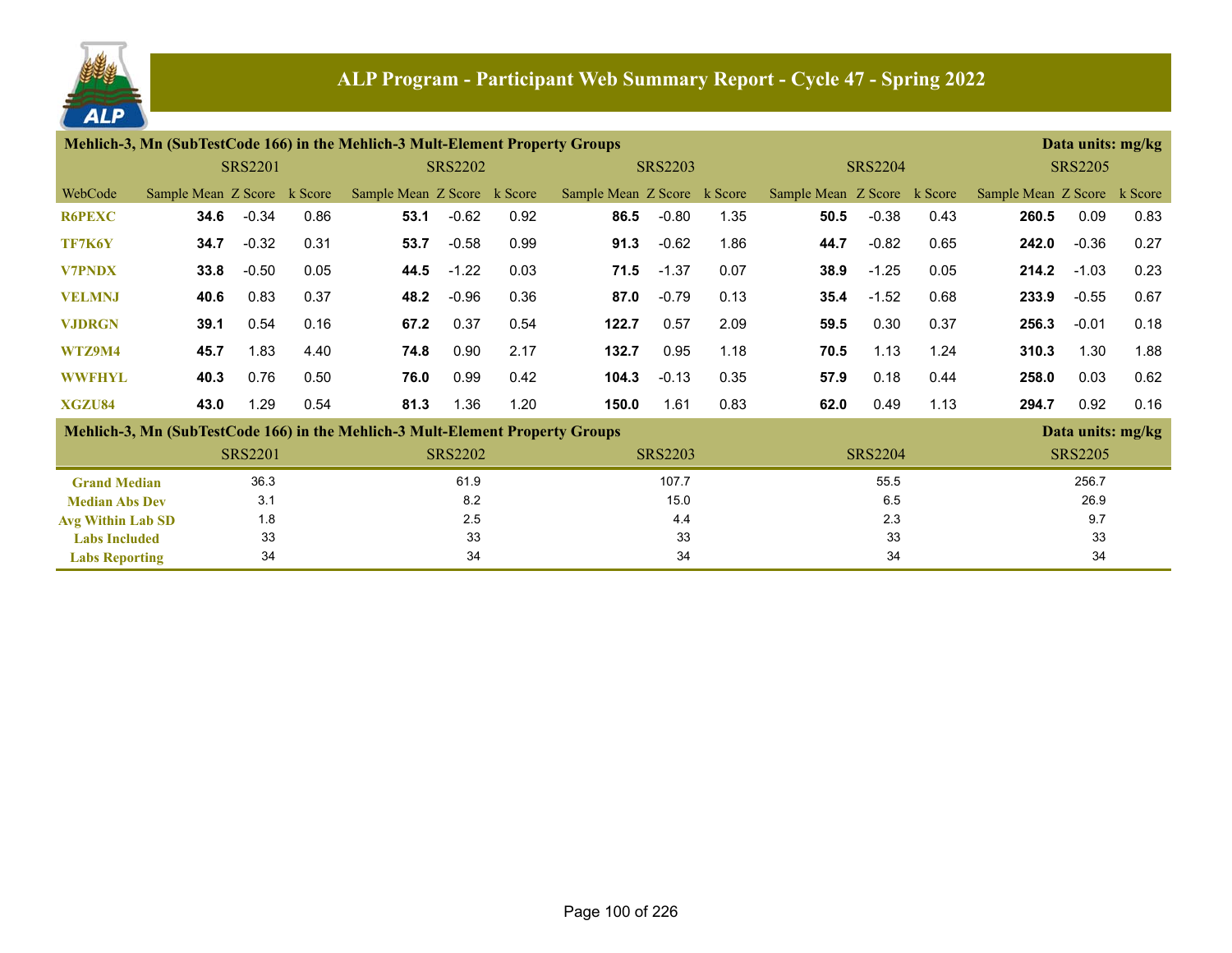

|               | Mehlich-3, Fe (SubTestCode 167) in the Mehlich-3 Mult-Element Property Groups |                |      |                             | Data units: mg/kg |      |                             |                |      |                             |                |      |                             |                   |      |
|---------------|-------------------------------------------------------------------------------|----------------|------|-----------------------------|-------------------|------|-----------------------------|----------------|------|-----------------------------|----------------|------|-----------------------------|-------------------|------|
|               |                                                                               | <b>SRS2201</b> |      |                             | <b>SRS2202</b>    |      |                             | <b>SRS2203</b> |      |                             | <b>SRS2204</b> |      |                             | <b>SRS2205</b>    |      |
| WebCode       | Sample Mean Z Score k Score                                                   |                |      | Sample Mean Z Score k Score |                   |      | Sample Mean Z Score k Score |                |      | Sample Mean Z Score k Score |                |      | Sample Mean Z Score k Score |                   |      |
| 382Q7P        | 326.4                                                                         | 1.39           | 0.30 | 193.5                       | 1.01              | 0.96 | 42.7                        | 1.48           | 0.16 | 195.4                       | 1.37           | 0.55 | 218.3                       | 2.15              | 0.17 |
| <b>38KLNR</b> | 247.7                                                                         | $-0.11$        | 0.83 | 156.9                       | 0.00              | 0.89 | 32.3                        | $-0.18$        | 0.27 | 163.3                       | 0.08           | 0.47 | 165.4                       | $-0.04$           | 0.45 |
| <b>4OR9RB</b> | 230.0                                                                         | $-0.45$        |      | 133.3                       | $-0.65$           | 1.09 | 28.7                        | $-0.76$        | 0.23 | 150.0                       | $-0.46$        |      | 156.7                       | $-0.40$           | 0.77 |
| <b>6DERVP</b> | 265.1                                                                         | 0.22           | 1.06 | 163.8                       | 0.19              | 1.85 | 35.1                        | 0.26           | 1.07 | 175.2                       | 0.56           | 1.59 | 177.1                       | 0.44              | 1.77 |
| 6YJ2J2        | 217.7                                                                         | $-0.69$        | 0.24 | 140.6                       | $-0.45$           | 0.25 | 31.8                        | $-0.27$        | 0.53 | 172.7                       | 0.46           | 0.33 | 173.0                       | 0.28              | 0.31 |
| <b>7KBMVA</b> | 343.9                                                                         | 1.73           | 0.98 | 226.5                       | 1.91              | 1.08 | 60.0                        | 4.24X          | 0.15 | 245.5                       | 3.38X          | 0.92 | 250.9                       | 3.50 <sub>X</sub> | 0.42 |
| 7L9XPO        | 290.7                                                                         | 0.71           | 0.24 | 181.7                       | 0.68              | 0.39 | 38.3                        | 0.78           | 0.84 | 193.3                       | 1.29           | 0.74 | 200.7                       | 1.42              | 1.04 |
| <b>84ZKA7</b> | 209.7                                                                         | $-0.84$        | 0.24 | 131.7                       | $-0.69$           | 0.48 | 33.4                        | 0.00           | 0.15 | 149.3                       | $-0.48$        | 0.23 | 153.7                       | $-0.53$           | 0.20 |
| <b>BDXF3L</b> | 191.0                                                                         | $-1.20$        |      | 127.0                       | $-0.82$           |      | 39.0                        | 0.89           |      | 139.0                       | $-0.90$        |      | 132.0                       | $-1.42$           |      |
| <b>C3RYLF</b> | 261.0                                                                         | 0.14           | 1.15 | 172.0                       | 0.41              | 2.51 | 36.7                        | 0.53           | 0.60 | 171.0                       | 0.39           | 2.91 | 165.0                       | $-0.06$           | 1.15 |
| <b>CKTJNA</b> | 249.8                                                                         | $-0.07$        | 1.67 | 150.0                       | $-0.19$           | 1.59 | 36.5                        | 0.49           | 0.64 | 160.7                       | $-0.02$        | 0.82 | 157.8                       | $-0.36$           | 1.43 |
| D8M7NP        | 304.7                                                                         | 0.98           | 3.30 | 188.9                       | 0.88              | 1.56 | 32.5                        | $-0.15$        | 2.01 | 135.4                       | $-1.04$        | 1.93 | 144.9                       | $-0.89$           | 2.53 |
| DL28KF        | 245.9                                                                         | $-0.15$        | 0.56 | 160.3                       | 0.09              | 0.17 | 34.7                        | 0.20           | 0.55 | 172.0                       | 0.43           | 0.29 | 183.7                       | 0.72              | 0.48 |
| EAP9AJ        | 203.8                                                                         | $-0.95$        | 0.36 | 141.3                       | $-0.43$           | 0.27 | 35.3                        | 0.30           | 3.72 | 159.0                       | $-0.09$        | 1.40 | 167.3                       | 0.04              | 0.97 |
| <b>ELGX3X</b> | 269.0                                                                         | 0.29           | 0.04 | 164.6                       | 0.21              | 1.03 | 32.8                        | $-0.10$        | 0.51 | 161.1                       | $-0.01$        | 0.50 | 159.6                       | $-0.28$           | 0.74 |
| <b>ENMKF3</b> | 224.5                                                                         | $-0.56$        |      | 130.2                       | $-0.73$           | 0.00 | 27.4                        | $-0.96$        | 0.00 | 148.2                       | $-0.53$        | 0.00 | 158.3                       | $-0.33$           | 0.00 |
| EWWM24        | 258.0                                                                         | 0.08           | 0.14 | 144.3                       | $-0.34$           | 0.47 | 26.2                        | $-1.15$        | 0.45 | 163.7                       | 0.10           | 0.36 | 169.5                       | 0.13              | 0.14 |
| <b>EY6WWL</b> | 253.7                                                                         | 0.00           | 0.46 | 163.0                       | 0.17              | 1.87 | 35.3                        | 0.30           | 0.23 | 173.3                       | 0.48           | 2.12 | 183.7                       | 0.72              | 2.23 |
| <b>F6MUXE</b> | 309.7                                                                         | 1.07           | 0.58 | 211.0                       | 1.49              | 0.83 | 36.7                        | 0.52           | 0.31 | 185.9                       | 0.99           | 0.58 | 213.6                       | 1.95              | 0.21 |
| F8V6RW        | 314.3                                                                         | 1.16           | 0.26 | 205.3                       | 1.33              | 0.06 | 42.2                        | 1.41           | 1.46 | 222.1                       | 2.44           | 1.03 | 223.2                       | 2.35              | 1.61 |
| <b>GH7WTB</b> | 221.4                                                                         | $-0.62$        | 0.05 | 129.1                       | $-0.76$           | 0.07 | 29.5                        | $-0.63$        | 0.36 | 146.2                       | $-0.61$        | 0.07 | 158.2                       | $-0.34$           | 0.26 |
| <b>JEJRHJ</b> | 226.4                                                                         | $-0.52$        | 0.80 | 139.0                       | $-0.49$           | 0.54 | 29.1                        | $-0.70$        | 0.56 | 157.5                       | $-0.16$        | 1.01 | 162.2                       | $-0.17$           | 1.27 |
| <b>JY7K3D</b> | 223.3                                                                         | $-0.58$        | 0.34 | 130.2                       | $-0.73$           | 0.42 | 28.7                        | $-0.76$        | 0.15 | 152.1                       | $-0.37$        | 0.18 | 162.0                       | $-0.18$           | 0.69 |
| <b>L3ZY39</b> | 556.2                                                                         | 5.79X          | 3.00 | 299.6                       | 3.92X             | 2.18 | 61.5                        | 4.48X          | 2.76 | 336.2                       | 7.04X          | 0.93 | 337.6                       | 7.08X             | 0.70 |
| <b>LYGYPD</b> | 255.0                                                                         | 0.03           | 0.82 | 153.0                       | $-0.11$           | 1.05 | 35.4                        | 0.31           | 0.31 | 154.0                       | $-0.30$        | 0.26 | 164.0                       | $-0.10$           | 0.23 |
| <b>M2ZFDC</b> | 353.8                                                                         | 1.92           | 0.46 | 217.6                       | 1.66              | 0.47 | 62.0                        | 4.56X          | 0.15 | 207.1                       | 1.84           | 0.25 | 220.0                       | 2.22              | 0.33 |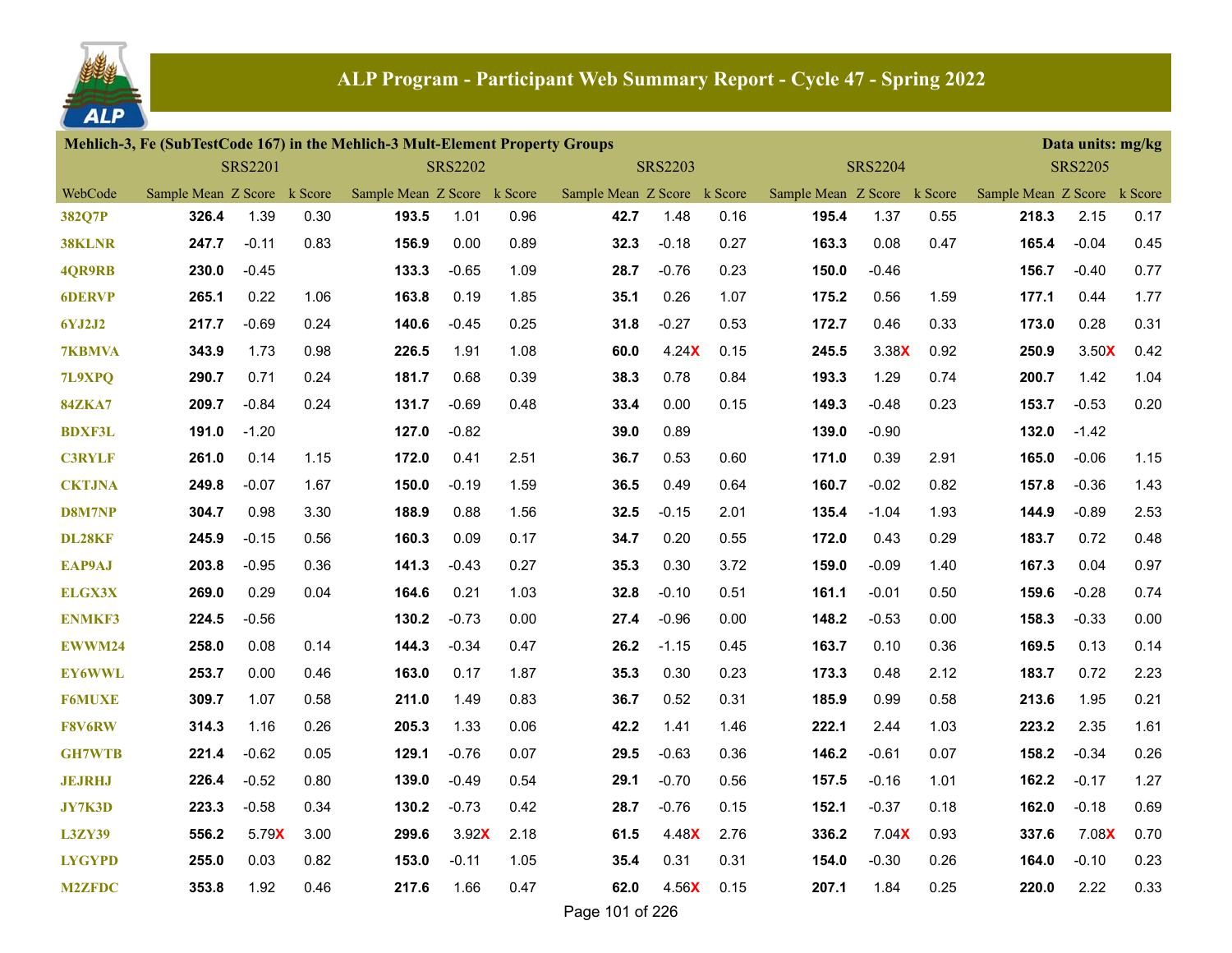

| Mehlich-3, Fe (SubTestCode 167) in the Mehlich-3 Mult-Element Property Groups<br>Data units: mg/kg |                             |                |      |                                                                               |                |      |                             |                |      |                             |                |      |                             |                |      |
|----------------------------------------------------------------------------------------------------|-----------------------------|----------------|------|-------------------------------------------------------------------------------|----------------|------|-----------------------------|----------------|------|-----------------------------|----------------|------|-----------------------------|----------------|------|
|                                                                                                    |                             | <b>SRS2201</b> |      |                                                                               | <b>SRS2202</b> |      |                             | <b>SRS2203</b> |      |                             | <b>SRS2204</b> |      |                             | <b>SRS2205</b> |      |
| WebCode                                                                                            | Sample Mean Z Score k Score |                |      | Sample Mean Z Score k Score                                                   |                |      | Sample Mean Z Score k Score |                |      | Sample Mean Z Score k Score |                |      | Sample Mean Z Score k Score |                |      |
| <b>R6PEXC</b>                                                                                      | 188.2                       | $-1.25$        | 0.11 | 118.8                                                                         | $-1.04$        | 0.15 | 25.0                        | $-1.35$        | 0.28 | 148.6                       | $-0.51$        | 0.17 | 162.0                       | $-0.18$        | 0.18 |
| TF7K6Y                                                                                             | 212.3                       | $-0.79$        | 0.85 | 134.0                                                                         | $-0.63$        | 1.14 | 27.7                        | $-0.92$        | 0.61 | 139.3                       | $-0.89$        | 0.62 | 159.3                       | $-0.29$        | 0.20 |
| <b>V7PNDX</b>                                                                                      | 214.8                       | $-0.74$        | 0.17 | 123.1                                                                         | $-0.93$        | 0.34 | 32.3                        | $-0.19$        | 0.33 | 130.6                       | $-1.24$        | 0.13 | 159.0                       | $-0.31$        | 0.54 |
| <b>VELMNJ</b>                                                                                      | $-0.78$<br>0.11<br>212.7    |                |      | 138.7                                                                         | $-0.50$        | 0.66 | 30.0                        | $-0.55$        | 0.24 | 158.9                       | $-0.10$        | 0.09 | 171.3                       | 0.20           | 0.26 |
| <b>VJDRGN</b>                                                                                      | 1.52<br>295.5<br>0.80       |                |      | 159.1                                                                         | 0.06           | 0.12 | 50.0                        | 2.64           | 0.88 | 175.2                       | 0.56           | 1.59 | 173.9                       | 0.31           | 1.00 |
| WTZ9M4                                                                                             | 274.0                       | 0.39           | 1.82 | 182.0                                                                         | 0.69           | 0.68 | 34.8                        | 0.22           | 1.73 | 192.3                       | 1.25           | 0.82 | 194.7                       | 1.17           | 1.62 |
| <b>WWFHYL</b>                                                                                      | 294.3                       | 0.78           | 1.37 | 186.7                                                                         | 0.82           | 0.87 | 29.6                        | $-0.61$        | 0.18 | 161.7                       | 0.01           | 0.23 | 167.3                       | 0.04           | 0.20 |
| <b>XGZU84</b>                                                                                      | 266.3                       | 0.24           | 0.96 | 199.7                                                                         | 1.17           | 1.52 | 41.7                        | 1.31           | 1.01 | 202.3                       | 1.65           | 0.46 | 204.3                       | 1.57           | 0.54 |
|                                                                                                    |                             |                |      | Mehlich-3, Fe (SubTestCode 167) in the Mehlich-3 Mult-Element Property Groups |                |      |                             |                |      |                             |                |      | Data units: mg/kg           |                |      |
|                                                                                                    |                             | <b>SRS2201</b> |      |                                                                               | <b>SRS2202</b> |      |                             | <b>SRS2203</b> |      |                             | <b>SRS2204</b> |      |                             | <b>SRS2205</b> |      |
| <b>Grand Median</b>                                                                                |                             | 253.7          |      |                                                                               | 156.9          |      |                             | 33.4           |      |                             | 161.4          |      |                             | 166.4          |      |
| <b>Median Abs Dev</b>                                                                              | 36.0                        |                |      |                                                                               | 24.8           |      |                             | 3.5            |      |                             | 12.4           |      |                             | 8.1            |      |
| Avg Within Lab SD                                                                                  | 8.8                         |                |      |                                                                               | 5.3            |      |                             | 2.5            |      | 6.7                         |                |      | 7.5                         |                |      |
| <b>Labs Included</b>                                                                               | 33                          |                |      |                                                                               | 33             |      |                             |                |      | 32                          |                |      |                             |                |      |
| <b>Labs Reporting</b>                                                                              | 34                          |                |      | 34                                                                            |                |      | 34                          |                |      |                             | 34             |      |                             |                |      |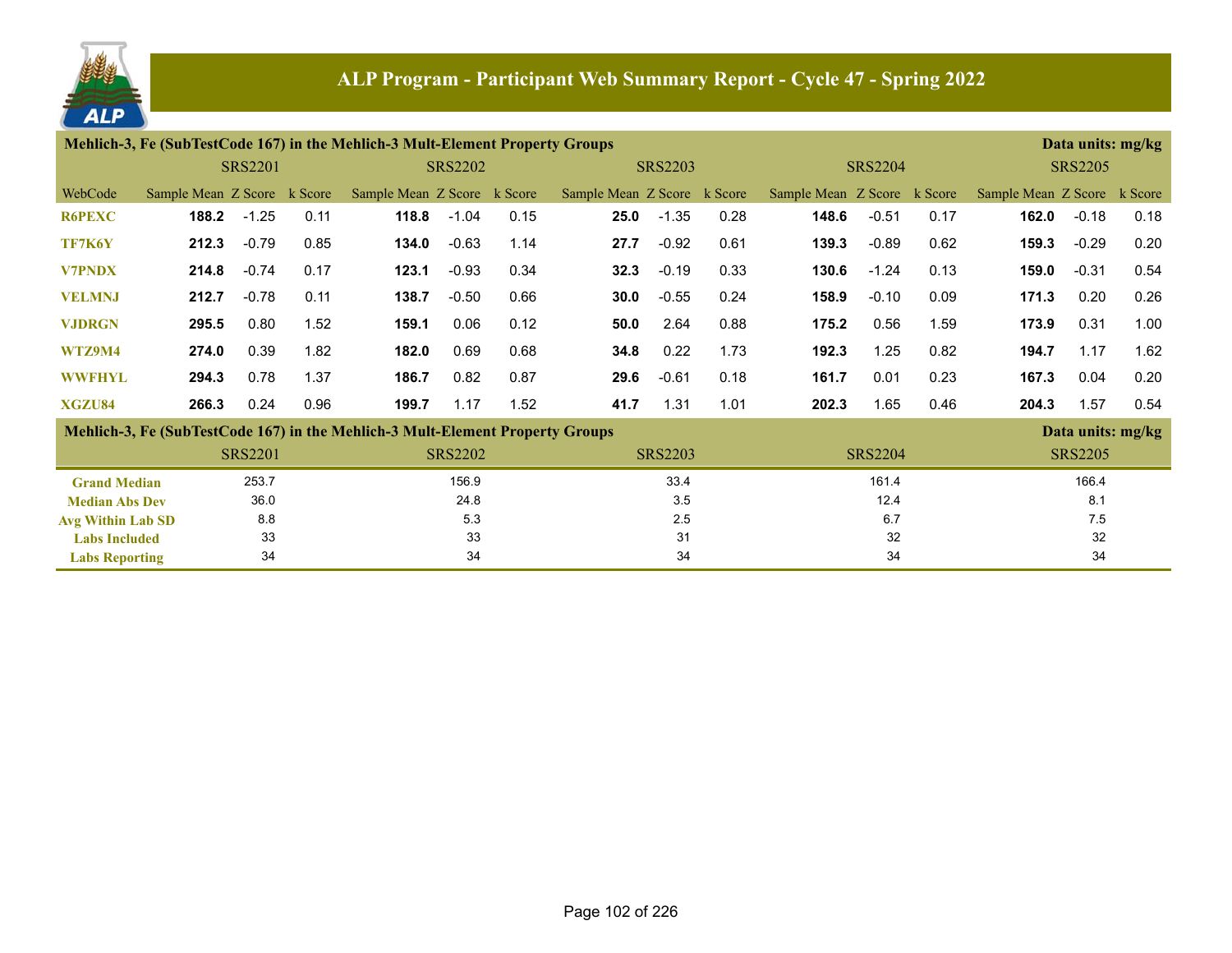

|               |                             |                |      | Mehlich-3, Cu (SubTestCode 168) in the Mehlich-3 Mult-Element Property Groups | Data units: mg/kg |      |                             |                |      |                             |                |      |                             |                |      |
|---------------|-----------------------------|----------------|------|-------------------------------------------------------------------------------|-------------------|------|-----------------------------|----------------|------|-----------------------------|----------------|------|-----------------------------|----------------|------|
|               |                             | <b>SRS2201</b> |      |                                                                               | <b>SRS2202</b>    |      |                             | <b>SRS2203</b> |      |                             | <b>SRS2204</b> |      |                             | <b>SRS2205</b> |      |
| WebCode       | Sample Mean Z Score k Score |                |      | Sample Mean Z Score k Score                                                   |                   |      | Sample Mean Z Score k Score |                |      | Sample Mean Z Score k Score |                |      | Sample Mean Z Score k Score |                |      |
| 382Q7P        | 1.02                        | 1.65           | 0.42 | 1.29                                                                          | 1.22              | 0.52 | 2.87                        | $-0.43$        | 1.10 | 3.21                        | 1.17           | 0.42 | 4.02                        | 1.02           | 0.18 |
| 38KLNR        | 0.75                        | 0.56           | 0.12 | 1.15                                                                          | 0.44              | 0.69 | 3.20                        | 0.43           | 0.94 | 3.03                        | 0.53           | 1.31 | 3.45                        | $-0.37$        | 0.52 |
| 4QR9RB        | 0.60                        | $-0.08$        | 0.00 | 1.00                                                                          | $-0.39$           |      | 2.80                        | $-0.62$        | 0.00 | 2.80                        | $-0.27$        | 0.00 | 3.50                        | $-0.25$        | 0.61 |
| <b>6DERVP</b> | 1.05                        | 1.77           | 0.20 | 1.37                                                                          | 1.71              | 3.02 | 3.42                        | 1.02           | 1.81 | 3.16                        | 1.00           | 1.66 | 3.92                        | 0.77           | 1.89 |
| 6YJ2J2        | 0.65                        | 0.14           | 0.16 | 1.14                                                                          | 0.40              | 1.03 | 3.39                        | 0.95           | 0.05 | 3.29                        | 1.46           | 0.20 | 3.84                        | 0.58           | 0.59 |
| 7KBMVA        | 0.77                        | 0.61           | 0.47 | 1.20                                                                          | 0.75              | 1.16 | 2.72                        | $-0.84$        | 0.80 | 2.76                        | $-0.41$        | 0.76 | 3.37                        | $-0.58$        | 0.28 |
| 7L9XPQ        | 0.54                        | $-0.34$        | 0.06 | 1.12                                                                          | 0.30              | 0.60 | 3.28                        | 0.64           | 0.28 | 3.19                        | 1.11           | 0.82 | 4.33                        | 1.78           | 0.70 |
| <b>84ZKA7</b> | 0.22                        | $-1.63$        | 0.15 | 0.76                                                                          | $-1.75$           | 0.15 | 2.66                        | $-0.98$        | 0.31 | 2.76                        | $-0.41$        | 0.43 | 2.70                        | $-2.20$        | 0.37 |
| <b>BDXF3L</b> | 0.51                        | $-0.45$        |      | 1.07                                                                          | 0.00              |      | 3.10                        | 0.18           |      | 3.00                        | 0.44           |      | 2.80                        | $-1.96$        |      |
| <b>C3RYLF</b> | 0.63                        | 0.06           | 1.16 | 0.80                                                                          | $-1.52$           | 2.56 | 2.80                        | $-0.62$        | 0.68 | 2.63                        | $-0.86$        | 1.09 | 3.17                        | $-1.07$        | 0.35 |
| <b>CKTJNA</b> | 0.56                        | $-0.25$        | 0.47 | 0.96                                                                          | $-0.63$           | 1.09 | 3.19                        | 0.42           | 1.27 | 2.95                        | 0.25           | 1.20 | 3.39                        | $-0.53$        | 0.67 |
| D8M7NP        | 1.14                        | 2.14           | 1.43 | 1.76                                                                          | 3.89X             | 3.97 | 3.69                        | 1.73           | 1.15 | 2.89                        | 0.05           | 0.67 | 3.82                        | 0.52           | 3.73 |
| DL28KF        | 0.68                        | 0.25           | 0.27 | 1.10                                                                          | 0.14              | 0.25 | 3.10                        | 0.17           | 0.49 | 2.97                        | 0.32           | 1.14 | 3.88                        | 0.68           | 0.41 |
| EAP9AJ        | 0.56                        | $-0.23$        | 0.28 | 1.14                                                                          | 0.38              | 0.81 | 3.32                        | 0.75           | 0.12 | 2.99                        | 0.39           | 2.29 | 3.92                        | 0.76           | 2.04 |
| <b>ELGX3X</b> | 0.72                        | 0.42           | 0.07 | 1.15                                                                          | 0.48              | 0.64 | 2.93                        | $-0.26$        | 0.76 | 2.91                        | 0.11           | 0.73 | 3.60                        | 0.00           | 0.55 |
| <b>ENMKF3</b> | 0.49                        | $-0.54$        | 0.00 | 0.83                                                                          | $-1.35$           | 0.00 | 2.68                        | $-0.94$        | 0.00 | 2.62                        | $-0.91$        | 0.00 | 3.57                        | $-0.08$        | 0.00 |
| EWWM24        | 0.80                        | 0.75           | 0.06 | 1.11                                                                          | 0.24              | 0.56 | 2.77                        | $-0.69$        | 0.56 | 2.80                        | $-0.27$        | 0.94 | 3.85                        | 0.59           | 0.71 |
| <b>EY6WWL</b> | 0.48                        | $-0.59$        | 0.06 | 0.95                                                                          | $-0.69$           | 0.48 | 2.96                        | $-0.19$        | 0.31 | 2.88                        | 0.00           | 0.79 | 3.78                        | 0.42           | 1.19 |
| <b>F6MUXE</b> | 1.08                        | 1.91           | 0.06 | 1.08                                                                          | 0.03              | 0.22 | 3.47                        | 1.15           | 0.36 | 2.75                        | $-0.47$        | 0.14 | 3.32                        | $-0.70$        | 0.26 |
| F8V6RW        | 1.10                        | 1.95           | 4.14 | 0.12                                                                          | $-5.37X$          | 0.41 | 3.59                        | 1.48           | 2.61 | 3.20                        | 1.13           | 0.58 | 3.59                        | $-0.03$        | 0.55 |
| <b>GH7WTB</b> | 0.80                        | 0.73           | 0.17 | 0.99                                                                          | $-0.45$           | 0.29 | 2.55                        | $-1.28$        | 0.24 | 2.49                        | $-1.37$        | 0.13 | 3.45                        | $-0.36$        | 0.08 |
| <b>JEJRHJ</b> | 0.53                        | $-0.35$        | 0.58 | 0.93                                                                          | $-0.77$           | 0.85 | 2.67                        | $-0.97$        | 0.79 | 2.73                        | $-0.51$        | 1.44 | 3.53                        | $-0.17$        | 0.35 |
| JY7K3D        | 0.47                        | $-0.61$        | 0.12 | 0.96                                                                          | $-0.64$           | 0.21 | 2.77                        | $-0.70$        | 0.29 | 2.78                        | $-0.35$        | 0.06 | 3.71                        | 0.25           | 0.56 |
| <b>L3ZY39</b> | 0.38                        | $-0.97$        | 2.73 | 1.07                                                                          | 0.00              | 0.75 | 5.34                        | 6.08X          | 1.87 | 4.79                        | 6.81X          | 3.72 | 6.66                        | 7.48X          | 1.28 |
| <b>LYGYPD</b> |                             |                |      |                                                                               |                   |      | 3.27                        | 0.62           | 0.83 | 2.67                        | $-0.73$        | 1.86 | 3.49                        | $-0.29$        | 0.62 |
| <b>M2ZFDC</b> | 0.68                        | 0.23           | 0.06 | 1.29                                                                          | 1.23              | 0.21 | 3.07                        | 0.10           | 0.09 | 3.22                        | 1.21           | 0.04 | 3.90                        | 0.72           | 0.24 |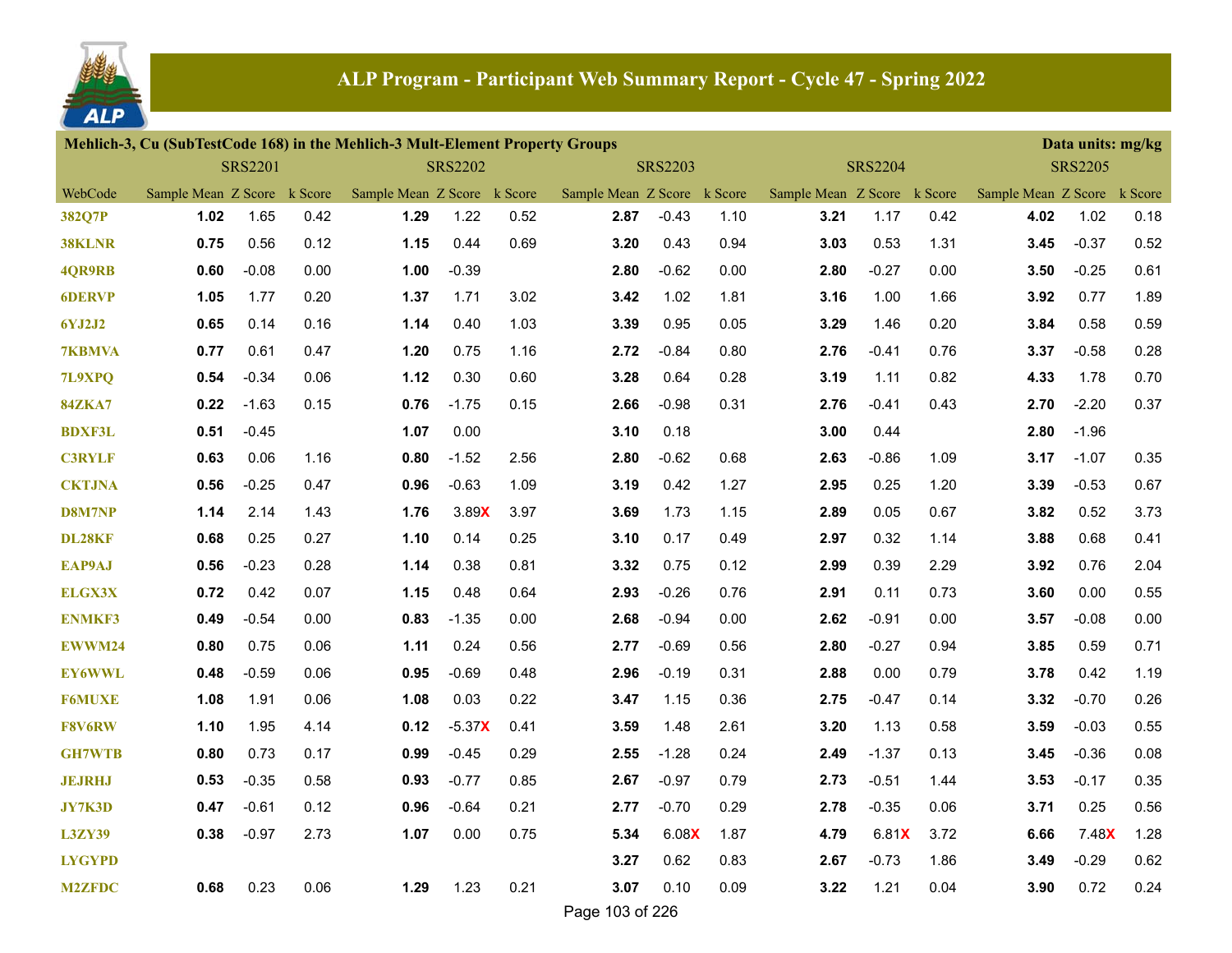

| Mehlich-3, Cu (SubTestCode 168) in the Mehlich-3 Mult-Element Property Groups<br>Data units: mg/kg |                                  |                |      |                                                                               |                |      |      |                             |      |                             |                |      |                             |                   |      |
|----------------------------------------------------------------------------------------------------|----------------------------------|----------------|------|-------------------------------------------------------------------------------|----------------|------|------|-----------------------------|------|-----------------------------|----------------|------|-----------------------------|-------------------|------|
|                                                                                                    |                                  | <b>SRS2201</b> |      |                                                                               | <b>SRS2202</b> |      |      | <b>SRS2203</b>              |      |                             | <b>SRS2204</b> |      |                             | <b>SRS2205</b>    |      |
| WebCode                                                                                            | Sample Mean Z Score k Score      |                |      | Sample Mean Z Score k Score                                                   |                |      |      | Sample Mean Z Score k Score |      | Sample Mean Z Score k Score |                |      | Sample Mean Z Score k Score |                   |      |
| <b>R6PEXC</b>                                                                                      | 0.43                             | $-0.77$        | 0.06 | 0.92                                                                          | $-0.84$        | 0.26 | 3.05 | 0.04                        | 0.18 | 2.90                        | 0.07           | 0.98 | 3.88                        | 0.67              | 0.55 |
| TF7K6Y                                                                                             | 0.50                             | $-0.49$        |      | 0.97                                                                          | $-0.58$        | 0.85 | 3.03 | 0.00                        | 3.35 | 2.63                        | $-0.86$        | 0.55 | 3.63                        | 0.07              | 0.35 |
| <b>V7PNDX</b>                                                                                      | 0.47                             | $-0.60$        | 0.06 | 0.93                                                                          | $-0.81$        | 0.17 | 2.52 | $-1.35$                     | 0.25 | 2.49                        | $-1.37$        | 0.28 | 3.40                        | $-0.49$           | 0.07 |
| <b>VELMNJ</b>                                                                                      | $-0.60$<br>0.03<br>0.47          |                |      | 1.04                                                                          | $-0.18$        | 0.03 | 3.02 | $-0.02$                     | 0.76 | 2.76                        | $-0.40$        | 0.90 | 3.28                        | $-0.78$           | 0.07 |
| <b>VJDRGN</b>                                                                                      | $-0.19$<br>0.25<br>0.57          |                |      | 1.01                                                                          | $-0.32$        | 0.34 | 2.84 | $-0.50$                     | 0.58 | 2.59                        | $-1.01$        | 0.67 | 3.43                        | $-0.43$           | 0.37 |
| WTZ9M4                                                                                             | 0.64                             | 0.07           | 0.76 | 1.20                                                                          | 0.73           | 1.50 | 3.25 | 0.58                        | 0.10 | 3.25                        | 1.34           | 1.88 | 4.12                        | 1.26              | 1.75 |
| <b>WWFHYL</b>                                                                                      | 0.62                             | 0.00           | 0.15 | 1.18                                                                          | 0.64           | 0.23 | 2.89 | $-0.38$                     | 0.14 | 2.85                        | $-0.08$        | 0.20 | 3.77                        | 0.40              | 0.60 |
| <b>XGZU84</b>                                                                                      | 0.70                             | 0.33           | 1.01 | 1.30                                                                          | 1.30           | 1.48 | 3.50 | 1.23                        | 0.68 | 3.27                        | 1.39           | 1.44 | 4.20                        | 1.46              | 0.61 |
|                                                                                                    |                                  |                |      | Mehlich-3, Cu (SubTestCode 168) in the Mehlich-3 Mult-Element Property Groups |                |      |      |                             |      |                             |                |      |                             | Data units: mg/kg |      |
|                                                                                                    |                                  | <b>SRS2201</b> |      |                                                                               | <b>SRS2202</b> |      |      | <b>SRS2203</b>              |      |                             | <b>SRS2204</b> |      |                             | <b>SRS2205</b>    |      |
|                                                                                                    | 0.62<br><b>Grand Median</b>      |                |      |                                                                               | 1.07           |      | 3.03 |                             |      |                             | 2.88           |      |                             | 3.60              |      |
| <b>Median Abs Dev</b>                                                                              | 0.13<br>0.11                     |                |      |                                                                               |                | 0.24 |      |                             |      |                             |                | 0.24 |                             |                   |      |
| <b>Avg Within Lab SD</b>                                                                           | 0.07<br>0.10                     |                |      |                                                                               |                | 0.15 |      |                             | 0.11 |                             | 0.16           |      |                             |                   |      |
|                                                                                                    | 31<br>33<br><b>Labs Included</b> |                |      |                                                                               |                |      | 33   |                             |      | 33                          |                |      |                             |                   |      |
|                                                                                                    | 33<br><b>Labs Reporting</b>      |                |      |                                                                               | 33             |      |      | 34                          |      |                             | 34             |      |                             |                   |      |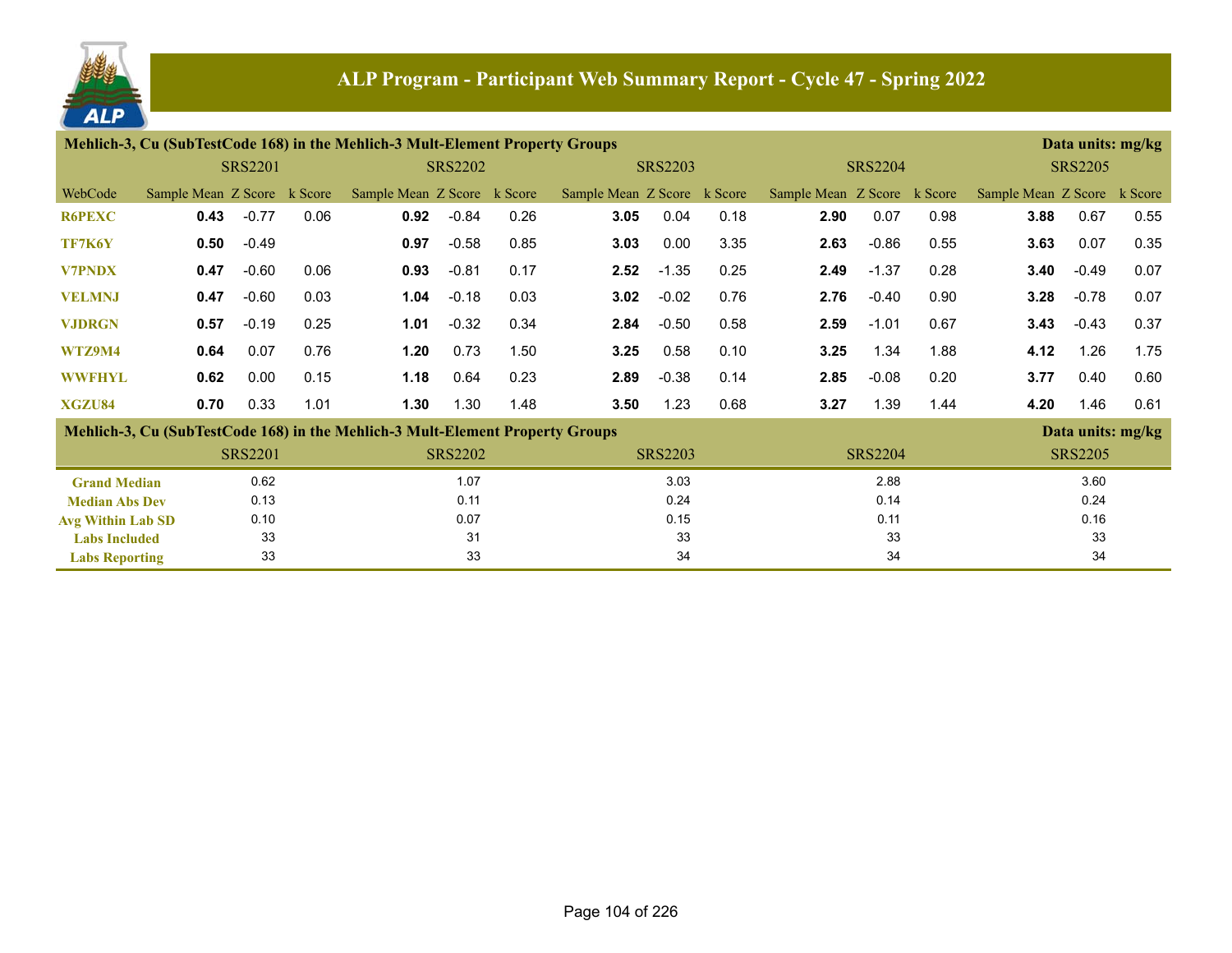

|               |                             |                |      | Mehlich-3, B (SubTestCode 169) in the Mehlich-3 Mult-Element Property Groups | Data units: mg/kg |      |                             |                |      |                             |                |      |                             |                |      |
|---------------|-----------------------------|----------------|------|------------------------------------------------------------------------------|-------------------|------|-----------------------------|----------------|------|-----------------------------|----------------|------|-----------------------------|----------------|------|
|               |                             | <b>SRS2201</b> |      |                                                                              | <b>SRS2202</b>    |      |                             | <b>SRS2203</b> |      |                             | <b>SRS2204</b> |      |                             | <b>SRS2205</b> |      |
| WebCode       | Sample Mean Z Score k Score |                |      | Sample Mean Z Score k Score                                                  |                   |      | Sample Mean Z Score k Score |                |      | Sample Mean Z Score k Score |                |      | Sample Mean Z Score k Score |                |      |
| 382Q7P        | 0.74                        | 1.24           | 0.20 | 0.58                                                                         | 0.55              | 0.08 | 0.67                        | $-0.76$        | 0.27 | 1.39                        | $-0.13$        | 0.09 | 0.85                        | 0.32           | 0.52 |
| 38KLNR        | 0.33                        | $-0.07$        | 0.14 | 0.48                                                                         | 0.13              | 0.25 | 1.01                        | 0.41           | 0.15 | 1.48                        | 0.15           | 0.15 | 0.77                        | 0.01           | 0.50 |
| 4QR9RB        | 0.60                        | 0.79           | 0.07 | 0.66                                                                         | 0.91              | 0.08 | 0.68                        | $-0.75$        | 0.04 | 1.17                        | $-0.84$        | 0.24 | 0.70                        | $-0.27$        | 0.00 |
| <b>6DERVP</b> | 0.90                        | 1.75           | 1.20 | 0.93                                                                         | 2.05              | 0.28 | 1.23                        | 1.15           | 0.38 | 1.80                        | 1.15           | 0.00 | 1.20                        | 1.65           | 1.69 |
| <b>6YJ2J2</b> | 0.27                        | $-0.24$        | 0.27 | 0.45                                                                         | 0.04              | 0.12 | 1.06                        | 0.56           | 0.03 | 1.55                        | 0.37           | 0.05 | 0.84                        | 0.26           | 0.27 |
| 7KBMVA        | 0.53                        | 0.59           | 0.22 | 0.44                                                                         | $-0.04$           | 0.10 | 0.41                        | $-1.64$        | 0.03 | 0.89                        | $-1.69$        | 0.04 | 0.62                        | $-0.59$        | 0.30 |
| <b>84ZKA7</b> | 0.32                        | $-0.10$        | 0.07 | 0.42                                                                         | $-0.12$           | 0.08 | 0.80                        | $-0.31$        | 0.10 | 1.37                        | $-0.20$        | 0.04 | 0.77                        | 0.00           | 0.29 |
| <b>BDXF3L</b> | 0.23                        | $-0.38$        |      | 0.41                                                                         | $-0.15$           |      | 0.94                        | 0.15           |      | 1.46                        | 0.08           |      | 0.68                        | $-0.35$        |      |
| <b>C3RYLF</b> | 0.60                        | 0.80           | 0.00 | 0.40                                                                         | $-0.19$           | 0.00 | 0.87                        | $-0.10$        | 0.38 | 0.37                        | $-3.35X$       | 0.24 | 0.37                        | $-1.55$        | 0.98 |
| <b>CKTJNA</b> | 0.46                        | 0.35           | 0.57 | 0.49                                                                         | 0.17              | 0.24 | 0.84                        | $-0.17$        | 0.22 | 1.18                        | $-0.79$        | 0.14 | 0.70                        | $-0.28$        | 0.56 |
| D8M7NP        | 0.75                        | 1.26           | 0.93 | 1.04                                                                         | 2.50              | 0.56 | 1.57                        | 2.29           | 1.16 | 2.05                        | 1.94           | 1.31 | 1.18                        | 1.55           | 2.27 |
| DL28KF        | 0.29                        | $-0.19$        | 0.19 | 0.48                                                                         | 0.12              | 0.13 | 1.03                        | 0.47           | 0.04 | 1.43                        | 0.00           | 0.13 | 0.80                        | 0.12           | 0.52 |
| <b>EAP9AJ</b> | 0.11                        | $-0.77$        | 0.18 | 0.34                                                                         | $-0.45$           | 0.08 | 0.97                        | 0.27           | 0.41 | 1.35                        | $-0.26$        | 0.46 | 0.68                        | $-0.33$        | 1.00 |
| <b>ELGX3X</b> | 0.33                        | $-0.05$        | 0.18 | 0.47                                                                         | 0.08              | 0.12 | 0.95                        | 0.19           | 0.17 | 1.49                        | 0.18           | 0.07 | 0.77                        | $-0.01$        | 0.49 |
| <b>ENMKF3</b> | 0.22                        | $-0.40$        | 0.00 | 0.40                                                                         | $-0.20$           | 0.00 | 1.01                        | 0.38           | 0.00 | 1.53                        | 0.31           | 0.00 | 0.74                        | $-0.13$        | 0.00 |
| EWWM24        | 0.14                        | $-0.67$        | 0.09 | 0.23                                                                         | $-0.92$           | 0.12 | 0.91                        | 0.06           | 0.15 | 1.52                        | 0.28           | 0.02 | 0.54                        | $-0.88$        | 0.51 |
| F8V6RW        | 0.38                        | 0.09           | 0.65 | 0.25                                                                         | $-0.82$           | 0.63 | 0.17                        | $-2.46$        | 0.56 | 1.68                        | 0.76           | 0.31 | 0.82                        | 0.20           | 1.22 |
| <b>GH7WTB</b> | 0.36                        | 0.05           | 0.02 | 0.43                                                                         | $-0.05$           | 0.01 | 0.95                        | 0.17           | 0.05 | 1.45                        | 0.06           | 0.04 | 0.81                        | 0.15           | 0.06 |
| <b>JEJRHJ</b> | 0.67                        | 1.01           | 0.69 | 0.67                                                                         | 0.93              | 0.28 | 0.90                        | 0.02           | 0.00 | 1.27                        | $-0.52$        | 0.24 | 0.90                        | 0.50           | 0.00 |
| JY7K3D        | $-0.22$                     | $-1.81$        | 0.11 | $-0.02$                                                                      | $-1.94$           | 0.03 | 0.53                        | $-1.25$        | 0.10 | 1.03                        | $-1.28$        | 0.04 | 0.32                        | $-1.73$        | 0.16 |
| L3ZY39        | 0.86                        | 1.62           | 3.77 | 0.92                                                                         | 1.99              | 5.03 | 1.44                        | 1.85           | 4.74 | 2.42                        | 3.11           | 4.94 | 1.37                        | 2.29           | 3.18 |
| <b>LYGYPD</b> |                             |                |      |                                                                              |                   |      | 1.19                        | 1.02           | 0.27 | 1.47                        | 0.10           | 0.92 |                             |                |      |
| <b>M2ZFDC</b> | 0.45                        | 0.34           | 2.29 | 0.77                                                                         | 1.37              | 0.36 | 1.66                        | 2.61           | 1.85 | 2.39                        | 3.00           | 0.24 | 1.39                        | 2.38           | 1.40 |
| <b>R6PEXC</b> | 0.25                        | $-0.31$        | 0.12 | 0.42                                                                         | $-0.11$           | 0.05 | 0.88                        | $-0.06$        | 0.04 | 1.42                        | $-0.04$        | 0.40 | 0.84                        | 0.28           | 0.54 |
| TF7K6Y        | 0.17                        | $-0.58$        | 0.69 | 0.37                                                                         | $-0.33$           | 0.28 | 0.87                        | $-0.10$        | 0.38 | 1.40                        | $-0.10$        | 0.42 | 0.77                        | $-0.01$        | 0.98 |
| <b>V7PNDX</b> | 0.51                        | 0.52           | 1.32 | 0.58                                                                         | 0.56              | 0.38 | 0.86                        | $-0.12$        | 0.13 | 1.34                        | $-0.28$        | 0.10 | 0.82                        | 0.20           | 0.35 |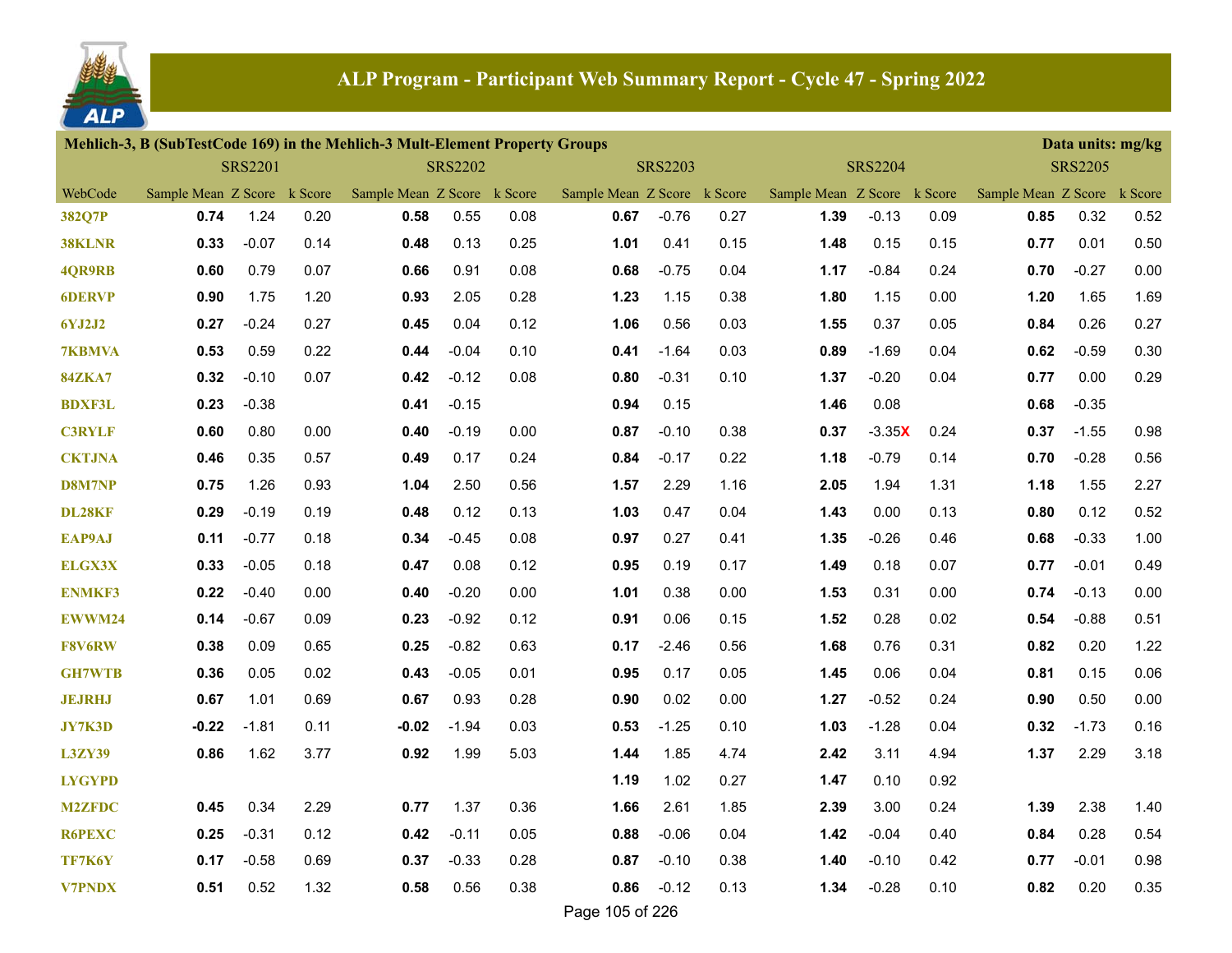

|                       | Mehlich-3, B (SubTestCode 169) in the Mehlich-3 Mult-Element Property Groups<br>Data units: mg/kg |                |  |                                                                              |                |      |                             |                |      |                             |                |      |                             |                   |      |  |
|-----------------------|---------------------------------------------------------------------------------------------------|----------------|--|------------------------------------------------------------------------------|----------------|------|-----------------------------|----------------|------|-----------------------------|----------------|------|-----------------------------|-------------------|------|--|
|                       |                                                                                                   | <b>SRS2201</b> |  |                                                                              | <b>SRS2202</b> |      |                             | SRS2203        |      |                             | <b>SRS2204</b> |      |                             | SRS2205           |      |  |
| WebCode               | Sample Mean Z Score k Score                                                                       |                |  | Sample Mean Z Score k Score                                                  |                |      | Sample Mean Z Score k Score |                |      | Sample Mean Z Score k Score |                |      | Sample Mean Z Score k Score |                   |      |  |
| <b>VJDRGN</b>         |                                                                                                   |                |  |                                                                              |                |      | 0.76                        | $-0.45$        | 0.25 | 1.08                        | $-1.12$        | 0.09 | 0.29                        | $-1.84$           | 0.29 |  |
| WTZ9M4                | 0.08<br>$-0.84$<br>0.14                                                                           |                |  | 0.33                                                                         | $-0.50$        | 0.14 | 0.89                        | $-0.02$        | 0.29 | 1.33                        | $-0.34$        | 0.21 | 0.68                        | $-0.33$           | 0.39 |  |
| <b>WWFHYL</b>         | $-0.98$<br>0.00<br>0.04                                                                           |                |  | 0.30                                                                         | $-0.60$        | 0.03 | 0.86                        | $-0.13$        | 0.04 | 1.29                        | $-0.46$        | 0.02 | 0.62                        | $-0.58$           | 0.23 |  |
| XGZU84                | 1.20<br>0.70<br>1.11                                                                              |                |  | 0.70                                                                         | 1.07           | 0.49 | 0.80                        | $-0.32$        | 0.65 | 1.43                        | 0.00           | 0.24 | 0.97                        | 0.75              | 0.98 |  |
|                       |                                                                                                   |                |  | Mehlich-3, B (SubTestCode 169) in the Mehlich-3 Mult-Element Property Groups |                |      |                             |                |      |                             |                |      |                             | Data units: mg/kg |      |  |
|                       |                                                                                                   | <b>SRS2201</b> |  |                                                                              | <b>SRS2202</b> |      |                             | <b>SRS2203</b> |      |                             | <b>SRS2204</b> |      | <b>SRS2205</b>              |                   |      |  |
| <b>Grand Median</b>   |                                                                                                   | 0.35           |  |                                                                              | 0.45           |      |                             | 0.90           |      |                             | 1.43           |      |                             | 0.77              |      |  |
| <b>Median Abs Dev</b> | 0.18<br>0.11                                                                                      |                |  |                                                                              |                |      |                             | 0.10           |      |                             | 0.10           |      | 0.09                        |                   |      |  |
| Avg Within Lab SD     | 0.08<br>0.20                                                                                      |                |  |                                                                              |                |      | 0.15                        |                |      |                             | 0.24           |      | 0.06                        |                   |      |  |
| <b>Labs Included</b>  | 28<br>28                                                                                          |                |  |                                                                              |                |      |                             | 30             |      |                             | 29             |      |                             | 29                |      |  |
| <b>Labs Reporting</b> |                                                                                                   | 28             |  |                                                                              | 28             |      |                             | 30             |      |                             | 30             |      |                             | 29                |      |  |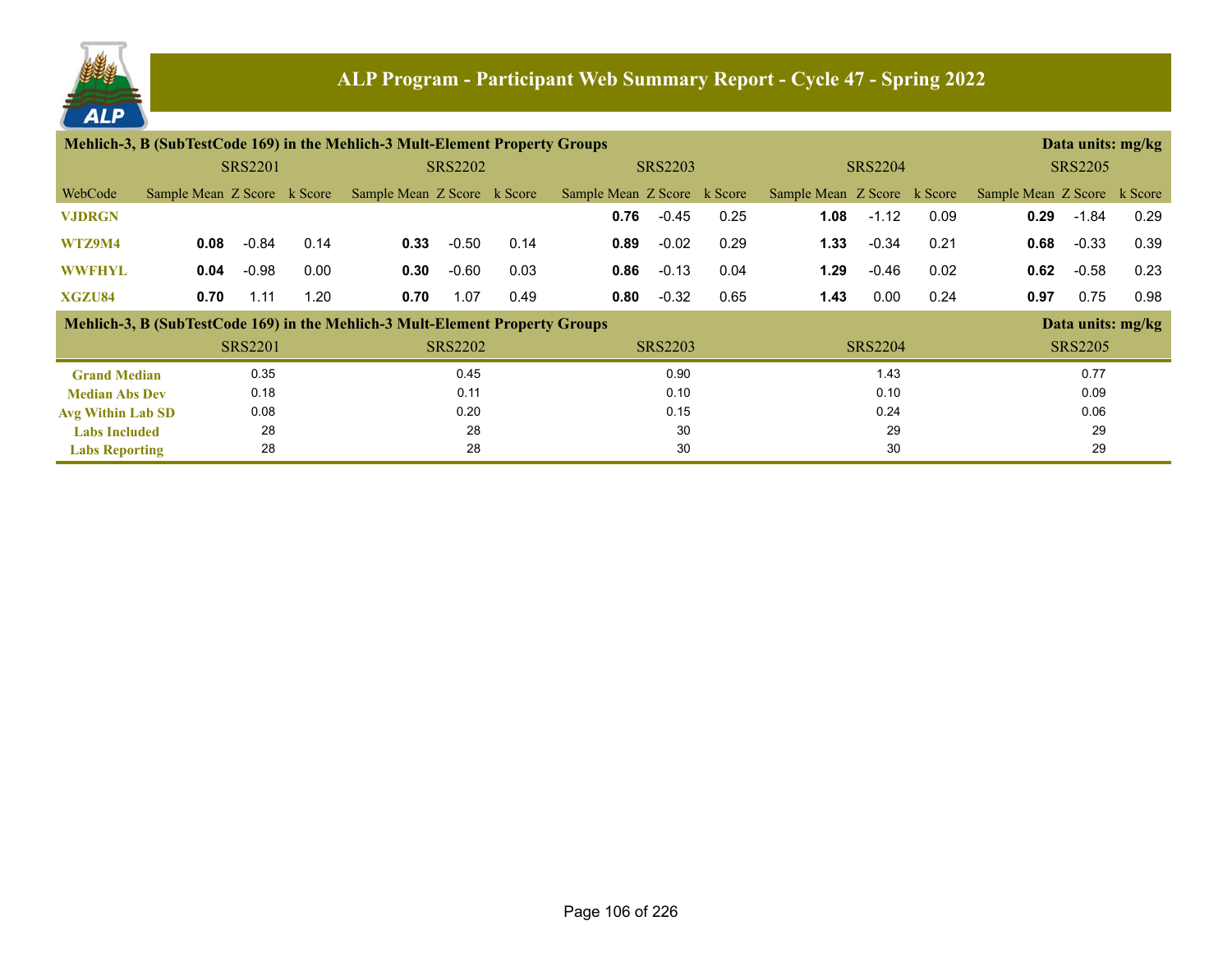

|               | Zn - DTPA (SubTestCode 170) in the Micronutrients Property Groups |                |      |                             |                |      |                             |                |      |                             |                |      | Data units: mg/kg           |                |      |  |  |
|---------------|-------------------------------------------------------------------|----------------|------|-----------------------------|----------------|------|-----------------------------|----------------|------|-----------------------------|----------------|------|-----------------------------|----------------|------|--|--|
|               |                                                                   | <b>SRS2201</b> |      |                             | <b>SRS2202</b> |      |                             | <b>SRS2203</b> |      |                             | <b>SRS2204</b> |      |                             | <b>SRS2205</b> |      |  |  |
| WebCode       | Sample Mean Z Score k Score                                       |                |      | Sample Mean Z Score k Score |                |      | Sample Mean Z Score k Score |                |      | Sample Mean Z Score k Score |                |      | Sample Mean Z Score k Score |                |      |  |  |
| 7TM4ZN        | 0.92                                                              | 0.87           | 0.54 | 1.08                        | 0.00           | 0.10 | 0.11                        | $-0.49$        | 0.65 | 1.84                        | 0.61           | 0.88 | 3.54                        | 0.40           | 0.81 |  |  |
| <b>7VADEV</b> | 0.61                                                              | $-1.17$        | 0.36 | 0.68                        | $-1.56$        | 0.15 | 0.13                        | $-0.27$        | 0.09 | 1.58                        | $-0.21$        | 0.35 | 3.01                        | $-0.53$        | 0.53 |  |  |
| <b>84XV4N</b> | 0.80                                                              | 0.07           | 0.00 | 0.77                        | $-1.22$        | 0.50 | 0.10                        | $-0.56$        | 0.00 | 1.43                        | $-0.66$        | 1.34 | 2.80                        | $-0.90$        | 1.12 |  |  |
| <b>8R74JK</b> | 0.50                                                              | $-1.93$        |      | 0.67                        | $-1.60$        | 0.50 | 0.20                        | 0.49           | 0.00 | 1.30                        | $-1.08$        | 0.00 | 2.57                        | $-1.31$        | 0.64 |  |  |
| 9EFP3N        | 0.84                                                              | 0.34           | 0.18 | 1.09                        | 0.01           | 0.13 | 0.24                        | 0.91           | 1.28 | 1.56                        | $-0.27$        | 0.13 | 3.42                        | 0.19           | 2.06 |  |  |
| <b>A2BOTW</b> | 0.88                                                              | 0.59           | 1.71 | 1.24                        | 0.62           | 0.21 | 0.12                        | $-0.31$        | 0.27 | 1.40                        | $-0.77$        | 0.53 | 3.17                        | $-0.24$        | 0.26 |  |  |
| A76LRH        | 0.86                                                              | 0.44           | 0.26 | 1.13                        | 0.18           | 0.71 | 0.11                        | $-0.42$        | 0.25 | 1.01                        | $-2.00$        | 0.07 | 2.61                        | $-1.23$        | 0.36 |  |  |
| <b>ADKB8H</b> |                                                                   | 69.20 456.82X  |      |                             | 47.70 179.35X  |      | 3.00                        | 30.05X         |      | 74.60                       | 229.18X        |      | 16.00                       | 22.35X         |      |  |  |
| AJ99HR        | 0.67                                                              | $-0.80$        | 0.22 | 0.91                        | $-0.66$        | 0.31 | 0.20                        | 0.49           | 0.76 | 1.08                        | $-1.78$        | 0.09 | 2.66                        | $-1.15$        | 0.13 |  |  |
| <b>AQB6JC</b> | 0.77                                                              | $-0.13$        | 0.18 | 1.14                        | 0.21           | 0.18 | 0.44                        | 3.03           | 0.43 | 1.70                        | 0.18           | 0.31 | 3.35                        | 0.08           | 0.17 |  |  |
| <b>AZBTC9</b> | 0.67                                                              | $-0.78$        | 0.93 | 1.10                        | 0.05           | 0.13 | 0.34                        | 2.01           | 0.25 | 1.81                        | 0.53           | 0.27 | 3.18                        | $-0.23$        | 0.89 |  |  |
| <b>B3WWLR</b> | 0.81                                                              | 0.16           | 0.28 | 1.09                        | 0.04           | 0.13 | 0.09                        | $-0.64$        | 0.15 | 2.03                        | 1.21           | 0.20 | 3.71                        | 0.71           | 0.06 |  |  |
| <b>BEODBT</b> | 0.86                                                              | 0.48           | 0.38 | 2.06                        | 3.74X          | 0.53 | 0.06                        | $-0.99$        | 0.00 | 12.31                       | 33.51X         | 0.63 | 4.15                        | 1.49           | 1.25 |  |  |
| <b>C4MDGL</b> | 0.69                                                              | $-0.68$        | 0.47 | 1.45                        | 1.40           | 0.25 | 0.22                        | 0.75           | 0.52 | 1.23                        | $-1.29$        | 0.14 | 3.43                        | 0.20           | 0.63 |  |  |
| <b>CBQEHF</b> | 0.86                                                              | 0.45           | 0.83 | 1.01                        | $-0.29$        | 1.16 | 0.16                        | 0.04           | 0.26 | 1.77                        | 0.40           | 1.56 | 3.81                        | 0.89           | 2.94 |  |  |
| D8M7NP        | 0.73                                                              | $-0.40$        | 0.51 | 0.95                        | $-0.53$        | 0.18 | 0.21                        | 0.55           | 2.72 | 1.74                        | 0.29           | 2.70 | 3.89                        | 1.02           | 1.26 |  |  |
| E72W78        | 0.77                                                              | $-0.15$        | 0.10 | 1.11                        | 0.09           | 0.43 | 0.14                        | $-0.18$        | 0.25 | 1.64                        | $-0.02$        | 0.81 | 3.21                        | $-0.17$        | 0.50 |  |  |
| <b>EXBBZA</b> | 0.92                                                              | 0.85           | 0.63 | 1.11                        | 0.10           | 0.66 |                             |                |      | 1.77                        | 0.39           | 1.05 | 3.65                        | 0.59           | 1.68 |  |  |
| <b>F8V6RW</b> | 0.87                                                              | 0.52           | 1.94 | 1.05                        | $-0.12$        | 0.10 | 0.17                        | 0.22           | 0.27 | 1.73                        | 0.28           | 0.23 | 3.58                        | 0.48           | 0.23 |  |  |
| <b>GDGCVM</b> | 1.00                                                              | 1.38           | 1.10 | 1.20                        | 0.44           | 0.35 | 0.29                        | 1.41           | 0.49 | 1.67                        | 0.08           | 0.92 | 3.21                        | $-0.17$        | 0.85 |  |  |
| <b>GH7WTB</b> | 0.71                                                              | $-0.55$        | 0.15 | 0.79                        | $-1.11$        | 0.39 | 0.13                        | $-0.23$        | 1.01 | 1.50                        | $-0.43$        | 0.39 | 3.31                        | 0.00           | 0.45 |  |  |
| <b>HPK369</b> | 1.06                                                              | 1.80           | 0.46 | 1.36                        | 1.06           | 0.21 | 0.27                        | 1.28           | 0.28 | 1.88                        | 0.76           | 0.75 | 3.96                        | 1.15           | 0.72 |  |  |
| J4ZF4L        | 0.89                                                              | 0.70           | 3.14 | 1.01                        | $-0.27$        | 0.81 | 0.11                        | $-0.42$        | 0.42 | 1.65                        | 0.01           | 0.81 | 3.58                        | 0.48           | 0.56 |  |  |
| <b>JR9NJG</b> | 0.92                                                              | 0.84           | 1.07 | 1.16                        | 0.30           | 0.23 | 0.20                        | 0.47           | 2.77 | 1.77                        | 0.39           | 3.41 | 3.56                        | 0.44           | 1.38 |  |  |
| <b>KLXV4C</b> | 0.50                                                              | $-1.93$        | 1.80 | 1.08                        | 0.00           | 1.09 | 0.66                        | 5.35X          | 2.38 | 1.93                        | 0.91           | 1.77 | 3.20                        | $-0.19$        | 1.12 |  |  |
| <b>LHWBEJ</b> | 0.67                                                              | $-0.82$        | 1.04 | 0.73                        | $-1.35$        | 0.50 | 0.33                        | 1.90           | 2.47 | 1.33                        | $-0.97$        | 1.77 | 2.77                        | $-0.96$        | 1.29 |  |  |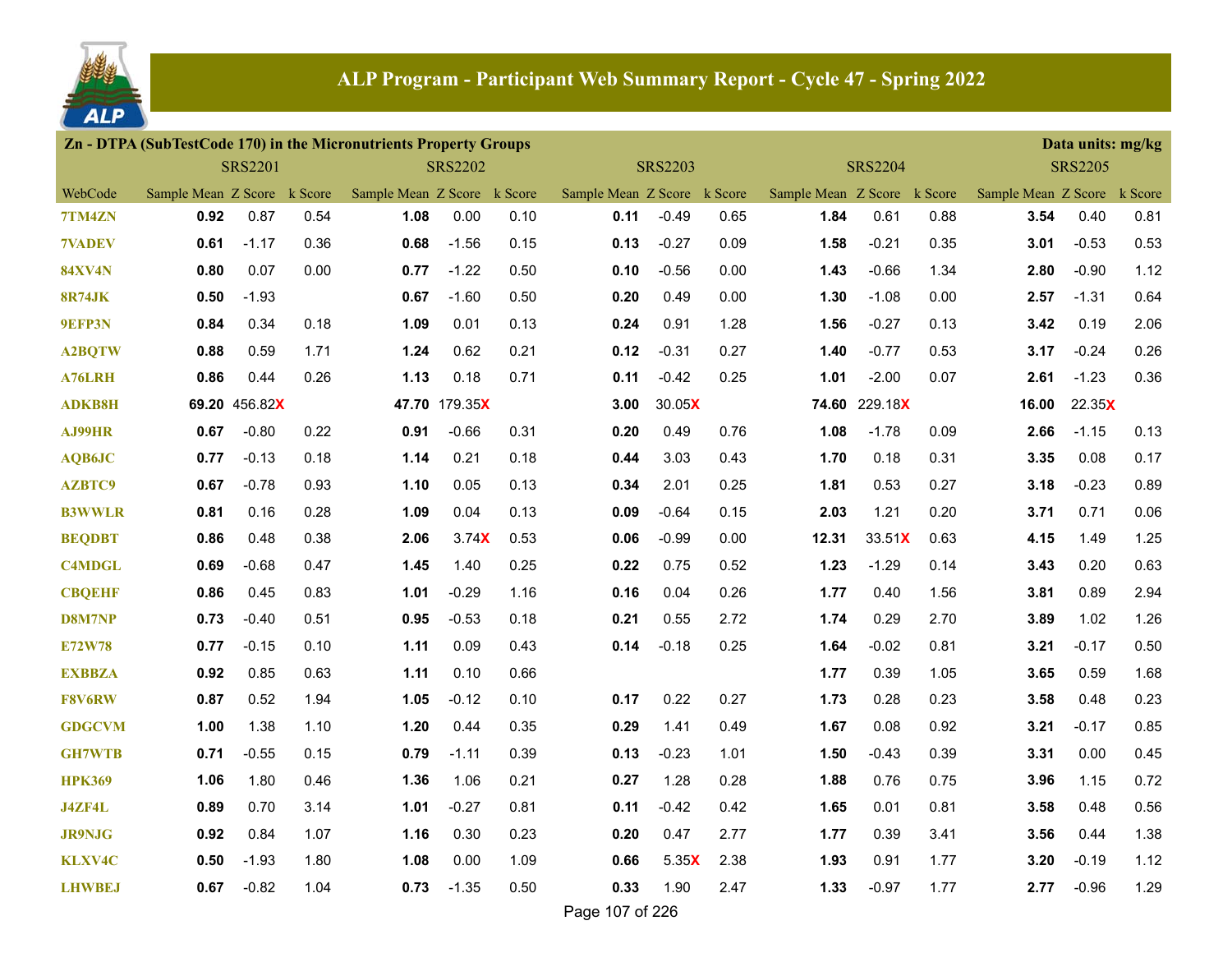

| Zn - DTPA (SubTestCode 170) in the Micronutrients Property Groups<br>Data units: mg/kg |                             |                |      |                                                                   |                |      |                             |                |      |                             |                |      |                             |                   |      |
|----------------------------------------------------------------------------------------|-----------------------------|----------------|------|-------------------------------------------------------------------|----------------|------|-----------------------------|----------------|------|-----------------------------|----------------|------|-----------------------------|-------------------|------|
|                                                                                        |                             | <b>SRS2201</b> |      |                                                                   | <b>SRS2202</b> |      |                             | <b>SRS2203</b> |      |                             | <b>SRS2204</b> |      |                             | <b>SRS2205</b>    |      |
| WebCode                                                                                | Sample Mean Z Score k Score |                |      | Sample Mean Z Score k Score                                       |                |      | Sample Mean Z Score k Score |                |      | Sample Mean Z Score k Score |                |      | Sample Mean Z Score k Score |                   |      |
| <b>M7X23U</b>                                                                          | 0.89                        | 0.65           | 0.28 | 1.49                                                              | 1.55           | 5.37 | 0.22                        | 0.70           | 1.48 | 1.87                        | 0.70           | 0.67 | 3.80                        | 0.86              | 1.12 |
| <b>M8W3B7</b>                                                                          | 0.80                        | 0.07           | 0.48 | 0.91                                                              | $-0.65$        | 0.30 | 0.15                        | 0.00           | 0.65 | 1.59                        | $-0.16$        | 1.14 | 3.28                        | $-0.05$           | 1.12 |
| MC <sub>2</sub> YV <sub>7</sub>                                                        | 0.67                        | $-0.82$        | 1.04 | 0.68                                                              | $-1.56$        | 0.60 | 0.11                        | $-0.45$        | 0.82 | 1.30                        | $-1.08$        | 0.00 | 2.73                        | $-1.02$           | 1.29 |
| QQF7K3                                                                                 | 0.68                        | $-0.71$        | 0.10 | 0.74                                                              | $-1.32$        | 0.00 | 0.11                        | $-0.42$        | 0.25 | 1.52                        | $-0.38$        | 0.07 | 3.17                        | $-0.25$           | 0.06 |
| TH9FT9                                                                                 | 0.67                        | $-0.78$        | 0.21 | 1.29                                                              | 0.78           | 0.27 | 0.28                        | 1.37           | 0.49 | 1.29                        | $-1.11$        | 0.31 | 2.94                        | $-0.65$           | 0.13 |
| <b>TULNP9</b>                                                                          | 1.39                        | 4.04X          | 0.80 | 2.23                                                              | 4.42X          | 0.19 | 0.18                        | 0.25           | 1.22 | 2.37                        | 2.29           | 0.79 | 4.59                        | 2.25              | 0.17 |
| UPML67                                                                                 | 0.64                        | $-1.02$        | 1.20 | 0.73                                                              | $-1.36$        | 0.26 | 0.25                        | 0.99           | 1.78 | 1.37                        | $-0.87$        | 1.00 | 3.31                        | 0.00              | 0.30 |
| UTA9V9                                                                                 | 1.02                        | 1.51           | 1.16 | 1.36                                                              | 1.07           | 0.31 | 0.12                        | $-0.40$        | 1.41 | 1.75                        | 0.34           | 0.37 | 3.87                        | 0.99              | 0.64 |
| <b>VELMNJ</b>                                                                          | 0.70                        | $-0.57$        | 0.90 | 0.89                                                              | $-0.75$        | 0.22 | 0.14                        | $-0.15$        | 0.26 | 1.68                        | 0.12           | 0.42 | 3.45                        | 0.25              | 1.33 |
| VT3KRY                                                                                 | 0.76                        | $-0.17$        | 0.08 | 1.01                                                              | $-0.27$        | 0.12 | 0.11                        | $-0.41$        | 0.14 | 1.16                        | $-1.52$        | 0.20 | 2.40                        | $-1.61$           | 0.11 |
| <b>VUW7MC</b>                                                                          | 0.76                        | $-0.20$        | 0.79 | 1.07                                                              | $-0.05$        | 0.35 | 0.09                        | $-0.70$        | 0.65 | 1.70                        | 0.19           | 0.53 | 3.19                        | $-0.22$           | 0.61 |
| <b>WFADBA</b>                                                                          | 0.78                        | $-0.06$        | 0.72 | 0.74                                                              | $-1.32$        | 0.00 | 0.08                        | $-0.77$        | 0.00 | 1.16                        | $-1.51$        | 0.44 | 1.99                        | $-2.32$           | 0.13 |
| WTZ9M4                                                                                 | 0.88                        | 0.58           | 2.29 | 1.20                                                              | 0.45           | 1.78 | 0.23                        | 0.77           | 1.37 | 1.64                        | $-0.01$        | 0.35 | 3.58                        | 0.48              | 1.35 |
| <b>YAJLEZ</b>                                                                          | 0.66                        | $-0.85$        | 0.57 | 0.88                                                              | $-0.77$        | 0.14 | 0.10                        | $-0.59$        | 0.17 | 1.48                        | $-0.50$        | 0.57 | 3.05                        | $-0.46$           | 0.10 |
| <b>YMJMR2</b>                                                                          | 0.80                        | 0.06           | 0.33 | 1.34                                                              | 0.99           | 0.11 | 0.17                        | 0.19           | 0.28 | 1.77                        | 0.39           | 0.12 | 3.45                        | 0.25              | 1.46 |
| <b>ZBNVHH</b>                                                                          | 0.80                        | 0.09           | 0.63 | 1.13                                                              | 0.19           | 0.50 | 0.15                        | $-0.07$        | 0.25 | 1.73                        | 0.28           | 0.67 | 3.77                        | 0.80              | 0.64 |
|                                                                                        |                             |                |      | Zn - DTPA (SubTestCode 170) in the Micronutrients Property Groups |                |      |                             |                |      |                             |                |      |                             | Data units: mg/kg |      |
|                                                                                        |                             | <b>SRS2201</b> |      |                                                                   | <b>SRS2202</b> |      |                             | <b>SRS2203</b> |      |                             | <b>SRS2204</b> |      |                             | <b>SRS2205</b>    |      |
| <b>Grand Median</b>                                                                    |                             | 0.79           |      |                                                                   | 1.08           |      |                             | 0.15           |      |                             | 1.64           |      |                             | 3.31              |      |
| <b>Median Abs Dev</b>                                                                  |                             | 0.09           |      |                                                                   | 0.16           |      |                             | 0.05           |      |                             | 0.15           |      |                             | 0.27              |      |
| <b>Avg Within Lab SD</b>                                                               |                             | 0.06           |      |                                                                   | 0.12           |      |                             | 0.02           |      |                             | 0.09           |      |                             | 0.09              |      |
| <b>Labs Included</b>                                                                   |                             | 40             |      |                                                                   | 39             |      |                             | 39             |      |                             | 40             |      |                             | 41                |      |
| <b>Labs Reporting</b>                                                                  |                             | 42             |      |                                                                   | 42             |      |                             | 41             |      |                             | 42             |      |                             | 42                |      |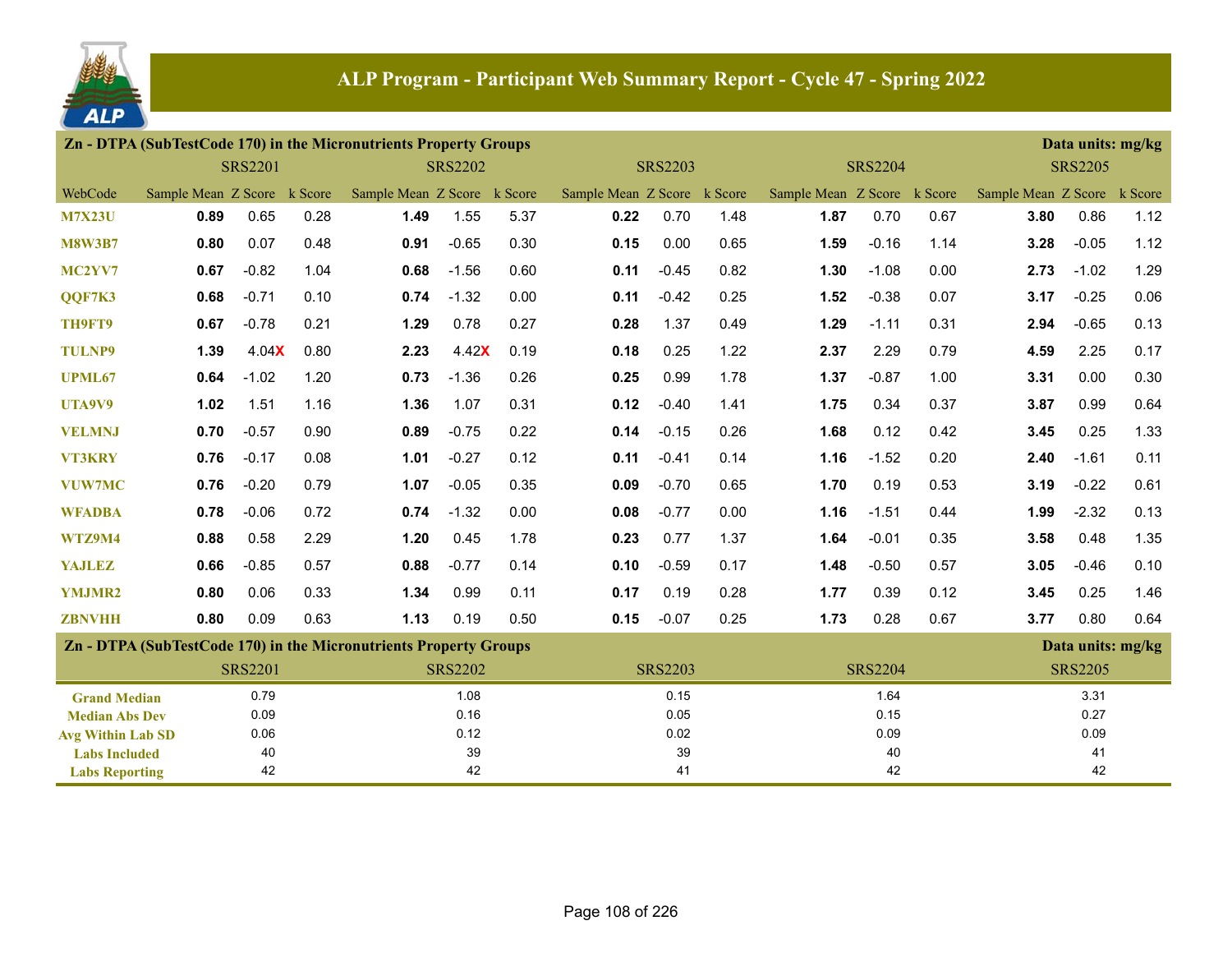

|               | Mn - DTPA (SubTestCode 171) in the Micronutrients Property Groups |         |      |                             |                |      |                             |                |      |                             |                |      |                             | Data units: mg/kg |      |
|---------------|-------------------------------------------------------------------|---------|------|-----------------------------|----------------|------|-----------------------------|----------------|------|-----------------------------|----------------|------|-----------------------------|-------------------|------|
|               |                                                                   | SRS2201 |      |                             | <b>SRS2202</b> |      |                             | <b>SRS2203</b> |      |                             | <b>SRS2204</b> |      |                             | <b>SRS2205</b>    |      |
| WebCode       | Sample Mean Z Score k Score                                       |         |      | Sample Mean Z Score k Score |                |      | Sample Mean Z Score k Score |                |      | Sample Mean Z Score k Score |                |      | Sample Mean Z Score k Score |                   |      |
| 7TM4ZN        | 36.21                                                             | 1.28    | 0.46 | 11.84                       | 0.77           | 0.11 | 2.44                        | 0.22           | 0.08 | 36.00                       | 0.91           | 0.29 | 37.83                       | 0.55              | 0.76 |
| <b>7VADEV</b> | 24.56                                                             | $-0.85$ | 0.26 | 4.38                        | $-0.73$        | 0.07 | 1.23                        | $-0.57$        | 0.05 | 16.42                       | $-0.42$        | 0.23 | 24.75                       | $-0.71$           | 0.23 |
| <b>84XV4N</b> | 30.23                                                             | 0.19    | 1.15 | 3.70                        | $-0.86$        | 0.08 | 0.90                        | $-0.79$        | 0.18 | 12.60                       | $-0.68$        | 0.21 | 21.93                       | $-0.98$           | 0.76 |
| <b>8R74JK</b> | 23.00                                                             | $-1.14$ |      | 6.67                        | $-0.27$        | 0.27 | 2.00                        | $-0.07$        |      | 25.00                       | 0.16           |      | 32.33                       | 0.02              | 0.53 |
| 9EFP3N        | 26.27                                                             | $-0.54$ | 0.53 | 6.33                        | $-0.33$        | 0.15 | 1.80                        | $-0.20$        | 0.18 | 15.57                       | $-0.48$        | 0.19 | 28.93                       | $-0.31$           | 0.13 |
| <b>A2BQTW</b> | 29.67                                                             | 0.09    | 0.25 | 9.67                        | 0.34           | 0.11 | 2.77                        | 0.43           | 0.06 | 23.07                       | 0.03           | 0.23 | 31.92                       | $-0.02$           | 0.05 |
| A76LRH        | 29.17                                                             | $-0.01$ | 0.17 | 9.63                        | 0.33           | 0.05 | 2.11                        | 0.00           | 0.07 | 21.84                       | $-0.05$        | 0.11 | 29.23                       | $-0.28$           | 0.20 |
| AJ99HR        | 25.44                                                             | $-0.69$ | 0.04 | 4.95                        | $-0.61$        | 0.05 | 0.85                        | $-0.82$        | 0.11 | 13.56                       | $-0.61$        | 0.11 | 26.61                       | $-0.53$           | 0.22 |
| <b>AQB6JC</b> | 33.50                                                             | 0.79    | 0.14 | 5.47                        | $-0.51$        | 0.03 | 0.73                        | $-0.90$        | 0.11 | 16.20                       | $-0.43$        | 0.12 | 24.53                       | $-0.73$           | 0.04 |
| <b>AZBTC9</b> | 24.77                                                             | $-0.81$ | 0.39 | 6.87                        | $-0.23$        | 0.43 | 1.26                        | $-0.55$        | 0.19 | 16.32                       | $-0.43$        | 0.68 | 26.14                       | $-0.57$           | 0.71 |
| <b>B3WWLR</b> | 35.35                                                             | 1.13    | 0.11 | 16.85                       | 1.78           | 0.08 | 3.73                        | 1.06           | 0.04 | 48.50                       | 1.75           | 0.03 | 48.27                       | 1.55              | 0.01 |
| <b>BEQDBT</b> | 17.76                                                             | $-2.10$ | 0.17 | 11.25                       | 0.65           | 0.29 | 7.78                        | 3.70 <b>X</b>  | 0.72 | 27.63                       | 0.34           | 0.13 | 66.61                       | 3.31X             | 0.85 |
| <b>C4MDGL</b> | 25.27                                                             | $-0.72$ | 0.21 | 4.59                        | $-0.68$        | 0.03 | 1.44                        | $-0.43$        | 0.32 | 11.79                       | $-0.73$        | 0.04 | 25.12                       | $-0.67$           | 0.11 |
| <b>CBOEHF</b> | 29.04                                                             | $-0.03$ | 1.04 | 8.43                        | 0.09           | 0.22 | 2.89                        | 0.51           | 1.03 | 27.12                       | 0.31           | 0.41 | 38.76                       | 0.64              | 1.02 |
| D8M7NP        | 29.46                                                             | 0.05    | 1.58 | 19.19                       | 2.25           | 6.08 | 4.82                        | 1.77           | 5.80 | 43.27                       | 1.40           | 5.01 | 52.55                       | 1.96              | 5.25 |
| E72W78        | 29.77                                                             | 0.10    | 0.36 | 9.90                        | 0.38           | 0.16 | 2.55                        | 0.29           | 0.02 | 25.30                       | 0.18           | 0.12 | 32.80                       | 0.06              | 0.03 |
| <b>EXBBZA</b> | 31.63                                                             | 0.45    | 0.32 | 10.90                       | 0.58           | 0.26 | 3.50                        | 0.91           | 0.37 | 30.63                       | 0.54           | 0.29 | 40.87                       | 0.84              | 1.20 |
| <b>F8V6RW</b> | 31.04                                                             | 0.34    | 0.06 | 11.34                       | 0.67           | 0.09 | 3.41                        | 0.85           | 0.12 | 33.46                       | 0.74           | 0.41 | 42.12                       | 0.96              | 0.31 |
| <b>GDGCVM</b> | 32.97                                                             | 0.69    | 0.32 | 6.83                        | $-0.23$        | 0.19 | 1.97                        | $-0.09$        | 0.47 | 20.00                       | $-0.18$        | 0.53 | 32.97                       | 0.08              | 0.37 |
| <b>GH7WTB</b> | 28.72                                                             | $-0.09$ | 0.37 | 5.11                        | $-0.58$        | 0.08 | 1.11                        | $-0.65$        | 0.06 | 18.38                       | $-0.29$        | 0.22 | 28.72                       | $-0.33$           | 0.17 |
| <b>HPK369</b> | 30.05                                                             | 0.16    | 1.33 | 14.20                       | 1.25           | 0.17 | 4.04                        | 1.26           | 0.87 | 39.20                       | 1.12           | 0.58 | 47.62                       | 1.48              | 0.93 |
| <b>J4ZF4L</b> | 28.57                                                             | $-0.12$ | 0.33 | 6.27                        | $-0.35$        | 0.24 | 1.82                        | $-0.18$        | 0.23 | 22.13                       | $-0.03$        | 0.71 | 33.20                       | 0.10              | 0.39 |
| <b>JR9NJG</b> | 29.62                                                             | 0.08    | 0.60 | 11.34                       | 0.67           | 0.09 | 2.96                        | 0.56           | 0.22 | 29.40                       | 0.46           | 0.09 | 38.47                       | 0.61              | 0.39 |
| <b>KLXV4C</b> | 29.23                                                             | 0.01    | 0.83 | 5.67                        | $-0.47$        | 0.09 | 1.01                        | $-0.72$        | 0.20 | 17.80                       | $-0.33$        | 0.18 | 25.30                       | $-0.65$           | 0.14 |
| <b>LHWBEJ</b> | 27.40                                                             | $-0.33$ | 0.28 | 3.80                        | $-0.84$        | 0.08 | 1.07                        | $-0.68$        | 0.11 | 12.73                       | $-0.67$        | 0.07 | 23.53                       | $-0.82$           | 0.02 |
| <b>M7X23U</b> | 37.33                                                             | 1.49    | 0.81 | 16.00                       | 1.61           | 0.82 | 4.40                        | 1.49           | 0.85 | 53.00                       | 2.06           | 2.80 | 55.33                       | 2.22              | 1.06 |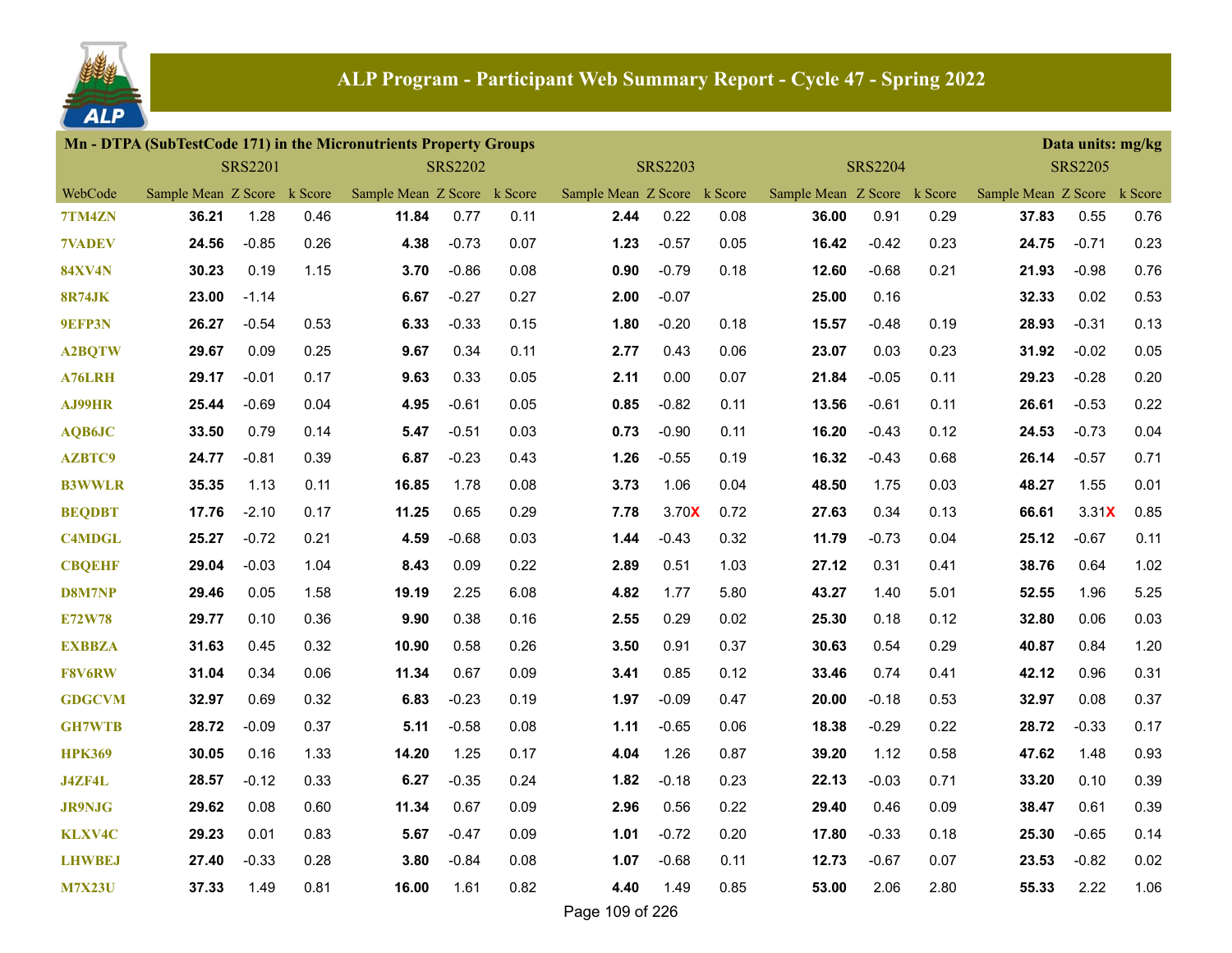

| Mn - DTPA (SubTestCode 171) in the Micronutrients Property Groups |                             |                |      |                                                                   |                |      |                             |                |      |                             |                |      |                             | Data units: mg/kg |      |
|-------------------------------------------------------------------|-----------------------------|----------------|------|-------------------------------------------------------------------|----------------|------|-----------------------------|----------------|------|-----------------------------|----------------|------|-----------------------------|-------------------|------|
|                                                                   |                             | <b>SRS2201</b> |      |                                                                   | <b>SRS2202</b> |      |                             | <b>SRS2203</b> |      |                             | <b>SRS2204</b> |      |                             | <b>SRS2205</b>    |      |
| WebCode                                                           | Sample Mean Z Score k Score |                |      | Sample Mean Z Score k Score                                       |                |      | Sample Mean Z Score k Score |                |      | Sample Mean Z Score k Score |                |      | Sample Mean Z Score k Score |                   |      |
| <b>M8W3B7</b>                                                     | 33.17                       | 0.73           | 3.75 | 5.03                                                              | $-0.59$        | 0.18 | 1.03                        | $-0.70$        | 0.11 | 16.73                       | $-0.40$        | 1.40 | 25.10                       | $-0.67$           | 0.31 |
| OOF7K3                                                            | 27.23                       | $-0.36$        | 0.04 | 4.07                                                              | $-0.79$        | 0.03 | 0.73                        | $-0.90$        | 0.11 | 14.40                       | $-0.56$        | 0.05 | 24.23                       | $-0.76$           | 0.02 |
| TH9FT9                                                            | 23.96                       | $-0.96$        | 0.43 | 2.47                                                              | $-1.11$        | 0.04 | 0.86                        | $-0.81$        | 0.11 | 9.58                        | $-0.88$        | 0.05 | 21.68                       | $-1.00$           | 0.57 |
| <b>TULNP9</b>                                                     | 38.60                       | 1.72           | 0.49 | 22.26                                                             | 2.87X          | 0.00 | 4.31                        | 1.43           | 0.50 | 54.26                       | 2.14           | 0.15 | 63.25                       | 2.98X             | 0.15 |
| UPML67                                                            | 25.27                       | $-0.72$        | 1.71 | 3.87                                                              | $-0.83$        | 0.10 | 1.07                        | $-0.68$        | 0.38 | 12.37                       | $-0.69$        | 0.30 | 26.93                       | $-0.50$           | 0.46 |
| UTA9V9                                                            | 19.34                       | $-1.81$        | 0.68 | 11.53                                                             | 0.71           | 0.09 | 3.59                        | 0.97           | 0.02 | 29.92                       | 0.50           | 0.38 | 31.81                       | $-0.03$           | 0.21 |
| <b>VELMNJ</b>                                                     | 27.05                       | $-0.40$        | 0.44 | 8.00                                                              | 0.00           | 0.26 | 3.04                        | 0.61           | 0.21 | 26.84                       | 0.29           | 0.23 | 37.96                       | 0.56              | 1.00 |
| <b>VT3KRY</b>                                                     | 18.33                       | $-1.99$        | 0.18 | 5.34                                                              | $-0.53$        | 0.03 | 2.23                        | 0.08           | 0.10 | 12.78                       | $-0.67$        | 0.01 | 19.93                       | $-1.17$           | 0.02 |
| <b>VUW7MC</b>                                                     | 32.84                       | 0.67           | 0.29 | 12.43                                                             | 0.89           | 0.08 | 3.09                        | 0.64           | 0.15 | 39.92                       | 1.17           | 0.14 | 44.47                       | 1.18              | 0.24 |
| <b>WFADBA</b>                                                     | 21.67                       | $-1.38$        | 0.08 | 10.07                                                             | 0.42           | 0.20 | 4.40                        | 1.49           | 0.64 | 50.83                       | 1.91           | 0.66 | 33.87                       | 0.17              | 0.24 |
| WTZ9M4                                                            | 33.03                       | 0.70           | 3.18 | 7.17                                                              | $-0.17$        | 0.57 | 1.87                        | $-0.16$        | 0.11 | 14.47                       | $-0.55$        | 0.64 | 29.23                       | $-0.28$           | 0.56 |
| <b>YAJLEZ</b>                                                     | 29.09                       | $-0.02$        | 0.19 | 9.35                                                              | 0.27           | 0.30 | 2.58                        | 0.31           | 0.21 | 25.45                       | 0.19           | 0.61 | 34.52                       | 0.23              | 0.18 |
| <b>YMJMR2</b>                                                     | 33.28                       | 0.75           | 0.53 | 16.45                                                             | 1.70           | 0.14 | 4.39                        | 1.49           | 0.07 | 45.95                       | 1.58           | 0.15 | 44.08                       | 1.15              | 0.34 |
| <b>ZBNVHH</b>                                                     | 32.00                       | 0.51           | 0.71 | 9.20                                                              | 0.24           | 0.14 | 2.03                        | $-0.05$        | 0.21 | 20.67                       | $-0.13$        | 0.27 | 35.00                       | 0.28              |      |
|                                                                   |                             |                |      | Mn - DTPA (SubTestCode 171) in the Micronutrients Property Groups |                |      |                             |                |      |                             |                |      |                             | Data units: mg/kg |      |
|                                                                   |                             | <b>SRS2201</b> |      |                                                                   | <b>SRS2202</b> |      |                             | <b>SRS2203</b> |      |                             | <b>SRS2204</b> |      |                             | <b>SRS2205</b>    |      |
| <b>Grand Median</b>                                               |                             | 29.2           |      |                                                                   | 8.00           |      |                             | 2.11           |      |                             | 22.6           |      |                             | 32.1              |      |
| <b>Median Abs Dev</b>                                             |                             | 3.7            |      |                                                                   | 2.96           |      |                             | 0.99           |      |                             | 7.7            |      |                             | 6.5               |      |
| <b>Avg Within Lab SD</b>                                          |                             | 1.4            |      |                                                                   | 2.10           |      |                             | 0.54           |      |                             | 2.2            |      |                             | 2.9               |      |
| <b>Labs Included</b>                                              |                             | 40             |      |                                                                   | 39             |      |                             | 39             |      |                             | 40             |      |                             | 38                |      |
| <b>Labs Reporting</b>                                             |                             | 40             |      |                                                                   | 40             |      |                             | 40             |      |                             | 40             |      |                             | 40                |      |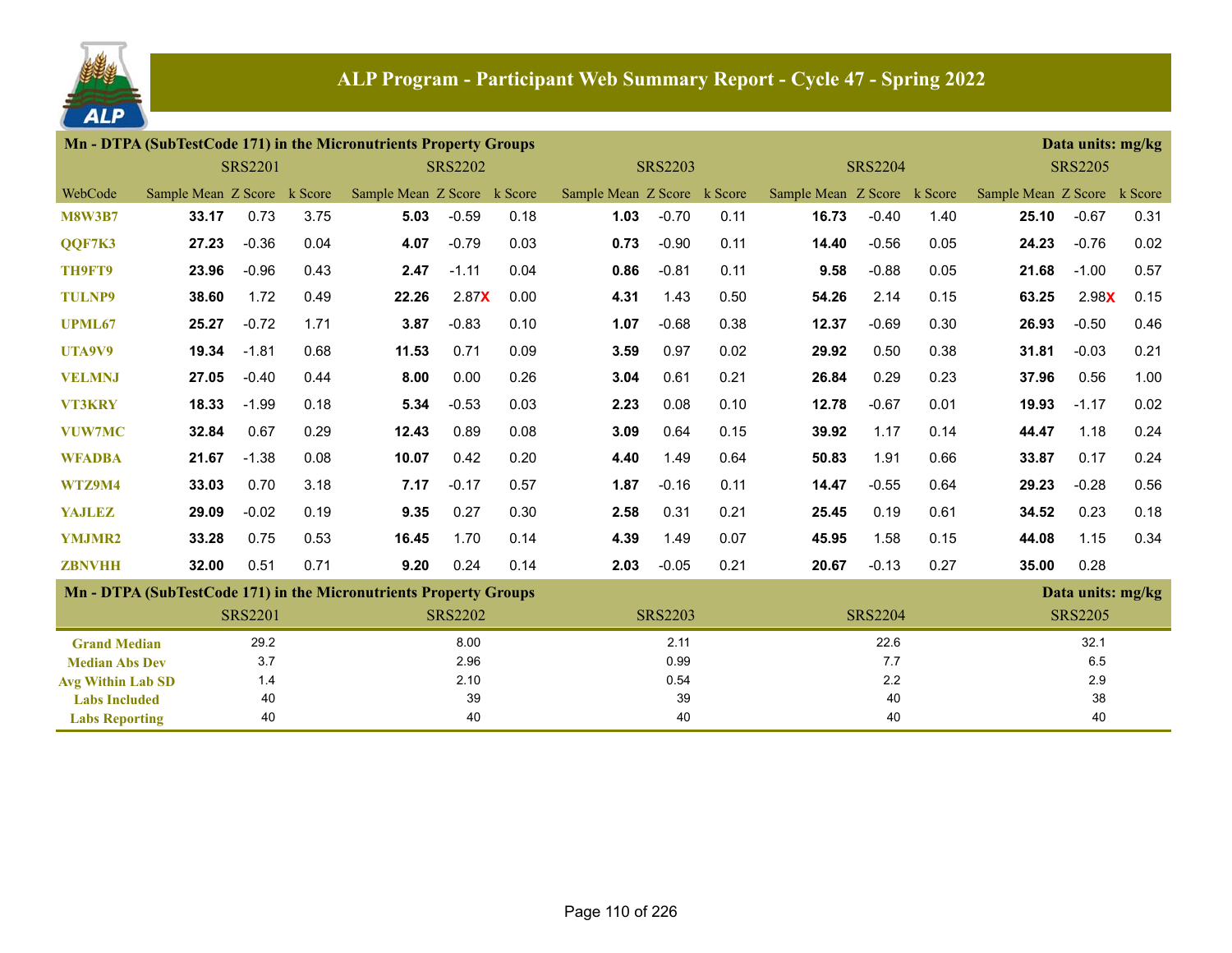

|               | Fe - DTPA (SubTestCode 172) in the Micronutrients Property Groups |                |      |                             |                |      |                             |                |      |                             |                | Data units: mg/kg |                             |                |      |
|---------------|-------------------------------------------------------------------|----------------|------|-----------------------------|----------------|------|-----------------------------|----------------|------|-----------------------------|----------------|-------------------|-----------------------------|----------------|------|
|               |                                                                   | <b>SRS2201</b> |      |                             | <b>SRS2202</b> |      |                             | <b>SRS2203</b> |      |                             | <b>SRS2204</b> |                   |                             | <b>SRS2205</b> |      |
| WebCode       | Sample Mean Z Score k Score                                       |                |      | Sample Mean Z Score k Score |                |      | Sample Mean Z Score k Score |                |      | Sample Mean Z Score k Score |                |                   | Sample Mean Z Score k Score |                |      |
| 7TM4ZN        | 72.7                                                              | 0.02           | 0.49 | 41.4                        | $-0.20$        | 0.18 | 2.0                         | $-0.38$        | 0.31 | 80.7                        | 0.17           | 0.96              | 11.9                        | $-0.20$        | 0.45 |
| <b>7VADEV</b> | 51.8                                                              | $-0.96$        | 0.05 | 35.6                        | $-0.55$        | 0.29 | 2.1                         | $-0.36$        | 0.06 | 65.4                        | $-0.78$        | 0.58              | 10.9                        | $-0.51$        | 0.18 |
| <b>84XV4N</b> | 58.0                                                              | $-0.67$        | 1.34 | 36.7                        | $-0.49$        | 0.12 | 2.0                         | $-0.42$        |      | 65.3                        | $-0.79$        | 1.22              | 8.0                         | $-1.38$        | 1.36 |
| <b>8R74JK</b> | 62.0                                                              | $-0.48$        | 0.44 | 36.0                        | $-0.53$        | 0.20 | 3.0                         | 0.47           |      | 84.0                        | 0.37           |                   | 14.0                        | 0.44           | 1.36 |
| 9EFP3N        | 90.6                                                              | 0.85           | 0.90 | 96.9                        | 3.22           | 1.17 | 3.1                         | 0.59           | 0.51 | 83.6                        | 0.34           | 0.10              | 14.3                        | 0.54           | 0.94 |
| <b>A2BQTW</b> | 84.1                                                              | 0.55           | 0.51 | 57.4                        | 0.79           | 0.32 | 4.1                         | 1.45           | 3.51 | 76.3                        | $-0.11$        | 0.53              | 13.9                        | 0.40           | 0.34 |
| A76LRH        | 77.0                                                              | 0.21           | 0.23 | 39.2                        | $-0.33$        | 0.42 | 1.5                         | $-0.91$        | 0.08 | 49.1                        | $-1.79$        | 0.15              | 10.1                        | $-0.76$        | 0.24 |
| <b>ADKB8H</b> | 1.6                                                               | $-3.30X$       |      | 2.4                         | $-2.60$        |      | 0.3                         | $-1.94$        |      | 3.1                         | $-4.64X$       |                   | 6.7                         | $-1.78$        |      |
| AJ99HR        | 65.4                                                              | $-0.32$        | 0.76 | 39.6                        | $-0.31$        | 0.34 | 1.1                         | $-1.22$        | 1.82 | 63.4                        | $-0.91$        | 0.32              | 11.7                        | $-0.26$        | 0.38 |
| <b>AQB6JC</b> | 72.0                                                              | $-0.02$        | 0.38 | 57.3                        | 0.78           | 0.31 | 2.0                         | $-0.42$        |      | 62.0                        | $-0.99$        |                   | 9.0                         | $-1.08$        |      |
| <b>AZBTC9</b> | 53.9                                                              | $-0.86$        | 0.19 | 42.2                        | $-0.15$        | 0.18 | 3.5                         | 0.91           | 0.78 | 74.9                        | $-0.19$        | 0.39              | 13.1                        | 0.16           | 0.46 |
| <b>B3WWLR</b> | 65.8                                                              | $-0.31$        | 0.03 | 38.2                        | $-0.40$        | 0.03 | 1.7                         | $-0.65$        | 0.03 | 83.6                        | 0.35           | 0.06              | 13.7                        | 0.36           | 0.12 |
| <b>BEQDBT</b> | 17.1                                                              | $-2.57$        | 0.10 | 39.8                        | $-0.30$        | 0.54 | 5.7                         | 2.93X          | 0.70 | 15.5                        | $-3.87X$       | 0.14              | 99.6                        | 26.51X         | 2.69 |
| <b>C4MDGL</b> | 90.0                                                              | 0.82           | 0.37 | 45.6                        | 0.06           | 0.47 | 4.6                         | 1.87           | 0.45 | 76.6                        | $-0.09$        | 0.18              | 11.9                        | $-0.18$        | 0.22 |
| <b>CBOEHF</b> | 70.4                                                              | $-0.09$        | 1.35 | 42.9                        | $-0.11$        | 1.33 | 3.1                         | 0.54           | 2.85 | 84.0                        | 0.37           | 1.09              | 15.0                        | 0.76           | 1.09 |
| D8M7NP        | 53.8                                                              | $-0.86$        | 3.79 | 30.9                        | $-0.85$        | 1.43 | 2.0                         | $-0.38$        | 0.09 | 81.2                        | 0.20           | 3.78              | 12.3                        | $-0.07$        | 0.07 |
| E72W78        | 80.4                                                              | 0.37           | 0.14 | 52.7                        | 0.50           | 0.21 | 2.6                         | 0.10           | 0.09 | 84.7                        | 0.41           | 0.21              | 13.2                        | 0.21           | 0.08 |
| <b>EXBBZA</b> | 74.6                                                              | 0.11           | 0.66 | 46.5                        | 0.12           | 0.52 | 2.9                         | 0.41           | 0.51 | 90.2                        | 0.75           | 0.64              | 14.9                        | 0.72           | 2.65 |
| F8V6RW        | 69.9                                                              | $-0.11$        | 0.49 | 46.5                        | 0.11           | 0.59 | 2.5                         | 0.00           | 0.86 | 85.5                        | 0.46           | 0.72              | 14.1                        | 0.49           | 0.76 |
| <b>GDGCVM</b> | 104.3                                                             | 1.49           | 1.13 | 75.4                        | 1.90           | 0.71 | 3.7                         | 1.07           | 0.51 | 99.7                        | 1.34           | 0.96              | 17.0                        | 1.36           | 1.63 |
| <b>GH7WTB</b> | 52.0                                                              | $-0.95$        | 0.38 | 44.6                        | 0.00           | 2.53 | 1.9                         | $-0.47$        | 0.14 | 63.3                        | $-0.91$        | 0.46              | 10.1                        | $-0.75$        | 0.46 |
| <b>HPK369</b> | 77.5                                                              | 0.24           | 0.42 | 63.8                        | 1.18           | 0.56 | 3.9                         | 1.27           | 1.39 | 110.1                       | 1.99           | 0.52              | 19.5                        | 2.11           | 1.47 |
| <b>J4ZF4L</b> | 56.2                                                              | $-0.75$        | 0.63 | 34.3                        | $-0.64$        | 0.38 | 2.1                         | $-0.36$        | 0.27 | 74.2                        | $-0.24$        | 1.55              | 11.4                        | $-0.35$        | 0.76 |
| <b>JR9NJG</b> | 112.7                                                             | 1.88           | 0.85 | 97.1                        | 3.23           | 0.81 | 3.0                         | 0.49           | 0.14 | 95.3                        | 1.07           | 0.22              | 16.5                        | 1.20           | 0.24 |
| <b>KLXV4C</b> | 68.3                                                              | $-0.19$        | 0.62 | 57.0                        | 0.76           | 0.56 | 1.9                         | $-0.54$        | 0.57 | 68.8                        | $-0.57$        | 0.23              | 9.2                         | $-1.01$        | 0.12 |
| <b>LHWBEJ</b> | 91.4                                                              | 0.89           | 0.14 | 52.9                        | 0.51           | 0.24 | 3.4                         | 0.80           | 0.51 | 88.6                        | 0.65           | 0.29              | 13.9                        | 0.40           | 0.34 |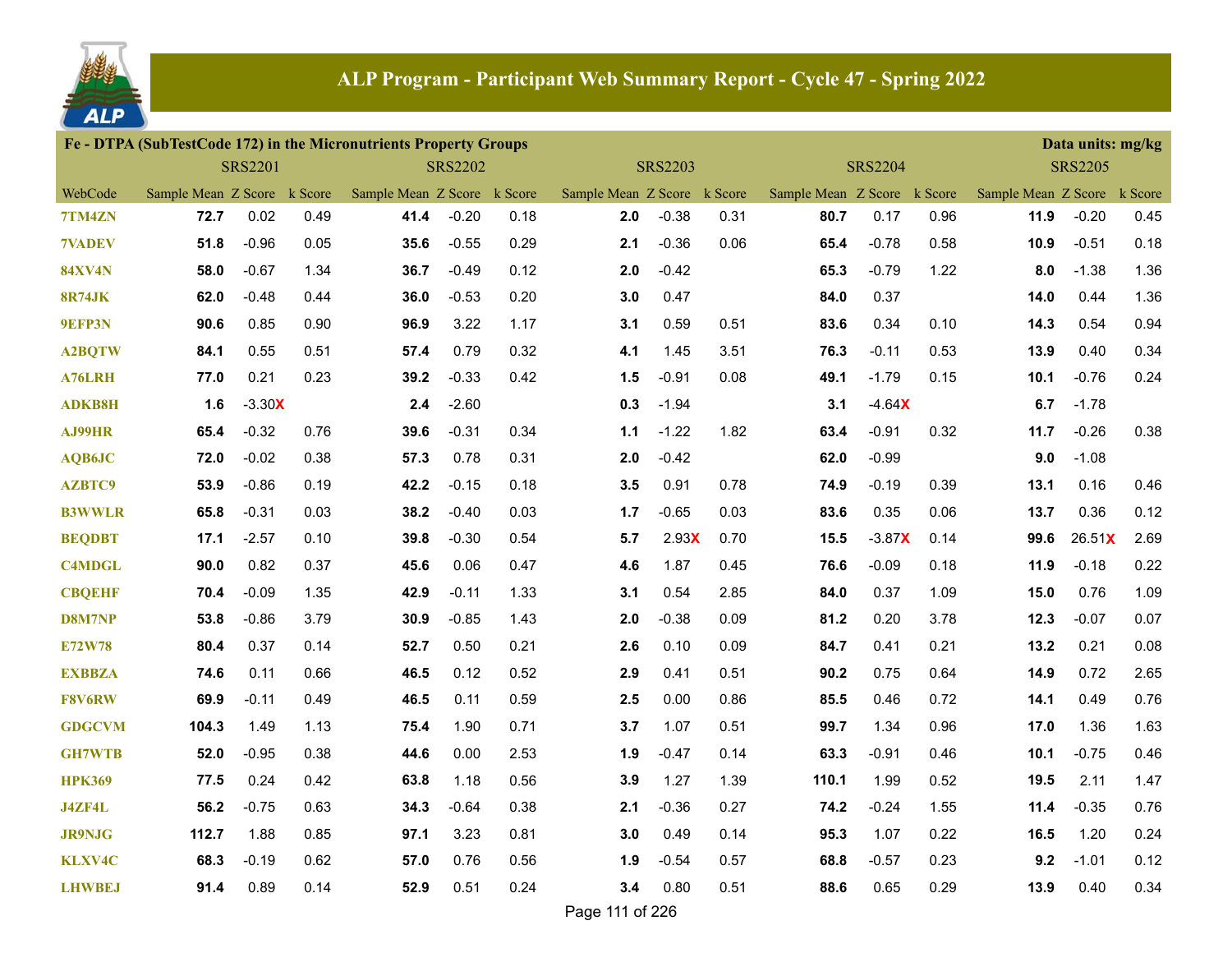

|                          |                             |                |      | Fe - DTPA (SubTestCode 172) in the Micronutrients Property Groups |                |      |                             |                |      |                             |                |      |                             | Data units: mg/kg |      |
|--------------------------|-----------------------------|----------------|------|-------------------------------------------------------------------|----------------|------|-----------------------------|----------------|------|-----------------------------|----------------|------|-----------------------------|-------------------|------|
|                          |                             | <b>SRS2201</b> |      |                                                                   | <b>SRS2202</b> |      |                             | <b>SRS2203</b> |      |                             | <b>SRS2204</b> |      |                             | <b>SRS2205</b>    |      |
| WebCode                  | Sample Mean Z Score k Score |                |      | Sample Mean Z Score k Score                                       |                |      | Sample Mean Z Score k Score |                |      | Sample Mean Z Score k Score |                |      | Sample Mean Z Score k Score |                   |      |
| <b>M7X23U</b>            | 90.7                        | 0.85           | 1.25 | 53.0                                                              | 0.51           | 0.35 | 2.8                         | 0.27           | 0.68 | 101.3                       | 1.44           | 0.44 | 17.0                        | 1.36              | 1.36 |
| <b>M8W3B7</b>            | 55.4                        | $-0.79$        | 0.96 | 34.4                                                              | $-0.63$        | 0.64 | 2.0                         | $-0.39$        | 0.93 | 67.6                        | $-0.64$        | 1.07 | 9.4                         | $-0.97$           | 0.67 |
| MC2YV7                   | 44.6                        | $-1.29$        | 0.63 | 28.2                                                              | $-1.01$        | 0.45 | 1.4                         | $-0.95$        | 0.08 | 53.8                        | $-1.50$        | 0.33 | 7.4                         | $-1.57$           | 0.24 |
| QQF7K3                   | 51.0                        | $-0.99$        |      | 32.0                                                              | $-0.78$        |      | 2.0                         | $-0.42$        |      | 66.0                        | $-0.74$        |      | 8.7                         | $-1.18$           | 0.78 |
| <b>TH9FT9</b>            | 95.3                        | 1.07           | 0.55 | 44.3                                                              | $-0.02$        | 0.28 | 2.0                         | $-0.41$        | 0.48 | 81.7                        | 0.23           | 0.40 | 13.2                        | 0.20              | 0.43 |
| <b>TULNP9</b>            | 239.0                       | 7.76X          | 0.93 | 180.3                                                             | 8.35X          | 0.13 | 1.3                         | $-1.00$        | 0.04 | 175.2                       | 6.02X          | 0.68 | 23.6                        | 3.35 <sub>X</sub> | 2.21 |
| UPML67                   | 83.0                        | 0.50           | 0.31 | 44.4                                                              | $-0.02$        | 0.33 | 3.1                         | 0.59           | 1.03 | 74.8                        | $-0.20$        | 1.65 | 11.1                        | $-0.44$           | 0.89 |
| UTA9V9                   | 107.3                       | 1.63           | 1.52 | 66.5                                                              | 1.35           | 0.99 | 2.9                         | 0.38           | 0.92 | 101.9                       | 1.48           | 0.52 | 17.1                        | 1.40              | 1.66 |
| <b>VELMNJ</b>            | 74.3                        | 0.09           | 0.69 | 44.5                                                              | $-0.01$        | 0.41 | 2.5                         | 0.02           | 1.18 | 90.4                        | 0.76           | 0.68 | 14.3                        | 0.54              | 1.99 |
| <b>VT3KRY</b>            | 58.5                        | $-0.64$        | 0.07 | 44.5                                                              | $-0.01$        | 0.09 | 3.9                         | 1.31           | 0.36 | 49.4                        | $-1.77$        | 0.21 | 12.3                        | $-0.07$           | 0.51 |
| <b>VUW7MC</b>            | 70.0                        | $-0.11$        | 0.46 | 47.3                                                              | 0.16           | 0.25 | 1.8                         | $-0.56$        | 0.11 | 78.0                        | 0.00           | 0.06 | 11.5                        | $-0.32$           | 0.56 |
| <b>WFADBA</b>            | 101.9                       | 1.38           | 0.58 | 48.7                                                              | 0.25           | 0.50 | 1.9                         | $-0.48$        | 0.51 | 96.5                        | 1.14           | 0.61 | 11.7                        | $-0.27$           | 0.41 |
| WTZ9M4                   | 77.1                        | 0.22           | 2.49 | 59.9                                                              | 0.94           | 4.24 | 5.2                         | 2.44           | 1.18 | 76.5                        | $-0.10$        | 2.31 | 13.4                        | 0.26              | 2.40 |
| <b>YAJLEZ</b>            | 72.9                        | 0.03           | 0.77 | 47.6                                                              | 0.18           | 1.19 | 2.1                         | $-0.31$        | 0.28 | 80.0                        | 0.12           | 1.11 | 12.8                        | 0.07              | 0.36 |
| <b>YMJMR2</b>            | 81.7                        | 0.43           | 0.29 | 48.2                                                              | 0.22           | 0.13 | 2.5                         | 0.03           | 0.30 | 76.8                        | $-0.08$        | 0.16 | 10.8                        | $-0.52$           | 0.37 |
| <b>ZBNVHH</b>            | 64.3                        | $-0.37$        | 1.13 | 60.3                                                              | 0.97           | 1.34 | 2.5                         | 0.06           | 0.51 | 74.0                        | $-0.25$        | 0.38 | 13.7                        | 0.34              | 0.78 |
|                          |                             |                |      | Fe - DTPA (SubTestCode 172) in the Micronutrients Property Groups |                |      |                             |                |      |                             |                |      |                             | Data units: mg/kg |      |
|                          |                             | <b>SRS2201</b> |      |                                                                   | <b>SRS2202</b> |      |                             | <b>SRS2203</b> |      |                             | <b>SRS2204</b> |      |                             | <b>SRS2205</b>    |      |
| <b>Grand Median</b>      |                             | 72.3           |      |                                                                   | 44.6           |      |                             | 2.47           |      |                             | 78.0           |      |                             | 12.5              |      |
| <b>Median Abs Dev</b>    |                             | 12.8           |      |                                                                   | 8.1            |      |                             | 0.54           |      |                             | 9.2            |      |                             | 1.6               |      |
| <b>Avg Within Lab SD</b> |                             | 4.5            |      |                                                                   | 5.0            |      |                             | 0.22           |      |                             | 2.6            |      |                             | 0.7               |      |
| <b>Labs Included</b>     |                             | 40             |      |                                                                   | 41             |      |                             | 41             |      |                             | 39             |      |                             | 40                |      |
| <b>Labs Reporting</b>    |                             | 42             |      |                                                                   | 42             |      |                             | 42             |      |                             | 42             |      |                             | 42                |      |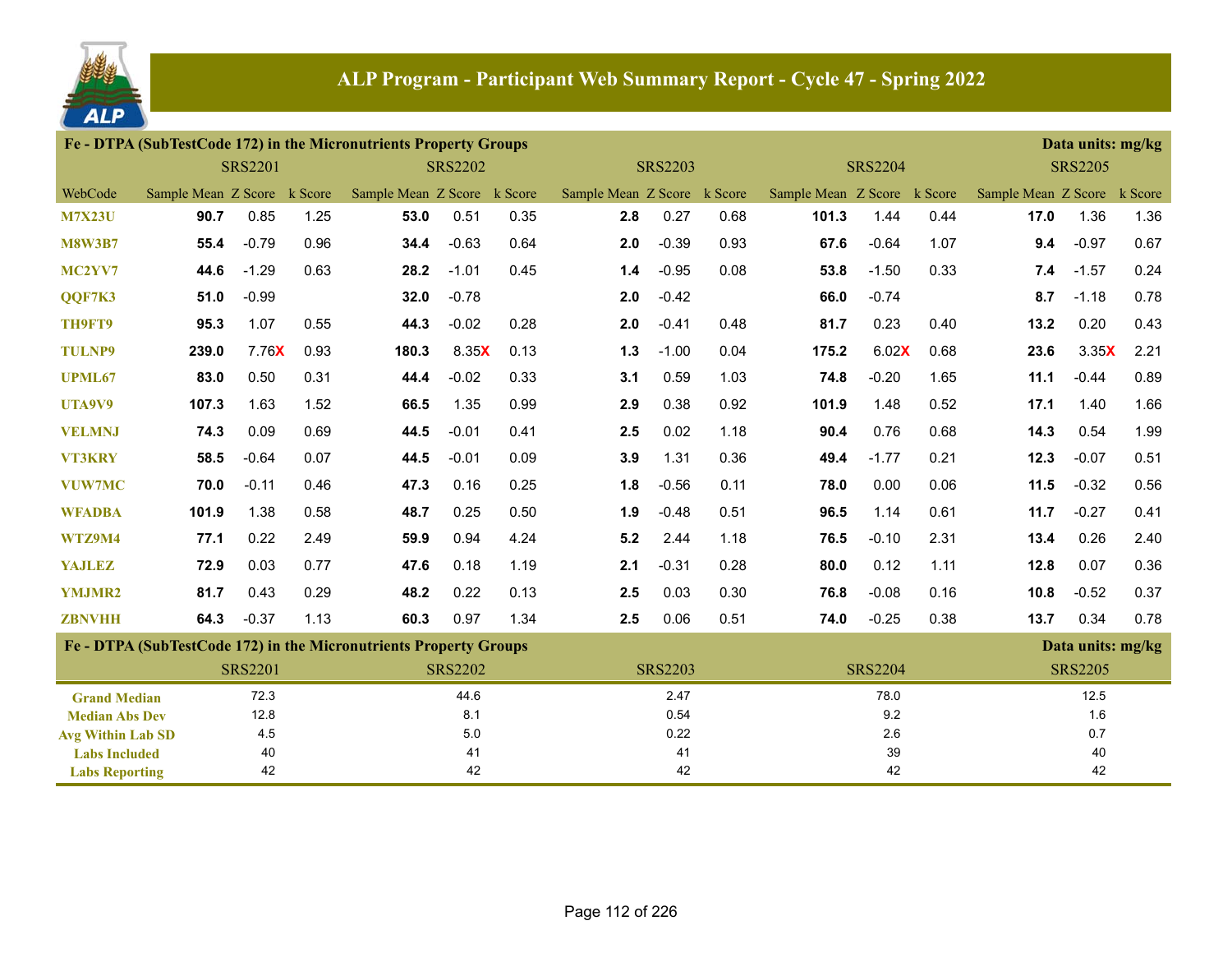

|               |                             |                |       | Cu - DTPA (SubTestCode 173) in the Micronutrients Property Groups |                |      |                             |                |      |                             |                |      |                             | Data units: mg/kg |      |
|---------------|-----------------------------|----------------|-------|-------------------------------------------------------------------|----------------|------|-----------------------------|----------------|------|-----------------------------|----------------|------|-----------------------------|-------------------|------|
|               |                             | <b>SRS2201</b> |       |                                                                   | <b>SRS2202</b> |      |                             | <b>SRS2203</b> |      |                             | <b>SRS2204</b> |      |                             | <b>SRS2205</b>    |      |
| WebCode       | Sample Mean Z Score k Score |                |       | Sample Mean Z Score k Score                                       |                |      | Sample Mean Z Score k Score |                |      | Sample Mean Z Score k Score |                |      | Sample Mean Z Score k Score |                   |      |
| 7TM4ZN        | 0.34                        | 0.70           | 1.10  | 0.40                                                              | $-0.11$        | 0.86 | 1.36                        | 0.36           | 0.13 | 1.62                        | 0.46           | 0.32 | 1.85                        | 0.21              | 0.11 |
| <b>7VADEV</b> | 0.18                        | $-0.91$        | 0.27  | 0.30                                                              | $-1.03$        | 0.28 | 1.19                        | $-0.46$        | 0.16 | 1.41                        | $-0.28$        | 0.96 | 1.65                        | $-0.49$           | 1.04 |
| <b>84XV4N</b> | 0.20                        | $-0.68$        | 0.00  | 0.33                                                              | $-0.75$        | 1.98 | 1.07                        | $-1.09$        | 1.26 | 1.27                        | $-0.79$        | 1.62 | 1.37                        | $-1.45$           | 2.88 |
| <b>8R74JK</b> | 0.43                        | 1.67           | 2.53  | 0.53                                                              | 1.08           | 1.98 | 1.33                        | 0.24           | 1.26 | 1.60                        | 0.37           | 0.00 | 1.63                        | $-0.54$           | 1.09 |
| 9EFP3N        | 0.23                        | $-0.34$        | 0.25  | 0.44                                                              | 0.23           | 0.34 | 1.43                        | 0.71           | 0.25 | 1.49                        | $-0.02$        | 0.59 | 1.88                        | 0.29              | 0.89 |
| <b>A2BQTW</b> | 0.32                        | 0.56           | 2.04  | 0.53                                                              | 1.10           | 0.55 | 1.23                        | $-0.27$        | 0.14 | 1.27                        | $-0.80$        | 0.87 | 1.61                        | $-0.61$           | 0.25 |
| A76LRH        | 0.28                        | 0.08           | 0.92  | 0.41                                                              | $-0.02$        | 0.52 | 1.02                        | $-1.32$        | 0.00 | 0.94                        | $-1.94$        | 0.28 | 1.35                        | $-1.50$           | 0.38 |
| AJ99HR        | 0.19                        | $-0.73$        | 0.34  | 0.35                                                              | $-0.57$        | 0.29 | 1.07                        | $-1.06$        | 0.21 | 1.18                        | $-1.10$        | 0.24 | 1.68                        | $-0.36$           | 0.36 |
| <b>AQB6JC</b> | 0.30                        | 0.33           | 0.00  | 0.50                                                              | 0.78           |      | 1.20                        | $-0.43$        | 0.00 | 1.30                        | $-0.68$        | 0.00 | 1.50                        | $-0.99$           |      |
| <b>AZBTC9</b> | 0.50                        | 2.34           |       | 0.49                                                              | 0.72           | 1.21 | 1.33                        | 0.22           | 0.95 | 1.52                        | 0.09           | 1.29 | 1.77                        | $-0.07$           | 0.65 |
| <b>B3WWLR</b> | 0.09                        | $-1.75$        | 0.12  | 0.30                                                              | $-1.03$        | 0.40 | 1.27                        | $-0.09$        | 0.13 | 1.67                        | 0.62           | 0.56 | 1.96                        | 0.58              | 0.19 |
| <b>BEQDBT</b> | 0.21                        | $-0.54$        | 0.62  | 0.52                                                              | 1.00           | 0.84 | 1.56                        | 1.38           | 0.69 | 1.97                        | 1.66           | 1.24 | 2.29                        | 1.71              | 0.56 |
| <b>C4MDGL</b> | 0.26                        | $-0.08$        | 0.11  | 0.42                                                              | 0.01           | 0.12 | 1.25                        | $-0.20$        | 0.23 | 1.22                        | $-0.96$        | 0.40 | 1.82                        | 0.09              | 1.11 |
| <b>CBQEHF</b> | 0.26                        | $-0.11$        | 0.94  | 0.43                                                              | 0.11           | 2.09 | 1.30                        | 0.06           | 0.90 | 1.61                        | 0.42           | 1.63 | 1.91                        | 0.41              | 1.86 |
| D8M7NP        | 0.33                        | 0.63           | 0.62  | 0.51                                                              | 0.82           | 0.24 | 1.47                        | 0.90           | 2.31 | 1.65                        | 0.55           | 1.99 | 1.90                        | 0.37              | 2.13 |
| E72W78        | 0.28                        | 0.09           | 0.25  | 0.51                                                              | 0.87           | 0.34 | 1.23                        | $-0.26$        | 0.13 | 1.46                        | $-0.12$        | 0.49 | 1.66                        | $-0.45$           | 0.19 |
| <b>EXBBZA</b> | 0.39                        | 1.27           | 1.34  | 0.59                                                              | 1.63           | 0.52 | 1.49                        | 1.04           | 0.25 | 1.81                        | 1.12           | 1.14 | 2.04                        | 0.86              | 1.57 |
| <b>F8V6RW</b> | 0.30                        | 0.37           | 0.47  | 0.51                                                              | 0.88           | 1.03 | 1.42                        | 0.68           | 0.50 | 1.67                        | 0.61           | 0.91 | 1.93                        | 0.46              | 0.96 |
| <b>GDGCVM</b> | 0.40                        | 1.30           | 0.67  | 0.60                                                              | 1.67           | 0.52 | 1.44                        | 0.79           | 0.98 | 1.71                        | 0.75           | 0.16 | 2.09                        | 1.03              | 0.39 |
| <b>GH7WTB</b> | 0.20                        | $-0.66$        | 0.17  | 0.32                                                              | $-0.91$        | 0.11 | 1.14                        | $-0.72$        | 0.23 | 1.35                        | $-0.52$        | 0.58 | 1.65                        | $-0.49$           | 0.34 |
| <b>HPK369</b> | 0.35                        | 0.79           | 0.88  | 0.62                                                              | 1.88           | 0.40 | 1.54                        | 1.26           | 0.70 | 1.90                        | 1.41           | 0.92 | 2.09                        | 1.00              | 0.88 |
| <b>J4ZF4L</b> | 0.21                        | $-0.59$        | 0.48  | 0.37                                                              | $-0.40$        | 2.38 | 1.23                        | $-0.29$        | 3.30 | 1.49                        | $-0.02$        | 2.11 | 1.70                        | $-0.31$           | 0.38 |
| <b>JR9NJG</b> | 0.33                        | 0.66           | 0.74  | 0.54                                                              | 1.15           | 0.34 | 1.39                        | 0.54           | 0.26 | 1.63                        | 0.49           | 1.22 | 1.94                        | 0.51              | 0.06 |
| <b>KLXV4C</b> | 0.89                        | 6.27X          | 52.32 | 0.38                                                              | $-0.35$        | 1.21 | 1.09                        | $-0.99$        | 0.55 | 1.38                        | $-0.39$        | 0.86 | 1.57                        | $-0.76$           | 0.85 |
| <b>LHWBEJ</b> | 0.43                        | 1.67           | 2.53  | 0.30                                                              | $-1.06$        | 0.00 | 1.00                        | $-1.42$        |      | 1.07                        | $-1.49$        | 1.62 | 1.43                        | $-1.22$           | 1.09 |
| <b>M7X23U</b> | 0.33                        | 0.66           | 2.53  | 0.57                                                              | 1.39           | 1.98 | 1.47                        | 0.91           | 1.26 | 1.87                        | 1.31           | 1.62 | 2.17                        | 1.28              | 1.09 |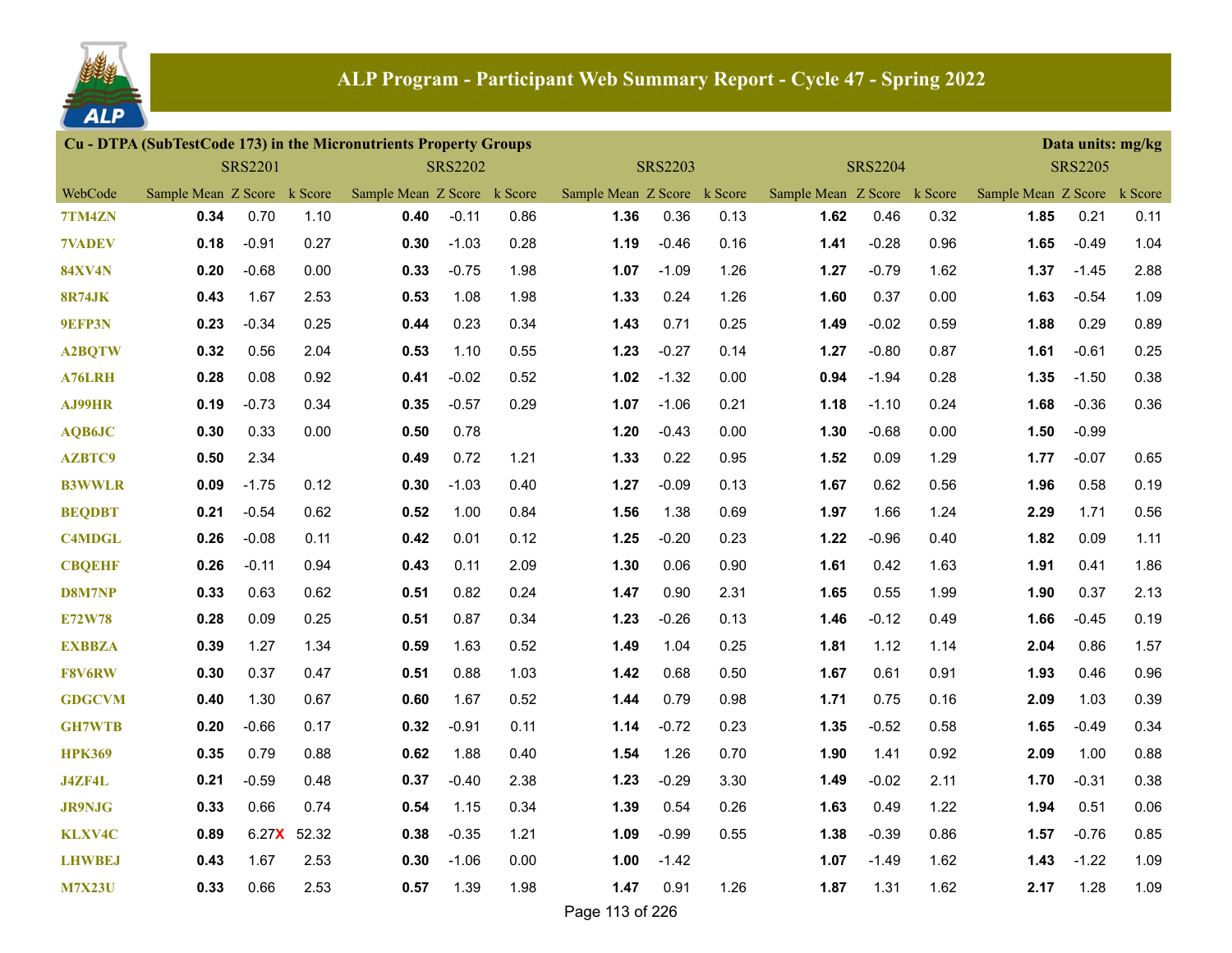

|                          |                             |                |      | Cu - DTPA (SubTestCode 173) in the Micronutrients Property Groups |                |      |                             |                |      |                             |                |      |                             | Data units: mg/kg |      |
|--------------------------|-----------------------------|----------------|------|-------------------------------------------------------------------|----------------|------|-----------------------------|----------------|------|-----------------------------|----------------|------|-----------------------------|-------------------|------|
|                          |                             | <b>SRS2201</b> |      |                                                                   | <b>SRS2202</b> |      |                             | <b>SRS2203</b> |      |                             | <b>SRS2204</b> |      |                             | <b>SRS2205</b>    |      |
| WebCode                  | Sample Mean Z Score k Score |                |      | Sample Mean Z Score k Score                                       |                |      | Sample Mean Z Score k Score |                |      | Sample Mean Z Score k Score |                |      | Sample Mean Z Score k Score |                   |      |
| <b>M8W3B7</b>            | 0.23                        | $-0.38$        | 0.44 | 0.35                                                              | $-0.57$        | 0.52 | 1.05                        | $-1.16$        | 0.55 | 1.28                        | $-0.76$        | 0.99 | 1.53                        | $-0.88$           | 0.29 |
| MC2YV7                   | 0.29                        | 0.22           | 0.84 | 0.41                                                              | $-0.04$        | 0.66 | 0.99                        | $-1.48$        | 0.43 | 1.20                        | $-1.03$        | 0.00 | 1.53                        | $-0.88$           | 1.09 |
| OOF7K3                   | 0.18                        | $-0.91$        | 0.25 | 0.32                                                              | $-0.87$        | 0.00 | 1.30                        | 0.07           | 0.00 | 1.40                        | $-0.33$        | 0.28 | 1.71                        | $-0.29$           | 0.29 |
| TH9FT9                   | 0.28                        | 0.16           | 0.67 | 0.40                                                              | $-0.11$        | 0.20 | 1.36                        | 0.37           | 0.87 | 1.28                        | $-0.76$        | 0.43 | 1.80                        | 0.04              | 0.39 |
| <b>TULNP9</b>            | 0.29                        | 0.22           | 0.09 | 0.89                                                              | 4.31X          | 0.75 | 2.15                        | 4.31X          | 0.93 | 2.85                        | 4.74X          | 0.91 | 3.21                        | 4.82X             | 0.44 |
| UPML67                   | 0.29                        | 0.23           | 0.44 | 0.40                                                              | $-0.11$        | 0.40 | 1.23                        | $-0.26$        | 0.91 | 1.28                        | $-0.76$        | 0.90 | 1.87                        | 0.27              | 0.82 |
| UTA9V9                   | 0.04                        | $-2.27$        | 0.92 | 0.34                                                              | $-0.67$        | 1.11 | 1.55                        | 1.34           | 0.34 | 1.90                        | 1.43           | 1.27 | 2.22                        | 1.45              | 0.04 |
| <b>VELMNJ</b>            | 0.22                        | $-0.48$        | 0.59 | 0.38                                                              | $-0.33$        | 0.40 | 1.33                        | 0.23           | 0.79 | 1.57                        | 0.28           | 0.27 | 1.83                        | 0.12              | 1.98 |
| VT3KRY                   | 0.25                        | $-0.19$        | 0.40 | 0.42                                                              | 0.06           | 0.12 | 0.99                        | $-1.48$        | 0.24 | 1.09                        | $-1.42$        | 0.25 | 1.30                        | $-1.67$           | 0.13 |
| <b>VUW7MC</b>            | 0.19                        | $-0.79$        | 0.16 | 0.38                                                              | $-0.30$        | 0.50 | 1.27                        | $-0.06$        | 0.63 | 1.57                        | 0.27           | 0.74 | 1.92                        | 0.44              | 0.00 |
| <b>WFADBA</b>            | 0.21                        | $-0.55$        | 0.51 | 0.35                                                              | $-0.57$        | 0.40 | 1.17                        | $-0.59$        | 1.33 | 1.50                        | 0.02           | 1.13 | 1.37                        | $-1.45$           | 0.39 |
| WTZ9M4                   | 0.28                        | 0.16           | 1.77 | 0.53                                                              | 1.08           | 2.41 | 1.45                        | 0.84           | 1.57 | 1.54                        | 0.16           | 0.28 | 1.97                        | 0.60              | 0.71 |
| <b>YAJLEZ</b>            | 0.22                        | $-0.48$        | 1.06 | 0.41                                                              | $-0.01$        | 0.75 | 1.15                        | $-0.68$        | 0.32 | 1.47                        | $-0.08$        | 0.90 | 1.69                        | $-0.34$           | 0.43 |
| YMJMR2                   | 0.23                        | $-0.34$        | 0.10 | 0.48                                                              | 0.62           | 0.12 | 1.32                        | 0.16           | 1.04 | 1.62                        | 0.45           | 0.37 | 1.78                        | $-0.04$           | 1.20 |
| <b>ZBNVHH</b>            | 0.26                        | $-0.11$        | 0.25 | 0.43                                                              | 0.11           | 0.79 | 1.40                        | 0.57           | 2.18 | 1.57                        | 0.26           | 1.62 | 1.93                        | 0.48              | 1.09 |
|                          |                             |                |      | Cu - DTPA (SubTestCode 173) in the Micronutrients Property Groups |                |      |                             |                |      |                             |                |      |                             | Data units: mg/kg |      |
|                          |                             | <b>SRS2201</b> |      |                                                                   | <b>SRS2202</b> |      |                             | <b>SRS2203</b> |      |                             | <b>SRS2204</b> |      |                             | <b>SRS2205</b>    |      |
| <b>Grand Median</b>      |                             | 0.27           |      |                                                                   | 0.42           |      |                             | 1.29           |      |                             | 1.49           |      |                             | 1.79              |      |
| <b>Median Abs Dev</b>    |                             | 0.05           |      |                                                                   | 0.08           |      |                             | 0.13           |      |                             | 0.17           |      |                             | 0.15              |      |
| <b>Avg Within Lab SD</b> |                             | 0.02           |      |                                                                   | 0.03           |      |                             | 0.05           |      |                             | 0.04           |      |                             | 0.05              |      |
| <b>Labs Included</b>     |                             | 40             |      |                                                                   | 40             |      |                             | 40             |      |                             | 40             |      |                             | 40                |      |
| <b>Labs Reporting</b>    |                             | 41             |      |                                                                   | 41             |      |                             | 41             |      |                             | 41             |      |                             | 41                |      |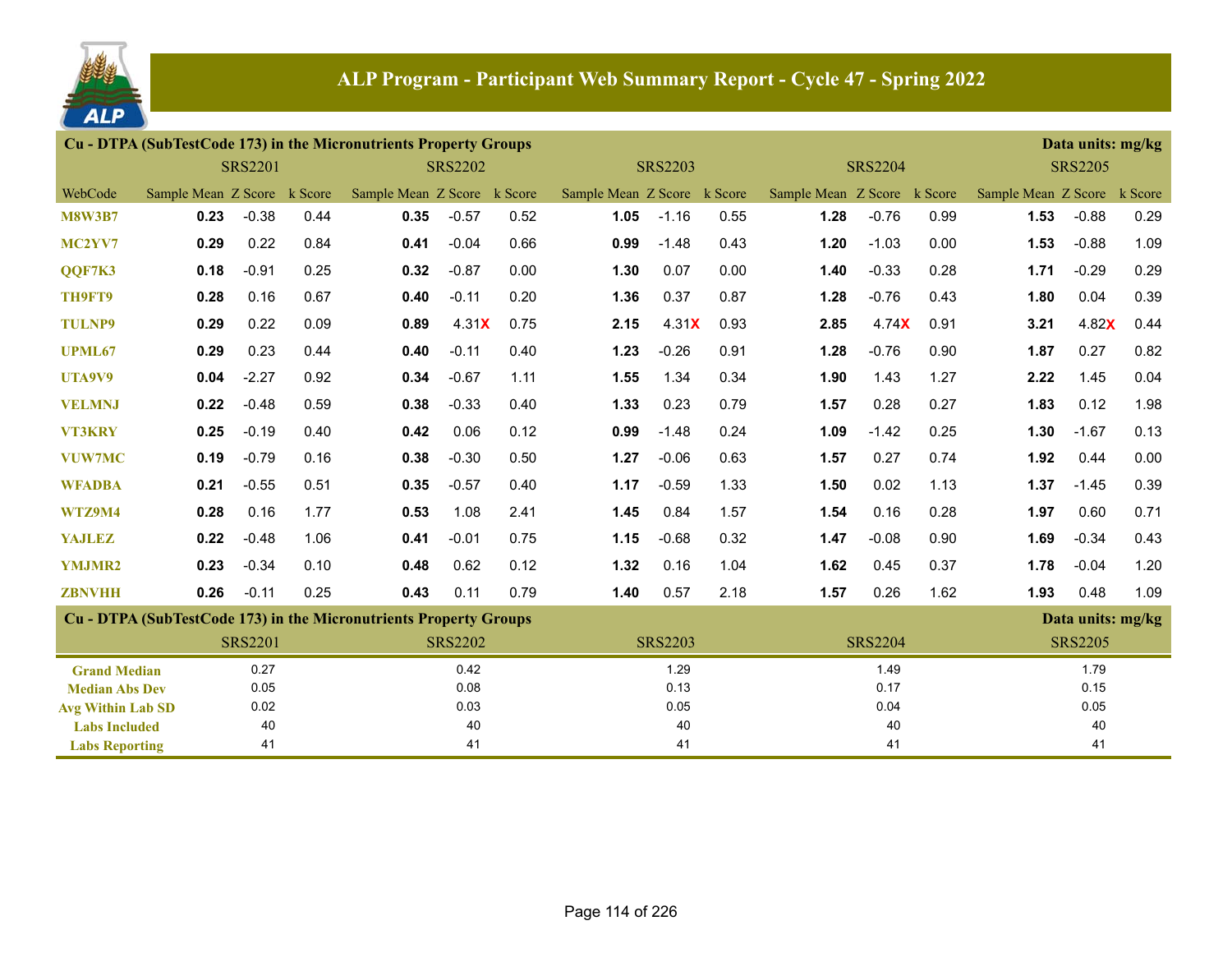

|                       |                                                                                         |                   | Zn - HCl (SubTestCode 174) in the Micronutrients Property Groups |      |                             |      |                             |      | Data units: mg/kg           |                   |
|-----------------------|-----------------------------------------------------------------------------------------|-------------------|------------------------------------------------------------------|------|-----------------------------|------|-----------------------------|------|-----------------------------|-------------------|
|                       | SRS2201                                                                                 |                   | <b>SRS2202</b>                                                   |      | SRS2203                     |      | <b>SRS2204</b>              |      | SRS2205                     |                   |
| WebCode               | Sample Mean Z Score k Score                                                             |                   | Sample Mean Z Score k Score                                      |      | Sample Mean Z Score k Score |      | Sample Mean Z Score k Score |      | Sample Mean Z Score k Score |                   |
| D8M7NP                | 1.76<br>1.00<br><b>Zn - HCl (SubTestCode 174) in the Micronutrients Property Groups</b> |                   | 2.52                                                             | 1.00 | 0.32                        | 1.00 | 2.57                        | 1.00 | 7.48                        | 1.00 <sub>1</sub> |
|                       |                                                                                         | Data units: mg/kg |                                                                  |      |                             |      |                             |      |                             |                   |
|                       | <b>SRS2201</b>                                                                          |                   | <b>SRS2202</b>                                                   |      | SRS2203                     |      | SRS2204                     |      | SRS2205                     |                   |
|                       | 1.76<br><b>Grand Median</b>                                                             |                   | 2.52                                                             |      | 0.32                        |      | 2.57                        |      | 7.48                        |                   |
| <b>Median Abs Dev</b> |                                                                                         |                   |                                                                  |      |                             |      |                             |      |                             |                   |
| Avg Within Lab SD     | 0.69                                                                                    |                   | 0.13                                                             |      | 0.01                        |      | 0.28                        |      | 0.64                        |                   |
| <b>Labs Included</b>  |                                                                                         |                   |                                                                  |      |                             |      |                             |      |                             |                   |
| <b>Labs Reporting</b> |                                                                                         |                   |                                                                  |      |                             |      |                             |      |                             |                   |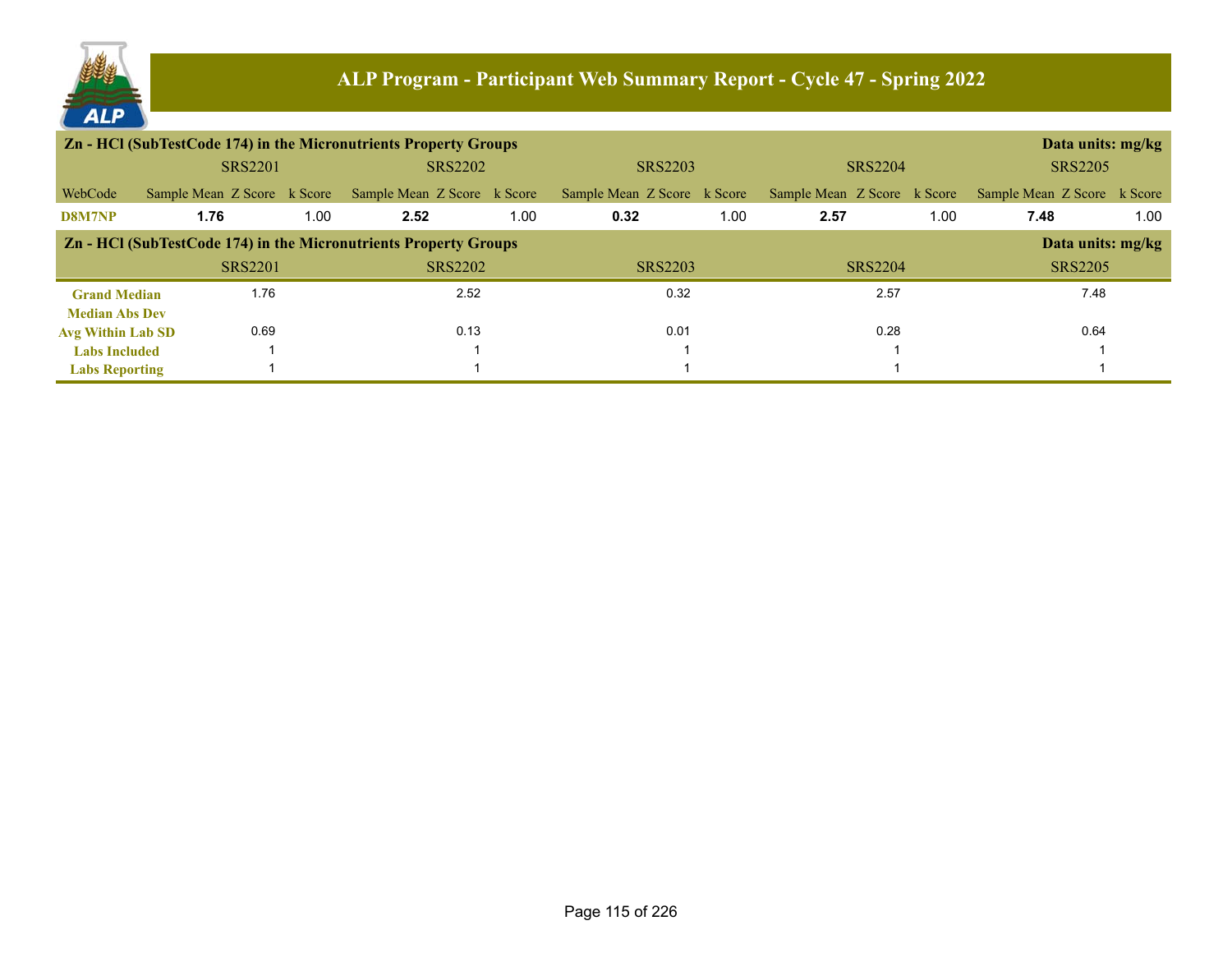

| CI - Ca(NO3)2 Extr. (SubTestCode 176) in the Micronutrients Property Groups<br>Data units: mg/kg |                             |                |      |                                                                             |                |      |                             |                |      |                             |                |      |                             |                   |      |
|--------------------------------------------------------------------------------------------------|-----------------------------|----------------|------|-----------------------------------------------------------------------------|----------------|------|-----------------------------|----------------|------|-----------------------------|----------------|------|-----------------------------|-------------------|------|
|                                                                                                  |                             | <b>SRS2201</b> |      |                                                                             | <b>SRS2202</b> |      |                             | <b>SRS2203</b> |      |                             | <b>SRS2204</b> |      |                             | <b>SRS2205</b>    |      |
| WebCode                                                                                          | Sample Mean Z Score k Score |                |      | Sample Mean Z Score k Score                                                 |                |      | Sample Mean Z Score k Score |                |      | Sample Mean Z Score k Score |                |      | Sample Mean Z Score k Score |                   |      |
| 9EFP3N                                                                                           | 7.2                         | 0.00           | 0.42 | 7.7                                                                         | $-2.42$        | 0.43 | 0.8                         | $-0.69$        | 0.43 | 1.7                         | $-0.86$        | 0.42 | 9.5                         | $-0.71$           |      |
| AJ99HR                                                                                           | 4.6                         | $-1.42$        | 0.20 | 5.8                                                                         | $-3.67X$       | 0.15 | 3.8                         | 0.56           | 0.05 | 4.5                         | 0.59           | 0.08 | 5.4                         | $-3.61X$          | 0.22 |
| <b>CBQEHF</b>                                                                                    | 5.5                         | $-0.93$        | 0.51 | 9.1                                                                         | $-1.42$        | 0.63 | 1.4                         | $-0.46$        | 1.11 | 2.1                         | $-0.66$        | 0.60 | 10.6                        | 0.03              | 0.87 |
| EWWM24                                                                                           | 9.3                         | 1.16           | 1.04 | 11.8                                                                        | 0.37           | 0.45 | 5.9                         | 1.47           | 0.39 | 6.5                         | 1.57           | 0.50 | 12.9                        | 1.70              | 0.25 |
| <b>EXBBZA</b>                                                                                    | 6.8                         | $-0.20$        | 0.76 | 10.5                                                                        | $-0.48$        | 0.67 |                             |                |      |                             |                |      | 10.4                        | $-0.10$           | 0.54 |
| <b>LHWBEJ</b>                                                                                    | 9.6                         | 1.35           | 0.28 | 11.4                                                                        | 0.12           | 0.25 | 4.1                         | 0.69           | 0.14 | 2.9                         | $-0.23$        | 0.22 | 10.5                        | $-0.03$           | 0.48 |
| QQF7K3                                                                                           | 6.8                         | $-0.22$        | 0.22 | 11.2                                                                        | $-0.06$        | 0.31 | 1.1                         | $-0.57$        | 0.09 | 2.2                         | $-0.61$        | 0.08 | 11.3                        | 0.53              | 0.33 |
| WTZ9M4                                                                                           | 8.1                         | 0.50           | 2.57 | 11.9                                                                        | 0.46           | 2.42 | 3.5                         | 0.46           | 2.52 | 4.6                         | 0.63           | 2.67 | 13.1                        | 1.80              | 2.31 |
| <b>ZBNVHH</b>                                                                                    | 7.7                         | 0.29           | 0.38 | 11.3                                                                        | 0.06           | 0.86 | 1.3                         | $-0.51$        | 0.17 | 3.8                         | 0.23           | 0.17 | 9.8                         | $-0.48$           | 0.45 |
|                                                                                                  |                             |                |      | Cl - Ca(NO3)2 Extr. (SubTestCode 176) in the Micronutrients Property Groups |                |      |                             |                |      |                             |                |      |                             | Data units: mg/kg |      |
|                                                                                                  |                             | <b>SRS2201</b> |      |                                                                             | <b>SRS2202</b> |      |                             | <b>SRS2203</b> |      |                             | <b>SRS2204</b> |      |                             | <b>SRS2205</b>    |      |
| <b>Grand Median</b>                                                                              |                             | 7.17           |      |                                                                             | 11.3           |      |                             | 2.46           |      |                             | 3.37           |      |                             | 10.5              |      |
| <b>Median Abs Dev</b>                                                                            |                             | 0.90           |      |                                                                             | 0.6            |      |                             | 1.32           |      |                             | 1.23           |      |                             | 0.7               |      |
| <b>Avg Within Lab SD</b>                                                                         |                             | 0.69           |      |                                                                             | 0.7            |      |                             | 0.68           |      |                             | 0.69           |      |                             | 0.5               |      |
| <b>Labs Included</b>                                                                             |                             | 9              |      |                                                                             | 8              |      |                             | 8              |      |                             | 8              |      |                             | 8                 |      |
| <b>Labs Reporting</b>                                                                            |                             | 9              |      |                                                                             | 9              |      |                             | 8              |      |                             | 8              |      |                             | 9                 |      |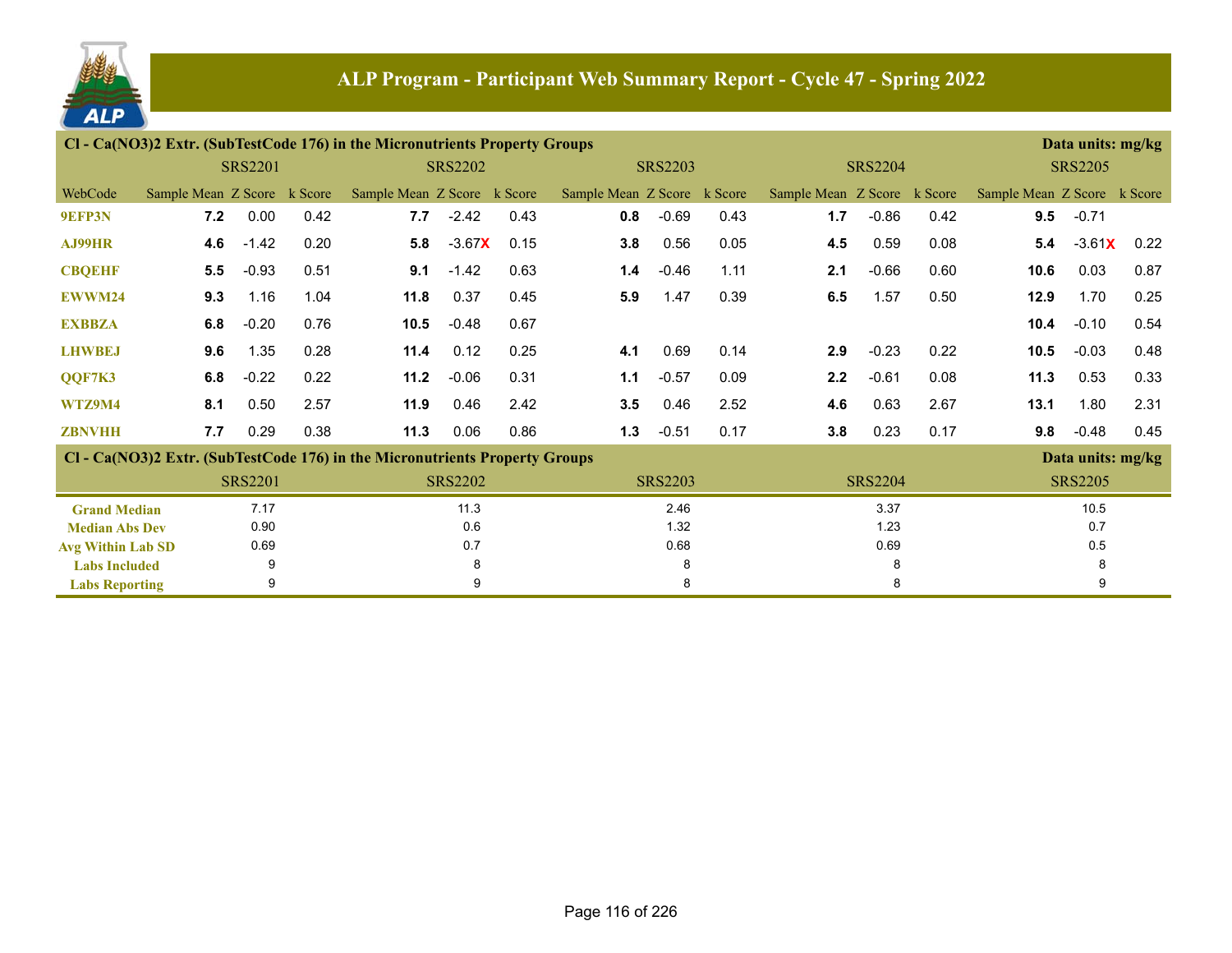

|                          |                             |                |          | B - Hot Wat. (SubTestCode 177) in the Micronutrients Property Groups |                |      |                             |                |      |                             |                |      |                             |                | Data units: mg/kg |
|--------------------------|-----------------------------|----------------|----------|----------------------------------------------------------------------|----------------|------|-----------------------------|----------------|------|-----------------------------|----------------|------|-----------------------------|----------------|-------------------|
|                          |                             | <b>SRS2201</b> |          |                                                                      | <b>SRS2202</b> |      |                             | <b>SRS2203</b> |      |                             | <b>SRS2204</b> |      |                             | <b>SRS2205</b> |                   |
| WebCode                  | Sample Mean Z Score k Score |                |          | Sample Mean Z Score k Score                                          |                |      | Sample Mean Z Score k Score |                |      | Sample Mean Z Score k Score |                |      | Sample Mean Z Score k Score |                |                   |
| 2YMP6V                   | 0.21                        | 0.03           | 0.17     | 0.37                                                                 | 0.13           | 0.19 | 0.29                        | $-0.60$        | 0.54 | 0.68                        | $-0.50$        | 0.24 | 1.04                        | 0.95           | 0.93              |
| <b>8R74JK</b>            | 0.20                        | $-0.03$        | 3.03     | 0.17                                                                 | $-0.79$        | 1.93 | 0.10                        | $-1.30$        | 0.00 | 0.40                        | $-0.96$        | 1.41 | 0.27                        | $-0.93$        | 1.34              |
| <b>A2BOTW</b>            | 0.09                        | $-0.94$        | 0.08     | 0.18                                                                 | $-0.72$        | 0.40 | 0.18                        | $-1.00$        | 0.25 | 0.37                        | $-1.01$        | 0.98 | 0.31                        | $-0.81$        | 0.38              |
| AJ99HR                   | 0.25                        | 0.43           | 0.09     | 0.29                                                                 | $-0.24$        | 0.10 | 0.41                        | $-0.17$        | 0.92 | 0.54                        | $-0.73$        | 0.15 | 0.45                        | $-0.48$        | 0.48              |
| <b>AYEFNG</b>            | 0.30                        | 0.79           | 0.69     | 0.54                                                                 | 0.93           | 0.86 | 0.66                        | 0.76           | 1.33 | 1.38                        | 0.63           | 1.17 | 0.84                        | 0.46           | 0.74              |
| <b>C4NC99</b>            | 0.10                        | $-0.88$        | 0.00     | 0.23                                                                 | $-0.48$        | 1.93 | 0.30                        | $-0.57$        | 0.00 | 0.83                        | $-0.26$        | 0.81 | 0.53                        | $-0.28$        | 1.34              |
| <b>CBQEHF</b>            | 0.13                        | $-0.60$        | 1.98     | 0.27                                                                 | $-0.31$        | 2.12 | 0.57                        | 0.43           | 3.54 | 1.01                        | 0.02           | 2.25 | 0.55                        | $-0.22$        | 3.00              |
| D8M7NP                   | 0.07                        | $-1.18$        | 0.21     | 0.09                                                                 | $-1.16$        | 0.71 | 0.09                        | $-1.34$        | 0.00 | 0.18                        | $-1.32$        | 0.70 | 0.16                        | $-1.20$        | 0.82              |
| <b>EY6WWL</b>            | 0.27                        | 0.54           | 0.92     | 0.47                                                                 | 0.59           | 1.02 | 0.27                        | $-0.66$        | 0.63 | 1.17                        | 0.28           | 0.59 | 0.75                        | 0.26           | 0.27              |
| <b>F6MUXE</b>            | 0.24                        | 0.31           | 0.30     | 0.40                                                                 | 0.27           | 0.52 | 0.45                        | 0.00           | 0.14 | 0.99                        | 0.00           | 0.25 | 0.70                        | 0.12           | 0.36              |
| <b>F8V6RW</b>            | 0.26                        | 0.50           | 0.92     | 0.42                                                                 | 0.36           | 0.18 | 0.57                        | 0.45           | 0.72 | 1.24                        | 0.40           | 0.98 | 0.68                        | 0.07           | 0.61              |
| <b>JJDV6W</b>            | 0.28                        | 0.62           | 0.32     | 0.56                                                                 | 1.01           | 0.59 | 0.77                        | 1.18           | 0.24 | 1.65                        | 1.06           | 0.37 | 1.30                        | 1.60           | 0.49              |
| <b>JR9NJG</b>            | 0.06                        | $-1.24$        | 0.25     | 0.11                                                                 | $-1.02$        | 0.17 | 0.22                        | $-0.87$        | 0.12 | 0.54                        | $-0.73$        | 0.13 | 0.31                        | $-0.83$        | 0.36              |
| <b>M7X23U</b>            | 0.25                        | 0.40           | 1.51     | 0.46                                                                 | 0.55           | 1.77 | 0.69                        | 0.86           | 0.63 | 1.60                        | 0.98           | 2.44 | 0.86                        | 0.52           | 1.60              |
| TH9FT9                   | 0.15                        | $-0.48$        | 0.17     | 0.16                                                                 | $-0.80$        | 0.19 | 0.45                        | 0.00           | 0.68 | 0.39                        | $-0.97$        | 0.08 | 0.33                        | $-0.77$        | 0.23              |
| <b>TULNP9</b>            | 0.40                        | 1.71           | 0.24     | 0.79                                                                 | 2.05           | 0.23 | 0.82                        | 1.36           | 0.26 | 1.78                        | 1.27           | 0.04 | 1.51                        | 2.11           | 0.12              |
| <b>VELMNJ</b>            | 0.17                        | $-0.25$        | 0.09     | 0.34                                                                 | 0.00           | 0.66 | 0.46                        | 0.04           | 1.18 | 1.14                        | 0.24           | 0.34 | 0.65                        | 0.00           | 0.31              |
| <b>VT3KRY</b>            | 0.06                        | $-1.21$        | 0.04     | 0.13                                                                 | $-0.97$        | 0.08 | 0.14                        | $-1.16$        | 0.29 | 0.37                        | $-1.01$        | 0.02 | 0.29                        | $-0.87$        | 0.28              |
| <b>YYBDAK</b>            |                             |                |          | 0.43                                                                 | 0.43           | 0.46 | 0.47                        | 0.07           | 0.30 | 1.27                        | 0.46           | 0.88 | 0.78                        | 0.32           | 0.46              |
|                          |                             |                |          | B - Hot Wat. (SubTestCode 177) in the Micronutrients Property Groups |                |      |                             |                |      |                             |                |      |                             |                | Data units: mg/kg |
|                          |                             | <b>SRS2201</b> |          |                                                                      | <b>SRS2202</b> |      |                             | <b>SRS2203</b> |      |                             | <b>SRS2204</b> |      |                             | <b>SRS2205</b> |                   |
| <b>Grand Median</b>      |                             | 0.20           |          |                                                                      | 0.34           |      |                             | 0.45           |      |                             | 0.99           |      |                             | 0.65           |                   |
| <b>Median Abs Dev</b>    |                             | 0.07           |          |                                                                      | 0.13           |      |                             | 0.18           |      |                             | 0.45           |      |                             | 0.21           |                   |
| <b>Avg Within Lab SD</b> |                             | 0.03           |          |                                                                      | 0.03           |      |                             | 0.04           |      |                             | 0.07           |      |                             | 0.04           |                   |
| <b>Labs Included</b>     |                             | 18             | 19<br>19 |                                                                      |                |      | 19                          |                |      | 19                          |                |      | 19                          |                |                   |
| <b>Labs Reporting</b>    |                             | 18             |          |                                                                      |                |      | 19                          |                |      | 19                          |                |      | 19                          |                |                   |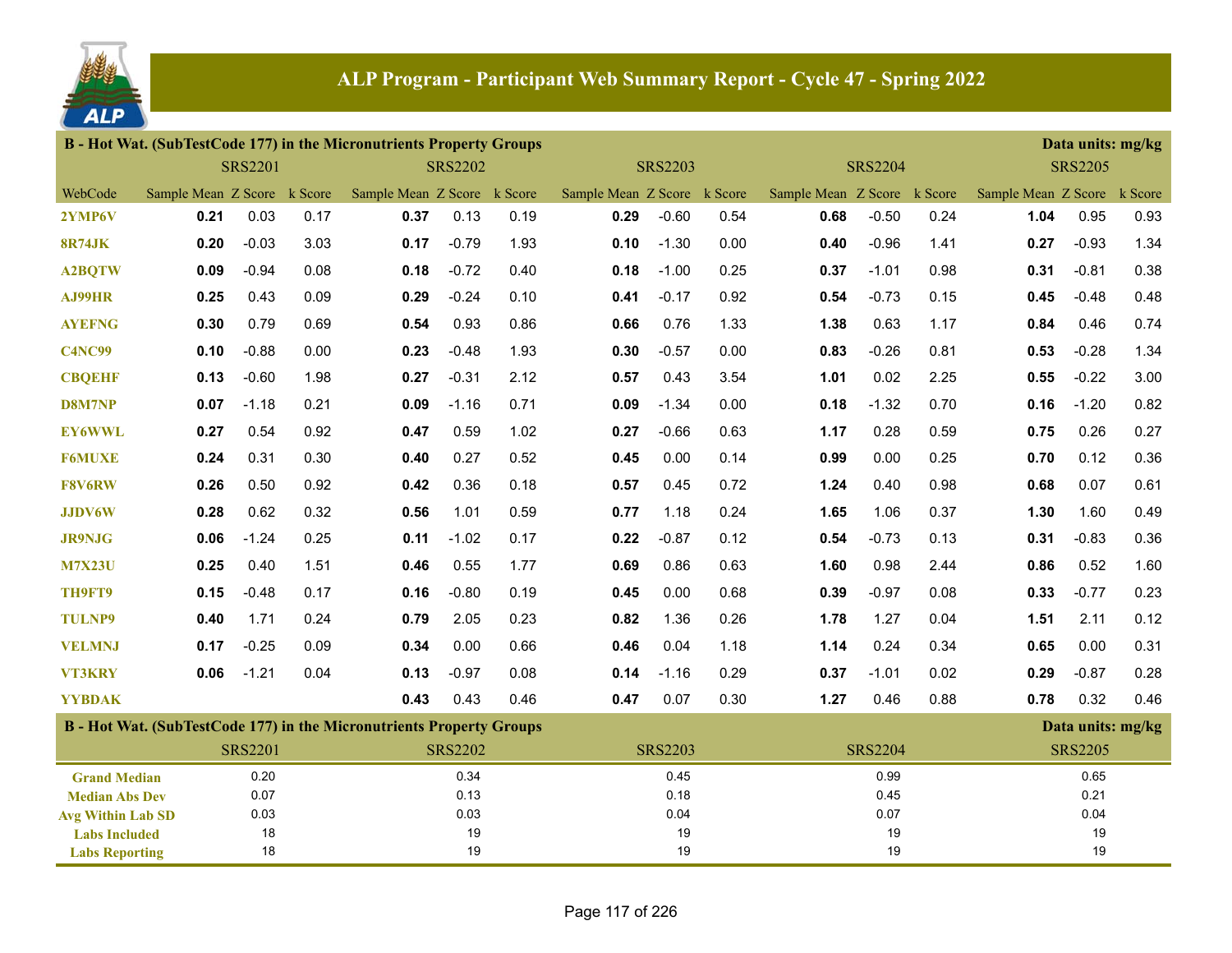

|                                 |                             |                |      | <b>B-DTPA/Sorbitol (SubTestCode 178) in the Micronutrients Property Groups</b> |                |      |                             |                |      |                             |                |      |                             |                | Data units: mg/kg |
|---------------------------------|-----------------------------|----------------|------|--------------------------------------------------------------------------------|----------------|------|-----------------------------|----------------|------|-----------------------------|----------------|------|-----------------------------|----------------|-------------------|
|                                 |                             | <b>SRS2201</b> |      |                                                                                | <b>SRS2202</b> |      |                             | <b>SRS2203</b> |      |                             | <b>SRS2204</b> |      |                             | <b>SRS2205</b> |                   |
| WebCode                         | Sample Mean Z Score k Score |                |      | Sample Mean Z Score k Score                                                    |                |      | Sample Mean Z Score k Score |                |      | Sample Mean Z Score k Score |                |      | Sample Mean Z Score k Score |                |                   |
| <b>7VADEV</b>                   | 0.08                        | $-0.21$        | 0.14 | 0.11                                                                           | 0.00           | 0.34 | 0.49                        | 0.11           | 0.08 | 0.45                        | 0.06           | 0.73 | 0.33                        | $-0.32$        | 0.54              |
| <b>84XV4N</b>                   | 0.11                        | 0.10           | 1.41 | 0.07                                                                           | $-0.46$        | 0.33 | 0.37                        | $-1.10$        | 0.59 | 0.45                        | 0.05           | 1.10 | 0.23                        | $-1.95$        | 0.67              |
| 9EFP3N                          | 0.22                        | 1.17           | 1.87 | 0.30                                                                           | 2.00           | 2.31 | 0.62                        | 1.36           | 0.45 | 0.58                        | 0.93           | 1.57 | 0.44                        | 1.46           | 1.16              |
| <b>AZBTC9</b>                   | 0.09                        | $-0.10$        | 0.71 | 0.11                                                                           | 0.00           | 0.99 | 0.57                        | 0.93           | 1.80 | 0.49                        | 0.34           | 0.44 | 0.38                        | 0.48           | 1.78              |
| <b>C4MDGL</b>                   | 0.14                        | 0.34           | 0.52 | 0.11                                                                           | $-0.05$        | 1.02 | 0.45                        | $-0.32$        | 0.38 | 0.37                        | $-0.46$        | 1.38 | 0.35                        | 0.00           | 0.69              |
| <b>GH7WTB</b>                   | 0.05                        | $-0.49$        | 0.46 | 0.06                                                                           | $-0.59$        | 1.27 | 0.41                        | $-0.64$        | 0.53 | 0.20                        | $-1.56$        | 0.90 | 0.31                        | $-0.60$        | 0.25              |
| <b>KLXV4C</b>                   | 0.07                        | $-0.29$        | 0.71 | 0.08                                                                           | $-0.32$        | 0.57 | 0.36                        | $-1.19$        | 0.59 | 0.21                        | $-1.52$        | 1.65 | 0.30                        | $-0.76$        | 2.05              |
| <b>LHWBEJ</b>                   | 0.30                        | 1.94           | 0.00 | 0.30                                                                           | 2.03           | 0.00 | 0.50                        | 0.21           |      | 0.60                        | 1.06           | 0.00 | 0.40                        | 0.81           | 0.00              |
| <b>M8W3B7</b>                   | 0.25                        | 1.49           | 0.41 | 0.22                                                                           | 1.14           | 0.33 | 0.45                        | $-0.25$        | 0.22 | 0.59                        | 1.00           | 1.15 | 0.36                        | 0.11           | 0.78              |
| MC <sub>2</sub> YV <sub>7</sub> | 0.02                        | $-0.79$        | 0.00 | 0.05                                                                           | $-0.61$        | 0.33 | 0.32                        | $-1.51$        | 0.40 | 0.28                        | $-1.02$        | 0.28 | 0.26                        | $-1.49$        | 0.61              |
| QQF7K3                          | 0.02                        | $-0.78$        | 0.00 | 0.06                                                                           | $-0.57$        | 0.33 | 0.48                        | $-0.02$        | 0.22 | 0.37                        | $-0.43$        | 0.25 | 0.33                        | $-0.33$        | 0.00              |
| UPML67                          | 0.18                        | 0.74           | 1.78 | 0.17                                                                           | 0.68           | 1.19 | 0.48                        | 0.02           | 0.78 | 0.43                        | $-0.05$        | 1.15 | 0.35                        | 0.00           | 0.67              |
| WTZ9M4                          | 0.06                        | $-0.39$        | 1.87 | 0.11                                                                           | 0.00           | 1.14 | 0.56                        | 0.80           | 2.17 | 0.40                        | $-0.25$        | 1.15 | 0.36                        | 0.11           | 1.55              |
| <b>ZBNVHH</b>                   | 0.16                        | 0.62           | 0.41 | 0.20                                                                           | 1.00           | 1.19 | 0.58                        | 1.00           | 1.70 | 0.55                        | 0.71           | 0.25 | 0.41                        | 1.03           | 0.39              |
|                                 |                             |                |      | <b>B-DTPA/Sorbitol (SubTestCode 178) in the Micronutrients Property Groups</b> |                |      |                             |                |      |                             |                |      |                             |                | Data units: mg/kg |
|                                 |                             | <b>SRS2201</b> |      |                                                                                | <b>SRS2202</b> |      |                             | <b>SRS2203</b> |      |                             | <b>SRS2204</b> |      |                             | <b>SRS2205</b> |                   |
| <b>Grand Median</b>             |                             | 0.10           |      |                                                                                | 0.11           |      |                             | 0.48           |      |                             | 0.44           |      |                             | 0.35           |                   |
| <b>Median Abs Dev</b>           |                             | 0.06           |      |                                                                                | 0.05           |      |                             | 0.07           |      |                             | 0.09           |      |                             | 0.03           |                   |
| <b>Avg Within Lab SD</b>        |                             | 0.01           |      |                                                                                | 0.02           |      |                             | 0.03           |      |                             | 0.02           |      |                             | 0.01           |                   |
| <b>Labs Included</b>            |                             | 14             |      |                                                                                | 14             |      |                             | 14             |      |                             | 14             |      |                             | 14             |                   |
| <b>Labs Reporting</b>           |                             | 14             |      |                                                                                | 14             |      |                             | 14             |      |                             | 14             |      |                             | 14             |                   |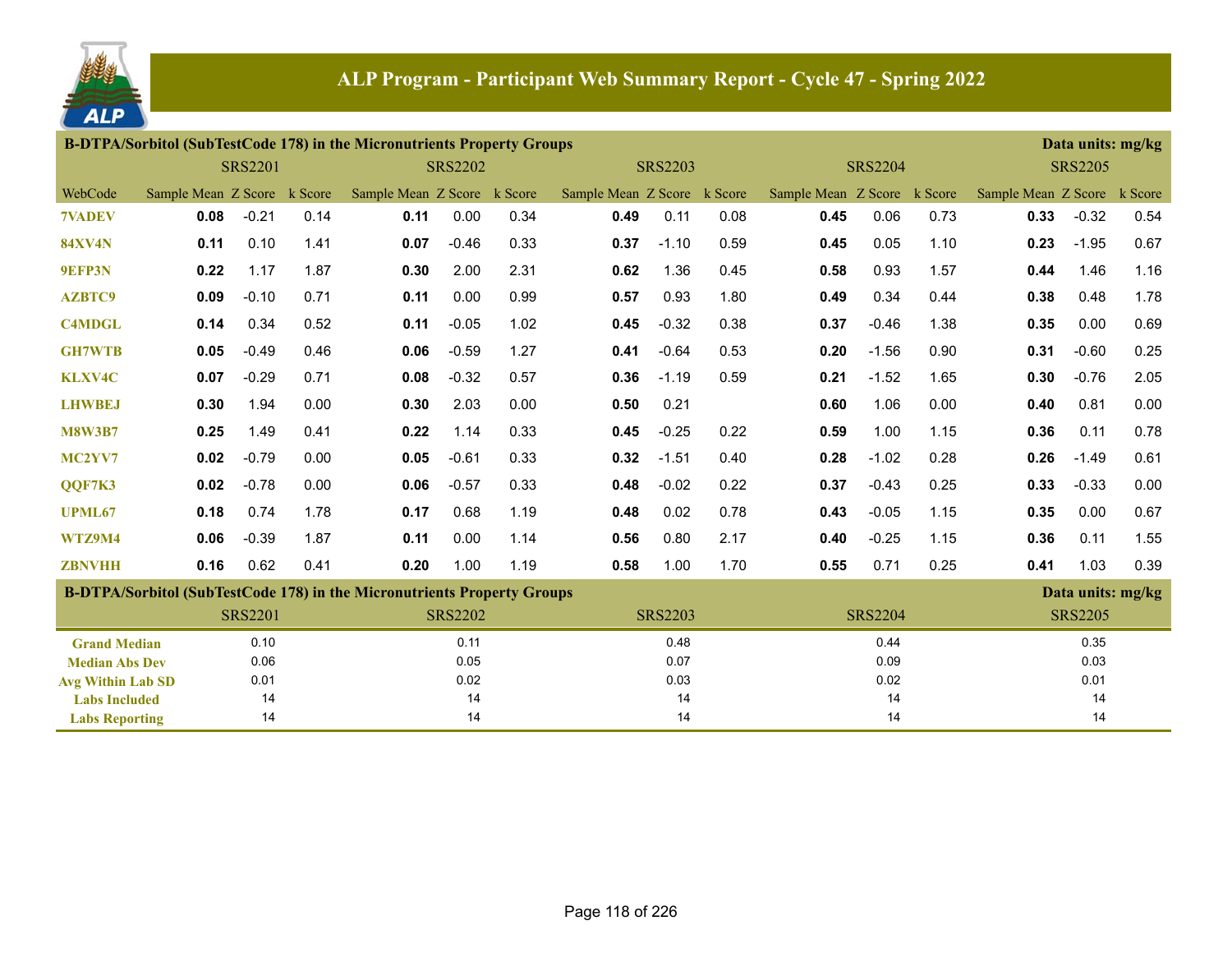

|                          |                             |                |      | Soil Kjeldahl N (SubTestCode 179) in the Soil Organic Matter Property Groups |                |      |                             |                |      |                             |                |      |                             | <b>Data units: Percent</b> |      |
|--------------------------|-----------------------------|----------------|------|------------------------------------------------------------------------------|----------------|------|-----------------------------|----------------|------|-----------------------------|----------------|------|-----------------------------|----------------------------|------|
|                          |                             | <b>SRS2201</b> |      |                                                                              | <b>SRS2202</b> |      |                             | <b>SRS2203</b> |      |                             | <b>SRS2204</b> |      |                             | <b>SRS2205</b>             |      |
| WebCode                  | Sample Mean Z Score k Score |                |      | Sample Mean Z Score k Score                                                  |                |      | Sample Mean Z Score k Score |                |      | Sample Mean Z Score k Score |                |      | Sample Mean Z Score k Score |                            |      |
| 7TM4ZN                   | 0.17                        | 0.83           | 0.15 | 0.22                                                                         | 0.53           | 0.09 | 0.09                        | 0.60           | 0.00 | 0.35                        | 0.66           | 0.28 | 0.09                        | 0.24                       | 0.79 |
| <b>B3WWLR</b>            | 0.16                        | $-0.18$        | 0.44 | 0.22                                                                         | 0.23           | 0.27 | 0.08                        | $-0.06$        | 0.00 | 0.35                        | 0.80           | 0.23 | 0.09                        | 0.00                       | 0.25 |
| <b>BEQDBT</b>            | 0.16                        | $-0.18$        | 0.00 | 0.17                                                                         | $-3.62X$       | 3.62 | 0.09                        | 1.00           | 0.00 | 0.32                        | $-0.63$        | 0.00 | 0.09                        | 0.10                       | 1.42 |
| EWWM24                   | 0.16                        | $-0.18$        | 0.67 | 0.22                                                                         | $-0.22$        | 0.24 | 0.09                        | 1.44           | 2.49 | 0.33                        | $-0.09$        | 1.76 | 0.10                        | 1.83                       | 1.11 |
| <b>F6MUXE</b>            | 0.14                        | $-2.91$        | 0.74 | 0.20                                                                         | $-1.64$        | 0.12 | 0.07                        | $-1.96$        | 0.47 | 0.32                        | $-0.57$        | 0.08 | 0.07                        | $-1.77$                    | 0.52 |
| <b>JJDV6W</b>            | 0.16                        | 0.15           | 2.66 | 0.23                                                                         | 1.36           | 1.06 | 0.08                        | 0.23           | 0.99 | 0.33                        | $-0.36$        | 0.92 | 0.09                        | 0.87                       | 1.77 |
| <b>JR9NJG</b>            | 0.14                        | $-4.04X$       | 5.94 | 0.22                                                                         | $-0.04$        | 3.05 | 0.08                        | $-0.13$        | 0.59 | 0.31                        | $-0.98$        | 3.04 | 0.09                        | $-0.06$                    | 0.27 |
| JY7K3D                   | 0.15                        | $-1.39$        | 1.63 | 0.21                                                                         | $-0.94$        | 0.95 | 0.07                        | $-1.15$        | 0.23 | 0.33                        | $-0.22$        | 0.33 | 0.08                        | $-0.56$                    | 0.60 |
| QQF7K3                   | 0.16                        | 0.20           | 0.29 | 0.22                                                                         | 0.29           | 0.37 | 0.08                        | 0.00           | 0.38 | 0.34                        | 0.33           | 0.10 | 0.08                        | $-0.34$                    | 0.14 |
| <b>TULNP9</b>            | 0.17                        | 1.24           | 0.25 | 0.24                                                                         | 1.58           | 0.24 | 0.13                        | 6.48X          | 1.01 | 0.40                        | 3.21           | 0.69 | 0.16                        | 11.18X                     | 0.86 |
| UPML67                   | 0.16                        | $-0.48$        | 0.96 | 0.20                                                                         | $-1.20$        | 1.07 | 0.08                        | $-0.55$        | 2.20 | 0.33                        | $-0.25$        | 0.26 | 0.10                        | 2.02                       | 2.25 |
| <b>VT3KRY</b>            | 0.17                        | 0.97           | 0.20 | 0.22                                                                         | 0.49           | 0.06 | 0.09                        | 1.07           | 0.03 | 0.35                        | 0.83           | 0.09 | 0.08                        | $-0.26$                    | 0.17 |
| WTZ9M4                   | 0.16                        | 0.00           | 0.96 | 0.22                                                                         | $-0.24$        | 0.25 | 0.08                        | $-0.50$        | 0.41 | 0.34                        | 0.42           | 0.12 | 0.08                        | $-0.39$                    | 0.32 |
| <b>YMJMR2</b>            | 0.16                        | 0.04           | 0.14 | 0.22                                                                         | 0.00           | 0.31 | 0.08                        | 0.08           | 0.20 | 0.33                        | 0.09           | 0.13 | 0.09                        | 0.33                       | 0.13 |
| <b>Z6H2P8</b>            |                             |                |      |                                                                              |                |      |                             |                |      |                             | 8.61 407.27X   | 4.33 |                             |                            |      |
|                          |                             |                |      | Soil Kjeldahl N (SubTestCode 179) in the Soil Organic Matter Property Groups |                |      |                             |                |      |                             |                |      |                             | <b>Data units: Percent</b> |      |
|                          |                             | <b>SRS2201</b> |      |                                                                              | <b>SRS2202</b> |      |                             | <b>SRS2203</b> |      |                             | <b>SRS2204</b> |      |                             | <b>SRS2205</b>             |      |
| <b>Grand Median</b>      |                             | 0.16           |      |                                                                              | 0.22           |      |                             | 0.082          |      |                             | 0.33           |      |                             | 0.086                      |      |
| <b>Median Abs Dev</b>    |                             | 0.00           |      |                                                                              | 0.01           |      |                             | 0.004          |      |                             | 0.01           |      |                             | 0.002                      |      |
| <b>Avg Within Lab SD</b> |                             | 0.00           |      |                                                                              | 0.01           |      |                             | 0.003          |      |                             | 0.01           |      |                             | 0.004                      |      |
| <b>Labs Included</b>     |                             | 13             |      |                                                                              | 13             |      |                             | 13             |      |                             | 14             |      |                             | 13                         |      |
| <b>Labs Reporting</b>    |                             | 14             |      |                                                                              | 14             |      |                             | 14             |      |                             | 15             |      |                             | 14                         |      |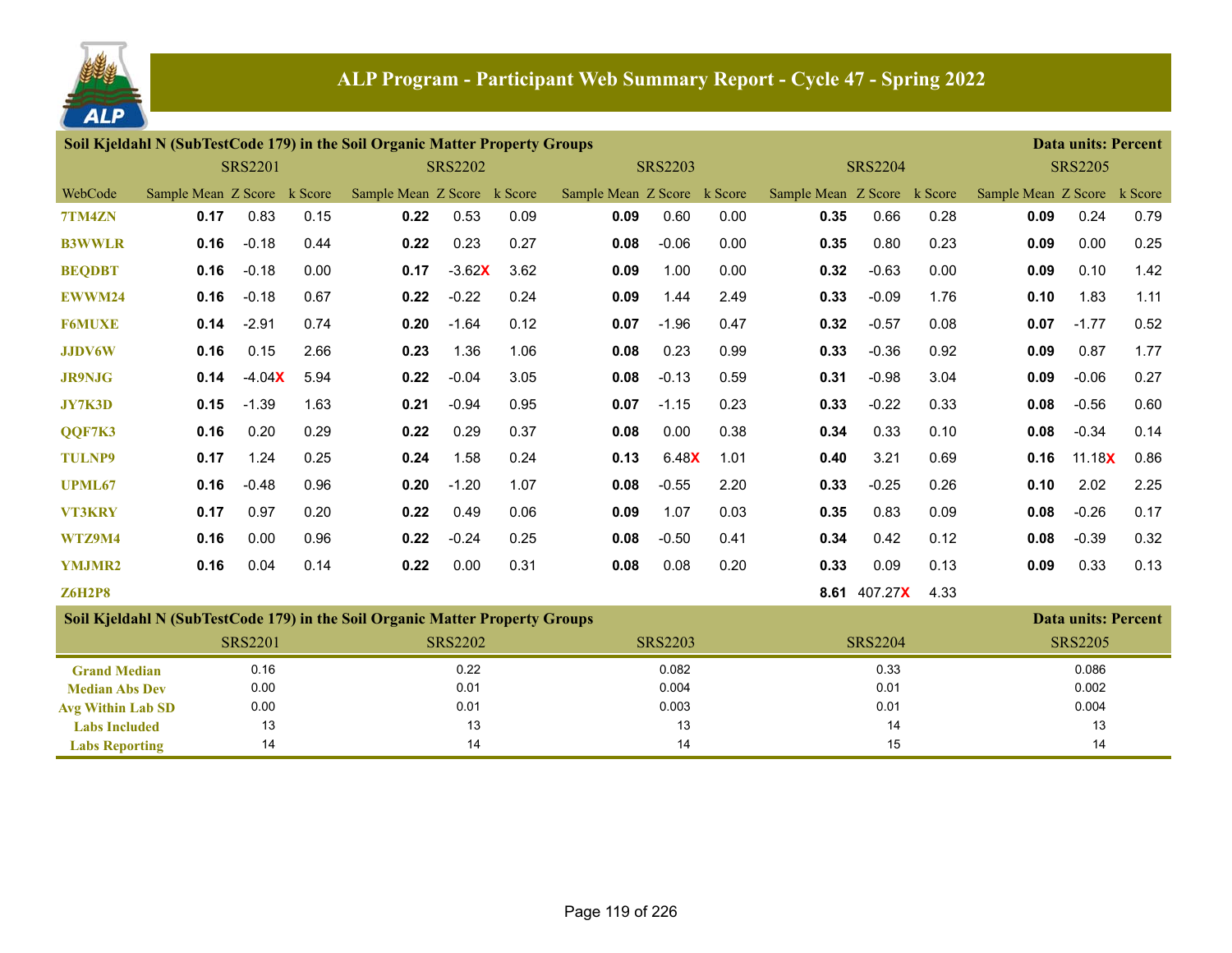

|                                 | Soil TN (combustion) (SubTestCode 180) in the Soil Organic Matter Property Groups |                |      |                             |                |      |                             |                |      |                             |                |      |                             | <b>Data units: Percent</b> |      |
|---------------------------------|-----------------------------------------------------------------------------------|----------------|------|-----------------------------|----------------|------|-----------------------------|----------------|------|-----------------------------|----------------|------|-----------------------------|----------------------------|------|
|                                 |                                                                                   | <b>SRS2201</b> |      |                             | <b>SRS2202</b> |      |                             | <b>SRS2203</b> |      |                             | <b>SRS2204</b> |      |                             | <b>SRS2205</b>             |      |
| WebCode                         | Sample Mean Z Score k Score                                                       |                |      | Sample Mean Z Score k Score |                |      | Sample Mean Z Score k Score |                |      | Sample Mean Z Score k Score |                |      | Sample Mean Z Score k Score |                            |      |
| <b>6DERVP</b>                   | 0.17                                                                              | 0.16           | 0.31 | 0.23                        | $-0.08$        | 0.59 | 0.08                        | $-0.71$        | 0.35 | 0.33                        | $-0.78$        | 0.24 | 0.08                        | $-0.48$                    | 0.25 |
| <b>84XV4N</b>                   | 0.15                                                                              | $-1.43$        | 0.83 | 0.19                        | $-2.10$        | 0.62 | 0.09                        | $-0.11$        | 0.66 | 0.29                        | $-2.53$        | 0.87 | 0.09                        | $-0.07$                    | 0.50 |
| 9EFP3N                          | 0.19                                                                              | 1.86           | 0.73 | 0.26                        | 1.61           | 0.55 | 0.10                        | 0.53           | 0.35 | 0.33                        | $-0.53$        | 0.37 | 0.10                        | 0.77                       | 0.54 |
| A76LRH                          | 0.17                                                                              | 0.54           | 1.05 | 0.24                        | 0.72           | 0.00 | 0.09                        | $-0.09$        | 1.32 | 0.35                        | 0.00           | 0.67 | 0.10                        | 0.59                       | 1.25 |
| <b>BEQDBT</b>                   | 0.18                                                                              | 1.04           | 0.90 | 0.20                        | $-1.57$        | 0.31 | 0.16                        | 4.96X          | 2.38 | 0.22                        | $-5.26X$       | 0.41 | 0.17                        | 5.31X                      | 1.19 |
| <b>CBQEHF</b>                   | 0.17                                                                              | 0.00           | 0.25 | 0.22                        | $-0.29$        | 0.20 | 0.09                        | 0.14           | 0.13 | 0.35                        | 0.26           | 0.37 | 0.09                        | $-0.15$                    | 0.14 |
| <b>EAP9AJ</b>                   | 0.18                                                                              | 0.97           | 0.10 | 0.23                        | 0.21           | 2.46 | 0.10                        | 1.12           | 0.13 | 0.36                        | 0.65           | 2.26 | 0.10                        | 0.86                       | 0.12 |
| <b>ENMKF3</b>                   | 0.16                                                                              | $-0.49$        | 0.00 | 0.22                        | $-0.36$        | 0.00 | 0.08                        | $-0.37$        | 0.00 | 0.35                        | 0.10           | 0.00 | 0.09                        | $-0.14$                    | 0.00 |
| <b>ER4KZP</b>                   | 0.18                                                                              | 1.04           | 0.25 | 0.26                        | 1.63           | 0.17 | 0.12                        | 2.16           | 0.28 | 0.40                        | 2.45           | 0.14 | 0.10                        | 0.89                       | 0.26 |
| EWWM24                          | 0.17                                                                              | $-0.01$        | 0.82 | 0.22                        | $-0.17$        | 0.64 | 0.09                        | 0.13           | 2.20 | 0.34                        | $-0.10$        | 0.29 | 0.10                        | 0.52                       | 1.58 |
| <b>EXBBZA</b>                   | 0.16                                                                              | $-0.40$        | 0.28 | 0.21                        | $-0.89$        | 1.36 | 0.08                        | $-0.48$        | 0.60 | 0.33                        | $-0.53$        | 0.89 | 0.08                        | $-0.44$                    | 0.22 |
| <b>EY6WWL</b>                   | 0.16                                                                              | $-0.71$        | 0.18 | 0.21                        | $-0.74$        | 0.16 | 0.06                        | $-1.69$        | 0.35 | 0.29                        | $-2.33$        | 0.84 | 0.07                        | $-1.10$                    | 0.37 |
| <b>F6MUXE</b>                   | 0.16                                                                              | $-0.11$        | 2.61 | 0.23                        | 0.00           | 0.21 | 0.08                        | $-0.33$        | 0.58 | 0.35                        | 0.00           | 0.34 | 0.09                        | $-0.12$                    | 0.31 |
| <b>JJDV6W</b>                   | 0.17                                                                              | 0.32           | 1.34 | 0.24                        | 0.76           | 0.67 | 0.09                        | 0.14           | 0.82 | 0.33                        | $-0.85$        | 1.24 | 0.10                        | 0.53                       | 1.47 |
| JY7K3D                          | 0.19                                                                              | 1.98           | 0.64 | 0.24                        | 0.74           | 1.72 | 0.11                        | 1.78           | 1.14 | 0.35                        | 0.28           | 0.24 | 0.12                        | 2.04                       | 0.33 |
| <b>LHWBEJ</b>                   | 0.16                                                                              | $-0.68$        | 0.28 | 0.22                        | $-0.47$        | 0.14 | 0.07                        | $-1.26$        | 1.08 | 0.35                        | 0.03           | 0.52 | 0.07                        | $-1.21$                    | 0.33 |
| <b>M8W3B7</b>                   | 0.16                                                                              | $-0.08$        | 2.73 | 0.22                        | $-0.36$        | 2.00 | 0.07                        | $-1.10$        | 3.14 | 0.33                        | $-0.53$        | 2.99 | 0.09                        | 0.07                       | 2.68 |
| MC <sub>2</sub> YV <sub>7</sub> | 0.17                                                                              | 0.22           | 0.36 | 0.24                        | 0.84           | 0.94 | 0.08                        | $-0.48$        | 0.40 | 0.35                        | 0.14           | 0.00 | 0.07                        | $-1.31$                    | 1.50 |
| QQF7K3                          | 0.17                                                                              | $-0.06$        | 0.31 | 0.23                        | 0.11           | 0.51 | 0.09                        | 0.09           | 0.53 | 0.36                        | 0.38           | 0.36 | 0.09                        | $-0.09$                    | 0.97 |
| <b>TKV3JB</b>                   | 0.16                                                                              | $-0.42$        |      | 0.23                        | 0.15           |      | 0.09                        | 0.14           |      | 0.37                        | 1.00           |      | 0.09                        | 0.15                       |      |
| <b>V7PNDX</b>                   | 0.15                                                                              | $-1.14$        | 0.00 | 0.22                        | $-0.42$        | 0.00 | 0.08                        | $-0.55$        | 0.00 | 0.33                        | $-0.85$        | 0.67 | 0.08                        | $-0.50$                    | 0.00 |
| <b>VJDRGN</b>                   | 0.18                                                                              | 1.26           | 1.05 | 0.24                        | 0.72           | 1.35 | 0.10                        | 0.82           | 0.00 | 0.35                        | 0.00           | 0.67 | 0.11                        | 1.25                       | 1.25 |
| WTZ9M4                          | 0.16                                                                              | $-0.59$        | 1.21 | 0.21                        | $-0.88$        | 1.76 | 0.08                        | $-0.50$        | 0.10 | 0.33                        | $-0.57$        | 1.17 | 0.06                        | $-1.71$                    | 1.87 |
| <b>WWFHYL</b>                   | 0.17                                                                              | 0.64           | 0.28 | 0.24                        | 0.62           | 0.08 | 0.10                        | 0.80           | 0.48 | 0.37                        | 0.88           | 0.37 | 0.10                        | 0.50                       | 0.25 |
| <b>YAJLEZ</b>                   | 0.18                                                                              | 0.69           | 0.69 | 0.23                        | 0.42           | 0.95 | 0.10                        | 0.67           | 1.05 | 0.36                        | 0.40           | 1.13 | 0.10                        | 0.69                       | 0.25 |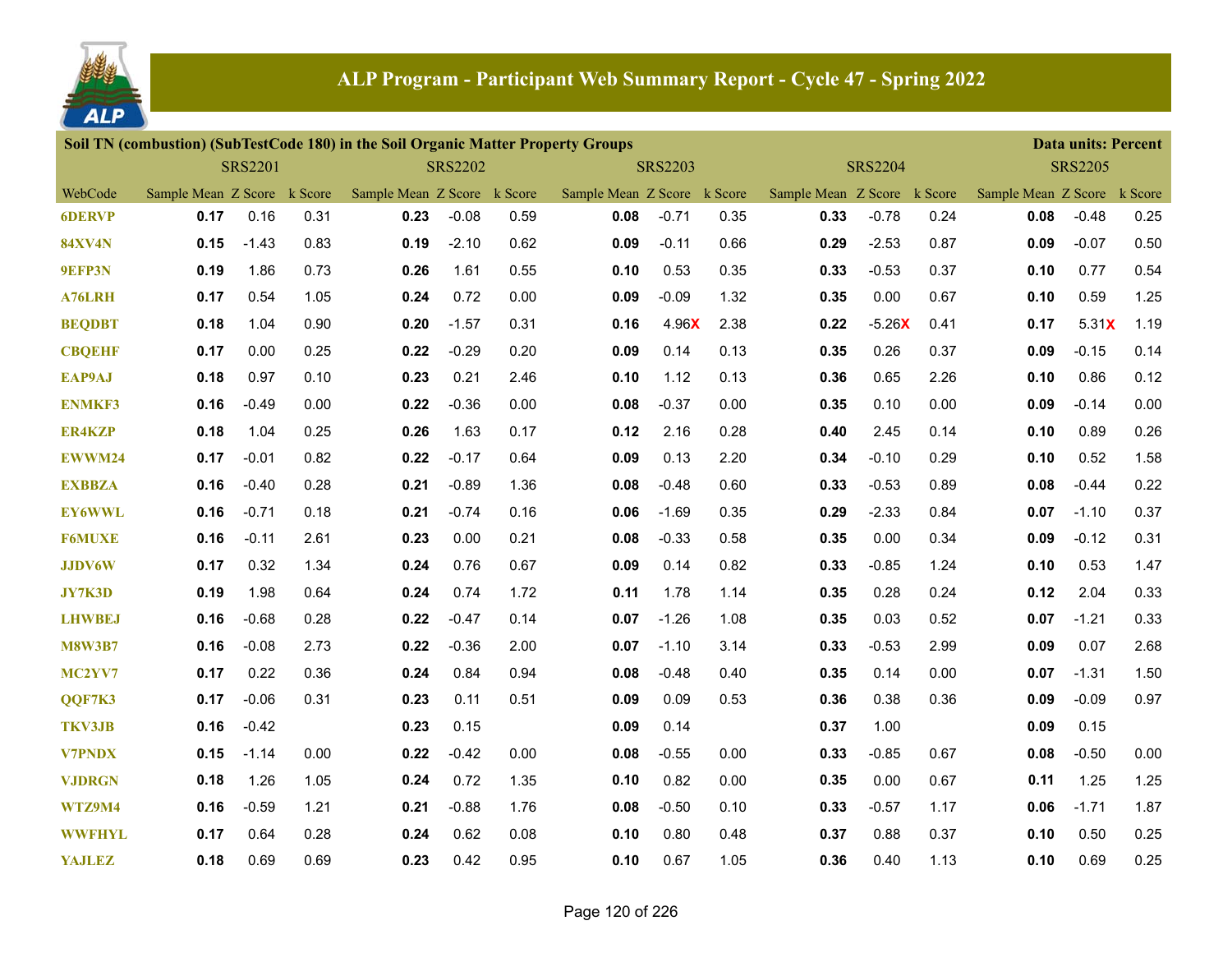

|                       |         | Soil TN (combustion) (SubTestCode 180) in the Soil Organic Matter Property Groups |         |         | Data units: Percent |
|-----------------------|---------|-----------------------------------------------------------------------------------|---------|---------|---------------------|
|                       | SRS2201 | <b>SRS2202</b>                                                                    | SRS2203 | SRS2204 | SRS2205             |
| <b>Grand Median</b>   | 0.17    | 0.23                                                                              | 0.088   | 0.35    | 0.088               |
| <b>Median Abs Dev</b> | 0.01    | 0.01                                                                              | 0.007   | 0.01    | 0.008               |
| Avg Within Lab SD     | 0.01    | 0.01                                                                              | 0.004   | 0.01    | 0.005               |
| <b>Labs Included</b>  | 25      | 25                                                                                | 24      | 24      | 24                  |
| <b>Labs Reporting</b> | 25      | 25                                                                                | 25      | 25      | 25                  |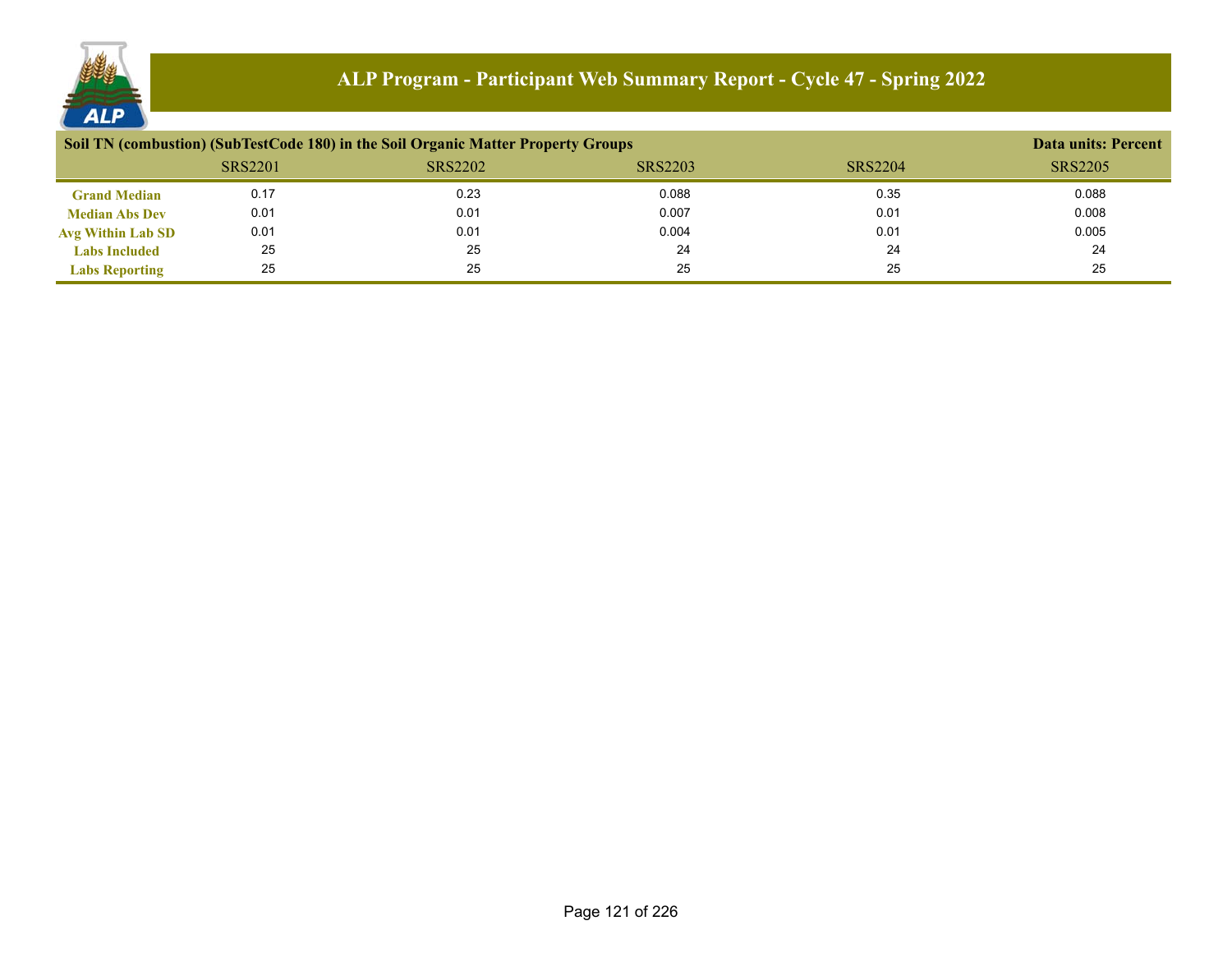

|                                 |                             |                |      | Soil TOC (Combustion) (SubTestCode 181) in the Soil Organic Matter Property Groups |                |      |                             |                |      |                             |                |      |                             | <b>Data units: Percent</b> |      |
|---------------------------------|-----------------------------|----------------|------|------------------------------------------------------------------------------------|----------------|------|-----------------------------|----------------|------|-----------------------------|----------------|------|-----------------------------|----------------------------|------|
|                                 |                             | <b>SRS2201</b> |      |                                                                                    | <b>SRS2202</b> |      |                             | <b>SRS2203</b> |      |                             | <b>SRS2204</b> |      |                             | <b>SRS2205</b>             |      |
| WebCode                         | Sample Mean Z Score k Score |                |      | Sample Mean Z Score k Score                                                        |                |      | Sample Mean Z Score k Score |                |      | Sample Mean Z Score k Score |                |      | Sample Mean Z Score k Score |                            |      |
| 4QR9RB                          | 2.40                        | 4.32X          |      | 2.80                                                                               | 2.68           |      | 1.45                        | 4.88X          |      | 4.20                        | 0.75           |      | 1.20                        | 3.97X                      |      |
| <b>6DERVP</b>                   | 1.94                        | 0.16           | 0.71 | 2.36                                                                               | $-0.08$        | 0.49 | 0.75                        | $-0.44$        | 0.71 | 3.85                        | $-0.24$        | 0.09 | 0.85                        | $-0.80$                    | 0.41 |
| <b>84XV4N</b>                   | 1.99                        | 0.58           | 2.08 | 2.47                                                                               | 0.58           | 1.32 | 0.85                        | 0.36           | 0.81 | 3.22                        | $-2.02$        | 4.32 | 0.91                        | 0.05                       | 1.46 |
| <b>BEODBT</b>                   | 2.12                        | 1.77           | 0.61 | 2.63                                                                               | 1.61           | 1.40 | 0.74                        | $-0.50$        | 3.12 | 4.83                        | 2.54           | 0.31 | 0.99                        | 1.03                       | 2.83 |
| <b>CBQEHF</b>                   | 1.94                        | 0.21           | 0.45 | 2.38                                                                               | 0.00           | 0.19 | 0.68                        | $-0.95$        | 0.09 | 4.08                        | 0.42           | 0.02 | 0.91                        | $-0.06$                    | 0.15 |
| E72W78                          | 2.09                        | 1.55           | 0.29 | 2.73                                                                               | 2.24           | 0.40 | 0.93                        | 0.92           | 0.31 | 4.50                        | 1.59           | 0.19 | 0.98                        | 0.91                       | 0.82 |
| <b>EAP9AJ</b>                   | 2.57                        | 5.82X          | 0.58 | 3.29                                                                               | 5.80X          | 0.59 | 0.94                        | 1.05           | 0.27 | 6.01                        | 5.87X          | 0.21 | 1.01                        | 1.42                       | 0.44 |
| <b>ENMKF3</b>                   | 1.83                        | $-0.82$        | 0.00 | 2.28                                                                               | $-0.62$        | 0.00 | 0.86                        | 0.40           | 0.00 | 3.91                        | $-0.08$        | 0.00 | 0.92                        | 0.11                       | 0.00 |
| <b>ER4KZP</b>                   | 2.00                        | 0.68           | 1.68 | 2.47                                                                               | 0.59           | 0.78 | 0.84                        | 0.23           | 1.78 | 4.38                        | 1.26           | 0.08 | 0.88                        | $-0.35$                    | 0.96 |
| EWWM24                          | 1.96                        | 0.35           | 0.05 | 2.36                                                                               | $-0.10$        | 1.07 | 0.97                        | 1.27           | 0.30 | 3.89                        | $-0.11$        | 0.11 | 1.00                        | 1.24                       | 0.73 |
| <b>EXBBZA</b>                   | 1.93                        | 0.10           | 0.76 | 2.38                                                                               | 0.05           | 0.82 | 0.64                        | $-1.25$        | 0.34 | 3.96                        | 0.07           | 0.07 | 0.92                        | 0.19                       | 0.30 |
| <b>EY6WWL</b>                   | 1.83                        | $-0.80$        | 0.76 | 2.25                                                                               | $-0.81$        | 0.48 | 0.67                        | $-1.03$        | 0.53 | 3.15                        | $-2.22$        | 0.17 | 0.82                        | $-1.28$                    | 0.33 |
| <b>F6MUXE</b>                   | 1.86                        | $-0.56$        | 0.87 | 2.33                                                                               | $-0.31$        | 1.17 | 0.78                        | $-0.17$        | 0.31 | 3.93                        | $-0.01$        | 0.11 | 0.85                        | $-0.87$                    | 0.16 |
| <b>JJDV6W</b>                   | 1.93                        | 0.09           | 0.15 | 2.53                                                                               | 1.00           | 0.52 | 0.81                        | 0.00           | 0.29 | 4.01                        | 0.21           | 0.08 | 0.94                        | 0.39                       | 1.06 |
| JY7K3D                          | 1.86                        | $-0.58$        | 1.89 | 2.30                                                                               | $-0.46$        | 0.69 | 0.80                        | $-0.03$        | 1.15 | 3.94                        | 0.00           | 0.24 | 0.87                        | $-0.59$                    | 1.11 |
| <b>M7X23U</b>                   | 1.91                        | $-0.09$        | 0.61 | 2.37                                                                               | $-0.03$        | 1.68 | 0.84                        | 0.24           | 0.63 | 4.05                        | 0.33           | 0.10 | 0.90                        | $-0.10$                    | 0.84 |
| <b>M8W3B7</b>                   | 1.87                        | $-0.44$        | 1.26 | 2.39                                                                               | 0.07           | 2.49 | 0.84                        | 0.29           | 1.10 | 3.89                        | $-0.14$        | 0.08 | 0.91                        | 0.00                       | 1.31 |
| MC <sub>2</sub> YV <sub>7</sub> | 2.04                        | 1.08           | 0.29 | 2.48                                                                               | 0.69           | 0.08 | 0.90                        | 0.72           | 0.35 | 4.19                        | 0.72           | 0.05 | 0.92                        | 0.08                       | 0.25 |
| OOF7K3                          | 1.66                        | $-2.36$        | 0.22 | 2.12                                                                               | $-1.60$        | 0.59 | 0.66                        | $-1.10$        | 0.71 | 3.71                        | $-0.65$        | 0.07 | 0.72                        | $-2.63$                    | 1.07 |
| <b>TKV3JB</b>                   | 1.86                        | $-0.56$        |      | 2.39                                                                               | 0.09           |      | 0.61                        | $-1.48$        |      | 3.93                        | $-0.01$        |      | 0.82                        | $-1.23$                    |      |
| <b>VJDRGN</b>                   | 1.88                        | $-0.38$        | 1.73 | 2.31                                                                               | $-0.39$        | 0.82 | 0.62                        | $-1.38$        | 1.10 | 3.79                        | $-0.40$        | 0.05 | 0.95                        | 0.55                       | 1.03 |
| <b>WWFHYL</b>                   | 1.89                        | $-0.32$        | 0.29 | 2.35                                                                               | $-0.16$        | 0.23 | 0.85                        | 0.36           | 0.52 | 4.07                        | 0.37           | 0.10 | 0.89                        | $-0.30$                    | 0.30 |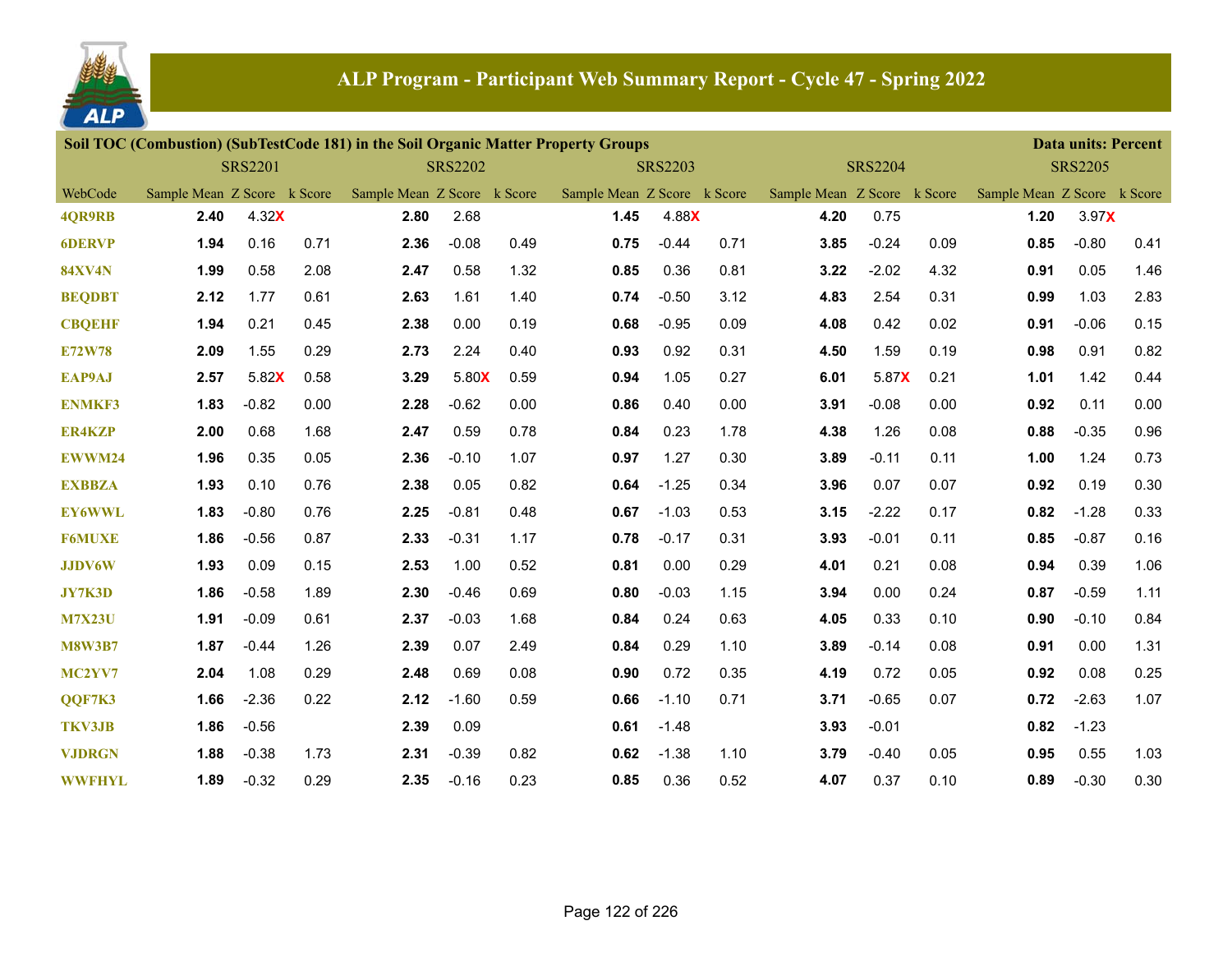

|                       |         | Soil TOC (Combustion) (SubTestCode 181) in the Soil Organic Matter Property Groups |         |         | Data units: Percent |
|-----------------------|---------|------------------------------------------------------------------------------------|---------|---------|---------------------|
|                       | SRS2201 | <b>SRS2202</b>                                                                     | SRS2203 | SRS2204 | <b>SRS2205</b>      |
| <b>Grand Median</b>   | 1.92    | 2.38                                                                               | 0.81    | 3.94    | 0.91                |
| <b>Median Abs Dev</b> | 0.06    | 0.07                                                                               | 0.07    | 0.13    | 0.04                |
| Avg Within Lab SD     | 0.02    | 0.04                                                                               | 0.02    | 0.40    | 0.04                |
| <b>Labs Included</b>  | 20      | 21                                                                                 | 21      | 21      | 21                  |
| <b>Labs Reporting</b> | 22      | 22                                                                                 | 22      | 22      | -22                 |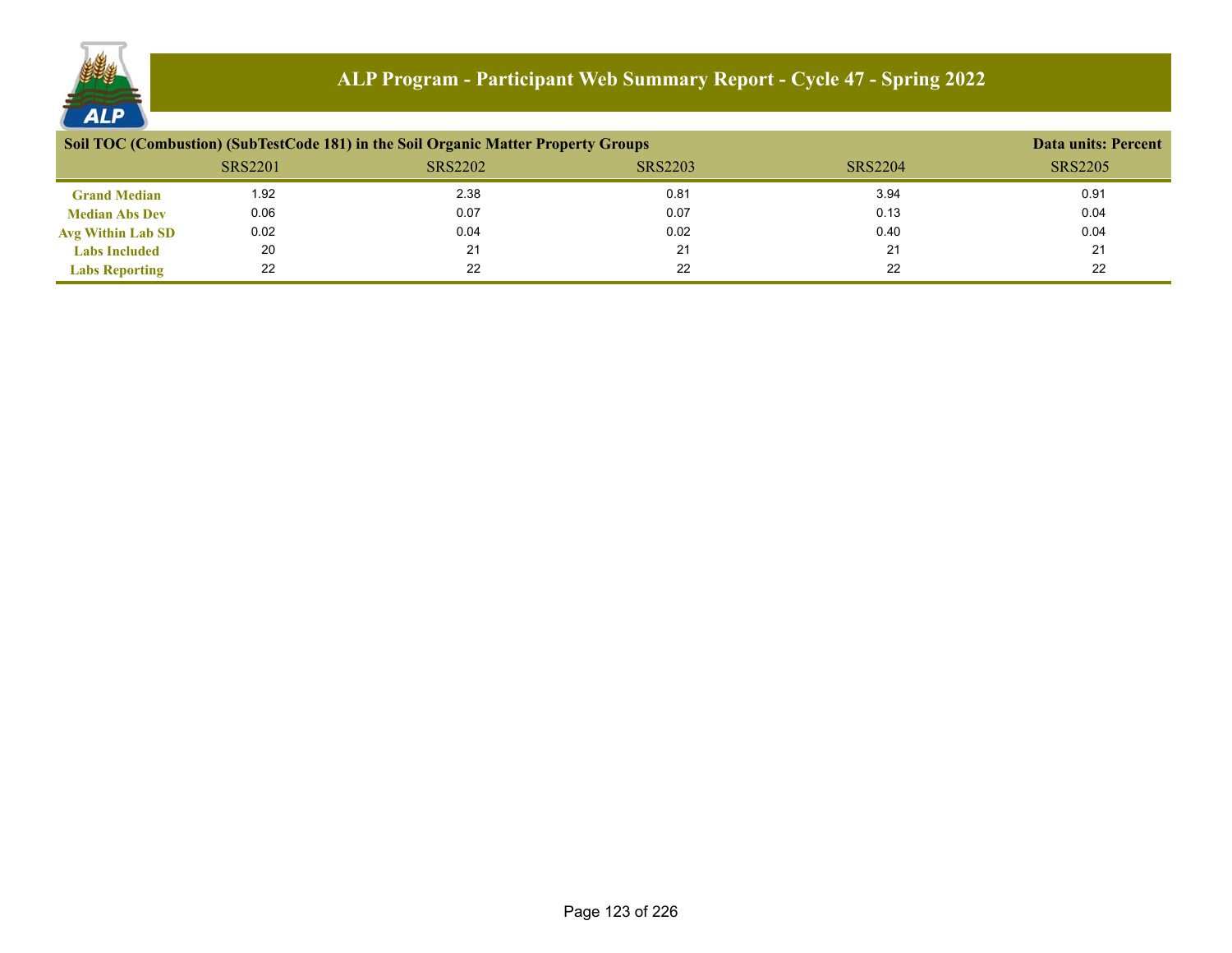

|               | <b>SOM - Walkley-Black (SubTestCode 182) in the Soil Organic Matter Property Groups</b> |                |      |                             |                |      |                             |                |      |                             |                |      |                             | <b>Data units: Percent</b> |      |
|---------------|-----------------------------------------------------------------------------------------|----------------|------|-----------------------------|----------------|------|-----------------------------|----------------|------|-----------------------------|----------------|------|-----------------------------|----------------------------|------|
|               |                                                                                         | <b>SRS2201</b> |      |                             | <b>SRS2202</b> |      |                             | <b>SRS2203</b> |      |                             | <b>SRS2204</b> |      |                             | <b>SRS2205</b>             |      |
| WebCode       | Sample Mean Z Score k Score                                                             |                |      | Sample Mean Z Score k Score |                |      | Sample Mean Z Score k Score |                |      | Sample Mean Z Score k Score |                |      | Sample Mean Z Score k Score |                            |      |
| 7KBMVA        | 3.86                                                                                    | 0.74           | 0.26 | 4.02                        | $-0.08$        | 0.30 | 1.23                        | 0.16           | 0.47 | 6.92                        | 0.12           | 0.20 | 1.69                        | 0.12                       | 0.44 |
| 7TM4ZN        | 4.13                                                                                    | 1.16           | 0.18 | 4.92                        | 1.59           | 0.19 | 1.61                        | 1.94           | 0.07 | 7.88                        | 0.82           | 0.10 | 2.26                        | 1.66                       | 0.05 |
| <b>84XV4N</b> | 3.70                                                                                    | 0.50           | 1.17 | 4.43                        | 0.69           | 3.33 | 1.10                        | $-0.45$        | 0.00 | 7.00                        | 0.17           | 1.72 | 1.67                        | 0.07                       | 0.47 |
| <b>8R74JK</b> | 2.13                                                                                    | $-1.95$        | 0.67 | 2.27                        | $-3.36X$       | 0.43 | 1.00                        | $-0.92$        |      | 3.77                        | $-2.18$        | 0.28 | 1.40                        | $-0.65$                    | 0.00 |
| 9EFP3N        | 3.53                                                                                    | 0.24           | 0.34 | 4.47                        | 0.75           | 1.13 | 1.33                        | 0.64           | 1.80 | 6.77                        | 0.00           | 0.28 | 1.63                        | $-0.02$                    | 0.47 |
| <b>A2BQTW</b> | 3.40                                                                                    | 0.03           | 3.24 | 3.91                        | $-0.29$        | 0.27 | 1.19                        | $-0.03$        | 0.74 | 4.24                        | $-1.84$        | 0.97 | 2.23                        | 1.58                       | 1.12 |
| AQB6JC        | 3.23                                                                                    | $-0.24$        | 0.27 | 4.13                        | 0.13           | 0.04 | 1.20                        | 0.03           | 0.34 | 6.28                        | $-0.35$        | 0.10 | 1.61                        | $-0.09$                    | 0.05 |
| <b>B3WWLR</b> | 3.36                                                                                    | $-0.03$        | 0.10 | 4.06                        | $-0.02$        | 0.33 | 1.08                        | $-0.56$        | 0.14 | 6.76                        | 0.00           | 0.03 | 1.56                        | $-0.23$                    | 0.20 |
| <b>BEQDBT</b> | 3.91                                                                                    | 0.82           | 0.85 | 4.63                        | 1.06           | 0.77 | 1.31                        | 0.51           | 0.07 | 8.08                        | 0.96           | 3.09 | 2.00                        | 0.96                       | 3.15 |
| D8M7NP        | 3.19                                                                                    | $-0.29$        | 2.43 | 4.14                        | 0.13           | 0.41 | 1.04                        | $-0.73$        | 3.06 | 6.82                        | 0.04           | 0.31 | 1.65                        | 0.01                       | 2.35 |
| EWWM24        | 3.09                                                                                    | $-0.46$        | 0.26 | 4.01                        | $-0.10$        | 0.30 | 0.88                        | $-1.49$        | 0.25 | 6.77                        | 0.01           | 0.07 | 1.37                        | $-0.73$                    | 0.49 |
| <b>F6MUXE</b> | 3.35                                                                                    | $-0.06$        | 0.13 | 4.06                        | 0.00           | 0.22 | 1.08                        | $-0.55$        | 0.24 | 6.74                        | $-0.02$        | 0.15 | 1.56                        | $-0.23$                    | 0.22 |
| F6PGC8        | 2.80                                                                                    | $-0.90$        | 0.35 | 3.84                        | $-0.42$        | 1.07 | 1.21                        | 0.05           | 0.59 | 5.35                        | $-1.03$        | 0.29 | 2.61                        | 2.60                       | 1.23 |
| F8V6RW        | 1.96                                                                                    | $-2.21$        | 0.38 | 2.42                        | $-3.07$        | 0.33 | 0.90                        | $-1.38$        | 0.12 | 4.48                        | $-1.66$        | 0.74 | 1.15                        | $-1.32$                    | 0.72 |
| <b>JR9NJG</b> | 4.96                                                                                    | 2.47           | 1.08 | 6.50                        | 4.55X          | 4.77 | 1.39                        | 0.90           | 1.47 | 8.61                        | 1.35           | 3.05 | 2.35                        | 1.92                       | 1.65 |
| <b>JY7K3D</b> | 3.08                                                                                    | $-0.47$        | 0.77 | 3.61                        | $-0.86$        | 0.49 | 0.76                        | $-2.02$        | 1.47 | 6.11                        | $-0.48$        | 0.27 | 1.25                        | $-1.07$                    | 0.67 |
| <b>KLXV4C</b> | 3.10                                                                                    | $-0.44$        | 0.59 | 3.47                        | $-1.11$        | 1.30 | 1.32                        | 0.59           | 0.71 | 5.95                        | $-0.59$        | 0.82 | 1.65                        | 0.01                       | 0.57 |
| QQF7K3        | 3.94                                                                                    | 0.87           | 1.77 | 4.55                        | 0.91           | 1.67 | 1.28                        | 0.39           | 1.89 | 7.34                        | 0.42           | 1.03 | 1.83                        | 0.50                       | 0.69 |
| <b>TULNP9</b> | 4.16                                                                                    | 1.22           | 0.09 | 4.48                        | 0.78           | 1.72 | 1.32                        | 0.58           | 0.34 | 4.57                        | $-1.60$        | 0.35 | 6.26                        | 12.43X                     | 0.87 |
| UTA9V9        | 3.82                                                                                    | 0.68           | 0.31 | 4.73                        | 1.24           | 0.41 | 1.31                        | 0.52           | 0.29 | 7.85                        | 0.79           | 0.06 | 1.69                        | 0.12                       | 0.39 |
| <b>VT3KRY</b> | 3.38                                                                                    | 0.00           | 0.11 | 3.86                        | $-0.38$        | 0.37 | 1.37                        | 0.80           | 0.19 | 6.73                        | $-0.02$        | 0.07 | 1.40                        | $-0.66$                    | 0.09 |
| <b>VUW7MC</b> | 3.36                                                                                    | $-0.04$        | 0.19 | 4.01                        | $-0.11$        | 0.28 | 1.11                        | $-0.39$        | 0.38 | 5.27                        | $-1.09$        | 0.08 | 1.49                        | $-0.42$                    | 0.12 |
| <b>WFADBA</b> | 3.33                                                                                    | $-0.08$        | 0.06 | 4.06                        | $-0.02$        | 0.23 | 1.15                        | $-0.20$        | 0.14 | 5.29                        | $-1.07$        | 0.37 | 1.64                        | $-0.01$                    | 0.17 |
| <b>WWFHYL</b> | 3.84                                                                                    | 0.72           | 0.00 | 4.89                        | 1.54           | 0.13 | 2.00                        | 3.73X          | 0.07 | 7.20                        | 0.32           | 0.06 | 2.02                        | 1.01                       | 0.12 |
| YMJMR2        | 3.53                                                                                    | 0.24           | 0.05 | 4.20                        | 0.25           | 0.13 | 1.12                        | $-0.36$        | 0.46 | 6.84                        | 0.06           | 0.21 | 1.57                        | $-0.20$                    | 0.29 |
| <b>Z6H2P8</b> |                                                                                         |                |      |                             |                |      |                             |                |      | 7.50                        | 0.54           | 0.25 |                             |                            |      |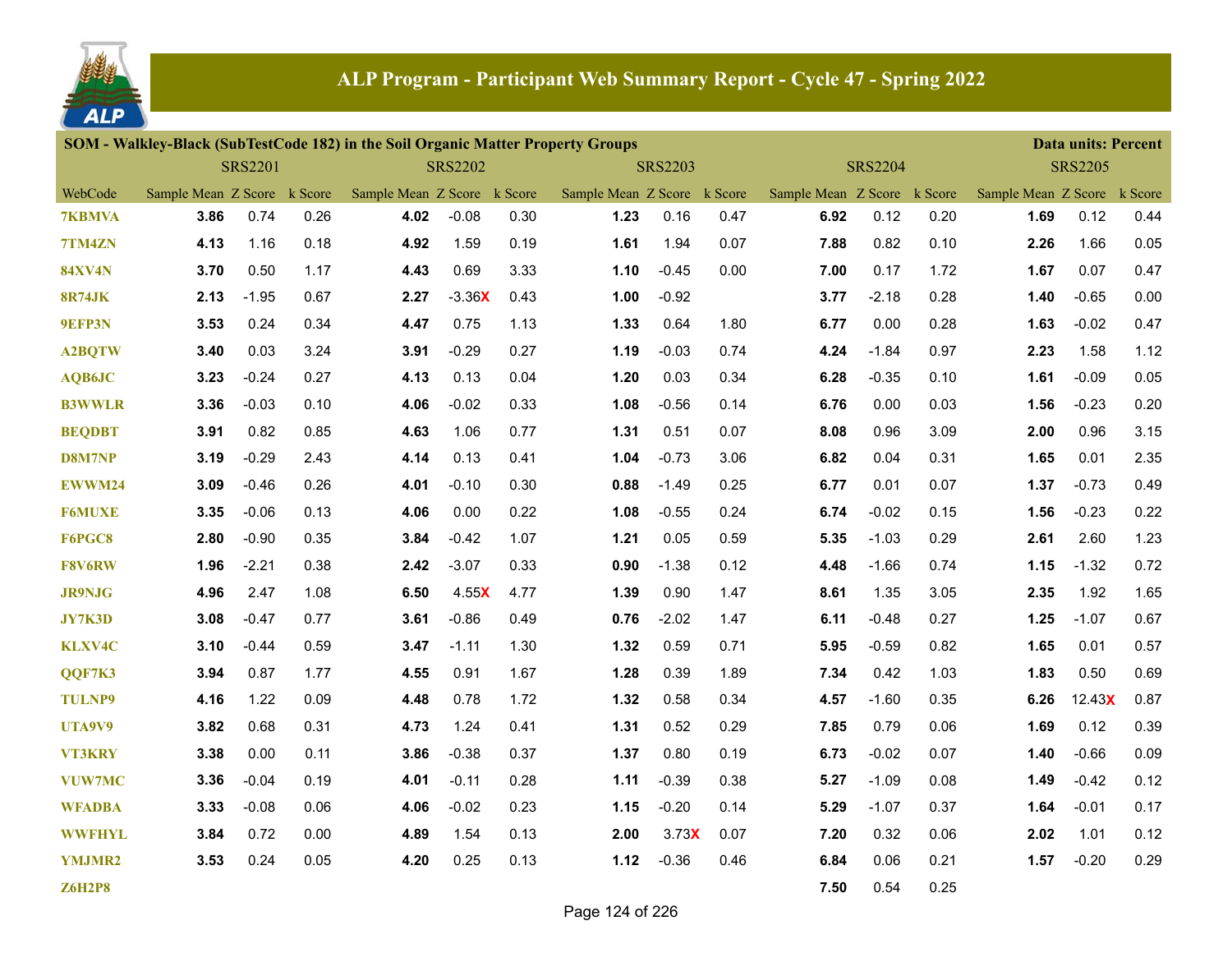

|                       |         | SOM - Walkley-Black (SubTestCode 182) in the Soil Organic Matter Property Groups |         |         | Data units: Percent |
|-----------------------|---------|----------------------------------------------------------------------------------|---------|---------|---------------------|
|                       | SRS2201 | <b>SRS2202</b>                                                                   | SRS2203 | SRS2204 | <b>SRS2205</b>      |
| <b>Grand Median</b>   | 3.38    | 4.06                                                                             | 1.20    | 6.76    | 1.64                |
| <b>Median Abs Dev</b> | 0.30    | 0.22                                                                             | 0.12    | 0.70    | 0.17                |
| Avg Within Lab SD     | 0.17    | 0.14                                                                             | 0.08    | 0.21    | 0.12                |
| <b>Labs Included</b>  | 25      | 23                                                                               | 24      | 26      | 24                  |
| <b>Labs Reporting</b> | 25      | 25                                                                               | 25      | 26      | 25                  |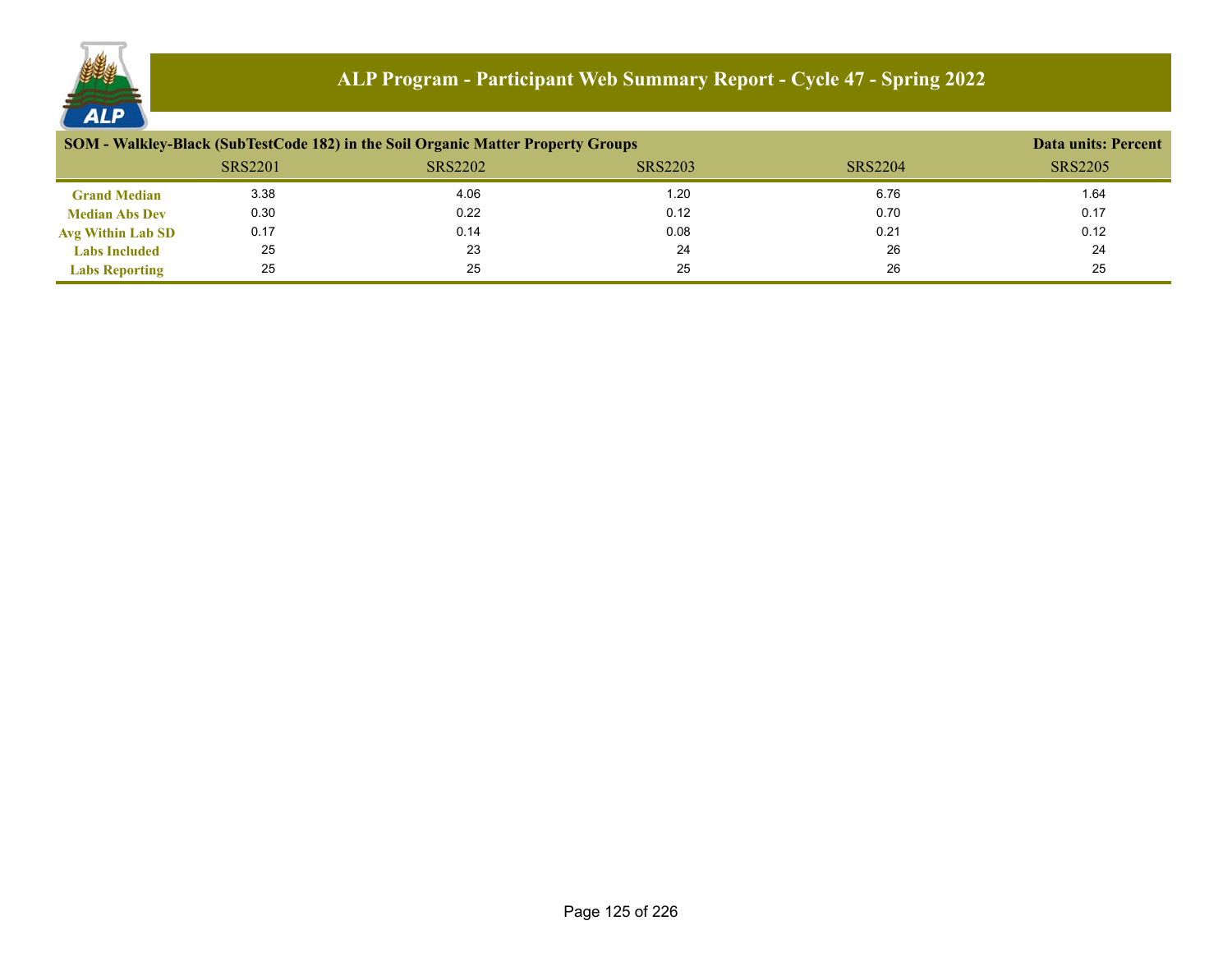

|               |                             |                |      | SOM - LOI (% Wt loss) (SubTestCode 183) in the Soil Organic Matter Property Groups |                |      |                             |         |      |                             |                |      |                             | <b>Data units: Percent</b> |      |
|---------------|-----------------------------|----------------|------|------------------------------------------------------------------------------------|----------------|------|-----------------------------|---------|------|-----------------------------|----------------|------|-----------------------------|----------------------------|------|
|               |                             | <b>SRS2201</b> |      |                                                                                    | <b>SRS2202</b> |      |                             | SRS2203 |      |                             | <b>SRS2204</b> |      |                             | <b>SRS2205</b>             |      |
| WebCode       | Sample Mean Z Score k Score |                |      | Sample Mean Z Score k Score                                                        |                |      | Sample Mean Z Score k Score |         |      | Sample Mean Z Score k Score |                |      | Sample Mean Z Score k Score |                            |      |
| 382Q7P        | 3.90                        | $-0.09$        | 0.00 | 4.67                                                                               | 0.04           | 0.53 | 2.43                        | $-0.13$ | 0.41 | 6.23                        | $-1.20$        | 0.37 | 1.83                        | $-1.05$                    | 0.82 |
| 4QR9RB        | 4.10                        | 0.87           | 0.00 | 4.80                                                                               | 0.51           | 0.00 | 2.47                        | $-0.06$ | 0.41 | 7.17                        | 0.52           | 0.19 | 2.08                        | 0.53                       | 0.41 |
| <b>6DERVP</b> | 4.17                        | 1.19           | 2.77 | 4.87                                                                               | 0.75           | 2.11 | 2.67                        | 0.35    | 1.48 | 7.23                        | 0.65           | 2.70 | 2.10                        | 0.63                       | 1.42 |
| 6YJ2J2        | 3.51                        | $-1.95$        | 0.45 | 4.17                                                                               | $-1.74$        | 0.14 | 1.99                        | $-1.04$ | 0.25 | 5.97                        | $-1.70$        | 0.86 | 1.81                        | $-1.18$                    | 1.83 |
| <b>84ZKA7</b> | 3.99                        | 0.36           | 0.38 | 4.83                                                                               | 0.60           | 0.35 | 2.49                        | 0.00    | 0.15 | 7.39                        | 0.94           | 0.21 | 2.07                        | 0.46                       | 0.36 |
| <b>8L3X9N</b> | 20.05                       | 77.44X         | 0.09 | 4.62                                                                               | $-0.13$        | 0.09 | 2.55                        | 0.11    | 0.07 | 6.80                        | $-0.15$        | 0.04 | 2.03                        | 0.17                       | 0.08 |
| 9EFP3N        | 3.97                        | 0.23           | 0.52 | 4.83                                                                               | 0.63           | 0.53 | 2.43                        | $-0.13$ | 0.41 | 7.03                        | 0.28           | 0.37 | 2.03                        | 0.21                       | 0.82 |
| <b>A2BOTW</b> | 4.31                        | 1.86           | 0.21 | 5.53                                                                               | 3.09X          | 0.03 | 2.98                        | 0.99    | 0.02 | 8.08                        | 2.21           | 0.25 | 2.98                        | 6.19X                      | 0.79 |
| AJ99HR        | 4.24                        | 1.55           | 0.52 | 5.23                                                                               | 2.03           | 0.36 | 2.23                        | $-0.54$ | 0.63 | 7.73                        | 1.57           | 0.32 | 2.22                        | 1.38                       | 0.83 |
| <b>AZBTC9</b> | 3.90                        | $-0.09$        | 0.00 | 4.73                                                                               | 0.27           | 0.53 | 2.57                        | 0.15    | 0.41 | 6.83                        | $-0.09$        | 0.37 | 1.93                        | $-0.42$                    | 0.82 |
| <b>B7UHBA</b> | 3.60                        | $-1.53$        | 0.00 | 4.40                                                                               | $-0.91$        | 0.00 | 1.83                        | $-1.35$ | 0.41 | 6.80                        | $-0.15$        | 0.00 | 1.67                        | $-2.11$                    | 0.82 |
| <b>BDXF3L</b> | 3.39                        | $-2.54$        |      | 4.03                                                                               | $-2.23$        |      | 3.26                        | 1.57    |      | 5.93                        | $-1.76$        |      | 1.89                        | $-0.70$                    |      |
| <b>C3RYLF</b> | 3.32                        | $-2.86$        | 0.28 | 4.03                                                                               | $-2.23$        | 2.17 | 1.89                        | $-1.23$ | 0.52 | 8.64                        | 3.25X          | 0.55 | 1.63                        | $-2.36$                    | 0.22 |
| <b>C4MDGL</b> | 3.91                        | $-0.04$        | 0.65 | 4.63                                                                               | $-0.08$        | 0.29 | 2.08                        | $-0.85$ | 0.44 | 6.85                        | $-0.06$        | 0.14 | 1.88                        | $-0.76$                    | 0.49 |
| <b>CBQEHF</b> | 3.97                        | 0.23           | 1.14 | 4.67                                                                               | 0.04           | 2.06 | 2.17                        | $-0.66$ | 1.46 | 6.81                        | $-0.14$        | 1.96 | 1.98                        | $-0.13$                    | 2.16 |
| <b>CKTJNA</b> | 4.11                        | 0.93           | 0.07 | 4.82                                                                               | 0.59           | 0.05 | 2.24                        | $-0.53$ | 0.98 | 6.98                        | 0.18           | 0.29 | 2.04                        | 0.23                       | 0.01 |
| <b>ENMKF3</b> | 3.93                        | 0.07           | 0.00 | 4.62                                                                               | $-0.12$        | 0.00 | 2.20                        | $-0.60$ | 0.00 | 6.73                        | $-0.29$        | 0.00 | 1.94                        | $-0.40$                    | 0.00 |
| EWWM24        | 3.90                        | $-0.09$        | 0.91 | 4.53                                                                               | $-0.44$        | 0.53 | 3.27                        | 1.58    | 0.41 | 6.87                        | $-0.03$        | 0.37 | 2.00                        | 0.00                       |      |
| F8V6RW        | 4.15                        | 1.12           | 0.43 | 5.05                                                                               | 1.39           | 0.29 | 2.49                        | $-0.01$ | 0.64 | 7.47                        | 1.08           | 1.63 | 2.20                        | 1.26                       | 0.38 |
| <b>GDGCVM</b> | 3.89                        | $-0.16$        | 0.38 | 4.65                                                                               | $-0.04$        | 0.14 | 3.41                        | 1.87    | 0.57 | 7.12                        | 0.43           | 0.10 | 2.03                        | 0.19                       | 0.25 |
| <b>GH7WTB</b> | 4.00                        | 0.38           | 0.07 | 4.76                                                                               | 0.37           | 0.14 | 2.79                        | 0.61    | 0.03 | 7.12                        | 0.43           | 0.03 | 2.16                        | 1.01                       | 0.12 |
| <b>HPK369</b> | 3.87                        | $-0.25$        | 0.13 | 4.42                                                                               | $-0.85$        | 0.21 | 2.50                        | 0.00    | 0.18 | 6.47                        | $-0.76$        | 0.28 | 1.82                        | $-1.16$                    | 0.25 |
| <b>HTPNZL</b> | 3.88                        | $-0.17$        | 0.23 | 4.64                                                                               | $-0.06$        | 1.02 | 2.92                        | 0.88    | 1.14 | 6.80                        | $-0.15$        | 0.76 | 2.24                        | 1.52                       | 1.56 |
| <b>JEJRHJ</b> | 3.91                        | $-0.03$        | 0.28 | 4.64                                                                               | $-0.07$        | 0.67 | 2.49                        | $-0.01$ | 0.85 | 7.00                        | 0.21           | 0.60 | 1.90                        | $-0.61$                    | 0.33 |
| <b>JJDV6W</b> | 3.89                        | $-0.13$        | 0.10 | 4.67                                                                               | 0.05           | 0.33 | 2.23                        | $-0.54$ | 0.33 | 6.90                        | 0.03           | 0.12 | 2.03                        | 0.16                       | 0.26 |
| JY7K3D        | 4.05                        | 0.63           | 0.22 | 4.74                                                                               | 0.31           | 0.28 | 2.68                        | 0.39    | 1.81 | 8.06                        | 2.17           | 0.75 | 2.20                        | 1.29                       | 0.07 |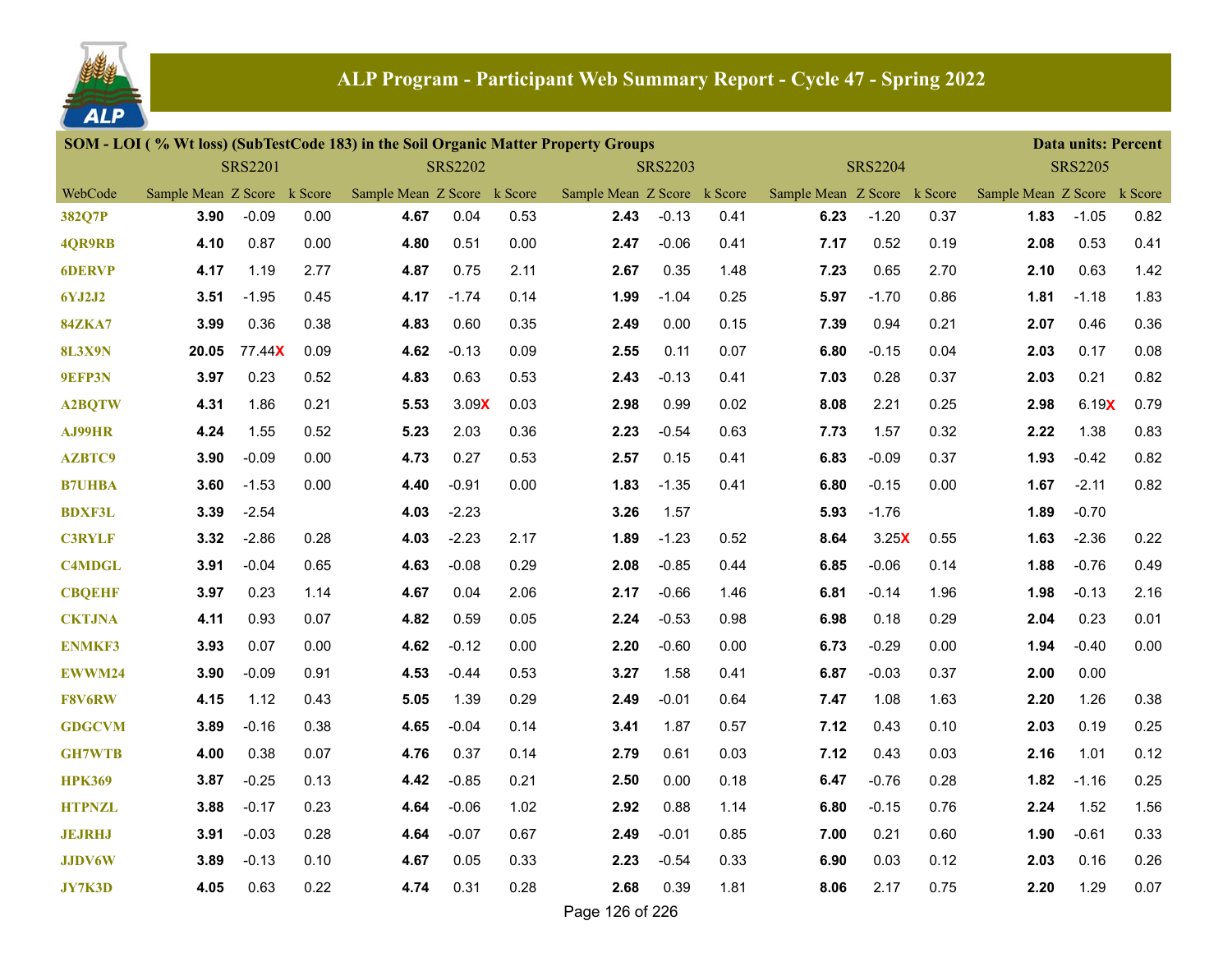

|                                               |                             |                |       |                             |                |      | SOM - LOI (% Wt loss) (SubTestCode 183) in the Soil Organic Matter Property Groups |                |      |                             |                |      |                             | <b>Data units: Percent</b> |      |
|-----------------------------------------------|-----------------------------|----------------|-------|-----------------------------|----------------|------|------------------------------------------------------------------------------------|----------------|------|-----------------------------|----------------|------|-----------------------------|----------------------------|------|
|                                               |                             | <b>SRS2201</b> |       |                             | <b>SRS2202</b> |      |                                                                                    | <b>SRS2203</b> |      |                             | <b>SRS2204</b> |      |                             | <b>SRS2205</b>             |      |
| WebCode                                       | Sample Mean Z Score k Score |                |       | Sample Mean Z Score k Score |                |      | Sample Mean Z Score k Score                                                        |                |      | Sample Mean Z Score k Score |                |      | Sample Mean Z Score k Score |                            |      |
| <b>LHWBEJ</b>                                 | 3.87                        | $-0.22$        | 0.19  | 4.56                        | $-0.33$        | 0.73 | 2.29                                                                               | $-0.41$        | 0.39 | 6.52                        | $-0.67$        | 0.64 | 1.95                        | $-0.29$                    | 0.22 |
| <b>LYGYPD</b>                                 | 4.07                        | 0.71           | 4.75  | 4.65                        | $-0.04$        | 3.55 | 3.36                                                                               | 1.76           | 3.58 | 7.18                        | 0.55           | 4.03 | 2.13                        | 0.80                       | 2.17 |
| <b>M2ZFDC</b>                                 | 3.79                        | $-0.62$        | 0.09  | 4.29                        | $-1.30$        | 0.18 | 3.65                                                                               | 2.36           | 0.07 | 7.19                        | 0.57           | 0.10 | 1.85                        | $-0.97$                    | 0.22 |
| <b>M7X23U</b>                                 | 4.07                        | 0.73           | 1.35  | 4.88                        | 0.80           | 2.42 | 3.81                                                                               | 2.69           | 3.15 | 7.51                        | 1.15           | 1.31 | 1.95                        | $-0.29$                    | 2.78 |
| <b>R6PEXC</b>                                 | 3.54                        | $-1.84$        | 0.64  | 4.07                        | $-2.10$        | 0.78 | 2.83                                                                               | 0.69           | 1.61 | 6.18                        | $-1.30$        | 1.64 | 1.84                        | $-0.99$                    | 1.83 |
| <b>TB94QK</b>                                 | 3.92                        | 0.00           | 0.18  | 4.84                        | 0.66           | 0.26 | 2.53                                                                               | 0.07           | 0.03 | 7.31                        | 0.79           | 0.10 | 2.05                        | 0.34                       | 0.06 |
| TF7K6Y                                        | 3.87                        | $-0.25$        | 0.52  | 4.57                        | $-0.32$        | 0.53 | 2.20                                                                               | $-0.60$        | 0.00 | 6.63                        | $-0.46$        | 0.37 | 1.90                        | $-0.63$                    | 0.00 |
| TH9FT9                                        | 3.95                        | 0.13           | 0.37  | 4.59                        | $-0.23$        | 0.11 | 2.55                                                                               | 0.12           | 0.42 | 6.70                        | $-0.34$        | 0.06 | 1.96                        | $-0.27$                    | 0.41 |
| <b>TULNP9</b>                                 | 7.94                        | 19.32 <b>X</b> | 31.61 | 4.98                        | 1.14           | 0.12 | 0.94                                                                               | $-3.18X$       | 0.20 | 7.57                        | 1.27           | 0.48 | 2.99                        | 6.28X                      | 0.24 |
| UPML67                                        | 3.97                        | 0.23           | 1.05  | 4.77                        | 0.42           | 1.20 | 2.81                                                                               | 0.64           | 0.46 | 6.97                        | 0.15           | 0.14 | 1.97                        | $-0.19$                    | 0.75 |
| <b>V7PNDX</b>                                 | 3.96                        | 0.21           | 0.14  | 4.63                        | $-0.09$        | 0.16 | 2.57                                                                               | 0.15           | 0.07 | 6.77                        | $-0.20$        | 0.04 | 1.96                        | $-0.25$                    | 0.14 |
| <b>VELMNJ</b>                                 | 3.90                        | $-0.09$        | 0.00  | 4.63                        | $-0.08$        | 0.53 | 2.43                                                                               | $-0.13$        | 0.41 | 6.77                        | $-0.22$        | 0.75 | 2.00                        | 0.00                       |      |
| WTZ9M4                                        | 3.78                        | $-0.68$        | 0.47  | 4.73                        | 0.25           | 0.69 | 1.87                                                                               | $-1.28$        | 0.66 | 6.81                        | $-0.14$        | 0.84 | 2.08                        | 0.48                       | 1.71 |
| XGZU84                                        | 4.20                        | 1.35           | 0.00  | 5.10                        | 1.58           | 0.00 | 2.63                                                                               | 0.28           | 0.41 | 7.57                        | 1.26           | 0.37 | 2.17                        | 1.05                       | 0.82 |
| <b>YAJLEZ</b>                                 | 4.03                        | 0.53           | 0.71  | 5.08                        | 1.49           | 0.28 | 2.34                                                                               | $-0.31$        | 0.42 | 7.34                        | 0.84           | 0.45 | 2.15                        | 0.94                       | 0.15 |
| YRYW3K                                        | 3.85                        | $-0.33$        | 0.27  | 4.42                        | $-0.85$        | 1.04 | 2.52                                                                               | 0.05           | 0.53 | 6.43                        | $-0.84$        | 0.85 | 2.00                        | 0.02                       | 0.36 |
| <b>ZBNVHH</b>                                 | 4.00                        | 0.39           |       | 4.70                        | 0.15           | 0.92 | 2.20                                                                               | $-0.60$        | 0.71 | 6.67                        | $-0.40$        | 0.37 | 1.97                        | $-0.21$                    | 0.82 |
|                                               |                             |                |       |                             |                |      | SOM - LOI (% Wt loss) (SubTestCode 183) in the Soil Organic Matter Property Groups |                |      |                             |                |      |                             | <b>Data units: Percent</b> |      |
|                                               |                             | <b>SRS2201</b> |       |                             | <b>SRS2202</b> |      |                                                                                    | <b>SRS2203</b> |      |                             | <b>SRS2204</b> |      |                             | <b>SRS2205</b>             |      |
| <b>Grand Median</b>                           |                             | 3.92           |       |                             | 4.66           |      |                                                                                    | 2.49           |      |                             | 6.88           |      |                             | 2.00                       |      |
| <b>Median Abs Dev</b>                         |                             | 0.07           |       |                             | 0.12           |      |                                                                                    | 0.26           |      |                             | 0.27           |      |                             | 0.08                       |      |
| <b>Avg Within Lab SD</b>                      |                             | 0.11           |       |                             | 0.11           |      |                                                                                    | 0.14           |      |                             | 0.15           |      |                             | 0.07<br>41                 |      |
| <b>Labs Included</b><br><b>Labs Reporting</b> |                             | 41<br>43       |       |                             | 42<br>43       |      |                                                                                    | 42<br>43       |      |                             | 42<br>43       |      |                             | 43                         |      |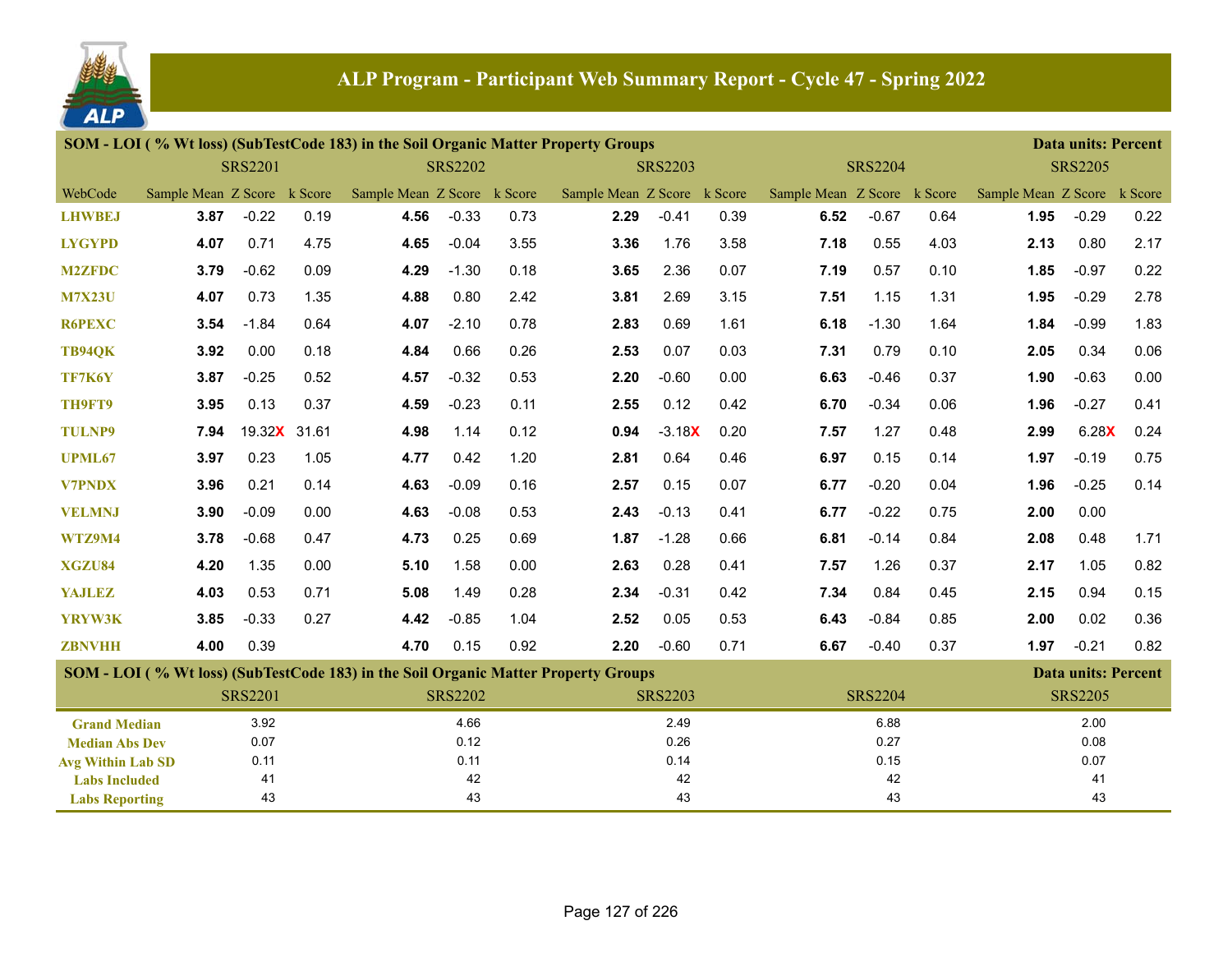

|                          |                                                                                         |      | SOM - Actual (Unregressed) (SubTestCode 184) in the Soil Organic Matter Property Groups |      |                             |      |                             |      |                             | Data units: $\%$ |  |  |  |
|--------------------------|-----------------------------------------------------------------------------------------|------|-----------------------------------------------------------------------------------------|------|-----------------------------|------|-----------------------------|------|-----------------------------|------------------|--|--|--|
|                          | SRS2201                                                                                 |      | SRS2202                                                                                 |      | <b>SRS2203</b>              |      | <b>SRS2204</b>              |      | <b>SRS2205</b>              |                  |  |  |  |
| WebCode                  | Sample Mean Z Score k Score                                                             |      | Sample Mean Z Score k Score                                                             |      | Sample Mean Z Score k Score |      | Sample Mean Z Score k Score |      | Sample Mean Z Score k Score |                  |  |  |  |
| <b>EXBBZA</b>            | 4.30                                                                                    | 1.31 | 5.43                                                                                    | 1.41 | 5.13                        | 1.26 | 8.60                        | 1.41 | 2.40                        | 1.36             |  |  |  |
| <b>TH9FT9</b>            | 3.59                                                                                    | 0.53 | 4.15                                                                                    | 0.14 | 2.34                        | 0.64 | 6.03                        | 0.14 | 1.81                        | 0.39             |  |  |  |
|                          | SOM - Actual (Unregressed) (SubTestCode 184) in the Soil Organic Matter Property Groups |      |                                                                                         |      |                             |      |                             |      |                             |                  |  |  |  |
|                          | <b>SRS2201</b>                                                                          |      | <b>SRS2202</b>                                                                          |      | <b>SRS2203</b>              |      | <b>SRS2204</b>              |      | <b>SRS2205</b>              |                  |  |  |  |
| <b>Grand Median</b>      | 3.94                                                                                    | 4.79 |                                                                                         |      |                             |      | 7.32                        |      | 2.10                        |                  |  |  |  |
| <b>Median Abs Dev</b>    |                                                                                         |      |                                                                                         |      |                             |      |                             |      |                             |                  |  |  |  |
| <b>Avg Within Lab SD</b> | 0.08                                                                                    | 0.08 |                                                                                         |      |                             |      | 0.07                        |      | 0.07                        |                  |  |  |  |
| <b>Labs Included</b>     | 2                                                                                       | 2    |                                                                                         |      | 2                           |      | 2                           |      | 2                           |                  |  |  |  |
| <b>Labs Reporting</b>    | 2                                                                                       |      | 2                                                                                       |      |                             |      | 2                           |      |                             |                  |  |  |  |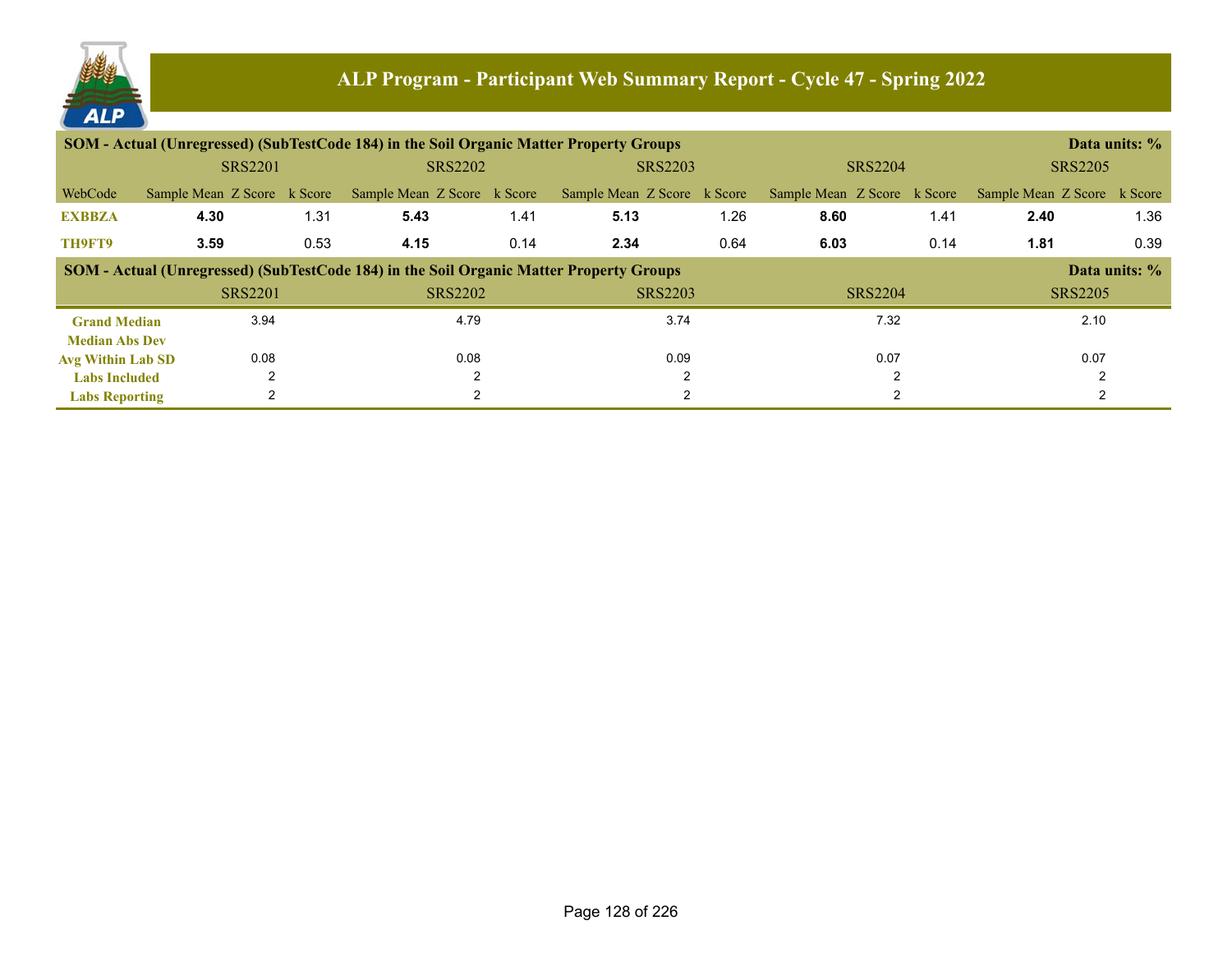

|                          | CaCO3 Content (SubTestCode 185) in the Content Property Groups |      |      |                             |                             |                |      |                             |                |      | <b>Data units: Percent</b>  |      |
|--------------------------|----------------------------------------------------------------|------|------|-----------------------------|-----------------------------|----------------|------|-----------------------------|----------------|------|-----------------------------|------|
|                          | <b>SRS2201</b>                                                 |      |      | <b>SRS2202</b>              |                             | <b>SRS2203</b> |      |                             | <b>SRS2204</b> |      | <b>SRS2205</b>              |      |
| WebCode                  | Sample Mean Z Score k Score                                    |      |      | Sample Mean Z Score k Score | Sample Mean Z Score k Score |                |      | Sample Mean Z Score k Score |                |      | Sample Mean Z Score k Score |      |
| 9EFP3N                   | 0.23                                                           | 0.90 | 0.30 | 0.00                        | 1.97                        | 0.55           | 0.81 | 0.43                        | $-0.74$        | 0.75 | 0.37                        | 0.57 |
| <b>A2BQTW</b>            |                                                                |      | 0.18 | 0.19                        | 1.48                        | $-0.64$        | 1.85 | 1.23                        | 1.50           | 0.18 | 0.35                        | 1.61 |
| E72W78                   |                                                                |      |      |                             | 1.74                        | 0.00           | 0.45 |                             |                |      |                             |      |
| <b>EXBBZA</b>            |                                                                |      |      |                             | 1.93                        | 0.47           | 0.35 | 0.77                        | 0.20           | 0.39 |                             |      |
| <b>GDGCVM</b>            | 0.25                                                           | 1.09 | 0.36 | 1.72                        | 1.74                        | $-0.01$        | 0.73 | 0.36                        | $-0.93$        | 2.06 | 0.30                        | 0.28 |
| <b>JEJRHJ</b>            |                                                                |      |      |                             | 0.87                        | $-2.15$        | 1.63 |                             |                |      |                             |      |
| QQF7K3                   |                                                                |      |      |                             | 2.40                        | 1.61           | 0.00 |                             |                |      |                             |      |
| <b>TMZPYZ</b>            |                                                                |      |      |                             | 1.66                        | $-0.21$        | 1.10 | 0.70                        | 0.00           | 0.07 |                             |      |
| <b>VT3KRY</b>            |                                                                |      |      |                             | 1.92                        | 0.43           | 0.44 |                             |                |      |                             |      |
| <b>Z6H2P8</b>            |                                                                |      |      |                             | 10.50                       | 21.51X         | 1.41 |                             |                |      |                             |      |
|                          | CaCO3 Content (SubTestCode 185) in the Content Property Groups |      |      |                             |                             |                |      |                             |                |      | <b>Data units: Percent</b>  |      |
|                          | <b>SRS2201</b>                                                 |      |      | <b>SRS2202</b>              |                             | <b>SRS2203</b> |      |                             | <b>SRS2204</b> |      | <b>SRS2205</b>              |      |
| <b>Grand Median</b>      | 0.24                                                           |      |      | 0.30                        |                             | 1.74           |      |                             | 0.70           |      | 0.35                        |      |
| <b>Median Abs Dev</b>    |                                                                |      |      |                             |                             | 0.19           |      |                             | 0.26           |      |                             |      |
| <b>Avg Within Lab SD</b> | 0.06                                                           |      |      | 0.14                        |                             | 0.07           |      |                             | 0.08           |      | 0.10                        |      |
| <b>Labs Included</b>     | $\overline{c}$                                                 |      |      | 3                           |                             | 9              |      |                             | 5              |      | 3                           |      |
| <b>Labs Reporting</b>    | 2                                                              |      |      | 3                           |                             | 10             |      |                             | 5              |      | 3                           |      |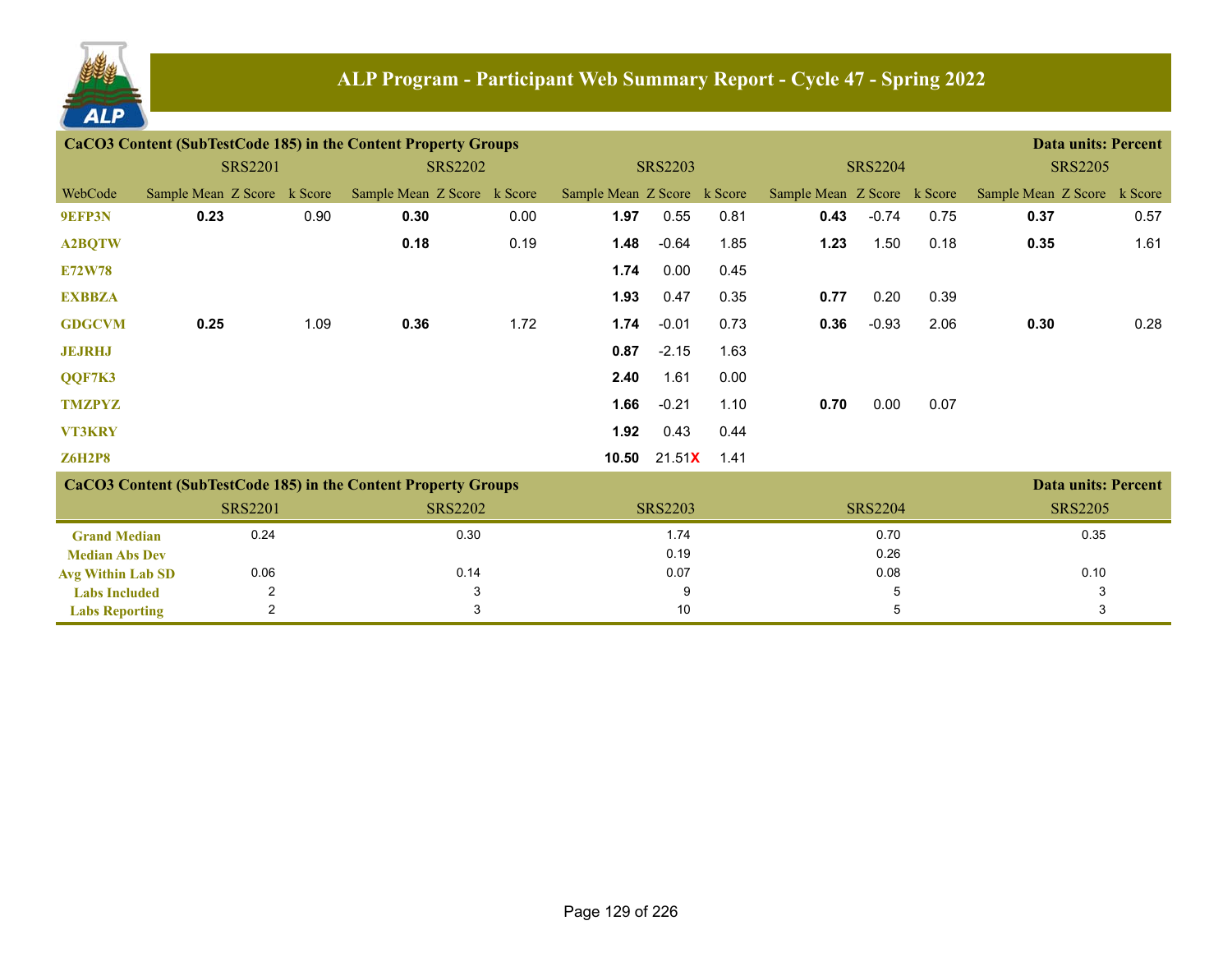

|                          |                             |                |      | CEC - Cation Displacement (SubTestCode 186) in the Other 1 Property Groups |                |      |                             |                |      |                             |                |      |                             | Data units: cmol/kg |      |
|--------------------------|-----------------------------|----------------|------|----------------------------------------------------------------------------|----------------|------|-----------------------------|----------------|------|-----------------------------|----------------|------|-----------------------------|---------------------|------|
|                          |                             | <b>SRS2201</b> |      |                                                                            | <b>SRS2202</b> |      |                             | <b>SRS2203</b> |      |                             | <b>SRS2204</b> |      |                             | <b>SRS2205</b>      |      |
| WebCode                  | Sample Mean Z Score k Score |                |      | Sample Mean Z Score k Score                                                |                |      | Sample Mean Z Score k Score |                |      | Sample Mean Z Score k Score |                |      | Sample Mean Z Score k Score |                     |      |
| 7TM4ZN                   | 5.92                        | $-0.18$        | 0.34 | 9.25                                                                       | 0.14           | 0.73 | 27.26                       | 0.00           | 0.27 | 26.81                       | 0.00           | 0.32 | 10.50                       | 0.74                | 0.15 |
| <b>84XV4N</b>            | 6.23                        | 0.00           | 1.09 | 8.30                                                                       | $-0.50$        | 1.15 | 20.13                       | $-0.77$        | 0.74 | 22.20                       | $-0.46$        | 1.25 | 7.77                        | $-0.26$             | 2.75 |
| <b>A2BQTW</b>            | 2.13                        | $-2.33$        | 0.19 | 2.95                                                                       | $-4.09X$       | 0.08 | 6.21                        | $-2.28$        | 0.15 | 6.35                        | $-2.04$        | 0.40 | 2.23                        | $-2.29$             | 0.31 |
| <b>BEQDBT</b>            | 4.30                        | $-1.10$        | 0.20 | 7.50                                                                       | $-1.03$        | 0.06 | 21.25                       | $-0.65$        | 0.23 | 23.49                       | $-0.33$        | 0.15 | 6.29                        | $-0.80$             | 0.12 |
| EWWM24                   | 6.41                        | 0.10           | 0.12 | 9.97                                                                       | 0.62           | 0.08 | 29.68                       | 0.26           | 0.52 | 28.97                       | 0.22           | 0.10 | 8.48                        | 0.00                | 0.05 |
| <b>EXBBZA</b>            | 7.44                        | 0.69           | 0.35 | 10.60                                                                      | 1.05           | 0.49 | 31.27                       | 0.43           | 0.34 | 31.87                       | 0.50           | 1.14 | 9.03                        | 0.20                | 0.53 |
| <b>EY6WWL</b>            | 6.37                        | 0.08           | 2.27 | 8.83                                                                       | $-0.14$        | 2.05 | 21.85                       | $-0.59$        | 2.49 | 25.45                       | $-0.14$        | 2.22 | 7.36                        | $-0.41$             | 0.81 |
| QQF7K3                   | 7.32                        | 0.62           | 0.15 | 11.33                                                                      | 1.54           | 0.15 | 35.32                       | 0.87           | 0.15 | 38.92                       | 1.21           | 0.08 | 10.57                       | 0.77                | 0.07 |
| <b>YAJLEZ</b>            | 4.52                        | $-0.97$        | 1.52 | 8.49                                                                       | $-0.37$        | 1.28 | 29.34                       | 0.22           | 1.30 | 38.54                       | 1.17           | 0.95 | 10.07                       | 0.59                | 0.60 |
|                          |                             |                |      | CEC - Cation Displacement (SubTestCode 186) in the Other 1 Property Groups |                |      |                             |                |      |                             |                |      |                             | Data units: cmol/kg |      |
|                          |                             | <b>SRS2201</b> |      |                                                                            | <b>SRS2202</b> |      |                             | <b>SRS2203</b> |      |                             | <b>SRS2204</b> |      |                             | <b>SRS2205</b>      |      |
| <b>Grand Median</b>      |                             | 6.23           |      |                                                                            | 9.04           |      |                             | 27.3           |      |                             | 26.8           |      |                             | 8.48                |      |
| <b>Median Abs Dev</b>    |                             | 1.09           |      |                                                                            | 0.84           |      |                             | 5.4            |      |                             | 4.6            |      |                             | 1.59                |      |
| <b>Avg Within Lab SD</b> |                             | 0.76           |      |                                                                            | 0.88           |      |                             | 1.7            |      |                             | 1.5            |      |                             | 0.85                |      |
| <b>Labs Included</b>     |                             | 9              |      |                                                                            | 8              |      |                             | 9              |      |                             | 9              |      |                             | 9                   |      |
| <b>Labs Reporting</b>    |                             | 9              |      |                                                                            | 9              |      |                             | 9              |      |                             | 9              |      |                             | 9                   |      |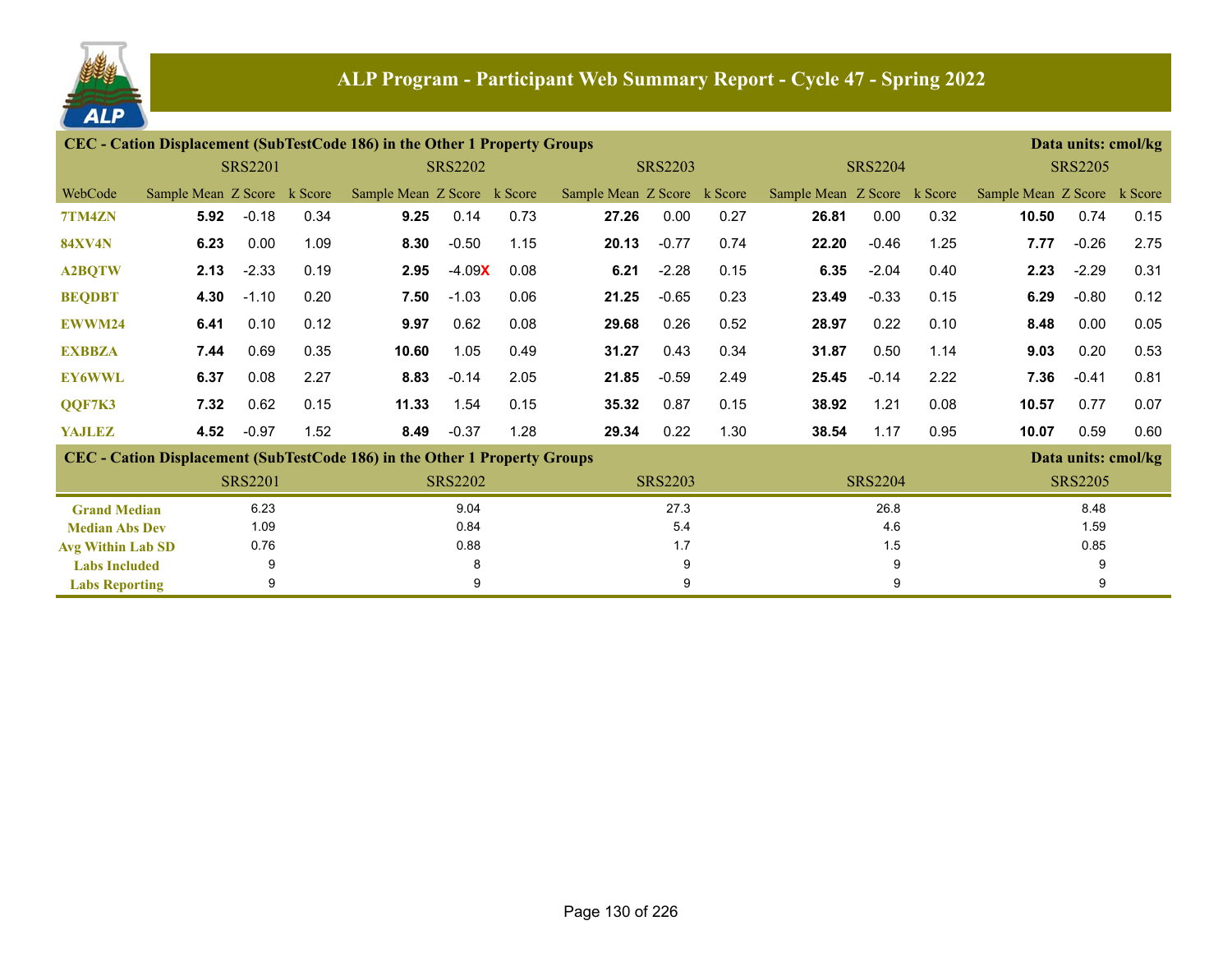

|                          |                             |                |      | CEC - Estimation (SubTestCode 187) in the Other 1 Property Groups |                |      |                             |                |      |                             |                |      |                             | Data units: cmol/kg |      |
|--------------------------|-----------------------------|----------------|------|-------------------------------------------------------------------|----------------|------|-----------------------------|----------------|------|-----------------------------|----------------|------|-----------------------------|---------------------|------|
|                          |                             | <b>SRS2201</b> |      |                                                                   | <b>SRS2202</b> |      |                             | <b>SRS2203</b> |      |                             | <b>SRS2204</b> |      |                             | <b>SRS2205</b>      |      |
| WebCode                  | Sample Mean Z Score k Score |                |      | Sample Mean Z Score k Score                                       |                |      | Sample Mean Z Score k Score |                |      | Sample Mean Z Score k Score |                |      | Sample Mean Z Score k Score |                     |      |
| 4QR9RB                   | 4.63                        | $-0.39$        | 0.19 | 7.70                                                              | $-0.33$        | 0.19 | 41.00                       | 0.71           |      | 28.00                       | $-0.03$        |      | 8.97                        | $-0.07$             | 0.20 |
| 7L9XPO                   | 4.47                        | $-0.42$        | 0.14 | 9.57                                                              | 0.65           | 0.22 | 49.93                       | 1.91           | 1.35 | 32.67                       | 1.28           | 0.76 | 12.13                       | 2.24                | 0.78 |
| <b>B7UHBA</b>            | 7.97                        | 0.38           | 2.13 | 9.90                                                              | 0.82           | 0.00 | 40.70                       | 0.67           | 0.15 | 26.17                       | $-0.54$        | 0.14 | 8.07                        | $-0.72$             | 0.20 |
| <b>C3RYLF</b>            | 5.67                        | $-0.15$        | 0.40 | 7.93                                                              | $-0.21$        | 1.03 | 37.30                       | 0.22           | 1.12 | 25.17                       | $-0.82$        | 1.18 | 8.60                        | $-0.34$             | 2.22 |
| <b>EY6WWL</b>            | 11.46                       | 1.18           | 0.93 | 11.64                                                             | 1.73           | 0.40 | 24.22                       | $-1.54$        | 0.40 | 24.48                       | $-1.02$        | 0.25 | 7.29                        | $-1.29$             | 0.95 |
| <b>GDGCVM</b>            | 1.73                        | $-1.05$        | 0.07 | 6.77                                                              | $-0.82$        | 0.22 | 32.40                       | $-0.44$        | 0.83 | 27.20                       | $-0.25$        | 0.24 | 9.00                        | $-0.05$             | 0.34 |
| <b>JJDV6W</b>            | 9.39                        | 0.70           | 0.17 | 10.81                                                             | 1.30           | 0.13 | 28.41                       | $-0.98$        | 0.25 | 26.54                       | $-0.44$        | 0.10 | 9.88                        | 0.60                | 0.32 |
| <b>JR9NJG</b>            | 2.85                        | $-0.80$        | 0.16 | 8.36                                                              | 0.01           | 0.23 | 34.81                       | $-0.12$        | 0.29 | 28.36                       | 0.07           | 0.79 | 10.08                       | 0.74                | 0.07 |
| <b>LHWBEJ</b>            | 6.97                        | 0.15           | 0.73 | 7.90                                                              | $-0.22$        | 1.14 | 26.97                       | $-1.17$        | 0.09 | 28.57                       | 0.13           | 1.04 | 8.30                        | $-0.56$             | 0.34 |
| <b>TULNP9</b>            | 1.20                        | $-1.17$        | 0.03 | 7.26                                                              | $-0.56$        | 0.45 | 65.00                       | 3.94X          | 0.50 | 36.26                       | 2.30           | 0.97 | 9.12                        | 0.05                | 1.00 |
| UPML67                   | 9.77                        | 0.79           | 1.18 | 10.30                                                             | 1.03           | 1.14 | 39.13                       | 0.46           | 0.82 | 35.60                       | 2.11           | 2.27 | 9.87                        | 0.59                | 0.52 |
| WTZ9M4                   | 8.87                        | 0.59           | 2.53 | 8.30                                                              | $-0.01$        | 3.11 | 34.50                       | $-0.16$        | 0.30 | 28.13                       | 0.01           | 1.63 | 9.40                        | 0.25                | 2.35 |
| <b>WWFHYL</b>            | 9.43                        | 0.71           | 0.03 | 11.09                                                             | 1.45           | 0.11 | 35.69                       | 0.00           | 0.14 | 29.61                       | 0.43           | 0.33 | 6.52                        | $-1.85$             | 0.26 |
| <b>YAJLEZ</b>            | 2.15                        | $-0.96$        | 0.13 | 7.74                                                              | $-0.31$        | 0.27 | 38.49                       | 0.38           | 2.67 | 28.07                       | $-0.01$        | 0.57 | 9.23                        | 0.12                | 0.51 |
|                          |                             |                |      | CEC - Estimation (SubTestCode 187) in the Other 1 Property Groups |                |      |                             |                |      |                             |                |      |                             | Data units: cmol/kg |      |
|                          |                             | <b>SRS2201</b> |      |                                                                   | <b>SRS2202</b> |      |                             | <b>SRS2203</b> |      |                             | <b>SRS2204</b> |      |                             | <b>SRS2205</b>      |      |
| <b>Grand Median</b>      |                             | 6.32           |      |                                                                   | 8.33           |      |                             | 35.7           |      |                             | 28.1           |      |                             | 9.06                |      |
| <b>Median Abs Dev</b>    |                             | 3.09           |      |                                                                   | 1.16           |      |                             | 3.4            |      |                             | 1.5            |      |                             | 0.78                |      |
| <b>Avg Within Lab SD</b> |                             | 0.80           |      |                                                                   | 0.53           |      |                             | 0.7            |      |                             | 0.8            |      |                             | 0.29                |      |
| <b>Labs Included</b>     |                             | 14             |      |                                                                   | 14             |      |                             | 13             |      |                             | 14             |      |                             | 14                  |      |
| <b>Labs Reporting</b>    |                             | 14             |      |                                                                   | 14             |      |                             | 14             |      |                             | 14             |      |                             | 14                  |      |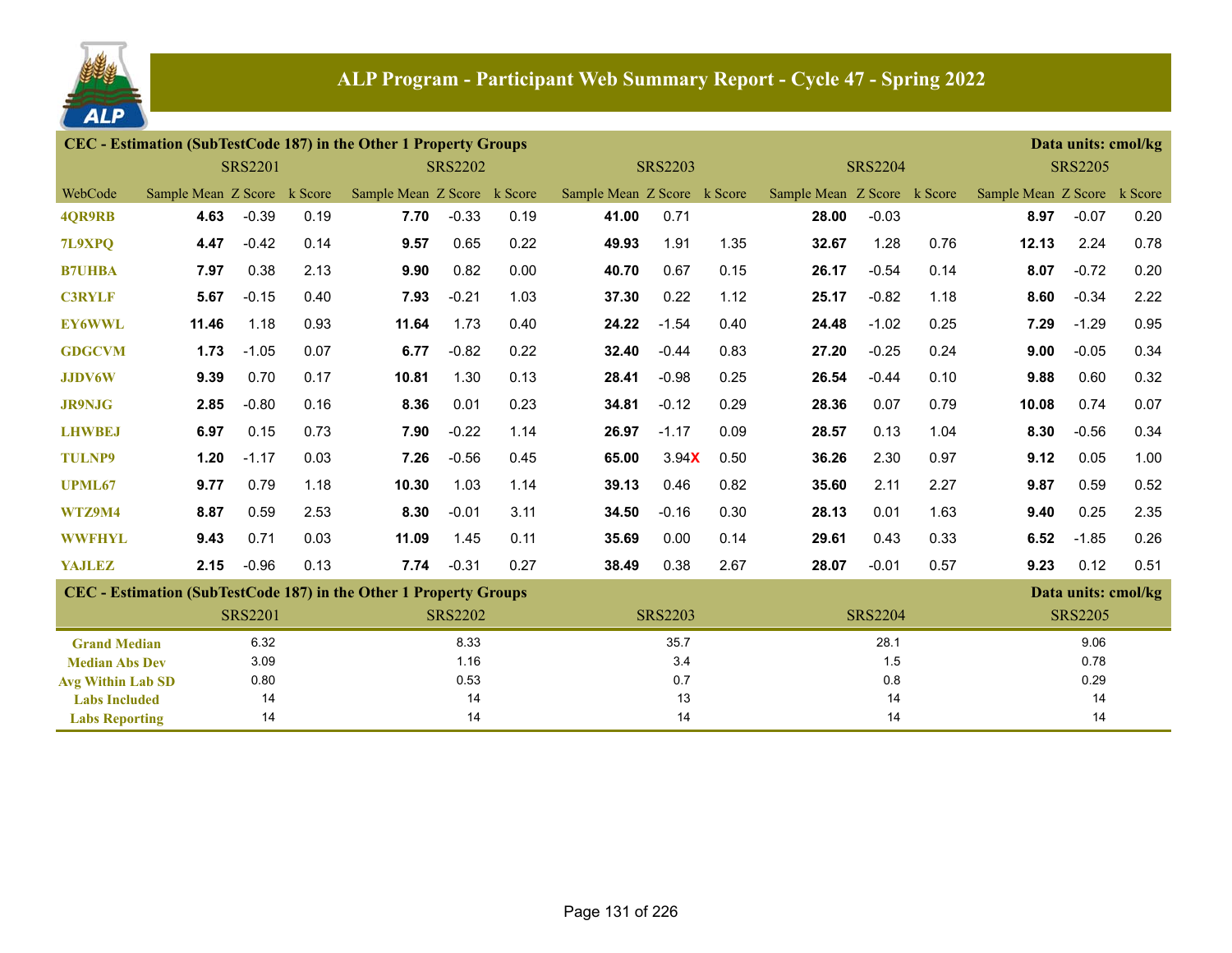

|                       |                             |                |      | Soil Density (Scoop) (SubTestCode 188) in the Other 1 Property Groups |                |      |                             |                |      |                             |                |      |                             | Data units: g/cc  |      |
|-----------------------|-----------------------------|----------------|------|-----------------------------------------------------------------------|----------------|------|-----------------------------|----------------|------|-----------------------------|----------------|------|-----------------------------|-------------------|------|
|                       |                             | <b>SRS2201</b> |      |                                                                       | <b>SRS2202</b> |      |                             | <b>SRS2203</b> |      |                             | <b>SRS2204</b> |      |                             | <b>SRS2205</b>    |      |
| WebCode               | Sample Mean Z Score k Score |                |      | Sample Mean Z Score k Score                                           |                |      | Sample Mean Z Score k Score |                |      | Sample Mean Z Score k Score |                |      | Sample Mean Z Score k Score |                   |      |
| <b>6DERVP</b>         | 1.17                        | 0.63           | 0.62 | 1.14                                                                  | 0.00           | 1.03 | 1.27                        | 0.17           | 0.35 | 1.26                        | 0.00           | 1.03 | 1.22                        | $-0.26$           | 0.81 |
| 7L9XPQ                | 1.08                        | $-0.05$        | 0.82 | 1.03                                                                  | $-0.67$        | 0.52 | 1.25                        | $-0.08$        | 1.94 | 1.24                        | $-0.13$        | 0.30 | 1.17                        | $-0.50$           | 0.81 |
| <b>C4NC99</b>         | 1.09                        | 0.00           | 0.36 | 1.16                                                                  | 0.10           | 0.52 | 1.27                        | 0.13           | 1.05 | 1.33                        | 0.58           | 1.19 | 1.40                        | 0.62              | 0.67 |
| D8M7NP                | 0.96                        | $-0.98$        | 2.39 | 0.92                                                                  | $-1.31$        | 0.72 | 1.19                        | $-0.91$        | 0.67 | 1.15                        | $-0.84$        | 0.93 | 1.11                        | $-0.78$           | 0.70 |
| <b>JR9NJG</b>         | 1.19                        | 0.75           | 0.26 | 1.21                                                                  | 0.40           | 2.00 | 1.26                        | 0.00           | 0.77 | 1.35                        | 0.73           | 0.29 | 1.48                        | 1.02              | 0.55 |
| <b>LUPY7C</b>         | 2.48                        | 10.48X         | 0.36 | 2.90                                                                  | 10.36X         | 0.71 | 2.37                        | 13.59X         | 0.35 | 2.37                        | 8.75X          | 0.00 | 2.64                        | 6.66 <sub>X</sub> | 0.37 |
| <b>OPEHWX</b>         | 1.00                        | $-0.63$        | 0.18 | 0.96                                                                  | $-1.06$        | 0.94 | 1.20                        | $-0.77$        | 0.92 | 1.24                        | $-0.16$        | 1.86 | 1.27                        | 0.00              | 2.10 |
| QQF7K3                | 1.31                        | 1.68           | 0.00 | 1.34                                                                  | 1.18           | 0.00 | 1.48                        | 2.66           | 0.35 | 1.55                        | 2.29           | 0.00 | 1.59                        | 1.54              | 0.19 |
|                       |                             |                |      | Soil Density (Scoop) (SubTestCode 188) in the Other 1 Property Groups |                |      |                             |                |      |                             |                |      |                             | Data units: g/cc  |      |
|                       |                             | <b>SRS2201</b> |      |                                                                       | <b>SRS2202</b> |      |                             | <b>SRS2203</b> |      |                             | <b>SRS2204</b> |      |                             | <b>SRS2205</b>    |      |
| <b>Grand Median</b>   |                             | 1.14<br>1.09   |      |                                                                       |                |      |                             | 1.26           |      |                             | 1.26           |      |                             | 1.27              |      |
| <b>Median Abs Dev</b> |                             | 0.11<br>0.08   |      |                                                                       |                | 0.01 |                             |                | 0.07 |                             |                | 0.13 |                             |                   |      |
| Avg Within Lab SD     |                             | 0.03           |      | 0.03                                                                  |                |      |                             | 0.02           |      |                             | 0.02           |      |                             | 0.03              |      |
| <b>Labs Included</b>  |                             |                |      |                                                                       |                |      |                             |                |      |                             |                |      |                             |                   |      |
| <b>Labs Reporting</b> |                             | 8              |      |                                                                       | 8              |      |                             | 8              |      |                             | 8              |      |                             | 8                 |      |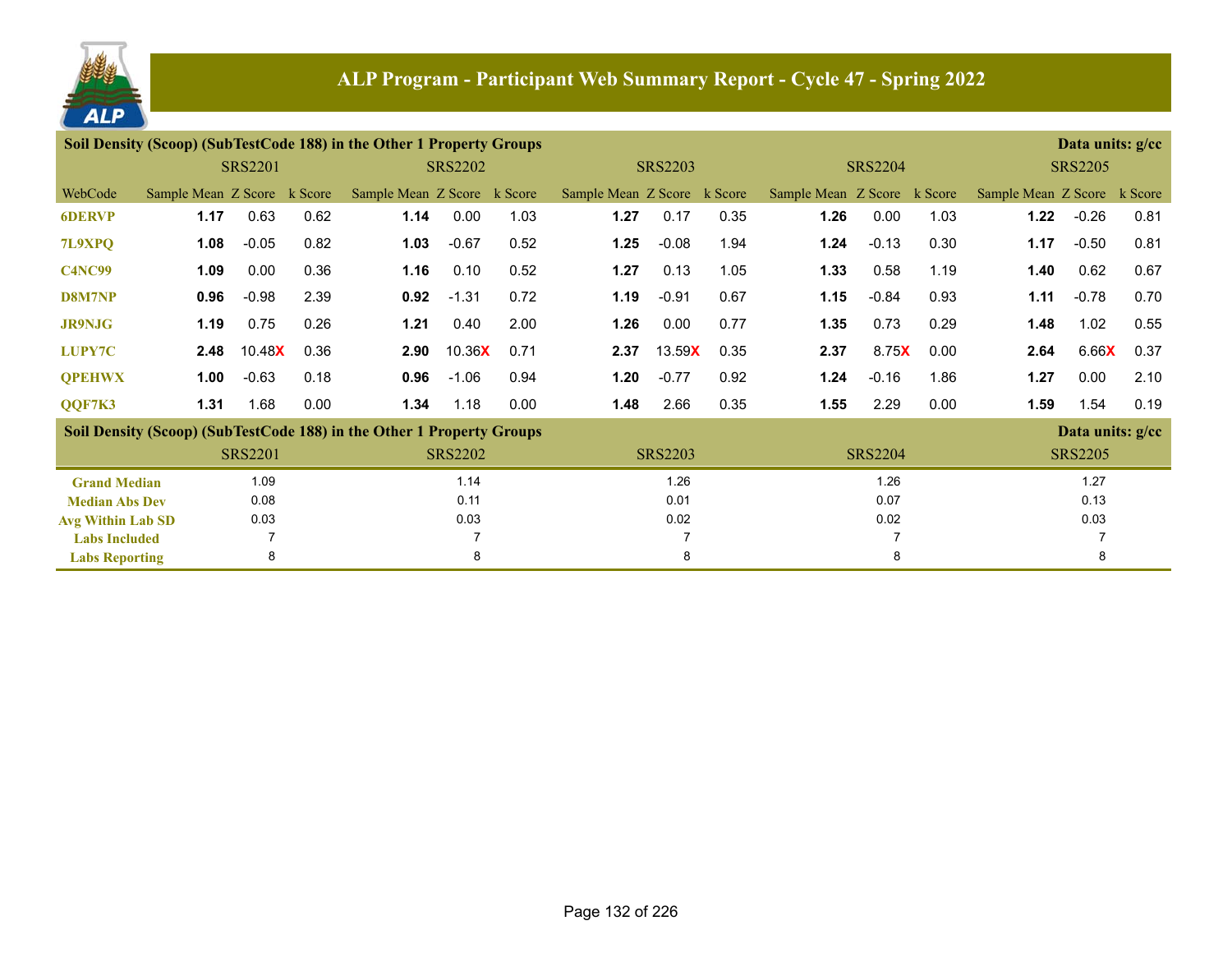

|                                 |                             |                |      | Sand 2000 - 50 um (SubTestCode 189) in the Particle Size Analysis Property Groups |                |      |                             |                |      |                             |                |      |                             | <b>Data units: Percent</b> |      |
|---------------------------------|-----------------------------|----------------|------|-----------------------------------------------------------------------------------|----------------|------|-----------------------------|----------------|------|-----------------------------|----------------|------|-----------------------------|----------------------------|------|
|                                 |                             | <b>SRS2201</b> |      |                                                                                   | <b>SRS2202</b> |      |                             | <b>SRS2203</b> |      |                             | <b>SRS2204</b> |      |                             | <b>SRS2205</b>             |      |
| WebCode                         | Sample Mean Z Score k Score |                |      | Sample Mean Z Score k Score                                                       |                |      | Sample Mean Z Score k Score |                |      | Sample Mean Z Score k Score |                |      | Sample Mean Z Score k Score |                            |      |
| 4QR9RB                          | 63.0                        | $-0.30$        |      | 39.0                                                                              | $-1.17$        |      | 29.0                        | 0.43           |      | 39.0                        | $-0.38$        |      | 42.0                        | $-0.53$                    |      |
| 6YJ2J2                          | 65.5                        | 0.10           | 0.00 | 45.2                                                                              | $-0.25$        | 0.00 | 33.4                        | 0.99           | 0.00 | 45.1                        | 0.63           | 0.00 | 45.1                        | 0.03                       | 0.00 |
| <b>A2BQTW</b>                   | 64.5                        | $-0.05$        | 1.04 | 45.5                                                                              | $-0.21$        | 0.69 | 22.2                        | $-0.44$        | 0.33 | 40.2                        | $-0.19$        | 0.79 | 42.2                        | $-0.50$                    | 0.79 |
| A76LRH                          | 76.9                        | 1.94           | 1.03 | 59.4                                                                              | 1.85           | 0.87 | 26.0                        | 0.05           | 0.76 | 42.8                        | 0.25           | 0.77 | 49.4                        | 0.80                       | 0.70 |
| <b>AYEFNG</b>                   | 67.0                        | 0.35           |      | 48.3                                                                              | 0.21           | 0.79 | 22.3                        | $-0.42$        | 0.66 | 40.3                        | $-0.16$        | 0.79 | 44.3                        | $-0.11$                    | 0.79 |
| <b>B7UHBA</b>                   | 72.3                        | 1.20           | 0.25 | 58.0                                                                              | 1.64           | 0.73 | 33.8                        | 1.04           | 0.55 | 48.3                        | 1.15           | 0.35 | 54.2                        | 1.66                       | 0.63 |
| <b>BEQDBT</b>                   | 45.9                        | $-3.04X$       | 0.68 | 36.0                                                                              | $-1.61$        | 0.77 | 9.1                         | $-2.11$        | 0.00 | 29.5                        | $-1.95$        | 0.79 | 28.7                        | $-2.90X$                   | 1.36 |
| <b>CBOEHF</b>                   | 61.8                        | $-0.48$        | 1.90 | 46.8                                                                              | $-0.01$        | 1.43 | 28.2                        | 0.32           | 2.14 | 47.0                        | 0.93           | 0.91 | 47.0                        | 0.37                       | 1.79 |
| D8M7NP                          | 70.5                        | 0.92           |      | 47.1                                                                              | 0.02           |      | 24.8                        | $-0.11$        |      | 38.2                        | $-0.51$        |      | 49.1                        | 0.74                       |      |
| E72W78                          | 65.0                        | 0.03           |      | 47.1                                                                              | 0.03           | 0.48 | 24.2                        | $-0.18$        | 0.40 | 45.4                        | 0.68           | 0.51 | 45.9                        | 0.17                       | 0.52 |
| <b>EAP9AJ</b>                   | 76.0                        | 1.80           | 2.07 | 61.3                                                                              | 2.12           | 0.79 | 41.1                        | 1.98           | 2.29 | 54.3                        | 2.14           | 1.65 | 58.2                        | 2.37                       | 0.52 |
| <b>EY6WWL</b>                   | 60.9                        | $-0.63$        | 1.83 | 41.2                                                                              | $-0.84$        | 0.34 | 20.5                        | $-0.65$        | 0.54 | 34.8                        | $-1.08$        | 0.23 | 44.0                        | $-0.16$                    | 0.33 |
| <b>GDGCVM</b>                   | 57.8                        | $-1.13$        | 0.21 | 46.4                                                                              | $-0.08$        | 0.76 | 19.1                        | $-0.84$        | 0.43 | 36.4                        | $-0.81$        | 0.63 | 37.1                        | $-1.41$                    | 0.92 |
| <b>JJDV6W</b>                   | 64.0                        | $-0.13$        |      | 41.9                                                                              | $-0.74$        |      | 25.8                        | 0.02           |      | 39.8                        | $-0.25$        |      | 43.8                        | $-0.20$                    |      |
| <b>JR9NJG</b>                   | 67.0                        | 0.35           |      | 49.0                                                                              | 0.31           |      | 26.7                        | 0.13           | 0.33 | 43.0                        | 0.28           |      | 47.0                        | 0.37                       |      |
| <b>LHWBEJ</b>                   | 71.0                        | 0.99           |      | 51.0                                                                              | 0.60           |      | 29.0                        | 0.43           |      | 49.0                        | 1.26           |      | 51.0                        | 1.08                       |      |
| <b>LUPY7C</b>                   | 56.3                        | $-1.37$        | 0.39 | 36.2                                                                              | $-1.58$        | 0.30 | 9.8                         | $-2.02$        | 0.09 | 32.1                        | $-1.52$        | 0.24 | 38.2                        | $-1.21$                    | 0.40 |
| <b>M7X23U</b>                   | 58.3                        | $-1.05$        | 0.35 | 44.0                                                                              | $-0.43$        |      | 16.7                        | $-1.15$        | 0.66 | 35.3                        | $-0.98$        | 0.79 | 41.3                        | $-0.65$                    | 0.79 |
| MC <sub>2</sub> YV <sub>7</sub> | 64.2                        | $-0.11$        | 0.86 | 41.7                                                                              | $-0.77$        | 0.99 | 25.8                        | 0.03           | 0.82 | 41.7                        | 0.06           | 0.99 | 46.7                        | 0.31                       | 1.99 |
| <b>QPEHWX</b>                   | 65.1                        | 0.05           | 0.59 | 50.1                                                                              | 0.47           | 2.33 | 25.5                        | $-0.02$        | 1.42 | 42.8                        | 0.24           | 2.98 | 44.8                        | $-0.03$                    | 0.83 |
| QQF7K3                          | 64.0                        | $-0.13$        |      | 50.0                                                                              | 0.45           |      | 24.0                        | $-0.21$        |      | 42.0                        | 0.11           |      | 42.0                        | $-0.53$                    |      |
| <b>R6PEXC</b>                   | 65.6                        | 0.12           | 0.00 | 53.7                                                                              | 1.00           | 0.00 | 25.4                        | $-0.02$        | 0.00 | 40.8                        | $-0.09$        | 0.00 | 48.8                        | 0.69                       | 0.00 |
| TF7K6Y                          | 58.6                        | $-1.01$        | 0.90 | 42.8                                                                              | $-0.60$        | 2.10 | 16.2                        | $-1.21$        | 0.89 | 38.6                        | $-0.45$        | 1.07 | 40.8                        | $-0.74$                    | 2.03 |
| UPML67                          | 69.1                        | 0.68           | 0.14 | 48.4                                                                              | 0.22           | 1.67 | 34.4                        | 1.12           | 2.42 | 43.7                        | 0.40           | 1.51 | 49.1                        | 0.74                       | 0.16 |
| <b>V7PNDX</b>                   | 56.4                        | $-1.35$        | 1.52 | 39.5                                                                              | $-1.09$        | 0.04 | 14.9                        | $-1.37$        | 0.48 | 34.9                        | $-1.05$        | 0.51 | 41.6                        | $-0.59$                    | 0.04 |
| <b>VJDRGN</b>                   | 58.2                        | $-1.06$        | 0.14 | 38.2                                                                              | $-1.28$        | 0.24 | 18.0                        | $-0.97$        | 0.97 | 33.6                        | $-1.26$        | 0.10 | 41.2                        | $-0.68$                    | 0.29 |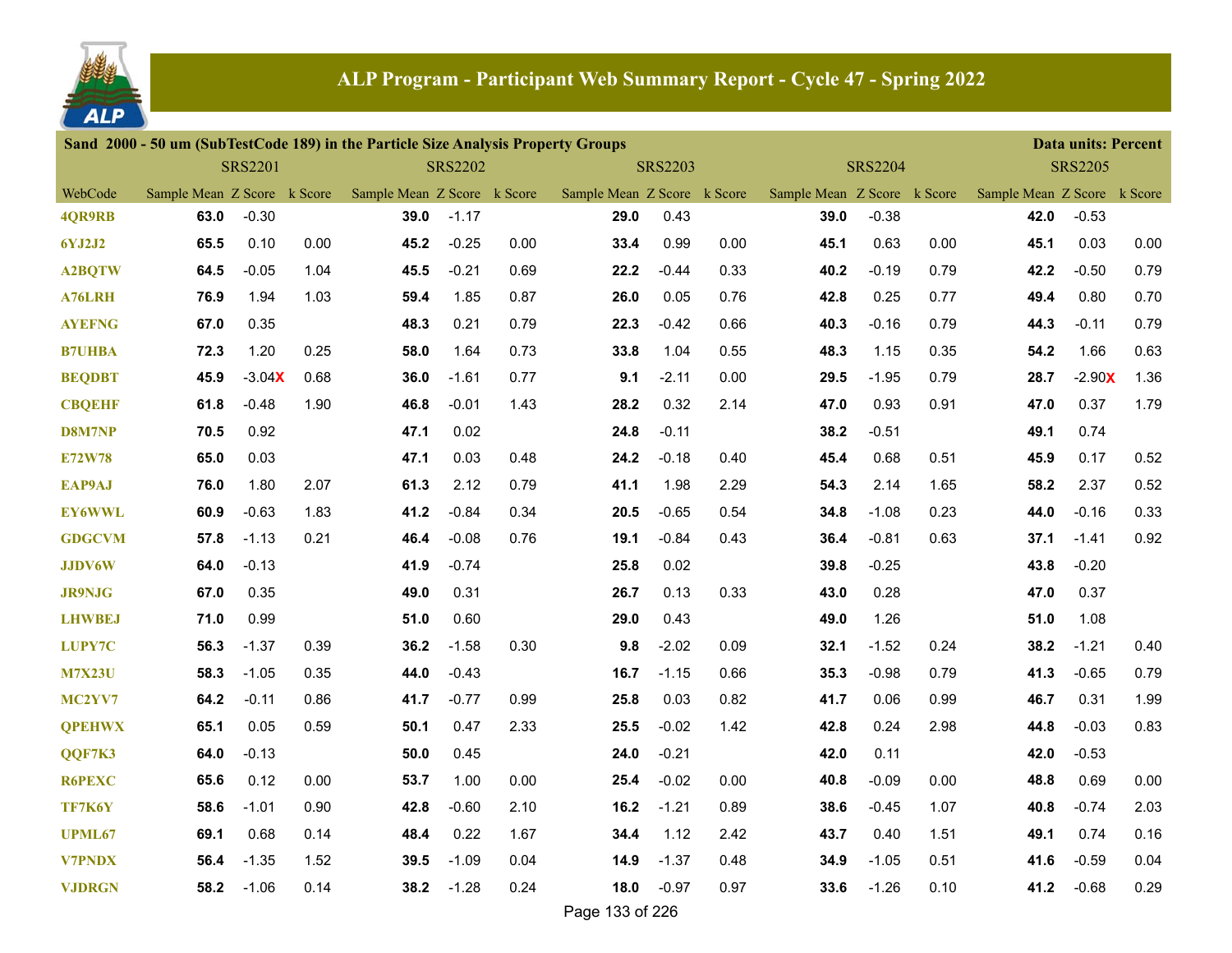

|                       |                             |                |      | Sand 2000 - 50 um (SubTestCode 189) in the Particle Size Analysis Property Groups |                |      |                             |                |      |                             |                |      |                             | <b>Data units: Percent</b> |      |
|-----------------------|-----------------------------|----------------|------|-----------------------------------------------------------------------------------|----------------|------|-----------------------------|----------------|------|-----------------------------|----------------|------|-----------------------------|----------------------------|------|
|                       |                             | <b>SRS2201</b> |      |                                                                                   | <b>SRS2202</b> |      |                             | <b>SRS2203</b> |      |                             | SRS2204        |      |                             | <b>SRS2205</b>             |      |
| WebCode               | Sample Mean Z Score k Score |                |      | Sample Mean Z Score k Score                                                       |                |      | Sample Mean Z Score k Score |                |      | Sample Mean Z Score k Score |                |      | Sample Mean Z Score k Score |                            |      |
| <b>VT3KRY</b>         | 70.2                        | 0.87           | 0.20 | 49.1                                                                              | 0.32           | 0.54 | 30.7                        | 0.65           | 0.65 | 41.0                        | $-0.06$        | 0.57 | 50.1                        | 0.93                       | 0.20 |
| <b>YAJLEZ</b>         | 68.0                        | 0.51           |      | 47.0                                                                              | 0.01           |      | 33.0                        | 0.94           |      | 46.0                        | 0.77           |      | 49.0                        | 0.73                       |      |
| <b>YYBDAK</b>         | 67.5                        | 0.43           |      | 47.5                                                                              | 0.09           | 0.86 | 26.7                        | 0.13           | 0.41 | 42.9                        | 0.26           | 0.99 | 44.2                        | $-0.14$                    | 0.50 |
| <b>Z6H2P8</b>         | 58.1                        | $-1.08$        | 0.16 |                                                                                   |                |      |                             |                |      |                             |                |      | 37.2                        | $-1.38$                    | 1.35 |
| <b>ZBNVHH</b>         | 64.7                        | $-0.03$        | 1.38 | 45.3                                                                              | $-0.23$        | 0.79 | 27.3                        | 0.22           | 0.66 | 43.3                        | 0.33           | 0.79 | 47.3                        | 0.43                       | 2.10 |
|                       |                             |                |      | Sand 2000 - 50 um (SubTestCode 189) in the Particle Size Analysis Property Groups |                |      |                             |                |      |                             |                |      |                             | Data units: Percent        |      |
|                       |                             | <b>SRS2201</b> |      |                                                                                   | <b>SRS2202</b> |      |                             | <b>SRS2203</b> |      |                             | <b>SRS2204</b> |      |                             | <b>SRS2205</b>             |      |
| <b>Grand Median</b>   |                             | 64.8           |      |                                                                                   | 46.9           |      |                             | 25.6           |      |                             | 41.3           |      |                             | 44.9                       |      |
| <b>Median Abs Dev</b> |                             | 3.5            |      |                                                                                   | 3.1            |      |                             | 3.4            |      |                             | 2.9            |      |                             | 3.5                        |      |
| Avg Within Lab SD     |                             | 1.7            |      |                                                                                   | 1.5            |      |                             | 1.8            |      |                             | 1.5            |      |                             | 1.5                        |      |
| <b>Labs Included</b>  |                             | 30             |      |                                                                                   | 30             |      |                             | 30             |      |                             | 30             |      |                             | 30                         |      |
| <b>Labs Reporting</b> |                             | 31             |      |                                                                                   | 30             |      |                             | 30             |      |                             | 30             |      |                             | 31                         |      |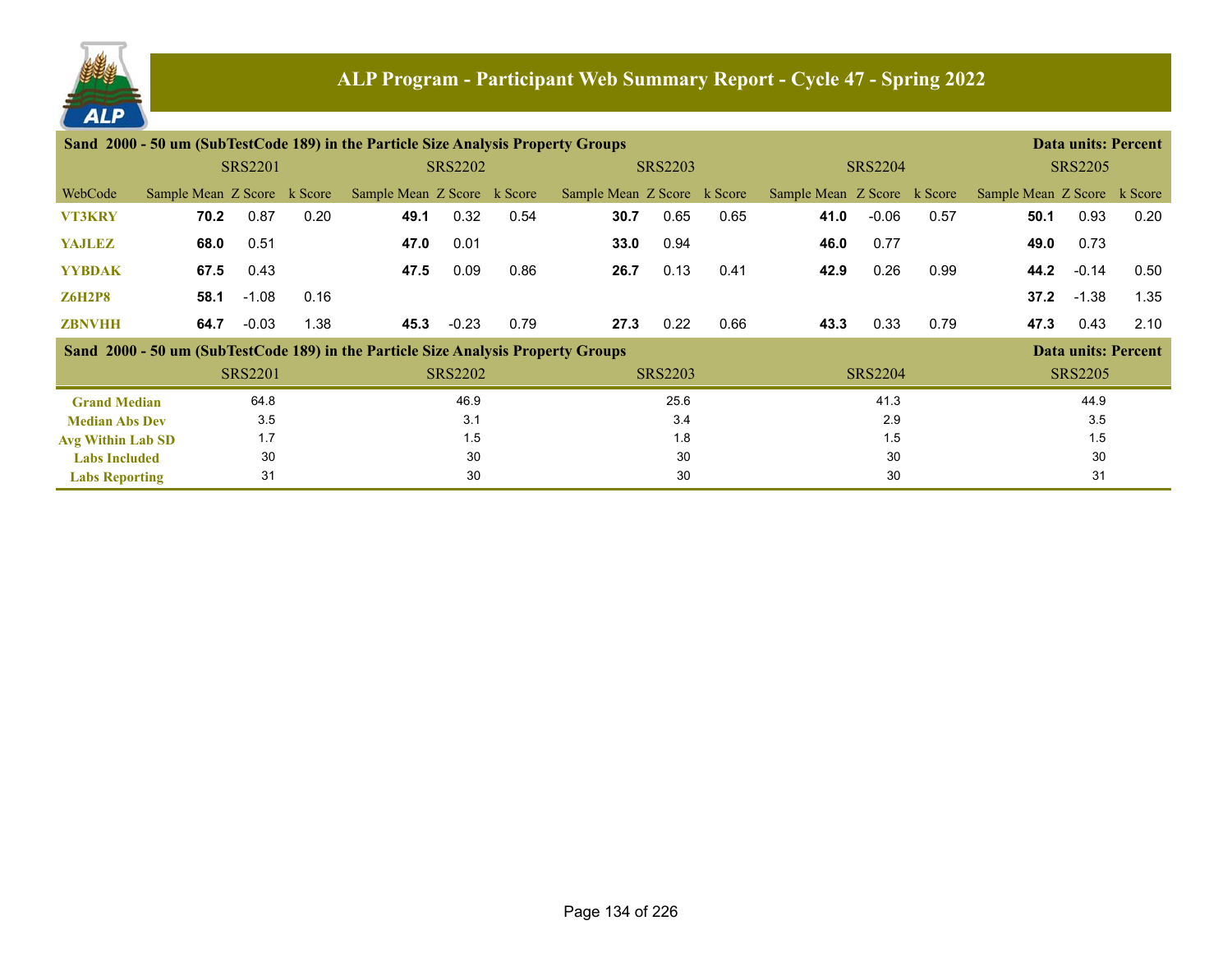

|                                 | Silt 50 - 2 um (SubTestCode 190) in the Particle Size Analysis Property Groups |                |      |                             |          |      |                             |                |      |                             |                |      |                             | <b>Data units: Percent</b> |      |
|---------------------------------|--------------------------------------------------------------------------------|----------------|------|-----------------------------|----------|------|-----------------------------|----------------|------|-----------------------------|----------------|------|-----------------------------|----------------------------|------|
|                                 |                                                                                | <b>SRS2201</b> |      |                             | SRS2202  |      |                             | <b>SRS2203</b> |      |                             | <b>SRS2204</b> |      |                             | <b>SRS2205</b>             |      |
| WebCode                         | Sample Mean Z Score k Score                                                    |                |      | Sample Mean Z Score k Score |          |      | Sample Mean Z Score k Score |                |      | Sample Mean Z Score k Score |                |      | Sample Mean Z Score k Score |                            |      |
| 4QR9RB                          | 22.0                                                                           | $-0.57$        |      | 36.0                        | $-0.19$  |      | 23.0                        | $-1.36$        |      | 26.0                        | $-0.66$        |      | 30.0                        | $-1.02$                    |      |
| <b>6YJ2J2</b>                   | 18.3                                                                           | $-1.21$        | 0.00 | 26.6                        | $-1.67$  | 0.00 | 24.2                        | $-1.22$        | 0.00 | 24.4                        | $-0.88$        | 0.00 | 28.3                        | $-1.33$                    | 0.00 |
| <b>A2BQTW</b>                   | 30.0                                                                           | 0.80           | 0.63 | 43.3                        | 0.96     | 0.38 | 38.7                        | 0.35           | 0.39 | 35.7                        | 0.72           | 0.95 | 41.0                        | 1.06                       | 0.74 |
| A76LRH                          | 21.2                                                                           | $-0.70$        | 1.14 | 32.5                        | $-0.74$  | 2.35 | 34.3                        | $-0.13$        | 0.79 | 35.1                        | 0.64           | 0.62 | 34.9                        | $-0.09$                    | 1.49 |
| <b>AYEFNG</b>                   | 23.7                                                                           | $-0.29$        | 0.73 | 37.7                        | 0.07     | 0.76 | 35.7                        | 0.02           | 0.79 | 29.7                        | $-0.14$        | 0.72 | 34.3                        | $-0.20$                    | 0.85 |
| <b>B7UHBA</b>                   | 21.0                                                                           | $-0.74$        | 0.39 | 31.4                        | $-0.92$  | 0.17 | 29.7                        | $-0.63$        | 0.86 | 27.2                        | $-0.49$        | 0.61 | 30.9                        | $-0.85$                    | 0.13 |
| <b>BEQDBT</b>                   | 34.9                                                                           | 1.64           | 0.72 | 37.2                        | 0.00     | 0.74 | 37.5                        | 0.23           | 0.77 | 35.3                        | 0.66           | 1.43 | 38.3                        | 0.55                       | 1.46 |
| <b>CBQEHF</b>                   | 27.5                                                                           | 0.37           | 1.09 | 32.0                        | $-0.82$  | 0.33 | 30.5                        | $-0.54$        |      | 24.3                        | $-0.89$        | 1.41 | 31.7                        | $-0.70$                    | 1.07 |
| D8M7NP                          | 23.5                                                                           | $-0.32$        |      | 42.9                        | 0.90     |      | 39.2                        | 0.41           |      | 39.8                        | 1.30           |      | 32.9                        | $-0.46$                    |      |
| E72W78                          | 25.0                                                                           | $-0.06$        |      | 29.6                        | $-1.20$  | 0.46 | 33.7                        | $-0.19$        | 0.85 | 27.1                        | $-0.51$        | 0.47 | 34.1                        | $-0.23$                    | 0.56 |
| <b>EAP9AJ</b>                   | 14.0                                                                           | $-1.94$        | 2.18 | 20.7                        | $-2.61$  | 0.76 | 18.3                        | $-1.87$        | 2.77 | 19.7                        | $-1.56$        | 1.50 | 20.5                        | $-2.81X$                   | 1.41 |
| <b>EY6WWL</b>                   | 32.1                                                                           | 1.15           | 2.08 | 46.4                        | 1.45     | 0.17 | 45.0                        | 1.04           | 1.03 | 42.4                        | 1.68           | 0.17 | 39.2                        | 0.71                       | 0.47 |
| <b>GDGCVM</b>                   | 30.5                                                                           | 0.88           | 0.72 | 35.2                        | $-0.32$  | 0.26 | 41.9                        | 0.70           | 0.83 | 36.9                        | 0.89           | 0.71 | 39.2                        | 0.72                       | 0.30 |
| <b>JJDV6W</b>                   | 21.9                                                                           | $-0.59$        |      | 43.9                        | 1.05     |      | 30.0                        | $-0.59$        |      | 29.9                        | $-0.10$        |      | 33.9                        | $-0.28$                    |      |
| <b>JR9NJG</b>                   | 25.3                                                                           | 0.00           | 0.36 | 34.3                        | $-0.45$  | 0.38 | 32.3                        | $-0.34$        | 0.39 | 29.0                        | $-0.23$        |      | 32.0                        | $-0.64$                    |      |
| <b>LHWBEJ</b>                   | 20.0                                                                           | $-0.91$        |      | 32.0                        | $-0.82$  |      | 52.0                        | 1.80           |      | 30.0                        | $-0.09$        |      | 30.0                        | $-1.02$                    |      |
| <b>LUPY7C</b>                   | 28.5                                                                           | 0.54           | 0.40 | 43.3                        | 0.96     | 0.66 | 44.9                        | 1.03           | 0.47 | 37.0                        | 0.90           | 0.40 | 41.1                        | 1.08                       | 0.17 |
| <b>M7X23U</b>                   | 28.7                                                                           | 0.57           | 1.46 | 34.0                        | $-0.51$  |      | 33.3                        | $-0.23$        | 0.79 | 30.0                        | $-0.09$        |      | 32.0                        | $-0.64$                    |      |
| MC <sub>2</sub> YV <sub>7</sub> | 23.3                                                                           | $-0.34$        | 0.91 | 38.3                        | 0.18     | 0.95 | 33.8                        | $-0.19$        | 0.85 | 30.0                        | $-0.09$        |      | 32.5                        | $-0.54$                    | 1.85 |
| <b>QPEHWX</b>                   | 27.1                                                                           | 0.30           | 0.67 | 34.4                        | $-0.44$  | 2.23 | 38.4                        | 0.32           | 1.26 | 32.8                        | 0.31           | 2.35 | 35.8                        | 0.09                       | 0.86 |
| QQF7K3                          | 32.0                                                                           | 1.14           |      | 39.0                        | 0.28     |      | 45.0                        | 1.04           |      | 40.0                        | 1.33           |      | 38.0                        | 0.50                       |      |
| <b>R6PEXC</b>                   | 15.3                                                                           | $-1.72$        | 0.00 | 6.0                         | $-4.92X$ |      | 29.8                        | $-0.61$        | 0.00 | 24.6                        | $-0.86$        | 0.00 | 22.4                        | $-2.46$                    | 0.00 |
| TF7K6Y                          | 31.8                                                                           | 1.10           | 1.67 | 39.6                        | 0.37     | 1.75 | 43.7                        | 0.90           | 0.00 | 37.7                        | 1.01           | 0.97 | 40.6                        | 0.98                       | 1.89 |
| UPML67                          | 20.0                                                                           | $-0.91$        | 0.50 | 38.7                        | 0.23     | 1.25 | 26.7                        | $-0.96$        | 1.97 | 30.0                        | $-0.09$        | 1.56 | 41.3                        | 1.13                       | 1.68 |
| <b>V7PNDX</b>                   | 29.5                                                                           | 0.72           | 1.40 | 41.6                        | 0.69     | 0.51 | 42.1                        | 0.72           | 0.92 | 35.8                        | 0.74           | 0.97 | 39.3                        | 0.74                       | 0.00 |
| <b>VJDRGN</b>                   | 28.2                                                                           | 0.49           | 0.06 | 36.5                        | $-0.11$  | 0.20 | 51.6                        | 1.76           | 0.91 | 46.6                        | 2.27           | 0.20 | 36.9                        | 0.29                       | 0.13 |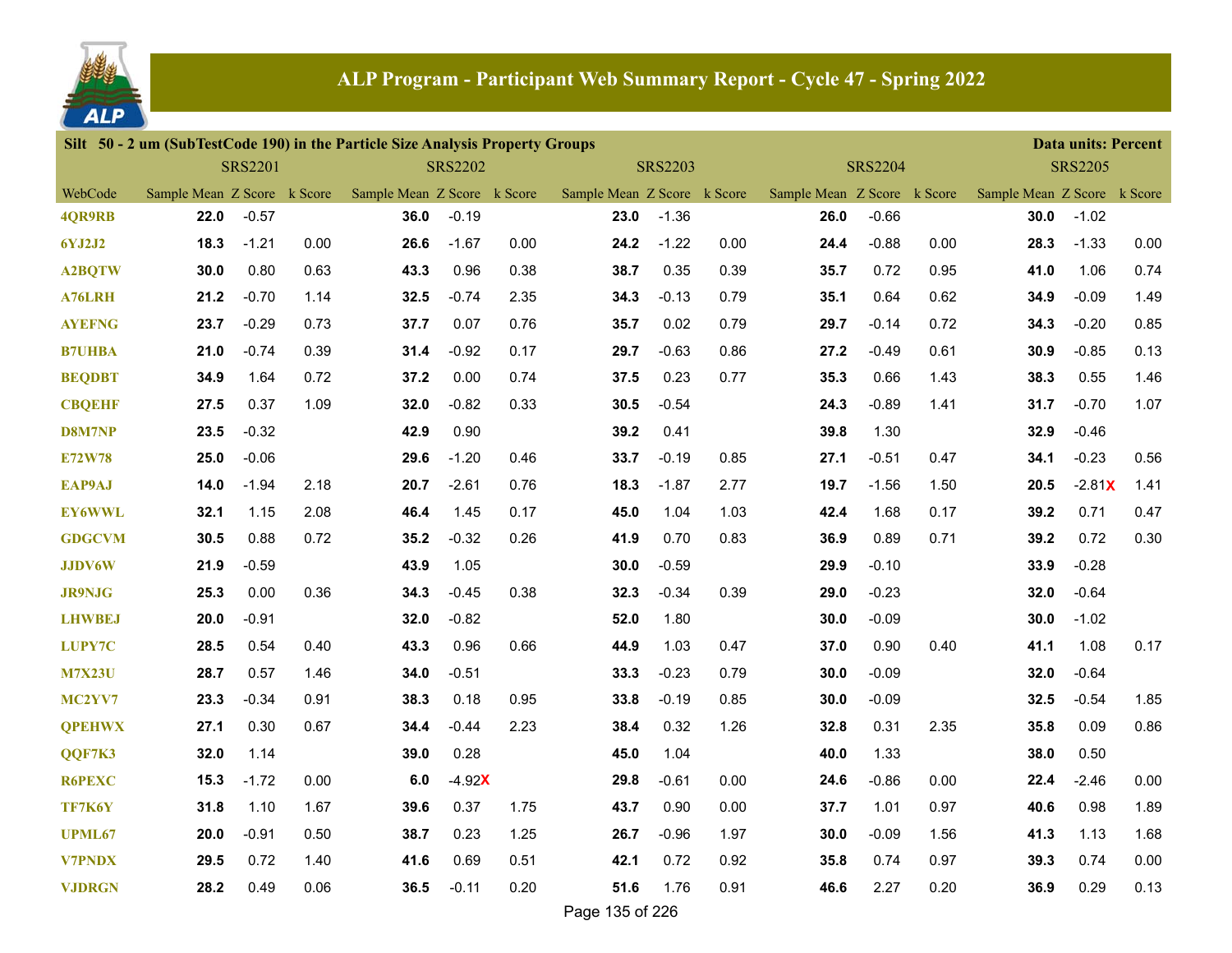

|                       |                             |                |      | Silt 50 - 2 um (SubTestCode 190) in the Particle Size Analysis Property Groups |                |      |                             |                |      |                             |                |      |                             | Data units: Percent |      |
|-----------------------|-----------------------------|----------------|------|--------------------------------------------------------------------------------|----------------|------|-----------------------------|----------------|------|-----------------------------|----------------|------|-----------------------------|---------------------|------|
|                       |                             | SRS2201        |      |                                                                                | <b>SRS2202</b> |      |                             | SRS2203        |      |                             | SRS2204        |      |                             | <b>SRS2205</b>      |      |
| WebCode               | Sample Mean Z Score k Score |                |      | Sample Mean Z Score k Score                                                    |                |      | Sample Mean Z Score k Score |                |      | Sample Mean Z Score k Score |                |      | Sample Mean Z Score k Score |                     |      |
| <b>VT3KRY</b>         | 24.0                        | $-0.23$        | 0.17 | 40.1                                                                           | 0.46           | 0.47 | 35.2                        | $-0.02$        | 0.01 | 34.9                        | 0.61           | 0.32 | 34.1                        | $-0.24$             | 0.72 |
| YAJLEZ                | 24.0                        | $-0.23$        |      | 42.0                                                                           | 0.75           |      | 30.0                        | $-0.59$        |      | 30.0                        | $-0.09$        |      | 36.0                        | 0.12                |      |
| <b>YYBDAK</b>         | 26.3                        | 0.16           |      | 39.6                                                                           | 0.37           | 1.26 | 35.8                        | 0.04           | 0.49 | 31.3                        | 0.09           | 0.78 | 37.5                        | 0.40                |      |
| <b>Z6H2P8</b>         | 25.9                        | 0.10           | 0.19 |                                                                                |                |      |                             |                |      |                             |                |      | 40.9                        | 1.04                | 0.53 |
| <b>ZBNVHH</b>         | 26.3                        | 0.17           | 0.73 | 37.0                                                                           | $-0.03$        |      | 39.0                        | 0.39           |      | 33.0                        | 0.34           |      | 36.0                        | 0.12                | 1.48 |
| <b>Silt</b>           |                             |                |      | 50 - 2 um (SubTestCode 190) in the Particle Size Analysis Property Groups      |                |      |                             |                |      |                             |                |      |                             | Data units: Percent |      |
|                       |                             | <b>SRS2201</b> |      |                                                                                | <b>SRS2202</b> |      |                             | <b>SRS2203</b> |      |                             | <b>SRS2204</b> |      |                             | <b>SRS2205</b>      |      |
| <b>Grand Median</b>   |                             | 25.3           |      |                                                                                | 37.2           |      |                             | 35.5           |      |                             | 30.6           |      |                             | 35.4                |      |
| <b>Median Abs Dev</b> |                             | 3.3            |      |                                                                                | 3.2            |      |                             | 5.5            |      |                             | 4.6            |      |                             | 3.4                 |      |
| Avg Within Lab SD     |                             | 1.6            |      |                                                                                | 1.5            |      |                             | 1.5            |      |                             | 1.6            |      |                             | 1.4                 |      |
| <b>Labs Included</b>  |                             | 31             |      |                                                                                | 29             |      |                             | 30             |      |                             | 30             |      |                             | 30                  |      |
| <b>Labs Reporting</b> |                             | 31             |      |                                                                                | 30             |      |                             | 30             |      |                             | 30             |      |                             | 31                  |      |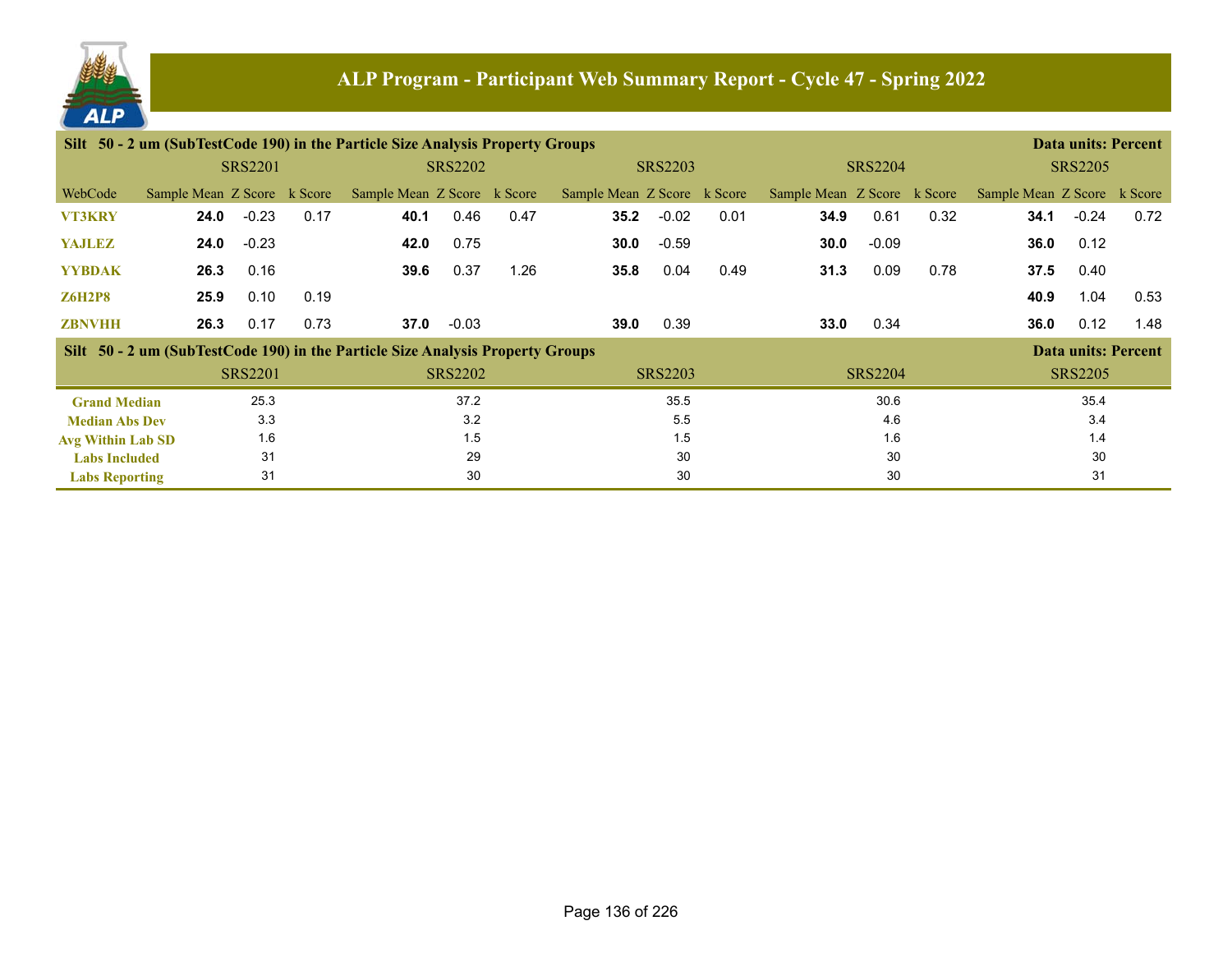

|                                 | Clay 2 - 0 um (SubTestCode 191) in the Particle Size Analysis Property Groups |                |      |                             |                |      |                             |                  |      |                             |                |      |                             | <b>Data units: Percent</b> |      |
|---------------------------------|-------------------------------------------------------------------------------|----------------|------|-----------------------------|----------------|------|-----------------------------|------------------|------|-----------------------------|----------------|------|-----------------------------|----------------------------|------|
|                                 |                                                                               | <b>SRS2201</b> |      |                             | <b>SRS2202</b> |      |                             | <b>SRS2203</b>   |      |                             | <b>SRS2204</b> |      |                             | <b>SRS2205</b>             |      |
| WebCode                         | Sample Mean Z Score k Score                                                   |                |      | Sample Mean Z Score k Score |                |      | Sample Mean Z Score k Score |                  |      | Sample Mean Z Score k Score |                |      | Sample Mean Z Score k Score |                            |      |
| 4QR9RB                          | 15.0                                                                          | 0.97           |      | 25.0                        | 1.19           |      | 48.0                        | 1.21             |      | 35.0                        | 1.63           |      | 28.0                        | 1.75                       |      |
| 6YJ2J2                          | 16.2                                                                          | 1.21           | 0.00 | 28.2                        | 1.66           | 0.00 | 42.4                        | 0.38             | 0.00 | 30.4                        | 0.79           | 0.00 | 26.6                        | 1.45                       | 0.00 |
| <b>A2BQTW</b>                   | 5.5                                                                           | $-0.87$        | 0.93 | 11.2                        | $-0.87$        | 0.76 | 39.2                        | $-0.09$          | 0.14 | 24.2                        | $-0.36$        | 0.53 | 16.8                        | $-0.69$                    | 0.49 |
| A76LRH                          | 1.9                                                                           | $-1.58$        | 0.52 | 8.1                         | $-1.33$        | 2.73 | 39.7                        | 0.00             | 0.44 | 22.0                        | $-0.76$        | 1.82 | 15.7                        | $-0.94$                    | 1.13 |
| <b>AYEFNG</b>                   | 9.3                                                                           | $-0.13$        | 1.07 | 14.0                        | $-0.45$        |      | 41.3                        | 0.23             | 0.14 | 30.0                        | 0.71           |      | 20.3                        | 0.07                       | 0.97 |
| <b>B7UHBA</b>                   | 6.7                                                                           | $-0.63$        | 0.19 | 10.6                        | $-0.95$        | 0.54 | 36.6                        | $-0.47$          | 0.15 | 24.5                        | $-0.31$        | 0.61 | 14.9                        | $-1.12$                    | 0.89 |
| <b>BEQDBT</b>                   | 19.1                                                                          | 1.77           | 0.00 | 26.8                        | 1.46           | 0.00 | 53.6                        | 2.03             | 0.24 | 35.3                        | 1.68           | 1.83 | 33.0                        | 2.85X                      | 0.00 |
| <b>CBOEHF</b>                   | 10.7                                                                          | 0.13           | 1.34 | 21.2                        | 0.62           | 1.48 | 41.3                        | 0.23             | 0.90 | 28.7                        | 0.47           | 1.33 | 21.3                        | 0.29                       | 1.90 |
| D8M7NP                          | 6.0                                                                           | $-0.78$        |      | 10.0                        | $-1.04$        |      | 36.0                        | $-0.55$          |      | 22.0                        | $-0.76$        |      | 18.0                        | $-0.44$                    |      |
| E72W78                          | 10.0                                                                          | 0.00           |      | 23.3                        | 0.94           | 0.45 | 42.1                        | 0.34             | 0.18 | 27.5                        | 0.25           |      | 20.0                        | 0.00                       |      |
| <b>EAP9AJ</b>                   | 10.0                                                                          | 0.00           |      | 18.0                        | 0.15           |      | 20.7                        | $-2.80$          | 4.45 | 26.0                        | $-0.02$        |      | 21.3                        | 0.29                       | 0.97 |
| <b>EY6WWL</b>                   | 7.0                                                                           | $-0.58$        | 0.24 | 12.4                        | $-0.68$        | 0.29 | 34.5                        | $-0.78$          | 0.21 | 22.8                        | $-0.61$        | 0.54 | 16.8                        | $-0.70$                    | 0.13 |
| <b>GDGCVM</b>                   | 11.7                                                                          | 0.34           | 0.75 | 18.4                        | 0.21           | 0.47 | 39.1                        | $-0.10$          | 0.12 | 26.7                        | 0.11           | 0.21 | 23.7                        | 0.82                       | 1.37 |
| <b>JJDV6W</b>                   | 14.1                                                                          | 0.80           |      | 14.2                        | $-0.42$        |      | 44.2                        | 0.65             |      | 30.3                        | 0.77           |      | 22.3                        | 0.50                       |      |
| <b>JR9NJG</b>                   | 7.7                                                                           | $-0.45$        | 0.54 | 17.0                        | 0.00           |      | 41.3                        | 0.23             | 0.14 | 28.0                        | 0.34           |      | 21.3                        | 0.29                       | 0.49 |
| <b>LHWBEJ</b>                   | 9.0                                                                           | $-0.19$        |      | 17.0                        | 0.00           |      | 19.0                        | $-3.05$ <b>X</b> |      | 21.0                        | $-0.94$        |      | 19.0                        | $-0.22$                    |      |
| <b>LUPY7C</b>                   | 15.2                                                                          | 1.00           | 0.24 | 20.6                        | 0.53           | 0.32 | 45.3                        | 0.81             | 0.19 | 31.0                        | 0.89           | 0.70 | 20.7                        | 0.16                       | 0.39 |
| <b>M7X23U</b>                   | 13.0                                                                          | 0.58           | 1.61 | 22.0                        | 0.74           |      | 50.0                        | 1.51             |      | 34.7                        | 1.57           | 1.06 | 26.7                        | 1.46                       | 0.97 |
| MC <sub>2</sub> YV <sub>7</sub> | 12.5                                                                          | 0.48           |      | 20.0                        | 0.45           |      | 40.4                        | 0.10             | 0.17 | 28.3                        | 0.40           | 1.33 | 20.8                        | 0.18                       | 1.22 |
| <b>QPEHWX</b>                   | 7.7                                                                           | $-0.44$        | 0.21 | 15.4                        | $-0.24$        | 1.02 | 36.2                        | $-0.53$          | 0.15 | 24.4                        | $-0.32$        | 0.53 | 19.4                        | $-0.14$                    | 0.43 |
| OOF7K3                          | 4.0                                                                           | $-1.16$        |      | 11.0                        | $-0.89$        |      | 31.0                        | $-1.29$          |      | 18.0                        | $-1.50$        |      | 20.0                        | 0.00                       |      |
| <b>R6PEXC</b>                   | 19.1                                                                          | 1.77           | 0.00 | 40.3                        | 3.47X          | 0.00 | 44.7                        | 0.73             | 0.00 | 34.6                        | 1.56           | 0.00 | 28.8                        | 1.94                       | 0.00 |
| TF7K6Y                          | 9.7                                                                           | $-0.06$        | 2.85 | 17.6                        | 0.09           | 1.02 | 40.1                        | 0.05             | 0.38 | 23.7                        | $-0.45$        | 0.00 | 18.6                        | $-0.30$                    | 1.22 |
| UPML67                          | 10.9                                                                          | 0.18           | 0.94 | 12.9                        | $-0.61$        | 1.79 | 38.9                        | $-0.12$          | 0.72 | 26.3                        | 0.02           | 1.89 | 9.6                         | $-2.28$                    | 1.79 |
| <b>V7PNDX</b>                   | 14.0                                                                          | 0.78           | 0.75 | 18.8                        | 0.27           | 0.49 | 43.0                        | 0.48             | 0.19 | 29.2                        | 0.57           | 0.69 | 19.0                        | $-0.22$                    |      |
| <b>VJDRGN</b>                   | 13.6                                                                          | 0.69           | 0.14 | 25.3                        | 1.24           | 0.11 | 30.4                        | $-1.38$          | 0.11 | 19.8                        | $-1.16$        | 0.16 | 22.0                        | 0.43                       | 0.18 |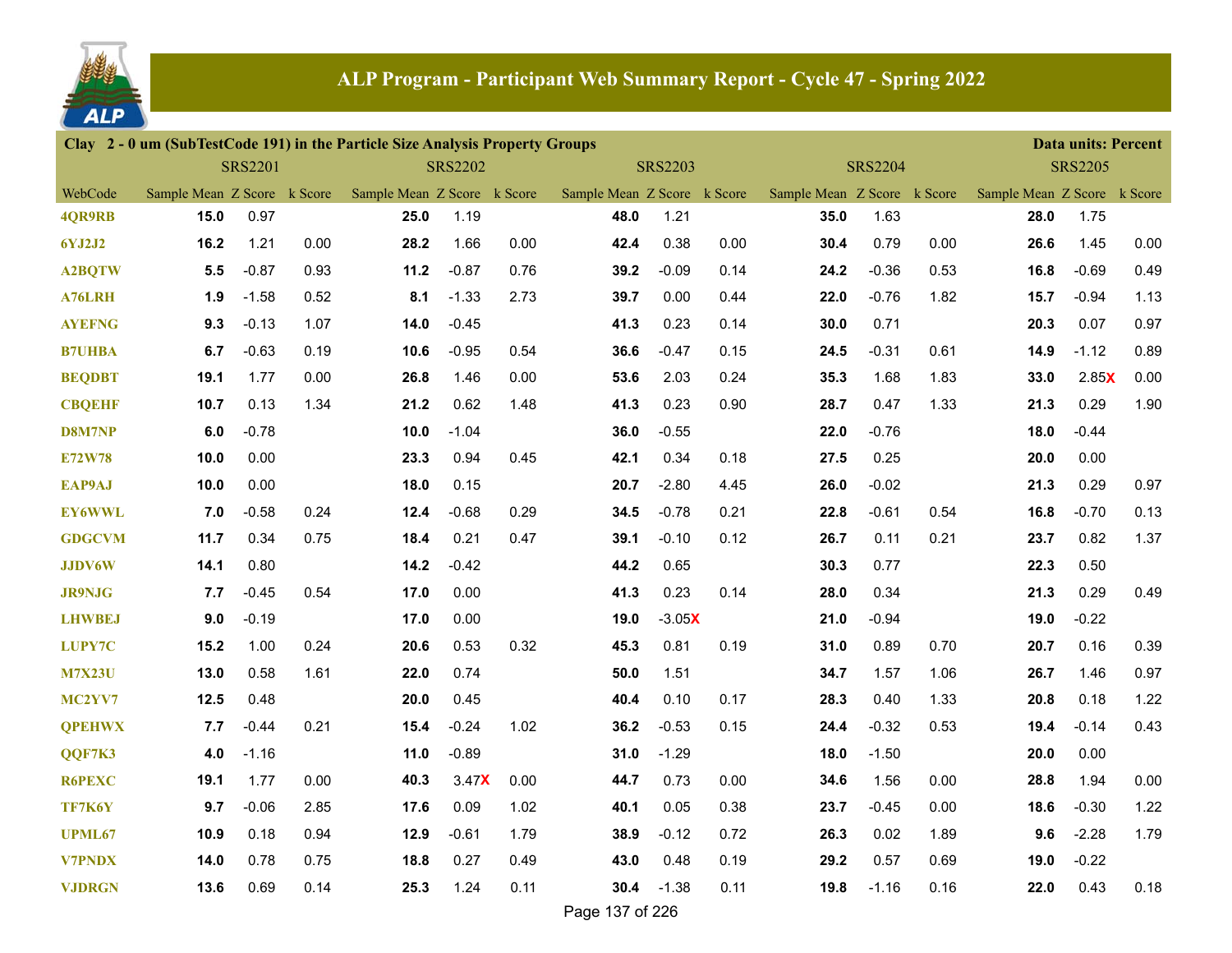

|                       |                             |                |      | Clay 2 - 0 um (SubTestCode 191) in the Particle Size Analysis Property Groups |                |      |                             |                |      |                             |                |      |                             | Data units: Percent |      |
|-----------------------|-----------------------------|----------------|------|-------------------------------------------------------------------------------|----------------|------|-----------------------------|----------------|------|-----------------------------|----------------|------|-----------------------------|---------------------|------|
|                       |                             | <b>SRS2201</b> |      |                                                                               | <b>SRS2202</b> |      |                             | <b>SRS2203</b> |      |                             | <b>SRS2204</b> |      |                             | <b>SRS2205</b>      |      |
| WebCode               | Sample Mean Z Score k Score |                |      | Sample Mean Z Score k Score                                                   |                |      | Sample Mean Z Score k Score |                |      | Sample Mean Z Score k Score |                |      | Sample Mean Z Score k Score |                     |      |
| <b>VT3KRY</b>         | 5.8                         | $-0.82$        | 0.07 | 10.7                                                                          | $-0.93$        | 0.75 | 34.0                        | $-0.84$        | 0.28 | 24.1                        | $-0.37$        | 1.12 | 15.8                        | $-0.93$             | 0.61 |
| <b>YAJLEZ</b>         | 8.0                         | $-0.39$        |      | 11.0                                                                          | $-0.89$        |      | 37.0                        | $-0.40$        |      | 24.0                        | $-0.39$        |      | 15.0                        | $-1.10$             |      |
| <b>YYBDAK</b>         | 6.3                         | $-0.73$        |      | 12.9                                                                          | $-0.61$        | 0.47 | 37.5                        | $-0.33$        |      | 25.8                        | $-0.06$        | 0.66 | 18.3                        | $-0.37$             | 0.61 |
| <b>Z6H2P8</b>         | 16.0                        | 1.16           | 0.05 |                                                                               |                |      |                             |                |      |                             |                |      | 22.0                        | 0.43                | 1.69 |
| <b>ZBNVHH</b>         | 8.8                         | $-0.23$        | 1.92 | 17.7                                                                          | 0.10           | 0.76 | 33.7                        | $-0.89$        | 0.28 | 23.7                        | $-0.45$        | 1.06 | 16.7                        | $-0.73$             | 0.97 |
|                       |                             |                |      | Clay 2 - 0 um (SubTestCode 191) in the Particle Size Analysis Property Groups |                |      |                             |                |      |                             |                |      |                             | Data units: Percent |      |
|                       |                             | <b>SRS2201</b> |      |                                                                               | <b>SRS2202</b> |      |                             | <b>SRS2203</b> |      |                             | <b>SRS2204</b> |      |                             | <b>SRS2205</b>      |      |
| <b>Grand Median</b>   |                             | 10.00          |      |                                                                               | 17.0           |      |                             | 39.7           |      |                             | 26.1           |      |                             | 20.0                |      |
| <b>Median Abs Dev</b> |                             | 3.27           |      |                                                                               | 4.2            |      |                             | 3.3            |      |                             | 2.8            |      |                             | 2.0                 |      |
| Avg Within Lab SD     |                             | 1.07           |      |                                                                               | 1.5            |      |                             | 4.2            |      |                             | 1.1            |      |                             | 1.2                 |      |
| <b>Labs Included</b>  |                             | 31             |      |                                                                               | 29             |      |                             | 29             |      |                             | 30             |      |                             | 30                  |      |
| <b>Labs Reporting</b> |                             | 31             |      |                                                                               | 30             |      |                             | 30             |      |                             | 30             |      |                             | 31                  |      |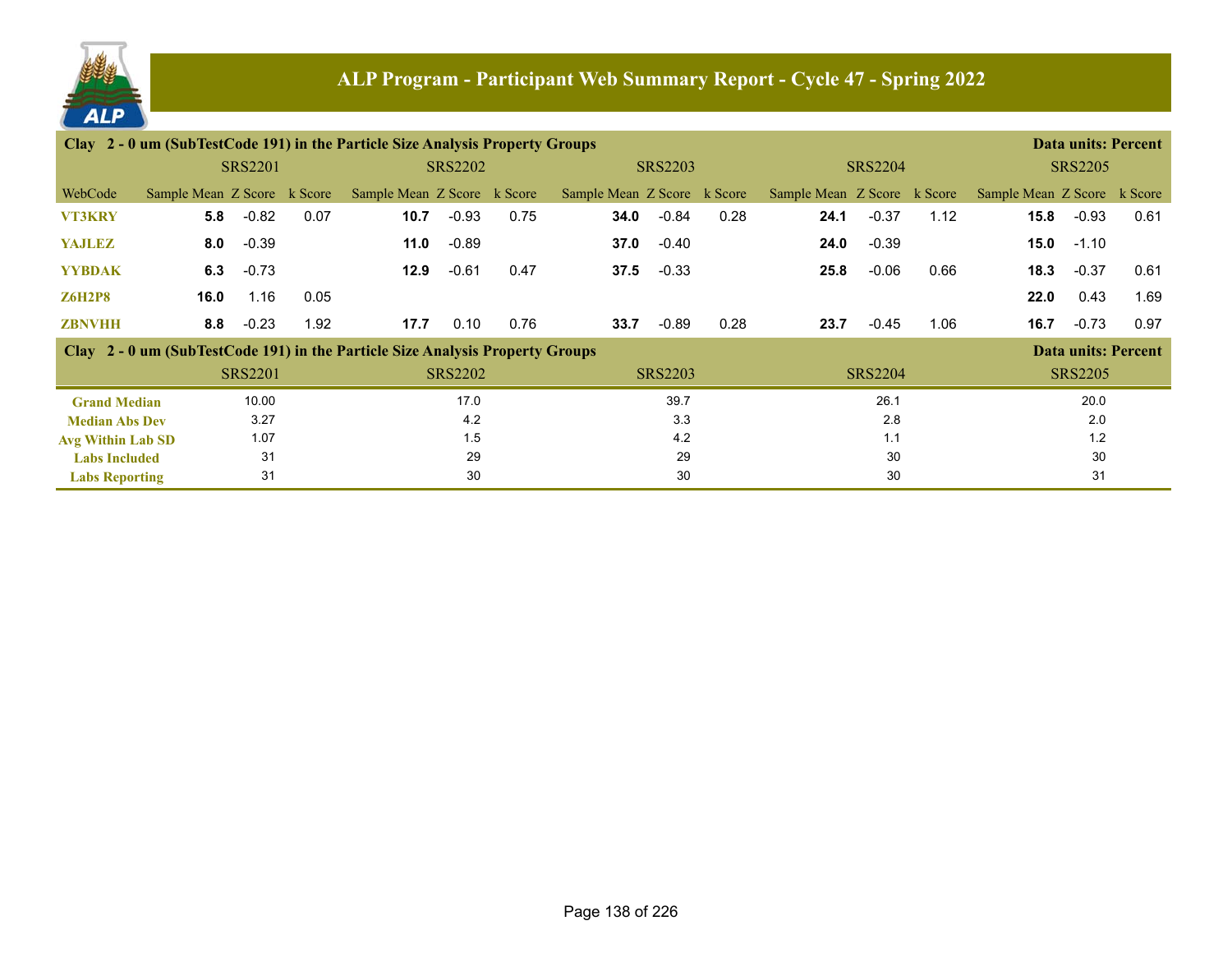

|                          |                                                                                  |      | <b>Field Moisture Capacity (SubTestCode 192) in the Moisture Property Groups</b> |                  |                             |      |                             |      |                             | Data units: $\%$ |
|--------------------------|----------------------------------------------------------------------------------|------|----------------------------------------------------------------------------------|------------------|-----------------------------|------|-----------------------------|------|-----------------------------|------------------|
|                          | SRS2201                                                                          |      | SRS2202                                                                          |                  | SRS2203                     |      | SRS2204                     |      | SRS2205                     |                  |
| WebCode                  | Sample Mean Z Score k Score                                                      |      | Sample Mean Z Score k Score                                                      |                  | Sample Mean Z Score k Score |      | Sample Mean Z Score k Score |      | Sample Mean Z Score k Score |                  |
| <b>VT3KRY</b>            | 16.5                                                                             | 1.00 | 24.5                                                                             | 1.00             | 34.6                        | 1.00 | 34.2                        | 1.00 | 22.4                        | 1.00             |
|                          | <b>Field Moisture Capacity (SubTestCode 192) in the Moisture Property Groups</b> |      |                                                                                  | Data units: $\%$ |                             |      |                             |      |                             |                  |
|                          | <b>SRS2201</b>                                                                   |      | <b>SRS2202</b>                                                                   |                  | <b>SRS2203</b>              |      | SRS2204                     |      | <b>SRS2205</b>              |                  |
| <b>Grand Median</b>      | 16.5                                                                             |      | 24.5                                                                             |                  | 34.6                        |      | 34.2                        |      | 22.4                        |                  |
| <b>Median Abs Dev</b>    |                                                                                  |      |                                                                                  |                  |                             |      |                             |      |                             |                  |
| <b>Avg Within Lab SD</b> | 0.2                                                                              |      | 0.6                                                                              |                  | 0.7                         |      | 0.3                         |      | 0.9                         |                  |
| <b>Labs Included</b>     |                                                                                  |      |                                                                                  |                  |                             |      |                             |      |                             |                  |
| <b>Labs Reporting</b>    |                                                                                  |      |                                                                                  |                  |                             |      |                             |      |                             |                  |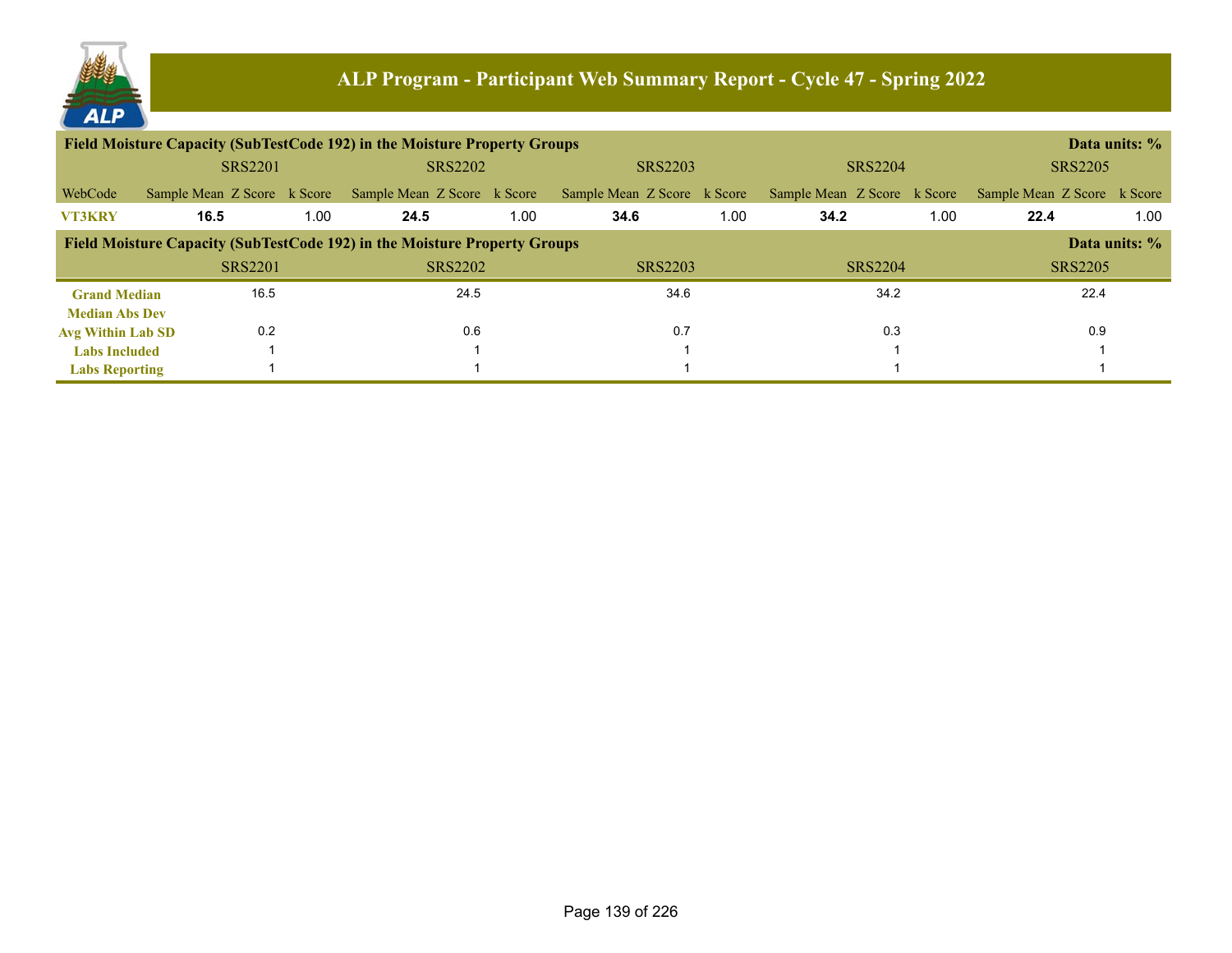

|                       |                                                                                  |      | <b>Permanent Wilting Point (SubTestCode 193) in the Moisture Property Groups</b> |      |                             |      |                             |      |                             | Data units: %     |
|-----------------------|----------------------------------------------------------------------------------|------|----------------------------------------------------------------------------------|------|-----------------------------|------|-----------------------------|------|-----------------------------|-------------------|
|                       | SRS2201                                                                          |      | SRS2202                                                                          |      | <b>SRS2203</b>              |      | <b>SRS2204</b>              |      | SRS2205                     |                   |
| WebCode               | Sample Mean Z Score k Score                                                      |      | Sample Mean Z Score k Score                                                      |      | Sample Mean Z Score k Score |      | Sample Mean Z Score k Score |      | Sample Mean Z Score k Score |                   |
| <b>VT3KRY</b>         | 6.8                                                                              | 1.00 | 10.0                                                                             | 1.00 | 20.9                        | 1.00 | 18.1                        | 1.00 | 10.3                        | 1.00 <sub>1</sub> |
|                       | <b>Permanent Wilting Point (SubTestCode 193) in the Moisture Property Groups</b> |      | Data units: $\%$                                                                 |      |                             |      |                             |      |                             |                   |
|                       | SRS2201                                                                          |      | <b>SRS2202</b>                                                                   |      | <b>SRS2203</b>              |      | SRS2204                     |      | SRS2205                     |                   |
| <b>Grand Median</b>   | 6.81                                                                             |      | 10.0                                                                             |      | 20.9                        |      | 18.1                        |      | 10.3                        |                   |
| <b>Median Abs Dev</b> |                                                                                  |      |                                                                                  |      |                             |      |                             |      |                             |                   |
| Avg Within Lab SD     | 0.15                                                                             |      | 0.6                                                                              |      | 0.6                         |      | 0.5                         |      | 0.8                         |                   |
| <b>Labs Included</b>  |                                                                                  |      |                                                                                  |      |                             |      |                             |      |                             |                   |
| <b>Labs Reporting</b> |                                                                                  |      |                                                                                  |      |                             |      |                             |      |                             |                   |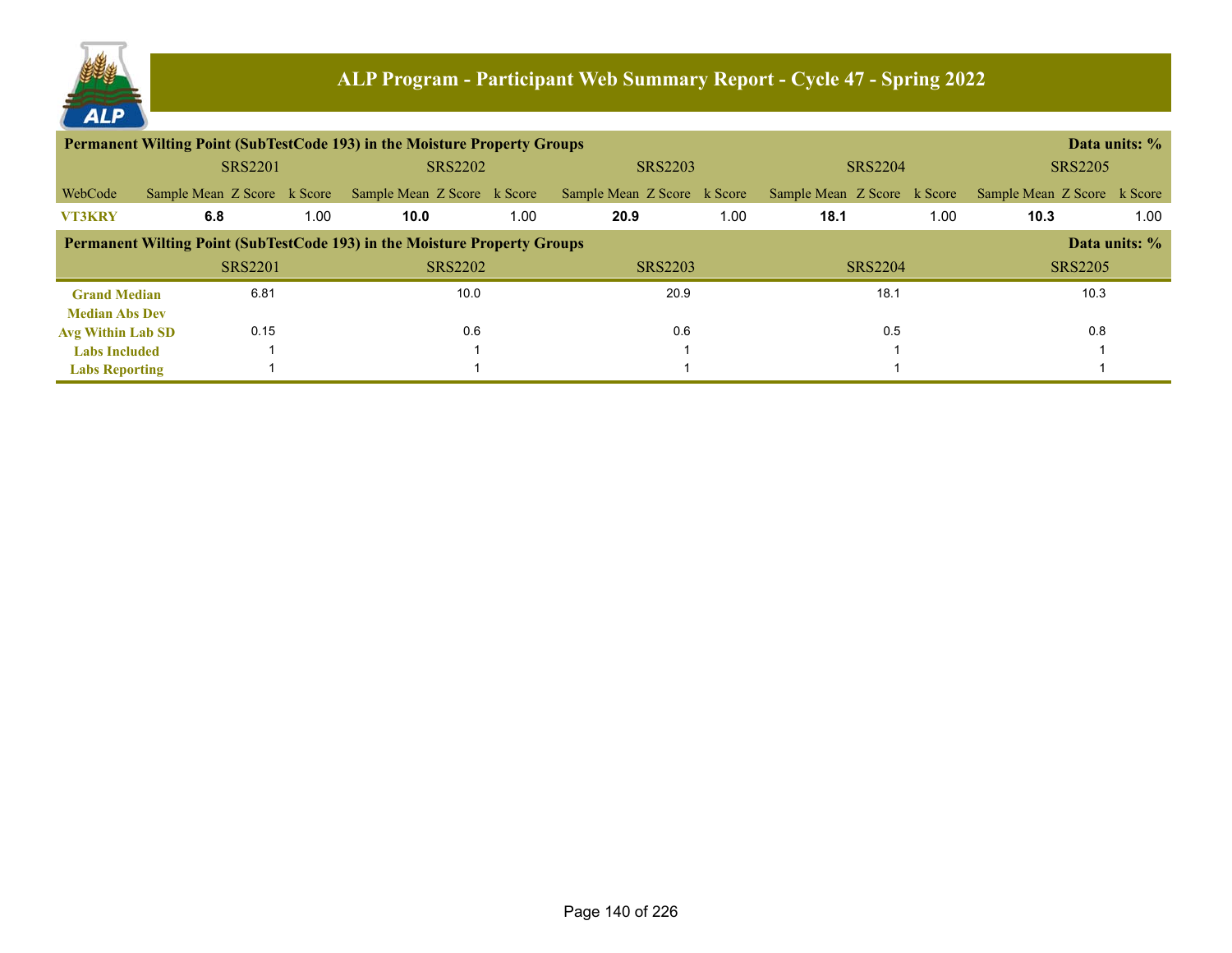

|                       | <b>Available Water Content (SubTestCode 194) in the Moisture Property Groups</b> |      |                             |      |                             |      |                             |      |                             | Data units: % |
|-----------------------|----------------------------------------------------------------------------------|------|-----------------------------|------|-----------------------------|------|-----------------------------|------|-----------------------------|---------------|
|                       | <b>SRS2201</b>                                                                   |      | <b>SRS2202</b>              |      | <b>SRS2203</b>              |      | <b>SRS2204</b>              |      | <b>SRS2205</b>              |               |
| WebCode               | Sample Mean Z Score k Score                                                      |      | Sample Mean Z Score k Score |      | Sample Mean Z Score k Score |      | Sample Mean Z Score k Score |      | Sample Mean Z Score k Score |               |
| <b>GDY7UC</b>         | 5.39                                                                             | 0.53 | 5.19                        | 0.26 | 8.31                        |      | 5.01                        | 0.25 | 1.74                        | 0.09          |
| UTA9V9                | 5.17                                                                             | 1.48 | 4.86                        | 1.56 | 7.88                        | 0.37 | 3.94                        | 0.19 | 1.05                        | 0.30          |
| <b>VT3KRY</b>         | 9.64                                                                             | 0.72 | 14.46                       | 0.71 | 13.64                       | 1.36 | 16.12                       | 1.88 | 12.06                       | 1.70          |
| <b>Z6H2P8</b>         |                                                                                  |      |                             |      |                             |      | 3.94                        | 0.60 |                             |               |
|                       | <b>Available Water Content (SubTestCode 194) in the Moisture Property Groups</b> |      |                             |      |                             |      |                             |      |                             | Data units: % |
|                       | <b>SRS2201</b>                                                                   |      | <b>SRS2202</b>              |      | <b>SRS2203</b>              |      | <b>SRS2204</b>              |      | <b>SRS2205</b>              |               |
| <b>Grand Median</b>   | 5.39                                                                             |      | 5.19                        |      | 8.31                        |      | 4.47                        |      | 1.74                        |               |
| <b>Median Abs Dev</b> |                                                                                  |      |                             |      |                             |      |                             |      |                             |               |
| Avg Within Lab SD     | 0.11                                                                             |      | 0.11                        |      | 0.24                        |      | 0.26                        |      | 0.16                        |               |
| <b>Labs Included</b>  | 3                                                                                |      | 3                           |      |                             | 3    | 4                           |      | 3                           |               |
| <b>Labs Reporting</b> | 3                                                                                |      | 3                           |      |                             | 3    | 4                           |      | 3                           |               |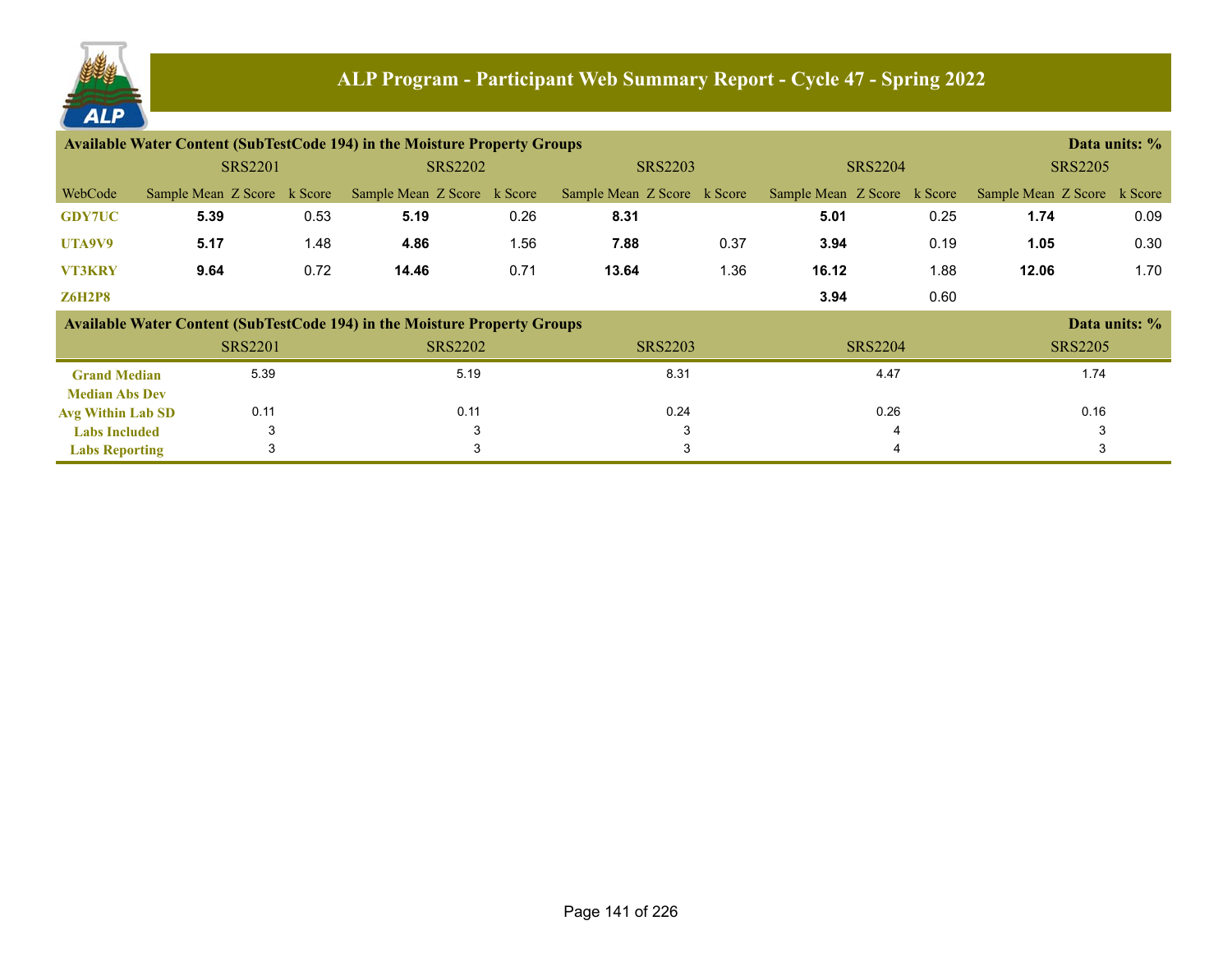

|                       |                                                                                                     |      | Total Soil P (EPA-3050/3051/3052) (SubTestCode 195) in the Other 2 Property Groups |      |                             |       |                             |      | Data units: mg/kg           |      |
|-----------------------|-----------------------------------------------------------------------------------------------------|------|------------------------------------------------------------------------------------|------|-----------------------------|-------|-----------------------------|------|-----------------------------|------|
|                       | <b>SRS2201</b>                                                                                      |      | <b>SRS2202</b>                                                                     |      | <b>SRS2203</b>              |       | <b>SRS2204</b>              |      | <b>SRS2205</b>              |      |
| WebCode               | Sample Mean Z Score k Score                                                                         |      | Sample Mean Z Score k Score                                                        |      | Sample Mean Z Score k Score |       | Sample Mean Z Score k Score |      | Sample Mean Z Score k Score |      |
| JY7K3D                | 647.7                                                                                               | 1.05 | 548.2                                                                              | 0.72 | 500.0                       | 0.62  | 602.4                       | 0.37 | 322.1                       | 0.33 |
| <b>V7PNDX</b>         | 667.4                                                                                               | 1.11 | 560.2                                                                              | 1.07 | 566.8                       | 0.58  | 636.1                       | 0.44 | 402.8                       | 0.07 |
| WTZ9M4                | 0.82<br>674.7<br>Total Soil P (EPA-3050/3051/3052) (SubTestCode 195) in the Other 2 Property Groups |      | 581.7                                                                              | 1.15 | 558.0                       | 1.51  | 644.3                       | 1.63 | 392.3                       | 1.70 |
|                       |                                                                                                     |      |                                                                                    |      |                             |       |                             |      | Data units: mg/kg           |      |
|                       | <b>SRS2201</b>                                                                                      |      | <b>SRS2202</b>                                                                     |      | <b>SRS2203</b>              |       | <b>SRS2204</b>              |      | <b>SRS2205</b>              |      |
| <b>Grand Median</b>   | 667.4                                                                                               |      | 560.2                                                                              |      |                             | 558.0 | 636.1                       |      | 392.3                       |      |
| <b>Median Abs Dev</b> |                                                                                                     |      |                                                                                    |      |                             |       |                             |      |                             |      |
| Avg Within Lab SD     | 6.7                                                                                                 | 9.7  |                                                                                    |      | 25.0                        | 23.5  |                             | 35.2 |                             |      |
| <b>Labs Included</b>  | 3                                                                                                   |      | 3                                                                                  |      |                             | 3     |                             | 3    | 3                           |      |
| <b>Labs Reporting</b> | 3                                                                                                   |      | 3                                                                                  |      |                             | 3     |                             | 3    | 3                           |      |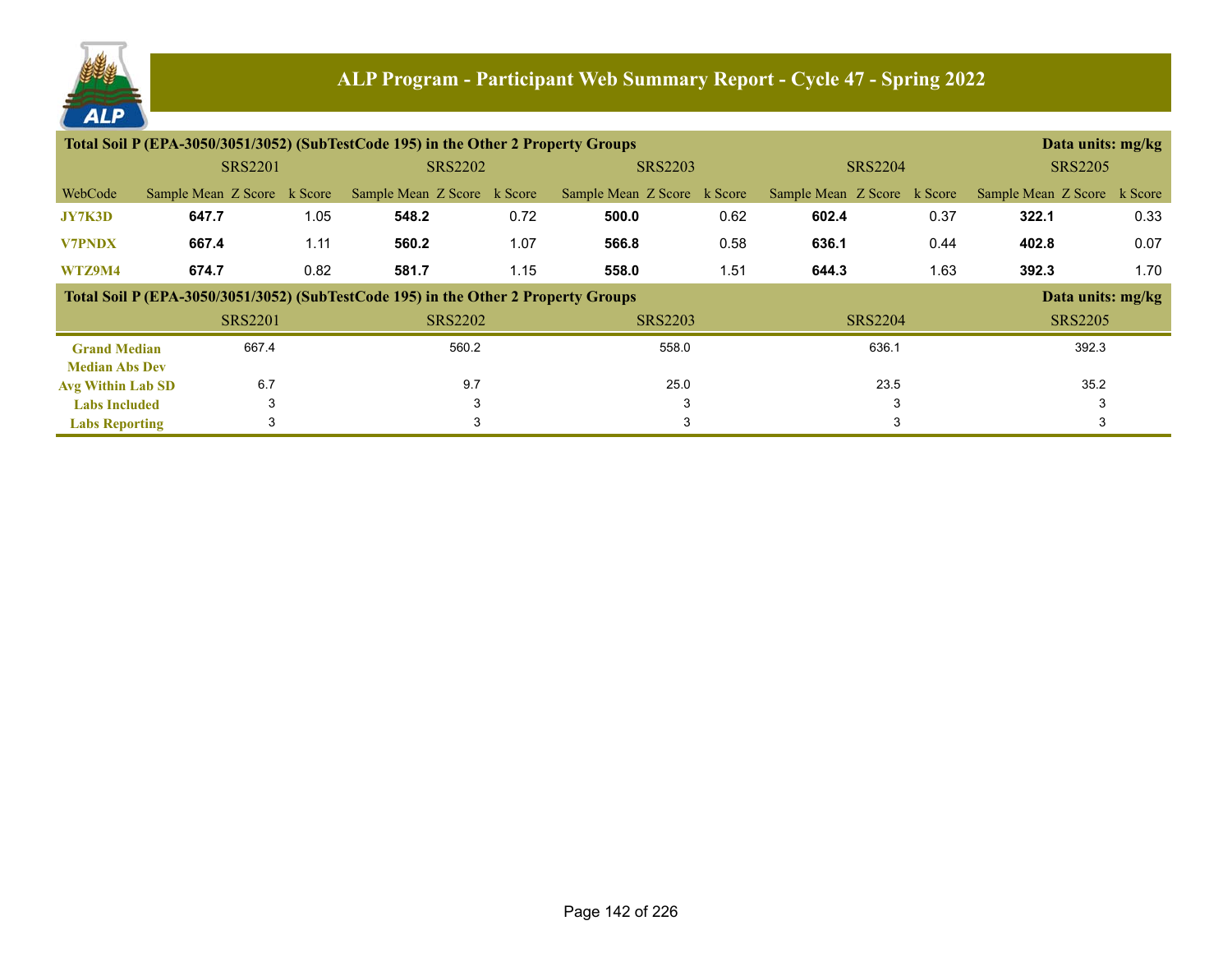

|                       |                                |      | Solvita CO2 Soil Respiration Test (SubTestCode 196) in the Other 2 Property Groups |      |                             |      |                             |      | Data units: mg/kg           |      |
|-----------------------|--------------------------------|------|------------------------------------------------------------------------------------|------|-----------------------------|------|-----------------------------|------|-----------------------------|------|
|                       | <b>SRS2201</b>                 |      | <b>SRS2202</b>                                                                     |      | <b>SRS2203</b>              |      | SRS2204                     |      | SRS2205                     |      |
| WebCode               | Sample Mean Z Score k Score    |      | Sample Mean Z Score k Score                                                        |      | Sample Mean Z Score k Score |      | Sample Mean Z Score k Score |      | Sample Mean Z Score k Score |      |
| <b>GDGCVM</b>         | 1.7                            | 1.00 | 11.2                                                                               | 0.10 | 3.9                         | 0.69 | 28.9                        | 0.06 | 14.5                        | 0.20 |
| <b>M8W3B7</b>         | 3.8                            | 0.33 | 53.1                                                                               | 1.15 | 7.4                         | 0.91 | 88.3                        | 1.72 | 91.0                        | 1.04 |
| OOF7K3                | 9.1                            | 1.37 | 29.3                                                                               | 1.29 | 12.7                        | 1.31 | 49.6                        | 0.15 | 55.6                        | 1.37 |
|                       |                                |      | Solvita CO2 Soil Respiration Test (SubTestCode 196) in the Other 2 Property Groups |      |                             |      |                             |      | Data units: mg/kg           |      |
|                       | <b>SRS2201</b>                 |      |                                                                                    |      | <b>SRS2203</b>              |      | <b>SRS2204</b>              |      | <b>SRS2205</b>              |      |
| <b>Grand Median</b>   | <b>SRS2202</b><br>3.83<br>29.3 |      |                                                                                    |      | 7.43                        |      | 49.6                        |      | 55.6                        |      |
| <b>Median Abs Dev</b> |                                |      |                                                                                    |      |                             |      |                             |      |                             |      |
| Avg Within Lab SD     | 2.3<br>0.17                    |      |                                                                                    |      | 0.34                        |      | 12.3                        |      | 2.7                         |      |
| <b>Labs Included</b>  | 3                              |      | 3                                                                                  |      | 3                           |      | 3                           |      |                             |      |
| <b>Labs Reporting</b> | 3                              |      | 3                                                                                  |      | 3                           |      | 3                           |      | 3                           |      |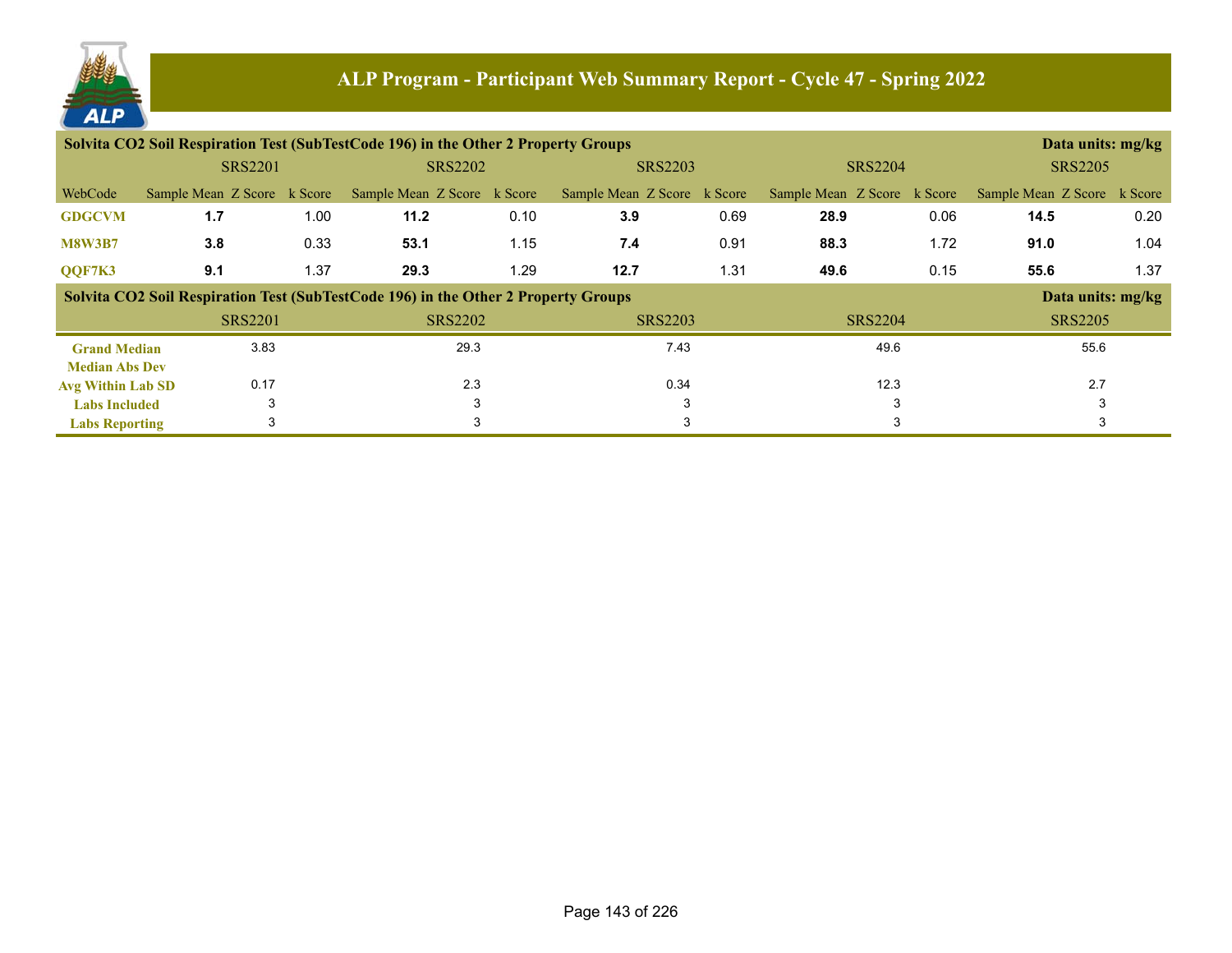

|                       |                             |         | DTPA-sorbitol extractable S (SubTestCode 198) in the Other 2 Property Groups        |         |                             |         |                             |                | Data units: mg/kg           |      |
|-----------------------|-----------------------------|---------|-------------------------------------------------------------------------------------|---------|-----------------------------|---------|-----------------------------|----------------|-----------------------------|------|
|                       | SRS2201                     |         | SRS2202                                                                             |         | SRS2203                     |         | SRS2204                     |                | <b>SRS2205</b>              |      |
| WebCode               | Sample Mean Z Score k Score |         | Sample Mean Z Score k Score                                                         |         | Sample Mean Z Score k Score |         | Sample Mean Z Score k Score |                | Sample Mean Z Score k Score |      |
| <b>84XV4N</b>         | 19.0                        | 1.40    | 14.0                                                                                | 1.00    | 5.0                         | 1.38    | 4.7                         | 1.32           | 7.3                         | 1.26 |
| OOF7K3                | 11.3                        | 0.22    | 12.0                                                                                |         | 5.7                         | 0.30    | 4.7                         | 0.50           | 7.7                         | 0.63 |
|                       |                             |         | <b>DTPA-sorbitol extractable S (SubTestCode 198) in the Other 2 Property Groups</b> |         |                             |         |                             |                | Data units: mg/kg           |      |
|                       | <b>SRS2201</b>              | SRS2202 |                                                                                     | SRS2203 |                             | SRS2204 |                             | <b>SRS2205</b> |                             |      |
| <b>Grand Median</b>   | 15.2                        |         | 13.0                                                                                |         | 5.33                        |         | 4.67                        |                | 7.50                        |      |
| <b>Median Abs Dev</b> |                             |         |                                                                                     |         |                             |         |                             |                |                             |      |
| Avg Within Lab SD     | 2.6                         |         | 2.6                                                                                 |         | 1.91                        |         | 1.15                        |                | 0.91                        |      |
| <b>Labs Included</b>  | 2                           |         | 2                                                                                   |         | 2                           |         | 2                           |                | 2                           |      |
| <b>Labs Reporting</b> | 2                           |         |                                                                                     |         |                             |         |                             |                |                             |      |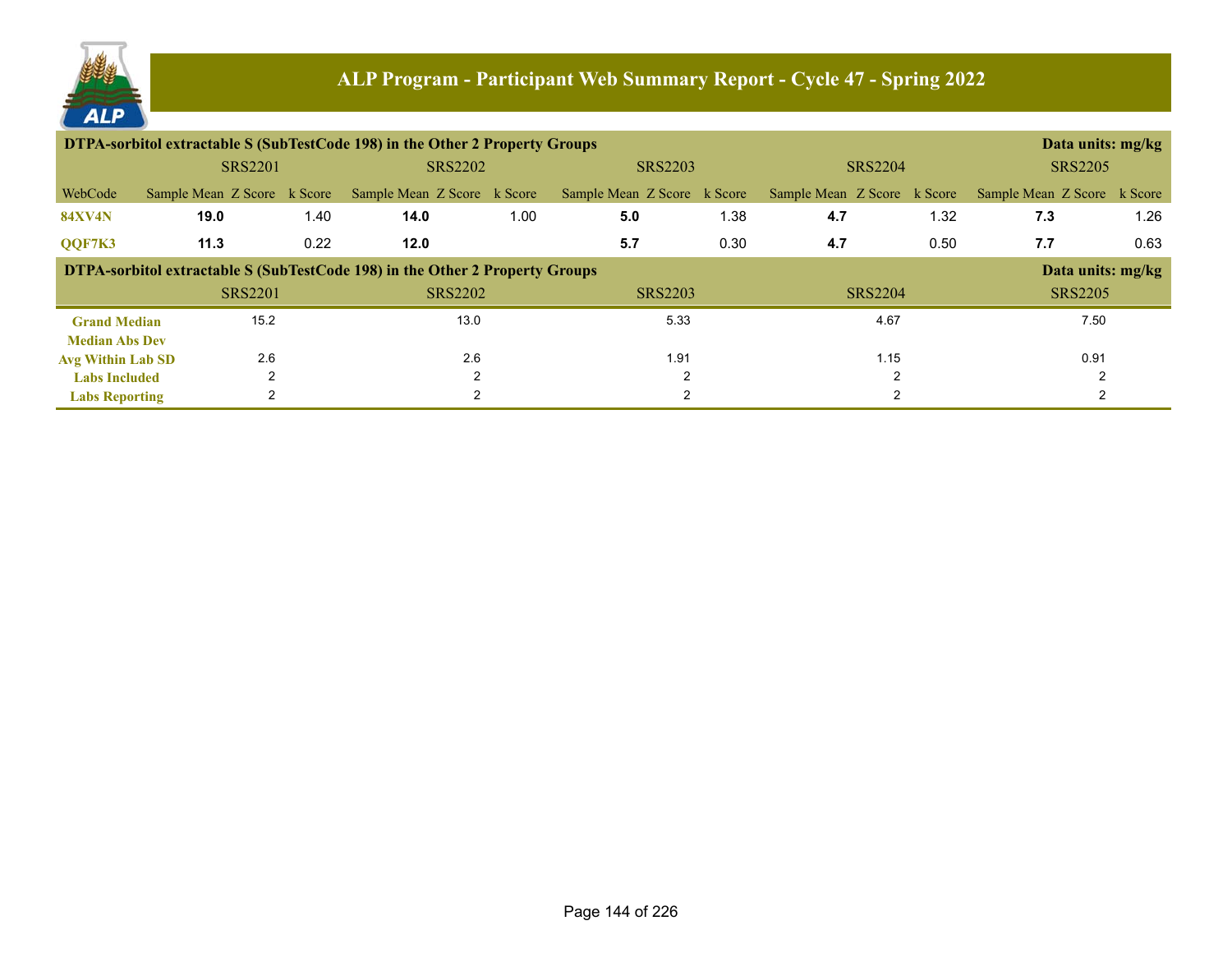

| <b>DTPA-sorbitol extractable Al (SubTestCode 199) in the Other 2 Property Groups</b><br>Data units: mg/kg |                                                                                                    |     |                             |      |                             |  |                             |  |                             |  |  |  |  |  |
|-----------------------------------------------------------------------------------------------------------|----------------------------------------------------------------------------------------------------|-----|-----------------------------|------|-----------------------------|--|-----------------------------|--|-----------------------------|--|--|--|--|--|
|                                                                                                           | SRS2201                                                                                            |     | SRS2202                     |      | SRS2203                     |  | SRS2204                     |  | <b>SRS2205</b>              |  |  |  |  |  |
| WebCode                                                                                                   | Sample Mean Z Score k Score                                                                        |     | Sample Mean Z Score k Score |      | Sample Mean Z Score k Score |  | Sample Mean Z Score k Score |  | Sample Mean Z Score k Score |  |  |  |  |  |
| QQF7K3                                                                                                    | 97.0                                                                                               |     | 33.7                        | 0.03 | 1.0                         |  | 3.0                         |  | 1.0                         |  |  |  |  |  |
| WTZ9M4                                                                                                    | 116.7                                                                                              | 0.5 | 1.00 <sub>1</sub>           |      |                             |  |                             |  |                             |  |  |  |  |  |
|                                                                                                           | DTPA-sorbitol extractable Al (SubTestCode 199) in the Other 2 Property Groups<br>Data units: mg/kg |     |                             |      |                             |  |                             |  |                             |  |  |  |  |  |
|                                                                                                           | <b>SRS2201</b>                                                                                     |     | <b>SRS2202</b>              |      | SRS2203                     |  | SRS2204                     |  | SRS2205                     |  |  |  |  |  |
| <b>Grand Median</b>                                                                                       | 106.8                                                                                              |     | 44.2                        |      | 1.47                        |  | 2.68                        |  | 0.73                        |  |  |  |  |  |
| <b>Median Abs Dev</b>                                                                                     |                                                                                                    |     |                             |      |                             |  |                             |  |                             |  |  |  |  |  |
|                                                                                                           | 21.0<br>8.1<br>Avg Within Lab SD                                                                   |     |                             |      | 0.58                        |  | 0.32                        |  | 0.23                        |  |  |  |  |  |
| <b>Labs Included</b>                                                                                      | 2                                                                                                  |     |                             | 2    | 2                           |  |                             |  | 2                           |  |  |  |  |  |
| <b>Labs Reporting</b>                                                                                     | 2                                                                                                  |     |                             |      |                             |  |                             |  |                             |  |  |  |  |  |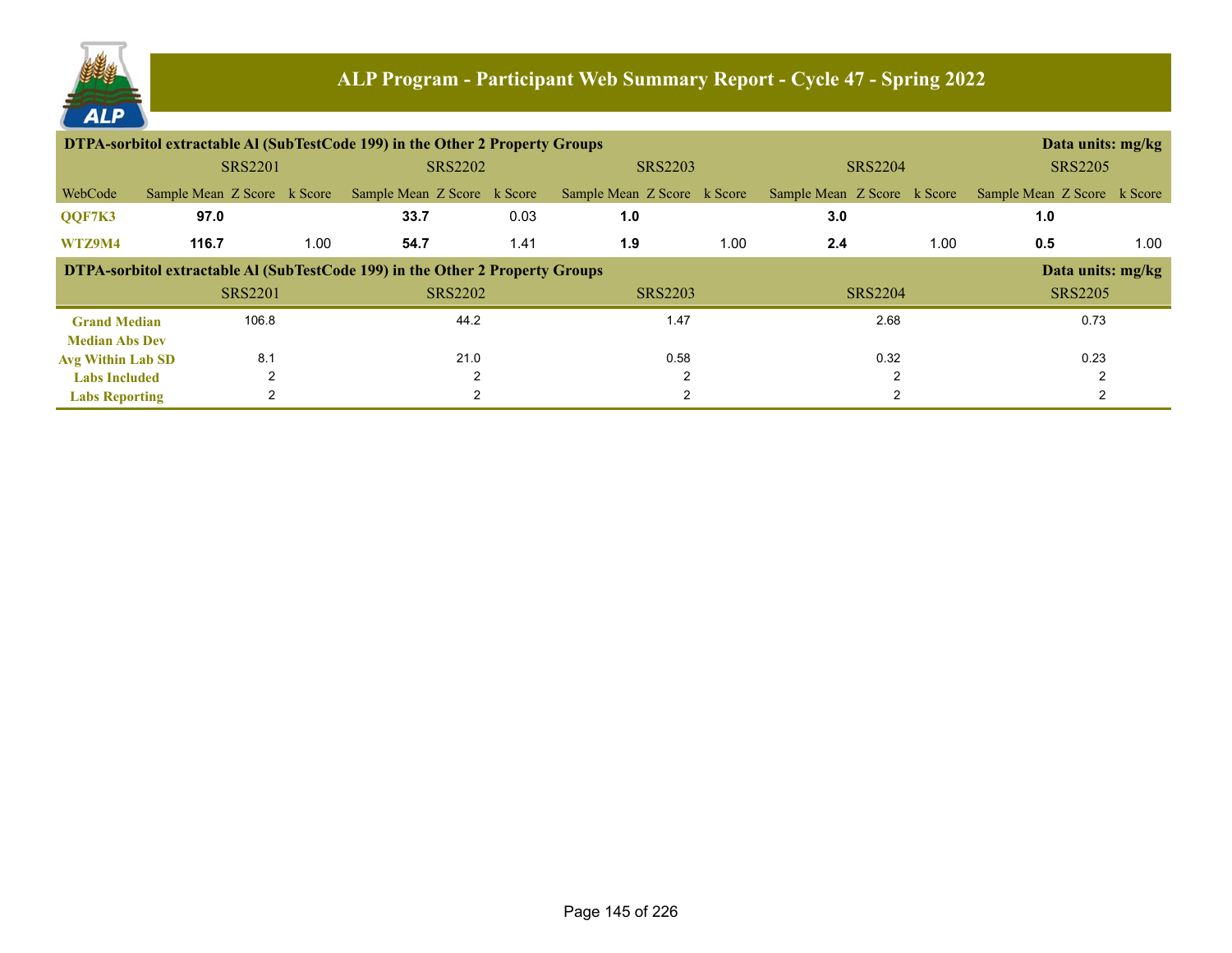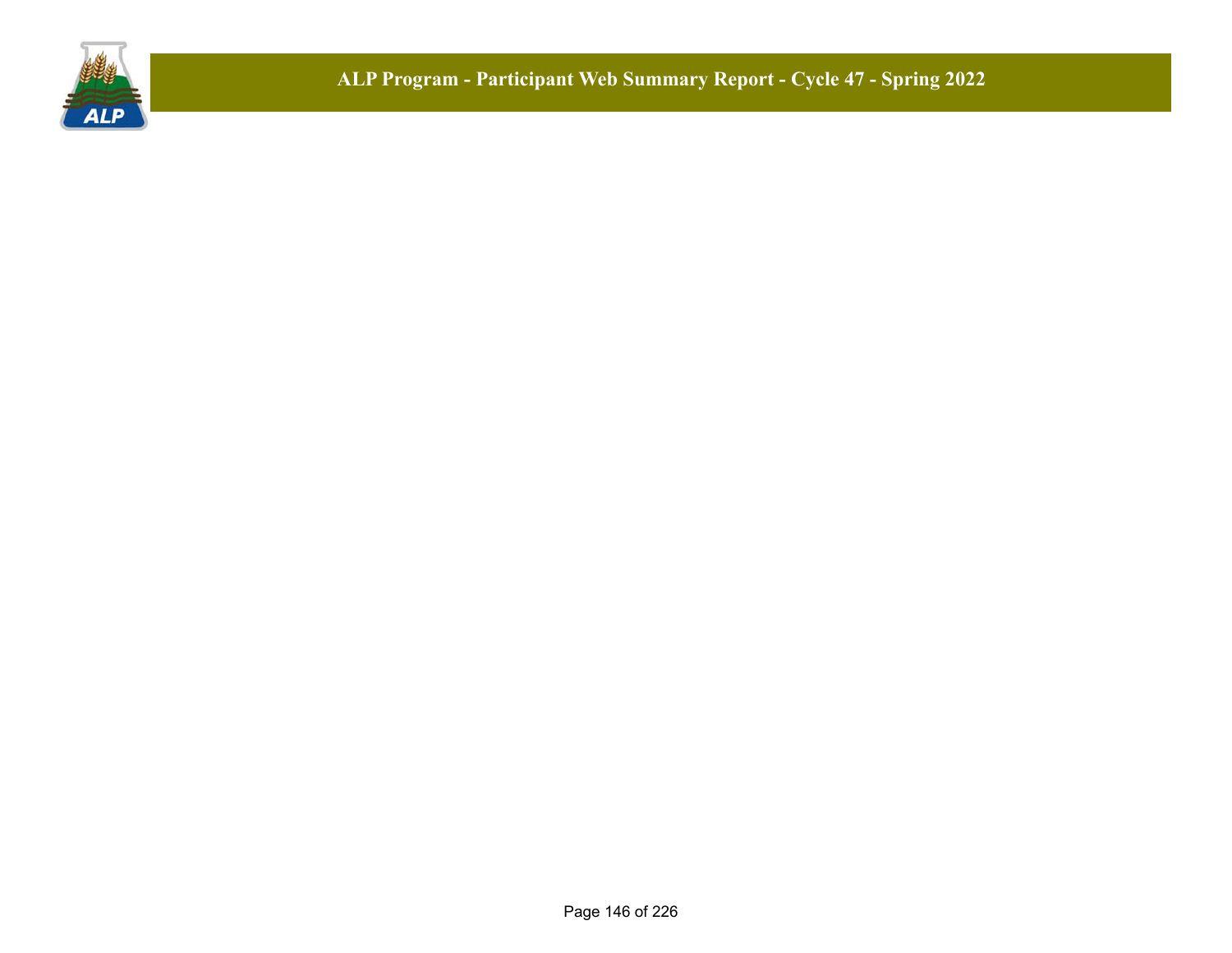

| Dry Matter (%) (SubTestCode 201)<br><b>Data units: Percent</b> |                                  |                   |      |                             |                   |      |                             |                |      |      |                |      |                            |
|----------------------------------------------------------------|----------------------------------|-------------------|------|-----------------------------|-------------------|------|-----------------------------|----------------|------|------|----------------|------|----------------------------|
|                                                                |                                  | <b>SRB2201</b>    |      |                             | <b>SRB2202</b>    |      |                             | <b>SRB2203</b> |      |      | <b>SRB2204</b> |      |                            |
| WebCode                                                        | Sample Mean Z Score k Score      |                   |      | Sample Mean Z Score k Score |                   |      | Sample Mean Z Score k Score |                |      |      |                |      |                            |
| 7L9XPQ                                                         | 93.1                             | 0.52              |      | 96.2                        | $-0.62$           |      | 94.9                        | 0.65           |      | 95.1 | 0.31           |      |                            |
| <b>8L3X9N</b>                                                  | 96.8                             | 1.79              | 0.10 | 98.3                        | 0.93              | 0.27 | 97.3                        | 3.68X          | 0.16 | 97.6 | 2.10           | 0.30 |                            |
| <b>AHUREL</b>                                                  | 87.2                             | $-1.53$           | 0.65 |                             |                   |      | 93.2                        | $-1.54$        | 0.81 | 93.3 | $-1.03$        | 0.64 |                            |
| AJ99HR                                                         | 86.1                             | $-1.92$           | 3.16 | 95.3                        | $-1.24$           | 2.07 | 93.3                        | $-1.41$        | 2.92 | 93.5 | $-0.83$        | 3.14 |                            |
| <b>CBQEHF</b>                                                  | 90.8                             | $-0.29$           | 1.21 | 95.7                        | $-0.94$           | 2.52 | 93.5                        | $-1.10$        | 0.88 | 93.4 | $-0.92$        | 0.20 |                            |
| EAP9AJ                                                         | 37.8                             | $-18.75$ <b>X</b> | 7.37 | 43.7                        | $-38.47$ <b>X</b> | 0.57 | 39.8                        | $-68.66X$      | 0.67 | 29.9 | $-47.23X$      | 0.72 |                            |
| <b>GH7WTB</b>                                                  | 93.7                             | 0.73              | 0.02 | 97.9                        | 0.67              | 0.11 | 94.6                        | 0.29           | 0.41 | 95.5 | 0.58           | 0.13 |                            |
| <b>MAF3MF</b>                                                  | 91.6                             | 0.00              | 0.25 | 96.4                        | $-0.42$           | 0.32 | 95.0                        | 0.72           | 0.22 | 95.3 | 0.43           | 0.24 |                            |
| MC <sub>2</sub> YV <sub>7</sub>                                | 92.6                             | 0.32              | 0.05 | 97.3                        | 0.18              | 0.10 | 93.9                        | $-0.64$        | 0.06 | 94.0 | $-0.48$        | 0.10 |                            |
| QQF7K3                                                         | 89.8                             | $-0.63$           | 0.00 | 96.5                        | $-0.35$           | 0.00 | 94.2                        | $-0.19$        | 0.00 | 94.5 | $-0.14$        | 0.00 |                            |
| <b>QZGTAE</b>                                                  | 92.6                             | 0.34              | 0.00 | 97.3                        | 0.21              | 0.00 | 94.5                        | 0.14           |      | 94.6 | $-0.06$        | 0.00 |                            |
| <b>V7PNDX</b>                                                  | 91.1                             | $-0.18$           | 0.11 | 95.8                        | $-0.86$           | 0.03 | 94.4                        | $-0.01$        | 0.25 | 94.3 | $-0.30$        | 0.15 |                            |
| <b>VELMNJ</b>                                                  | 91.0                             | $-0.22$           | 0.75 | 96.8                        | $-0.18$           | 0.03 | 93.9                        | $-0.67$        | 0.57 | 94.7 | 0.00           | 0.64 |                            |
| <b>WWFHYL</b>                                                  | 93.6                             | 0.67              | 0.65 | 97.4                        | 0.31              | 0.16 | 95.5                        | 1.39           | 1.03 | 95.6 | 0.70           | 0.64 |                            |
| <b>XQ7LRR</b>                                                  | 89.0                             | $-0.92$           |      | 98.3                        | 0.93              | 0.00 | 94.4                        | 0.01           | 0.00 | 95.6 | 0.67           | 0.00 |                            |
| <b>YAJLEZ</b>                                                  | 91.8                             | 0.06              | 0.27 | 99.3                        | 1.62              | 1.46 | 94.9                        | 0.69           | 0.58 | 96.8 | 1.56           | 1.64 |                            |
|                                                                | Dry Matter (%) (SubTestCode 201) |                   |      |                             |                   |      |                             |                |      |      |                |      | <b>Data units: Percent</b> |
|                                                                |                                  | <b>SRB2201</b>    |      |                             | <b>SRB2202</b>    |      |                             | <b>SRB2203</b> |      |      | <b>SRB2204</b> |      |                            |
| <b>Grand Median</b>                                            |                                  | 91.6              |      |                             | 97.0              |      |                             | 94.4           |      |      | 94.7           |      |                            |
| <b>Median Abs Dev</b>                                          |                                  | 1.5               |      |                             | 0.9               |      |                             | 0.5            |      |      | 0.8            |      |                            |
| <b>Avg Within Lab SD</b>                                       |                                  | 0.2               |      |                             | 0.4               |      |                             | 0.3            |      |      | 0.2            |      |                            |
| <b>Labs Included</b>                                           |                                  | 15                |      |                             | 14                |      |                             | 14             |      |      | 15             |      |                            |
| <b>Labs Reporting</b>                                          |                                  | 16                |      |                             | 15                |      |                             | 16             |      |      | 16             |      |                            |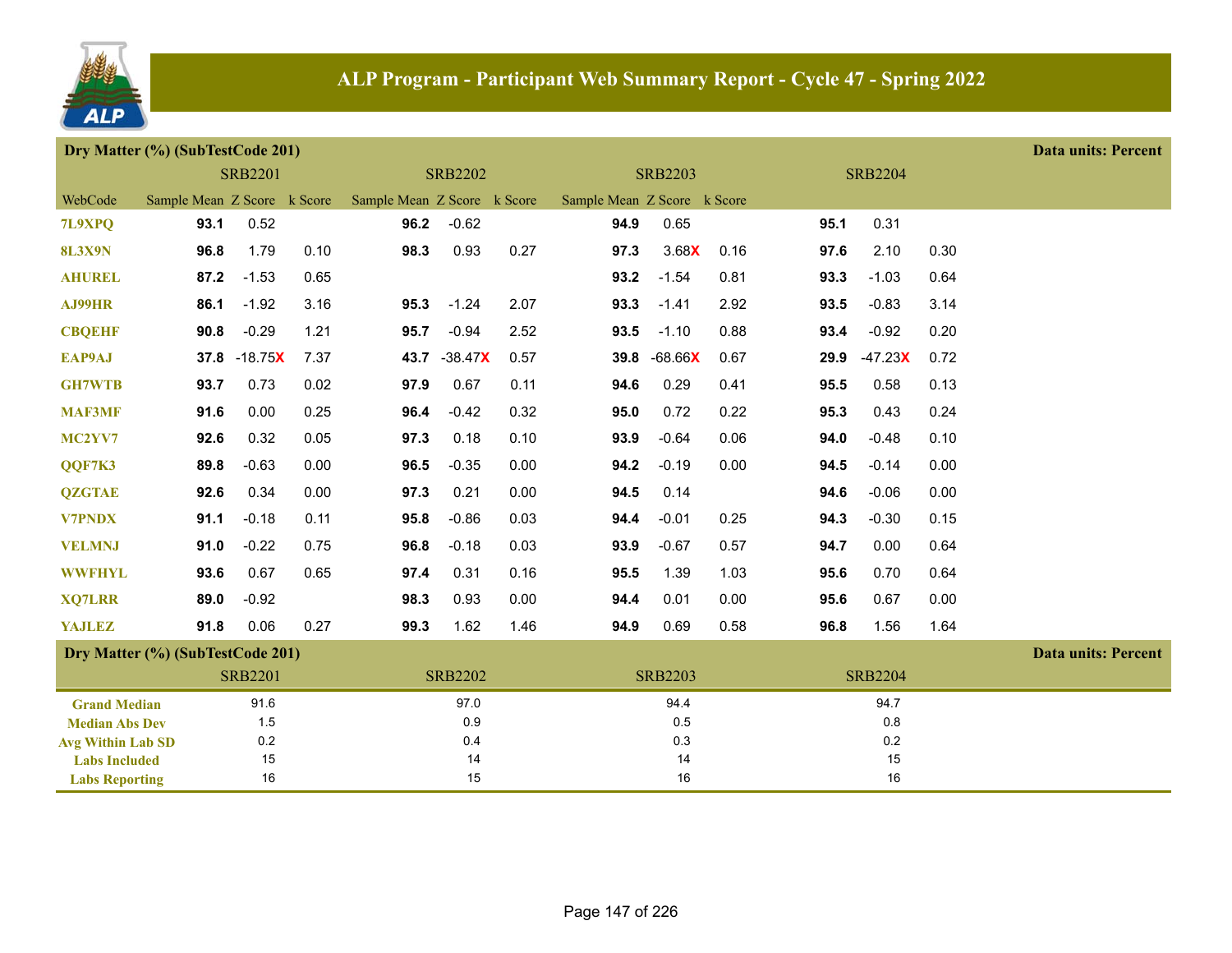

 **Data units: mg/kg** SRB2201 SRB2202 SRB2203 SRB2204 WebCode Sample Mean Z Score k Score Sample Mean Z Score k Score Sample Mean Z Score k Score **NO3 - N Cd Rd. (SubTestCode 202) 8L3X9N 1,359.3 146.6** -1.75 0.15 -0.76 0.05 **229.8 16,400.0** -0.86 0.17 -0.99 0.36 **A76LRH 1,565.7 110.7** -0.48 0.83 -1.72 2.69 **222.7 17,789.0** -0.98 0.30 -0.36 0.51 **CBQEHF 1,791.3 176.0** 0.91 0.54 0.03 0.57 **286.7 19,803.7** 0.09 0.27 0.55 1.04 **E72W78 1,649.0 155.0** 0.03 0.31 -0.54 0.09 **271.7 18,591.7** -0.16 0.43 0.00 0.39 **EAP9AJ 1,514.6 375.9** -0.79 0.63 5.39**X X** 8.11 **370.1 11,750.7** 1.48 1.46 -3.10 0.33 **ENMKF3 1,637.8 189.9** -0.03 0.00 0.40 0.00 **276.2 14,816.9** -0.09 0.00 -1.71 0.00 **EWWM24 1,916.3 181.0** 1.68 0.56 0.16 0.09 **342.3 22,846.7** 1.02 0.45 1.93 0.13 **F8V6RW 1,829.8 119.3** 1.15 2.60 -1.49 0.39 **220.6 21,067.8** -1.02 0.96 1.12 2.41 **J4ZF4L 1,428.0 151.7** -1.33 1.46 -0.62 0.49 **261.0 16,249.7** -0.34 0.83 -1.06 0.74 **JEJRHJ 1,496.7 159.7 18,** -0.91 0.51 -0.41 0.28 **860.0 18,186.7** 310.88**X** 88.84 -0.18 0.71 **KLXV4C 1,686.7 240.7** 0.27 0.21 1.76 0.51 **374.0 18,696.0** 1.55 0.69 0.05 1.46 **M7X23U 1,700.3 257.7** 0.35 2.19 2.22 3.00 **360.7 19,503.3** 1.33 3.42 0.41 1.45 **M8W3B7 2,597.0 1,145.0 1** 5.88**XX X** 3.34 26.02 0.30 **,326.7 20,242.0** 17.49 1.63 0.75 0.17 **MC2YV7 1,636.3 175.1** -0.04 0.32 0.00 0.11 **272.6 18,977.9** -0.15 0.36 0.18 0.29 **UPML67 1,630.0 167.3** -0.08 0.17 -0.20 0.34 **247.3 21,286.7** -0.57 0.65 1.22 0.33 **VELMNJ 1,648.3 174.9** 0.03 0.01 0.00 0.06 **298.7 18,035.5** 0.29 0.36 -0.25 0.92 **WTZ9M4 1,500.7 145.0** -0.88 0.21 -0.80 0.40 **262.0 17,380.7** -0.33 0.16 -0.55 0.17 **WWFHYL 1,879.9 180.6** 1.46 0.93 0.15 0.04 **313.1 20,383.7** 0.53 0.21 0.81 0.42 **YAJLEZ 1,744.1 201.1 321.** 0.62 0.95 0.70 0.40 **3 18,117.2** 0.67 0.17 -0.22 1.92 **ZBNVHH 1,643.3 180.7** 0.00 1.13 0.15 0.54 **322.7 17,566.7** 0.69 0.86 -0.46 1.14 SRB22011 SRB2202 SRB2202 SRB2203 SRB2203 SRB2204 **NO3 - N Cd Rd. (SubTestCode 202) Data units: mg/kg** 1,643.3 175.0 60.3 21.5 281.425.418,591.7 669.3**Grand MedianMedian Abs DevAvg Within Lab SD Labs Included** 19 18 18 19 100.7 17.6 37.0 1,211.0

**Labs Reporting** <sup>20</sup> <sup>20</sup> <sup>20</sup> <sup>20</sup>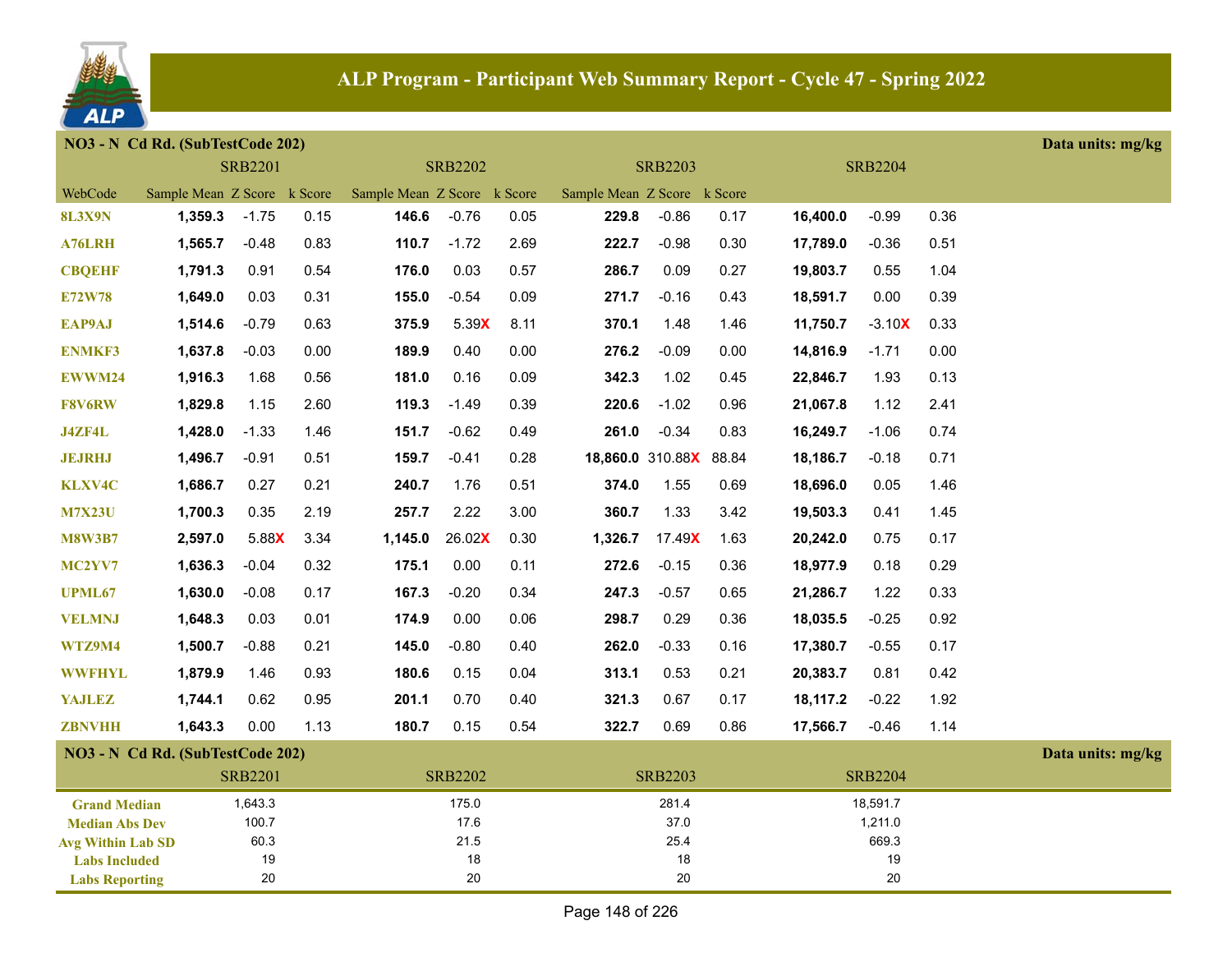

| $NO3 - N$                | <b>ISE (SubTestCode 203)</b> |      |                             |      |                             |      |                |                | Data units: mg/kg |
|--------------------------|------------------------------|------|-----------------------------|------|-----------------------------|------|----------------|----------------|-------------------|
|                          | <b>SRB2201</b>               |      | <b>SRB2202</b>              |      | <b>SRB2203</b>              |      | <b>SRB2204</b> |                |                   |
| WebCode                  | Sample Mean Z Score k Score  |      | Sample Mean Z Score k Score |      | Sample Mean Z Score k Score |      |                |                |                   |
| AJ99HR                   | 1,732.7                      | 0.87 | 198.9                       | 0.53 | 497.1                       | 1.75 | 18,311.7       | 0.17           |                   |
| <b>GDGCVM</b>            | 2,280.0                      | 1.11 | 366.7                       | 1.89 | 421.3                       | 0.97 | 15,500.0       | 0.11           |                   |
| QQF7K3                   | 1,465.7                      | 1.03 | 314.2                       | 0.38 | 530.6                       | 0.00 | 16,342.1       | 0.04           |                   |
| <b>TB94OK</b>            | 1,836.3                      | 0.98 | 201.3                       | 0.11 | 353.8                       | 0.14 | 19,779.8       | 1.99           |                   |
| $NO3 - N$                | <b>ISE (SubTestCode 203)</b> |      |                             |      |                             |      |                |                | Data units: mg/kg |
|                          | <b>SRB2201</b>               |      | <b>SRB2202</b>              |      | <b>SRB2203</b>              |      | <b>SRB2204</b> |                |                   |
| <b>Grand Median</b>      | 1,784.5                      |      | 257.7                       |      | 459.2                       |      | 17,326.9       |                |                   |
| <b>Median Abs Dev</b>    |                              |      |                             |      |                             |      |                |                |                   |
| <b>Avg Within Lab SD</b> | 31.3                         |      | 15.5                        |      | 20.4                        |      | 889.3          |                |                   |
| <b>Labs Included</b>     | 4                            |      |                             | 4    | 4                           |      |                | $\overline{4}$ |                   |
| <b>Labs Reporting</b>    | 4                            |      |                             | 4    | 4                           |      |                | $\overline{4}$ |                   |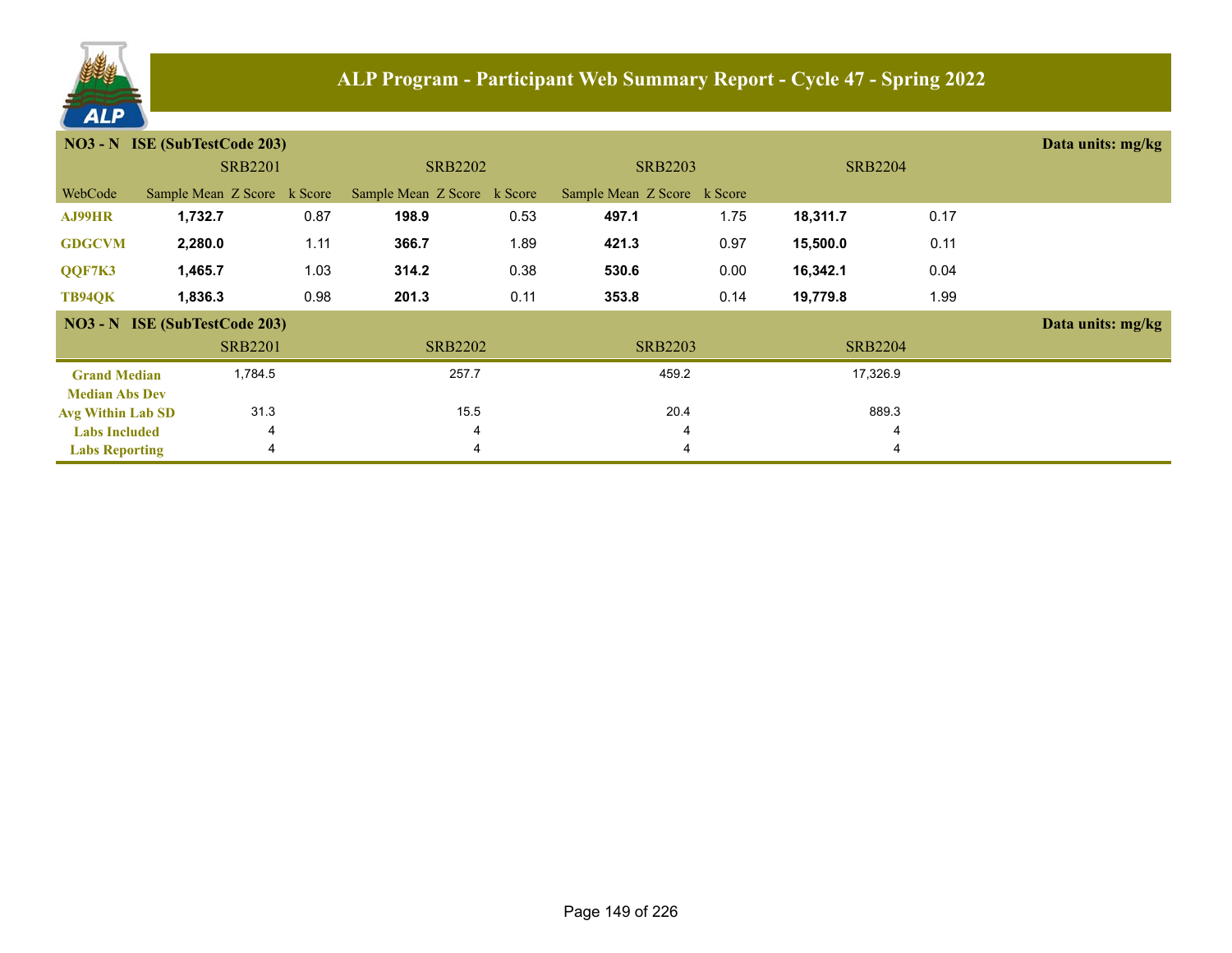

|                       | NO3 - N Oth. (SubTestCode 204) |      |                             |      |                             |      |                |      | Data units: mg/kg |
|-----------------------|--------------------------------|------|-----------------------------|------|-----------------------------|------|----------------|------|-------------------|
|                       | SRB2201                        |      | <b>SRB2202</b>              |      | <b>SRB2203</b>              |      | <b>SRB2204</b> |      |                   |
| WebCode               | Sample Mean Z Score k Score    |      | Sample Mean Z Score k Score |      | Sample Mean Z Score k Score |      |                |      |                   |
| 7L9XPQ                | 1,973.3                        | 0.62 | 215.0                       | 0.05 | 344.0                       | 0.34 | 20,100.6       | 0.84 |                   |
| <b>QZGTAE</b>         | 955.7                          | 0.55 | 109.7                       | 0.52 | 238.3                       | 0.35 | 16,329.7       | 1.36 |                   |
| <b>V7PNDX</b>         | 2,988.3                        | 1.52 | 683.3                       | 1.65 | 568.3                       | 1.66 | 19,191.7       | 0.67 |                   |
|                       | NO3 - N Oth. (SubTestCode 204) |      |                             |      |                             |      |                |      | Data units: mg/kg |
|                       | <b>SRB2201</b>                 |      | <b>SRB2202</b>              |      | <b>SRB2203</b>              |      | <b>SRB2204</b> |      |                   |
| <b>Grand Median</b>   | 1,973.3                        |      | 215.0                       |      | 344.0                       |      | 19,191.7       |      |                   |
| <b>Median Abs Dev</b> |                                |      |                             |      |                             |      |                |      |                   |
| Avg Within Lab SD     | 46.5                           |      | 17.5                        |      | 16.6                        |      | 264.5          |      |                   |
| <b>Labs Included</b>  | 3                              |      | 3                           |      | 3                           |      |                | 3    |                   |
| <b>Labs Reporting</b> | 3                              |      | 3                           |      | 3                           |      |                | 3    |                   |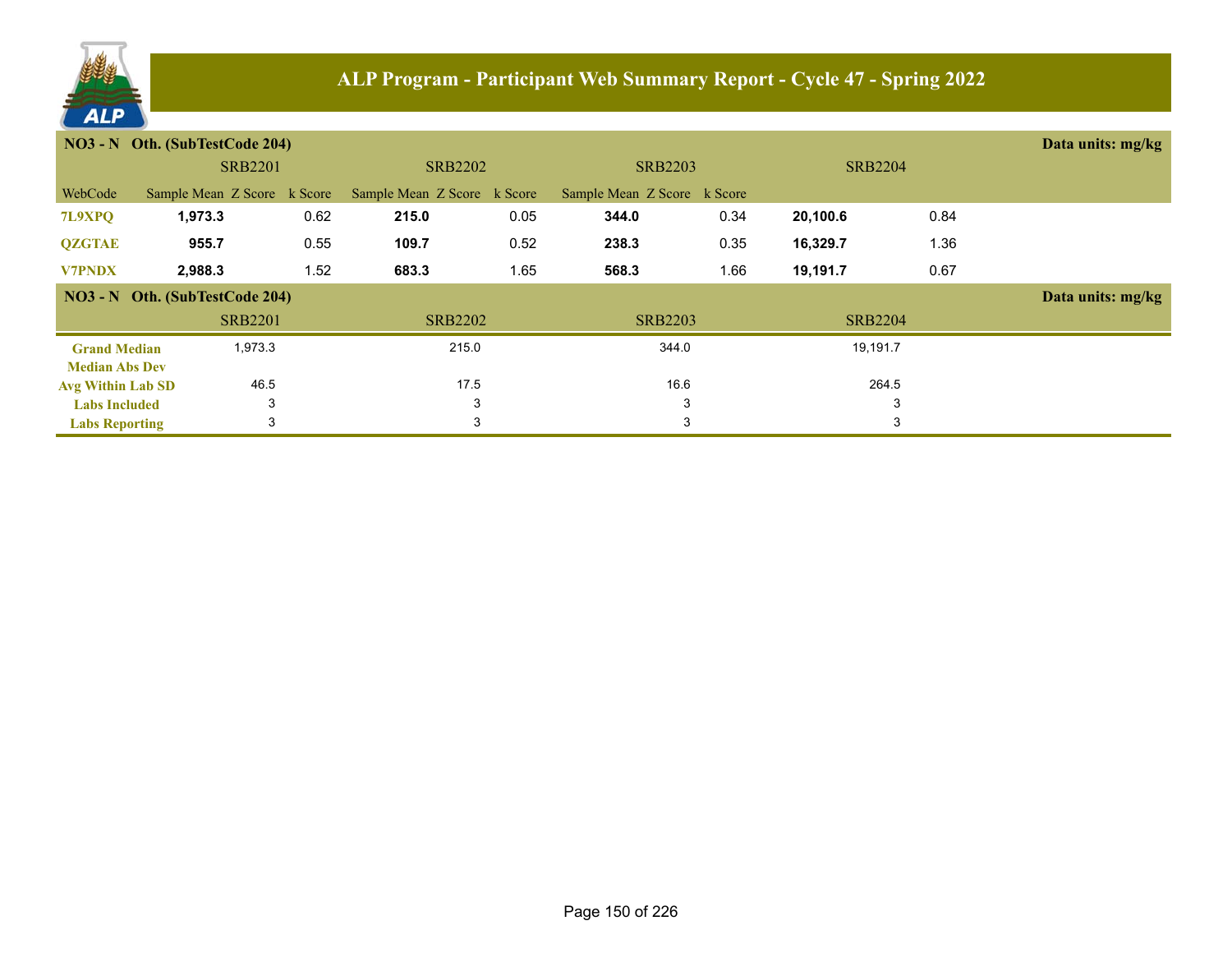

|                       | <b>NH4-N</b> (SubTestCode 205) |      |                             |      |                             |                |                |                | Data units: mg/kg |
|-----------------------|--------------------------------|------|-----------------------------|------|-----------------------------|----------------|----------------|----------------|-------------------|
|                       | <b>SRB2201</b>                 |      | <b>SRB2202</b>              |      | SRB2203                     |                | <b>SRB2204</b> |                |                   |
| WebCode               | Sample Mean Z Score k Score    |      | Sample Mean Z Score k Score |      | Sample Mean Z Score k Score |                |                |                |                   |
| <b>ENMKF3</b>         | 420.6                          | 0.00 | 58.8                        | 0.00 | 126.2                       | 0.00           | 333.8          | 0.00           |                   |
| <b>WWFHYL</b>         | 551.5                          | 1.41 | 52.2                        | 1.41 | 98.1                        | 1.41           | 276.8          | 1.41           |                   |
|                       | <b>NH4-N</b> (SubTestCode 205) |      |                             |      |                             |                |                |                | Data units: mg/kg |
|                       | <b>SRB2201</b>                 |      | <b>SRB2202</b>              |      | SRB2203                     |                | <b>SRB2204</b> |                |                   |
| <b>Grand Median</b>   | 486.0                          |      | 55.5                        |      | 112.2                       |                | 305.3          |                |                   |
| <b>Median Abs Dev</b> |                                |      |                             |      |                             |                |                |                |                   |
| Avg Within Lab SD     | 8.6                            |      | 0.5                         |      | 2.1                         |                |                | 1.6            |                   |
| <b>Labs Included</b>  | $\overline{2}$                 |      | 2                           |      |                             | $\overline{2}$ |                | $\overline{2}$ |                   |
| <b>Labs Reporting</b> | 2                              |      | 2                           |      |                             | $\overline{2}$ |                | $\overline{2}$ |                   |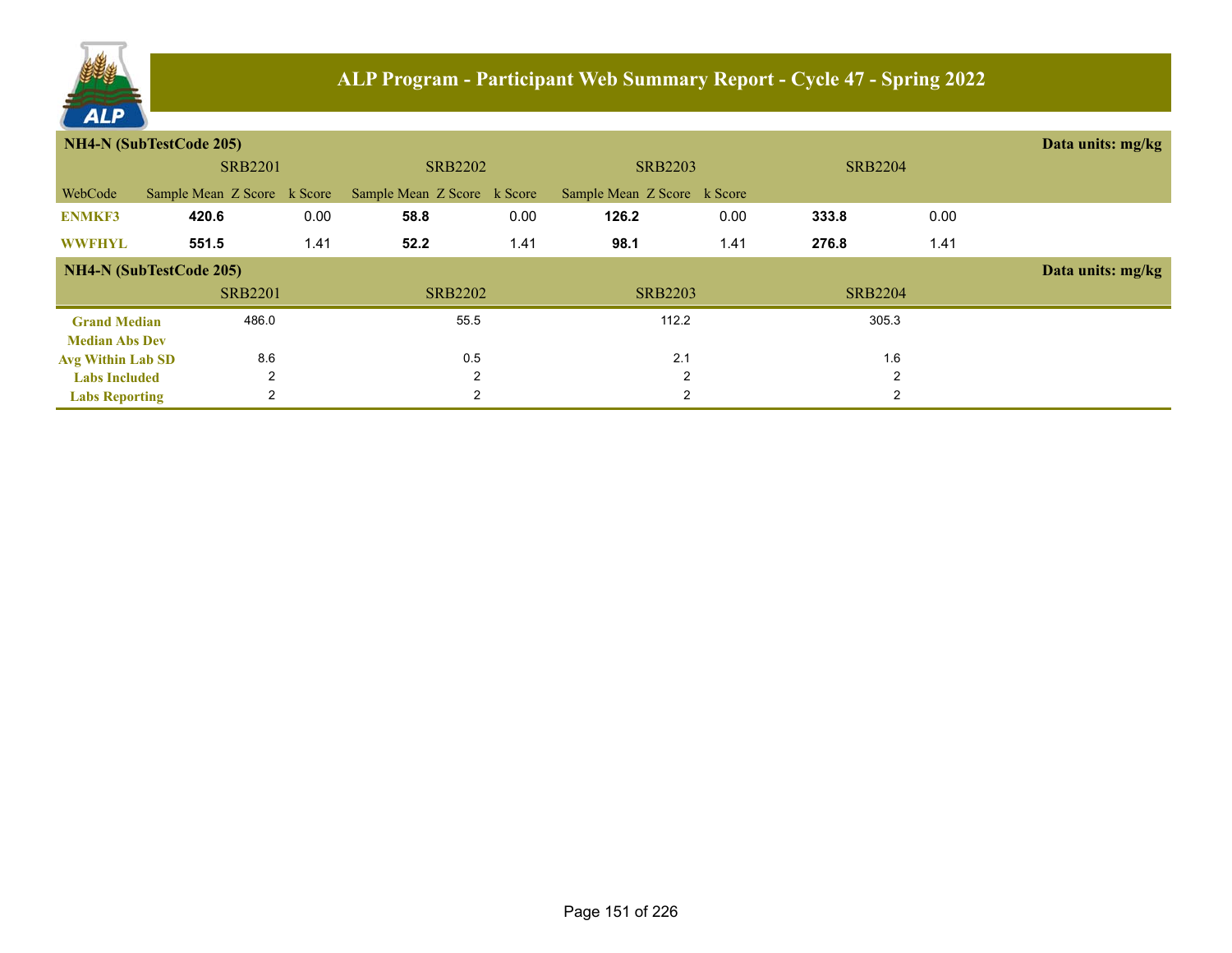

**PO4 - P (SubTestCode 206)**

| PO4 - P (SubTestCode 206) |                             |                |      |                             |                |      |                             |                |      |         |                |      | Data units: mg/kg |
|---------------------------|-----------------------------|----------------|------|-----------------------------|----------------|------|-----------------------------|----------------|------|---------|----------------|------|-------------------|
|                           |                             | <b>SRB2201</b> |      |                             | <b>SRB2202</b> |      |                             | <b>SRB2203</b> |      |         | <b>SRB2204</b> |      |                   |
| WebCode                   | Sample Mean Z Score k Score |                |      | Sample Mean Z Score k Score |                |      | Sample Mean Z Score k Score |                |      |         |                |      |                   |
| A76LRH                    | 1,912.0                     | 1.41           | 2.67 | 571.3                       | $-0.01$        | 0.67 | 712.3                       | $-0.02$        | 0.93 | 2,868.0 | 0.08           | 0.78 |                   |
| E72W78                    | 1,291.0                     | $-0.64$        | 0.31 | 442.7                       | $-0.83$        | 1.61 | 597.7                       | $-0.66$        | 0.43 | 2,493.0 | $-0.65$        | 0.58 |                   |
| <b>F8V6RW</b>             | 1,846.7                     | 1.19           | 0.97 | 975.2                       | 2.58           | 0.44 | 1,094.3                     | 2.09           | 2.08 | 3,461.0 | 1.24           | 2.74 |                   |
| <b>GDGCVM</b>             | 1,213.3                     | $-0.90$        | 0.25 | 453.3                       | $-0.76$        | 1.72 | 590.0                       | $-0.70$        | 2.08 | 2,620.0 | $-0.40$        | 0.46 |                   |
| J4ZF4L                    | 1,585.7                     | 0.33           | 0.02 | 547.0                       | $-0.16$        | 0.64 | 694.0                       | $-0.12$        | 0.41 | 3,170.0 | 0.67           | 0.18 |                   |
| <b>KLXV4C</b>             | 2,325.0                     | 2.77X          | 1.08 | 1,516.7                     | 6.06X          | 4.08 | 1,130.0                     | 2.29           | 1.04 | 3,341.7 | 1.00           | 0.67 |                   |
| <b>M7X23U</b>             | 1,522.7                     | 0.12           | 0.22 | 673.3                       | 0.65           | 0.11 | 814.7                       | 0.55           | 0.70 | 2,898.0 | 0.14           | 0.26 |                   |
| <b>M8W3B7</b>             | 1,249.7                     | $-0.78$        | 0.54 | 572.3                       | 0.00           | 0.40 | 683.0                       | $-0.18$        | 0.10 | 1,639.3 | $-2.31$        | 1.17 |                   |
| QQF7K3                    | 1,929.6                     | 1.47           | 1.53 | 834.3                       | 1.68           | 0.14 | 917.9                       | 1.12           | 0.17 | 3,323.8 | 0.97           | 0.04 |                   |
| UPML67                    | 1,410.0                     | $-0.25$        | 0.16 | 633.7                       | 0.39           | 1.57 | 720.0                       | 0.02           | 0.61 | 2,733.3 | $-0.18$        | 0.39 |                   |
| WTZ9M4                    | 1,384.3                     | $-0.33$        | 0.23 | 555.0                       | $-0.11$        | 0.24 | 683.3                       | $-0.18$        | 0.21 | 2,630.3 | $-0.38$        | 0.34 |                   |
| <b>YAJLEZ</b>             | 1,484.9                     | 0.00           | 0.15 | 609.5                       | 0.24           | 1.30 | 745.7                       | 0.16           | 0.33 | 2,782.6 | $-0.08$        | 1.07 |                   |
|                           | PO4 - P (SubTestCode 206)   |                |      |                             |                |      |                             |                |      |         |                |      | Data units: mg/kg |
|                           |                             | <b>SRB2201</b> |      |                             | <b>SRB2202</b> |      |                             | <b>SRB2203</b> |      |         | <b>SRB2204</b> |      |                   |
| <b>Grand Median</b>       |                             | 1,484.9        |      |                             | 572.3          |      |                             | 716.2          |      |         | 2,825.3        |      |                   |
| <b>Median Abs Dev</b>     |                             | 193.9          |      |                             | 61.3           |      |                             | 65.8           |      |         | 268.8          |      |                   |
| <b>Avg Within Lab SD</b>  |                             | 61.2           |      |                             | 18.7           |      |                             | 31.5           |      |         | 78.0           |      |                   |
| <b>Labs Included</b>      |                             | 11             |      |                             | 11             |      |                             | 12             |      |         | 12             |      |                   |
| <b>Labs Reporting</b>     |                             | 12             |      |                             | 12             |      |                             | 12             |      |         | 12             |      |                   |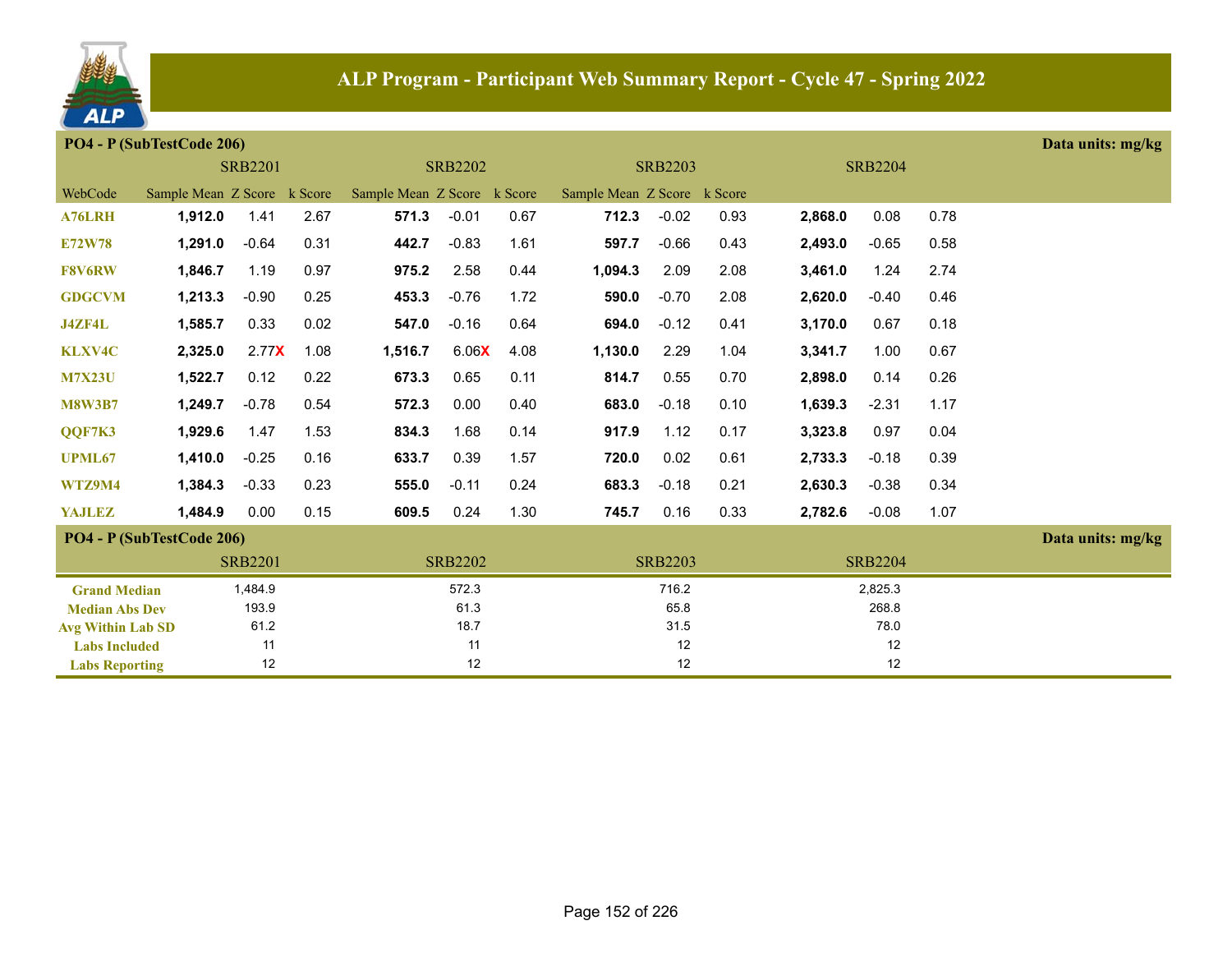

| SO4 - S (SubTestCode 207)       |      |                                               |      |                                                                                      |      |                                                                                       |      | Data units: mg/kg                          |
|---------------------------------|------|-----------------------------------------------|------|--------------------------------------------------------------------------------------|------|---------------------------------------------------------------------------------------|------|--------------------------------------------|
| <b>SRB2201</b>                  |      |                                               |      |                                                                                      |      |                                                                                       |      |                                            |
|                                 |      |                                               |      |                                                                                      |      |                                                                                       |      |                                            |
| 2,664.9                         | 0.24 | 647.0                                         | 0.57 | 663.6                                                                                | 1.49 | 854.5                                                                                 | 0.83 |                                            |
| 3,306.2                         | 1.67 | 129.8                                         | 0.08 | 485.6                                                                                | 0.59 | 691.5                                                                                 | 0.30 |                                            |
| 3,058.3                         | 0.37 | 421.6                                         | 1.63 | 700.3                                                                                | 0.65 | 758.0                                                                                 | 1.49 |                                            |
| SO4 - S (SubTestCode 207)       |      |                                               |      |                                                                                      |      |                                                                                       |      | Data units: mg/kg                          |
|                                 |      |                                               |      |                                                                                      |      |                                                                                       |      |                                            |
| 3,058.3<br><b>Grand Median</b>  |      |                                               |      |                                                                                      |      |                                                                                       |      |                                            |
| <b>Median Abs Dev</b>           |      |                                               |      |                                                                                      |      |                                                                                       |      |                                            |
| 81.7<br>Avg Within Lab SD       |      |                                               |      |                                                                                      |      |                                                                                       |      |                                            |
| 3<br><b>Labs Included</b>       |      |                                               |      |                                                                                      |      |                                                                                       | 3    |                                            |
| 3<br>3<br><b>Labs Reporting</b> |      |                                               |      |                                                                                      | 3    |                                                                                       |      |                                            |
|                                 |      | Sample Mean Z Score k Score<br><b>SRB2201</b> |      | <b>SRB2202</b><br>Sample Mean Z Score k Score<br><b>SRB2202</b><br>421.6<br>7.6<br>3 |      | <b>SRB2203</b><br>Sample Mean Z Score k Score<br><b>SRB2203</b><br>663.6<br>17.8<br>3 |      | SRB2204<br><b>SRB2204</b><br>758.0<br>13.5 |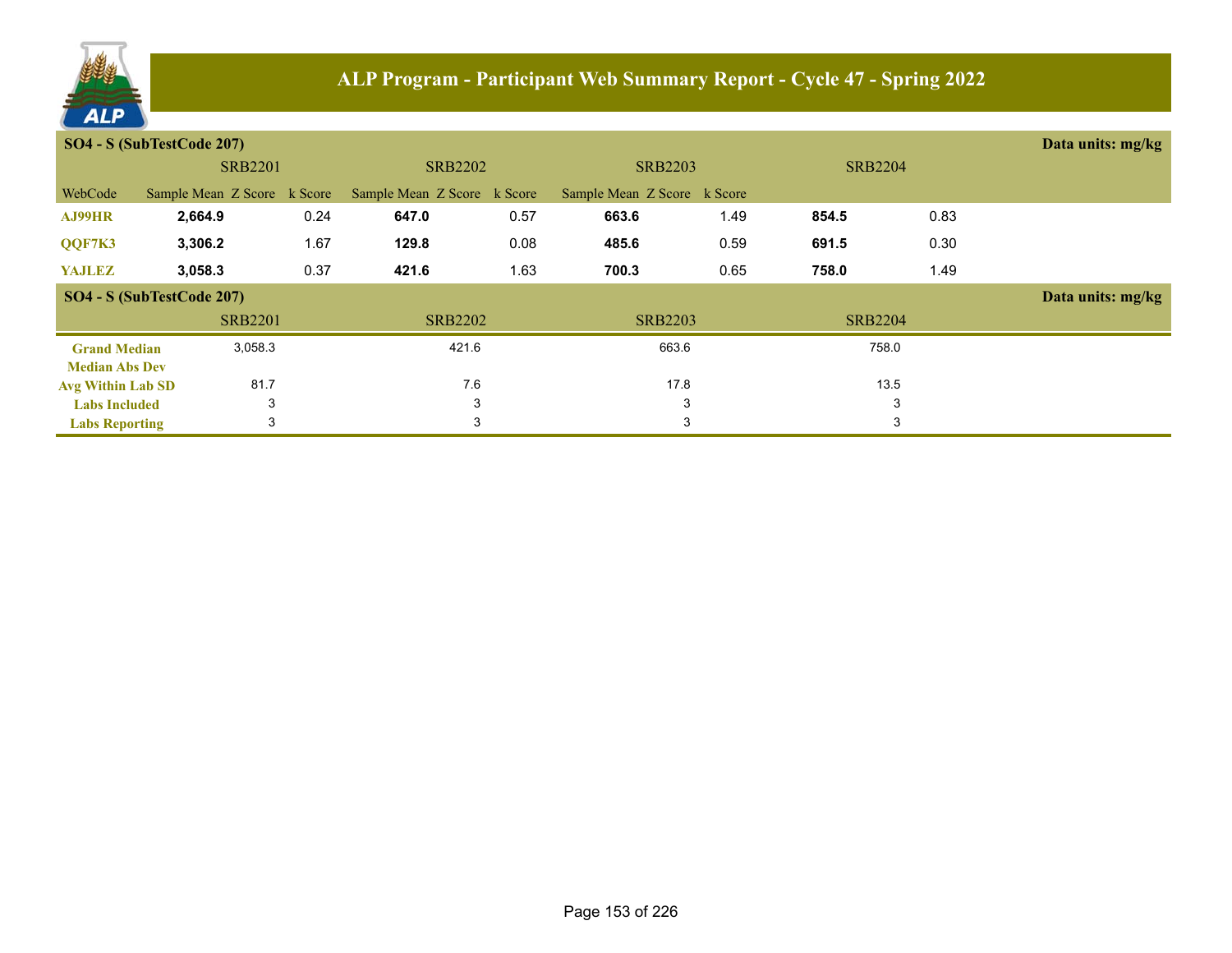

 **Data units: Percent**

SRB2201 SRB2202 SRB2203 SRB2204 WebCode Sample Mean Z Score k Score Sample Mean Z Score k Score Sample Mean Z Score k Score **7L9XPQ 0.64 0.44 0.20 2.67** -0.05 0.29 -0.16 0.84 0.35 0.11 0.00 1.12 **8L3X9N 0.61 0.40 0.23 2.53** -0.37 0.11 -0.95 0.30 1.11 0.13 -0.72 0.98 **A76LRH 0.77 0.57 0.26 2.77** 1.70 0.41 2.25 2.35 2.06 0.99 0.52 0.00 **AHUREL0.15 0.13 0.08 1.32** -6.56**XX X X** 0.70 -6.02 2.54 -2.60 0.45 -7.15 1.84

| <b>SRB2201</b>       |        |          |               |        | <b>SRB2202</b> |      |      | <b>SRB2203</b> |      |      | <b>SRB2204</b> |       |                            |  |
|----------------------|--------|----------|---------------|--------|----------------|------|------|----------------|------|------|----------------|-------|----------------------------|--|
| Cl (SubTestCode 208) |        |          |               |        |                |      |      |                |      |      |                |       | <b>Data units: Percent</b> |  |
| YAJLEZ               | 0.64   | 0.06     | 0.41          | 0.44   | $-0.15$        | 1.68 | 0.19 | 0.17           | 0.71 | 2.54 | $-0.69$        | 2.92  |                            |  |
| <b>WWFHYL</b>        | 0.68   | 0.53     | 0.07          | 0.45   | 0.00           | 0.14 | 0.17 | $-0.35$        | 0.01 | 2.81 | 0.73           | 0.62  |                            |  |
| <b>V7PNDX</b>        | 0.61   | $-0.45$  | 0.74          | 0.46   | 0.17           | 0.65 | 0.17 | $-0.34$        | 0.00 | 2.80 | 0.70           | 0.48  |                            |  |
| UPML67               | 0.57   | $-0.99$  | 2.04          | 0.40   | $-0.89$        | 0.00 | 0.47 | 7.29X          | 4.95 | 2.17 | $-2.66$        | 0.91  |                            |  |
| <b>QZGTAE</b>        | 0.62   | $-0.31$  | 0.20          | 0.43   | $-0.33$        | 0.00 | 0.15 | $-0.86$        | 0.00 | 2.58 | $-0.48$        | 0.16  |                            |  |
| QQF7K3               | 0.87   | 3.05     | 0.00          | 0.61   | 3.09           | 0.00 | 0.29 | 2.74           | 0.00 | 2.94 | 1.42           | 0.00  |                            |  |
| <b>M8W3B7</b>        | 0.66   | 0.22     | 0.74          | 0.47   | 0.36           | 1.72 | 0.19 | 0.17           | 0.86 | 2.66 | $-0.06$        | 0.16  |                            |  |
| LYGYPD               | 0.64   | 0.00     | 0.00          | 0.45   | 0.05           | 0.00 | 0.17 | $-0.34$        | 0.00 | 2.69 | 0.12           | 0.09  |                            |  |
| <b>J4ZF4L</b>        | 0.65   | 0.13     | 0.61          | 0.40   | $-0.83$        | 1.72 | 0.24 | 1.37           | 0.99 | 2.60 | $-0.36$        | 0.24  |                            |  |
| <b>GDGCVM</b>        | 0.62   | $-0.27$  | 0.93          | 0.49   | 0.74           | 0.65 | 0.18 | 0.00           | 2.62 | 2.72 | 0.24           | 0.45  |                            |  |
| <b>EWWM24</b>        | 0.77   | 1.69     | 0.25          | 0.47   | 0.43           | 0.11 | 0.33 | 3.87X          | 2.27 | 2.90 | 1.22           | 0.32  |                            |  |
| E72W78               | 0.60   | $-0.49$  | 0.20          | 0.43   | $-0.33$        | 0.00 | 0.18 | $-0.17$        | 1.31 | 2.67 | 0.00           | 2.08  |                            |  |
| <b>D8M7NP</b>        | 0.66   | 0.20     | 0.25          | 0.45   | $-0.05$        | 0.80 | 0.18 | $-0.09$        | 0.00 | 2.64 | $-0.16$        | 0.22  |                            |  |
| <b>CBQEHF</b>        | 0.57   | $-0.94$  | 3.14          | 0.48   | 0.68           | 0.65 | 0.18 | 0.00           | 1.79 | 2.93 | 1.38           | 0.09  |                            |  |
| AIIUNEL              | v. I v | $-0.00A$ | <b>v.</b> i v | v. . v | $-0.02$        | ⊤ن.∠ | v.vu | $-2.00A$       | ∪.⊤∪ | va   | $\sim$         | דיטיי |                            |  |

|                          | SRB2201 | SRB2202 | SRB2203 | SRB2204 |  |
|--------------------------|---------|---------|---------|---------|--|
| <b>Grand Median</b>      | 0.64    | 0.45    | 0.18    | 2.67    |  |
| <b>Median Abs Dev</b>    | 0.03    | 0.02    | 0.01    | 0.10    |  |
| <b>Avg Within Lab SD</b> | 0.03    | 0.01    | 0.01    | 0.06    |  |
| <b>Labs Included</b>     | 17      | 17      | 15      |         |  |
| <b>Labs Reporting</b>    | 18      | 18      | 18      | 18      |  |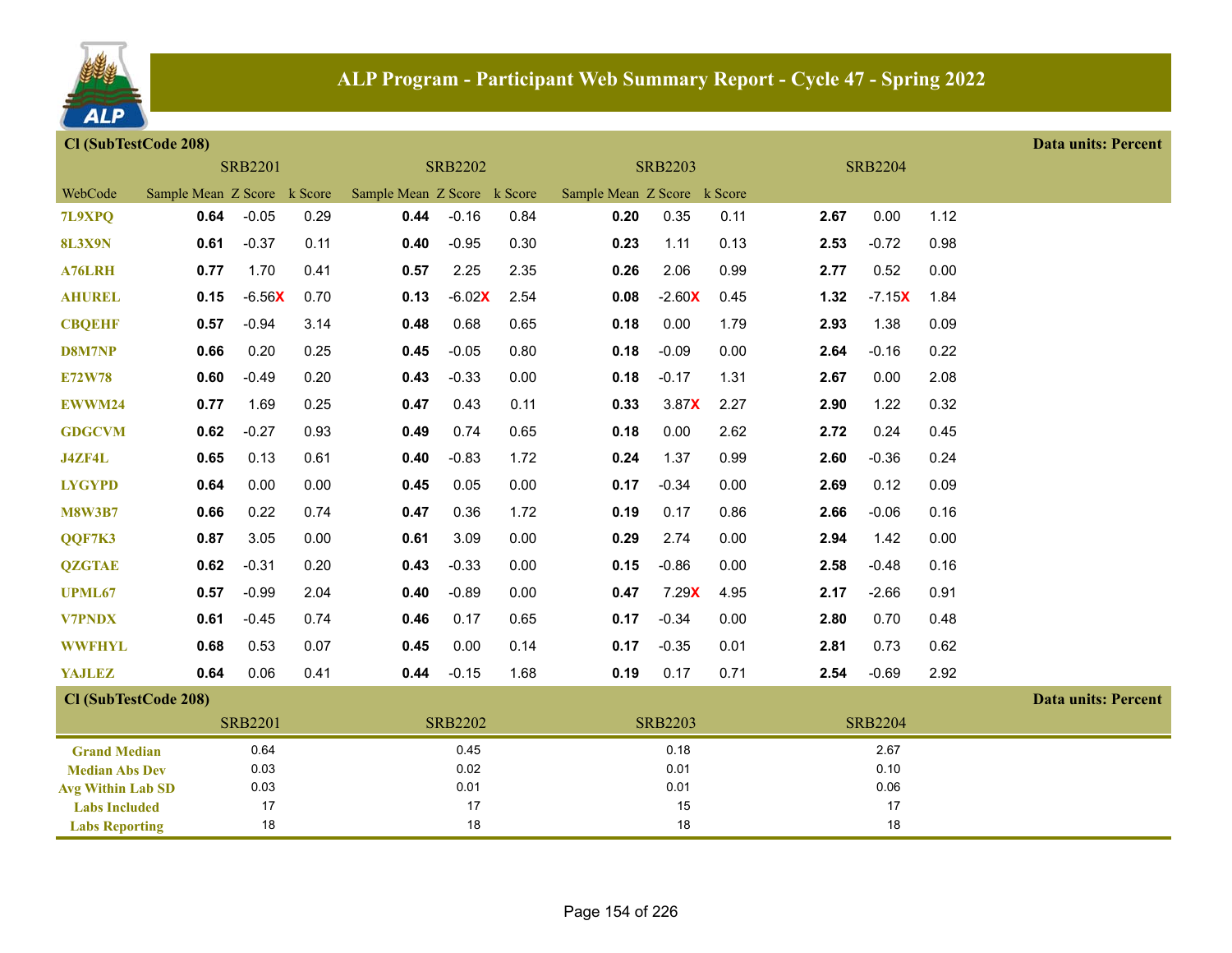

| Data units: Percent<br><b>TKN (SubTestCode 209)</b> |                              |                |      |                             |                |      |                             |                |      |      |                |      |                     |
|-----------------------------------------------------|------------------------------|----------------|------|-----------------------------|----------------|------|-----------------------------|----------------|------|------|----------------|------|---------------------|
|                                                     |                              | <b>SRB2201</b> |      |                             | <b>SRB2202</b> |      |                             | <b>SRB2203</b> |      |      | <b>SRB2204</b> |      |                     |
| WebCode                                             | Sample Mean Z Score k Score  |                |      | Sample Mean Z Score k Score |                |      | Sample Mean Z Score k Score |                |      |      |                |      |                     |
| <b>F6MUXE</b>                                       | 2.73                         | $-1.12$        | 0.01 | 1.80                        | $-0.94$        | 0.03 | 2.35                        | $-1.31$        | 0.02 | 2.79 | $-1.01$        | 0.00 |                     |
| <b>JJDV6W</b>                                       | 3.01                         | 0.22           | 0.09 | 1.88                        | 0.06           | 0.26 | 2.44                        | $-0.38$        | 0.67 | 4.36 | 1.95           | 0.54 |                     |
| JY7K3D                                              | 2.80                         | $-0.76$        | 0.74 | 1.97                        | 1.17           | 0.30 | 2.48                        | 0.00           | 0.57 | 3.33 | 0.00           | 2.46 |                     |
| QQF7K3                                              | 3.15                         | 0.86           | 0.09 | 1.88                        | 0.00           | 0.18 | 2.50                        | 0.24           | 1.04 | 3.68 | 0.66           | 0.29 |                     |
| UPML67                                              | 2.97                         | 0.00           | 2.40 | 1.86                        | $-0.24$        | 1.67 | 2.55                        | 0.76           | 1.90 | 3.13 | $-0.36$        | 0.37 |                     |
| <b>WWFHYL</b>                                       | 3.19                         | 1.02           | 0.55 | 1.98                        | 1.39           | 0.41 | 2.60                        | 1.24           | 1.14 | 3.41 | 0.16           | 0.62 |                     |
| <b>ZBNVHH</b>                                       | 2.81                         | $-0.74$        | 0.61 | 1.80                        | $-0.92$        | 1.96 | 2.40                        | $-0.79$        | 0.48 | 3.02 | $-0.58$        | 0.26 |                     |
|                                                     | <b>TKN (SubTestCode 209)</b> |                |      |                             |                |      |                             |                |      |      |                |      | Data units: Percent |
|                                                     |                              | <b>SRB2201</b> |      |                             | <b>SRB2202</b> |      |                             | <b>SRB2203</b> |      |      | <b>SRB2204</b> |      |                     |
| <b>Grand Median</b>                                 |                              | 2.97           |      |                             | 1.88           |      |                             | 2.48           |      |      | 3.33           |      |                     |
| <b>Median Abs Dev</b>                               |                              | 0.16           |      |                             | 0.07           |      |                             | 0.07           |      |      | 0.31           |      |                     |
| Avg Within Lab SD                                   |                              | 0.07           |      |                             | 0.04           |      |                             | 0.05           |      |      | 0.13           |      |                     |
| <b>Labs Included</b>                                |                              |                |      |                             | 7              |      |                             |                |      |      |                |      |                     |
| <b>Labs Reporting</b>                               |                              | $\overline{7}$ |      |                             | $\overline{7}$ |      |                             | $\overline{7}$ |      |      |                |      |                     |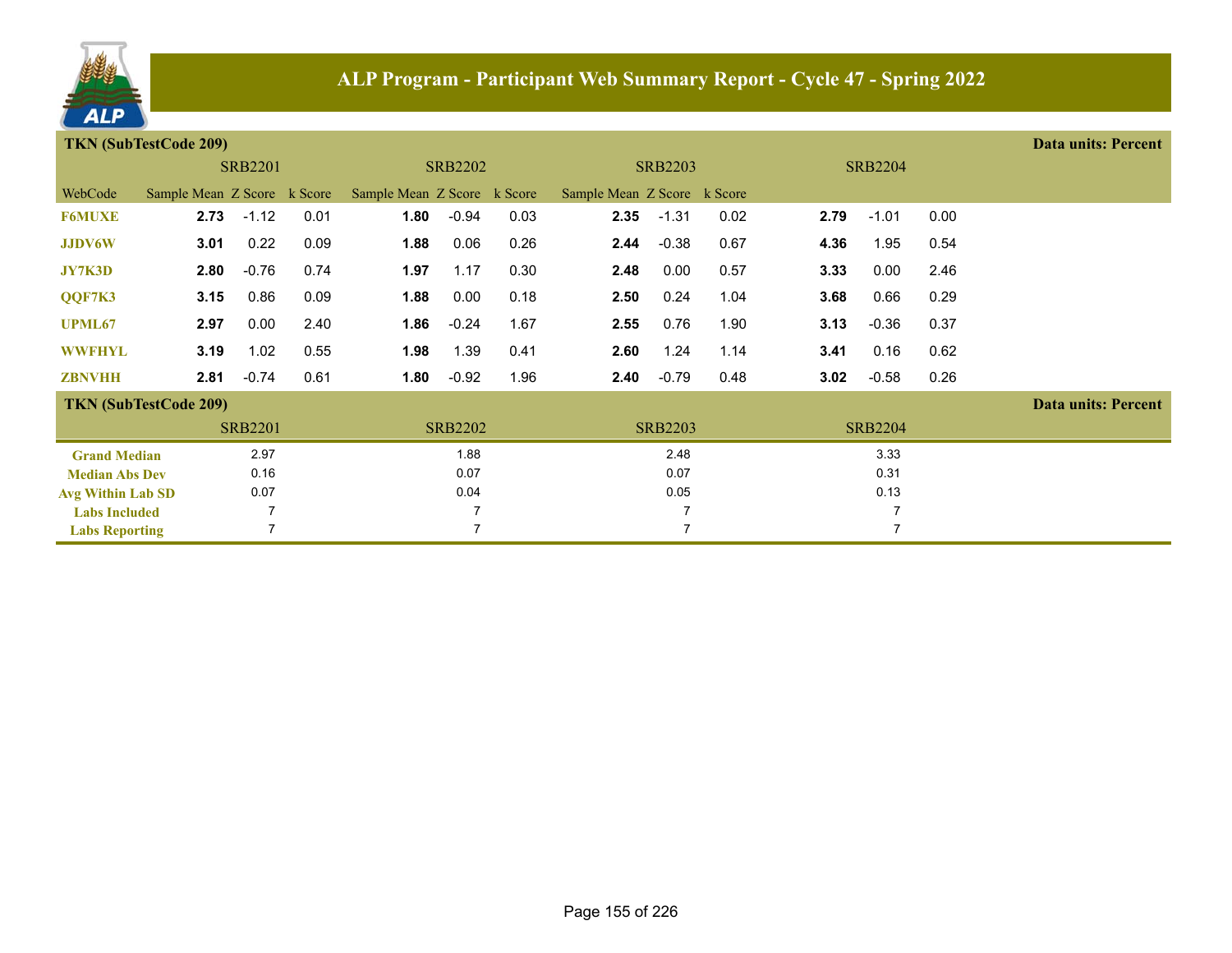

|               | N- Dry Comb. (SubTestCode 210) |                |      |                             |                |      |                             |                |      |      |                |      | <b>Data units: Percent</b> |
|---------------|--------------------------------|----------------|------|-----------------------------|----------------|------|-----------------------------|----------------|------|------|----------------|------|----------------------------|
|               |                                | <b>SRB2201</b> |      |                             | <b>SRB2202</b> |      |                             | <b>SRB2203</b> |      |      | <b>SRB2204</b> |      |                            |
| WebCode       | Sample Mean Z Score k Score    |                |      | Sample Mean Z Score k Score |                |      | Sample Mean Z Score k Score |                |      |      |                |      |                            |
| 382Q7P        | 3.11                           | 1.41           | 0.30 | 1.98                        | 0.83           | 0.94 | 2.59                        | 1.70           | 0.78 | 4.55 | 0.93           | 0.89 |                            |
| <b>3N7Z7P</b> | 3.01                           | 0.33           | 0.35 | 1.72                        | $-2.57$        | 0.94 | 3.38                        | 12.80X         | 0.57 | 4.56 | 1.01           | 0.20 |                            |
| <b>6DERVP</b> | 2.94                           | $-0.44$        | 0.14 | 1.83                        | $-1.18$        | 0.06 | 2.41                        | $-0.81$        | 1.27 | 4.48 | 0.13           | 0.50 |                            |
| 7KBMVA        | 2.93                           | $-0.62$        | 0.80 | 1.86                        | $-0.74$        | 0.59 | 2.43                        | $-0.51$        | 0.37 | 4.42 | $-0.47$        | 0.31 |                            |
| 7L9XPQ        | 3.05                           | 0.73           | 0.58 | 1.88                        | $-0.52$        | 0.42 | 2.49                        | 0.40           | 0.50 | 4.54 | 0.75           | 0.43 |                            |
| <b>84ZKA7</b> | 3.00                           | 0.19           | 1.38 | 1.94                        | 0.22           | 0.94 | 2.50                        | 0.47           | 0.37 | 4.45 | $-0.22$        | 0.30 |                            |
| <b>8L3X9N</b> | 2.86                           | $-1.37$        | 1.08 | 1.77                        | $-1.96$        | 0.75 | 2.42                        | $-0.65$        | 0.37 | 4.61 | 1.54           | 0.72 |                            |
| <b>8T66RW</b> | 2.86                           | $-1.36$        | 1.66 | 1.86                        | $-0.75$        | 1.51 | 2.37                        | $-1.39$        | 0.94 | 4.35 | $-1.31$        | 3.38 |                            |
| A76LRH        | 3.01                           | 0.30           | 0.30 | 1.97                        | 0.61           | 0.22 | 2.50                        | 0.51           | 0.86 | 4.48 | 0.14           | 0.52 |                            |
| <b>AHUREL</b> | 2.94                           | $-0.52$        | 0.35 | 1.84                        | $-1.00$        | 0.22 | 2.41                        | $-0.74$        | 0.21 | 4.47 | 0.07           | 0.61 |                            |
| AJ99HR        | 2.92                           | $-0.69$        | 2.07 | 1.87                        | $-0.63$        | 0.50 | 2.43                        | $-0.51$        | 2.21 | 4.40 | $-0.75$        | 1.24 |                            |
| <b>AQB6JC</b> | 3.01                           | 0.30           | 0.60 | 1.93                        | 0.09           | 0.57 | 2.47                        | 0.00           | 0.43 | 4.42 | $-0.54$        | 0.23 |                            |
| <b>AZBTC9</b> | 2.98                           | 0.00           | 0.17 | 2.01                        | 1.18           | 2.34 | 2.46                        | $-0.14$        | 0.57 | 4.45 | $-0.18$        | 0.34 |                            |
| <b>B7UHBA</b> | 3.00                           | 0.19           | 0.30 | 1.93                        | 0.09           | 0.22 | 2.47                        | 0.09           | 0.21 | 4.48 | 0.11           | 0.41 |                            |
| <b>CBQEHF</b> | 3.21                           | 2.50           | 0.22 | 1.94                        | 0.31           | 0.81 | 2.58                        | 1.58           | 0.41 | 4.72 | 2.71           | 0.39 |                            |
| <b>CKTJNA</b> | 2.98                           | $-0.04$        | 0.72 | 1.92                        | 0.00           | 0.37 | 2.47                        | 0.05           | 0.78 | 4.41 | $-0.59$        | 0.69 |                            |
| D8M7NP        | 2.78                           | $-2.26$        | 2.17 | 1.75                        | $-2.18$        | 1.14 | 2.30                        | $-2.28$        | 2.89 | 3.84 | $-6.71X$       | 0.80 |                            |
| E72W78        | 2.99                           | 0.07           | 0.00 | 1.90                        | $-0.26$        | 0.00 | 2.48                        | 0.23           | 0.21 | 4.56 | 0.97           | 0.11 |                            |
| EAP9AJ        | 3.00                           | 0.15           | 0.17 | 1.94                        | 0.22           | 0.78 | 2.47                        | 0.05           | 0.00 | 4.48 | 0.14           | 0.00 |                            |
| <b>ENMKF3</b> | 2.95                           | $-0.33$        | 0.00 | 1.91                        | $-0.18$        | 0.00 | 2.45                        | $-0.23$        | 0.00 | 4.43 | $-0.35$        | 0.00 |                            |
| EWWM24        | 2.96                           | $-0.26$        | 0.52 | 1.92                        | 0.00           | 0.75 | 2.47                        | 0.00           | 0.21 | 4.42 | $-0.47$        | 0.41 |                            |
| <b>EXBBZA</b> | 3.00                           | 0.15           | 0.35 | 1.85                        | $-0.96$        | 0.22 | 2.48                        | 0.19           | 0.64 | 4.46 | $-0.04$        | 0.23 |                            |
| <b>F6MUXE</b> | 2.92                           | $-0.70$        | 0.00 | 1.87                        | $-0.65$        | 0.00 | 2.42                        | $-0.61$        | 0.21 | 4.39 | $-0.83$        | 0.20 |                            |
| F8V6RW        | 3.08                           | 1.07           | 0.76 | 2.55                        | 8.21X          | 2.84 | 2.46                        | $-0.10$        | 1.54 | 4.47 | 0.03           | 0.56 |                            |
| <b>GDGCVM</b> | 2.94                           | $-0.44$        | 0.63 | 1.89                        | $-0.44$        | 0.22 | 2.40                        | $-0.98$        | 0.94 | 4.33 | $-1.47$        | 0.52 |                            |
| <b>GH7WTB</b> | 3.14                           | 1.78           | 0.04 | 2.11                        | 2.43           | 0.31 | 2.59                        | 1.78           | 0.05 | 4.55 | 0.94           | 0.28 |                            |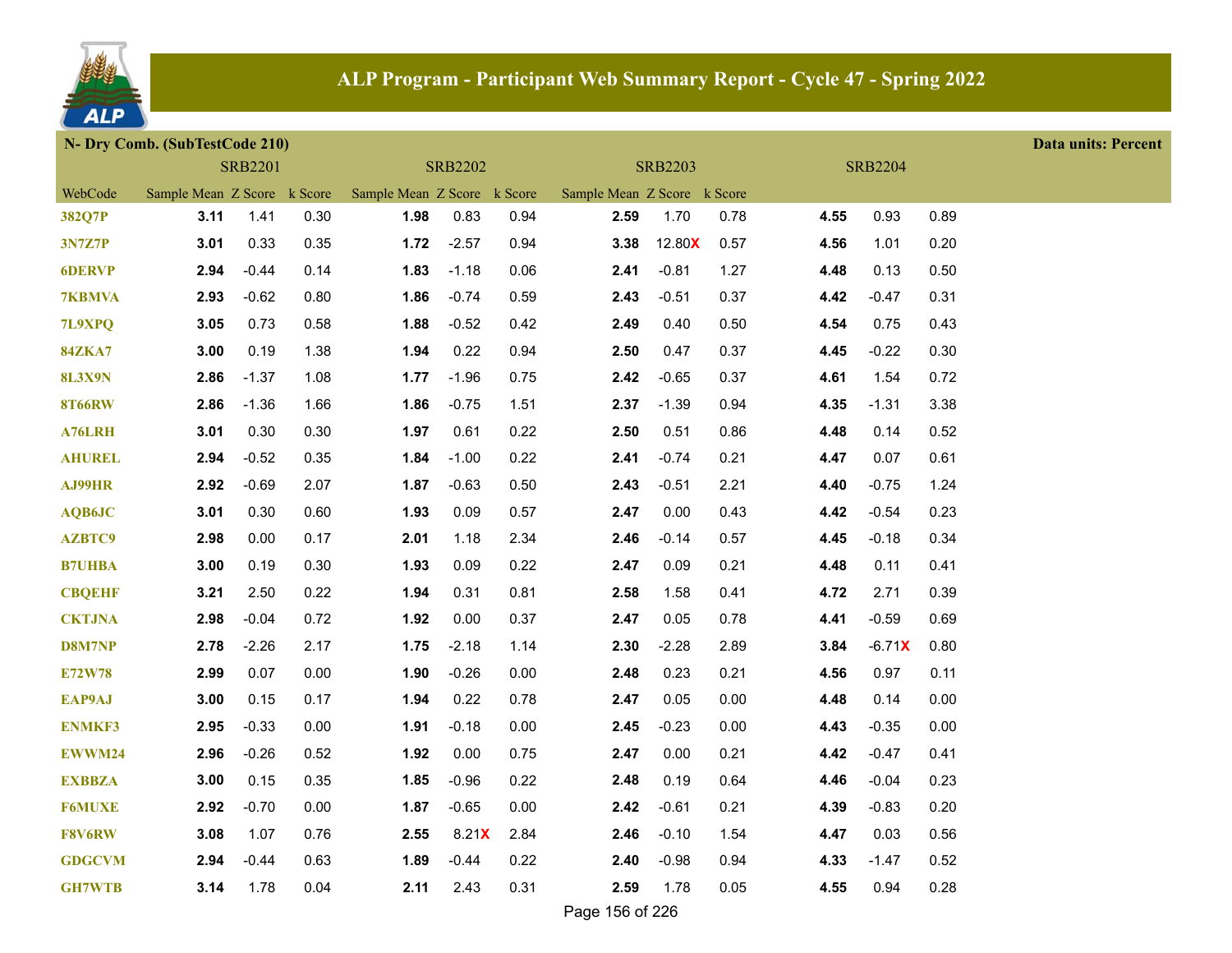

|                                 | N- Dry Comb. (SubTestCode 210) |                |      |                             |                |      |                             |                  |       |      |                |      | <b>Data units: Percent</b> |
|---------------------------------|--------------------------------|----------------|------|-----------------------------|----------------|------|-----------------------------|------------------|-------|------|----------------|------|----------------------------|
|                                 |                                | <b>SRB2201</b> |      |                             | <b>SRB2202</b> |      |                             | <b>SRB2203</b>   |       |      | <b>SRB2204</b> |      |                            |
| WebCode                         | Sample Mean Z Score k Score    |                |      | Sample Mean Z Score k Score |                |      | Sample Mean Z Score k Score |                  |       |      |                |      |                            |
| J4ZF4L                          | 2.93                           | $-0.56$        | 1.73 | 1.95                        | 0.39           | 1.87 | 2.37                        | $-1.40$          | 2.15  | 4.33 | $-1.47$        | 3.95 |                            |
| <b>JEJRHJ</b>                   | 2.91                           | $-0.85$        | 3.73 | 1.93                        | 0.13           | 1.63 | 1.97                        | $-6.89$ <b>X</b> | 14.17 | 4.47 | 0.00           | 1.80 |                            |
| <b>JJDV6W</b>                   | 3.10                           | 1.30           | 0.03 | 1.98                        | 0.84           | 0.06 | 2.53                        | 0.95             | 0.09  | 4.65 | 2.02           | 0.74 |                            |
| <b>JY7K3D</b>                   | 3.02                           | 0.46           | 0.66 | 2.03                        | 1.44           | 0.08 | 2.56                        | 1.28             | 0.86  | 4.53 | 0.69           | 0.28 |                            |
| <b>LYGYPD</b>                   | 2.97                           | $-0.11$        | 1.05 | 1.92                        | 0.00           | 1.63 | 2.41                        | $-0.84$          | 2.18  | 4.42 | $-0.47$        | 0.30 |                            |
| <b>M7X23U</b>                   | 2.97                           | $-0.19$        | 1.73 | 1.90                        | $-0.26$        | 0.00 | 2.47                        | 0.00             | 2.15  | 4.47 | 0.00           | 1.15 |                            |
| <b>M8W3B7</b>                   | 2.96                           | $-0.26$        | 0.52 | 1.85                        | $-0.91$        | 3.07 | 2.44                        | $-0.33$          | 0.43  | 4.50 | 0.36           | 0.20 |                            |
| MC <sub>2</sub> YV <sub>7</sub> | 3.17                           | 2.06           | 1.00 | 1.94                        | 0.26           | 0.83 | 2.56                        | 1.35             | 1.27  | 4.68 | 2.26           | 0.72 |                            |
| QQF7K3                          | 3.01                           | 0.33           | 0.41 | 1.96                        | 0.54           | 1.87 | 2.49                        | 0.27             | 0.23  | 4.47 | 0.03           | 1.40 |                            |
| <b>QZGTAE</b>                   | 2.94                           | $-0.48$        | 0.30 | 1.92                        | $-0.04$        | 0.57 | 2.41                        | $-0.84$          | 0.57  | 4.39 | $-0.86$        | 0.11 |                            |
| <b>TB94QK</b>                   | 2.98                           | 0.00           | 0.17 | 1.93                        | 0.09           | 0.22 | 2.46                        | $-0.05$          | 0.57  | 4.45 | $-0.14$        | 0.50 |                            |
| <b>V7PNDX</b>                   | 2.96                           | $-0.30$        | 0.17 | 1.89                        | $-0.44$        | 0.22 | 2.44                        | $-0.37$          | 0.00  | 4.44 | $-0.29$        | 0.20 |                            |
| <b>VELMNJ</b>                   | 2.88                           | $-1.14$        | 0.31 | 1.80                        | $-1.55$        | 0.16 | 2.34                        | $-1.79$          | 0.26  | 4.40 | $-0.75$        | 0.13 |                            |
| <b>WEFTHJ</b>                   | 3.04                           | 0.63           | 0.30 | 1.98                        | 0.74           | 0.57 | 2.48                        | 0.14             | 0.21  | 4.47 | 0.07           | 0.23 |                            |
| WTZ9M4                          | 2.98                           | 0.00           | 0.76 | 1.94                        | 0.22           | 0.43 | 2.44                        | $-0.37$          | 0.37  | 4.45 | $-0.18$        | 0.00 |                            |
| <b>WWFHYL</b>                   | 3.16                           | 1.96           | 0.32 | 1.94                        | 0.26           | 0.69 | 2.55                        | 1.19             | 0.06  | 4.64 | 1.86           | 0.31 |                            |
| <b>YAJLEZ</b>                   | 3.00                           | 0.21           | 0.63 | 1.94                        | 0.25           | 1.56 | 2.50                        | 0.50             | 0.77  | 4.45 | $-0.19$        | 0.80 |                            |
|                                 | N- Dry Comb. (SubTestCode 210) |                |      |                             |                |      |                             |                  |       |      |                |      | <b>Data units: Percent</b> |
|                                 |                                | <b>SRB2201</b> |      |                             | <b>SRB2202</b> |      |                             | <b>SRB2203</b>   |       |      | <b>SRB2204</b> |      |                            |
| <b>Grand Median</b>             |                                | 2.98           |      |                             | 1.92           |      |                             | 2.47             |       |      | 4.47           |      |                            |
| <b>Median Abs Dev</b>           |                                | 0.04           |      |                             | 0.04           |      |                             | 0.04             |       |      | 0.04           |      |                            |
| <b>Avg Within Lab SD</b>        |                                | 0.03           |      |                             | 0.03           |      |                             | 0.03             |       |      | 0.05           |      |                            |
| <b>Labs Included</b>            |                                | 43             |      |                             | 42             |      |                             | 41               |       |      | 42             |      |                            |
| <b>Labs Reporting</b>           |                                | 43             |      |                             | 43             |      |                             | 43               |       |      | 43             |      |                            |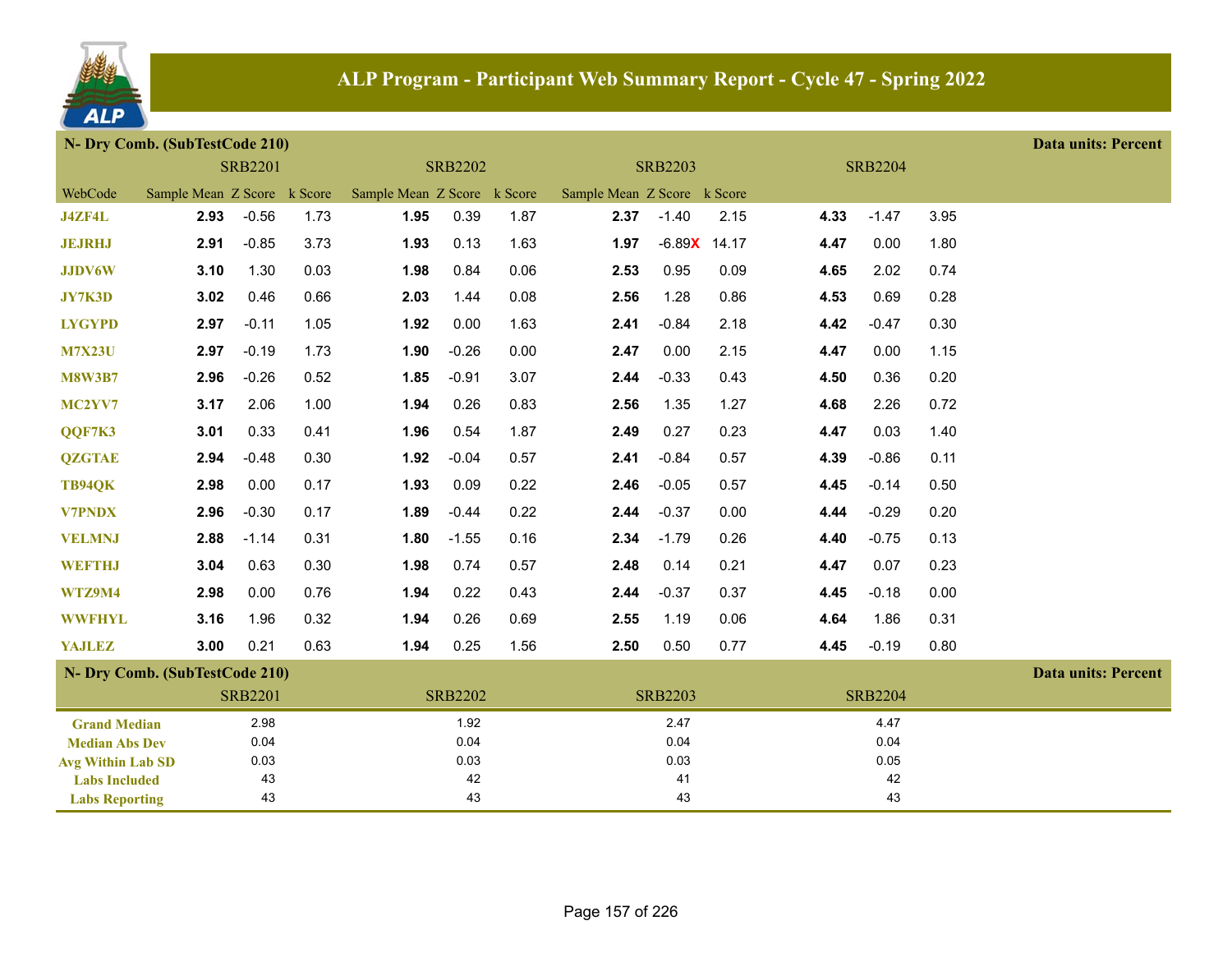

|                       | S- Dry Comb. (SubTestCode 211) |      |                             |      |                             |      |                |      | Data units: Percent |
|-----------------------|--------------------------------|------|-----------------------------|------|-----------------------------|------|----------------|------|---------------------|
|                       | <b>SRB2201</b>                 |      | <b>SRB2202</b>              |      | <b>SRB2203</b>              |      | <b>SRB2204</b> |      |                     |
| WebCode               | Sample Mean Z Score k Score    |      | Sample Mean Z Score k Score |      | Sample Mean Z Score k Score |      |                |      |                     |
| <b>E72W78</b>         | 0.48                           | 0.83 | 0.16                        | 0.00 | 0.18                        | 0.00 | 0.21           | 0.46 |                     |
| JY7K3D                | 0.49                           | 1.18 | 0.23                        | 1.73 | 0.22                        | 1.71 | 0.20           | 1.65 |                     |
| <b>VELMNJ</b>         | 0.56                           | 0.96 | 0.21                        | 0.05 | 0.22                        | 0.30 | 0.20           | 0.24 |                     |
|                       | S- Dry Comb. (SubTestCode 211) |      |                             |      |                             |      |                |      | Data units: Percent |
|                       | <b>SRB2201</b>                 |      | <b>SRB2202</b>              |      | <b>SRB2203</b>              |      | <b>SRB2204</b> |      |                     |
| <b>Grand Median</b>   | 0.49                           |      | 0.21                        |      | 0.22                        |      | 0.20           |      |                     |
| <b>Median Abs Dev</b> |                                |      |                             |      |                             |      |                |      |                     |
| Avg Within Lab SD     | 0.01                           |      | 0.03                        |      | 0.01                        |      | 0.01           |      |                     |
| <b>Labs Included</b>  | 3                              |      | 3                           |      | 3                           |      | 3              |      |                     |
| <b>Labs Reporting</b> | 3                              |      | 3                           |      | 3                           |      | 3              |      |                     |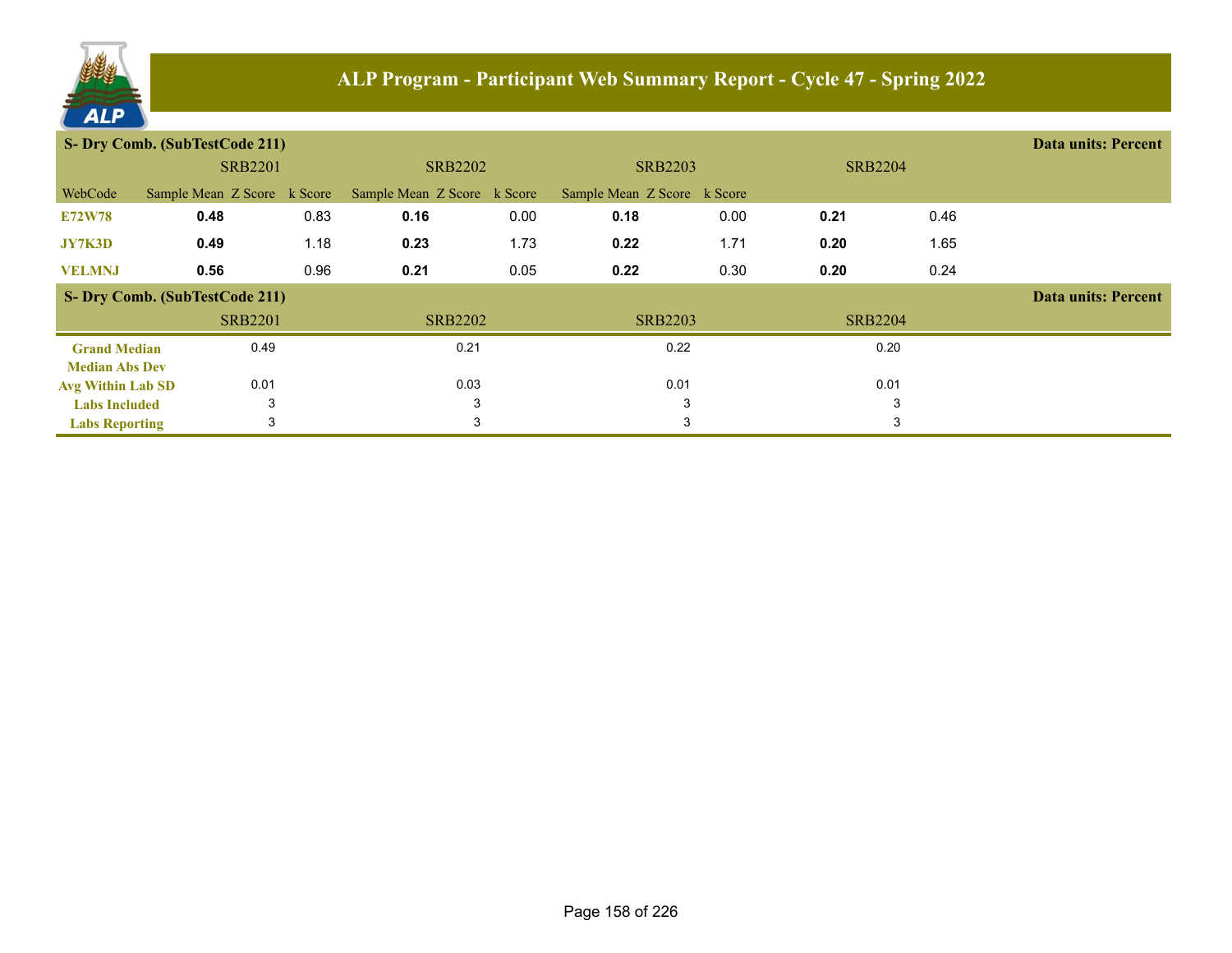

|               |                             |                |      | P (SubTestCode 212) in the Wet Digestion Property Groups |                |      |                             |                | <b>Data units: Percent</b> |      |                |      |  |
|---------------|-----------------------------|----------------|------|----------------------------------------------------------|----------------|------|-----------------------------|----------------|----------------------------|------|----------------|------|--|
|               |                             | <b>SRB2201</b> |      |                                                          | <b>SRB2202</b> |      |                             | <b>SRB2203</b> |                            |      | <b>SRB2204</b> |      |  |
| WebCode       | Sample Mean Z Score k Score |                |      | Sample Mean Z Score k Score                              |                |      | Sample Mean Z Score k Score |                |                            |      |                |      |  |
| 382Q7P        | 0.30                        | $-0.16$        | 0.62 | 0.18                                                     | $-0.65$        | 0.37 | 0.14                        | $-0.22$        | 0.63                       | 0.44 | $-0.20$        | 0.93 |  |
| <b>3N7Z7P</b> | 0.31                        | 0.00           | 0.02 | 0.19                                                     | 0.13           | 0.09 | 0.14                        | 0.13           | 0.09                       | 0.46 | 0.65           | 0.01 |  |
| <b>6DERVP</b> | 0.33                        | 1.13           | 2.33 | 0.21                                                     | 1.63           | 1.97 | 0.15                        | 0.85           | 0.95                       | 0.49 | 1.43           | 2.15 |  |
| 7KBMVA        | 0.29                        | $-0.64$        | 0.13 | 0.19                                                     | $-0.36$        | 0.29 | 0.13                        | $-0.54$        | 0.93                       | 0.42 | $-0.95$        | 1.75 |  |
| 7L9XPQ        | 0.32                        | 0.34           | 0.27 | 0.19                                                     | $-0.12$        | 0.27 | 0.15                        | 0.94           | 0.33                       | 0.45 | 0.15           | 0.50 |  |
| <b>84ZKA7</b> | 0.33                        | 1.09           | 0.48 | 0.21                                                     | 1.94           | 0.70 | 0.15                        | 0.59           | 1.02                       | 0.45 | 0.02           | 0.30 |  |
| <b>8L3X9N</b> | 0.30                        | $-0.39$        | 0.30 | 0.21                                                     | 1.21           | 0.73 | 0.14                        | 0.03           | 0.27                       | 0.45 | 0.03           | 0.18 |  |
| <b>8T66RW</b> | 0.29                        | $-0.71$        | 1.51 | 0.19                                                     | $-0.26$        | 1.97 | 0.15                        | 0.50           | 1.59                       | 0.43 | $-0.54$        | 1.04 |  |
| A66UDM        | 0.32                        | 0.38           | 1.15 | 0.19                                                     | $-0.29$        | 0.12 | 0.14                        | $-0.26$        | 0.47                       | 0.45 | 0.10           | 0.59 |  |
| A76LRH        | 0.28                        | $-1.15$        | 0.67 | 0.17                                                     | $-1.68$        | 0.28 | 0.13                        | $-0.76$        | 0.84                       | 0.41 | $-1.30$        | 0.44 |  |
| <b>AHUREL</b> | 0.32                        | 0.45           | 0.96 | 0.19                                                     | $-0.38$        | 0.74 | 0.15                        | 0.50           | 1.42                       | 0.47 | 0.86           | 0.83 |  |
| <b>AQB6JC</b> | 0.30                        | $-0.44$        | 0.48 | 0.19                                                     | $-0.12$        | 0.00 | 0.14                        | $-0.29$        | 1.02                       | 0.42 | $-0.81$        | 0.30 |  |
| <b>AZBTC9</b> | 0.33                        | 0.95           | 0.83 | 0.20                                                     | 0.47           | 0.70 | 0.15                        | 0.88           | 0.00                       | 0.50 | 1.91           |      |  |
| <b>CBQEHF</b> | 0.35                        | 1.79           | 1.24 | 0.22                                                     | 2.74           | 0.78 | 0.16                        | 2.17           | 1.08                       | 0.50 | 1.79           | 1.27 |  |
| <b>CKTJNA</b> | 0.33                        | 1.02           | 1.04 | 0.17                                                     | $-1.62$        | 0.85 | 0.15                        | 0.97           | 2.83                       | 0.44 | $-0.09$        | 1.41 |  |
| D8M7NP        | 0.28                        | $-1.14$        | 1.44 | 0.19                                                     | $-0.47$        | 0.65 | 0.13                        | $-0.59$        | 1.02                       | 0.43 | $-0.46$        | 0.30 |  |
| EAP9AJ        | 0.25                        | $-2.20$        | 0.32 | 0.17                                                     | $-1.74$        | 0.05 | 0.12                        | $-1.92$        | 0.55                       | 0.37 | $-2.65$        | 0.34 |  |
| <b>ENMKF3</b> | 0.31                        | $-0.05$        | 0.00 | 0.20                                                     | 0.41           | 0.00 | 0.14                        | $-0.09$        | 0.00                       | 0.45 | $-0.04$        | 0.00 |  |
| EWWM24        | 0.31                        | 0.25           | 0.48 | 0.19                                                     | $-0.12$        | 0.00 | 0.14                        | 0.00           | 0.00                       | 0.45 | 0.13           | 0.00 |  |
| <b>EXBBZA</b> | 0.30                        | $-0.28$        | 1.73 | 0.18                                                     | $-1.09$        | 1.29 | 0.15                        | 0.85           | 0.67                       | 0.45 | 0.06           | 1.08 |  |
| <b>F6MUXE</b> | 0.33                        | 1.12           | 0.61 | 0.20                                                     | 1.02           | 0.84 | 0.16                        | 1.45           | 0.27                       | 0.47 | 0.73           | 0.69 |  |
| F8V6RW        | 0.33                        | 0.95           | 0.00 | 0.22                                                     | 2.24           | 0.70 | 0.16                        | 1.76           | 0.00                       | 0.46 | 0.61           | 0.59 |  |
| <b>GH7WTB</b> | 0.31                        | 0.12           | 0.20 | 0.19                                                     | 0.28           | 0.04 | 0.14                        | 0.15           | 0.37                       | 0.45 | $-0.02$        | 0.43 |  |
| J4ZF4L        | 0.28                        | $-1.00$        | 2.09 | 0.18                                                     | $-0.71$        | 0.43 | 0.13                        | $-0.82$        | 0.54                       | 0.40 | $-1.58$        | 0.34 |  |
| <b>JEJRHJ</b> | 0.29                        | $-0.86$        | 0.48 | 0.18                                                     | $-1.29$        | 1.41 | 0.14                        | 0.00           | 1.77                       | 0.43 | $-0.57$        | 3.20 |  |
| <b>JJDV6W</b> | 0.31                        | 0.25           | 0.55 | 0.19                                                     | 0.11           | 1.64 | 0.15                        | 0.87           | 0.37                       | 0.45 | $-0.04$        | 0.62 |  |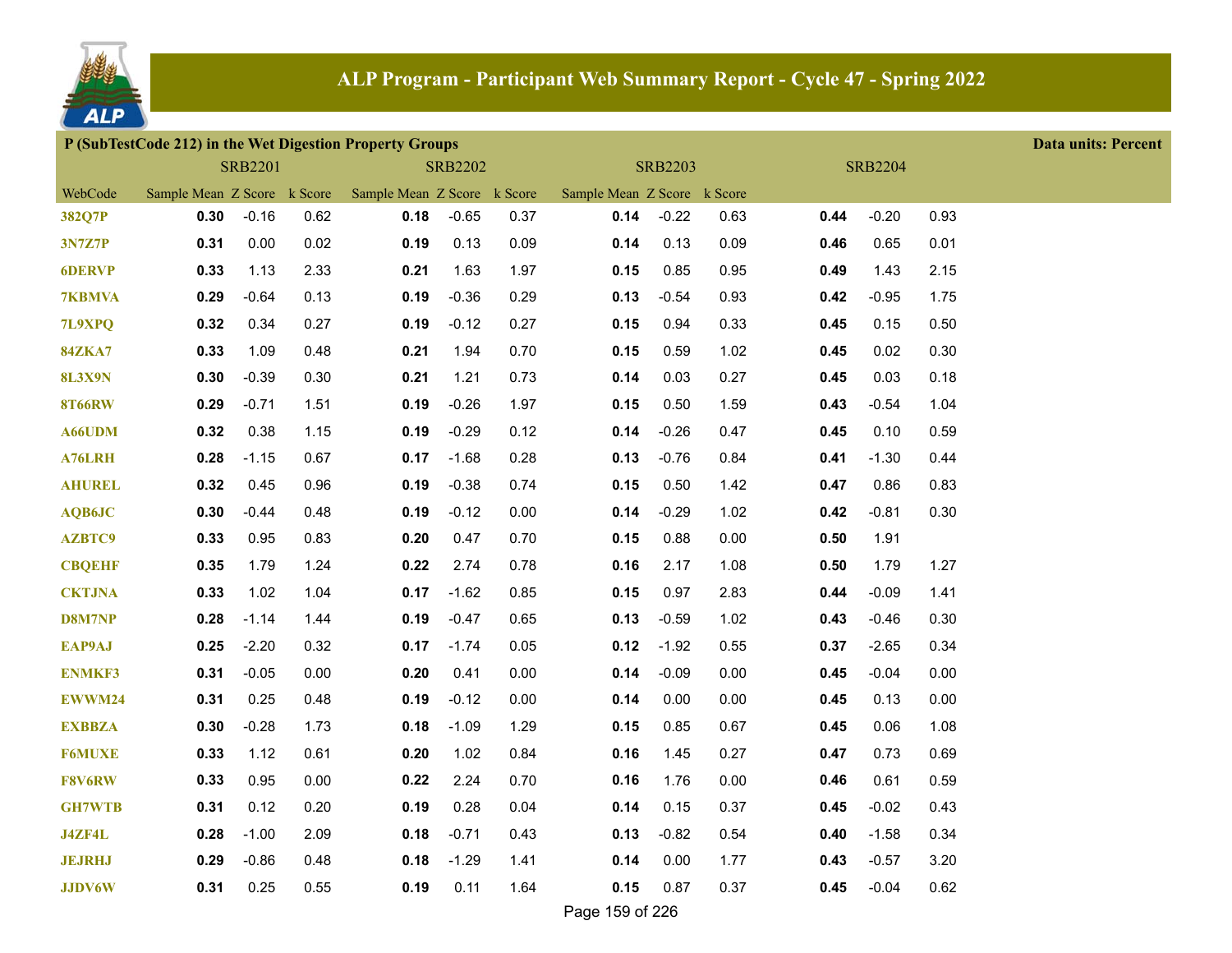

| P (SubTestCode 212) in the Wet Digestion Property Groups                                                                    | <b>Data units: Percent</b> |
|-----------------------------------------------------------------------------------------------------------------------------|----------------------------|
| <b>SRB2201</b><br><b>SRB2203</b><br><b>SRB2204</b><br><b>SRB2202</b>                                                        |                            |
| WebCode<br>Sample Mean Z Score k Score<br>Sample Mean Z Score k Score<br>Sample Mean Z Score k Score                        |                            |
| $-0.34$<br>0.30<br>$-0.30$<br>0.83<br>0.19<br>0.18<br>1.86<br>0.14<br>0.00<br>1.77<br>0.44<br><b>KLXV4C</b>                 | 0.78                       |
| 0.31<br>$-0.07$<br>1.99<br>0.19<br>0.24<br>1.68<br>0.14<br>$-0.03$<br>1.94<br>0.44<br>$-0.39$<br><b>LYGYPD</b>              | 1.46                       |
| <b>M7X23U</b><br>0.33<br>0.95<br>2.20<br>0.18<br>$-0.71$<br>0.70<br>0.13<br>$-0.59$<br>1.02<br>0.46<br>0.61                 | 1.07                       |
| 0.32<br>0.54<br>0.20<br>0.76<br>0.37<br>0.15<br>0.54<br>0.46<br>0.48<br><b>M8W3B7</b><br>0.73<br>1.03                       | 0.95                       |
| 0.33<br>1.09<br>0.59<br>0.19<br>0.58<br>0.13<br>$-0.59$<br>143.68X<br><b>MAF3MF</b><br>0.00<br>0.37<br>4.50                 | 2.11                       |
| 0.39<br>3.27X<br>3.41<br>0.23<br>3.21X<br>2.78<br>0.18<br>3.51X<br>4.06<br>0.55<br>3.53X<br>MC <sub>2</sub> YV <sub>7</sub> | 2.06                       |
| 0.30<br>$-0.30$<br>0.63<br>0.19<br>$-0.47$<br>0.85<br>0.14<br>$-0.44$<br>1.53<br>0.44<br>$-0.08$<br><b>NDEXLA</b>           | 0.31                       |
| 0.32<br>0.38<br>0.19<br>0.13<br>0.15<br>0.11<br>0.14<br>QQF7K3<br>0.68<br>0.12<br>1.07<br>0.45                              | 0.16                       |
| 0.70<br>0.13<br>$-0.59$<br>1.02<br>0.31<br>0.25<br>0.48<br>0.19<br>$-0.41$<br>0.46<br>0.37<br><b>QZGTAE</b>                 | 0.30                       |
| 0.32<br>0.61<br>0.23<br>0.20<br>0.61<br>0.39<br>0.14<br>0.34<br>0.61<br>0.45<br>0.18<br>TB94QK                              | 0.60                       |
| 0.30<br>0.20<br>0.70<br>0.14<br>1.02<br>$-0.16$<br>0.48<br>0.47<br>0.29<br>0.41<br>$-1.28$<br>UPML67                        | 0.51                       |
| 0.00<br><b>V7PNDX</b><br>0.30<br>$-0.16$<br>0.48<br>0.19<br>$-0.12$<br>0.00<br>0.14<br>0.00<br>0.43<br>$-0.46$              | 0.30                       |
| 0.29<br>$-0.56$<br>0.05<br>0.19<br>$-0.16$<br>0.15<br>0.13<br>$-0.64$<br>0.26<br>0.50<br><b>VELMNJ</b><br>1.77              | 0.47                       |
| 0.30<br>$-0.14$<br>0.22<br>0.19<br>0.00<br>0.14<br>0.14<br>$-0.21$<br>$-0.20$<br><b>WEFTHJ</b><br>0.27<br>0.44              | 0.25                       |
| WTZ9M4<br>0.29<br>$-0.54$<br>1.12<br>0.19<br>$-0.06$<br>1.65<br>0.14<br>$-0.15$<br>1.47<br>0.45<br>0.04                     | 1.46                       |
| 0.15<br>0.33<br>0.91<br>0.00<br>0.20<br>0.65<br>0.07<br>0.59<br>0.27<br>0.46<br>0.60<br><b>WWFHYL</b>                       | 0.05                       |
| 2.20<br>0.20<br>3.23<br>0.13<br>$-0.88$<br>1.77<br>$-0.34$<br><b>XGZU84</b><br>0.31<br>0.11<br>0.76<br>0.44                 | 1.80                       |
| 0.37<br>2.41<br>0.98<br>0.20<br>0.62<br>0.25<br>0.16<br>1.79<br>0.37<br>0.53<br>3.03<br><b>XQ7LRR</b>                       | 0.63                       |
| 0.27<br>0.92<br>0.18<br>$-0.78$<br>0.97<br>0.11<br>$-2.41$<br>0.71<br>0.41<br>$-1.46$<br><b>YAJLEZ</b><br>$-1.38$           | 1.18                       |
| 0.30<br>0.19<br>1.41<br>0.13<br>$-0.59$<br>$-0.22$<br><b>ZBNVHH</b><br>$-0.16$<br>0.48<br>0.18<br>1.02<br>0.44              | 1.36                       |
| P (SubTestCode 212) in the Wet Digestion Property Groups                                                                    | <b>Data units: Percent</b> |
| <b>SRB2201</b><br><b>SRB2202</b><br><b>SRB2203</b><br><b>SRB2204</b>                                                        |                            |
| 0.31<br>0.19<br>0.14<br>0.45<br><b>Grand Median</b>                                                                         |                            |
| 0.01<br>0.01<br>0.01<br>0.01<br><b>Median Abs Dev</b>                                                                       |                            |
| 0.01<br>0.01<br>0.02<br>0.01<br><b>Avg Within Lab SD</b>                                                                    |                            |
| 45<br>45<br>45<br>44<br><b>Labs Included</b><br>46<br>46<br>46<br>46<br><b>Labs Reporting</b>                               |                            |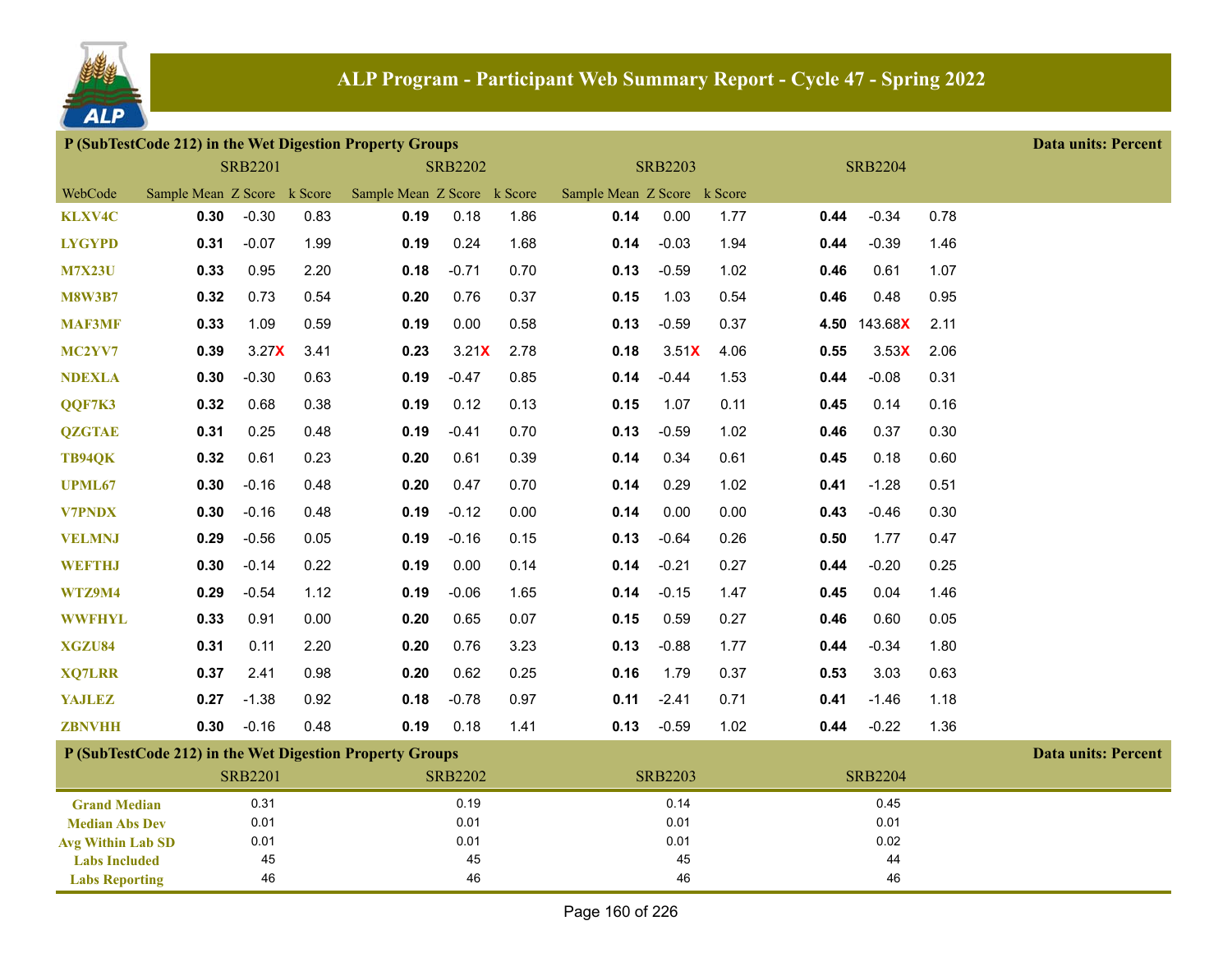

|               |                             |                |      | K (SubTestCode 213) in the Wet Digestion Property Groups |                |      |                             |                |      |       |                |      | <b>Data units: Percent</b> |
|---------------|-----------------------------|----------------|------|----------------------------------------------------------|----------------|------|-----------------------------|----------------|------|-------|----------------|------|----------------------------|
|               |                             | <b>SRB2201</b> |      |                                                          | <b>SRB2202</b> |      |                             | <b>SRB2203</b> |      |       | <b>SRB2204</b> |      |                            |
| WebCode       | Sample Mean Z Score k Score |                |      | Sample Mean Z Score k Score                              |                |      | Sample Mean Z Score k Score |                |      |       |                |      |                            |
| 382Q7P        | 2.73                        | $-0.71$        | 0.70 | 0.93                                                     | $-1.31$        | 0.16 | 2.08                        | $-1.19$        | 0.88 | 9.69  | $-0.26$        | 0.10 |                            |
| <b>3N7Z7P</b> | 2.81                        | $-0.42$        | 0.00 | 1.07                                                     | 0.64           | 0.06 | 2.18                        | $-0.53$        | 0.02 | 8.61  | $-1.25$        | 0.00 |                            |
| <b>6DERVP</b> | 2.86                        | $-0.22$        | 1.84 | 0.97                                                     | $-0.65$        | 1.12 | 2.08                        | $-1.18$        | 1.13 | 10.15 | 0.15           | 2.26 |                            |
| <b>7KBMVA</b> | 2.38                        | $-2.07$        | 1.44 | 0.86                                                     | $-2.22$        | 0.31 | 2.04                        | $-1.46$        | 0.06 | 10.11 | 0.11           | 0.05 |                            |
| 7L9XPQ        | 3.06                        | 0.57           | 0.39 | 1.05                                                     | 0.36           | 0.30 | 2.31                        | 0.33           | 0.35 | 10.25 | 0.25           | 0.51 |                            |
| <b>84ZKA7</b> | 2.79                        | $-0.50$        | 0.05 | 0.78                                                     | $-3.38X$       | 0.16 | 2.30                        | 0.24           | 0.07 | 11.37 | 1.26           | 0.17 |                            |
| <b>8L3X9N</b> | 2.92                        | 0.00           | 0.28 | 1.05                                                     | 0.41           | 0.36 | 2.29                        | 0.20           | 0.12 | 10.91 | 0.85           | 0.57 |                            |
| <b>8T66RW</b> | 2.67                        | $-0.94$        | 0.72 | 0.94                                                     | $-1.07$        | 1.53 | 2.11                        | $-0.95$        | 1.99 | 9.72  | $-0.24$        | 1.33 |                            |
| A66UDM        | 3.15                        | 0.90           | 1.52 | 1.05                                                     | 0.34           | 0.42 | 2.25                        | $-0.07$        | 0.42 | 10.57 | 0.53           | 0.76 |                            |
| A76LRH        | 2.37                        | $-2.11$        | 0.28 | 0.88                                                     | $-1.91$        | 0.42 | 1.86                        | $-2.59$        | 0.24 | 8.01  | $-1.80$        | 0.75 |                            |
| <b>AHUREL</b> | 3.03                        | 0.45           | 0.26 | 1.03                                                     | 0.16           | 0.42 | 2.35                        | 0.59           | 0.23 | 10.22 | 0.22           | 1.00 |                            |
| <b>AQB6JC</b> | 2.98                        | 0.23           | 0.18 | 1.08                                                     | 0.80           | 0.28 | 2.26                        | $-0.02$        | 0.24 | 10.40 | 0.38           | 0.30 |                            |
| <b>AZBTC9</b> | 2.94                        | 0.08           | 0.30 | 1.04                                                     | 0.21           | 0.64 | 2.31                        | 0.35           | 0.44 | 10.08 | 0.09           | 0.64 |                            |
| <b>CBQEHF</b> | 3.01                        | 0.37           | 1.95 | 1.08                                                     | 0.80           | 0.28 | 2.38                        | 0.76           | 0.81 | 10.29 | 0.28           | 1.92 |                            |
| <b>CKTJNA</b> | 2.86                        | $-0.23$        | 0.47 | 0.94                                                     | $-1.10$        | 1.59 | 2.49                        | 1.48           | 1.97 |       |                |      |                            |
| D8M7NP        | 2.72                        | $-0.77$        | 1.96 | 0.99                                                     | $-0.48$        | 0.42 | 2.16                        | $-0.63$        | 0.48 | 9.16  | $-0.75$        | 2.63 |                            |
| EAP9AJ        | 2.44                        | $-1.83$        | 0.07 | 0.94                                                     | $-1.15$        | 0.12 | 2.00                        | $-1.68$        | 0.53 | 8.82  | $-1.06$        | 0.12 |                            |
| <b>ENMKF3</b> | 2.99                        | 0.27           | 0.00 | 1.05                                                     | 0.38           | 0.00 | 2.26                        | 0.01           | 0.00 | 9.98  | 0.00           | 0.00 |                            |
| EWWM24        | 3.08                        | 0.64           | 0.22 | 1.09                                                     | 0.99           | 0.42 | 2.32                        | 0.41           | 0.18 | 10.25 | 0.24           | 0.15 |                            |
| <b>EXBBZA</b> | 2.88                        | $-0.13$        | 0.82 | 0.94                                                     | $-1.10$        | 0.68 | 2.31                        | 0.30           | 0.18 | 9.83  | $-0.14$        | 1.09 |                            |
| <b>F6MUXE</b> | 2.79                        | $-0.49$        | 0.30 | 0.99                                                     | $-0.44$        | 0.35 | 2.19                        | $-0.49$        | 0.38 | 9.70  | $-0.26$        | 0.15 |                            |
| F8V6RW        | 2.97                        | 0.22           | 0.28 | 1.06                                                     | 0.53           | 0.00 | 2.34                        | 0.54           | 0.18 | 9.96  | $-0.02$        | 0.19 |                            |
| <b>GH7WTB</b> | 3.01                        | 0.34           | 0.13 | 1.08                                                     | 0.76           | 0.07 | 2.28                        | 0.10           | 0.42 | 8.64  | $-1.22$        | 0.30 |                            |
| J4ZF4L        | 2.78                        | $-0.51$        | 2.12 | 1.02                                                     | $-0.02$        | 0.28 | 2.06                        | $-1.30$        | 0.31 | 9.11  | $-0.80$        | 0.69 |                            |
| <b>JEJRHJ</b> | 2.99                        | 0.30           | 1.18 | 1.10                                                     | 1.08           | 1.66 | 2.53                        | 1.73           | 2.66 | 9.30  | $-0.63$        | 0.70 |                            |
| <b>JJDV6W</b> | 3.52                        | 2.34           | 0.62 | 0.98                                                     | $-0.60$        | 1.69 | 2.24                        | $-0.11$        | 0.12 | 10.80 | 0.75           | 0.36 |                            |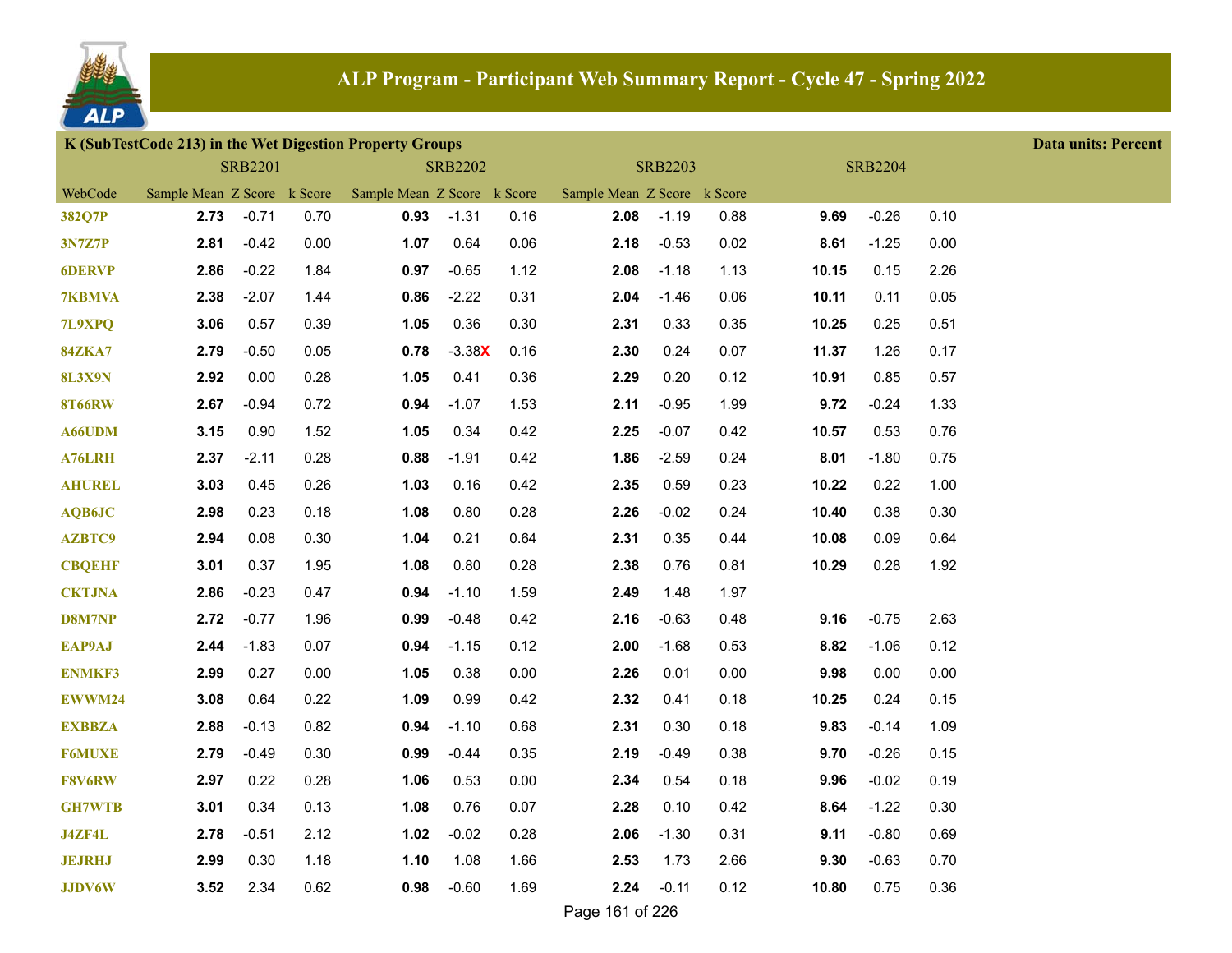

|                                               |                             |                |      | K (SubTestCode 213) in the Wet Digestion Property Groups |                |      |                             |                |      |       |                |      | <b>Data units: Percent</b> |
|-----------------------------------------------|-----------------------------|----------------|------|----------------------------------------------------------|----------------|------|-----------------------------|----------------|------|-------|----------------|------|----------------------------|
|                                               |                             | <b>SRB2201</b> |      |                                                          | <b>SRB2202</b> |      |                             | <b>SRB2203</b> |      |       | <b>SRB2204</b> |      |                            |
| WebCode                                       | Sample Mean Z Score k Score |                |      | Sample Mean Z Score k Score                              |                |      | Sample Mean Z Score k Score |                |      |       |                |      |                            |
| <b>KLXV4C</b>                                 | 2.53                        | $-1.49$        | 0.93 | 0.89                                                     | $-1.86$        | 0.57 | 1.96                        | $-1.95$        | 1.56 | 8.76  | $-1.12$        | 0.62 |                            |
| <b>LYGYPD</b>                                 | 2.92                        | 0.00           | 1.91 | 1.07                                                     | 0.62           | 1.95 | 2.26                        | 0.02           | 1.90 | 8.77  | $-1.11$        | 1.24 |                            |
| <b>M7X23U</b>                                 | 2.87                        | $-0.19$        | 0.50 | 1.27                                                     | 3.38X          | 4.21 | 2.27                        | 0.04           | 1.33 | 11.67 | 1.54           | 1.73 |                            |
| <b>M8W3B7</b>                                 | 3.02                        | 0.41           | 0.57 | 1.02                                                     | 0.02           | 0.16 | 2.25                        | $-0.09$        | 0.64 | 9.78  | $-0.19$        | 1.09 |                            |
| <b>MAF3MF</b>                                 | 3.32                        | 1.55           | 0.49 | 1.09                                                     | 0.93           | 0.30 | 2.42                        | 1.05           | 0.25 | 11.07 | 0.99           | 0.14 |                            |
| MC <sub>2</sub> YV <sub>7</sub>               | 3.46                        | 2.09           | 2.62 | 1.16                                                     | 1.84           | 2.98 | 2.67                        | 2.67X          | 3.46 | 11.44 | 1.33           | 0.86 |                            |
| <b>NDEXLA</b>                                 | 2.94                        | 0.10           | 0.13 | 1.01                                                     | $-0.19$        | 0.36 | 2.26                        | 0.00           | 1.03 | 10.23 | 0.23           | 0.17 |                            |
| QQF7K3                                        | 3.02                        | 0.39           | 0.20 | 0.96                                                     | $-0.84$        | 0.07 | 2.32                        | 0.39           | 0.09 | 9.40  | $-0.53$        | 0.41 |                            |
| <b>QZGTAE</b>                                 | 2.38                        | $-2.08$        | 0.26 | 0.95                                                     | $-0.99$        | 0.73 | 1.98                        | $-1.82$        | 0.35 | 8.56  | $-1.30$        | 0.33 |                            |
| TB94QK                                        | 2.87                        | $-0.16$        | 0.28 | 1.05                                                     | 0.35           | 0.53 | 2.22                        | $-0.24$        | 0.25 | 9.34  | $-0.59$        | 0.23 |                            |
| <b>UPML67</b>                                 | 2.84                        | $-0.28$        | 0.10 | 1.02                                                     | $-0.07$        | 0.84 | 2.23                        | $-0.20$        | 0.60 | 8.57  | $-1.29$        | 0.26 |                            |
| <b>V7PNDX</b>                                 | 2.90                        | $-0.08$        | 0.36 | 1.03                                                     | 0.11           | 0.28 | 2.27                        | 0.07           | 0.12 | 8.83  | $-1.06$        | 0.24 |                            |
| <b>VELMNJ</b>                                 | 3.13                        | 0.83           | 0.05 | 0.99                                                     | $-0.38$        | 0.04 | 2.11                        | $-0.97$        | 0.08 | 10.47 | 0.45           | 0.10 |                            |
| <b>WEFTHJ</b>                                 | 2.92                        | 0.00           | 0.05 | 1.03                                                     | 0.07           | 0.16 | 2.19                        | $-0.46$        | 0.31 | 10.90 | 0.84           | 0.00 |                            |
| WTZ9M4                                        | 2.96                        | 0.18           | 0.26 | 1.08                                                     | 0.76           | 0.69 | 2.29                        | 0.20           | 0.12 | 10.45 | 0.43           | 1.47 |                            |
| <b>WWFHYL</b>                                 | 3.12                        | 0.77           | 0.05 | 1.06                                                     | 0.53           | 0.67 | 2.34                        | 0.51           | 0.18 | 10.30 | 0.29           | 0.15 |                            |
| <b>XGZU84</b>                                 | 2.68                        | $-0.91$        | 2.61 | 1.02                                                     | $-0.02$        | 2.63 | 1.99                        | $-1.76$        | 3.72 | 8.57  | $-1.29$        | 2.71 |                            |
| <b>XQ7LRR</b>                                 | 3.24                        | 1.25           | 0.97 | 1.00                                                     | $-0.30$        |      | 2.31                        | 0.33           | 0.31 | 11.00 | 0.93           | 0.79 |                            |
| <b>YAJLEZ</b>                                 | 2.77                        | $-0.58$        | 0.79 | 1.01                                                     | $-0.09$        | 0.70 | 2.26                        | 0.02           | 0.53 | 10.77 | 0.72           | 0.94 |                            |
| <b>ZBNVHH</b>                                 | 2.90                        | $-0.06$        | 0.86 | $1.01$                                                   | $-0.16$        | 2.36 | 2.10                        | $-1.04$        | 1.16 | 9.33  | $-0.59$        | 1.83 |                            |
|                                               |                             |                |      | K (SubTestCode 213) in the Wet Digestion Property Groups |                |      |                             |                |      |       |                |      | <b>Data units: Percent</b> |
|                                               |                             | <b>SRB2201</b> |      |                                                          | <b>SRB2202</b> |      |                             | <b>SRB2203</b> |      |       | <b>SRB2204</b> |      |                            |
| <b>Grand Median</b>                           |                             | 2.92           |      |                                                          | 1.02           |      |                             | 2.26           |      |       | 9.98           |      |                            |
| <b>Median Abs Dev</b>                         |                             | 0.11           |      |                                                          | 0.04           |      |                             | 0.07           |      |       | 0.65           |      |                            |
| <b>Avg Within Lab SD</b>                      |                             | 0.12           |      |                                                          | 0.04           |      |                             | 0.09<br>45     |      |       | 0.33<br>45     |      |                            |
| <b>Labs Included</b><br><b>Labs Reporting</b> |                             | 46<br>46       |      |                                                          | 44<br>46       |      |                             | 46             |      |       | 45             |      |                            |
|                                               |                             |                |      |                                                          |                |      |                             |                |      |       |                |      |                            |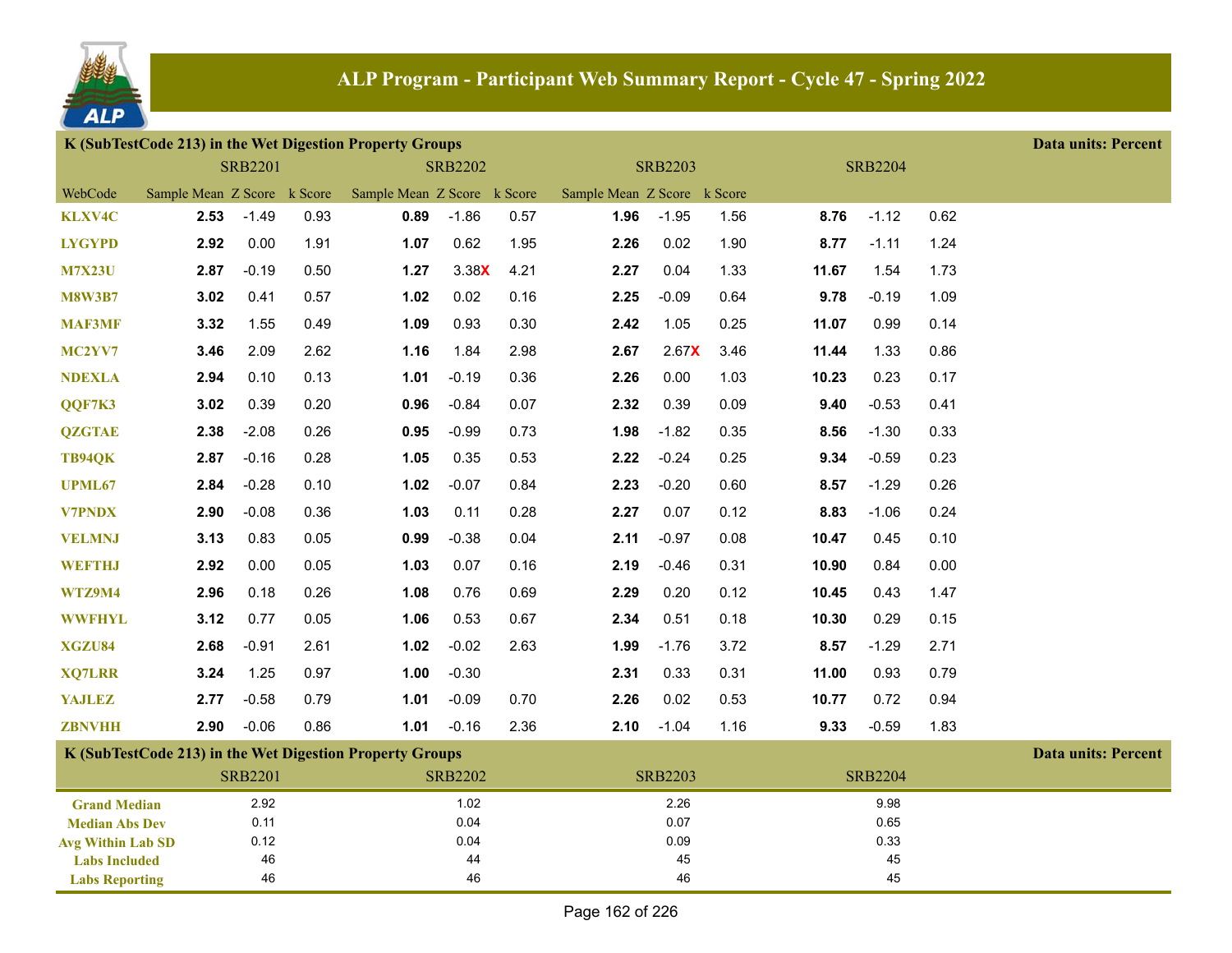

|               |                             |                  |      | Ca (SubTestCode 214) in the Wet Digestion Property Groups |                |      |                             |                |      |      |                |      | Data units: Percent |
|---------------|-----------------------------|------------------|------|-----------------------------------------------------------|----------------|------|-----------------------------|----------------|------|------|----------------|------|---------------------|
|               |                             | <b>SRB2201</b>   |      |                                                           | <b>SRB2202</b> |      |                             | <b>SRB2203</b> |      |      | <b>SRB2204</b> |      |                     |
| WebCode       | Sample Mean Z Score k Score |                  |      | Sample Mean Z Score k Score                               |                |      | Sample Mean Z Score k Score |                |      |      |                |      |                     |
| 382Q7P        | 1.18                        | $-1.29$          | 0.26 | 0.28                                                      | $-1.09$        | 0.23 | 3.61                        | $-1.06$        | 0.36 | 0.91 | $-1.05$        | 0.62 |                     |
| <b>3N7Z7P</b> | 1.36                        | 0.26             | 0.01 | 0.29                                                      | $-1.02$        | 1.13 | 4.27                        | 0.82           | 0.01 | 1.18 | 1.80           | 0.06 |                     |
| <b>6DERVP</b> | 1.37                        | 0.41             | 1.08 | 0.33                                                      | $-0.17$        | 1.21 | 4.33                        | 1.02           | 1.17 | 1.00 | $-0.13$        | 1.23 |                     |
| 7KBMVA        | 0.96                        | $-3.32$ <b>X</b> | 0.96 | 0.22                                                      | $-2.56X$       | 1.24 | 2.88                        | $-3.16X$       | 0.24 | 0.77 | $-2.47X$       | 0.24 |                     |
| 7L9XPQ        | 1.40                        | 0.62             | 0.15 | 0.33                                                      | $-0.06$        | 0.27 | 4.31                        | 0.95           | 0.29 | 1.02 | 0.15           | 0.56 |                     |
| <b>84ZKA7</b> | 1.32                        | $-0.04$          | 0.15 | 0.34                                                      | 0.24           | 0.41 | 4.03                        | 0.15           | 0.11 | 1.03 | 0.26           | 0.37 |                     |
| <b>8L3X9N</b> | 1.31                        | $-0.14$          | 0.07 | 0.35                                                      | 0.32           | 0.27 | 4.43                        | 1.29           | 0.30 | 0.99 | $-0.23$        | 0.61 |                     |
| <b>8T66RW</b> | 1.31                        | $-0.17$          | 0.58 | 0.39                                                      | 1.39           | 1.62 | 4.08                        | 0.29           | 0.91 | 1.05 | 0.48           | 0.99 |                     |
| A66UDM        | 1.26                        | $-0.61$          | 0.79 | 0.29                                                      | $-0.96$        | 0.15 | 3.54                        | $-1.27$        | 0.20 | 0.89 | $-1.27$        | 0.35 |                     |
| A76LRH        | 1.26                        | $-0.65$          | 0.25 | 0.30                                                      | $-0.67$        | 0.62 | 3.76                        | $-0.63$        | 0.09 | 0.96 | $-0.48$        | 0.22 |                     |
| <b>AHUREL</b> | 1.37                        | 0.34             | 0.20 | 0.34                                                      | 0.24           | 0.41 | 4.10                        | 0.35           | 0.41 | 1.02 | 0.12           | 0.24 |                     |
| AQB6JC        | 1.36                        | 0.28             | 0.13 | 0.38                                                      | 1.00           | 0.41 | 4.06                        | 0.24           | 0.16 | 1.13 | 1.23           | 0.61 |                     |
| <b>AZBTC9</b> | 1.38                        | 0.49             | 0.76 | 0.34                                                      | 0.24           | 0.41 | 4.08                        | 0.28           | 0.17 | 1.08 | 0.74           | 0.85 |                     |
| <b>CBQEHF</b> | 1.43                        | 0.94             | 1.31 | 0.41                                                      | 1.72           | 0.54 | 4.16                        | 0.52           | 0.45 | 1.10 | 1.00           | 1.67 |                     |
| <b>CKTJNA</b> | 1.41                        | 0.73             | 0.54 | 0.29                                                      | $-1.07$        | 1.47 | 4.27                        | 0.83           | 2.00 | 1.00 | $-0.11$        | 1.07 |                     |
| D8M7NP        | 1.24                        | $-0.80$          | 1.03 | 0.32                                                      | $-0.37$        | 0.58 | 3.90                        | $-0.22$        | 0.47 | 0.96 | $-0.50$        | 0.49 |                     |
| EAP9AJ        | 1.14                        | $-1.71$          | 0.12 | 0.31                                                      | $-0.60$        | 0.07 | 3.58                        | $-1.14$        | 0.19 | 0.90 | $-1.15$        | 0.17 |                     |
| <b>ENMKF3</b> | 1.28                        | $-0.40$          | 0.00 | 0.32                                                      | $-0.27$        | 0.00 | 3.97                        | $-0.03$        | 0.00 | 0.95 | $-0.61$        | 0.00 |                     |
| EWWM24        | 1.38                        | 0.46             | 0.13 | 0.35                                                      | 0.39           | 0.00 | 3.85                        | $-0.39$        | 0.27 | 1.03 | 0.19           | 0.14 |                     |
| <b>EXBBZA</b> | 1.33                        | $-0.01$          | 0.67 | 0.30                                                      | $-0.79$        | 0.37 | 4.07                        | 0.26           | 0.67 | 1.00 | $-0.12$        | 1.00 |                     |
| <b>F6MUXE</b> | 1.25                        | $-0.70$          | 0.11 | 0.29                                                      | $-0.94$        | 0.10 | 3.99                        | 0.04           | 0.30 | 1.02 | 0.14           | 0.34 |                     |
| F8V6RW        | 1.68                        | 3.17X            | 0.46 | 0.42                                                      | 2.06           | 0.41 | 5.03                        | 3.03X          | 0.17 | 1.24 | 2.44           | 0.37 |                     |
| <b>GH7WTB</b> | 1.34                        | 0.12             | 0.09 | 0.33                                                      | 0.01           | 0.23 | 3.87                        | $-0.32$        | 0.27 | 1.02 | 0.12           | 0.38 |                     |
| J4ZF4L        | 1.28                        | $-0.40$          | 1.51 | 0.33                                                      | $-0.02$        | 1.04 | 3.80                        | $-0.52$        | 0.16 | 0.95 | $-0.60$        | 0.31 |                     |
| <b>JEJRHJ</b> | 1.35                        | 0.19             | 1.07 | 0.37                                                      | 0.85           | 1.24 | 4.20                        | 0.63           | 2.30 | 0.99 | $-0.23$        | 2.03 |                     |
| JJDV6W        | 1.30                        | $-0.27$          | 0.45 | 0.32                                                      | $-0.40$        | 1.35 | 4.19                        | 0.60           | 0.59 | 0.96 | $-0.48$        | 0.41 |                     |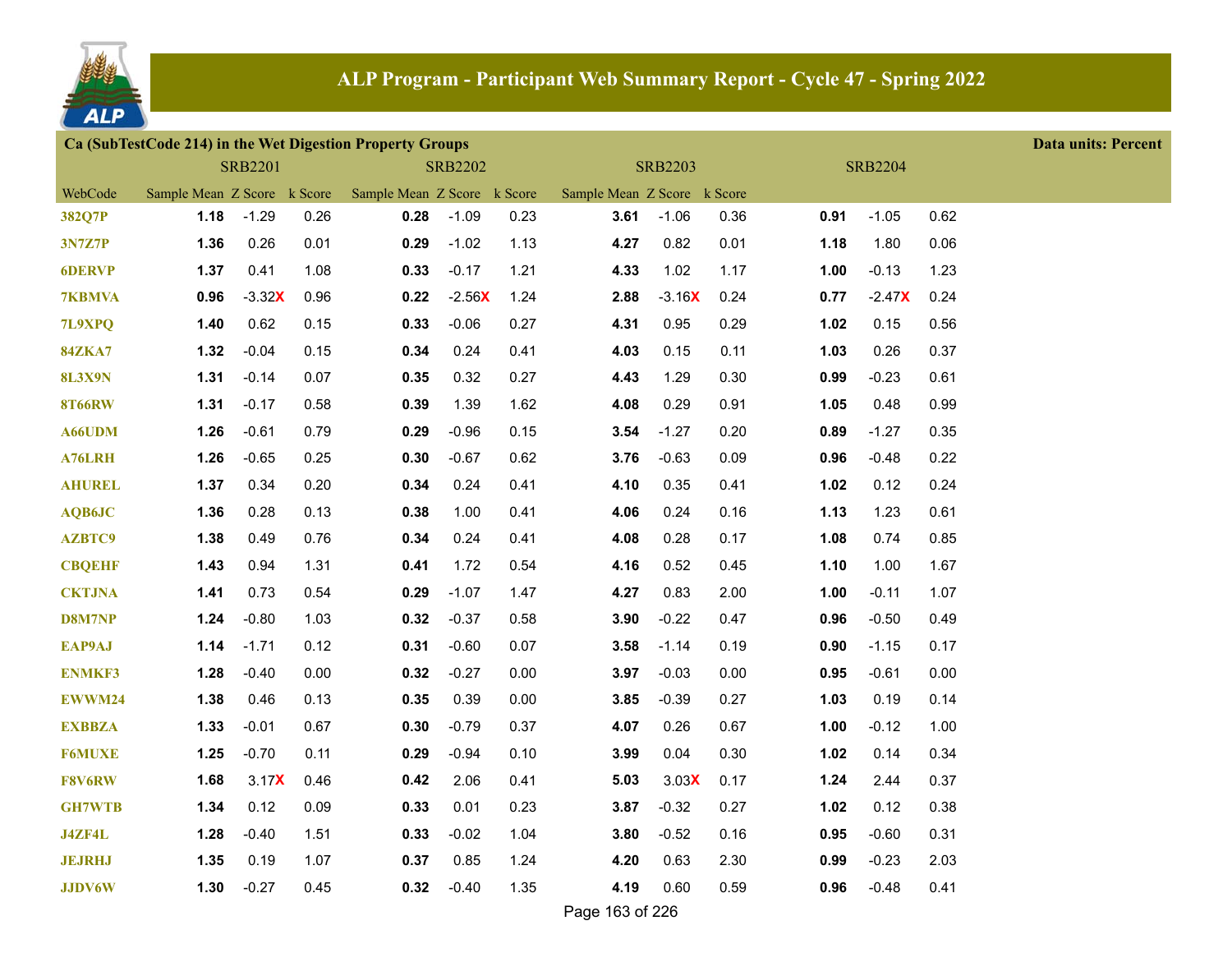

|                                 |                                                           |                |      | Ca (SubTestCode 214) in the Wet Digestion Property Groups |                |      |                             |                |      |          |                |      | <b>Data units: Percent</b> |
|---------------------------------|-----------------------------------------------------------|----------------|------|-----------------------------------------------------------|----------------|------|-----------------------------|----------------|------|----------|----------------|------|----------------------------|
|                                 |                                                           | <b>SRB2201</b> |      |                                                           | <b>SRB2202</b> |      |                             | <b>SRB2203</b> |      |          | <b>SRB2204</b> |      |                            |
| WebCode                         | Sample Mean Z Score k Score                               |                |      | Sample Mean Z Score k Score                               |                |      | Sample Mean Z Score k Score |                |      |          |                |      |                            |
| <b>KLXV4C</b>                   | 1.23                                                      | $-0.91$        | 0.46 | 0.33                                                      | $-0.06$        | 0.71 | 3.58                        | $-1.16$        | 0.33 | 0.87     | $-1.44$        | 1.36 |                            |
| <b>LYGYPD</b>                   | 1.33                                                      | 0.01           | 1.31 | 0.36                                                      | 0.68           | 1.23 | 3.92                        | $-0.17$        | 1.48 | 0.99     | $-0.17$        | 1.23 |                            |
| <b>M7X23U</b>                   | 1.37                                                      | 0.34           | 1.99 | 0.42                                                      | 1.91           | 1.49 | 4.30                        | 0.92           | 1.96 | 1.10     | 0.95           | 2.44 |                            |
| <b>M8W3B7</b>                   | 1.40                                                      | 0.61           | 0.62 | 0.37                                                      | 0.88           | 0.60 | 4.09                        | 0.31           | 0.41 | 1.01     | 0.02           | 1.05 |                            |
| <b>MAF3MF</b>                   | 1.52                                                      | 1.71           | 0.24 | 0.34                                                      | 0.19           | 1.04 | 4.06                        | 0.24           | 0.11 | 1.11     | 1.10           | 0.14 |                            |
| MC <sub>2</sub> YV <sub>7</sub> | 1.63                                                      | 2.68           | 2.21 | 0.39                                                      | 1.40           | 2.84 | 4.68                        | 2.02           | 2.64 | 1.20     | 1.96           | 2.32 |                            |
| <b>NDEXLA</b>                   | 1.23                                                      | $-0.88$        | 0.13 | 0.30                                                      | $-0.86$        | 0.64 | 3.82                        | $-0.46$        | 0.49 | 0.95     | $-0.62$        | 0.10 |                            |
| QQF7K3                          | 1.47                                                      | 1.23           | 0.09 | 0.36                                                      | 0.69           | 1.91 | 4.47                        | 1.42           | 0.32 | 1.07     | 0.65           | 0.34 |                            |
| <b>QZGTAE</b>                   | 1.15                                                      | $-1.56$        | 0.30 | 0.30                                                      | $-0.82$        | 0.41 | 3.57                        | $-1.18$        | 0.49 | 0.97     | $-0.40$        | 0.00 |                            |
| TB94QK                          | 1.26                                                      | $-0.60$        | 0.23 | 0.35                                                      | 0.36           | 0.25 | 3.87                        | $-0.31$        | 0.25 | 0.90     | $-1.09$        | 0.08 |                            |
| <b>UPML67</b>                   | 1.54                                                      | 1.89           | 3.96 | 0.40                                                      | 1.45           | 1.80 | 3.93                        | $-0.15$        | 0.44 | 1.01     | 0.05           | 1.15 |                            |
| <b>V7PNDX</b>                   | 1.31                                                      | $-0.13$        | 0.15 | 0.32                                                      | $-0.37$        | 0.41 | 3.85                        | $-0.37$        | 0.11 | 0.95     | $-0.57$        | 0.37 |                            |
| <b>VELMNJ</b>                   | 1.70                                                      | 3.33X          | 0.13 | 0.44                                                      | 2.42           | 0.14 | 4.96                        | 2.81           | 0.10 | 1.24     | 2.38           | 0.06 |                            |
| WTZ9M4                          | 1.29                                                      | $-0.34$        | 0.86 | 0.34                                                      | 0.23           | 0.39 | 3.68                        | $-0.86$        | 1.78 | 1.01     | $-0.02$        | 0.97 |                            |
| <b>WWFHYL</b>                   | 1.39                                                      | 0.51           | 0.05 | 0.33                                                      | 0.01           | 0.42 | 3.98                        | 0.00           | 0.19 | 1.02     | 0.08           | 0.13 |                            |
| <b>XGZU84</b>                   | 1.20                                                      | $-1.15$        | 1.70 | 0.33                                                      | $-0.06$        | 1.89 | 3.29                        | $-1.98$        | 3.14 | 0.92     | $-0.95$        | 2.56 |                            |
| <b>XQ7LRR</b>                   | 1.45                                                      | 1.12           | 0.62 | 0.33                                                      | $-0.10$        | 0.55 | 3.93                        | $-0.14$        | 0.13 | 1.09     | 0.85           | 0.88 |                            |
| <b>YAJLEZ</b>                   | 1.33                                                      | 0.04           | 0.39 | 0.33                                                      | $-0.01$        | 0.73 | 3.84                        | $-0.41$        | 0.37 | 1.01     | 0.04           | 1.05 |                            |
| <b>ZBNVHH</b>                   | 1.27                                                      | $-0.55$        | 0.75 | 0.32                                                      | $-0.29$        | 1.89 | 3.90                        | $-0.23$        | 1.44 | 0.94     | $-0.75$        | 1.43 |                            |
|                                 |                                                           |                |      | Ca (SubTestCode 214) in the Wet Digestion Property Groups |                |      |                             |                |      |          |                |      | <b>Data units: Percent</b> |
|                                 |                                                           | <b>SRB2201</b> |      |                                                           | <b>SRB2202</b> |      |                             | <b>SRB2203</b> |      |          | <b>SRB2204</b> |      |                            |
| <b>Grand Median</b>             | 1.33                                                      |                |      |                                                           | 0.33           |      |                             | 3.98           |      |          | 1.01           |      |                            |
| <b>Median Abs Dev</b>           |                                                           | 0.06           |      |                                                           | 0.02           |      |                             | 0.16           |      |          | 0.05           |      |                            |
| <b>Avg Within Lab SD</b>        |                                                           | 0.08           |      |                                                           | 0.01           |      |                             | 0.18           |      |          | 0.04           |      |                            |
|                                 | 42<br><b>Labs Included</b><br>45<br><b>Labs Reporting</b> |                |      | 44<br>45                                                  |                |      | 43<br>45                    |                |      | 44<br>45 |                |      |                            |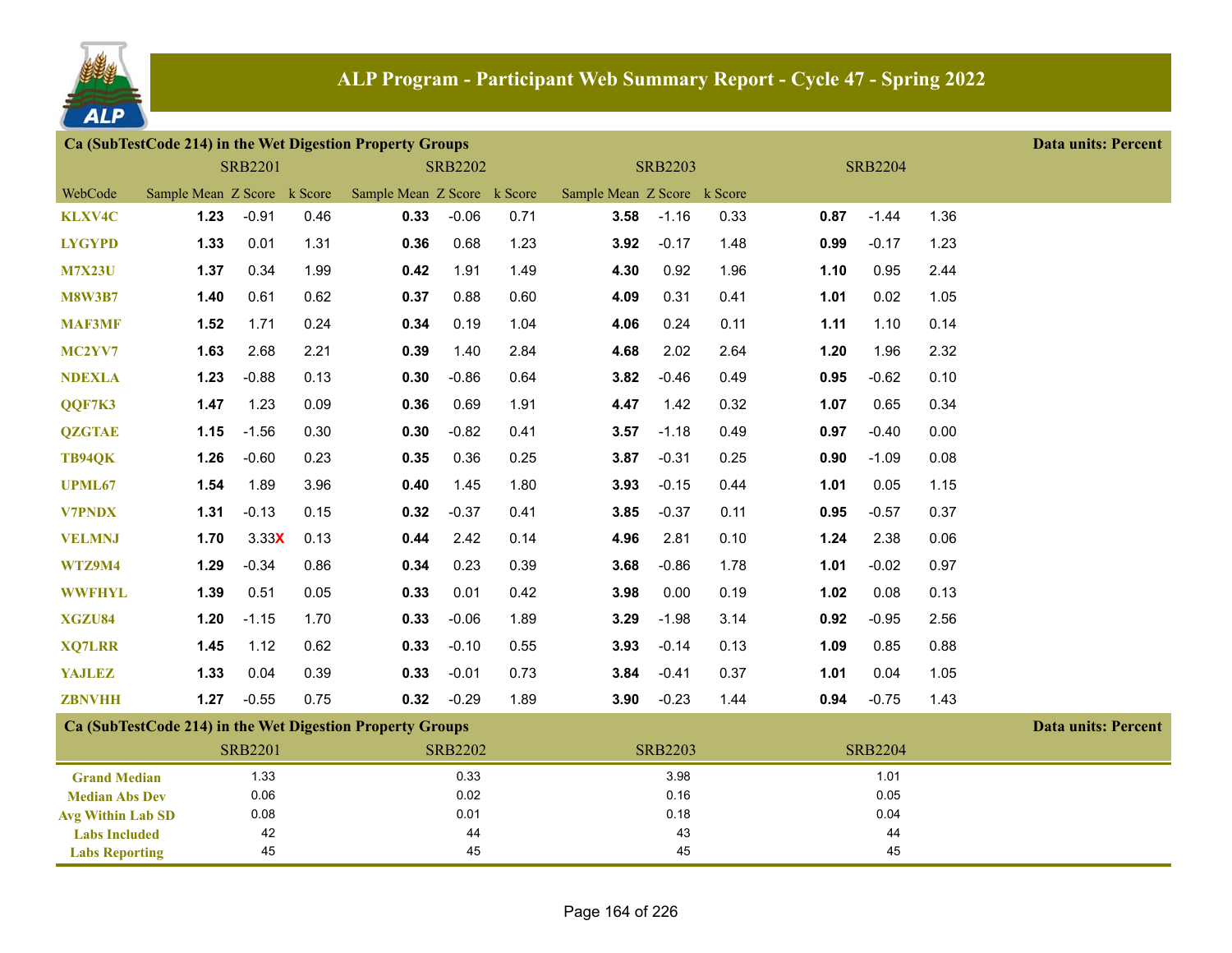

|               |                             |                |      | Mg (SubTestCode 215) in the Wet Digestion Property Groups |         |      |                             |                |      |       |                |      | <b>Data units: Percent</b> |
|---------------|-----------------------------|----------------|------|-----------------------------------------------------------|---------|------|-----------------------------|----------------|------|-------|----------------|------|----------------------------|
|               |                             | <b>SRB2201</b> |      |                                                           | SRB2202 |      |                             | <b>SRB2203</b> |      |       | <b>SRB2204</b> |      |                            |
| WebCode       | Sample Mean Z Score k Score |                |      | Sample Mean Z Score k Score                               |         |      | Sample Mean Z Score k Score |                |      |       |                |      |                            |
| 382Q7P        | 0.216                       | $-1.05$        | 0.36 | 0.065                                                     | $-1.08$ | 0.44 | 0.637                       | $-1.03$        | 0.39 | 0.420 | $-0.63$        | 0.00 |                            |
| <b>3N7Z7P</b> | 0.242                       | 0.26           | 0.18 | 0.073                                                     | $-0.29$ | 0.63 | 0.693                       | 0.06           | 0.09 | 0.463 | 0.71           | 0.01 |                            |
| <b>6DERVP</b> | 0.242                       | 0.25           | 0.97 | 0.076                                                     | 0.05    | 0.87 | 0.701                       | 0.23           | 0.67 | 0.453 | 0.40           | 1.10 |                            |
| 7KBMVA        | 0.213                       | $-1.20$        | 0.26 | 0.073                                                     | $-0.24$ | 1.54 | 0.667                       | $-0.44$        | 0.23 | 0.433 | $-0.23$        | 0.43 |                            |
| 7L9XPQ        | 0.233                       | $-0.18$        | 0.24 | 0.070                                                     | $-0.58$ | 0.24 | 0.687                       | $-0.04$        | 0.29 | 0.421 | $-0.58$        | 0.62 |                            |
| <b>84ZKA7</b> | 0.237                       | 0.00           | 0.58 | 0.080                                                     | 0.49    | 0.00 | 0.677                       | $-0.25$        | 0.21 | 0.437 | $-0.11$        | 0.78 |                            |
| <b>8L3X9N</b> | 0.226                       | $-0.56$        | 0.25 | 0.075                                                     | $-0.07$ | 0.39 | 0.672                       | $-0.35$        | 0.23 | 0.440 | $-0.01$        | 0.49 |                            |
| <b>8T66RW</b> | 0.244                       | 0.39           | 1.25 | 0.090                                                     | 1.57    | 1.86 | 0.696                       | 0.12           | 1.02 | 0.436 | $-0.14$        | 1.39 |                            |
| A66UDM        | 0.240                       | 0.17           | 0.79 | 0.072                                                     | $-0.34$ | 0.05 | 0.684                       | $-0.10$        | 0.46 | 0.453 | 0.41           | 0.85 |                            |
| A76LRH        | 0.225                       | $-0.59$        | 0.46 | 0.055                                                     | $-2.13$ | 1.54 | 0.711                       | 0.42           | 0.35 | 0.450 | 0.30           | 0.29 |                            |
| <b>AHUREL</b> | 0.246                       | 0.47           | 0.26 | 0.080                                                     | 0.45    | 0.15 | 0.710                       | 0.40           | 0.42 | 0.455 | 0.47           | 0.31 |                            |
| <b>AQB6JC</b> | 0.253                       | 0.84           | 0.58 | 0.093                                                     | 1.89    | 1.46 | 0.717                       | 0.54           | 0.21 | 0.467 | 0.82           | 0.39 |                            |
| <b>AZBTC9</b> | 0.247                       | 0.51           | 1.15 | 0.080                                                     | 0.49    | 0.00 | 0.700                       | 0.21           | 0.36 | 0.480 | 1.23           | 1.17 |                            |
| <b>CBQEHF</b> | 0.273                       | 1.84           | 2.43 | 0.098                                                     | 2.41    | 0.53 | 0.766                       | 1.51           | 0.40 | 0.494 | 1.67           | 1.51 |                            |
| <b>CKTJNA</b> | 0.244                       | 0.35           | 0.35 | 0.071                                                     | $-0.45$ | 1.01 | 0.688                       | $-0.04$        | 1.30 | 0.397 | $-1.35$        | 0.04 |                            |
| <b>D8M7NP</b> | 0.209                       | $-1.42$        | 1.84 | 0.063                                                     | $-1.26$ | 1.15 | 0.645                       | $-0.89$        | 0.46 | 0.412 | $-0.88$        | 0.46 |                            |
| EAP9AJ        | 0.211                       | $-1.32$        | 0.30 | 0.076                                                     | 0.05    | 0.11 | 0.581                       | $-2.15$        | 0.39 | 0.376 | $-2.00$        | 0.44 |                            |
| <b>ENMKF3</b> | 0.236                       | $-0.03$        | 0.00 | 0.077                                                     | 0.17    | 0.00 | 0.710                       | 0.40           | 0.00 | 0.444 | 0.12           | 0.00 |                            |
| <b>EWWM24</b> | 0.240                       | 0.17           | 0.00 | 0.070                                                     | $-0.56$ | 0.00 | 0.723                       | 0.67           | 0.21 | 0.433 | $-0.21$        | 0.39 |                            |
| <b>EXBBZA</b> | 0.231                       | $-0.30$        | 0.57 | 0.067                                                     | $-0.84$ | 0.53 | 0.706                       | 0.33           | 0.04 | 0.426 | $-0.43$        | 0.31 |                            |
| <b>F6MUXE</b> | 0.232                       | $-0.22$        | 0.34 | 0.073                                                     | $-0.24$ | 0.11 | 0.684                       | $-0.11$        | 0.28 | 0.446 | 0.18           | 0.56 |                            |
| <b>F8V6RW</b> | 0.257                       | 1.01           | 0.58 | 0.090                                                     | 1.54    | 0.00 | 0.750                       | 1.19           |      | 0.470 | 0.92           | 0.00 |                            |
| <b>GH7WTB</b> | 0.231                       | $-0.28$        | 0.10 | 0.073                                                     | $-0.21$ | 0.18 | 0.652                       | $-0.74$        | 0.33 | 0.440 | 0.01           | 0.65 |                            |
| <b>J4ZF4L</b> | 0.231                       | $-0.29$        | 1.85 | 0.075                                                     | 0.00    | 1.19 | 0.656                       | $-0.65$        | 0.20 | 0.409 | $-0.98$        | 0.55 |                            |
| <b>JEJRHJ</b> | 0.250                       | 0.68           | 1.00 | 0.087                                                     | 1.19    | 1.46 | 0.750                       | 1.19           | 2.49 | 0.460 | 0.61           | 1.17 |                            |
| <b>JJDV6W</b> | 0.237                       | 0.04           | 0.56 | 0.073                                                     | $-0.26$ | 1.53 | 0.781                       | 1.80           | 0.52 | 0.427 | $-0.40$        | 0.76 |                            |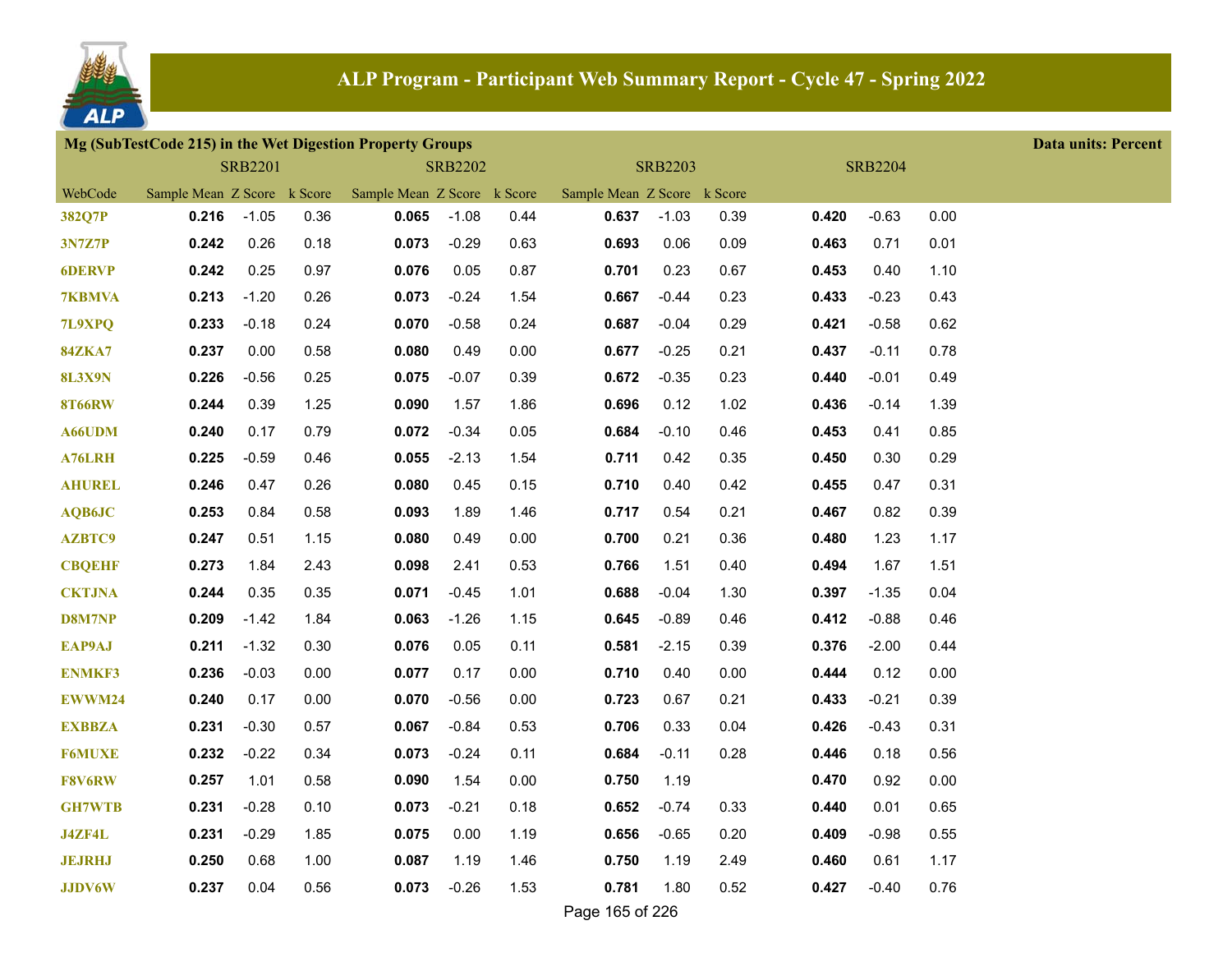

|                                 |                             |                |      | Mg (SubTestCode 215) in the Wet Digestion Property Groups |                |      |                             |                |      |       |                |      | <b>Data units: Percent</b> |
|---------------------------------|-----------------------------|----------------|------|-----------------------------------------------------------|----------------|------|-----------------------------|----------------|------|-------|----------------|------|----------------------------|
|                                 |                             | <b>SRB2201</b> |      |                                                           | <b>SRB2202</b> |      |                             | <b>SRB2203</b> |      |       | <b>SRB2204</b> |      |                            |
| WebCode                         | Sample Mean Z Score k Score |                |      | Sample Mean Z Score k Score                               |                |      | Sample Mean Z Score k Score |                |      |       |                |      |                            |
| <b>KLXV4C</b>                   | 0.220                       | $-0.84$        | 1.00 | 0.080                                                     | 0.49           | 2.53 | 0.630                       | $-1.17$        | 0.36 | 0.400 | $-1.24$        | 0.68 |                            |
| <b>LYGYPD</b>                   | 0.213                       | $-1.20$        | 1.30 |                                                           |                |      | 0.619                       | $-1.39$        | 1.49 | 0.393 | $-1.45$        | 1.28 |                            |
| <b>M7X23U</b>                   | 0.237                       | 0.00           | 1.53 | 0.078                                                     | 0.24           | 0.77 | 0.717                       | 0.54           | 2.09 | 0.450 | 0.30           | 1.79 |                            |
| <b>M8W3B7</b>                   | 0.242                       | 0.29           | 0.55 | 0.082                                                     | 0.70           | 0.91 | 0.676                       | $-0.27$        | 0.51 | 0.429 | $-0.34$        | 1.28 |                            |
| <b>MAF3MF</b>                   | 0.275                       | 1.94           | 0.40 | 0.081                                                     | 0.63           | 0.77 | 0.691                       | 0.04           | 0.38 | 0.489 | 1.52           | 0.40 |                            |
| MC <sub>2</sub> YV <sub>7</sub> | 0.285                       | 2.45           | 2.81 | 0.087                                                     | 1.24           | 2.22 | 0.812                       | 2.41           | 3.39 | 0.499 | 1.82           | 2.67 |                            |
| <b>NDEXLA</b>                   | 0.216                       | $-1.06$        | 0.12 | 0.068                                                     | $-0.76$        | 0.21 | 0.629                       | $-1.19$        | 0.63 | 0.411 | $-0.89$        | 0.26 |                            |
| QQF7K3                          | 0.257                       | 1.04           | 0.11 | 0.079                                                     | 0.36           | 0.00 | 0.724                       | 0.68           | 0.22 | 0.466 | 0.80           | 0.29 |                            |
| <b>QZGTAE</b>                   | 0.207                       | $-1.52$        | 0.58 | 0.070                                                     | $-0.56$        | 0.00 | 0.607                       | $-1.64$        | 0.54 | 0.440 | $-0.01$        | 0.00 |                            |
| TB94QK                          | 0.238                       | 0.04           | 0.26 | 0.079                                                     | 0.43           | 0.48 | 0.685                       | $-0.10$        | 0.40 | 0.423 | $-0.53$        | 0.43 |                            |
| UPML67                          | 0.247                       | 0.51           | 0.58 | 0.090                                                     | 1.54           | 0.00 | 0.697                       | 0.14           | 0.54 | 0.443 | 0.10           | 0.78 |                            |
| <b>V7PNDX</b>                   | 0.230                       | $-0.34$        | 0.00 | 0.070                                                     | $-0.56$        | 0.00 | 0.657                       | $-0.65$        | 0.21 | 0.423 | $-0.52$        | 0.39 |                            |
| <b>VELMNJ</b>                   | 0.302                       | 3.29X          | 0.22 | 0.097                                                     | 2.23           | 0.11 | 0.883                       | 3.81X          | 0.11 | 0.546 | 3.28X          | 0.16 |                            |
| WTZ9M4                          | 0.234                       | $-0.15$        | 0.50 | 0.077                                                     | 0.14           | 0.39 | 0.683                       | $-0.13$        | 0.23 | 0.449 | 0.28           | 1.68 |                            |
| <b>WWFHYL</b>                   | 0.247                       | 0.52           | 0.10 | 0.075                                                     | 0.00           | 0.15 | 0.696                       | 0.12           | 0.11 | 0.451 | 0.33           | 0.18 |                            |
| <b>XGZU84</b>                   | 0.217                       | $-1.01$        | 2.52 | 0.070                                                     | $-0.56$        | 2.53 | 0.573                       | $-2.29$        | 3.11 | 0.393 | $-1.45$        | 2.73 |                            |
| <b>XQ7LRR</b>                   | 0.268                       | 1.59           | 1.18 | 0.074                                                     | $-0.12$        | 0.25 | 0.725                       | 0.70           | 0.25 | 0.493 | 1.65           | 0.58 |                            |
| <b>YAJLEZ</b>                   | 0.232                       | $-0.22$        | 0.86 | 0.075                                                     | $-0.06$        | 0.43 | 0.697                       | 0.15           | 0.54 | 0.444 | 0.13           | 1.15 |                            |
| <b>ZBNVHH</b>                   | 0.227                       | $-0.51$        | 0.58 | 0.073                                                     | $-0.21$        | 1.68 | 0.680                       | $-0.19$        | 1.23 | 0.423 | $-0.52$        | 1.95 |                            |
|                                 |                             |                |      | Mg (SubTestCode 215) in the Wet Digestion Property Groups |                |      |                             |                |      |       |                |      | <b>Data units: Percent</b> |
|                                 |                             | <b>SRB2201</b> |      |                                                           | <b>SRB2202</b> |      |                             | <b>SRB2203</b> |      |       | <b>SRB2204</b> |      |                            |
| <b>Grand Median</b>             |                             | 0.24           |      |                                                           | 0.075          |      |                             | 0.69           |      |       | 0.44           |      |                            |
| <b>Median Abs Dev</b>           |                             | 0.01           |      |                                                           | 0.005          |      |                             | 0.02           |      |       | 0.02           |      |                            |
| <b>Avg Within Lab SD</b>        |                             | 0.01           |      |                                                           | 0.004          |      |                             | 0.03           |      |       | 0.01           |      |                            |
| <b>Labs Included</b>            |                             | 44             |      |                                                           | 44             |      |                             | 44             |      |       | 44             |      |                            |
| <b>Labs Reporting</b>           |                             | 45             |      |                                                           | 44             |      |                             | 45             |      |       | 45             |      |                            |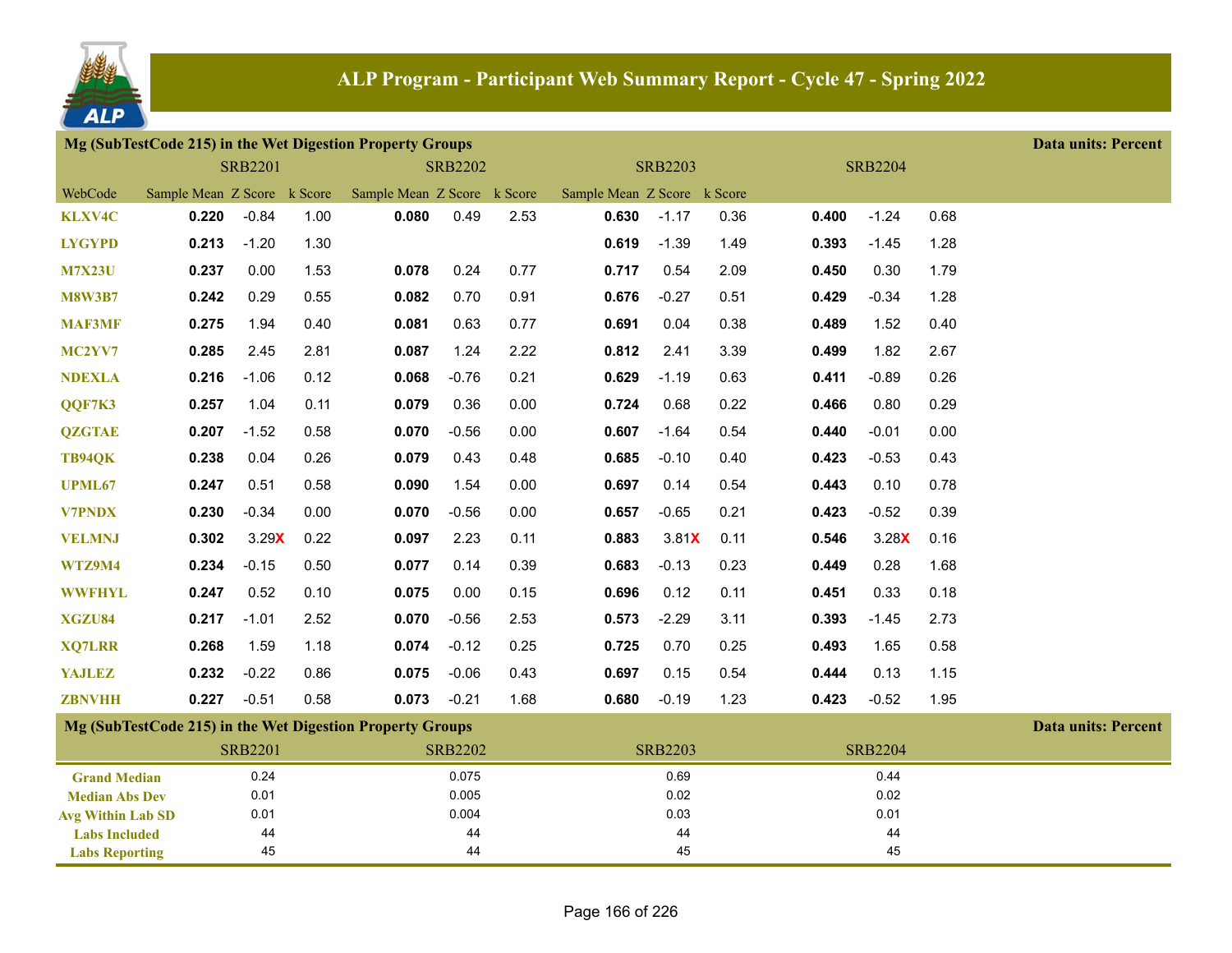

|               |                             |                |      | S (SubTestCode 216) in the Wet Digestion Property Groups |                |      |                             |                | <b>Data units: Percent</b> |      |                |      |  |
|---------------|-----------------------------|----------------|------|----------------------------------------------------------|----------------|------|-----------------------------|----------------|----------------------------|------|----------------|------|--|
|               |                             | <b>SRB2201</b> |      |                                                          | <b>SRB2202</b> |      |                             | <b>SRB2203</b> |                            |      | <b>SRB2204</b> |      |  |
| WebCode       | Sample Mean Z Score k Score |                |      | Sample Mean Z Score k Score                              |                |      | Sample Mean Z Score k Score |                |                            |      |                |      |  |
| 382Q7P        | 0.45                        | $-0.67$        | 0.24 | 0.14                                                     | $-1.57$        | 0.89 | 0.19                        | $-0.06$        | 0.71                       | 0.20 | $-0.66$        | 1.26 |  |
| <b>3N7Z7P</b> | 0.46                        | $-0.37$        | 0.14 | 0.16                                                     | $-0.20$        | 0.40 | 0.18                        | $-0.43$        | 0.26                       | 0.21 | 0.14           | 0.14 |  |
| <b>6DERVP</b> | 0.51                        | 0.54           | 1.05 | 0.16                                                     | 0.24           | 0.99 | 0.19                        | $-0.24$        | 0.75                       | 0.21 | $-0.07$        | 0.71 |  |
| 7KBMVA        | 0.41                        | $-1.39$        | 2.26 | 0.16                                                     | $-0.05$        | 1.34 | 0.18                        | $-0.72$        | 0.63                       | 0.20 | $-0.63$        | 2.07 |  |
| 7L9XPQ        | 0.49                        | 0.16           | 0.22 | 0.16                                                     | $-0.18$        | 0.27 | 0.21                        | 0.51           | 0.31                       | 0.21 | 0.25           | 0.46 |  |
| <b>84ZKA7</b> | 0.48                        | $-0.10$        | 0.22 | 0.16                                                     | 0.20           | 0.77 | 0.22                        | 0.89           | 1.09                       | 0.21 | 0.06           | 0.90 |  |
| <b>8L3X9N</b> | 0.48                        | $-0.07$        | 0.08 | 0.17                                                     | 0.47           | 0.27 | 0.19                        | $-0.08$        | 0.22                       | 0.21 | 0.02           | 0.75 |  |
| <b>8T66RW</b> | 0.45                        | $-0.56$        | 1.08 | 0.16                                                     | $-0.07$        | 1.54 | 0.22                        | 0.75           | 0.74                       | 0.21 | $-0.11$        | 1.43 |  |
| A66UDM        | 0.56                        | 1.63           | 0.90 | 0.19                                                     | 2.13           | 1.81 | 0.22                        | 1.06           | 1.28                       | 0.25 | 2.17           | 1.57 |  |
| A76LRH        | 0.44                        | $-0.84$        | 0.04 | 0.15                                                     | $-0.91$        | 0.56 | 0.18                        | $-0.48$        | 0.23                       | 0.20 | $-0.42$        | 0.05 |  |
| <b>AHUREL</b> | 0.48                        | 0.03           | 0.45 | 0.16                                                     | $-0.29$        | 0.77 | 0.20                        | 0.02           | 0.63                       | 0.21 | 0.23           | 0.52 |  |
| <b>AQB6JC</b> | 0.47                        | $-0.17$        | 0.22 | 0.17                                                     | 0.44           | 0.77 | 0.18                        | $-0.60$        | 0.00                       | 0.20 | $-0.46$        | 0.00 |  |
| <b>AZBTC9</b> | 0.52                        | 0.78           | 0.39 | 0.17                                                     | 0.69           | 0.00 | 0.21                        | 0.64           | 0.63                       | 0.24 | 1.61           | 0.00 |  |
| <b>CBQEHF</b> | 0.50                        | 0.39           | 0.35 | 0.18                                                     | 1.49           | 1.29 | 0.24                        | 1.71           | 1.08                       | 0.23 | 1.02           | 1.48 |  |
| <b>CKTJNA</b> | 0.50                        | 0.33           | 0.66 | 0.15                                                     | $-1.03$        | 1.27 | 0.20                        | $-0.02$        | 1.91                       | 0.20 | $-0.47$        | 0.85 |  |
| D8M7NP        | 0.44                        | $-0.77$        | 1.27 | 0.16                                                     | $-0.06$        | 0.46 | 0.19                        | $-0.28$        | 0.38                       | 0.20 | $-0.51$        | 0.19 |  |
| EAP9AJ        | 0.38                        | $-2.14$        | 0.06 | 0.14                                                     | $-1.84$        | 0.08 | 0.16                        | $-1.19$        | 0.70                       | 0.17 | $-1.97$        | 1.03 |  |
| <b>ENMKF3</b> | 0.50                        | 0.31           | 0.00 | 0.17                                                     | 0.61           | 0.00 | 0.19                        | $-0.12$        | 0.00                       | 0.21 | 0.21           | 0.00 |  |
| EWWM24        | 0.49                        | 0.17           | 0.39 | 0.17                                                     | 0.69           | 0.00 | 0.20                        | 0.14           | 0.00                       | 0.21 | 0.23           | 0.52 |  |
| <b>EXBBZA</b> | 0.49                        | 0.11           | 0.63 | 0.15                                                     | $-0.54$        | 0.81 | 0.21                        | 0.33           | 0.19                       | 0.21 | 0.09           | 0.45 |  |
| <b>F6MUXE</b> | 0.47                        | $-0.18$        | 0.19 | 0.15                                                     | $-0.46$        | 0.89 | 0.14                        | $-2.08$        | 0.41                       | 0.17 | $-1.92$        | 0.60 |  |
| F8V6RW        | 0.51                        | 0.51           | 0.22 | 0.19                                                     | 2.15           | 0.00 | 0.28                        | 3.11X          | 0.00                       | 0.24 | 1.44           | 0.52 |  |
| <b>GDGCVM</b> | 0.50                        | 0.37           |      | 0.16                                                     | 0.20           | 0.77 | 0.20                        | 0.14           | 1.09                       | 0.22 | 0.75           | 0.52 |  |
| <b>GH7WTB</b> | 0.47                        | $-0.25$        | 0.12 | 0.16                                                     | $-0.38$        | 0.27 | 0.18                        | $-0.52$        | 0.17                       | 0.20 | $-0.49$        | 0.28 |  |
| <b>J4ZF4L</b> | 0.46                        | $-0.48$        | 1.74 | 0.16                                                     | $-0.02$        | 0.20 | 0.20                        | 0.29           | 1.26                       | 0.19 | $-0.89$        | 1.04 |  |
| <b>JEJRHJ</b> | 0.42                        | $-1.26$        | 0.39 | 0.15                                                     | $-1.03$        | 1.54 | 0.18                        | $-0.60$        | 1.89                       | 0.19 | $-0.80$        | 2.89 |  |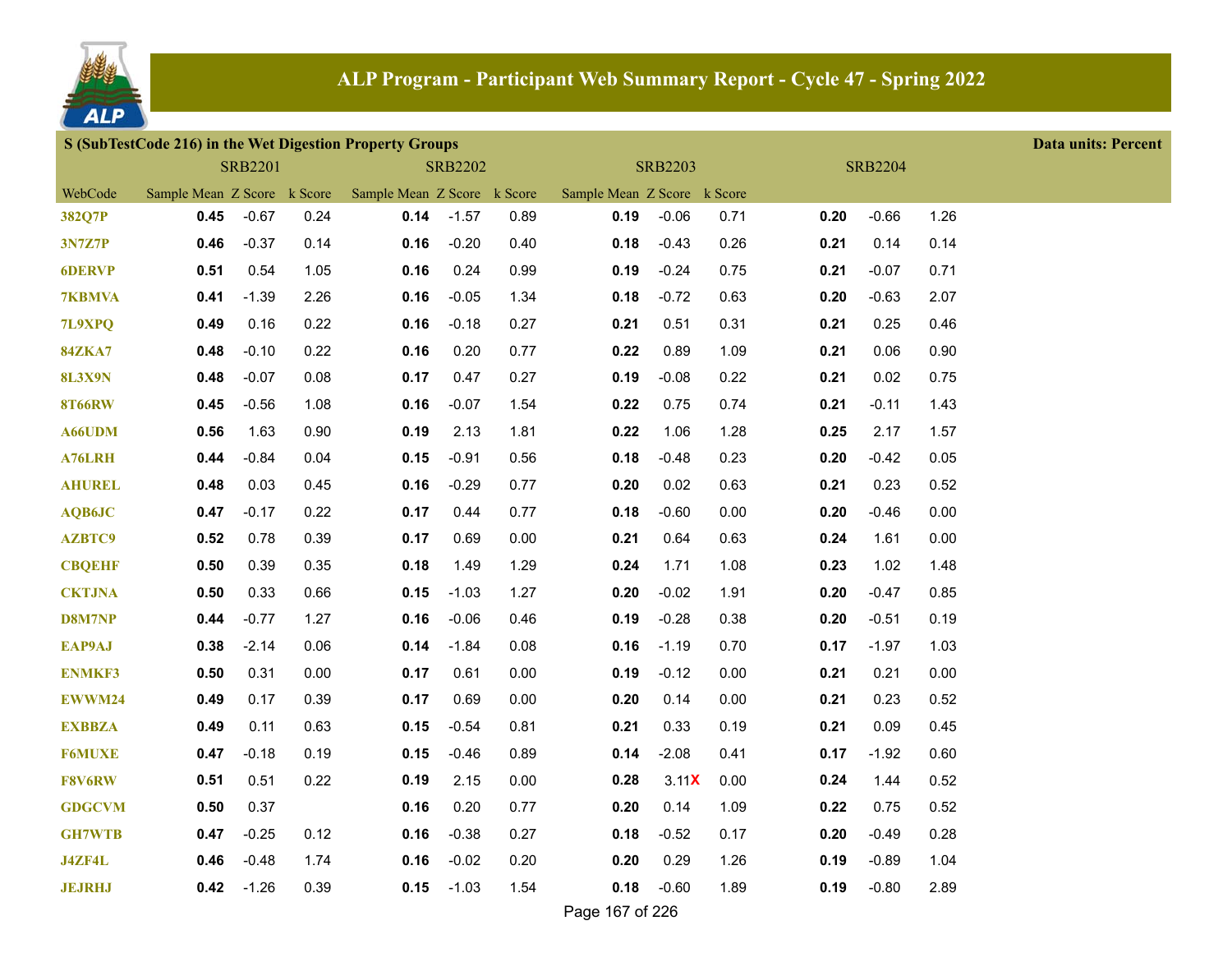

|                                 |                             |                |      | S (SubTestCode 216) in the Wet Digestion Property Groups |                |      |                             |                |      |      |                |      | <b>Data units: Percent</b> |
|---------------------------------|-----------------------------|----------------|------|----------------------------------------------------------|----------------|------|-----------------------------|----------------|------|------|----------------|------|----------------------------|
|                                 |                             | <b>SRB2201</b> |      |                                                          | <b>SRB2202</b> |      |                             | <b>SRB2203</b> |      |      | <b>SRB2204</b> |      |                            |
| WebCode                         | Sample Mean Z Score k Score |                |      | Sample Mean Z Score k Score                              |                |      | Sample Mean Z Score k Score |                |      |      |                |      |                            |
| JJDV6W                          | 0.48                        | 0.04           | 0.40 | 0.15                                                     | $-0.63$        | 1.43 | 0.22                        | 0.72           | 0.33 | 0.21 | 0.19           | 0.05 |                            |
| <b>KLXV4C</b>                   | 0.41                        | $-1.53$        | 0.59 | 0.13                                                     | $-2.25$        | 1.34 | 0.17                        | $-0.97$        | 1.09 | 0.18 | $-1.49$        | 0.90 |                            |
| <b>LYGYPD</b>                   | 0.49                        | 0.16           | 1.78 | 0.17                                                     | 0.44           | 1.77 | 0.19                        | $-0.07$        | 1.96 | 0.21 | 0.02           | 1.45 |                            |
| <b>M7X23U</b>                   | 0.59                        | 2.27           | 3.86 | 0.16                                                     | $-0.29$        | 0.77 | 0.17                        | $-0.97$        | 0.00 | 0.19 | $-0.80$        | 0.52 |                            |
| <b>M8W3B7</b>                   | 0.49                        | 0.14           | 0.37 | 0.16                                                     | $-0.17$        | 0.34 | 0.24                        | 1.48           | 0.55 | 0.21 | $-0.04$        | 0.80 |                            |
| <b>MAF3MF</b>                   | 0.59                        | 2.15           | 0.17 | 0.18                                                     | 1.42           | 0.00 | 0.24                        | 1.50           | 0.33 | 0.24 | 1.78           | 0.23 |                            |
| MC <sub>2</sub> YV <sub>7</sub> | 0.57                        | 1.72           | 1.84 | 0.18                                                     | 1.51           | 2.12 | 0.25                        | 1.97           | 2.67 | 0.24 | 1.69           | 1.62 |                            |
| QQF7K3                          | 0.52                        | 0.69           | 0.16 | 0.16                                                     | 0.27           | 0.08 | 0.21                        | 0.68           | 0.12 | 0.21 | 0.22           | 0.20 |                            |
| <b>QZGTAE</b>                   | 0.48                        | 0.03           | 0.22 | 0.16                                                     | 0.20           | 0.77 | 0.22                        | 1.01           | 0.63 | 0.22 | 0.75           | 0.52 |                            |
| TB94QK                          | 0.48                        | 0.00           | 0.13 | 0.16                                                     | 0.23           | 0.24 | 0.19                        | $-0.19$        | 0.31 | 0.20 | $-0.41$        | 0.83 |                            |
| <b>UPML67</b>                   | 0.47                        | $-0.31$        | 0.22 | 0.16                                                     | 0.20           | 0.77 | 0.20                        | 0.02           | 0.63 | 0.20 | $-0.46$        | 0.90 |                            |
| <b>V7PNDX</b>                   | 0.42                        | $-1.32$        | 0.22 | 0.14                                                     | $-1.52$        | 0.00 | 0.19                        | $-0.23$        | 0.00 | 0.18 | $-1.32$        | 0.52 |                            |
| <b>VELMNJ</b>                   | 0.48                        | $-0.07$        | 0.25 | 0.17                                                     | 0.35           | 0.09 | 0.24                        | 1.75           | 0.04 | 0.21 | 0.20           | 0.17 |                            |
| WTZ9M4                          | 0.45                        | $-0.63$        | 0.50 | 0.16                                                     | 0.00           | 1.39 | 0.18                        | $-0.48$        | 0.77 | 0.21 | $-0.01$        | 0.85 |                            |
| <b>WWFHYL</b>                   | 0.51                        | 0.67           | 0.02 | 0.17                                                     | 0.34           | 0.20 | 0.20                        | 0.04           | 0.28 | 0.21 | 0.20           | 0.10 |                            |
| <b>XGZU84</b>                   | 0.46                        | $-0.37$        | 2.36 | 0.17                                                     | 0.69           | 2.32 | 0.17                        | $-1.10$        | 3.15 | 0.20 | $-0.46$        | 2.38 |                            |
| <b>XQ7LRR</b>                   | 0.56                        | 1.53           | 0.92 | 0.17                                                     | 0.37           | 0.34 | 0.22                        | 0.91           | 0.28 | 0.24 | 1.69           | 0.66 |                            |
| <b>YAJLEZ</b>                   | 0.43                        | $-0.99$        | 0.30 | 0.15                                                     | $-0.53$        | 0.56 | 0.24                        | 1.47           | 0.77 | 0.21 | 0.00           | 1.06 |                            |
| <b>ZBNVHH</b>                   | 0.43                        | $-1.12$        | 0.22 | 0.15                                                     | $-1.03$        | 2.04 | 0.19                        | $-0.23$        | 1.09 | 0.19 | $-0.97$        | 0.90 |                            |
|                                 |                             |                |      | S (SubTestCode 216) in the Wet Digestion Property Groups |                |      |                             |                |      |      |                |      | <b>Data units: Percent</b> |
|                                 |                             | <b>SRB2201</b> |      |                                                          | <b>SRB2202</b> |      |                             | <b>SRB2203</b> |      |      | <b>SRB2204</b> |      |                            |
| <b>Grand Median</b>             |                             | 0.48           |      |                                                          | 0.16           |      |                             | 0.20           |      |      | 0.21           |      |                            |
| <b>Median Abs Dev</b>           |                             | 0.02           |      |                                                          | 0.01           |      |                             | 0.02           |      |      | 0.01           |      |                            |
| <b>Avg Within Lab SD</b>        |                             | 0.03           |      |                                                          | 0.01           |      |                             | 0.01           |      |      | 0.01           |      |                            |
| <b>Labs Included</b>            |                             | 45             |      |                                                          | 45             |      |                             | 44             |      |      | 45             |      |                            |
| <b>Labs Reporting</b>           |                             | 45             |      |                                                          | 45             |      |                             | 45             |      |      | 45             |      |                            |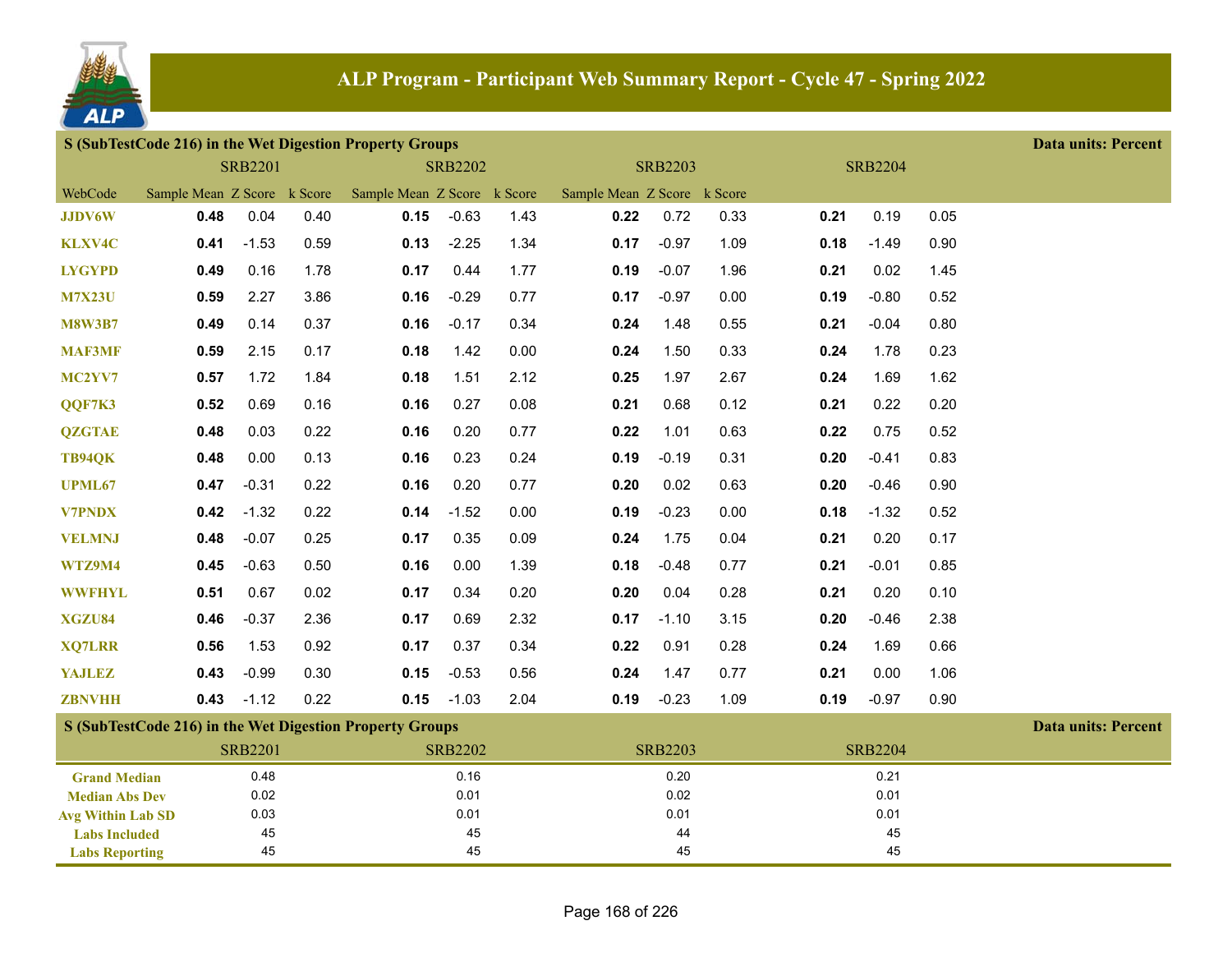

|                                 | Na (SubTestCode 217) in the Wet Digestion Property Groups |                |      |                             |                |      |                             |                |      |      |      |                |      |  | Data units: Percent |
|---------------------------------|-----------------------------------------------------------|----------------|------|-----------------------------|----------------|------|-----------------------------|----------------|------|------|------|----------------|------|--|---------------------|
|                                 |                                                           | <b>SRB2201</b> |      |                             | <b>SRB2202</b> |      |                             | <b>SRB2203</b> |      |      |      | <b>SRB2204</b> |      |  |                     |
| WebCode                         | Sample Mean Z Score k Score                               |                |      | Sample Mean Z Score k Score |                |      | Sample Mean Z Score k Score |                |      |      |      |                |      |  |                     |
| 382Q7P                          | 0.02                                                      | $-0.45$        | 0.25 | 0.09                        | $-0.81$        | 0.24 | 0.03                        | $-0.62$        | 0.27 | 0.01 |      | $-0.49$        | 0.64 |  |                     |
| <b>6DERVP</b>                   | 0.02                                                      | $-0.37$        | 0.23 | 0.09                        | $-1.14$        | 0.50 | 0.03                        | $-0.70$        | 0.30 | 0.01 |      | $-0.54$        | 0.17 |  |                     |
| 7L9XPQ                          | 0.02                                                      | $-0.41$        | 0.08 | 0.08                        | $-1.49$        | 0.21 | 0.03                        | $-0.69$        | 0.17 | 0.01 |      | $-0.73$        | 0.14 |  |                     |
| <b>8L3X9N</b>                   | 0.03                                                      | 0.63           | 0.43 | 0.11                        | 0.70           | 0.54 | 0.03                        | 0.27           | 0.27 | 0.02 |      | 0.80           | 0.84 |  |                     |
| <b>8T66RW</b>                   | 0.05                                                      | 5.01X          | 6.08 | 0.11                        | 0.20           | 1.56 | 0.04                        | 1.73           | 1.17 | 0.03 |      | 2.35           | 2.30 |  |                     |
| A66UDM                          | 0.02                                                      | $-0.38$        | 0.37 | 0.09                        | $-0.97$        | 0.05 | 0.03                        | $-0.88$        | 0.26 | 0.01 |      | $-0.61$        | 0.21 |  |                     |
| A76LRH                          | 0.01                                                      | $-2.33$        | 0.25 | 0.07                        | $-2.42$        | 0.20 | 0.02                        | $-2.50$        | 0.71 | 0.00 |      | $-2.10$        | 0.64 |  |                     |
| <b>AHUREL</b>                   |                                                           |                |      | 0.11                        | 0.10           | 0.17 | 0.04                        | 0.55           | 0.63 |      |      |                |      |  |                     |
| D8M7NP                          | 0.03                                                      | 1.00           | 0.37 | 0.11                        | 0.33           | 0.86 | 0.04                        | 0.95           | 1.26 | 0.02 |      | 1.12           | 1.32 |  |                     |
| EAP9AJ                          | 0.02                                                      | $-0.06$        | 1.10 | 0.09                        | $-0.78$        | 0.14 | 0.03                        | $-0.34$        | 0.16 | 0.02 |      | $-0.07$        | 0.10 |  |                     |
| <b>ENMKF3</b>                   | 0.02                                                      | 0.08           | 0.00 | 0.11                        | 0.26           | 0.00 | 0.03                        | 0.21           | 0.00 | 0.02 |      | 0.54           | 0.00 |  |                     |
| EWWM24                          | 0.02                                                      | $-0.34$        | 0.00 | 0.11                        | 0.72           | 1.18 | 0.03                        | $-0.41$        | 0.00 | 0.01 |      | $-1.11$        | 0.00 |  |                     |
| <b>EXBBZA</b>                   | 0.02                                                      | $-0.12$        | 0.50 | 0.10                        | $-0.58$        | 0.66 | 0.03                        | $-0.15$        | 0.27 | 0.01 |      | $-0.43$        | 0.84 |  |                     |
| <b>F6MUXE</b>                   | 0.02                                                      | $-0.54$        | 0.10 | 0.07                        | $-2.87$        | 0.15 | 0.04                        | 1.59           | 0.02 |      | 0.05 | 6.70X          | 0.13 |  |                     |
| F8V6RW                          | 0.04                                                      | 3.44           | 2.48 | 0.14                        | 2.80X          | 0.00 | 0.05                        | 2.72           | 0.00 | 0.03 |      | 2.59           | 0.00 |  |                     |
| <b>GH7WTB</b>                   | 0.02                                                      | 0.25           | 0.17 | 0.11                        | 0.59           | 0.14 | 0.03                        | 0.17           | 0.45 | 0.02 |      | $-0.05$        | 0.31 |  |                     |
| J4ZF4L                          | 0.02                                                      | $-0.61$        | 0.25 | 0.10                        | $-0.26$        | 0.62 | 0.03                        | $-1.19$        | 2.13 | 0.01 |      | $-0.93$        | 1.46 |  |                     |
| <b>JEJRHJ</b>                   | 0.04                                                      | 3.44           | 2.48 | 0.13                        | 2.02           | 2.05 | 0.06                        | 4.80X          | 2.68 | 0.05 |      | 6.30X          | 5.53 |  |                     |
| JJDV6W                          | 0.02                                                      | $-0.31$        | 0.24 | 0.10                        | $-0.18$        | 1.78 | 0.03                        | $-0.41$        | 0.34 | 0.01 |      | $-0.41$        | 0.40 |  |                     |
| <b>KLXV4C</b>                   | 0.02                                                      | 0.09           | 0.89 | 0.09                        | $-0.96$        | 0.31 | 0.03                        | $-0.52$        | 0.71 | 0.02 |      | 0.00           | 0.55 |  |                     |
| <b>LYGYPD</b>                   |                                                           |                |      | 0.11                        | 0.25           | 1.39 |                             |                |      |      |      |                |      |  |                     |
| <b>M7X23U</b>                   | 0.03                                                      | 1.17           | 2.59 | 0.09                        | $-0.73$        | 1.39 | 0.03                        | 0.16           | 1.88 | 0.02 |      | 0.62           | 1.28 |  |                     |
| <b>M8W3B7</b>                   | 0.02                                                      | 0.36           | 0.25 | 0.11                        | 0.36           | 0.12 | 0.03                        | 0.16           | 0.54 | 0.02 |      | $-0.06$        | 0.64 |  |                     |
| MC <sub>2</sub> YV <sub>7</sub> | 0.02                                                      | 0.27           | 0.80 | 0.11                        | 0.68           | 2.20 | 0.04                        | 0.52           | 1.65 | 0.02 |      | 0.14           | 0.41 |  |                     |
| <b>NDEXLA</b>                   | 0.02                                                      | $-0.02$        | 0.21 | 0.10                        | $-0.52$        | 0.50 | 0.03                        | $-0.06$        | 0.15 | 0.02 |      | 0.08           | 0.22 |  |                     |
| QQF7K3                          | 0.02                                                      | 0.45           | 0.28 | 0.10                        | 0.04           | 0.00 | 0.04                        | 0.37           | 0.00 | 0.02 |      | 0.04           | 0.34 |  |                     |
|                                 |                                                           |                |      |                             |                |      |                             |                |      |      |      |                |      |  |                     |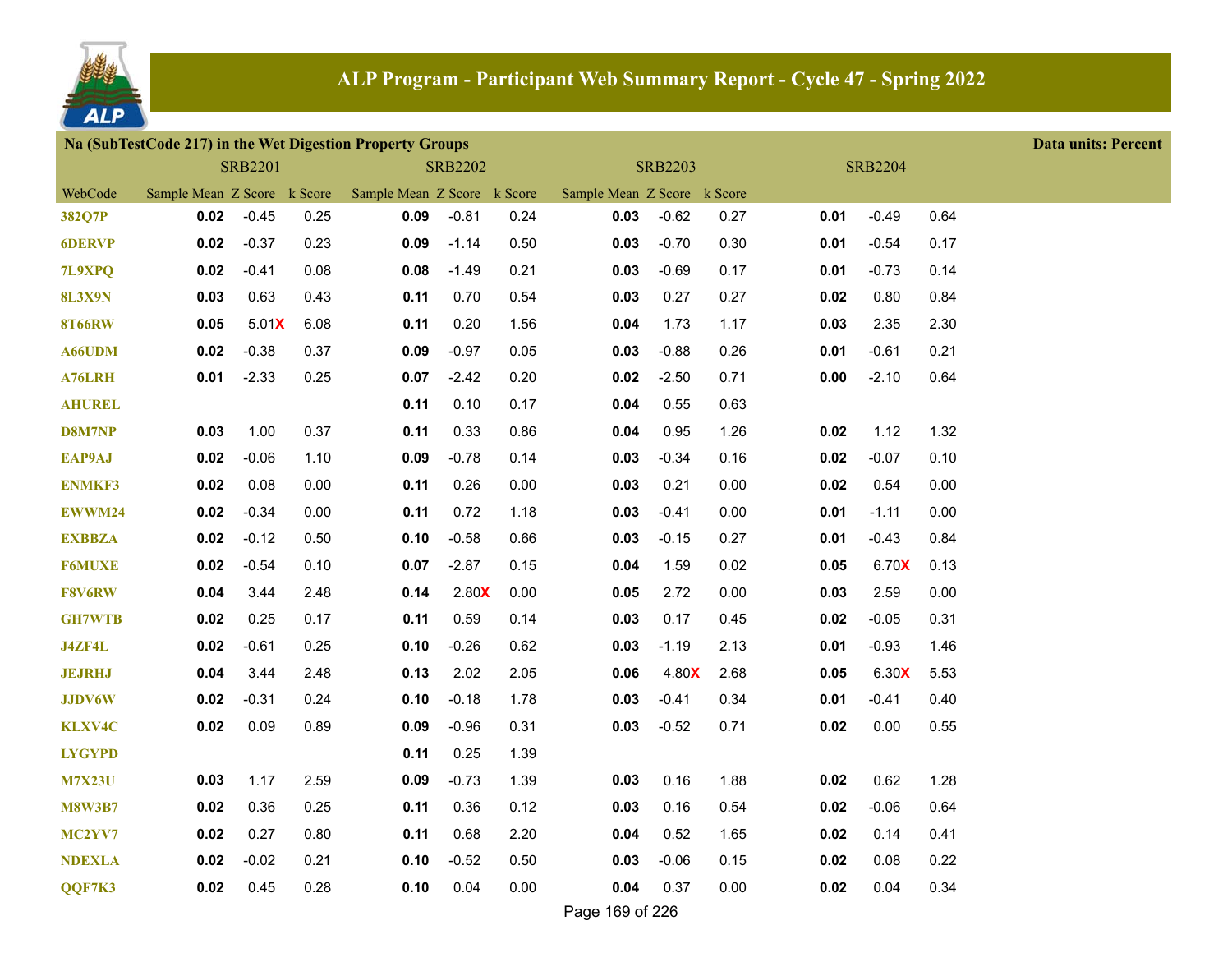

|                          | Na (SubTestCode 217) in the Wet Digestion Property Groups<br><b>Data units: Percent</b> |                |      |                                                           |                |      |                             |                |      |      |                   |       |                            |  |
|--------------------------|-----------------------------------------------------------------------------------------|----------------|------|-----------------------------------------------------------|----------------|------|-----------------------------|----------------|------|------|-------------------|-------|----------------------------|--|
|                          |                                                                                         | <b>SRB2201</b> |      |                                                           | <b>SRB2202</b> |      |                             | <b>SRB2203</b> |      |      | <b>SRB2204</b>    |       |                            |  |
| WebCode                  | Sample Mean Z Score k Score                                                             |                |      | Sample Mean Z Score k Score                               |                |      | Sample Mean Z Score k Score |                |      |      |                   |       |                            |  |
| <b>QZGTAE</b>            | 0.02                                                                                    | $-0.39$        | 0.25 | 0.10                                                      | $-0.13$        | 0.12 | 0.03                        | $-0.83$        | 0.27 | 0.01 | $-0.49$           | 0.32  |                            |  |
| TB94QK                   | 0.03                                                                                    | 1.03           | 1.41 | 0.11                                                      | 0.80           | 1.03 | 0.04                        | 1.01           | 1.90 | 0.02 | 0.86              | 2.28  |                            |  |
| <b>UPML67</b>            | 0.04                                                                                    | 2.36           | 2.48 | 0.13                                                      | 1.76           | 2.36 | 0.04                        | 1.67           | 2.68 | 0.03 | 1.98              | 3.19  |                            |  |
| <b>V7PNDX</b>            | 0.02                                                                                    | $-0.34$        | 0.00 | 0.10                                                      | $-0.32$        | 0.00 | 0.03                        | $-0.41$        | 0.00 | 0.01 | $-1.11$           | 0.00  |                            |  |
| <b>VELMNJ</b>            | 0.02                                                                                    | $-0.08$        | 0.02 | 0.10                                                      | $-0.20$        | 0.09 | 0.03                        | $-0.20$        | 0.10 | 0.02 | 0.19              | 0.23  |                            |  |
| WTZ9M4                   | 0.02                                                                                    | 0.31           | 0.43 | 0.10                                                      | $-0.06$        | 0.92 | 0.03                        | 0.32           | 1.07 | 0.02 | 0.06              | 0.84  |                            |  |
| <b>WWFHYL</b>            | 0.02                                                                                    | 0.15           | 0.00 | 0.11                                                      | 0.12           | 0.43 | 0.03                        | $-0.05$        | 0.27 | 0.01 | $-0.25$           | 0.32  |                            |  |
| <b>XGZU84</b>            | 0.02                                                                                    | $-0.07$        | 1.08 | 0.10                                                      | 0.05           | 2.05 | 0.03                        | $-0.46$        | 2.34 | 0.05 | 7.10 <sub>X</sub> | 36.24 |                            |  |
| XO7LRR                   | 0.02                                                                                    | 0.37           | 0.41 | 0.11                                                      | 0.20           | 0.62 | 0.03                        | 0.05           | 0.14 | 0.02 | 0.11              | 0.25  |                            |  |
| <b>YAJLEZ</b>            | 0.02                                                                                    | 0.00           | 0.67 | 0.10                                                      | 0.00           | 0.37 | 0.03                        | 0.07           | 0.52 | 0.02 | 0.04              | 0.31  |                            |  |
|                          |                                                                                         |                |      | Na (SubTestCode 217) in the Wet Digestion Property Groups |                |      |                             |                |      |      |                   |       | <b>Data units: Percent</b> |  |
|                          |                                                                                         | <b>SRB2201</b> |      |                                                           | <b>SRB2202</b> |      |                             | <b>SRB2203</b> |      |      | <b>SRB2204</b>    |       |                            |  |
| <b>Grand Median</b>      |                                                                                         | 0.022          |      |                                                           | 0.10           |      |                             | 0.033          |      |      | 0.016             |       |                            |  |
| <b>Median Abs Dev</b>    |                                                                                         | 0.002          |      |                                                           | 0.01           |      |                             | 0.003          |      |      | 0.003             |       |                            |  |
| <b>Avg Within Lab SD</b> |                                                                                         | 0.002          |      |                                                           | 0.00           |      |                             | 0.002          |      |      | 0.002             |       |                            |  |
| <b>Labs Included</b>     |                                                                                         | 33             |      |                                                           | 35             |      |                             | 34             |      |      | 31                |       |                            |  |
| <b>Labs Reporting</b>    |                                                                                         | 34             |      |                                                           | 36             |      |                             | 35             |      |      | 34                |       |                            |  |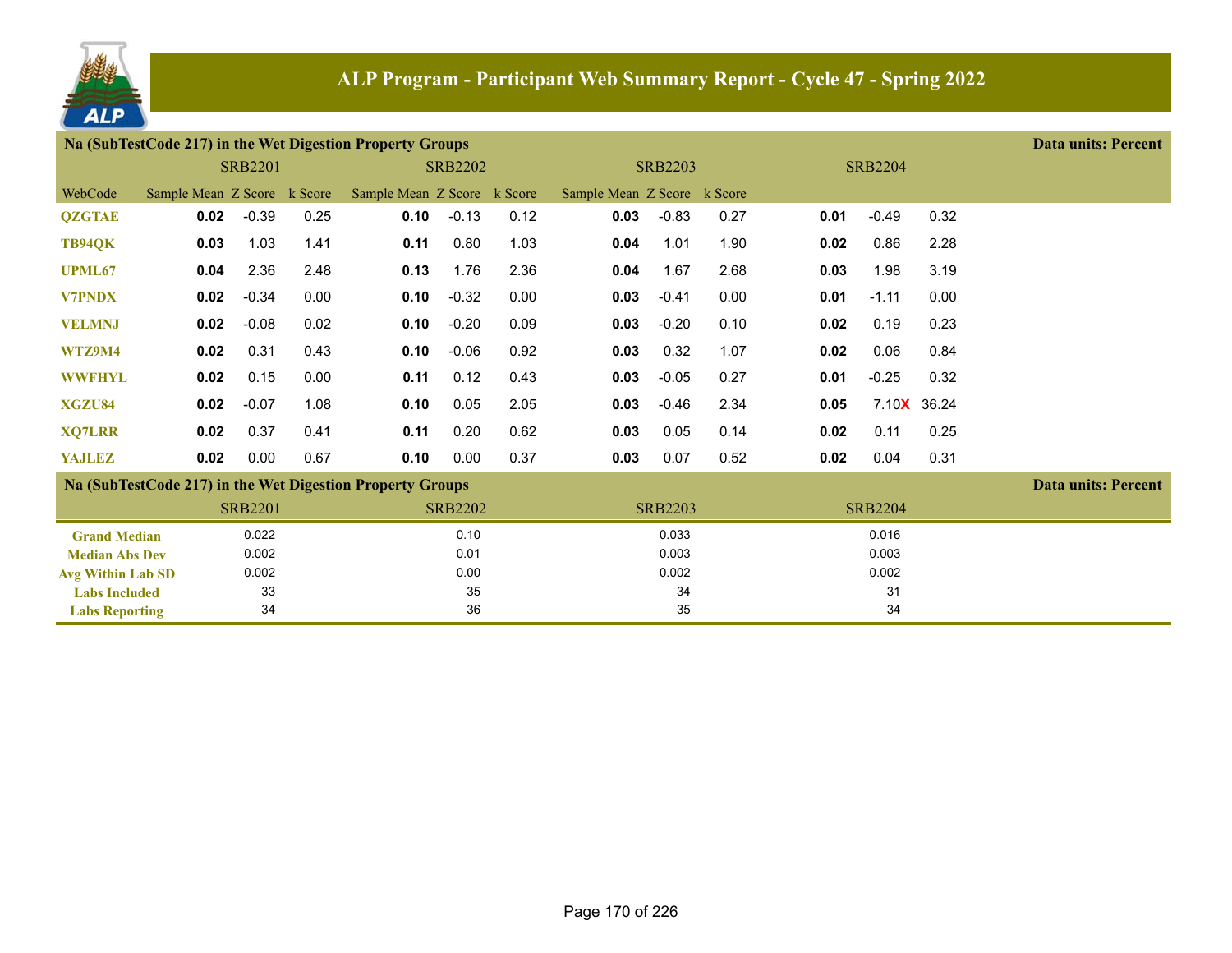

|               | Al (SubTestCode 218) in the Wet Digestion Property Groups<br><b>SRB2201</b><br><b>SRB2203</b><br><b>SRB2204</b><br><b>SRB2202</b> |         |      |                             |         |      |                             |         |      |       |         |      |  |  |
|---------------|-----------------------------------------------------------------------------------------------------------------------------------|---------|------|-----------------------------|---------|------|-----------------------------|---------|------|-------|---------|------|--|--|
|               |                                                                                                                                   |         |      |                             |         |      |                             |         |      |       |         |      |  |  |
| WebCode       | Sample Mean Z Score k Score                                                                                                       |         |      | Sample Mean Z Score k Score |         |      | Sample Mean Z Score k Score |         |      |       |         |      |  |  |
| 382Q7P        | 79.4                                                                                                                              | $-0.65$ | 0.36 | 51.9                        | $-0.72$ | 0.19 | 174.1                       | $-0.93$ | 0.98 | 414.9 | $-0.49$ | 0.32 |  |  |
| <b>6DERVP</b> | 84.6                                                                                                                              | $-0.52$ | 0.67 | 63.0                        | $-0.34$ | 0.49 | 188.3                       | $-0.65$ | 0.57 | 411.8 | $-0.51$ | 1.01 |  |  |
| 7L9XPQ        | 157.3                                                                                                                             | 1.18    | 0.70 | 107.4                       | 1.17    | 0.67 | 291.2                       | 1.37    | 0.47 | 623.3 | 0.86    | 2.06 |  |  |
| <b>8L3X9N</b> | 174.3                                                                                                                             | 1.58    | 0.77 | 111.3                       | 1.30    | 0.48 | 289.6                       | 1.34    | 0.42 | 691.7 | 1.31    | 0.40 |  |  |
| A66UDM        | 91.5                                                                                                                              | $-0.36$ | 0.53 | 67.7                        | $-0.18$ | 0.10 | 202.7                       | $-0.37$ | 0.56 | 437.0 | $-0.34$ | 0.59 |  |  |
| <b>AHUREL</b> | 89.9                                                                                                                              | $-0.40$ | 0.95 | 60.0                        | $-0.44$ | 1.33 | 218.7                       | $-0.06$ | 0.37 | 571.0 | 0.52    | 1.58 |  |  |
| D8M7NP        | 142.4                                                                                                                             | 0.83    | 1.29 | 111.2                       | 1.29    | 3.05 | 258.5                       | 0.73    | 3.45 | 528.5 | 0.25    | 1.83 |  |  |
| <b>EAP9AJ</b> | 86.1                                                                                                                              | $-0.49$ | 0.04 | 62.1                        | $-0.37$ | 0.39 | 190.8                       | $-0.61$ | 0.25 | 349.2 | $-0.91$ | 0.70 |  |  |
| <b>ENMKF3</b> | 135.1                                                                                                                             | 0.66    | 0.00 | 84.0                        | 0.37    |      | 255.1                       | 0.66    | 0.00 | 490.0 | 0.00    |      |  |  |
| EWWM24        | 105.0                                                                                                                             | $-0.05$ | 0.64 | 60.0                        | $-0.44$ | 0.24 | 172.3                       | $-0.97$ | 1.04 | 317.7 | $-1.12$ | 0.30 |  |  |
| <b>GH7WTB</b> | 165.9                                                                                                                             | 1.38    | 0.24 | 118.3                       | 1.53    | 0.99 | 274.4                       | 1.04    | 0.26 | 646.0 | 1.01    | 0.60 |  |  |
| <b>JEJRHJ</b> | 68.0                                                                                                                              | $-0.91$ | 0.16 | 61.3                        | $-0.40$ | 0.60 | 157.0                       | $-1.27$ | 1.46 | 331.3 | $-1.03$ | 1.18 |  |  |
| <b>JJDV6W</b> | 143.3                                                                                                                             | 0.85    | 0.98 | 104.9                       | 1.08    | 1.75 | 233.3                       | 0.23    | 0.50 | 543.8 | 0.35    | 0.82 |  |  |
| <b>M8W3B7</b> | 92.3                                                                                                                              | $-0.34$ | 0.74 | 65.7                        | $-0.25$ | 0.18 | 207.6                       | $-0.27$ | 1.24 | 399.9 | $-0.58$ | 0.71 |  |  |
| <b>NDEXLA</b> | 187.3                                                                                                                             | 1.88    | 0.37 | 115.3                       | 1.43    | 0.27 | 300.7                       | 1.56    | 0.35 | 831.7 | 2.21    | 1.76 |  |  |
| QQF7K3        | 155.1                                                                                                                             | 1.13    | 0.55 | 105.3                       | 1.09    | 0.86 | 278.4                       | 1.12    | 0.37 | 588.5 | 0.64    | 0.56 |  |  |
| <b>QZGTAE</b> | 167.7                                                                                                                             | 1.42    | 0.98 | 128.0                       | 1.86    | 1.03 | 226.3                       | 0.09    | 0.35 | 641.0 | 0.98    | 0.28 |  |  |
| <b>UPML67</b> | 100.3                                                                                                                             | $-0.16$ | 0.87 | 66.8                        | $-0.21$ | 0.59 | 221.6                       | 0.00    | 1.30 | 431.9 | $-0.38$ | 0.13 |  |  |
| <b>V7PNDX</b> | 97.2                                                                                                                              | $-0.23$ | 0.81 | 62.6                        | $-0.36$ | 0.32 | 182.8                       | $-0.76$ | 0.21 | 399.6 | $-0.59$ | 0.13 |  |  |
| <b>VELMNJ</b> | 119.1                                                                                                                             | 0.28    | 0.59 | 91.0                        | 0.61    | 1.37 | 248.6                       | 0.53    | 0.44 | 595.0 | 0.68    | 0.73 |  |  |
| <b>WWFHYL</b> | 107.0                                                                                                                             | 0.00    | 0.55 | 73.1                        | 0.00    | 0.63 | 214.7                       | $-0.14$ | 0.36 | 473.3 | $-0.11$ | 0.16 |  |  |
| XO7LRR        | 110.0                                                                                                                             | 0.07    | 0.58 | 73.0                        | 0.00    | 0.78 | 237.0                       | 0.30    | 1.10 | 520.3 | 0.20    | 0.88 |  |  |
| <b>YAJLEZ</b> | 101.1                                                                                                                             | $-0.14$ | 3.56 | 74.5                        | 0.05    | 0.32 | 195.8                       | $-0.51$ | 0.38 | 420.1 | $-0.45$ | 1.39 |  |  |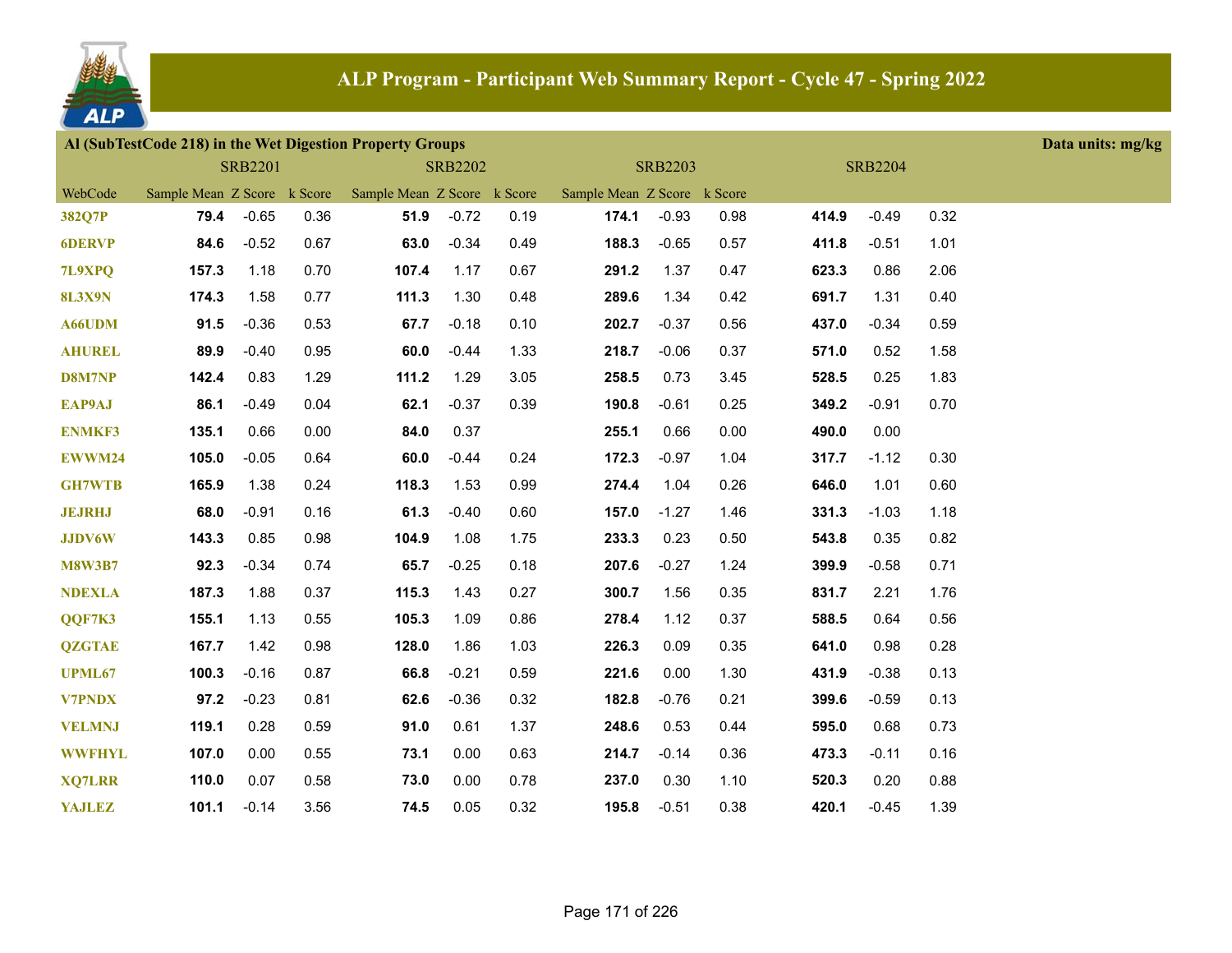

|                          | Al (SubTestCode 218) in the Wet Digestion Property Groups |         |         |         | Data units: mg/kg |
|--------------------------|-----------------------------------------------------------|---------|---------|---------|-------------------|
|                          | SRB2201                                                   | SRB2202 | SRB2203 | SRB2204 |                   |
| <b>Grand Median</b>      | 107.0                                                     | 73.1    | 221.6   | 490.0   |                   |
| <b>Median Abs Dev</b>    | 22.4                                                      | 13.1    | 33.3    | 90.1    |                   |
| <b>Avg Within Lab SD</b> | 6.2                                                       | 4.2     | 8.7     | 23.4    |                   |
| <b>Labs Included</b>     | 23                                                        | 23      | 23      | 23      |                   |
| <b>Labs Reporting</b>    | 23                                                        | 23      | 23      | 23      |                   |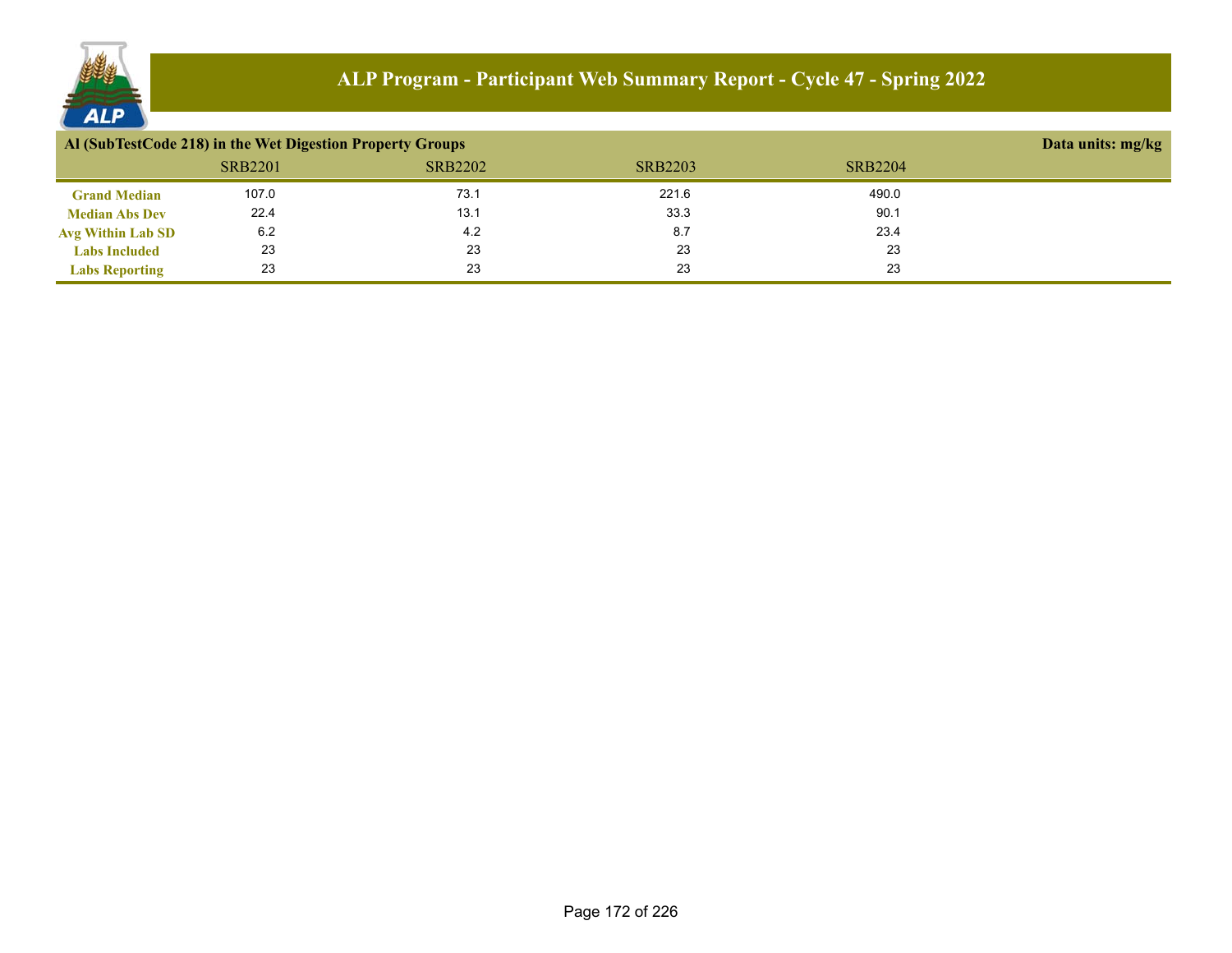

|               |                             |                |      | <b>B</b> (SubTestCode 219) in the Wet Digestion Property Groups |         |       |                             | Data units: mg/kg |      |       |                |      |  |
|---------------|-----------------------------|----------------|------|-----------------------------------------------------------------|---------|-------|-----------------------------|-------------------|------|-------|----------------|------|--|
|               |                             | <b>SRB2201</b> |      |                                                                 | SRB2202 |       |                             | <b>SRB2203</b>    |      |       | <b>SRB2204</b> |      |  |
| WebCode       | Sample Mean Z Score k Score |                |      | Sample Mean Z Score k Score                                     |         |       | Sample Mean Z Score k Score |                   |      |       |                |      |  |
| 382Q7P        | 16.04                       | $-0.51$        | 0.77 | 2.44                                                            | $-0.92$ | 0.95  | 39.40                       | $-0.25$           | 0.27 | 27.57 | $-0.62$        | 0.18 |  |
| <b>3N7Z7P</b> | 18.54                       | 0.93           | 0.51 | 3.40                                                            | $-0.20$ | 0.03  | 44.57                       | 1.18              | 0.34 | 33.00 | 1.18           |      |  |
| <b>6DERVP</b> | 18.33                       | 0.81           | 1.00 | 3.50                                                            | $-0.13$ | 0.27  | 42.30                       | 0.56              | 0.40 | 31.07 | 0.54           | 0.76 |  |
| 7KBMVA        | 17.87                       | 0.54           | 0.35 | 5.52                                                            | 1.38    | 0.15  | 37.31                       | $-0.83$           | 0.10 | 30.99 | 0.51           | 0.12 |  |
| 7L9XPQ        | 16.50                       | $-0.25$        | 0.19 | 3.41                                                            | $-0.20$ | 0.01  | 40.98                       | 0.19              | 0.30 | 27.53 | $-0.64$        | 0.39 |  |
| <b>84ZKA7</b> | 16.43                       | $-0.28$        | 0.06 | 3.67                                                            | 0.00    | 0.03  | 44.73                       | 1.23              | 0.14 | 31.50 | 0.68           | 0.06 |  |
| <b>8L3X9N</b> | 15.97                       | $-0.55$        | 0.16 | 3.43                                                            | $-0.18$ | 0.10  | 37.97                       | $-0.65$           | 0.22 | 26.97 | $-0.82$        | 0.77 |  |
| <b>8T66RW</b> | 17.47                       | 0.31           | 2.14 | 5.35                                                            | 1.25    | 1.79  | 38.44                       | $-0.52$           | 1.82 | 25.48 | $-1.32$        | 2.25 |  |
| A66UDM        | 18.23                       | 0.75           | 1.07 | 3.36                                                            | $-0.23$ | 0.14  | 39.13                       | $-0.32$           | 0.19 | 29.13 | $-0.10$        | 0.30 |  |
| A76LRH        | 15.97                       | $-0.55$        | 1.43 | 4.77                                                            | 0.82    | 1.04  | 37.65                       | $-0.74$           | 0.18 | 30.44 | 0.33           | 0.68 |  |
| <b>AHUREL</b> | 19.53                       | 1.50           | 3.66 | 5.76                                                            | 1.56    | 4.51  | 44.10                       | 1.06              | 2.08 | 34.67 | 1.74           | 3.14 |  |
| AQB6JC        | 16.33                       | $-0.34$        | 0.58 | 6.53                                                            | 2.14    | 0.19  | 37.67                       | $-0.73$           | 0.31 | 28.67 | $-0.26$        | 0.37 |  |
| <b>AZBTC9</b> | 17.87                       | 0.54           | 0.06 | 4.10                                                            | 0.32    | 0.22  | 42.80                       | 0.69              | 0.05 | 30.20 | 0.25           | 0.22 |  |
| <b>CBQEHF</b> | 23.54                       | 3.81X          | 7.75 | 15.87                                                           | 9.10X   | 11.93 | 52.13                       | 3.29X             | 4.07 | 39.40 | 3.31X          | 4.64 |  |
| <b>CKTJNA</b> | 18.51                       | 0.91           | 0.62 | 3.40                                                            | $-0.20$ | 0.39  | 43.32                       | 0.84              | 1.98 | 29.39 | $-0.02$        | 1.15 |  |
| D8M7NP        | 21.72                       | 2.76X          | 1.69 | 9.10                                                            | 4.05X   | 3.50  | 44.14                       | 1.07              | 2.06 | 32.87 | 1.14           | 2.48 |  |
| EAP9AJ        | 16.56                       | $-0.21$        | 0.07 | 4.94                                                            | 0.95    | 0.20  | 36.87                       | $-0.95$           | 0.60 | 24.95 | $-1.50$        | 0.13 |  |
| <b>ENMKF3</b> | 17.60                       | 0.39           | 0.00 | 4.18                                                            | 0.38    | 0.00  | 41.30                       | 0.28              | 0.00 | 29.20 | $-0.08$        | 0.00 |  |
| EWWM24        | 18.33                       | 0.81           | 0.58 | 3.67                                                            | 0.00    | 0.73  | 42.67                       | 0.66              | 0.31 | 30.00 | 0.18           |      |  |
| <b>EXBBZA</b> | 15.70                       | $-0.70$        | 0.46 |                                                                 |         |       | 40.30                       | 0.00              | 0.34 | 26.03 | $-1.14$        | 0.68 |  |
| <b>F6MUXE</b> | 15.77                       | $-0.66$        | 0.41 | 9.15                                                            | 4.09X   | 0.33  | 38.90                       | $-0.39$           | 0.31 | 33.21 | 1.25           | 0.88 |  |
| F8V6RW        | 15.10                       | $-1.05$        | 0.67 | 3.79                                                            | 0.09    | 2.11  | 34.27                       | $-1.67$           | 0.29 | 28.65 | $-0.27$        | 0.39 |  |
| <b>GH7WTB</b> | 17.21                       | 0.17           | 0.23 | 3.75                                                            | 0.06    | 0.07  | 39.72                       | $-0.16$           | 0.36 | 29.97 | 0.18           | 0.34 |  |
| <b>J4ZF4L</b> | 17.37                       | 0.25           | 1.56 | 4.64                                                            | 0.73    | 0.06  | 40.30                       | 0.00              | 0.53 | 29.50 | 0.02           | 0.64 |  |
| <b>JEJRHJ</b> | 16.40                       | $-0.30$        | 0.86 | 6.07                                                            | 1.79    | 1.15  | 33.63                       | $-1.85$           | 1.85 | 22.13 | $-2.43$        | 1.14 |  |
| <b>JJDV6W</b> | 18.04                       | 0.64           | 0.40 | 3.82                                                            | 0.11    | 0.55  | 40.64                       | 0.09              | 0.04 | 28.86 | $-0.20$        | 0.41 |  |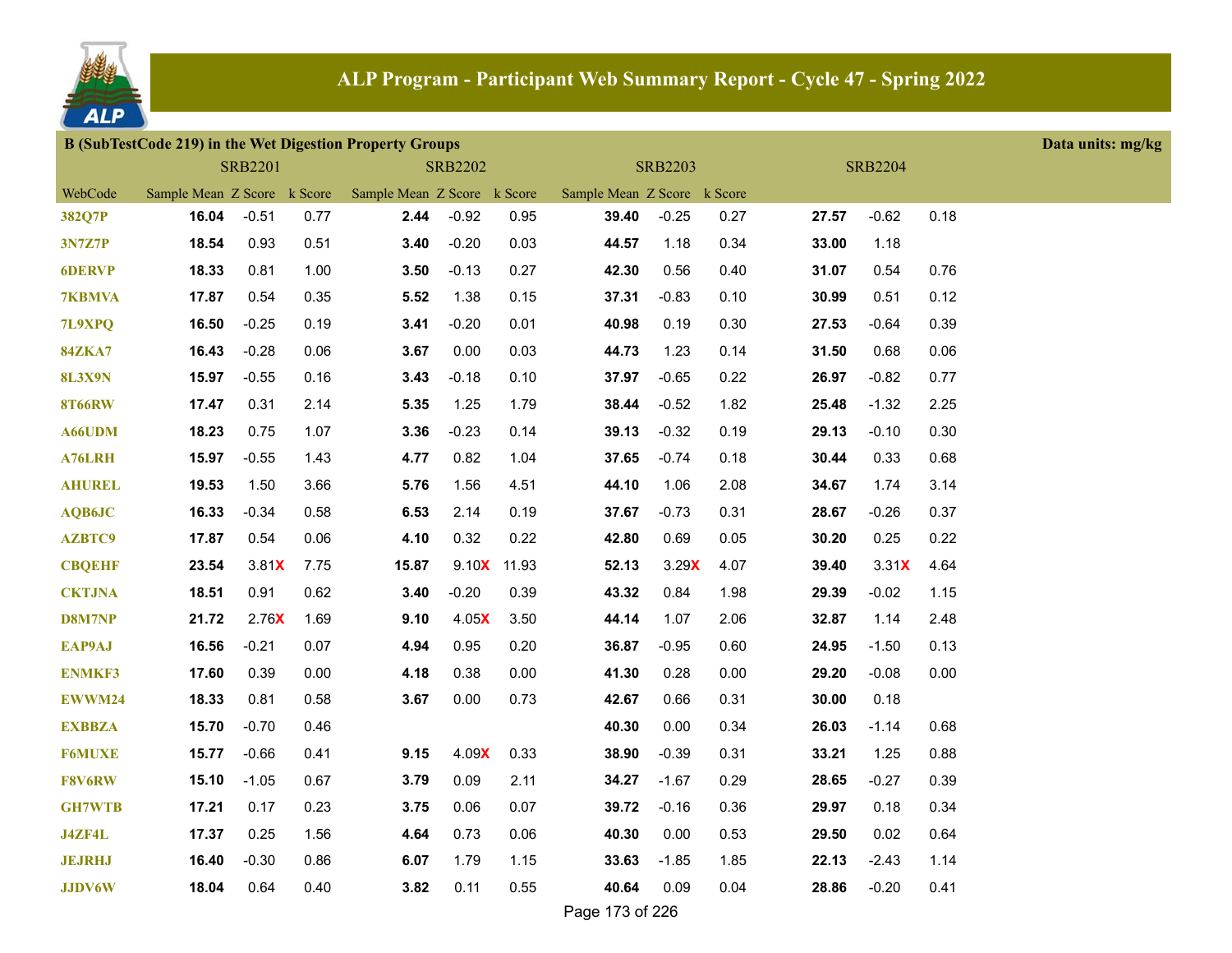

**Grand Median Median Abs Dev Avg Within Lab SD Labs Included**

|                                 |                             |                |      | <b>B</b> (SubTestCode 219) in the Wet Digestion Property Groups |                |      |                             |                |      |       |                |      | Data units: mg/kg |
|---------------------------------|-----------------------------|----------------|------|-----------------------------------------------------------------|----------------|------|-----------------------------|----------------|------|-------|----------------|------|-------------------|
|                                 |                             | <b>SRB2201</b> |      |                                                                 | <b>SRB2202</b> |      |                             | <b>SRB2203</b> |      |       | <b>SRB2204</b> |      |                   |
| WebCode                         | Sample Mean Z Score k Score |                |      | Sample Mean Z Score k Score                                     |                |      | Sample Mean Z Score k Score |                |      |       |                |      |                   |
| <b>KLXV4C</b>                   | 14.63                       | $-1.32$        | 0.51 | 1.93                                                            | $-1.30$        | 0.72 | 34.17                       | $-1.70$        | 0.32 | 20.23 | $-3.06X$       | 0.61 |                   |
| <b>LYGYPD</b>                   | 19.57                       | 1.52           | 1.58 | 4.06                                                            | 0.29           | 1.08 | 40.63                       | 0.09           | 1.61 | 28.40 | $-0.35$        | 1.37 |                   |
| <b>M7X23U</b>                   | 14.33                       | $-1.49$        | 0.58 | 3.47                                                            | $-0.15$        | 0.53 | 36.33                       | $-1.10$        | 0.62 | 26.00 | $-1.15$        | 0.64 |                   |
| <b>M8W3B7</b>                   | 18.70                       | 1.02           | 1.16 | 4.90                                                            | 0.92           | 0.25 | 40.37                       | 0.02           | 0.72 | 29.70 | 0.08           | 0.89 |                   |
| <b>MAF3MF</b>                   | 16.67                       | $-0.15$        | 0.20 |                                                                 |                |      | 41.14                       | 0.23           | 0.97 | 29.87 | 0.14           | 0.59 |                   |
| MC <sub>2</sub> YV <sub>7</sub> | 18.66                       | 1.00           | 1.75 | 2.35                                                            | $-0.99$        | 0.66 | 46.82                       | 1.81           | 2.59 | 31.03 | 0.53           | 1.29 |                   |
| <b>NDEXLA</b>                   | 15.87                       | $-0.61$        | 0.15 | 3.02                                                            | $-0.49$        | 0.06 | 40.40                       | 0.03           | 0.23 | 31.13 | 0.56           | 0.97 |                   |
| QQF7K3                          | 16.70                       | $-0.13$        | 0.00 | 2.07                                                            | $-1.19$        | 0.00 | 42.44                       | 0.60           | 0.00 | 26.46 | $-0.99$        | 0.00 |                   |
| <b>QZGTAE</b>                   | 16.00                       | $-0.53$        |      | 4.00                                                            | 0.25           |      | 38.00                       | $-0.64$        | 0.54 | 32.67 | 1.07           | 0.37 |                   |
| UPML67                          | 21.13                       | 2.42           | 0.48 | 8.00                                                            | 3.23           | 1.56 | 48.10                       | 2.17           | 0.79 | 33.37 | 1.30           | 0.86 |                   |
| <b>V7PNDX</b>                   | 14.91                       | $-1.16$        | 0.28 | 2.03                                                            | $-1.22$        | 0.04 | 37.45                       | $-0.79$        | 0.11 | 25.55 | $-1.30$        | 0.18 |                   |
| <b>VELMNJ</b>                   | 16.79                       | $-0.08$        | 0.36 | 3.40                                                            | $-0.20$        | 0.43 | 39.71                       | $-0.17$        | 0.22 | 27.58 | $-0.62$        | 0.03 |                   |
| WTZ9M4                          | 17.77                       | 0.48           | 0.25 | 4.23                                                            | 0.42           | 0.07 | 41.63                       | 0.37           | 1.49 | 30.20 | 0.25           | 1.24 |                   |
| <b>WWFHYL</b>                   | 18.03                       | 0.63           | 0.24 | 3.33                                                            | $-0.25$        | 0.06 | 42.65                       | 0.65           | 0.09 | 29.66 | 0.07           | 0.20 |                   |
| <b>XGZU84</b>                   | 16.53                       | $-0.23$        | 1.50 | 3.87                                                            | 0.15           | 0.32 | 36.77                       | $-0.98$        | 2.17 | 28.67 | $-0.26$        | 1.20 |                   |
| <b>XQ7LRR</b>                   | 18.50                       | 0.91           | 0.53 | 3.37                                                            | $-0.23$        | 0.07 | 42.13                       | 0.51           | 0.41 | 31.47 | 0.67           | 0.41 |                   |
| <b>YAJLEZ</b>                   | 15.86                       | $-0.61$        | 1.10 | 1.91                                                            | $-1.31$        | 0.12 | 40.21                       | $-0.02$        | 0.21 | 24.88 | $-1.52$        | 0.80 |                   |
| <b>ZBNVHH</b>                   | 17.07                       | 0.08           | 0.78 | 3.56                                                            | $-0.08$        | 0.48 | 39.53                       | $-0.21$        | 1.59 | 29.23 | $-0.07$        | 1.18 |                   |
|                                 |                             |                |      | <b>B</b> (SubTestCode 219) in the Wet Digestion Property Groups |                |      |                             |                |      |       |                |      | Data units: mg/kg |
|                                 |                             | SRB2201        |      |                                                                 | SRB2202        |      |                             | <b>SRB2203</b> |      |       | <b>SRB2204</b> |      |                   |

40.3

29.4

1.6

1.9

16.9 3.67

0.79

**Labs Reporting** <sup>44</sup> <sup>42</sup> <sup>44</sup> <sup>44</sup>

**d**  $42$  42  $39$  39 43 43

1.0 **0.43** 2.3 1.7

1.0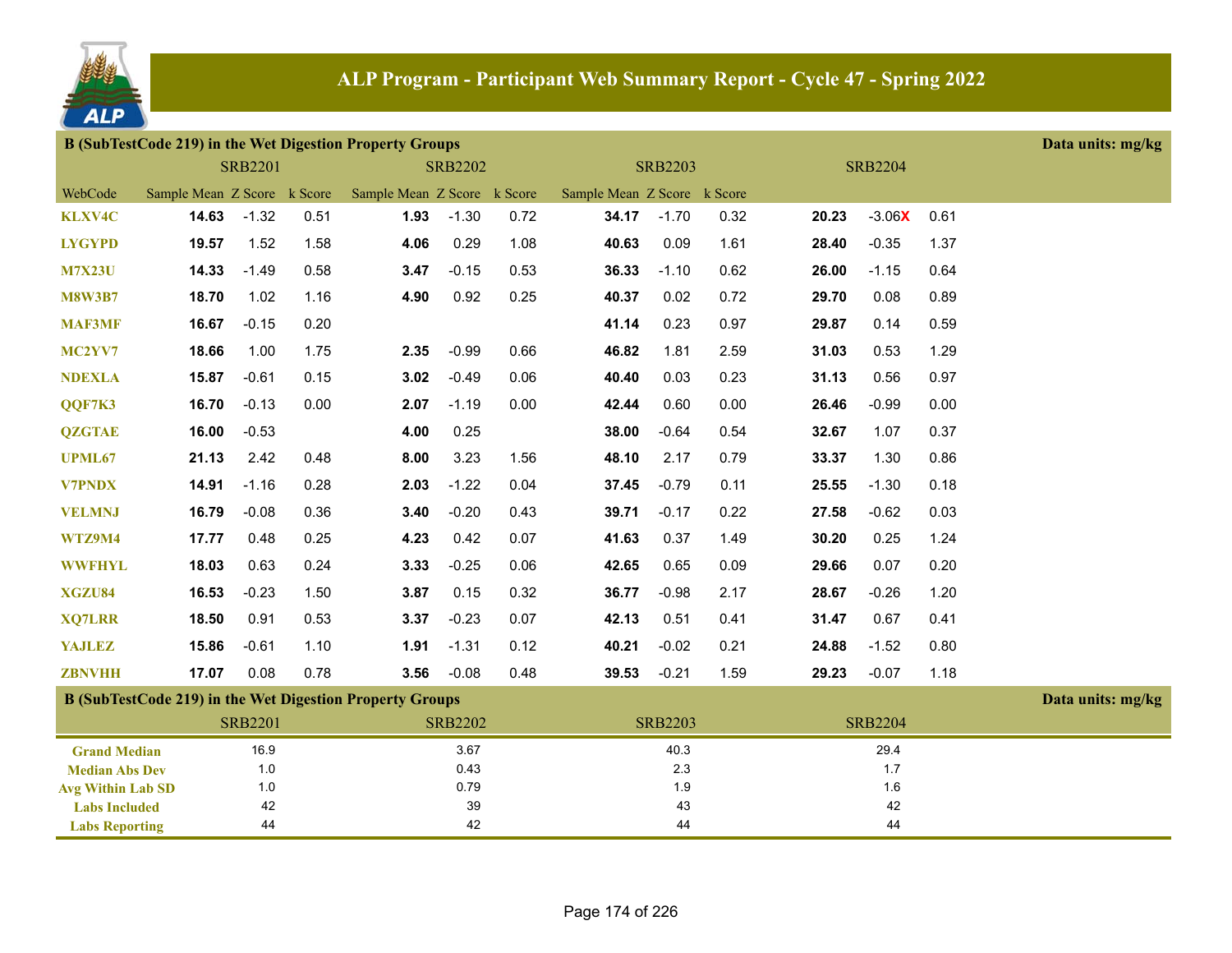

|               | Zn (SubTestCode 220) in the Wet Digestion Property Groups |                |      |                             |                |      | Data units: mg/kg           |                |      |      |                |      |  |
|---------------|-----------------------------------------------------------|----------------|------|-----------------------------|----------------|------|-----------------------------|----------------|------|------|----------------|------|--|
|               |                                                           | <b>SRB2201</b> |      |                             | <b>SRB2202</b> |      |                             | <b>SRB2203</b> |      |      | <b>SRB2204</b> |      |  |
| WebCode       | Sample Mean Z Score k Score                               |                |      | Sample Mean Z Score k Score |                |      | Sample Mean Z Score k Score |                |      |      |                |      |  |
| 382Q7P        | 21.4                                                      | $-0.99$        | 1.38 | 17.2                        | $-0.87$        | 0.58 | 49.6                        | $-0.67$        | 1.36 | 36.1 | $-0.56$        | 0.46 |  |
| <b>3N7Z7P</b> | 25.6                                                      | 0.45           | 0.28 | 18.0                        | $-0.51$        | 0.44 | 54.0                        | 0.02           | 0.36 | 45.4 | 1.75           | 0.30 |  |
| <b>6DERVP</b> | 22.6                                                      | $-0.58$        | 0.41 | 18.0                        | $-0.50$        | 0.83 | 50.8                        | $-0.49$        | 0.23 | 37.2 | $-0.29$        | 0.35 |  |
| 7KBMVA        | 22.2                                                      | $-0.73$        | 0.49 | 17.9                        | $-0.56$        | 1.32 | 49.8                        | $-0.65$        | 0.51 | 35.7 | $-0.66$        | 0.70 |  |
| 7L9XPQ        | 25.2                                                      | 0.29           | 0.19 | 18.8                        | $-0.15$        | 0.15 | 57.0                        | 0.49           | 0.28 | 39.9 | 0.38           | 0.41 |  |
| <b>84ZKA7</b> | 23.2                                                      | $-0.37$        | 0.17 | 18.0                        | $-0.50$        | 0.11 | 49.0                        | $-0.78$        | 0.05 | 35.9 | $-0.60$        | 0.09 |  |
| <b>8L3X9N</b> | 23.3                                                      | $-0.33$        | 0.22 | 21.0                        | 0.87           | 0.27 | 49.0                        | $-0.78$        | 0.21 | 36.3 | $-0.51$        | 0.29 |  |
| <b>8T66RW</b> | 19.1                                                      | $-1.79$        | 0.76 | 15.8                        | $-1.54$        | 0.34 | 38.9                        | $-2.37$        | 1.04 | 28.5 | $-2.44$        | 1.73 |  |
| A66UDM        | 23.4                                                      | $-0.31$        | 0.49 | 18.1                        | $-0.47$        | 0.13 | $50.0$                      | $-0.62$        | 0.27 | 36.4 | $-0.48$        | 0.30 |  |
| A76LRH        | 25.2                                                      | 0.29           | 0.26 | 19.1                        | 0.00           | 0.26 | 56.2                        | 0.37           | 0.62 | 41.7 | 0.84           | 0.65 |  |
| <b>AHUREL</b> | 27.5                                                      | 1.09           | 0.24 | 18.7                        | $-0.19$        | 0.15 | 60.7                        | 1.08           | 0.29 | 40.9 | 0.64           | 0.16 |  |
| <b>AQB6JC</b> | 24.7                                                      | 0.12           | 0.40 | 20.0                        | 0.40           |      | 59.7                        | 0.91           | 0.26 | 39.0 | 0.16           |      |  |
| <b>AZBTC9</b> | 30.9                                                      | 2.25           | 0.10 | 21.5                        | 1.08           | 0.42 | 61.8                        | 1.24           | 0.46 | 46.7 | 2.08           | 1.08 |  |
| <b>CBQEHF</b> | 27.3                                                      | 1.03           | 1.05 | 22.0                        | 1.32           |      | 58.0                        | 0.65           | 0.45 | 43.7 | 1.32           | 2.80 |  |
| <b>CKTJNA</b> | 25.9                                                      | 0.54           | 0.21 | 16.5                        | $-1.19$        | 0.57 | 54.3                        | 0.06           | 1.78 | 37.2 | $-0.29$        | 0.91 |  |
| D8M7NP        | 26.1                                                      | 0.61           | 2.67 | 22.4                        | 1.50           | 1.63 | 57.6                        | 0.59           | 0.33 | 41.3 | 0.73           | 0.34 |  |
| EAP9AJ        | 21.7                                                      | $-0.91$        | 0.91 | 19.0                        | $-0.04$        | 0.71 | 45.2                        | $-1.37$        | 0.71 | 32.9 | $-1.35$        | 1.06 |  |
| <b>ENMKF3</b> | 23.1                                                      | $-0.41$        | 0.00 | 18.6                        | $-0.24$        | 0.00 | 51.8                        | $-0.33$        | 0.00 | 37.3 | $-0.26$        | 0.00 |  |
| EWWM24        | 24.7                                                      | 0.12           | 0.40 | 20.0                        | 0.40           |      | 54.3                        | 0.07           | 0.53 | 38.7 | 0.08           | 0.28 |  |
| <b>EXBBZA</b> | 23.8                                                      | $-0.18$        | 0.56 | 18.0                        | $-0.53$        | 0.80 | 54.0                        | 0.01           | 0.77 | 38.1 | $-0.06$        | 0.44 |  |
| <b>F6MUXE</b> | 25.6                                                      | 0.44           | 0.20 | 20.1                        | 0.46           | 0.59 | 42.6                        | $-1.78$        | 0.17 | 35.6 | $-0.68$        | 0.84 |  |
| <b>F8V6RW</b> | 39.4                                                      | 5.11X          | 0.25 | 38.5                        | 8.91X          | 0.19 | 71.7                        | 2.81X          | 0.69 | 64.2 | 6.39X          | 0.40 |  |
| <b>GH7WTB</b> | 22.8                                                      | $-0.51$        | 0.27 | 18.6                        | $-0.25$        | 0.14 | 47.0                        | $-1.09$        | 0.28 | 36.3 | $-0.49$        | 0.37 |  |
| <b>J4ZF4L</b> | 23.9                                                      | $-0.16$        | 1.20 | 18.8                        | $-0.15$        | 0.44 | 51.5                        | $-0.38$        | 0.49 | 36.8 | $-0.38$        | 0.59 |  |
| <b>JEJRHJ</b> | 24.0                                                      | $-0.11$        |      | 23.3                        | 1.93           | 4.22 | 57.0                        | 0.49           | 1.98 | 38.3 | 0.00           | 2.89 |  |
| <b>JJDV6W</b> | 24.6                                                      | 0.11           | 0.38 | 19.9                        | 0.37           | 0.90 | 55.8                        | 0.30           | 0.53 | 39.4 | 0.27           | 0.82 |  |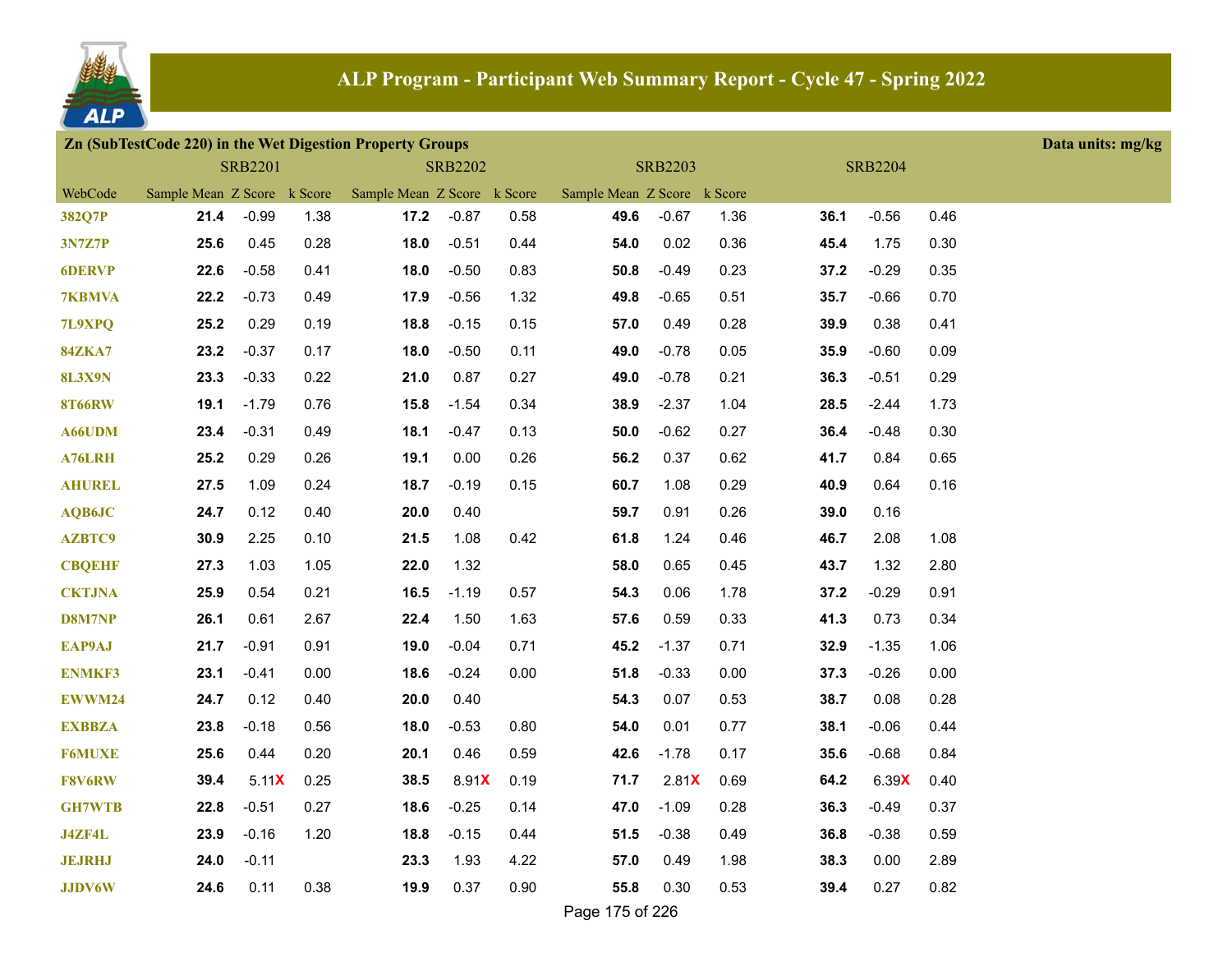

|                                 | Data units: mg/kg<br>Zn (SubTestCode 220) in the Wet Digestion Property Groups |                |      |                                                           |                |      |                             |                |      |      |                   |      |                   |  |
|---------------------------------|--------------------------------------------------------------------------------|----------------|------|-----------------------------------------------------------|----------------|------|-----------------------------|----------------|------|------|-------------------|------|-------------------|--|
|                                 |                                                                                | <b>SRB2201</b> |      |                                                           | <b>SRB2202</b> |      |                             | <b>SRB2203</b> |      |      | <b>SRB2204</b>    |      |                   |  |
| WebCode                         | Sample Mean Z Score k Score                                                    |                |      | Sample Mean Z Score k Score                               |                |      | Sample Mean Z Score k Score |                |      |      |                   |      |                   |  |
| <b>KLXV4C</b>                   | 37.0                                                                           | 4.31X          | 0.52 | 23.7                                                      | 2.09           | 0.43 | 77.3                        | 3.69X          | 0.72 | 44.6 | 1.56              | 0.41 |                   |  |
| <b>LYGYPD</b>                   | 32.1                                                                           | 2.66           | 3.79 | 24.7                                                      | 2.56           | 1.75 | 56.0                        | 0.33           | 1.36 | 41.8 | 0.87              | 1.37 |                   |  |
| <b>M7X23U</b>                   | 23.7                                                                           | $-0.22$        | 0.40 | 20.0                                                      | 0.40           |      | 52.0                        | $-0.30$        | 1.20 | 37.3 | $-0.25$           | 0.57 |                   |  |
| <b>M8W3B7</b>                   | 25.2                                                                           | 0.31           | 0.58 | 19.6                                                      | 0.24           | 0.59 | 55.0                        | 0.17           | 0.34 | 39.1 | 0.19              | 0.64 |                   |  |
| <b>MAF3MF</b>                   |                                                                                |                |      |                                                           |                |      | 13.0                        | $-6.45X$       |      |      |                   |      |                   |  |
| MC <sub>2</sub> YV <sub>7</sub> | 27.8                                                                           | 1.19           | 2.35 | 21.2                                                      | 0.94           | 1.37 | 62.7                        | 1.39           | 3.83 | 58.8 | 5.06 <sub>X</sub> | 6.69 |                   |  |
| <b>NDEXLA</b>                   | 21.9                                                                           | $-0.82$        | 0.12 | 17.4                                                      | $-0.77$        | 0.26 | 52.1                        | $-0.28$        | 0.67 | 37.4 | $-0.24$           | 0.03 |                   |  |
| QQF7K3                          | 25.9                                                                           | 0.53           | 0.12 | 19.2                                                      | 0.04           | 0.19 | 59.8                        | 0.93           | 0.22 | 41.1 | 0.69              | 0.20 |                   |  |
| <b>QZGTAE</b>                   | 22.3                                                                           | $-0.67$        | 0.40 | 18.7                                                      | $-0.21$        | 0.42 | 52.3                        | $-0.24$        | 0.69 | 42.0 | 0.91              |      |                   |  |
| TB94QK                          | 29.7                                                                           | 1.84           | 0.66 | 23.3                                                      | 1.90           | 1.08 | 58.8                        | 0.78           | 0.17 | 44.0 | 1.40              | 1.72 |                   |  |
| <b>UPML67</b>                   | 24.7                                                                           | 0.12           | 0.61 | 19.7                                                      | 0.27           | 0.64 | 56.6                        | 0.42           | 1.13 | 39.9 | 0.38              | 1.27 |                   |  |
| <b>V7PNDX</b>                   | 22.7                                                                           | $-0.54$        | 0.16 | 18.6                                                      | $-0.25$        | 0.22 | 50.8                        | $-0.49$        | 0.35 | 36.0 | $-0.57$           | 0.08 |                   |  |
| <b>VELMNJ</b>                   | 23.7                                                                           | $-0.20$        | 0.16 | 20.6                                                      | 0.69           | 0.14 | 47.7                        | $-0.97$        | 0.32 | 34.5 | $-0.94$           | 0.08 |                   |  |
| WTZ9M4                          | 21.9                                                                           | $-0.81$        | 0.49 | 18.0                                                      | $-0.50$        | 1.15 | 48.4                        | $-0.87$        | 1.26 | 37.0 | $-0.34$           | 0.76 |                   |  |
| <b>WWFHYL</b>                   | 25.2                                                                           | 0.30           | 0.08 | 19.0                                                      | $-0.06$        | 0.08 | 54.5                        | 0.10           | 0.27 | 39.3 | 0.24              | 0.03 |                   |  |
| <b>XGZU84</b>                   | 20.1                                                                           | $-1.45$        | 1.20 | 19.7                                                      | 0.25           | 0.22 | 38.3                        | $-2.46$        | 2.08 | 32.7 | $-1.40$           | 1.66 |                   |  |
| <b>XQ7LRR</b>                   | 26.1                                                                           | 0.60           | 0.64 | 18.3                                                      | $-0.36$        | 0.23 | 54.7                        | 0.13           | 0.27 | 39.8 | 0.37              | 0.32 |                   |  |
| <b>YAJLEZ</b>                   | 23.5                                                                           | $-0.28$        | 0.94 | 19.5                                                      | 0.15           | 0.77 | 48.4                        | $-0.87$        | 0.56 | 38.4 | 0.01              | 1.37 |                   |  |
| <b>ZBNVHH</b>                   | 27.5                                                                           | 1.09           | 1.31 | 21.9                                                      | 1.29           | 1.69 | 53.8                        | $-0.01$        | 1.16 | 52.0 | 3.39X             | 1.21 |                   |  |
|                                 |                                                                                |                |      | Zn (SubTestCode 220) in the Wet Digestion Property Groups |                |      |                             |                |      |      |                   |      | Data units: mg/kg |  |
|                                 |                                                                                | <b>SRB2201</b> |      |                                                           | <b>SRB2202</b> |      |                             | <b>SRB2203</b> |      |      | <b>SRB2204</b>    |      |                   |  |
| <b>Grand Median</b>             |                                                                                | 24.3           |      |                                                           | 19.1           |      |                             | 53.9           |      |      | 38.3              |      |                   |  |
| <b>Median Abs Dev</b>           |                                                                                | 1.5            |      |                                                           | 1.0            |      |                             | 3.4            |      |      | 2.0               |      |                   |  |
| <b>Avg Within Lab SD</b>        |                                                                                | 1.5            |      |                                                           | 1.4            |      |                             | 2.2            |      |      | 2.0               |      |                   |  |
| <b>Labs Included</b>            |                                                                                | 42             |      |                                                           | 43             |      |                             | 42             |      |      | 41                |      |                   |  |
| <b>Labs Reporting</b>           |                                                                                | 44             |      |                                                           | 44             |      |                             | 45             |      |      | 44                |      |                   |  |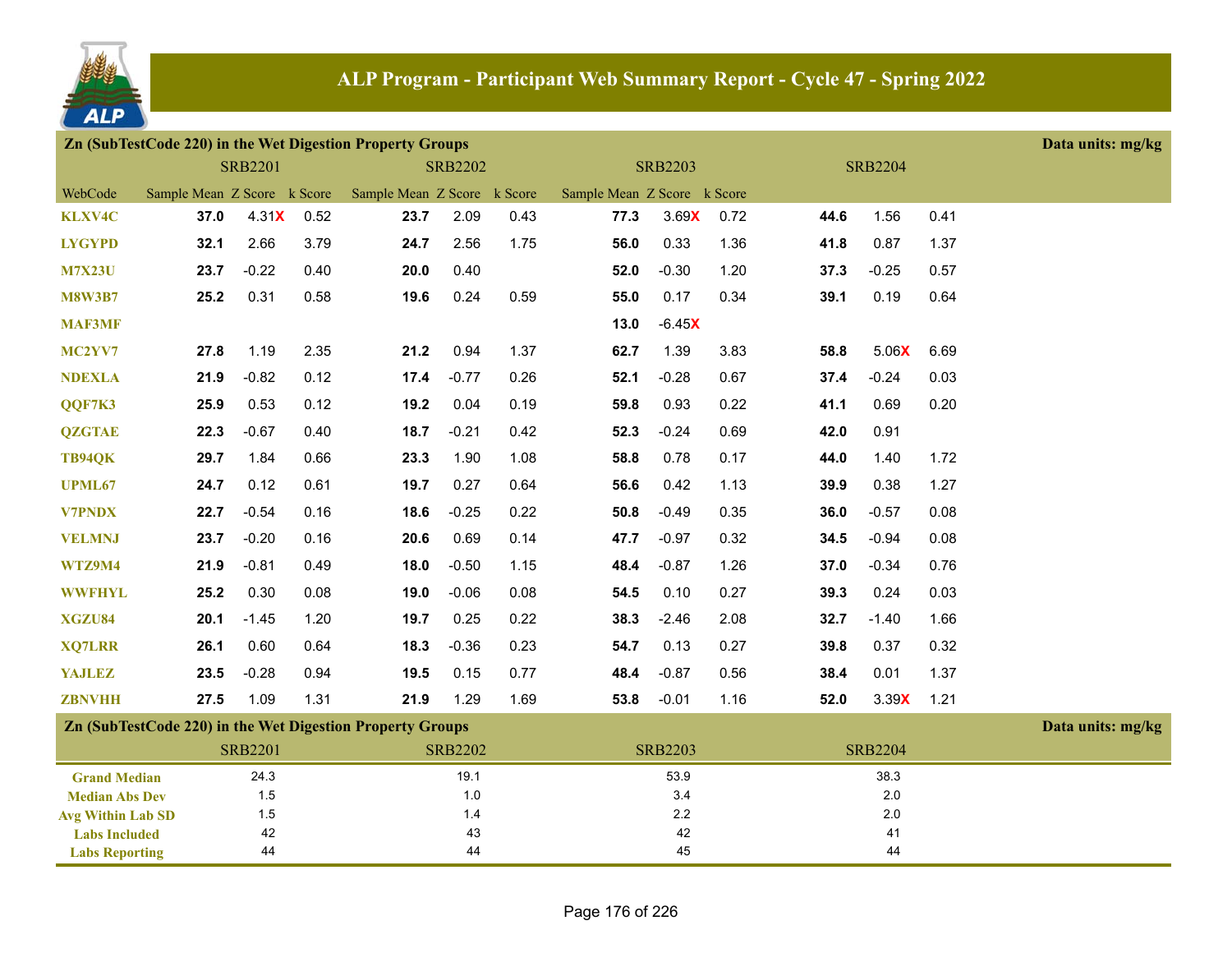

|               |                             |                |      | Mn (SubTestCode 221) in the Wet Digestion Property Groups |         |      |                             | Data units: mg/kg |      |       |                |      |  |
|---------------|-----------------------------|----------------|------|-----------------------------------------------------------|---------|------|-----------------------------|-------------------|------|-------|----------------|------|--|
|               |                             | <b>SRB2201</b> |      |                                                           | SRB2202 |      |                             | <b>SRB2203</b>    |      |       | <b>SRB2204</b> |      |  |
| WebCode       | Sample Mean Z Score k Score |                |      | Sample Mean Z Score k Score                               |         |      | Sample Mean Z Score k Score |                   |      |       |                |      |  |
| 382Q7P        | 60.1                        | $-0.13$        | 0.40 | 26.4                                                      | $-0.34$ | 0.26 | 106.9                       | $-0.36$           | 0.37 | 102.5 | 0.15           | 0.97 |  |
| <b>3N7Z7P</b> | 64.0                        | 0.55           | 0.40 | 24.6                                                      | $-1.09$ | 0.54 | 115.0                       | 0.49              | 0.44 | 112.5 | 1.49           | 0.70 |  |
| <b>6DERVP</b> | 63.5                        | 0.45           | 1.26 | 27.2                                                      | $-0.02$ | 1.11 | 114.0                       | 0.38              | 1.02 | 106.3 | 0.66           | 1.45 |  |
| 7KBMVA        | 51.3                        | $-1.68$        | 0.45 | 21.9                                                      | $-2.18$ | 0.39 | 100.8                       | $-0.99$           | 1.02 | 89.0  | $-1.65$        | 0.55 |  |
| 7L9XPQ        | 61.5                        | 0.11           | 0.25 | 26.3                                                      | $-0.39$ | 0.29 | 112.3                       | 0.20              | 0.32 | 99.9  | $-0.20$        | 0.59 |  |
| <b>84ZKA7</b> | 59.9                        | $-0.17$        | 0.35 | 28.5                                                      | 0.51    | 0.36 | 110.3                       | 0.00              | 0.13 | 99.0  | $-0.31$        | 0.48 |  |
| <b>8L3X9N</b> | 61.3                        | 0.08           | 0.08 | 28.8                                                      | 0.62    | 0.31 | 110.5                       | 0.01              | 0.32 | 101.7 | 0.04           | 0.80 |  |
| <b>8T66RW</b> | 48.6                        | $-2.15$        | 1.62 | 22.0                                                      | $-2.14$ | 1.49 | 80.3                        | $-3.13X$          | 0.89 | 73.4  | $-3.74X$       | 1.49 |  |
| A66UDM        | 61.9                        | 0.18           | 0.78 | 26.2                                                      | $-0.44$ | 0.18 | 107.7                       | $-0.28$           | 0.46 | 98.8  | $-0.33$        | 0.47 |  |
| A76LRH        | 58.3                        | $-0.45$        | 0.37 | 26.1                                                      | $-0.46$ | 0.31 | 105.6                       | $-0.49$           | 0.29 | 98.8  | $-0.34$        | 0.73 |  |
| <b>AHUREL</b> | 64.7                        | 0.66           | 0.37 | 27.7                                                      | 0.18    | 0.55 | 114.0                       | 0.38              | 0.22 | 105.3 | 0.53           | 0.43 |  |
| <b>AQB6JC</b> | 58.3                        | $-0.45$        | 0.23 | 29.0                                                      | 0.70    |      | 103.7                       | $-0.69$           | 0.13 | 95.0  | $-0.85$        |      |  |
| <b>AZBTC9</b> | 63.1                        | 0.39           | 0.72 | 28.3                                                      | 0.43    | 0.05 | 112.7                       | 0.24              | 0.13 | 108.0 | 0.89           | 0.97 |  |
| <b>CBQEHF</b> | 67.7                        | 1.19           | 2.45 | 31.0                                                      | 1.51    | 2.37 | 114.7                       | 0.45              | 1.09 | 101.3 | 0.00           | 1.59 |  |
| <b>CKTJNA</b> | 65.2                        | 0.76           | 0.74 | 25.9                                                      | $-0.56$ | 1.21 | 114.3                       | 0.42              | 1.78 | 96.8  | $-0.61$        | 1.29 |  |
| D8M7NP        | 57.4                        | $-0.61$        | 1.85 | 27.3                                                      | 0.00    | 0.42 | 104.6                       | $-0.60$           | 0.49 | 97.7  | $-0.49$        | 0.38 |  |
| EAP9AJ        | 53.6                        | $-1.27$        | 0.25 | 25.6                                                      | $-0.69$ | 0.27 | 98.4                        | $-1.24$           | 0.51 | 86.9  | $-1.93$        | 0.18 |  |
| <b>ENMKF3</b> | 61.2                        | 0.06           | 0.00 | 27.3                                                      | 0.01    | 0.00 | 111.0                       | 0.07              |      | 102.1 | 0.10           | 0.00 |  |
| EWWM24        | 65.0                        | 0.72           | 0.40 | 28.3                                                      | 0.43    | 0.52 | 115.0                       | 0.49              | 0.22 | 104.3 | 0.40           | 0.16 |  |
| <b>EXBBZA</b> | 60.2                        | $-0.12$        | 0.12 | 25.2                                                      | $-0.86$ | 0.26 | 112.0                       | 0.17              | 0.44 | 98.8  | $-0.34$        | 0.59 |  |
| <b>F6MUXE</b> | 54.8                        | $-1.07$        | 0.29 | 26.7                                                      | $-0.24$ | 0.12 | 98.2                        | $-1.26$           | 0.32 | 94.7  | $-0.88$        | 0.09 |  |
| F8V6RW        | 61.8                        | 0.16           | 0.42 | 27.8                                                      | 0.19    | 0.16 | 115.6                       | 0.55              | 0.35 | 101.7 | 0.05           | 0.43 |  |
| <b>GH7WTB</b> | 57.9                        | $-0.51$        | 0.22 | 26.8                                                      | $-0.21$ | 0.39 | 98.7                        | $-1.21$           | 0.09 | 93.5  | $-1.04$        | 0.67 |  |
| J4ZF4L        | 60.0                        | $-0.16$        | 2.46 | 28.3                                                      | 0.43    | 0.31 | 104.3                       | $-0.62$           | 0.55 | 94.8  | $-0.87$        | 0.53 |  |
| <b>JEJRHJ</b> | 63.3                        | 0.43           | 1.01 | 29.7                                                      | 0.97    | 1.37 | 123.7                       | 1.39              | 2.31 | 107.0 | 0.76           | 1.22 |  |
| <b>JJDV6W</b> | 64.8                        | 0.69           | 0.59 | 28.4                                                      | 0.44    | 1.82 | 115.4                       | 0.53              | 0.23 | 103.7 | 0.32           | 0.15 |  |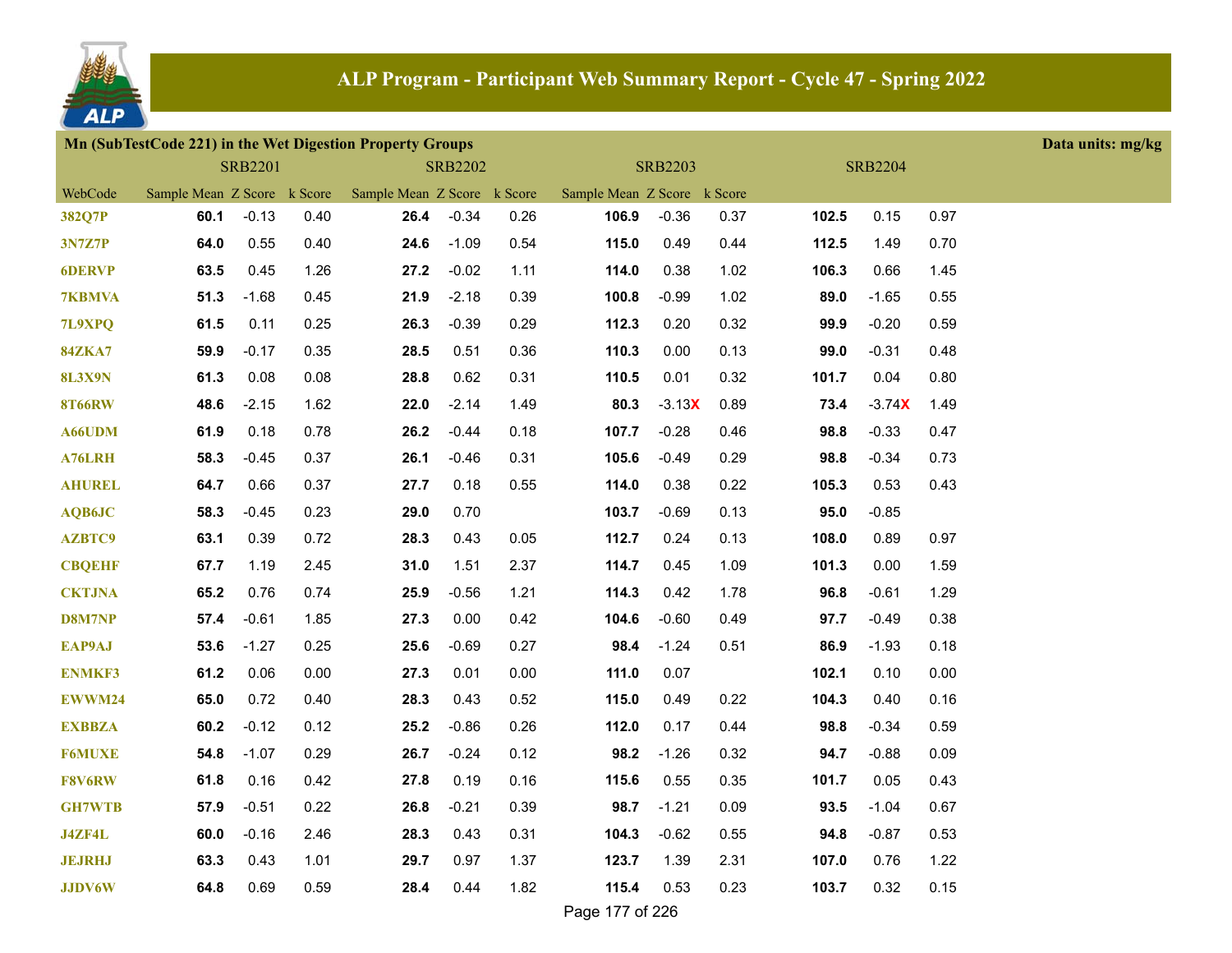

|                                 |                             |                |      | Mn (SubTestCode 221) in the Wet Digestion Property Groups |                |      |                             |                |      |       |                |      | Data units: mg/kg |
|---------------------------------|-----------------------------|----------------|------|-----------------------------------------------------------|----------------|------|-----------------------------|----------------|------|-------|----------------|------|-------------------|
|                                 |                             | <b>SRB2201</b> |      |                                                           | <b>SRB2202</b> |      |                             | <b>SRB2203</b> |      |       | <b>SRB2204</b> |      |                   |
| WebCode                         | Sample Mean Z Score k Score |                |      | Sample Mean Z Score k Score                               |                |      | Sample Mean Z Score k Score |                |      |       |                |      |                   |
| <b>KLXV4C</b>                   | 51.7                        | $-1.61$        | 0.56 | 23.4                                                      | $-1.57$        | 0.64 | 92.1                        | $-1.89$        | 0.28 | 84.8  | $-2.21$        | 0.27 |                   |
| <b>LYGYPD</b>                   | 63.1                        | 0.40           | 1.85 | 30.0                                                      | 1.12           | 1.63 | 112.7                       | 0.24           | 1.83 | 102.5 | 0.16           | 1.37 |                   |
| <b>M7X23U</b>                   | 58.0                        | $-0.50$        | 0.80 | 27.3                                                      | 0.02           | 1.04 | 106.7                       | $-0.38$        | 1.27 | 98.0  | $-0.45$        | 0.74 |                   |
| <b>M8W3B7</b>                   | 66.4                        | 0.96           | 0.32 | 28.2                                                      | 0.37           | 0.27 | 119.2                       | 0.93           | 0.59 | 105.8 | 0.60           | 1.46 |                   |
| <b>MAF3MF</b>                   | 59.0                        | $-0.33$        | 0.40 | 19.0                                                      | $-3.37X$       |      | 102.7                       | $-0.80$        | 0.67 | 103.7 | 0.31           | 0.43 |                   |
| MC <sub>2</sub> YV <sub>7</sub> | 72.8                        | 2.10           | 2.23 | 31.8                                                      | 1.85           | 2.22 | 130.7                       | 2.13           | 2.98 | 116.6 | 2.04           | 2.12 |                   |
| <b>NDEXLA</b>                   | 60.7                        | $-0.02$        | 0.52 | 26.7                                                      | $-0.25$        | 0.21 | 110.3                       | 0.00           | 0.51 | 103.3 | 0.27           | 0.32 |                   |
| QQF7K3                          | 67.8                        | 1.22           | 0.27 | 27.9                                                      | 0.25           | 0.05 | 122.4                       | 1.25           | 0.10 | 109.2 | 1.05           | 0.09 |                   |
| <b>QZGTAE</b>                   | 52.7                        | $-1.44$        | 0.46 | 25.0                                                      | $-0.93$        | 0.90 | 98.7                        | $-1.21$        | 0.34 | 103.0 | 0.22           |      |                   |
| TB94QK                          | 64.5                        | 0.63           | 0.55 | 29.4                                                      | 0.88           | 0.42 | 115.6                       | 0.55           | 0.18 | 104.4 | 0.41           | 0.28 |                   |
| <b>UPML67</b>                   | 59.5                        | $-0.24$        | 0.51 | 25.5                                                      | $-0.71$        | 1.83 | 108.0                       | $-0.24$        | 0.51 | 95.3  | $-0.81$        | 0.54 |                   |
| <b>V7PNDX</b>                   | 55.2                        | $-0.99$        | 0.48 | 21.7                                                      | $-2.26$        | 0.36 | 101.8                       | $-0.89$        | 0.24 | 91.8  | $-1.27$        | 0.13 |                   |
| <b>VELMNJ</b>                   | 87.6                        | 4.69X          | 0.11 | 41.3                                                      | 5.70 <b>X</b>  | 0.28 | 152.7                       | 4.42X          | 0.06 | 139.3 | 5.08X          | 0.24 |                   |
| WTZ9M4                          | 60.9                        | 0.01           | 0.34 | 28.4                                                      | 0.46           | 1.03 | 107.0                       | $-0.35$        | 0.96 | 100.0 | $-0.18$        | 1.85 |                   |
| <b>WWFHYL</b>                   | 65.6                        | 0.83           | 0.23 | 29.0                                                      | 0.72           | 2.00 | 114.5                       | 0.43           | 0.20 | 105.3 | 0.52           | 0.14 |                   |
| XGZU84                          | 54.8                        | $-1.07$        | 2.30 | 26.8                                                      | $-0.18$        | 1.95 | 90.7                        | $-2.05$        | 2.91 | 90.9  | $-1.39$        | 2.51 |                   |
| <b>XQ7LRR</b>                   | 68.4                        | 1.32           | 1.00 | 26.7                                                      | $-0.25$        | 0.40 | 116.3                       | 0.62           | 0.34 | 110.7 | 1.25           | 0.43 |                   |
| <b>YAJLEZ</b>                   | 60.8                        | $-0.01$        | 0.81 | 27.8                                                      | 0.20           | 0.61 | 104.0                       | $-0.66$        | 0.21 | 99.3  | $-0.28$        | 1.76 |                   |
| <b>ZBNVHH</b>                   | 56.4                        | $-0.78$        | 1.25 | 25.0                                                      | $-0.94$        | 1.04 | 102.2                       | $-0.85$        | 1.71 | 98.9  | $-0.33$        | 2.02 |                   |
|                                 |                             |                |      | Mn (SubTestCode 221) in the Wet Digestion Property Groups |                |      |                             |                |      |       |                |      | Data units: mg/kg |
|                                 |                             | <b>SRB2201</b> |      |                                                           | <b>SRB2202</b> |      |                             | <b>SRB2203</b> |      |       | <b>SRB2204</b> |      |                   |
| <b>Grand Median</b>             |                             | 60.9           |      |                                                           | 27.3           |      |                             | 110.3          |      |       | 101.3          |      |                   |
| <b>Median Abs Dev</b>           |                             | 3.0            |      |                                                           | 1.1            |      |                             | 5.1            |      |       | 3.6            |      |                   |
| <b>Avg Within Lab SD</b>        |                             | 2.5            |      |                                                           | 1.1            |      |                             | 4.5            |      |       | 3.6            |      |                   |
| <b>Labs Included</b>            |                             | 44             |      |                                                           | 43             |      |                             | 43             |      |       | 43             |      |                   |
| <b>Labs Reporting</b>           |                             | 45             |      |                                                           | 45             |      |                             | 45             |      |       | 45             |      |                   |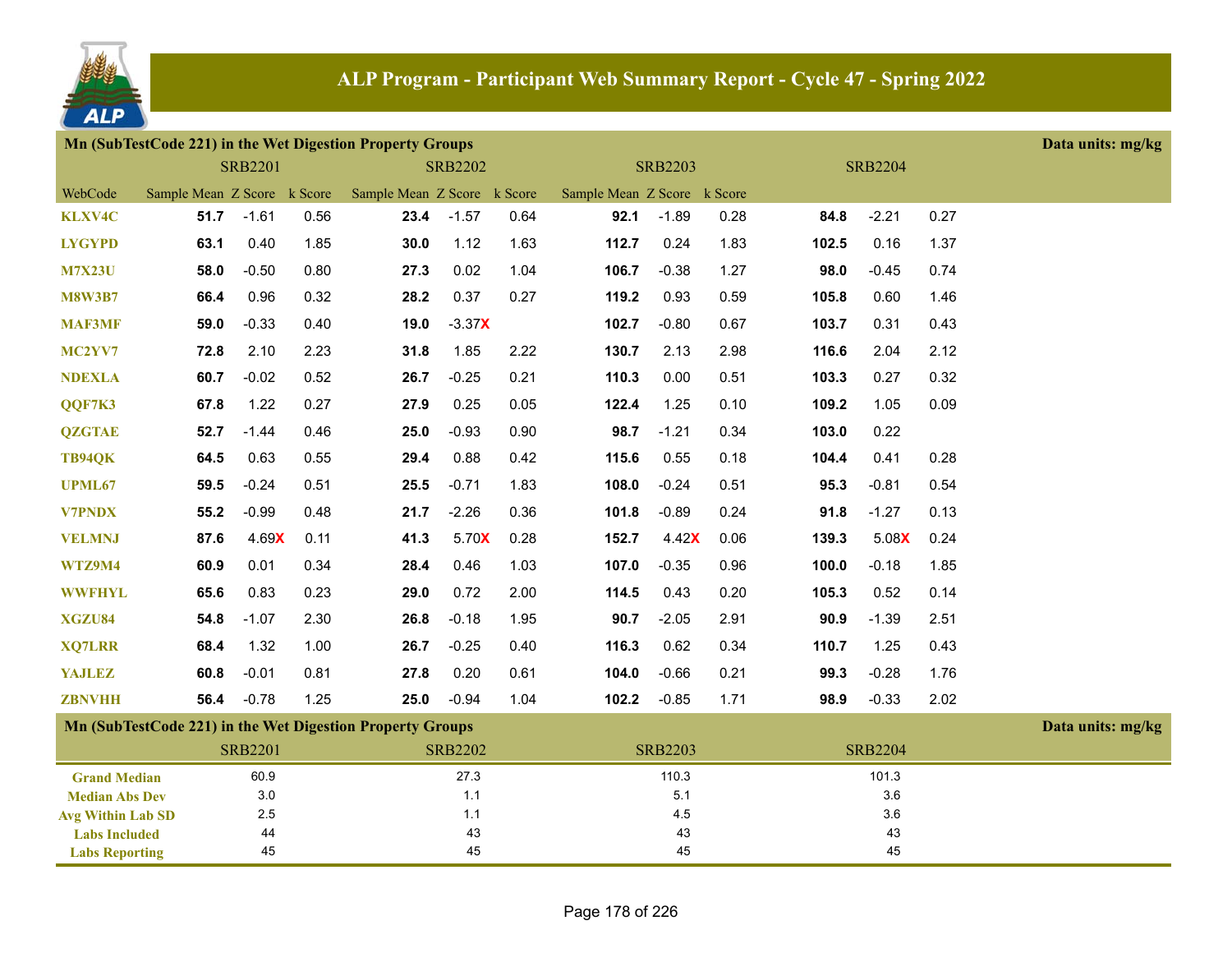

|               |                             |                |      | Fe (SubTestCode 222) in the Wet Digestion Property Groups |                |      |                             | Data units: mg/kg |      |         |                |      |  |
|---------------|-----------------------------|----------------|------|-----------------------------------------------------------|----------------|------|-----------------------------|-------------------|------|---------|----------------|------|--|
|               |                             | <b>SRB2201</b> |      |                                                           | <b>SRB2202</b> |      |                             | <b>SRB2203</b>    |      |         | <b>SRB2204</b> |      |  |
| WebCode       | Sample Mean Z Score k Score |                |      | Sample Mean Z Score k Score                               |                |      | Sample Mean Z Score k Score |                   |      |         |                |      |  |
| 382Q7P        | 176.6                       | 0.51           | 0.47 | 257.1                                                     | 0.88           | 0.44 | 249.1                       | 0.48              | 1.37 | 1,058.7 | 0.66           | 1.12 |  |
| <b>3N7Z7P</b> | 99.0                        | $-2.11$        | 0.15 | 147.0                                                     | $-2.74$        | 0.15 | 143.0                       | $-3.27$           | 0.27 | 539.0   | $-2.40$        | 0.55 |  |
| <b>6DERVP</b> | 138.3                       | $-0.78$        | 0.46 | 198.4                                                     | $-1.05$        | 0.88 | 222.6                       | $-0.46$           | 0.81 | 867.5   | $-0.47$        | 1.62 |  |
| 7KBMVA        | 155.6                       | $-0.20$        | 0.18 | 233.5                                                     | 0.10           | 0.49 | 240.2                       | 0.17              | 0.71 | 759.8   | $-1.10$        | 0.32 |  |
| 7L9XPQ        | 182.6                       | 0.71           | 0.07 | 241.1                                                     | 0.35           | 0.44 | 265.8                       | 1.07              | 0.30 | 989.9   | 0.25           | 0.97 |  |
| <b>84ZKA7</b> | 142.7                       | $-0.64$        | 0.24 | 198.0                                                     | $-1.06$        | 0.07 | 199.0                       | $-1.29$           | 0.09 | 757.0   | $-1.12$        | 0.07 |  |
| <b>8L3X9N</b> | 169.6                       | 0.27           | 0.11 | 239.2                                                     | 0.29           | 0.13 | 235.5                       | 0.00              | 0.11 | 952.7   | 0.04           | 0.52 |  |
| <b>8T66RW</b> | 178.7                       | 0.58           | 1.47 | 183.2                                                     | $-1.55$        | 1.04 | 142.3                       | $-3.29X$          | 0.77 | 462.0   | $-2.85X$       | 1.23 |  |
| A66UDM        | 134.7                       | $-0.91$        | 0.48 | 205.3                                                     | $-0.82$        | 0.86 | 210.0                       | $-0.90$           | 0.91 | 824.3   | $-0.72$        | 0.66 |  |
| A76LRH        | 170.6                       | 0.31           | 0.25 | 231.0                                                     | 0.02           | 0.10 | 239.8                       | 0.15              | 0.30 | 1,013.7 | 0.39           | 0.60 |  |
| <b>AHUREL</b> | 146.3                       | $-0.51$        | 0.32 | 220.7                                                     | $-0.32$        | 0.31 | 236.7                       | 0.04              | 0.50 | 882.7   | $-0.38$        | 0.72 |  |
| AQB6JC        | 159.0                       | $-0.08$        | 0.30 | 211.7                                                     | $-0.61$        | 0.11 | 201.7                       | $-1.19$           | 0.50 | 857.0   | $-0.53$        | 0.24 |  |
| <b>AZBTC9</b> | 185.3                       | 0.81           | 0.31 | 254.7                                                     | 0.80           | 0.36 | 265.0                       | 1.04              | 0.27 | 1,093.3 | 0.86           | 0.31 |  |
| <b>CBQEHF</b> | 225.5                       | 2.16           | 4.97 | 282.3                                                     | 1.71           | 2.15 | 253.0                       | 0.62              | 1.78 | 946.7   | 0.00           | 0.81 |  |
| <b>CKTJNA</b> | 184.8                       | 0.79           | 0.64 | 226.6                                                     | $-0.12$        | 0.85 | 252.8                       | 0.61              | 1.99 | 956.4   | 0.06           | 1.56 |  |
| D8M7NP        | 173.4                       | 0.40           | 1.38 | 244.0                                                     | 0.45           | 0.27 | 247.1                       | 0.41              | 0.96 | 1,041.1 | 0.56           | 0.78 |  |
| EAP9AJ        | 118.2                       | $-1.46$        | 0.61 | 197.3                                                     | $-1.08$        | 0.50 | 200.3                       | $-1.24$           | 0.77 | 689.9   | $-1.51$        | 0.29 |  |
| <b>ENMKF3</b> | 161.5                       | 0.00           |      | 240.8                                                     | 0.34           | 0.00 | 236.5                       | 0.04              |      | 961.9   | 0.09           | 0.00 |  |
| EWWM24        | 133.0                       | $-0.96$        | 0.27 | 201.3                                                     | $-0.95$        | 0.45 | 197.3                       | $-1.35$           | 0.56 | 638.0   | $-1.82$        | 0.79 |  |
| <b>EXBBZA</b> | 139.7                       | $-0.74$        | 0.38 | 194.0                                                     | $-1.19$        | 0.64 | 220.3                       | $-0.53$           | 0.50 | 762.3   | $-1.09$        | 1.44 |  |
| <b>F6MUXE</b> | 173.1                       | 0.39           | 0.23 | 217.8                                                     | $-0.41$        | 0.10 | 222.8                       | $-0.45$           | 0.34 | 1,133.4 | 1.10           | 0.48 |  |
| F8V6RW        | 189.4                       | 0.94           | 0.45 | 258.3                                                     | 0.92           | 0.86 | 262.9                       | 0.97              | 0.18 | 1,050.6 | 0.61           | 0.89 |  |
| <b>GH7WTB</b> | 174.9                       | 0.45           | 0.18 | 238.9                                                     | 0.28           | 0.25 | 238.6                       | 0.11              | 0.21 | 994.5   | 0.28           | 1.08 |  |
| <b>J4ZF4L</b> | 152.0                       | $-0.32$        | 1.22 | 230.3                                                     | 0.00           | 0.11 | 228.7                       | $-0.24$           | 0.41 | 860.7   | $-0.51$        | 0.56 |  |
| <b>JEJRHJ</b> | 168.3                       | 0.23           | 0.57 | 276.7                                                     | 1.52           | 3.72 | 234.7                       | $-0.03$           | 2.48 | 925.3   | $-0.13$        | 2.19 |  |
| JJDV6W        | 175.1                       | 0.46           | 0.24 | 238.9                                                     | 0.28           | 1.60 | 249.7                       | 0.50              | 0.53 | 957.1   | 0.06           | 0.57 |  |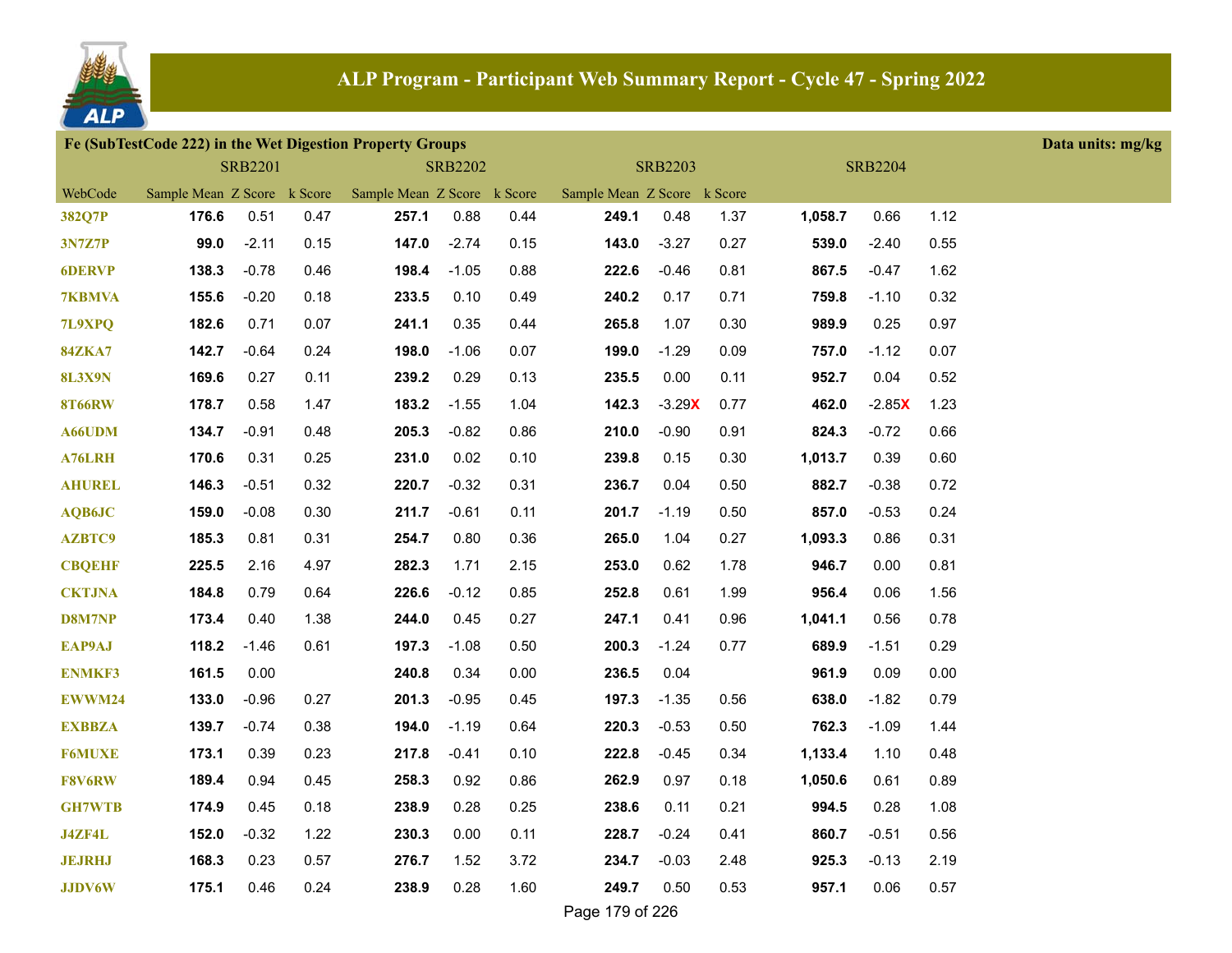

|                                 |                             |                |      | Fe (SubTestCode 222) in the Wet Digestion Property Groups |                |      |                             |                |      |         |                |      | Data units: mg/kg |
|---------------------------------|-----------------------------|----------------|------|-----------------------------------------------------------|----------------|------|-----------------------------|----------------|------|---------|----------------|------|-------------------|
|                                 |                             | <b>SRB2201</b> |      |                                                           | <b>SRB2202</b> |      |                             | <b>SRB2203</b> |      |         | <b>SRB2204</b> |      |                   |
| WebCode                         | Sample Mean Z Score k Score |                |      | Sample Mean Z Score k Score                               |                |      | Sample Mean Z Score k Score |                |      |         |                |      |                   |
| <b>KLXV4C</b>                   | 145.5                       | $-0.54$        | 0.30 | 208.3                                                     | $-0.72$        | 0.60 | 212.0                       | $-0.83$        | 0.64 | 786.3   | $-0.94$        | 0.45 |                   |
| <b>M7X23U</b>                   | 120.0                       | $-1.40$        |      | 190.0                                                     | $-1.32$        | 0.74 | 187.0                       | $-1.71$        | 0.56 | 612.0   | $-1.97$        | 0.19 |                   |
| <b>M8W3B7</b>                   | 159.0                       | $-0.08$        | 0.20 | 228.0                                                     | $-0.08$        | 0.32 | 246.7                       | 0.40           | 0.47 | 860.0   | $-0.51$        | 0.98 |                   |
| <b>MAF3MF</b>                   | 71.3                        | $-3.05X$       | 0.09 | 135.3                                                     | $-3.12X$       | 0.56 | 140.0                       | $-3.37X$       | 0.09 | 1,123.7 | 1.04           | 0.18 |                   |
| MC <sub>2</sub> YV <sub>7</sub> | 230.1                       | 2.32           | 2.20 | 289.1                                                     | 1.93           | 2.43 | 320.8                       | 3.02X          | 5.10 | 1,105.6 | 0.94           | 2.13 |                   |
| <b>NDEXLA</b>                   | 173.0                       | 0.39           | 0.08 | 222.7                                                     | $-0.25$        | 0.43 | 245.3                       | 0.35           | 0.35 | 974.7   | 0.16           | 0.52 |                   |
| QQF7K3                          | 186.6                       | 0.85           | 0.13 | 241.0                                                     | 0.35           | 0.19 | 264.9                       | 1.04           | 0.34 | 1,062.7 | 0.68           | 0.39 |                   |
| <b>OZGTAE</b>                   | 161.3                       | $-0.01$        | 0.31 | 230.0                                                     | $-0.01$        | 0.34 | 230.0                       | $-0.19$        | 0.33 | 1,068.0 | 0.71           | 0.09 |                   |
| TB94QK                          | 176.9                       | 0.52           | 0.26 | 237.5                                                     | 0.24           | 0.60 | 242.6                       | 0.25           | 0.36 | 964.6   | 0.11           | 2.36 |                   |
| UPML67                          | 138.3                       | $-0.78$        | 0.46 | 209.0                                                     | $-0.70$        | 0.51 | 223.7                       | $-0.42$        | 0.50 | 810.4   | $-0.80$        | 0.17 |                   |
| <b>V7PNDX</b>                   | 126.1                       | $-1.20$        | 0.14 | 200.0                                                     | $-1.00$        | 1.19 | 192.9                       | $-1.50$        | 0.26 | 750.8   | $-1.15$        | 0.24 |                   |
| <b>VELMNJ</b>                   | 148.4                       | $-0.44$        | 0.24 | 230.0                                                     | $-0.01$        | 0.28 | 238.8                       | 0.12           | 2.43 | 1,031.4 | 0.50           | 0.23 |                   |
| WTZ9M4                          | 171.3                       | 0.33           | 0.58 | 231.3                                                     | 0.03           | 1.29 | 234.3                       | $-0.04$        | 1.05 | 956.3   | 0.06           | 1.34 |                   |
| <b>WWFHYL</b>                   | 158.9                       | $-0.09$        | 0.59 | 250.1                                                     | 0.65           | 1.32 | 230.7                       | $-0.17$        | 0.30 | 896.8   | $-0.29$        | 0.25 |                   |
| <b>XGZU84</b>                   | 139.7                       | $-0.74$        | 1.11 | 236.3                                                     | 0.20           | 1.51 | 194.7                       | $-1.44$        | 2.71 | 889.7   | $-0.34$        | 1.80 |                   |
| <b>XO7LRR</b>                   | 165.3                       | 0.13           | 0.51 | 232.0                                                     | 0.05           | 0.52 | 247.3                       | 0.42           | 0.50 | 917.7   | $-0.17$        | 1.01 |                   |
| <b>YAJLEZ</b>                   | 140.8                       | $-0.70$        | 0.46 | 213.1                                                     | $-0.57$        | 0.52 | 199.1                       | $-1.29$        | 0.15 | 681.0   | $-1.56$        | 0.99 |                   |
| <b>ZBNVHH</b>                   | 183.3                       | 0.74           | 0.39 | 262.0                                                     | 1.04           | 0.64 | 244.7                       | 0.33           | 1.69 | 1,003.0 | 0.33           | 1.73 |                   |
|                                 |                             |                |      | Fe (SubTestCode 222) in the Wet Digestion Property Groups |                |      |                             |                |      |         |                |      | Data units: mg/kg |
|                                 |                             |                |      |                                                           |                |      |                             |                |      |         |                |      |                   |

|                       | TV (SubTestCout 222) in the Wet Digestion Froperty Groups |                |         |         | $Data$ units, $mg/Rg$ |
|-----------------------|-----------------------------------------------------------|----------------|---------|---------|-----------------------|
|                       | SRB2201                                                   | <b>SRB2202</b> | SRB2203 | SRB2204 |                       |
| <b>Grand Median</b>   | 161.5                                                     | 230.3          | 235.5   | 946.7   |                       |
| <b>Median Abs Dev</b> | 16.0                                                      | 17.2           | 12.9    | 89.7    |                       |
| Avg Within Lab SD     | 13.2                                                      | 13.6           | 11.0    | 37.8    |                       |
| <b>Labs Included</b>  | 43                                                        | 43             | 41      | 43      |                       |
| <b>Labs Reporting</b> | 44                                                        | 44             | 44      | 44      |                       |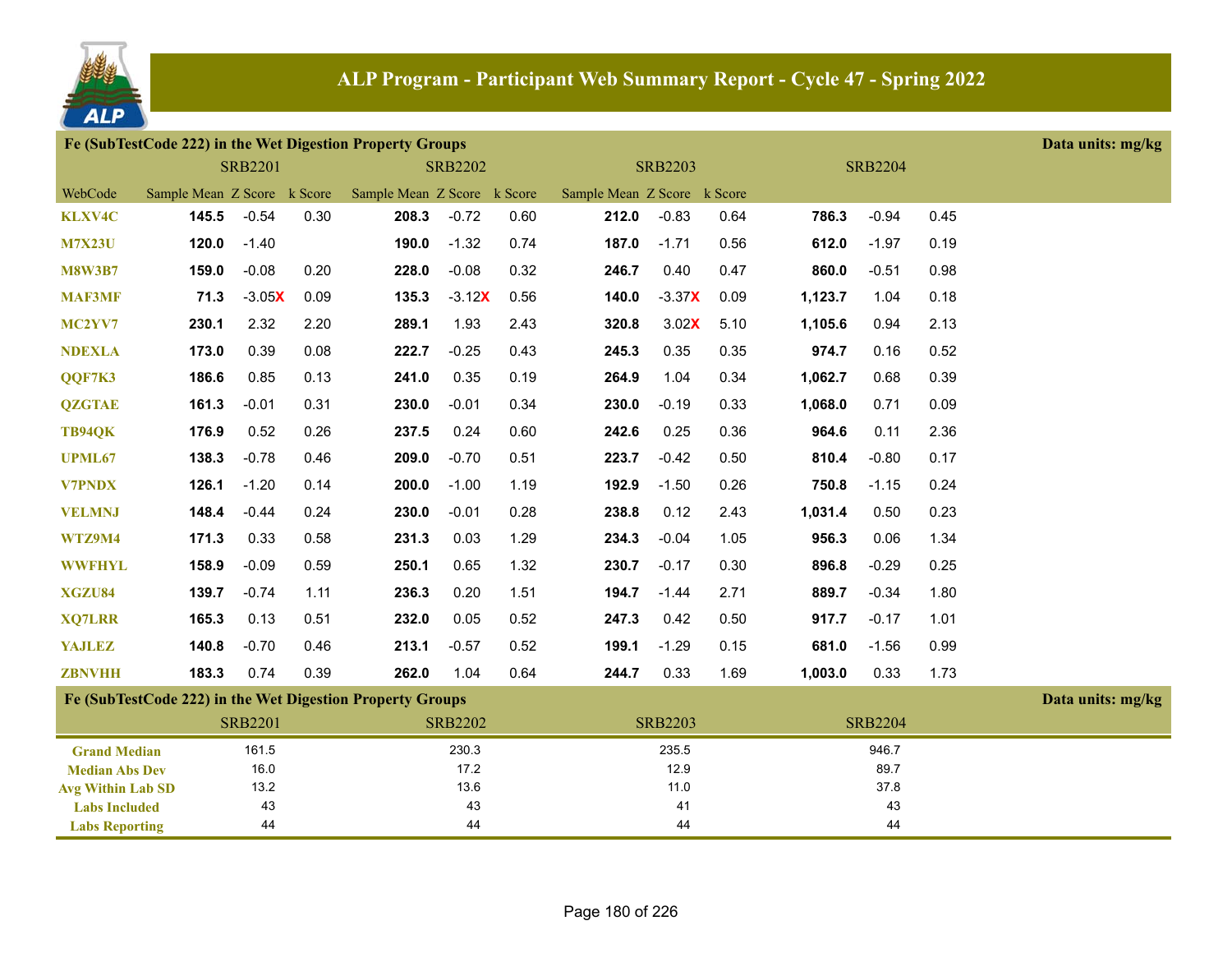

|               | Cu (SubTestCode 223) in the Wet Digestion Property Groups |                |      |                             |         |      |                             |                |      |       |                |      | Data units: mg/kg |
|---------------|-----------------------------------------------------------|----------------|------|-----------------------------|---------|------|-----------------------------|----------------|------|-------|----------------|------|-------------------|
|               |                                                           | <b>SRB2201</b> |      |                             | SRB2202 |      |                             | <b>SRB2203</b> |      |       | <b>SRB2204</b> |      |                   |
| WebCode       | Sample Mean Z Score k Score                               |                |      | Sample Mean Z Score k Score |         |      | Sample Mean Z Score k Score |                |      |       |                |      |                   |
| 382Q7P        | 4.69                                                      | $-1.71$        | 0.67 | 6.43                        | $-1.05$ | 0.28 | 5.96                        | $-1.45$        | 0.79 | 26.27 | $-0.26$        | 0.14 |                   |
| <b>3N7Z7P</b> | 5.47                                                      | $-0.76$        | 0.00 | 6.47                        | $-1.02$ | 0.04 | 6.30                        | $-1.13$        | 0.33 | 24.17 | $-1.30$        | 0.05 |                   |
| <b>6DERVP</b> | 6.02                                                      | $-0.09$        | 0.53 | 7.38                        | $-0.14$ | 0.53 | 7.64                        | 0.14           | 0.46 | 27.31 | 0.25           | 0.75 |                   |
| 7KBMVA        | 6.33                                                      | 0.28           | 1.43 | 6.52                        | $-0.97$ | 0.49 | 6.16                        | $-1.26$        | 0.18 | 23.75 | $-1.51$        | 0.86 |                   |
| 7L9XPQ        | 6.33                                                      | 0.28           | 0.39 | 7.29                        | $-0.22$ | 0.15 | 8.20                        | 0.67           | 0.26 | 28.05 | 0.62           | 0.38 |                   |
| <b>84ZKA7</b> | 5.77                                                      | $-0.40$        | 0.12 | 9.13                        | 1.56    | 0.08 | 9.47                        | 1.87           | 0.10 | 28.97 | 1.07           | 0.21 |                   |
| <b>8L3X9N</b> | 5.61                                                      | $-0.60$        | 0.22 | 7.72                        | 0.20    | 0.27 | 6.78                        | $-0.68$        | 0.26 | 25.24 | $-0.77$        | 0.63 |                   |
| <b>8T66RW</b> | 7.22                                                      | 1.36           | 0.93 | 7.24                        | $-0.27$ | 0.95 | 8.27                        | 0.74           | 1.12 | 24.44 | $-1.17$        | 0.76 |                   |
| A66UDM        | 5.83                                                      | $-0.32$        | 0.57 | 7.22                        | $-0.29$ | 0.08 | 6.86                        | $-0.60$        | 0.18 | 25.27 | $-0.76$        | 0.44 |                   |
| A76LRH        | 7.88                                                      | 2.16           | 0.14 | 9.25                        | 1.67    | 0.37 | 9.38                        | 1.79           | 0.22 | 27.62 | 0.41           | 0.35 |                   |
| <b>AHUREL</b> | 6.23                                                      | 0.16           | 0.12 | 7.53                        | 0.01    | 0.16 | 7.93                        | 0.42           | 0.53 | 28.43 | 0.81           | 0.71 |                   |
| <b>AQB6JC</b> | 6.00                                                      | $-0.12$        |      | 8.00                        | 0.46    |      | 7.00                        | $-0.46$        |      | 26.33 | $-0.23$        | 0.37 |                   |
| <b>AZBTC9</b> | 4.87                                                      | $-1.50$        | 0.69 | 6.60                        | $-0.89$ | 0.36 | 4.47                        | $-2.86X$       | 0.51 | 27.20 | 0.20           | 0.34 |                   |
| <b>CBQEHF</b> | 10.00                                                     | 4.73X          | 7.03 | 9.53                        | 1.94    | 0.43 | 8.57                        | 1.02           | 1.34 | 26.97 | 0.08           | 0.71 |                   |
| <b>CKTJNA</b> | 6.42                                                      | 0.39           | 0.42 | 6.56                        | $-0.93$ | 0.52 | 8.02                        | 0.50           | 1.37 | 27.62 | 0.41           | 0.89 |                   |
| <b>D8M7NP</b> | 5.85                                                      | $-0.31$        | 1.21 | 7.51                        | $-0.01$ | 0.36 | 7.63                        | 0.13           | 0.27 | 25.82 | $-0.48$        | 0.22 |                   |
| EAP9AJ        | 5.63                                                      | $-0.58$        | 0.25 | 7.20                        | $-0.31$ | 0.23 | 8.33                        | 0.80           | 2.11 | 24.24 | $-1.27$        | 1.30 |                   |
| <b>ENMKF3</b> | 5.64                                                      | $-0.56$        | 0.00 | 7.26                        | $-0.26$ | 0.00 | 6.92                        | $-0.54$        | 0.00 | 25.80 | $-0.49$        | 0.00 |                   |
| EWWM24        | 6.33                                                      | 0.28           | 1.24 | 8.67                        | 1.11    | 0.78 | 7.00                        | $-0.46$        |      | 27.00 | 0.10           |      |                   |
| <b>EXBBZA</b> | 6.10                                                      | 0.00           | 0.86 | 7.03                        | $-0.47$ | 0.61 | 7.87                        | 0.36           | 0.83 | 26.80 | 0.00           | 0.47 |                   |
| <b>F6MUXE</b> | 6.69                                                      | 0.72           | 0.28 | 7.94                        | 0.41    | 0.07 | 8.05                        | 0.53           | 0.06 | 31.49 | 2.32           | 0.39 |                   |
| F8V6RW        | 8.40                                                      | 2.79           | 2.10 | 9.86                        | 2.26    | 0.82 | 7.89                        | 0.38           | 2.26 | 28.83 | 1.01           | 1.33 |                   |
| <b>GH7WTB</b> | 5.35                                                      | $-0.90$        | 0.20 | 6.78                        | $-0.72$ | 0.05 | 6.34                        | $-1.09$        | 0.17 | 22.25 | $-2.25$        | 0.26 |                   |
| <b>J4ZF4L</b> | 5.49                                                      | $-0.74$        | 0.95 | 7.35                        | $-0.17$ | 0.42 | 6.30                        | $-1.13$        | 0.36 | 25.57 | $-0.61$        | 1.00 |                   |
| <b>JEJRHJ</b> | 6.23                                                      | 0.16           | 0.12 | 5.87                        | $-1.60$ | 4.41 | 7.97                        | 0.45           | 0.75 | 25.83 | $-0.48$        | 2.61 |                   |
| JJDV6W        | 4.94                                                      | $-1.41$        | 0.42 | 9.30                        | 1.72    | 2.14 | 7.52                        | 0.03           | 0.55 | 26.97 | 0.09           | 0.34 |                   |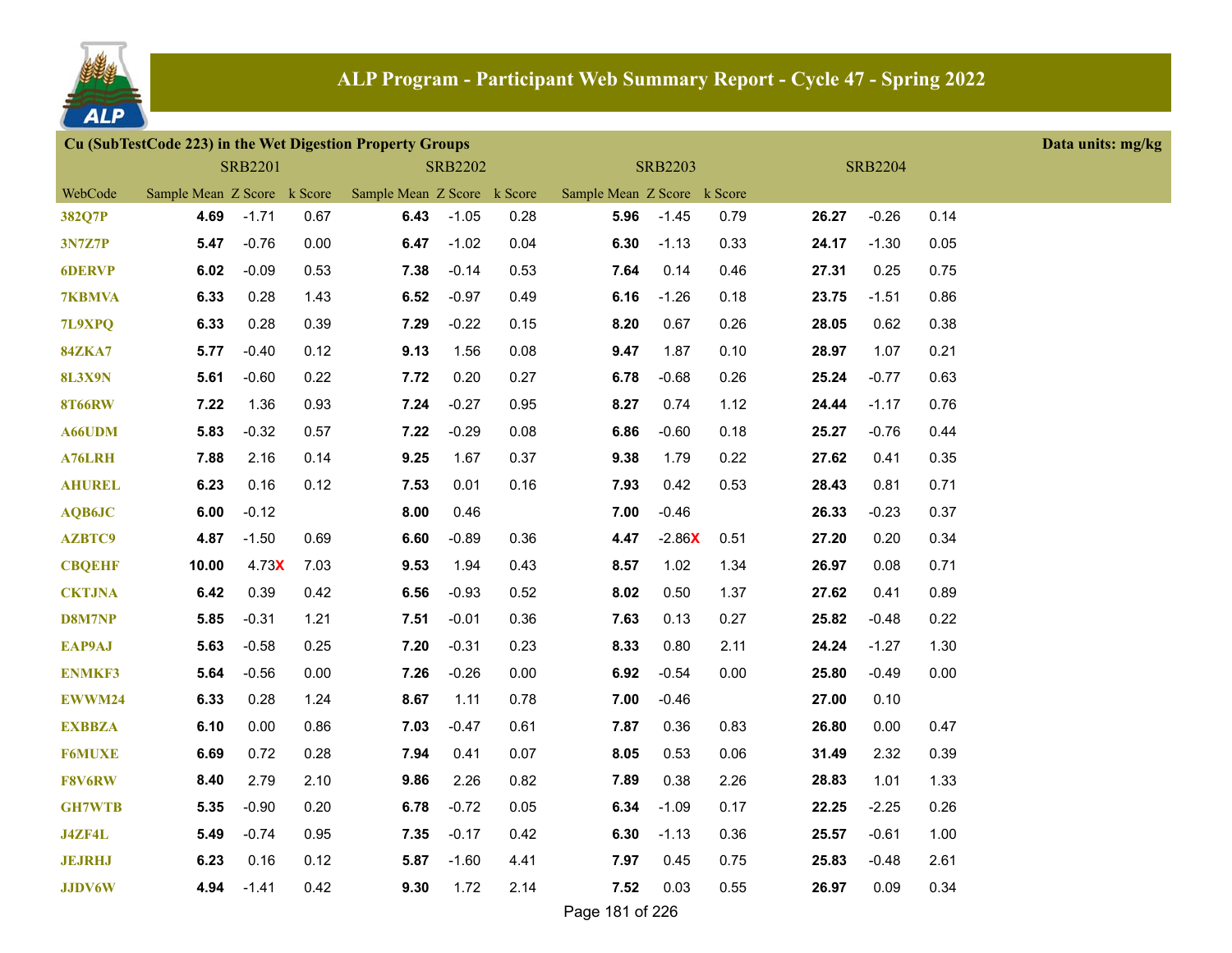

|                                 |                             |                |      | Cu (SubTestCode 223) in the Wet Digestion Property Groups |                |      |                             |                |      |       |                |      | Data units: mg/kg |
|---------------------------------|-----------------------------|----------------|------|-----------------------------------------------------------|----------------|------|-----------------------------|----------------|------|-------|----------------|------|-------------------|
|                                 |                             | <b>SRB2201</b> |      |                                                           | <b>SRB2202</b> |      |                             | <b>SRB2203</b> |      |       | <b>SRB2204</b> |      |                   |
| WebCode                         | Sample Mean Z Score k Score |                |      | Sample Mean Z Score k Score                               |                |      | Sample Mean Z Score k Score |                |      |       |                |      |                   |
| <b>KLXV4C</b>                   | 11.03                       | 5.98X          | 0.81 | 8.53                                                      | 0.98           | 0.88 | 7.13                        | $-0.34$        | 0.58 | 22.57 | $-2.09$        | 0.82 |                   |
| <b>LYGYPD</b>                   | 6.58                        | 0.58           | 2.81 | 7.84                                                      | 0.31           | 1.46 | 8.05                        | 0.53           | 1.52 | 27.07 | 0.13           | 1.22 |                   |
| <b>M7X23U</b>                   | 6.10                        | 0.00           | 0.93 | 7.70                                                      | 0.17           | 1.30 | 7.10                        | $-0.37$        | 0.99 | 23.67 | $-1.55$        | 0.75 |                   |
| <b>M8W3B7</b>                   | 6.50                        | 0.49           | 1.55 | 7.47                                                      | $-0.05$        | 0.99 | 4.43                        | $-2.90X$       | 1.08 | 26.63 | $-0.08$        | 1.28 |                   |
| MC <sub>2</sub> YV <sub>7</sub> | 6.98                        | 1.06           | 0.86 | 9.13                                                      | 1.55           | 0.86 | 8.76                        | 1.20           | 1.41 | 34.61 | 3.87X          | 2.14 |                   |
| <b>NDEXLA</b>                   | 5.19                        | $-1.10$        | 0.04 | 6.58                                                      | $-0.91$        | 0.18 | 6.38                        | $-1.05$        | 0.14 | 23.27 | $-1.75$        | 0.21 |                   |
| QQF7K3                          | 6.42                        | 0.39           | 0.14 | 7.56                                                      | 0.04           | 0.14 | 8.10                        | 0.58           | 0.10 | 29.18 | 1.18           | 0.24 |                   |
| <b>OZGTAE</b>                   | 5.00                        | $-1.33$        |      | 6.67                                                      | $-0.83$        | 0.78 | 6.33                        | $-1.10$        | 0.96 | 28.00 | 0.59           | 0.65 |                   |
| <b>TB94OK</b>                   | 7.27                        | 1.42           | 0.82 | 8.70                                                      | 1.14           | 1.05 | 8.71                        | 1.15           | 1.11 | 27.17 | 0.18           | 0.57 |                   |
| UPML67                          | 6.63                        | 0.65           | 0.66 | 8.10                                                      | 0.56           | 0.36 | 8.60                        | 1.05           | 1.44 | 27.10 | 0.15           | 0.95 |                   |
| <b>V7PNDX</b>                   | 5.44                        | $-0.80$        | 0.21 | 7.24                                                      | $-0.27$        | 0.13 | 7.06                        | $-0.40$        | 0.17 | 26.22 | $-0.29$        | 0.38 |                   |
| <b>VELMNJ</b>                   | 5.91                        | $-0.22$        | 0.16 | 7.56                                                      | 0.04           | 0.12 | 7.34                        | $-0.15$        | 0.19 | 26.25 | $-0.27$        | 0.21 |                   |
| WTZ9M4                          | 5.43                        | $-0.81$        | 0.45 | 7.07                                                      | $-0.44$        | 0.94 | 6.93                        | $-0.53$        | 0.63 | 26.03 | $-0.38$        | 0.84 |                   |
| <b>WWFHYL</b>                   | 6.26                        | 0.20           | 0.15 | 7.56                                                      | 0.04           | 0.15 | 7.59                        | 0.09           | 0.14 | 27.26 | 0.23           | 0.13 |                   |
| XGZU84                          | 6.03                        | $-0.08$        | 3.28 | 8.63                                                      | 1.07           | 2.30 | 6.80                        | $-0.65$        | 3.30 | 28.07 | 0.63           | 3.92 |                   |
| <b>XQ7LRR</b>                   | 6.27                        | 0.20           | 0.48 | 7.44                                                      | $-0.08$        | 0.11 | 7.46                        | $-0.03$        | 0.16 | 26.63 | $-0.08$        | 0.20 |                   |
| <b>YAJLEZ</b>                   | 6.13                        | 0.04           | 0.98 | 7.83                                                      | 0.30           | 0.30 | 7.15                        | $-0.33$        | 0.26 | 27.77 | 0.48           | 1.03 |                   |
| <b>ZBNVHH</b>                   | 6.41                        | 0.38           | 0.65 | 7.79                                                      | 0.26           | 0.15 | 7.33                        | $-0.15$        | 0.96 | 26.80 | 0.00           | 1.35 |                   |
|                                 |                             |                |      | Cu (SubTestCode 223) in the Wet Digestion Property Groups |                |      |                             |                |      |       |                |      | Data units: mg/kg |
|                                 |                             | CDDOA          |      |                                                           |                |      |                             | CDDOAO         |      |       | CDDOA          |      |                   |

|                          |                |                |         |         | . . |
|--------------------------|----------------|----------------|---------|---------|-----|
|                          | <b>SRB2201</b> | <b>SRB2202</b> | SRB2203 | SRB2204 |     |
| <b>Grand Median</b>      | 6.10           | 7.52           | 7.49    | 26.8    |     |
| <b>Median Abs Dev</b>    | 0.43           | 0.47           | 0.57    | 1.0     |     |
| <b>Avg Within Lab SD</b> | 0.47           | 0.74           | 0.60    | 1.5     |     |
| <b>Labs Included</b>     | 42             | 44             | 42      | 43      |     |
| <b>Labs Reporting</b>    | 44             | 44             | 44      | 44      |     |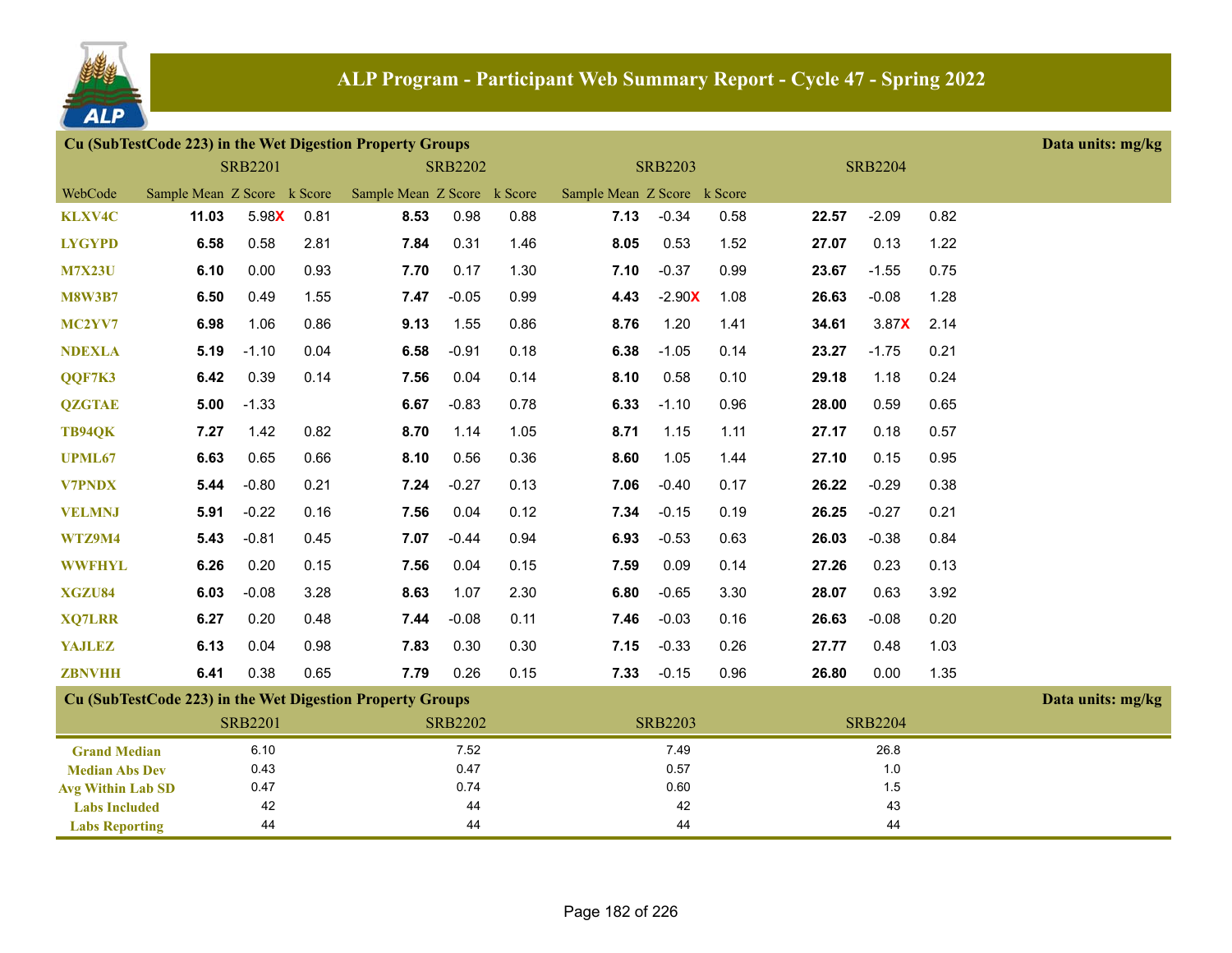

|                          |                             |                  |      | Mo (SubTestCode 224) in the Wet Digestion Property Groups |                |      |                             |                |      |         |                |      | Data units: mg/kg |
|--------------------------|-----------------------------|------------------|------|-----------------------------------------------------------|----------------|------|-----------------------------|----------------|------|---------|----------------|------|-------------------|
|                          |                             | <b>SRB2201</b>   |      |                                                           | <b>SRB2202</b> |      |                             | <b>SRB2203</b> |      |         | <b>SRB2204</b> |      |                   |
| WebCode                  | Sample Mean Z Score k Score |                  |      | Sample Mean Z Score k Score                               |                |      | Sample Mean Z Score k Score |                |      |         |                |      |                   |
| 7L9XPQ                   | 0.11                        | $-0.70$          | 0.03 | 0.32                                                      | $-0.37$        | 0.04 | 0.22                        | $-0.59$        | 0.19 | 0.20    | $-0.78$        | 0.06 |                   |
| <b>8L3X9N</b>            |                             |                  |      | 0.36                                                      | 0.01           | 0.33 | 0.23                        | $-0.45$        | 0.86 | 0.20    | $-0.74$        | 0.00 |                   |
| <b>8T66RW</b>            | 0.18                        | $-0.09$          | 0.35 | 0.33                                                      | $-0.28$        | 0.56 | 0.27                        | $-0.06$        | 0.63 | 0.22    | $-0.53$        | 0.61 |                   |
| A66UDM                   | 0.15                        | $-0.36$          | 0.06 | 0.34                                                      | $-0.10$        | 0.06 | 0.28                        | 0.00           | 0.11 | 0.28    | 0.13           | 0.05 |                   |
| A76LRH                   | 0.02                        | $-1.45$          | 0.06 | 0.35                                                      | $-0.01$        | 0.35 | 0.19                        | $-0.85$        | 1.76 | 0.27    | $-0.02$        | 2.06 |                   |
| <b>CBQEHF</b>            | 0.17                        | $-0.18$          | 0.50 | 0.37                                                      | 0.20           | 0.38 | 0.28                        | $-0.03$        | 1.65 | 0.40    | 1.43           | 2.27 |                   |
| D8M7NP                   | 0.53                        | 2.75             | 0.29 | 0.58                                                      | 2.35           | 0.10 | 0.58                        | 2.96           | 0.65 | 0.54    | 2.93           | 1.52 |                   |
| EAP9AJ                   | 0.48                        | 2.33             | 3.82 | 0.74                                                      | 3.96X          | 2.24 | 0.57                        | 2.87           | 2.12 | 0.78    | 5.52X          | 4.71 |                   |
| <b>F8V6RW</b>            | 0.68                        | 3.90X            | 1.52 | 0.55                                                      | 2.06           | 3.90 | 0.81                        | 5.16X          | 7.18 | 1.84    | 17.07X 15.33   |      |                   |
| <b>GH7WTB</b>            | 0.20                        | 0.04             | 0.12 | 0.45                                                      | 0.98           | 0.21 | 0.28                        | $-0.03$        | 0.99 | 0.27    | $-0.01$        | 1.04 |                   |
| <b>LYGYPD</b>            | 0.23                        | 0.29             | 0.09 | 0.51                                                      | 1.62           | 0.74 | 0.33                        | 0.53           | 0.58 | 0.28    | 0.09           | 0.96 |                   |
| <b>NDEXLA</b>            | 0.16                        | $-0.33$          | 0.02 | 0.34                                                      | $-0.15$        | 0.04 | 0.30                        | 0.23           | 0.20 | 0.34    | 0.80           | 0.14 |                   |
| QQF7K3                   | 0.13                        | $-0.51$          | 0.18 | 0.32                                                      | $-0.31$        | 0.22 | 0.30                        | 0.24           | 0.40 | 0.27    | 0.00           | 0.29 |                   |
| <b>QZGTAE</b>            | 0.30                        | 0.84             | 0.82 | 0.27                                                      | $-0.91$        | 0.49 |                             |                |      | 0.17    | $-1.10$        | 1.05 |                   |
| <b>V7PNDX</b>            | 0.20                        | 0.03             | 0.00 | 0.20                                                      | $-1.60$        | 0.00 | 0.20                        | $-0.78$        | 0.00 | 0.20    | $-0.74$        | 0.00 |                   |
| <b>VELMNJ</b>            | 0.14                        | $-0.42$          | 0.04 | 0.36                                                      | 0.08           | 0.09 | 0.25                        | $-0.29$        | 0.19 | 0.23    | $-0.37$        | 0.18 |                   |
| WTZ9M4                   | 0.26                        | 0.49             | 0.80 | 0.39                                                      | 0.40           | 0.55 | 0.38                        | 1.01           | 0.46 | 0.38    | 1.21           | 1.13 |                   |
| <b>WWFHYL</b>            | 0.28                        | 0.66             | 0.77 | 0.42                                                      | 0.69           | 0.95 | 0.30                        | 0.23           | 1.82 | 0.27    | 0.03           | 0.58 |                   |
| <b>XQ7LRR</b>            | 0.20                        | 0.00             | 0.07 | 0.35                                                      | $-0.01$        | 0.12 | 0.31                        | 0.30           | 0.10 | 0.32    | 0.57           | 0.19 |                   |
| <b>YAJLEZ</b>            | $-0.12$                     | $-2.59$ <b>X</b> | 2.26 | $-0.18$                                                   | $-5.57X$       | 1.77 | $-0.62$                     | $-8.81X$       | 1.58 | $-0.18$ | $-4.90X$       | 2.56 |                   |
|                          |                             |                  |      | Mo (SubTestCode 224) in the Wet Digestion Property Groups |                |      |                             |                |      |         |                |      | Data units: mg/kg |
|                          |                             | <b>SRB2201</b>   |      |                                                           | <b>SRB2202</b> |      |                             | <b>SRB2203</b> |      |         | <b>SRB2204</b> |      |                   |
| <b>Grand Median</b>      |                             | 0.20             |      |                                                           | 0.35           |      |                             | 0.28           |      |         | 0.27           |      |                   |
| <b>Median Abs Dev</b>    |                             | 0.05             |      |                                                           | 0.03           |      |                             | 0.03           |      |         | 0.05           |      |                   |
| <b>Avg Within Lab SD</b> |                             | 0.12             |      |                                                           | 0.12           |      |                             | 0.07           |      |         | 0.06           |      |                   |
| <b>Labs Included</b>     |                             | 17               |      |                                                           | 18             |      |                             | 17             |      |         | 17             |      |                   |
| <b>Labs Reporting</b>    |                             | 19               |      |                                                           | 20             |      |                             | 19             |      |         | 20             |      |                   |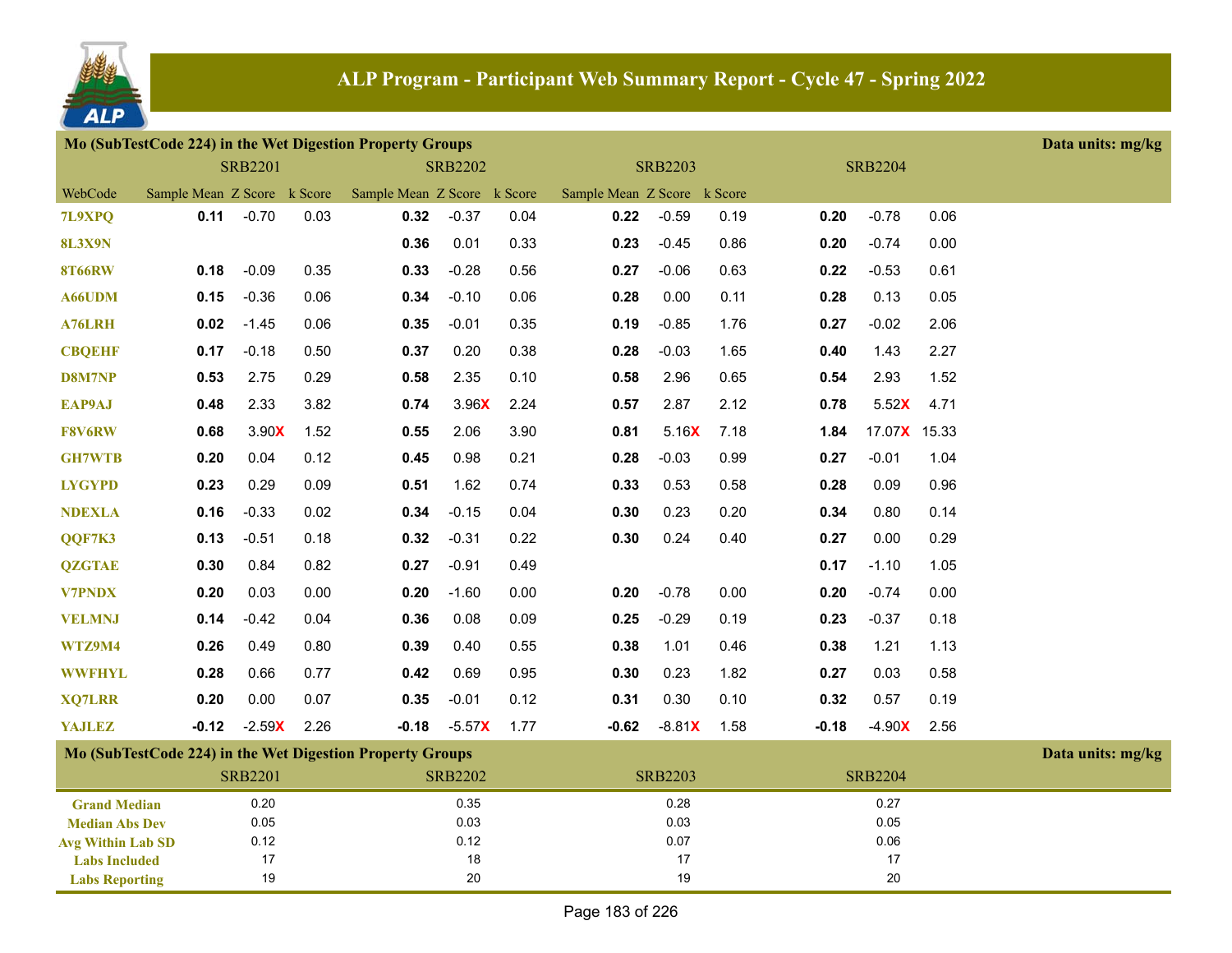

|                          | P (SubTestCode 225) in the Dry Ash Property Groups |                                                                      |      |                             |                |      |                             |                |      |      |                |      | Data units: Percent        |
|--------------------------|----------------------------------------------------|----------------------------------------------------------------------|------|-----------------------------|----------------|------|-----------------------------|----------------|------|------|----------------|------|----------------------------|
|                          |                                                    | <b>SRB2201</b>                                                       |      |                             | <b>SRB2202</b> |      |                             | <b>SRB2203</b> |      |      | <b>SRB2204</b> |      |                            |
| WebCode                  | Sample Mean Z Score k Score                        |                                                                      |      | Sample Mean Z Score k Score |                |      | Sample Mean Z Score k Score |                |      |      |                |      |                            |
| AJ99HR                   | 0.30                                               | 0.33                                                                 | 2.31 | 0.20                        | 1.83           | 2.39 | 0.15                        | 1.38           | 2.40 | 0.43 | $-0.32$        | 2.28 |                            |
| <b>B7UHBA</b>            | 0.29                                               | $-0.75$                                                              | 0.00 | 0.18                        | $-1.30$        | 0.00 | 0.14                        | 0.20           | 0.00 | 0.44 | 0.23           | 0.47 |                            |
| E72W78                   | 0.31                                               | 1.72                                                                 | 0.00 | 0.19                        | 0.00           | 0.00 | 0.13                        | $-0.39$        | 0.19 | 0.45 | 1.13           | 0.47 |                            |
| <b>GDGCVM</b>            | 0.29                                               | $-0.33$                                                              | 0.76 | 0.19                        | 0.00           | 0.00 | 0.14                        | 0.20           | 0.00 | 0.44 | 0.59           | 0.47 |                            |
| <b>JY7K3D</b>            | 0.30                                               | 0.42                                                                 | 0.21 | 0.18                        | $-0.78$        | 0.35 | 0.14                        | $-0.20$        | 0.36 | 0.43 | $-0.23$        | 0.16 |                            |
| <b>VELMNJ</b>            | 0.29                                               | $-0.49$                                                              | 0.14 | 0.19                        | 0.13           | 0.43 | 0.12                        | $-1.68$        | 0.24 | 0.40 | $-1.54$        | 0.29 |                            |
|                          |                                                    |                                                                      |      |                             |                |      |                             |                |      |      |                |      | <b>Data units: Percent</b> |
|                          |                                                    | P (SubTestCode 225) in the Dry Ash Property Groups<br><b>SRB2201</b> |      |                             | <b>SRB2202</b> |      |                             | <b>SRB2203</b> |      |      | <b>SRB2204</b> |      |                            |
| <b>Grand Median</b>      |                                                    | 0.30                                                                 |      |                             | 0.19           |      |                             | 0.14           |      |      | 0.43           |      |                            |
| <b>Median Abs Dev</b>    |                                                    | 0.00                                                                 |      |                             | 0.00           |      |                             | 0.00           |      |      | 0.01           |      |                            |
| <b>Avg Within Lab SD</b> |                                                    | 0.01                                                                 |      |                             | 0.00           |      |                             | 0.00           |      |      | 0.01           |      |                            |
| <b>Labs Included</b>     |                                                    | 6                                                                    |      |                             | 6              |      |                             | 6              |      |      | 6              |      |                            |

**Labs Reporting** <sup>66</sup> <sup>6</sup> <sup>6</sup>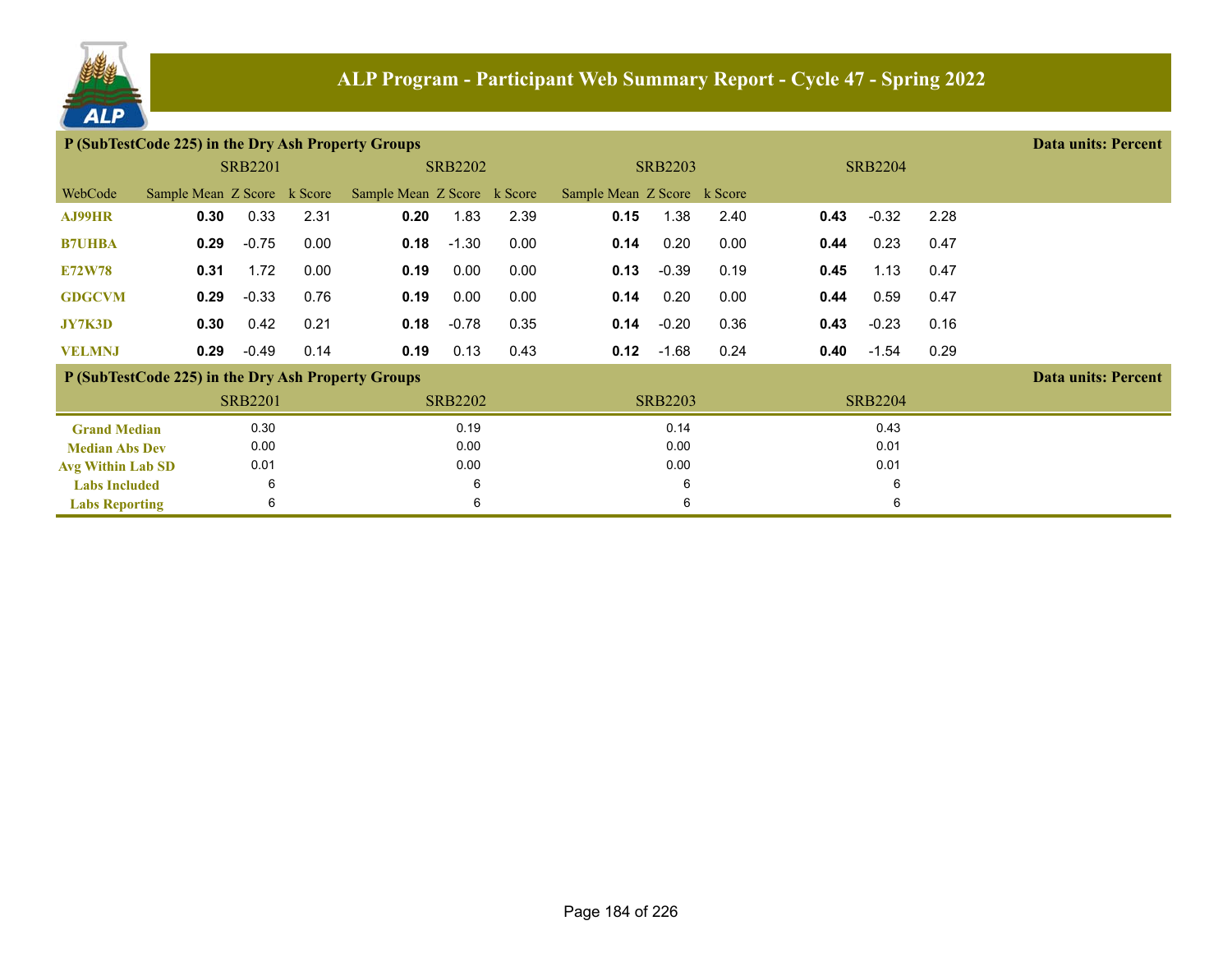

|                       |                             |                |      | K (SubTestCode 226) in the Dry Ash Property Groups |                |      |                             |                |      |       |                |      | Data units: Percent |
|-----------------------|-----------------------------|----------------|------|----------------------------------------------------|----------------|------|-----------------------------|----------------|------|-------|----------------|------|---------------------|
|                       |                             | <b>SRB2201</b> |      |                                                    | <b>SRB2202</b> |      |                             | <b>SRB2203</b> |      |       | <b>SRB2204</b> |      |                     |
| WebCode               | Sample Mean Z Score k Score |                |      | Sample Mean Z Score k Score                        |                |      | Sample Mean Z Score k Score |                |      |       |                |      |                     |
| AJ99HR                | 2.75                        | $-0.26$        | 0.32 | 1.06                                               | 1.70           | 2.30 | 2.25                        | 0.79           | 1.30 | 9.38  | $-0.44$        | 1.58 |                     |
| <b>B7UHBA</b>         | 2.81                        | 0.06           | 0.08 | 0.92                                               | $-0.48$        | 0.39 | 2.14                        | $-0.18$        | 0.31 | 9.82  | 0.44           | 1.05 |                     |
| E72W78                | 2.88                        | 0.41           | 0.12 | 0.92                                               | $-0.38$        | 0.20 | 2.17                        | 0.08           | 0.31 | 10.07 | 0.96           | 0.34 |                     |
| <b>GDGCVM</b>         | 3.02                        | 1.15           | 0.62 | 0.97                                               | 0.38           | 0.20 | 2.36                        | 1.78           | 1.11 | 10.05 | 0.93           | 1.25 |                     |
| <b>JY7K3D</b>         | 2.40                        | $-2.12$        | 2.34 | 0.91                                               | $-0.53$        | 0.58 | 2.03                        | $-1.14$        | 1.56 | 9.28  | $-0.66$        | 0.76 |                     |
| <b>VELMNJ</b>         | 2.79                        | $-0.06$        | 0.05 | 0.99                                               | 0.59           | 0.39 | 2.15                        | $-0.08$        | 0.67 | 9.30  | $-0.61$        | 0.38 |                     |
|                       |                             |                |      | K (SubTestCode 226) in the Dry Ash Property Groups |                |      |                             |                |      |       |                |      | Data units: Percent |
|                       |                             | <b>SRB2201</b> |      |                                                    | <b>SRB2202</b> |      |                             | <b>SRB2203</b> |      |       | <b>SRB2204</b> |      |                     |
|                       |                             |                |      |                                                    |                |      |                             |                |      |       |                |      |                     |
| <b>Grand Median</b>   |                             | 2.80           |      |                                                    | 0.95           |      |                             | 2.16           |      |       | 9.60           |      |                     |
| <b>Median Abs Dev</b> |                             | 0.06           |      |                                                    | 0.03           |      |                             | 0.06           |      |       | 0.31           |      |                     |
| Avg Within Lab SD     |                             | 0.12           |      |                                                    | 0.03           |      |                             | 0.04           |      |       | 0.17           |      |                     |
| <b>Labs Included</b>  |                             | 6              |      |                                                    | 6              |      |                             | 6              |      |       | 6              |      |                     |

**Labs Reporting** <sup>66</sup> <sup>6</sup> <sup>6</sup>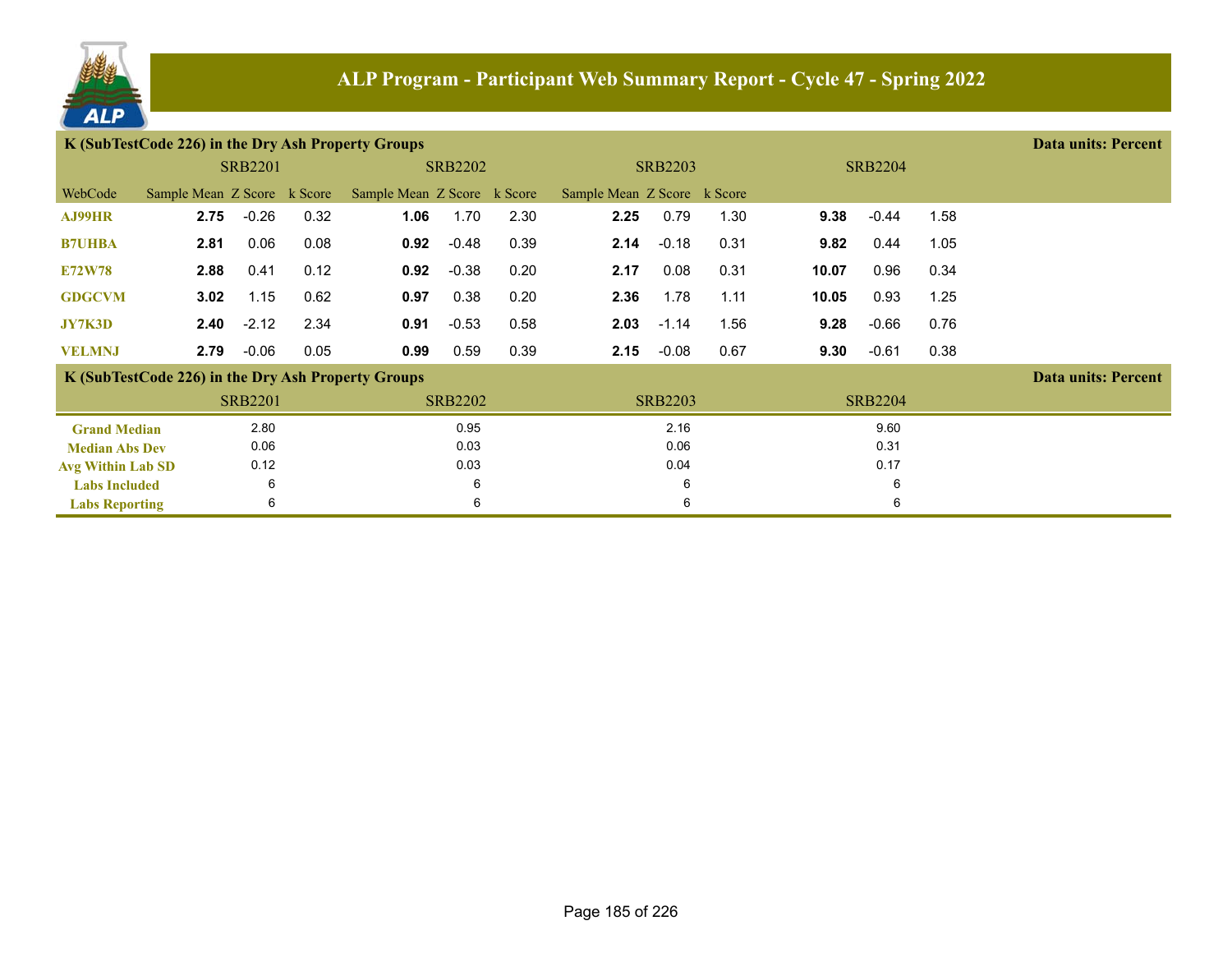

|                          |                                                                       |                |      | Ca (SubTestCode 227) in the Dry Ash Property Groups |                |      |                             |                |      |      |                |      | Data units: Percent |  |
|--------------------------|-----------------------------------------------------------------------|----------------|------|-----------------------------------------------------|----------------|------|-----------------------------|----------------|------|------|----------------|------|---------------------|--|
|                          |                                                                       | <b>SRB2201</b> |      |                                                     | <b>SRB2202</b> |      |                             | <b>SRB2203</b> |      |      | <b>SRB2204</b> |      |                     |  |
| WebCode                  | Sample Mean Z Score k Score                                           |                |      | Sample Mean Z Score k Score                         |                |      | Sample Mean Z Score k Score |                |      |      |                |      |                     |  |
| AJ99HR                   | 1.37                                                                  | 0.01           | 2.38 | 0.30                                                | $-1.06$        | 2.25 | 4.30                        | 1.45           | 2.09 | 1.00 | 0.13           | 2.13 |                     |  |
| <b>B7UHBA</b>            | 1.37                                                                  | 0.07           | 0.36 | 0.35                                                | 0.48           | 0.00 | 3.98                        | 0.25           | 0.10 | 1.06 | 0.78           | 0.27 |                     |  |
| E72W78                   | 1.33                                                                  | $-0.92$        | 0.21 | 0.31                                                | $-0.77$        | 0.54 | 3.85                        | $-0.25$        | 0.36 | 0.98 | $-0.13$        | 0.00 |                     |  |
| <b>GDGCVM</b>            | 1.39                                                                  | 0.45           | 0.21 | 0.36                                                | 0.70           | 0.54 | 4.23                        | 1.18           | 0.62 | 1.15 | 1.89           | 0.82 |                     |  |
| JY7K3D                   | 1.25                                                                  | $-2.59$        | 0.26 | 0.32                                                | $-0.48$        | 0.41 | 3.78                        | $-0.52$        | 0.04 | 0.96 | $-0.42$        | 0.40 |                     |  |
| <b>VELMNJ</b>            | 1.37                                                                  | $-0.01$        | 0.20 | 0.35                                                | 0.56           | 0.42 |                             | $-0.40$        | 1.04 | 0.93 | $-0.69$        | 0.75 |                     |  |
|                          |                                                                       |                |      |                                                     |                |      | 3.81                        |                |      |      |                |      |                     |  |
|                          |                                                                       |                |      |                                                     |                |      |                             |                |      |      |                |      | Data units: Percent |  |
|                          | Ca (SubTestCode 227) in the Dry Ash Property Groups<br><b>SRB2201</b> |                |      |                                                     | <b>SRB2202</b> |      |                             | <b>SRB2203</b> |      |      | <b>SRB2204</b> |      |                     |  |
| <b>Grand Median</b>      |                                                                       | 1.37           |      |                                                     | 0.34           |      |                             | 3.92           |      |      | 0.99           |      |                     |  |
| <b>Median Abs Dev</b>    |                                                                       | 0.01           |      |                                                     | 0.02           |      |                             | 0.12           |      |      | 0.05           |      |                     |  |
| <b>Avg Within Lab SD</b> | 0.03<br>6                                                             |                |      |                                                     | 0.01           |      |                             | 0.06           |      |      | 0.02           |      |                     |  |
| <b>Labs Included</b>     |                                                                       |                |      | 6                                                   |                |      | 6                           |                |      | 6    |                |      |                     |  |
| <b>Labs Reporting</b>    |                                                                       | 6              |      |                                                     | 6              |      |                             | 6              |      |      | 6              |      |                     |  |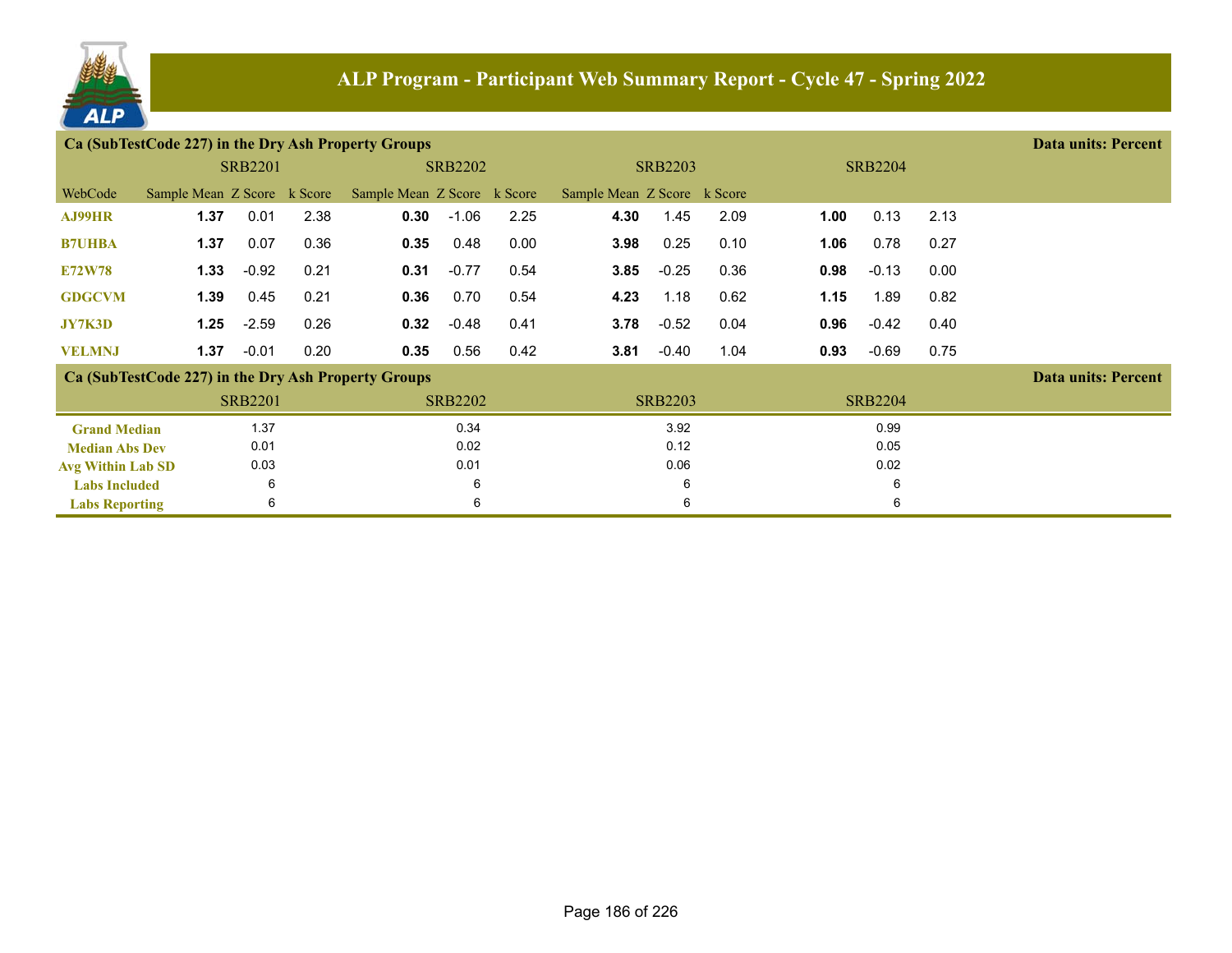

|                          |                             |                |      | Mg (SubTestCode 228) in the Dry Ash Property Groups |                |      |                             |                |      |       |                |      | Data units: Percent |
|--------------------------|-----------------------------|----------------|------|-----------------------------------------------------|----------------|------|-----------------------------|----------------|------|-------|----------------|------|---------------------|
|                          |                             | <b>SRB2201</b> |      |                                                     | <b>SRB2202</b> |      |                             | <b>SRB2203</b> |      |       | <b>SRB2204</b> |      |                     |
| WebCode                  | Sample Mean Z Score k Score |                |      | Sample Mean Z Score k Score                         |                |      | Sample Mean Z Score k Score |                |      |       |                |      |                     |
| AJ99HR                   | 0.233                       | $-0.51$        | 2.06 | 0.072                                               | $-0.18$        | 1.46 | 0.738                       | 1.09           | 2.30 | 0.426 | $-0.10$        | 2.12 |                     |
| <b>B7UHBA</b>            | 0.250                       | 0.76           |      | 0.080                                               | 1.36           | 0.00 | 0.680                       | $-0.44$        | 0.00 | 0.437 | 0.70           | 0.47 |                     |
| E72W78                   | 0.230                       | $-0.74$        | 0.00 | 0.068                                               | $-1.08$        | 0.19 | 0.674                       | $-0.61$        | 0.51 | 0.423 | $-0.30$        | 0.47 |                     |
| <b>GDGCVM</b>            | 0.247                       | 0.51           | 0.67 | 0.073                                               | 0.04           | 1.88 | 0.717                       | 0.53           | 0.38 | 0.457 | 2.18           | 0.94 |                     |
| JY7K3D                   | 0.233                       | $-0.55$        | 0.55 | 0.073                                               | $-0.04$        | 0.49 | 0.661                       | $-0.94$        | 0.15 | 0.418 | $-0.68$        | 0.31 |                     |
| <b>VELMNJ</b>            | 0.253                       | 0.98           | 0.15 | 0.080                                               | 1.33           | 0.25 | 0.713                       | 0.44           | 0.54 | 0.429 | 0.10           | 0.28 |                     |
|                          |                             |                |      |                                                     |                |      |                             |                |      |       |                |      |                     |
|                          |                             |                |      | Mg (SubTestCode 228) in the Dry Ash Property Groups |                |      |                             |                |      |       |                |      | Data units: Percent |
|                          | <b>SRB2201</b>              |                |      |                                                     | <b>SRB2202</b> |      |                             | <b>SRB2203</b> |      |       | <b>SRB2204</b> |      |                     |
| <b>Grand Median</b>      |                             | 0.24           |      |                                                     | 0.073          |      |                             | 0.70           |      |       | 0.43           |      |                     |
| <b>Median Abs Dev</b>    |                             | 0.01           |      |                                                     | 0.003          |      |                             | 0.02           |      |       | 0.01           |      |                     |
| <b>Avg Within Lab SD</b> |                             |                |      | 0.003                                               |                |      | 0.02                        |                |      | 0.01  |                |      |                     |
| <b>Labs Included</b>     |                             | 6              |      |                                                     | 6              |      |                             | 6              |      |       | 6              |      |                     |

**Labs Reporting** <sup>66</sup> <sup>6</sup> <sup>6</sup>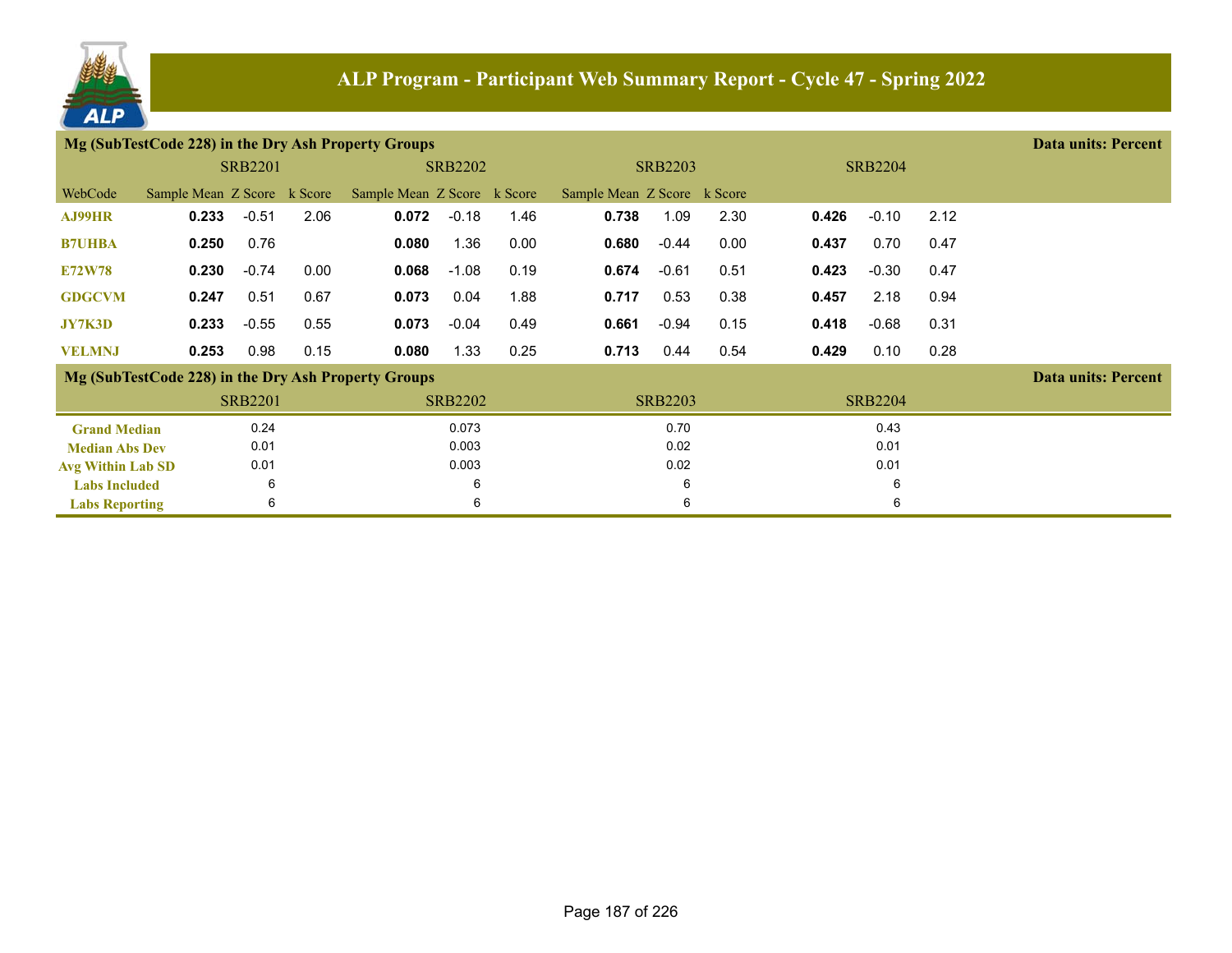

|                       |                                                                       |                |              | Na (SubTestCode 229) in the Dry Ash Property Groups |                |      |                             |                |      |      |                   |      | Data units: Percent |  |
|-----------------------|-----------------------------------------------------------------------|----------------|--------------|-----------------------------------------------------|----------------|------|-----------------------------|----------------|------|------|-------------------|------|---------------------|--|
|                       |                                                                       | <b>SRB2201</b> |              |                                                     | <b>SRB2202</b> |      |                             | <b>SRB2203</b> |      |      | <b>SRB2204</b>    |      |                     |  |
| WebCode               | Sample Mean Z Score k Score                                           |                |              | Sample Mean Z Score k Score                         |                |      | Sample Mean Z Score k Score |                |      |      |                   |      |                     |  |
| AJ99HR                | 0.03                                                                  | 0.73           | 1.15         | 0.10                                                | 0.06           | 1.03 | 0.04                        | 0.40           | 0.72 | 0.04 | 1.08              | 2.08 |                     |  |
| <b>B7UHBA</b>         | 0.03                                                                  | 1.39           | 1.36         | 0.10                                                | $-0.06$        | 0.00 | 0.04                        | 1.11           | 2.09 | 0.04 | 1.34              | 0.00 |                     |  |
| E72W78                | 0.02                                                                  | $-0.92$        | 0.00         | 0.09                                                | $-0.83$        | 0.17 | 0.03                        | $-0.82$        | 0.21 | 0.03 | 0.00              | 0.73 |                     |  |
| <b>GDGCVM</b>         | 0.02                                                                  | $-0.34$        | 1.36         | 0.10                                                | $-0.06$        | 0.00 | 0.03                        | $-1.04$        | 0.00 | 0.02 | $-0.62$           | 0.00 |                     |  |
| JY7K3D                | 0.22                                                                  |                | 34.36X 21.57 | 0.12                                                | 1.38           | 2.19 | 0.11                        | 12.09X         | 6.45 | 0.11 | 7.78 <sub>X</sub> | 9.71 |                     |  |
| <b>VELMNJ</b>         | 0.03                                                                  | 0.00           | 0.02         | 0.12                                                | 1.65           | 0.30 | 0.04                        | 0.00           | 0.26 | 0.02 | $-0.33$           | 0.35 |                     |  |
|                       |                                                                       |                |              |                                                     |                |      |                             |                |      |      |                   |      |                     |  |
|                       |                                                                       |                |              |                                                     |                |      |                             |                |      |      |                   |      | Data units: Percent |  |
|                       | Na (SubTestCode 229) in the Dry Ash Property Groups<br><b>SRB2201</b> |                |              |                                                     | <b>SRB2202</b> |      |                             | <b>SRB2203</b> |      |      | <b>SRB2204</b>    |      |                     |  |
| <b>Grand Median</b>   |                                                                       | 0.025          |              |                                                     | 0.10           |      |                             | 0.036          |      |      | 0.026             |      |                     |  |
| <b>Median Abs Dev</b> |                                                                       | 0.004          |              |                                                     | 0.01           |      |                             | 0.005          |      |      | 0.006             |      |                     |  |
|                       | 0.004<br><b>Avg Within Lab SD</b>                                     |                |              |                                                     | 0.00           |      |                             | 0.003          |      |      | 0.002             |      |                     |  |
|                       | 5<br><b>Labs Included</b>                                             |                |              |                                                     | 6              |      |                             | 5              |      |      | 5                 |      |                     |  |
| <b>Labs Reporting</b> |                                                                       | 6              |              |                                                     | 6              |      |                             | 6              |      |      | 6                 |      |                     |  |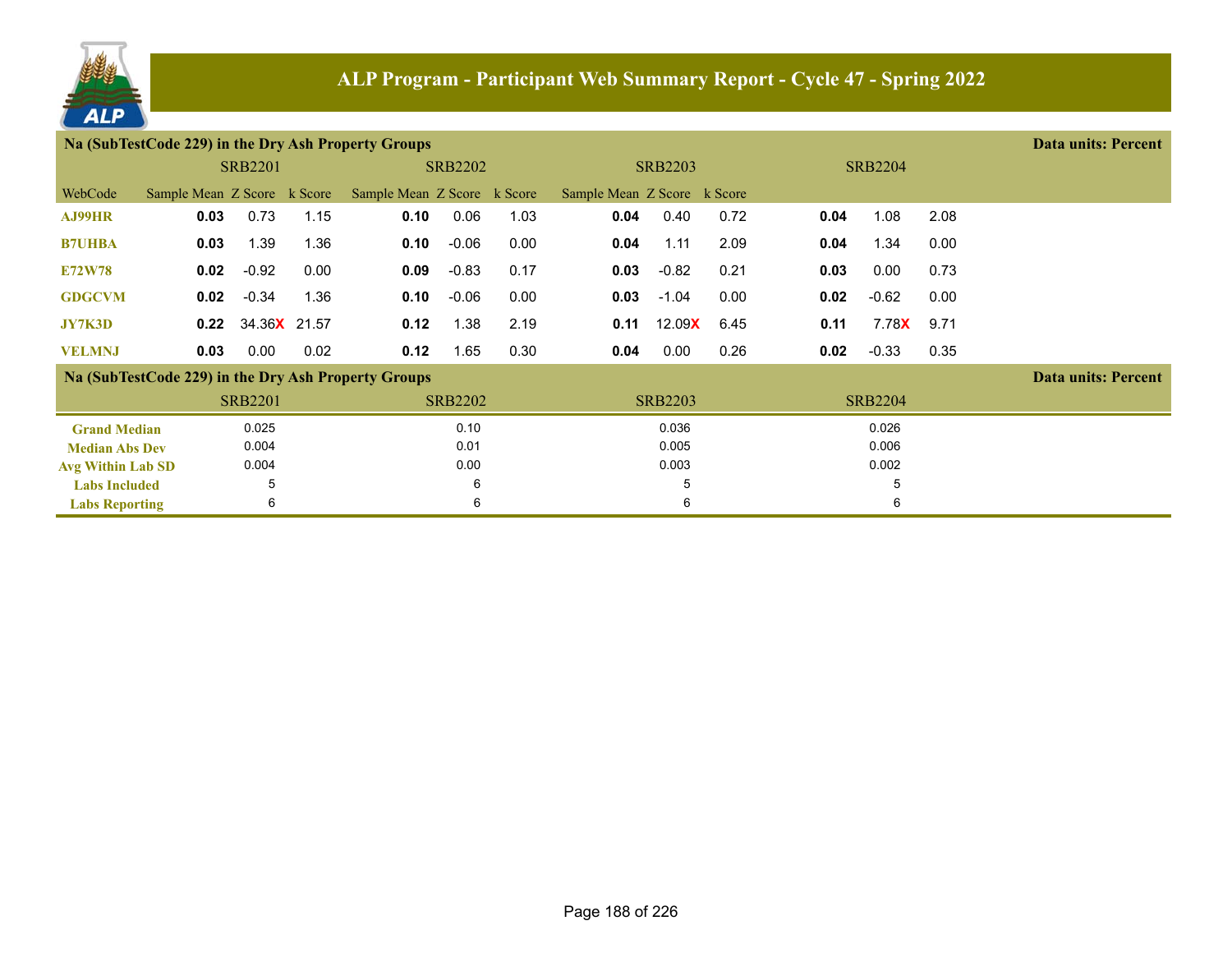

|                          | Al (SubTestCode 230) in the Dry Ash Property Groups |      |                             |      |                             |                |                |      | Data units: mg/kg |
|--------------------------|-----------------------------------------------------|------|-----------------------------|------|-----------------------------|----------------|----------------|------|-------------------|
|                          | <b>SRB2201</b>                                      |      | <b>SRB2202</b>              |      | <b>SRB2203</b>              |                | <b>SRB2204</b> |      |                   |
| WebCode                  | Sample Mean Z Score k Score                         |      | Sample Mean Z Score k Score |      | Sample Mean Z Score k Score |                |                |      |                   |
| <b>B7UHBA</b>            | 164.1                                               | 1.74 | 73.8                        | 1.95 | 213.2                       | 1.76           | 502.1          | 1.17 |                   |
| JY7K3D                   | 99.4                                                | 0.49 | 46.7                        | 0.27 | 142.4                       | 0.33           | 417.9          | 0.69 |                   |
| <b>TB94QK</b>            | 141.5                                               | 0.79 | 79.1                        | 0.32 | 196.1                       | 0.86           | 414.8          | 1.44 |                   |
| <b>VELMNJ</b>            | 105.0                                               | 0.34 | 54.1                        | 0.11 | 180.9                       | 0.27           | 411.0          | 0.24 |                   |
|                          | Al (SubTestCode 230) in the Dry Ash Property Groups |      |                             |      |                             |                |                |      | Data units: mg/kg |
|                          | <b>SRB2201</b>                                      |      | <b>SRB2202</b>              |      | <b>SRB2203</b>              |                | <b>SRB2204</b> |      |                   |
| <b>Grand Median</b>      | 123.3                                               |      | 63.9                        |      | 188.5                       |                | 416.3          |      |                   |
| <b>Median Abs Dev</b>    |                                                     |      |                             |      |                             |                |                |      |                   |
| <b>Avg Within Lab SD</b> | 3.8                                                 |      | 12.8                        |      | 12.8                        |                | 15.1           |      |                   |
| <b>Labs Included</b>     | 4                                                   |      | 4                           |      |                             | $\overline{4}$ |                | 4    |                   |
| <b>Labs Reporting</b>    | 4                                                   |      | 4                           |      |                             | $\overline{4}$ |                | 4    |                   |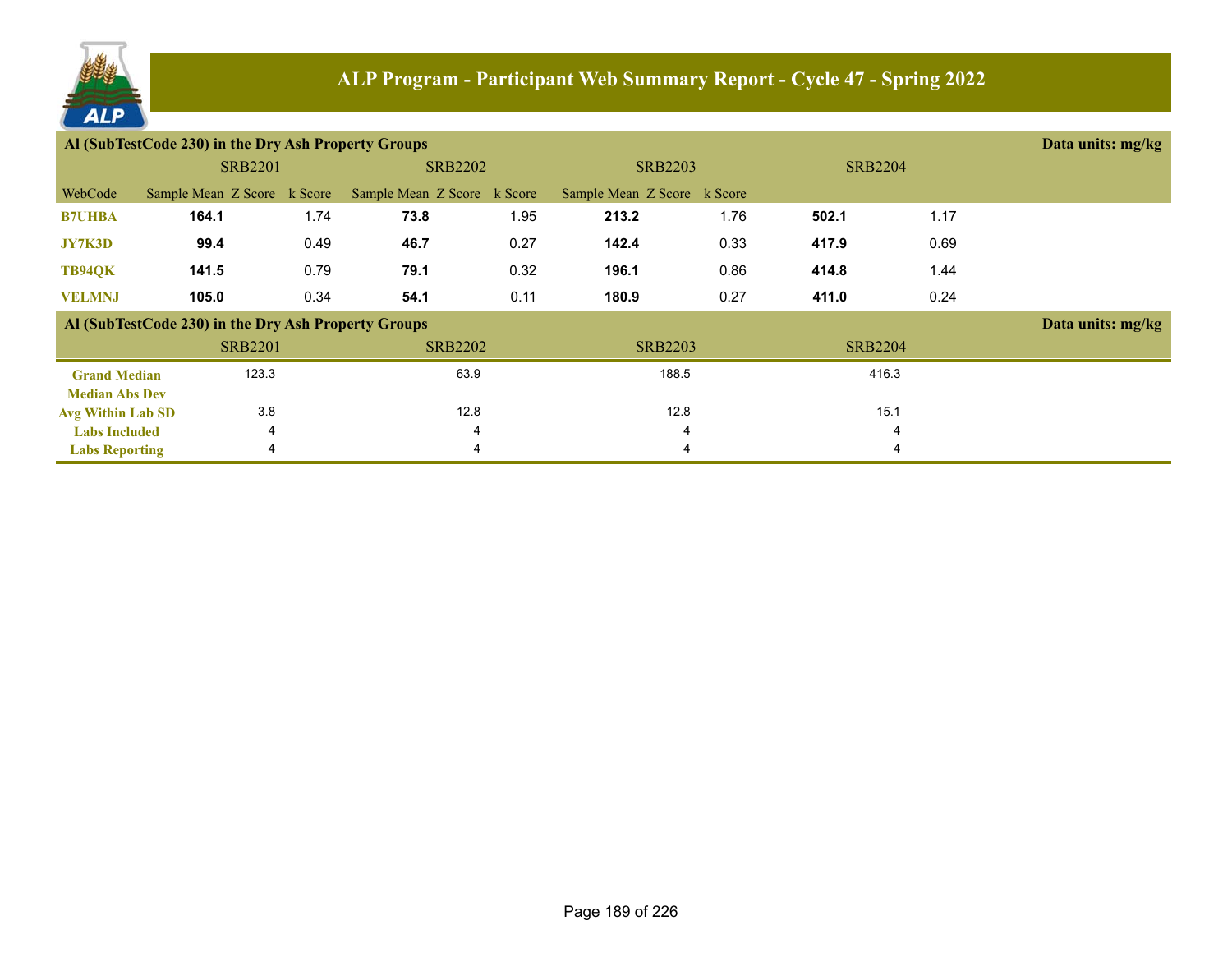

|                          |                                                                                               |                |      | <b>B</b> (SubTestCode 231) in the Dry Ash Property Groups |                |      |                             |                |      |       |                   |      | Data units: mg/kg |
|--------------------------|-----------------------------------------------------------------------------------------------|----------------|------|-----------------------------------------------------------|----------------|------|-----------------------------|----------------|------|-------|-------------------|------|-------------------|
|                          |                                                                                               | <b>SRB2201</b> |      |                                                           | <b>SRB2202</b> |      |                             | <b>SRB2203</b> |      |       | <b>SRB2204</b>    |      |                   |
| WebCode                  | Sample Mean Z Score k Score                                                                   |                |      | Sample Mean Z Score k Score                               |                |      | Sample Mean Z Score k Score |                |      |       |                   |      |                   |
| AJ99HR                   | 19.48                                                                                         | 0.21           | 1.89 | 8.70                                                      | 2.12           | 0.37 | 43.32                       | 0.59           | 1.33 | 29.28 | $-0.11$           | 1.90 |                   |
| <b>B7UHBA</b>            | 18.20                                                                                         | $-0.45$        | 1.12 | 2.97                                                      | $-0.21$        | 1.97 | 39.50                       | $-0.70$        | 1.23 | 28.13 | $-0.46$           | 0.55 |                   |
| E72W78                   | 16.63                                                                                         | $-1.25$        | 0.18 | 2.85                                                      | $-0.25$        | 0.03 | 38.37                       | $-1.08$        | 0.23 | 27.23 | $-0.75$           | 0.08 |                   |
| <b>GDGCVM</b>            | 22.33                                                                                         | 1.67           | 0.90 | 7.67                                                      | 1.70           | 0.71 | 40.67                       | $-0.30$        | 0.43 | 37.33 | 2.41              | 0.79 |                   |
| <b>JY7K3D</b>            | 67.83                                                                                         | 25.00X         | 0.00 | 3.48                                                      | 0.00           | 1.57 | 81.92                       | 13.62 <b>X</b> | 6.19 | 52.16 | 7.04 <sub>X</sub> | 3.45 |                   |
| <b>TB94QK</b>            | 18.66                                                                                         | $-0.21$        | 0.53 | 4.33                                                      | 0.35           | 0.10 | 42.46                       | 0.30           | 1.55 | 29.96 | 0.11              | 1.21 |                   |
| <b>VELMNJ</b>            | 19.57                                                                                         | 0.26           | 0.24 | 3.26                                                      | $-0.09$        | 0.08 | 44.73                       | 1.07           | 0.32 | 30.31 | 0.22              | 0.04 |                   |
|                          |                                                                                               |                |      |                                                           |                |      |                             |                |      |       |                   |      | Data units: mg/kg |
|                          | <b>B</b> (SubTestCode 231) in the Dry Ash Property Groups<br><b>SRB2202</b><br><b>SRB2201</b> |                |      |                                                           |                |      |                             | <b>SRB2203</b> |      |       | <b>SRB2204</b>    |      |                   |
| <b>Grand Median</b>      | 19.1<br>3.48                                                                                  |                |      |                                                           |                |      |                             | 41.6           |      |       | 29.6              |      |                   |
| <b>Median Abs Dev</b>    |                                                                                               | 0.7            |      |                                                           | 0.63           |      |                             | 1.9            |      |       | 1.1               |      |                   |
| <b>Avg Within Lab SD</b> |                                                                                               | 0.6            |      |                                                           | 0.81           |      |                             | 1.3            |      |       | 0.7               |      |                   |
| <b>Labs Included</b>     |                                                                                               | 6              |      |                                                           | $\overline{7}$ |      |                             | 6              |      |       | 6                 |      |                   |
| <b>Labs Reporting</b>    |                                                                                               |                |      |                                                           | $\overline{7}$ |      |                             | 7              |      |       |                   |      |                   |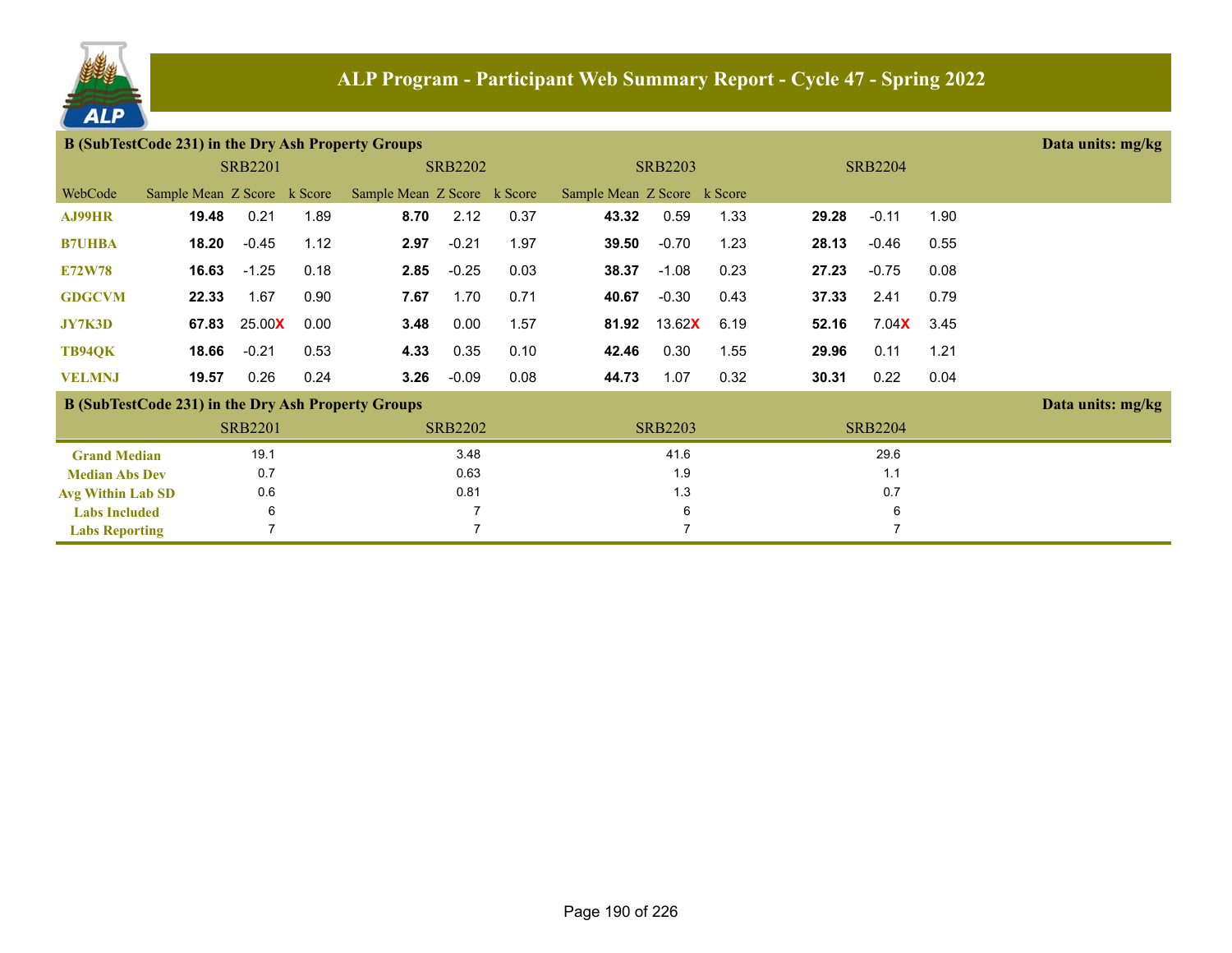

**Median Abs Dev Avg Within Lab SD Labs Included**

2.4

#### **ALP Program - Participant Web Summary Report - Cycle 47 - Spring 2022**

2.7

3.1

|               |                             |                     |      | Zn (SubTestCode 232) in the Dry Ash Property Groups |                                                     |      |                             |         |      |         |                |                | Data units: mg/kg |
|---------------|-----------------------------|---------------------|------|-----------------------------------------------------|-----------------------------------------------------|------|-----------------------------|---------|------|---------|----------------|----------------|-------------------|
|               |                             | <b>SRB2201</b>      |      |                                                     | <b>SRB2202</b>                                      |      |                             | SRB2203 |      |         | <b>SRB2204</b> |                |                   |
| WebCode       | Sample Mean Z Score k Score |                     |      | Sample Mean Z Score k Score                         |                                                     |      | Sample Mean Z Score k Score |         |      |         |                |                |                   |
| AJ99HR        | 26.0                        | $-0.11$             | 0.70 | 16.2                                                | $-0.49$                                             | 1.13 | 56.1                        | 0.11    | 1.35 | 37.6    | $-0.12$        | 0.59           |                   |
| <b>B7UHBA</b> | 37.0                        | 2.04                | 2.28 | 23.0                                                | 1.78                                                | 1.63 | 69.1                        | 1.63    | 1.97 | 53.5    | 1.78           | 2.36           |                   |
| E72W78        | 23.5                        | $-0.58$             | 0.06 | 14.5                                                | $-1.08$                                             | 0.38 | 50.0                        | $-0.61$ | 0.24 | 36.0    | $-0.31$        | 0.08           |                   |
| <b>GDGCVM</b> | 27.7                        | 0.22                | 0.24 | 17.3                                                | $-0.12$                                             | 0.72 | 55.3                        | 0.02    | 0.22 | 42.3    | 0.45           | 0.18           |                   |
| JY7K3D        | 27.1                        | 0.11                | 0.51 | 18.0                                                | 0.12                                                | 1.13 | 55.1                        | $-0.02$ | 0.34 | 39.6    | 0.12           | 0.23           |                   |
| <b>VELMNJ</b> |                             | $-0.99$             | 0.07 | 19.1                                                | 0.47                                                | 0.38 | 41.0                        | $-1.67$ | 0.28 | 28.0    | $-1.27$        | 0.09           |                   |
|               |                             |                     |      |                                                     |                                                     |      |                             |         |      |         |                |                | Data units: mg/kg |
|               |                             |                     |      |                                                     |                                                     |      |                             |         |      |         |                |                |                   |
|               |                             | 26.5                |      |                                                     | 17.7                                                |      |                             | 55.2    |      |         | 38.6           |                |                   |
|               |                             | <b>Grand Median</b> | 21.4 | SRB2201                                             | Zn (SubTestCode 232) in the Dry Ash Property Groups |      | <b>SRB2202</b>              |         |      | SRB2203 |                | <b>SRB2204</b> |                   |

0.8

**Labs Reporting** <sup>66</sup> <sup>6</sup> <sup>6</sup>

 $\frac{\mathsf{d}}{\mathsf{d}}$  and  $\frac{\mathsf{d}}{\mathsf{d}}$  between  $\frac{\mathsf{d}}{\mathsf{d}}$  between  $\frac{\mathsf{d}}{\mathsf{d}}$  between  $\frac{\mathsf{d}}{\mathsf{d}}$  between  $\frac{\mathsf{d}}{\mathsf{d}}$  between  $\frac{\mathsf{d}}{\mathsf{d}}$  between  $\frac{\mathsf{d}}{\mathsf{d}}$  between  $\frac{\mathsf{d}}{\mathsf{d}}$  between

2.1 2.1 **1.4**  $\frac{1}{2}$  3.1  $\frac{3}{2}$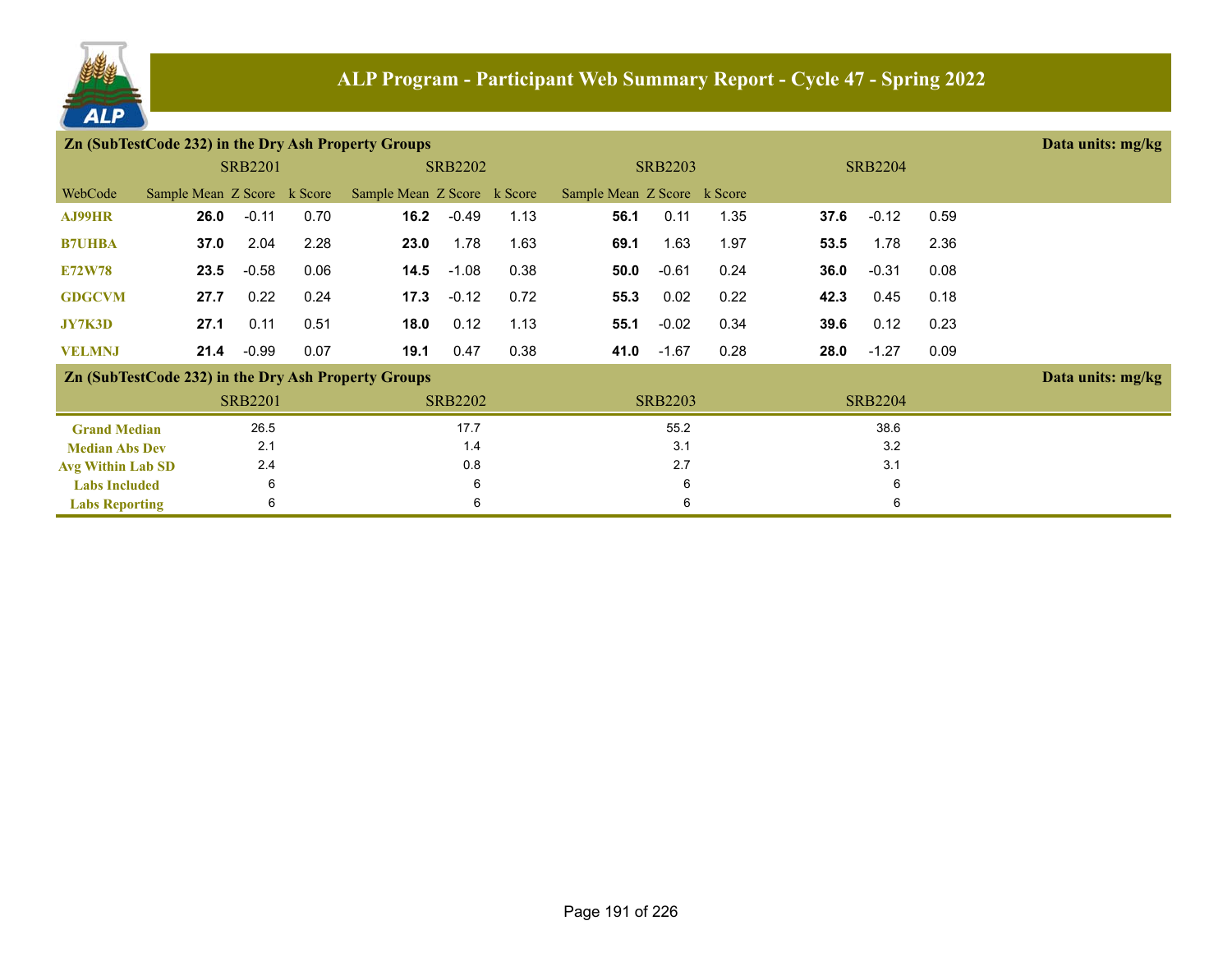

**Median Abs Dev Avg Within Lab SD Labs Included**

2.4

#### **ALP Program - Participant Web Summary Report - Cycle 47 - Spring 2022**

3.5

3.5

|                     |                             |                  |      | Mn (SubTestCode 233) in the Dry Ash Property Groups |                |      |                             |         |      |       |                |      | Data units: mg/kg |
|---------------------|-----------------------------|------------------|------|-----------------------------------------------------|----------------|------|-----------------------------|---------|------|-------|----------------|------|-------------------|
|                     |                             | <b>SRB2201</b>   |      |                                                     | <b>SRB2202</b> |      |                             | SRB2203 |      |       | <b>SRB2204</b> |      |                   |
| WebCode             | Sample Mean Z Score k Score |                  |      | Sample Mean Z Score k Score                         |                |      | Sample Mean Z Score k Score |         |      |       |                |      |                   |
| AJ99HR              | 63.3                        | $-0.44$          | 2.16 | 28.3                                                | 0.46           | 1.98 | 123.0                       | 1.08    | 2.22 | 101.3 | $-0.07$        | 2.11 |                   |
| <b>B7UHBA</b>       | 66.5                        | 0.62             | 0.20 | 28.0                                                | 0.36           | 0.81 | 109.2                       | $-0.17$ | 0.20 | 102.1 | 0.15           | 0.47 |                   |
| E72W78              | 61.7                        | $-0.98$          | 0.17 | 24.7                                                | $-0.55$        | 0.09 | 106.4                       | $-0.43$ | 0.32 | 99.0  | $-0.63$        | 0.19 |                   |
| <b>GDGCVM</b>       | 64.7                        | 0.00             | 0.49 | 25.3                                                | $-0.36$        | 0.93 | 113.0                       | 0.17    | 0.58 | 106.0 | 1.12           | 0.98 |                   |
| <b>JY7K3D</b>       | 37.8                        | $-8.94$ <b>X</b> | 1.12 | 21.2                                                | $-1.49$        | 0.47 | 92.4                        | $-1.70$ | 0.54 | 93.5  | $-2.01$        | 0.50 |                   |
| <b>VELMNJ</b>       | 68.7                        | 1.33             | 0.18 | 29.7                                                | 0.83           | 0.58 | 116.7                       | 0.50    | 0.55 | 101.8 | 0.07           | 0.25 |                   |
|                     |                             |                  |      | Mn (SubTestCode 233) in the Dry Ash Property Groups |                |      |                             |         |      |       |                |      | Data units: mg/kg |
|                     |                             | <b>SRB2201</b>   |      |                                                     | <b>SRB2202</b> |      |                             | SRB2203 |      |       | <b>SRB2204</b> |      |                   |
| <b>Grand Median</b> |                             | 64.7             |      |                                                     | 26.7           |      |                             | 111.1   |      |       | 101.6          |      |                   |

1.9 1.8 1.8 5.1 1.5

0.6

**Labs Reporting** <sup>66</sup> <sup>6</sup> <sup>6</sup>

56 6 6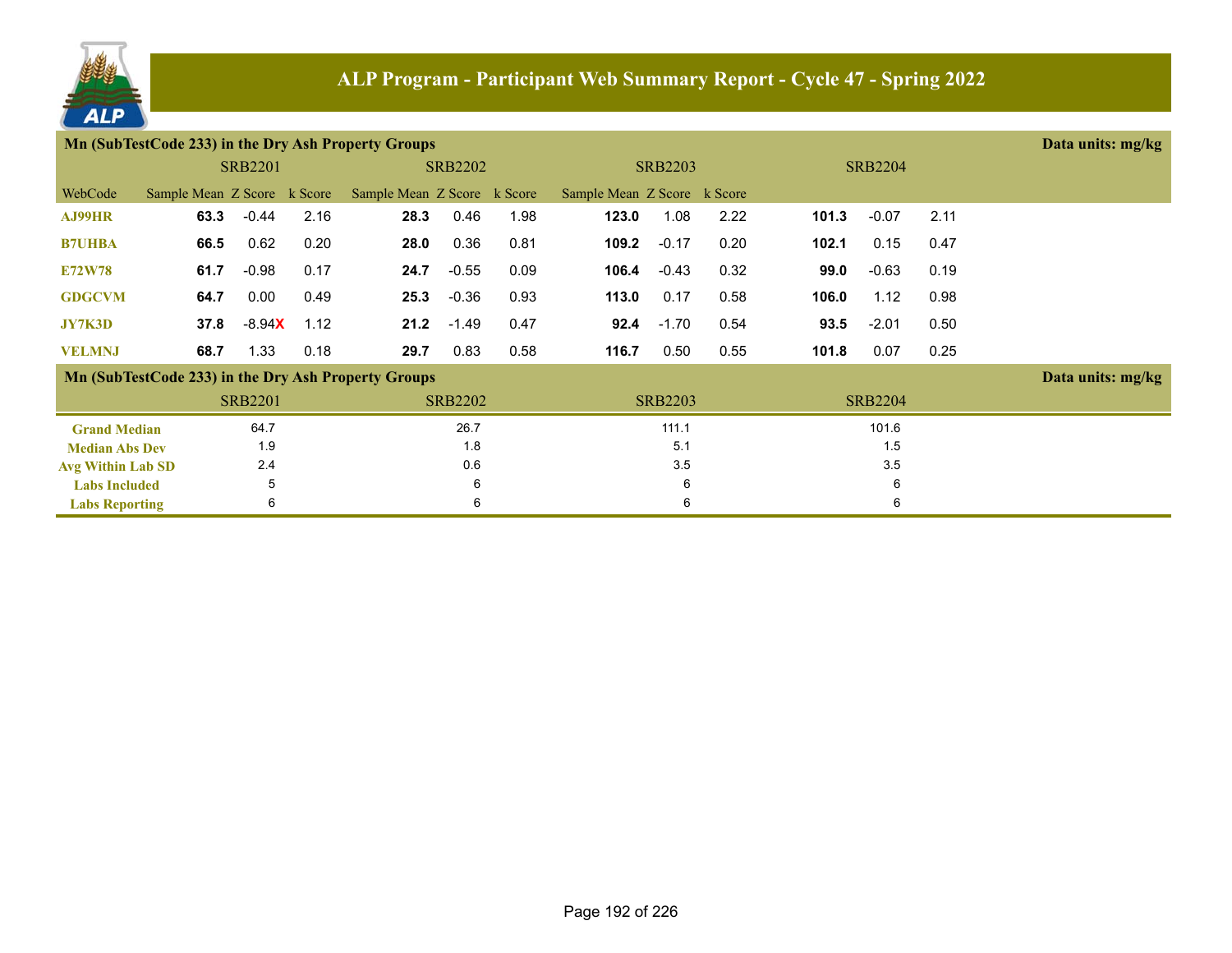

**Labs Included**

#### **ALP Program - Participant Web Summary Report - Cycle 47 - Spring 2022**

|                          |                             |                |      | Fe (SubTestCode 234) in the Dry Ash Property Groups |                |      |                             |                |      |       |                |      | Data units: mg/kg |  |
|--------------------------|-----------------------------|----------------|------|-----------------------------------------------------|----------------|------|-----------------------------|----------------|------|-------|----------------|------|-------------------|--|
|                          |                             | <b>SRB2201</b> |      |                                                     | <b>SRB2202</b> |      |                             | <b>SRB2203</b> |      |       | <b>SRB2204</b> |      |                   |  |
| WebCode                  | Sample Mean Z Score k Score |                |      | Sample Mean Z Score k Score                         |                |      | Sample Mean Z Score k Score |                |      |       |                |      |                   |  |
| AJ99HR                   | 133.8                       | 0.58           | 2.09 | 101.9                                               | 0.27           | 0.40 | 169.7                       | 0.99           | 2.17 | 685.8 | 1.37           | 2.12 |                   |  |
| <b>B7UHBA</b>            | 113.1                       | $-0.48$        | 0.95 | 91.2                                                | $-0.20$        | 1.71 | 140.6                       | $-0.33$        | 0.18 | 570.2 | $-0.21$        | 0.95 |                   |  |
| E72W78                   | 110.0                       | $-0.64$        | 0.21 | 85.9                                                | $-0.43$        | 0.17 | 129.8                       | $-0.83$        | 0.24 | 635.0 | 0.67           | 0.40 |                   |  |
| <b>GDGCVM</b>            | 132.0                       | 0.48           | 0.76 | 100.3                                               | 0.20           | 1.27 | 155.3                       | 0.33           | 0.69 | 588.7 | 0.04           | 0.33 |                   |  |
| <b>JY7K3D</b>            | 98.6                        | $-1.22$        | 0.21 | 71.6                                                | $-1.05$        | 1.06 | 121.6                       | $-1.20$        | 0.36 | 460.7 | $-1.71$        | 0.53 |                   |  |
| <b>VELMNJ</b>            | 134.9                       | 0.64           | 0.23 | 139.3                                               | 1.90           | 0.39 | 156.1                       | 0.37           | 0.77 | 583.1 | $-0.04$        | 0.23 |                   |  |
|                          |                             |                |      | Fe (SubTestCode 234) in the Dry Ash Property Groups |                |      |                             |                |      |       |                |      | Data units: mg/kg |  |
|                          |                             | <b>SRB2201</b> |      |                                                     | <b>SRB2202</b> |      |                             | <b>SRB2203</b> |      |       | <b>SRB2204</b> |      |                   |  |
| <b>Grand Median</b>      |                             | 122.5          |      |                                                     | 95.8           |      |                             | 148.0          |      |       | 585.9          |      |                   |  |
| <b>Median Abs Dev</b>    |                             | 11.8           |      |                                                     | 8.0            |      |                             | 13.2           |      |       | 32.4           |      |                   |  |
| <b>Avg Within Lab SD</b> |                             | 4.7            |      |                                                     | 5.8            |      |                             | 3.7            |      |       | 17.4           |      |                   |  |

 $\frac{\mathsf{d}}{\mathsf{d}}$  and  $\frac{\mathsf{d}}{\mathsf{d}}$  between  $\frac{\mathsf{d}}{\mathsf{d}}$  between  $\frac{\mathsf{d}}{\mathsf{d}}$  between  $\frac{\mathsf{d}}{\mathsf{d}}$  between  $\frac{\mathsf{d}}{\mathsf{d}}$  between  $\frac{\mathsf{d}}{\mathsf{d}}$  between  $\frac{\mathsf{d}}{\mathsf{d}}$  between  $\frac{\mathsf{d}}{\mathsf{d}}$  between

**Labs Reporting** <sup>66</sup> <sup>6</sup> <sup>6</sup>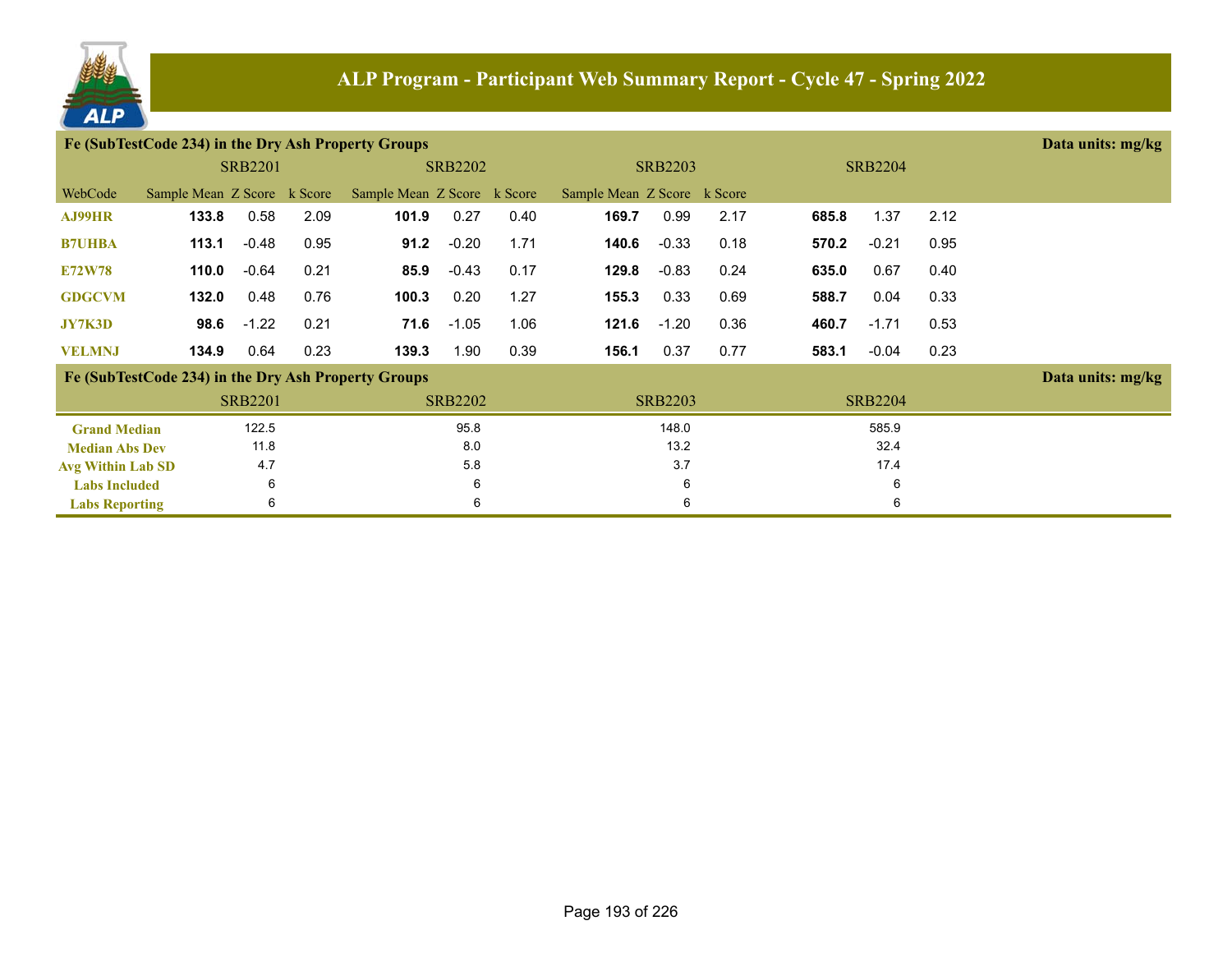

**Median Abs Dev Avg Within Lab SD Labs Included**

0.42

#### **ALP Program - Participant Web Summary Report - Cycle 47 - Spring 2022**

0.52

1.4

|                     |                             |                |      | Cu (SubTestCode 235) in the Dry Ash Property Groups |                |      |                             |                |      |       |                |      | Data units: mg/kg |
|---------------------|-----------------------------|----------------|------|-----------------------------------------------------|----------------|------|-----------------------------|----------------|------|-------|----------------|------|-------------------|
|                     |                             | <b>SRB2201</b> |      |                                                     | <b>SRB2202</b> |      |                             | <b>SRB2203</b> |      |       | <b>SRB2204</b> |      |                   |
| WebCode             | Sample Mean Z Score k Score |                |      | Sample Mean Z Score k Score                         |                |      | Sample Mean Z Score k Score |                |      |       |                |      |                   |
| AJ99HR              | 7.40                        | 0.50           | 0.38 | 4.60                                                | 1.40           | 0.18 | 8.47                        | 0.63           | 0.19 | 19.16 | $-1.55$        | 0.34 |                   |
| <b>B7UHBA</b>       | 2.53                        | $-2.06$        | 1.77 |                                                     |                |      | 4.30                        | $-2.23$        | 1.91 | 21.70 | 0.01           | 0.51 |                   |
| <b>E72W78</b>       | 5.89                        | $-0.29$        | 0.19 | 2.49                                                | $-1.22$        | 0.13 | 6.92                        | $-0.43$        | 0.21 | 23.83 | 1.32           | 0.04 |                   |
| <b>GDGCVM</b>       | 7.00                        | 0.29           |      | 3.00                                                | $-0.58$        |      | 8.00                        | 0.31           |      | 21.67 | $-0.01$        | 0.42 |                   |
| JY7K3D              | 7.48                        | 0.55           | 1.30 | 3.47                                                | 0.00           | 1.49 | 7.87                        | 0.22           | 1.10 | 20.25 | $-0.88$        | 1.42 |                   |
| <b>VELMNJ</b>       | 5.78                        | $-0.35$        | 0.06 | 3.60                                                | 0.16           | 1.31 | 7.22                        | $-0.22$        | 0.21 | 22.12 | 0.27           | 1.85 |                   |
|                     |                             |                |      | Cu (SubTestCode 235) in the Dry Ash Property Groups |                |      |                             |                |      |       |                |      | Data units: mg/kg |
|                     |                             | <b>SRB2201</b> |      |                                                     | <b>SRB2202</b> |      |                             | <b>SRB2203</b> |      |       | <b>SRB2204</b> |      |                   |
| <b>Grand Median</b> |                             | 6.45           |      |                                                     | 3.47           |      |                             | 7.55           |      |       | 21.7           |      |                   |

0.36

**Labs Reporting** <sup>65</sup> <sup>6</sup> <sup>6</sup>

d and  $\begin{array}{ccccccccccc} 6 & 5 & 6 & 6 \end{array}$ 

 $0.81$  0.47 0.47 0.54 0.9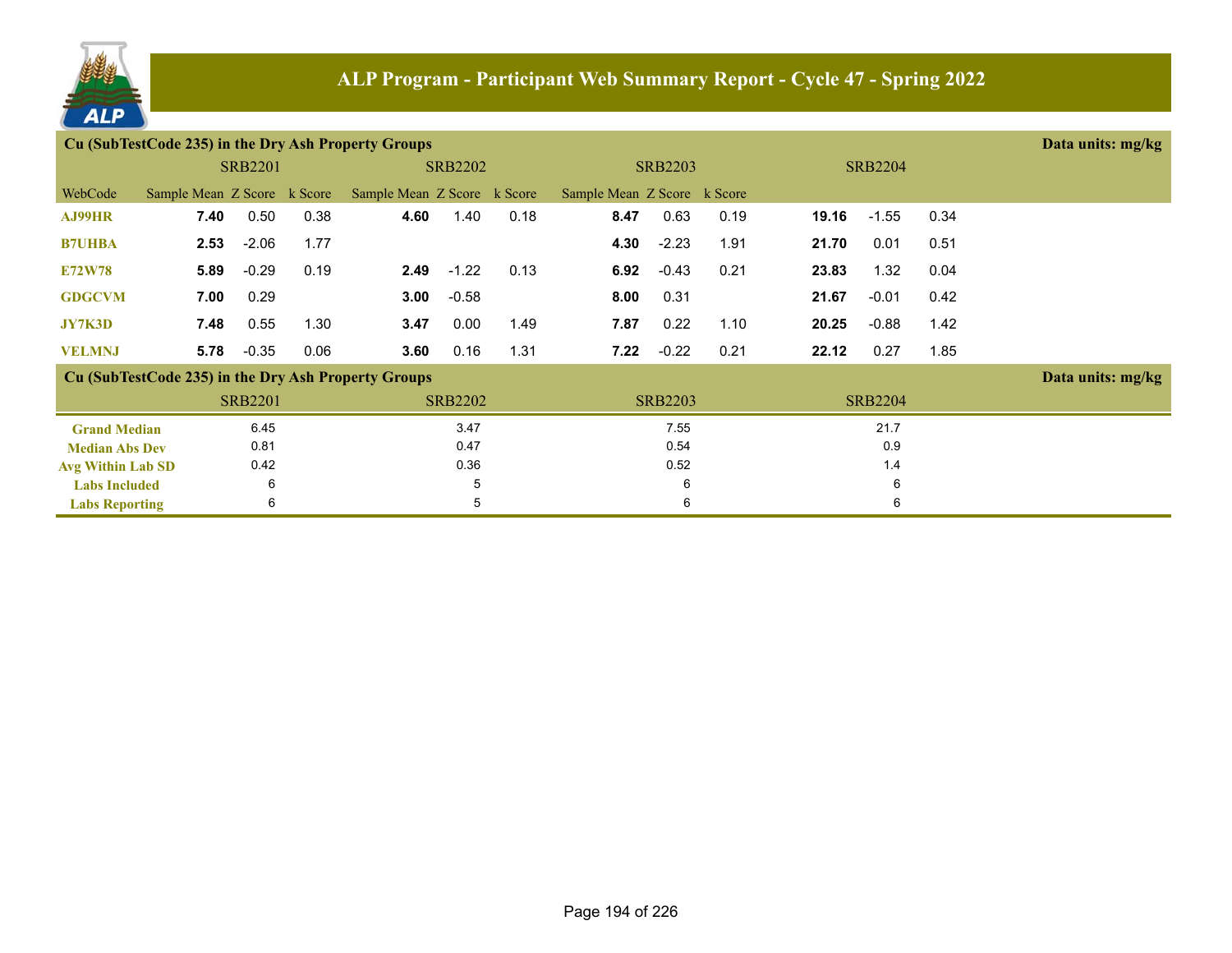

|                          | Mo (SubTestCode 236) in the Dry Ash Property Groups |      |                             |      |                             |      |                |      | Data units: mg/kg |
|--------------------------|-----------------------------------------------------|------|-----------------------------|------|-----------------------------|------|----------------|------|-------------------|
|                          | <b>SRB2201</b>                                      |      | <b>SRB2202</b>              |      | SRB2203                     |      | <b>SRB2204</b> |      |                   |
| WebCode                  | Sample Mean Z Score k Score                         |      | Sample Mean Z Score k Score |      | Sample Mean Z Score k Score |      |                |      |                   |
| <b>B7UHBA</b>            |                                                     |      |                             |      | 90.00                       |      |                |      |                   |
| <b>VELMNJ</b>            | 0.15                                                | 1.00 | 0.35                        | 1.00 | 0.24                        | 1.00 | 0.12           | 1.00 |                   |
|                          | Mo (SubTestCode 236) in the Dry Ash Property Groups |      |                             |      |                             |      |                |      | Data units: mg/kg |
|                          | <b>SRB2201</b>                                      |      | <b>SRB2202</b>              |      | SRB2203                     |      | <b>SRB2204</b> |      |                   |
| <b>Grand Median</b>      | 0.15                                                |      | 0.35                        |      | 45.1                        |      | 0.12           |      |                   |
| <b>Median Abs Dev</b>    |                                                     |      |                             |      |                             |      |                |      |                   |
| <b>Avg Within Lab SD</b> | 0.00                                                |      | 0.01                        |      | 0.0                         |      | 0.02           |      |                   |
| <b>Labs Included</b>     |                                                     |      |                             |      | 2                           |      |                |      |                   |
| <b>Labs Reporting</b>    |                                                     |      |                             |      | 2                           |      |                |      |                   |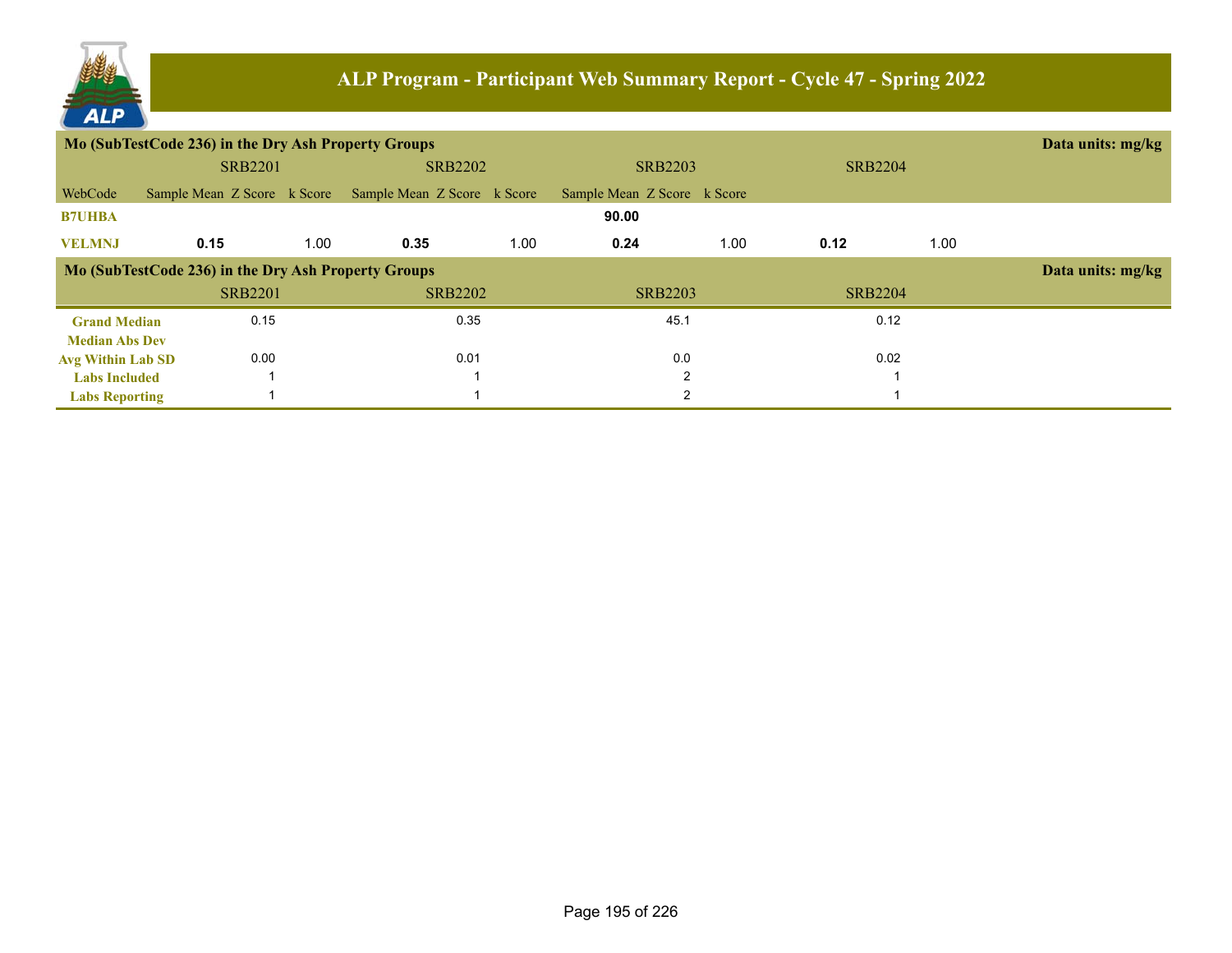

|                          |                             |                |      | As (SubTestCode 237) in the Heavy Metals Property Groups |                |      |                             |                |      |       |                |      | Data units: mg/kg |
|--------------------------|-----------------------------|----------------|------|----------------------------------------------------------|----------------|------|-----------------------------|----------------|------|-------|----------------|------|-------------------|
|                          |                             | <b>SRB2201</b> |      |                                                          | <b>SRB2202</b> |      |                             | <b>SRB2203</b> |      |       | <b>SRB2204</b> |      |                   |
| WebCode                  | Sample Mean Z Score k Score |                |      | Sample Mean Z Score k Score                              |                |      | Sample Mean Z Score k Score |                |      |       |                |      |                   |
| 7L9XPQ                   | 0.133                       | 0.11           | 0.53 | 0.060                                                    | $-0.65$        | 0.74 | 0.681                       | $-0.35$        | 0.10 | 0.199 | $-0.20$        | 0.64 |                   |
| <b>A66UDM</b>            | 0.118                       | $-0.17$        | 0.12 | 0.095                                                    | 0.13           | 0.09 | 0.723                       | $-0.13$        | 0.19 | 0.213 | 0.06           | 0.09 |                   |
| D8M7NP                   | 0.037                       | $-1.74$        | 1.46 | 0.057                                                    | $-0.72$        | 2.22 | 0.151                       | $-3.07$        | 2.18 | 0.028 | $-3.49$        | 0.69 |                   |
| <b>NDEXLA</b>            | 0.124                       | $-0.05$        | 0.01 | 0.090                                                    | 0.03           | 0.07 | 0.784                       | 0.18           | 0.04 | 0.222 | 0.24           | 0.07 |                   |
| QQF7K3                   | 0.226                       | 1.93           | 1.89 | 0.197                                                    | 2.49           | 0.71 | 0.785                       | 0.19           | 1.09 | 0.208 | $-0.03$        | 2.26 |                   |
| <b>V7PNDX</b>            | 1.967                       | 35.62X         | 2.57 | 0.293                                                    | 4.70 <b>X</b>  | 1.15 | 4.893                       | 21.28X         | 0.68 | 1.493 | 24.64X         | 1.27 |                   |
| XQ7LRR                   | 0.129                       | 0.05           | 0.06 | 0.088                                                    | $-0.03$        | 0.03 | 0.774                       | 0.13           | 0.08 | 0.211 | 0.03           | 0.04 |                   |
|                          |                             |                |      | As (SubTestCode 237) in the Heavy Metals Property Groups |                |      |                             |                |      |       |                |      | Data units: mg/kg |
|                          |                             | <b>SRB2201</b> |      |                                                          | <b>SRB2202</b> |      |                             | <b>SRB2203</b> |      |       | <b>SRB2204</b> |      |                   |
| <b>Grand Median</b>      |                             | 0.13           |      |                                                          | 0.089          |      |                             | 0.75           |      |       | 0.21           |      |                   |
| <b>Median Abs Dev</b>    |                             | 0.01           |      |                                                          | 0.017          |      |                             | 0.04           |      |       | 0.01           |      |                   |
| <b>Avg Within Lab SD</b> |                             | 0.04           |      |                                                          | 0.044          |      |                             | 0.11           |      |       | 0.07           |      |                   |
| <b>Labs Included</b>     |                             | 6              |      |                                                          | 6              |      |                             | 6              |      |       | 6              |      |                   |
| <b>Labs Reporting</b>    |                             |                |      |                                                          |                |      |                             | 7              |      |       |                |      |                   |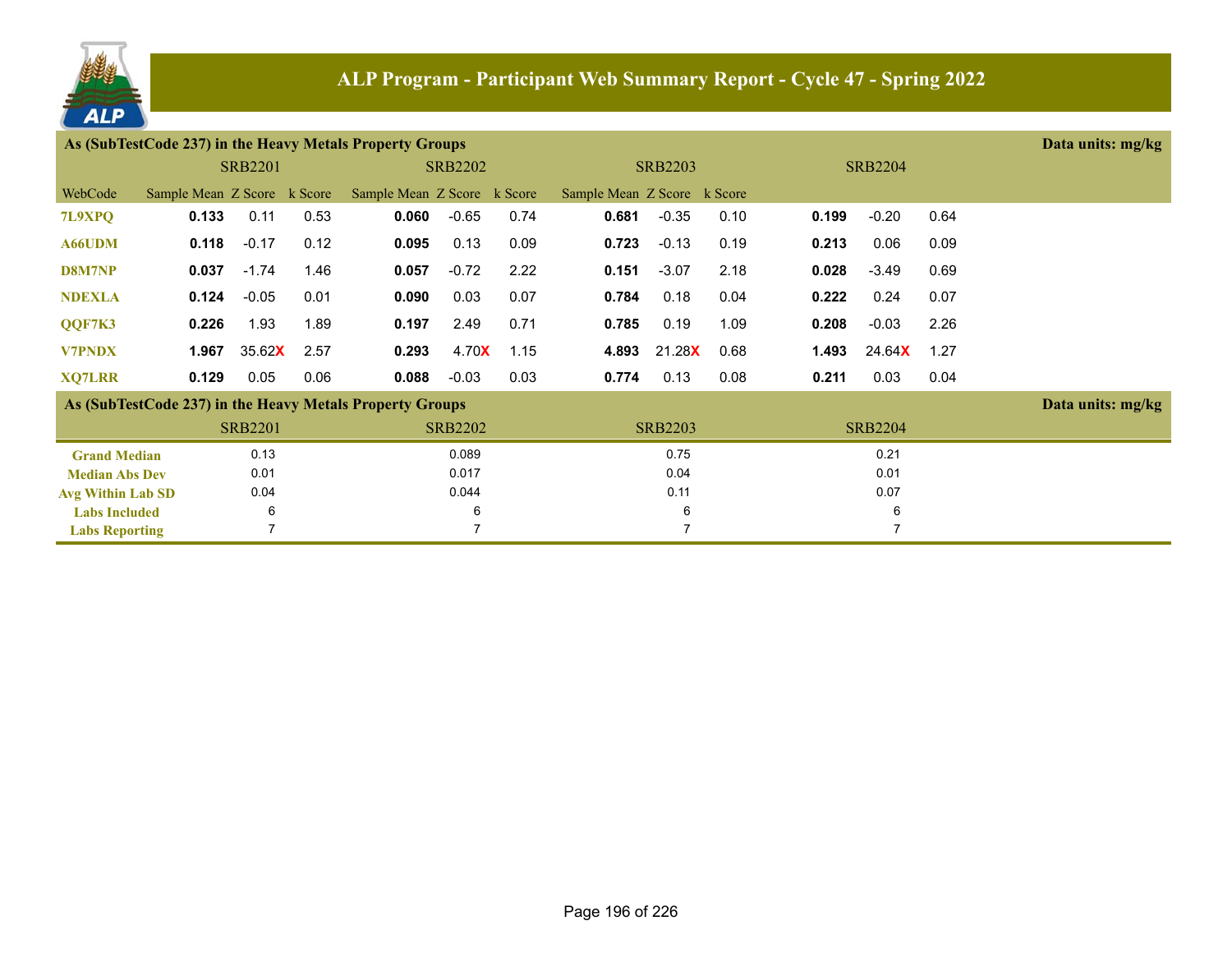

|                          |                             |                |      | Ba (SubTestCode 238) in the Heavy Metals Property Groups |                |      |                             |                |      |       |                |      | Data units: mg/kg |
|--------------------------|-----------------------------|----------------|------|----------------------------------------------------------|----------------|------|-----------------------------|----------------|------|-------|----------------|------|-------------------|
|                          |                             | <b>SRB2201</b> |      |                                                          | <b>SRB2202</b> |      |                             | <b>SRB2203</b> |      |       | <b>SRB2204</b> |      |                   |
| WebCode                  | Sample Mean Z Score k Score |                |      | Sample Mean Z Score k Score                              |                |      | Sample Mean Z Score k Score |                |      |       |                |      |                   |
| A66UDM                   | 16.97                       | $-0.27$        | 1.72 | 9.50                                                     | $-0.30$        | 0.53 | 42.27                       | $-0.32$        | 0.63 | 62.47 | 0.30           | 0.36 |                   |
| D8M7NP                   | 17.63                       | 0.38           | 1.26 | 10.72                                                    | 1.67           | 1.14 | 44.79                       | 0.63           | 2.14 | 66.47 | 1.20           | 2.56 |                   |
| <b>NDEXLA</b>            | 18.33                       | 1.08           | 0.24 | 10.87                                                    | 1.91           | 1.28 | 42.20                       | $-0.34$        | 0.69 | 59.73 | $-0.32$        | 0.31 |                   |
| QQF7K3                   | 17.11                       | $-0.14$        | 0.36 | 9.67                                                     | $-0.03$        | 0.27 | 45.77                       | 1.00           | 0.26 | 61.14 | 0.00           | 0.09 |                   |
| <b>V7PNDX</b>            | 15.62                       | $-1.61$        | 0.23 | 9.50                                                     | $-0.31$        | 0.14 | 41.02                       | $-0.78$        | 0.30 | 55.17 | $-1.35$        | 0.32 |                   |
| <b>WWFHYL</b>            | 17.24                       | 0.00           | 0.10 | 10.00                                                    | 0.50           | 1.78 | 43.11                       | 0.00           | 0.52 | 60.86 | $-0.06$        | 0.14 |                   |
| XQ7LRR                   | 18.50                       | 1.24           | 1.48 | 9.69                                                     | 0.00           | 0.72 | 47.50                       | 1.65           | 1.07 | 67.70 | 1.48           | 0.33 |                   |
|                          |                             |                |      | Ba (SubTestCode 238) in the Heavy Metals Property Groups |                |      |                             |                |      |       |                |      | Data units: mg/kg |
|                          |                             | <b>SRB2201</b> |      |                                                          | <b>SRB2202</b> |      |                             | <b>SRB2203</b> |      |       | <b>SRB2204</b> |      |                   |
| <b>Grand Median</b>      |                             | 17.2           |      |                                                          | 9.69           |      |                             | 43.1           |      |       | 61.1           |      |                   |
| <b>Median Abs Dev</b>    |                             | 0.4            |      |                                                          | 0.19           |      |                             | 1.7            |      |       | 1.4            |      |                   |
| <b>Avg Within Lab SD</b> |                             | 0.5            |      |                                                          | 0.23           |      |                             | 1.2            |      |       | 2.9            |      |                   |
| <b>Labs Included</b>     |                             | 7              |      |                                                          | 7              |      |                             | 7              |      |       | 7              |      |                   |
| <b>Labs Reporting</b>    |                             | 7              |      |                                                          | $\overline{7}$ |      |                             | $\overline{7}$ |      |       | $\overline{7}$ |      |                   |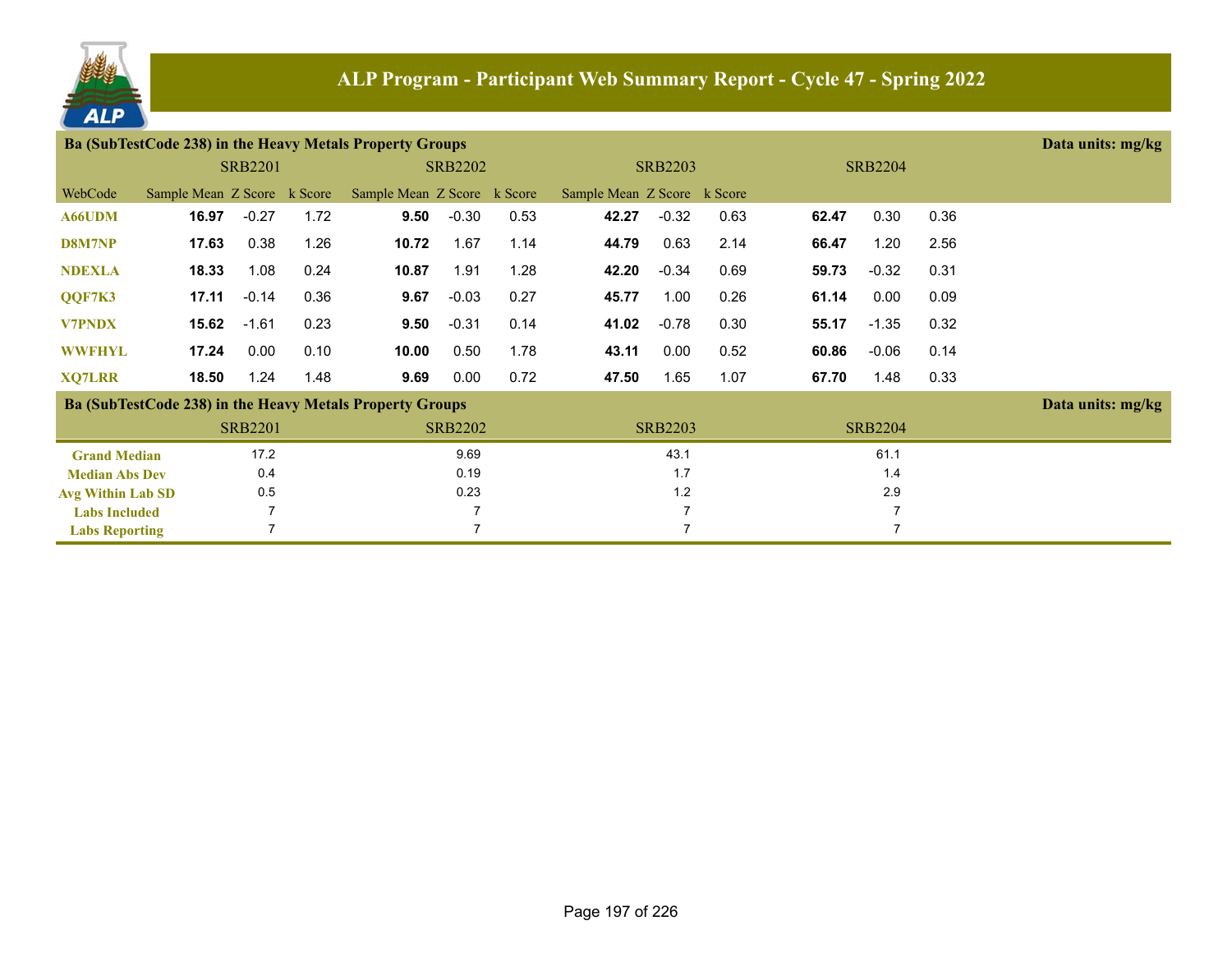

|                          |                             |                |      | Cd (SubTestCode 239) in the Heavy Metals Property Groups |                |      |                             |                 |      |       |                |      | Data units: mg/kg |
|--------------------------|-----------------------------|----------------|------|----------------------------------------------------------|----------------|------|-----------------------------|-----------------|------|-------|----------------|------|-------------------|
|                          |                             | <b>SRB2201</b> |      |                                                          | <b>SRB2202</b> |      |                             | <b>SRB2203</b>  |      |       | <b>SRB2204</b> |      |                   |
| WebCode                  | Sample Mean Z Score k Score |                |      | Sample Mean Z Score k Score                              |                |      | Sample Mean Z Score k Score |                 |      |       |                |      |                   |
| 7L9XPQ                   | 0.215                       | 0.21           | 0.16 | 0.023                                                    | 0.30           | 0.29 | 0.041                       | 0.38            | 0.20 | 1.598 | 0.05           | 0.36 |                   |
| <b>A66UDM</b>            | 0.209                       | 0.08           | 0.95 | 0.019                                                    | $-0.23$        | 0.15 | 0.036                       | $-0.11$         | 0.30 | 1.697 | 0.80           | 0.40 |                   |
| D8M7NP                   | 0.162                       | $-0.86$        | 1.66 | 0.022                                                    | 0.11           | 2.42 | 0.041                       | 0.38            | 1.92 | 1.507 | $-0.64$        | 2.63 |                   |
| <b>NDEXLA</b>            | 0.191                       | $-0.28$        | 0.20 | 0.017                                                    | $-0.40$        | 0.03 | 0.032                       | $-0.52$         | 0.00 | 1.490 | $-0.77$        | 0.14 |                   |
| QQF7K3                   | 0.200                       | $-0.08$        | 0.00 | 0.021                                                    | 0.00           |      | 0.064                       | 2.58            | 1.21 | 1.584 | $-0.05$        | 0.37 |                   |
| <b>V7PNDX</b>            | 0.127                       | $-1.58$        | 1.22 | 0.050                                                    | 3.31           | 0.00 | 0.030                       | $-0.73$         | 1.32 | 1.490 | $-0.77$        | 0.14 |                   |
| <b>WWFHYL</b>            | 0.289                       | 1.72           | 1.61 | 0.096                                                    | 8.47X          | 4.57 | 0.145                       | $10.60\text{X}$ | 1.83 | 1.746 | 1.18           | 0.65 |                   |
| <b>XQ7LRR</b>            | 0.232                       | 0.57           | 0.44 | 0.017                                                    | $-0.39$        | 0.24 | 0.037                       | 0.00            | 0.09 | 1.740 | 1.13           | 0.42 |                   |
|                          |                             |                |      | Cd (SubTestCode 239) in the Heavy Metals Property Groups |                |      |                             |                 |      |       |                |      | Data units: mg/kg |
|                          |                             | <b>SRB2201</b> |      |                                                          | <b>SRB2202</b> |      |                             | <b>SRB2203</b>  |      |       | <b>SRB2204</b> |      |                   |
| <b>Grand Median</b>      |                             | 0.20           |      |                                                          | 0.021          |      |                             | 0.037           |      |       | 1.59           |      |                   |
| <b>Median Abs Dev</b>    |                             | 0.02           |      |                                                          | 0.003          |      |                             | 0.004           |      |       | 0.10           |      |                   |
| <b>Avg Within Lab SD</b> |                             | 0.01           |      |                                                          | 0.008          |      |                             | 0.015           |      |       | 0.07           |      |                   |
| <b>Labs Included</b>     |                             | 8              |      |                                                          |                |      |                             |                 |      |       | 8              |      |                   |
| <b>Labs Reporting</b>    |                             | 8              |      |                                                          | 8              |      |                             | 8               |      |       | 8              |      |                   |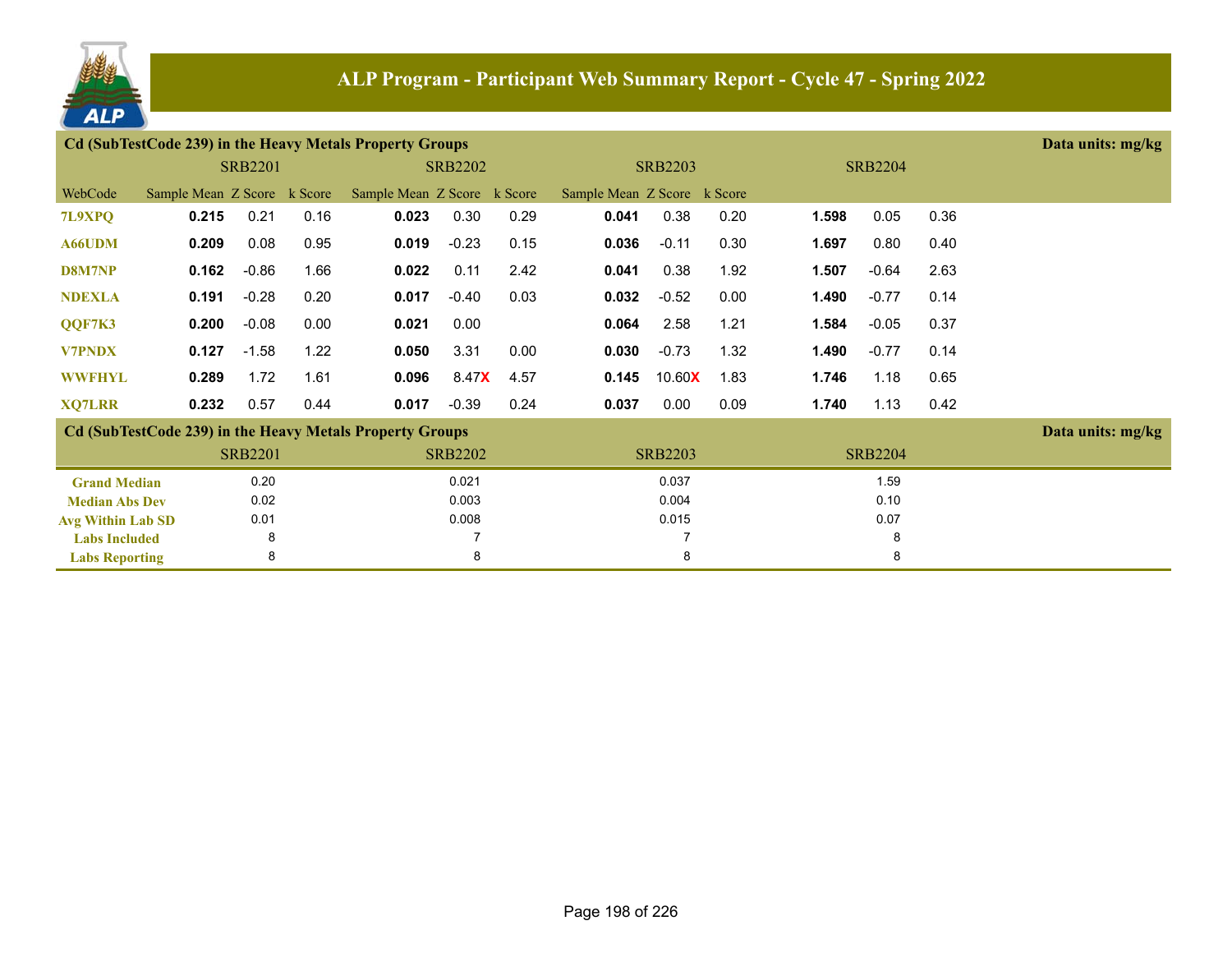

|                                               |                             |                |      | Co (SubTestCode 240) in the Heavy Metals Property Groups |                |      |                             |                |      |       |                |      | Data units: mg/kg |
|-----------------------------------------------|-----------------------------|----------------|------|----------------------------------------------------------|----------------|------|-----------------------------|----------------|------|-------|----------------|------|-------------------|
|                                               |                             | <b>SRB2201</b> |      |                                                          | <b>SRB2202</b> |      |                             | <b>SRB2203</b> |      |       | <b>SRB2204</b> |      |                   |
| WebCode                                       | Sample Mean Z Score k Score |                |      | Sample Mean Z Score k Score                              |                |      | Sample Mean Z Score k Score |                |      |       |                |      |                   |
| A66UDM                                        | 0.167                       | $-0.26$        | 0.59 | 0.069                                                    | $-0.15$        | 0.10 | 0.196                       | $-0.44$        | 0.01 | 2.150 | $-0.32$        | 0.44 |                   |
| D8M7NP                                        | 0.102                       | $-1.74$        | 0.82 | 0.044                                                    | $-0.58$        | 1.62 | 0.150                       | $-1.26$        | 0.60 | 2.206 | 0.00           | 2.32 |                   |
| <b>NDEXLA</b>                                 | 0.172                       | $-0.13$        | 0.56 | 0.071                                                    | $-0.12$        | 0.18 | 0.198                       | $-0.39$        | 0.11 | 2.153 | $-0.30$        | 0.50 |                   |
| QQF7K3                                        | 0.178                       | 0.00           | 0.00 | 0.138                                                    | 1.06           | 0.19 | 0.287                       | 1.20           | 0.27 | 2.431 | 1.27           | 0.11 |                   |
| <b>QZGTAE</b>                                 | 0.183                       | 0.12           | 1.81 | 0.077                                                    | $-0.01$        | 0.48 | 0.220                       | 0.00           | 2.01 | 2.360 | 0.87           | 0.86 |                   |
| <b>V7PNDX</b>                                 | 0.140                       | $-0.87$        | 0.00 | 0.140                                                    | 1.10           | 0.00 | 0.147                       | $-1.32$        | 0.29 | 1.953 | $-1.43$        | 0.87 |                   |
| WTZ9M4                                        | 0.227                       | 1.12           | 1.91 | 0.110                                                    | 0.57           | 2.25 | 0.243                       | 0.42           | 1.20 | 1.960 | $-1.39$        | 0.92 |                   |
| <b>WWFHYL</b>                                 | 0.258                       | 1.83           | 0.81 | 0.219                                                    | 2.49           | 0.99 | 0.269                       | 0.88           | 1.73 | 2.245 | 0.22           | 0.22 |                   |
| <b>XQ7LRR</b>                                 | 0.178                       | 0.00           | 0.29 | 0.077                                                    | 0.00           | 0.13 | 0.229                       | 0.16           | 0.09 | 2.253 | 0.27           | 0.87 |                   |
|                                               |                             |                |      | Co (SubTestCode 240) in the Heavy Metals Property Groups |                |      |                             |                |      |       |                |      | Data units: mg/kg |
|                                               |                             | <b>SRB2201</b> |      |                                                          | <b>SRB2202</b> |      |                             | <b>SRB2203</b> |      |       | <b>SRB2204</b> |      |                   |
| <b>Grand Median</b>                           |                             | 0.18           |      |                                                          | 0.077          |      |                             | 0.22           |      |       | 2.21           |      |                   |
| <b>Median Abs Dev</b>                         |                             | 0.01           |      |                                                          | 0.033          |      |                             | 0.02           |      |       | 0.06           |      |                   |
| <b>Avg Within Lab SD</b>                      |                             | 0.04<br>9      |      |                                                          | 0.032<br>9     |      |                             | 0.04<br>9      |      |       | 0.27<br>9      |      |                   |
| <b>Labs Included</b><br><b>Labs Reporting</b> |                             | 9              |      |                                                          | 9              |      |                             | 9              |      |       | 9              |      |                   |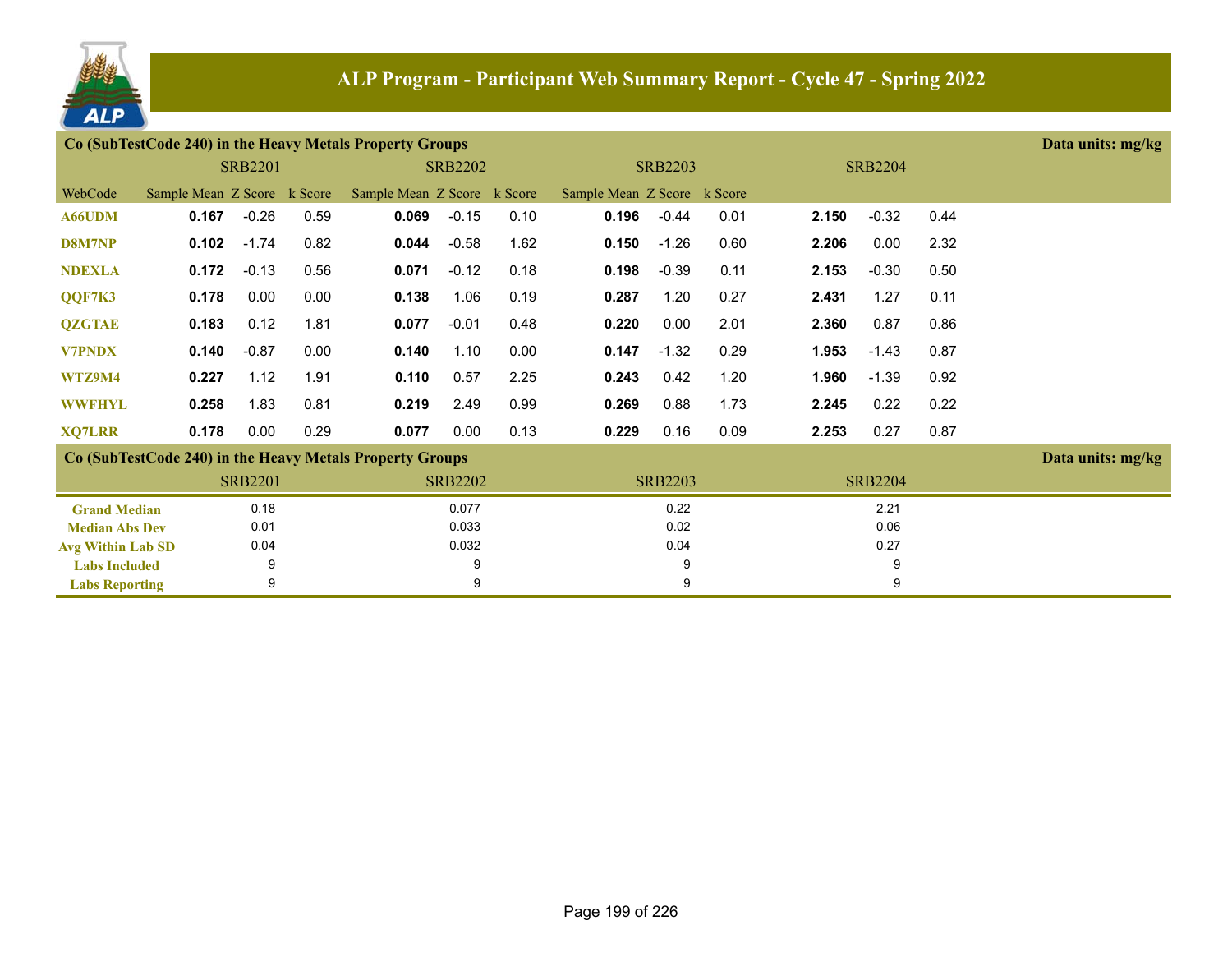

|                          |                             |                |      | Ni (SubTestCode 241) in the Heavy Metals Property Groups |                |      |                             |                |      |      |                |      | Data units: mg/kg |
|--------------------------|-----------------------------|----------------|------|----------------------------------------------------------|----------------|------|-----------------------------|----------------|------|------|----------------|------|-------------------|
|                          |                             | <b>SRB2201</b> |      |                                                          | <b>SRB2202</b> |      |                             | <b>SRB2203</b> |      |      | <b>SRB2204</b> |      |                   |
| WebCode                  | Sample Mean Z Score k Score |                |      | Sample Mean Z Score k Score                              |                |      | Sample Mean Z Score k Score |                |      |      |                |      |                   |
| 7L9XPQ                   | 0.46                        | $-0.19$        | 0.24 | 0.88                                                     | 0.75           | 0.61 | 6.65                        | 1.24           | 1.39 | 7.82 | 0.59           | 0.78 |                   |
| A66UDM                   | 0.49                        | 0.01           | 0.30 | 0.67                                                     | $-0.01$        | 0.74 | 5.58                        | $-0.31$        | 0.76 | 7.07 | $-0.57$        | 0.63 |                   |
| D8M7NP                   | 0.20                        | $-1.66$        | 2.38 | 0.47                                                     | $-0.77$        | 1.21 | 4.84                        | $-1.39$        | 0.81 | 7.22 | $-0.33$        | 1.96 |                   |
| <b>NDEXLA</b>            | 0.49                        | $-0.01$        | 0.06 | 0.68                                                     | 0.01           | 0.23 | 5.24                        | $-0.80$        | 0.65 | 6.86 | $-0.88$        | 1.56 |                   |
| QQF7K3                   | 0.62                        | 0.74           | 0.08 | 0.76                                                     | 0.33           | 0.35 | 6.38                        | 0.85           | 0.02 | 8.03 | 0.91           | 0.51 |                   |
| <b>V7PNDX</b>            | 0.31                        | $-1.02$        | 0.57 | 0.20                                                     | $-1.78$        | 0.00 | 5.84                        | 0.07           | 1.63 | 6.51 | $-1.42$        | 0.48 |                   |
| <b>WWFHYL</b>            | 0.63                        | 0.81           | 1.35 | 0.53                                                     | $-0.55$        | 2.11 | 5.75                        | $-0.07$        | 1.26 | 7.68 | 0.36           | 0.24 |                   |
| <b>XQ7LRR</b>            | 0.65                        | 0.94           | 0.24 | 0.99                                                     | 1.18           | 1.01 | 6.25                        | 0.66           | 0.41 | 7.66 | 0.33           | 0.45 |                   |
|                          |                             |                |      |                                                          |                |      |                             |                |      |      |                |      |                   |
|                          |                             |                |      | Ni (SubTestCode 241) in the Heavy Metals Property Groups |                |      |                             |                |      |      |                |      | Data units: mg/kg |
|                          |                             | <b>SRB2201</b> |      |                                                          | <b>SRB2202</b> |      |                             | <b>SRB2203</b> |      |      | <b>SRB2204</b> |      |                   |
| <b>Grand Median</b>      |                             | 0.49           |      |                                                          | 0.68           |      |                             | 5.79           |      |      | 7.44           |      |                   |
| <b>Median Abs Dev</b>    |                             | 0.13           |      |                                                          | 0.17           |      |                             | 0.50           |      |      | 0.38           |      |                   |
| <b>Avg Within Lab SD</b> |                             | 0.08           |      |                                                          | 0.09           |      |                             | 0.27           |      |      | 0.29           |      |                   |
| <b>Labs Included</b>     |                             | 8              |      |                                                          | 8              |      |                             | 8              |      |      | 8              |      |                   |
| <b>Labs Reporting</b>    |                             | 8              |      |                                                          | 8              |      |                             | 8              |      |      | 8              |      |                   |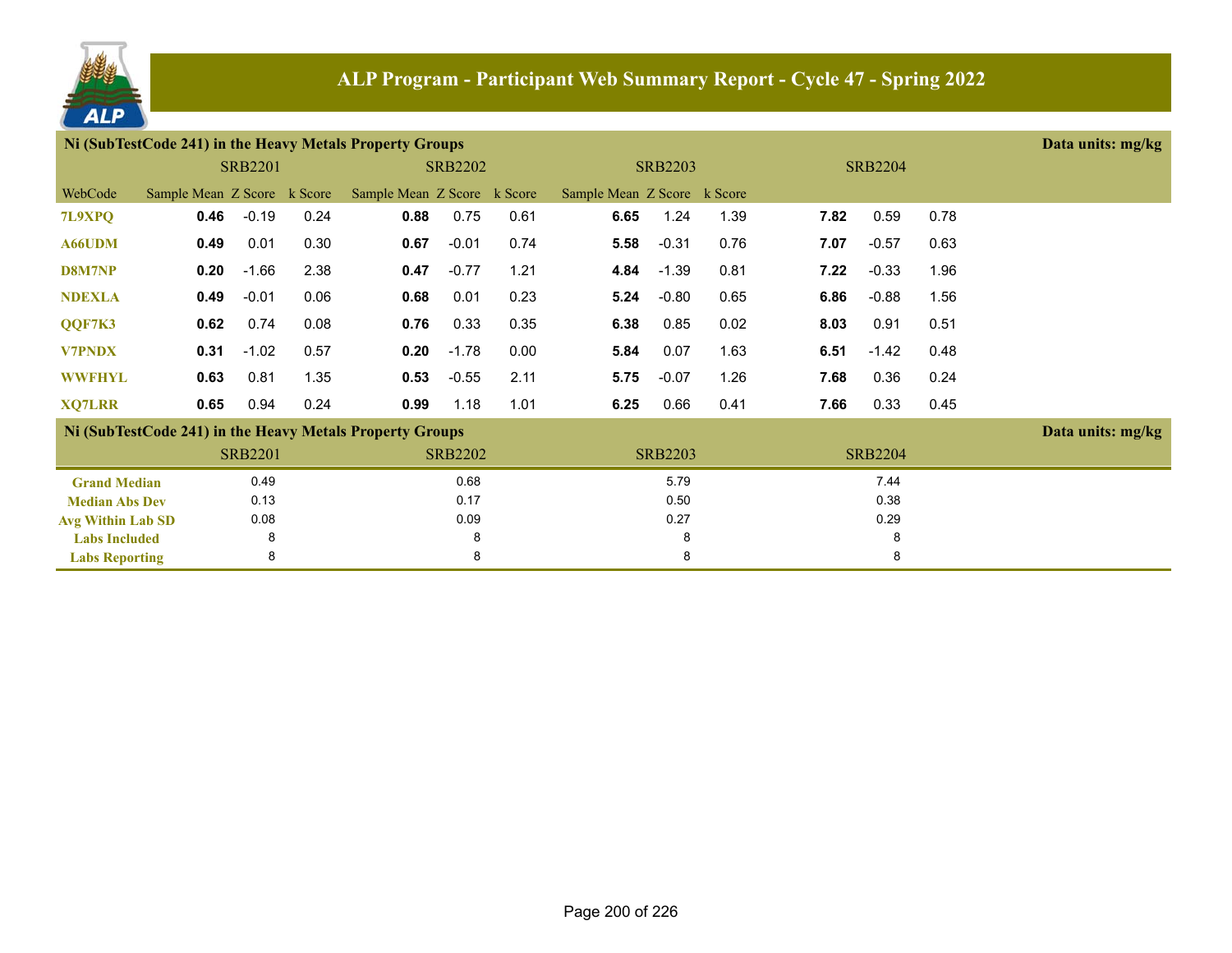

|                          |                             |                |      | Pb (SubTestCode 242) in the Heavy Metals Property Groups |                |      |                             |                |      |      |                |      | Data units: mg/kg |
|--------------------------|-----------------------------|----------------|------|----------------------------------------------------------|----------------|------|-----------------------------|----------------|------|------|----------------|------|-------------------|
|                          |                             | <b>SRB2201</b> |      |                                                          | <b>SRB2202</b> |      |                             | <b>SRB2203</b> |      |      | <b>SRB2204</b> |      |                   |
| WebCode                  | Sample Mean Z Score k Score |                |      | Sample Mean Z Score k Score                              |                |      | Sample Mean Z Score k Score |                |      |      |                |      |                   |
| 7L9XPQ                   | 0.19                        | 0.04           | 0.10 | 0.64                                                     | 0.05           | 0.26 | 0.11                        | $-0.01$        | 0.13 | 0.31 | $-0.13$        | 0.26 |                   |
| A66UDM                   | 0.15                        | $-0.04$        | 0.04 | 0.62                                                     | $-0.05$        | 0.21 | 0.11                        | $-0.01$        | 0.03 | 0.32 | $-0.10$        | 0.28 |                   |
| D8M7NP                   | 0.17                        | 0.00           | 1.05 | 0.59                                                     | $-0.12$        | 2.58 | 0.10                        | $-0.03$        | 1.11 | 0.30 | $-0.16$        | 2.03 |                   |
| <b>NDEXLA</b>            | 0.16                        | $-0.03$        | 0.03 | 0.56                                                     | $-0.23$        | 0.52 | 0.12                        | 0.01           | 0.01 | 0.36 | $-0.01$        | 0.22 |                   |
| QQF7K3                   | 0.16                        | $-0.02$        | 2.62 | 0.83                                                     | 0.66           | 0.98 | 0.04                        | $-0.11$        | 0.56 | 0.74 | 0.85           | 1.92 |                   |
| <b>V7PNDX</b>            | 1.04                        | 2.04           | 0.00 | 1.04                                                     | 1.37           | 0.00 | 2.23                        | 3.14           | 2.54 | 1.04 | 1.54           | 0.00 |                   |
| <b>WWFHYL</b>            | 1.54                        | 3.21           | 0.03 | 1.48                                                     | 2.82           | 0.01 | 1.51                        | 2.06           | 0.04 | 1.51 | 2.60           | 0.07 |                   |
| <b>XQ7LRR</b>            | 0.17                        | 0.00           | 0.09 | 0.60                                                     | $-0.10$        | 0.11 | 0.13                        | 0.02           | 0.02 | 0.37 | 0.01           | 0.18 |                   |
|                          |                             |                |      | Pb (SubTestCode 242) in the Heavy Metals Property Groups |                |      |                             |                |      |      |                |      | Data units: mg/kg |
|                          |                             | <b>SRB2201</b> |      |                                                          | <b>SRB2202</b> |      |                             | <b>SRB2203</b> |      |      | <b>SRB2204</b> |      |                   |
| <b>Grand Median</b>      |                             | 0.17           |      |                                                          | 0.63           |      |                             | 0.12           |      |      | 0.37           |      |                   |
| <b>Median Abs Dev</b>    |                             | 0.02           |      |                                                          | 0.05           |      |                             | 0.02           |      |      | 0.06           |      |                   |
| <b>Avg Within Lab SD</b> |                             | 0.09           |      |                                                          | 0.08           |      |                             | 0.10           |      |      | 0.03           |      |                   |
| <b>Labs Included</b>     |                             | 8              |      |                                                          | 8              |      |                             | 8              |      |      | 8              |      |                   |
| <b>Labs Reporting</b>    |                             | 8              |      |                                                          | 8              |      |                             | 8              |      |      | 8              |      |                   |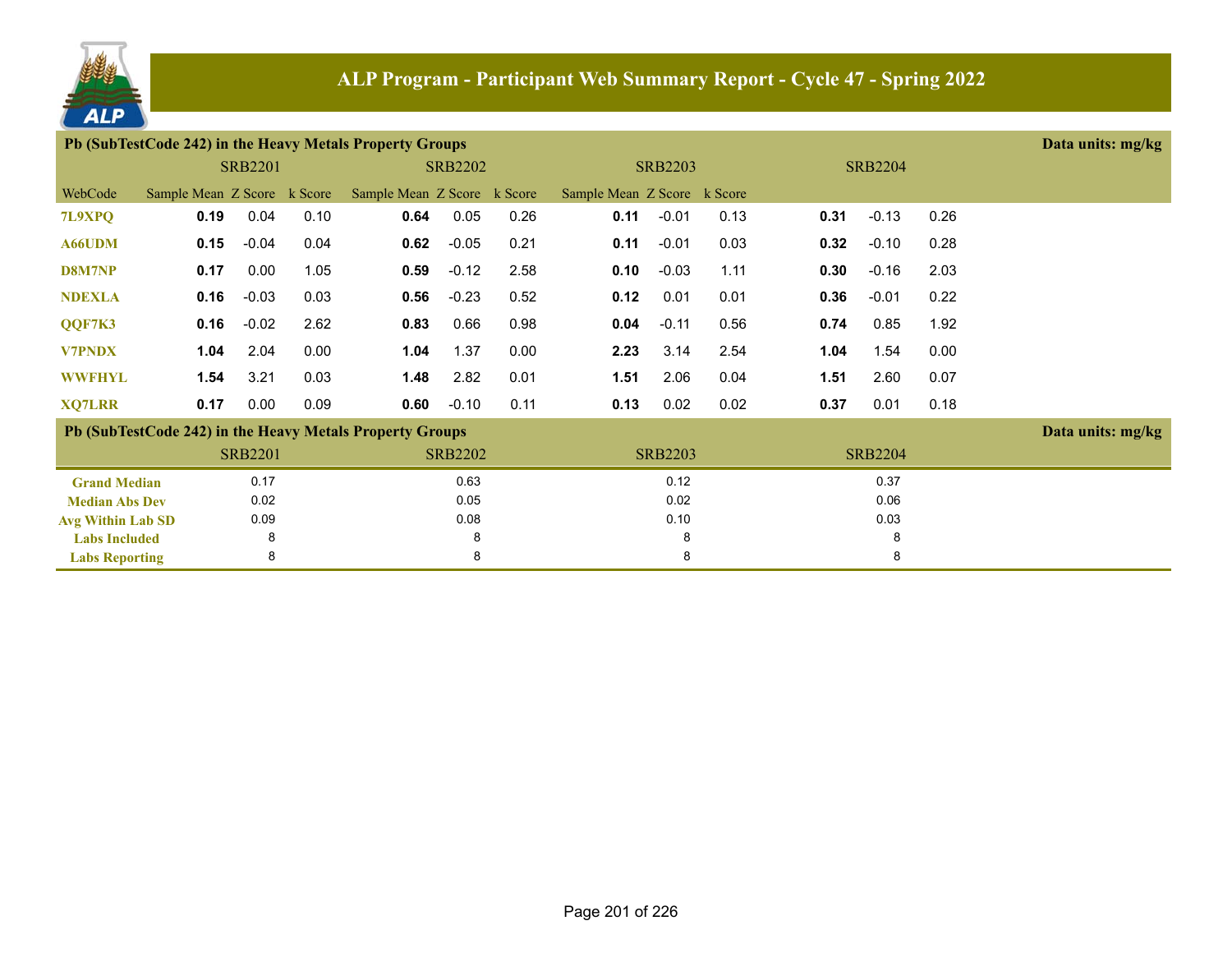

|                          |                             |                   |      | Sr (SubTestCode 243) in the Heavy Metals Property Groups |                |      |                             |                |      |       |                |      | Data units: mg/kg |
|--------------------------|-----------------------------|-------------------|------|----------------------------------------------------------|----------------|------|-----------------------------|----------------|------|-------|----------------|------|-------------------|
|                          |                             | <b>SRB2201</b>    |      |                                                          | <b>SRB2202</b> |      |                             | <b>SRB2203</b> |      |       | <b>SRB2204</b> |      |                   |
| WebCode                  | Sample Mean Z Score k Score |                   |      | Sample Mean Z Score k Score                              |                |      | Sample Mean Z Score k Score |                |      |       |                |      |                   |
| <b>A66UDM</b>            | 36.00                       | 1.32              | 1.66 | 9.26                                                     | 0.07           | 0.60 | 235.00                      | 0.05           | 0.57 | 42.37 | 0.00           | 0.49 |                   |
| D8M7NP                   | 33.80                       | 0.21              | 1.83 | 9.17                                                     | $-0.07$        | 1.09 | 223.38                      | $-0.52$        | 2.54 | 44.37 | 0.87           | 2.56 |                   |
| <b>NDEXLA</b>            | 32.23                       | $-0.59$           | 0.20 | 9.13                                                     | $-0.12$        | 1.06 | 233.00                      | $-0.05$        | 0.70 | 39.90 | $-1.07$        | 0.11 |                   |
| QQF7K3                   | 33.40                       | 0.00              | 0.00 | 10.36                                                    | 1.68           | 0.00 | 244.06                      | 0.50           | 0.00 | 42.34 | $-0.01$        | 0.00 |                   |
| <b>QZGTAE</b>            | 32.07                       | $-0.68$           | 0.74 | 8.87                                                     | $-0.51$        | 1.43 | 219.02                      | $-0.74$        | 0.47 | 44.67 | 1.00           | 0.18 |                   |
| <b>V7PNDX</b>            | 32.75                       | $-0.33$           | 0.52 | 8.97                                                     | $-0.36$        | 0.46 | 220.14                      | $-0.68$        | 0.21 | 38.98 | $-1.47$        | 0.35 |                   |
| <b>WWFHYL</b>            | 36.55                       | 1.60              | 0.20 | 9.63                                                     | 0.61           | 1.24 | 245.73                      | 0.58           | 0.49 | 43.05 | 0.30           | 0.13 |                   |
| <b>XQ7LRR</b>            | 43.77                       | 5.26 <sup>X</sup> | 1.98 | 10.57                                                    | 1.99           | 1.24 | 280.00                      | 2.27           | 0.50 | 52.63 | 4.46X          | 0.26 |                   |
|                          |                             |                   |      | Sr (SubTestCode 243) in the Heavy Metals Property Groups |                |      |                             |                |      |       |                |      | Data units: mg/kg |
|                          |                             | <b>SRB2201</b>    |      |                                                          | <b>SRB2202</b> |      |                             | <b>SRB2203</b> |      |       | <b>SRB2204</b> |      |                   |
| <b>Grand Median</b>      |                             | 33.4              |      |                                                          | 9.22           |      |                             | 234.0          |      |       | 42.4           |      |                   |
| <b>Median Abs Dev</b>    |                             | 1.2               |      |                                                          | 0.29           |      |                             | 11.2           |      |       | 2.0            |      |                   |
| <b>Avg Within Lab SD</b> |                             | 0.8               |      |                                                          | 0.19           |      |                             | 8.0            |      |       | 1.5            |      |                   |
| <b>Labs Included</b>     |                             | $\overline{7}$    |      |                                                          | 8              |      |                             | 8              |      |       | $\overline{7}$ |      |                   |
| <b>Labs Reporting</b>    |                             | 8                 |      |                                                          | 8              |      |                             | 8              |      |       | 8              |      |                   |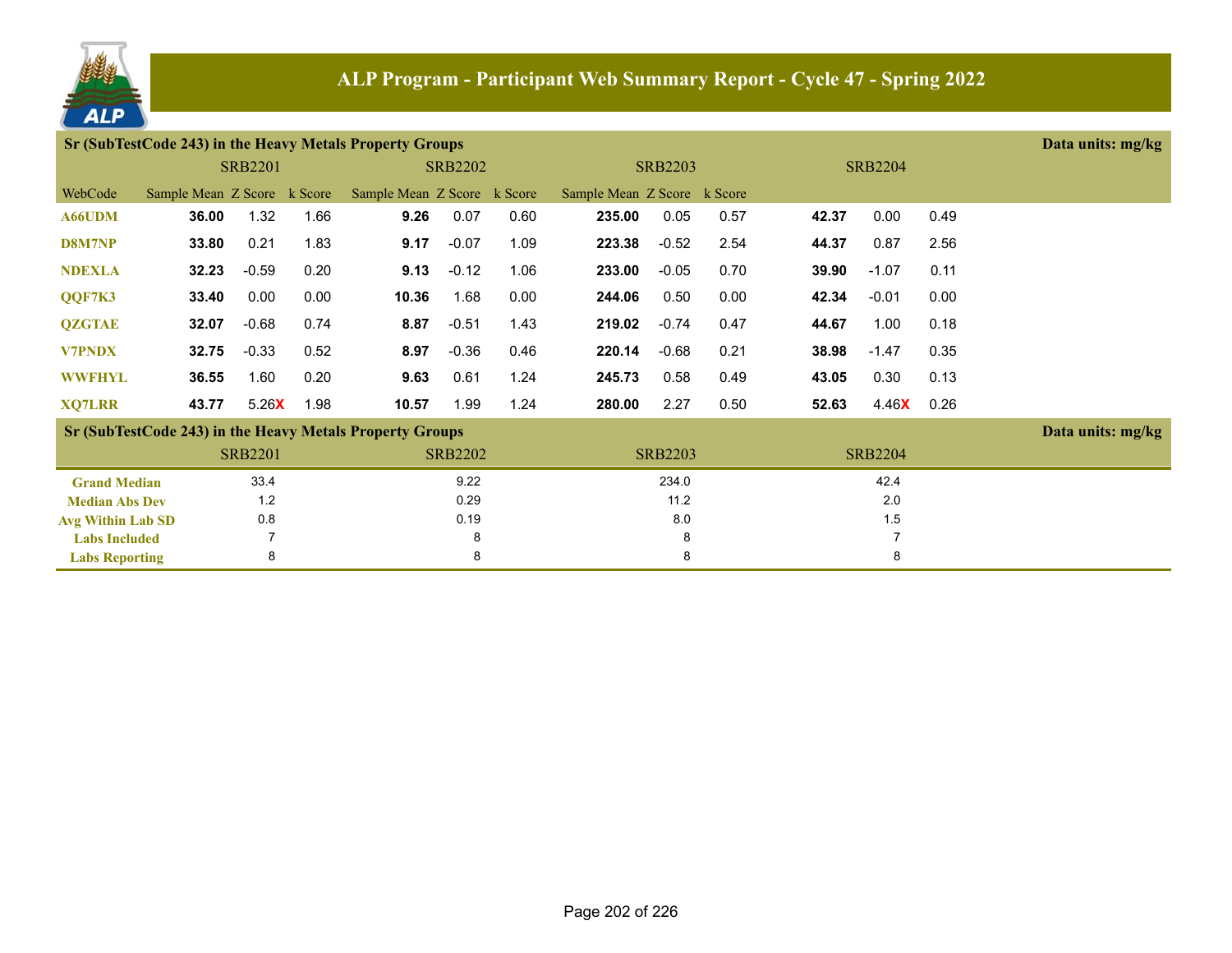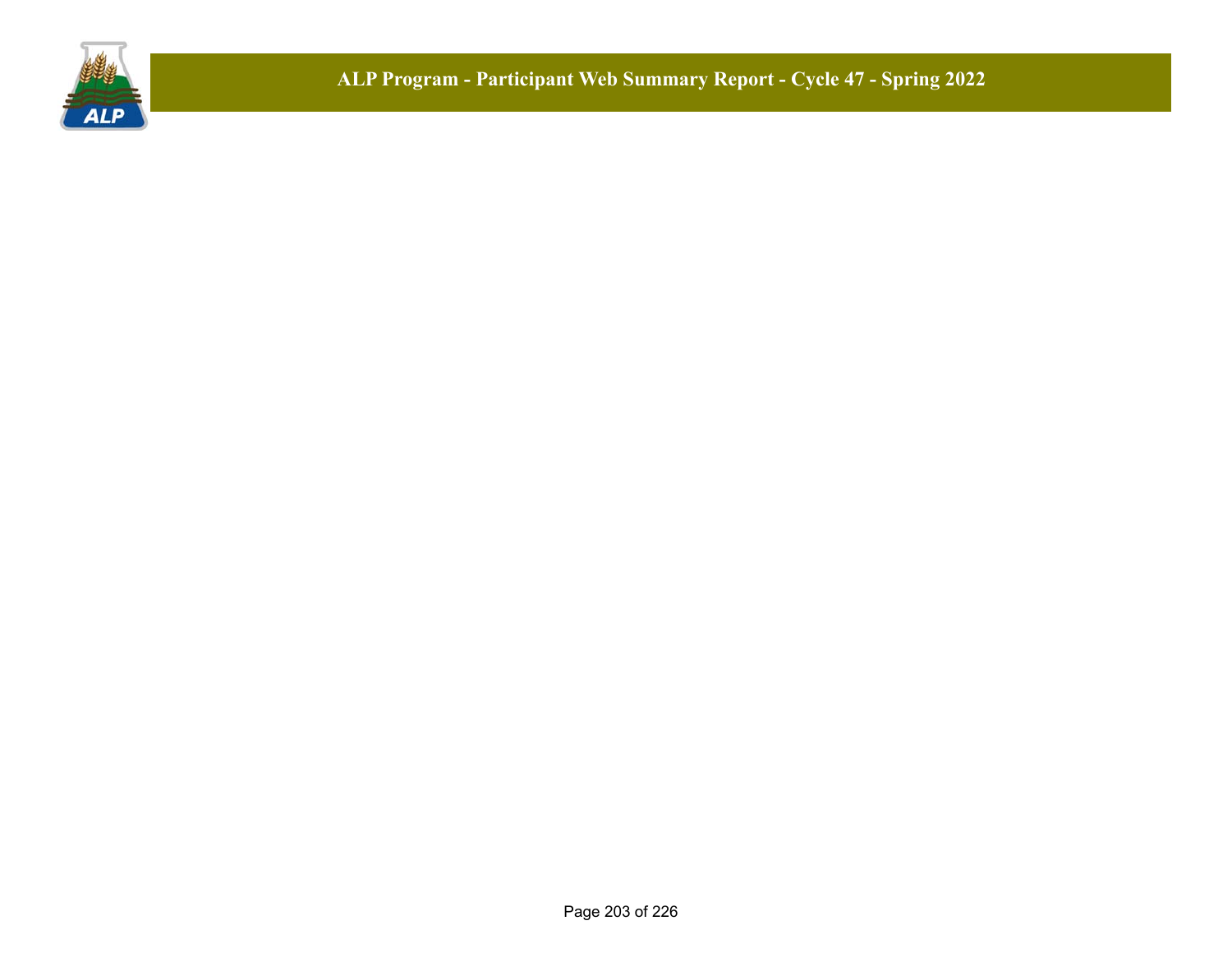

**PH (SubTestCode 301)**

 **Data units:** 

SRW2201 SRW2202 SRW2202 SRW2203 WebCode Sample Mean Z Score k Score Sample Mean Z Score k Score Sample Mean Z Score k Score **4QR9RB 7.50 7.50 8.20** -0.74 -0.87 0.11 **7TM4ZN 6.97 7.11 8.13** -2.34 0.64 -2.34 1.12 -0.48 0.52 **8L3X9N 7.49 7.49 8.07** -0.76 1.30 -0.91 0.74 -0.96 0.46 **A76LRH 7.76 7.77 8.13** 0.03 2.07 0.13 0.77 -0.48 0.30 **AHUREL 7.82 7.74 8.21** 0.21 0.03 0.20 **CBQEHF 7.97 7.87 8.30** 0.65 0.39 0.53 0.77 0.96 0.00 **EWWM24 7.53 7.72 8.19** -0.64 0.15 -0.03 0.43 0.00 0.17 **EY6WWL 7.87 7.83 8.25** 0.37 0.73 0.37 1.12 0.56 1.54 **GDGCVM 7.74 7.71 8.15** -0.03 1.02 -0.08 0.98 -0.34 2.27 **HPK369 7.62 7.69 8.18** -0.37 1.17 -0.16 0.18 -0.09 0.20 **J4ZF4L 7.94 7.87 8.23** 0.56 0.39 0.51 2.48 0.37 0.90 **LYGYPD 7.87 7.84 8.26** 0.37 1.39 0.39 0.57 0.59 1.13 **QQF7K3 7.49 7.55 8.05** -0.77 0.00 -0.68 0.00 -1.16 0.00 **TB94QK 6.87 6.70 7.97** -2.64**X X** 5.83 -3.88 0.00 -1.86 1.73 **UPML67 7.84 7.95 8.44** 0.26 1.17 0.82 0.98 2.14 0.79 **WWFHYL 7.92 7.86 8.30** 0.52 0.29 0.48 0.37 0.93 0.35 **YAJLEZ 7.04 7.08 8.16** -2.12 -2.45 -0.23 SRW2201 SRW2202 SRW2203 **PH (SubTestCode 301)** Data units: **Data units:**  $\blacksquare$ 7.75 7.73 0.04 0.03 8.19 0.03 **Grand MedianMedian Abs Dev Avg Within Lab SD Labs Included**d d  $16$  16  $17$ **Labs Reporting** <sup>17</sup> <sup>17</sup> <sup>17</sup> 0.18 0.13 0.06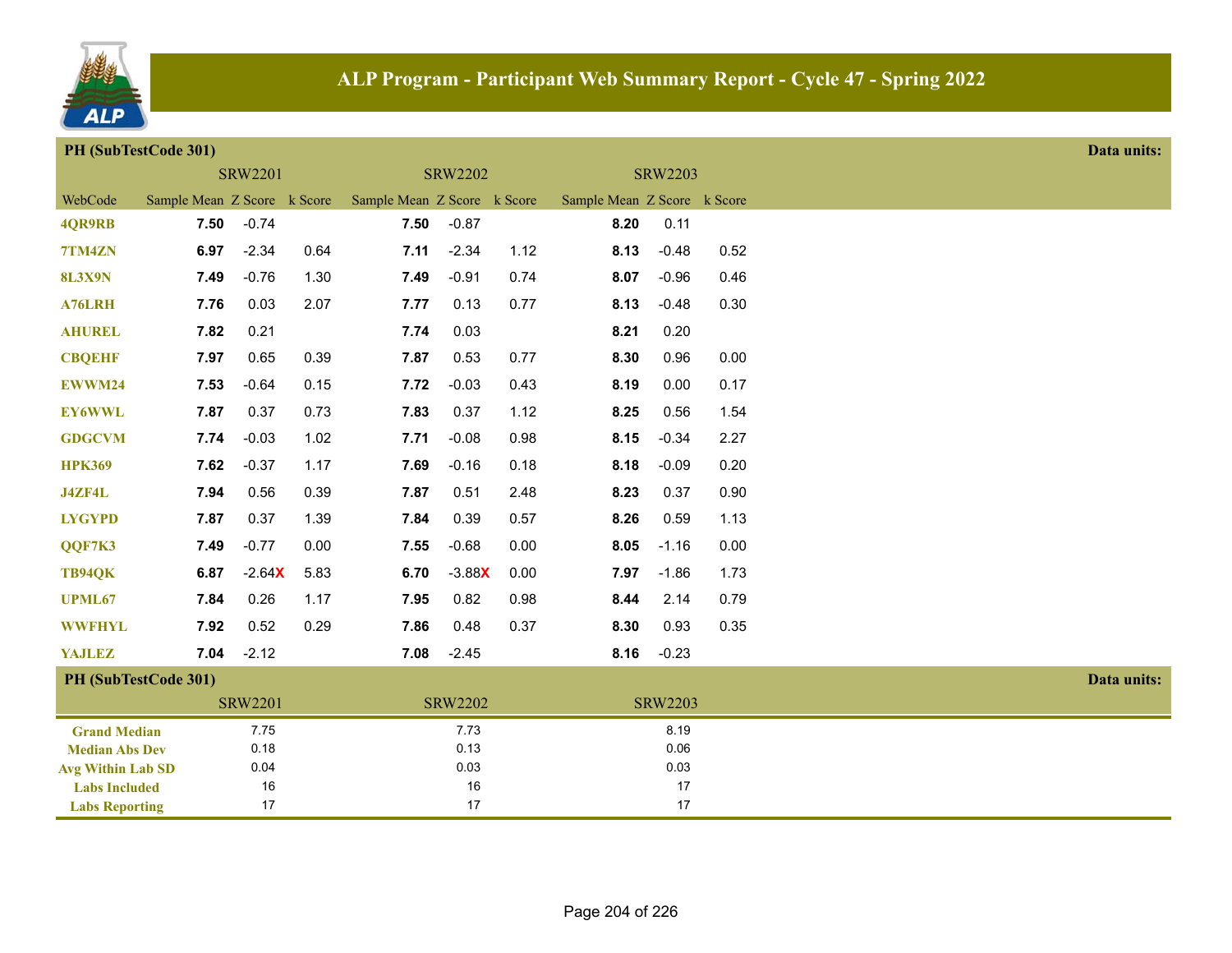

**EC (SubTestCode 302)**

| <b>EC (SubTestCode 302)</b> |                             |                |      |                             |                |      |                             |                |      | Data units: dS/m |
|-----------------------------|-----------------------------|----------------|------|-----------------------------|----------------|------|-----------------------------|----------------|------|------------------|
|                             |                             | <b>SRW2201</b> |      |                             | <b>SRW2202</b> |      |                             | <b>SRW2203</b> |      |                  |
| WebCode                     | Sample Mean Z Score k Score |                |      | Sample Mean Z Score k Score |                |      | Sample Mean Z Score k Score |                |      |                  |
| 4QR9RB                      | 0.18                        | 0.70           |      | 0.21                        | 3.19           |      | 1.07                        | 0.66           |      |                  |
| 7TM4ZN                      | 0.18                        | 0.55           | 0.10 | 0.18                        | 0.14           | 0.07 | 1.08                        | 1.01           | 0.05 |                  |
| <b>8L3X9N</b>               | 0.17                        | $-1.40$        | 1.36 | 0.17                        | $-1.31$        | 1.56 | 1.01                        | $-1.69$        | 2.46 |                  |
| A76LRH                      | 0.19                        | 1.74           | 2.72 | 0.19                        | 0.76           | 1.56 | 1.07                        | 0.53           | 0.98 |                  |
| <b>AHUREL</b>               | 0.17                        | $-0.25$        |      | 0.18                        | $-0.24$        |      | 1.03                        | $-1.20$        |      |                  |
| <b>CBQEHF</b>               | 0.18                        | 1.22           | 0.14 | 0.19                        | 0.80           | 0.72 | 1.09                        | 1.49           | 0.00 |                  |
| EWWM24                      | 0.18                        | 0.70           | 0.00 | 0.18                        | 0.42           | 1.56 | 1.05                        | $-0.17$        | 1.70 |                  |
| <b>EY6WWL</b>               | 0.18                        | 0.00           | 0.10 | 0.18                        | 0.00           | 0.45 | 1.05                        | $-0.18$        | 0.27 |                  |
| <b>GDGCVM</b>               | 0.18                        | 0.17           | 1.36 | 0.18                        | $-0.27$        | 1.56 | 1.06                        | 0.11           | 0.49 |                  |
| <b>HPK369</b>               | 0.18                        | 0.18           | 0.04 | 0.18                        | 0.40           | 0.18 | 1.05                        | 0.00           | 0.15 |                  |
| <b>J4ZF4L</b>               | 0.17                        | $-0.35$        | 1.36 | 0.18                        | 0.07           | 0.00 | 1.05                        | $-0.03$        | 0.49 |                  |
| QQF7K3                      | 0.17                        | $-0.98$        | 0.14 | 0.17                        | $-0.79$        | 0.16 | 1.04                        | $-0.47$        | 0.20 |                  |
| TB94QK                      | 0.17                        | $-0.87$        | 0.00 | 0.17                        | $-0.97$        | 0.00 | 1.01                        | $-1.82$        | 0.85 |                  |
| UPML67                      | 0.17                        | $-0.87$        | 0.00 | 0.17                        | $-0.62$        | 1.56 | 1.06                        | 0.39           | 1.30 |                  |
| <b>WWFHYL</b>               | 0.17                        | $-0.14$        | 0.14 | 0.18                        | $-0.13$        | 0.00 | 1.06                        | 0.37           | 0.17 |                  |
| <b>YAJLEZ</b>               | 0.24                        | 9.57X          |      | 0.24                        | 5.93X          |      | 1.41                        | 14.78X         |      |                  |
| <b>EC (SubTestCode 302)</b> |                             |                |      |                             |                |      |                             |                |      | Data units: dS/m |
|                             |                             | <b>SRW2201</b> |      |                             | <b>SRW2202</b> |      |                             | <b>SRW2203</b> |      |                  |
| <b>Grand Median</b>         |                             | 0.18           |      |                             | 0.18           |      |                             | 1.05           |      |                  |
| <b>Median Abs Dev</b>       |                             | 0.00           |      |                             | 0.00           |      |                             | 0.01           |      |                  |
| <b>Avg Within Lab SD</b>    |                             | 0.00           |      |                             | 0.00           |      |                             | 0.01           |      |                  |
| <b>Labs Included</b>        |                             | 15             |      |                             | 15             |      |                             | 15             |      |                  |
| <b>Labs Reporting</b>       |                             | 16             |      |                             | 16             |      |                             | 16             |      |                  |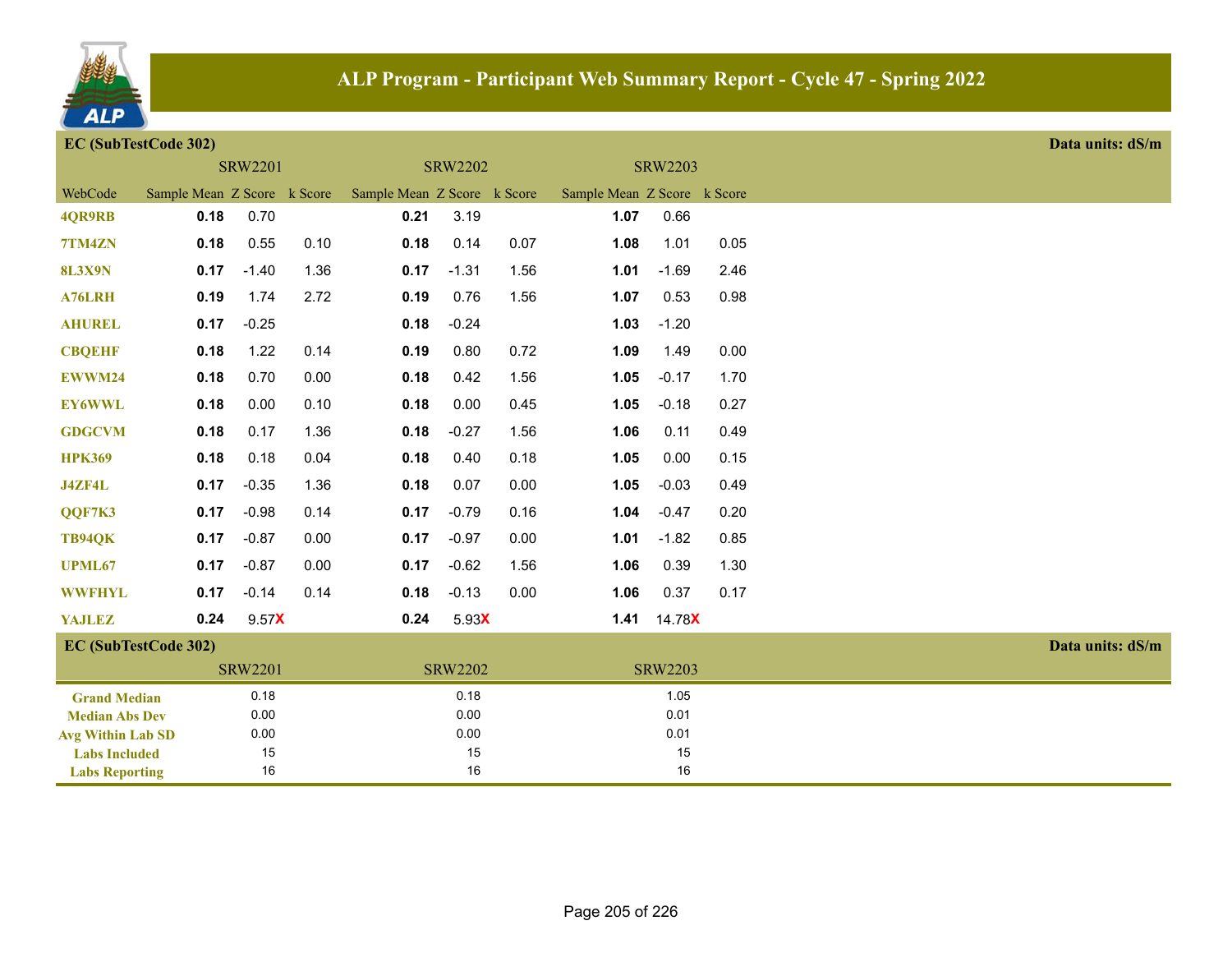

|                          |      |                |      | Ca (SubTestCode 303) in the Cations Property Groups     |                |      |                             |                |      | Data units: mmolc/L |
|--------------------------|------|----------------|------|---------------------------------------------------------|----------------|------|-----------------------------|----------------|------|---------------------|
|                          |      | <b>SRW2201</b> |      |                                                         | <b>SRW2202</b> |      |                             | <b>SRW2203</b> |      |                     |
| WebCode                  |      |                |      | Sample Mean Z Score k Score Sample Mean Z Score k Score |                |      | Sample Mean Z Score k Score |                |      |                     |
| <b>4QR9RB</b>            |      | 19.00 139.32X  |      |                                                         | 23.00 149.99X  |      |                             | 82.00 206.19X  |      |                     |
| <b>8L3X9N</b>            | 0.89 | $-0.20$        | 0.15 | 1.06                                                    | $-0.35$        | 0.56 | 3.96                        | $-0.14$        | 0.08 |                     |
| <b>AHUREL</b>            | 0.94 | 0.16           |      | 1.16                                                    | 0.31           |      | 4.35                        | 0.88           |      |                     |
| <b>CBQEHF</b>            | 0.91 | $-0.07$        | 2.20 | 1.05                                                    | $-0.44$        | 1.50 | 4.03                        | 0.04           | 0.33 |                     |
| EWWM24                   | 0.88 | $-0.28$        | 0.73 | 1.04                                                    | $-0.51$        | 0.77 | 3.86                        | $-0.41$        | 0.04 |                     |
| <b>EY6WWL</b>            | 0.99 | 0.55           | 0.25 | 1.19                                                    | 0.49           | 0.11 | 3.00                        | $-2.70$        | 3.58 |                     |
| <b>GDGCVM</b>            | 0.67 | $-1.95$        | 1.47 | 0.93                                                    | $-1.24$        | 1.11 | 3.83                        | $-0.48$        | 0.08 |                     |
| <b>HPK369</b>            | 1.02 | 0.80           | 0.54 | 1.17                                                    | 0.40           | 0.31 | 3.95                        | $-0.16$        | 0.18 |                     |
| <b>J4ZF4L</b>            | 1.00 | 0.60           | 0.15 | 1.21                                                    | 0.65           | 1.83 | 4.50                        | 1.28           | 0.07 |                     |
| <b>LYGYPD</b>            | 1.13 | 1.60           | 2.07 | 1.34                                                    | 1.54           | 2.00 | 4.26                        | 0.64           | 0.02 |                     |
| QQF7K3                   | 0.87 | $-0.36$        | 0.15 | 1.07                                                    | $-0.28$        | 0.04 | 4.11                        | 0.24           | 0.02 |                     |
| TB94QK                   | 0.89 | $-0.26$        | 0.64 | 1.09                                                    | $-0.15$        | 0.06 | 4.01                        | $-0.02$        | 0.01 |                     |
| UPML67                   | 0.65 | $-2.05$        | 0.29 | 0.78                                                    | $-2.30$        | 1.02 | 3.51                        | $-1.33$        | 0.11 |                     |
| <b>WWFHYL</b>            | 0.93 | 0.07           | 0.00 | 1.14                                                    | 0.15           | 0.06 | 4.03                        | 0.02           | 0.03 |                     |
| <b>YAJLEZ</b>            | 0.99 | 0.51           | 0.53 | 1.21                                                    | 0.63           | 0.32 | 4.43                        | 1.09           | 0.19 |                     |
|                          |      |                |      | Ca (SubTestCode 303) in the Cations Property Groups     |                |      |                             |                |      | Data units: mmolc/L |
|                          |      | <b>SRW2201</b> |      |                                                         | <b>SRW2202</b> |      |                             | <b>SRW2203</b> |      |                     |
| <b>Grand Median</b>      |      | 0.92           |      |                                                         | 1.11           |      |                             | 4.02           |      |                     |
| <b>Median Abs Dev</b>    |      | 0.06           |      |                                                         | 0.07           |      |                             | 0.17           |      |                     |
| <b>Avg Within Lab SD</b> |      | 0.04           |      |                                                         | 0.05           |      |                             | 0.70           |      |                     |
| <b>Labs Included</b>     |      | 14             |      |                                                         | 14             |      |                             | 14             |      |                     |
| <b>Labs Reporting</b>    |      | 15             |      |                                                         | 15             |      |                             | 15             |      |                     |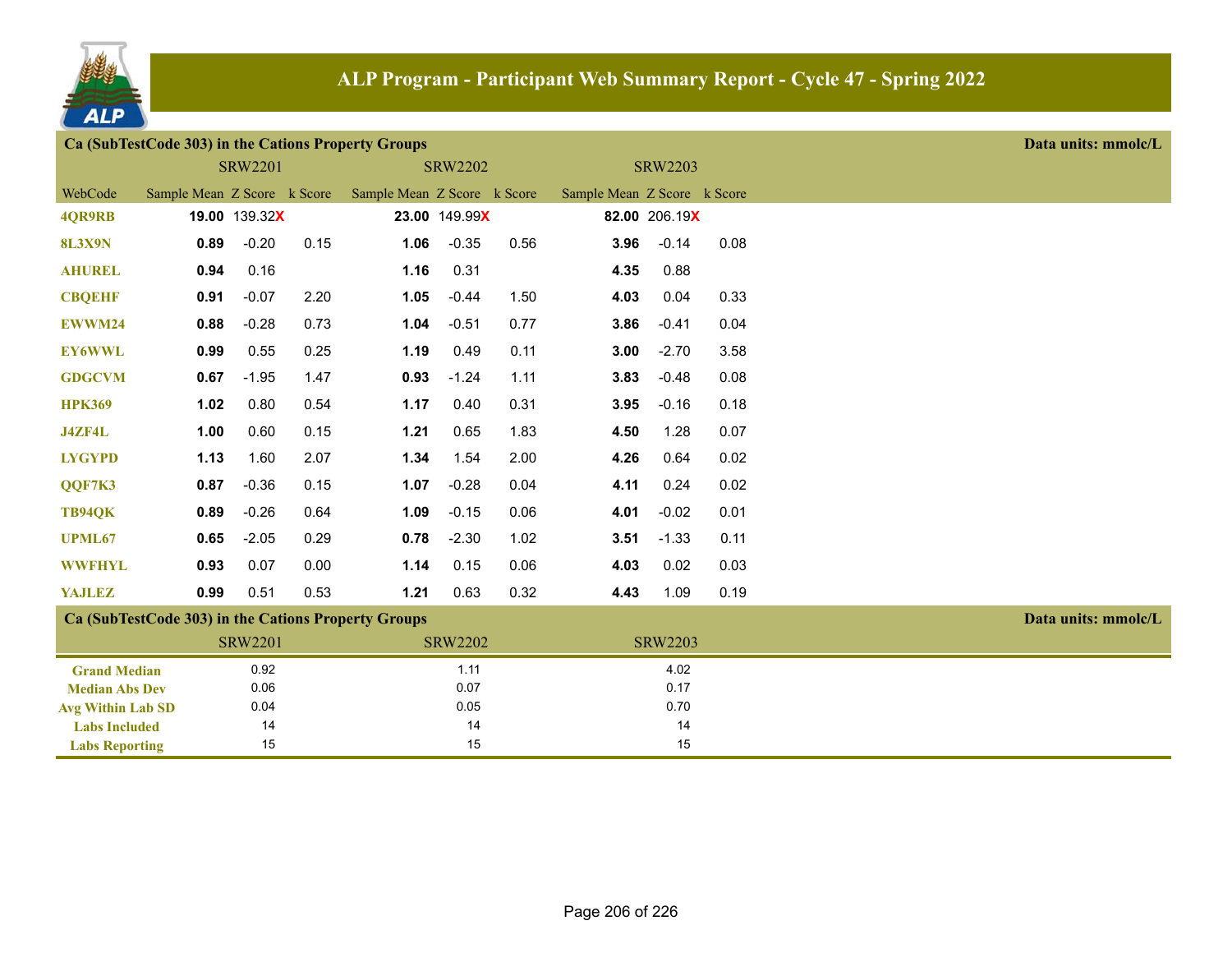

|                          |      |                |      | Mg (SubTestCode 304) in the Cations Property Groups     |                |      |                             |                |      | Data units: mmolc/L |
|--------------------------|------|----------------|------|---------------------------------------------------------|----------------|------|-----------------------------|----------------|------|---------------------|
|                          |      | <b>SRW2201</b> |      |                                                         | <b>SRW2202</b> |      |                             | <b>SRW2203</b> |      |                     |
| WebCode                  |      |                |      | Sample Mean Z Score k Score Sample Mean Z Score k Score |                |      | Sample Mean Z Score k Score |                |      |                     |
| <b>4QR9RB</b>            |      | 7.00 113.25X   |      | 2.00                                                    | 40.14X         |      |                             | 65.00 184.63X  |      |                     |
| <b>8L3X9N</b>            | 0.50 | $-0.14$        | 0.66 | 0.17                                                    | $-0.22$        | 0.34 | 5.09                        | $-1.17$        | 0.98 |                     |
| <b>AHUREL</b>            | 0.49 | $-0.26$        |      |                                                         |                |      | 5.46                        | $-0.01$        |      |                     |
| <b>CBQEHF</b>            | 0.52 | 0.33           | 1.80 | 0.18                                                    | 0.08           | 0.67 | 5.47                        | 0.01           | 2.78 |                     |
| EWWM24                   | 0.59 | 1.48           | 0.00 | 0.07                                                    | $-2.35$        | 0.00 | 5.77                        | 0.94           | 1.24 |                     |
| <b>EY6WWL</b>            | 0.46 | $-0.78$        | 0.00 | 0.12                                                    | $-1.32$        | 0.34 | 5.71                        | 0.77           | 0.26 |                     |
| <b>GDGCVM</b>            | 0.43 | $-1.25$        | 2.49 | 0.23                                                    | 1.25           | 3.37 | 5.23                        | $-0.71$        | 0.54 |                     |
| <b>HPK369</b>            | 0.47 | $-0.64$        | 0.39 | 0.17                                                    | $-0.17$        | 0.31 | 4.71                        | $-2.32$        | 0.56 |                     |
| <b>J4ZF4L</b>            | 0.53 | 0.50           | 1.51 | 0.20                                                    | 0.51           | 0.00 | 5.78                        | 0.99           | 0.27 |                     |
| <b>LYGYPD</b>            | 0.59 | 1.45           | 0.41 | 0.25                                                    | 1.63           | 0.70 | 5.32                        | $-0.45$        | 0.14 |                     |
| QQF7K3                   | 0.49 | $-0.31$        | 0.07 | 0.18                                                    | 0.00           | 0.02 | 5.47                        | 0.02           | 0.04 |                     |
| TB94QK                   | 0.52 | 0.21           | 0.08 | 0.15                                                    | $-0.56$        | 0.11 | 5.68                        | 0.68           | 0.07 |                     |
| <b>UPML67</b>            | 0.42 | $-1.42$        | 0.66 | 0.16                                                    | $-0.37$        | 0.58 | 5.20                        | $-0.81$        | 0.54 |                     |
| <b>WWFHYL</b>            | 0.51 | 0.14           | 0.04 | 0.18                                                    | 0.07           | 0.09 | 5.45                        | $-0.04$        | 0.35 |                     |
| <b>YAJLEZ</b>            | 0.54 | 0.54           | 0.32 | 0.19                                                    | 0.25           | 0.15 | 5.63                        | 0.51           | 1.27 |                     |
|                          |      |                |      | Mg (SubTestCode 304) in the Cations Property Groups     |                |      |                             |                |      | Data units: mmolc/L |
|                          |      | <b>SRW2201</b> |      |                                                         | <b>SRW2202</b> |      |                             | <b>SRW2203</b> |      |                     |
| <b>Grand Median</b>      |      | 0.50           |      |                                                         | 0.18           |      |                             | 5.46           |      |                     |
| <b>Median Abs Dev</b>    |      | 0.03           |      |                                                         | 0.02           |      |                             | 0.22           |      |                     |
| <b>Avg Within Lab SD</b> |      | 0.02           |      |                                                         | 0.02           |      |                             | 0.11           |      |                     |
| <b>Labs Included</b>     |      | 14             |      |                                                         | 13             |      |                             | 14             |      |                     |
| <b>Labs Reporting</b>    |      | 15             |      |                                                         | 14             |      |                             | 15             |      |                     |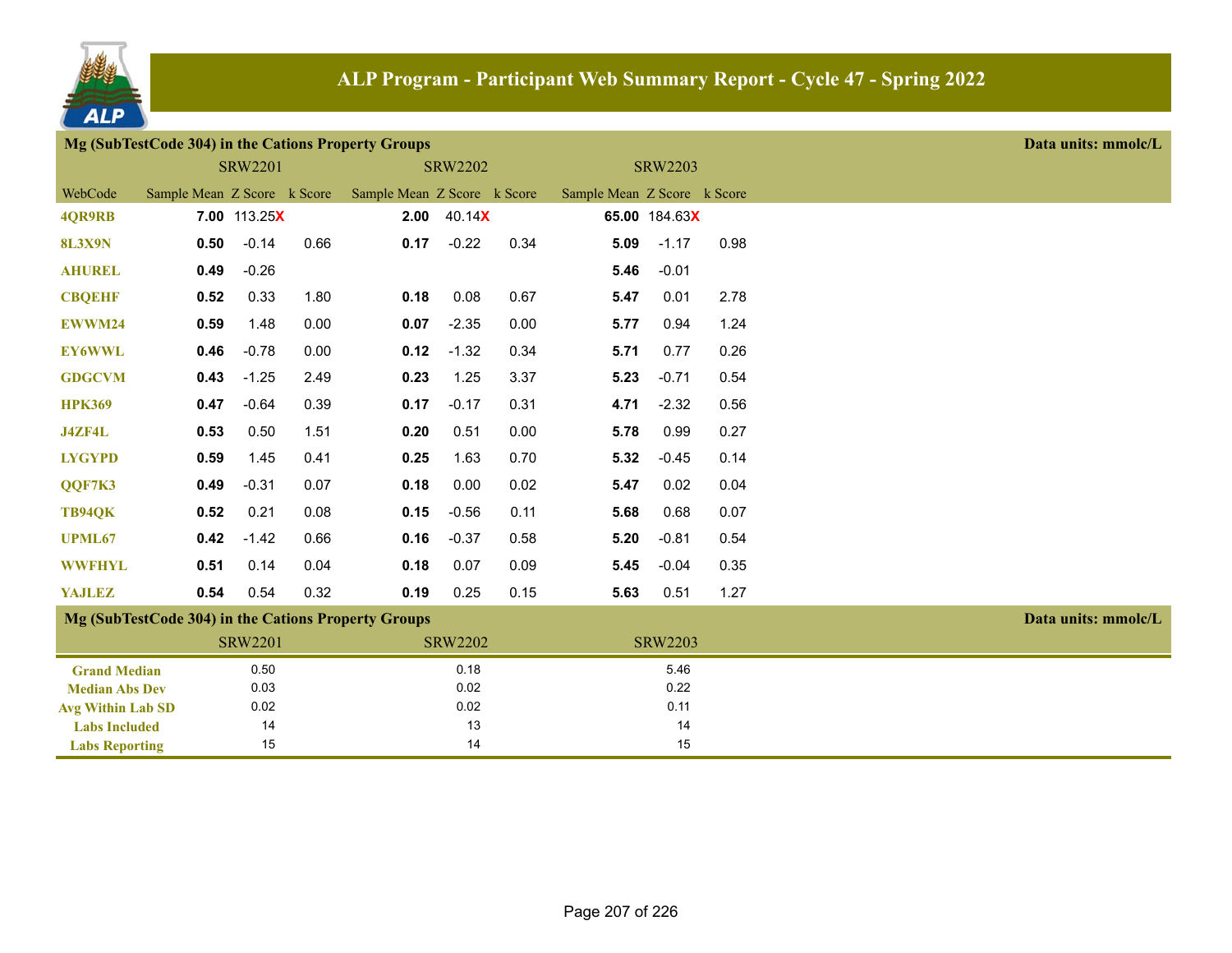

|                                               |      |                             |      | Na (SubTestCode 305) in the Cations Property Groups |                |      |                             |                |                 |  |  |  |  |  |  |  |  |  |  | Data units: mmolc/L |
|-----------------------------------------------|------|-----------------------------|------|-----------------------------------------------------|----------------|------|-----------------------------|----------------|-----------------|--|--|--|--|--|--|--|--|--|--|---------------------|
|                                               |      | <b>SRW2201</b>              |      |                                                     | <b>SRW2202</b> |      |                             | <b>SRW2203</b> |                 |  |  |  |  |  |  |  |  |  |  |                     |
| WebCode                                       |      | Sample Mean Z Score k Score |      | Sample Mean Z Score k Score                         |                |      | Sample Mean Z Score k Score |                |                 |  |  |  |  |  |  |  |  |  |  |                     |
| 4QR9RB                                        |      | 6.00 281.47X                |      |                                                     | 9.00 257.34X   |      |                             | 59.00 394.12X  |                 |  |  |  |  |  |  |  |  |  |  |                     |
| 7TM4ZN                                        | 0.25 | 0.72                        | 0.56 | 0.42                                                | 0.67           | 0.15 | 2.49                        | $-0.84$        | 0.34            |  |  |  |  |  |  |  |  |  |  |                     |
| <b>8L3X9N</b>                                 | 0.22 | $-0.89$                     | 1.29 | 0.38                                                | $-0.39$        | 0.46 | 2.52                        | $-0.64$        | 0.94            |  |  |  |  |  |  |  |  |  |  |                     |
| <b>AHUREL</b>                                 | 0.23 | $-0.24$                     |      | 0.39                                                | $-0.09$        |      | 2.71                        | 0.69           |                 |  |  |  |  |  |  |  |  |  |  |                     |
| <b>CBQEHF</b>                                 | 0.24 | 0.01                        | 2.39 | 0.37                                                | $-0.55$        | 1.57 | 2.64                        | 0.22           | 2.51            |  |  |  |  |  |  |  |  |  |  |                     |
| EWWM24                                        | 0.23 | $-0.07$                     | 0.64 | 0.41                                                | 0.41           | 0.53 | 2.66                        | 0.34           | 1.51            |  |  |  |  |  |  |  |  |  |  |                     |
| <b>EY6WWL</b>                                 | 0.17 | $-3.00X$                    | 0.64 | 0.34                                                | $-1.48$        | 0.26 | 1.82                        |                | $-5.51$ X 20.40 |  |  |  |  |  |  |  |  |  |  |                     |
| <b>GDGCVM</b>                                 | 0.20 | $-1.70$                     | 0.00 | 0.33                                                | $-1.78$        | 2.65 | 2.33                        | $-1.95$        | 0.75            |  |  |  |  |  |  |  |  |  |  |                     |
| <b>HPK369</b>                                 | 0.26 | 1.15                        | 0.69 | 0.39                                                | 0.00           | 0.53 | 2.56                        | $-0.35$        | 1.13            |  |  |  |  |  |  |  |  |  |  |                     |
| J4ZF4L                                        | 0.26 | 1.23                        | 1.11 | 0.43                                                | 1.11           | 1.65 | 2.88                        | 1.90           | 0.38            |  |  |  |  |  |  |  |  |  |  |                     |
| <b>LYGYPD</b>                                 | 0.27 | 1.55                        | 0.45 | 0.44                                                | 1.29           | 0.60 | 2.61                        | $-0.03$        | 0.53            |  |  |  |  |  |  |  |  |  |  |                     |
| QQF7K3                                        | 0.23 | $-0.38$                     | 0.08 | 0.39                                                | $-0.16$        | 0.03 | 2.60                        | $-0.11$        | 0.21            |  |  |  |  |  |  |  |  |  |  |                     |
| TB94QK                                        | 0.24 | 0.23                        | 0.05 | 0.41                                                | 0.61           | 0.06 | 2.72                        | 0.73           | 0.12            |  |  |  |  |  |  |  |  |  |  |                     |
| UPML67                                        | 0.23 | $-0.07$                     | 1.29 | 0.38                                                | $-0.29$        | 0.70 | 2.62                        | 0.03           | 0.38            |  |  |  |  |  |  |  |  |  |  |                     |
| <b>WWFHYL</b>                                 | 0.23 | $-0.01$                     | 0.13 | 0.39                                                | 0.04           | 0.10 | 2.60                        | $-0.06$        | 0.31            |  |  |  |  |  |  |  |  |  |  |                     |
| <b>YAJLEZ</b>                                 | 0.26 | 1.19                        | 1.14 | 0.43                                                | 1.25           | 0.29 | 2.83                        | 1.55           | 0.92            |  |  |  |  |  |  |  |  |  |  |                     |
|                                               |      |                             |      | Na (SubTestCode 305) in the Cations Property Groups |                |      |                             |                |                 |  |  |  |  |  |  |  |  |  |  | Data units: mmolc/L |
|                                               |      | <b>SRW2201</b>              |      |                                                     | <b>SRW2202</b> |      |                             | <b>SRW2203</b> |                 |  |  |  |  |  |  |  |  |  |  |                     |
| <b>Grand Median</b>                           |      | 0.23                        |      |                                                     | 0.39           |      |                             | 2.61           |                 |  |  |  |  |  |  |  |  |  |  |                     |
| <b>Median Abs Dev</b>                         |      | 0.01                        |      |                                                     | 0.02           |      |                             | 0.07           |                 |  |  |  |  |  |  |  |  |  |  |                     |
| <b>Avg Within Lab SD</b>                      |      | 0.01                        |      |                                                     | 0.02           |      |                             | 0.08           |                 |  |  |  |  |  |  |  |  |  |  |                     |
| <b>Labs Included</b><br><b>Labs Reporting</b> |      | 14<br>16                    |      |                                                     | 15<br>16       |      |                             | 14<br>16       |                 |  |  |  |  |  |  |  |  |  |  |                     |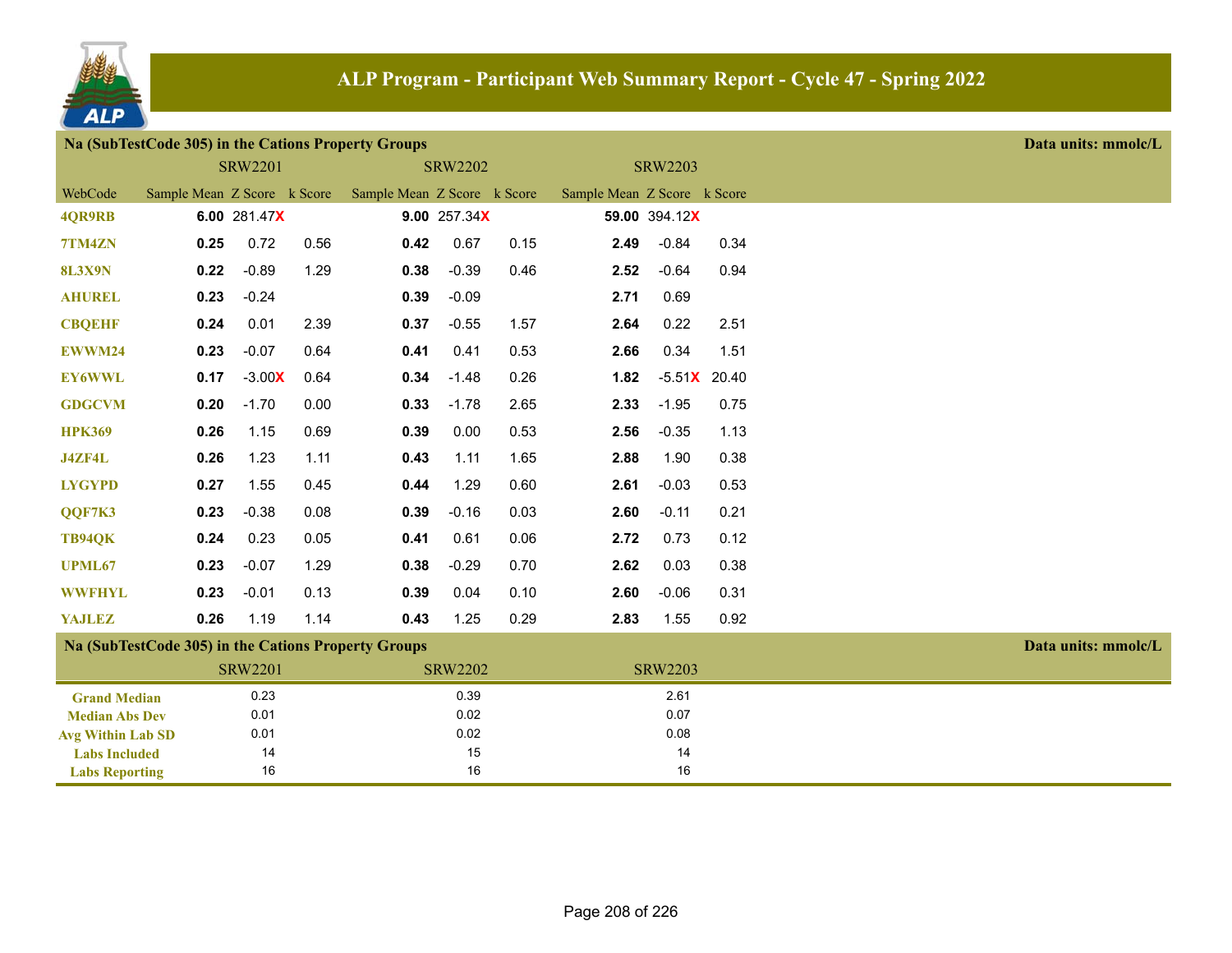

| K (SubTestCode 306) in the Cations Property Groups |                             |                   |      |                             |                |      |                             |                |      | Data units: mmolc/L |
|----------------------------------------------------|-----------------------------|-------------------|------|-----------------------------|----------------|------|-----------------------------|----------------|------|---------------------|
|                                                    |                             | <b>SRW2201</b>    |      |                             | <b>SRW2202</b> |      |                             | <b>SRW2203</b> |      |                     |
| WebCode                                            | Sample Mean Z Score k Score |                   |      | Sample Mean Z Score k Score |                |      | Sample Mean Z Score k Score |                |      |                     |
| 4QR9RB                                             | 1.000                       | 70.17 <b>X</b>    |      |                             | 1.000 154.43X  |      |                             | 2.000 111.16X  |      |                     |
| 7TM4ZN                                             | 0.046                       | 1.02              | 0.19 | 0.037                       | 1.59           | 0.06 | 0.093                       | 2.21           | 0.19 |                     |
| <b>8L3X9N</b>                                      | 0.020                       | $-0.85$           | 0.00 | 0.020                       | $-1.17$        | 0.00 | 0.050                       | $-0.27$        | 2.49 |                     |
| <b>AHUREL</b>                                      |                             |                   |      |                             |                |      | 0.060                       | 0.30           |      |                     |
| <b>CBQEHF</b>                                      | 0.026                       | $-0.38$           | 1.25 | 0.020                       | $-1.10$        | 1.93 | 0.050                       | $-0.25$        | 0.91 |                     |
| EWWM24                                             | 0.037                       | 0.36              | 2.73 | 0.030                       | 0.41           | 0.00 | 0.070                       | 0.88           | 0.00 |                     |
| <b>EY6WWL</b>                                      | 0.080                       | 3.50 <sub>X</sub> | 0.00 | 0.080                       | 8.35X          | 0.00 | 0.080                       | 1.45           | 0.00 |                     |
| <b>HPK369</b>                                      | 0.050                       | 1.29              | 0.73 | 0.031                       | 0.65           | 0.49 | 0.039                       | $-0.90$        | 0.35 |                     |
| <b>LYGYPD</b>                                      | 0.040                       | 0.60              | 0.95 | 0.033                       | 0.84           | 0.74 | 0.063                       | 0.50           | 0.80 |                     |
| QQF7K3                                             | 0.032                       | 0.00              | 0.13 | 0.026                       | $-0.22$        | 0.23 | 0.054                       | $-0.05$        | 0.05 |                     |
| TB94QK                                             | 0.006                       | $-1.89$           | 0.06 |                             |                |      | 0.031                       | $-1.37$        | 0.11 |                     |
| UPML67                                             | 0.020                       | $-0.85$           | 0.00 | 0.023                       | $-0.64$        | 2.06 | 0.053                       | $-0.08$        | 1.44 |                     |
| <b>WWFHYL</b>                                      | 0.031                       | $-0.03$           | 0.27 | 0.027                       | $-0.06$        | 0.00 | 0.055                       | 0.00           | 0.14 |                     |
| <b>YAJLEZ</b>                                      | 0.034                       | 0.16              | 0.63 | 0.028                       | 0.06           | 1.08 | 0.064                       | 0.52           | 1.44 |                     |
| K (SubTestCode 306) in the Cations Property Groups |                             |                   |      |                             |                |      |                             |                |      | Data units: mmolc/L |
|                                                    |                             | <b>SRW2201</b>    |      |                             | <b>SRW2202</b> |      |                             | <b>SRW2203</b> |      |                     |
| <b>Grand Median</b>                                |                             | 0.032             |      |                             | 0.027          |      |                             | 0.055          |      |                     |
| <b>Median Abs Dev</b>                              |                             | 0.008             |      |                             | 0.004          |      |                             | 0.009          |      |                     |
| <b>Avg Within Lab SD</b>                           |                             | 0.002             |      |                             | 0.003          |      |                             | 0.004          |      |                     |
| <b>Labs Included</b>                               |                             | 11                |      |                             | 10             |      |                             | 13             |      |                     |
| <b>Labs Reporting</b>                              |                             | 13                |      |                             | 12             |      |                             | 14             |      |                     |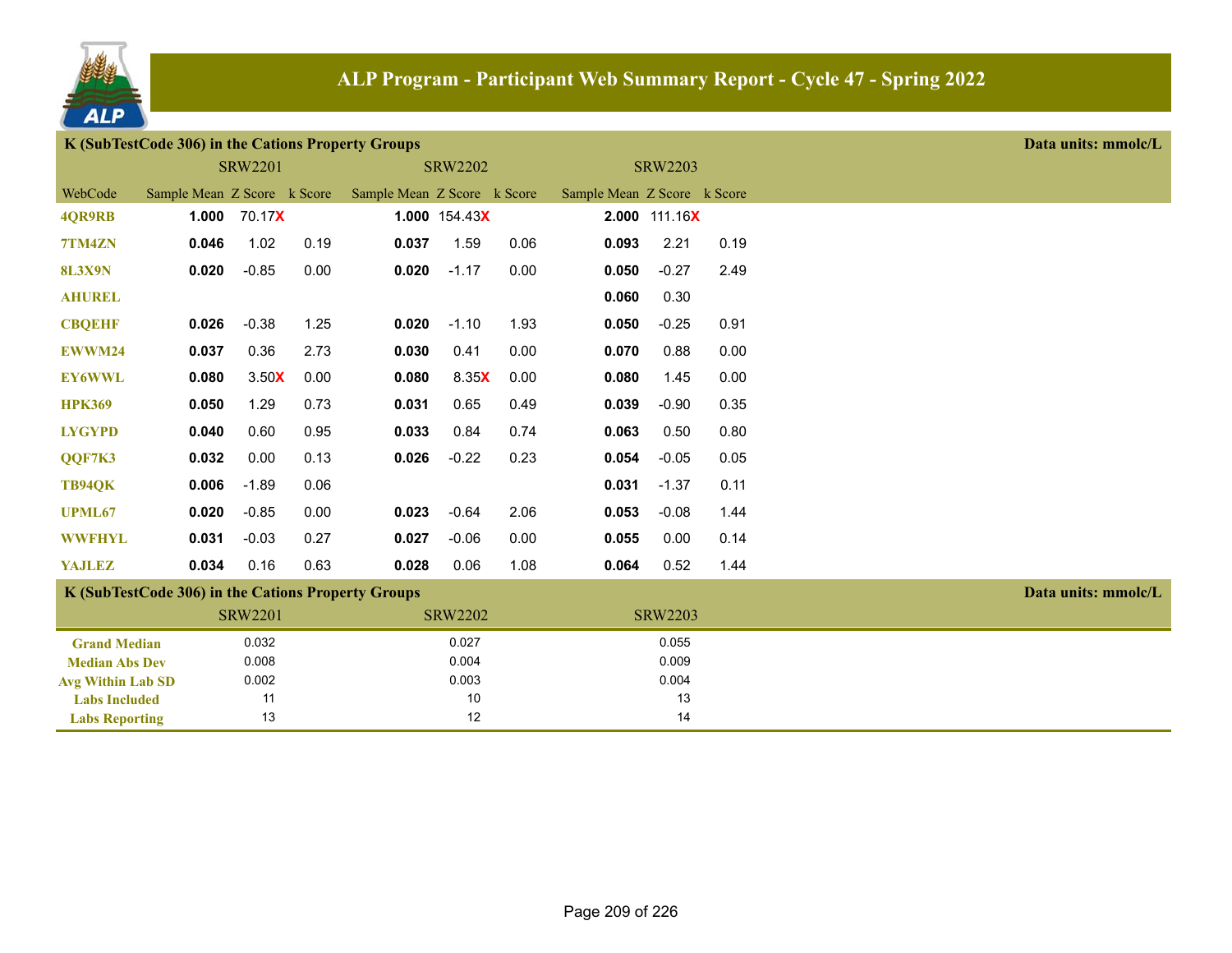

|                       |                             |                |      | NH4-N (SubTestCode 307) in the Cations Property Groups |                |      |                             |                |      | Data units: mmolc/L |
|-----------------------|-----------------------------|----------------|------|--------------------------------------------------------|----------------|------|-----------------------------|----------------|------|---------------------|
|                       |                             | <b>SRW2201</b> |      |                                                        | <b>SRW2202</b> |      |                             | <b>SRW2203</b> |      |                     |
| WebCode               | Sample Mean Z Score k Score |                |      | Sample Mean Z Score k Score                            |                |      | Sample Mean Z Score k Score |                |      |                     |
| 4QR9RB                | 0.800                       | 3.28           |      | 0.800                                                  | 3.32           |      | 0.700                       | 3.32           |      |                     |
| <b>CBQEHF</b>         | 0.011                       | 0.00           | 1.54 | 0.003                                                  | 0.00           | 2.00 | 0.007                       | 0.00           | 2.00 |                     |
| EWWM24                | 0.013                       | 0.01           | 1.28 | 0.010                                                  | 0.03           | 0.00 | 0.010                       | 0.02           | 0.00 |                     |
| QQF7K3                | 0.000                       | $-0.04$        | 0.00 | 0.001                                                  | $-0.01$        | 0.00 | 0.002                       | $-0.02$        | 0.00 |                     |
| <b>WWFHYL</b>         | 0.001                       | $-0.04$        | 0.03 | 0.001                                                  | $-0.01$        | 0.10 | 0.002                       | $-0.02$        | 0.12 |                     |
|                       |                             |                |      | NH4-N (SubTestCode 307) in the Cations Property Groups |                |      |                             |                |      | Data units: mmolc/L |
|                       |                             | <b>SRW2201</b> |      |                                                        | <b>SRW2202</b> |      |                             | <b>SRW2203</b> |      |                     |
| <b>Grand Median</b>   |                             | 0.011          |      |                                                        | 0.003          |      |                             | 0.007          |      |                     |
| <b>Median Abs Dev</b> |                             | 0.010          |      |                                                        | 0.003          |      |                             | 0.004          |      |                     |
| Avg Within Lab SD     |                             | 0.005          |      |                                                        | 0.001          |      |                             | 0.002          |      |                     |
| <b>Labs Included</b>  |                             | 5              |      |                                                        | 5              |      |                             | 5              |      |                     |
| <b>Labs Reporting</b> |                             | 5              |      |                                                        | 5              |      |                             | 5              |      |                     |
|                       |                             |                |      |                                                        |                |      |                             |                |      |                     |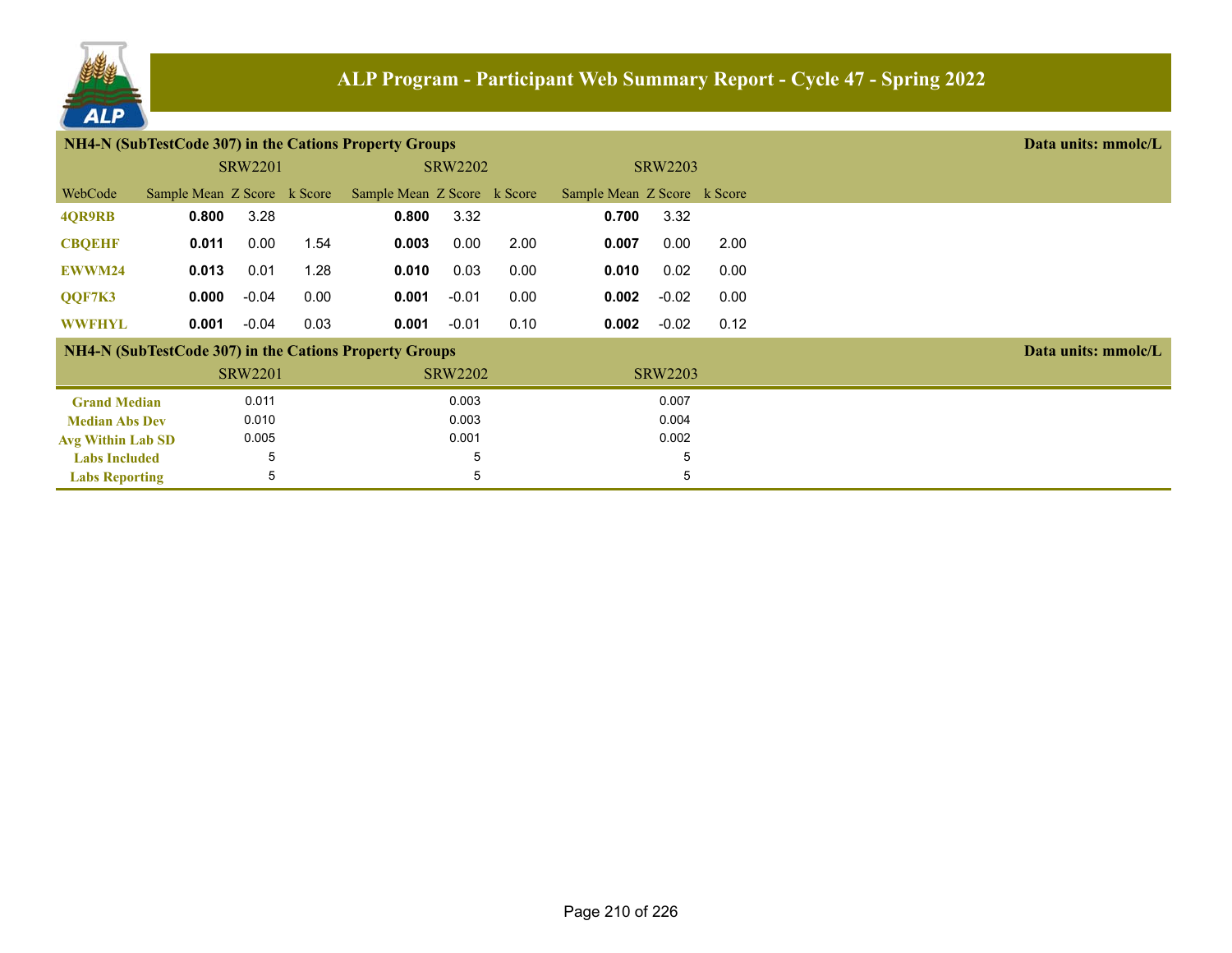

|                       |                             |                |      | <b>Sum Cations (SubTestCode 308) in the Cations Property Groups</b> |                |      |                             |                |      | Data units: mmolc/L |
|-----------------------|-----------------------------|----------------|------|---------------------------------------------------------------------|----------------|------|-----------------------------|----------------|------|---------------------|
|                       |                             | <b>SRW2201</b> |      |                                                                     | <b>SRW2202</b> |      |                             | <b>SRW2203</b> |      |                     |
| WebCode               | Sample Mean Z Score k Score |                |      | Sample Mean Z Score k Score                                         |                |      | Sample Mean Z Score k Score |                |      |                     |
| <b>8L3X9N</b>         | 1.63                        | $-0.13$        | 0.18 | 1.63                                                                | 0.00           | 0.62 | 11.62                       | $-1.09$        | 0.59 |                     |
| <b>CBQEHF</b>         | 1.71                        | 0.39           | 2.37 | 1.63                                                                | $-0.01$        | 2.18 | 12.20                       | $-0.06$        | 2.22 |                     |
| EWWM24                | 1.76                        | 0.72           | 0.63 | 1.56                                                                | $-0.53$        | 0.86 | 12.37                       | 0.25           | 0.67 |                     |
| QQF7K3                | 1.62                        | $-0.19$        | 0.10 | 1.67                                                                | 0.26           | 0.05 | 12.23                       | 0.00           | 0.05 |                     |
| TB94QK                | 1.65                        | 0.00           | 0.41 | 1.66                                                                | 0.20           | 0.08 | 12.44                       | 0.37           | 0.07 |                     |
| UPML67                | 1.31                        | $-2.19$        | 0.63 | 1.35                                                                | $-2.06$        | 0.94 | 11.30                       | $-1.66$        | 0.46 |                     |
| <b>YAJLEZ</b>         | 1.81                        | 1.10           | 0.61 | 1.86                                                                | 1.66           | 0.48 | 12.96                       | 1.29           | 1.03 |                     |
|                       |                             |                |      | <b>Sum Cations (SubTestCode 308) in the Cations Property Groups</b> |                |      |                             |                |      | Data units: mmolc/L |
|                       |                             | <b>SRW2201</b> |      |                                                                     | <b>SRW2202</b> |      |                             | <b>SRW2203</b> |      |                     |
| <b>Grand Median</b>   |                             | 1.65           |      |                                                                     | 1.63           |      |                             | 12.2           |      |                     |
| <b>Median Abs Dev</b> |                             | 0.06           |      |                                                                     | 0.04           |      |                             | 0.2            |      |                     |
| Avg Within Lab SD     |                             | 0.06           |      |                                                                     | 0.06           |      |                             | 0.3            |      |                     |
| <b>Labs Included</b>  |                             | 7              |      |                                                                     |                |      |                             | 7              |      |                     |
| <b>Labs Reporting</b> |                             | 7              |      |                                                                     | 7              |      |                             | 7              |      |                     |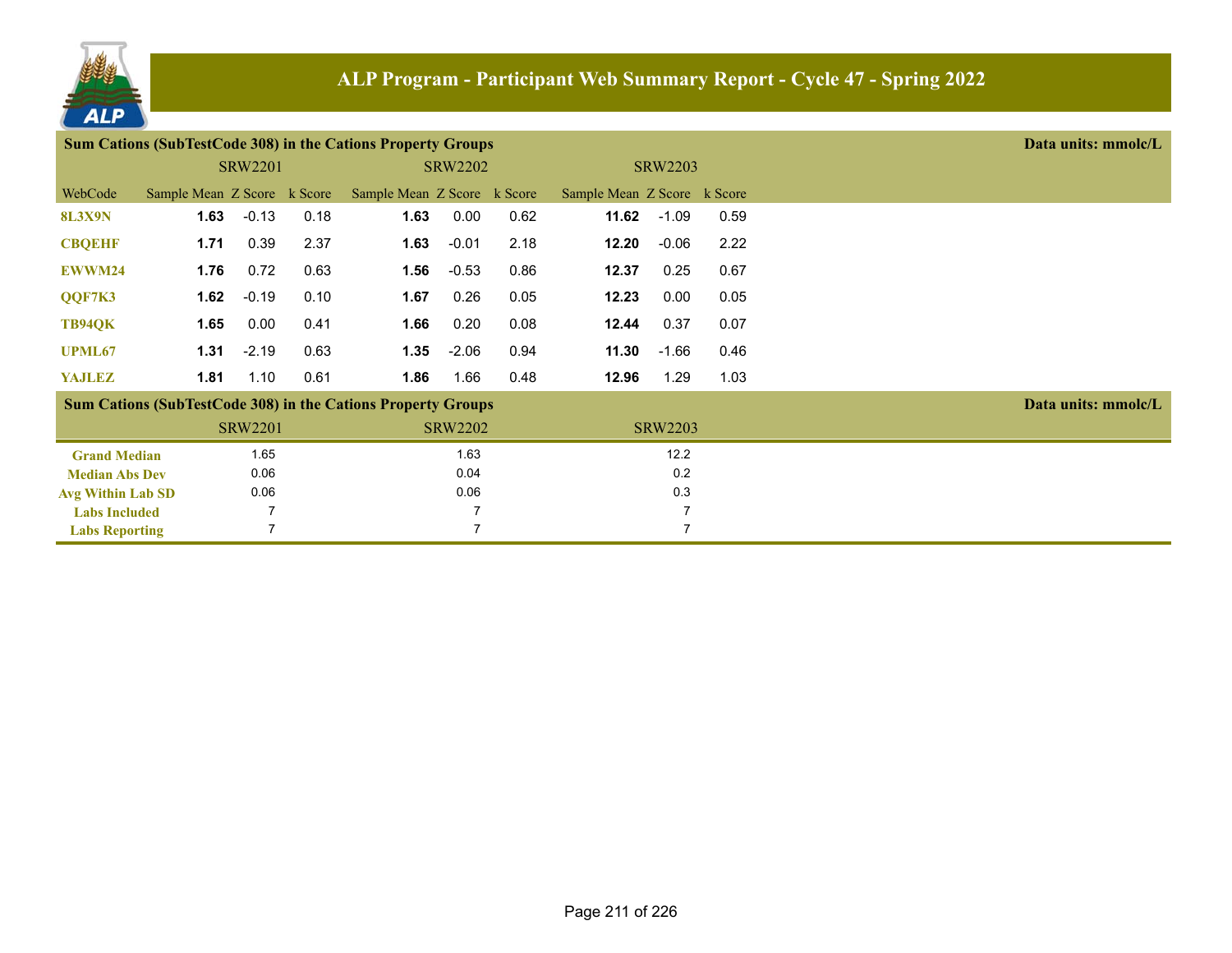

|                       |                             |                |      | <b>SAR (SubTestCode 309) in the Cations Property Groups</b> |                |      |                             |                |      |  |  | Data units: |
|-----------------------|-----------------------------|----------------|------|-------------------------------------------------------------|----------------|------|-----------------------------|----------------|------|--|--|-------------|
|                       |                             | <b>SRW2201</b> |      |                                                             | <b>SRW2202</b> |      |                             | <b>SRW2203</b> |      |  |  |             |
| WebCode               | Sample Mean Z Score k Score |                |      | Sample Mean Z Score k Score                                 |                |      | Sample Mean Z Score k Score |                |      |  |  |             |
| <b>8L3X9N</b>         | 0.27                        | $-0.68$        | 1.38 | 0.49                                                        | $-0.33$        | 0.40 | 1.18                        | $-0.28$        | 0.97 |  |  |             |
| EWWM24                | 0.27                        | $-0.54$        | 0.80 | 0.51                                                        | 0.26           | 0.53 | 1.21                        | 0.24           | 1.99 |  |  |             |
| <b>GDGCVM</b>         | 0.30                        | 0.56           | 0.00 | 0.43                                                        | $-1.51$        | 2.00 | 1.10                        | $-1.72$        | 0.00 |  |  |             |
| QQF7K3                | 0.28                        | $-0.45$        | 0.16 | 0.49                                                        | $-0.26$        | 0.03 | 1.19                        | $-0.24$        | 0.31 |  |  |             |
| UPML67                | 0.32                        | 1.38           | 1.38 | 0.56                                                        | 1.29           | 1.25 | 1.23                        | 0.47           | 0.81 |  |  |             |
| <b>YAJLEZ</b>         | 0.30                        | 0.45           | 1.24 | 0.52                                                        | 0.41           | 0.14 | 1.26                        | 1.11           | 0.61 |  |  |             |
|                       |                             |                |      | <b>SAR (SubTestCode 309) in the Cations Property Groups</b> |                |      |                             |                |      |  |  | Data units: |
|                       |                             | <b>SRW2201</b> |      |                                                             | <b>SRW2202</b> |      |                             | <b>SRW2203</b> |      |  |  |             |
| <b>Grand Median</b>   |                             | 0.29           |      |                                                             | 0.50           |      |                             | 1.20           |      |  |  |             |
| <b>Median Abs Dev</b> |                             | 0.01           |      |                                                             | 0.02           |      |                             | 0.02           |      |  |  |             |
| Avg Within Lab SD     |                             | 0.01           |      |                                                             | 0.03           |      |                             | 0.03           |      |  |  |             |
| <b>Labs Included</b>  |                             | 6              |      |                                                             | 6              |      |                             | 6              |      |  |  |             |
| <b>Labs Reporting</b> |                             | 6              |      |                                                             | $\,6\,$        |      |                             | 6              |      |  |  |             |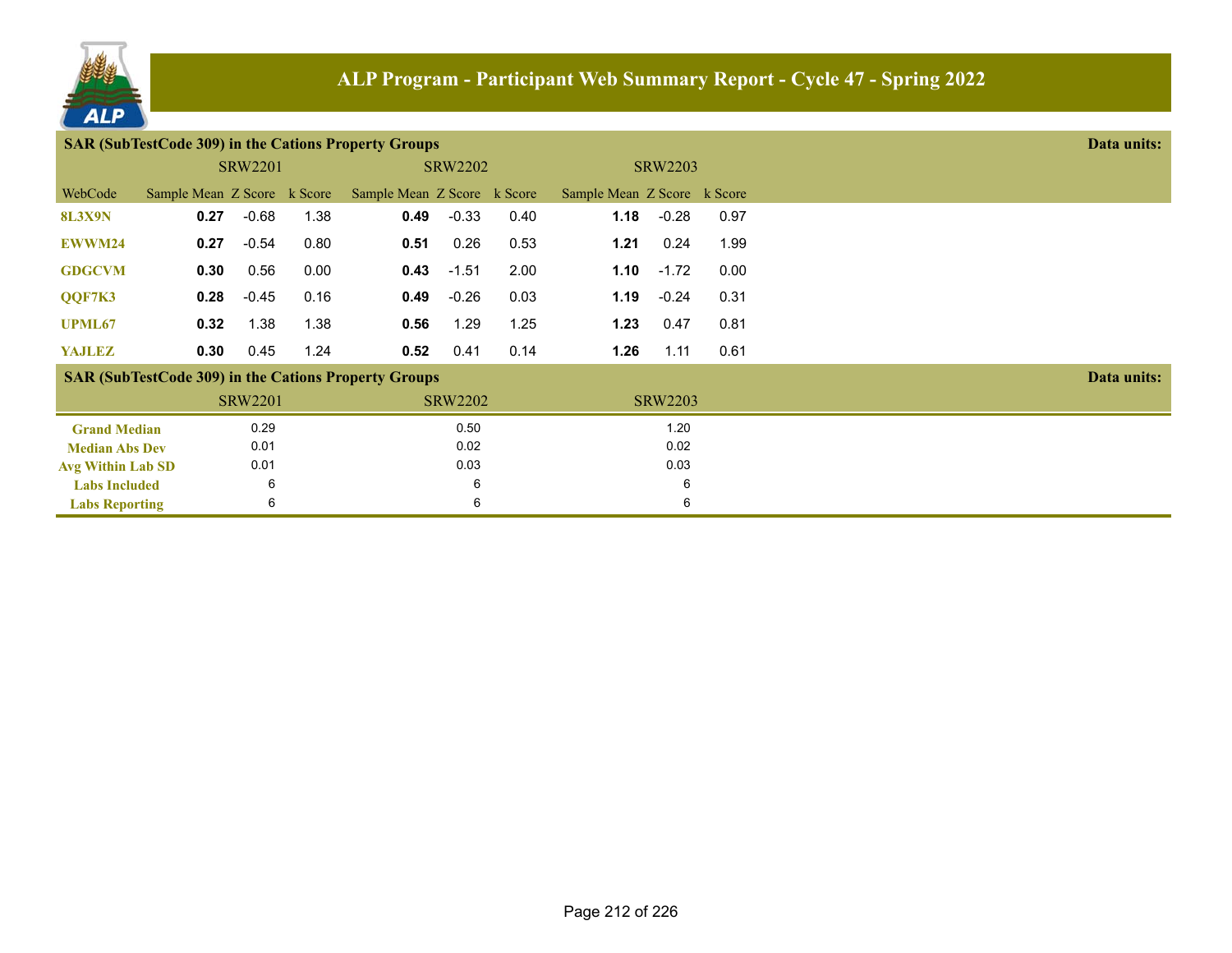

|                       | Adj-SAR (SubTestCode 310) in the Cations Property Groups<br>Data units: |      |                             |      |                             |      |  |  |  |  |  |  |  |
|-----------------------|-------------------------------------------------------------------------|------|-----------------------------|------|-----------------------------|------|--|--|--|--|--|--|--|
|                       | <b>SRW2201</b>                                                          |      | <b>SRW2202</b>              |      | <b>SRW2203</b>              |      |  |  |  |  |  |  |  |
| WebCode               | Sample Mean Z Score k Score                                             |      | Sample Mean Z Score k Score |      | Sample Mean Z Score k Score |      |  |  |  |  |  |  |  |
| <b>8L3X9N</b>         | 0.25                                                                    | 1.41 | 0.50                        | 0.13 | 2.46                        | 0.69 |  |  |  |  |  |  |  |
| <b>GDGCVM</b>         | 0.40                                                                    | 0.00 | 1.00                        | 1.41 | 1.23                        | 1.24 |  |  |  |  |  |  |  |
| <b>YAJLEZ</b>         | 0.33                                                                    |      | 0.56                        |      | 3.05                        |      |  |  |  |  |  |  |  |
|                       | Adj-SAR (SubTestCode 310) in the Cations Property Groups                |      |                             |      |                             |      |  |  |  |  |  |  |  |
|                       | <b>SRW2201</b>                                                          |      | <b>SRW2202</b>              |      | <b>SRW2203</b>              |      |  |  |  |  |  |  |  |
| <b>Grand Median</b>   | 0.33                                                                    |      | 0.56                        |      | 2.46                        |      |  |  |  |  |  |  |  |
| <b>Median Abs Dev</b> |                                                                         |      |                             |      |                             |      |  |  |  |  |  |  |  |
| Avg Within Lab SD     | 0.01                                                                    |      | 0.19                        |      | 0.05                        |      |  |  |  |  |  |  |  |
| <b>Labs Included</b>  | 3                                                                       |      | 3                           |      | 3                           |      |  |  |  |  |  |  |  |
| <b>Labs Reporting</b> | 3                                                                       |      | 3                           |      | 3                           |      |  |  |  |  |  |  |  |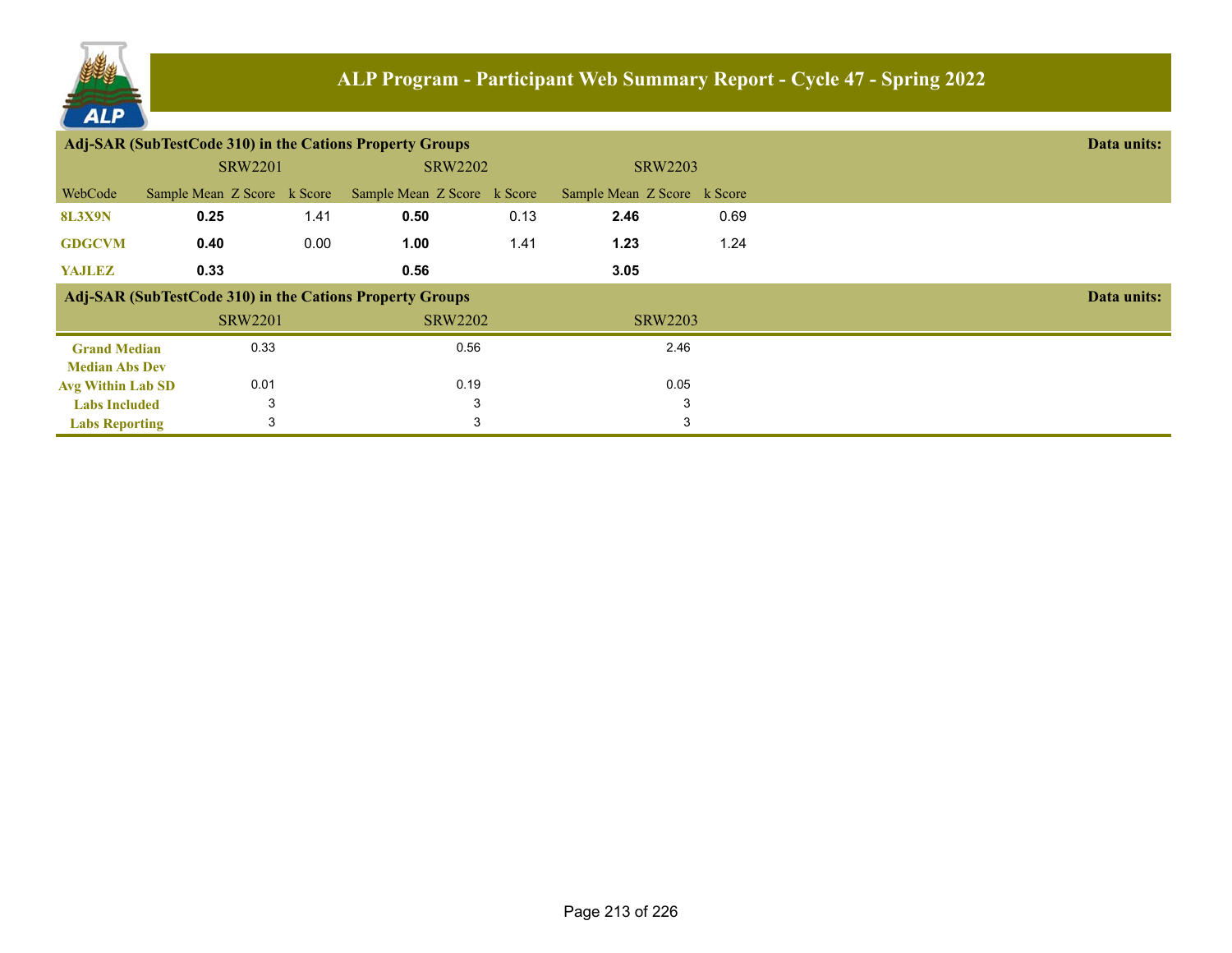

|                          |              |                                                                                                                           |                                                                                                                   |                                                      |                                                                                                                                                                                                                 |                                                                                                                   |                                              |                                                                                                                             |                                                                                                 | Data units: mmolc/L |
|--------------------------|--------------|---------------------------------------------------------------------------------------------------------------------------|-------------------------------------------------------------------------------------------------------------------|------------------------------------------------------|-----------------------------------------------------------------------------------------------------------------------------------------------------------------------------------------------------------------|-------------------------------------------------------------------------------------------------------------------|----------------------------------------------|-----------------------------------------------------------------------------------------------------------------------------|-------------------------------------------------------------------------------------------------|---------------------|
|                          |              |                                                                                                                           |                                                                                                                   |                                                      |                                                                                                                                                                                                                 |                                                                                                                   |                                              |                                                                                                                             |                                                                                                 |                     |
|                          |              |                                                                                                                           |                                                                                                                   |                                                      |                                                                                                                                                                                                                 |                                                                                                                   |                                              |                                                                                                                             |                                                                                                 |                     |
|                          |              |                                                                                                                           |                                                                                                                   |                                                      |                                                                                                                                                                                                                 |                                                                                                                   |                                              |                                                                                                                             |                                                                                                 |                     |
| 1.10                     | 2.16         | 0.25                                                                                                                      | 1.16                                                                                                              | 1.07                                                 | 0.26                                                                                                                                                                                                            |                                                                                                                   | 0.85                                         | 0.37                                                                                                                        |                                                                                                 |                     |
| 0.87                     | $-0.76$      | 0.55                                                                                                                      | 1.15                                                                                                              | 0.96                                                 | 1.70                                                                                                                                                                                                            |                                                                                                                   | $-1.75$                                      | 2.25                                                                                                                        |                                                                                                 |                     |
| 0.94                     | 0.08         |                                                                                                                           | 1.06                                                                                                              | 0.00                                                 |                                                                                                                                                                                                                 | 5.26                                                                                                              | 2.11                                         |                                                                                                                             |                                                                                                 |                     |
|                          | $-1.17$      | 0.11                                                                                                                      |                                                                                                                   | $-1.76$                                              | 0.00                                                                                                                                                                                                            |                                                                                                                   | $-0.16$                                      | 1.14                                                                                                                        |                                                                                                 |                     |
| 1.03                     | 1.27         | 0.69                                                                                                                      | 1.10                                                                                                              | 0.44                                                 | 0.00                                                                                                                                                                                                            | 4.60                                                                                                              | 0.52                                         | 0.77                                                                                                                        |                                                                                                 |                     |
|                          | 0.63         | 0.14                                                                                                                      |                                                                                                                   | $-0.52$                                              | 0.06                                                                                                                                                                                                            |                                                                                                                   | 0.00                                         | 0.24                                                                                                                        |                                                                                                 |                     |
|                          |              |                                                                                                                           |                                                                                                                   |                                                      |                                                                                                                                                                                                                 |                                                                                                                   |                                              |                                                                                                                             |                                                                                                 |                     |
|                          |              |                                                                                                                           |                                                                                                                   |                                                      |                                                                                                                                                                                                                 |                                                                                                                   |                                              |                                                                                                                             |                                                                                                 |                     |
|                          |              |                                                                                                                           |                                                                                                                   |                                                      |                                                                                                                                                                                                                 |                                                                                                                   |                                              |                                                                                                                             |                                                                                                 |                     |
|                          |              |                                                                                                                           |                                                                                                                   |                                                      |                                                                                                                                                                                                                 |                                                                                                                   |                                              |                                                                                                                             |                                                                                                 |                     |
|                          |              |                                                                                                                           |                                                                                                                   |                                                      |                                                                                                                                                                                                                 |                                                                                                                   |                                              |                                                                                                                             |                                                                                                 |                     |
|                          |              |                                                                                                                           |                                                                                                                   |                                                      |                                                                                                                                                                                                                 |                                                                                                                   |                                              |                                                                                                                             |                                                                                                 | Data units: mmolc/L |
|                          |              |                                                                                                                           |                                                                                                                   |                                                      |                                                                                                                                                                                                                 |                                                                                                                   |                                              |                                                                                                                             |                                                                                                 |                     |
|                          |              |                                                                                                                           |                                                                                                                   |                                                      |                                                                                                                                                                                                                 |                                                                                                                   |                                              |                                                                                                                             |                                                                                                 |                     |
|                          |              |                                                                                                                           |                                                                                                                   |                                                      |                                                                                                                                                                                                                 |                                                                                                                   |                                              |                                                                                                                             |                                                                                                 |                     |
|                          |              |                                                                                                                           |                                                                                                                   |                                                      |                                                                                                                                                                                                                 |                                                                                                                   |                                              |                                                                                                                             |                                                                                                 |                     |
|                          |              |                                                                                                                           |                                                                                                                   |                                                      |                                                                                                                                                                                                                 |                                                                                                                   |                                              |                                                                                                                             |                                                                                                 |                     |
|                          |              |                                                                                                                           |                                                                                                                   |                                                      |                                                                                                                                                                                                                 |                                                                                                                   |                                              |                                                                                                                             |                                                                                                 |                     |
| <b>Avg Within Lab SD</b> | 0.91<br>0.97 | 0.84<br>0.98<br>0.93<br>0.00<br>$-0.30$<br>0.42<br>$-0.42$<br>0.90<br>$-0.21$<br>0.92<br>0.93<br>0.03<br>0.08<br>11<br>12 | <b>SRW2201</b><br>Sample Mean Z Score k Score<br>108.00 357.57X<br>2.76<br>0.00<br>0.69<br>0.12<br><b>SRW2201</b> | 0.90<br>1.01<br>1.07<br>0.99<br>1.07<br>0.97<br>0.99 | <b>HCO3</b> (SubTestCode 311) in the Anions Property Groups<br>0.07<br>$-0.78$<br>0.07<br>$-1.00$<br>$-0.76$<br><b>HCO3</b> (SubTestCode 311) in the Anions Property Groups<br>1.06<br>0.07<br>0.10<br>11<br>12 | <b>SRW2202</b><br>Sample Mean Z Score k Score<br>110.00 206.30X<br>2.37<br>0.00<br>0.59<br>0.27<br><b>SRW2202</b> | 4.39<br>4.80<br>4.27<br>4.40<br>4.18<br>4.29 | 4.74<br>3.66<br>4.32<br>1.00<br>$-0.28$<br>0.03<br>$-0.50$<br>$-0.22$<br><b>SRW2203</b><br>4.39<br>0.21<br>0.13<br>11<br>12 | <b>SRW2203</b><br>Sample Mean Z Score k Score<br>505.00 210.86X<br>0.00<br>0.00<br>1.34<br>0.15 |                     |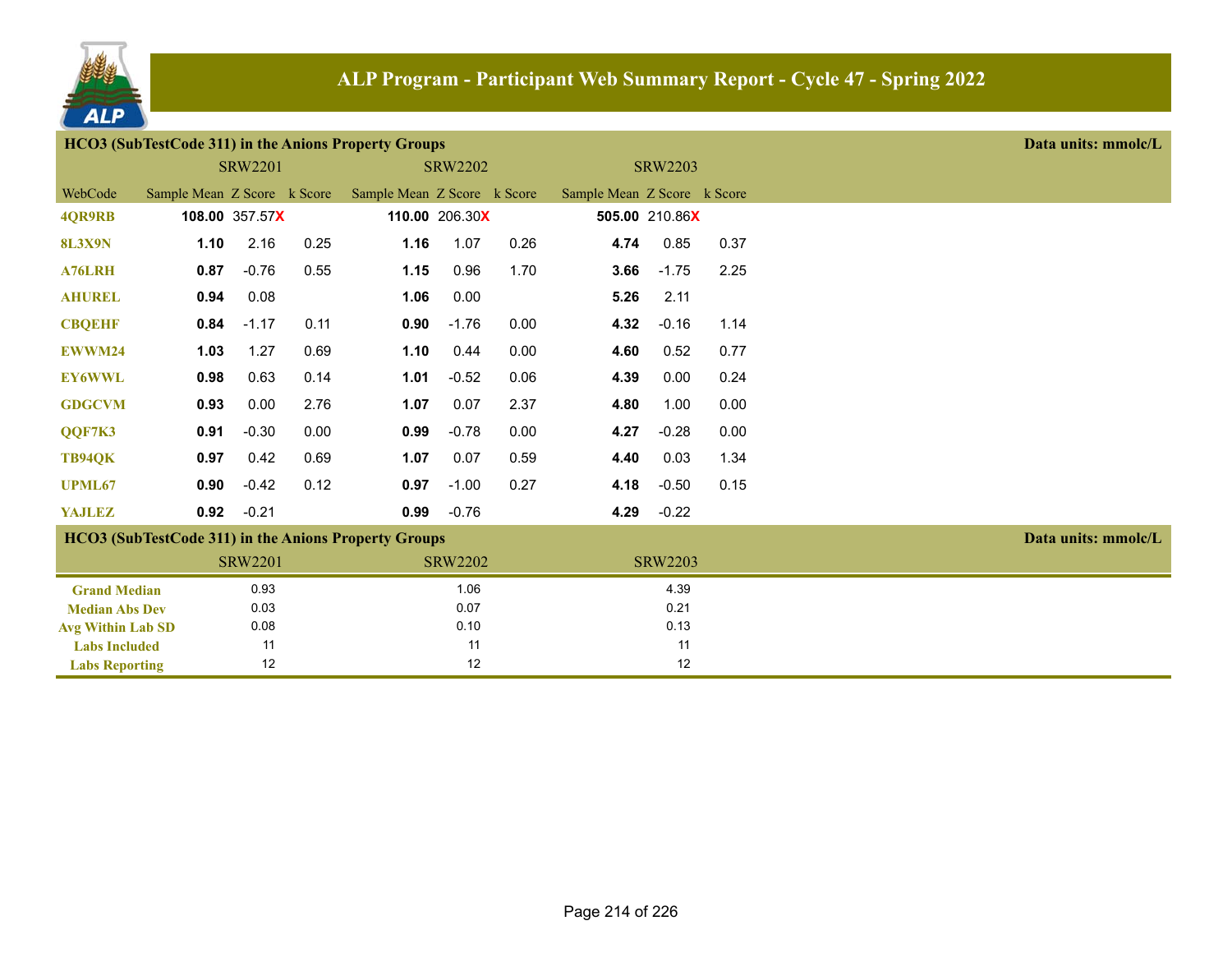

|                       | CO3 (SubTestCode 312) in the Anions Property Groups |                             |                             |      | Data units: mmolc/L |
|-----------------------|-----------------------------------------------------|-----------------------------|-----------------------------|------|---------------------|
|                       | <b>SRW2201</b>                                      | <b>SRW2202</b>              | <b>SRW2203</b>              |      |                     |
| WebCode               | Sample Mean Z Score k Score                         | Sample Mean Z Score k Score | Sample Mean Z Score k Score |      |                     |
| 4QR9RB                | 0.10                                                | 0.10                        | 0.10                        |      |                     |
| <b>CBQEHF</b>         |                                                     |                             | 0.10                        | 1.41 |                     |
| QQF7K3                |                                                     |                             | 0.01                        | 0.00 |                     |
|                       | CO3 (SubTestCode 312) in the Anions Property Groups |                             |                             |      | Data units: mmolc/L |
|                       | <b>SRW2201</b>                                      | <b>SRW2202</b>              | <b>SRW2203</b>              |      |                     |
| <b>Grand Median</b>   | 0.10                                                | 0.10                        |                             | 0.10 |                     |
| <b>Median Abs Dev</b> |                                                     |                             |                             |      |                     |
| Avg Within Lab SD     | 0.00                                                | 0.00                        |                             | 0.00 |                     |
| <b>Labs Included</b>  |                                                     |                             |                             | 3    |                     |
| <b>Labs Reporting</b> |                                                     |                             |                             | 3    |                     |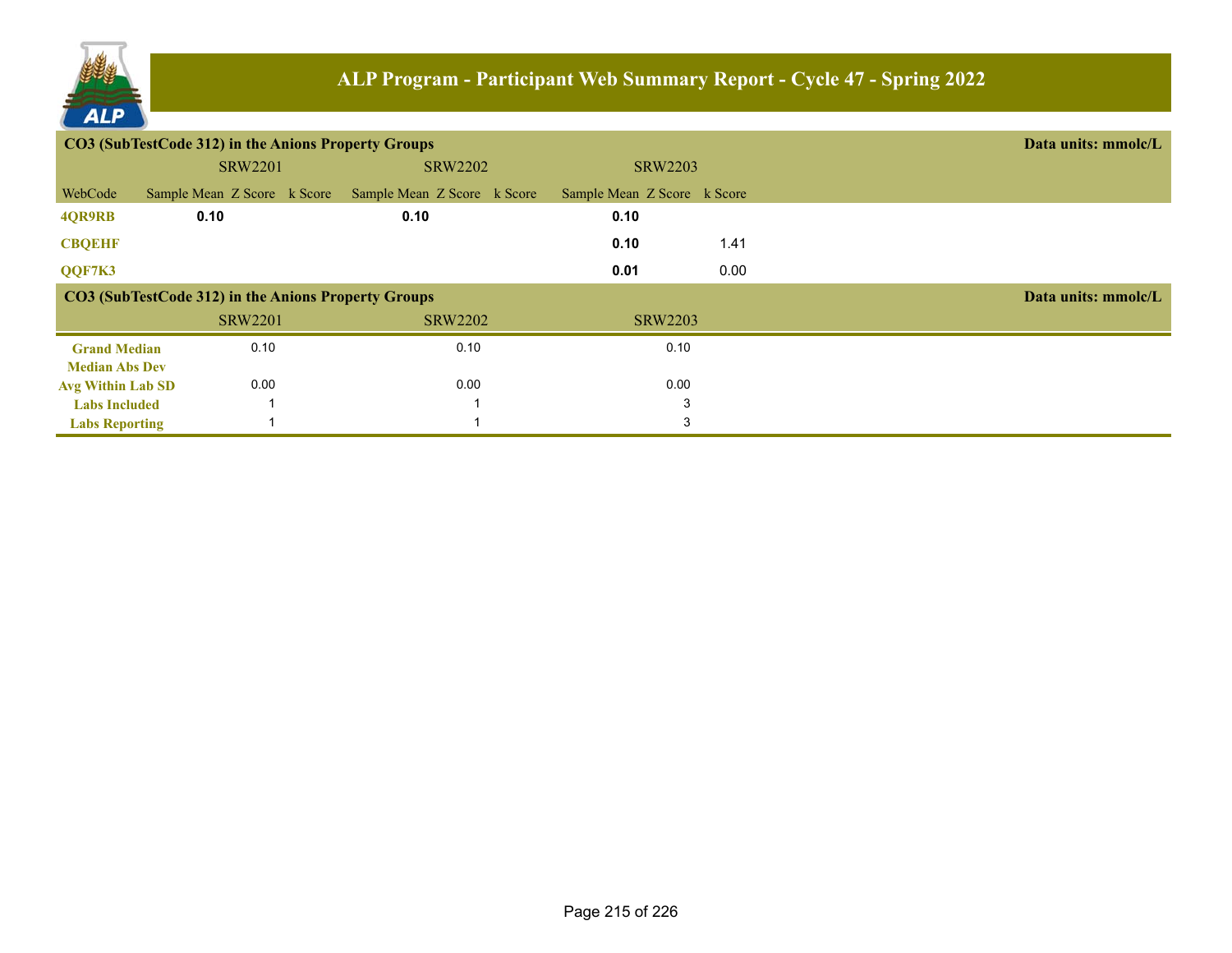

|                          | Cl (SubTestCode 313) in the Anions Property Groups |                |      |                             |                |      |                             |                |      | Data units: mmolc/L |
|--------------------------|----------------------------------------------------|----------------|------|-----------------------------|----------------|------|-----------------------------|----------------|------|---------------------|
|                          |                                                    | <b>SRW2201</b> |      |                             | <b>SRW2202</b> |      |                             | <b>SRW2203</b> |      |                     |
| WebCode                  | Sample Mean Z Score k Score                        |                |      | Sample Mean Z Score k Score |                |      | Sample Mean Z Score k Score |                |      |                     |
| <b>8L3X9N</b>            |                                                    |                |      |                             |                |      | 0.540                       | 0.00           | 1.44 |                     |
| A76LRH                   | 0.117                                              | 0.26           | 1.63 | 0.070                       | 0.13           | 2.33 | 0.660                       | 1.48           | 1.06 |                     |
| <b>AHUREL</b>            |                                                    |                |      |                             |                |      | 0.379                       | $-1.99$        |      |                     |
| <b>CBQEHF</b>            | 0.075                                              | $-0.55$        | 0.60 | 0.062                       | $-0.19$        | 0.73 | 0.438                       | $-1.26$        | 1.77 |                     |
| EWWM24                   | 0.060                                              | $-0.85$        | 0.00 | 0.040                       | $-1.00$        | 0.00 | 0.520                       | $-0.25$        | 0.00 |                     |
| <b>GDGCVM</b>            | 0.103                                              | 0.00           | 1.08 | 0.067                       | 0.00           | 1.19 | 0.533                       | $-0.08$        | 1.40 |                     |
| <b>HPK369</b>            | 0.168                                              | 1.28           | 0.54 |                             |                |      | 0.548                       | 0.10           | 1.50 |                     |
| <b>J4ZF4L</b>            | 0.087                                              | $-0.33$        | 0.41 | 0.067                       | 0.00           | 0.45 | 0.433                       | $-1.32$        | 0.61 |                     |
| <b>LYGYPD</b>            |                                                    |                |      |                             |                |      | 0.612                       | 0.89           | 0.60 |                     |
| QQF7K3                   | 0.127                                              | 0.47           | 0.00 | 0.085                       | 0.69           | 0.00 | 0.621                       | 1.00           | 0.00 |                     |
| TB94QK                   | 0.147                                              | 0.86           | 1.09 | 0.116                       | 1.85           | 1.17 | 0.814                       | 3.38X          | 0.89 |                     |
| UPML67                   | 0.177                                              | 1.44           | 2.27 | 0.180                       | 4.25X          | 1.55 | 0.520                       | $-0.25$        | 0.69 |                     |
| <b>WWFHYL</b>            | 0.070                                              | $-0.66$        | 0.12 | 0.035                       | $-1.19$        | 0.13 | 0.547                       | 0.09           | 0.00 |                     |
| <b>YAJLEZ</b>            | 0.067                                              | $-0.72$        | 0.01 | 0.039                       | $-1.02$        | 0.22 | 0.545                       | 0.07           | 0.48 |                     |
|                          | Cl (SubTestCode 313) in the Anions Property Groups |                |      |                             |                |      |                             |                |      | Data units: mmolc/L |
|                          |                                                    | <b>SRW2201</b> |      |                             | <b>SRW2202</b> |      |                             | <b>SRW2203</b> |      |                     |
| <b>Grand Median</b>      |                                                    | 0.10           |      |                             | 0.067          |      |                             | 0.54           |      |                     |
| <b>Median Abs Dev</b>    |                                                    | 0.03           |      |                             | 0.018          |      |                             | 0.02           |      |                     |
| <b>Avg Within Lab SD</b> |                                                    | 0.01           |      |                             | 0.013          |      |                             | 0.03           |      |                     |
| <b>Labs Included</b>     |                                                    | 11             |      |                             | 9              |      |                             | 13             |      |                     |
| <b>Labs Reporting</b>    |                                                    | 11             |      |                             | 10             |      |                             | 14             |      |                     |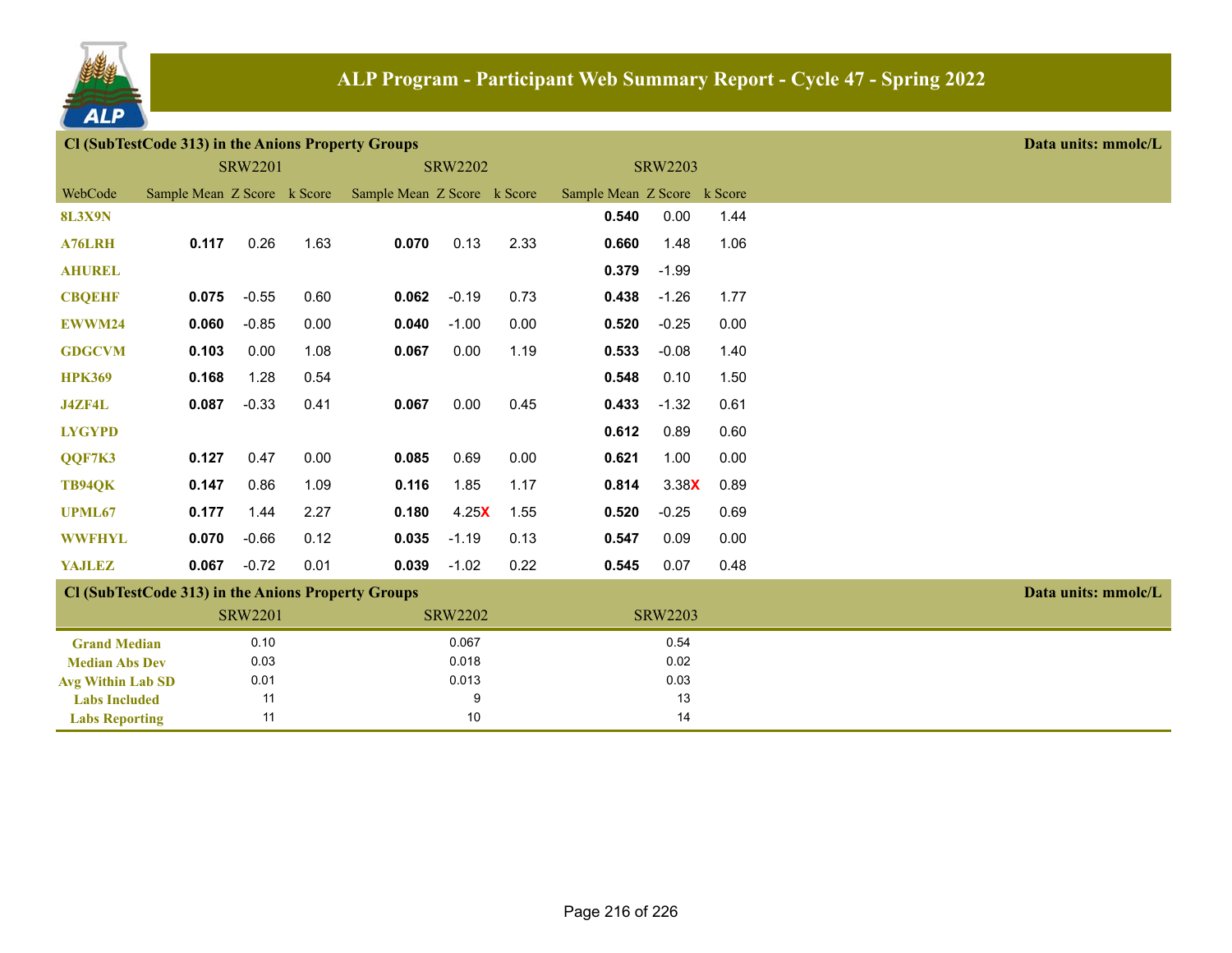

| NO3 (SubTestCode 314) in the Anions Property Groups |                             |                |      |                                                     |                |      |                             |                  |      | Data units: mmolc/L |
|-----------------------------------------------------|-----------------------------|----------------|------|-----------------------------------------------------|----------------|------|-----------------------------|------------------|------|---------------------|
|                                                     |                             | <b>SRW2201</b> |      |                                                     | <b>SRW2202</b> |      |                             | <b>SRW2203</b>   |      |                     |
| WebCode                                             | Sample Mean Z Score k Score |                |      | Sample Mean Z Score k Score                         |                |      | Sample Mean Z Score k Score |                  |      |                     |
| <b>4QR9RB</b>                                       | 0.100                       | 3.16           |      | 0.100                                               | 2.42           |      | 1.000                       | $15.41$ <b>X</b> |      |                     |
| 7TM4ZN                                              | 0.004                       | $-0.18$        | 0.00 | 0.005                                               | $-0.28$        | 0.00 | 0.024                       | $-1.02$          | 0.02 |                     |
| <b>8L3X9N</b>                                       | 0.008                       | $-0.03$        | 0.12 | 0.015                                               | 0.00           | 0.32 | 0.076                       | $-0.14$          | 0.33 |                     |
| <b>CBQEHF</b>                                       | 0.014                       | 0.15           | 0.14 | 0.020                                               | 0.14           | 0.02 | 0.084                       | $-0.02$          | 0.34 |                     |
| EWWM24                                              |                             |                |      | 0.023                                               | 0.24           | 0.62 | 0.020                       | $-1.09$          | 0.00 |                     |
| <b>EY6WWL</b>                                       | 0.103                       | 3.28           | 3.09 | 0.107                                               | 2.61           | 1.25 | 0.357                       | 4.58             | 2.36 |                     |
| <b>GDGCVM</b>                                       | 0.013                       | 0.15           | 1.17 | 0.013                                               | $-0.04$        | 0.62 | 0.093                       | 0.14             | 0.65 |                     |
| <b>HPK369</b>                                       | 0.033                       | 0.82           | 0.13 | 0.010                                               | $-0.14$        | 0.07 | 0.096                       | 0.19             | 0.45 |                     |
| <b>J4ZF4L</b>                                       | 0.010                       | 0.03           | 0.00 | 0.010                                               | $-0.14$        | 0.00 | 0.073                       | $-0.19$          | 0.65 |                     |
| <b>LYGYPD</b>                                       |                             |                |      |                                                     |                |      | 0.097                       | 0.20             | 1.39 |                     |
| QQF7K3                                              | 0.007                       | $-0.08$        | 0.00 | 0.015                                               | 0.00           | 0.00 | 0.085                       | 0.01             | 0.07 |                     |
| TB94QK                                              | 0.006                       | $-0.10$        | 0.03 | 0.015                                               | 0.00           | 0.05 | 0.101                       | 0.28             | 0.10 |                     |
| UPML67                                              | 0.303                       | 10.24X         | 5.85 | 0.130                                               | 3.27           | 3.25 | 0.170                       | 1.43             | 2.26 |                     |
| <b>WWFHYL</b>                                       | 0.008                       | $-0.05$        | 0.12 | 0.013                                               | $-0.04$        | 0.06 | 0.084                       | $-0.01$          | 0.07 |                     |
| <b>YAJLEZ</b>                                       | 0.007                       | $-0.07$        | 0.01 | 0.011                                               | $-0.12$        | 0.02 | 0.077                       | $-0.14$          | 0.30 |                     |
|                                                     |                             |                |      | NO3 (SubTestCode 314) in the Anions Property Groups |                |      |                             |                  |      | Data units: mmolc/L |
|                                                     |                             | <b>SRW2201</b> |      |                                                     | <b>SRW2202</b> |      |                             | <b>SRW2203</b>   |      |                     |
| <b>Grand Median</b>                                 |                             | 0.009          |      |                                                     | 0.015          |      |                             | 0.085            |      |                     |
| <b>Median Abs Dev</b>                               |                             | 0.003          |      |                                                     | 0.005          |      |                             | 0.011            |      |                     |
| <b>Avg Within Lab SD</b>                            |                             | 0.005          |      |                                                     | 0.009          |      |                             | 0.009            |      |                     |
| <b>Labs Included</b>                                |                             | 12             |      |                                                     | 14             |      |                             | 14               |      |                     |
| <b>Labs Reporting</b>                               |                             | 13             |      |                                                     | 14             |      |                             | 15               |      |                     |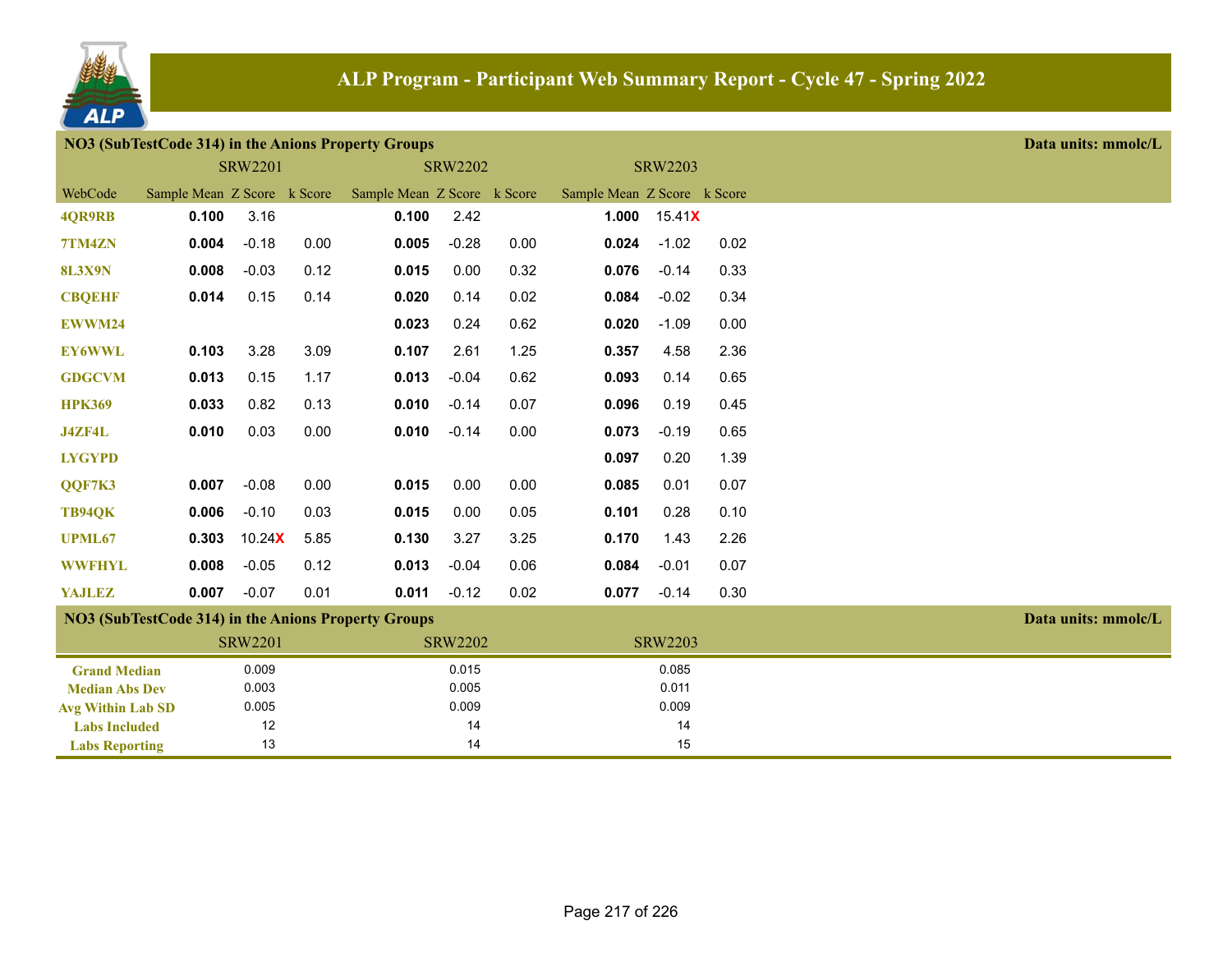

**Avg Within Lab SD Labs Included**

10 10 10

**Labs Reporting 12** 12 12 12

### **ALP Program - Participant Web Summary Report - Cycle 47 - Spring 2022**

|                          |                             |                 |      | SO4 (SubTestCode 315) in the Anions Property Groups |                   |      |                             |                 |      |  | Data units: mmolc/L |
|--------------------------|-----------------------------|-----------------|------|-----------------------------------------------------|-------------------|------|-----------------------------|-----------------|------|--|---------------------|
|                          |                             | <b>SRW2201</b>  |      |                                                     | <b>SRW2202</b>    |      |                             | <b>SRW2203</b>  |      |  |                     |
| WebCode                  | Sample Mean Z Score k Score |                 |      | Sample Mean Z Score k Score                         |                   |      | Sample Mean Z Score k Score |                 |      |  |                     |
| 4QR9RB                   |                             | 11.00 328.13X   |      |                                                     | 10.00 414.28X     |      |                             | 110.00 292.67X  |      |  |                     |
| <b>8L3X9N</b>            | 0.69                        | 0.17            | 0.44 | 0.60                                                | 0.15              | 0.92 | 7.15                        | 0.30            | 0.46 |  |                     |
| <b>AHUREL</b>            | 0.69                        | 0.17            |      | 0.61                                                | 0.44              |      | 7.27                        | 0.63            |      |  |                     |
| <b>CBQEHF</b>            | 0.67                        | $-0.43$         | 2.52 | 0.59                                                | $-0.39$           | 2.01 | 6.91                        | $-0.39$         | 2.22 |  |                     |
| EWWM24                   |                             | $0.08 - 19.23X$ | 0.00 | 0.07                                                | $-23.36$ <b>X</b> | 0.00 | 0.79                        | -17.79 <b>X</b> | 0.00 |  |                     |
| <b>GDGCVM</b>            | 0.66                        | $-0.68$         | 0.67 | 0.60                                                | $-0.15$           | 0.92 | 6.93                        | $-0.34$         | 1.22 |  |                     |
| J4ZF4L                   | 0.72                        | 1.13            | 0.88 | 0.59                                                | $-0.29$           | 0.70 | 7.47                        | 1.20            | 0.67 |  |                     |
| <b>LYGYPD</b>            | 0.69                        | 0.26            | 0.42 | 0.63                                                | 1.38              | 0.65 | 6.94                        | $-0.30$         | 0.57 |  |                     |
| QQF7K3                   | 0.65                        | $-0.94$         | 0.01 | 0.60                                                | $-0.19$           | 0.06 | 6.92                        | $-0.37$         | 0.02 |  |                     |
| <b>TB94OK</b>            | 0.72                        | 1.27            | 0.07 | 0.66                                                | 2.63              | 0.03 | 7.51                        | 1.32            | 0.10 |  |                     |
| UPML67                   | 0.64                        | $-1.52$         | 1.02 | 0.60                                                | $-0.15$           | 1.52 | 6.55                        | $-1.42$         | 1.25 |  |                     |
| <b>YAJLEZ</b>            | 0.68                        | $-0.17$         | 0.07 | 0.62                                                | 0.99              | 0.19 | 7.22                        | 0.49            | 0.15 |  |                     |
|                          |                             |                 |      | SO4 (SubTestCode 315) in the Anions Property Groups |                   |      |                             |                 |      |  | Data units: mmolc/L |
|                          |                             | <b>SRW2201</b>  |      |                                                     | <b>SRW2202</b>    |      |                             | <b>SRW2203</b>  |      |  |                     |
| <b>Grand Median</b>      |                             | 0.68            |      |                                                     | 0.60              |      |                             | 7.05            |      |  |                     |
| <b>Median Abs Dev</b>    |                             | 0.02            |      |                                                     | 0.01              |      |                             | 0.15            |      |  |                     |
| <b>Avg Within Lab SD</b> |                             | 0.02            |      |                                                     | 0.02              |      |                             | 0.18            |      |  |                     |

0.18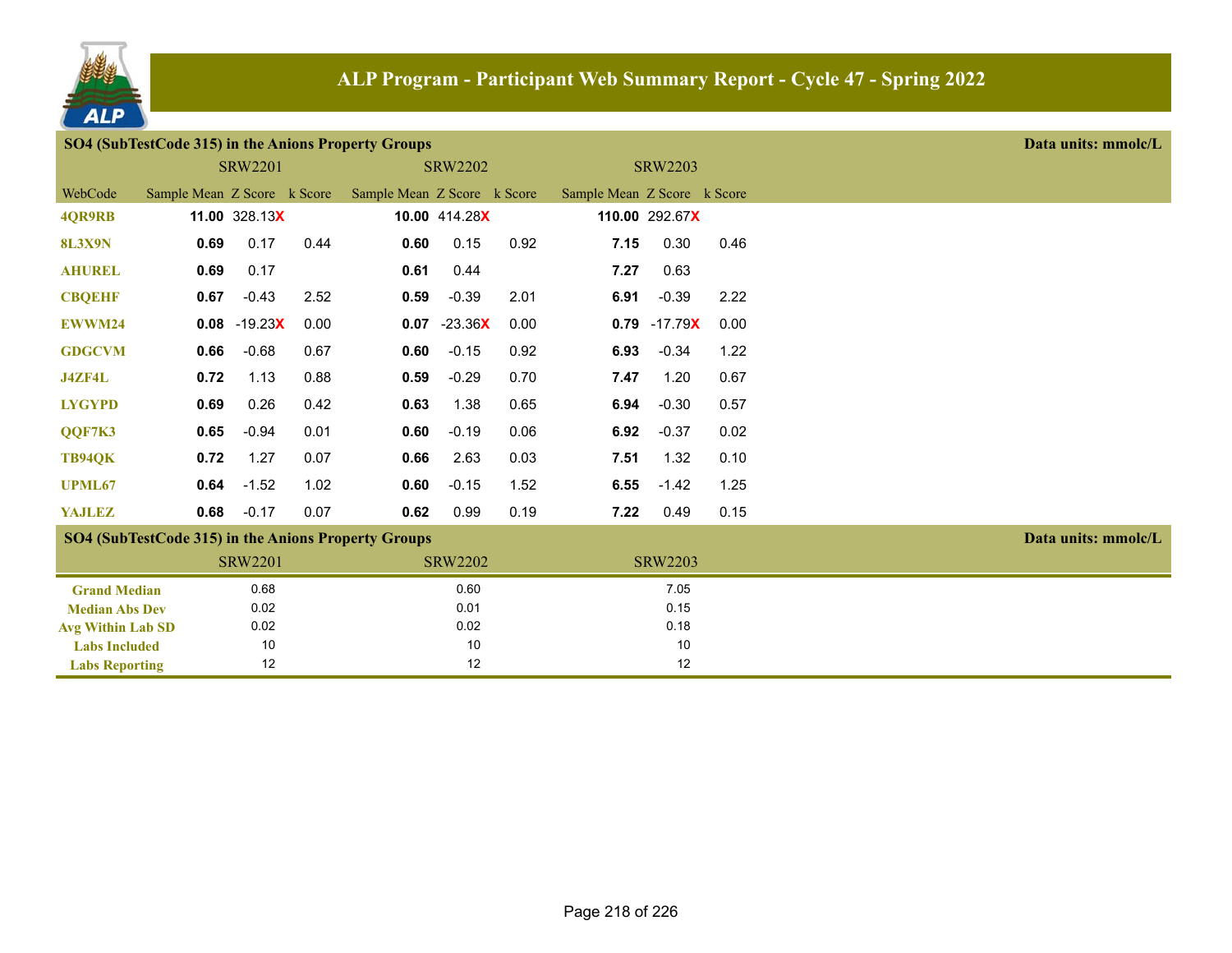

|                       |                             |                  |      | <b>Sum Anions (SubTestCode 316) in the Anions Property Groups</b> |                  |      |                             |                 |      |
|-----------------------|-----------------------------|------------------|------|-------------------------------------------------------------------|------------------|------|-----------------------------|-----------------|------|
|                       |                             | <b>SRW2201</b>   |      |                                                                   | <b>SRW2202</b>   |      |                             | <b>SRW2203</b>  |      |
| WebCode               | Sample Mean Z Score k Score |                  |      | Sample Mean Z Score k Score                                       |                  |      | Sample Mean Z Score k Score |                 |      |
| <b>8L3X9N</b>         | 1.80                        | 0.28             | 0.59 | 1.77                                                              | 0.31             | 0.58 | 12.51                       | 0.92            | 0.59 |
| <b>CBQEHF</b>         | 1.60                        | $-0.80$          | 1.10 | 1.57                                                              | $-1.12$          | 0.69 | 11.85                       | $-0.31$         | 1.93 |
| EWWM24                | 1.17                        | $-3.08$ <b>X</b> | 1.20 | 1.23                                                              | $-3.60$ <b>X</b> | 0.10 | 5.93                        | -11.54 <b>X</b> | 0.37 |
| QQF7K3                | 1.70                        | $-0.28$          | 0.01 | 1.69                                                              | $-0.31$          | 0.02 | 11.90                       | $-0.22$         | 0.01 |
| TB94QK                | 1.84                        | 0.50             | 1.37 | 1.86                                                              | 0.93             | 1.18 | 12.83                       | 1.53            | 0.68 |
| UPML67                | 2.08                        | 1.76             | 1.24 | 1.85                                                              | 0.88             | 1.67 | 11.57                       | $-0.85$         | 0.68 |
| <b>YAJLEZ</b>         | 1.67                        | $-0.44$          |      | 1.66                                                              | $-0.48$          |      | 12.13                       | 0.22            |      |
|                       |                             |                  |      | <b>Sum Anions (SubTestCode 316) in the Anions Property Groups</b> |                  |      |                             |                 |      |
|                       |                             | <b>SRW2201</b>   |      |                                                                   | <b>SRW2202</b>   |      |                             | <b>SRW2203</b>  |      |
| <b>Grand Median</b>   |                             | 1.75             |      |                                                                   | 1.73             |      |                             | 12.0            |      |
| <b>Median Abs Dev</b> |                             | 0.09             |      |                                                                   | 0.09             |      |                             | 0.3             |      |
| Avg Within Lab SD     |                             | 0.05             |      |                                                                   | 0.06             |      |                             | 0.3             |      |
| <b>Labs Included</b>  |                             | 6                |      |                                                                   | 6                |      |                             | 6               |      |
| <b>Labs Reporting</b> |                             | 7                |      |                                                                   | $\overline{7}$   |      |                             | $\overline{7}$  |      |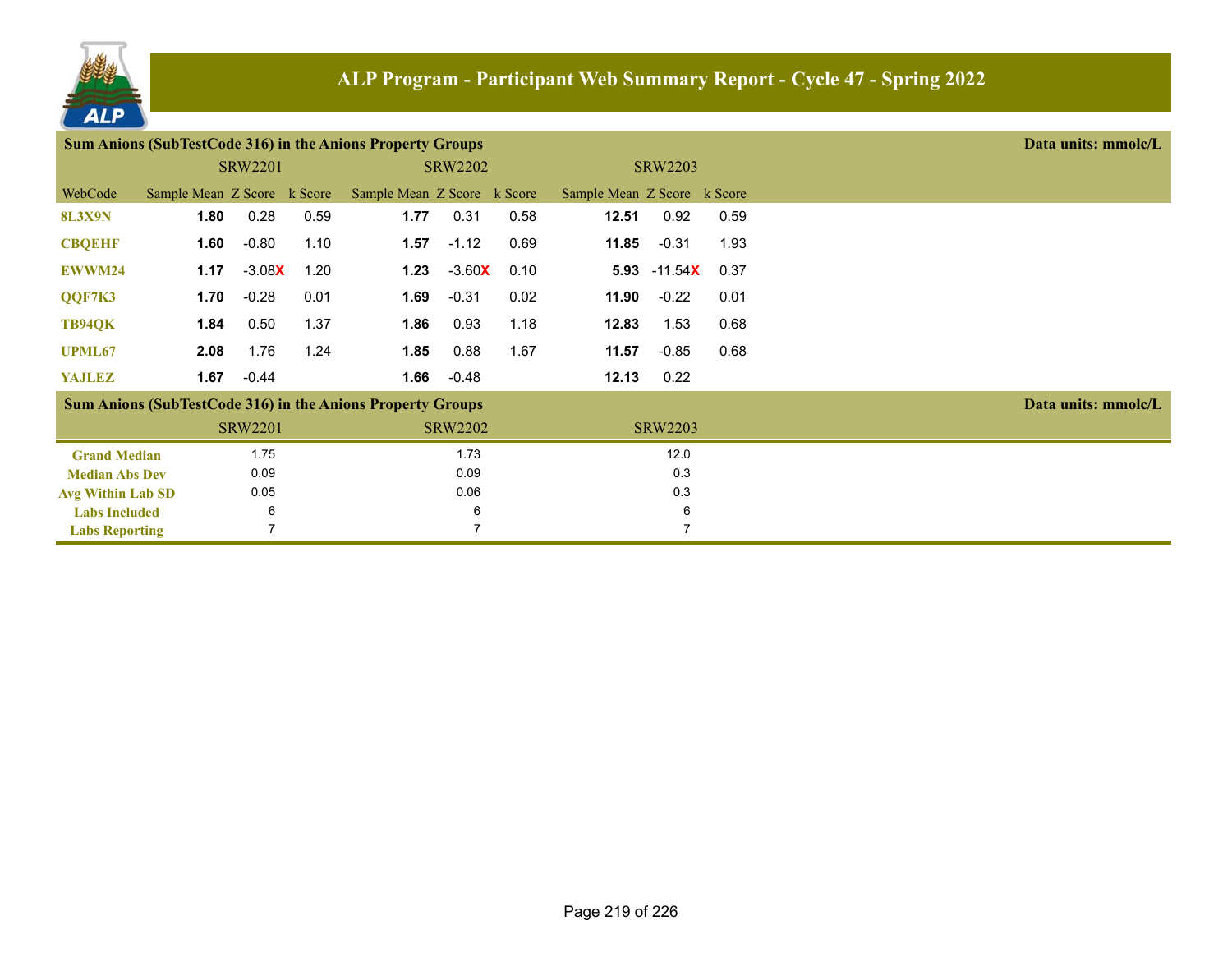

|               |                             |         |      |                                                                                                                                                                                                                                                               |         |      | <b>Cation-Anion Difference (SubTestCode 317) in the Difference Calculation Property Groups</b> |                |      |
|---------------|-----------------------------|---------|------|---------------------------------------------------------------------------------------------------------------------------------------------------------------------------------------------------------------------------------------------------------------|---------|------|------------------------------------------------------------------------------------------------|----------------|------|
|               |                             | SRW2201 |      |                                                                                                                                                                                                                                                               | SRW2202 |      |                                                                                                | <b>SRW2203</b> |      |
| WebCode       | Sample Mean Z Score k Score |         |      | Sample Mean Z Score k Score                                                                                                                                                                                                                                   |         |      | Sample Mean Z Score k Score                                                                    |                |      |
| <b>8L3X9N</b> | -0.165                      | $-0.54$ | 0.26 | $-0.145$                                                                                                                                                                                                                                                      | $-0.73$ | 0.24 | $-0.885$                                                                                       | $-1.45$        | 1.28 |
| <b>CBOEHF</b> | 0.105                       | 0.28    | 1.76 | 0.083                                                                                                                                                                                                                                                         | 0.21    | 1.64 | 0.342                                                                                          | 0.02           | 1.16 |
| EWWM24        | 0.583                       | 1.75    | 0.89 | 0.323                                                                                                                                                                                                                                                         | 1.20    | 0.84 | 6.440                                                                                          | 7.31 <b>X</b>  | 1.60 |
| OOF7K3        | -0.081                      | $-0.28$ | 0.11 | -0.020                                                                                                                                                                                                                                                        | $-0.21$ | 0.03 | 0.326                                                                                          | 0.00           | 0.07 |
| <b>TB94OK</b> | -0.198                      | $-0.64$ | 1.02 | $-0.199$                                                                                                                                                                                                                                                      | $-0.95$ | 1.25 | $-0.389$                                                                                       | $-0.86$        | 1.00 |
| <b>YAJLEZ</b> | 0.190                       | 0.54    |      | 0.214                                                                                                                                                                                                                                                         | 0.75    |      | 1.203                                                                                          | 1.05           |      |
|               |                             |         |      | $C_1$ , $C_2$ , $C_3$ , $D_1$ , $D_2$ , $D_3$ , $D_4$ , $D_5$ , $D_5$ , $D_6$ , $D_6$ , $D_7$ , $D_7$ , $D_7$ , $D_7$ , $D_7$ , $D_7$ , $D_7$ , $D_7$ , $D_7$ , $D_7$ , $D_7$ , $D_7$ , $D_7$ , $D_7$ , $D_7$ , $D_7$ , $D_7$ , $D_7$ , $D_7$ , $D_7$ , $D_7$ |         |      |                                                                                                |                |      |

|                          |         | Cation-Anion Difference (SubTestCode 317) in the Difference Calculation Property Groups |         | Data units: |
|--------------------------|---------|-----------------------------------------------------------------------------------------|---------|-------------|
|                          | SRW2201 | SRW2202                                                                                 | SRW2203 |             |
| <b>Grand Median</b>      | 0.012   | 0.031                                                                                   | 0.33    |             |
| <b>Median Abs Dev</b>    | 0.178   | 0.179                                                                                   | 0.72    |             |
| <b>Avg Within Lab SD</b> | 0.058   | 0.061                                                                                   | 0.20    |             |
| <b>Labs Included</b>     | 6       | 6                                                                                       |         |             |
| <b>Labs Reporting</b>    |         | 6                                                                                       |         |             |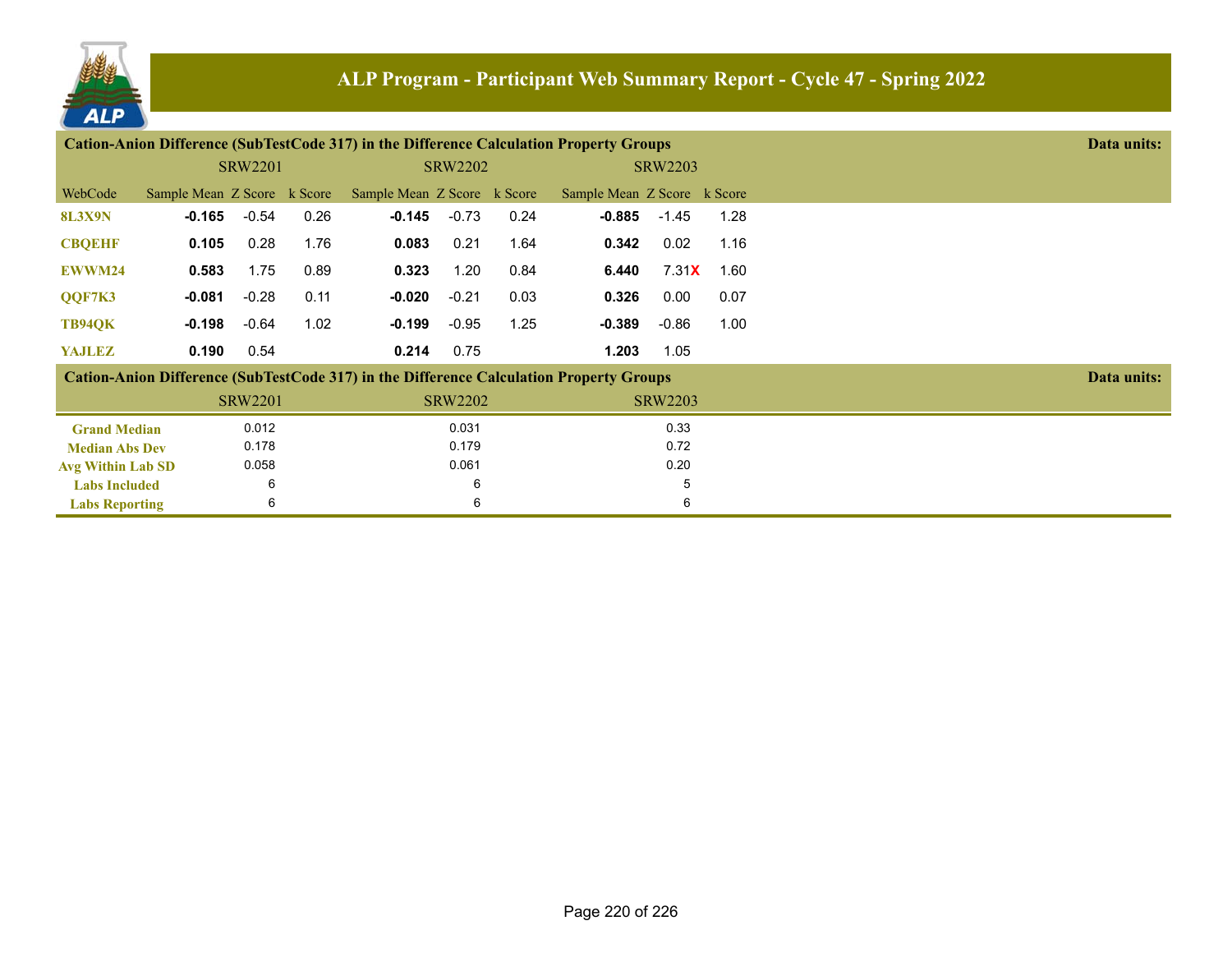

|                          |                             |                |      | <b>Boron (SubTestCode 318) in the Other Property Groups</b> |                |      |                             |                |      | Data units: mg/L |
|--------------------------|-----------------------------|----------------|------|-------------------------------------------------------------|----------------|------|-----------------------------|----------------|------|------------------|
|                          |                             | <b>SRW2201</b> |      |                                                             | <b>SRW2202</b> |      |                             | <b>SRW2203</b> |      |                  |
| WebCode                  | Sample Mean Z Score k Score |                |      | Sample Mean Z Score k Score                                 |                |      | Sample Mean Z Score k Score |                |      |                  |
| <b>8L3X9N</b>            |                             |                |      |                                                             |                |      | 0.160                       | 0.39           | 0.84 |                  |
| <b>AHUREL</b>            |                             |                |      |                                                             |                |      | 0.160                       | 0.39           |      |                  |
| <b>CBQEHF</b>            | 0.015                       | 0.61           | 2.74 | 0.011                                                       | 0.15           | 1.62 | 0.147                       | $-0.25$        | 1.09 |                  |
| <b>EY6WWL</b>            | 0.003                       | $-0.86$        | 0.00 | 0.003                                                       | $-0.99$        | 0.00 | 0.039                       | $-5.52X$       | 5.18 |                  |
| <b>GDGCVM</b>            | 0.030                       | 2.50           | 0.00 | 0.023                                                       | 1.93           | 1.60 | 0.137                       | $-0.75$        | 1.28 |                  |
| <b>HPK369</b>            | 0.021                       | 1.35           | 1.15 | 0.043                                                       | 4.83X          | 1.41 | 0.116                       | $-1.75$        | 1.07 |                  |
| J4ZF4L                   | 0.010                       | 0.00           | 0.00 | 0.013                                                       | 0.48           | 1.60 | 0.160                       | 0.39           | 0.84 |                  |
| <b>LYGYPD</b>            |                             |                |      |                                                             |                |      | 0.177                       | 1.20           | 1.75 |                  |
| QQF7K3                   | 0.007                       | $-0.37$        | 0.00 | 0.004                                                       | $-0.92$        | 0.16 | 0.154                       | 0.11           | 0.13 |                  |
| TB94QK                   |                             |                |      |                                                             |                |      | 0.138                       | $-0.68$        | 0.08 |                  |
| UPML67                   | 0.010                       | 0.00           | 0.00 | 0.010                                                       | 0.00           | 0.00 | 0.110                       | $-2.05$        | 1.46 |                  |
| <b>WWFHYL</b>            | 0.010                       | 0.00           | 0.00 | 0.010                                                       | 0.00           | 0.00 | 0.153                       | 0.06           | 0.49 |                  |
| <b>YAJLEZ</b>            | 0.007                       | $-0.38$        | 0.41 | 0.004                                                       | $-0.93$        | 0.52 | 0.151                       | $-0.06$        | 0.41 |                  |
|                          |                             |                |      | <b>Boron (SubTestCode 318) in the Other Property Groups</b> |                |      |                             |                |      | Data units: mg/L |
|                          |                             | <b>SRW2201</b> |      |                                                             | <b>SRW2202</b> |      |                             | <b>SRW2203</b> |      |                  |
| <b>Grand Median</b>      |                             | 0.010          |      |                                                             | 0.010          |      |                             | 0.15           |      |                  |
| <b>Median Abs Dev</b>    |                             | 0.003          |      |                                                             | 0.005          |      |                             | 0.01           |      |                  |
| <b>Avg Within Lab SD</b> |                             | 0.004          |      |                                                             | 0.004          |      |                             | 0.01           |      |                  |
| <b>Labs Included</b>     |                             | 9<br>9         |      |                                                             | 8              |      |                             | 12<br>13       |      |                  |
| <b>Labs Reporting</b>    |                             |                |      |                                                             | 9              |      |                             |                |      |                  |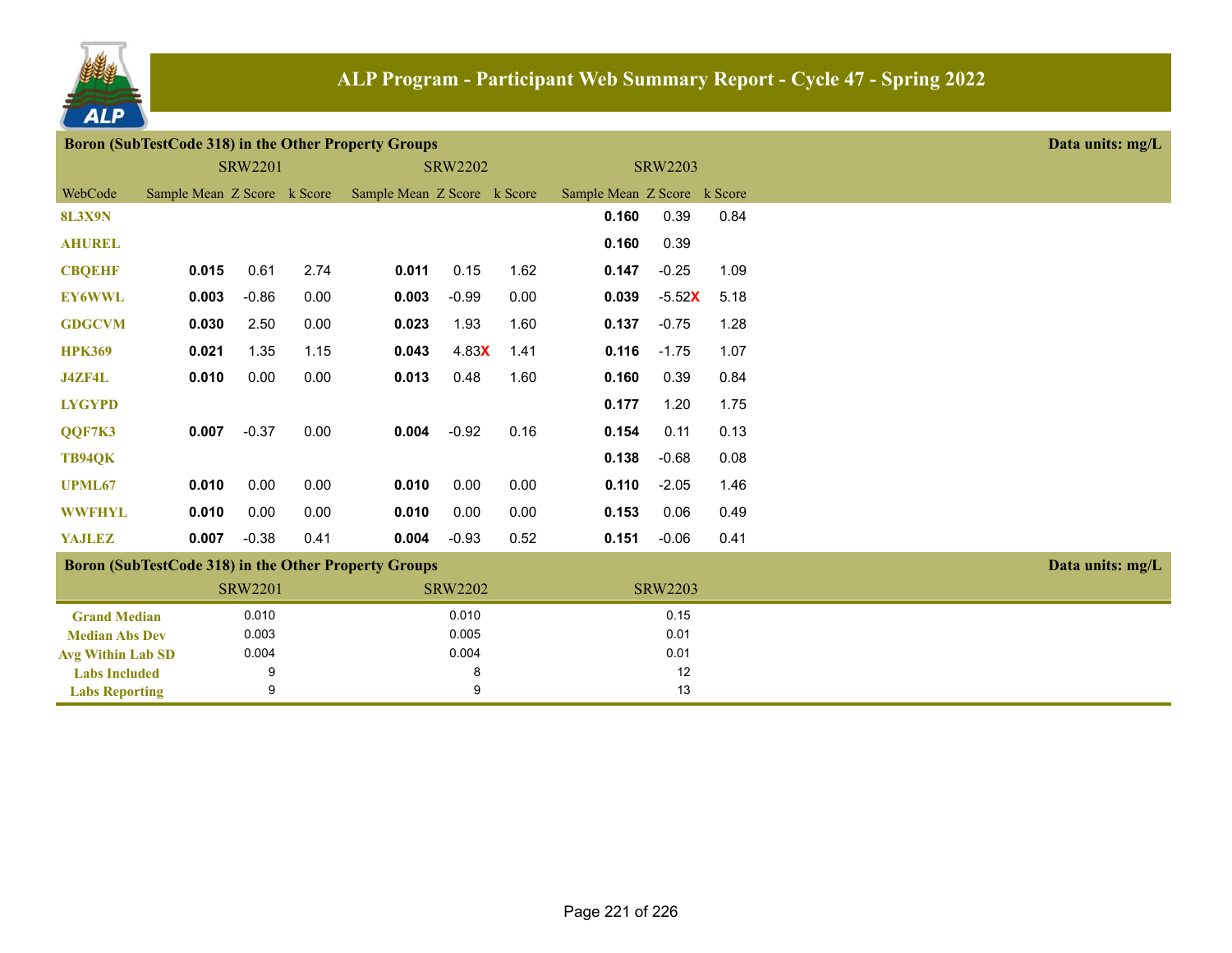

|                          |                             |      | <b>PO4-P Phosphorus - Spec (SubTestCode 319) in the Other Property Groups</b> |      |                             |                |  |
|--------------------------|-----------------------------|------|-------------------------------------------------------------------------------|------|-----------------------------|----------------|--|
|                          | <b>SRW2201</b>              |      | <b>SRW2202</b>                                                                |      |                             | <b>SRW2203</b> |  |
| WebCode                  | Sample Mean Z Score k Score |      | Sample Mean Z Score k Score                                                   |      | Sample Mean Z Score k Score |                |  |
| 7TM4ZN                   | 0.003                       | 1.41 | 0.003                                                                         | 0.63 | 0.002                       | 1.41           |  |
| <b>CBQEHF</b>            | 0.008                       | 0.00 | 0.011                                                                         | 1.26 | 0.009                       | 0.00           |  |
|                          |                             |      | <b>PO4-P Phosphorus - Spec (SubTestCode 319) in the Other Property Groups</b> |      |                             |                |  |
|                          | <b>SRW2201</b>              |      | <b>SRW2202</b>                                                                |      |                             | <b>SRW2203</b> |  |
| <b>Grand Median</b>      | 0.005                       |      | 0.007                                                                         |      |                             | 0.005          |  |
| <b>Median Abs Dev</b>    |                             |      |                                                                               |      |                             |                |  |
| <b>Avg Within Lab SD</b> | 0.000                       |      | 0.000                                                                         |      |                             | 0.000          |  |
| <b>Labs Included</b>     | $\overline{2}$              |      | $\overline{2}$                                                                |      |                             | $\overline{2}$ |  |
| <b>Labs Reporting</b>    | 2                           |      | $\overline{2}$                                                                |      |                             | $\overline{2}$ |  |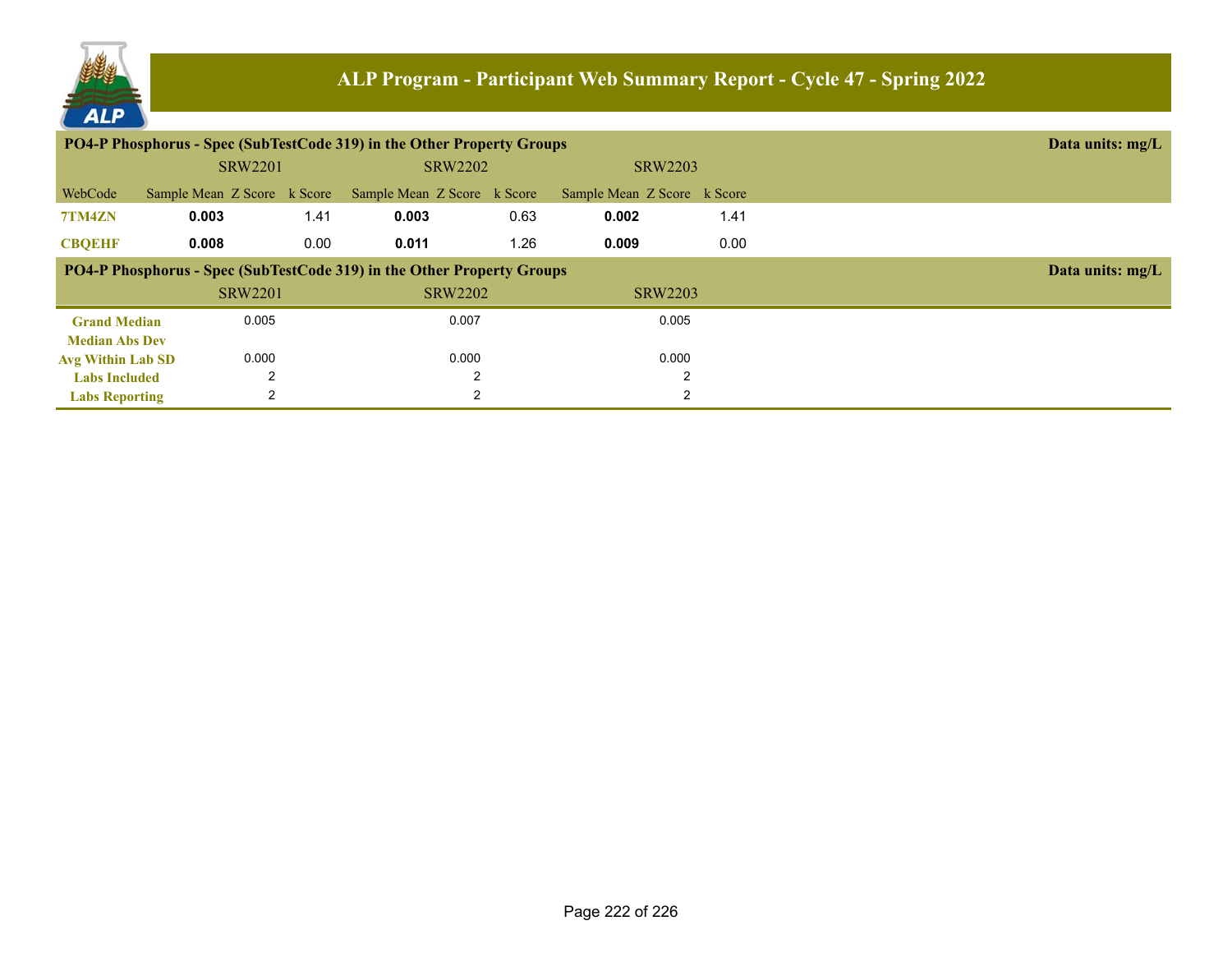

|                          |                             |                |      | <b>Phosphorus - ICP (Total) (SubTestCode 320) in the Other Property Groups</b> |                |      |                             |                |      | Data units: $mg/L$ |
|--------------------------|-----------------------------|----------------|------|--------------------------------------------------------------------------------|----------------|------|-----------------------------|----------------|------|--------------------|
|                          |                             | <b>SRW2201</b> |      |                                                                                | <b>SRW2202</b> |      |                             | <b>SRW2203</b> |      |                    |
| WebCode                  | Sample Mean Z Score k Score |                |      | Sample Mean Z Score k Score                                                    |                |      | Sample Mean Z Score k Score |                |      |                    |
| 4QR9RB                   | 0.020                       | 0.71           |      | 0.020                                                                          | 0.85           |      | 0.010                       | 0.00           |      |                    |
| <b>EY6WWL</b>            | 0.004                       | $-0.43$        | 0.00 | 0.004                                                                          | $-0.52$        | 0.00 | 0.004                       | $-0.53$        | 0.00 |                    |
| QQF7K3                   | 0.004                       | $-0.43$        | 0.00 | 0.008                                                                          | $-0.20$        | 0.18 | 0.010                       | 0.00           | 0.08 |                    |
| <b>WWFHYL</b>            | 0.010                       | 0.00           | 0.00 | 0.010                                                                          | 0.00           | 0.00 | 0.010                       | 0.00           | 0.00 |                    |
| <b>YAJLEZ</b>            | 0.035                       | 1.80           | 2.00 | 0.031                                                                          | 1.80           | 1.99 | 0.043                       | 2.84           | 2.00 |                    |
|                          |                             |                |      | <b>Phosphorus - ICP (Total) (SubTestCode 320) in the Other Property Groups</b> |                |      |                             |                |      | Data units: mg/L   |
|                          |                             | <b>SRW2201</b> |      |                                                                                | <b>SRW2202</b> |      |                             | <b>SRW2203</b> |      |                    |
| <b>Grand Median</b>      |                             | 0.010          |      |                                                                                | 0.010          |      |                             | 0.010          |      |                    |
| <b>Median Abs Dev</b>    |                             | 0.006          |      |                                                                                | 0.006          |      |                             | 0.000          |      |                    |
| <b>Avg Within Lab SD</b> |                             | 0.006          |      |                                                                                | 0.003          |      |                             | 0.012          |      |                    |
| <b>Labs Included</b>     |                             | 5              |      |                                                                                | 5              |      |                             | 5              |      |                    |
| <b>Labs Reporting</b>    |                             | 5              |      |                                                                                | 5              |      |                             | 5              |      |                    |
|                          |                             |                |      |                                                                                |                |      |                             |                |      |                    |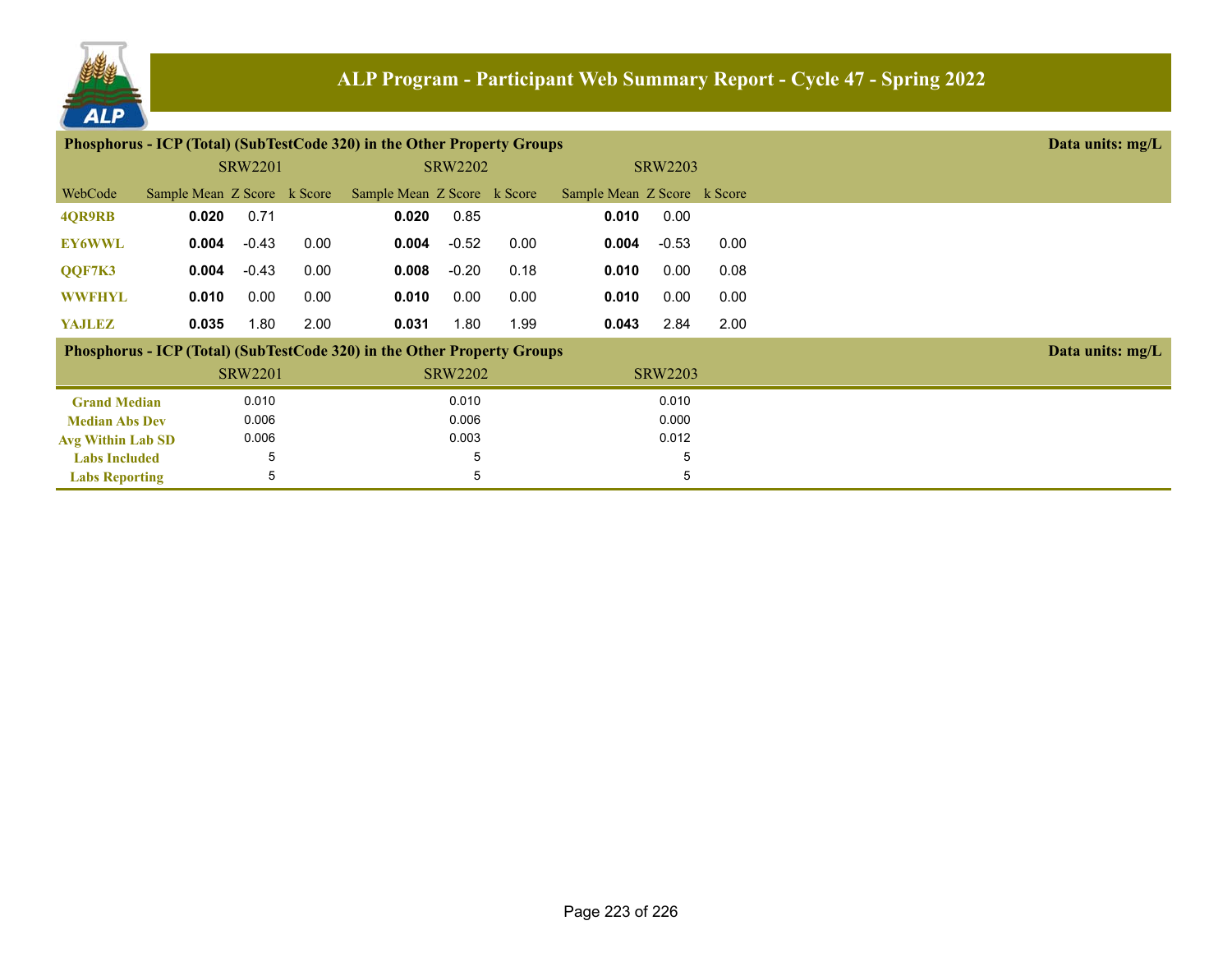

|                       |                             |      | Nitrogen Combustion (Total) (SubTestCode 322) in the Other Property Groups |      |                             |      | Data units: mg/L |
|-----------------------|-----------------------------|------|----------------------------------------------------------------------------|------|-----------------------------|------|------------------|
|                       | SRW2201                     |      | SRW2202                                                                    |      | <b>SRW2203</b>              |      |                  |
| WebCode               | Sample Mean Z Score k Score |      | Sample Mean Z Score k Score                                                |      | Sample Mean Z Score k Score |      |                  |
| <b>CBOEHF</b>         | 0.20                        | 1.00 | 0.30                                                                       | 1.00 | 1.40                        | 1.00 |                  |
|                       |                             |      | Nitrogen Combustion (Total) (SubTestCode 322) in the Other Property Groups |      |                             |      | Data units: mg/L |
|                       | <b>SRW2201</b>              |      | <b>SRW2202</b>                                                             |      | <b>SRW2203</b>              |      |                  |
| <b>Grand Median</b>   | 0.20                        |      | 0.30                                                                       |      | 1.40                        |      |                  |
| <b>Median Abs Dev</b> |                             |      |                                                                            |      |                             |      |                  |
| Avg Within Lab SD     | 0.10                        |      | 0.00                                                                       |      | 0.00                        |      |                  |
| <b>Labs Included</b>  |                             |      |                                                                            |      |                             |      |                  |
| <b>Labs Reporting</b> |                             |      |                                                                            |      |                             |      |                  |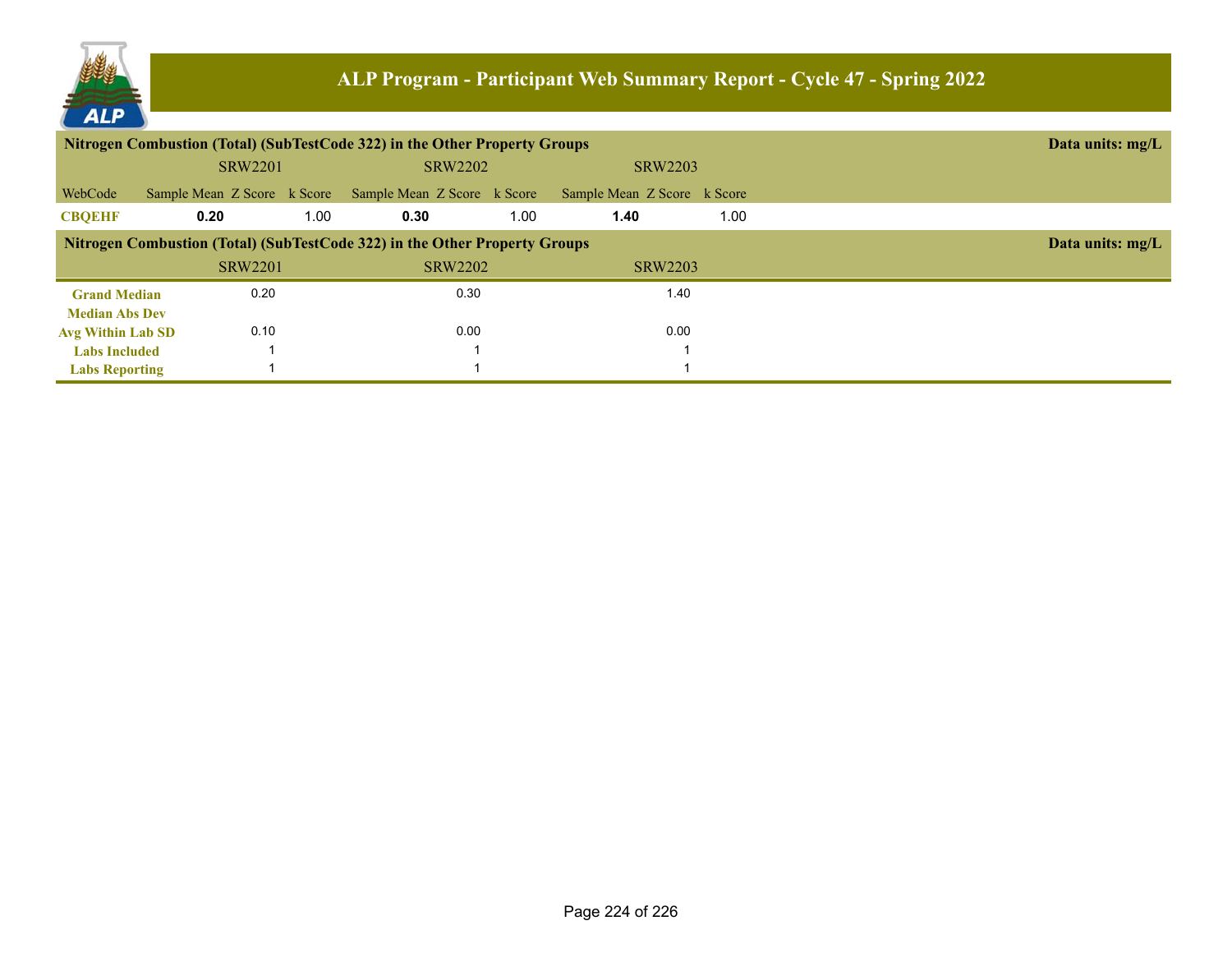

|                       |                             |      | Total Organic Carbon (SubTestCode 323) in the Other Property Groups        |                   |                             |      | Data units: mg/L |  |
|-----------------------|-----------------------------|------|----------------------------------------------------------------------------|-------------------|-----------------------------|------|------------------|--|
|                       | SRW2201                     |      | SRW2202                                                                    |                   | <b>SRW2203</b>              |      |                  |  |
| WebCode               | Sample Mean Z Score k Score |      | Sample Mean Z Score k Score                                                |                   | Sample Mean Z Score k Score |      |                  |  |
| <b>CBOEHF</b>         | 1.10                        | 1.00 | 0.80                                                                       | 1.00 <sub>1</sub> | 2.57                        | 1.00 |                  |  |
|                       |                             |      | <b>Total Organic Carbon (SubTestCode 323) in the Other Property Groups</b> |                   |                             |      | Data units: mg/L |  |
|                       | <b>SRW2201</b>              |      | <b>SRW2202</b>                                                             |                   | <b>SRW2203</b>              |      |                  |  |
| <b>Grand Median</b>   | 1.10                        |      | 0.80                                                                       |                   | 2.57                        |      |                  |  |
| <b>Median Abs Dev</b> |                             |      |                                                                            |                   |                             |      |                  |  |
| Avg Within Lab SD     | 0.00                        |      | 0.00                                                                       |                   | 0.12                        |      |                  |  |
| <b>Labs Included</b>  |                             |      |                                                                            |                   |                             |      |                  |  |
| <b>Labs Reporting</b> |                             |      |                                                                            |                   |                             |      |                  |  |